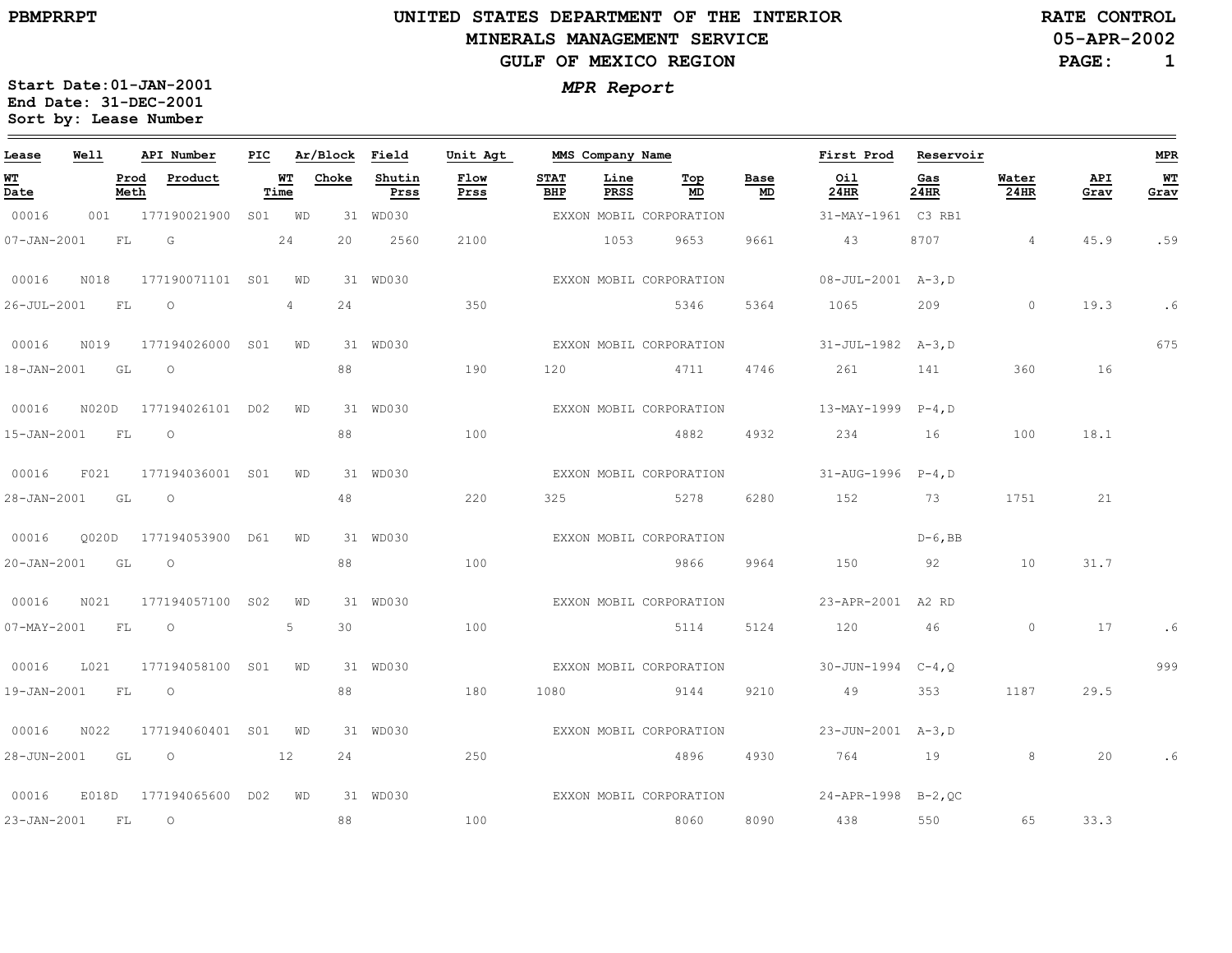$\equiv$ 

# **UNITED STATES DEPARTMENT OF THE INTERIOR MINERALS MANAGEMENT SERVICEGULF OF MEXICO REGION**

**RATE CONTROL**

**05-APR-2002**

**PAGE: 2**

| Lease             | Well  |              | API Number          | PIC. |            | Ar/Block | Field          | Unit Agt     |                    | MMS Company Name |                         |            | First Prod                                       | Reservoir   |               |             | <b>MPR</b> |
|-------------------|-------|--------------|---------------------|------|------------|----------|----------------|--------------|--------------------|------------------|-------------------------|------------|--------------------------------------------------|-------------|---------------|-------------|------------|
| WT<br>Date        |       | Prod<br>Meth | Product             |      | WТ<br>Time | Choke    | Shutin<br>Prss | Flow<br>Prss | <b>STAT</b><br>BHP | Line<br>PRSS     | Top<br><b>MD</b>        | Base<br>MD | Oil<br>24HR                                      | Gas<br>24HR | Water<br>24HR | API<br>Grav | WT<br>Grav |
| 00020             | G001  |              | 177154050701 S01 ST |      |            |          | 67 ST054       | 8910034440   |                    |                  | EXXON MOBIL CORPORATION |            | 08-AUG-1997 A 1 S                                |             |               |             |            |
| 18-FEB-2001       |       | GL           | $\Omega$            |      |            | 64       |                | 90           |                    |                  | 6306                    | 7061       | 34                                               | 32          | 194           | 30          |            |
| 00020             | G021  |              | 177154064000 S01    |      | ST         |          | 67 ST054       | 8910034440   |                    |                  | EXXON MOBIL CORPORATION |            | 31-AUG-1986 A 1 S                                |             |               |             | 535        |
| 17-FEB-2001       |       | GL           | $\circ$             |      |            | 64       |                | 100          | 555                |                  | 5503                    | 5566       | 30                                               | 49          | 1469          | 31          |            |
| 00020             | G024  |              | 177154073300 D01    |      | ST.        |          | 67 ST054       | 8910034440   |                    |                  | EXXON MOBIL CORPORATION |            | 31-DEC-1989 D-5 B4                               |             |               |             | 348        |
| $10-FEB-2001$     |       | FL           | $\circ$             |      |            | 64       |                | 190          | 1420               |                  | 9384                    | 9428       | 116                                              | 70          | 1336          | 37.4        |            |
| 00020             | G029  |              | 177154074102 S01    |      | ST         |          | 67 ST054       | 8910034440   |                    |                  | EXXON MOBIL CORPORATION |            | 13-DEC-1997 A 1 S                                |             |               |             |            |
| $08 - JAN - 2001$ |       | GL           | $\circ$             |      |            | 64       |                | 140          |                    |                  | 5921                    | 6776       | 143                                              | 92          | 1284          | 32.1        |            |
| 00020             | G029  |              | 177154074102 S01    |      | ST         |          | 67 ST054       | 8910034440   |                    |                  | EXXON MOBIL CORPORATION |            | 13-DEC-1997 A 1 S                                |             |               |             |            |
| 08-MAR-2001       |       | GL GL        | $\circ$             |      |            | 64       |                | 205          |                    |                  | 5921                    | 6776       | 289                                              | 282         | 1937          | 32.1        |            |
| 00020             | G030  |              | 177154080000 S01    |      | ST         |          | 67 ST054       | 8910034440   |                    |                  | EXXON MOBIL CORPORATION |            | 30-JUN-1992 A 1 S                                |             |               |             | 298        |
| 19-FEB-2001       |       | GL           | $\circ$             |      |            | 64       |                | 115          | 1135               |                  | 6041                    | 6151       | 43                                               | 62          | 384           | 32          |            |
| 00020             | H001  |              | 177154082703 D01    |      | ST         |          | 67 ST054       | 8910034440   |                    |                  | EXXON MOBIL CORPORATION |            | 31-JAN-2001 H-3B, SEG SW1                        |             |               |             |            |
| 21-FEB-2001       |       | FL           | $\circ$             |      | 4          | 16       |                | 5600         | # # # # #          |                  | 17280                   | 17413      | 648                                              | 1344        | $\circ$       | 33.5        | . 6        |
| 00020             | H001D |              | 177154082703        | DO2  | ST         |          | 67 ST054       | 8910034440   |                    |                  | EXXON MOBIL CORPORATION |            | 31-JAN-2001 H-1, SEG SW1                         |             |               |             |            |
| 21-FEB-2001       |       | FL           | $\circ$             |      | 15         | 16       |                | 3500         | #####              |                  | 16564                   | 16650      | 669                                              | 1286        | $\circ$       | 35.9        | . 6        |
| 00020             | H001  |              | 177154082703 D01    |      | ST         |          | 67 ST054       | 8910034440   |                    |                  | EXXON MOBIL CORPORATION |            | 31-JAN-2001 H-3B, SEG SW1                        |             |               |             |            |
| 11-MAR-2001       |       | FL           | $\circ$             |      |            | 18       |                | 4820         | # # # # #          |                  | 17280                   | 17413      | 1764                                             | 3475 3475   | $\circ$       | 32.6        |            |
| 00020             | H001D |              | 177154082703 D02    |      | ST         |          | 67 ST054       | 8910034440   |                    |                  |                         |            | EXXON MOBIL CORPORATION 31-JAN-2001 H-1, SEG SW1 |             |               |             |            |
| 11-MAR-2001       |       | FL           | $\circ$             |      |            | 16       |                | 2930         | #####              |                  | 16564                   | 16650      | 963                                              | 2304        | $\circ$       | 32.9        |            |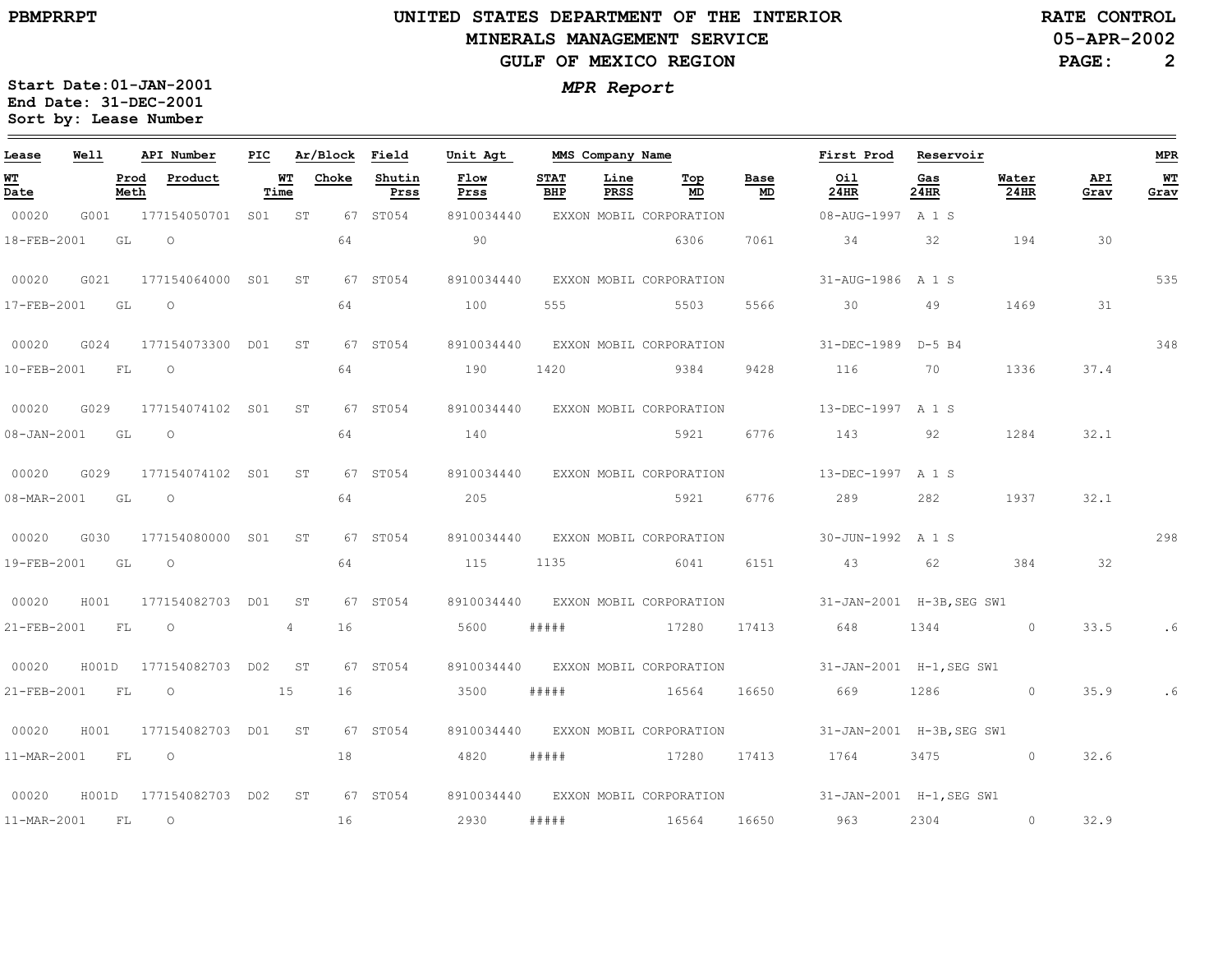$\equiv$ 

# **UNITED STATES DEPARTMENT OF THE INTERIOR MINERALS MANAGEMENT SERVICEGULF OF MEXICO REGION**

**RATE CONTROL**

**05-APR-2002**

**PAGE: 3**

| Lease                                   | Well  | API Number              | PIC             |                                   | Ar/Block | Field          | Unit Agt     | MMS Company Name   |                     |                         |            | First Prod                          | Reservoir   |               |             | ${\tt MPR}$ |
|-----------------------------------------|-------|-------------------------|-----------------|-----------------------------------|----------|----------------|--------------|--------------------|---------------------|-------------------------|------------|-------------------------------------|-------------|---------------|-------------|-------------|
| <u>WТ</u><br>$\overline{\mathtt{Date}}$ |       | Prod<br>Product<br>Meth |                 | $\underline{\texttt{WT}}$<br>Time | Choke    | Shutin<br>Prss | Flow<br>Prss | <b>STAT</b><br>BHP | Line<br><b>PRSS</b> | Top<br>MD               | Base<br>MD | Oil<br>24HR                         | Gas<br>24HR | Water<br>24HR | API<br>Grav | WT<br>Grav  |
| 00026                                   | T022D | 177194013100            | D02             | WD                                |          | 30 WD030       |              |                    |                     | EXXON MOBIL CORPORATION |            | 25-MAR-2001                         | $P-1, F$    |               |             |             |
| 05-APR-2001                             | GL    | $\circ$                 |                 | $\overline{4}$                    | 44       |                | 210          |                    |                     | 4285                    | 4410       | 1152                                | 477         | $\circ$       | 19.1        | . 6         |
| 00026                                   | T023D | 177194013300            | S <sub>02</sub> | WD                                |          | 30 WD030       |              |                    |                     | EXXON MOBIL CORPORATION |            | $31 - JUL - 1989$                   | $P-4$ , F   |               |             | 68          |
| 23-JAN-2001                             | GL    | $\circ$                 |                 |                                   | 88       |                | 170          | 1099               |                     | 3885                    | 3945       | 143                                 | 13          | 1304          | 21          |             |
| 00026                                   | P032D | 177194024702            | D02             | WD                                |          | 30 WD030       |              |                    |                     | EXXON MOBIL CORPORATION |            | 25-MAR-2001 A1 RF                   |             |               |             |             |
| 30-MAR-2001                             | FL    | G                       |                 | 6                                 | 18       | 1825           | 1800         |                    | 1100                | 4974                    | 4990       | $\circ$                             | 3117        | $\circ$       |             | . 6         |
| 00026                                   | P032  | 177194024702            | DO1             | WD                                |          | 30 WD030       |              |                    |                     | EXXON MOBIL CORPORATION |            | $09 - APR - 2001$ $A - 2/A - 3$ , F |             |               |             |             |
| 09-APR-2001                             | FL    | G                       |                 | 5                                 | 18       | 1825           | 1750         |                    | 1750                | 5036                    | 5072       | $\circ$                             | 3128        | $\circ$       |             | .6          |
| 00026                                   | P032D | 177194024702            | D <sub>02</sub> | WD                                |          | 30 WD030       |              |                    |                     | EXXON MOBIL CORPORATION |            | 25-MAR-2001 A1 RF                   |             |               |             |             |
| 14-AUG-2001                             | GL    | $\circ$                 |                 | 4                                 | 24       |                | 500          |                    |                     | 4974                    | 4990       | 64                                  | 198         | 575           | 19.1        | . 6         |
| 00026                                   | P032  | 177194024702            | DO1             | WD                                |          | 30 WD030       |              |                    |                     | EXXON MOBIL CORPORATION |            | 09-APR-2001 A-2/A-3.F               |             |               |             |             |
| 27-AUG-2001                             | GL    | $\circ$                 |                 | 20                                | 18       |                | 1000         |                    |                     | 5036                    | 5072       | 150                                 | 761         | 191           | 20          | . 6         |
| 00026                                   | T024  | 177194025501            | DO1             | WD                                |          | 30 WD030       |              |                    |                     | EXXON MOBIL CORPORATION |            | 26-JAN-2001 A1 RF                   |             |               |             |             |
| $02 - FEB - 2001$                       | FL    | G                       |                 | 5                                 | 20       | 1825           | 1650         |                    | 1120                | 5128                    | 5203       | $\circ$                             | 4038        | $\circ$       | $\circ$     |             |
| 00026                                   | TO24D | 177194025501            | D02             | WD                                |          | 30 WD030       |              |                    |                     | EXXON MOBIL CORPORATION |            | 28-JAN-2001 P-6, F                  |             |               |             |             |
| 08-FEB-2001                             | FL    | $\circlearrowright$     |                 | 19                                | 20       |                | 380          |                    |                     | 4110                    | 4400       | 516                                 | 195         | 33            | 19.3        | . 6         |
| 00026                                   | T024  | 177194025501            | DO1             | WD                                |          | 30 WD030       |              |                    |                     | EXXON MOBIL CORPORATION |            | 26-JAN-2001                         | A1 RF       |               |             |             |
| 10-MAR-2001                             | GL    | $\circ$                 |                 | 20                                | 20       |                | 650          |                    |                     | 5128                    | 5203       | 47                                  | 278         | 623           | 34.5        | . 6         |
| 00026                                   | T025  | 177194032901 S03        |                 | <b>WD</b>                         |          | 30 WD030       |              |                    |                     | EXXON MOBIL CORPORATION |            | 17-APR-2000 3000, F                 |             |               |             |             |
| 10-FEB-2001                             | GL    | $\circ$                 |                 |                                   | 88       |                | 225          | 1101               |                     | 3996                    | 4082       | 163                                 | 73          | 1465          | 19.2        |             |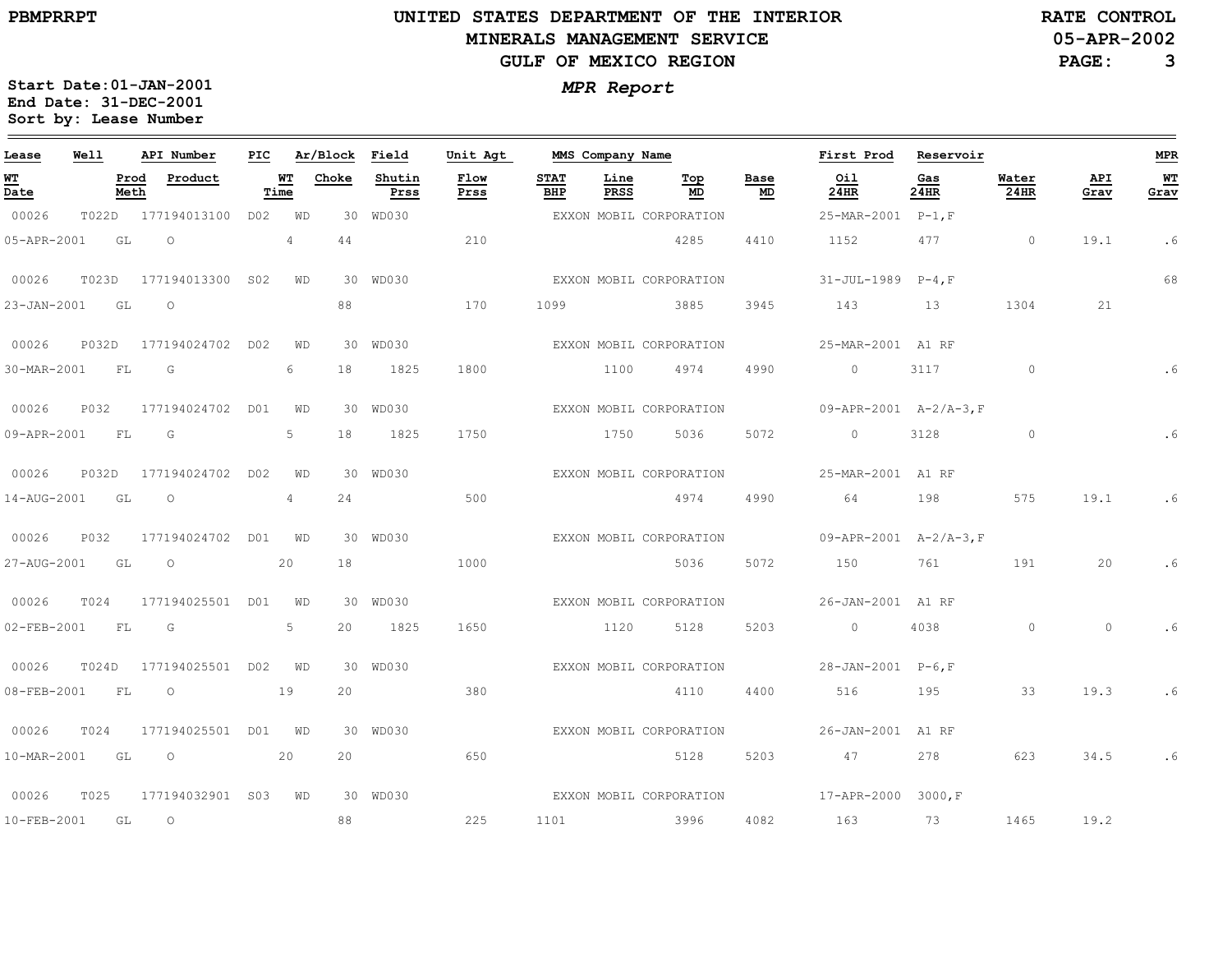$\equiv$ 

# **UNITED STATES DEPARTMENT OF THE INTERIOR MINERALS MANAGEMENT SERVICEGULF OF MEXICO REGION**

**RATE CONTROL**

**05-APR-2002**

**PAGE: 4**

| Lease             | Well  |              | API Number       | PIC |            | Ar/Block | Field          | Unit Agt     | MMS Company Name   |              |                         |            | First Prod                         | Reservoir      |               |             | <b>MPR</b>   |
|-------------------|-------|--------------|------------------|-----|------------|----------|----------------|--------------|--------------------|--------------|-------------------------|------------|------------------------------------|----------------|---------------|-------------|--------------|
| <u>WТ</u><br>Date |       | Prod<br>Meth | Product          |     | WТ<br>Time | Choke    | Shutin<br>Prss | Flow<br>Prss | <b>STAT</b><br>BHP | Line<br>PRSS | Top<br>MD               | Base<br>MD | Oil<br>24HR                        | Gas<br>24HR    | Water<br>24HR | API<br>Grav | $WT$<br>Grav |
| 00026             | J026  |              | 177194036200     | S02 | WD         |          | 30 WD030       |              |                    |              | EXXON MOBIL CORPORATION |            | 28-OCT-2000                        | $D-1$ , H $-1$ |               |             |              |
| 15-JAN-2001       |       | GL           | $\circ$          |     | 8          | 24       |                | 300          |                    |              | 6558                    | 6664       | 187                                | 193            | 21            | 23.6        | . 6          |
| 00026             | T029  |              | 177194052101 S02 |     | WD         |          | 30 WD030       |              |                    |              | EXXON MOBIL CORPORATION |            | 29-SEP-2001 3000, F                |                |               |             |              |
| 10-OCT-2001       |       | FL           | G                |     | 24         | 18       | 1190           | 1130         |                    | 1095         | 3139                    | 3216       | $\circ$                            | 500            | $\circ$       |             | . 6          |
| 00026             | T027D |              | 177194052301 D02 |     | WD         |          | 30 WD030       |              |                    |              | EXXON MOBIL CORPORATION |            | 13-JUN-1999 A-1, H-1               |                |               |             |              |
| 09-FEB-2001       |       | GL           | $\circ$          |     |            | 88       |                | 220          |                    |              | 6366                    | 6417       | 222                                | 202            | 1626          | 20.1        |              |
| 00026             | T030  |              | 177194052701 S01 |     | WD         |          | 30 WD030       |              |                    |              | EXXON MOBIL CORPORATION |            | $16 - SEP - 2001$ $P - 4, H - 1$   |                |               |             |              |
| $07 - OCT - 2001$ |       | FL           | $\circ$          |     | 4          | 20       |                | 550          |                    |              | 5286                    | 5360       | 952                                | 269            | 10            | 29          |              |
| 00026             | T031  |              | 177194067400 D01 |     | WD         |          | 30 WD030       |              |                    |              | EXXON MOBIL CORPORATION |            | $13-JUL-1999$ $A-2/A-3,F$          |                |               |             |              |
| 13-JAN-2001       |       | FL           | $\circ$          |     |            | 88       |                | 125          | 1796               |              | 5312                    | 5362       | 399                                | 176            | 487           | 21          |              |
| 00026             | T031  |              | 177194067400 D01 |     | WD         |          | 30 WD030       |              |                    |              | EXXON MOBIL CORPORATION |            | $13 - JUL - 1999$ $A - 2/A - 3, F$ |                |               |             |              |
| 22-APR-2001       |       | FL           | $\circ$          |     |            | 88       |                | 165          | 1796               |              | 5312                    | 5362       | 725                                | 233            | 1473          | 21          |              |
| 00026             | J028  |              | 177194068501 S01 |     | WD         |          | 30 WD030       |              |                    |              | EXXON MOBIL CORPORATION |            | $06 - AUG - 2001$ $D - 1A$ , F     |                |               |             |              |
| 20-OCT-2001       |       | FL           | $\circ$          |     | 5          | 18       |                | 1650         | # # # # #          |              | 8177                    | 8204       | 1362                               | 711 711        | $\circ$       | 28.6        |              |
| 00031             | U044  |              | 177174015200 S01 |     | GI         |          | 22 GI016       | 8910029320   |                    |              | EXXON MOBIL CORPORATION |            | 30-JUN-1983 C4A RN                 |                |               |             | $\Omega$     |
| 08-FEB-2001       |       | GL           | $\circ$          |     |            | 72       |                | 230          | 3058               |              | 11536                   | 11576      | 77                                 | 169            | 435           | 25.8        |              |
| 00031             | R022  |              | 177174019902     | DO1 | GI         |          | 22 GI016       | 8910029320   |                    |              | EXXON MOBIL CORPORATION |            | 05-JUN-2000 C-2,G2                 |                |               |             |              |
| 21-JAN-2001       |       | GL           | $\circ$          |     |            | 64       |                | 440          |                    |              | 8198                    | 8360       | 49                                 | 303            | 275           | 26.4        |              |
| 00031             | P026  |              | 177174020902 S01 |     | GI         |          | 22 GI016       | 8910029320   |                    |              | EXXON MOBIL CORPORATION |            | $30 - SEP - 1992$ $C - 2, G1$      |                |               |             | 76           |
| 05-MAR-2001       |       | GL           | $\circ$          |     |            | 72       |                | 260          |                    |              | 8990                    | 9092       | 83                                 | 50             | 611           | 25.7        |              |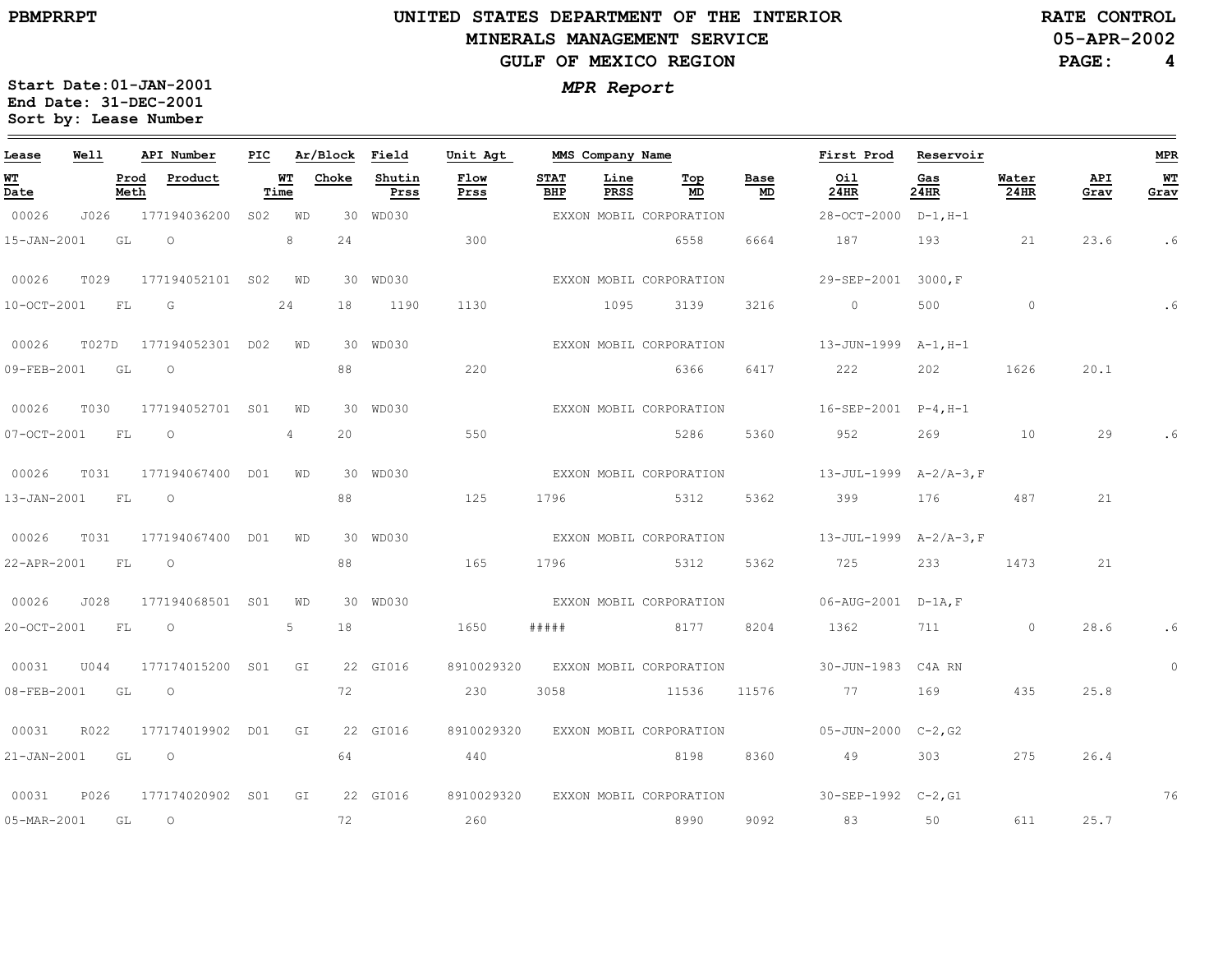## **UNITED STATES DEPARTMENT OF THE INTERIOR MINERALS MANAGEMENT SERVICEGULF OF MEXICO REGION**

**05-APR-2002RATE CONTROL**

**PAGE: 5**

| Lease             | Well  |              | API Number          | PIC             |    | Ar/Block | Field          | Unit Agt     | MMS Company Name   |              |                         |            | First Prod                       | Reservoir    |                |             | <b>MPR</b> |
|-------------------|-------|--------------|---------------------|-----------------|----|----------|----------------|--------------|--------------------|--------------|-------------------------|------------|----------------------------------|--------------|----------------|-------------|------------|
| WT<br>Date        |       | Prod<br>Meth | Product             | Time            | WT | Choke    | Shutin<br>Prss | Flow<br>Prss | <b>STAT</b><br>BHP | Line<br>PRSS | Top<br>MD               | Base<br>MD | Oil<br>24HR                      | Gas<br>24HR  | Water<br>24HR  | API<br>Grav | WT<br>Grav |
| 00031             | P027D |              | 177174021203        | D02 GI          |    |          | 22 GI016       | 8910029320   |                    |              | EXXON MOBIL CORPORATION |            | 13-FEB-2000                      | $B-3.E$      |                |             |            |
| 24-FEB-2001       |       | GL           | $\circ$             |                 |    | 72       |                | 340          |                    |              | 8784                    | 8792       | 336                              | 619          | 1065           | 34.9        |            |
| 00031             | P028  |              | 177174024500        | S02             | GI |          | 22 GI016       | 8910029320   |                    |              | EXXON MOBIL CORPORATION |            | 11-JAN-1997 C-1, EF              |              |                |             |            |
| 20-JAN-2001       |       | GL           | $\circ$             |                 |    | 72       |                | 250          | 1037               |              | 8666                    | 8702       | 137                              | 167          | 412            | 34.6        |            |
| 00031             | P029  |              | 177174025800 D01    |                 | GI |          | 22 GI016       | 8910029320   |                    |              | EXXON MOBIL CORPORATION |            | 31-JAN-1988 C-1, EF              |              |                |             | 429        |
| $06 - JAN - 2001$ | GL    |              | $\circ$             |                 |    | 72       |                | 350          | 835                |              | 8754                    | 8780       | 140                              | 743          | 685            | 38          |            |
| 00031             | P030  |              | 177174026802 S02    |                 | GI |          | 22 GI016       | 8910029320   |                    |              | EXXON MOBIL CORPORATION |            | 15-JUL-1999                      | $BF-1/1A$ RE |                |             |            |
| 11-FEB-2001       |       | GL           | $\circ$             |                 |    | 72       |                | 325          |                    |              | 7152                    | 7246       | 224                              | 415          | 116            | 35.1        |            |
| 00031             | 0042D |              | 177174028200        | D02             | GI |          | 22 GI016       | 8910029320   |                    |              | EXXON MOBIL CORPORATION |            | 31-MAR-1989                      | $C-6$ , E4   |                |             | $\Omega$   |
| 25-JAN-2001       |       | FL           | $\circ$             |                 |    | 72       |                | 180          | 1016               |              | 11706                   | 11725      | 99                               | 305          | 176            | 33.6        |            |
| 00031             | P034  |              | 177174028900        | S <sub>02</sub> | GI |          | 22 GI016       | 8910029320   |                    |              | EXXON MOBIL CORPORATION |            | 26-OCT-2001                      | $B-2$ F      |                |             |            |
| 08-NOV-2001       |       | FL           | G                   |                 | 15 | 34       | 1360           | 1060         |                    | 295          | 7921                    | 7941       | 26                               | 6143         | 9              | 45.9        | . 6        |
| 00031             | O043D |              | 177174029000        | DO2 GI          |    |          | 22 GI016       | 8910029320   |                    |              | EXXON MOBIL CORPORATION |            | 30-JUN-1989 C-6, E4              |              |                |             | 646        |
| 02-FEB-2001       |       | FL           | $\circ$             |                 |    | 88       |                | 220          | 305                |              | 10822                   | 10866      | 236                              | 249          | 385            | 33.6        |            |
| 00031             | P035  |              | 177174029600 S01    |                 | GI |          | 22 GI016       | 8910029320   |                    |              | EXXON MOBIL CORPORATION |            | $02 - SEP - 1997$ $C - 1$ , $EF$ |              |                |             |            |
| 16-FEB-2001       |       | GL           | $\circ$             |                 |    | 72       |                | 275          |                    |              | 9033                    | 9043       | 137                              | 208          | $\overline{4}$ | 33.5        |            |
| 00032             | 003   |              | 177174013500 S01    |                 | GI |          | 18 GI018       |              |                    |              | EXXON MOBIL CORPORATION |            | $31 - AUG - 1982$ $C - 6, X$     |              |                |             | 30         |
| 11-MAR-2001       | GL    |              | $\circ$             |                 |    | 54       |                | 340          | 1545               |              | 10576                   | 10586      | 868                              | 364          | 46             | 30.2        |            |
| 00034             | T033  |              | 177174016101 D01    |                 | GI |          | 23 GI016       | 8910029320   |                    |              | EXXON MOBIL CORPORATION |            | $13 - \text{AUG} - 2000$ B-4, T  |              |                |             |            |
| 22-FEB-2001       |       | FL           | $\circlearrowright$ |                 | 23 | 20       |                | 1325         |                    |              | 8638                    | 8825       | 551                              | 948          | 310            | 32.6        | .6         |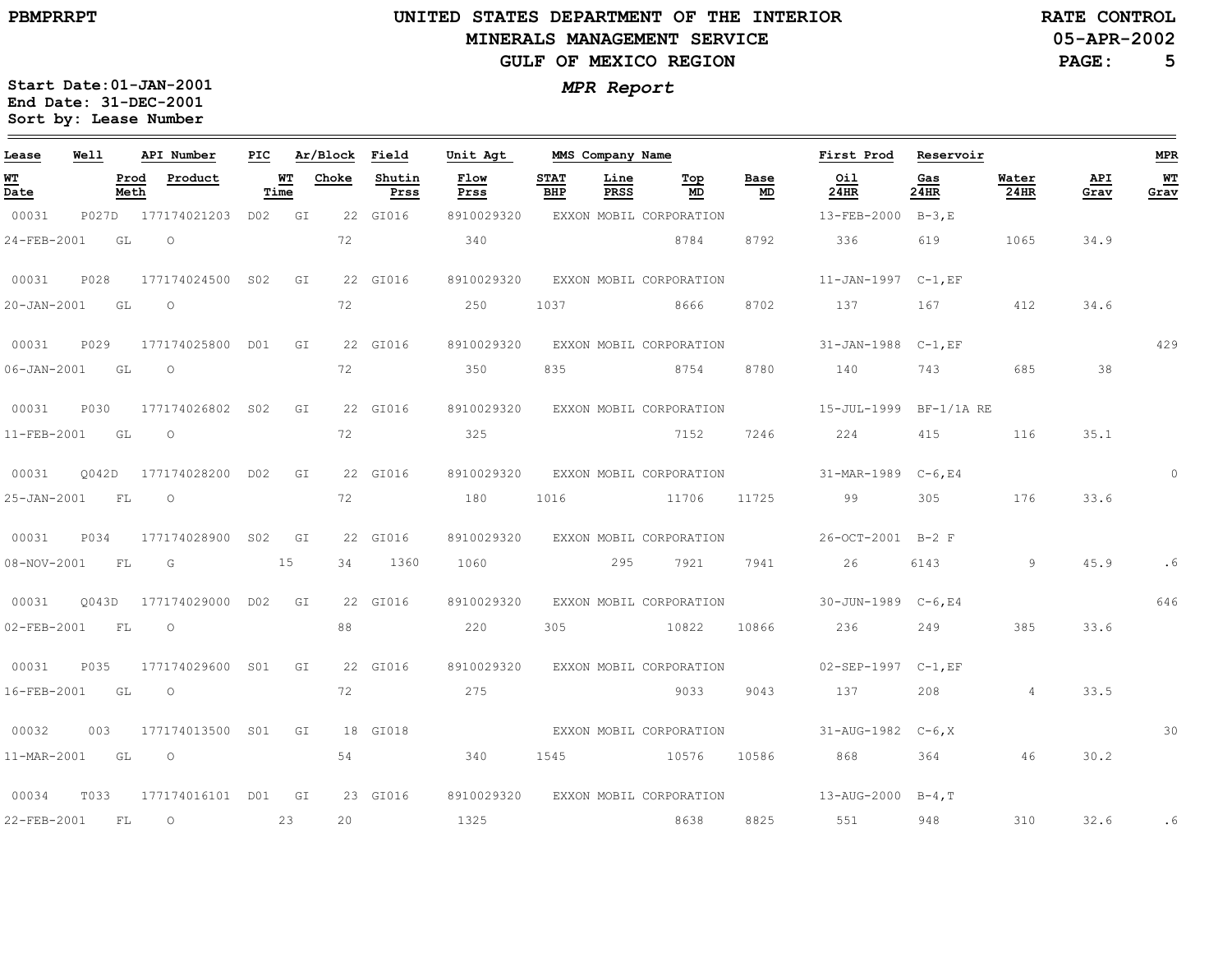# **UNITED STATES DEPARTMENT OF THE INTERIOR MINERALS MANAGEMENT SERVICEGULF OF MEXICO REGION**

**RATE CONTROL**

**05-APR-2002**

**PAGE:6**

| Lease            | Well |              | API Number                |                 | PIC Ar/Block Field |                | Unit Agt                      | MMS Company Name   |              |                                    |            | First Prod Reservoir                                   |                 |                  |             | <b>MPR</b> |
|------------------|------|--------------|---------------------------|-----------------|--------------------|----------------|-------------------------------|--------------------|--------------|------------------------------------|------------|--------------------------------------------------------|-----------------|------------------|-------------|------------|
| WT<br>Date       |      | Prod<br>Meth | Product                   | Time            | <b>WT</b> Choke    | Shutin<br>Prss | Flow<br>Prss                  | <b>STAT</b><br>BHP | Line<br>PRSS | Top<br>MD                          | Base<br>MD | Oil<br>24HR                                            | Gas<br>24HR     | Water<br>$24$ HR | API<br>Grav | WT<br>Grav |
| 00034            | T036 |              | 177174020701 S01 GI       |                 |                    | 23 GI016       | 8910029320                    |                    |              | EXXON MOBIL CORPORATION            |            | $21 - \text{MAX} - 2001$ BF-2, T1                      |                 |                  |             |            |
| 22-MAY-2001      |      | - FL         | $\circ$                   | 22              | 14                 |                | 1150                          |                    |              | 7224                               | 7276       | 803 659 4                                              |                 |                  | 34.3        | .6         |
| 00034            | J030 |              | 177174022701 S01 GI       |                 |                    | 23 GI016       |                               |                    |              | 8910029320 EXXON MOBIL CORPORATION |            | $02 - AUG - 2001$ B-4, C                               |                 |                  |             |            |
| 06-AUG-2001 FL G |      |              |                           | 22              | 20                 | 2120           | 1940 1080                     |                    |              | 7366 7398                          |            | 47                                                     | 4470 and $4470$ | 2                | 53.9        | .6         |
| 00034            | J030 |              | 177174022701 S01 GI       |                 |                    | 23 GI016       | 8910029320                    |                    |              |                                    |            | EXXON MOBIL CORPORATION 02-AUG-2001 B-4,C              |                 |                  |             |            |
| 21-OCT-2001 FL   |      |              | $\overline{O}$<br>21      |                 | 33                 |                | 1225                          |                    |              |                                    |            | 7366 7398 845                                          | 2595 0          |                  | 35.6        | . 6        |
| 00034            |      |              | T047 177174037401 S02 GI  |                 |                    | 23 GI016       |                               |                    |              |                                    |            | 8910029320 EXXON MOBIL CORPORATION 10-MAY-1997 C-4, TC |                 |                  |             |            |
| 23-MAR-2001 GL O |      |              |                           |                 | 72                 |                | 225                           |                    |              | 13985                              |            | 14052 199 141 1461                                     |                 |                  | 30.3        |            |
| 00034            |      |              | T049D 177174037700 D02 GI |                 |                    | 23 GI016       |                               |                    |              |                                    |            | 8910029320 EXXON MOBIL CORPORATION 02-MAR-1995 C-4, TB |                 |                  |             |            |
| 24-FEB-2001 GL   |      |              | $\overline{O}$            |                 | 88                 |                | 260                           |                    |              |                                    |            | 13280 13366 316 100 1002                               |                 |                  | 30.1        |            |
| 00046            |      |              | 017 177094104800 S03 EI   |                 |                    | 95 EI089       | 7543930200 SHELL OFFSHORE INC |                    |              |                                    |            | 31-0CT-2000 M26 RA                                     |                 |                  |             |            |
|                  |      |              | 14-SEP-2001 FL G 20       |                 |                    | 72 740         | 384                           |                    |              | 960 10803                          | 11018      | 21 4254 3                                              |                 |                  | 55.1        | .62        |
| 00046            |      |              | 019 177094107700 S02 EI   |                 |                    | 95 EI089       |                               |                    |              |                                    |            | 7543930200 SHELL OFFSHORE INC 17-JUN-2001 M13 RB       |                 |                  |             |            |
| 23-SEP-2001 FL   |      |              | $\mathbb G$               | 24              |                    | 64 1750        | 607                           |                    |              | 960 9122                           | 9155       | 690 10427 3                                            |                 |                  | 41.1        | .63        |
| 00049            | F002 |              | 177090026801 S02 EI       |                 |                    | 119 EI126      |                               | OCEAN ENERGY INC   |              |                                    |            | 22-FEB-2001 M3D RF                                     |                 |                  |             |            |
| 22-FEB-2001      |      | GL           | $\overline{O}$<br>24      |                 | 11                 |                | 2700                          |                    |              | 102 8724                           | 8740       | 407 74                                                 |                 | $\circ$          | 43.1        |            |
| 00049            | F002 |              | 177090026801 S02 EI       |                 |                    | 119 EI126      |                               |                    |              | OCEAN ENERGY INC                   |            | 22-FEB-2001 M3D RF                                     |                 |                  |             |            |
| 03-MAR-2001 FL   |      |              | $\overline{O}$            | 8               |                    | 14 2750        | 1420                          |                    |              | 102 8724                           | 8740       | 124                                                    | 1024            | $\overline{4}$   | 43.1        | . 6        |
| 00049            |      |              | 013 177094114100 D05 EI   |                 |                    | 119 EI126      |                               | OCEAN ENERGY INC   |              |                                    |            | 03-SEP-2001 D3 RL                                      |                 |                  |             |            |
| 02-OCT-2001 FL O |      |              |                           | $4\overline{ }$ | 30                 | 1100           | 859                           |                    |              | 2586 6644                          |            | 6682 694 360                                           |                 | $\sim$ 7         | 35.5        | .6         |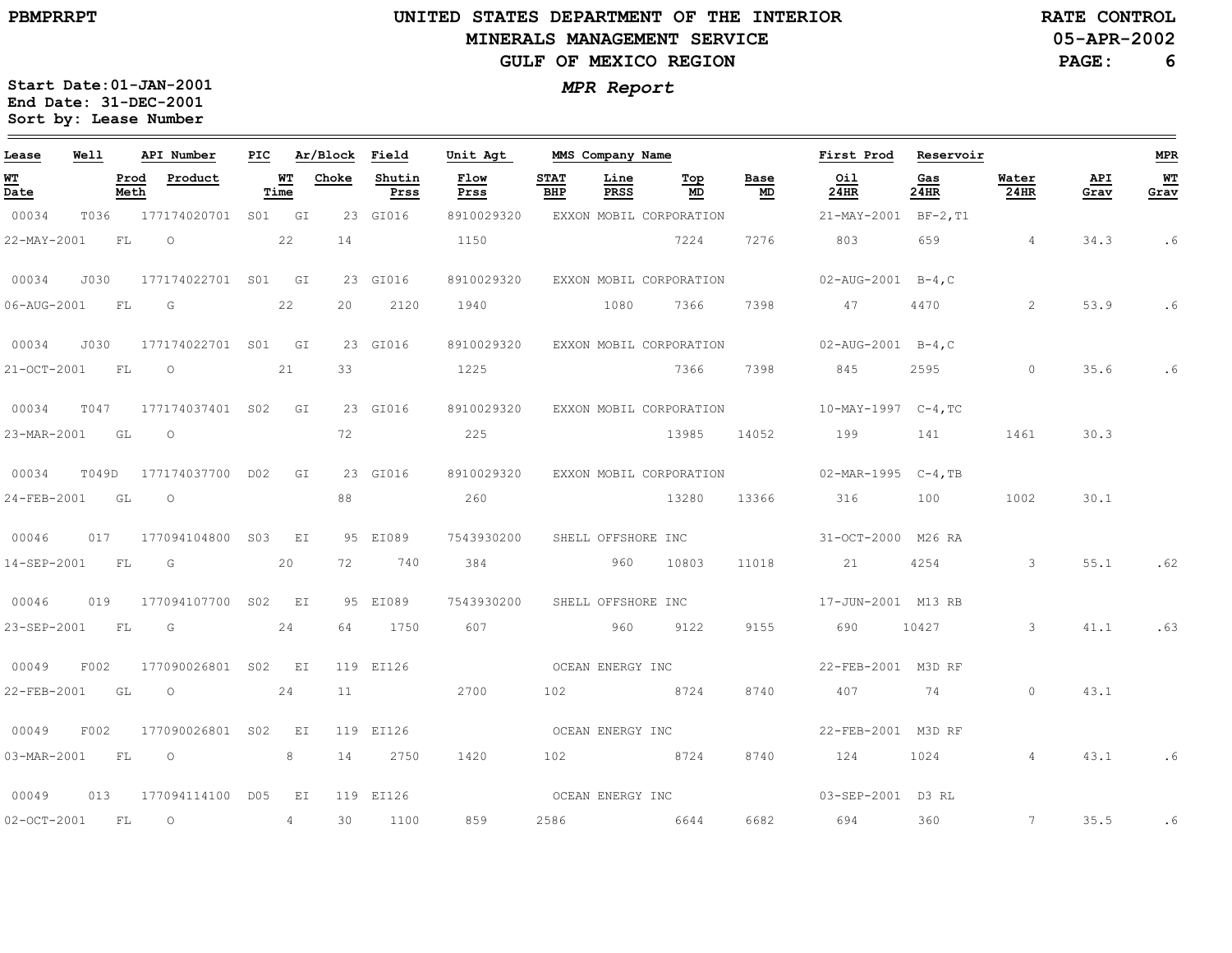## **UNITED STATES DEPARTMENT OF THE INTERIOR MINERALS MANAGEMENT SERVICEGULF OF MEXICO REGION**

**05-APR-2002RATE CONTROL**

**PAGE:7**

| Lease                                 | Well |      | API Number                        |                 | PIC Ar/Block Field |                | Unit Agt                    |                    |                  | MMS Company Name      |                                   | First Prod Reservoir                              |             |                      |             | <b>MPR</b> |
|---------------------------------------|------|------|-----------------------------------|-----------------|--------------------|----------------|-----------------------------|--------------------|------------------|-----------------------|-----------------------------------|---------------------------------------------------|-------------|----------------------|-------------|------------|
| <b>WT</b><br>$\overline{\text{Date}}$ |      | Meth | Prod Product                      | Time            | <b>WT</b> Choke    | Shutin<br>Prss | Flow<br>Prss                | <b>STAT</b><br>BHP | Line<br>PRSS     | Top<br>MD             | Base<br>$\underline{\mathsf{MD}}$ | Oil<br>24HR                                       | Gas<br>24HR | Water<br><b>24HR</b> | API<br>Grav | WT<br>Grav |
| 00049                                 |      |      | 037 177094129001 S01 EI           |                 |                    | 119 EI126      |                             |                    |                  |                       | OCEAN ENERGY INC                  | 31-DEC-2000 15200 RA                              |             |                      |             |            |
|                                       |      |      | 27-JUL-2001 FL G 21               |                 |                    | 64 4461        | 1253                        |                    | ##### 1012 15672 |                       | 15880                             | 151 16909 432                                     |             |                      | 44          | .599       |
| 00050                                 |      |      | 012 177094113900 S02 EI           |                 |                    | 120 EI126      |                             | OCEAN ENERGY INC   |                  |                       |                                   | 07-SEP-2000 5M RP                                 |             |                      |             |            |
| 27-MAR-2001 FL G                      |      |      |                                   | $4\overline{ }$ |                    | 38 1038        | 391                         |                    |                  | 5145 1025 11271 11309 |                                   | 39 485                                            |             | 752                  | 52.5        | .6         |
| 00050                                 |      |      | 015 177094116700 S02 EI           |                 |                    | 120 EI126      |                             |                    |                  |                       |                                   | OCEAN ENERGY INC 08-APR-2001 M2 RP                |             |                      |             |            |
|                                       |      |      | 09-APR-2001 FL G 24               |                 |                    | 14 3593        |                             |                    |                  | 4935 10546            | 10594                             | 48                                                | 2490        | 72                   |             |            |
| 00050                                 |      |      | 015 177094116700 S02 EI           |                 |                    | 120 EI126      |                             |                    | OCEAN ENERGY INC |                       |                                   | 08-APR-2001 M2 RP                                 |             |                      |             |            |
| 30-APR-2001 FL                        |      |      | $\overline{\mathsf{G}}$           | 4               |                    | 18 3469        | 3009                        |                    |                  | 4935 873 10546        |                                   | 10594 203 6942                                    |             | $\sim$ 0             |             | 49.4 .637  |
|                                       |      |      | 00050 017 177094121700 D05 EI     |                 |                    | 120 EI126      |                             |                    |                  |                       | OCEAN ENERGY INC                  | 31-AUG-2001 M1A RO                                |             |                      |             |            |
|                                       |      |      | 03-SEP-2001 GL O                  | 24              | 48                 |                | 95                          |                    |                  | 2420 8430             | 8454                              | 30                                                | 593 0       |                      |             |            |
| 00050                                 |      |      | 017 177094121700 D05 EI           |                 |                    | 120 EI126      | OCEAN ENERGY INC            |                    |                  |                       |                                   | 31-AUG-2001 M1A RO                                |             |                      |             |            |
| 03-SEP-2001 GL                        |      |      | $\overline{\phantom{0}}$          | 4               | 48                 | 1120           | 95                          | 2420               | 8430             |                       | 8454                              | 30                                                | $9 \t 0$    |                      | 39.3        | .6         |
|                                       |      |      | 00052  012  177094131501  S01  EI |                 |                    | 126 EI126      |                             |                    |                  |                       | OCEAN ENERGY INC                  | 31-JUL-2001 M7 RR                                 |             |                      |             |            |
|                                       |      |      | 08-SEP-2001 FL 0 17               |                 |                    | 20 6792        | 5867                        | # # # # #          | 887 12064        |                       | 12110                             | 1920 7157 4                                       |             |                      | 29.3        | . 6        |
| 00053                                 | C005 |      | 177090058200 S01 EI               |                 |                    |                | 128 EI128 COCEAN ENERGY INC |                    |                  |                       |                                   | 30-SEP-2001 8A(L) FB-II                           |             |                      |             |            |
| 14-NOV-2001 GL O                      |      |      |                                   | $4\overline{ }$ |                    | 50 1060        | 225                         |                    | 10870            |                       | 10882                             | 312 77 258                                        |             |                      | 40.6        | .6         |
| 00053                                 |      |      | C010 177094130900 D01 EI          |                 |                    | 128 EI128      |                             |                    |                  |                       |                                   | OCEAN ENERGY INC 608-MAR-2001 8A FB-II            |             |                      |             |            |
|                                       |      |      | 12-MAR-2001 FL 0 24               |                 |                    | 16             | 2030                        |                    |                  | ##### 10346           | 10410                             | 322 1636 174                                      |             |                      |             |            |
|                                       |      |      |                                   |                 |                    |                |                             |                    |                  |                       |                                   | 128 EI128 COEAN ENERGY INC 08-MAR-2001 F6 FB-XIII |             |                      |             |            |
| 12-MAR-2001 FL 0                      |      |      | 24                                |                 | 16                 | 1660           |                             |                    |                  | ##### 7010            | 7040                              | 753                                               | 693         | 8                    |             |            |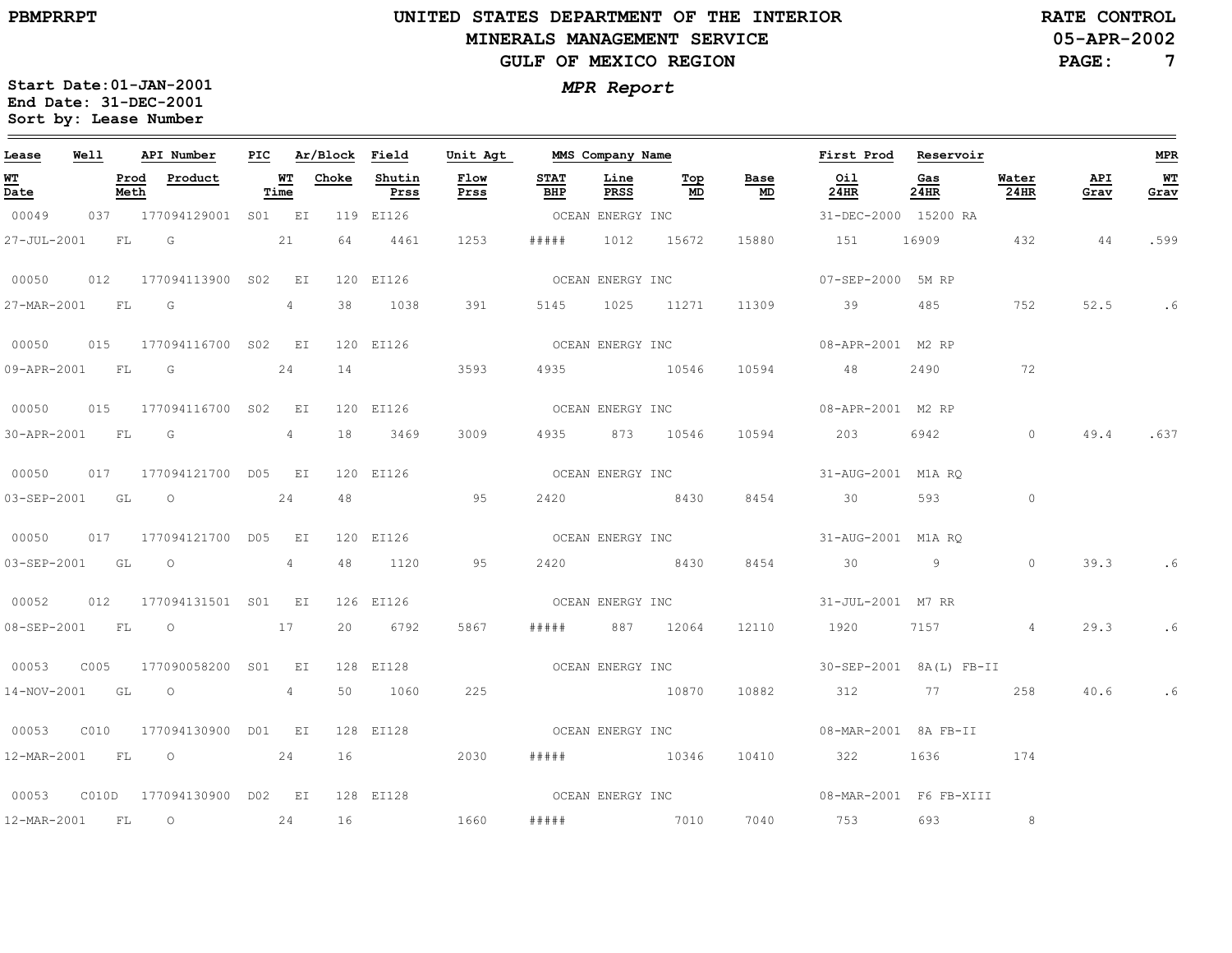$\qquad \qquad =$ 

# **UNITED STATES DEPARTMENT OF THE INTERIORMINERALS MANAGEMENT SERVICEGULF OF MEXICO REGION**

**MMS Company Name**

**RATE CONTROL**

**05-APR-2002**

**PAGE:8**

**MPR**

 $\equiv$ 

**WT Grav**

.6

.6

.6

.61

.6

.6

.6

0

.6

.6

**Start Date:01-JAN-2001** *MPR Report* **End Date: 31-DEC-2001 Sort by: Lease Number** 

**API Number**

**PIC**

**Ar/Block Field**

**Unit Agt** 

**Well**

| Lease                                  | Well  |              | API Number            | PIC             |                 | Ar/Block        | Field          | Unit Agt     |                    | MMS Company Name |                              |                                   | First Prod                                            | Reservoir   |               |             |
|----------------------------------------|-------|--------------|-----------------------|-----------------|-----------------|-----------------|----------------|--------------|--------------------|------------------|------------------------------|-----------------------------------|-------------------------------------------------------|-------------|---------------|-------------|
| <u> WТ</u><br>$\overline{\text{Date}}$ |       | Prod<br>Meth | Product               |                 | WТ<br>Time      | Choke           | Shutin<br>Prss | Flow<br>Prss | <b>STAT</b><br>BHP | Line<br>PRSS     | Тор<br>MD                    | Base<br>$\underline{\mathsf{MD}}$ | Oil<br>24HR                                           | Gas<br>24HR | Water<br>24HR | API<br>Grav |
| 00053                                  | C010  |              | 177094130900          |                 | D01 EI          | 128             | EI128          |              | OCEAN ENERGY INC   |                  |                              |                                   | 08-MAR-2001 8A FB-II                                  |             |               |             |
| 25-MAR-2001                            |       | FL           | $\circ$               |                 | 4               | 18              | 2560           | 1185         | # # # # #          |                  | 10346                        | 10410                             | 486                                                   | 699         | 5             | 45.1        |
| 00053                                  | C010D |              | 177094130900 D02      |                 | EI              |                 | 128 EI128      |              | OCEAN ENERGY INC   |                  |                              |                                   | 08-MAR-2001                                           | F6 FB-XIII  |               |             |
| 04-APR-2001                            |       | FL           | $\circ$               |                 | 24              | 18              | 2560           | 1544         | #####              |                  | 7010                         | 7040                              | 840                                                   | 933         | $7^{\circ}$   | 46.1        |
| 00054                                  | 010   |              | 177094079602 S05      |                 | EI              |                 | 129 EI128      |              | OCEAN ENERGY INC   |                  |                              |                                   | 04-FEB-2001 6B FB-I                                   |             |               |             |
| 14-FEB-2001                            |       | GL           | $\circ$               |                 | 24              | 20              |                | 1100         | 2580               |                  | 9128                         | 9156                              | 749                                                   | 1025        | 14            |             |
| 00054                                  | 010   |              | 177094079602          | S <sub>05</sub> | ΕI              |                 | 129 EI128      |              | OCEAN ENERGY INC   |                  |                              |                                   | 04-FEB-2001                                           | 6B FB-I     |               |             |
| 26-FEB-2001                            |       | FL           | $\circ$               |                 | 4               | 20              | 3350           | 920          | 2580               |                  | 9128                         | 9156                              | 815                                                   | 915         | 20            | 41.4        |
| 00054                                  | 011   |              | 177094131801 S01      |                 | EI              |                 | 129 EI128      |              | OCEAN ENERGY INC   |                  |                              |                                   | 11-SEP-2001 12 FB-III                                 |             |               |             |
| 18-SEP-2001                            |       | FL           | G                     |                 | 6               | 18              | 5400           | 2455         | # # # # #          | 857              | 11528                        | 11548                             | 63                                                    | 4606        | 6             | 44.4        |
| 00063                                  | 0002A |              | 177114105000          | S <sub>01</sub> | SS              |                 | 93 SS113       | 8910029310   |                    |                  |                              |                                   | MURPHY EXPLORATION & PRODUCT 23-OCT-1998              | M6 FB50     |               |             |
| 12-AUG-2001                            |       | FL           | $\circlearrowright$   |                 | 4               | 14              | 2950           | 1350         |                    | 1150             | 12216                        | 12230                             | 89                                                    | 97          | 355           | 25.8        |
| 00065                                  | 006C  |              | 177114102000          | S <sub>03</sub> | SS              |                 | 117 SS113      | 8910029310   |                    |                  |                              | MURPHY EXPLORATION & PRODUCT      | $12-OCT-1998$                                         | $C8-FB-6$   |               |             |
| 30-JUN-2001                            |       | FL           | $\circ$               |                 | 4               | 12              | 600            | 340          |                    |                  | 10292                        | 10310                             | 160                                                   | 69          | 160           | 26.4        |
| 00066                                  | W001K |              | 177114114400          | D04             | SS              |                 | 112 SS113      | 8910029310   |                    |                  | MURPHY EXPLORATION & PRODUCT |                                   | 21-SEP-2001 L22-FB-15                                 |             |               |             |
| $02 - OCT - 2001$                      |       | FL           | $\circ$               |                 | 4               | 12              |                | 2300         |                    |                  | 9376                         | 9440                              | 349                                                   | 829         | 11            | 33          |
| 00066                                  | W001G |              | 177114114400 D03      |                 | SS              |                 | 112 SS113      | 8910029310   |                    |                  |                              | MURPHY EXPLORATION & PRODUCT      | 21-SEP-2001 R5A-FB-15                                 |             |               |             |
| 05-OCT-2001                            |       | FL           | $\circ$               |                 | $4\overline{ }$ | 10 <sup>°</sup> |                | 1100         |                    |                  | 10174                        | 10218                             | 34                                                    | 320         | 134           | 32.2        |
| 00067                                  |       |              | 036I 177114046100 D04 |                 | SS              |                 | 113 SS113      | 8910029310   |                    |                  |                              |                                   | MURPHY EXPLORATION & PRODUCT 30-NOV-1985 L21-22-FB-36 |             |               |             |
| 13-JUL-2001                            | GL    |              | $\circ$               |                 | 4               | 37              |                | 210          | 130                |                  | 5795                         | 5820                              | 9                                                     | 27          | 872           | 27.5        |

**First ProdReservoir**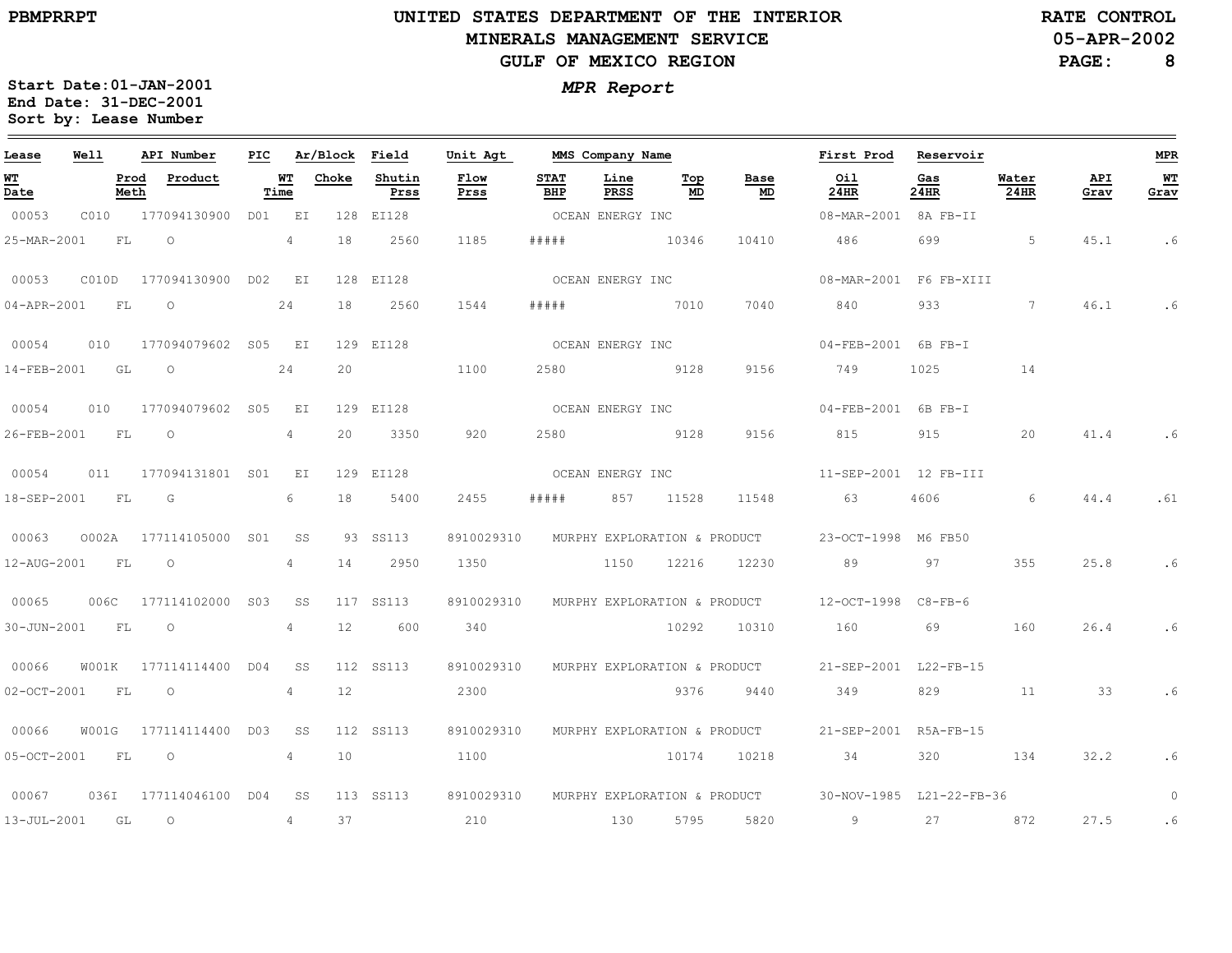# **UNITED STATES DEPARTMENT OF THE INTERIOR MINERALS MANAGEMENT SERVICEGULF OF MEXICO REGION**

**RATE CONTROL**

**PAGE: 9**

**Start Date:01-JAN-2001** *MPR Report* **End Date: 31-DEC-2001 Sort by: Lease Number** 

| Lease             | Well | API Number              | PIC             |            | Ar/Block          | Field          | Unit Agt     |                    | MMS Company Name             |           |            | First Prod            | Reservoir    |               |             | <b>MPR</b> |
|-------------------|------|-------------------------|-----------------|------------|-------------------|----------------|--------------|--------------------|------------------------------|-----------|------------|-----------------------|--------------|---------------|-------------|------------|
| WT<br>Date        |      | Prod<br>Product<br>Meth |                 | WТ<br>Time | Choke             | Shutin<br>Prss | Flow<br>Prss | <b>STAT</b><br>BHP | Line<br>PRSS                 | Top<br>MD | Base<br>MD | Oil<br>24HR           | Gas<br>24HR  | Water<br>24HR | API<br>Grav | WТ<br>Grav |
| 00067             | 045E | 177114101000            | SO <sub>4</sub> | SS         | 113               | SS113          | 8910029310   |                    | MURPHY EXPLORATION & PRODUCT |           |            | 10-MAY-2001           | R-1-FB-45    |               |             |            |
| 24-MAY-2001       | FL   | G                       |                 | 4          | 10                | 1070           | 1020         |                    | 130                          | 8672      | 8709       | $\circ$               | 421          | 360           |             | . 6        |
| 00067             | 052E | 177114104000            | S <sub>04</sub> | SS         | 113               | SS113          | 8910029310   |                    | MURPHY EXPLORATION & PRODUCT |           |            | 02-JUL-2001 R1-FB-52  |              |               |             |            |
| 29-SEP-2001       | FL   | G                       |                 | 8          | 12                | 2850           | 2500         |                    | 1100                         | 8896      | 9254       | $7^{\circ}$           | 1972         | $\circ$       | 51.7        | . 6        |
| 00069             | 019E | 177114114700            | D04             | SS         | 119               | SS113          | 8910029310   |                    | MURPHY EXPLORATION & PRODUCT |           |            | 28-MAY-2001 C-4 FB-19 |              |               |             |            |
| $06 - JUL - 2001$ | FL   | G                       |                 | 24         | $12 \overline{ }$ | 3900           | 3200         |                    | 1175                         | 10722     | 10729      | 10                    | 2129         | 8             | 43.6        | . 6        |
| 00072             | 024E | 177134004400            | S <sub>04</sub> | PL         |                   | 12 PL020       |              |                    | MURPHY EXPLORATION & PRODUCT |           |            | 31-JUL-1991           | $RE3-FB-24$  |               |             |            |
| 22-AUG-2001       | FL   | G                       |                 | 4          | 17                | 520            | 185          |                    | 100                          | 10594     | 10644      | $\circ$               | 495          | $\circ$       |             | .6         |
| 00072             | 026E | 177134004700            | S <sub>03</sub> | PL         |                   | 12 PL020       |              |                    | MURPHY EXPLORATION & PRODUCT |           |            | 28-FEB-1999           | M163FB22     |               |             |            |
| 21-OCT-2001       | GL   | $\circ$                 |                 | 4          | 20                |                | 340          |                    |                              | 10730     | 10800      | 36                    | 273          | 207           | 31.3        | . 6        |
| 00072             | 031C | 177134005701 S01        |                 | PL         |                   | 12 PL020       |              |                    | MURPHY EXPLORATION & PRODUCT |           |            | 14-JUL-1996           | RE3 FB1      |               |             |            |
| 22-AUG-2001       | GL   | $\Omega$                |                 | 6          | 27                |                | 620          | 1800               | 275                          | 11350     | 11418      | 732                   | 2            | 769           | 37          | .6         |
| 00079             | 008  | 177054113400            | S <sub>01</sub> | VR         |                   | 46 VR046       |              |                    | STONE ENERGY CORPORATION     |           |            | 16-JUN-2001           | $B2 - A$     |               |             |            |
| 09-JUL-2001       | FL   | G                       |                 | 24         | 23                | 1300           | 1275         | # # # # #          | 530                          | 3556      | 3658       | 5                     | 4767         | $\circ$       | 45          | .65        |
| 00089             | F006 | 177030026900            | S <sub>03</sub> | EC         |                   | 64 EC064       |              |                    | STONE ENERGY CORPORATION     |           |            | 02-FEB-2001 L3 FB15   |              |               |             |            |
| 23-FEB-2001       | FL   | G                       |                 | 4          | 11                | 3000           | 2860         |                    | 310                          | 10102     | 10148      | 38                    | 2375         | $\circ$       | 48.7        | .61        |
| 00089             | 013  | 177034088600            | S <sub>02</sub> | EC         |                   | 64 EC064       |              |                    | STONE ENERGY CORPORATION     |           |            | 10-OCT-2001 H-4       |              |               |             |            |
| 23-OCT-2001       | FL   | G                       |                 | 24         | 4                 |                | 1950         |                    |                              | 7524      | 7536       | $\circ$               | $\mathbf{1}$ | $\circ$       |             |            |
| 00129             | D002 | 177170075300            | S <sub>02</sub> | GI         |                   | 41 GI041       | 8910020210   |                    | VASTAR RESOURCES INC.        |           |            | 31-OCT-1991 IM B-1    |              |               |             | 219        |
| 14-FEB-2001       | FL   | G                       |                 | 4          | 21                | 1650           |              |                    | 1027                         | 7988      | 7994       | 231                   | 1192         | 81            | 28.3        | .618       |

**05-APR-2002**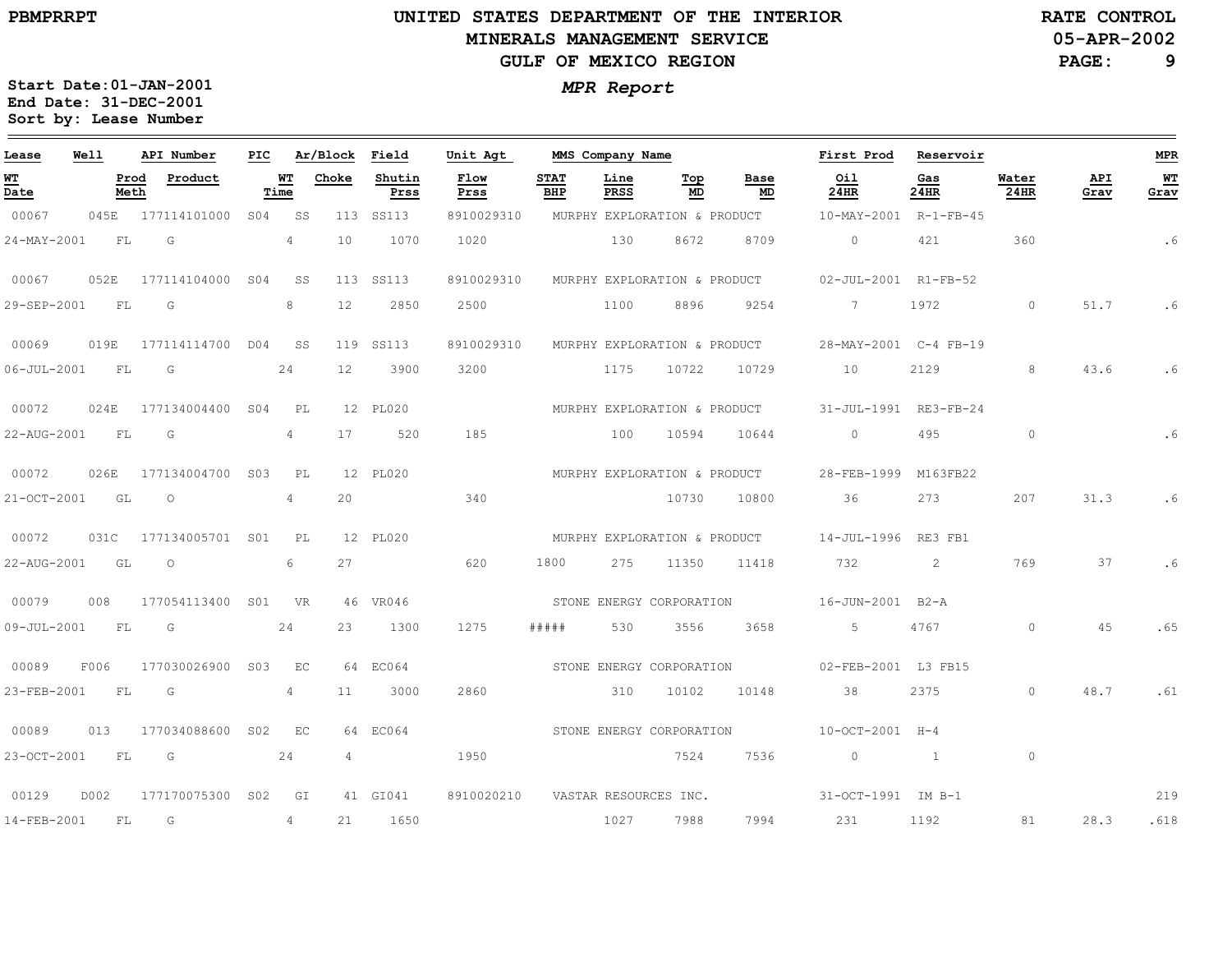#### **UNITED STATES DEPARTMENT OF THE INTERIOR MINERALS MANAGEMENT SERVICEGULF OF MEXICO REGION**

**05-APR-2002RATE CONTROL**

**PAGE:10**

| Lease       | Well        |              | API Number               | PIC |            | Ar/Block Field  |                | Unit Agt                |                    | MMS Company Name      |                              |                   | First Prod               | Reservoir   |                |             | MPR        |
|-------------|-------------|--------------|--------------------------|-----|------------|-----------------|----------------|-------------------------|--------------------|-----------------------|------------------------------|-------------------|--------------------------|-------------|----------------|-------------|------------|
| WT<br>Date  |             | Prod<br>Meth | Product                  |     | WT<br>Time | Choke           | Shutin<br>Prss | Flow<br>Prss            | <b>STAT</b><br>BHP | Line<br>PRSS          | Top<br>MD                    | <b>Base</b><br>MD | Oil<br>24HR              | Gas<br>24HR | Water<br>24HR  | API<br>Grav | WТ<br>Grav |
| 00129       | H002        |              | 177174028100             |     | S02 GI     |                 | 41 GI041       | 8910020210              |                    | VASTAR RESOURCES INC. |                              |                   | 14-MAY-2001              | $PN(A-3)$   |                |             |            |
| 14-MAY-2001 |             | FL           | G                        |     | 12         | 12 <sup>°</sup> | 2300           |                         |                    | 1027                  | 14292                        | 14320             | $\circ$                  | 130         | 216            |             | .615       |
| 00130       | E013        |              | 177174012900 S02 GI      |     |            |                 | 41 GI041       | 8910020210              |                    | VASTAR RESOURCES INC. |                              |                   |                          | PN B1       |                |             |            |
| 17-JUL-2001 |             | FL           | $\overline{G}$           |     | 24         | 18              | 2200           | 2025                    |                    | 1027                  | 12726                        | 12776             | 233                      | 4583        | 23             | 41.2        | .618       |
| 00133       | CO04        |              | 177170046801 S01         |     | GI         |                 | 47 GI047       | 8910020210              |                    | VASTAR RESOURCES INC. |                              |                   | 30-JUL-2001 KA C-4       |             |                |             |            |
| 29-JUL-2001 |             | UK           | $\overline{G}$           |     | 4          | 13              | 3300           | 2125                    |                    | 1050                  | 10442                        | 10468             | 2                        | 1356        | $\circ$        | 35.2        | .618       |
| 00134       | J002        |              | 177174003200 S02         |     | GI         |                 | 48 GI047       | 8910020210              |                    | VASTAR RESOURCES INC. |                              |                   | 05-APR-2001 LD J-2       |             |                |             |            |
| 28-JUN-2001 |             | FL           | $\overline{G}$           |     | 23         | 14              |                | 3800                    |                    | 1140                  | 11703                        | 11708             | 77                       | 3835        | 17             | 52.8        | .618       |
| 00138       | 007         |              | 177190038402 S02 WD      |     |            |                 | 45 WD030       |                         |                    |                       | NEXEN PETROLEUM USA INC      |                   | 02-JUL-2001 J-1 OIL SAND |             |                |             |            |
| 07-OCT-2001 |             | GL           | $\overline{\phantom{0}}$ |     | 24         | 64              | 1020           | 175                     |                    |                       | 7997                         | 8022              | 348                      | 325         | 76             | 21.6        | .64        |
| 00138       | A011        |              | 177190038602 D01 WD      |     |            |                 | 45 WD030       |                         |                    |                       | NEXEN PETROLEUM OFFSHORE USA |                   | 25-NOV-1999 "KA" SAND    |             |                |             |            |
| 08-SEP-2001 |             | GL           | $\circ$                  |     | 24         | 64              | 800            | 140                     |                    |                       | 7588                         | 7634              | 41                       | 67          | 371            | 20.3        | .63        |
| 00138       | A011D       |              | 177190038602 D02         |     | WD         |                 | 45 WD030       |                         |                    |                       | NEXEN PETROLEUM OFFSHORE USA |                   | 25-NOV-1999              | GO          |                |             |            |
| 08-SEP-2001 |             | GL           | $\circ$                  |     | 24         | 64              | 1540           | 120                     |                    |                       | 6214                         | 6366              | 35                       | 41          | 147            | 26.9        | .63        |
| 00138       | H001        |              | 177192005501 S01 WD      |     |            |                 | 45 WD030       |                         |                    |                       | NEXEN PETROLEUM USA INC      |                   | 20-SEP-1999 J            |             |                |             |            |
| 08-SEP-2001 |             | GL           | $\circ$                  |     | 24         | 64              | 960            | 90                      |                    |                       | 7656                         | 7838              | 35                       | 65          | $\overline{7}$ | 23.7        | .65        |
| 00138       | <b>B011</b> |              | 177194015102 S01 WD      |     |            |                 | 45 WD030       |                         |                    |                       | NEXEN PETROLEUM OFFSHORE USA |                   | 15-JAN-2000              | <b>TB</b>   |                |             |            |
| 30-JUN-2001 |             | FL           | $\circ$                  |     | 24         | 30              | 810            | 160                     |                    |                       | 9281                         | 9302              | 130                      | 100         | 1164           | 25.8        | .828       |
| 00146       | COO4        |              | 177194059200 S02 WD      |     |            |                 | 58 WD058       | SAMEDAN OIL CORPORATION |                    |                       |                              |                   | 11-AUG-2000 OX           |             |                |             |            |
| 25-JUN-2001 |             | FL           | G                        |     | 24         | 18              | 7750           | 7050                    |                    | 943                   | 15899                        | 16062             | 1023                     | 10798       | 389            | 46.7        |            |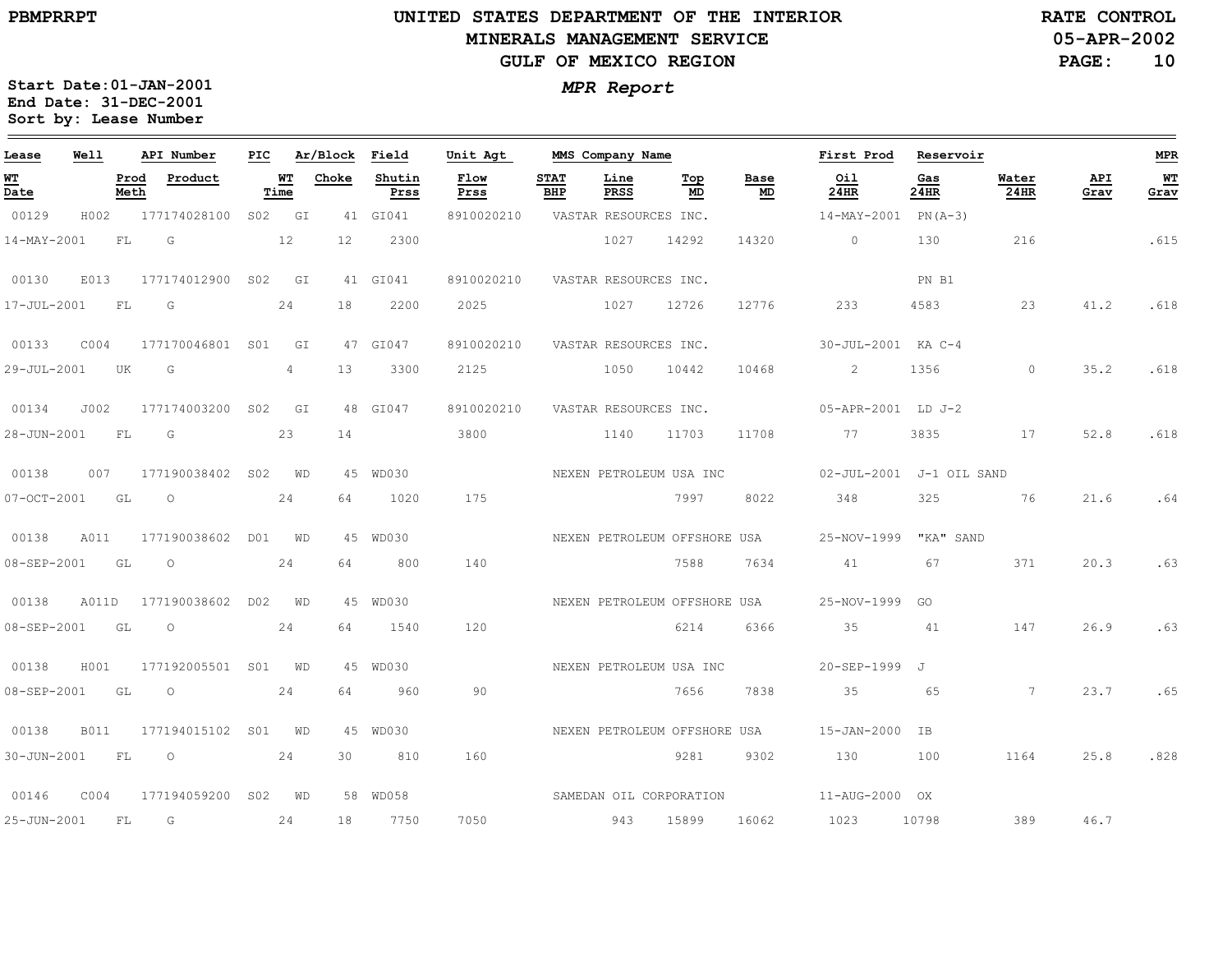# **UNITED STATES DEPARTMENT OF THE INTERIOR MINERALS MANAGEMENT SERVICEGULF OF MEXICO REGION**

**05-APR-2002RATE CONTROL**

**PAGE:11**

| Lease                          | Well  |              | API Number               | PIC |                 | Ar/Block | Field          | Unit Agt                         |                    | MMS Company Name      |                         |            | First Prod            | Reservoir   |               |             | <b>MPR</b> |
|--------------------------------|-------|--------------|--------------------------|-----|-----------------|----------|----------------|----------------------------------|--------------------|-----------------------|-------------------------|------------|-----------------------|-------------|---------------|-------------|------------|
| WT<br>$\overline{\text{Date}}$ |       | Prod<br>Meth | Product                  |     | WT<br>Time      | Choke    | Shutin<br>Prss | Flow<br>Prss                     | <b>STAT</b><br>BHP | Line<br>PRSS          | Top<br>MD               | Base<br>MD | Oil<br>24HR           | Gas<br>24HR | Water<br>24HR | API<br>Grav | WT<br>Grav |
| 00146                          | C004  |              | 177194059200             |     | S02 WD          |          | 58 WD058       |                                  |                    |                       | SAMEDAN OIL CORPORATION |            | 11-AUG-2000 OX        |             |               |             |            |
| 23-DEC-2001                    |       | FL           | G                        |     | 24              | 19       | 6905           | 6125                             |                    | 975                   | 15899                   | 16062      | 717                   | 8044        | 1144          | 45.2        |            |
| 00146                          | E001  |              | 177194068600 S02 WD      |     |                 |          | 58 WD058       |                                  |                    | STONE ENERGY LLC      |                         |            | 03-MAY-2001 J SAND    |             |               |             |            |
| 13-MAY-2001                    |       | FL           | G                        |     | 24              | 13       | 3680           | 3600                             |                    | 1060                  | 11100                   | 11116      | 282                   | 4310        | $\Omega$      | 58.9        | .59        |
| 00146                          | E003  |              | 177194069401 D03 WD      |     |                 |          | 58 WD058       |                                  |                    | STONE ENERGY LLC      |                         |            | 03-FEB-2001 LOWER LF  |             |               |             |            |
| $04 - FEB - 2001$              |       | FL           | G                        |     | 24              | 14       | 3100           | 2900                             |                    | 985 11840             |                         | 11864      | 229                   | 3678        | $\circ$       | 39          |            |
| 00165                          | D017  |              | 177154050001 S02         |     | ST              |          | 22 ST021       | 8910039150                       |                    | J M HUBER CORPORATION |                         |            | 19-SEP-1999 S6 FBIIIC |             |               |             |            |
| 12-MAR-2001                    |       | FL           | $\circ$                  |     | $\overline{4}$  | 20       | 700            | 300                              |                    |                       | 10560                   | 10578      | 35                    | 209         | 1698          | 34          | .62        |
| 00165                          | D016  |              | 177154052501 S01         |     | ST <sup>3</sup> |          | 22 ST021       | 8910039150 J M HUBER CORPORATION |                    |                       |                         |            | 25-AUG-1998 D2FIIIB   |             |               |             |            |
| 08-APR-2001                    |       | GL           | $\circ$                  |     | $4 -$           | 99       |                | 170                              |                    | 10544                 |                         | 10570      | 124                   | 915         | 1584          | 34          | .62        |
| 00166                          | CM003 |              | 177150022503 S01         |     | ST              |          | 23 BM002       | 8910039150 CHEVRON USA INC       |                    |                       |                         |            | 13-OCT-2000 8000 N    |             |               |             |            |
| 13-JUN-2001                    |       | FL           | $\circ$                  |     | 24              | 34       | 1542           | 539                              |                    | 174 11112             |                         | 11194      | 76                    | 2703        | $\Omega$      | 29.5        |            |
| 00166 CC012                    |       |              | 177150023700 S02 ST      |     |                 |          | 23 BM002       | 8910039150 CHEVRON USA INC       |                    |                       |                         |            | 31-DEC-1994           | 7400        |               |             | $\Omega$   |
| 03-JUN-2001                    |       | GL           | $\circ$                  |     | 24              | 132      | 1170           | 70 70                            |                    | 55                    | 9866                    | 9878       | 78                    | 74          | $\mathbf{1}$  | 32.4        |            |
| 00166                          | SB015 |              | 177150098301 S04         |     | <b>ST</b>       |          | 23 BM002       | 8910039150                       |                    | CHEVRON USA INC       |                         |            | 27-JUL-1997           | 8400        |               |             |            |
| $03 - JUN - 2001$              |       | GL           | $\circ$                  |     | 24              | 128      | $\sim$ 0       | 239                              |                    |                       | 236 12189               | 12199      | 75                    | 42          | 1614          | 38.9        |            |
| 00166                          |       |              | 016D 177150111000 S02 ST |     |                 |          | 23 BM002       | 8910039150 CHEVRON USA INC       |                    |                       |                         |            | 27-SEP-1996 8300 MJJ  |             |               |             |            |
|                                |       |              | 03-JUN-2001 GL 0 24      |     |                 | 128      | 1250           | 237 235 12205                    |                    |                       |                         | 12274      | 102                   | 18          | 1354          | 29.1        |            |
| 00166                          | CM019 |              | 177154012300 S02 ST      |     |                 |          | 23 BM002       | 8910039150 CHEVRON USA INC       |                    |                       |                         |            | 30-SEP-1996 7600 U    |             |               |             |            |
| $06 - \text{MAX} - 2001$       |       | GL           | $\circ$                  |     | 24              | 64       |                | 125                              |                    | 76 11462              |                         | 11488      | 8 <sup>1</sup>        | 45          | 17            | 28.8        |            |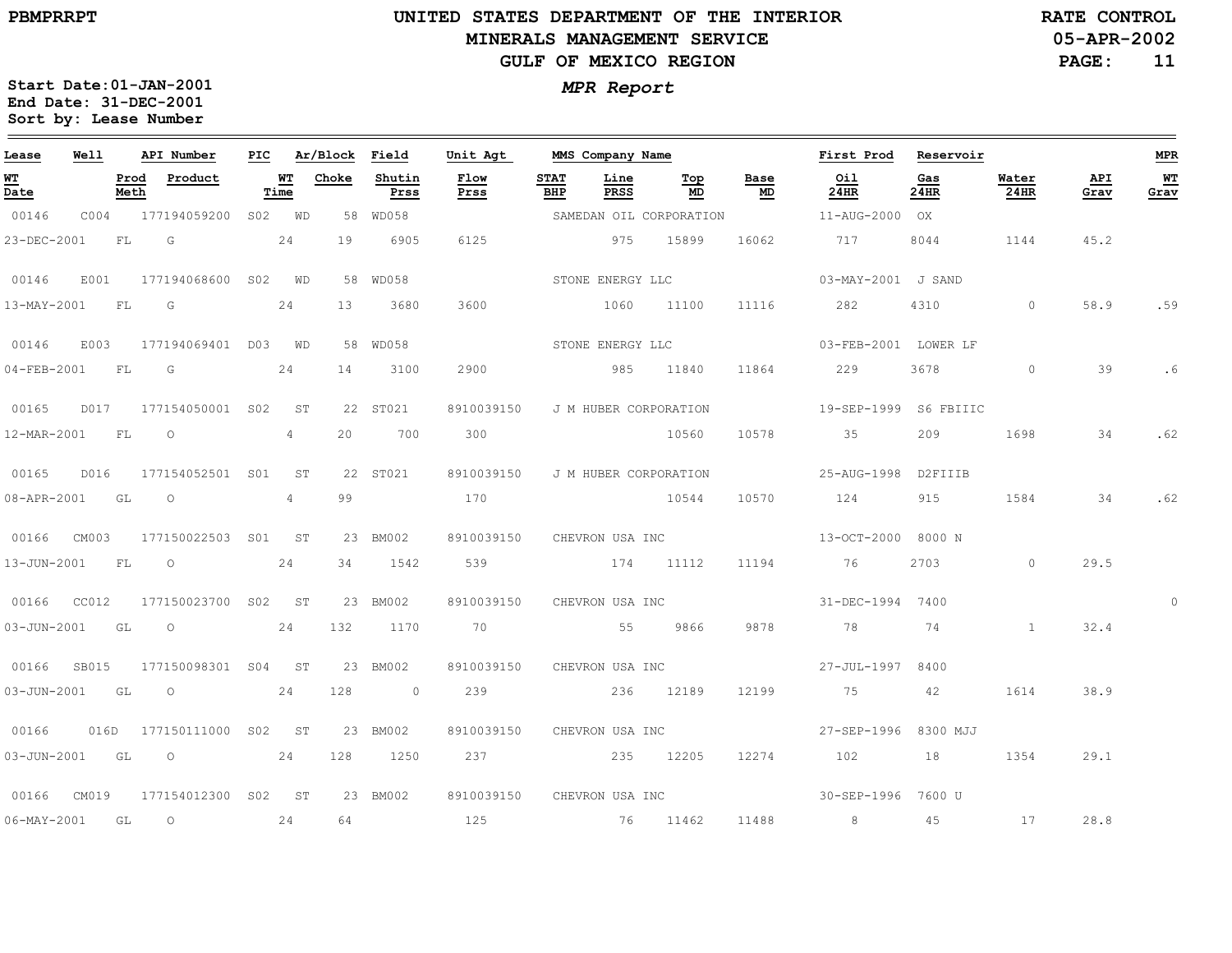### **UNITED STATES DEPARTMENT OF THE INTERIOR MINERALS MANAGEMENT SERVICEGULF OF MEXICO REGION**

**05-APR-2002RATE CONTROL**

**PAGE:12**

| Lease             | Well        |              | API Number          | PIC |                 | Ar/Block | Field          | Unit Agt             |                    | MMS Company Name      |           |            | First Prod           | Reservoir   |                |             | <b>MPR</b>   |
|-------------------|-------------|--------------|---------------------|-----|-----------------|----------|----------------|----------------------|--------------------|-----------------------|-----------|------------|----------------------|-------------|----------------|-------------|--------------|
| <u>ит</u><br>Date |             | Prod<br>Meth | Product             |     | WТ<br>Time      | Choke    | Shutin<br>Prss | Flow<br>Prss         | <b>STAT</b><br>BHP | Line<br>PRSS          | Top<br>MD | Base<br>MD | Oil<br>24HR          | Gas<br>24HR | Water<br>24HR  | API<br>Grav | $WT$<br>Grav |
| 00166             | SB022       |              | 177154037202        |     | S04 ST          |          | 23 BM002       | 8910039150           |                    | CHEVRON USA INC       |           |            | 28-AUG-2000          | 8000 KK2    |                |             |              |
| 10-FEB-2001       |             | FL           | $\circ$             |     | 22              | 20       | 1200           | 991                  |                    |                       | 11200     | 11235      | 861                  | 789         | 27             | 37.5        | .62          |
| 00166             | SB022       |              | 177154037202 S04    |     | ST              |          | 23 BM002       | 8910039150           |                    | CHEVRON USA INC       |           |            | 28-AUG-2000          | 8000 KK2    |                |             |              |
| $03 - JUN - 2001$ |             | FL           | $\circ$             |     | 24              | 20       |                | 803                  |                    | 253                   | 11200     | 11235      | 590                  | 658         | 31             | 37.4        |              |
| 00166             | 023         |              | 177154101801 S01 ST |     |                 |          | 23 BM002       | 8910039150           |                    | CHEVRON USA INC       |           |            | 26-AUG-2000          | 8750 GG1    |                |             |              |
| $01 - MAX - 2001$ |             | <b>FL</b>    | G                   |     | 12              | 60       | 2750           | 123                  |                    | 111 12782             |           | 12856      | 71                   | 645         | 1109           | 43.9        | .62          |
| 00166             | 023         |              | 177154101801 S03    |     | ST              |          | 23 BM002       | 8910039150           |                    | CHEVRON USA INC       |           |            | 07-AUG-2001          | 8300 GG     |                |             |              |
| 08-SEP-2001       |             | FL           | $\circ$             |     | 8               | 16       | 2300           | 835                  |                    |                       | 117 12042 | 12064      | 457                  | 171         | 246            | 43.9        | .62          |
| 00166             | SC024       |              | 177154105000 S01    |     | ST              |          | 23 BM002       | 8910039150           |                    | CHEVRON USA INC       |           |            | 17-APR-2001 8300 Y   |             |                |             |              |
| 28-MAY-2001       |             | FL           | $\circ$             |     | 17              | 113      | 3400           | 3150                 |                    | 1136 11783            |           | 11870      | 877                  | 2494        | $\overline{4}$ | 27.9        | .62          |
| 00166             | SC024       |              | 177154105000        | S01 | ST <sup>1</sup> |          | 23 BM002       | 8910039150           |                    | CHEVRON USA INC       |           |            | 17-APR-2001 8300 Y   |             |                |             |              |
| $02 - JUN - 2001$ |             | FL           | $\circ$             |     | 24              | 20       | 3000           | 2162                 |                    | 1132                  | 11783     | 11870      | 799                  | 1976        | $\circ$        | 28          |              |
| 00182             | E001        |              | 177190108201 S01    |     | WD              |          | 70 GI043       | 8910024540           |                    | VASTAR RESOURCES INC. |           |            | 31-AUG-2001 LP E-7ST |             |                |             |              |
| $02 - OCT - 2001$ |             | FL           | G                   |     | 9               | 20       | 4200           | 3600                 |                    | 1150 11495            |           | 11520      | 166                  | 8871        | 10             | 25.8        | .618         |
| 00182             | Z002        |              | 177194018500        | S03 | WD              |          | 70 GI043       | 8910024540           |                    | VASTAR RESOURCES INC. |           |            |                      | KS F3       |                |             |              |
| 20-AUG-2001       |             | FL           | G                   |     | 4               | 30       | 3100           | 1860                 |                    | 1000                  | 11014     | 11090      | 189                  | 9426        | 69             | 55.8        | .618         |
| 00190             | A001        |              | 177000021000        | S05 | WC              |          | 192 WC192      |                      |                    | DENBURY OFFSHORE INC  |           |            | 07-MAY-2001 HP SAND  |             |                |             |              |
| 02-AUG-2001       |             | FL           | G                   |     | 24              | 18       | 3250           | 1775                 |                    | 592                   | 7807      | 7826       | 29                   | 2899        | $\mathbf{3}$   | 46.6        | .604         |
| 00190             | <b>B010</b> |              | 177004107500 S01 WC |     |                 |          | 192 WC192      | MATRIX OIL & GAS INC |                    |                       |           |            | 29-NOV-2000 KP SAND  |             |                |             |              |
| $08 - JAN - 2001$ |             | FL           | G                   |     | 24              | 40       |                | 700                  |                    |                       | 10368     | 10381      | $\sim$ 1             | 1000        | 390            |             |              |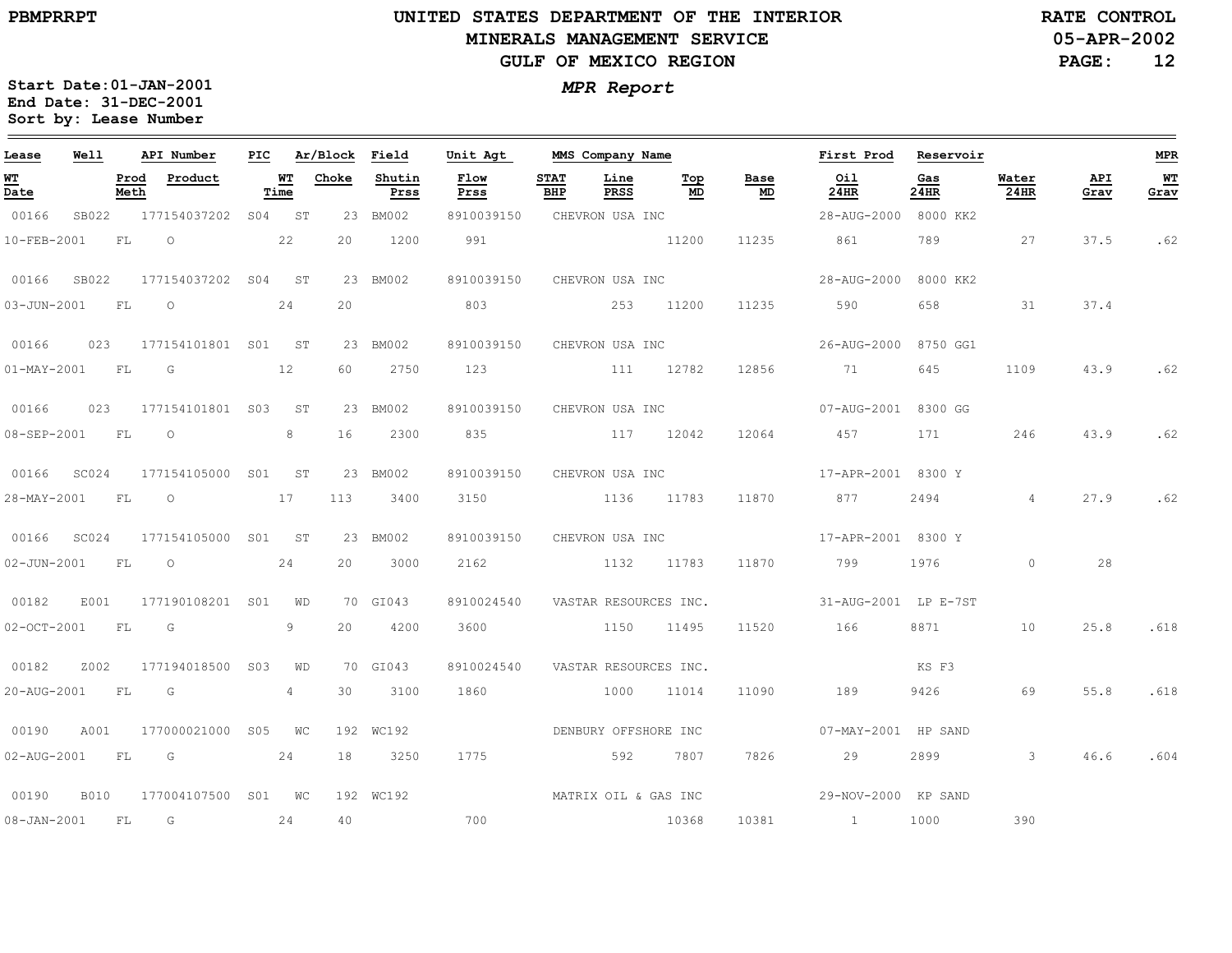# **UNITED STATES DEPARTMENT OF THE INTERIOR MINERALS MANAGEMENT SERVICEGULF OF MEXICO REGION**

**05-APR-2002RATE CONTROL**

**PAGE:13**

| Lease             | Well  |              | API Number               | PIC |                   | Ar/Block Field  |                | Unit Agt     |                    | MMS Company Name     |           |                              | First Prod                                             | Reservoir   |               |             | MPR        |
|-------------------|-------|--------------|--------------------------|-----|-------------------|-----------------|----------------|--------------|--------------------|----------------------|-----------|------------------------------|--------------------------------------------------------|-------------|---------------|-------------|------------|
| <u>WT</u><br>Date |       | Prod<br>Meth | Product                  |     | <u>WT</u><br>Time | Choke           | Shutin<br>Prss | Flow<br>Prss | <b>STAT</b><br>BHP | Line<br>PRSS         | Тор<br>MD | Base<br>MD                   | Oil<br>24HR                                            | Gas<br>24HR | Water<br>24HR | API<br>Grav | WТ<br>Grav |
| 00190             |       |              | B010 177004107500 D04 WC |     |                   |                 | 192 WC192      |              |                    | MATRIX OIL & GAS INC |           |                              | 13-MAY-2001 JK SAND RC                                 |             |               |             |            |
| $16 - JUN - 2001$ |       | FL           | $\overline{\mathsf{G}}$  |     | 24                | 16              | 2050           | 1775         |                    | 830 10030            |           | 10086                        | $\overline{2}$                                         | 3171 11     |               | 46.6        | .604       |
| 00190             | B010D |              | 177004107500 D05 WC      |     |                   |                 | 192 WC192      |              |                    | MATRIX OIL & GAS INC |           |                              | 13-MAY-2001 IP SAND RC                                 |             |               |             |            |
| 24-JUN-2001       |       | FL           | G                        |     | 24                | 13              | 2700           | 2600         |                    | 865                  | 9438      | 9480                         | $\sim$ $\sim$ $\sim$ $\sim$ $\sim$                     | 3053        | 13            | 46.6        | .604       |
| 00191             |       |              | B011 177004111100 S01 WC |     |                   |                 | 193 WC192      |              |                    | DENBURY OFFSHORE INC |           |                              | 05-NOV-2001 KX SAND                                    |             |               |             |            |
| 15-NOV-2001 FL G  |       |              |                          |     | 24                | 12              |                | 7210         |                    |                      | 13866     |                              | 13900 60                                               | 6550        | 38            |             |            |
| 00196             | A003  |              | 177090053000 S04 EI      |     |                   |                 | 32 EI032       |              |                    |                      |           |                              | UNION OIL COMPANY OF CALIFOR 11-MAY-2001 10400'RC      |             |               |             |            |
| $01 - JUN - 2001$ |       | <b>FL</b>    | G                        |     | 24                | 10 <sup>1</sup> | 2750           | 2325         |                    | 915 10586            |           | 10596                        | 7                                                      | 2023        | $\Omega$      | 50          | .61        |
| 00196             |       |              | 008 177090061800 D03 EI  |     |                   |                 | 32 EI032       |              |                    |                      |           | UNION OIL COMPANY OF CALIFOR | 31-DEC-1969 7900                                       |             |               |             | 59         |
| $04 - SEP - 2001$ | GL    |              | $\overline{O}$<br>12     |     |                   |                 | 26 140         |              |                    | 1313 100 7902        |           | 7906                         | 22                                                     | 138         | 725           | 33.4        | .6         |
| 00205             | E005D |              | 177054019700 D03 VR      |     |                   |                 | 38 VR039       |              |                    |                      |           | UNION OIL COMPANY OF CALIFOR | 23-OCT-2001 CIB OP 1B                                  |             |               |             |            |
| 26-OCT-2001       |       | <b>FL</b>    | G                        |     | 12.5              | 48              |                |              |                    |                      | 11129     | 11169                        | 91                                                     | 820         | 91            |             |            |
| 00205             | F001  |              | 177054024901 S01 VR      |     |                   |                 | 38 VR039       |              |                    |                      |           |                              | UNION OIL COMPANY OF CALIFOR 10-FEB-2001 Cris(1)-2     |             |               |             |            |
| 10-FEB-2001       |       | FL G         | 15                       |     |                   |                 | $28$ and $28$  | 1550         |                    |                      | 10520     | 10544                        | $\overline{0}$                                         | 1907 0      |               |             |            |
| 00206             | I001  |              | 177054060400 S02 VR      |     |                   |                 | 39 VR039       |              |                    |                      |           |                              | UNION OIL COMPANY OF CALIFOR 19-JUL-1999 TEX(L)-2 RA-3 |             |               |             |            |
| 09-APR-2001 FL    |       |              | $\overline{\mathbb{G}}$  |     | 14                | 13              |                | 1040         |                    |                      |           | 7090 7108                    | $\overline{0}$                                         | 578         | $\circ$       |             |            |
| 00251             |       |              | 006B 177004090300 S04 WC |     |                   |                 | 132 WC149      |              |                    |                      |           |                              | EL PASO PRODUCTION COMPANY 06-JUL-2001 37 SAND         |             |               |             |            |
| 06-JUL-2001 FL G  |       |              | 24                       |     |                   |                 | 17 2700        | 2375         |                    |                      |           | 1100 8930 8940               | 12 4526                                                |             | $\circ$       | 46.3        |            |
| 00253             | 006   |              | 177004102300 S03 WC      |     |                   |                 | 149 WC149      |              |                    |                      |           |                              | HALL-HOUSTON OIL COMPANY 67-AUG-2001 36 SAND           |             |               |             |            |
| 16-AUG-2001 FL    |       |              | $\overline{\mathsf{G}}$  |     | 24                | 64              | 2300           | 1225         |                    | 1140                 | 8422      | 8433                         | $\sim$ 3                                               | 2651        | 103           | 39.4        |            |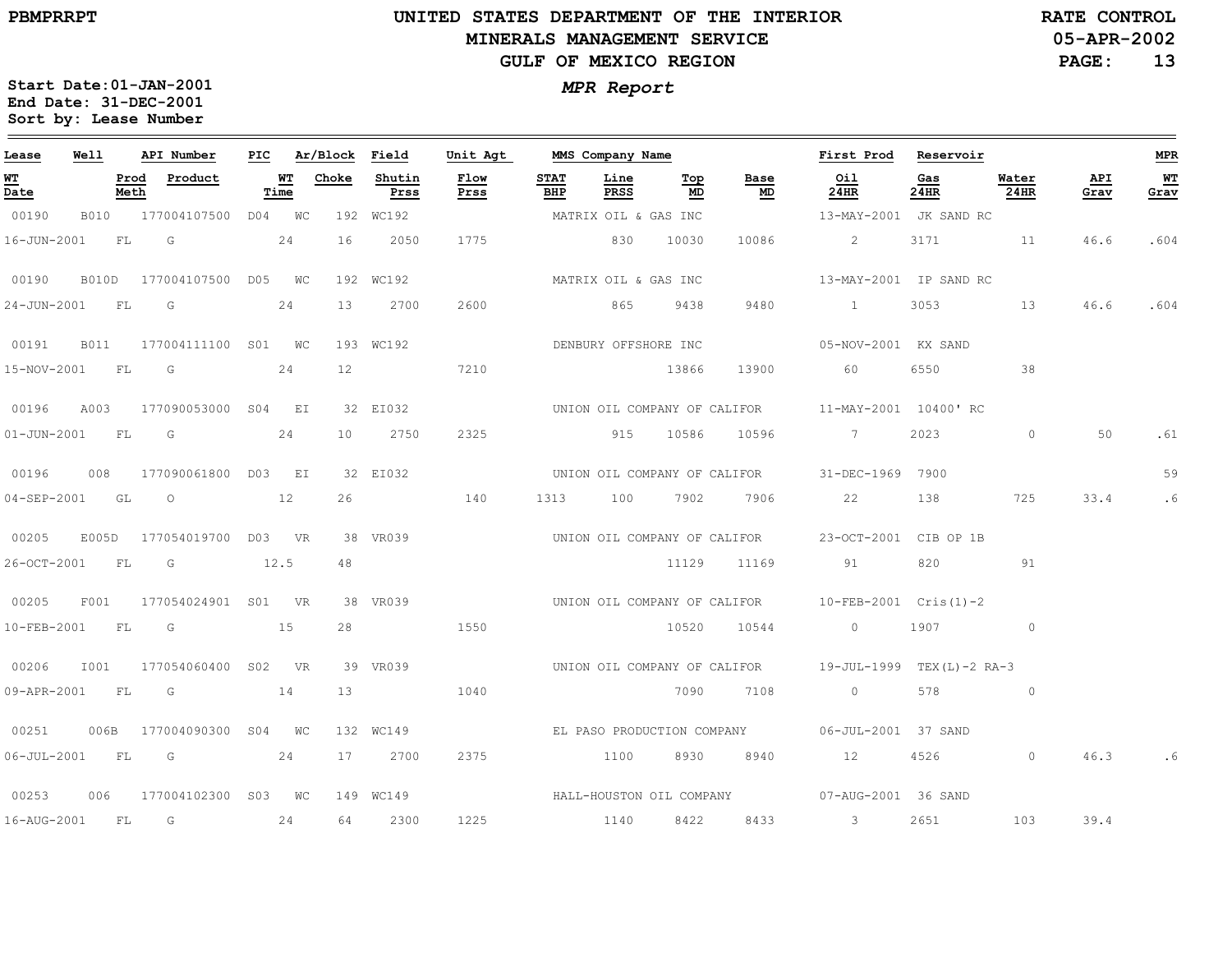## **UNITED STATES DEPARTMENT OF THE INTERIOR MINERALS MANAGEMENT SERVICEGULF OF MEXICO REGION**

**05-APR-2002RATE CONTROL**

**PAGE:14**

| Lease       | <b>Well</b> | API Number               |     |                 | PIC Ar/Block Field |                | Unit Agt     |                    | MMS Company Name      |           |                                   | First Prod Reservoir |             |               |             | <b>MPR</b>             |
|-------------|-------------|--------------------------|-----|-----------------|--------------------|----------------|--------------|--------------------|-----------------------|-----------|-----------------------------------|----------------------|-------------|---------------|-------------|------------------------|
| WT<br>Date  |             | Product<br>Prod<br>Meth  |     | WT<br>Time      | Choke              | Shutin<br>Prss | Flow<br>Prss | <b>STAT</b><br>BHP | Line<br>PRSS          | Top<br>MD | Base<br>$\underline{\mathsf{MD}}$ | Oil<br>$24$ HR       | Gas<br>24HR | Water<br>24HR | API<br>Grav | W <sub>T</sub><br>Grav |
| 00263       | D001        | 177150015200             | S04 | ST              |                    | 21 ST021       | 8910088060   |                    | J M HUBER CORPORATION |           |                                   | 15-AUG-2001 D 2 RSU  |             |               |             |                        |
| 11-SEP-2001 |             | FL<br>G                  |     | $4\overline{ }$ | 48                 | 1450           | 260          | 1450               | 1100                  | 10129     | 10149                             | $\circ$              | 697         | 546           |             | .62                    |
| 00263       | 015         | 177150017000 S01         |     | ST              |                    | 21 ST021       | 8910088060   |                    | J M HUBER CORPORATION |           |                                   | $31 - DEC - 1959$    | D 2 RSU     |               |             |                        |
| 18-AUG-2001 |             | GL<br>$\circ$            |     | 8               | 64                 | 1200           | 295          |                    |                       | 10410     | 10430                             | 29                   | 320         | 125           | 56          | .62                    |
| 00263       | 022         | 177150017701 S01         |     | ST              |                    | 21 ST021       | 8910088060   |                    | J M HUBER CORPORATION |           |                                   | 31-DEC-1994 D 2 RSU  |             |               |             | $\overline{0}$         |
| 17-AUG-2001 | GL GL       | $\circ$                  |     | 4               | 99                 | 880            | 170          |                    | 0 10194               |           | 10219                             | 32                   | 170         | 1177          | 33          | .62                    |
| 00263       | 056         | 177150029501 S01         |     | <b>ST</b>       |                    | 21 ST021       |              |                    | J M HUBER CORPORATION |           |                                   | 31-MAR-1997 D12 RBSU |             |               |             |                        |
| 11-JUN-2001 |             | FL<br>$\circ$            |     | 4               | 79                 | 985            | 240          |                    |                       | 11766     | 11791                             | 258                  | 592         | 42            | 34          | .62                    |
| 00263       |             | 071D 177150059100 S04 ST |     |                 |                    | 21 ST021       |              |                    | J M HUBER CORPORATION |           |                                   | 31-MAY-1979 S 3 RDC  |             |               |             | $\circ$                |
| 24-JUN-2001 |             | GL<br>$\circ$            |     | 4.5             | 99                 | 1100           | 400          | 950                |                       | 9768      | 9801                              | 59                   | 302         | 270           | 34          | .62                    |
| 00263       | 091         | 177150068700 S02         |     | ST.             |                    | 21 ST021       |              |                    | J M HUBER CORPORATION |           |                                   | 01-APR-2001 S2A SAND |             |               |             |                        |
| 16-SEP-2001 |             | GL<br>$\circ$            |     | 24              | 31                 | 790            | 170          | 1625               |                       | 9768      | 9774                              | 12                   | 111         | 171           | 32.6        | . 6                    |
| 00263       | 088         | 177150074601 S02 ST      |     |                 |                    | 21 ST021       |              |                    | J M HUBER CORPORATION |           |                                   | 31-MAY-1997 D4 FB DC |             |               |             |                        |
| 22-JUN-2001 | GL          | $\circ$                  |     | 4.5             | 62                 | 1100           | 300          |                    |                       | 10831     | 10860                             | 133                  | 466         | 59            | 34          | .62                    |
| 00263       | 098         | 177150085802 S01 ST      |     |                 |                    | 21 ST021       |              |                    | J M HUBER CORPORATION |           |                                   | 25-OCT-1997 D 2 RDC  |             |               |             |                        |
| 19-AUG-2001 |             | GL<br>$\circ$            |     | 4               | 99                 | 1400           | 350          |                    |                       | 10588     | 10802                             | 72                   | 376         | 420           | 35          | .62                    |
| 00263       | 101         | 177150098701 S01         |     | ST              |                    | 21 ST021       |              |                    | J M HUBER CORPORATION |           |                                   | 27-MAR-1996 D 2 RDC  |             |               |             |                        |
| 29-JUL-2001 | GL          | $\circ$                  |     | 24              | 99                 | 1000           | 800          |                    |                       | 10544     | 10800                             | 101                  | 724         | 558           | 34          | .62                    |
| 00263       | 109         | 177152009900 S01         |     | ST              |                    | 21 ST021       |              |                    | J M HUBER CORPORATION |           |                                   | 27-OCT-1996 D12 RBSU |             |               |             |                        |
| 22-JUL-2001 | GL          | $\circ$                  |     | $\overline{4}$  | 99                 | 950            | 350          | 820                |                       | 11588     | 11620                             | 13                   | 88          | 196           | 34          | .62                    |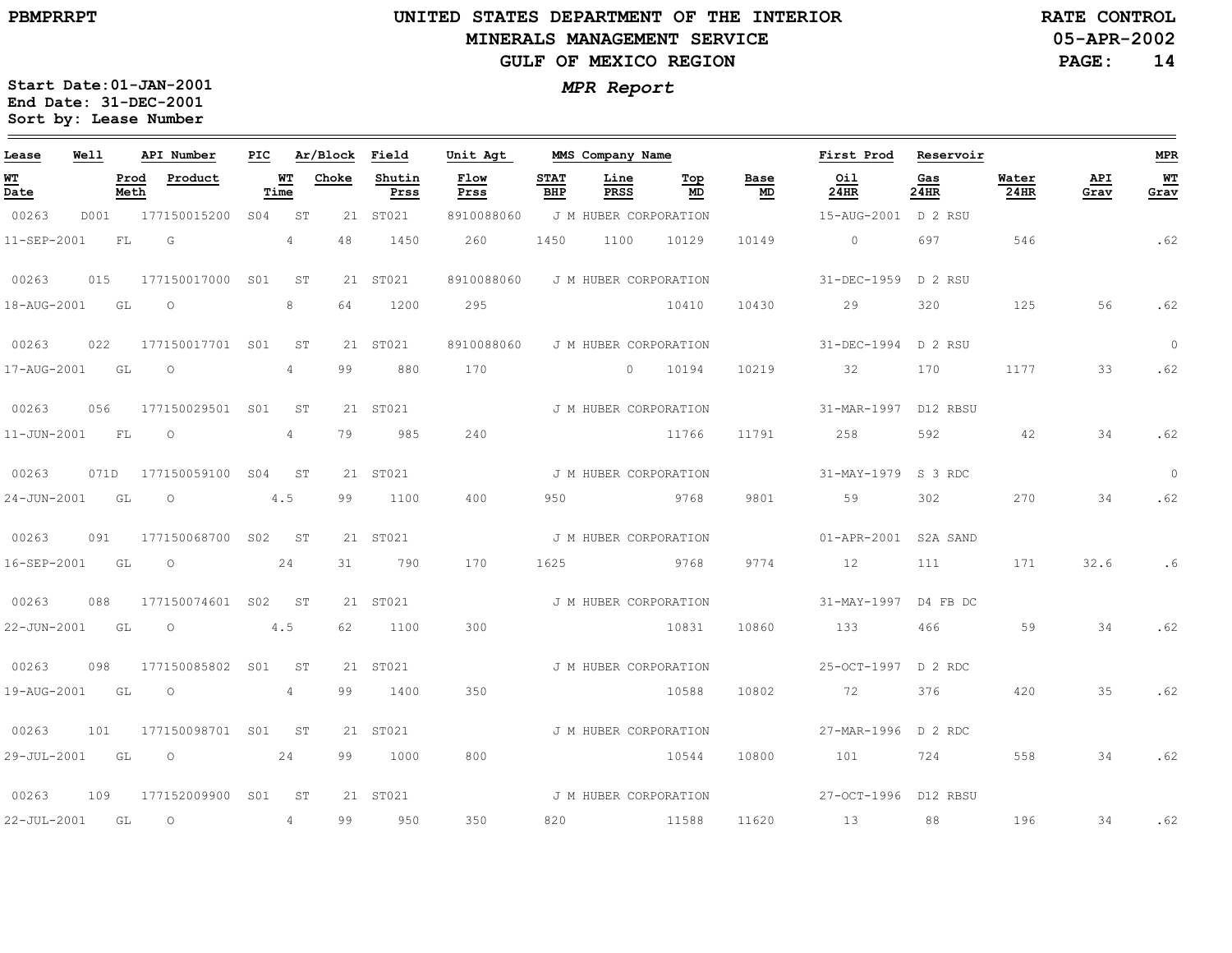# **UNITED STATES DEPARTMENT OF THE INTERIOR MINERALS MANAGEMENT SERVICEGULF OF MEXICO REGION**

**05-APR-2002RATE CONTROL**

**PAGE:15**

| Lease                  | Well |              | API Number              | PIC |                | Ar/Block | Field          | Unit Agt                 |                    | MMS Company Name         |           |                              | First Prod                                                    | Reservoir   |               |             | MPR            |
|------------------------|------|--------------|-------------------------|-----|----------------|----------|----------------|--------------------------|--------------------|--------------------------|-----------|------------------------------|---------------------------------------------------------------|-------------|---------------|-------------|----------------|
| WT<br>Date             |      | Prod<br>Meth | Product                 |     | WТ<br>Time     | Choke    | Shutin<br>Prss | Flow<br>Prss             | <b>STAT</b><br>BHP | Line<br>PRSS             | Top<br>MD | Base<br>MD                   | Oil<br>24HR                                                   | Gas<br>24HR | Water<br>24HR | API<br>Grav | WТ<br>Grav     |
| 00263                  |      |              | 114 177154017600 S02 ST |     |                |          | 21 ST021       | 8910088060               |                    | J M HUBER CORPORATION    |           |                              | 30-SEP-1993 D 2 RSU                                           |             |               |             | $\overline{0}$ |
| 18-JUN-2001            |      | FL           | $\overline{O}$          |     | $\overline{4}$ | 40       | 1350           | 550                      |                    |                          | 9760      | 9790                         | 424                                                           | 3535        | 1220          | 34          | .62            |
| 00263                  | 124  |              | 177154070900 S01 ST     |     |                |          | 21 ST021       |                          |                    | J M HUBER CORPORATION    |           |                              | 31-MAY-1989 D 7ZR6                                            |             |               |             | 151            |
| 19-AUG-2001            |      | GL           | $\circ$                 |     | 6.5            | 74       | 900            | 275                      | 940                |                          | 10504     | 10537                        | 87                                                            | 175         | $\circ$       | 33          | .62            |
| 00297                  | G002 |              | 177054034300 S04 VR     |     |                |          | 26 VR014       | 8910123390               |                    |                          |           | UNION OIL COMPANY OF CALIFOR | 31-JUL-1999 CIB OP 6A                                         |             |               |             |                |
| $12 - JAN - 2001$      |      | FL           | $\overline{G}$          |     | 18             | 16       |                | 1560                     |                    |                          | 10848     | 10860                        | $\circ$                                                       | 2241        | $\circ$       |             |                |
| 00297                  | 033  |              | 177054036700 S03 VR     |     |                |          | 26 VR014       | 8910123390               |                    |                          |           | UNION OIL COMPANY OF CALIFOR | 27-AUG-2001 TEX(L)-2C                                         |             |               |             |                |
| 28-AUG-2001            |      | FL.          | G                       |     | 24             |          |                | 2400                     |                    |                          | 7797      | 7820                         | 7                                                             | 5406        | $\circ$       |             |                |
| 00297                  |      |              | 041 177054080502 S05 VR |     |                |          | 26 VR014       |                          |                    |                          |           |                              | 8910123390 UNION OIL COMPANY OF CALIFOR 03-SEP-2001 CIB OP 3C |             |               |             |                |
| 03-SEP-2001 FL         |      |              | G                       |     | 24             | 30       |                | 840                      |                    |                          | 10520     | 10544                        | $\overline{0}$                                                | 4935        | 37            |             |                |
| 00297                  | 056  |              | 177054113900 SO1 VR     |     |                |          | 26 VR014       |                          |                    |                          |           |                              | 8910123390 UNION OIL COMPANY OF CALIFOR 01-AUG-2001 TEX (L)-5 |             |               |             |                |
| $01 - \text{AUG}-2001$ |      | FL           | G                       |     | 24             | 14       |                | 1237                     |                    |                          | 8248      | 9330                         | $\circ$                                                       | 1262        | $\circ$       |             |                |
| 00299                  | A001 |              | 177000002702 S05 WC     |     |                |          | 45 WC045       | STONE ENERGY CORPORATION |                    |                          |           |                              | 12-JUL-2000 8000                                              |             |               |             |                |
| $21 - JUL - 2001$      |      | FL           | $\overline{G}$          |     | 24             | 15       | 650            | 350                      |                    | 230                      | 8128      | 8142                         | $\overline{0}$                                                | 325         | $\circ$       | 55.1        | . 6            |
| 00299                  | 019  |              | 177004089101 S01 WC     |     |                |          | 45 WC045       |                          |                    | STONE ENERGY CORPORATION |           |                              | 01-FEB-2001 MARKER 16                                         |             |               |             |                |
| 06-FEB-2001            |      | FL           | G                       |     | 24             | 15       | 3250           | 3230                     |                    | 400                      | 10117     | 10124                        | 43                                                            | 3831        | $\circ$       | 48.8        | .65            |
| 00301                  | A011 |              | 177000037600 S06 WC     |     |                |          | 56 WC045       |                          |                    |                          |           | STONE ENERGY CORPORATION     | 23-JUN-1996 AMPH 2                                            |             |               |             |                |
| $22 - JUL - 2001$      |      | FL           | $\circ$                 |     | 24             | 16       | 980            | 320                      |                    | 210                      | 6546      | 6556                         | 82                                                            | 35          | 743           | 35.3        | .6             |
| 00301                  | 015  |              | 177004097300 S02 WC     |     |                |          | 56 WC045       |                          |                    |                          |           | STONE ENERGY CORPORATION     | 01-JAN-2000 PL 4 UPR FBA                                      |             |               |             |                |
| $31 - JUL - 2001$      |      | FL           | G                       |     | 24             | 18       | 1925           | 1730                     |                    | 1050                     | 9914      | 9932                         | 6                                                             | 421         | 952           | 45          | .6             |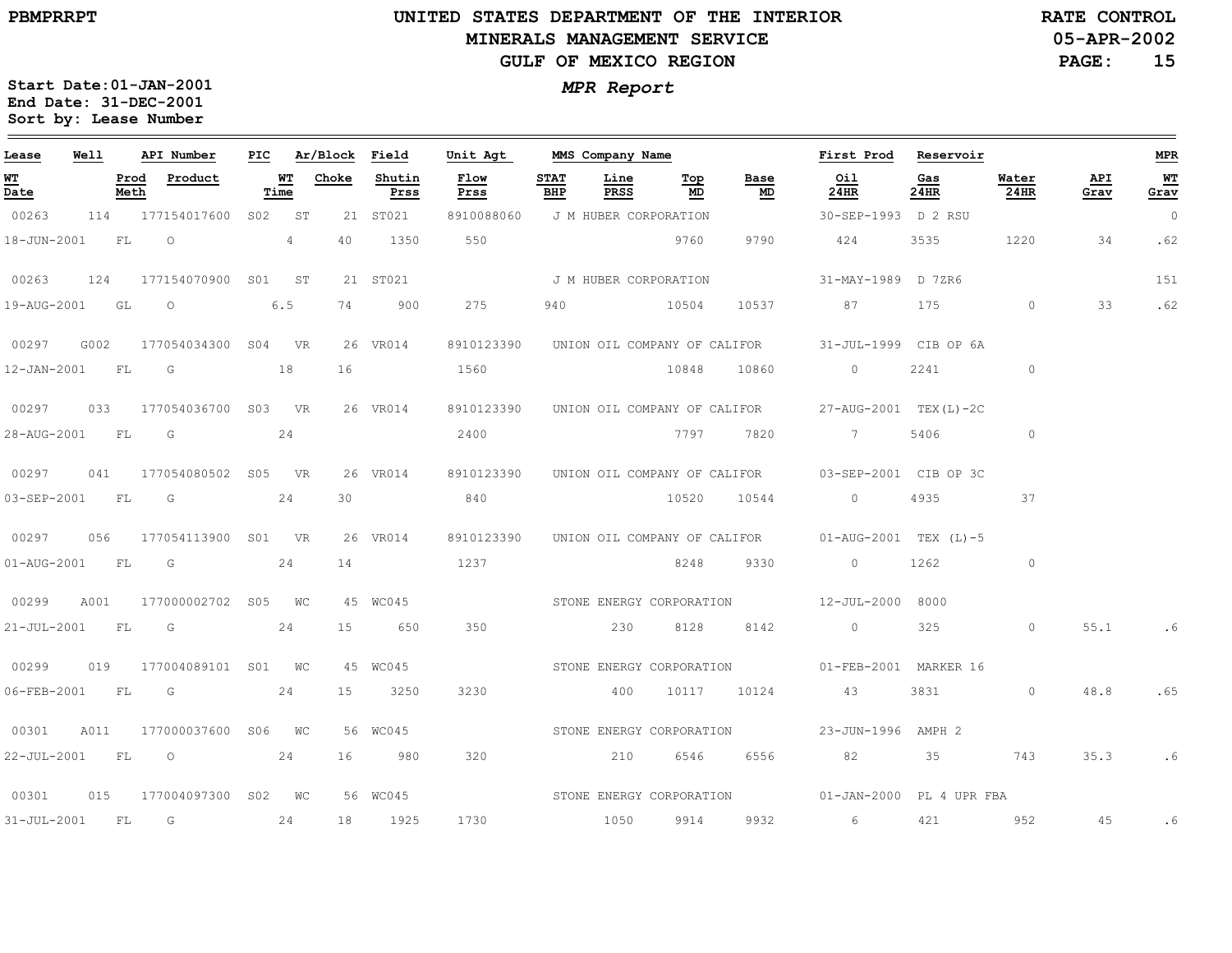# **UNITED STATES DEPARTMENT OF THE INTERIOR MINERALS MANAGEMENT SERVICEGULF OF MEXICO REGION**

**05-APR-2002RATE CONTROL**

**PAGE:16**

| Lease       | Well | API Number               | PIC |             | Ar/Block Field |                | Unit Agt                    |                    | MMS Company Name |                             |                             | First Prod                 | Reservoir   |               |             | MPR        |
|-------------|------|--------------------------|-----|-------------|----------------|----------------|-----------------------------|--------------------|------------------|-----------------------------|-----------------------------|----------------------------|-------------|---------------|-------------|------------|
| WT<br>Date  |      | Prod<br>Product<br>Meth  |     | WT<br>Time  | Choke          | Shutin<br>Prss | Flow<br>Prss                | <b>STAT</b><br>BHP | Line<br>PRSS     | Top<br>MD                   | Base<br>MD                  | Oil<br>24HR                | Gas<br>24HR | Water<br>24HR | API<br>Grav | WT<br>Grav |
| 00310       |      | 004 177070005300 S03 SM  |     |             |                | 217 TS000      |                             |                    |                  |                             | TEXACO EXPLORATION AND PROD | 17-JAN-1997 T1SEG250       |             |               |             |            |
| 23-AUG-2001 | FL   | G                        |     | 4           | 33             | 1080           | 477                         |                    | 477              | 10312                       | 10328                       | $\circ$                    | 958         | 727           |             | .65        |
| 00310       | 053  | 177070038900 S03         |     | SM          |                | 217 TS000      |                             |                    |                  | TEXACO EXPLORATION AND PROD |                             | 14-AUG-1998 T1SEG250       |             |               |             |            |
| 11-OCT-2001 | FL   | G                        |     | $4^{\circ}$ | 44             | 710            | 235                         |                    | 235              | 10290                       | 10311                       | $\circ$                    | 1368        | 1185          |             | .65        |
| 00310       | 072  | 177072006900 S02 SM      |     |             |                | 217 TS000      |                             |                    |                  | TEXACO EXPLORATION AND PROD |                             | 31-AUG-1990 N-1M SEG300    |             |               |             | 44         |
| 01-JUN-2001 | GL   | $\overline{O}$           |     | 24          | 128            |                | 126                         | 1157               | 8470             |                             | 8480                        | 77                         | 18          | 1206          | 41          |            |
| 00310       | 076  | 177074014000 S02 SM      |     |             |                | 218 TS000      |                             |                    |                  |                             | TEXACO EXPLORATION AND PROD | 28-MAY-1995 V SEG550       |             |               |             |            |
| 02-JUN-2001 | GL   | $\circ$                  |     | 24          | 128            |                | 626                         |                    |                  | 10910                       | 10918                       | 704                        | 246         | 1496          | 33.4        |            |
| 00310       | 076  | 177074014000 S02         |     | SM          |                | 218 TS000      |                             |                    |                  | TEXACO EXPLORATION AND PROD |                             | 28-MAY-1995 V SEG550       |             |               |             |            |
| 25-AUG-2001 | FL   | $\circ$                  |     | 4           | 128            | 1107           | 615                         |                    | 615              | 10910                       | 10918                       | 490                        | 791         | 1845          | 29.1        | .65        |
| 00310       | 084  | 177074027900 S08         |     | SM          |                | 218 TS000      |                             |                    |                  | TEXACO EXPLORATION AND PROD |                             | 18-JUN-2001 4500' SEG 800  |             |               |             |            |
| 28-JUN-2001 | FL.  | G                        |     | 7           | 18             | 1760           | 969                         |                    | 969              | 4424                        | 4490                        | $\Omega$                   | 2606        | $\Omega$      |             | .65        |
| 00310       | 086  | 177074028400 S02         |     | SM          |                | 217 TS000      |                             |                    |                  | TEXACO EXPLORATION AND PROD |                             | 30-SEP-1983 T1T2S900       |             |               |             | 7653       |
| 26-AUG-2001 | FL   | G                        |     | 4           | 96             | 1129           | 205                         | 673                | 205              | 10344                       | 10420                       | $\circ$                    | 2565        | 26            |             | .65        |
| 00310       | A005 | 177074041100 SO2         |     | SM          |                | 236 SM236      | 8910202340                  |                    |                  | TEXACO EXPLORATION AND PROD |                             | 27-APR-1997 TXL4S110       |             |               |             |            |
| 03-JUN-2001 | GL   | $\circ$                  |     | 24          | 64             |                | 160                         | 206                |                  | 9885                        | 9910                        | 31                         | 51          | 1531          | 35          |            |
| 00310       | 302  | 177074042001 D01 SM      |     |             |                | 241 SM241      |                             |                    |                  | TEXACO EXPLORATION AND PROD |                             | 25-NOV-1999 TXL-1 SEG 502  |             |               |             |            |
| 16-JUN-2001 | FL   | $\overline{O}$           |     | 24          | 37             |                | 306                         |                    |                  | 9696                        | 9748                        | 469                        | 1732        | 96            | 41.5        |            |
| 00310       |      | 302D 177074042001 D02 SM |     |             |                | 241 SM241      | TEXACO EXPLORATION AND PROD |                    |                  |                             |                             | 25-NOV-1999 BIG B-J SEG500 |             |               |             |            |
| 19-JUN-2001 | FL   | $\circ$                  |     | 24          | 64             |                | 177                         |                    |                  | 9366                        | 9388                        | 102                        | 51          | 42            | 40.9        |            |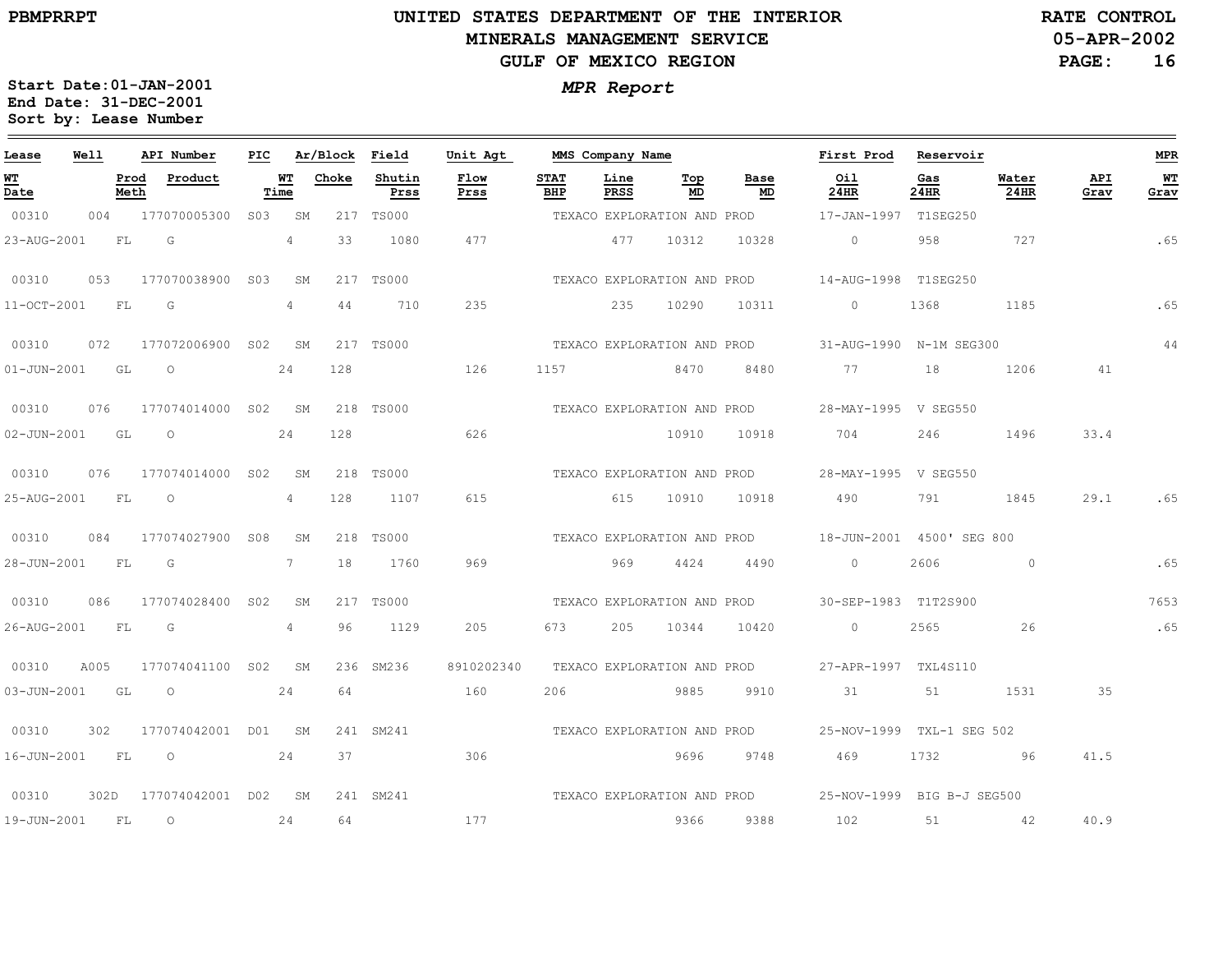$\equiv$ 

# **UNITED STATES DEPARTMENT OF THE INTERIOR MINERALS MANAGEMENT SERVICEGULF OF MEXICO REGION**

**05-APR-2002RATE CONTROL**

**PAGE:17**

| Lease             | Well |              | API Number   | PIC             |                | Ar/Block | Field          | Unit Agt     |                    | MMS Company Name            |                   | First Prod           | Reservoir     |               |             | <b>MPR</b>     |
|-------------------|------|--------------|--------------|-----------------|----------------|----------|----------------|--------------|--------------------|-----------------------------|-------------------|----------------------|---------------|---------------|-------------|----------------|
| <u>WТ</u><br>Date |      | Prod<br>Meth | Product      |                 | WT<br>Time     | Choke    | Shutin<br>Prss | Flow<br>Prss | <b>STAT</b><br>BHP | Line<br>Top<br>PRSS<br>MD   | Base<br><b>MD</b> | Oil<br>24HR          | Gas<br>24HR   | Water<br>24HR | API<br>Grav | WT<br>Grav     |
| 00310             | A009 |              | 177074044000 | S02             | SM             |          | 236 SM236      | 8910202340   |                    | TEXACO EXPLORATION AND PROD |                   | 30-APR-1991          | TXL4S110      |               |             | 2174           |
| $01 - JUN - 2001$ |      | GL           | $\circ$      |                 | 24             | 32       |                | 175          | 1008               | 10180                       | 10213             | 28                   | 137           | 1363          | 45          |                |
| 00310             | C002 |              | 177074044901 | S01             | SM             |          | 229 SM236      |              |                    | TEXACO EXPLORATION AND PROD |                   | 22-FEB-2001 CIBN1360 |               |               |             |                |
| 28-FEB-2001       |      | FL           | $\circ$      |                 | $\overline{4}$ | 21       | 1050           | 1007         |                    | 11168                       | 11213             | 1056                 | 1037          | 187           | 32.3        | .65            |
| 00310             | C005 |              | 177074045100 | SO1             | SM             |          | 229 SM236      |              |                    | TEXACO EXPLORATION AND PROD |                   | 31-DEC-1984 CIBN1360 |               |               |             | 317            |
| 24-JUN-2001       |      | GL           | $\circ$      |                 | 24             | 128      |                | 201          | 3780               | 10578                       | 10630             | 159                  | 132           | 777           | 35.1        |                |
| 00310             | COO4 |              | 177074046100 | S <sub>01</sub> | SM             |          | 229 SM236      |              |                    | TEXACO EXPLORATION AND PROD |                   | 31-OCT-1984          | CIBN1360      |               |             | 353            |
| $24 - JUN - 2001$ |      | GL           | $\circ$      |                 | 24             | 192      |                | 224          | $\cap$             | 11280                       | 11310             | 89                   | 71            | 899           | 35.4        |                |
| 00310             | 123  |              | 177074048102 | SO1             | SM             |          | 229 SM236      |              |                    | TEXACO EXPLORATION AND PROD |                   | 31-JUL-1989          | CIBNS300      |               |             | $\overline{0}$ |
| 23-JUN-2001       |      | GL           | $\Omega$     |                 | 24             | 192      |                | 398          | 943                | 10080                       | 10116             | 90                   | 68            | 663           | 35.4        |                |
| 00310             | C007 |              | 177074048500 | S <sub>02</sub> | SM             |          | 236 SM236      |              |                    | TEXACO EXPLORATION AND PROD |                   | 28-FEB-1995          | CIBNS360      |               |             |                |
| $04 - JUN - 2001$ |      | GL           | $\circ$      |                 | 24             | 36       |                | 395          |                    | 10784                       | 10816             | 127                  | 646           | 1459          | 50.8        |                |
| 00310             | 160  |              | 177074058700 | SO1             | SM             |          | 236 SM236      | 8910202340   |                    | TEXACO EXPLORATION AND PROD |                   | 30-NOV-1989          | CIBNS144      |               |             | $\Omega$       |
| 23-JUN-2001       |      | GL           | $\circ$      |                 | 24             | 164      |                | 277          | 1547               | 10216                       | 10227             | 357                  | 186           | 2023          | 37.4        |                |
| 00310             | 161  |              | 177074058800 | S01             | SM             |          | 236 SM236      | 8910202340   |                    | TEXACO EXPLORATION AND PROD |                   | $31 - JAN - 1990$    | CIBNS144      |               |             | 90             |
| 02-JUN-2001       |      | GL           | $\circ$      |                 | 24             | 64       |                | 172          | 1108               | 10218                       | 10242             | 20                   | 16            | 469           | 37.4        |                |
| 00310             | 153  |              | 177074061100 | S03             | SM             |          | 240 SM241      |              |                    | TEXACO EXPLORATION AND PROD |                   | 29-DEC-1995          | TEX-L1 SEG500 |               |             |                |
| 30-JUN-2001       |      | FL           | $\circ$      |                 | 24             | 128      |                | 341          | 849                | 9380                        | 9404              | 164                  | 901           | 151           | 42.6        |                |
| 00310             | 170  |              | 177074062600 | S01             | SM             |          | 238 SM239      |              |                    | TEXACO EXPLORATION AND PROD |                   | 05-NOV-1999 J SEG250 |               |               |             |                |
| 23-JUN-2001       |      | FL           | $\circ$      |                 | 24             | 128      |                | 490          |                    | 9072                        | 9090              | 581                  | 349           | 989           | 40.8        |                |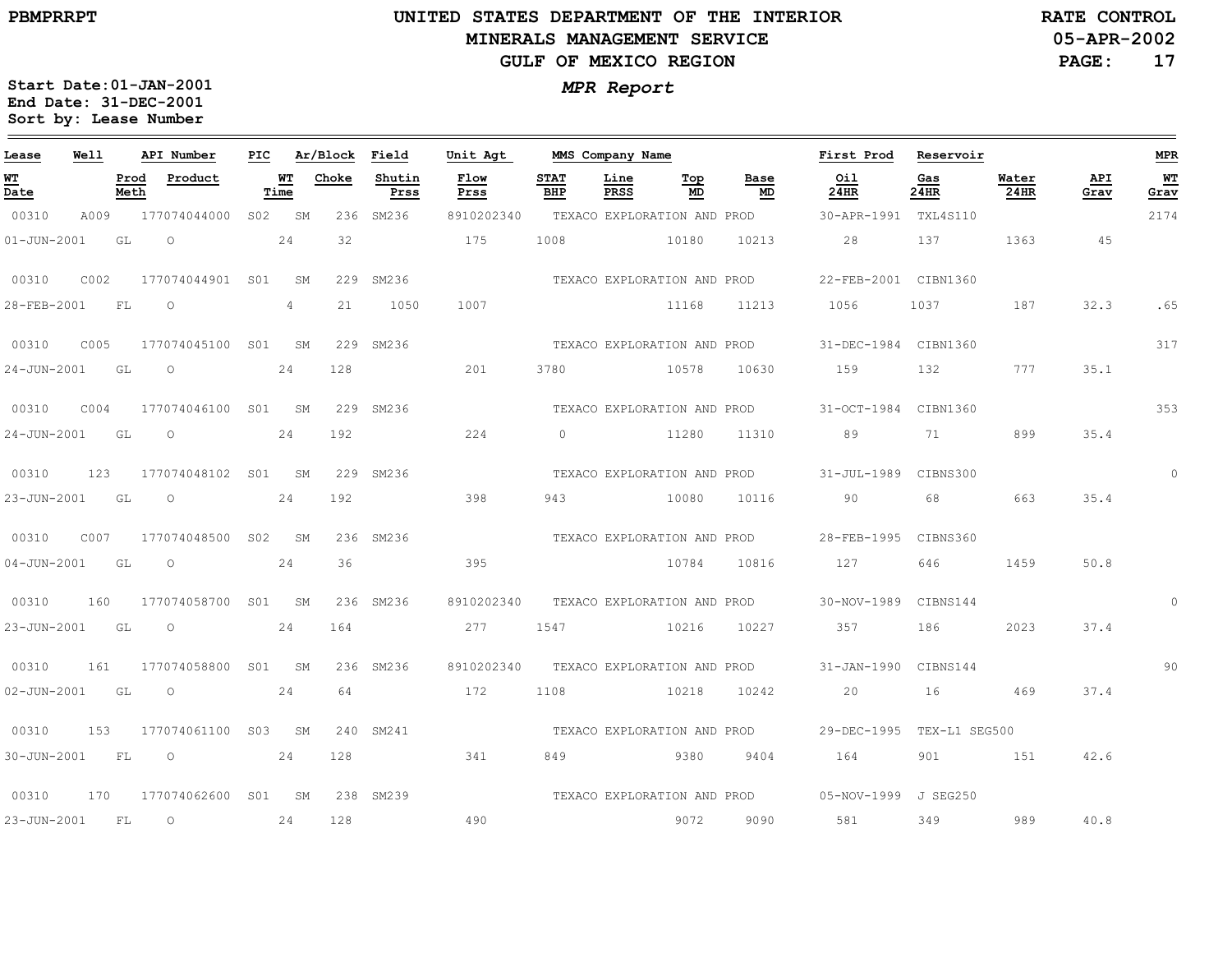# **UNITED STATES DEPARTMENT OF THE INTERIOR MINERALS MANAGEMENT SERVICEGULF OF MEXICO REGION**

**05-APR-2002RATE CONTROL**

**PAGE:18**

| Lease               | Well |              | API Number       | PIC |            | Ar/Block Field |                | Unit Agt     |                    | MMS Company Name |                             |                             | First Prod                                             | Reservoir   |                |             | MPR        |
|---------------------|------|--------------|------------------|-----|------------|----------------|----------------|--------------|--------------------|------------------|-----------------------------|-----------------------------|--------------------------------------------------------|-------------|----------------|-------------|------------|
| <u>W'I'</u><br>Date |      | Prod<br>Meth | Product          |     | WT<br>Time | Choke          | Shutin<br>Prss | Flow<br>Prss | <b>STAT</b><br>BHP | Line<br>PRSS     | Top<br>MD                   | Base<br>MD                  | Oil<br>24HR                                            | Gas<br>24HR | Water<br>24HR  | API<br>Grav | WT<br>Grav |
| 00310               | 159  |              | 177074063900     | S03 | SΜ         | 239            | SM239          |              |                    |                  |                             |                             | TEXACO EXPLORATION AND PROD 14-AUG-2001 TXL2A SEG 100  |             |                |             |            |
| 17-AUG-2001         |      | FL           | G                |     | 4          | 9              | 3035           | 1990         |                    | 1990             | 10222                       | 10232                       | 25                                                     | 1124        | 4 <sup>1</sup> | 52.5        | .65        |
| 00310               | E002 |              | 177074065600     | D05 | SΜ         | 240            | SM241          |              |                    |                  | TEXACO EXPLORATION AND PROD |                             | 01-MAY-2001 BIG B-J SEG500                             |             |                |             |            |
| $04 - MAX - 2001$   |      | FL           | $\circ$          |     | 4          | 42             | 1391           | 457          |                    | $\circ$          | 9676                        | 9684                        | 947                                                    | 1165        | 2437           | 36.2        | .65        |
| 00310               | E002 |              | 177074065600     | DO6 | SM         |                | 240 SM241      |              |                    |                  |                             | TEXACO EXPLORATION AND PROD | 21-SEP-2001 F SD SEG.500                               |             |                |             |            |
| 18-OCT-2001         |      | FL           | G                |     | 4          | 11             | 2836           | 2655         |                    | 1151             | 8644                        | 8682                        | 25                                                     | 2695        | 2              | 36.2        | .65        |
| 00310               | 151  |              | 177074066202 S02 |     | SΜ         |                | 238 SM239      |              |                    |                  |                             | TEXACO EXPLORATION AND PROD | 25-JUL-2001 E2 SD SEG 100                              |             |                |             |            |
| 10-AUG-2001         |      | FL           | G                |     | 6          | 12             | 2990           | 2775         |                    | 1419             | 7968                        | 7979                        | 11                                                     | 2559        | $\sim$ 1       | 46.8        | .65        |
| 00310               | 165  |              | 177074068101 S01 |     | SM         | 230            | SM236          |              |                    |                  | TEXACO EXPLORATION AND PROD |                             | 21-JUN-1996 N SEG300                                   |             |                |             |            |
| $01 - JUN - 2001$   |      | GL           | $\circ$          |     | 24         | 128            |                | 301          | 248                |                  | 10124                       | 10138                       | 276                                                    | 221         | 513            | 35.5        |            |
| 00310               | 191  |              | 177074073600 S03 |     | SΜ         |                | 240 SM241      |              |                    |                  |                             |                             | TEXACO EXPLORATION AND PROD 12-JUL-2001 C-9 SEG 500    |             |                |             |            |
| 19-JUL-2001         |      | FL           | G                |     | 4          | 12             | 2820           | 2333         |                    |                  | 8936                        | 8952                        | 9                                                      | 2309        | 16             | 36.5        | .65        |
| 00310               | 186  |              | 177074075600 S04 |     | SΜ         |                | 217 TS000      |              |                    |                  | TEXACO EXPLORATION AND PROD |                             | 19-AUG-1999 Y SEG200                                   |             |                |             |            |
| 25-AUG-2001         |      | <b>FL</b>    | G                |     | 4          | 128            | 1120           | 105          |                    | 101              | 11854                       | 11892                       | 18                                                     | 14          | 430            | 41.5        | .65        |
| 00310               | 196  |              | 177074075800 S01 |     | SM         |                | 240 SM241      |              |                    |                  |                             |                             | TEXACO EXPLORATION AND PROD 08-OCT-1997 BIG B-J SEG500 |             |                |             |            |
| $02 - JUN - 2001$   |      | FL           | $\circ$          |     | 24         | 96             |                | 235          | 3040               |                  | 8839                        | 8852                        | 848                                                    | 482         | 1507           | 41.8        |            |
| 00310               | 203  |              | 177074078500 S01 |     | SM         |                | 240 SM241      |              |                    |                  | TEXACO EXPLORATION AND PROD |                             | 31-MAR-2000                                            |             | CIB CARST 0800 |             |            |
| 17-JUN-2001         |      | FL           | $\overline{O}$   |     | 24         | 16             |                | 7684         |                    |                  | 12166                       | 12222                       | 395                                                    | 9879        | $\sim$ 30      | 46.6        |            |
| 00310               | 213  |              | 177074082000 S01 |     | SM         |                | 229 SM236      |              |                    |                  |                             |                             | TEXACO EXPLORATION AND PROD 08-JUL-2001 CIBN1360       |             |                |             |            |
| $15 - JUL - 2001$   |      | FL           | $\circ$          |     | 4          | 21             |                | 1172         |                    |                  | 10230                       | 10269                       | 588                                                    | 1213        | $\mathcal{S}$  | 32          | .65        |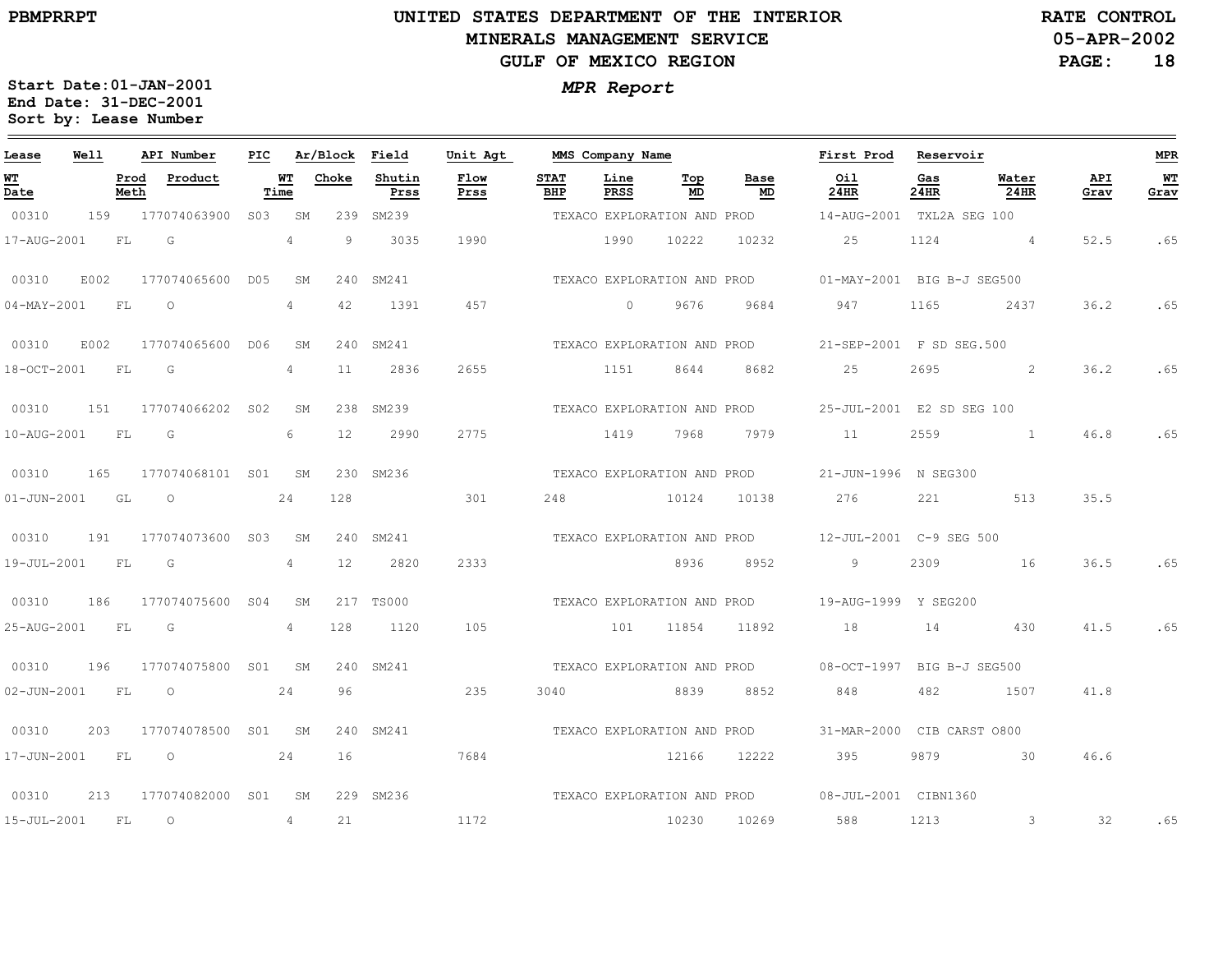# **UNITED STATES DEPARTMENT OF THE INTERIOR MINERALS MANAGEMENT SERVICEGULF OF MEXICO REGION**

**05-APR-2002RATE CONTROL**

**PAGE:19**

| Lease             | Well  |              | API Number       | PIC             |                | Ar/Block | Field          | Unit Agt     |                    | MMS Company Name    |                             |            | First Prod            | Reservoir   |               |             | <b>MPR</b> |
|-------------------|-------|--------------|------------------|-----------------|----------------|----------|----------------|--------------|--------------------|---------------------|-----------------------------|------------|-----------------------|-------------|---------------|-------------|------------|
| <u>WТ</u><br>Date |       | Prod<br>Meth | Product          |                 | WТ<br>Time     | Choke    | Shutin<br>Prss | Flow<br>Prss | <b>STAT</b><br>BHP | Line<br><b>PRSS</b> | Top<br>MD                   | Base<br>MD | Oil<br>24HR           | Gas<br>24HR | Water<br>24HR | API<br>Grav | WT<br>Grav |
| 00310             | 212D  |              | 177074082100     | D02             | SM             | 239      | SM239          |              |                    |                     | TEXACO EXPLORATION AND PROD |            |                       | # # # #     |               |             |            |
| 11-OCT-2001       |       | FL           | G                |                 | $\overline{4}$ | 21       | 3500           | 2466         | # # # # #          | 2466                | # # # #                     | # # # #    | 168                   | 5083        | 9             | 43          | .65        |
| 00310             | 212   |              | 177074082100     | D01             | SM             | 239      | SM239          |              |                    |                     | TEXACO EXPLORATION AND PROD |            |                       | # # # #     |               |             |            |
| 18-OCT-2001       |       | FL           | G                |                 | $\overline{4}$ | 17       | 4198           | 3119         | #####              | 3119                | # # # #                     | # # # #    | 70                    | 4422        | $\Omega$      | 48          | .65        |
| 00353             | 056   |              | 177210036200     | S <sub>02</sub> | SP             |          | 28 SP027       | 7543870050   |                    | ENERGY PARTNERS LTD |                             |            | 31-MAY-1986           | L4 RD SU    |               |             | 24         |
| 18-JAN-2001       |       | GL           | $\circ$          |                 | 24             | 64       | 200            | 120          | 828                | 180                 | 7362                        | 7400       | 9                     | 28          | 17            | 30.9        | .622       |
| 00353             | 065   |              | 177210037100     | S03             | SP             |          | 28 SP027       |              |                    | ENERGY PARTNERS LTD |                             |            | 31-JUL-1994           | J1 R080     |               |             | 76         |
| 02-AUG-2001       |       | GL           | $\circ$          |                 | 5              | 64       | 200            | 130          | 1395               | 180                 | 5961                        | 5994       | 14                    | 68          | 685           | 26.5        | .622       |
| 00353             | 116D  |              | 177210042200     | D03             | SP             |          | 28 SP027       | 8910169390   |                    | ENERGY PARTNERS LTD |                             |            | 31-MAY-1977           | M RC SU     |               |             | 24         |
| 11-MAY-2001       |       | GL           | $\circ$          |                 | 18             | 64       | 200            | 160          | 205                | 180                 | 7697                        | 7714       | 12                    | 52          | 168           | 31.5        | .622       |
| 00353             | 129   |              | 177210077300     | SO <sub>4</sub> | SP             |          | 28 SP027       | 8910087320   |                    | ENERGY PARTNERS LTD |                             |            | $11 - SEP - 2001$     | N RASU      |               |             |            |
| 11-SEP-2001       |       | ${\rm FL}$   | G                |                 | 24             | 64       | 550            | 155          |                    | 180                 | 8192                        | 8280       | $7\phantom{0}$        | 2842        | 34            | 55.8        | .622       |
| 00353             | 227   |              | 177212023200     | S <sub>03</sub> | SP             |          | 28 SP027       |              |                    | ENERGY PARTNERS LTD |                             |            | 17-JAN-2001           | M4 R067     |               |             |            |
| 03-FEB-2001       |       | GL           | $\circ$          |                 | 24             | 28       | 450            | 390          |                    |                     | 7924                        | 7950       | 557                   | 420         | 227           | 28.6        | .622       |
| 00367             | 0012D |              | 177190033900     | 067             | WD             |          | 32 WD030       |              |                    |                     | EXXON MOBIL CORPORATION     |            | 30-SEP-1997 C7AO/C3OB |             |               |             |            |
| $21 - JAN - 2001$ |       | GL           | $\circ$          |                 |                | 88       |                | 210          |                    |                     | 9660                        | 9667       | 56                    | 173         | 222           | 31          |            |
| 00367             | L014  |              | 177194045501     | D01             | WD             |          | 32 WD030       | 8910116520   |                    |                     | EXXON MOBIL CORPORATION     |            | $31 - DEC - 1989$     | $UNIT-1$    |               |             | 160        |
| 13-JAN-2001       |       | GL           | $\circ$          |                 |                | 88       |                | 140          | 694                |                     | 9753                        | 9786       | 102                   | 193         | 226           | 32          |            |
| 00369             | W003D |              | 177140017001 D02 |                 | BM             |          | 2 BM002        | 8910039150   |                    | CHEVRON USA INC     |                             |            | 31-AUG-1992           | 83BUW       |               |             | $\circ$    |
| $02 - JUN - 2001$ |       | GL           | $\circ$          |                 | 24             | 84       | 1150           | 100          |                    | 92                  | 10009                       | 10049      | 66                    | 106         | 37            | 20.7        |            |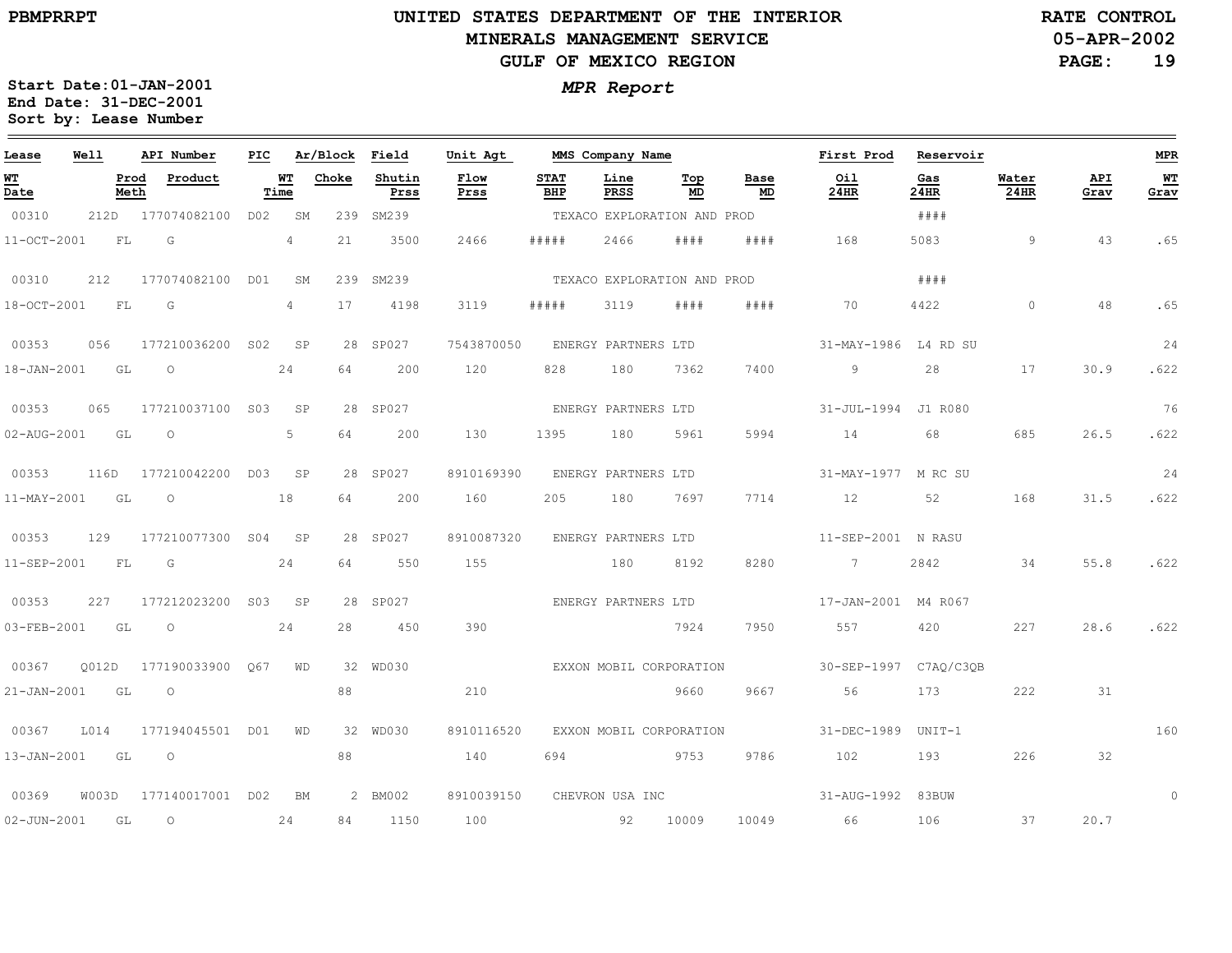$\equiv$ 

# **UNITED STATES DEPARTMENT OF THE INTERIOR MINERALS MANAGEMENT SERVICEGULF OF MEXICO REGION**

**05-APR-2002RATE CONTROL**

**PAGE:20**

| Lease             | Well |              | API Number               |            | PIC Ar/Block Field |                | Unit Agt                                                                                                       |                    | MMS Company Name |           |            | First Prod                | Reservoir   |                          |             | <b>MPR</b>  |
|-------------------|------|--------------|--------------------------|------------|--------------------|----------------|----------------------------------------------------------------------------------------------------------------|--------------------|------------------|-----------|------------|---------------------------|-------------|--------------------------|-------------|-------------|
| WТ<br>Date        |      | Prod<br>Meth | Product                  | WT<br>Time | Choke              | Shutin<br>Prss | Flow<br>Prss                                                                                                   | <b>STAT</b><br>BHP | Line<br>PRSS     | Top<br>MD | Base<br>MD | Oil<br>24HR               | Gas<br>24HR | Water<br>24HR            | API<br>Grav | WT<br>Grav  |
| 00369             |      |              | 023 177140032901 S01 BM  |            |                    | 2 BM002        | 8910039150                                                                                                     |                    | CHEVRON USA INC  |           |            | 12-JAN-1998 4900 RD       |             |                          |             |             |
| 17-JUN-2001       |      | GL           | $\overline{O}$           | 24         | 92                 |                | 69                                                                                                             |                    | 66 - 10          | 5508      | 5570       | 286                       | 10          | $5^{\circ}$              | 29.2        |             |
| 00369             | W008 |              | 177140034601 S01 BM      |            |                    | 2 BM002        | 8910039150                                                                                                     |                    | CHEVRON USA INC  |           |            | 31-MAR-1992 83/87/8750BUW |             |                          |             | $\mathbf 0$ |
| $02 - MAX - 2001$ |      | GL           | $\overline{O}$           | 24         | 132                | 1140           | 120                                                                                                            | 225                |                  | 95 10397  | 10423      | 58                        | 37          | 148                      | 28.1        |             |
| 00369             | 050  |              | 177144000202 S04 BM      |            |                    | 2 BM002        | 8910039150                                                                                                     |                    | CHEVRON USA INC  |           |            | 30-JAN-2001 8200 BUO      |             |                          |             |             |
| 11-FEB-2001       |      | GL           | $\overline{O}$           | 12         |                    | 28 1200        | 365 - 365 - 366 - 366 - 367 - 368 - 369 - 369 - 369 - 369 - 369 - 369 - 369 - 369 - 369 - 369 - 369 - 369 - 36 |                    |                  | 9170      | 9184       | 171                       |             | 158                      | 29.5        | .65         |
| 00369             | 050  |              | 177144000202 S04 BM      |            |                    | 2 BM002        | 8910039150 CHEVRON USA INC                                                                                     |                    |                  |           |            | 30-JAN-2001 8200 BUO      |             |                          |             |             |
| 27-JUN-2001       |      | GL           | $\circ$                  | 24         | 28                 |                | 215                                                                                                            |                    | 180              | 9170      | 9184       | 116                       | 5           | 50                       | 27.4        |             |
| 00369             | 071  |              | 177144000700 S01 BM      |            |                    | 2 BM002        | 8910039150                                                                                                     |                    | CHEVRON USA INC  |           |            | 31-OCT-1990 7300 OO       |             |                          |             | $\Omega$    |
| 29-MAY-2001       |      | GL           | $\overline{O}$           | 24         | 132                | 1150           | 96 —                                                                                                           |                    | 90 7632          |           | 7694       | 19                        | 13          | 438                      | 31.1        |             |
| 00369             | 072  |              | 177144000801 S01 BM      |            |                    | 2 BM002        | 8910039150                                                                                                     |                    | CHEVRON USA INC  |           |            | 26-MAY-2001 7300 00       |             |                          |             |             |
| 09-AUG-2001       |      | FL           | G                        | 20         | 40                 | 700            | 520                                                                                                            |                    | 430              | 8270      | 8332       | $\circ$                   | 3102        | $\circ$                  |             | .65         |
| 00369             |      |              | 017 177170081600 S05 BM  |            |                    | 2 BM002        | 8910039150                                                                                                     |                    | CHEVRON USA INC  |           |            | 08-JAN-2001 83/87/8750BUW |             |                          |             |             |
| 28-JAN-2001       |      | GL           | $\overline{O}$           | 14         | 64                 | 1200           | 85                                                                                                             | 910                | 2878 9878        |           | 9924       | 87                        | 20          | $\circ$                  | 29.5        | .65         |
| 00369             |      |              | 017 177170081600 S05 BM  |            |                    | 2 BM002        | 8910039150                                                                                                     |                    | CHEVRON USA INC  |           |            | 08-JAN-2001 83/87/8750BUW |             |                          |             |             |
| 28-JUN-2001       |      | GL           | $\overline{O}$           | 24         | 64                 |                | 77                                                                                                             | 910                | 61 —             | 9878      | 9924       | 54                        | 212         | $\sim$ 0 $\sim$ 0 $\sim$ | 29.5        |             |
| 00384             | 007  |              | 177190116801 S02 WD      |            |                    | 28 WD030       |                                                                                                                |                    | CHEVRON USA INC  |           |            | 13-JAN-1999 7100 FB NB    |             |                          |             |             |
| 09-JUN-2001 GL    |      |              | $\overline{O}$           | 24         | 33                 | 1078           | 221                                                                                                            |                    | 216              | 9274      | 9344       | 115                       | 282         | 173                      | 28.5        |             |
| 00384             | 010  |              | 177192017401 S01 WD      |            |                    | 28 WD030       | CHEVRON USA INC                                                                                                |                    |                  |           |            | 30-APR-1998 B-4A          |             |                          |             |             |
| 12-JUN-2001       |      | GL           | $\overline{\phantom{0}}$ | 24         | 28                 | 1080           | 110                                                                                                            |                    | 95               | 9966      | 10010      | 32                        | 111         | $\sim$ 3                 | 23.2        |             |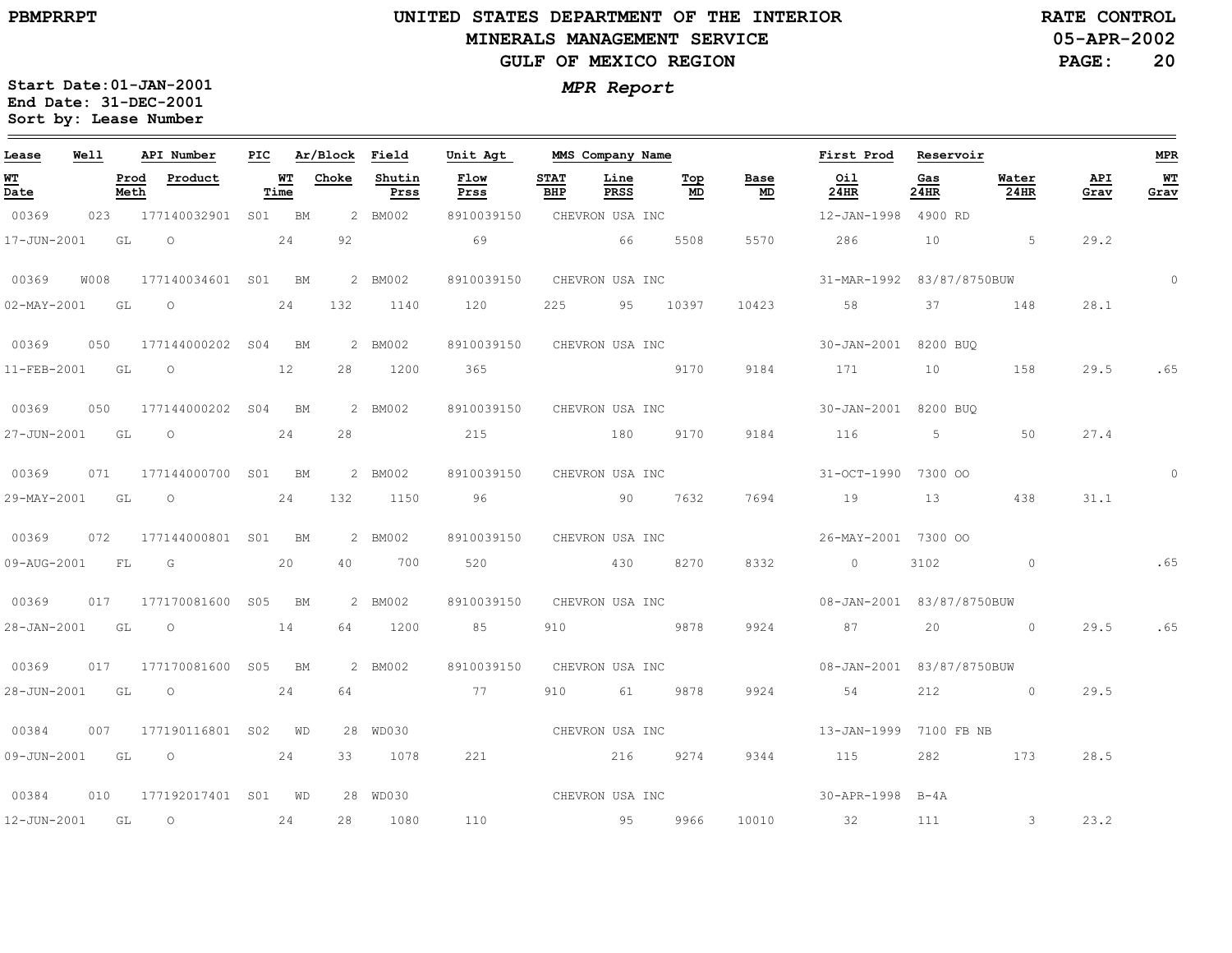$\equiv$ 

# **UNITED STATES DEPARTMENT OF THE INTERIOR MINERALS MANAGEMENT SERVICEGULF OF MEXICO REGION**

**05-APR-2002RATE CONTROL**

**PAGE:21**

| Lease            | Well | API Number               | PIC |                   | Ar/Block Field |                | Unit Agt     |                    | MMS Company Name |                 |            | First Prod                  | Reservoir   |               |             | <b>MPR</b> |
|------------------|------|--------------------------|-----|-------------------|----------------|----------------|--------------|--------------------|------------------|-----------------|------------|-----------------------------|-------------|---------------|-------------|------------|
| WT<br>Date       |      | Prod<br>Product<br>Meth  |     | <u>WT</u><br>Time | Choke          | Shutin<br>Prss | Flow<br>Prss | <b>STAT</b><br>BHP | Line<br>PRSS     | Top<br>MD       | Base<br>MD | Oil<br>24HR                 | Gas<br>24HR | Water<br>24HR | API<br>Grav | WT<br>Grav |
| 00384            |      | 014D 177194053400        |     | DO2 WD            |                | 28 WD030       |              |                    | CHEVRON USA INC  |                 |            | 10-JUL-1996 7100 SAND FB N  |             |               |             |            |
| 18-JUN-2001 GL   |      | $\overline{O}$           |     | 24                | 79             | 1050           | 235          |                    | 229              | 8906            | 8946       | 225                         | 62          | 580           | 28.5        |            |
| 00384            | 014  | 177194053400 D01 WD      |     |                   |                | 28 WD030       |              |                    | CHEVRON USA INC  |                 |            | 30-JUN-1996 7300 SAND FB NB |             |               |             |            |
| 22-JUN-2001 GL   |      | $\circ$                  |     | 24                | 79             | 900            | 192          |                    | 190              | 9456            | 9509       | 198                         | 245         | 162           | 28.5        |            |
| 00384            |      | 014D 177194053400 D02 WD |     |                   |                | 28 WD030       |              |                    | CHEVRON USA INC  |                 |            | 10-JUL-1996 7100 SAND FB N  |             |               |             |            |
| 12-AUG-2001 GL   |      | $\overline{O}$           |     | 24                | 79             | 1050           | 272          |                    | 8906             |                 | 8946       | 196                         | 382         | 556           | 29.6        |            |
| 00384            | 014  | 177194053400 DO1 WD      |     |                   |                | 28 WD030       |              |                    |                  | CHEVRON USA INC |            | 30-JUN-1996 7300 SAND FB NB |             |               |             |            |
| 15-OCT-2001 GL   |      | $\overline{O}$           |     | 14                | 64             |                | 178          |                    | 5456             |                 | 9509       | 147                         | 265         | 130           | 29.6        |            |
| 00384            |      | 015 177194065901 S01 WD  |     |                   |                | 28 WD030       |              |                    | CHEVRON USA INC  |                 |            | 19-FEB-2000 B-3             |             |               |             |            |
| 12-JUN-2001 GL O |      |                          |     | 24                | 42             | 960            | 235          |                    | 230 9190         |                 | 9196       | 116                         | 138         | 142           | 35.5        |            |
| 00384            | 016  | 177194069900 S01 WD      |     |                   |                | 28 WD030       |              |                    | CHEVRON USA INC  |                 |            | 24-APR-2001 C14 SAND        |             |               |             |            |
| 07-MAY-2001 FL G |      |                          |     | 24                | 28             | 4700           | 3230         |                    | 1160 12004       |                 | 12040      | 438                         | 6583        | 1751          | 45.2        | . 6        |
| 00384            |      | 016 177194069900 S01 WD  |     |                   |                | 28 WD030       |              |                    | CHEVRON USA INC  |                 |            | 24-APR-2001 C14 SAND        |             |               |             |            |
| 25-JUN-2001      |      | FL G                     |     | 24                | 34             | 3010           | 1456         |                    | 1140 12004       |                 | 12040      | 130                         | 1822        | 3113          | 45.2        |            |
| 00385            | 014  | 177190007101 S01 WD      |     |                   |                | 29 WD030       |              |                    |                  |                 |            |                             |             |               |             |            |
| 15-JUN-2001 GL   |      |                          |     | 24                | 82             | 1100           | 245          |                    | 160 9518         |                 | 9554       | 737                         | 308         | 246           | 25.1        |            |
| 00385            |      | 015 177190007201 S01 WD  |     |                   |                | 29 WD030       |              |                    | CHEVRON USA INC  |                 |            | 21-JUL-1997 10100           |             |               |             |            |
|                  |      | 16-JUN-2001 GL 0 24      |     |                   | 82             | 1100           | 273          |                    | 202 9135         |                 | 9196       | 117                         |             | 203 333       | 33.8        |            |
| 00385            | A006 | 177190008100 S02 WD      |     |                   |                | 29 WD030       |              |                    |                  |                 |            |                             |             |               |             |            |
| 14-JAN-2001 GL   |      | $\overline{\phantom{0}}$ |     | 4                 | 72             | 1100           | 68           |                    | 2040             |                 | 7157       | 51                          | 324         | 343           | 38.6        |            |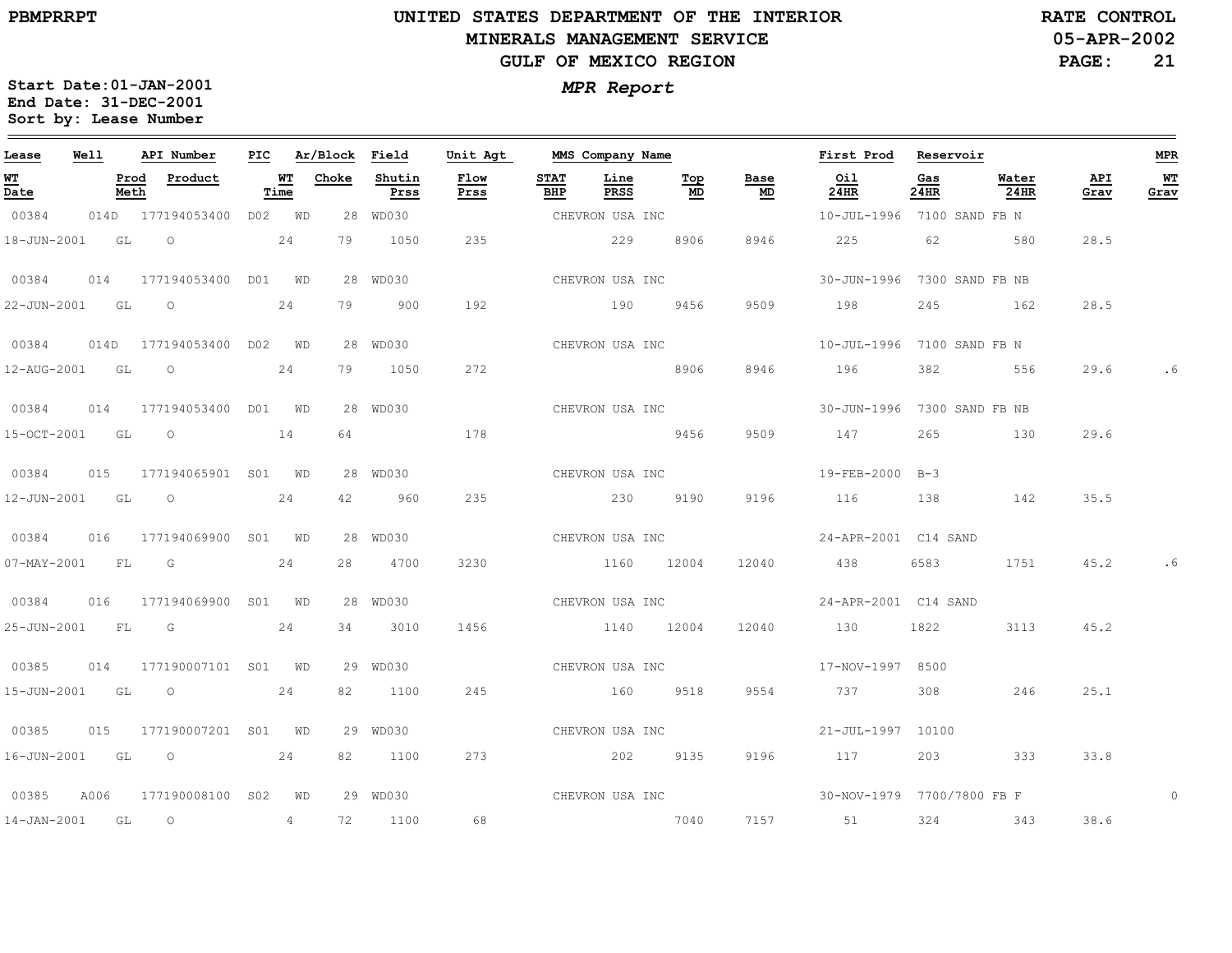$\equiv$ 

# **UNITED STATES DEPARTMENT OF THE INTERIOR MINERALS MANAGEMENT SERVICEGULF OF MEXICO REGION**

**05-APR-2002RATE CONTROL**

**PAGE:22**

| Lease                          | Well |              | API Number                                                                                                                                                                                                                                                                                                                         | PIC |                   | Ar/Block | Field          | Unit Agt     |                    | MMS Company Name |           |                 | First Prod                 | Reservoir   |                      |             | <b>MPR</b> |
|--------------------------------|------|--------------|------------------------------------------------------------------------------------------------------------------------------------------------------------------------------------------------------------------------------------------------------------------------------------------------------------------------------------|-----|-------------------|----------|----------------|--------------|--------------------|------------------|-----------|-----------------|----------------------------|-------------|----------------------|-------------|------------|
| WT<br>$\overline{\text{Date}}$ |      | Prod<br>Meth | Product                                                                                                                                                                                                                                                                                                                            |     | <b>WT</b><br>Time | Choke    | Shutin<br>Prss | Flow<br>Prss | <b>STAT</b><br>BHP | Line<br>PRSS     | Top<br>MD | Base<br>MD      | Oil<br>24HR                | Gas<br>24HR | Water<br><b>24HR</b> | API<br>Grav | WT<br>Grav |
| 00385                          |      |              | A006 177190008100 S02 WD                                                                                                                                                                                                                                                                                                           |     |                   |          | 29 WD030       |              | CHEVRON USA INC    |                  |           |                 | 30-NOV-1979 7700/7800 FB F |             |                      |             | $\circ$    |
| 14-OCT-2001                    |      | GL           | $\circ$                                                                                                                                                                                                                                                                                                                            |     | 24                | 72       | 1100           | 68           |                    |                  | 7040      | 7157            | 51                         | 324         | $\sim$ 0             | 38.6        | .6         |
| 00385                          | C001 |              | 177190009101 S02 WD                                                                                                                                                                                                                                                                                                                |     |                   |          | 29 WD030       |              | CHEVRON USA INC    |                  |           |                 | 25-APR-2000 7600 SD FB W&T |             |                      |             |            |
| 29-MAY-2001                    |      | GL           | $\circ$                                                                                                                                                                                                                                                                                                                            |     | 24                | 42       | 1140           | 160          |                    | 110              | 8016      | 8068            | 149                        | 374         | $\sim$ 2             | 34.2        |            |
| 00385 C006                     |      |              | 177190009601 S03 WD                                                                                                                                                                                                                                                                                                                |     |                   |          | 29 WD030       |              |                    | CHEVRON USA INC  |           |                 | 05-FEB-2000 6800 SAND FB F |             |                      |             |            |
| 08-JUN-2001 GL                 |      |              | $\overline{\phantom{0}}$                                                                                                                                                                                                                                                                                                           |     | 24                | 44       | 1100           | 335          |                    | 131 6544         |           | 6592            | 171                        | 141         | 2271                 | 17.8        |            |
| 00385                          | D002 |              | 177190010101 S01 WD                                                                                                                                                                                                                                                                                                                |     |                   |          | 29 WD030       |              |                    | CHEVRON USA INC  |           |                 | 31-JUL-1998 7200           |             |                      |             |            |
| 23-JUN-2001 GL                 |      |              | $\overline{O}$                                                                                                                                                                                                                                                                                                                     |     | 24                | 54       | 1100           | 91           |                    | 80               | 8502      | 8512            | 94                         | 23          | 242                  | 23.8        |            |
| 00385                          |      |              | D003 177190010201 S01 WD                                                                                                                                                                                                                                                                                                           |     |                   |          | 29 WD030       |              |                    | CHEVRON USA INC  |           |                 | 31-JUL-1998 7200           |             |                      |             |            |
| 22-JUN-2001 GL                 |      |              | $\overline{O}$ and $\overline{O}$ and $\overline{O}$ and $\overline{O}$ and $\overline{O}$ and $\overline{O}$ and $\overline{O}$ and $\overline{O}$ and $\overline{O}$ and $\overline{O}$ and $\overline{O}$ and $\overline{O}$ and $\overline{O}$ and $\overline{O}$ and $\overline{O}$ and $\overline{O}$ and $\overline{O}$ and |     | 24                | 44       | 1100           | 226          |                    | 177 9120         |           | 9140            | 270                        | 41          | 631                  | 28.8        |            |
| 00385                          | E001 |              | 177190010601 S01 WD                                                                                                                                                                                                                                                                                                                |     |                   |          | 29 WD030       |              |                    |                  |           | CHEVRON USA INC | 03-MAR-2001 8200 SAND FB E |             |                      |             |            |
| 29-MAR-2001 FL                 |      |              | $\overline{O}$                                                                                                                                                                                                                                                                                                                     |     | 24                | 26       | 700            | 106          |                    | 7666             |           | 7686            | 135                        |             | 559 3                | 43.6        | .6         |
| 00385                          |      |              | E001 177190010601 S02 WD                                                                                                                                                                                                                                                                                                           |     |                   |          | 29 WD030       |              |                    | CHEVRON USA INC  |           |                 | 16-MAY-2001 8100 SAND FB E |             |                      |             |            |
|                                |      |              | 03-JUN-2001 FL G 24                                                                                                                                                                                                                                                                                                                |     |                   |          | 28 1250        | 740          |                    | 218 7586         |           | 7614            | 12                         |             | 4066 3               | 58.5        | .6         |
| 00385                          | E001 |              | 177190010601 S02 WD                                                                                                                                                                                                                                                                                                                |     |                   |          | 29 WD030       |              | CHEVRON USA INC    |                  |           |                 | 16-MAY-2001 8100 SAND FB E |             |                      |             |            |
| 14-JUN-2001 FL G               |      |              |                                                                                                                                                                                                                                                                                                                                    |     | 24                |          | 28 1250        | 340          |                    | 100 7586         |           | 7614            | $\overline{7}$             | 1372        | $\sim$ 2             | 60.2        |            |
| 00385                          | E003 |              | 177190010801 S01 WD                                                                                                                                                                                                                                                                                                                |     |                   |          | 29 WD030       |              |                    | CHEVRON USA INC  |           |                 | 10-MAR-2001 7800 E         |             |                      |             |            |
|                                |      |              | 27-MAY-2001 FL 0 24                                                                                                                                                                                                                                                                                                                |     |                   |          | 72 1100        | 140          |                    |                  | 7464      | 7524            | 89 37                      |             | 122                  | 44          |            |
| 00385                          | E003 |              | 177190010801 S01 WD                                                                                                                                                                                                                                                                                                                |     |                   |          | 29 WD030       |              |                    |                  |           |                 |                            |             |                      |             |            |
| 25-JUN-2001 GL                 |      |              | $\overline{\phantom{0}}$                                                                                                                                                                                                                                                                                                           |     | 24                | 72       | 1100           | 133          | 120 7464           |                  |           | 7524            | 49                         | 893         | 74                   | 44          |            |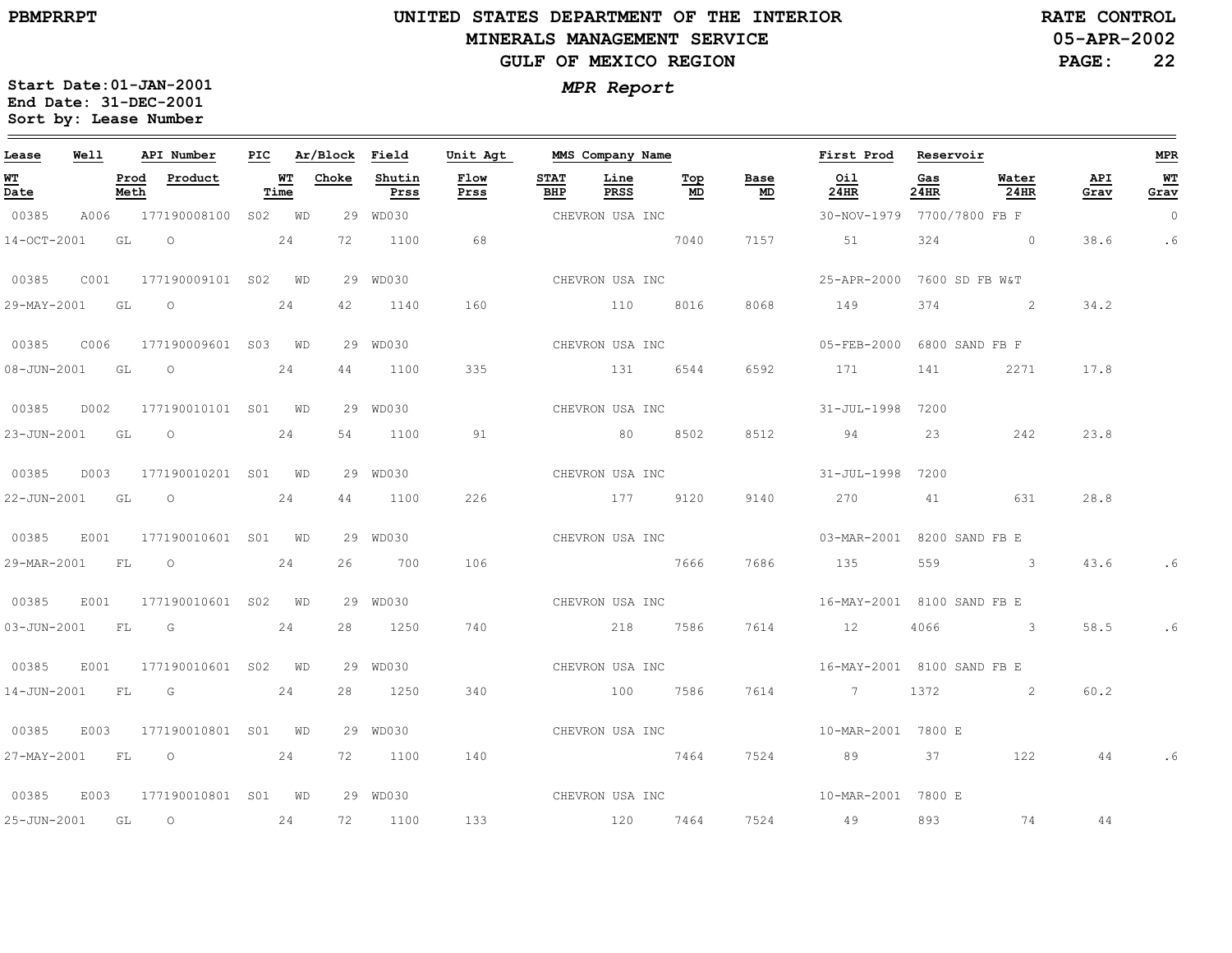# **UNITED STATES DEPARTMENT OF THE INTERIOR MINERALS MANAGEMENT SERVICEGULF OF MEXICO REGION**

**05-APR-2002RATE CONTROL**

**PAGE:23**

| Lease             | Well |              | API Number               |            | PIC Ar/Block Field |                | Unit Agt     |                    | MMS Company Name |                 |                                   | First Prod Reservoir                                  |             |               |             | <b>MPR</b> |
|-------------------|------|--------------|--------------------------|------------|--------------------|----------------|--------------|--------------------|------------------|-----------------|-----------------------------------|-------------------------------------------------------|-------------|---------------|-------------|------------|
| <u>WT</u><br>Date |      | Prod<br>Meth | Product                  | WT<br>Time | Choke              | Shutin<br>Prss | Flow<br>Prss | <b>STAT</b><br>BHP | Line<br>PRSS     | Top<br>MD       | Base<br>$\underline{\mathsf{MD}}$ | Oil<br>24HR                                           | Gas<br>24HR | Water<br>24HR | API<br>Grav | WT<br>Grav |
| 00385             |      |              | F009 177190012600        | S04 WD     |                    | 29 WD030       |              |                    | CHEVRON USA INC  |                 |                                   | 31-MAR-1994 6300 C                                    |             |               |             | $\circ$    |
|                   |      |              | 08-JUN-2001 GL O         | 24         | 72                 | 1100           | 119          |                    | 1380 103         | 6166            | 6190                              | 172 42 842                                            |             |               | 28.7        |            |
| 00385             | H005 |              | 177190014300 S09 WD      |            |                    | 29 WD030       |              |                    |                  | CHEVRON USA INC |                                   | 20-MAR-2001 6800 SAND FB B                            |             |               |             |            |
| $07 - JUN - 2001$ |      | FL           | $\overline{a}$           | 24         | 11                 | 1850           | 856          |                    | 2036 7036        |                 | 7052                              | 234                                                   | 100         | 48            | 35.5        | . 6        |
| 00385             |      |              | H005 177190014300 S09 WD |            |                    | 29 WD030       |              |                    |                  | CHEVRON USA INC |                                   | 20-MAR-2001 6800 SAND FB B                            |             |               |             |            |
| 23-JUN-2001 FL O  |      |              |                          | 24         | 11                 | 1000           | 609          |                    | 80 7036          |                 | 7052                              | 206                                                   | 90          | 51            | 44          |            |
| 00385             |      |              | 029 177190110503 S01 WD  |            |                    | 29 WD030       |              |                    | CHEVRON USA INC  |                 |                                   | 02-FEB-1998                                           | 8500        |               |             |            |
| 16-JUN-2001 GL    |      |              | $\overline{O}$           | 24         | 82.                | 1100           | 159          |                    | 136 7700         |                 | 8045                              | 145                                                   |             | 44 56         | 38.1        |            |
| 00385             |      |              | 033 177190116901 S01 WD  |            |                    | 29 WD030       |              |                    | CHEVRON USA INC  |                 |                                   | 23-MAR-1998 8100 FH BLKBAL                            |             |               |             |            |
|                   |      |              | 14-MAY-2001 GL O         | 24         | 79                 |                | 180          |                    | 3650 110 10177   |                 | 10192                             | 89                                                    | 157         | 22            | 32          |            |
| 00385             | 026  |              | 177190128601 S02 WD      |            |                    | 29 WD030       |              |                    |                  |                 | CHEVRON USA INC                   | 05-FEB-2001 8200 SD FB 5MM                            |             |               |             |            |
| 10-FEB-2001       |      | GL           | $\overline{\phantom{0}}$ | 24         | 22                 | 2118           | 314          |                    | 11324            |                 | 11390                             | 140                                                   | 178         | 19            | 26          |            |
| 00385             |      |              | 026 177190128601 S02 WD  |            |                    | 29 WD030       |              |                    |                  |                 | CHEVRON USA INC                   | 05-FEB-2001 8200 SD FB 5MM                            |             |               |             |            |
|                   |      |              | 17-JUN-2001 GL O 24      |            | 30                 | 2118           | 200          |                    | 98 11324         |                 | 11390                             | 42                                                    |             | 46 6          | 25.9        |            |
| 00385             | H006 |              | 177194030400 S05 WD      |            |                    | 29 WD030       |              |                    |                  |                 |                                   | CHEVRON USA INC 31-MAR-2000 7150 C                    |             |               |             |            |
| 01-MAR-2001 GL O  |      |              |                          | 4          |                    | 72 1100        | 163          |                    | 7222             |                 | 7250                              | 124                                                   |             | 247 1646      | 29.6        |            |
| 00385             | CO10 |              | 177194067200 S02 WD      |            |                    | 29 WD030       |              | CHEVRON USA INC    |                  |                 |                                   | 22-MAY-2000 12300 FB W&T                              |             |               |             |            |
|                   |      |              | 23-APR-2001 GL O 24      |            |                    | 54 1200        | 110          |                    | 100 9840         |                 | 9962                              | 23                                                    | 342         |               | 22          |            |
| 00385             |      |              | H007 177194067802 S01 WD |            |                    | 29 WD030       |              |                    |                  |                 |                                   | W & T OFFSHORE INC $10-NOV-1999$ $10,200$ $FB''W&T''$ |             |               |             |            |
| 15-JUN-2001       |      | FL           | $\overline{O}$           | 24         | 64                 | 900            | 115          | 92 11182           |                  |                 |                                   | 11224 64                                              |             | 1279 137      | 31.2        |            |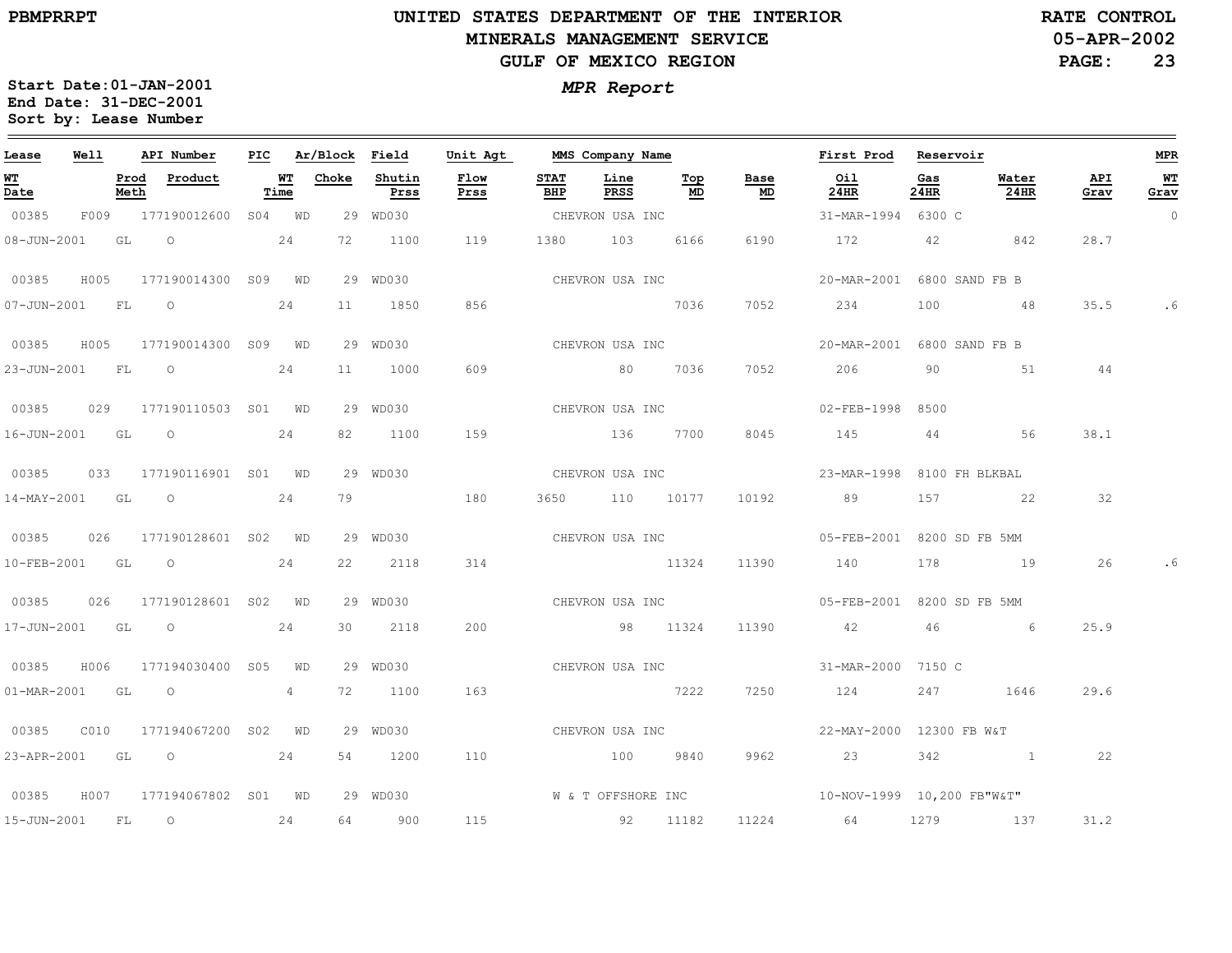### **UNITED STATES DEPARTMENT OF THE INTERIOR MINERALS MANAGEMENT SERVICEGULF OF MEXICO REGION**

**05-APR-2002 RATE CONTROL**

**PAGE:24**

| Lease                                 | Well  |              | API Number          | PIC |                                 | Ar/Block | Field          | Unit Agt     |                    | MMS Company Name |                                        |                          | First Prod              | Reservoir   |               |             | <b>MPR</b>             |
|---------------------------------------|-------|--------------|---------------------|-----|---------------------------------|----------|----------------|--------------|--------------------|------------------|----------------------------------------|--------------------------|-------------------------|-------------|---------------|-------------|------------------------|
| <u>WT</u><br>$\overline{\text{Date}}$ |       | Prod<br>Meth | Product             |     | $\underline{\text{WT}}$<br>Time | Choke    | Shutin<br>Prss | Flow<br>Prss | <b>STAT</b><br>BHP | Line<br>PRSS     | $\underline{\operatorname{Top}}$<br>MD | <b>Base</b><br><u>MD</u> | Oil<br>24HR             | Gas<br>24HR | Water<br>24HR | API<br>Grav | W <sub>T</sub><br>Grav |
| 00386                                 | S001  |              | 177150021501        | S01 | ST                              |          | 23 BM002       | 8910039150   |                    | CHEVRON USA INC  |                                        |                          | 28-FEB-2001 8150 PLIO E |             |               |             |                        |
| 07-APR-2001                           |       | FL           | G                   |     | 18                              | 22       | 2800           | 1600         |                    | 1240             | 7892                                   | 7960                     | 42                      | 3841        | $\circ$       | 41          | .62                    |
| 00386                                 | S001  |              | 177150021501 S01 ST |     |                                 |          | 23 BM002       | 8910039150   |                    | CHEVRON USA INC  |                                        |                          | 28-FEB-2001 8150 PLIO E |             |               |             |                        |
| 30-JUN-2001                           |       | FL           | G                   |     | 24                              | 48       | 1100           | 180          |                    | 140              | 7892                                   | 7960                     | 14                      | 2166        | $\circ$       | 38          |                        |
| 00386                                 | S003  |              | 177150021602 S04    |     | ST                              |          | 23 BM002       | 8910039150   |                    | CHEVRON USA INC  |                                        |                          | 20-JUN-1997 7100 E      |             |               |             |                        |
| 15-JUN-2001                           |       | GL           | $\circ$             |     | 24                              | 62       | 600            | 108          |                    | 100              | 7630                                   | 7640                     | 144                     | 163         | 4             | 26.2        |                        |
| 00386                                 | S003  |              | 177150021602 S04    |     | ST                              |          | 23 BM002       | 8910039150   |                    | CHEVRON USA INC  |                                        |                          | 20-JUN-1997 7100 E      |             |               |             |                        |
| 19-AUG-2001                           |       | GL           | $\circ$             |     | 24                              | 62       | 600            | 113          |                    | 102              | 7630                                   | 7640                     | 129                     | 517         | $\mathbf{1}$  | 26.2        | .62                    |
| 00386                                 | S004  |              | 177150021801 S01    |     | ST                              |          | 23 BM002       | 8910039150   |                    | CHEVRON USA INC  |                                        |                          | 31-MAR-2001 7900 G      |             |               |             |                        |
| 09-APR-2001                           |       | FL           | $\circ$             |     | 6                               | 28       | 1100           | 380          |                    | 112              | 8290                                   | 8350                     | 649                     | 1168        | 10            | 28.8        | .62                    |
| 00386                                 | S004  |              | 177150021801 S01    |     | ST <sup>3</sup>                 |          | 23 BM002       | 8910039150   |                    | CHEVRON USA INC  |                                        |                          | 31-MAR-2001 7900 G      |             |               |             |                        |
| 27-JUN-2001                           |       | GL           | $\circ$             |     | 24                              | 32       |                | 181          |                    | 125              | 8290                                   | 8350                     | 321                     | 200         | 196           | 28.7        |                        |
| 00386                                 | SD007 |              | 177150049801 S01 ST |     |                                 |          | 23 BM002       | 8910039150   |                    | CHEVRON USA INC  |                                        |                          | 30-JUN-1999 7600'       |             |               |             |                        |
| 29-JUN-2001                           |       | GL           | $\circ$             |     | 24                              | 64       |                | 178          |                    | 141              | 8264                                   | 8402                     | 544                     | 324         | 5             | 33.7        |                        |
| 00386                                 | SD017 |              | 177150068401 S02    |     | <b>ST</b>                       |          | 23 BM002       | 8910039150   |                    | CHEVRON USA INC  |                                        |                          | 12-AUG-1999 7150'/7175' |             |               |             |                        |
| $25 - JUN - 2001$                     |       |              | GT O                |     | 24                              | 74       |                | 157          |                    | 147 7588         |                                        | 7620                     | 520                     | 77 — 200    | 5             | 29.5        |                        |
| 00386                                 | SD017 |              | 177150068401 S02    |     | ST                              |          | 23 BM002       | 8910039150   |                    |                  |                                        |                          |                         |             |               |             |                        |
| 15-AUG-2001                           |       | GL           | $\circ$             |     | 24                              | 74       | 1060           | 166          |                    | 118 7588         |                                        | 7620                     | 512                     | 148         | $\circ$       | 36.5        | .65                    |
| 00386                                 | EE006 |              | 177150094603 S01 ST |     |                                 |          | 23 BM002       | 8910039150   |                    | CHEVRON USA INC  |                                        |                          | 21-MAY-2000 7150'/7175' |             |               |             |                        |
| 28-JUN-2001                           |       | GL           | $\circ$             |     | 24                              | 72       |                | 202          |                    | 64               | 8168                                   | 8194                     | 150 150                 | 60          | 1347          | 26.9        |                        |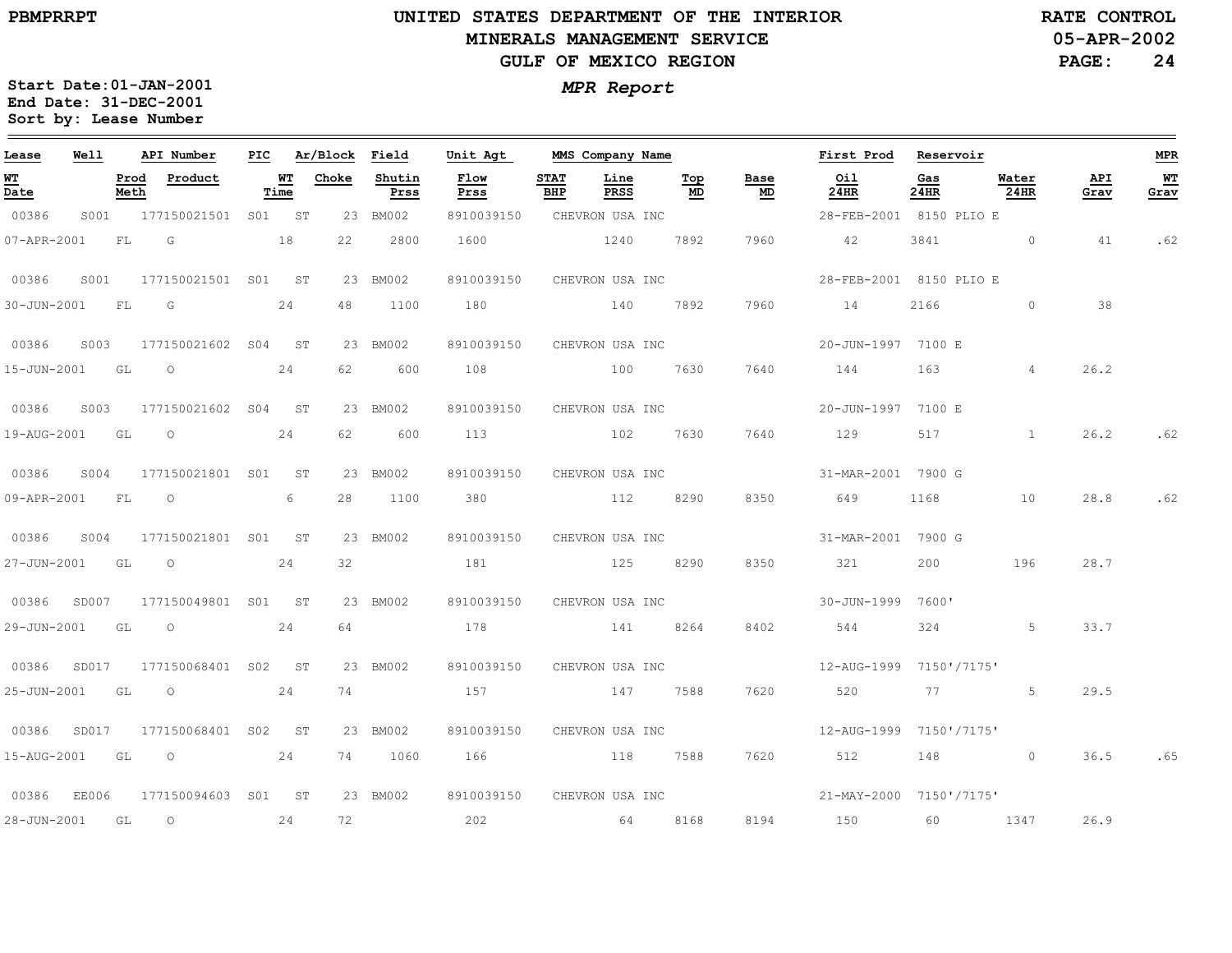### **UNITED STATES DEPARTMENT OF THE INTERIOR MINERALS MANAGEMENT SERVICEGULF OF MEXICO REGION**

**05-APR-2002RATE CONTROL**

**PAGE:25**

| Lease       | Well           |              | API Number               |            | PIC Ar/Block Field |                | Unit Agt                       |                    | MMS Company Name |           |                                   | First Prod Reservoir                             |             |               |             | MPR        |
|-------------|----------------|--------------|--------------------------|------------|--------------------|----------------|--------------------------------|--------------------|------------------|-----------|-----------------------------------|--------------------------------------------------|-------------|---------------|-------------|------------|
| WT<br>Date  |                | Prod<br>Meth | Product                  | WT<br>Time | Choke              | Shutin<br>Prss | Flow<br>Prss                   | <b>STAT</b><br>BHP | Line<br>PRSS     | Top<br>MD | Base<br>$\underline{\mathsf{MD}}$ | Oil<br>24HR                                      | Gas<br>24HR | Water<br>24HR | API<br>Grav | WT<br>Grav |
| 00386       | EE006          |              | 177150094603 S01 ST      |            |                    | 23 BM002       | 8910039150                     |                    | CHEVRON USA INC  |           |                                   | 21-MAY-2000 7150'/7175'                          |             |               |             |            |
| 16-AUG-2001 |                | GL           | $\circ$                  | 24         | 72                 | 1060           | 251                            |                    | 73 8168          |           | 8194                              | 124                                              | 63          | 1122          | 27.9        | .62        |
| 00386       | 021            |              | 177154024101 S01 ST      |            |                    | 23 BM002       | 8910039150                     |                    | CHEVRON USA INC  |           |                                   | 28-JUL-2001 8300 I1                              |             |               |             |            |
|             | 06-SEP-2001 GL |              | $\overline{O}$<br>13     |            | 32                 | 1050           | 215                            |                    | 106 10036        |           | 10060                             | 250                                              | 691         | 8             | 27.9        | .62        |
|             | 00386 SJ022    |              | 177154068201 S01 ST      |            |                    | 23 BM002       | 8910039150                     |                    |                  |           |                                   |                                                  |             |               |             |            |
|             |                |              | 01-JUN-2001 FL 0 17      |            |                    | 18 1300        | 709                            |                    |                  | 7820      | 7892                              | 631                                              | 160         | 33            | 27          | .65        |
|             | 00386 SJ022    |              | 177154068201 S01 ST      |            |                    | 23 BM002       | 8910039150 ENERGY PARTNERS LTD |                    |                  |           |                                   | 29-APR-2001 7150'/7175'                          |             |               |             |            |
| 16-JUN-2001 |                | FL           | $\overline{O}$           | 24         | 18                 |                | 709                            |                    | 170 7820         |           | 7892                              | 631                                              | 160         | 33            | 24.5        |            |
| 00386       |                |              | 023 177154068300 S02 ST  |            |                    | 23 BM002       | 8910039150 CHEVRON USA INC     |                    |                  |           |                                   | 31-JUL-1993 7150'/7175'                          |             |               |             | 829        |
|             | 02-JUN-2001 GL |              | $\overline{O}$           | 24         | 132                | 1000           | 219                            |                    | 191 7508         |           | 7570                              | 156                                              | 189         | 1267          | 28          |            |
|             | 00386 SJ024    |              | 177154068600 S03 ST      |            |                    | 23 BM002       | 8910039150                     |                    | CHEVRON USA INC  |           |                                   | 07-APR-1997 7200/7600E                           |             |               |             |            |
| 03-JUN-2001 |                | GL           | $\overline{\phantom{0}}$ | 24         | 48                 |                | 179                            |                    | 127 7863         |           | 8515                              | 27                                               | 7           | 428           | 27          |            |
|             | 00386 EE013    |              | 177154076801 S01 ST      |            |                    | 23 BM002       | 8910039150                     |                    | CHEVRON USA INC  |           |                                   | 10-APR-2000 7150'/7175'                          |             |               |             |            |
| 28-JUN-2001 |                | GL           | $\overline{O}$           | 24         | 128                |                | 104                            | #####              |                  | 87 7963   | 7992                              | 54                                               | 10          | 1029          | 26.9        |            |
|             | 00386 EE013    |              | 177154076801 S01 ST      |            |                    | 23 BM002       | 8910039150                     |                    | CHEVRON USA INC  |           |                                   | 10-APR-2000 7150'/7175'                          |             |               |             |            |
| 19-AUG-2001 |                | GL           | $\circ$                  | 24         | 128                | 1060           | 92                             | # # # # #          | 66               | 7963      | 7992                              | 42                                               | 64          | 798           | 26.9        | .65        |
|             | 00386 EE014    |              | 177154077001 S01 ST      |            |                    | 23 BM002       | 8910039150 CHEVRON USA INC     |                    |                  |           |                                   | 28-FEB-2000 7900' O                              |             |               |             |            |
| 23-JUN-2001 |                | GL           | $\circ$                  | 24         | 128                |                | 80                             |                    | 96               | 9580      | 9650                              | 227                                              | 15          | 1290          | 29.5        |            |
| 00387       | S009           |              | 177150022101 S01 ST      |            |                    | 24 BM002       |                                |                    |                  |           |                                   | 8910039150 CHEVRON USA INC 31-JUL-2000 8200 BUO2 |             |               |             |            |
| 10-MAR-2001 |                | FL           | $\overline{G}$           | 24         |                    | 30 845         | 200                            |                    | 120 9530         |           | 9550                              | $\overline{0}$                                   | 200         | 131           | 30.1 .62    |            |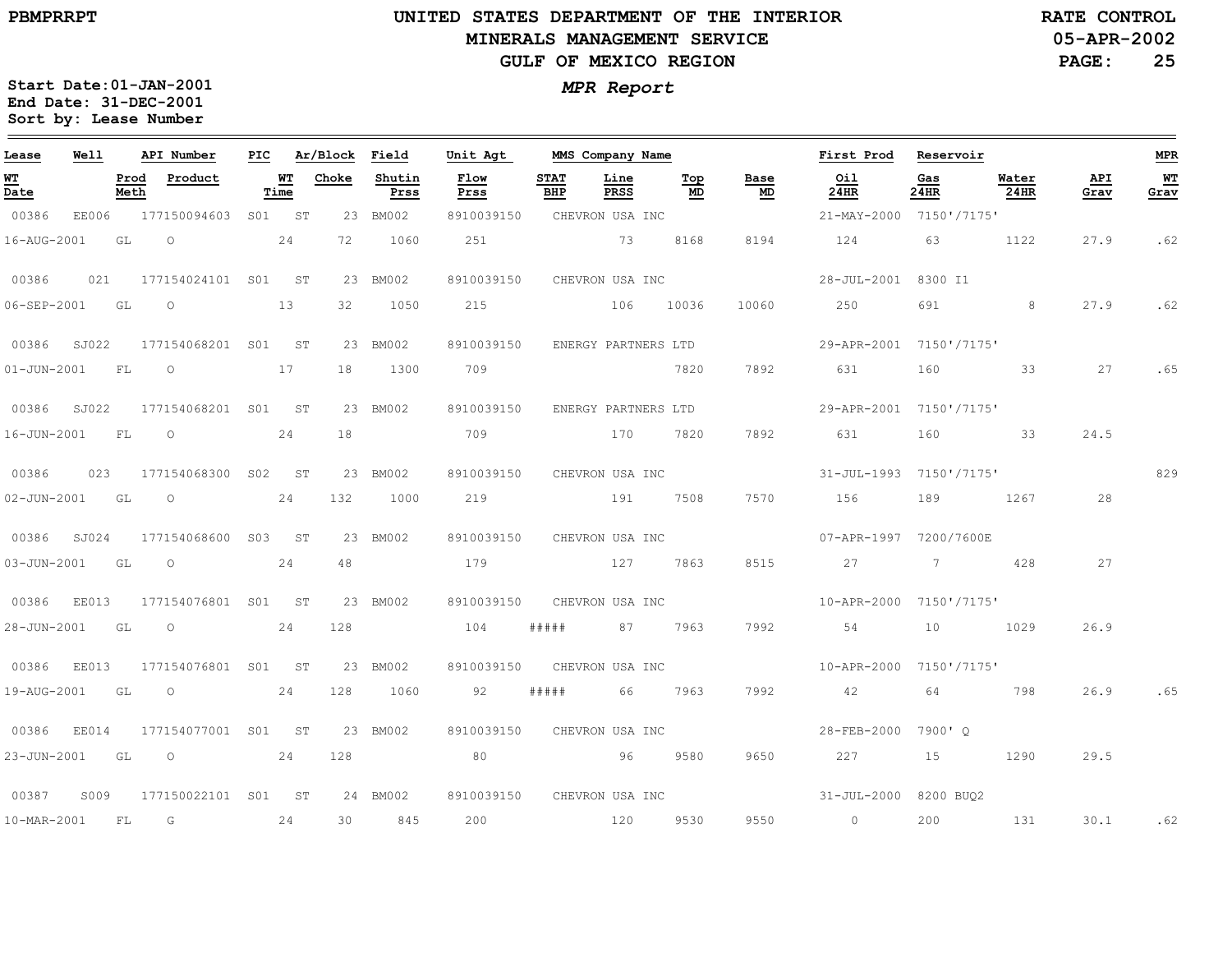# **UNITED STATES DEPARTMENT OF THE INTERIOR MINERALS MANAGEMENT SERVICEGULF OF MEXICO REGION**

**05-APR-2002RATE CONTROL**

**PAGE:26**

| Lease       | <b>Well</b>      |              | API Number                            | PIC |      | Ar/Block Field  |                | Unit Agt                   |                    | MMS Company Name |                 |                                   | First Prod Reservoir                          |             |                  |             | <b>MPR</b> |
|-------------|------------------|--------------|---------------------------------------|-----|------|-----------------|----------------|----------------------------|--------------------|------------------|-----------------|-----------------------------------|-----------------------------------------------|-------------|------------------|-------------|------------|
| WT<br>Date  |                  | Prod<br>Meth | Product                               |     | Time | <b>WT</b> Choke | Shutin<br>Prss | Flow<br>Prss               | <b>STAT</b><br>BHP | Line<br>PRSS     | Top<br>MD       | Base<br>$\underline{\mathsf{MD}}$ | Oil<br>24HR                                   | Gas<br>24HR | Water<br>$24$ HR | API<br>Grav | WT<br>Grav |
| 00387       |                  |              | CE001A 177150023801 S03 ST            |     |      |                 | 24 BM002       | 8910039150                 |                    | CHEVRON USA INC  |                 |                                   | 31-AUG-1992 83/87/8750BUW                     |             |                  |             | 182        |
| 17-JUN-2001 | GL               |              | $\overline{O}$                        |     | 24   | 128             |                | 110                        |                    | 80 9828          |                 | 9881                              | 85                                            |             | 19 770           | 28          |            |
|             |                  |              | 00387 CE006A 177150024301 S03 ST      |     |      |                 | 24 BM002       | 8910039150                 |                    |                  | CHEVRON USA INC |                                   | 25-JAN-2001 8175 B                            |             |                  |             |            |
| 05-FEB-2001 | GL               |              | $\overline{O}$                        |     | 6    | 22              | 1130           | 205                        |                    | 9600             |                 | 9608                              | 37                                            |             | 51 0             | 24.1        | .65        |
|             |                  |              | 00387 CE006A 177150024301 S03 ST      |     |      |                 | 24 BM002       |                            |                    |                  |                 |                                   | 8910039150 CHEVRON USA INC 25-JAN-2001 8175 B |             |                  |             |            |
|             | 22-JUN-2001 GL   |              | $\circ$                               |     | 24   | 40              |                | 102                        |                    | 85 9600          |                 | 9608                              | 13 8                                          |             | $\Omega$         | 24.1        |            |
| 00387       |                  |              | U014 177150026802 S03 ST              |     |      |                 | 24 BM002       | 8910039150 CHEVRON USA INC |                    |                  |                 |                                   | 31-MAY-1994 83/87/8750BUW                     |             |                  |             | $\Omega$   |
|             | 11-JUN-2001 GL O |              |                                       |     | 24   | 64              | 1140           | 92 87 10063                |                    |                  |                 | 10133                             | 40 14 226                                     |             |                  | 20          |            |
|             | 00387 SC016      |              | 177150055201 S01 ST                   |     |      |                 | 24 BM002       | 8910039150                 |                    |                  |                 |                                   | CHEVRON USA INC 13-JUL-2000 7200 L            |             |                  |             |            |
|             |                  |              | 19-JUN-2001 GL O                      |     | 24   | 38              |                | 302                        |                    | ##### 103 9054   |                 | 9090                              | 372                                           | 567         | 1489             | 28          |            |
|             | 00387 SC013      |              | 177150058802 S01 ST                   |     |      |                 | 24 BM002       | 8910039150 CHEVRON USA INC |                    |                  |                 |                                   | 26-JUN-2000 8300 I                            |             |                  |             |            |
|             | 18-JUN-2001 GL   |              | $\overline{O}$                        |     | 24   | 72              |                | 147                        |                    | 139 10240        |                 | 10288                             | 245                                           | 10          | 823              | 28          |            |
| 00387       | S010             |              | 177150111702 S01 ST                   |     |      |                 | 24 BM002       | 8910039150 CHEVRON USA INC |                    |                  |                 |                                   | 30-JUN-1994 8000 UP/LW                        |             |                  |             | 542        |
|             | 04-JUN-2001 GL   |              | $\overline{O}$                        |     | 24   | 132             | $\sim$ 0       | 92                         |                    | 92 10166         |                 | 10330                             | 140                                           | 75          | $\mathbf{1}$     | 28.7        |            |
|             |                  |              |                                       |     |      |                 | 24 BM002       | 8910039150 CHEVRON USA INC |                    |                  |                 |                                   |                                               | # # # #     |                  |             |            |
|             | 20-OCT-2001 FL   |              | $\overline{O}$                        |     | 24   | 14              | 2800           | 2365                       |                    | $1129$ ####      |                 | # # # #                           | 263                                           | 2184        | 2                | 24          | .62        |
|             |                  |              | 00387   018   177154029704   S01   ST |     |      |                 | 24 BM002       | 8910039150 CHEVRON USA INC |                    |                  |                 |                                   | 31-MAY-2001 8100 BUW                          |             |                  |             |            |
|             | 11-JUN-2001 GL O |              |                                       |     | 24   | 64              | 1100           | 144 127 9937               |                    |                  |                 | 10326                             | 237                                           | 454         | 12               | 35.3        |            |
| 00387       | 018              |              | 177154029704 S01 ST                   |     |      |                 | 24 BM002       | 8910039150 CHEVRON USA INC |                    |                  |                 |                                   | 31-MAY-2001 8100 BUW                          |             |                  |             |            |
|             | 03-AUG-2001 GL   |              | $\circ$                               | 18  |      |                 | 64 1120        | 159                        |                    | 120 9937         |                 |                                   | 10326 138                                     | 523         | 12               | 25.3        | .65        |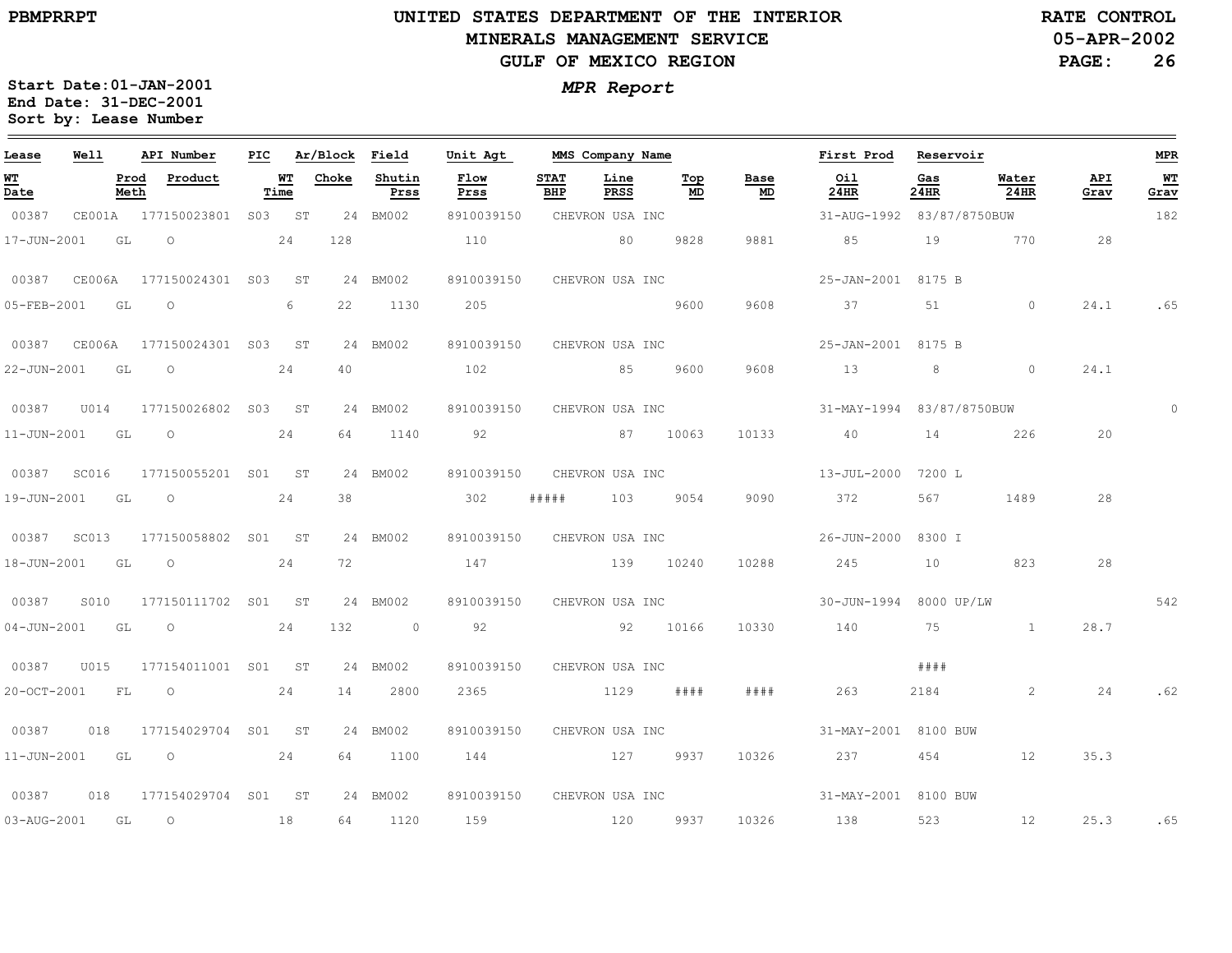# **UNITED STATES DEPARTMENT OF THE INTERIOR MINERALS MANAGEMENT SERVICEGULF OF MEXICO REGION**

**05-APR-2002RATE CONTROL**

**27**

**Start Date:01-JAN-2001** *MPR Report* **End Date: 31-DEC-2001 Sort by: Lease Number** 

| Lease                            | Well |              | API Number                                                                                                                                                                                                                                                                                                                         |      | PIC Ar/Block Field |                | Unit Agt                   |                                                                                                                                                                                                                                                                     | MMS Company Name    |           |            | First Prod Reservoir                      |                |               |             | <b>MPR</b> |
|----------------------------------|------|--------------|------------------------------------------------------------------------------------------------------------------------------------------------------------------------------------------------------------------------------------------------------------------------------------------------------------------------------------|------|--------------------|----------------|----------------------------|---------------------------------------------------------------------------------------------------------------------------------------------------------------------------------------------------------------------------------------------------------------------|---------------------|-----------|------------|-------------------------------------------|----------------|---------------|-------------|------------|
| WT<br>$\overline{\mathtt{Date}}$ |      | Prod<br>Meth | Product                                                                                                                                                                                                                                                                                                                            | Time | <b>WT</b> Choke    | Shutin<br>Prss | Flow<br>Prss               | <b>STAT</b><br><b>BHP</b>                                                                                                                                                                                                                                           | Line<br><b>PRSS</b> | Top<br>MD | Base<br>MD | Oil<br>24HR                               | Gas<br>24HR    | Water<br>24HR | API<br>Grav | WT<br>Grav |
| 00387                            |      |              | U016 177154055001 S02 ST                                                                                                                                                                                                                                                                                                           |      |                    | 24 BM002       | 8910039150                 |                                                                                                                                                                                                                                                                     | CHEVRON USA INC     |           |            | 05-APR-2000 7600 UPR B                    |                |               |             |            |
| 06-JUN-2001 GL                   |      |              | $\circ$ 24                                                                                                                                                                                                                                                                                                                         |      | 64                 |                | 96                         | $\sim$ 0.000 $\sim$ 0.000 $\sim$ 0.000 $\sim$ 0.000 $\sim$ 0.000 $\sim$ 0.000 $\sim$ 0.000 $\sim$ 0.000 $\sim$ 0.000 $\sim$ 0.000 $\sim$ 0.000 $\sim$ 0.000 $\sim$ 0.000 $\sim$ 0.000 $\sim$ 0.000 $\sim$ 0.000 $\sim$ 0.000 $\sim$ 0.000 $\sim$ 0.000 $\sim$ 0.000 |                     | 8230      | 8378       | 13 6 7                                    |                |               | 32.5        |            |
| 00387                            | 020  |              | 177154059401 S01 ST                                                                                                                                                                                                                                                                                                                |      |                    | 24 BM002       | 8910039150 CHEVRON USA INC |                                                                                                                                                                                                                                                                     |                     |           |            | 20-DEC-1996 83/87/8750BUW                 |                |               |             |            |
|                                  |      |              | 15-JUN-2001 GL O 24                                                                                                                                                                                                                                                                                                                |      | 132                | 1170           | 123 115 9842               |                                                                                                                                                                                                                                                                     |                     |           | 9886       | 74 7 423                                  |                |               | 24.5        |            |
| 00387                            |      |              | U019 177154103200 S01 ST                                                                                                                                                                                                                                                                                                           |      |                    | 24 BM002       | 8910039150                 |                                                                                                                                                                                                                                                                     |                     |           |            | CHEVRON USA INC 13-NOV-2000 83/87/8750BUW |                |               |             |            |
|                                  |      |              | 12-JAN-2001 GL O 10                                                                                                                                                                                                                                                                                                                |      |                    | 64 1050        | 100 75 9980                |                                                                                                                                                                                                                                                                     |                     |           | 10040      | 232                                       |                | 102 282       | 27.9        | .62        |
| 00387                            |      |              | U019 177154103200 S01 ST                                                                                                                                                                                                                                                                                                           |      |                    | 24 BM002       | 8910039150 CHEVRON USA INC |                                                                                                                                                                                                                                                                     |                     |           |            | 13-NOV-2000 83/87/8750BUW                 |                |               |             |            |
| 24-JUN-2001 GL                   |      |              | $\overline{O}$                                                                                                                                                                                                                                                                                                                     | 24   | 68                 |                | 96                         |                                                                                                                                                                                                                                                                     | 88 9980             |           | 10040      | 95                                        |                | 77 63         | 23.7        |            |
|                                  |      |              |                                                                                                                                                                                                                                                                                                                                    |      |                    | 24 BM002       | 8910039150 CHEVRON USA INC |                                                                                                                                                                                                                                                                     |                     |           |            | 07-DEC-2000 83/87/8750BUW                 |                |               |             |            |
| 25-JAN-2001 GL                   |      |              | $\overline{O}$                                                                                                                                                                                                                                                                                                                     | 24   |                    | 24 1200        | 150 9981                   |                                                                                                                                                                                                                                                                     |                     |           | 9998       | 81                                        |                | 305 16        | 30.2        | .65        |
|                                  |      |              |                                                                                                                                                                                                                                                                                                                                    |      |                    | 24 BM002       | 8910039150 CHEVRON USA INC |                                                                                                                                                                                                                                                                     |                     |           |            | 07-DEC-2000 83/87/8750BUW                 |                |               |             |            |
| 26-JUN-2001 GL                   |      |              | $\overline{\phantom{0}}$                                                                                                                                                                                                                                                                                                           | 24   | 24                 |                | 82                         |                                                                                                                                                                                                                                                                     |                     | 72 9981   | 9998       | 53                                        | 21             | $\sim$ 3      | 23.7        |            |
| 00387 SC022                      |      |              | 177154104500 S01 ST                                                                                                                                                                                                                                                                                                                |      |                    | 24 BM002       | 8910039150 CHEVRON USA INC |                                                                                                                                                                                                                                                                     |                     |           |            | 08-MAR-2001 8900 I                        |                |               |             |            |
| 01-JUN-2001 GL                   |      |              | $\overline{O}$                                                                                                                                                                                                                                                                                                                     | 6    | 64                 | 1350           | 153                        |                                                                                                                                                                                                                                                                     | 11426               |           | 11442      | 760                                       |                | 192 0         | 27.9        | .62        |
| 00390                            |      |              | 039 177140033101 S01 GI                                                                                                                                                                                                                                                                                                            |      |                    | 26 BM002       | CHEVRON USA INC            |                                                                                                                                                                                                                                                                     |                     |           |            | 31-JUL-2001 7600 RMS                      |                |               |             |            |
| 12-AUG-2001 FL                   |      |              | $\overline{O}$                                                                                                                                                                                                                                                                                                                     | 12   |                    | 19 1350        | 609                        | 188 9472                                                                                                                                                                                                                                                            |                     |           | 9540       | 648                                       | 179            | 13            | 26.2        | .62        |
|                                  |      |              | 00390 CD006 177140035201 S01 GI                                                                                                                                                                                                                                                                                                    |      |                    | 26 BM002       | 8910039150 CHEVRON USA INC |                                                                                                                                                                                                                                                                     |                     |           |            | 30-APR-1993 8200 BUO                      |                |               |             | 123        |
| 16-JUN-2001 GL                   |      |              | $\overline{O}$ and $\overline{O}$ and $\overline{O}$ and $\overline{O}$ and $\overline{O}$ and $\overline{O}$ and $\overline{O}$ and $\overline{O}$ and $\overline{O}$ and $\overline{O}$ and $\overline{O}$ and $\overline{O}$ and $\overline{O}$ and $\overline{O}$ and $\overline{O}$ and $\overline{O}$ and $\overline{O}$ and | 24   | 132                | 1140           | 110 90                     |                                                                                                                                                                                                                                                                     |                     | 9020      | 9044       | 58                                        | 317 — 200      | 195           | 28.6        |            |
| 00390                            |      |              | 030 177142004600 S01 GI                                                                                                                                                                                                                                                                                                            |      |                    | 26 BM002       | 8910039150 CHEVRON USA INC |                                                                                                                                                                                                                                                                     |                     |           |            | 31-JUL-1976 8200 RFX                      |                |               |             | 590        |
| 18-MAY-2001 GL                   |      |              | $\overline{O}$<br>24                                                                                                                                                                                                                                                                                                               |      |                    | 128 1200       | 128                        | 380                                                                                                                                                                                                                                                                 |                     | 128 8026  |            | 8046 30                                   | $\overline{2}$ | 1             | 29.5        |            |

**PAGE:**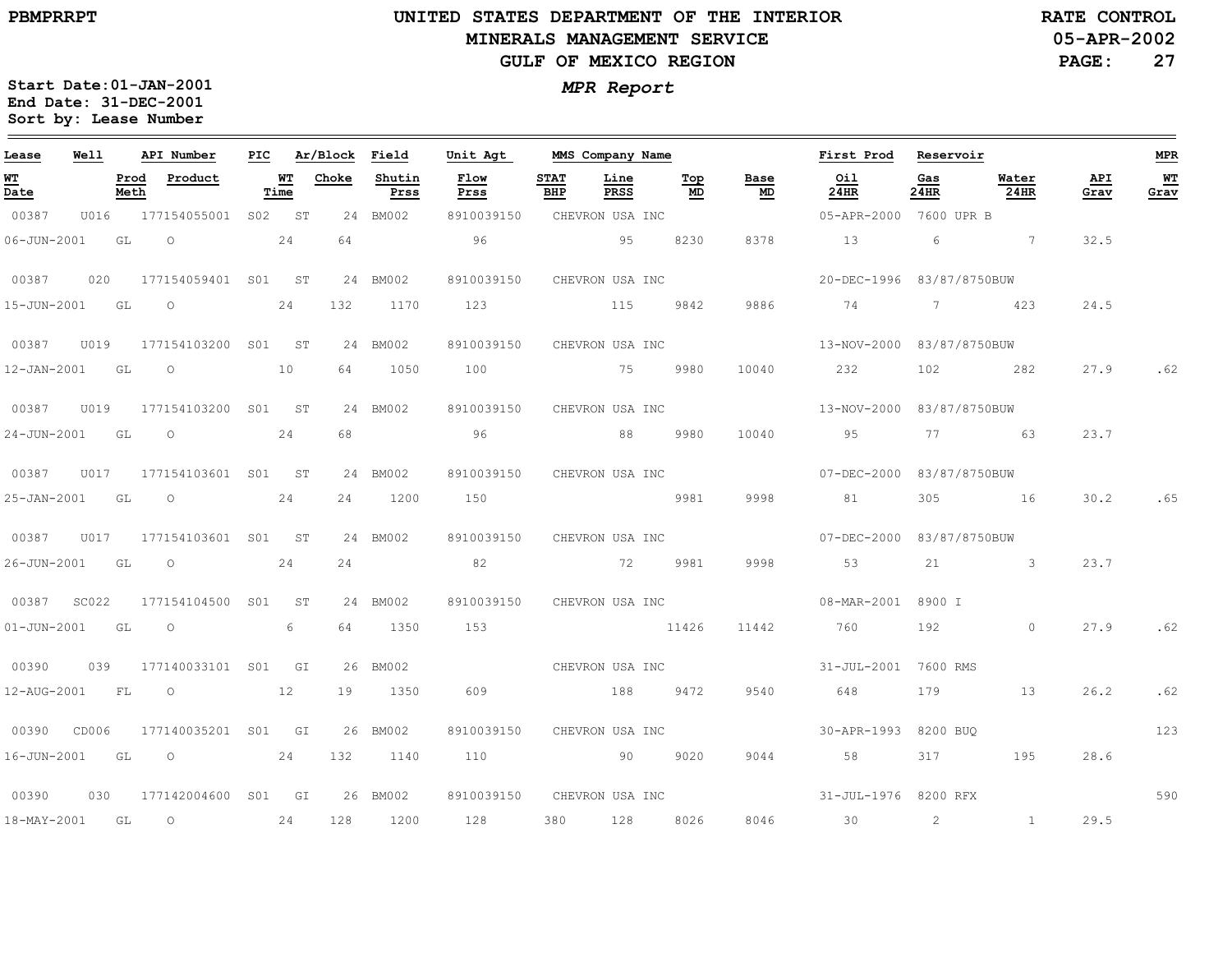$\equiv$ 

# **UNITED STATES DEPARTMENT OF THE INTERIOR MINERALS MANAGEMENT SERVICEGULF OF MEXICO REGION**

**05-APR-2002RATE CONTROL**

**PAGE:28**

| Lease             | Well  |              | API Number                                                                                                                                                                                                                                                                                                                         | PIC |            | Ar/Block Field |                | Unit Agt                   |                    | MMS Company Name |           |                 | First Prod                          | Reservoir   |               |             | <b>MPR</b> |
|-------------------|-------|--------------|------------------------------------------------------------------------------------------------------------------------------------------------------------------------------------------------------------------------------------------------------------------------------------------------------------------------------------|-----|------------|----------------|----------------|----------------------------|--------------------|------------------|-----------|-----------------|-------------------------------------|-------------|---------------|-------------|------------|
| WT<br>Date        |       | Prod<br>Meth | Product                                                                                                                                                                                                                                                                                                                            |     | WT<br>Time | Choke          | Shutin<br>Prss | Flow<br>Prss               | <b>STAT</b><br>BHP | Line<br>PRSS     | Top<br>MD | Base<br>MD      | Oil<br>24HR                         | Gas<br>24HR | Water<br>24HR | API<br>Grav | WT<br>Grav |
| 00390             | SG038 |              | 177144000600 S02 GI                                                                                                                                                                                                                                                                                                                |     |            |                | 26 BM002       | 8910039150                 |                    | CHEVRON USA INC  |           |                 | 31-AUG-1994 7500 FF                 |             |               |             | 949        |
| 20-MAY-2001       |       | GL           | $\circ$                                                                                                                                                                                                                                                                                                                            |     | 24         | 96             | $\sim$ 0       | 166                        |                    | 162              | 8024      | 8161            | 52                                  | 11          | $\sim$ 0      | 21.1        |            |
| 00390             | X012  |              | 177170031202 S02 GI                                                                                                                                                                                                                                                                                                                |     |            |                | 26 BM002       | 8910039150                 |                    | CHEVRON USA INC  |           |                 | 19-DEC-1998 83/87/8750BUW           |             |               |             |            |
| $04 - JUN - 2001$ | GL    |              | $\circ$                                                                                                                                                                                                                                                                                                                            |     | 24         | 52             |                | 118                        |                    |                  | 95 10571  | 10619           | 103                                 | 31          | 585           | 23.2        |            |
| 00390             | X003  |              | 177170031501 S02 GI                                                                                                                                                                                                                                                                                                                |     |            |                | 26 BM002       | 8910039150                 |                    | CHEVRON USA INC  |           |                 | 14-DEC-1998 83/87/8750BUW           |             |               |             |            |
| 03-JUN-2001 GL 0  |       |              |                                                                                                                                                                                                                                                                                                                                    |     | 24         | 74             |                | 98                         |                    |                  | 92 10880  | 10927           | 81 81                               | 30          | 462           | 22.7        |            |
| 00390             | X007  |              | 177170032101 S01 GI                                                                                                                                                                                                                                                                                                                |     |            |                | 26 BM002       | 8910039150                 |                    | CHEVRON USA INC  |           |                 | 19-AUG-1996 8900 RBU                |             |               |             |            |
| $04 - JUN - 2001$ | GL    |              | $\circ$                                                                                                                                                                                                                                                                                                                            |     | 24         | 84             | 1150           | 109                        |                    |                  | 96 10353  | 10441           | 48                                  | 53          | 437           | 27.3        |            |
| 00390             |       |              | X007 177170032101 S01 GI                                                                                                                                                                                                                                                                                                           |     |            |                | 26 BM002       | 8910039150                 |                    | CHEVRON USA INC  |           |                 | 19-AUG-1996 8900 RBU                |             |               |             |            |
|                   |       |              | 02-AUG-2001 GL O                                                                                                                                                                                                                                                                                                                   |     | 24         | 84             | 1150           | 109 96 10353               |                    |                  |           | 10441           | 38                                  | 221         | 349           | 27          | .65        |
| 00390             | X001  |              | 177170032901 S01 GI                                                                                                                                                                                                                                                                                                                |     |            |                | 26 BM002       | 8910039150                 |                    |                  |           | CHEVRON USA INC | 27-DEC-1998 83/87/8750BUW           |             |               |             |            |
| 02-JUN-2001       | GL    |              | $\circ$                                                                                                                                                                                                                                                                                                                            |     | 24         | 132            |                | 129                        | 115                |                  | 107 10081 | 10155           | 67                                  | 312         | 202           | 29.5        |            |
| 00392 CD003       |       |              | 177140033801 S01 GI                                                                                                                                                                                                                                                                                                                |     |            |                | 37 BM002       | 8910039150 CHEVRON USA INC |                    |                  |           |                 | 15-MAR-2000 83/87/8750BUW           |             |               |             |            |
| 16-JUN-2001       | GL    |              | $\overline{O}$ and $\overline{O}$ and $\overline{O}$ and $\overline{O}$ and $\overline{O}$ and $\overline{O}$ and $\overline{O}$ and $\overline{O}$ and $\overline{O}$ and $\overline{O}$ and $\overline{O}$ and $\overline{O}$ and $\overline{O}$ and $\overline{O}$ and $\overline{O}$ and $\overline{O}$ and $\overline{O}$ and |     | 24         | 64             |                | 144 131 10118              |                    |                  |           | 10139           | 245 35 13                           |             |               | 29.5        |            |
| 00392             |       |              | W004A 177140034000 S01 GI                                                                                                                                                                                                                                                                                                          |     |            |                | 37 BM002       | 8910039150                 |                    |                  |           |                 | CHEVRON USA INC 30-APR-1992 9600 RB |             |               |             | 105        |
| 03-JUN-2001 GL    |       |              | $\overline{O}$                                                                                                                                                                                                                                                                                                                     |     | 24         | 132            | $\sim$ 0       | 115 110 11684              |                    |                  |           | 11753           | 49                                  | 16          | 197           | 24.5        |            |
| 00392             | W006  |              | 177140034100 S04 GI                                                                                                                                                                                                                                                                                                                |     |            |                | 37 BM002       | 8910039150                 |                    |                  |           | CHEVRON USA INC | 29-FEB-1992 83/87/8750BUW           |             |               |             | 307        |
|                   |       |              | 03-JUN-2001 GL O 24                                                                                                                                                                                                                                                                                                                |     |            | 132            | 1150           | 115                        |                    | 350 85 10102     |           | 10120           | 77 22 198                           |             |               | 22          |            |
| 00392             |       |              | R015A 177170035400 S04 GI                                                                                                                                                                                                                                                                                                          |     |            |                | 37 BM002       | 8910039150                 |                    |                  |           |                 | CHEVRON USA INC 31-JAN-1992 9600 RB |             |               |             | 322        |
| 03-JUN-2001 GL    |       |              | $\overline{\phantom{0}}$                                                                                                                                                                                                                                                                                                           |     | 24         | 72             | 1140           | 135                        |                    | 120 11606        |           | 11620           | 91                                  | 135         | 521           | 26.2        |            |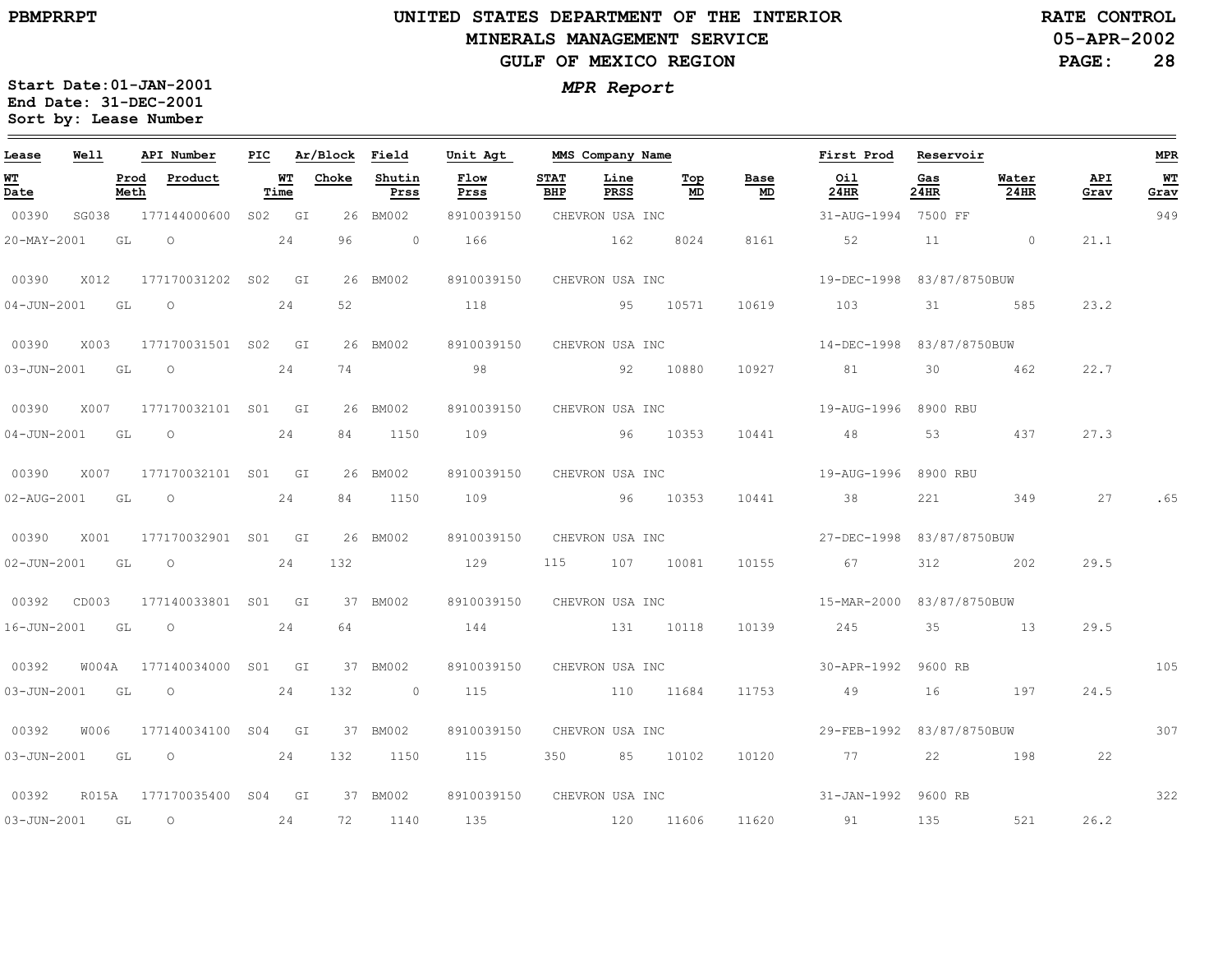### **UNITED STATES DEPARTMENT OF THE INTERIOR MINERALS MANAGEMENT SERVICEGULF OF MEXICO REGION**

**05-APR-2002PAGE: 29 RATE CONTROL**

| Lease             | Well  |              | API Number          | PIC |            | Ar/Block | Field          | Unit Agt     |                    | MMS Company Name            |           |                             | First Prod                | Reservoir     |               |             | <b>MPR</b> |
|-------------------|-------|--------------|---------------------|-----|------------|----------|----------------|--------------|--------------------|-----------------------------|-----------|-----------------------------|---------------------------|---------------|---------------|-------------|------------|
| <u>WТ</u><br>Date |       | Prod<br>Meth | Product             |     | WТ<br>Time | Choke    | Shutin<br>Prss | Flow<br>Prss | <b>STAT</b><br>BHP | Line<br>PRSS                | Top<br>MD | Base<br>MD                  | Oil<br>24HR               | Gas<br>24HR   | Water<br>24HR | API<br>Grav | WT<br>Grav |
| 00392             | R010  |              | 177170036800        |     | S01 GI     |          | 37 BM002       | 8910039150   |                    | CHEVRON USA INC             |           |                             | 31-MAY-1992 83/87/8750BUW |               |               |             | 166        |
| $02 - JUN - 2001$ |       | GL           | $\circ$             |     | 24         | 132      | 1140           | 100          | 1040               | 87                          | 10011     | 10037                       | 70                        | 83            | 630           | 29.7        |            |
| 00392             | 025   |              | 177174015700 S02    |     | GI         |          | 37 BM002       | 8910039150   |                    | CHEVRON USA INC             |           |                             | 07-JUL-1995 83/87/8750BUW |               |               |             |            |
| 22-JUN-2001       |       | GL           | $\circ$             |     | 24         | 132      | 1140           | 137          | 580                | 119                         | 9755      | 9790                        | 102                       | 38            | 409           | 29.5        |            |
| 00392             | Y028  |              | 177174028501 S02 GI |     |            |          | 37 BM002       | 8910039150   |                    | CHEVRON USA INC             |           |                             | 23-JUN-1996               | 8500          |               |             |            |
| $24 - JUN - 2001$ |       | GL           | $\circ$             |     | 24         | 128      | $\circ$        | 105          |                    | 104                         | 11210     | 11250                       | 104                       | 10            | 847           | 29.5        |            |
| 00392             | Y029  |              | 177174040800 S04    |     | GI         |          | 37 BM002       | 8910039150   |                    | CHEVRON USA INC             |           |                             | 16-JUL-2001 8900 RBU      |               |               |             |            |
| 06-SEP-2001       |       | FL           | $\circ$             |     | 8          | 19       | 1060           | 312          |                    |                             | 81 11604  | 11640                       | 281                       | 103           | 132           | 30.1        | .62        |
| 00392             | CS026 |              | 177174041302 S01 GI |     |            |          | 37 BM002       | 8910039150   |                    | CHEVRON USA INC             |           |                             | 23-FEB-2000               | 9200 D        |               |             |            |
| 21-JUN-2001       |       | GL           | $\circ$             |     | 24         | 48       |                | 167          |                    | 150                         | 10938     | 10990                       | 32                        | 24            | 185           | 31.5        |            |
| 00392             | CS026 |              | 177174041302 SO2    |     | GI         |          | 37 BM002       | 8910039150   |                    | CHEVRON USA INC             |           |                             |                           | 83/87/8750BUW |               |             |            |
| $01 - OCT - 2001$ |       | GL           | $\circ$             |     | 22         | 54       |                | 76           | 905                |                             | 10050     | 10086                       | 114                       |               | 25            | 29.5        | .62        |
| 00419             | C004  |              | 177114132600 D01 SS |     |            |          | 150 SS154      |              |                    | CENTURY EXPLORATION COMPANY |           |                             | 22-NOV-2000 "J-1" SAND    |               |               |             |            |
| 06-JAN-2001       |       | FL.          | $\circ$             |     | 24         | 16       | 1775           | 425          | # # # # #          | 345                         | 10738     | 10756                       | 149                       | 374           | $\circ$       | 34.8        | .608       |
| 00419             | COO4D |              | 177114132600 DO2 SS |     |            |          | 150 SS154      |              |                    |                             |           | CENTURY EXPLORATION COMPANY | 22-NOV-2000 "I-4" SAND    |               |               |             |            |
| 13-JAN-2001       |       | FL           | $\circ$             |     | 24         | 16       | 3330           | 3200         | #####              | 324                         | 10580     | 10613                       | 79                        | 1955          | $\circ$       | 34.8        | .691       |
| 00419             | C005  |              | 177114132900 S01 SS |     |            |          | 150 SS154      |              |                    | CENTURY EXPLORATION COMPANY |           |                             | 28-NOV-2000 "I-4" SAND    |               |               |             |            |
| $06 - JAN - 2001$ |       | FL           | $\circ$             |     | 24         | 14       | 3293           | 1050         | # # # # #          | 345                         | 9048      | 9063                        | 607                       | 733           | $\circ$       | 34.8        | .608       |
| 00419             | C006  |              | 177114133400 S01 SS |     |            |          | 150 SS154      |              |                    |                             |           | CENTURY EXPLORATION COMPANY | 06-DEC-2000 "I-4" SAND    |               |               |             |            |
| $06 - JAN - 2001$ |       | <b>FL</b>    | $\circ$             |     | 24         | 16       | 1350           | 1100         | # # # # #          | 345                         | 9200      | 9230                        | 850                       | 825           | $\circ$       | 34.8        | .608       |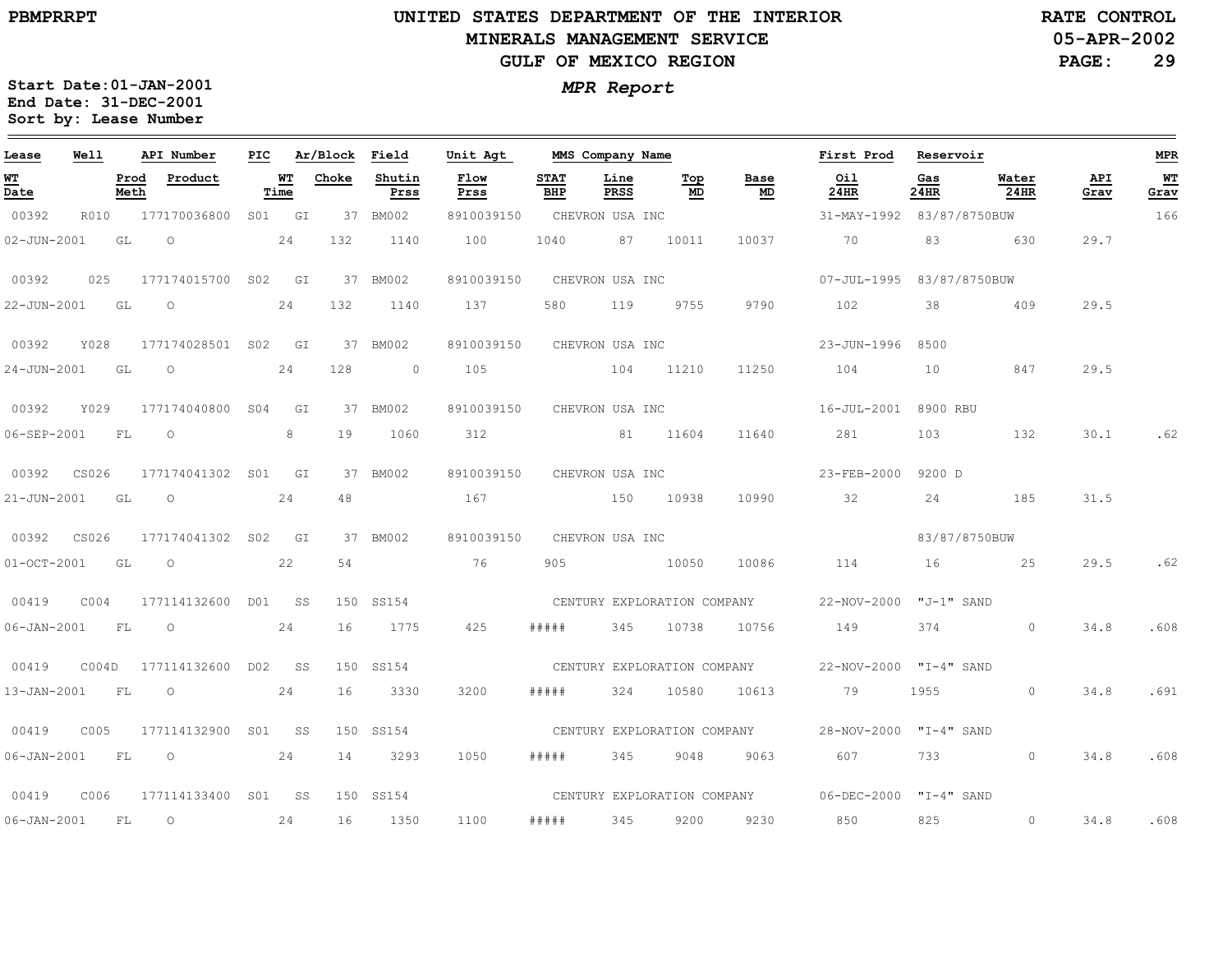# **UNITED STATES DEPARTMENT OF THE INTERIOR MINERALS MANAGEMENT SERVICEGULF OF MEXICO REGION**

**05-APR-2002RATE CONTROL**

**PAGE:30**

| Lease             | Well        |              | API Number              | PIC |                 | Ar/Block Field |                | Unit Agt     |                    | MMS Company Name   |                             |            | First Prod                                             | Reservoir      |                 |             | MPR        |
|-------------------|-------------|--------------|-------------------------|-----|-----------------|----------------|----------------|--------------|--------------------|--------------------|-----------------------------|------------|--------------------------------------------------------|----------------|-----------------|-------------|------------|
| <b>WT</b><br>Date |             | Prod<br>Meth | Product                 |     | WT<br>Time      | Choke          | Shutin<br>Prss | Flow<br>Prss | <b>STAT</b><br>BHP | Line<br>PRSS       | Top<br>MD                   | Base<br>MD | Oil<br>24HR                                            | Gas<br>24HR    | Water<br>24HR   | API<br>Grav | WT<br>Grav |
| 00419             | C007        |              | 177114133900            |     | S01 SS          |                | 150 SS154      |              |                    |                    | CENTURY EXPLORATION COMPANY |            | 27-JAN-2001 K FB-A                                     |                |                 |             |            |
| 20-FEB-2001       |             | FL           | $\circ$                 |     | 24              | 10             |                | 3230         | # # # # #          |                    | 5897 9897                   | 9911       | 684                                                    | 984            | $\overline{0}$  | 26.4        | .691       |
| 00421             | E014        |              | 177154065201 S01 ST     |     |                 |                | 55 ST054       | 8910034440   |                    |                    |                             |            | EXXON MOBIL CORPORATION 01-APR-2001 H-1,S              |                |                 |             |            |
| 02-APR-2001       |             | <b>FL</b>    | $\overline{O}$          |     | 8               | 24             |                | 600          |                    |                    | 13490                       | 13530      | 455                                                    | 549            | 45              | 32.9        | .6         |
| 00421             | E023        |              | 177154099400 D01 ST     |     |                 |                | 55 ST054       | 8910034440   |                    |                    | EXXON MOBIL CORPORATION     |            | 30-AUG-2001 H-10                                       |                |                 |             |            |
| 22-SEP-2001 FL    |             |              | G                       |     | $4\overline{ }$ | 32             | 5100           | 3850         | # # # # #          | 1000               | 16206                       | 16280      | 332                                                    | 12307          | $\circ$         | 42.2        | .6         |
| 00423             | <b>B010</b> |              | 177090069501 S04 EI     |     |                 |                | 189 EI188      |              |                    | APACHE CORPORATION |                             |            | 03-FEB-2000 00 RA                                      |                |                 |             |            |
| 08-SEP-2001 FL    |             |              | $\overline{\mathsf{G}}$ |     | 24              | 14             | 375            | 150          |                    |                    | 75 11220                    | 11232      | $\overline{0}$                                         | 150            | $\circ$         |             | .62        |
| 00423             | 022         |              | 177094131000 S01 EI     |     |                 |                | 189 SS128      |              |                    | APACHE CORPORATION |                             |            | 11-APR-2001 U SAND                                     |                |                 |             |            |
| 23-APR-2001       |             | FL           | G                       |     | 24              | 22             | 4050           | 1730         | # # # # #          |                    | 1150 13462                  | 13486      | 382                                                    | 3874           | $\circ$         | 50.5        | .65        |
| 00424             | 002         |              | 177094044000 S01 EI     |     |                 |                | 62 EI077       |              |                    | HUNT OIL COMPANY   |                             |            | 01-FEB-2001 U1 RA                                      |                |                 |             |            |
| 11-FEB-2001       |             | FL           | G                       |     | 4               | 48             | 2600           | 1250         |                    |                    | 1090 16641                  | 16714      | 23                                                     | 4549           | 47              | 41.2        | .665       |
| 00438             | D006        |              | 177094003301 S03 EI     |     |                 |                | 175 EI175      |              |                    |                    | BP EXPLORATION & PRODUCTION |            | 29-SEP-2000 KE FBD                                     |                |                 |             |            |
| 10-FEB-2001       |             | FL           | $\circ$                 |     | 14              | 30             | 600            | 335          | 1302               |                    | 9242                        | 9260       | 690                                                    | 465            | 565             | 40.6        | .617       |
| 00438             | J004        |              | 177094128300 S02 EI     |     |                 |                | 175 EI175      |              |                    |                    | BP EXPLORATION & PRODUCTION |            | 07-JAN-2001 NC                                         |                |                 |             |            |
| $07 - JAN - 2001$ |             | FL           | G and $24$              |     |                 | 16             |                | 2438         |                    |                    | 11354                       | 11378      | 72 72                                                  | 5493           | $6\overline{6}$ |             |            |
| 00442             | 009         |              | 177090063200 S07 EI     |     |                 |                | 128A EI128     |              |                    |                    |                             |            | ENERGY RESOURCE TECHNOLOGY I 05-APR-1998 P-2           |                |                 |             |            |
| 21-MAY-2001 GL    |             |              | $\overline{O}$          |     |                 |                | 64 1200        | 115          |                    | 90 —               | 5998                        | 6050       | 42                                                     | $\overline{7}$ | 526             | 38.9        |            |
| 00442             | 013         |              | 177090090600 S06        |     | EI              |                | 128A EI128     |              |                    |                    |                             |            | ENERGY RESOURCE TECHNOLOGY I 30-APR-2000 UPPER AA SAND |                |                 |             |            |
|                   |             |              | 29-MAY-2001 FL G        |     |                 |                | 9 1800         | 1290         |                    |                    | 1500 90 9650                | 9669       | 135                                                    |                | 151 11          | 39.5        |            |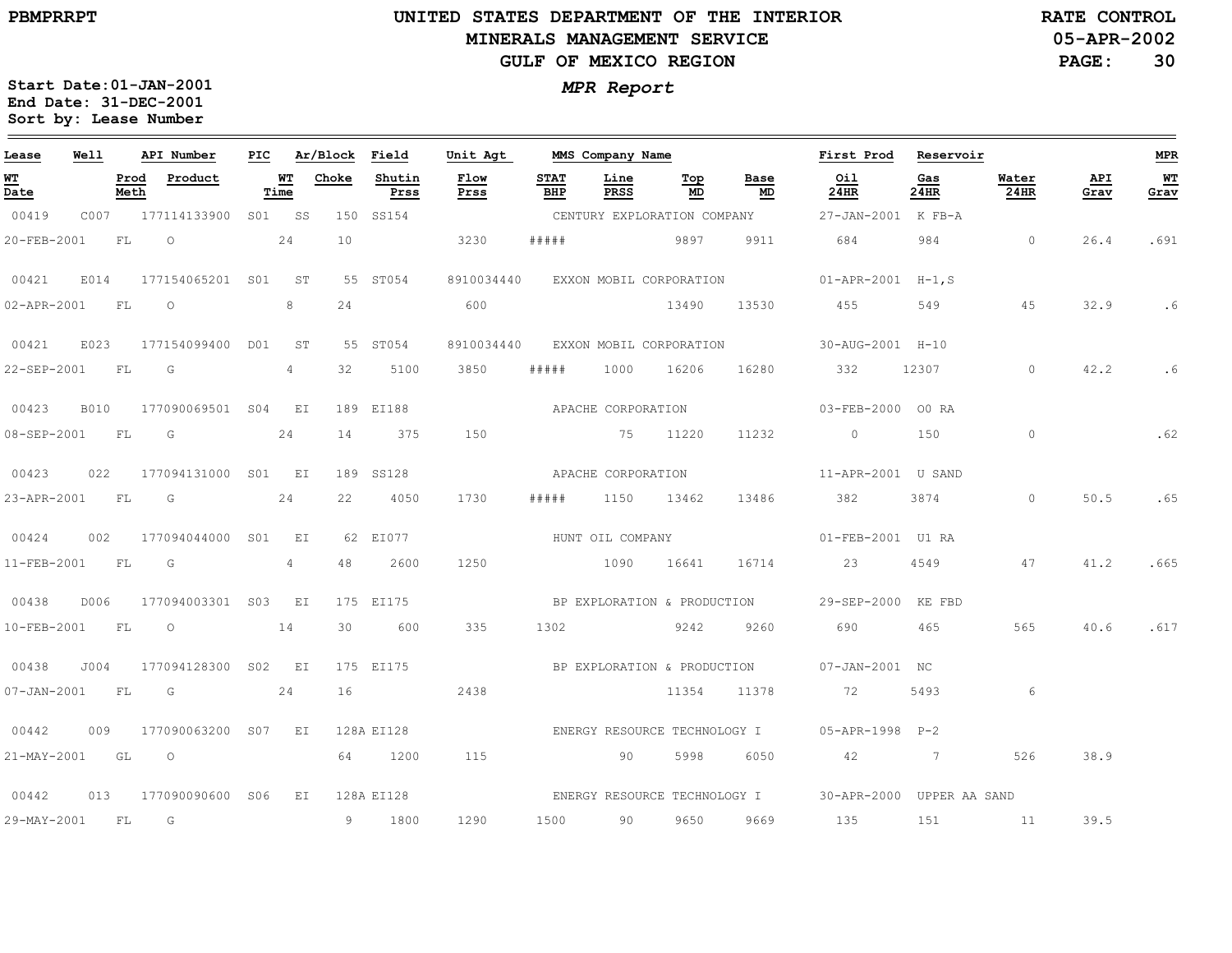# **UNITED STATES DEPARTMENT OF THE INTERIOR MINERALS MANAGEMENT SERVICEGULF OF MEXICO REGION**

**05-APR-2002RATE CONTROL**

**PAGE:31**

| Lease       | Well   |              | API Number          | PIC    |           | Ar/Block | Field          | Unit Agt     |                    | MMS Company Name             |           |            | First Prod               | Reservoir                     |                      |             | <b>MPR</b> |
|-------------|--------|--------------|---------------------|--------|-----------|----------|----------------|--------------|--------------------|------------------------------|-----------|------------|--------------------------|-------------------------------|----------------------|-------------|------------|
| WT<br>Date  |        | Prod<br>Meth | Product             | Time   | WТ        | Choke    | Shutin<br>Prss | Flow<br>Prss | <b>STAT</b><br>BHP | Line<br>PRSS                 | Top<br>MD | Base<br>MD | Oil<br>24HR              | Gas<br>24HR                   | Water<br><b>24HR</b> | API<br>Grav | WT<br>Grav |
| 00442       | 014    |              | 177090091600        | S08 EI |           |          | 128A EI128     |              |                    | ENERGY RESOURCE TECHNOLOGY I |           |            | 01-MAY-2001              | Y SAND                        |                      |             |            |
| 17-MAY-2001 |        | FL           | G                   |        |           | 10       | 2400           | 2140         | 2400               | 1250                         | 8924      | 8944       | 17                       | 975                           | $\circ$              | 50.7        |            |
| 00442       | 014    |              | 177090091600 S08 EI |        |           |          | 128A EI128     |              |                    | ENERGY RESOURCE TECHNOLOGY I |           |            | $01 - \text{MAX} - 2001$ | Y SAND                        |                      |             |            |
| 18-MAY-2001 |        | FL           | G                   |        | 11        | 11       | 2480           | 2160         | 2400               | 1061                         | 8924      | 8944       | 17                       | 975                           | $\circ$              | 50.7        | .64        |
| 00442       | JC017  |              | 177094065800        | S03    | E I       |          | 128A EI128     |              |                    | ENERGY RESOURCE TECHNOLOGY I |           |            | $02-OCT-1999$            | AA                            |                      |             |            |
| 30-MAY-2001 |        | FL           | G                   |        |           | 18       | 3310           | 1700         |                    | 1250                         | 9574      | 9614       | 30                       | 132                           | 43                   | 42.3        |            |
| 00442       | JC016A |              | 177094071900 SO2    |        | EI        |          | 128A EI128     |              |                    | ENERGY RESOURCE TECHNOLOGY I |           |            | 31-DEC-1991              | R <sub>2</sub> R <sub>B</sub> |                      |             | 86         |
| 26-MAY-2001 |        | GL           | $\circ$             |        |           | 64       | 760            | 100          |                    | 90                           | 6269      | 6330       | $7^{\circ}$              | $\overline{4}$                | 303                  | 37          |            |
| 00442       | JE024  |              | 177094111300 S04    |        | EI        |          | 128A EI128     |              |                    | ENERGY RESOURCE TECHNOLOGY I |           |            | $21 - JUN - 2000$        | "T2" SAND                     |                      |             |            |
| 28-MAY-2001 |        | FL           | G                   |        |           | 13       | 1200           | 1060         | 1320               | 90                           | 6498      | 6530       | 670                      | 392                           | $\circ$              | 37.9        |            |
| 00442       | 025    |              | 177094113600        | S03    | ΕI        |          | 128A EI128     |              |                    | ENERGY RESOURCE TECHNOLOGY I |           |            | 21-FEB-2000              | "T2"SAND                      |                      |             |            |
| 27-MAY-2001 |        | GL           | $\circ$             |        |           | 64       | 490            | 95           |                    | 90                           | 6605      | 6625       | 29                       | 19                            | $\circ$              | 38.2        |            |
| 00456       | C015   |              | 177150056300 S03    |        | ST        |          | 130 ST131      |              |                    | CHEVRON USA INC              |           |            | 31-AUG-1989              | E6 FBA                        |                      |             | 244        |
| 28-JUN-2001 |        | GL           | $\circ$             |        | 24        | 90       | 1020           | 250          |                    | 240                          | 9710      | 9740       | 38                       | 45                            | 338                  | 33.3        |            |
| 00456       | C015   |              | 177150056300        | S03    | ST        |          | 130 ST131      |              |                    | CHEVRON USA INC              |           |            | 31-AUG-1989              | E6 FBA                        |                      |             | 244        |
| 15-DEC-2001 |        | GL           | $\circ$             |        | 24        | 90       | 1020           | 275          |                    | 200                          | 9710      | 9740       | 83                       | 125                           | 743                  | 33.3        |            |
| 00456       | C018   |              | 177150056601        | S02    | ST        |          | 130 ST131      |              |                    | CHEVRON USA INC              |           |            | 30-NOV-1986              | D8 FBA                        |                      |             | $\circ$    |
| 28-JUN-2001 |        | ${\rm FL}$   | $\circ$             |        | 24        | 26       | 600            | 374          | 1078               | 190                          | 7544      | 7576       | 726                      | 229                           | $\circ$              | 31          |            |
| 00456       | C018   |              | 177150056601 S02    |        | <b>ST</b> |          | 130 ST131      |              | CHEVRON USA INC    |                              |           |            | 30-NOV-1986              | D8 FBA                        |                      |             | $\Omega$   |
| 14-DEC-2001 |        | FL           | $\circ$             |        | 24        | 26       | 600            | 250          | 1078               | 160                          | 7544      | 7576       | 287                      | 699                           | 169                  | 31          |            |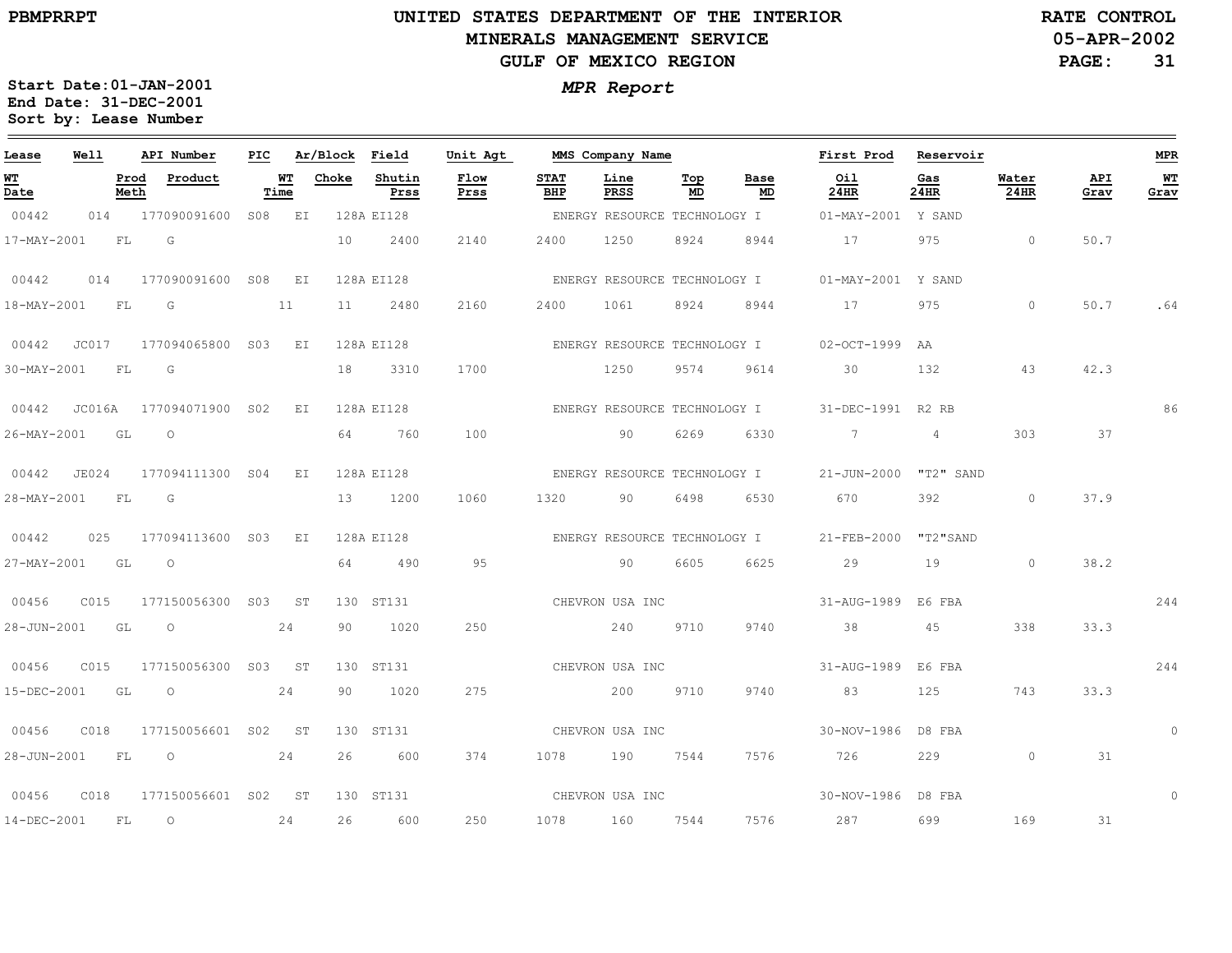# **UNITED STATES DEPARTMENT OF THE INTERIOR MINERALS MANAGEMENT SERVICEGULF OF MEXICO REGION**

**05-APR-2002RATE CONTROL**

**PAGE:32**

| Lease             | Well |      | API Number                     |      | PIC Ar/Block Field |                | Unit Agt                  |                    | MMS Company Name |                    |                                   | First Prod Reservoir                          |             |               |             | MPR         |
|-------------------|------|------|--------------------------------|------|--------------------|----------------|---------------------------|--------------------|------------------|--------------------|-----------------------------------|-----------------------------------------------|-------------|---------------|-------------|-------------|
| <u>WT</u><br>Date |      | Meth | Prod Product                   | Time | <b>WT</b> Choke    | Shutin<br>Prss | Flow<br>Prss              | <b>STAT</b><br>BHP | Line<br>PRSS     | Top<br>MD          | Base<br>$\underline{\mathsf{MD}}$ | Oil<br>24HR                                   | Gas<br>24HR | Water<br>24HR | API<br>Grav | $W$<br>Grav |
| 00456             |      |      | J008 177152007501 S01 ST       |      |                    | 130 ST131      | CHEVRON USA INC           |                    |                  |                    |                                   | 30-APR-2001 E3 SAND FB C                      |             |               |             |             |
|                   |      |      | 13-APR-2001 FL G 24            |      |                    | 38 1750        | 1090                      |                    | 1035 7980        |                    | 8080                              | $\overline{0}$                                |             | 4955 0        |             | .6          |
|                   |      |      | 00456 J008 177152007501 S01 ST |      |                    | 130 ST131      | CHEVRON USA INC           |                    |                  |                    |                                   | 30-APR-2001 E3 SAND FB C                      |             |               |             |             |
|                   |      |      | 25-JUN-2001 FL G 24            |      |                    | 72 1750        | 1050                      |                    |                  | 1100 7980          | 8080                              | $\sim$ 2                                      |             | $2193$ 0      | 50.6        |             |
|                   |      |      | 00456 J008 177152007501 S01 ST |      |                    |                | 130 ST131 CHEVRON USA INC |                    |                  |                    |                                   | 30-APR-2001 E3 SAND FB C                      |             |               |             |             |
|                   |      |      | 16-DEC-2001 FL G 24            |      |                    | 24 1200        | 360                       | 330 7980           |                  |                    | 8080                              | 67                                            |             | 947 1         | 50.6        |             |
|                   |      |      | 00456 J009 177152008900 S02 ST |      |                    | 130 ST131      |                           | CHEVRON USA INC    |                  |                    |                                   | $04-0CT-1997$ D-4                             |             |               |             |             |
|                   |      |      | 22-MAY-2001 GL O               | 24   |                    | 72 1070        | 200                       |                    | 1380 210 7382    |                    | 7441                              | 48                                            | 336         | $\circ$       | 36.8        |             |
|                   |      |      | 00456 J009 177152008900 S02 ST |      |                    | 130 ST131      | CHEVRON USA INC           |                    |                  |                    |                                   | 04-OCT-1997 D-4                               |             |               |             |             |
|                   |      |      | 12-NOV-2001 GL O 24            |      |                    | 72 1070        | 155                       |                    |                  | 1380 150 7382 7441 |                                   | 10 22                                         |             | 10            | 36.8        |             |
| 00456             |      |      | C021 177154090401 S01 ST       |      |                    |                |                           |                    |                  |                    |                                   | 130 ST131 $CHEVRON$ USA INC $13-JAN-1997$ F-1 |             |               |             |             |
|                   |      |      | 30-JUN-2001 GL O 24            |      |                    | 48 1050        |                           | 281 267 10360      |                  |                    |                                   | 10398 130 467                                 |             | 389           | 22.6        |             |
| 00456             |      |      | C021 177154090401 S01 ST       |      |                    | 130 ST131      |                           |                    |                  |                    |                                   | CHEVRON USA INC $13-JAN-1997$ $F-1$           |             |               |             |             |
|                   |      |      | 24-DEC-2001 GL O 24            |      |                    | 48 1050        | 146                       |                    |                  |                    |                                   | 130 10360 10398 80 353 722                    |             |               | 22.6        |             |
|                   |      |      |                                |      |                    | 131 ST131      |                           |                    |                  |                    |                                   | CHEVRON USA INC<br>21-JAN-2001 C3 SAND FB C   |             |               |             |             |
|                   |      |      | 20-FEB-2001 FL G 24            |      |                    | 30 2300        | 1700                      |                    | 1000 7330        |                    |                                   | 7370 32                                       |             | 8171 11       | 46.1        |             |
|                   |      |      |                                |      |                    | 131 ST131      | CHEVRON USA INC           |                    |                  |                    |                                   | 21-JAN-2001 C3 SAND FB C                      |             |               |             |             |
|                   |      |      | 20-MAY-2001 FL G 24            |      |                    | 36 2100        | 1320 1060 7330            |                    |                  |                    |                                   | 7370 12                                       |             | 7424 15       |             |             |
|                   |      |      |                                |      |                    | 131 ST131      |                           |                    |                  |                    |                                   | CHEVRON USA INC<br>21-JAN-2001 C3 SAND FB C   |             |               |             |             |
|                   |      |      | 14-DEC-2001 FL G 24            |      |                    | 36 2100        | 1215 1100 7330            |                    |                  |                    |                                   | 7370 14                                       |             | 4900 5        |             |             |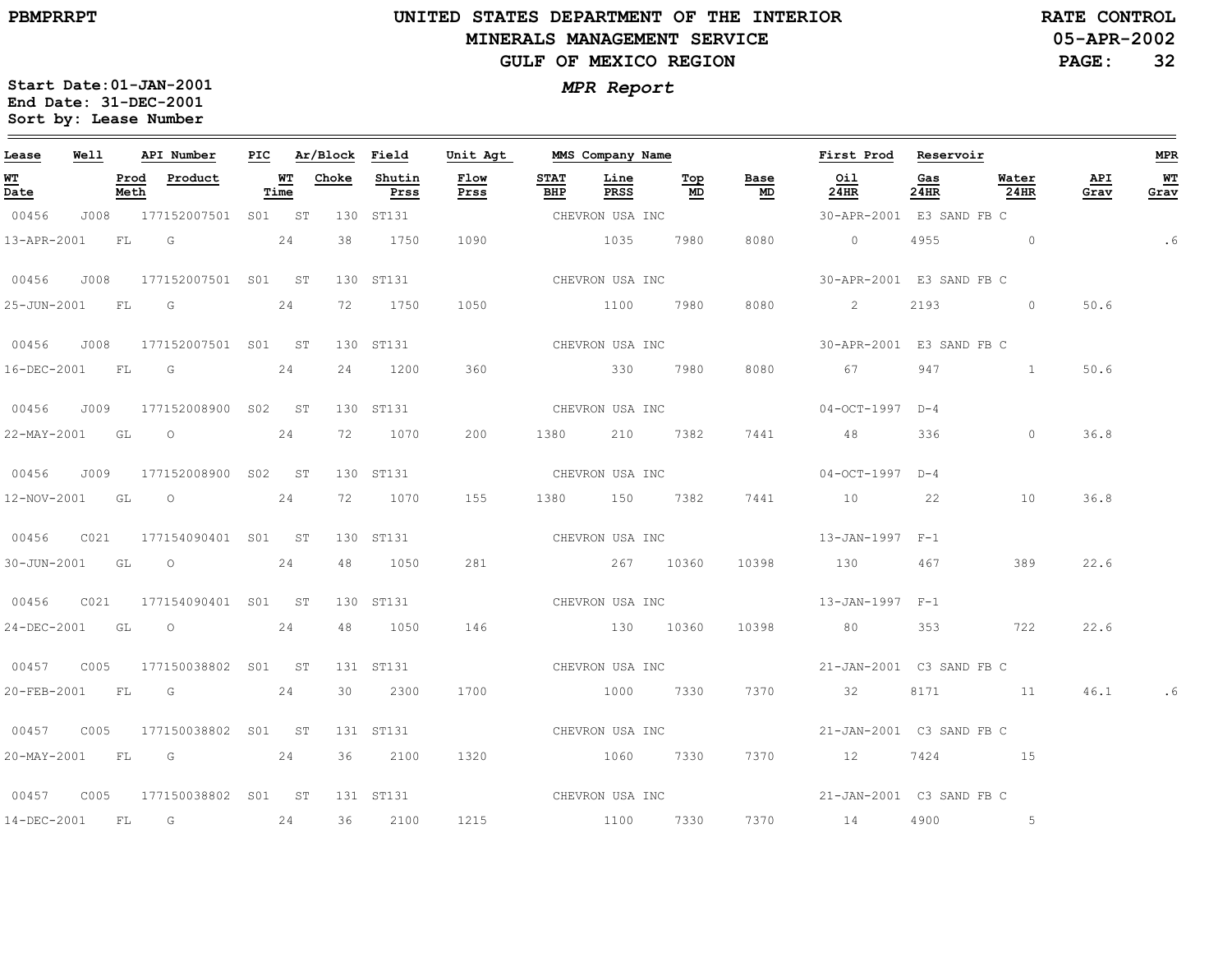**Start Date:01-JAN-2001**

**Sort by: Lease Number** 

# **UNITED STATES DEPARTMENT OF THE INTERIOR MINERALS MANAGEMENT SERVICEGULF OF MEXICO REGION**

**05-APR-2002RATE CONTROL**

**PAGE:33**

*MPR Report* **End Date: 31-DEC-2001**

| Lease             | Well |              | API Number                     |      | PIC Ar/Block Field |                | Unit Agt        |                    | MMS Company Name |           |                                   | First Prod                                 | Reservoir   |               |             | MPR        |
|-------------------|------|--------------|--------------------------------|------|--------------------|----------------|-----------------|--------------------|------------------|-----------|-----------------------------------|--------------------------------------------|-------------|---------------|-------------|------------|
| <b>WT</b><br>Date |      | Prod<br>Meth | Product                        | Time | <b>WT</b> Choke    | Shutin<br>Prss | Flow<br>Prss    | <b>STAT</b><br>BHP | Line<br>PRSS     | Top<br>MD | Base<br>$\underline{\mathsf{MD}}$ | Oil<br>24HR                                | Gas<br>24HR | Water<br>24HR | API<br>Grav | WТ<br>Grav |
| 00457             |      |              | G003 177150077904 S01 ST       |      |                    | 131 ST131      |                 |                    | CHEVRON USA INC  |           |                                   | 15-JUN-2000 C3 RK1                         |             |               |             |            |
| 18-JUN-2001       |      | FL G         |                                | 24   | 72                 | 820            | 290             |                    | 275              | 7004      | 7045                              | $\overline{0}$                             | 3562        | $\sim$ 0      | 52.2        |            |
| 00457             |      |              | G003 177150077904 S01 ST       |      |                    | 131 ST131      |                 |                    | CHEVRON USA INC  |           |                                   | 15-JUN-2000 C3 RK1                         |             |               |             |            |
|                   |      |              | 09-DEC-2001 FL G 24            |      | 72                 | 820            | 195             |                    | 190 7004         |           | 7045                              | $\overline{0}$                             | 417         | $\circ$       | 52.2        |            |
| 00457             |      |              | J002 177152004001 S01 ST       |      |                    | 131 ST131      | CHEVRON USA INC |                    |                  |           |                                   | 04-FEB-2001 D-6                            |             |               |             |            |
|                   |      |              | 18-JUN-2001 FL G               | 24   |                    | 72 800         | 300             |                    | 280 6927         |           | 6957                              | $\overline{9}$                             | 3154        | $\circ$       |             |            |
| 00457             | J002 |              | 177152004001 S01 ST            |      |                    | 131 ST131      |                 |                    | CHEVRON USA INC  |           |                                   | 04-FEB-2001 D-6                            |             |               |             |            |
|                   |      |              | 15-DEC-2001 FL G 24            |      |                    | 72 800         | 250             |                    | 230 6927         |           | 6957                              | $0 \t 2369$                                |             | 8             |             |            |
| 00457             |      |              | J003 177152004501 S02 ST       |      |                    | 131 ST131      | CHEVRON USA INC |                    |                  |           |                                   | 22-JAN-2001 D6 SAND FB A                   |             |               |             |            |
|                   |      |              | 18-FEB-2001 FL G 24            |      |                    | 34 2750        | 1950            |                    | 1050 6824        |           | 6924                              | 4 10848 0                                  |             |               | 51 7        | .6         |
| 00457 J003        |      |              | 177152004501 S02 ST            |      |                    | 131 ST131      |                 |                    | CHEVRON USA INC  |           |                                   | 22-JAN-2001 D6 SAND FB A                   |             |               |             |            |
| 24-JUN-2001 FL G  |      |              |                                | 24   |                    | 44 2750        | 1325            |                    | 1080 6824        |           | 6924                              | 30                                         | 9974        | $\sim$ 3      |             |            |
|                   |      |              | 00457 J003 177152004501 S02 ST |      |                    | 131 ST131      |                 |                    | CHEVRON USA INC  |           |                                   | 22-JAN-2001 D6 SAND FB A                   |             |               |             |            |
|                   |      |              | 17-DEC-2001 FL G 24            |      |                    | 44 1850        | 1150            |                    | 1050 6824        |           | 6924                              | $\overline{0}$                             | 3780        | $\sim$ 0      |             |            |
|                   |      |              | 00457 J007 177152007101 S01 ST |      |                    | 131 ST131      |                 |                    | CHEVRON USA INC  |           |                                   | 24-MAR-2001 E2 FBF                         |             |               |             |            |
| 30-MAR-2001 FL O  |      |              |                                | 24   |                    | 20 2300        | 1600            |                    | 8870             |           | 8900                              | 1295                                       |             | 1118 0        |             | $36.3$ .6  |
|                   |      |              | 00457 J007 177152007101 S02 ST |      |                    | 131 ST131      |                 |                    | CHEVRON USA INC  |           |                                   | 23-JUL-2001 D10 SAND FB H                  |             |               |             |            |
|                   |      |              | 26-JUL-2001 FL G 24            |      |                    | 25 2300        | 2275            |                    | 1015 7900        |           | 8000                              | 111                                        |             | 6427 1 49.8   |             | .6         |
| 00457             | J011 |              | 177152010501 S03 ST            |      |                    | 131 ST131      |                 |                    |                  |           |                                   | CHEVRON USA INC 33-JAN-2001 B5 SAND FB J11 |             |               |             |            |
| $11 - FEB - 2001$ |      | FL           | G                              | 24   |                    | 34 1950        | 1600            |                    | 1000             | 5114      |                                   | 5214 0                                     |             | 3431 0        |             | .6         |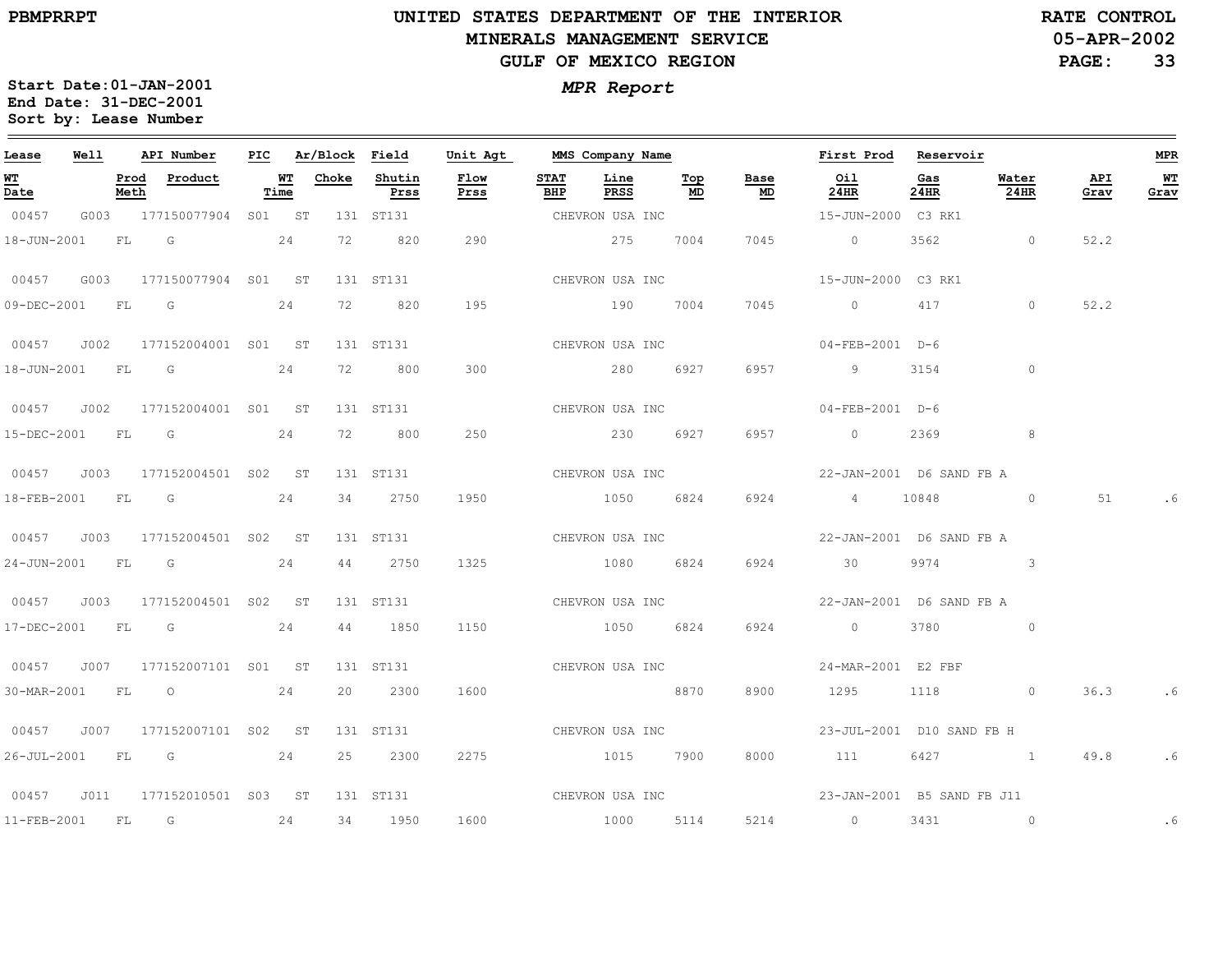$\equiv$ 

# **UNITED STATES DEPARTMENT OF THE INTERIOR MINERALS MANAGEMENT SERVICEGULF OF MEXICO REGION**

**05-APR-2002RATE CONTROL**

**PAGE:34**

| Lease            | Well |              | API Number               | PIC |            | Ar/Block Field |                | Unit Agt     |                    | MMS Company Name |                 |                                   | First Prod                                  | Reservoir   |               |             | <b>MPR</b> |
|------------------|------|--------------|--------------------------|-----|------------|----------------|----------------|--------------|--------------------|------------------|-----------------|-----------------------------------|---------------------------------------------|-------------|---------------|-------------|------------|
| WT<br>Date       |      | Prod<br>Meth | Product                  |     | WТ<br>Time | Choke          | Shutin<br>Prss | Flow<br>Prss | <b>STAT</b><br>BHP | Line<br>PRSS     | Тор<br>MD       | Base<br>$\underline{\mathsf{MD}}$ | Oil<br>24HR                                 | Gas<br>24HR | Water<br>24HR | API<br>Grav | WТ<br>Grav |
| 00457            |      |              | J011 177152010501 S03 ST |     |            |                | 131 ST131      |              |                    | CHEVRON USA INC  |                 |                                   | 23-JAN-2001 B5 SAND FB J11                  |             |               |             |            |
| 23-JUN-2001      |      | FL G         |                          |     | 24         | 40             | 1200           | 910          |                    | 260              | 5114            | 5214                              | $\overline{0}$                              | 1449        | 326           |             |            |
| 00457            | J011 |              | 177152010501 S03 ST      |     |            |                | 131 ST131      |              |                    | CHEVRON USA INC  |                 |                                   | 23-JAN-2001 B5 SAND FB J11                  |             |               |             |            |
| 14-DEC-2001      |      | GL           | $\overline{\mathsf{G}}$  |     | 24         | 36             | 1200           | 600          |                    | 190 5114         |                 | 5214                              | $\overline{0}$                              | 1174        | 100           |             |            |
| 00457 G008       |      |              | 177154000502 S03 ST      |     |            |                | 131 ST131      |              |                    | CHEVRON USA INC  |                 |                                   | 11-JUN-2001 D4 SAND FBI                     |             |               |             |            |
|                  |      |              | 17-JUN-2001 GL O         |     | 24         | 34             | 850            | 380          |                    | 8216             |                 | 8246                              | 148                                         | 782 — 100   | $\circ$       | 41.7        | . 6        |
| 00457            | G008 |              | 177154000502 S03 ST      |     |            |                | 131 ST131      |              | CHEVRON USA INC    |                  |                 |                                   | 11-JUN-2001 D4 SAND FBI                     |             |               |             |            |
| 30-JUN-2001 GL O |      |              |                          |     | 24         | 34             |                | 320          |                    | 245 8216         |                 | 8246                              | 157                                         | 567 — 100   | 53            | 40.2        |            |
| 00457            | G010 |              | 177154084200 S02 ST      |     |            |                | 131 ST131      |              |                    | CHEVRON USA INC  |                 |                                   | 17-JUL-2000 F20 SAND FB P                   |             |               |             |            |
|                  |      |              | 16-MAR-2001 GL G         |     | 24         | 16             | 1020           | 300          |                    | 290 12310        |                 | 12346                             | 13                                          |             | 305 117       | 39.6        |            |
| 00457            | G009 |              | 177154084302 S01 ST      |     |            |                | 131 ST131      |              | CHEVRON USA INC    |                  |                 |                                   | 31-MAY-2000 E-10 SAND FB E                  |             |               |             |            |
| 18-JUN-2001      |      | GL GL        | $\overline{O}$           |     | 24         | 72             | 1020           | 290          |                    | 250              | 9580            | 9720                              | 152                                         |             | 183 1540      | 38.6        |            |
| 00457            | G009 |              | 177154084302 S01 ST      |     |            |                | 131 ST131      |              |                    |                  | CHEVRON USA INC |                                   | 31-MAY-2000 E-10 SAND FB E                  |             |               |             |            |
|                  |      |              | 24-DEC-2001 GL O         |     | 24         |                | 72 1020        | 236          |                    | 177 9580         |                 | 9720                              | 49                                          |             | 126 930       | 38.6        |            |
| 00457 AA004      |      |              | 177184005501 S02 ST      |     |            |                | 131 ST131      |              | CHEVRON USA INC    |                  |                 |                                   | 30-APR-2001 4700 SAND                       |             |               |             |            |
| 18-MAY-2001      |      | <b>FL</b>    | $\overline{\mathsf{G}}$  |     | 24         | 15             | 1700           | 660          |                    | 275 5572         |                 | 5580                              | $\overline{0}$                              |             | $\circ$       |             | .6         |
| 00457 AA004      |      |              | 177184005501 S02 ST      |     |            |                | 131 ST131      |              |                    |                  | CHEVRON USA INC |                                   | 30-APR-2001 4700 SAND                       |             |               |             |            |
| 18-JUN-2001      |      |              | $FL$ G 24                |     |            | 20             | 1700           | 250          |                    | 260 5572         |                 | 5580                              | $\overline{0}$                              |             | 139 0         |             |            |
| 00459            | C006 |              | 177150038001 S02 ST      |     |            |                | 133 ST131      |              |                    |                  |                 |                                   | CHEVRON USA INC $13-MAY-2001$ D-5 SAND FB B |             |               |             |            |
| 13-MAY-2001      |      | FL           | $\overline{\phantom{0}}$ |     | 24         | 26             | 980            | 280          |                    | 8560             |                 | 8578                              | 192 346 0                                   |             |               |             | 32.1 .6    |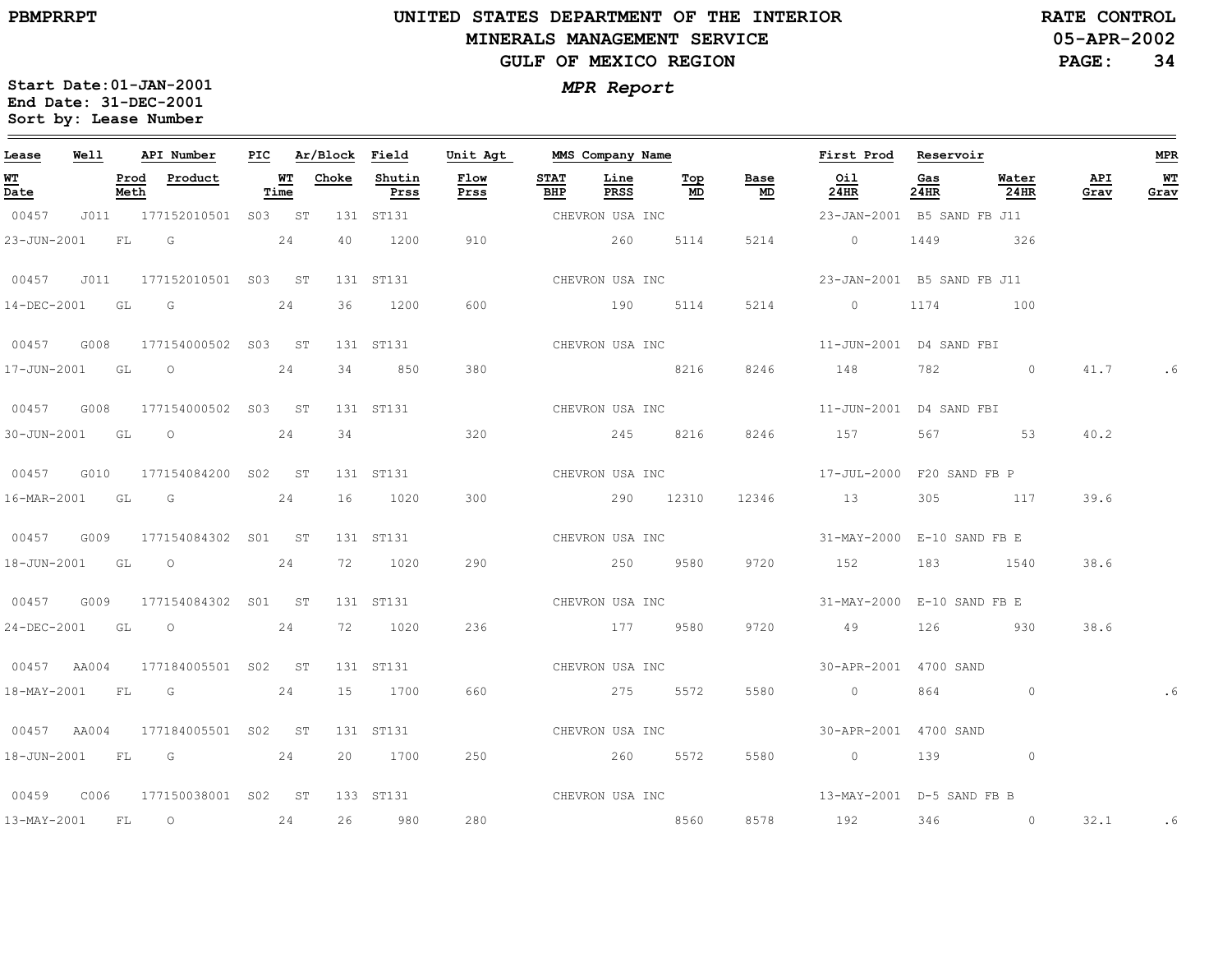# **UNITED STATES DEPARTMENT OF THE INTERIOR MINERALS MANAGEMENT SERVICEGULF OF MEXICO REGION**

**05-APR-2002RATE CONTROL**

**PAGE:35**

| Lease            | <b>Well</b> |      | API Number                |    |                   | PIC Ar/Block Field |                | Unit Agt                   |                    | MMS Company Name    |           |                                   | First Prod Reservoir                            |             |               |             | <b>MPR</b> |
|------------------|-------------|------|---------------------------|----|-------------------|--------------------|----------------|----------------------------|--------------------|---------------------|-----------|-----------------------------------|-------------------------------------------------|-------------|---------------|-------------|------------|
| WT<br>Date       |             | Meth | Prod Product              |    | <b>WT</b><br>Time | Choke              | Shutin<br>Prss | Flow<br>Prss               | <b>STAT</b><br>BHP | Line<br><b>PRSS</b> | Top<br>MD | Base<br>$\underline{\mathsf{MD}}$ | Oil<br>$24$ HR                                  | Gas<br>24HR | Water<br>24HR | API<br>Grav | WT<br>Grav |
| 00459            |             |      | C006 177150038001 S03 ST  |    |                   |                    | 133 ST131      |                            |                    | CHEVRON USA INC     |           |                                   | 04-OCT-2001 D-3 SAND FB A                       |             |               |             |            |
| 15-DEC-2001      |             | FL   | $\circ$ 24                |    |                   |                    | 32 1920        | 660                        |                    | 240                 | 8020      | 8070                              | 1235 1999 0                                     |             |               | 32.2        |            |
| 00459            |             |      | C013 177150056202 S01 ST  |    |                   |                    | 133 ST131      | CHEVRON USA INC            |                    |                     |           |                                   | 27-FEB-2001 E1 SAND FB D                        |             |               |             |            |
|                  |             |      | 05-MAR-2001 FL G 24       |    |                   | 24                 | 3200           | 1668                       |                    | 1080 9390           |           | 9410                              | 12                                              | 5098        | 29            | 25.9        | . 6        |
|                  |             |      |                           |    |                   |                    | 133 ST131      | CHEVRON USA INC            |                    |                     |           |                                   |                                                 |             |               |             |            |
|                  |             |      | 12-MAY-2001 FL O 24       |    |                   |                    | 72 780         | 260                        |                    | 9242                |           | 9272                              | 255 186 170                                     |             |               | 25.9        |            |
| 00459            |             |      | C013 177150056202 S03 ST  |    |                   |                    | 133 ST131      |                            |                    | CHEVRON USA INC     |           |                                   | 05-SEP-2001 D-7 SAND FB A                       |             |               |             |            |
| 10-SEP-2001 FL O |             |      | 24                        |    |                   |                    | 20 700         | 350                        |                    |                     | 8264      | 8284                              | 399                                             |             | 205 17 39     |             |            |
|                  |             |      |                           |    |                   |                    |                | 133 ST131 CHEVRON USA INC  |                    |                     |           |                                   | 05-SEP-2001 D-7 SAND FB A                       |             |               |             |            |
| 16-DEC-2001 GL O |             |      |                           |    |                   | 20                 |                | 350                        |                    | 190 8264            |           | 8284                              | 98                                              | 96          | 17            | 36.9        |            |
|                  |             |      |                           |    |                   |                    | 134 ST135      | 8910066690                 |                    | CHEVRON USA INC     |           |                                   | 11-SEP-1999 H-15                                |             |               |             |            |
| 19-JUN-2001 GL   |             |      | $\overline{O}$            | 24 |                   |                    | 79 1616        | 240                        | 2690               | 215 13506           |           | 13586                             | 375                                             | 281         | 2124          | 30.2        |            |
|                  |             |      |                           |    |                   |                    | 134 ST135      | 8910066690 CHEVRON USA INC |                    |                     |           |                                   | 11-SEP-1999 H-15                                |             |               |             |            |
|                  |             |      | 16-DEC-2001 GL O          |    | 24                |                    | 93 1100        | 516                        |                    | 2690 213 13506      |           |                                   | 13586 238                                       | 206         | 1746          | 30.1        |            |
| 00461            |             |      | W004 177154099001 S02 ST  |    |                   |                    | 134 ST135      | 8910066690 CHEVRON USA INC |                    |                     |           |                                   | 30-JUN-2000 H10 FB F                            |             |               |             |            |
| 29-JUN-2001      |             | GL   | $\overline{O}$            |    | 24                | 64                 | 2098           |                            |                    | 270 150 12875       |           | 12960                             | 235                                             | 179         | 101           | 31.2        |            |
| 00461            | W004        |      | 177154099001 S02 ST       |    |                   |                    | 134 ST135      | 8910066690 CHEVRON USA INC |                    |                     |           |                                   | 30-JUN-2000 H10 FB F                            |             |               |             |            |
|                  |             |      | 17-DEC-2001 GL 0 24       |    |                   | 64                 | 2000           | 228 222 12875              |                    |                     |           | 12960                             | 22                                              | 361 — 100   | 14            | 31          |            |
| 00461            |             |      | W006D 177154101700 D02 ST |    |                   |                    | 134 ST135      |                            |                    |                     |           |                                   | 8910066690 CHEVRON USA INC 31-DEC-2000 G16 FB F |             |               |             |            |
| 10-MAY-2001      |             | GL   | $\overline{\phantom{0}}$  | 24 |                   |                    | 64 779         | 289                        |                    | ##### 225 12516     |           |                                   | 12606 321 704 0                                 |             |               | 32.4        |            |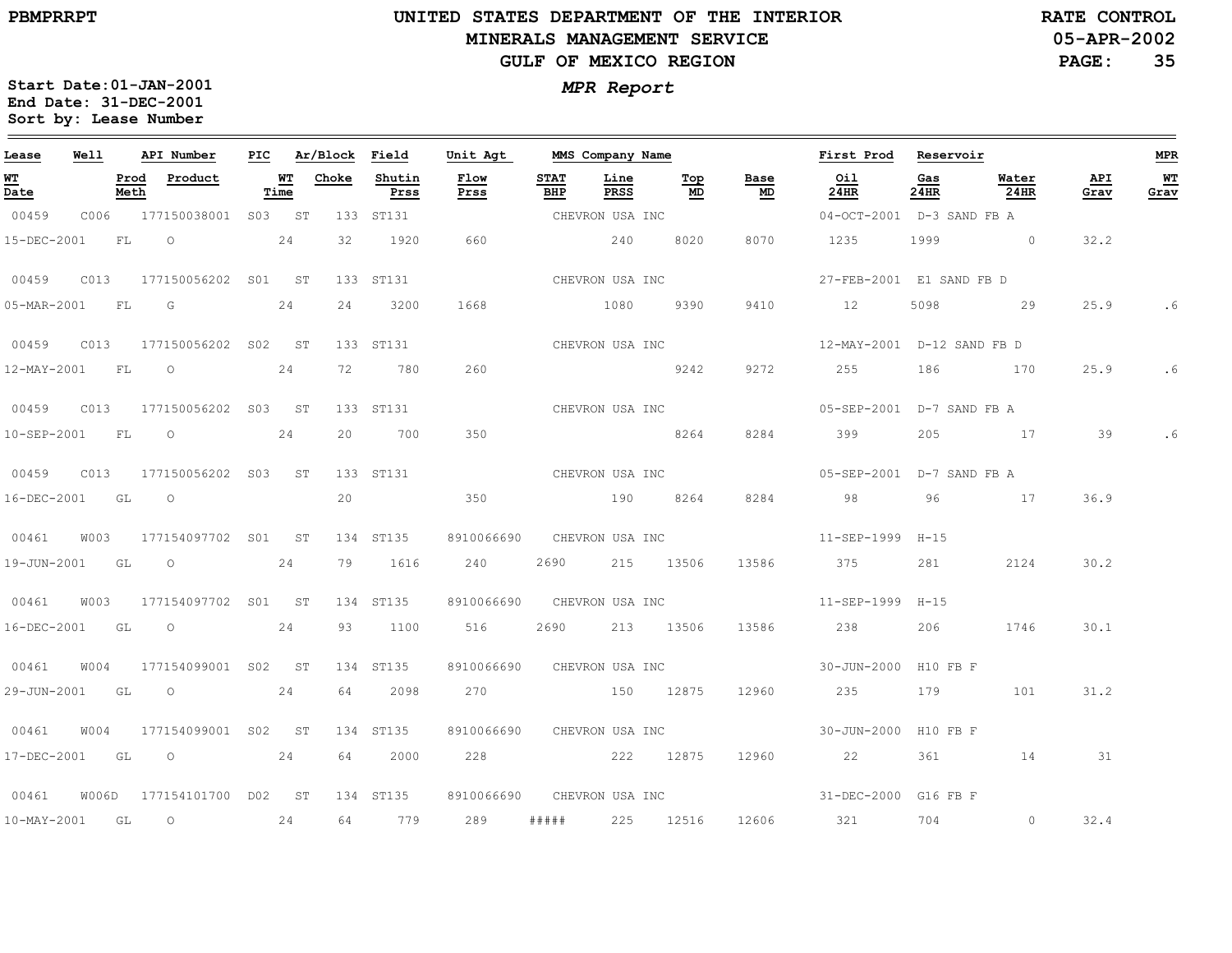$\equiv$ 

# **UNITED STATES DEPARTMENT OF THE INTERIOR MINERALS MANAGEMENT SERVICEGULF OF MEXICO REGION**

**05-APR-2002PAGE: 36 RATE CONTROL**

| Lease            | Well |              | API Number          | PIC |                   | Ar/Block | Field          | Unit Agt                   | MMS Company Name   |                 |            |                            | First Prod                                                                                                                                                                                                                                                                                                                           |               | Reservoir     |             | <b>MPR</b>  |
|------------------|------|--------------|---------------------|-----|-------------------|----------|----------------|----------------------------|--------------------|-----------------|------------|----------------------------|--------------------------------------------------------------------------------------------------------------------------------------------------------------------------------------------------------------------------------------------------------------------------------------------------------------------------------------|---------------|---------------|-------------|-------------|
| WТ<br>Date       |      | Prod<br>Meth | Product             |     | <b>WT</b><br>Time | Choke    | Shutin<br>Prss | Flow<br>Prss               | <b>STAT</b><br>BHP | Line<br>PRSS    | Top<br>MD  | Base<br>MD                 | Oil<br>24HR                                                                                                                                                                                                                                                                                                                          | Gas<br>24HR   | Water<br>24HR | API<br>Grav | $W$<br>Grav |
| 00461            | W006 |              | 177154101700 D01 ST |     |                   |          | 134 ST135      | 8910066690                 |                    | CHEVRON USA INC |            |                            | 31-DEC-2000                                                                                                                                                                                                                                                                                                                          | H1 FBH/H4 FBF |               |             |             |
| 15-JUN-2001      |      | GL           | $\circ$             |     | 24                | 64       | 2432           | 140                        | # # # # #          |                 | 140 12794  | 12936                      | 10                                                                                                                                                                                                                                                                                                                                   | 68            | $\sim$ 5      | 31.7        |             |
| 00461            | W006 |              | 177154101700 D01 ST |     |                   |          | 134 ST135      | 8910066690                 |                    | CHEVRON USA INC |            |                            | 31-DEC-2000 H1 FBH/H4 FBF                                                                                                                                                                                                                                                                                                            |               |               |             |             |
| 30-DEC-2001      |      | GL           | $\circ$             |     | 24                | 64       | 2432           | 230                        | # # # # #          |                 | 234 12794  | 12936                      | 41                                                                                                                                                                                                                                                                                                                                   | 243           | 51            | 31.7        |             |
| 00462            | R006 |              | 177150108200 S06 ST |     |                   |          | 135 ST135      | 8910066690 CHEVRON USA INC |                    |                 |            |                            | 25-MAR-2000 H4/6/8/10 FBM                                                                                                                                                                                                                                                                                                            |               |               |             |             |
| 21-MAY-2001 FL G |      |              |                     |     | 24                | 17       | 1025           | 231                        | 1856               |                 | 255 10112  | 10530                      | 59                                                                                                                                                                                                                                                                                                                                   |               | 46 178        | 42.7        |             |
| 00462            | 0007 |              | 177154068502 S01 ST |     |                   |          | 135 ST135      | 8910066690 CHEVRON USA INC |                    |                 |            |                            | 31-MAR-2000 J 6 A FB S1                                                                                                                                                                                                                                                                                                              |               |               |             |             |
| 07-JUN-2001      |      | <b>FL</b>    | G                   |     | 24                | 64       | 1800           | 305                        | #####              |                 | 288 16348  | 16418                      | $\overline{0}$                                                                                                                                                                                                                                                                                                                       | 2211          | 234           | 40.1        |             |
| 00462            | 0007 |              | 177154068502 S02 ST |     |                   |          | 135 ST135      | 8910066690 CHEVRON USA INC |                    |                 |            |                            | 20-DEC-2001 J4A FB S1                                                                                                                                                                                                                                                                                                                |               |               |             |             |
| 27-DEC-2001      |      | FL G         | 24                  |     |                   | 22       | 1400           |                            |                    | 582 191 16134   |            | 16188                      | 24                                                                                                                                                                                                                                                                                                                                   | 2067 — 20     | 8             | 50          | .65         |
| 00462            | 0008 |              | 177154069301 S01 ST |     |                   |          | 135 ST135      | 8910066690 CHEVRON USA INC |                    |                 |            |                            | 01-MAR-1998 J-6A                                                                                                                                                                                                                                                                                                                     |               |               |             |             |
| 24-JUN-2001      |      | <b>FL</b>    | G                   |     | 24                | 64       | 1526           | 570                        | 99999              |                 | 284 16980  | 17040                      | 87                                                                                                                                                                                                                                                                                                                                   | 3338          | 5             | 41.6        |             |
| 00462            | 0008 |              | 177154069301 S02 ST |     |                   |          | 135 ST135      | 8910066690 CHEVRON USA INC |                    |                 |            |                            | 17-DEC-2001 J4A FB S4                                                                                                                                                                                                                                                                                                                |               |               |             |             |
|                  |      |              | 16-DEC-2001 FL G 24 |     |                   | 24       | 4143           | 3837                       |                    | 2500 1168 16484 |            | 16550                      | 1274 10512                                                                                                                                                                                                                                                                                                                           |               | 67            | 49          | .65         |
| 00462            | 0008 |              | 177154069301 S02 ST |     |                   |          | 135 ST135      |                            |                    |                 |            | 8910066690 CHEVRON USA INC | 17-DEC-2001 J4A FB S4                                                                                                                                                                                                                                                                                                                |               |               |             |             |
| 28-DEC-2001      |      | FL           | $\overline{G}$      |     | 24                | 28       | 4143           | 2014                       | 2500               |                 | 1092 16484 | 16550                      | 410                                                                                                                                                                                                                                                                                                                                  | 10506         | 22            | 49          |             |
| 00462            | 0009 |              | 177154070803 S02 ST |     |                   |          | 135 ST135      | 8910066690                 |                    | CHEVRON USA INC |            |                            | 07-JUN-1999 I-10                                                                                                                                                                                                                                                                                                                     |               |               |             |             |
|                  |      |              | 18-JUN-2001 FL G 24 |     |                   | 46       | 1200           | 810                        |                    | 2840 429 14580  |            | 14616                      | $\overline{9}$ and $\overline{9}$ and $\overline{9}$ and $\overline{9}$ and $\overline{9}$ and $\overline{9}$ and $\overline{9}$ and $\overline{9}$ and $\overline{10}$ and $\overline{10}$ and $\overline{10}$ and $\overline{10}$ and $\overline{10}$ and $\overline{10}$ and $\overline{10}$ and $\overline{10}$ and $\overline{$ | 2070          | 917           | 45.8        |             |
| 00462            | 0009 |              | 177154070803 S02 ST |     |                   |          | 135 ST135      | 8910066690                 |                    |                 |            |                            |                                                                                                                                                                                                                                                                                                                                      |               |               |             |             |
| 13-DEC-2001      |      | FL           | G                   |     | 24                | 20       | 1700           | 1112                       | 2840               |                 | 324 14580  | 14616                      | $\overline{0}$                                                                                                                                                                                                                                                                                                                       | 926           | 1588          | 45.8        |             |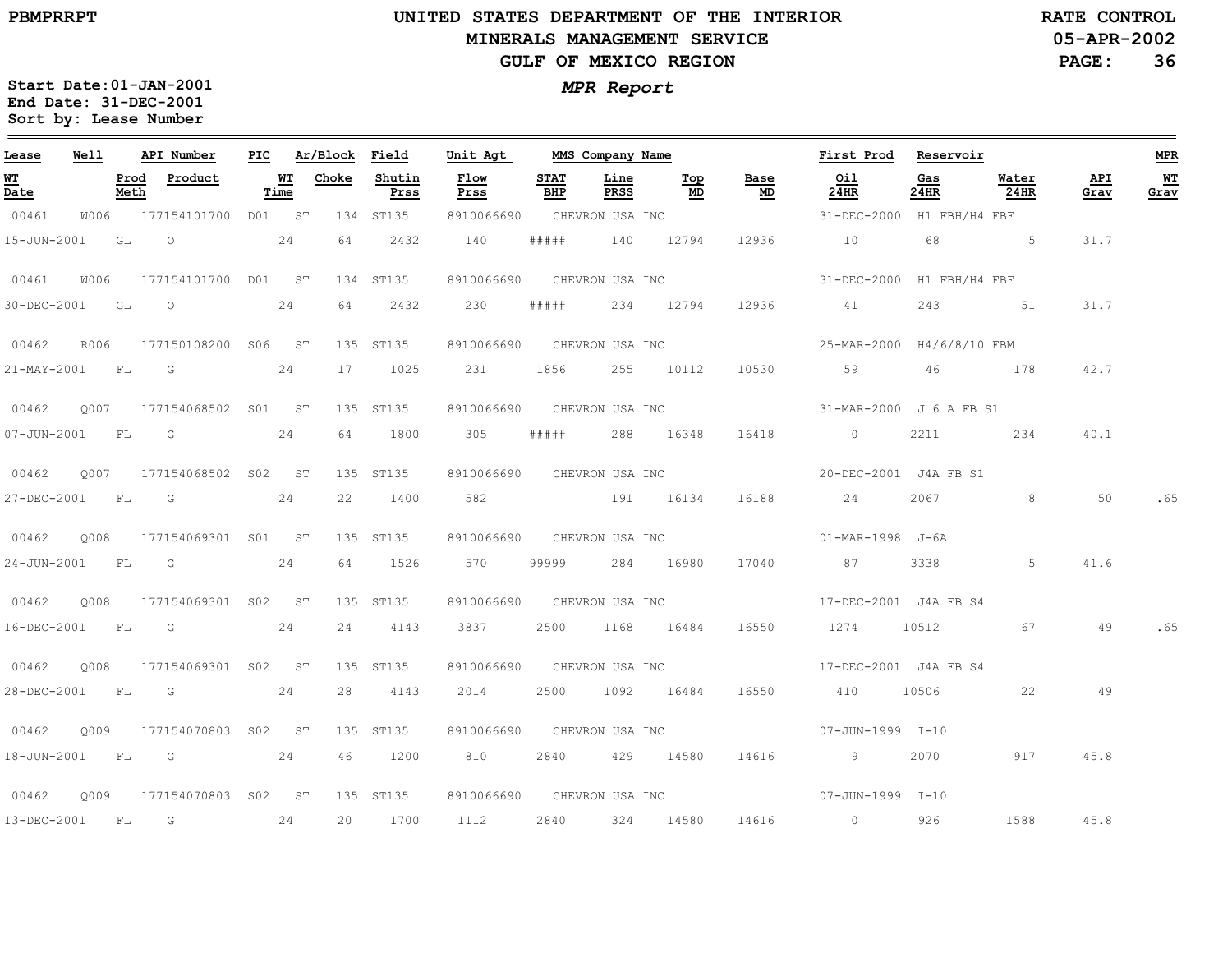#### **UNITED STATES DEPARTMENT OF THE INTERIOR MINERALS MANAGEMENT SERVICEGULF OF MEXICO REGION**

**05-APR-2002RATE CONTROL**

**PAGE:37**

| Lease            | Well |              | API Number                      | PIC |                   | Ar/Block Field |                | Unit Agt                   |                    | MMS Company Name |           |            | First Prod                                                 | Reservoir   |               |             | MPR        |
|------------------|------|--------------|---------------------------------|-----|-------------------|----------------|----------------|----------------------------|--------------------|------------------|-----------|------------|------------------------------------------------------------|-------------|---------------|-------------|------------|
| WT<br>Date       |      | Prod<br>Meth | Product                         |     | <b>WT</b><br>Time | Choke          | Shutin<br>Prss | Flow<br>Prss               | <b>STAT</b><br>BHP | Line<br>PRSS     | Тор<br>MD | Base<br>MD | 0i1<br>24HR                                                | Gas<br>24HR | Water<br>24HR | API<br>Grav | WT<br>Grav |
| 00462            |      |              | Q010 177154089100 S02 ST        |     |                   |                | 135 ST135      | 8910066690 CHEVRON USA INC |                    |                  |           |            | 31-DEC-1998 J-4A                                           |             |               |             |            |
|                  |      |              | 08-JUN-2001 FL G 24             |     |                   | 58             | 1110           | 375                        | 2950               |                  | 296 15809 | 15869      | 37                                                         | 5232        |               | 61.6        |            |
| 00462            | 0010 |              | 177154089100 S02 ST             |     |                   |                | 135 ST135      | 8910066690 CHEVRON USA INC |                    |                  |           |            | 31-DEC-1998 J-4A                                           |             |               |             |            |
|                  |      |              | 04-DEC-2001 FL G                |     | 24                | 72             | 1092           | 245                        |                    | 2950 202 15809   |           |            | 15869 0                                                    | 4930        | 35            | 61.6        |            |
| 00462            |      |              | 0011 177154089200 S03 ST        |     |                   |                | 135 ST135      |                            |                    |                  |           |            | 8910066690 CHEVRON USA INC 12-FEB-2001 J-4A/J-5 FB S3      |             |               |             |            |
|                  |      |              | 13-FEB-2001 FL G 24             |     |                   |                | 24 4250        |                            |                    |                  |           |            | 3640 3282 1113 16528 16910 566 10350 30 46                 |             |               |             | .65        |
| 00462            |      |              | 0011 177154089200 S03 ST        |     |                   |                | 135 ST135      |                            |                    |                  |           |            | 8910066690 CHEVRON USA INC 12-FEB-2001 J-4A/J-5 FB S3      |             |               |             |            |
|                  |      |              | 18-MAY-2001 FL G 24             |     |                   |                | 72 2930        |                            |                    |                  |           |            | 1178 3282 1113 16528 16910 23 2577 1143                    |             |               | 45.1        |            |
| 00462            |      |              | Q011 177154089200 S03 ST        |     |                   |                | 135 ST135      |                            |                    |                  |           |            | 8910066690 CHEVRON USA INC 12-FEB-2001 J-4A/J-5 FB S3      |             |               |             |            |
|                  |      |              | 15-DEC-2001 FL G 24             |     |                   |                | 20 3400        | 562                        |                    |                  |           |            | 3282 190 16528 16910 0                                     | 203         | 336           |             |            |
| 00462            |      |              | Q012 177154094200 S01 ST        |     |                   |                | 135 ST135      |                            |                    |                  |           |            | 8910066690 CHEVRON USA INC 10-APR-1999 J-7                 |             |               |             |            |
|                  |      |              | 24-JUN-2001 FL G 24             |     |                   |                | 52 1172        | 424 284 18033              |                    |                  |           |            | 18061 23                                                   | 5139        | 19            | 43.1        |            |
| 00462            | 0012 |              | 177154094200 S01 ST             |     |                   |                | 135 ST135      | 8910066690 CHEVRON USA INC |                    |                  |           |            | 10-APR-1999 J-7                                            |             |               |             |            |
| 26-DEC-2001 FL G |      |              | 24                              |     |                   |                | 68 1172        | 341 307 18033              |                    |                  |           |            | 18061 19                                                   | 3916        | 19            | 43.1        |            |
|                  |      |              | 00462 M008D 177154099901 D02 ST |     |                   |                | 135 ST135      | 8910066690 CHEVRON USA INC |                    |                  |           |            | 14-JUL-2000 H 10 FB W                                      |             |               |             |            |
|                  |      |              | 04-JUN-2001 FL 0 24             |     |                   |                | 72 1486        | 256                        | #####              |                  | 285 11102 | 11136      | 40                                                         | 370 370     | 59            | 31.9        |            |
| 00462            | M008 |              | 177154099901 D01 ST             |     |                   |                | 135 ST135      |                            |                    |                  |           |            | 8910066690 CHEVRON USA INC 14-JUL-2000 H15 W               |             |               |             |            |
|                  |      |              | 15-JUN-2001 FL 0                |     | 24                |                | 45 3050        | 330                        | # # # # #          |                  |           |            | 296 11626 11682 153 451                                    |             | 1023          | 30.2        |            |
|                  |      |              | 00462 M008D 177154099901 D02 ST |     |                   |                |                |                            |                    |                  |           |            | 135 ST135 8910066690 CHEVRON USA INC 14-JUL-2000 H 10 FB W |             |               |             |            |
|                  |      |              | 10-DEC-2001 GL O 24             |     |                   |                | 64 1486        | 269                        |                    |                  |           |            | ##### 230 11102 11136 63                                   |             | 759 330       | 31.9        |            |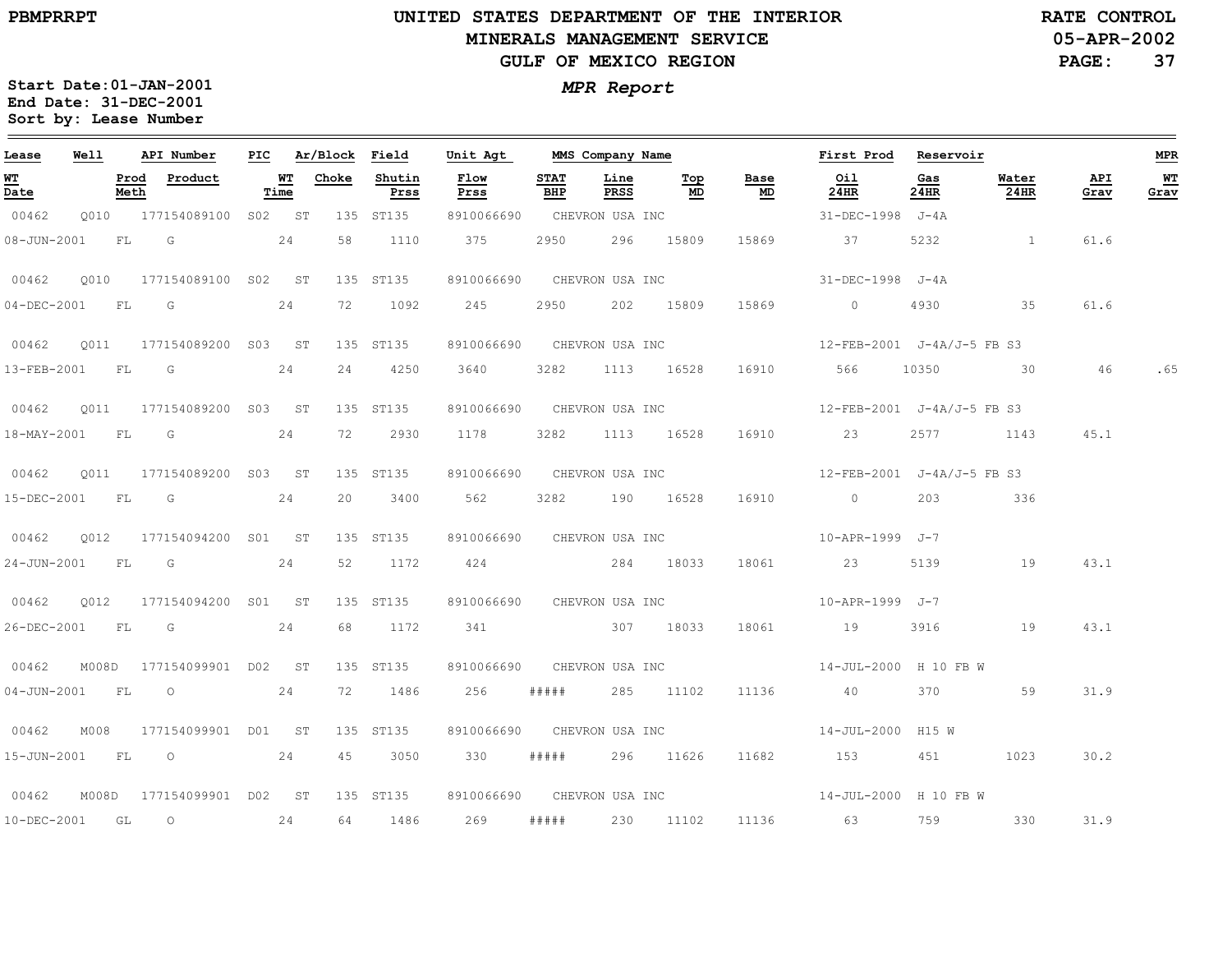#### **UNITED STATES DEPARTMENT OF THE INTERIOR MINERALS MANAGEMENT SERVICEGULF OF MEXICO REGION**

**05-APR-2002RATE CONTROL**

**PAGE:38**

| Lease          | Well |              | API Number                | PIC |            | Ar/Block Field |                | Unit Agt                   |                    | MMS Company Name    |            |            | First Prod                | Reservoir   |               |             | MPR        |
|----------------|------|--------------|---------------------------|-----|------------|----------------|----------------|----------------------------|--------------------|---------------------|------------|------------|---------------------------|-------------|---------------|-------------|------------|
| WТ<br>Date     |      | Prod<br>Meth | Product                   |     | WT<br>Time | Choke          | Shutin<br>Prss | Flow<br>Prss               | <b>STAT</b><br>BHP | Line<br><b>PRSS</b> | Тор<br>MD  | Base<br>MD | Oil<br>24HR               | Gas<br>24HR | Water<br>24HR | API<br>Grav | WT<br>Grav |
| 00462          | M008 |              | 177154099901 D01 ST       |     |            |                | 135 ST135      | 8910066690                 |                    | CHEVRON USA INC     |            |            | 14-JUL-2000 H15 W         |             |               |             |            |
| 13-DEC-2001    |      | GL           | $\circ$                   |     | 24         | 64             | 3050           | 262                        | # # # # #          | 238                 | 11626      | 11682      | 43                        | 203         | 387           | 30.2        |            |
| 00462          | M007 |              | 177154100000 S02 ST       |     |            |                | 135 ST135      | 8910066690                 |                    | CHEVRON USA INC     |            |            | 30-JUN-2001 J-6A/J4 S5    |             |               |             |            |
| 21-JUL-2001    |      | FL           | G                         |     | 24         | 18             | 4500           | 4165                       | #####              | 1088                | 16264      | 17147      | 258                       | 7819        | 8             | 47          | .65        |
| 00462          | M007 |              | 177154100000 S02 ST       |     |            |                | 135 ST135      | 8910066690                 |                    | CHEVRON USA INC     |            |            | 30-JUN-2001 J-6A/J4 S5    |             |               |             |            |
| 30-DEC-2001    | - FL |              | G                         |     | 24         | 30             | 3621           | 2345                       | # # # # #          |                     | 1086 16264 |            | 17147 89                  | 10349       | 10            | 47.4        |            |
| 00463          | J002 |              | 177150043200 S05 ST       |     |            |                | 151 ST135      | 8910066690                 |                    | CHEVRON USA INC     |            |            | 02-MAY-2001 I9A FB A1     |             |               |             |            |
| 10-MAY-2001    |      | GL           | $\circ$                   |     | 24         | 46             | 1000           | 206                        |                    | 173 10730           |            | 10748      | 124                       | 189         | 319           | 30          | .65        |
| 00463          | G005 |              | 177150044401 S06 ST       |     |            |                | 151 ST135      | 8910066690 CHEVRON USA INC |                    |                     |            |            | 03-JUN-2001 H20 FBA       |             |               |             |            |
| 09-JUN-2001 FL |      |              | $\overline{O}$            |     | 24         | 24             | 2238           | 2238 246                   |                    |                     | 9920       | 9950       | 1459                      | 1566        | 30            | 31          | .65        |
| 00463          | G005 |              | 177150044401 S06 ST       |     |            |                | 151 ST135      | 8910066690                 |                    | CHEVRON USA INC     |            |            | 03-JUN-2001 H20 FBA       |             |               |             |            |
| 27-JUN-2001    | FL   |              | $\circ$                   |     | 24         | 22             | 2374           | 2355                       |                    | 197                 | 9920       | 9950       | 1110                      | 684         | 34            | 29.3        |            |
| 00463          | G005 |              | 177150044401 S06 ST       |     |            |                | 151 ST135      | 8910066690                 |                    | CHEVRON USA INC     |            |            | 03-JUN-2001 H20 FBA       |             |               |             |            |
| 15-DEC-2001    |      | FL           | $\circ$                   |     | 24         | 25             | 2900           | 1662 223                   |                    |                     | 9920       | 9950       | 338                       | 1158        | 486           | 30.5        |            |
| 00463          |      |              | G007D 177150044500 D02 ST |     |            |                | 151 ST135      | 8910066690                 |                    | CHEVRON USA INC     |            |            | 29-FEB-1992 H17 RA        |             |               |             | 208        |
| 21-JUN-2001    |      | FL           | $\circ$                   |     | 24         | 12             | 1974           | 696                        |                    | 118 9458            |            | 9510       | 60                        | 50          | 295           | 27.8        |            |
| 00463          |      |              | G007D 177150044500 D02 ST |     |            |                | 151 ST135      | 8910066690                 |                    | CHEVRON USA INC     |            |            | 29-FEB-1992 H17 RA        |             |               |             | 208        |
| 06-DEC-2001    |      | FL           | $\circ$                   |     | 24         | 12             | 1420           | 677 — 100                  |                    | 104 9458            |            | 9510       | 49                        | 59          | 275           | 27.8        |            |
| 00463          | G001 |              | 177150044700 S04 ST       |     |            |                | 151 ST135      | 8910066690 CHEVRON USA INC |                    |                     |            |            | 16-SEP-1995 I9A/B/C FB A5 |             |               |             |            |
| 01-JUN-2001    | GL   |              | $\circ$                   |     | 24         | 36             | 1140           | 170                        |                    | 130 10941           |            |            | 10967 45                  | 448         | $5 - 5$       | 30.4        |            |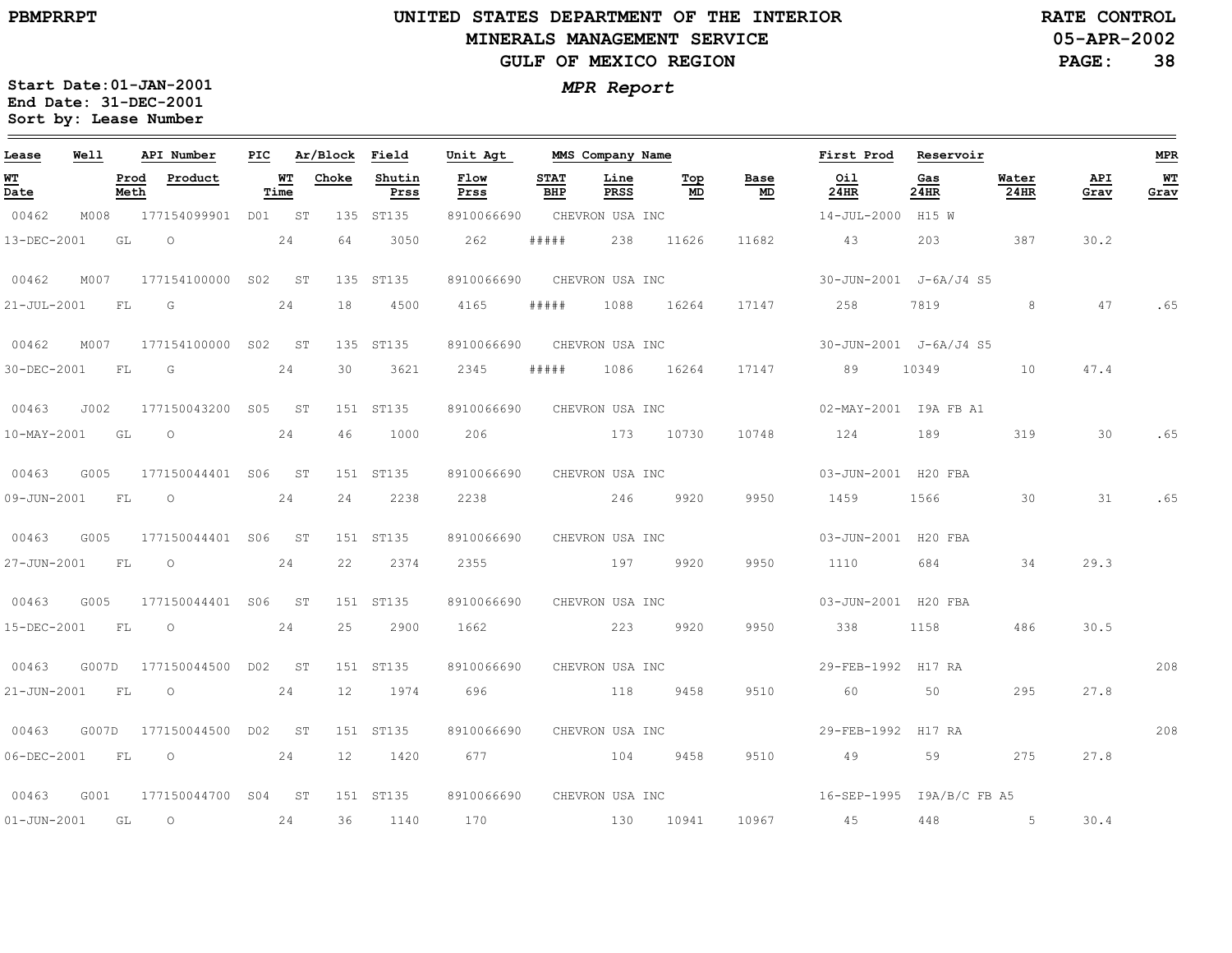**05-APR-2002 RATE CONTROL**

**PAGE:39**

| Lease            | Well |              | API Number               | PIC |                   | Ar/Block | Field          | Unit Agt                   |                    | MMS Company Name |                 |            | First Prod                                      | Reservoir   |               |             | <b>MPR</b> |
|------------------|------|--------------|--------------------------|-----|-------------------|----------|----------------|----------------------------|--------------------|------------------|-----------------|------------|-------------------------------------------------|-------------|---------------|-------------|------------|
| WT<br>Date       |      | Prod<br>Meth | Product                  |     | <b>WT</b><br>Time | Choke    | Shutin<br>Prss | Flow<br>Prss               | <b>STAT</b><br>BHP | Line<br>PRSS     | Тор<br>MD       | Base<br>MD | Oil<br>24HR                                     | Gas<br>24HR | Water<br>24HR | API<br>Grav | WT<br>Grav |
| 00463            | G001 |              | 177150044700 S04 ST      |     |                   |          | 151 ST135      | 8910066690                 |                    | CHEVRON USA INC  |                 |            | 16-SEP-1995 I9A/B/C FB A5                       |             |               |             |            |
| 12-DEC-2001      |      | GL           | $\overline{O}$           |     | 24                | 64       | 1140           | 118 113 10941              |                    |                  |                 | 10967      | 22                                              |             | $26$ 1        | 30.4        |            |
| 00463            | I002 |              | 177150049001 S04 ST      |     |                   |          | 151 ST135      | 8910066690 CHEVRON USA INC |                    |                  |                 |            | 02-JUL-2001 H12/H12A                            |             |               |             |            |
|                  |      |              | 14-JUL-2001 GL O         |     | 24                | 24       | 513            | 297 — 2014                 |                    |                  |                 |            | 1100 178 10856 10972 23                         | 132 2       | 54            | 33          | .65        |
| 00463            | I002 |              | 177150049001 S04 ST      |     |                   |          | 151 ST135      |                            |                    |                  |                 |            | 8910066690 CHEVRON USA INC 02-JUL-2001 H12/H12A |             |               |             |            |
|                  |      |              | 03-DEC-2001 GL O 24      |     |                   | 64       | 1200           | 223 1100 218 10856         |                    |                  |                 | 10972      | 16                                              |             | 88            | 31.3        |            |
| 00463            | J013 |              | 177150053200 S06 ST      |     |                   |          | 151 ST135      | 8910066690 CHEVRON USA INC |                    |                  |                 |            | 07-SEP-2000 G2Y/G3Y/G13Z                        |             |               |             |            |
|                  |      |              | 20-JUN-2001 GL 0 24      |     |                   | 14       | 2300           | 310 189 8548               |                    |                  |                 | 9548       | 6 178 117                                       |             |               | 32.8        |            |
| 00463            | J016 |              | 177150057401 S02 ST      |     |                   |          | 151 ST135      |                            |                    |                  |                 |            | 8910066690 CHEVRON USA INC 26-MAR-2001 F2 FB W  |             |               |             |            |
|                  |      |              | 03-APR-2001 FL G 24      |     |                   | 22       | 2600           | 1050                       | 99999              |                  | 280 7126        | 7150       | $\sim$ 2                                        | 2291 200    | 35            |             | .65        |
| 00463            | J016 |              | 177150057401 S02 ST      |     |                   |          | 151 ST135      | 8910066690                 |                    |                  | CHEVRON USA INC |            | 26-MAR-2001 F2 FB W                             |             |               |             |            |
|                  |      |              | 13-MAY-2001 FL G 24      |     |                   | 22       | 2600           | 285                        |                    | 99999 171 7126   |                 | 7150       | $0$ 1792                                        |             | $\circ$       |             |            |
| 00463            | 0006 |              | 177150103401 S01 ST      |     |                   |          | 151 ST135      | 8910066690 CHEVRON USA INC |                    |                  |                 |            | 31-DEC-2000 H15 FBA                             |             |               |             |            |
| 27-JAN-2001 FL O |      |              | 24                       |     |                   | 28       | 3500           | 2542                       |                    | 1102 9628        |                 | 9700       | 835                                             | 3623        | $\circ$       | $\circ$     | .65        |
| 00463            | 0006 |              | 177150103401 S01 ST      |     |                   |          | 151 ST135      | 8910066690 CHEVRON USA INC |                    |                  |                 |            | 31-DEC-2000 H15 FBA                             |             |               |             |            |
| 15-JUN-2001 FL O |      |              |                          |     | 24                | 28       | 2500           | 1360                       |                    | 1090             | 9628            | 9700       | 658                                             | 722         | 438           | 32.4        |            |
| 00463            |      |              | 0006 177150103401 S01 ST |     |                   |          | 151 ST135      | 8910066690 CHEVRON USA INC |                    |                  |                 |            | 31-DEC-2000 H15 FBA                             |             |               |             |            |
|                  |      |              | 09-DEC-2001 FL 0 24      |     |                   | 24       | 2500           |                            |                    | 172              | 9628            | 9700       | 367                                             | 509         | 598           | 32.4        |            |
| 00463            | 0011 |              | 177150109100 S06 ST      |     |                   |          | 151 ST135      | 8910066690 CHEVRON USA INC |                    |                  |                 |            | 22-SEP-2000 J03 A                               |             |               |             |            |
| 16-JUN-2001      |      | FL           | G                        |     | 24                | 24       | 1650           | 605                        |                    | 169 10872        |                 | 10888      | 636                                             | 564         | $\circ$       | 34.9        |            |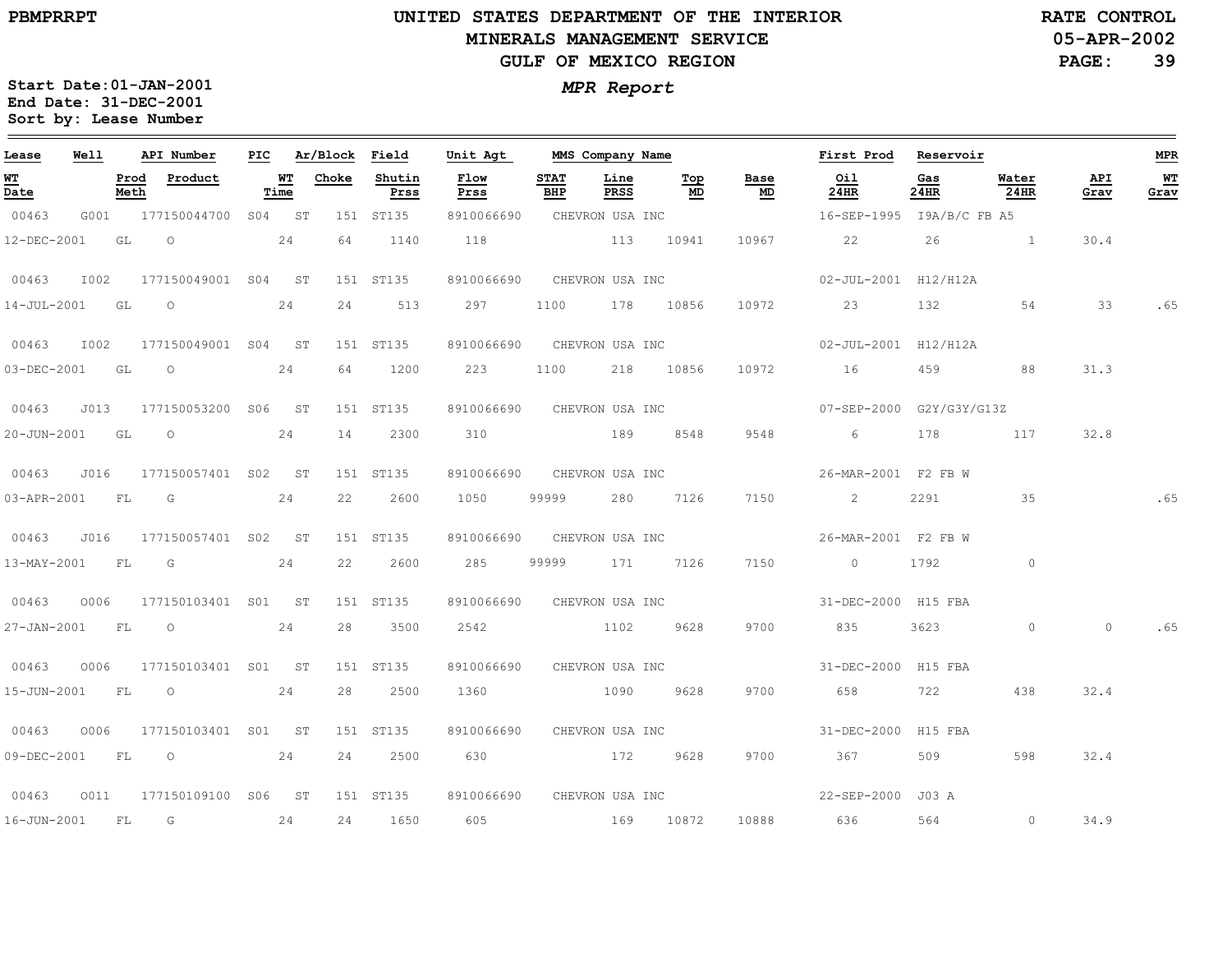**05-APR-2002RATE CONTROL**

**PAGE:40**

| Lease             | Well |              | API Number               | PIC |            | Ar/Block Field |                | Unit Agt                   |                    | MMS Company Name |            |                                 | First Prod Reservoir    |             |               |             | <b>MPR</b> |
|-------------------|------|--------------|--------------------------|-----|------------|----------------|----------------|----------------------------|--------------------|------------------|------------|---------------------------------|-------------------------|-------------|---------------|-------------|------------|
| <u>WT</u><br>Date |      | Prod<br>Meth | Product                  |     | WТ<br>Time | Choke          | Shutin<br>Prss | Flow<br>Prss               | <b>STAT</b><br>BHP | Line<br>PRSS     | Top<br>MD  | Base<br>$\underline{\text{MD}}$ | Oil<br>24HR             | Gas<br>24HR | Water<br>24HR | API<br>Grav | WT<br>Grav |
| 00463             | 0011 |              | 177150109100             |     | S06 ST     |                | 151 ST135      | 8910066690                 |                    | CHEVRON USA INC  |            |                                 | 22-SEP-2000 J03 A       |             |               |             |            |
| 12-DEC-2001       |      | FL.          | $\circ$                  |     | 24         | 24             | 1650           | 605                        |                    | 185 10872        |            | 10888                           | 596                     | 729         | $\circ$       | 34.9        |            |
| 00463             | P015 |              | 177154025601 S01 ST      |     |            |                | 151 ST135      | 8910066690                 |                    | CHEVRON USA INC  |            |                                 | 31-AUG-2000 J5/J5A RA5  |             |               |             |            |
| 16-JUN-2001       |      | GL           | $\circ$                  |     | 24         | 64             | 1170           | 365                        | #####              | 260              | 11712      | 11812                           | 105                     | 597         | 597           | 27.4        |            |
| 00463             | P015 |              | 177154025601 S02 ST      |     |            |                | 151 ST135      | 8910066690                 |                    | CHEVRON USA INC  |            |                                 | 24-SEP-2001 J3 FB A5    |             |               |             |            |
| 24-SEP-2001       |      | <b>FL</b>    | $\overline{\phantom{0}}$ |     | 24         | 20             | 1120           | 1120                       | # # # # #          |                  | 160 11338  | 11390                           | 1104                    | 760         | 58            | 30          | .65        |
| 00463             | P015 |              | 177154025601 S02         |     | ST         |                | 151 ST135      | 8910066690                 |                    | CHEVRON USA INC  |            |                                 | 24-SEP-2001 J3 FB A5    |             |               |             |            |
| 03-DEC-2001       |      | FL           | $\circ$                  |     | 24         | 20             | 1200           | 795                        | #####              |                  | 158 11338  | 11390                           | 608                     | 454         | 68            | 28.6        |            |
| 00463             | P016 |              | 177154096600 S02         |     | ST         |                | 151 ST135      | 8910066690 CHEVRON USA INC |                    |                  |            |                                 | 31-AUG-2000 J1 FB A     |             |               |             |            |
| 29-JUN-2001       |      | FL           | G                        |     | 24         | 40             | 3600           | 514                        |                    | 185 11302        |            | 11342                           | 377                     | 289         | 1510          | 32.7        |            |
| 00463             | 0016 |              | 177154103900 S01         |     | ST         |                | 151 ST135      | 8910066690                 |                    | CHEVRON USA INC  |            |                                 |                         |             |               |             |            |
| 26-MAR-2001       |      | FL           | $\circ$                  |     | 24         | 36             | 3025           | 535                        | #####              | 148              | 12036      | 12290                           | 164                     | 748         | 247           | 21          | .65        |
| 00463             | 0016 |              | 177154103900 S02         |     | ST         |                | 151 ST135      | 8910066690                 |                    | CHEVRON USA INC  |            |                                 | 18-JUN-2001 J3 A4       |             |               |             |            |
| 27-JUL-2001       |      | FL           | $\circ$                  |     | 24         | 30             | 1885           | 950                        | #####              |                  | 183 11420  | 11462                           | 945                     | 933         | $\circ$       | 21.2        | .65        |
| 00463             | 0016 |              | 177154103900 S02         |     | <b>ST</b>  |                | 151 ST135      | 8910066690                 |                    | CHEVRON USA INC  |            |                                 | 18-JUN-2001 J3 A4       |             |               |             |            |
| $04 - DEC - 2001$ |      | FL           | $\circ$                  |     | 24         | 64             | 1200           | 230                        | #####              | 160              | 11420      | 11462                           | 267                     | 724         | 686           | 29.2        |            |
| 00463             | 0017 |              | 177154104000 S01 ST      |     |            |                | 151 ST135      | 8910066690                 |                    | CHEVRON USA INC  |            |                                 | 21-MAR-2001 J5/J5A FBA3 |             |               |             |            |
| 27-MAR-2001       |      | FL           | $\overline{\phantom{0}}$ |     | 24         | 33             | 2000           | 1575                       | #####              |                  | 1120 12068 | 12116                           | 1255                    | 2005        | $\circ$       | 34          | .65        |
| 00463             | 0017 |              | 177154104000 S01 ST      |     |            |                | 151 ST135      | 8910066690                 |                    | CHEVRON USA INC  |            |                                 | 21-MAR-2001 J5/J5A FBA3 |             |               |             |            |
| 14-JUN-2001       |      | FL           | $\circ$                  |     | 24         | 38             | 1800           | 920                        | #####              | 190              | 12068      | 12116                           | 1596                    | 2485        | $\circ$       | 31.6        |            |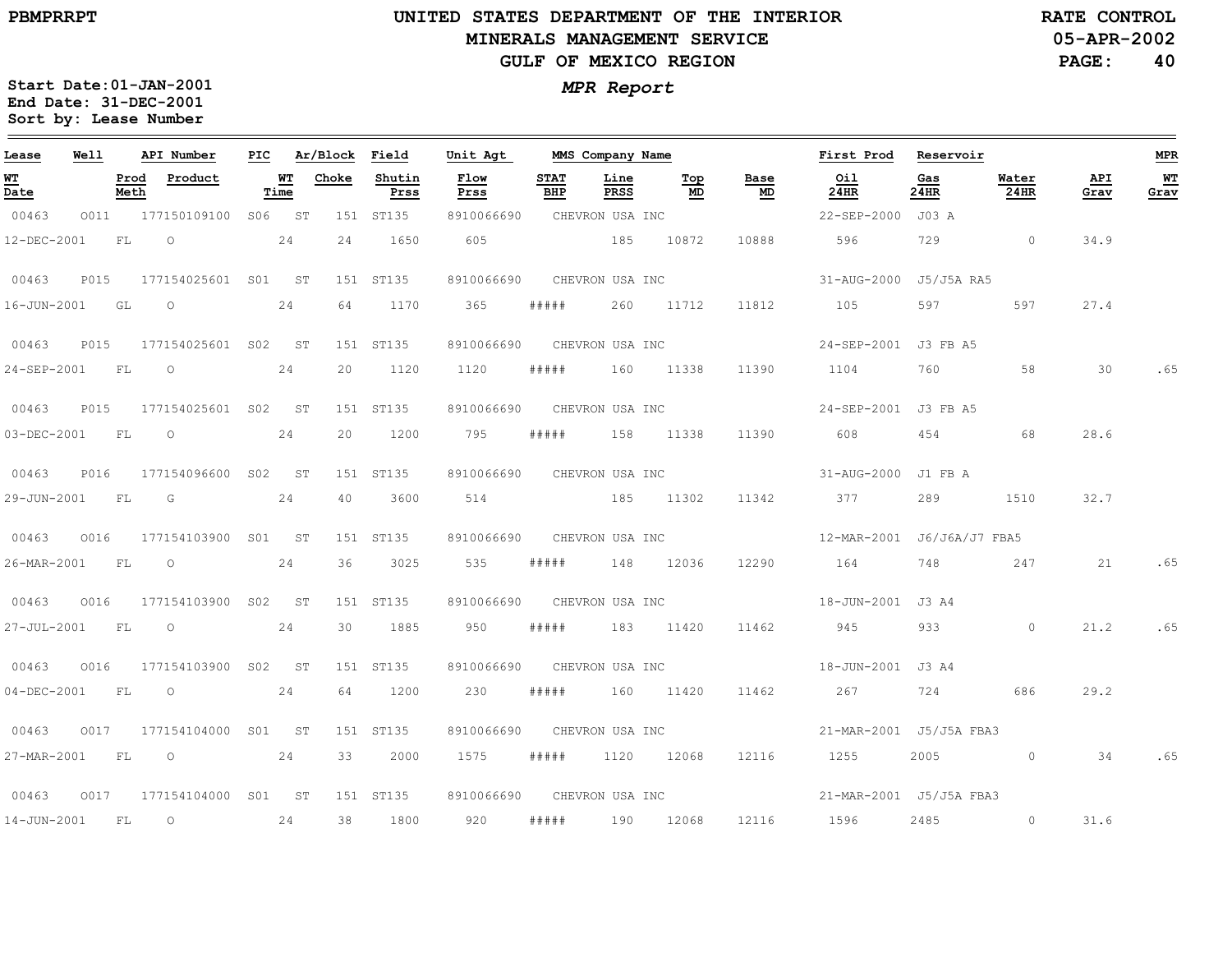**05-APR-2002RATE CONTROL**

**PAGE:41**

| Lease             | Well        |              | API Number              | PIC |            |       | Ar/Block Field | Unit Agt                   |                    |                  | MMS Company Name       |                 | First Prod                                     | Reservoir   |               |             | MPR        |
|-------------------|-------------|--------------|-------------------------|-----|------------|-------|----------------|----------------------------|--------------------|------------------|------------------------|-----------------|------------------------------------------------|-------------|---------------|-------------|------------|
| <u>WТ</u><br>Date |             | Prod<br>Meth | Product                 |     | WТ<br>Time | Choke | Shutin<br>Prss | Flow<br>Prss               | <b>STAT</b><br>BHP | Line<br>PRSS     | Top<br>MD              | Base<br>MD      | Oil<br>24HR                                    | Gas<br>24HR | Water<br>24HR | API<br>Grav | WТ<br>Grav |
| 00463             | 0017        |              | 177154104000            |     | S01 ST     |       | 151 ST135      | 8910066690                 |                    | CHEVRON USA INC  |                        |                 | 21-MAR-2001 J5/J5A FBA3                        |             |               |             |            |
| 08-DEC-2001       |             | GL           | $\overline{O}$          |     | 24         | 64    | 850            | 178                        | #####              |                  | 144 12068              | 12116           | 61 — 10                                        | 420         | 548           | 31.6        |            |
| 00464             | P013        |              | 177154021001 S01 ST     |     |            |       | 152 ST135      | 8910066690 CHEVRON USA INC |                    |                  |                        |                 | 28-AUG-2000 I9A/B/C FB A5                      |             |               |             |            |
|                   |             |              | 15-JUN-2001 GL O        |     | 24         | 64    | 1050           | 208                        | #####              |                  | 210 10846              | 10980           | 43                                             |             | 223 92        | 31.6        |            |
| 00464             | <b>P013</b> |              | 177154021001 S01 ST     |     |            |       | 152 ST135      | 8910066690                 |                    | CHEVRON USA INC  |                        |                 | 28-AUG-2000 I9A/B/C FB A5                      |             |               |             |            |
| 10-DEC-2001       |             | GL           | $\circ$                 |     | 24         | 64    | 1050           | 171                        | # # # # #          |                  | 166 10846              | 10980           | 150                                            | 169         | 117           | 31.5        |            |
| 00464             | W002        |              | 177154092801 S01 ST     |     |            |       | 152 ST135      | 8910066690                 |                    | CHEVRON USA INC  |                        |                 | 29-OCT-2000 I5 U6                              |             |               |             |            |
|                   |             |              | 24-JUN-2001 FL G        |     | 24         | 48    | 4585           | 1542                       | # # # # #          |                  | 1258 13526             | 13606           | 348                                            | 16697 166   | 15            | 46.1        |            |
| 00464             | W002        |              | 177154092801 S01 ST     |     |            |       | 152 ST135      | 8910066690 CHEVRON USA INC |                    |                  |                        |                 | 29-OCT-2000 I5 U6                              |             |               |             |            |
| 15-DEC-2001       |             | FL           | G                       |     | 24         | 64    | 4585           | 1210                       | # # # # #          |                  | 1133 13526             | 13606           | 112                                            | 13024       | 12            | 49          |            |
| 00464             | W005        |              | 177154098902 S01 ST     |     |            |       | 152 ST135      |                            |                    | CHEVRON USA INC  |                        |                 | 27-JUL-2000 I5 U5                              |             |               |             |            |
|                   |             |              | 22-JUN-2001 FL 0 24     |     |            | 50    | 4930           | 1450                       | # # # # #          |                  | 1208 13310             | 13364           | 2476 10512                                     |             | 130           | 30.5        |            |
| 00464             | W005        |              | 177154098902 S01 ST     |     |            |       | 152 ST135      |                            |                    |                  |                        | CHEVRON USA INC | 27-JUL-2000 I5 U5                              |             |               |             |            |
| 29-DEC-2001       |             | FL           | $\circ$                 |     | 24         | 64    | 2000           | 245                        | # # # # #          |                  | 205 13310              | 13364           | 1077                                           | 1035        | 780           | 30.5        |            |
| 00478             | 012         |              | 177094080001 S01 EI     |     |            |       | 116 EI128      |                            |                    | OCEAN ENERGY INC |                        |                 | 20-JAN-2001 F-5                                |             |               |             |            |
| 30-JAN-2001 FL O  |             |              |                         |     | 24         | 24    |                | 480                        |                    | 6614             |                        | 6626            | 48                                             | 391         | $\mathbf{3}$  |             |            |
| 00479             | 012         |              | 177094115301 S01 EI     |     |            |       | 53 EI053       |                            |                    |                  |                        |                 | FOREST OIL CORPORATION 01-NOV-2001 CIB CARST 3 |             |               |             |            |
| 01-NOV-2001 FL    |             |              | $\overline{\mathbb{G}}$ |     | 24         | 36    |                | 4153                       | # # # # #          |                  | 13442                  | 13462           | 335                                            | 10100       | 10            |             |            |
| 00479             | C001        |              | 177094121101 D01 EI     |     |            |       | 53 EI053       |                            |                    |                  | FOREST OIL CORPORATION |                 | 15-OCT-1998 CIB CARST 3                        |             |               |             |            |
| $01 - SEP - 2001$ |             | FL           | G                       |     | 24         | 128   | 3200           | 680                        | 3918               | 620              | 14090                  | 14250           | 204                                            | 12104       | 13            | 52.9        |            |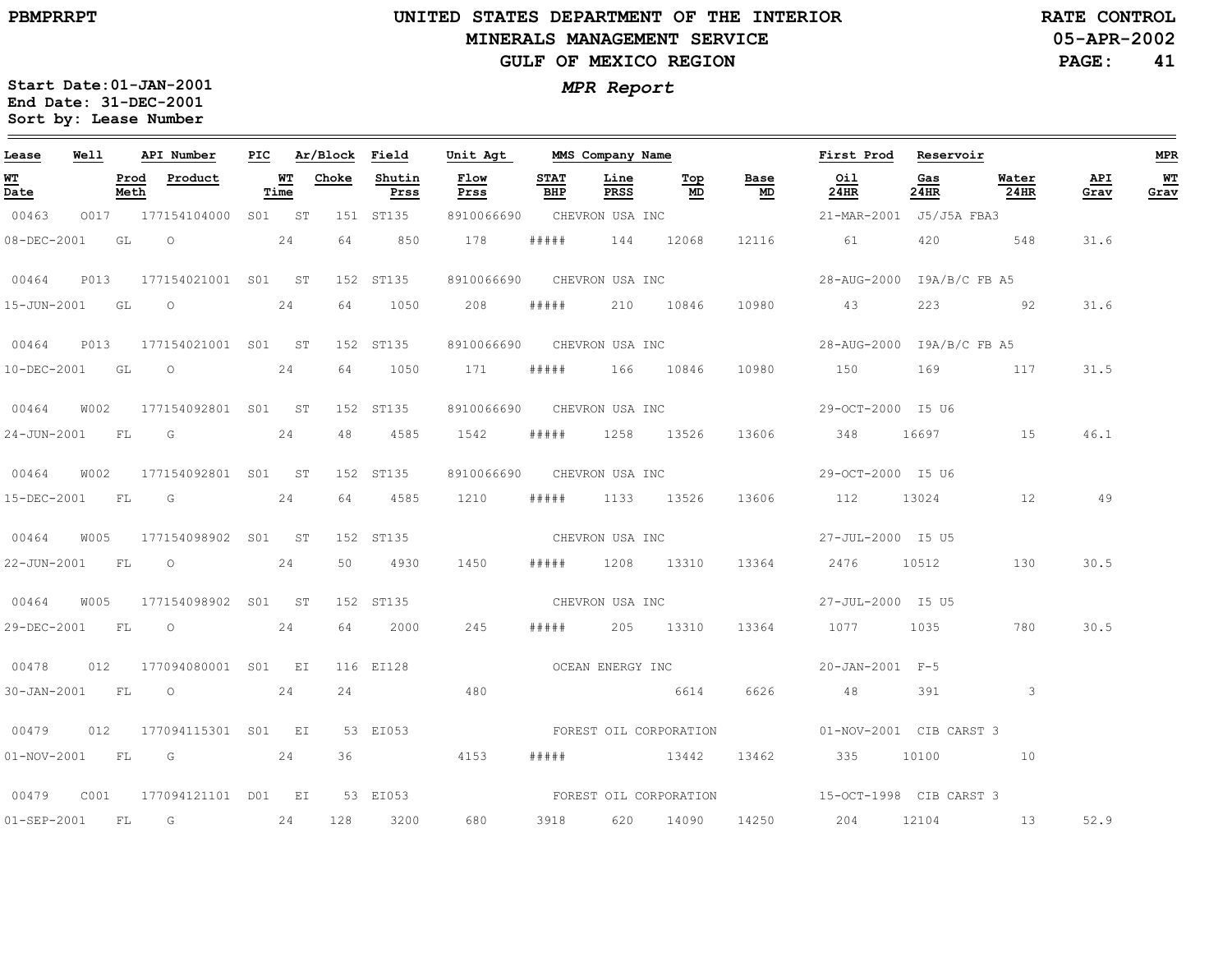**05-APR-2002RATE CONTROL**

**PAGE:42**

| Lease       | Well  |              | API Number          | PIC |                 | Ar/Block Field |                | Unit Agt     |                    | MMS Company Name      |                              |            | First Prod                                       | Reservoir               |               |             | <b>MPR</b> |
|-------------|-------|--------------|---------------------|-----|-----------------|----------------|----------------|--------------|--------------------|-----------------------|------------------------------|------------|--------------------------------------------------|-------------------------|---------------|-------------|------------|
| WT<br>Date  |       | Prod<br>Meth | Product             |     | WT<br>Time      | Choke          | Shutin<br>Prss | Flow<br>Prss | <b>STAT</b><br>BHP | Line<br>PRSS          | Тор<br>MD                    | Base<br>MD | Oil<br>24HR                                      | Gas<br>24HR             | Water<br>24HR | API<br>Grav | WT<br>Grav |
| 00479       | C002  |              | 177094122600        |     | S01 EI          |                | 53 EI053       |              |                    |                       | FOREST OIL CORPORATION       |            | 16-NOV-1998 CIB CARST                            |                         |               |             |            |
| 02-SEP-2001 |       | FL.          | G                   |     | 24              | 64             | 3963           | 650          | 4678               | 615                   | 12722                        | 12822      | 23                                               | 3045                    | 8             | 56.7        |            |
| 00487       | D004  |              | 177050041301 S03 VR |     |                 |                | 119 VR120      |              |                    |                       | BURLINGTON RESOURCES OFFSHOR |            |                                                  | 13-JUN-2001 IS/IT SAND  |               |             |            |
| 25-JUN-2001 |       | GL           | $\circ$             |     | 24              | 64             | 1120           | 300          | 1181               | 988                   | 8794                         | 8863       | 61                                               | $\circ$                 | $\circ$       | 44.5        | .564       |
| 00487       | H012  |              | 177054114100 S01    |     | <b>VR</b>       |                | 119 VR120      |              |                    | J M HUBER CORPORATION |                              |            | 18-AUG-2001 JJ FB1                               |                         |               |             |            |
| 18-SEP-2001 |       | FL           | $\circ$             |     | 4               | 18             | 3300           | 3120         | # # # # #          |                       | 916 11391                    | 11450      | 148                                              | 7802                    | $\circ$       | 48.2        | .584       |
| 00487       | H011  |              | 177054114201 D01    |     | <b>VR</b>       |                | 119 VR120      |              |                    | J M HUBER CORPORATION |                              |            | 18-AUG-2001 IS SAND                              |                         |               |             |            |
| 28-SEP-2001 |       | FL           | $\circ$             |     | $4\overline{ }$ | 10             | 1425           | 1230         | #####              | 916                   | 10046                        | 10062      | 326                                              | 239                     | $\circ$       | 35.9        | .59        |
| 00487       | H011D |              | 177054114201 DO2    |     | <b>VR</b>       |                | 119 VR120      |              |                    | J M HUBER CORPORATION |                              |            |                                                  | 22-JUL-2001 IM FB H11D  |               |             |            |
| 14-OCT-2001 |       | FL           | $\circ$             |     | 19              | 26             | 2300           | 1350         | #####              | 1070                  | 9540                         | 9580       | 1031 1911                                        |                         | $\circ$       | 38.7        | .592       |
| 00495       | E003  |              | 177050044202 S02 VR |     |                 |                | 124 VR120      |              |                    |                       | BURLINGTON RESOURCES OFFSHOR |            | 08-JUN-2001 IC/IF NM                             |                         |               |             |            |
| 10-JUL-2001 |       | FL           | $\circ$             |     | 20.5            | 7              | 2400           | 1670         | 2677               | 988                   | 8154                         | 8463       | 1241                                             | 1717                    | $\circ$       | 42.3        | .6         |
| 00495       | F004  |              | 177054112400 S02 VR |     |                 |                | 124 VR120      |              |                    |                       |                              |            | BURLINGTON RESOURCES OFFSHOR 17-SEP-2001 IM SAND |                         |               |             |            |
| 29-SEP-2001 |       | FL           | G                   |     | 24              | 18             | 2450           | 1550         | #####              | 916                   | 8213                         | 8271       | 55                                               | 4185                    | $\circ$       | 54.2        | .598       |
| 00498       | X002  |              | 177154067501 S02 ST |     |                 |                | 128 ST135      | 8910066690   |                    | CHEVRON USA INC       |                              |            |                                                  | 20-JUN-2001 J6A FB UP 2 |               |             |            |
| 22-JUN-2001 |       | FL           | G                   |     | 12              | 24             | 5200           | 3753         | #####              |                       | 1197 15893                   | 15966      | 806                                              | 14234                   | 42            | 49          | .65        |
| 00498       | X002  |              | 177154067501 S02    |     | ST              |                | 128 ST135      | 8910066690   |                    | CHEVRON USA INC       |                              |            |                                                  | 20-JUN-2001 J6A FB UP 2 |               |             |            |
| 22-JUN-2001 |       | FL           | G                   |     | 24              | 32             | 5200           | 2680         | #####              |                       | 1114 15893                   | 15966      | 806                                              | 14519                   | 42            | 46          |            |
| 00498       | X002  |              | 177154067501 S03 ST |     |                 |                | 128 ST135      | 8910066690   |                    | CHEVRON USA INC       |                              |            |                                                  | 08-NOV-2001 J6 FB UP 3  |               |             |            |
| 14-NOV-2001 |       | FL           | G                   |     | 24              | 30             | 5300           | 4320         | #####              |                       | 1217 15796                   | 15858      | 965                                              | 16736                   | 51            | 45          | .65        |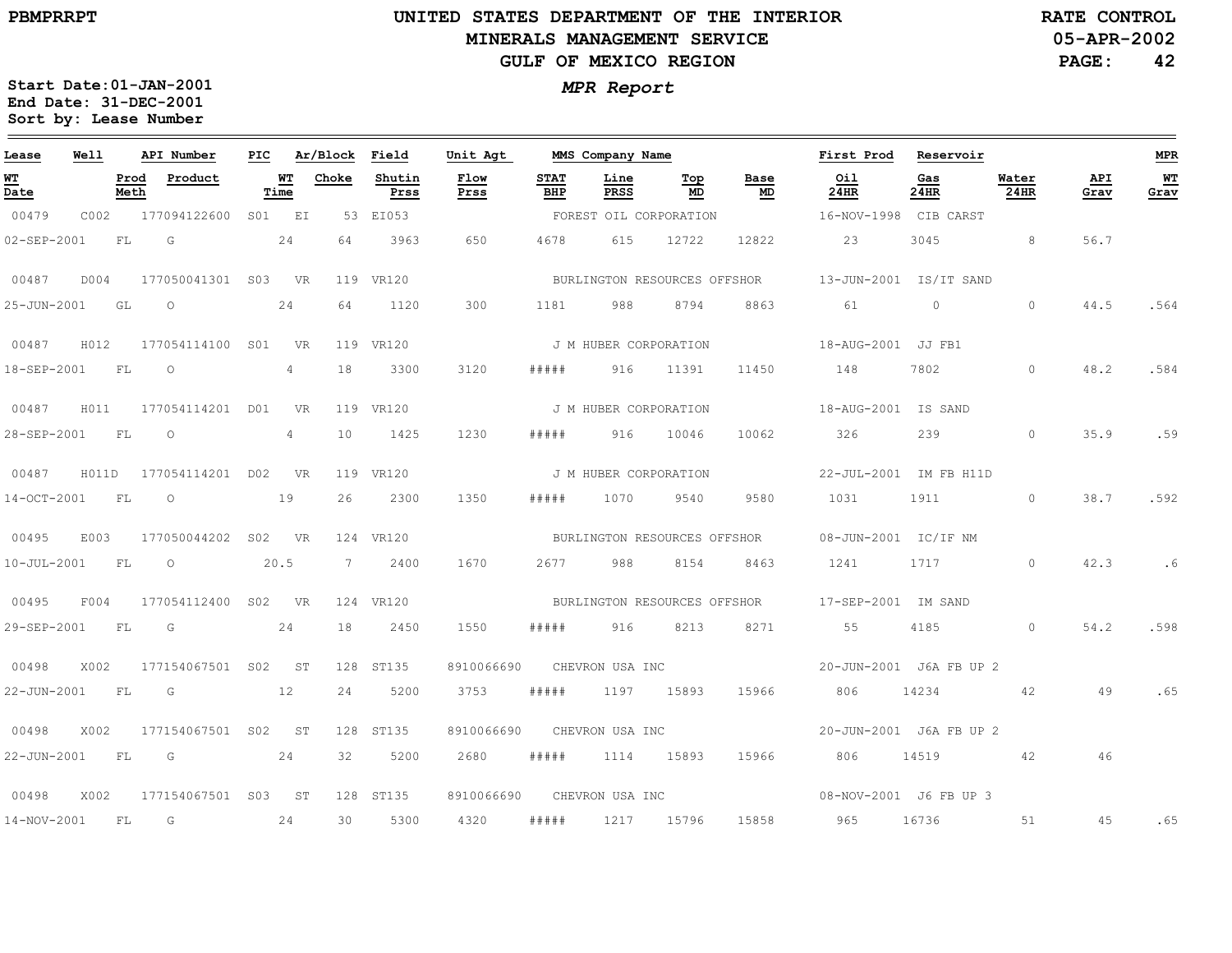**05-APR-2002RATE CONTROL**

**PAGE:43**

| Lease             | Well |              | API Number                                                                                                                                                                                                                                                                                                                         |            | PIC Ar/Block Field |                | Unit Agt              |                    | MMS Company Name |           |                         | First Prod Reservoir                                  |             |               |             | MPR        |
|-------------------|------|--------------|------------------------------------------------------------------------------------------------------------------------------------------------------------------------------------------------------------------------------------------------------------------------------------------------------------------------------------|------------|--------------------|----------------|-----------------------|--------------------|------------------|-----------|-------------------------|-------------------------------------------------------|-------------|---------------|-------------|------------|
| WТ<br>Date        |      | Prod<br>Meth | Product                                                                                                                                                                                                                                                                                                                            | WT<br>Time | Choke              | Shutin<br>Prss | Flow<br>Prss          | <b>STAT</b><br>BHP | Line<br>PRSS     | Top<br>MD | Base<br><u>MD</u>       | Oil<br>24HR                                           | Gas<br>24HR | Water<br>24HR | API<br>Grav | WT<br>Grav |
| 00498             |      |              | X003 177154069801 S03 ST                                                                                                                                                                                                                                                                                                           |            |                    | 128 ST135      | 8910066690            |                    | CHEVRON USA INC  |           |                         | 15-MAY-2000 J6 FBP                                    |             |               |             |            |
| 19-JUN-2001       |      | FL           | $\overline{G}$<br>24                                                                                                                                                                                                                                                                                                               |            | 22                 | 2750           | 2254                  |                    | 1117 15404       |           | 15507                   | 28                                                    | 4031        | 110           | 42.3        |            |
| 00498             | X003 |              | 177154069801 S03 ST                                                                                                                                                                                                                                                                                                                |            |                    | 128 ST135      | 8910066690            |                    | CHEVRON USA INC  |           |                         | 15-MAY-2000 J6 FBP                                    |             |               |             |            |
| 09-DEC-2001 FL    |      |              | $\overline{\mathsf{G}}$                                                                                                                                                                                                                                                                                                            | 24         | 22                 | 2750           | 1992 1104 15404 15507 |                    |                  |           |                         | 24                                                    | 3494        | 36            | 42.3        |            |
| 00508             | COO1 |              | 427084053400 S01 HI                                                                                                                                                                                                                                                                                                                |            |                    | 52 HI052       | 8910063810            |                    |                  |           |                         | GRYPHON EXPLORATION COMPANY 28-AUG-2001 LENTIC H SAND |             |               |             |            |
|                   |      |              | 29-SEP-2001 FL G 24                                                                                                                                                                                                                                                                                                                |            |                    | 24 8900        | 8780                  | # # # # #          |                  |           |                         | 2600 13216 13254 0 12271                              |             | $\sim$ 18     |             | .729       |
| 00511             | 003  |              | 427084044800 S01 HI                                                                                                                                                                                                                                                                                                                |            |                    | 52 HI052       | 8910063810            |                    |                  |           |                         | ENERGY RESOURCE TECHNOLOGY I 06-FEB-1997 M-50         |             |               |             |            |
| 02-JUN-2001 FL    |      |              | $\overline{G}$                                                                                                                                                                                                                                                                                                                     |            | 99                 | 1750           | 660                   |                    | 900              | 8926      | 8954                    | 11                                                    | 1088        | 1536          | 48.5        |            |
| 00526             | A001 |              | 177000010301 S01 WC                                                                                                                                                                                                                                                                                                                |            |                    | 68 WC068       |                       |                    |                  |           |                         | AMOCO PRODUCTION COMPANY 29-APR-2001 NN SAND          |             |               |             |            |
| 29-APR-2001 FL G  |      |              |                                                                                                                                                                                                                                                                                                                                    | 24         |                    |                |                       |                    |                  |           |                         | 12544 12715 381 14                                    |             | $\circ$       |             |            |
| 00526             | B001 |              | 177000010500 S01 WC                                                                                                                                                                                                                                                                                                                |            |                    | 68 WC068       |                       |                    |                  |           |                         | AMOCO PRODUCTION COMPANY 28-FEB-1999 D-1              |             |               |             |            |
| 30-JUL-2001 FL    |      |              | G                                                                                                                                                                                                                                                                                                                                  | 24         | 22                 | 2050           | 1000                  |                    |                  | 915 13152 | 13176                   | 26                                                    | 1373        | 5             | 40          | .71        |
| 00541             | A005 |              | 177034043401 S01 EC                                                                                                                                                                                                                                                                                                                |            |                    | 160 EC160      |                       |                    |                  |           |                         | TRANSWORLD EXPLORATION AND P 11-APR-2001 9800'SAND    |             |               |             |            |
| 26-APR-2001 FL    |      |              | $\overline{\mathbb{G}}$<br>12                                                                                                                                                                                                                                                                                                      |            |                    | 17 2000        | 1450                  |                    | 990 10306        |           | 10336                   | 31                                                    | 2472        | 10            | 61.4        | .614       |
| 00560             | A003 |              | 177050008600 S07 VR                                                                                                                                                                                                                                                                                                                |            |                    | 67 VR076       |                       |                    |                  |           | NEXEN PETROLEUM USA INC | 29-SEP-2000 PILO 5 SAND                               |             |               |             |            |
| 08-APR-2001       |      | FL           | G                                                                                                                                                                                                                                                                                                                                  | 24         | 10 <sup>°</sup>    |                | 2300                  |                    |                  | 3486      | 3496                    | 2569                                                  | $\circ$     | $\circ$       |             |            |
| 00572             | B001 |              | 177094093101 S01 EI                                                                                                                                                                                                                                                                                                                |            |                    | 193 EI208      | MCMORAN OIL & GAS LLC |                    |                  |           |                         | 16-MAR-2001 A-9 SAND                                  |             |               |             |            |
| 18-APR-2001 GL    |      |              | $\overline{O}$ and $\overline{O}$ and $\overline{O}$ and $\overline{O}$ and $\overline{O}$ and $\overline{O}$ and $\overline{O}$ and $\overline{O}$ and $\overline{O}$ and $\overline{O}$ and $\overline{O}$ and $\overline{O}$ and $\overline{O}$ and $\overline{O}$ and $\overline{O}$ and $\overline{O}$ and $\overline{O}$ and | 22         |                    | 37 1180        | 465                   |                    | 876 13730        |           | 13770                   | 569 1220                                              |             | 854           | 31.3        | .613       |
| 00572             |      |              | B002A 177094094302 S02 EI                                                                                                                                                                                                                                                                                                          |            |                    | 193 EI208      | MCMORAN OIL & GAS LLC |                    |                  |           |                         | $04 - JAN - 2001$ KQ SAND                             |             |               |             |            |
| $01 - FEB - 2001$ |      | FL           | $\overline{G}$                                                                                                                                                                                                                                                                                                                     | 9          | 21                 | 3010           | 2875                  |                    | 924 11956        |           |                         | 11986 250 7666 3 43.2                                 |             |               |             | .625       |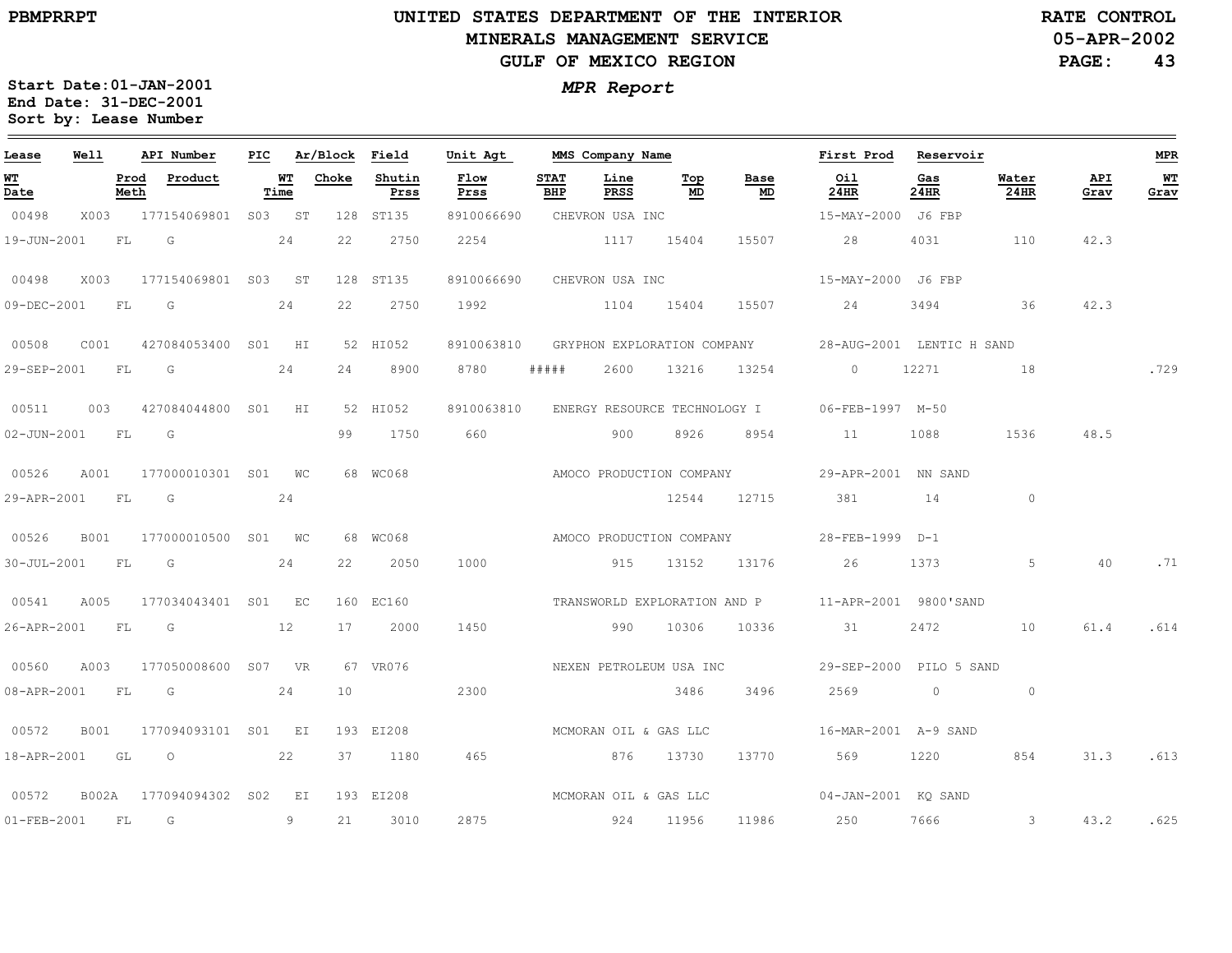### **UNITED STATES DEPARTMENT OF THE INTERIOR MINERALS MANAGEMENT SERVICEGULF OF MEXICO REGION**

**05-APR-2002RATE CONTROL**

**PAGE: 44**

| Lease             | Well   | API Number              | PIC.            |                | Ar/Block        | Field          | Unit Agt     |                    | MMS Company Name      |                              |                              | First Prod                                           | Reservoir                  |               |             | <b>MPR</b> |
|-------------------|--------|-------------------------|-----------------|----------------|-----------------|----------------|--------------|--------------------|-----------------------|------------------------------|------------------------------|------------------------------------------------------|----------------------------|---------------|-------------|------------|
| WT<br>Date        |        | Product<br>Prod<br>Meth |                 | WT<br>Time     | Choke           | Shutin<br>Prss | Flow<br>Prss | <b>STAT</b><br>BHP | Line<br>PRSS          | Top<br>MD                    | Base<br>MD                   | Oil<br>24HR                                          | Gas<br>24HR                | Water<br>24HR | API<br>Grav | WT<br>Grav |
| 00572             | B002B  | 177094094302            |                 | S03 EI         |                 | 193 EI208      |              |                    | MCMORAN OIL & GAS LLC |                              |                              | 12-MAR-2001 KO SAND                                  |                            |               |             |            |
| 01-APR-2001       | FL     | G                       |                 | 7              | 16              | 3900           | 3730         |                    | 876                   | 11840                        | 11860                        | 198                                                  | 6089                       | $\circ$       | 48.4        | .613       |
| 00572             | C001   | 177094129900            | S01 EI          |                |                 | 193 EI208      |              |                    |                       | MCMORAN OIL & GAS LLC        |                              |                                                      | 23-JUN-2001 B.PL.LOBE2     |               |             |            |
| $11 - JUL - 2001$ | FL     | G                       |                 | 24             | 39              | 10800          | 8050         |                    | 1029                  | 16790                        | 16920                        | 1617                                                 | 50361                      | 36            | 40.5        | .622       |
| 00576             | D002   | 177094109501 S02 EI     |                 |                |                 | 208 EI208      |              |                    |                       | MCMORAN OIL & GAS LLC        |                              |                                                      | 05-MAR-1997 BUL 1#3 SAND   |               |             |            |
| 09-AUG-2001       | GL     | $\circ$                 |                 | 21             | 64              | 1200           | 115          |                    |                       | 8708                         | 8829                         | 124                                                  | 163                        | 231           | 33.7        | .626       |
| 00578             | CO21   | 177094077000            |                 | S03 EI         |                 | 215 EI208      |              |                    |                       | MCMORAN OIL & GAS LLC        |                              | 28-MAY-1995 A-6 SAND                                 |                            |               |             |            |
| 12-AUG-2001       | GL     | $\circ$                 |                 | 24             | 64              | 840            | 85           |                    |                       | 11288                        | 11328                        | 23                                                   | 121                        | 68            | 41.2        | .626       |
| 00599             | 021J   | 177150108800 D08        |                 | ST             |                 | 63 ST086       |              |                    |                       | MURPHY EXPLORATION & PRODUCT |                              |                                                      | 02-OCT-2001 LFA-FB-110     |               |             |            |
| $08 - OCT - 2001$ | FL     | G                       |                 | 6              | 13              | 4350           | 3375         |                    | 385                   | 13296                        | 13376                        | 62                                                   | 2849                       | $\circ$       | 47.1        | .6         |
| 00599             | CA012E | 177150110000 S04        |                 | ST             |                 | 63 ST086       |              |                    |                       |                              | MURPHY EXPLORATION & PRODUCT |                                                      | 01-JUN-2001 LFD-LOWER-FB-B |               |             |            |
| 28-JUN-2001       | FL     | G                       |                 | 6              | 16              | 4100           | 3625         |                    | 1090                  | 13958                        | 13990                        | 188                                                  | 5520                       | $\circ$       | 47.6        | .6         |
| 00599             | F002F  | 177154079701 D01        |                 | ST             |                 | 63 ST086       |              |                    |                       | MURPHY EXPLORATION & PRODUCT |                              |                                                      | 19-AUG-2001 LFA-FB-330     |               |             |            |
| 21-OCT-2001       | FL     | G                       |                 | 6              | 18              | 4800           | 3150         |                    | 1390                  | 14253                        | 14309                        | 100                                                  | 6131                       | 34            | 41.3        | .6         |
| 00599             | F002J  | 177154079701 D02        |                 | ST             |                 | 63 ST086       |              |                    |                       |                              |                              | MURPHY EXPLORATION & PRODUCT 19-AUG-2001 T-FB-300    |                            |               |             |            |
| 21-OCT-2001       | FL     | G                       |                 | 6              | 12 <sup>°</sup> | 2600           | 1700         |                    | 1090                  | 13339                        | 13378                        | 9                                                    | 1327                       | $\mathbf{3}$  | 51.4        | .6         |
| 00599             | H002C  | 177154088200            | S <sub>02</sub> | <b>ST</b>      |                 | 63 ST086       |              |                    |                       | MURPHY EXPLORATION & PRODUCT |                              |                                                      | 22-FEB-2001 LFD-FB-220     |               |             |            |
| 13-MAR-2001       | FL.    | G                       |                 | $\overline{4}$ | 13              | 2600           | 1480         |                    | 600                   | 13857                        | 13921                        | $\circ$                                              | 1622                       | $\circ$       |             | .6         |
| 00599             | H002E  | 177154088200 S03        |                 | ST             |                 | 63 ST086       |              |                    |                       |                              |                              | MURPHY EXPLORATION & PRODUCT 26-JUL-2001 LF-A-FB-220 |                            |               |             |            |
| 21-SEP-2001       | FL     | G                       |                 | 6              | 39              | 3150           | 260          |                    | 245                   | 13296                        | 13316                        | $\circ$                                              | 994                        | $\circ$       |             | .6         |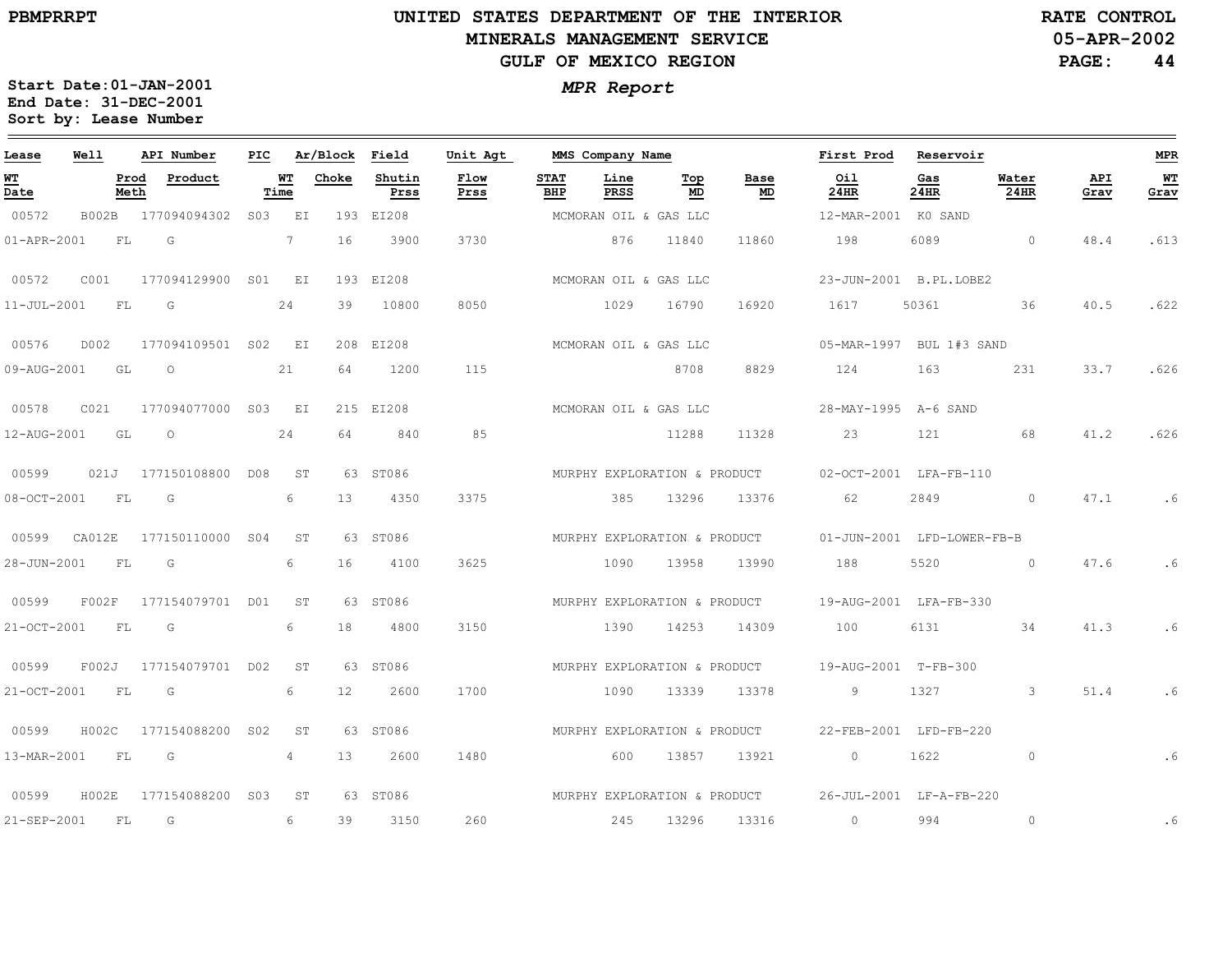# **UNITED STATES DEPARTMENT OF THE INTERIOR MINERALS MANAGEMENT SERVICEGULF OF MEXICO REGION**

**05-APR-2002RATE CONTROL**

**PAGE:45**

| Lease             | Well  |              | API Number       | PIC  |            | Ar/Block          | Field          | Unit Agt     |                              | MMS Company Name    |           |                              | First Prod           | Reservoir   |               |             | <b>MPR</b>   |
|-------------------|-------|--------------|------------------|------|------------|-------------------|----------------|--------------|------------------------------|---------------------|-----------|------------------------------|----------------------|-------------|---------------|-------------|--------------|
| <u>WТ</u><br>Date |       | Prod<br>Meth | Product          |      | WТ<br>Time | Choke             | Shutin<br>Prss | Flow<br>Prss | <b>STAT</b><br>BHP           | Line<br>PRSS        | Top<br>MD | Base<br>MD                   | Oil<br>24HR          | Gas<br>24HR | Water<br>24HR | API<br>Grav | $W$<br>Grav  |
| 00599             | H004J |              | 177154088700     | DO5  | ST         |                   | 63 ST086       |              | MURPHY EXPLORATION & PRODUCT |                     |           |                              | $22 - JUL - 1998$    | O-FB-A      |               |             |              |
| 12-AUG-2001       |       | FL           | G                |      | 8          | 22                | 1400           | 760          | 4150                         | 540                 | 11978     | 12026                        | $\mathcal{S}$        | 2599        | 2             | 48.7        | . 6          |
| 00599             | H004I |              | 177154088700     | DO4  | ST         |                   | 63 ST086       |              | MURPHY EXPLORATION & PRODUCT |                     |           |                              | 22-JUL-1998 S-FB 350 |             |               |             |              |
| 13-AUG-2001       |       | FL           | G                |      | 6          | 28                | 1450           | 770          | 2900                         | 550                 | 12285     | 12374                        | 16                   | 2411        | $6^{\circ}$   | 48.6        | .6           |
| 00599             | K001G |              | 177154091000     | DO 6 | ST         |                   | 63 ST086       |              | MURPHY EXPLORATION & PRODUCT |                     |           |                              | 16-FEB-2001 O-FB-E   |             |               |             |              |
| 24-FEB-2001       |       | FL           | G                |      | 6          | 14                | 3800           | 2500         |                              | 1150                | 11673     | 11684                        | $\overline{2}$       | 2935        | 15            | 46.1        | .6           |
| 00599             | K002B |              | 177154091800     | S02  | ST         | 63                | ST086          |              |                              |                     |           | MURPHY EXPLORATION & PRODUCT |                      |             |               |             |              |
| 12-APR-2001       |       | FL           | G                |      | 6          | $12 \overline{ }$ | 1410           | 1060         | 4300                         | 320                 | 11507     | 11548                        | $\circ$              | 1002        | $\circ$       |             | .6           |
| 00694             | 212   |              | 177210035501 D02 |      | SP         |                   | 28 SP027       |              |                              | ENERGY PARTNERS LTD |           |                              | $05 - DEC - 2000$    | NO, N, N1A  |               |             |              |
| 02-JAN-2001       |       | FL           | G                |      | 24         | 64                | 160            | 150          |                              | 180                 | 8356      | 8538                         | $\circ$              | 778         | 77            |             | .622         |
| 00694             | 212D  |              | 177210035501 D03 |      | SP         |                   | 28 SP027       | 8910161330   |                              | ENERGY PARTNERS LTD |           |                              | $05 - DEC - 2000$    | K RASU      |               |             |              |
| $11 - JAN - 2001$ |       | FL           | $\circ$          |      | 24         | 30                | 500            | 450          |                              |                     | 6186      | 6268                         | 595                  | 127         | 595           | 26          | .61          |
| 00694             | 212D  |              | 177210035501 D03 |      | SP         |                   | 28 SP027       | 8910161330   |                              | ENERGY PARTNERS LTD |           |                              | $05 - DEC - 2000$    | K RASU      |               |             |              |
| 01-SEP-2001       |       | FL           | $\circ$          |      | 22.5       | 64                | 230            | 200          |                              | 180                 | 6186      | 6268                         | 98                   | 120         | 477           | 26          | .622         |
| 00694             | 005   |              | 177210043600     | S04  | SP         |                   | 28 SP027       |              |                              | ENERGY PARTNERS LTD |           |                              | $31 - JUL - 1989$    | J1 R080     |               |             | $\mathbf{0}$ |
| 03-AUG-2001       |       | GL           | $\circ$          |      | 24         | 64                | 200            | 190          | 407                          | 180                 | 5980      | 6019                         | 32                   | 135         | 1579          | 21.6        | .622         |
| 00694             | 016   |              | 177210044701 S03 |      | SP         |                   | 28 SP027       |              |                              | ENERGY PARTNERS LTD |           |                              | 08-JAN-2001 M2 R090  |             |               |             |              |
| 21-JAN-2001       |       | FL.          | G                |      | 22         | 64                | 1020           | 580          |                              | 480                 | 7557      | 7654                         | 33                   | 1600        | 431           | 34.2        | .61          |
| 00694             | 017D  |              | 177210044800     | D02  | SP         |                   | 28 SP027       |              |                              | ENERGY PARTNERS LTD |           |                              | 28-FEB-1965 J1 R095  |             |               |             | $\mathbf{0}$ |
| $04 - JUL - 2001$ |       | GL           | $\circ$          |      | 22         | 64                | 200            | 180          | 1354                         | 180                 | 6200      | 6202                         | 18                   | 121         | 1856          | 26.4        | .622         |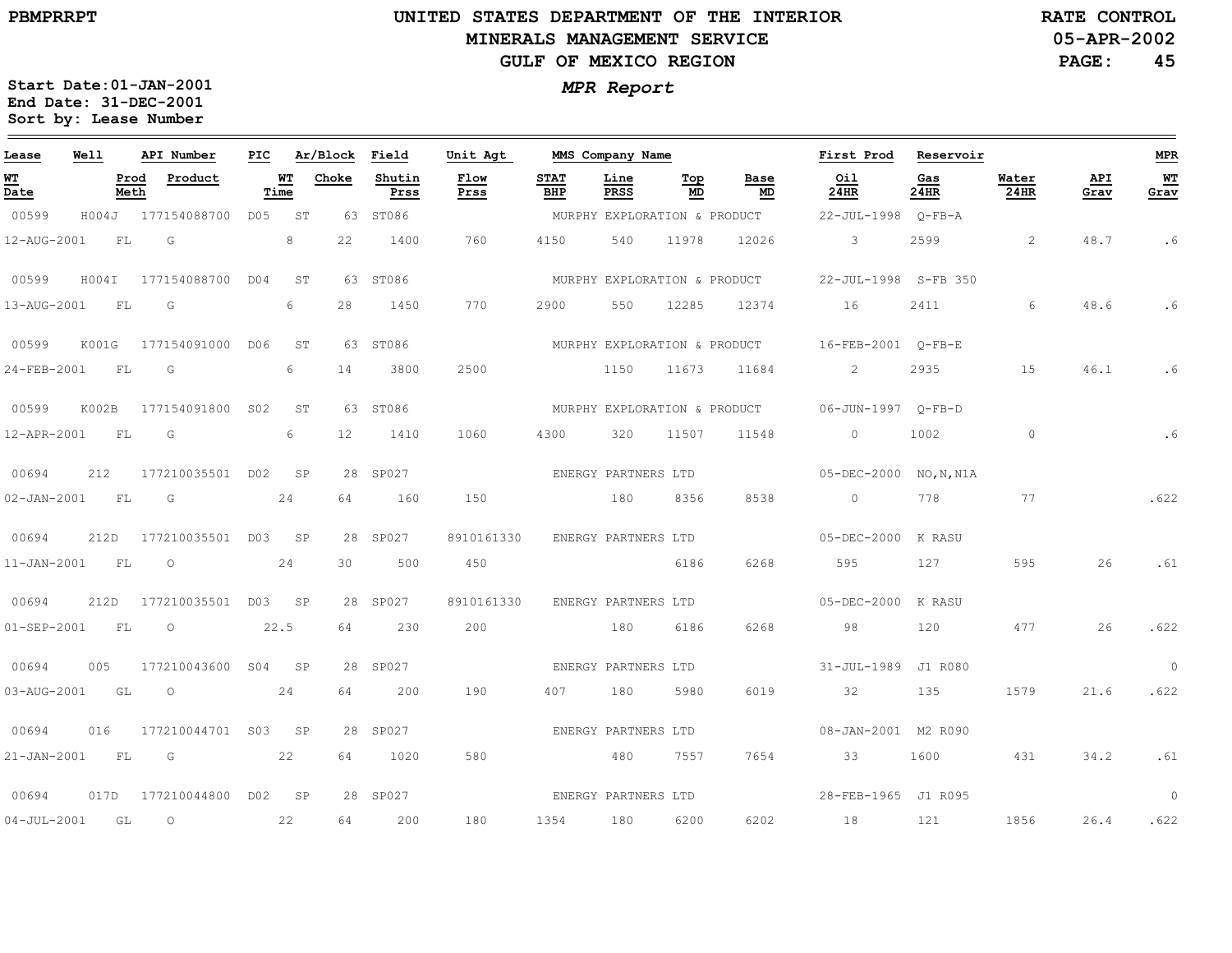**RATE CONTROL**

**PAGE:46**

**Start Date:01-JAN-2001** *MPR Report* **End Date: 31-DEC-2001 Sort by: Lease Number** 

| Lease            | <b>Well</b> |              | API Number               |      | PIC Ar/Block Field |                | Unit Agt     |                     | MMS Company Name    |           |                                   | First Prod Reservoir |             |               |             | <b>MPR</b>     |
|------------------|-------------|--------------|--------------------------|------|--------------------|----------------|--------------|---------------------|---------------------|-----------|-----------------------------------|----------------------|-------------|---------------|-------------|----------------|
| WТ<br>Date       |             | Prod<br>Meth | Product                  | Time | WT Choke           | Shutin<br>Prss | Flow<br>Prss | <b>STAT</b><br>BHP  | Line<br>PRSS        | Top<br>MD | Base<br>$\underline{\mathsf{MD}}$ | Oil<br>24HR          | Gas<br>24HR | Water<br>24HR | API<br>Grav | WT<br>Grav     |
| 00694            | 164         |              | 177210045501 S04 SP      |      |                    | 28 SP027       |              | ENERGY PARTNERS LTD |                     |           |                                   | 21-DEC-2000 M R920   |             |               |             |                |
| 05-JAN-2001      |             | FL           | $\overline{G}$           | 15   | 22                 | 750            | 600          |                     | 180                 | 7444      | 7522                              | $\overline{0}$       | 1616        | 9             |             | .622           |
| 00694            | 164         |              | 177210045501 S04 SP      |      |                    | 28 SP027       |              |                     | ENERGY PARTNERS LTD |           |                                   | 21-DEC-2000 M R920   |             |               |             |                |
| 04-AUG-2001 FL   |             |              | $\overline{G}$           | 23   | 34                 | 200            | 190          |                     | 180                 | 7444      | 7522                              | $\sim$ 0             | 616         | 29            |             | .622           |
| 00694            | 168         |              | 177210045701 S03 SP      |      |                    | 28 SP027       |              | ENERGY PARTNERS LTD |                     |           |                                   | 14-OCT-2000 M6 RESU  |             |               |             |                |
| 07-JUN-2001 FL O |             |              |                          | 24   | 64                 | 190            | 150          |                     | 180                 | 7994      | 8041                              | 28                   | 203         | 2             | 30.8        | .622           |
| 00694            |             |              | 045 177210047600 S02 SP  |      |                    | 28 SP027       |              |                     | ENERGY PARTNERS LTD |           |                                   | 30-JUN-1983 L1 R920  |             |               |             | $\overline{0}$ |
| 03-JUL-2001 GL   |             |              | $\overline{G}$           | 16   | 64                 | 310            | 300          | 2190                | 180                 | 7032      | 7052                              | 25                   | 312         | 594           | 23.2        | .622           |
| 00694            | 124         |              | 177210050101 S03 SP      |      |                    | 28 SP027       |              | ENERGY PARTNERS LTD |                     |           |                                   | 15-MAY-2001 M2 R920  |             |               |             |                |
| 31-MAY-2001 FL   |             |              | $\overline{\mathsf{G}}$  | 24   | 15                 | 960            | 900          |                     | 180 7414            |           | 7484                              | 1 1271               |             | 20            |             | .622           |
| 00694            | 072         |              | 177210050303 S01 SP      |      |                    | 28 SP027       |              |                     | ENERGY PARTNERS LTD |           |                                   | 08-JUN-1995 J1 R035  |             |               |             |                |
| 30-JUL-2001      |             | GL           | $\overline{\phantom{0}}$ | 23   | 64                 | 500            | 480          |                     | 180                 | 6998      | 7067                              | 71                   | 1788        | 2098          | 22.9        | .622           |
| 00694            | 090         |              | 177210089300 D02 SP      |      |                    | 28 SP027       |              |                     | ENERGY PARTNERS LTD |           |                                   | 03-APR-2001 M R920   |             |               |             |                |
| 14-APR-2001 FL   |             |              | G                        | 24   | 20                 | 950            | 500          |                     | 160                 | 7341      | 7368                              | $\overline{0}$       | 1120        | 24            |             | .61            |
| 00694            |             |              | 090D 177210089300 D03 SP |      |                    | 28 SP027       |              |                     | ENERGY PARTNERS LTD |           |                                   | 03-APR-2001 L1 R920  |             |               |             |                |
| 17-APR-2001      |             | <b>FL</b>    | G                        | 23   | 72                 | 2200           | 2130         |                     | 180                 | 6892      | 6938                              | $\circ$              | 3308        | 24            |             | .61            |
| 00694            | 090         |              | 177210089300 D02 SP      |      |                    | 28 SP027       |              |                     | ENERGY PARTNERS LTD |           |                                   | 03-APR-2001 M R920   |             |               |             |                |
| 26-MAY-2001      |             | FL           | G                        | 18   | 28                 | 610            | 350          | 180                 |                     | 7341      | 7368                              | $\overline{0}$       | 1457        | 8             |             | .622           |
| 00694            |             |              | 090D 177210089300 D03 SP |      |                    | 28 SP027       |              | ENERGY PARTNERS LTD |                     |           |                                   | 03-APR-2001 L1 R920  |             |               |             |                |
| 06-JUL-2001      |             | FL           | G                        | 24   | 24                 | 2200           | 1850         |                     | 1000                | 6892      | 6938                              | $\overline{0}$       | 5813        | $\circ$       |             | .622           |

**05-APR-2002**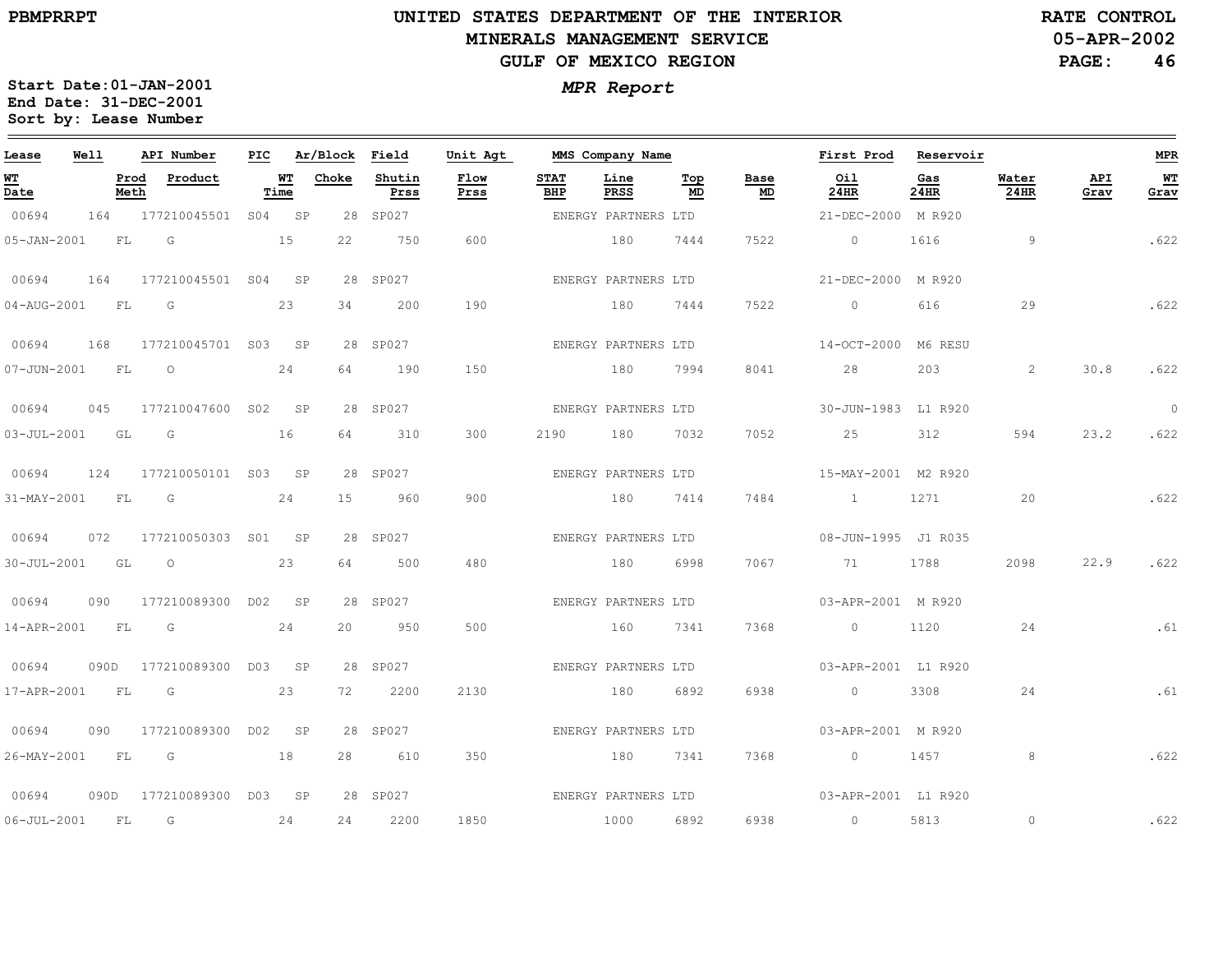**05-APR-2002RATE CONTROL**

**PAGE:47**

| Lease             | Well |              | API Number          | PIC             |            | Ar/Block Field |                | Unit Agt     |                    | MMS Company Name    |           |            | First Prod                | Reservoir   |               |             | <b>MPR</b> |
|-------------------|------|--------------|---------------------|-----------------|------------|----------------|----------------|--------------|--------------------|---------------------|-----------|------------|---------------------------|-------------|---------------|-------------|------------|
| WT<br>Date        |      | Prod<br>Meth | Product             |                 | WT<br>Time | Choke          | Shutin<br>Prss | Flow<br>Prss | <b>STAT</b><br>BHP | Line<br>PRSS        | Top<br>MD | Base<br>MD | Oil<br>24HR               | Gas<br>24HR | Water<br>24HR | API<br>Grav | WT<br>Grav |
| 00694             | 205  |              | 177210114501        | S05             | SP         |                | 28 SP027       |              |                    | ENERGY PARTNERS LTD |           |            | 12-MAR-2001 L-2           |             |               |             |            |
| 19-MAR-2001       |      | ${\rm FL}$   | G                   |                 | 18         | 10             | 2160           | 1240         |                    | 180                 | 6992      | 7052       | $\circ$                   | 841         | $\circ$       |             | .65        |
| 00694             | 205  |              | 177210114501 S06 SP |                 |            |                | 28 SP027       |              |                    | ENERGY PARTNERS LTD |           |            | 12-JUL-2001 L-L1 R920     |             |               |             |            |
| 19-JUL-2001       |      | <b>FL</b>    | G                   |                 | 24         | 13             | 2000           | 1980         |                    | 180                 | 6768      | 6832       | $\circ$                   | 2060        | 21            |             | .622       |
| 00694             | 103D |              | 177210115300        | D04             | SP         |                | 28 SP027       |              |                    | ENERGY PARTNERS LTD |           |            | 31-JUL-2001 M R065        |             |               |             |            |
| 14-JUL-2001       |      | FL           | G                   |                 | 24         | 24             | 400            | 380          |                    | 180                 | 7460      | 7515       | $\circ$                   | 1175        | 20            |             | .622       |
| 00694             | 103  |              | 177210115300 D03 SP |                 |            |                | 28 SP027       |              |                    | ENERGY PARTNERS LTD |           |            | 31-JUL-2001 M2 R090       |             |               |             |            |
| 22-JUL-2001       |      | FL           | $\overline{G}$      |                 | 20         | 44             | 180            | 180          | 180                |                     | 7575      | 7662       | 18                        | 241         | 72            | 38          | .622       |
| 00694             | 109  |              | 177212002601 D03    |                 | SP         |                | 28 SP027       | 891011687A   |                    | ENERGY PARTNERS LTD |           |            | 30-JUL-1997 N RESU        |             |               |             |            |
| 10-AUG-2001       |      | GL           | $\circ$             |                 | 16         | 64             | 180            | 150          |                    | 170                 | 7388      | 7442       | 59                        | 172         | 238           | 27.2        | .622       |
| 00694             | 122  |              | 177212013100 D04    |                 | SP         |                | 28 SP027       |              |                    | ENERGY PARTNERS LTD |           |            | 31-DEC-1994 M R920        |             |               |             | 1225       |
| 26-JUL-2001       |      | <b>FL</b>    | $\overline{G}$      |                 | 4          | 64             | 300            | 150          | 1215               | 180                 | 7456      | 7480       | $\overline{0}$            | 600         | $\circ$       |             | .622       |
| 00694             | 129  |              | 177212015600        | S <sub>02</sub> | SP         |                | 28 SP027       |              |                    | ENERGY PARTNERS LTD |           |            | 07-MAR-1997 J1 R065       |             |               |             |            |
| 26-APR-2001       |      | GL           | $\overline{G}$      |                 | 20         | 36             | 440            | 430          | 765                | 180                 | 5738      | 5766       | 24                        | 293         | 1143          | 29.5        | .622       |
| 00694             | 137  |              | 177212019700 S02    |                 | SP         |                | 28 SP027       |              |                    | ENERGY PARTNERS LTD |           |            | 31-AUG-1988 I1 R004       |             |               |             | 23         |
| $01 - AUG - 2001$ |      | GL           | $\circ$             |                 | 18         | 20             | 610            | 600          | 1360               | 180                 | 4851      | 4870       | 35                        | 60          | 384           | 24          | .622       |
| 00694             | 138  |              | 177212020400        | S02             | SP         |                | 28 SP027       |              |                    | ENERGY PARTNERS LTD |           |            | 30-SEP-1993 L2 R004       |             |               |             | 59         |
| 28-MAR-2001       |      | GL           | $\circ$             |                 | 14         | 64             | 200            | 170          | 1639               | 180                 | 6056      | 6089       | 16                        | 32          | 41            | 29.5        | .622       |
| 00694             | 142  |              | 177212021800 S04 SP |                 |            |                | 28 SP027       |              |                    | ENERGY PARTNERS LTD |           |            | 19-SEP-2001 I2/I2A/I3R069 |             |               |             |            |
| 24-SEP-2001       |      | FL           | G                   |                 | 15.5       | 20             | 2350           | 2160         |                    | 180                 | 5964      | 6124       | $\circ$                   | 5961        | $\circ$       |             | .622       |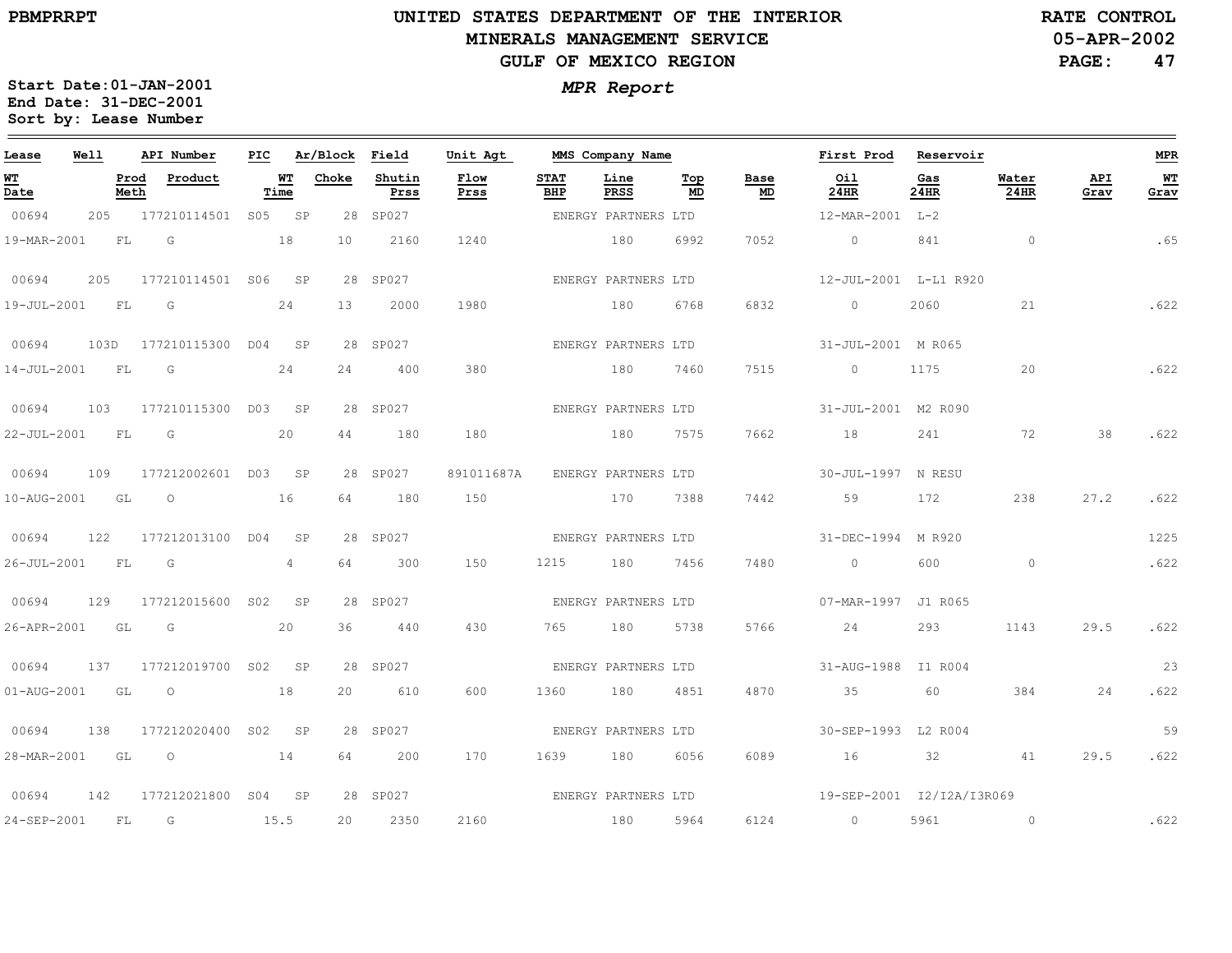**05-APR-2002RATE CONTROL**

**PAGE:48**

| Lease             | Well |              | API Number               | PIC |                | Ar/Block Field |                | Unit Agt     |                    | MMS Company Name             |           |            | First Prod Reservoir                             |             |               |             | MPR            |
|-------------------|------|--------------|--------------------------|-----|----------------|----------------|----------------|--------------|--------------------|------------------------------|-----------|------------|--------------------------------------------------|-------------|---------------|-------------|----------------|
| <b>WT</b><br>Date |      | Prod<br>Meth | Product                  |     | WТ<br>Time     | Choke          | Shutin<br>Prss | Flow<br>Prss | <b>STAT</b><br>BHP | Line<br>PRSS                 | Top<br>MD | Base<br>MD | Oil<br>24HR                                      | Gas<br>24HR | Water<br>24HR | API<br>Grav | WI<br>Grav     |
| 00694             | 152  |              | 177214008000             |     | S05 SP         |                | 28 SP027       | 8910161330   |                    | ENERGY PARTNERS LTD          |           |            | 30-APR-1992 K RASU                               |             |               |             | 28             |
| 13-JUN-2001       |      | GL           | $\circ$                  |     | 23             | 72             | 200            | 190          | 741                | 180                          | 6258      | 6324       | 13                                               | 52          | 109           | 26.3        | .622           |
| 00694             |      |              | 158D 177214008601 D03 SP |     |                |                | 28 SP027       |              |                    | ENERGY PARTNERS LTD          |           |            | 30-JUN-2001 M2 R090                              |             |               |             |                |
| 05-JUL-2001 FL    |      |              | $\overline{G}$           |     | 23             | 30             | 640            | 450          | 180                |                              | 7510      | 7600       | $\overline{0}$                                   | 1390 16     |               |             | .622           |
| 00694             | 158  |              | 177214008601 D02 SP      |     |                |                | 28 SP027       |              |                    | ENERGY PARTNERS LTD          |           |            | 30-JUN-2001 NR88/97/N1AR95/NOR040                |             |               |             |                |
| 06-JUL-2001 FL    |      |              | G                        |     | 23             | 30             | 760            | 550          |                    | 180                          | 8094      | 8250       | $\circ$                                          | 2192        |               | 14 622      |                |
| 00694             | 166  |              | 177214009100 S03 SP      |     |                |                | 28 SP027       |              |                    | ENERGY PARTNERS LTD          |           |            | 14-SEP-2000 M R920                               |             |               |             |                |
| 25-JUN-2001 FL G  |      |              |                          |     | 18             | 32             | 200            | 150          | 180                |                              | 7624      | 7694       | $\sim$ 0 $\sim$ 71                               |             | $\circ$       |             | .622           |
| 00694             | 192  |              | 177214015000 S03         |     | SP             |                | 28 SP027       |              |                    | ENERGY PARTNERS LTD          |           |            | 22-SEP-2000 L1 R920                              |             |               |             |                |
| 02-JUL-2001 FL    |      |              | G                        |     | $\overline{4}$ | 44             | 1000           | 550          |                    | 180                          | 7023      | 7116       | $\overline{0}$                                   | 4252        | 240           |             | .622           |
| 00694             | 197  |              | 177214015700 S03 SP      |     |                |                | 28 SP027       |              |                    | ENERGY PARTNERS LTD          |           |            | 28-FEB-1990 J1 R040                              |             |               |             | $\overline{0}$ |
| 14-MAR-2001       |      | GL           | $\overline{O}$           |     | 18             | 64             | 250            | 240          | 429 180            |                              | 6378      | 6395       | 11                                               | <b>72</b>   | 989           | 23.4        | .622           |
| 00694             | 186  |              | 177214016000 S05 SP      |     |                |                | 28 SP027       |              |                    | ENERGY PARTNERS LTD          |           |            | 02-APR-2001 M R920                               |             |               |             |                |
| 04-APR-2001 FL G  |      |              |                          |     | 24             | 16             | 1080           | 780          |                    | 180                          | 7347      | 7400       | $\overline{0}$                                   | 1126        | $\circ$       |             | .622           |
| 00694             | 186  |              | 177214016000 S05 SP      |     |                |                | 28 SP027       |              |                    | ENERGY PARTNERS LTD          |           |            | 02-APR-2001 M R920                               |             |               |             |                |
| 27-JUL-2001 GL    |      |              | G                        |     | 20             | 64             | 180            | 160          |                    | 175 7347                     |           | 7400       | $\circ$                                          | 2451        | 95            |             | .622           |
| 00757             | 015  |              | 177004107000 S01 WC      |     |                |                | 118 WC118      |              |                    | NEWFIELD EXPLORATION COMPANY |           |            | 11-FEB-2001 BIG HUM SAND                         |             |               |             |                |
| 11-FEB-2001       |      | FL           | G                        |     | 24             | 18             | 2700           | 2500         | #####              | 6824                         |           | 6844       | 14 5                                             |             | $\circ$       |             |                |
| 00757             | 016  |              | 177004107100 S01 WC      |     |                |                | 118 WC118      |              |                    |                              |           |            | NEWFIELD EXPLORATION COMPANY 12-FEB-2001 ROB L15 |             |               |             |                |
| $15 - JAN - 2001$ |      | FL           | G                        |     | 24             | 16             | 3200           | 3100         | #####              | <u>9151</u>                  |           | 9169       | 58                                               | 5           | 12            |             |                |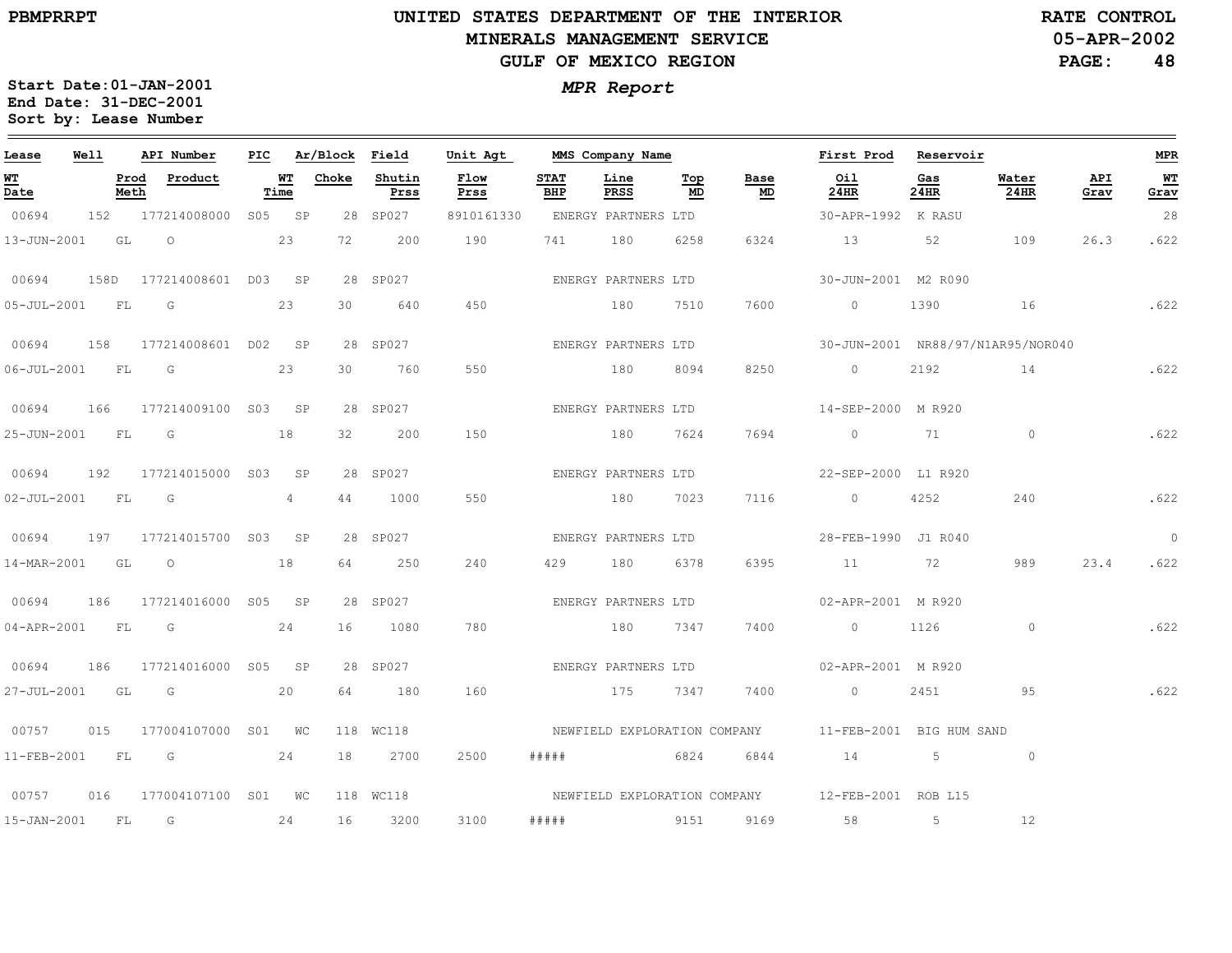### **UNITED STATES DEPARTMENT OF THE INTERIOR MINERALS MANAGEMENT SERVICEGULF OF MEXICO REGION**

**05-APR-2002RATE CONTROL**

**PAGE:49**

| Lease       | Well   |              | API Number          | PIC |                | Ar/Block | Field          | Unit Agt     |                    | MMS Company Name             |           |                              | First Prod                                        | Reservoir   |                |             | <b>MPR</b> |
|-------------|--------|--------------|---------------------|-----|----------------|----------|----------------|--------------|--------------------|------------------------------|-----------|------------------------------|---------------------------------------------------|-------------|----------------|-------------|------------|
| WT<br>Date  |        | Prod<br>Meth | Product             |     | WT<br>Time     | Choke    | Shutin<br>Prss | Flow<br>Prss | <b>STAT</b><br>BHP | Line<br>PRSS                 | Top<br>MD | Base<br>MD                   | Oil<br>24HR                                       | Gas<br>24HR | Water<br>24HR  | API<br>Grav | WТ<br>Grav |
| 00759       | 004    |              | 177004009100        |     | S04 WC         |          | 173 WC180      |              |                    |                              |           | LINDER OIL COMPANY, A PARTNE | 29-JAN-2000                                       | "F" SAND    |                |             |            |
| 17-JUL-2001 |        | FL           | G                   |     | 24             | 42       | 610            | 480          | 1700               | 888                          | 6732      | 6748                         | $\circ$                                           | 51          | $\circ$        | 42.3        | .613       |
| 00759       | K002D  |              | 177004101900 D02 WC |     |                |          | 173 WC180      |              |                    |                              |           | LINDER OIL COMPANY, A PARTNE | 30-APR-1999 I-1 SAND                              |             |                |             |            |
| 06-SEP-2001 |        | FL           | G                   |     | 24             | 58       | 1050           | 500          |                    | 1050                         | 8356      | 8422                         | 26                                                | 4643        | 17             | 43.2        | .602       |
| 00759       | K002   |              | 177004101900 D01 WC |     |                |          | 173 WC180      |              |                    | LINDER OIL COMPANY, A PARTNE |           |                              | 19-FEB-1999 K-1 LOWER SAND                        |             |                |             |            |
| 07-SEP-2001 |        | FL           | G                   |     | 24             | 18       | 1025           | 750          |                    | 1050                         | 9022      | 9048                         | 28                                                | 1532        | $\mathcal{S}$  | 41.2        | .602       |
| 00759       | FA001  |              | 177004107700 S01    |     | WC             |          | 173 WC180      |              |                    |                              |           | WESTPORT RESOURCES CORPORATI | 11-FEB-2001 F-3 SAND                              |             |                |             |            |
| 10-MAR-2001 |        | FL           | G                   |     | 4              | 18       | 2950           | 2445         | #####              | 870                          | 8333      | 8354                         | 43                                                | 4694        | $\overline{4}$ | 54.5        | .619       |
| 00759       | FA002D |              | 177004107800 D02    |     | <b>WC</b>      |          | 173 WC180      |              |                    | WESTPORT RESOURCES CORPORATI |           |                              | 14-FEB-2001 C-3 SAND                              |             |                |             |            |
| 10-MAR-2001 |        | FL           | G                   |     | 4              | 20       | 3050           | 2552         | # # # # #          | 870                          | 6940      | 6968                         | 50                                                | 7115        | 14             | 50          | .602       |
| 00759       | FA002  |              | 177004107800 D03    |     | WС             |          | 173 WC180      |              |                    |                              |           | WESTPORT RESOURCES CORPORATI | 22-FEB-2001 F-2 RK SAND                           |             |                |             |            |
| 22-MAR-2001 |        | FL           | G                   |     | $\overline{4}$ | 19       | 980            | 900          | #####              | 270                          | 7736      | 7754                         | 5                                                 | 2625        | $7^{\circ}$    | 50          | .62        |
| 00759       | FA003D |              | 177004107900 D02    |     | <b>WC</b>      |          | 173 WC180      |              |                    | WESTPORT RESOURCES CORPORATI |           |                              | 11-FEB-2001 A-2 SAND                              |             |                |             |            |
| 08-MAR-2001 |        | FL           | G                   |     | 4              | 19       | 1480           | 1050         | # # # # #          | 870                          | 4360      | 4378                         | $\circ$                                           | 1603        | 204            |             | .562       |
| 00763       | FA003  |              | 177004107900 D03    |     | WС             |          | 180 WC180      |              |                    |                              |           |                              | WESTPORT RESOURCES CORPORATI 02-APR-2001 A-6 LWR  |             |                |             |            |
| 09-APR-2001 |        | FL.          | G                   |     | 24             | 14       | 1800           | 1600         | # # # # #          | 880                          | 5132      | 5146                         | $\circ$                                           | 2267        | $\overline{4}$ |             | .562       |
| 00763       | GA001  |              | 177004108600 D01    |     | <b>WC</b>      |          | 180 WC180      |              |                    | WESTPORT RESOURCES CORPORATI |           |                              | 02-JUL-2001 B-6 SAND                              |             |                |             |            |
| 15-AUG-2001 |        | FL           | G                   |     | 8              | 18       | 2000           | 1800         | #####              | 925                          | 6730      | 6746                         | $\circ$                                           | 2795        | 218            |             | .618       |
| 00763       | GA002  |              | 177004108800        | DO1 | WC             |          | 180 WC180      |              |                    |                              |           |                              | WESTPORT RESOURCES CORPORATI 10-JUL-2001 F-2 SAND |             |                |             |            |
| 17-AUG-2001 |        | FL           | G                   |     | 8              | 17       | 1375           | 385          |                    | 320                          | 8798      | 8813                         | $\circ$                                           | 309         | 6              |             | .568       |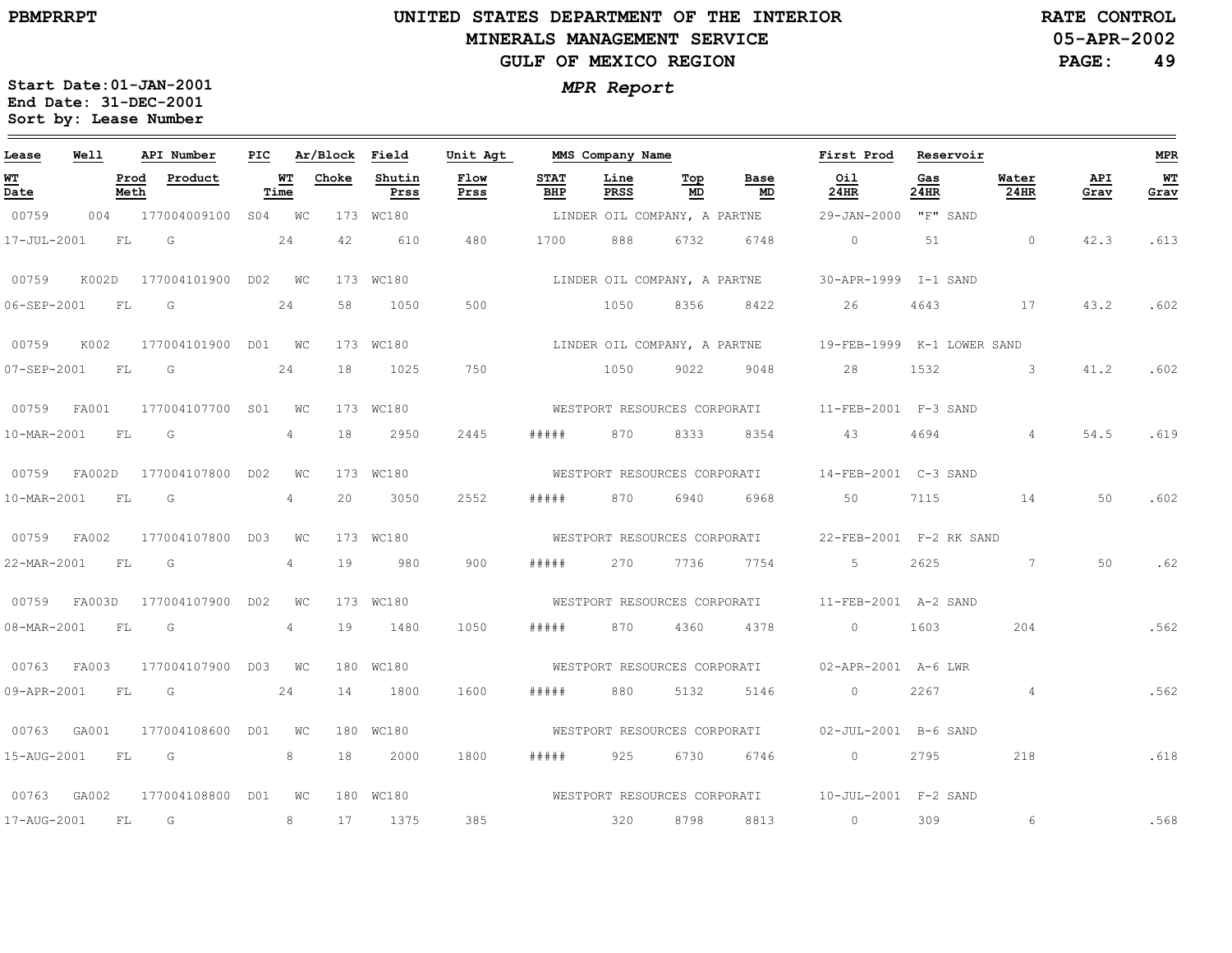# **UNITED STATES DEPARTMENT OF THE INTERIOR MINERALS MANAGEMENT SERVICEGULF OF MEXICO REGION**

**05-APR-2002RATE CONTROL**

**PAGE:50**

| Lease       | <b>Well</b>      |      | API Number                            |      |           | PIC Ar/Block Field |                | Unit Agt             |             | MMS Company Name   |           |                                   | First Prod Reservoir                                                                                                                                                                                                                                                                                                               |             |                         |             | <b>MPR</b>  |
|-------------|------------------|------|---------------------------------------|------|-----------|--------------------|----------------|----------------------|-------------|--------------------|-----------|-----------------------------------|------------------------------------------------------------------------------------------------------------------------------------------------------------------------------------------------------------------------------------------------------------------------------------------------------------------------------------|-------------|-------------------------|-------------|-------------|
| WT<br>Date  |                  | Meth | Prod Product                          | Time | <b>WT</b> | Choke              | Shutin<br>Prss | Flow<br>Prss         | STAT<br>BHP | Line<br>PRSS       | Top<br>MD | Base<br>$\underline{\mathsf{MD}}$ | Oil<br>24HR                                                                                                                                                                                                                                                                                                                        | Gas<br>24HR | Water<br>24HR           | API<br>Grav | $W$<br>Grav |
| 00763       |                  |      | GA002D 177004108800 D02 WC            |      |           |                    | 180 WC180      |                      |             |                    |           |                                   | WESTPORT RESOURCES CORPORATI 07-JUL-2001 B-6 SAND                                                                                                                                                                                                                                                                                  |             |                         |             |             |
| 17-AUG-2001 |                  |      | FLG 8                                 |      |           |                    | 16 2060        | 1640                 | # # # # #   | 925 6814           |           | 6840                              | $\overline{0}$                                                                                                                                                                                                                                                                                                                     |             | 2702 1                  |             | .588        |
|             | 00763 GA002      |      | 177004108800 D03 WC                   |      |           |                    | 180 WC180      |                      |             |                    |           |                                   | WESTPORT RESOURCES CORPORATI 09-NOV-2001 F-1 SAND                                                                                                                                                                                                                                                                                  |             |                         |             |             |
| 20-DEC-2001 |                  | FL G | 24                                    |      |           |                    | 24 1900        | 1355                 |             | 770 8660           |           | 8733                              | $\overline{0}$ and $\overline{0}$ and $\overline{0}$ and $\overline{0}$ and $\overline{0}$ and $\overline{0}$ and $\overline{0}$ and $\overline{0}$ and $\overline{0}$ and $\overline{0}$ and $\overline{0}$ and $\overline{0}$ and $\overline{0}$ and $\overline{0}$ and $\overline{0}$ and $\overline{0}$ and $\overline{0}$ and | 946         | 42                      |             | .52         |
|             |                  |      | 00763 GA003 177004108900 D01 WC       |      |           |                    | 180 WC180      |                      |             |                    |           |                                   | WESTPORT RESOURCES CORPORATI 04-JUL-2001 F-2 SAND                                                                                                                                                                                                                                                                                  |             |                         |             |             |
|             | 11-AUG-2001 FL G |      |                                       |      | 8         |                    | 15 2200        | 1160                 |             |                    |           | ##### 925 8963 8994               | $\overline{0}$                                                                                                                                                                                                                                                                                                                     |             | $\overline{0}$          |             | .587        |
|             |                  |      | 00763 GA003D 177004108900 D02 WC      |      |           |                    | 180 WC180      |                      |             |                    |           |                                   | WESTPORT RESOURCES CORPORATI 12-JUL-2001 F-1 SAND                                                                                                                                                                                                                                                                                  |             |                         |             |             |
| 17-AUG-2001 | FL               |      | G                                     |      | 8         |                    | 18 1750        | 920                  |             | 900                | 8861      | 8901                              | $5 - 1$                                                                                                                                                                                                                                                                                                                            | 940         | 63                      | 43          | .585        |
|             |                  |      | 00775   015   177054091400   D04   VR |      |           |                    | 131 VR112      |                      |             | APACHE CORPORATION |           |                                   | 18-NOV-1997 7440/7490'SAND                                                                                                                                                                                                                                                                                                         |             |                         |             |             |
|             | 01-JUN-2001 FL G |      |                                       |      |           |                    | 64 1600        | 1150                 |             | 2240 900 8154      |           | 8251                              | $\overline{0}$                                                                                                                                                                                                                                                                                                                     | 3657        | 704                     |             |             |
|             |                  |      |                                       |      |           |                    | 131 VR131      |                      |             |                    |           |                                   | STONE ENERGY CORPORATION 15-JUN-2001 12A                                                                                                                                                                                                                                                                                           |             |                         |             |             |
|             | 26-JUN-2001 FL G |      |                                       |      | 24        |                    | 21 3520        | 1640                 | # # # # #   | 1027               | 11654     | 11702 50                          |                                                                                                                                                                                                                                                                                                                                    | 4924        | 8                       | 55          |             |
| 00780       |                  |      | D007 177074041001 S06 SM              |      |           |                    | 33 SM038       |                      |             |                    |           |                                   | AMOCO PRODUCTION COMPANY 16-AUG-2001 SIG-P STRAY                                                                                                                                                                                                                                                                                   |             |                         |             |             |
|             |                  |      | 23-AUG-2001 FL G                      |      | 24        | 10                 |                | 1967                 |             |                    |           |                                   | 11890 11920 24 1379                                                                                                                                                                                                                                                                                                                |             | $\overline{\mathbf{3}}$ |             |             |
| 00787       |                  |      | B004 177070047900 S06 SM              |      |           |                    | 49 SM048       | DENBURY OFFSHORE INC |             |                    |           |                                   | 20-FEB-2001 BUL 5X-1                                                                                                                                                                                                                                                                                                               |             |                         |             |             |
| 20-FEB-2001 |                  | FL G |                                       |      | 24        |                    | 10 2750        | 2160                 |             |                    | 10592     | 10606                             | 41                                                                                                                                                                                                                                                                                                                                 | 1447        | $\circ$                 |             |             |
| 00787       |                  |      | E007 177074005200 S05 SM              |      |           |                    | 49 SM048       | DENBURY OFFSHORE INC |             |                    |           |                                   | 06-JUL-2001 BUL 12                                                                                                                                                                                                                                                                                                                 |             |                         |             |             |
|             |                  |      | 12-SEP-2001 FL G 24                   |      |           |                    | 38 445         | 140                  |             | 940 11914          |           | 11922                             | $0 \t 1336$ 2                                                                                                                                                                                                                                                                                                                      |             |                         |             | 51.8 .609   |
| 00790       |                  |      | A001A 177084059600 S02 SM             |      |           |                    | 95 EI266       | 8910086400           |             |                    |           |                                   | APACHE CORPORATION<br>28-FEB-1998  1,000'SAND                                                                                                                                                                                                                                                                                      |             |                         |             |             |
|             | 30-MAY-2001 FL G |      |                                       |      |           |                    | 64 300         | 80                   |             |                    |           |                                   | 409 70 1054 1064 0                                                                                                                                                                                                                                                                                                                 | 660         | $\mathbf{3}$            |             |             |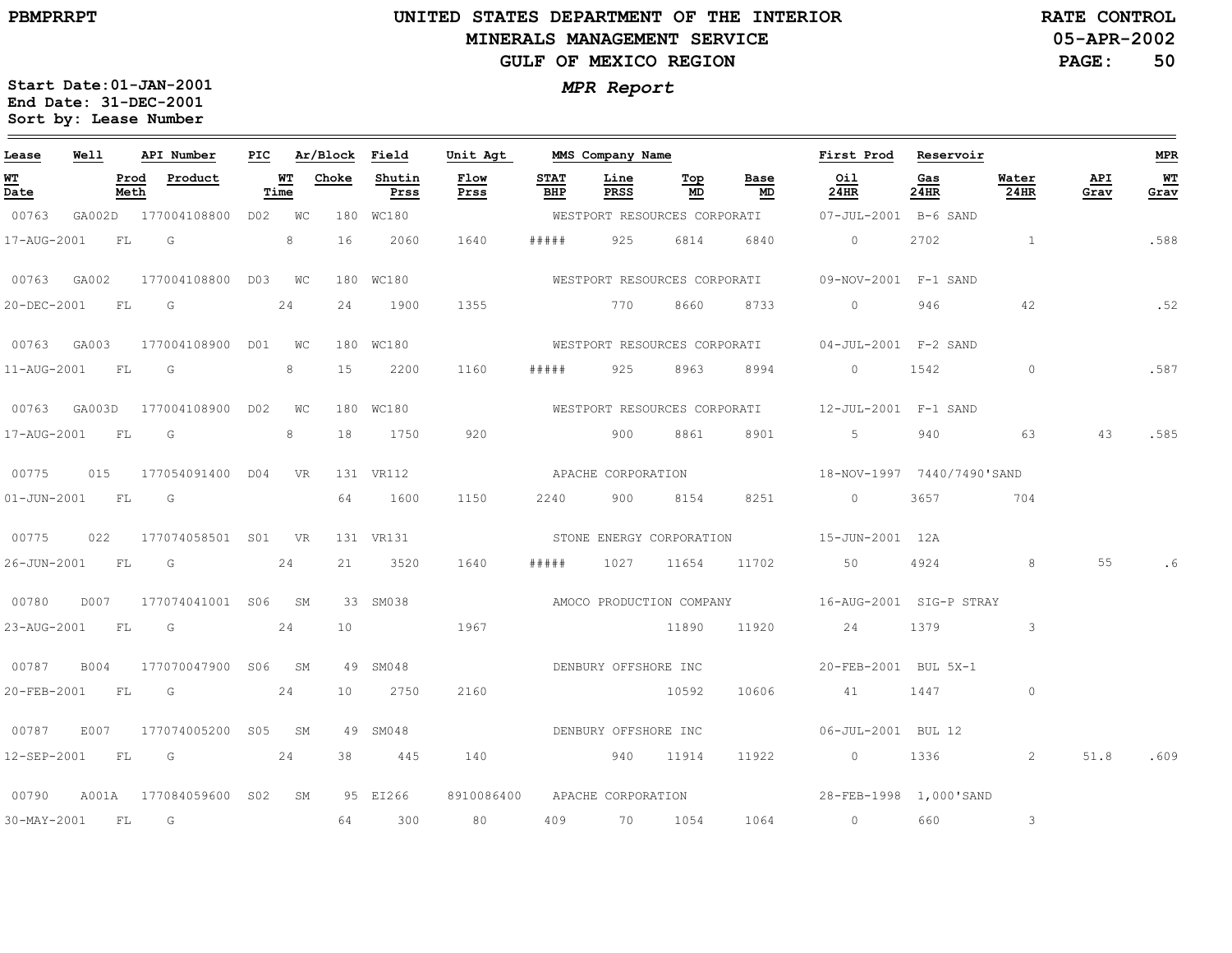**RATE CONTROL**

**PAGE:51**

**Start Date:01-JAN-2001** *MPR Report* **End Date: 31-DEC-2001 Sort by: Lease Number** 

| Lease            | Well |              | API Number               | PIC               |    |       | Ar/Block Field | Unit Agt           |                    | MMS Company Name   |           |                   | First Prod Reservoir |             |                      |             | <b>MPR</b>  |
|------------------|------|--------------|--------------------------|-------------------|----|-------|----------------|--------------------|--------------------|--------------------|-----------|-------------------|----------------------|-------------|----------------------|-------------|-------------|
| WT<br>Date       |      | Prod<br>Meth | Product                  | <b>WT</b><br>Time |    | Choke | Shutin<br>Prss | Flow<br>Prss       | <b>STAT</b><br>BHP | Line<br>PRSS       | Тор<br>MD | Base<br><b>MD</b> | Oil<br>24HR          | Gas<br>24HR | Water<br><b>24HR</b> | API<br>Grav | WT<br>Grav  |
| 00790            | A004 |              | 177084060000             | S03 SM            |    |       | 95 EI266       | 8910086400         |                    | APACHE CORPORATION |           |                   | 24-DEC-1998 1000'    |             |                      |             |             |
| 30-MAY-2001      |      | <b>FL</b>    | G                        |                   |    | 47    | 320            | 100                | 393                | 70 1049            |           | 1059              | $\overline{0}$       | 1560        | 53                   |             |             |
| 00790            | A005 |              | 177084060100 S03 SM      |                   |    |       | 95 EI266       | 8910086400         |                    | APACHE CORPORATION |           |                   | 24-DEC-1998 1000'    |             |                      |             |             |
| 30-MAY-2001 FL G |      |              |                          |                   |    | 59    | 290            | 120                | 392                |                    | 70 1074   | 1084              | $\overline{0}$       | 2350        | 34                   |             |             |
| 00790            |      |              | A006 177084075500 S01    |                   | SM |       | 95 EI266       | 8910086400         |                    | APACHE CORPORATION |           |                   | 30-APR-1991 FA       |             |                      |             | 5390        |
| 30-MAY-2001 FL G |      |              |                          |                   |    |       | 24 1680        | 720                |                    | 1991 70 7158       |           | 7176              | $\overline{0}$       | 1080        | 650                  |             |             |
| 00796            |      |              | 013B 177090032600 S04 EI |                   |    |       | 100 EI100      |                    |                    | APACHE CORPORATION |           |                   | 31-JUL-1987 G2 RA    |             |                      |             | $\circ$     |
| 30-MAY-2001 FL   |      |              | $\overline{\phantom{0}}$ |                   |    | 100   |                | 209                |                    |                    | 8020      | 8030              | 80 30                | 172         | 922                  | 44.5        |             |
| 00796            |      |              | 020A 177090088800 S02    |                   | EI |       | 100 EI100      |                    |                    | APACHE CORPORATION |           |                   | 30-APR-1989 G2 RA    |             |                      |             | $\Omega$    |
| 29-MAY-2001 GL   |      |              | $\overline{O}$           |                   |    | 64    |                | 240                |                    | 1470 8064          |           | 8072              | 56                   | 176         | 1066                 | 41          |             |
| 00796            |      |              | 027A 177092018601 S03 EI |                   |    |       | 100 EI100      |                    |                    | APACHE CORPORATION |           |                   | 30-JUN-1981 H RA     |             |                      |             | $\mathbf 0$ |
| 29-MAY-2001 GL   |      |              | $\overline{\phantom{0}}$ |                   |    | 13    |                | 340                |                    |                    | 8604      | 8620              | 24                   | 33          | 576                  | 41.1        |             |
| 00796            |      |              | 024 177092019200 D01 EI  |                   |    |       | 100 EI100      |                    |                    | APACHE CORPORATION |           |                   | 29-FEB-1972 H2 RA    |             |                      |             | $\mathbf 0$ |
| 30-MAY-2001 GL O |      |              |                          |                   |    | 60    |                | 230                |                    | 8930               |           | 8935              | $\overline{0}$       | 42          | 930                  |             |             |
| 00796            |      |              | 030D 177094052700 D04 EI |                   |    |       | 100 EI100      | APACHE CORPORATION |                    |                    |           |                   | 29-FEB-1992 ORA      |             |                      |             | $\Omega$    |
| 31-MAY-2001      |      | GL GL        | $\overline{O}$           |                   |    | 64    |                | 240                |                    | 2111 11908         |           | 11923             | 26                   | 129         | 412                  | 42          |             |
| 00796            |      |              | 031 177094091600 S01 EI  |                   |    |       | 100 EI100      | APACHE CORPORATION |                    |                    |           |                   | 31-AUG-1992 R RD     |             |                      |             | $\circ$     |
| 30-MAY-2001      |      |              | GL O                     |                   |    | 64    |                | 245                |                    | 12678              |           | 12724             | 54                   | 191         | 546                  | 42.1        |             |
| 00796            |      |              | 033 177094093000 D01 EI  |                   |    |       | 100 EI100      | APACHE CORPORATION |                    |                    |           |                   | 31-MAY-1993 M RB     |             |                      |             | $\Omega$    |
| 30-MAY-2001 GL   |      |              | G                        |                   |    |       | 64 1175        | 250                |                    |                    | 220 11040 |                   | 11078 47             | 146         | 901                  | 39          |             |

# **05-APR-2002**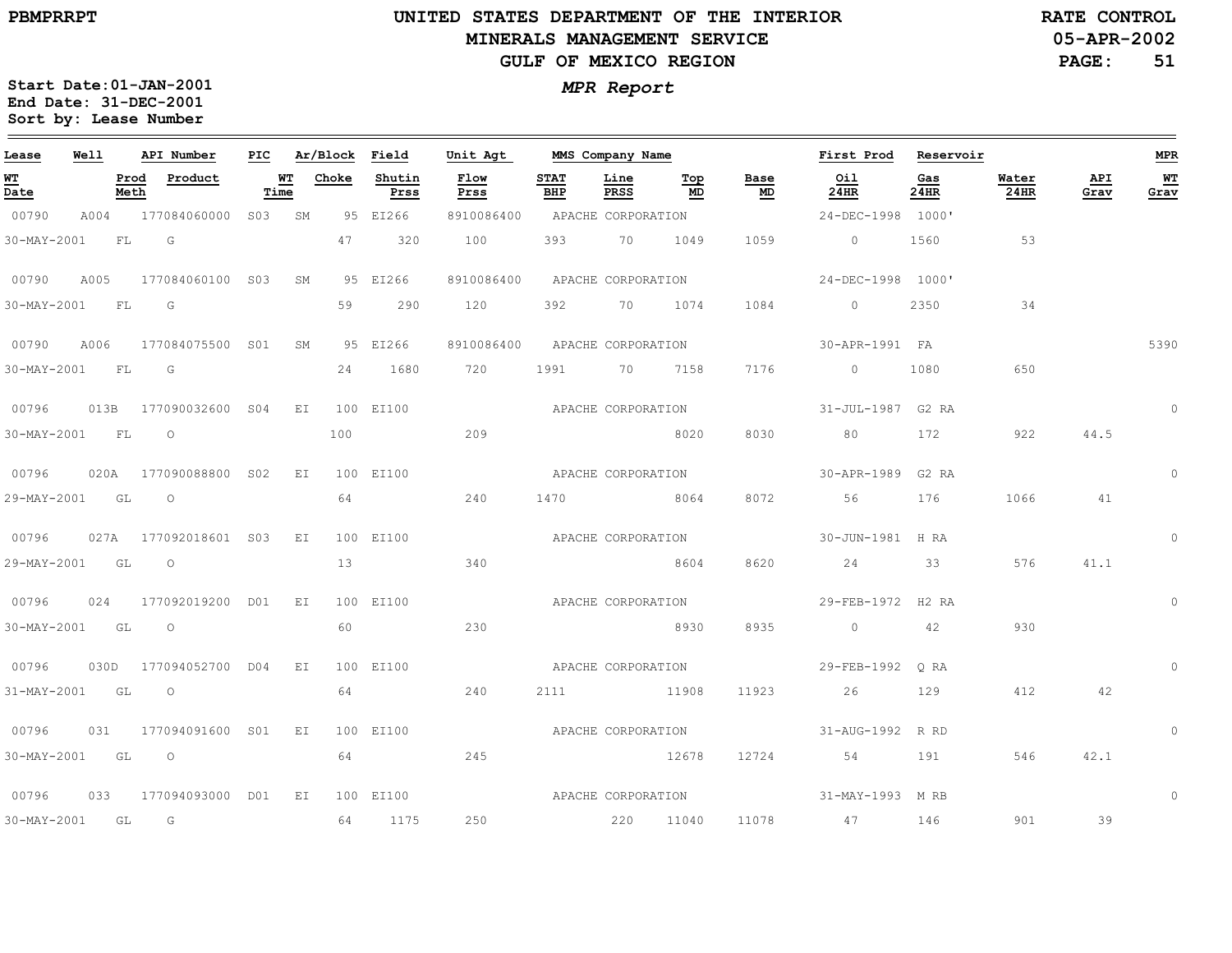# **UNITED STATES DEPARTMENT OF THE INTERIOR MINERALS MANAGEMENT SERVICEGULF OF MEXICO REGION**

**05-APR-2002RATE CONTROL**

**PAGE:52**

| Lease            | <b>Well</b> |      | API Number                                 |      |    | PIC Ar/Block Field |                         | Unit Agt           |                    |                |                       |                                   | MMS Company Name Tirst Prod Reservoir         |             |               |             | MPR            |
|------------------|-------------|------|--------------------------------------------|------|----|--------------------|-------------------------|--------------------|--------------------|----------------|-----------------------|-----------------------------------|-----------------------------------------------|-------------|---------------|-------------|----------------|
| WТ<br>Date       |             | Meth | Prod Product                               | Time |    |                    | WT Choke Shutin<br>Prss | Flow<br>Prss       | <b>STAT</b><br>BHP | Line           | Тор<br><u>PRSS</u> MD | Base<br>$\underline{\mathsf{MD}}$ | Oil<br>24HR                                   | Gas<br>24HR | Water<br>24HR | API<br>Grav | WT<br>Grav     |
| 00796            |             |      | 033D 177094093000 D02 EI                   |      |    |                    | 100 EI100               |                    | APACHE CORPORATION |                |                       |                                   | 31-MAY-1993 H2 RA                             |             |               |             | $\overline{0}$ |
| 31-MAY-2001 GL O |             |      |                                            |      |    | 64                 |                         | 260                |                    |                | 9040                  | 9128                              | 52                                            | 170         | 1238          | 40          |                |
|                  |             |      | 00796  034  177094094400  D01  EI          |      |    |                    | 100 EI100               | APACHE CORPORATION |                    |                |                       |                                   | 31-MAY-1993 R RE                              |             |               |             | $\mathbf 0$    |
|                  |             |      | 31-MAY-2001 GL O                           |      |    |                    | 64 64 65                | 280                |                    | 12550          |                       |                                   | 12635 49 223 761                              |             |               | 37.1        |                |
|                  |             |      | 00796   038B   177094105100   S03   EI     |      |    |                    | 100 EI100               |                    |                    |                |                       |                                   |                                               |             |               |             |                |
| 04-MAR-2001 FL G |             |      |                                            |      |    |                    | 20 3800                 | 950                |                    |                |                       | 730 9114 9120                     | $\sim$ 0 38                                   |             | 593           |             |                |
| 00796            |             |      | 039 177094113801 S04 EI                    |      |    |                    | 100 EI100               |                    | APACHE CORPORATION |                |                       |                                   | 16-AUG-2000 T SAND                            |             |               |             |                |
| 06-MAR-2001 FL G |             |      |                                            |      |    |                    | 48 1675                 | 375                |                    | 4248 190 12196 |                       | 12210                             | $\sim$ 0 $\sim$ 13                            |             | $\circ$       |             |                |
|                  |             |      | 00796  041  177094115600  S01  EI          |      |    |                    |                         |                    |                    |                |                       |                                   |                                               |             |               |             |                |
| 31-MAY-2001 GL O |             |      |                                            |      |    |                    |                         | 90 315             |                    |                |                       |                                   | 8715 9705 127 114                             |             | 1457          | 43          |                |
|                  |             |      | 00797    D002    177094035801    S05    EI |      |    |                    | 105 EI100               |                    |                    |                |                       |                                   |                                               |             |               |             |                |
|                  |             |      | 03-JAN-2001 FL G 24                        |      |    |                    | 14                      | 1300               |                    |                |                       |                                   | 349 10274 10310 58 1120 107                   |             |               |             |                |
|                  |             |      |                                            |      |    |                    | 105 EI100               |                    |                    |                |                       |                                   | OCEAN ENERGY INC $23-\text{DEC}-2000$ 15 FB-C |             |               |             |                |
|                  |             |      | 01-FEB-2001 FL G 24                        |      |    |                    | 12 2250                 | 1700               |                    | 349 1050 10274 |                       |                                   | 10310 15 942 12                               |             |               | 50.2 .61    |                |
|                  |             |      |                                            |      |    |                    | 105 EI100               |                    |                    |                |                       |                                   |                                               |             |               |             |                |
| 12-MAY-2001 FL G |             |      |                                            |      | 24 | 12                 |                         | 3100               |                    | 3762 10128     |                       |                                   | 10136 121                                     | 2760 52     |               |             |                |
|                  |             |      |                                            |      |    |                    | 105 EI100               |                    |                    |                |                       |                                   | OCEAN ENERGY INC 12-MAY-2001 14A(L) FB-C      |             |               |             |                |
|                  |             |      | 02-JUN-2001 FL G 9                         |      |    |                    | 14 3150                 | 1950               |                    |                |                       |                                   | 3762 748 10128 10136 54 1894 333              |             |               | 51.3        | .644           |
|                  |             |      |                                            |      |    |                    | 105 EI100               |                    |                    |                |                       |                                   | OCEAN ENERGY INC<br>14-OCT-2001 13 FB-C       |             |               |             |                |
| 24-NOV-2001 FL O |             |      |                                            |      | 4  |                    | 12 2100                 | 1350               |                    |                |                       |                                   | 8946 8964 370 302 4                           |             |               | 42.2        | . 6            |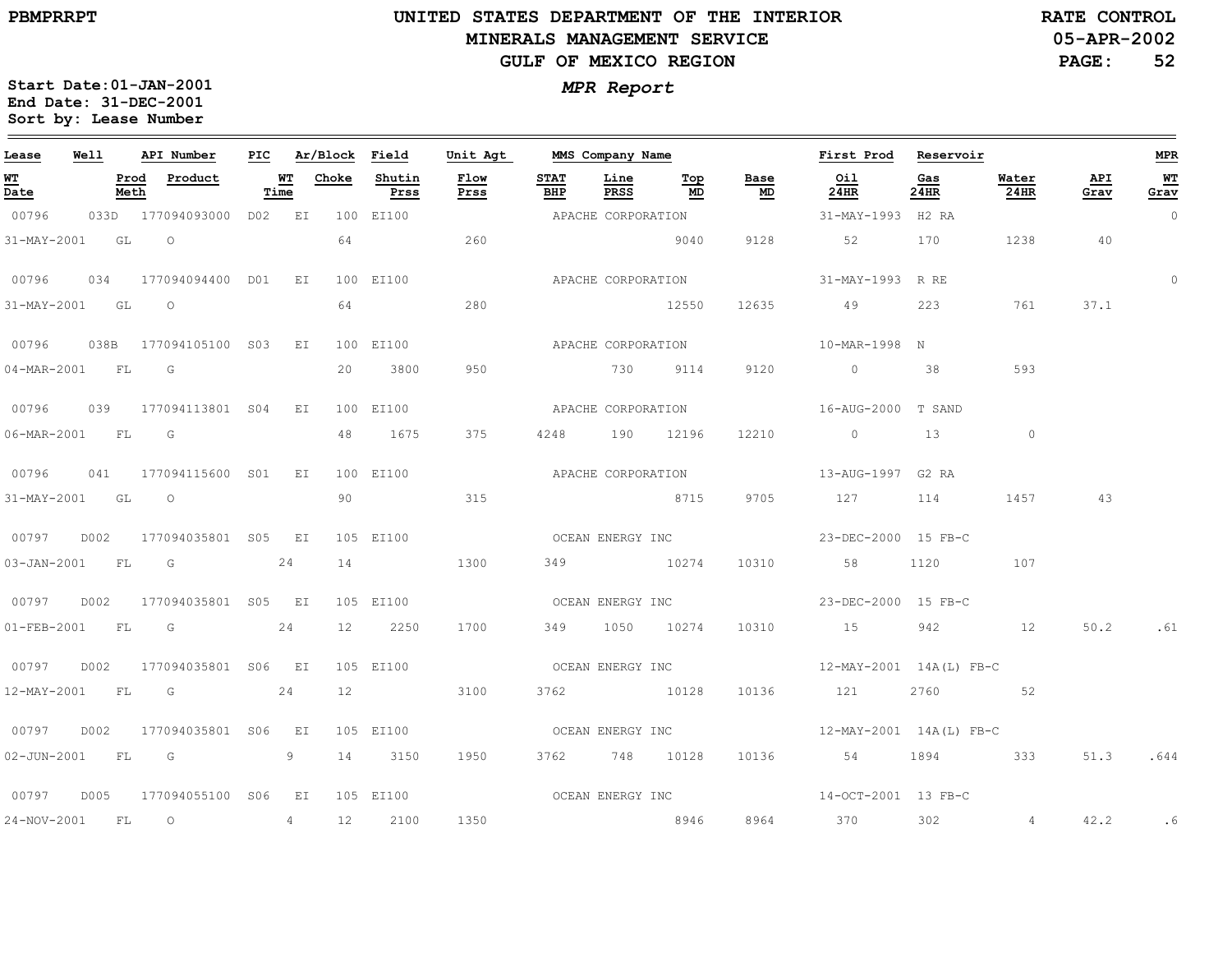# **UNITED STATES DEPARTMENT OF THE INTERIOR MINERALS MANAGEMENT SERVICEGULF OF MEXICO REGION**

**05-APR-2002RATE CONTROL**

**PAGE:53**

| Lease             | Well |              | API Number          | PIC |                | Ar/Block Field |                | Unit Agt     |             | MMS Company Name             |           |                                   | First Prod            | Reservoir               |               |             | MPR         |
|-------------------|------|--------------|---------------------|-----|----------------|----------------|----------------|--------------|-------------|------------------------------|-----------|-----------------------------------|-----------------------|-------------------------|---------------|-------------|-------------|
| WT<br>Date        |      | Prod<br>Meth | Product             |     | WТ<br>Time     | Choke          | Shutin<br>Prss | Flow<br>Prss | STAT<br>BHP | Line<br>PRSS                 | Top<br>MD | Base<br>$\underline{\mathsf{MD}}$ | Oil<br>24HR           | Gas<br>24HR             | Water<br>24HR | API<br>Grav | $W$<br>Grav |
| 00797             | 024  |              | 177094114400 D06 EI |     |                |                | 105 EI100      |              |             | OCEAN ENERGY INC             |           |                                   | 16-MAY-2001 35L FBA   |                         |               |             |             |
| 17-MAY-2001       |      | FL           | $\circ$             |     | 24             | 14             |                | 1444         |             |                              | 11348     | 11360                             | 1461                  | 4950                    | 15            |             |             |
| 00797             | 024  |              | 177094114400 D06    |     | EI             |                | 105 EI100      |              |             | OCEAN ENERGY INC             |           |                                   | 16-MAY-2001 35L FBA   |                         |               |             |             |
| 07-OCT-2001       |      | FL           | G                   |     | 4              | 28             | 2870           | 1107         |             | 748                          | 11348     | 11360                             | 929                   | 1263                    | 9             | 40.8        | .61         |
| 00806             | F010 |              | 177094120601 S01 EI |     |                |                | 206 EI205      | 8910086540   |             |                              |           | BURLINGTON RESOURCES OFFSHOR      | 22-MAY-2001 GG SAND   |                         |               |             |             |
| 22-MAY-2001       |      | FL           | $\overline{G}$      |     | 24             | 20             | 4750           | 4550         | # # # # #   |                              | 14566     | 14636                             | 24                    | 6846                    | 21            |             |             |
| 00806             | F010 |              | 177094120601 S01 EI |     |                |                | 206 EI205      | 8910086540   |             | BURLINGTON RESOURCES OFFSHOR |           |                                   | 22-MAY-2001 GG SAND   |                         |               |             |             |
| $06 - JUL - 2001$ |      | FL           | G                   |     | 24             | 19             | 4735           | 4400         | # # # # #   | 1057                         | 14566     | 14636                             | 117                   | 9367                    | $\circ$       | 44.4        | . 6         |
| 00808             | E007 |              | 177094019702 S03 EI |     |                |                | 219 EI205      | 8910086540   |             |                              |           | BURLINGTON RESOURCES OFFSHOR      | 25-JUN-2001 J SAND RF |                         |               |             |             |
| 09-JUL-2001       |      | FL           | G                   |     | 24             | 17             | 2065           | 1920         | 2045        |                              | 5180      | 5194                              | 6                     | 4162                    | $\circ$       |             |             |
| 00808             | E007 |              | 177094019702 S03 EI |     |                |                | 219 EI205      | 8910086540   |             |                              |           | BURLINGTON RESOURCES OFFSHOR      | 25-JUN-2001 J SAND RF |                         |               |             |             |
| 04-AUG-2001       |      | FL           | G                   |     | 24             | 18             | 2065           | 1790         | 2045        | 806                          | 5180      | 5194                              | 8                     | 4184                    | $\circ$       | 51          | .594        |
| 00811             | E001 |              | 177092003100 D01 EI |     |                |                | 266 EI266      | 8910086400   |             | UNION OIL COMPANY OF CALIFOR |           |                                   | 30-JUN-1970 FK 266-2  |                         |               |             | 264         |
| 08-OCT-2001       |      | FL           | G                   |     | 24             | 15             | 900            | 880          | 1390        | 460                          | 5149      | 5178                              | $\circ$               | 354                     | 336           |             | $\cdot$ 6   |
| 00811             | F006 |              | 177094001701 S02 EI |     |                |                | 266 EI266      | 8910086400   |             | UNION OIL COMPANY OF CALIFOR |           |                                   | 22-DEC-2001 EE RA     |                         |               |             |             |
| 28-DEC-2001       |      | FL           | G                   |     | 24             | 15             |                | 1350         |             |                              | 4689      | 4693                              | $\circ$               | 2038                    | $\circ$       |             |             |
| 00812             | I008 |              | 177104152300 S01    |     | E I            |                | 267 EI266      | 8910086400   |             | UNION OIL COMPANY OF CALIFOR |           |                                   |                       | 08-MAY-2001 10050' SAND |               |             |             |
| 08-MAY-2001       |      | FL           | G                   |     | $\overline{4}$ | 20             |                | 4400         | # # # # #   |                              | 11502     | 11650                             | 169                   | 5280                    | 150           |             |             |
| 00812             | I008 |              | 177104152300 S01    |     | EI             |                | 267 EI266      | 8910086400   |             |                              |           | UNION OIL COMPANY OF CALIFOR      |                       | 08-MAY-2001 10050' SAND |               |             |             |
| 22-MAY-2001       |      | FL           | G                   |     | 6              | 24             | 4900           | 1335         | # # # # #   | 1095                         | 11502     | 11650                             | 25                    | 2200                    | 172           | 52          | .56         |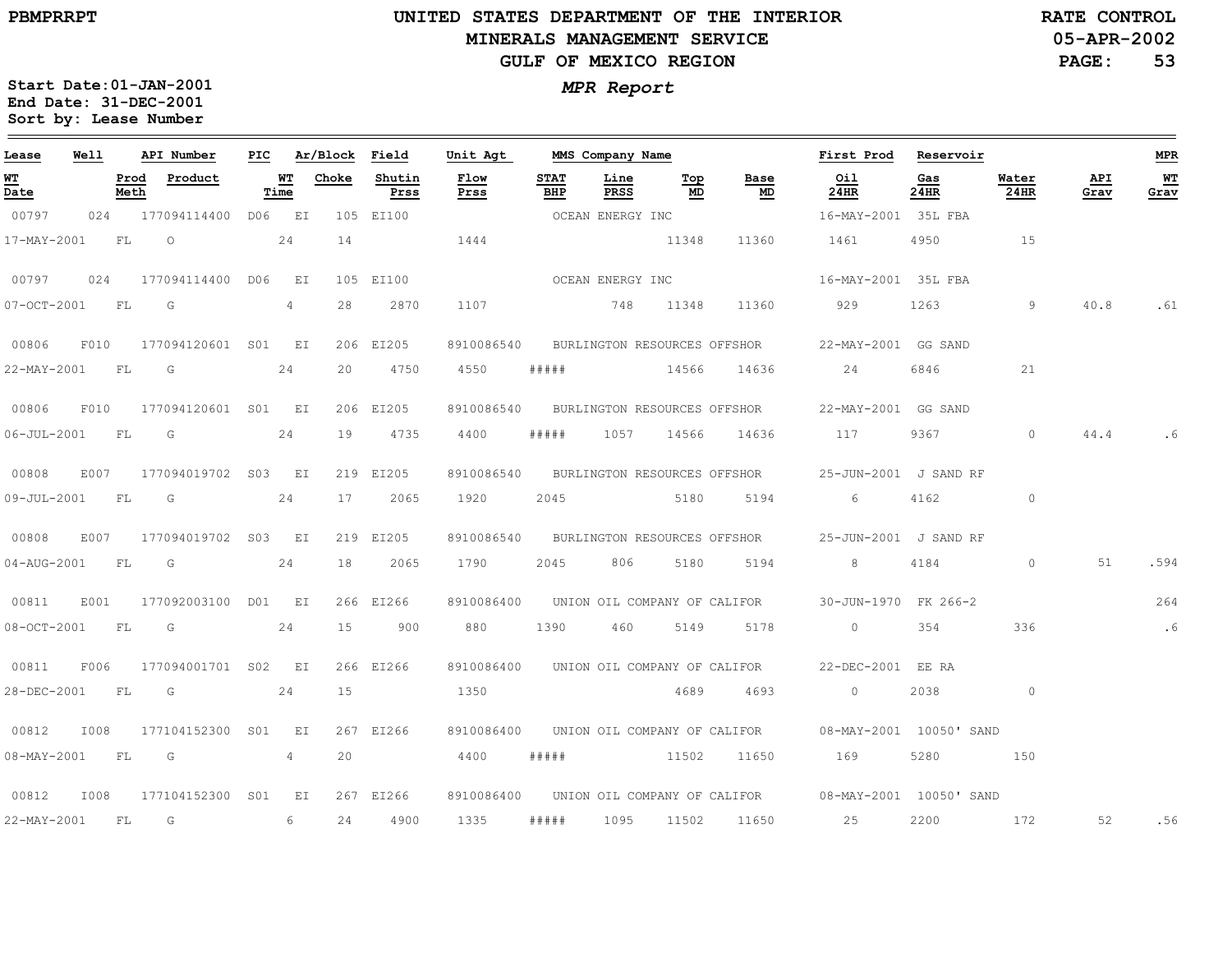#### **UNITED STATES DEPARTMENT OF THE INTERIOR MINERALS MANAGEMENT SERVICEGULF OF MEXICO REGION**

**05-APR-2002RATE CONTROL**

**PAGE: 54**

| Lease                          | Well         |              | API Number          | PIC |            | Ar/Block | Field          | Unit Agt        |                    | MMS Company Name |                                  |                              | First Prod             | Reservoir   |               |             | <b>MPR</b>             |
|--------------------------------|--------------|--------------|---------------------|-----|------------|----------|----------------|-----------------|--------------------|------------------|----------------------------------|------------------------------|------------------------|-------------|---------------|-------------|------------------------|
| WT<br>$\overline{\text{Date}}$ |              | Prod<br>Meth | Product             |     | WT<br>Time | Choke    | Shutin<br>Prss | Flow<br>Prss    | <b>STAT</b><br>BHP | Line<br>PRSS     | $\underline{\texttt{Top}}$<br>MD | Base<br>MD                   | Oil<br>24HR            | Gas<br>24HR | Water<br>24HR | API<br>Grav | W <sub>T</sub><br>Grav |
| 00812                          | I008         |              | 177104152300        |     | S02 EI     |          | 267 EI266      | 8910086400      |                    |                  |                                  | UNION OIL COMPANY OF CALIFOR | 06-SEP-2001 8800' SAND |             |               |             |                        |
| 11-SEP-2001                    |              | FL           | G                   |     | 24         | 21       |                | 4667            |                    |                  | 9490                             | 9506                         | 169                    | 7181        | $\mathbf{3}$  |             |                        |
| 00812                          | I008         |              | 177104152300 S02 EI |     |            |          | 267 EI266      | 8910086400      |                    |                  |                                  | UNION OIL COMPANY OF CALIFOR | 06-SEP-2001 8800' SAND |             |               |             |                        |
| 29-SEP-2001                    |              | FL           | G                   |     | 24         | 31       | 4837           | 4517            |                    | 1130             | 9490                             | 9506                         | 316                    | 13885       | 9             | 48.4        | . 6                    |
| 00813                          | 002          |              | 177104152500 S01 EI |     |            |          | 269 EI266      | 8910086400      |                    |                  |                                  | UNION OIL COMPANY OF CALIFOR | 05-SEP-2001 11650 SAND |             |               |             |                        |
| $04-0CT-2001$                  |              | FL           | G                   |     | 24         | 19       | 5000           | 4912            |                    |                  | 1120 11636                       | 11714                        | 154                    | 7827        | $\mathbf{1}$  | 49.2        | . 6                    |
| 00814                          | 007          |              | 177110023000 S01 SS |     |            | 108      | SS107          | CHEVRON USA INC |                    |                  |                                  |                              | 28-FEB-1994 94/9800C   |             |               |             | 447                    |
| 15-MAY-2001                    |              | GL           | $\circ$             |     | 24         | 100      | 1065           | 134             | 1100               | 110              | 9372                             | 9395                         | 90                     | 112         | 1092          | 36.5        |                        |
| 00814                          | 041          |              | 177114098603 S02 SS |     |            |          | 108 SS107      |                 |                    | CHEVRON USA INC  |                                  |                              | 08-OCT-2001 94/9800C   |             |               |             |                        |
| 23-OCT-2001                    |              | FL           | G                   |     | 24         | 100      | 1032           | 170             |                    | 157              | 9682                             | 9688                         | 150                    | 147         | 1000          | 37.4        | . 6                    |
| 00814                          | 042          |              | 177114098901 S01 SS |     |            |          | 108 SS107      |                 |                    | CHEVRON USA INC  |                                  |                              | 10-AUG-1995 94/9800C   |             |               |             |                        |
| 18-MAY-2001                    |              | GL           | G                   |     | 24         | 100      | 1081           | 253             | 800                |                  | 176 10082                        | 10358                        | 173                    | 95          | 3335          | 36.6        |                        |
| 00819                          | D005         |              | 177114061800 S05 SS |     |            |          | 168 SS169      |                 |                    | CHEVRON USA INC  |                                  |                              | 21-OCT-1998 C-5 FB N   |             |               |             |                        |
| 12-JUN-2001                    |              | FL           | G                   |     | 24         | 8        | 2560           | 2250            | 2460               | 1010             | 7396                             | 7404                         | $\overline{0}$         | 1102        | $\circ$       | $\circ$     |                        |
| 00819                          | D006         |              | 177114095800 S01 SS |     |            |          | 168 SS169      |                 | CHEVRON USA INC    |                  |                                  |                              | 30-SEP-1988 A5 FBN     |             |               |             |                        |
| 04-MAY-2001                    |              | FL           | G                   |     | 24         | 35       | 1700           | 1053            | 1737               | 1033             | 9740                             | 9816                         | $\overline{7}$         | 3941        | 17            | 40          |                        |
| 00820                          | <b>BB002</b> |              | 177114055501 S01 SS |     |            |          | 169 SS169      |                 | CHEVRON USA INC    |                  |                                  |                              | 05-DEC-1995 I-2 E2B    |             |               |             |                        |
| 29-APR-2001                    |              | GL           | $\circ$             |     | 24         | 64       |                | 190             | 1160               | 145              | 9862                             | 9878                         | 171                    | 233         | 331           | 30.3        |                        |
| 00820                          | <b>BB003</b> |              | 177114057800 S02 SS |     |            |          | 169 SS169      | CHEVRON USA INC |                    |                  |                                  |                              | 31-AUG-1984            | G2 H1       |               |             | 127                    |
| 25-APR-2001                    |              | GL           | $\circ$             |     | 24         | 64       | 1016           | 145             | 1140               |                  | 146 10614                        | 10748                        | 121                    | 25          | 312           | 28          |                        |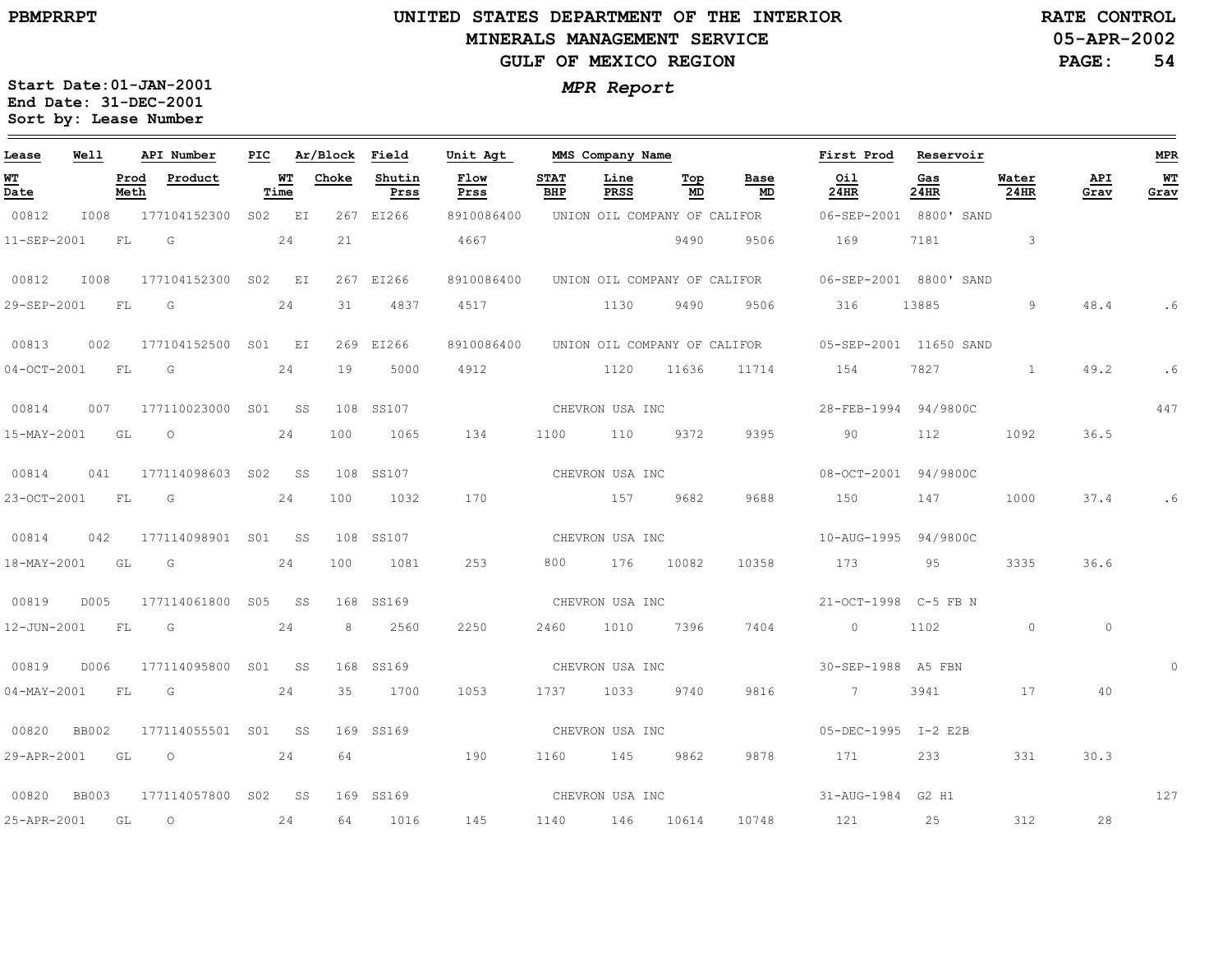# **UNITED STATES DEPARTMENT OF THE INTERIOR MINERALS MANAGEMENT SERVICEGULF OF MEXICO REGION**

**05-APR-2002RATE CONTROL**

**55**

**Start Date:01-JAN-2001** *MPR Report* **End Date: 31-DEC-2001 Sort by: Lease Number** 

| Lease                            | <b>Well</b>      |      | API Number                     |      |                 | PIC Ar/Block Field | Unit Agt     |                    | MMS Company Name |                      |                 | First Prod Reservoir                        |             |                  |             | MPR        |
|----------------------------------|------------------|------|--------------------------------|------|-----------------|--------------------|--------------|--------------------|------------------|----------------------|-----------------|---------------------------------------------|-------------|------------------|-------------|------------|
| WT<br>$\overline{\mathtt{Date}}$ |                  | Meth | Prod Product                   | Time | <b>WT</b> Choke | Shutin<br>Prss     | Flow<br>Prss | <b>STAT</b><br>BHP | Line<br>PRSS     | Тор<br>MD            | Base<br>MD      | Oil<br>24HR                                 | Gas<br>24HR | Water<br>$24$ HR | API<br>Grav | WТ<br>Grav |
| 00820                            |                  |      | BB006 177114060101 S02 SS      |      |                 | 169 SS169          |              | CHEVRON USA INC    |                  |                      |                 | 06-DEC-1997 F-7 FB-H1                       |             |                  |             |            |
| 27-APR-2001                      |                  | FL   | $\circ$ 24                     |      | 64              | 1500               | 150          |                    | 1120 130 9984    |                      | 9994            | 285 286                                     | 421 732     |                  | 28.9        |            |
| 00820                            | C001             |      | 177114075600 S01 SS            |      |                 | 169 SS169          |              |                    |                  |                      |                 | CHEVRON USA INC $19-FEB-1998$ I-2 H1        |             |                  |             |            |
|                                  |                  |      | 04-MAY-2001 GL O 24            |      |                 | 64 1010            | 150          |                    |                  | 1305 120 11070 11080 |                 | 94                                          | 255         | 1082             | 31.6        |            |
| 00820                            |                  |      | C003 177114078500 S01 SS       |      |                 | 169 SS169          |              |                    |                  |                      |                 | CHEVRON USA INC 30-JUN-1984 I2 FBE-2A       |             |                  |             | 226        |
|                                  |                  |      | 06-MAY-2001 GL O 24            |      |                 | 96 940             | 120          |                    | 1200 105 10102   |                      |                 | 10142 68 181 1637                           |             |                  | 30.1        |            |
| 00820                            |                  |      | C006 177114080201 S01 SS       |      |                 | 169 SS169          |              |                    |                  |                      | CHEVRON USA INC | 20-MAY-2001 I-2 H1                          |             |                  |             |            |
|                                  | 21-MAY-2001 FL   |      | $\overline{O}$<br>24           |      | 20              | 2700               | 2400         | # # # # #          |                  |                      | 11234 11276 696 |                                             | 4449        | 95               | 33.6        | . 6        |
|                                  |                  |      |                                |      |                 | 169 SS169          |              |                    |                  |                      | CHEVRON USA INC | 20-MAY-2001 I-2 H1                          |             |                  |             |            |
|                                  | 24-JUN-2001 FL O |      |                                |      |                 | 19 2700            | 2650         |                    | ##### 1155 11234 |                      |                 | 11276 268                                   | 3934 23     |                  | 29.5        |            |
| 00820                            |                  |      | C008 177114081300 S01 SS       |      |                 | 169 SS169          |              |                    | CHEVRON USA INC  |                      |                 | 30-NOV-1984 G1 FB E2                        |             |                  |             | 76         |
|                                  | 14-APR-2001 GL O |      |                                | 24   | 40              | 925                | 160          |                    | 1220 110 9270    |                      | 9320            | 70 116 305                                  |             |                  | 33.4        |            |
|                                  |                  |      | 00820 H013 177114135800 S01 SS |      |                 | 169 SS169          |              |                    |                  |                      | CHEVRON USA INC | 10-OCT-2001 L-4 FB-DMB                      |             |                  |             |            |
|                                  |                  |      | 04-NOV-2001 FL G 12            |      |                 | 42 3553            | 3181         |                    | ##### 1086 11780 |                      | 11830           | 229 14139 12                                |             |                  | 45.9        | . 6        |
| 00821                            | C008             |      | 177114036001 S01 SS            |      |                 | 183 SS169          |              |                    |                  |                      |                 |                                             |             |                  |             | 381        |
|                                  | 24-APR-2001 GL   |      | $\overline{O}$                 | 24   | 96              | 1100               | 180          |                    | 1030 105 8562    |                      |                 | 8578 68                                     | 232         | 273              | 28.1        |            |
| 00821                            |                  |      | C012 177114038000 S02 SS       |      |                 | 183 SS169          |              |                    |                  |                      |                 | CHEVRON USA INC $11-APR-2001$ B-5C FB-1     |             |                  |             |            |
|                                  |                  |      | 15-APR-2001 GL O 24            |      |                 | 42 120             |              |                    | 1923 8378        |                      | 8388            | 125 192                                     |             | 115              | 29.5        | . 6        |
| 00821                            |                  |      | C012 177114038000 S02 SS       |      |                 | 183 SS169          |              |                    |                  |                      |                 | CHEVRON USA INC $11 - APR - 2001$ B-5C FB-1 |             |                  |             |            |
|                                  | 23-JUN-2001 GL   |      | $\overline{O}$<br>24           |      | 64              |                    | 125          | 1923 110 8378      |                  |                      |                 | 8388 142                                    | 233         | $3 \t 29$        |             |            |

**PAGE:**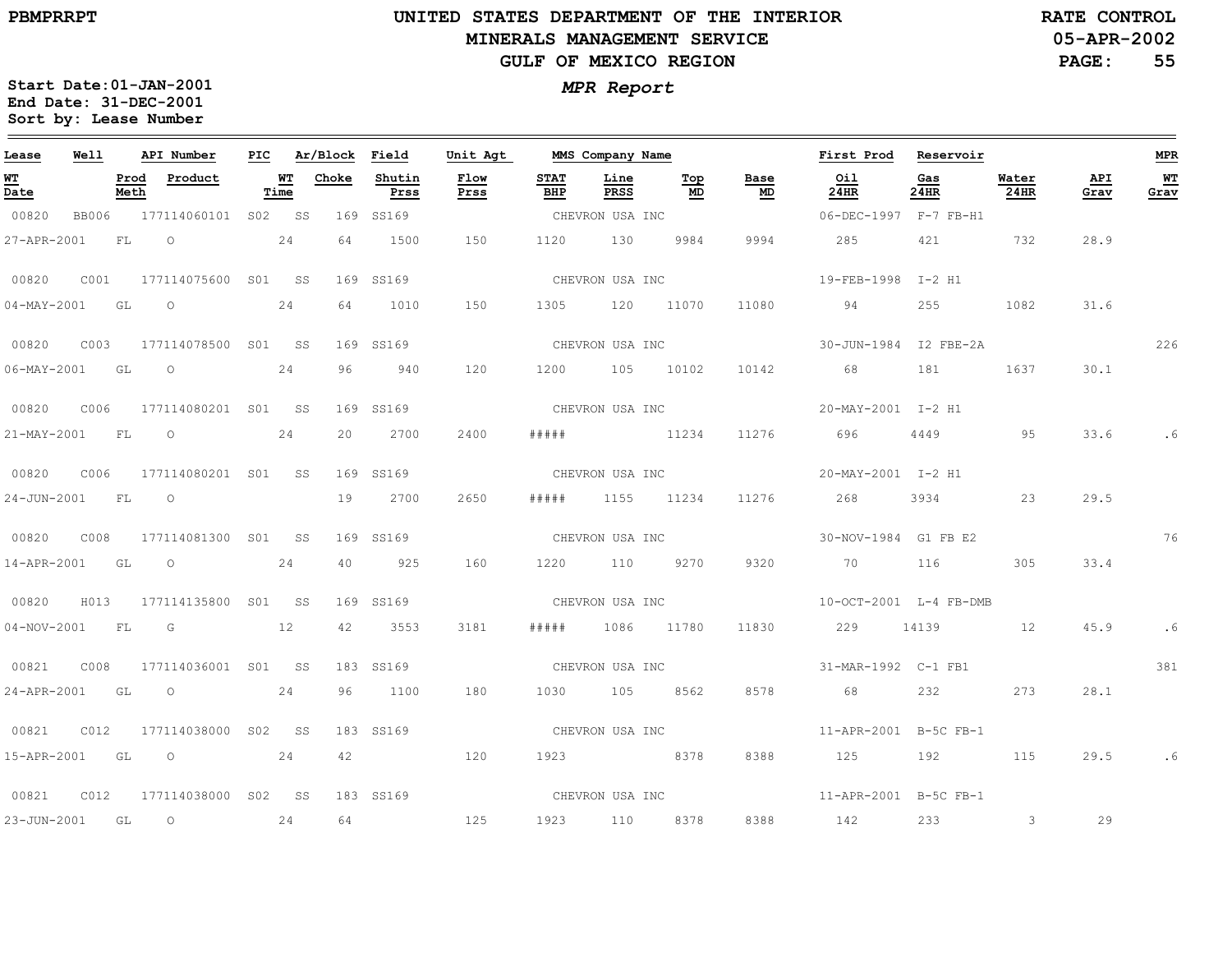# **UNITED STATES DEPARTMENT OF THE INTERIOR MINERALS MANAGEMENT SERVICEGULF OF MEXICO REGION**

**05-APR-2002RATE CONTROL**

**PAGE:56**

| Lease             | Well |              | API Number                | PIC |            | Ar/Block | Field          | Unit Agt        |                    | MMS Company Name                                                                                              |                                  |                                   | First Prod            | Reservoir   |               |             | MPR        |
|-------------------|------|--------------|---------------------------|-----|------------|----------|----------------|-----------------|--------------------|---------------------------------------------------------------------------------------------------------------|----------------------------------|-----------------------------------|-----------------------|-------------|---------------|-------------|------------|
| <u>WT</u><br>Date |      | Prod<br>Meth | Product                   |     | WТ<br>Time | Choke    | Shutin<br>Prss | Flow<br>Prss    | <b>STAT</b><br>BHP | Line<br>PRSS                                                                                                  | Top<br>$\underline{\mathsf{MD}}$ | Base<br>$\underline{\mathsf{MD}}$ | Oil<br>24HR           | Gas<br>24HR | Water<br>24HR | API<br>Grav | WT<br>Grav |
| 00821             | F001 |              | 177114066900              |     | S01 SS     |          | 183 SS169      |                 |                    | CHEVRON USA INC                                                                                               |                                  |                                   | 31-OCT-1983 C-1 FB3   |             |               |             | 53         |
| $10 - MAX - 2001$ |      | GL           | $\circ$                   |     | 24         | 68       | 1100           | 230             | 1095               | 90                                                                                                            | 8596                             | 8616                              | 33                    | 116         | 762           | 25.6        |            |
| 00821             | E002 |              | 177114069402 S01 SS       |     |            |          | 183 SS169      |                 |                    | CHEVRON USA INC                                                                                               |                                  |                                   | 12-AUG-1999 C2 FBI    |             |               |             |            |
| 18-MAY-2001       |      | FL           | $\circ$                   |     | 24         | 35       | 2550           | 270             | 1100               |                                                                                                               | 121 11770                        | 11810                             | 808                   | 238         | 808           | 29          |            |
| 00821             | E006 |              | 177114071200 S01 SS       |     |            |          | 183 SS169      |                 |                    | CHEVRON USA INC                                                                                               |                                  |                                   | 31-OCT-1983 C2 FBI    |             |               |             | 158        |
| $05 - MAX - 2001$ |      | GL           | $\circ$                   |     | 24         | 28       | 1200           | 200             | 1046               | 110                                                                                                           | 8708                             | 8722                              | 46                    | 8           | 372           | 29          |            |
| 00821             | E008 |              | 177114071500 S02 SS       |     |            |          | 183 SS169      | CHEVRON USA INC |                    |                                                                                                               |                                  |                                   | 31-JAN-1992 C-1 FB1   |             |               |             | 411        |
| $04 - MAX - 2001$ |      | GL           | $\circ$                   |     | 24         | 64       | 1200           | 110             | 1043               |                                                                                                               | 100 10826                        | 10856                             | 53                    | 118         | 428           | 26          |            |
| 00821             |      |              | B011D 177114120800 D02 SS |     |            |          | 183 SS169      |                 |                    | CHEVRON USA INC                                                                                               |                                  |                                   | 31-OCT-1996 D-2 FB SA |             |               |             |            |
| 08-MAY-2001 GL    |      |              | $\circ$                   |     | 24         | 128      | 1100           | 201             | 1155               | 197 9476                                                                                                      |                                  | 9574                              | 310                   | 118         | 758           | 29.9        |            |
| 00821             | B012 |              | 177114121400 S01 SS       |     |            |          | 183 SS169      | CHEVRON USA INC |                    |                                                                                                               |                                  |                                   | 30-NOV-1996 D-10 FB S |             |               |             |            |
| 08-MAY-2001       |      | GL           | $\circ$                   |     | 24         | 128      | 1200           | 197             | 795 —              | 183                                                                                                           | 9372                             | 9394                              | 234                   | 67          | 784           | 29          |            |
| 00821             | B013 |              | 177114121800 S01 SS       |     |            |          | 183 SS169      |                 |                    | CHEVRON USA INC                                                                                               |                                  |                                   | 04-NOV-1996 D-2 FB SA |             |               |             |            |
| $07 - MAX - 2001$ |      | GL           | $\overline{O}$            |     | 24         | 98       | 1369           | 224             |                    | 1060 196 10130                                                                                                |                                  | 10190                             | 475                   | 246         | 475           | 28.3        |            |
| 00821             | E010 |              | 177114126800 S02 SS       |     |            |          | 183 SS169      | CHEVRON USA INC |                    |                                                                                                               |                                  |                                   | 26-JAN-1999 PLG FB-1  |             |               |             |            |
| $01 - MAX - 2001$ |      | FL           | G                         |     | 24         | 30       | 1905           | 1020            |                    | 106                                                                                                           | 9860                             | 9954                              | $\overline{0}$        | 1024        | 192           |             |            |
| 00821             | I001 |              | 177114136200 S01 SS       |     |            |          | 183 SS169      |                 |                    | CHEVRON USA INC                                                                                               |                                  |                                   | 09-DEC-2001 D-2 FB-SD |             |               |             |            |
| 24-DEC-2001       |      | GL           | $\circ$                   |     | 24         | 42       |                | 456             |                    | 20078 - 20078 - 20078 - 20178 - 20178 - 20178 - 20178 - 20178 - 20178 - 20178 - 20178 - 20178 - 20178 - 20178 |                                  | 9092                              | 833                   | 312         | 278           | 29          | . 6        |
| 00827             | D001 |              | 177110017200 S05 SS       |     |            |          | 209 SS208      |                 |                    |                                                                                                               |                                  | UNION OIL COMPANY OF CALIFOR      | 28-FEB-1977 TP10ARA   |             |               |             | 89         |
| $01 - SEP - 2001$ |      | GL           | $\circ$                   |     | 24         | 64       | 980            | 170             |                    | 940 9044                                                                                                      |                                  | 9054                              | 37                    | 19          | 582           | 30.1        | $\cdot$ 6  |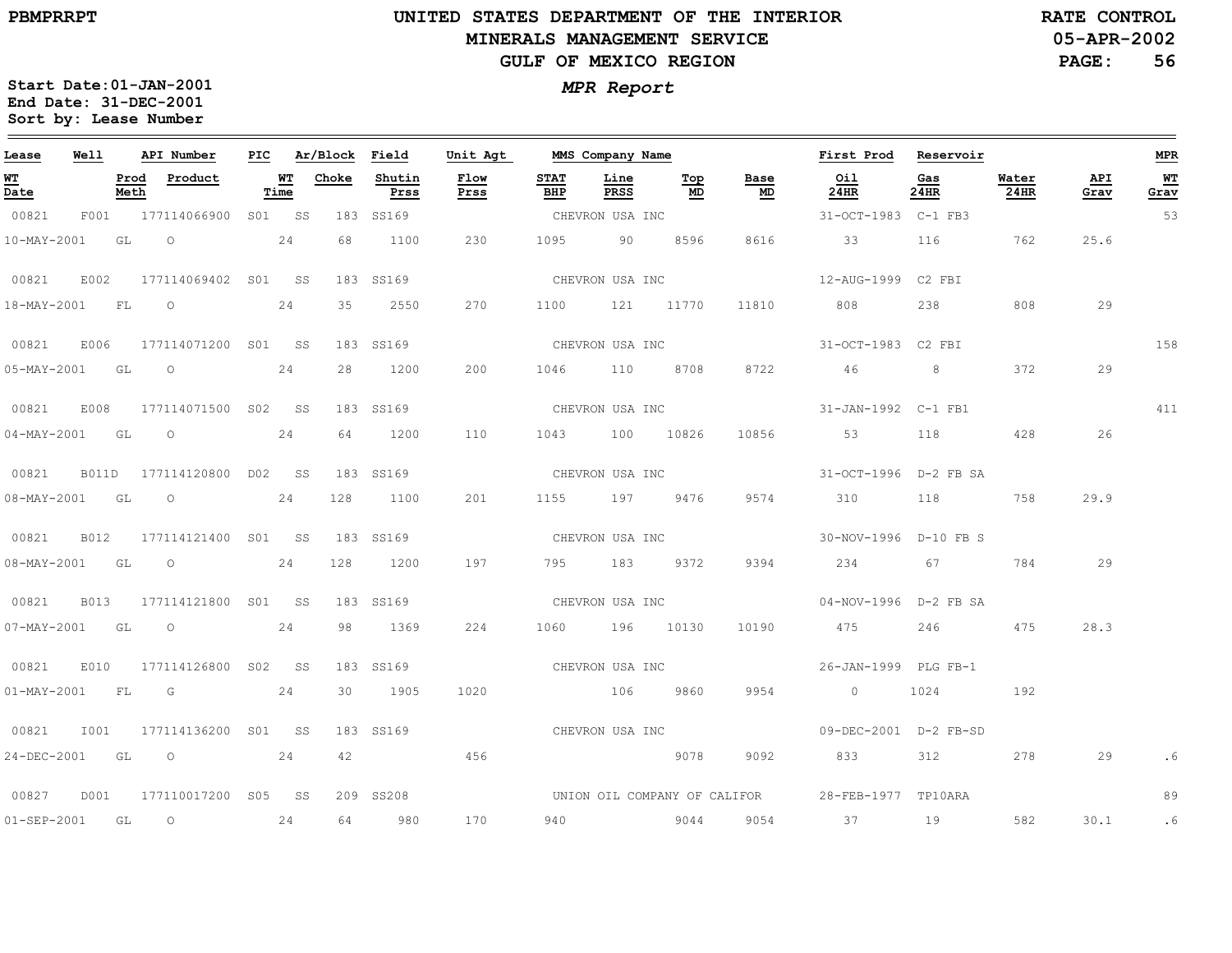# **UNITED STATES DEPARTMENT OF THE INTERIOR MINERALS MANAGEMENT SERVICEGULF OF MEXICO REGION**

**05-APR-2002RATE CONTROL**

**PAGE:57**

| Lease             | Well |              | API Number          | PIC             |                   | Ar/Block | Field          | Unit Agt              |                    | MMS Company Name       |                              |            | First Prod                                            | Reservoir     |                |             | <b>MPR</b>   |
|-------------------|------|--------------|---------------------|-----------------|-------------------|----------|----------------|-----------------------|--------------------|------------------------|------------------------------|------------|-------------------------------------------------------|---------------|----------------|-------------|--------------|
| <u>WТ</u><br>Date |      | Prod<br>Meth | Product             |                 | <b>WT</b><br>Time | Choke    | Shutin<br>Prss | Flow<br>Prss          | <b>STAT</b><br>BHP | Line<br>PRSS           | Тор<br>MD                    | Base<br>MD | Oil<br>24HR                                           | Gas<br>24HR   | Water<br>24HR  | API<br>Grav | $WT$<br>Grav |
| 00827             | J002 |              | 177114012000        | S06             | SS                | 209      | SS208          |                       |                    |                        | UNION OIL COMPANY OF CALIFOR |            | 17-FEB-2001                                           | CRIS SUB 9 RB |                |             |              |
| 05-MAR-2001       |      | FL           | G                   |                 | 6                 | 14       | 1975           | 1880                  |                    | 1050                   | 8646                         | 8658       | 28                                                    | 3072          | $\circ$        | 52.2        | .61          |
| 00827             | N002 |              | 177114131500        | S02             | SS                |          | 209 SS208      |                       |                    |                        |                              |            | UNION OIL COMPANY OF CALIFOR 09-APR-2001 TEX(P)11F    |               |                |             |              |
| 16-MAY-2001       |      | FL           | $\circ$             |                 | $\overline{4}$    | 13       | 2800           | 1425                  |                    |                        | 10615                        | 10640      | 89                                                    | 522           | 210            | 33.1        | .6           |
| 00827             | P002 |              | 177114133100 S01    |                 | SS                |          | 209 SS208      |                       |                    |                        |                              |            | UNION OIL COMPANY OF CALIFOR 16-DEC-2000 BUL(1)08 RP2 |               |                |             |              |
| 16-APR-2001       |      | FL           | G                   |                 | 12                | 32       | 7575           | 6138                  |                    | 1130                   | 14110                        | 14160      | 961                                                   | 35770         | 10             | 31.5        | .61          |
| 00829             | A008 |              | 177112014401 S05    |                 | SS                |          | 219 SS230      |                       |                    |                        | FOREST OIL CORPORATION       |            | 19-FEB-2001 C-3 SAND                                  |               |                |             |              |
| 11-MAR-2001       |      | FL           | $\circ$             |                 | 24                | 12       | 2350           | 1100                  |                    | 1031                   | 7583                         | 7610       | 294                                                   | 260           | $\Omega$       | 40.4        | .6           |
| 00829             | B004 |              | 177114006200        |                 | S01 SS            |          | 219 SS230      |                       |                    | FOREST OIL CORPORATION |                              |            | 30-SEP-1993 D-2 SAND                                  |               |                |             | 253          |
| 01-SEP-2001       |      | FL           | $\circ$             |                 | 24                | 64       | 1150           | 75                    |                    |                        | 10816                        | 10925      | 220                                                   | 194           | $\overline{4}$ | 24          | .6           |
| 00838             | E007 |              | 177190095601 S01    |                 | WD                |          | 71 GI043       | 8910024540            |                    | VASTAR RESOURCES INC.  |                              |            | 02-AUG-2001 LA 70-2                                   |               |                |             |              |
| 10-SEP-2001       |      | FL           | G                   |                 | 12                | 18       |                | 3330                  |                    | 1175                   | 10810                        | 10840      | 234                                                   | 3662          | 17             | 26          | .618         |
| 00839             | G005 |              | 177190089600        | S <sub>04</sub> | WD                |          | 94 GI043       |                       |                    | CONOCO INC             |                              |            | 27-MAY-2001 IM G-5                                    |               |                |             |              |
| 28-MAY-2001       |      | - FL         | $\Omega$            |                 | 4                 | 18       |                | 830                   |                    |                        | 9230                         | 9252       | 238                                                   | 689           | 662            | 27.8        | .618         |
| 00839             | G003 |              | 177190102501 S01    |                 | WD                |          | 94 GI043       | VASTAR RESOURCES INC. |                    |                        |                              |            | 06-JUN-2001 IM G-1                                    |               |                |             |              |
| 02-JUN-2001       |      | FL           | G                   |                 | 14                |          |                | 2875                  |                    | 1140                   | 9010                         | 9025       | 27                                                    | 2776          | 5              | 30.6        | .618         |
| 00840             | A003 |              | 177190100201 S01 WD |                 |                   |          | 103 WD105      |                       |                    | APACHE CORPORATION     |                              |            | 05-APR-2001 J4 RE                                     |               |                |             |              |
| 09-APR-2001       |      | FL           | $\circ$             |                 | 24                | 16       | 750            | 1200                  | #####              | 9453                   |                              | 9540       | 801 - 10                                              | 350           | 29             | 31.8        | .611         |
| 00840             | A005 |              | 177190100501 S01 WD |                 |                   |          | 103 WD105      |                       |                    | APACHE CORPORATION     |                              |            | 27-APR-2001 M1A RA                                    |               |                |             |              |
| 30-APR-2001       |      | FL           | $\circ$             |                 | 24                | 12       | 3200           | 2830                  | # # # # #          | 10237                  |                              | 10254      | 207                                                   | 2095          | 9              | 31.8        | .611         |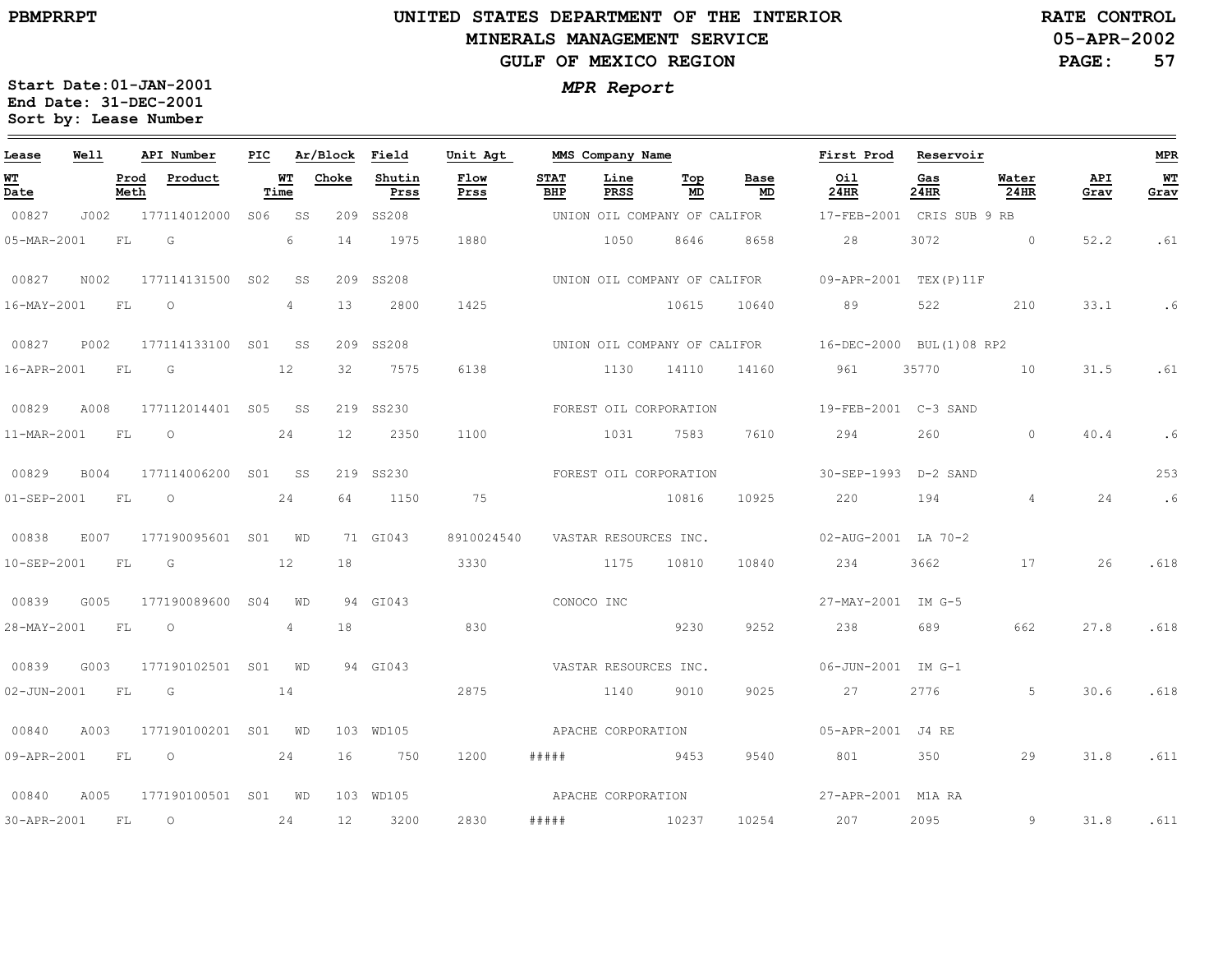# **UNITED STATES DEPARTMENT OF THE INTERIOR MINERALS MANAGEMENT SERVICEGULF OF MEXICO REGION**

**05-APR-2002RATE CONTROL**

**PAGE:58**

| Lease             | Well |              | API Number               |                   | PIC Ar/Block Field |                | Unit Agt     |                    | MMS Company Name   |           |                                   | First Prod Reservoir                                                                                                                                                                                                                                                                                                               |             |                          |             | MPR        |
|-------------------|------|--------------|--------------------------|-------------------|--------------------|----------------|--------------|--------------------|--------------------|-----------|-----------------------------------|------------------------------------------------------------------------------------------------------------------------------------------------------------------------------------------------------------------------------------------------------------------------------------------------------------------------------------|-------------|--------------------------|-------------|------------|
| <u>WT</u><br>Date |      | Prod<br>Meth | Product                  | <b>WT</b><br>Time | Choke              | Shutin<br>Prss | Flow<br>Prss | <b>STAT</b><br>BHP | Line<br>PRSS       | Top<br>MD | Base<br>$\underline{\mathsf{MD}}$ | Oil<br>24HR                                                                                                                                                                                                                                                                                                                        | Gas<br>24HR | Water<br>24HR            | API<br>Grav | WТ<br>Grav |
| 00840             |      |              | B010 177190108701 S01 WD |                   |                    | 103 WD105      |              | APACHE CORPORATION |                    |           |                                   | 30-JUN-2001 J RC                                                                                                                                                                                                                                                                                                                   |             |                          |             |            |
| 30-APR-2001       |      | <b>FL</b>    | $\circ$                  | 24                | 2.4                | 2600           | 500          |                    |                    | 9058      | 9108                              | 555                                                                                                                                                                                                                                                                                                                                | 390         | 298                      | 28.2        | .593       |
| 00842             | E013 |              | 177194042001 S01 WD      |                   |                    | 105 WD105      |              | APACHE CORPORATION |                    |           |                                   | 17-AUG-2001 O SAND                                                                                                                                                                                                                                                                                                                 |             |                          |             |            |
| 05-SEP-2001       |      | FL           | G                        | 24                | 14                 | 4200           | 3550         |                    | 1290               | 15340     | 15474                             | 398                                                                                                                                                                                                                                                                                                                                | 3592        | $\overline{0}$           | 51.1        | .593       |
| 00842             | E017 |              | 177194042901 S01 WD      |                   |                    | 105 WD105      |              |                    | APACHE CORPORATION |           |                                   | 10-SEP-2001 ORF                                                                                                                                                                                                                                                                                                                    |             |                          |             |            |
| 14-SEP-2001 FL    |      |              | $\circ$                  | 24                | 8                  | 1240           | 930          |                    | 130 13066          |           | 13087                             | 292                                                                                                                                                                                                                                                                                                                                | 295         | 33                       | 32.4        | .593       |
| 00842             | E019 |              | 177194043601 S01 WD      |                   |                    | 105 WD105      |              |                    | APACHE CORPORATION |           |                                   | 01-SEP-2001 ORH                                                                                                                                                                                                                                                                                                                    |             |                          |             |            |
| 13-SEP-2001       |      | <b>FL</b>    | $\circ$                  | 24                | 12                 | 1800           | 1300         |                    | 130                | 11904     | 11944                             | 292                                                                                                                                                                                                                                                                                                                                | 295         | 33                       | 32.4        | .593       |
| G00935            |      |              | 017 177034090600 S01 EC  |                   |                    | 89 EC089       |              |                    |                    |           | AVIARA ENERGY CORPORATION         | 31-JUL-2001 DISC 12-B LOWER                                                                                                                                                                                                                                                                                                        |             |                          |             |            |
| 22-AUG-2001 FL    |      |              | $\overline{O}$           | 24                | 24                 | 2600           | 1025         | #####              | 9035               |           | 9048                              |                                                                                                                                                                                                                                                                                                                                    | 628         | 19                       | 42          |            |
| G00971            | A001 |              | 177040000701 S01 EC      |                   |                    | 261 EC261      |              |                    |                    |           |                                   | AMOCO PRODUCTION COMPANY 11-JAN-2001 VALV(H)-4                                                                                                                                                                                                                                                                                     |             |                          |             |            |
| $11 - JAN - 2001$ |      | FL           | $\overline{G}$           | 24                | 31                 |                | 18007        |                    |                    | 9586      | 9656                              | $\sim$ 0                                                                                                                                                                                                                                                                                                                           | 8200        | 221                      |             |            |
| G00972            | B011 |              | 177044072300 S02 EC      |                   |                    | 265 EC265      |              |                    |                    |           | TEXACO EXPLORATION AND PROD       | 02-NOV-1999 2800'SD SEG110                                                                                                                                                                                                                                                                                                         |             |                          |             |            |
| 17-JUN-2001       |      | FL           | $\overline{\mathsf{G}}$  | 24                |                    | 17 1150        | 927          | 1058               | 156                | 5069      | 5116                              | $\overline{0}$                                                                                                                                                                                                                                                                                                                     | 3058        | $\sim$ 0 $\sim$ 0 $\sim$ | $\circ$     |            |
| G00974            | C001 |              | 177044058500 S03 EC      |                   |                    | 278 EC265      |              |                    |                    |           |                                   | TEXACO EXPLORATION AND PROD 11-AUG-1997 D6 SEG600                                                                                                                                                                                                                                                                                  |             |                          |             |            |
| 22-JUN-2001 FL    |      |              | G                        | 24                | 24                 | 1744           | 253          |                    | 169                | 9688      | 9706                              | $\overline{0}$ and $\overline{0}$ and $\overline{0}$ and $\overline{0}$ and $\overline{0}$ and $\overline{0}$ and $\overline{0}$ and $\overline{0}$ and $\overline{0}$ and $\overline{0}$ and $\overline{0}$ and $\overline{0}$ and $\overline{0}$ and $\overline{0}$ and $\overline{0}$ and $\overline{0}$ and $\overline{0}$ and | 481         | 207                      | $\circ$     |            |
| G00974            | B002 |              | 177044062200 S02 EC      |                   |                    | 278 EC265      |              |                    |                    |           |                                   | TEXACO EXPLORATION AND PROD 31-JUL-1990 2800 S950                                                                                                                                                                                                                                                                                  |             |                          |             | 1297       |
| 02-JUN-2001 FL G  |      |              | 24                       |                   | 128                | 291            | 170          |                    | 158                |           | 2786 2806                         | $\overline{0}$                                                                                                                                                                                                                                                                                                                     | 552         | 1158                     | $\circ$     |            |
| G00974            | B009 |              | 177044071700 S04 EC      |                   |                    | 278 EC265      |              |                    |                    |           |                                   | TEXACO EXPLORATION AND PROD 14-SEP-2000 B-2 SAND                                                                                                                                                                                                                                                                                   |             |                          |             |            |
| 06-JUN-2001 FL    |      |              | G                        | 24                | 25                 | 2403           | 1086         |                    | 1029 8670          |           | 8760                              | $4\overline{4}$                                                                                                                                                                                                                                                                                                                    | 1593        | 201                      | 59.7        |            |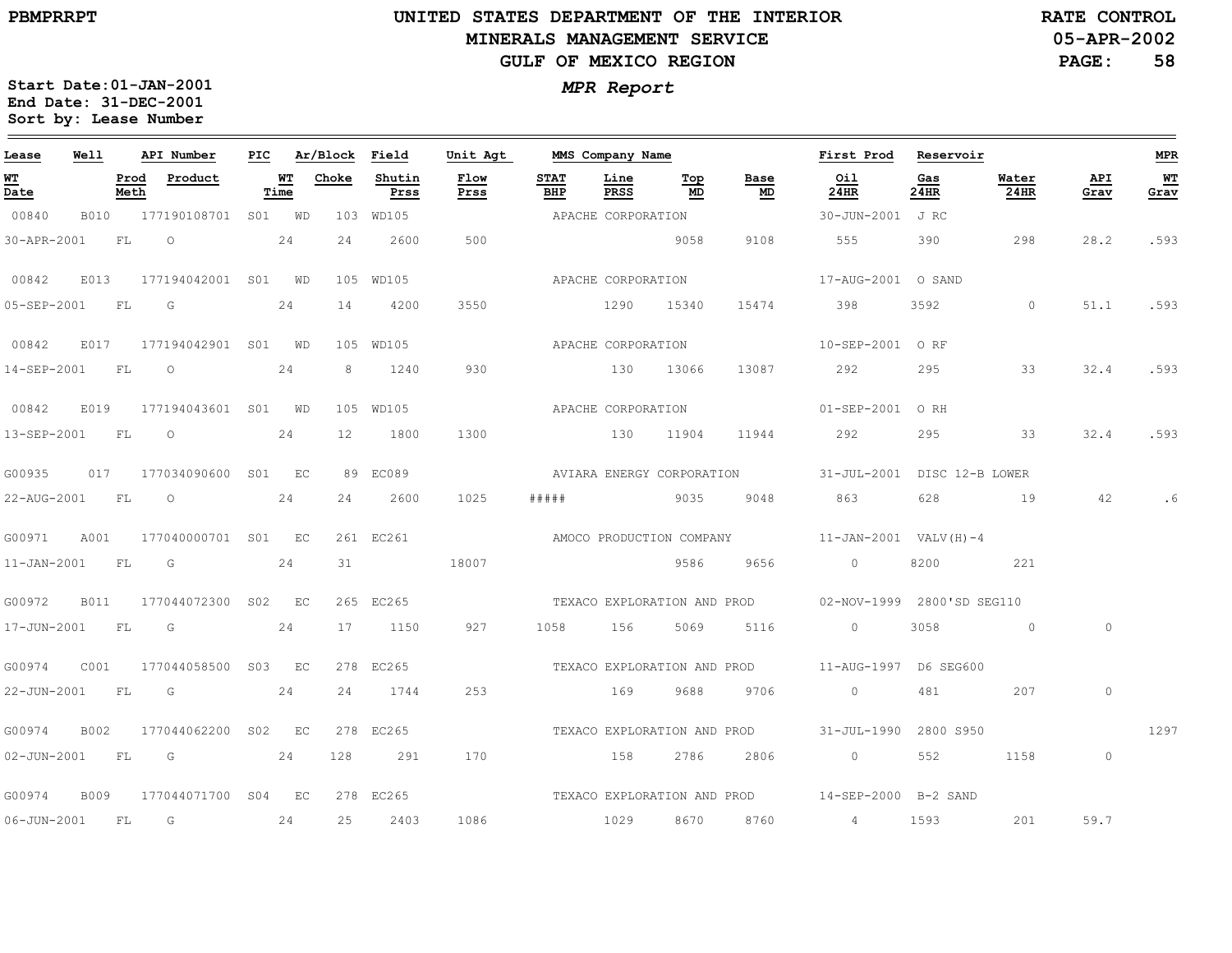$\equiv$ 

# **UNITED STATES DEPARTMENT OF THE INTERIOR MINERALS MANAGEMENT SERVICEGULF OF MEXICO REGION**

**05-APR-2002PAGE: 59 RATE CONTROL**

| Lease            | Well |      | API Number                      | PIC |            | Ar/Block Field |                | Unit Agt                   |                    |                 | MMS Company Name |                 | First Prod                                             | Reservoir   |                  |             | MPR        |
|------------------|------|------|---------------------------------|-----|------------|----------------|----------------|----------------------------|--------------------|-----------------|------------------|-----------------|--------------------------------------------------------|-------------|------------------|-------------|------------|
| WT<br>Date       |      | Meth | Prod Product                    |     | WT<br>Time | Choke          | Shutin<br>Prss | Flow<br>Prss               | <b>STAT</b><br>BHP | Line<br>PRSS    | Top<br>MD        | Base<br>MD      | Oil<br>24HR                                            | Gas<br>24HR | Water<br>$24$ HR | API<br>Grav | WT<br>Grav |
| G00974           |      |      | B016 177044100100 S01 EC        |     |            |                | 278 EC265      |                            |                    |                 |                  |                 | TEXACO EXPLORATION AND PROD  13-DEC-1999 1000' SEG 900 |             |                  |             |            |
|                  |      |      | 17-JUN-2001 FL G                |     | 24         | 64             | 436            | 212                        |                    | 421 159         | 2246             | 2635            | $\overline{0}$                                         | 2392        | 1724             | $\sim$ 0    |            |
| G00977           | A002 |      | 177094129400 S01 EI             |     |            |                | 214 EI231      |                            |                    | CHEVRON USA INC |                  |                 | 05-NOV-2000 7800 FB A-2                                |             |                  |             |            |
| 05-MAY-2001 FL G |      |      |                                 |     | 24         | 100            | 3100           | 1320                       | # # # # #          |                 | 1100 8980        | 9076            | 81                                                     | 13190       | 35               | 47.5        |            |
|                  |      |      | G00977 A005 177094129700 S01 EI |     |            |                | 214 EI231      | 8910088130 CHEVRON USA INC |                    |                 |                  |                 | 16-NOV-2000 10800 FB-214-2                             |             |                  |             |            |
|                  |      |      | 12-MAY-2001 FL G 24             |     |            | 50             | 4650           | 1203                       |                    |                 | ##### 1165 11766 |                 | 11786 2                                                |             | 6188 0           | 49.9        |            |
| G00977           | A005 |      | 177094129700 S02 EI             |     |            |                | 214 EI231      |                            |                    |                 |                  |                 | 8910088130 CHEVRON USA INC 23-JUN-2001 10150 FB-214-2  |             |                  |             |            |
| 13-JUL-2001 FL G |      |      |                                 |     | 24         | 6              |                | 2485                       |                    |                 | ##### 10864      | 10888           | 106                                                    |             | 7174 0           |             |            |
|                  |      |      | G00977 A005 177094129700 S02 EI |     |            |                | 214 EI231      |                            |                    |                 |                  |                 | 8910088130 CHEVRON USA INC 23-JUN-2001 10150 FB-214-2  |             |                  |             |            |
|                  |      |      | 13-JUL-2001 FL G 24             |     |            |                | 9 3028         | 2485                       | #####              |                 | 1087 10864       | 10888           | 106 7174 0                                             |             |                  | 53          |            |
| G00977           | A005 |      | 177094129700 S02 EI             |     |            |                | 214 EI231      |                            |                    |                 |                  |                 | 8910088130 CHEVRON USA INC 13-NOV-2001 10150 FB-214-2  |             |                  |             |            |
|                  |      |      | 04-DEC-2001 FL G                |     | 24         | 19             |                | 1509                       |                    |                 | 10864            | 10908           | $\overline{0}$                                         |             | 7323 0           |             |            |
|                  |      |      | G00977 A003 177094130600 S01 EI |     |            |                | 214 EI231      |                            |                    |                 |                  | CHEVRON USA INC | 29-DEC-2000 6400 FB-A3                                 |             |                  |             |            |
|                  |      |      | 02-JAN-2001 FL G 24             |     |            |                | 59             | 1951                       |                    |                 | ##### 7928 7978  |                 | 113 17734 13                                           |             |                  |             |            |
|                  |      |      | G00977 A003 177094130600 S01 EI |     |            |                | 214 EI231      |                            |                    |                 |                  |                 | CHEVRON USA INC 29-DEC-2000 6400 FB-A3                 |             |                  |             |            |
|                  |      |      | 02-JAN-2001 FL G 24             |     |            | 59             | 2600           | 1951                       | # # # # #          | 1096 7928       |                  | 7978            | 113 17734                                              |             | 13               | 48.9        |            |
| G00977           | A003 |      | 177094130600 S01 EI             |     |            |                | 214 EI231      |                            |                    | CHEVRON USA INC |                  |                 | 29-DEC-2000 6400 FB-A3                                 |             |                  |             |            |
| 06-MAY-2001 FL G |      |      | 24                              |     |            | 80             | 2600           | 1240                       | # # # # #          |                 | 1155 7928        |                 | 7978 7                                                 | 7862        | $\circ$          | 48.9        |            |
|                  |      |      | G00977 A006 177094132701 S01 EI |     |            |                | 214 EI231      |                            |                    |                 |                  |                 | CHEVRON USA INC<br>15-AUG-2001 8600 FB-A6              |             |                  |             |            |
| 02-SEP-2001 FL   |      |      | G                               |     | 24         | 6              |                | 1092                       | # # # # #          |                 | 10104            |                 | 10132 46                                               | 4302        | $\circledcirc$   |             |            |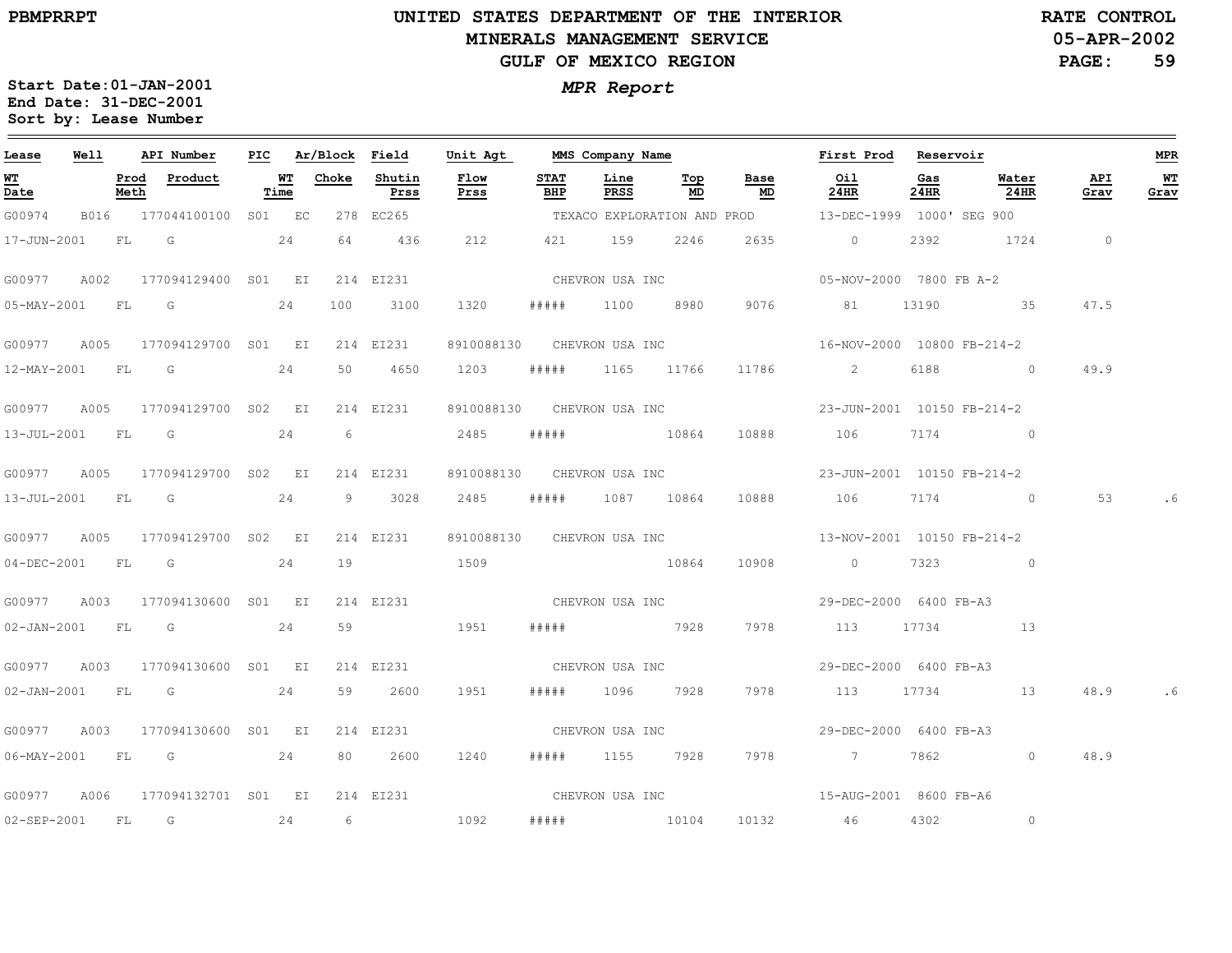# **UNITED STATES DEPARTMENT OF THE INTERIOR MINERALS MANAGEMENT SERVICEGULF OF MEXICO REGION**

**05-APR-2002PAGE: 60 RATE CONTROL**

| Lease       | Well             |              | API Number                                                                           |      | PIC Ar/Block Field |                | Unit Agt                   | MMS Company Name           |              |               |            | First Prod Reservoir                                |             |                 |             | <b>MPR</b> |
|-------------|------------------|--------------|--------------------------------------------------------------------------------------|------|--------------------|----------------|----------------------------|----------------------------|--------------|---------------|------------|-----------------------------------------------------|-------------|-----------------|-------------|------------|
| WT<br>Date  |                  | Prod<br>Meth | Product                                                                              | Time | <b>WT</b> Choke    | Shutin<br>Prss | Flow<br>Prss               | <b>STAT</b><br>BHP         | Line<br>PRSS | Тор<br>MD     | Base<br>MD | Oil<br>24HR                                         | Gas<br>24HR | Water<br>24HR   | API<br>Grav | WТ<br>Grav |
| G00977      |                  |              | A006 177094132701 S01 EI                                                             |      |                    | 214 EI231      |                            | CHEVRON USA INC            |              |               |            | 15-AUG-2001 8600 FB-A6                              |             |                 |             |            |
| 02-SEP-2001 |                  |              | FL G                                                                                 | 24   | - 6                | 3452           | 3310                       | # # # # #                  |              | 1092 10104    | 10132      | 46                                                  | 4302        | $\overline{0}$  | 56.1        | . 6        |
|             |                  |              | G00977 A008 177094133000 S01 EI 214 EI231                                            |      |                    |                | 8910088130 CHEVRON USA INC |                            |              |               |            | 08-SEP-2001 10000                                   |             |                 |             |            |
| 09-OCT-2001 |                  |              | FL G                                                                                 | 24   | 100                |                |                            |                            |              | 10200         | 10222      | $\overline{0}$                                      | 882         | $\sim$ 0        |             |            |
|             |                  |              | G00979        CD007        177094085300        S01        EI        230        EI238 |      |                    |                |                            | CHEVRON USA INC            |              |               |            | 28-FEB-1991 14 SD FB2                               |             |                 |             | 19941      |
|             |                  |              | 10-MAR-2001 FL G 24                                                                  |      |                    | 64 900         | 345                        |                            |              | 952 340 12566 |            | 12693 16                                            | 2961 200    | 10              | 55.5        |            |
|             |                  |              | G00980 CA004 177090086101 S02 EI                                                     |      |                    | 231 EI231      |                            | 8910088130 CHEVRON USA INC |              |               |            | 12-FEB-2001 10150 CA4                               |             |                 |             |            |
| 10-MAR-2001 |                  |              | FL G                                                                                 | 24   | 18                 |                | 2750                       |                            |              | 10578         | 10600      | $\sim$ 7                                            | 5405        | $\circ$         |             |            |
|             |                  |              | G00980 CA004 177090086101 S02 EI                                                     |      |                    | 231 EI231      |                            | 8910088130 CHEVRON USA INC |              |               |            | 12-FEB-2001 10150 CA4                               |             |                 |             |            |
|             |                  |              | 10-MAR-2001 FL G 24                                                                  |      |                    | 18 3600        |                            | 2750 1020 10578            |              |               | 10600      | $\overline{7}$                                      |             | $\Omega$        | 44.8        |            |
|             |                  |              | G00980 CA004 177090086101 S02 EI                                                     |      |                    | 231 EI231      |                            | 8910088130 CHEVRON USA INC |              |               |            | 12-FEB-2001 10150 CA4                               |             |                 |             |            |
|             | 16-JUN-2001 FL G |              |                                                                                      | 24   |                    | 48 880         | 600 575 10578              |                            |              |               | 10600      | $\overline{0}$                                      | 3765        | $\sim$ 0        | $\circ$     |            |
|             |                  |              | G00980 CA004 177090086101 S03 EI                                                     |      |                    | 231 EI231      |                            | 8910088130 CHEVRON USA INC |              |               |            | 31-JUL-2001 10000 FB-CA4                            |             |                 |             |            |
|             |                  |              | 02-SEP-2001 FL G 24                                                                  |      | 14                 |                | 2510                       |                            |              | 10320         | 10350      | 24                                                  |             | 8395 4          |             |            |
|             |                  |              | G00980 CA004 177090086101 S03 EI                                                     |      |                    | 231 EI231      |                            |                            |              |               |            | 8910088130 CHEVRON USA INC 31-JUL-2001 10000 FB-CA4 |             |                 |             |            |
|             | 02-SEP-2001 FL   |              | $\overline{\mathbb{G}}$                                                              | 6    | 22                 | 3200           |                            | 2510 980 10320             |              |               | 10350      | 24                                                  | 8395        | $4\overline{4}$ | 47.2        | . 6        |
|             |                  |              | G00980 CA007 177094090701 S01 EI                                                     |      |                    | 231 EI231      |                            |                            |              |               |            | 8910088130 CHEVRON USA INC 08-FEB-2001 6400 FB-CA7  |             |                 |             |            |
|             |                  |              | 25-FEB-2001 FL G 24                                                                  |      |                    | 22 and $\sim$  | 2260                       |                            |              | 7620          | 7650       | $4\overline{ }$                                     |             | 9785 0          |             |            |
|             |                  |              | G00980 CA007 177094090701 S01 EI                                                     |      |                    | 231 EI231      |                            |                            |              |               |            | 8910088130 CHEVRON USA INC 08-FEB-2001 6400 FB-CA7  |             |                 |             |            |
| 25-FEB-2001 |                  |              | $FL$ G 24                                                                            |      |                    | 22 2525        | 2260 1035 7620             |                            |              |               |            | 7650 4                                              | 9785        | $\overline{0}$  | 47.6        | . 6        |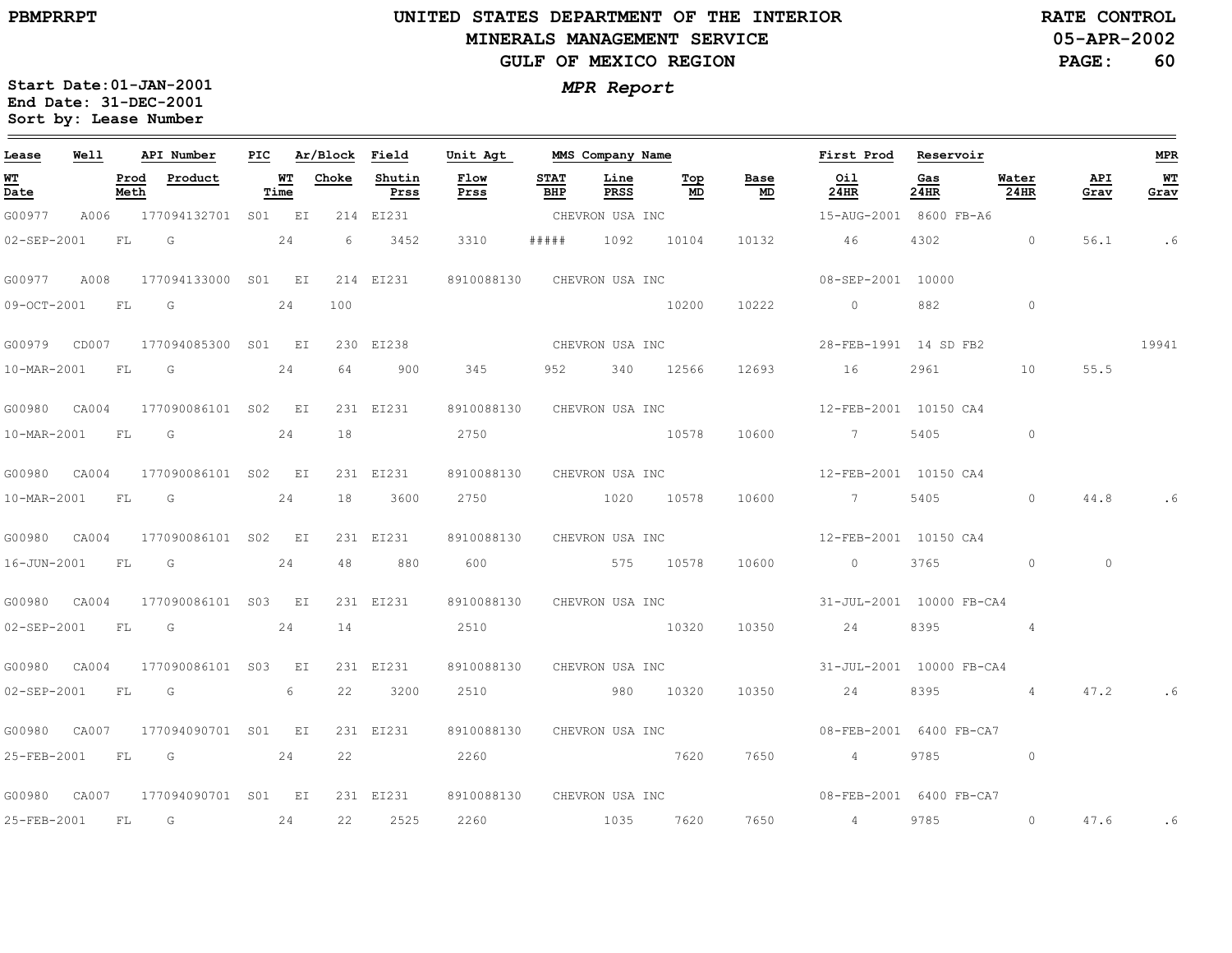$\equiv$ 

# **UNITED STATES DEPARTMENT OF THE INTERIOR MINERALS MANAGEMENT SERVICEGULF OF MEXICO REGION**

**05-APR-2002PAGE: 61 RATE CONTROL**

| Lease             | Well |      | API Number                | PIC |            | Ar/Block Field |                | Unit Agt                   |                    | MMS Company Name |                                                                                                                                                                                                                               |                                   | First Prod                           | Reservoir   |               |             | <b>MPR</b>   |
|-------------------|------|------|---------------------------|-----|------------|----------------|----------------|----------------------------|--------------------|------------------|-------------------------------------------------------------------------------------------------------------------------------------------------------------------------------------------------------------------------------|-----------------------------------|--------------------------------------|-------------|---------------|-------------|--------------|
| <u>WT</u><br>Date |      | Meth | Prod Product              |     | WТ<br>Time | Choke          | Shutin<br>Prss | Flow<br>Prss               | <b>STAT</b><br>BHP | Line<br>PRSS     | Top<br>MD                                                                                                                                                                                                                     | Base<br>$\underline{\mathsf{MD}}$ | Oil<br>24HR                          | Gas<br>24HR | Water<br>24HR | API<br>Grav | $WT$<br>Grav |
| G00980            |      |      | CA007 177094090701 S01 EI |     |            |                | 231 EI231      | 8910088130 CHEVRON USA INC |                    |                  |                                                                                                                                                                                                                               |                                   | 08-FEB-2001 6400 FB-CA7              |             |               |             |              |
| 03-JUN-2001       |      | FL G |                           |     | 24         | 29             | 2525           | 1900                       |                    | 1008             | 7620                                                                                                                                                                                                                          | 7650                              | $\sim$ 0                             | 7187        | $\sim$ $11$   |             |              |
| G00980            | A001 |      | 177094124901 S03 EI       |     |            |                | 231 EI231      | 8910088130 CHEVRON USA INC |                    |                  |                                                                                                                                                                                                                               |                                   | 20-FEB-2001 11700 FB-6               |             |               |             |              |
| 10-MAR-2001 FL G  |      |      |                           |     | 24         | 8              |                | 4402                       | 2671               | 11442            |                                                                                                                                                                                                                               | 11471                             | 315                                  | 7756        | 17            |             |              |
| G00980            | A001 |      | 177094124901 S03 EI       |     |            |                | 231 EI231      | 8910088130 CHEVRON USA INC |                    |                  |                                                                                                                                                                                                                               |                                   | 20-FEB-2001 11700 FB-6               |             |               |             |              |
|                   |      |      | 25-MAR-2001 FL G 24       |     |            | 15             | 4700           | 3028                       |                    | 2671 1240 11442  |                                                                                                                                                                                                                               | 11471                             | 205                                  | 7352 736    | 23            | 47.7        | . 6          |
| G00980            | A001 |      | 177094124901 S03 EI       |     |            |                | 231 EI231      | 8910088130 CHEVRON USA INC |                    |                  |                                                                                                                                                                                                                               |                                   | 20-FEB-2001 11700 FB-6               |             |               |             |              |
| 04-MAY-2001 FL    |      |      | $\overline{\mathsf{G}}$   |     | 24         | 25             | 4700           | 1533                       |                    | 2671 1190 11442  |                                                                                                                                                                                                                               | 11471                             | 15                                   | 5335        | $\circ$       | 47.7        |              |
| G00980            |      |      | A004 177094130500 S01 EI  |     |            |                | 231 EI231      | 8910088130 CHEVRON USA INC |                    |                  |                                                                                                                                                                                                                               |                                   | 18-DEC-2000 7300 FB-A4               |             |               |             |              |
|                   |      |      | 20-MAY-2001 FL G 24       |     |            | 100            | 2800           | 1170                       | #####              |                  | 1155 8330                                                                                                                                                                                                                     | 8370                              | $\sim$ 2                             |             | 1855 0        | 50          |              |
| G00980            | A007 |      | 177094132800 S01 EI       |     |            |                | 231 EI231      |                            |                    |                  |                                                                                                                                                                                                                               | 8910088130 CHEVRON USA INC        | 27-AUG-2001 9550 FB-214-2            |             |               |             |              |
| 27-AUG-2001 FL G  |      |      |                           |     | 24         | 51             |                | 1173                       |                    | ##### 9974       |                                                                                                                                                                                                                               | 10010                             | 265 14543 0                          |             |               |             |              |
| G00980            | A007 |      | 177094132800 S01 EI       |     |            |                | 231 EI231      | 8910088130                 |                    |                  | CHEVRON USA INC                                                                                                                                                                                                               |                                   | 27-AUG-2001 9550 FB-214-2            |             |               |             |              |
|                   |      |      | 29-SEP-2001 FL G 24       |     |            |                | 51 3406        | 2883                       | # # # # #          |                  | 1184 9974                                                                                                                                                                                                                     | 10010                             | 255 15437 0                          |             |               | 51          | .6           |
| G00981            | K001 |      | 177094097500 D01 EI       |     |            |                | 237 EI238      |                            |                    |                  |                                                                                                                                                                                                                               |                                   | CHEVRON USA INC 30-APR-1995 D-4 FB-K |             |               |             | 3915         |
|                   |      |      | 18-MAY-2001 GL O 24       |     |            | 128            | 1080           | 304                        |                    | 1125 297 9643    |                                                                                                                                                                                                                               | 9788                              | 461                                  | 112 2       | 425           | 31.2        |              |
| G00981            | K004 |      | 177094110501 S01 EI       |     |            |                | 237 EI238      |                            |                    |                  | CHEVRON USA INC                                                                                                                                                                                                               |                                   | 22-APR-2001 B-7 FB-K4                |             |               |             |              |
|                   |      |      | 22-APR-2001 FL G 24       |     |            |                |                | 1142                       |                    |                  | $\#$ # $\#$ # $\#$ + $\#$ + $\#$ + $\#$ + $\#$ + $\#$ + $\#$ + $\#$ + $\#$ + $\#$ + $\#$ + $\#$ + $\#$ + $\#$ + $\#$ + $\#$ + $\#$ + $\#$ + $\#$ + $\#$ + $\#$ + $\#$ + $\#$ + $\#$ + $\#$ + $\#$ + $\#$ + $\#$ + $\#$ + $\#$ | 6440                              | $\overline{0}$                       | 4898        | 40            |             |              |
| G00981            |      |      | K004 177094110501 S01 EI  |     |            |                | 237 EI238      |                            |                    |                  |                                                                                                                                                                                                                               |                                   |                                      |             |               |             |              |
| 30-MAY-2001 FL G  |      |      |                           |     | 24         | 25             | 1782           | 1533                       | #####              | 1101             | 6400                                                                                                                                                                                                                          | 6440                              | $\overline{0}$                       | 5541        | $\circ$       |             |              |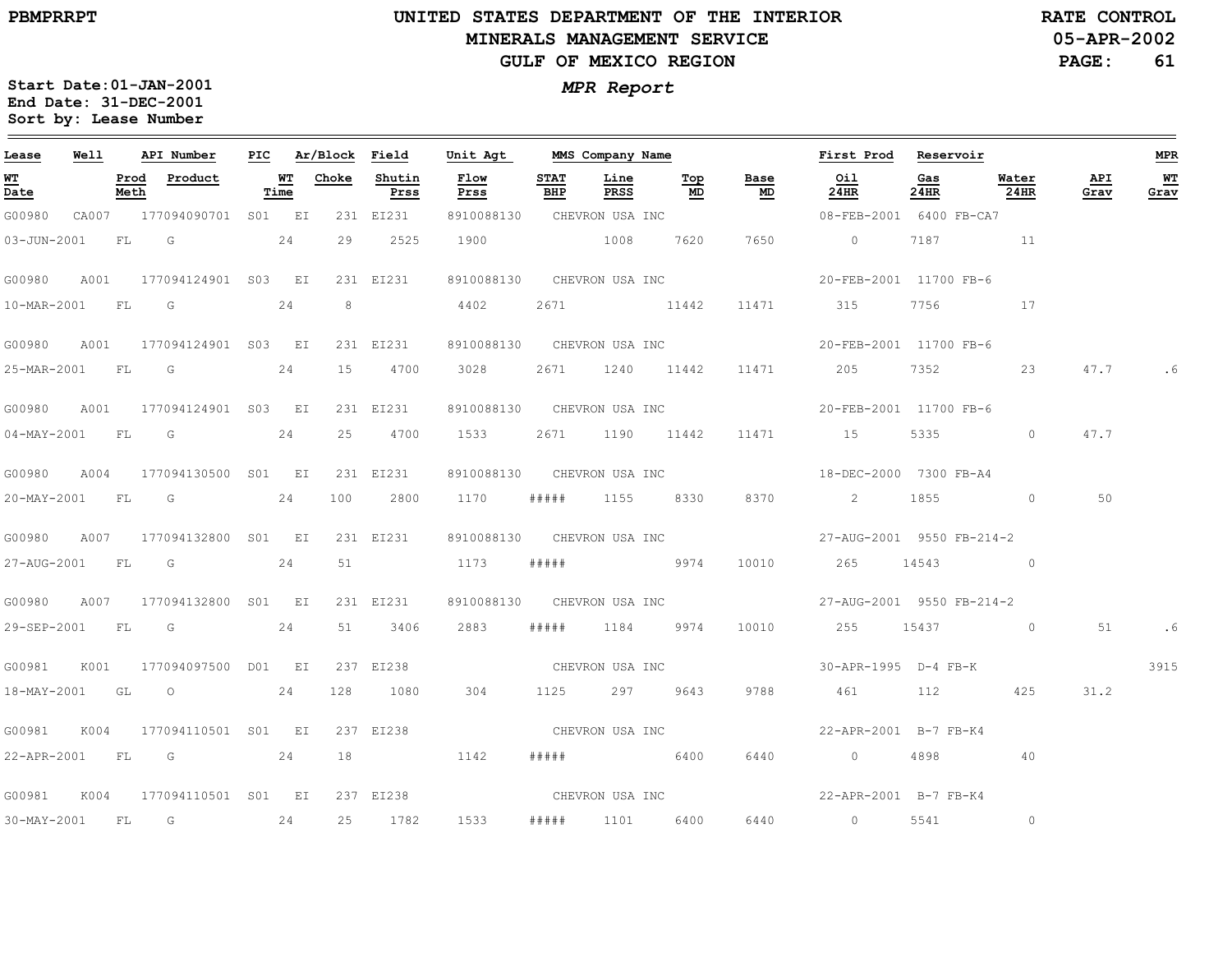$\equiv$ 

# **UNITED STATES DEPARTMENT OF THE INTERIOR MINERALS MANAGEMENT SERVICEGULF OF MEXICO REGION**

**05-APR-2002RATE CONTROL**

**PAGE:62**

| Lease            | Well  |              | API Number               |                | PIC Ar/Block Field |                | Unit Agt     |                    | MMS Company Name |                                        |                 | First Prod Reservoir                 |                                                                                                                                                                                                                                 |                |             | MPR        |
|------------------|-------|--------------|--------------------------|----------------|--------------------|----------------|--------------|--------------------|------------------|----------------------------------------|-----------------|--------------------------------------|---------------------------------------------------------------------------------------------------------------------------------------------------------------------------------------------------------------------------------|----------------|-------------|------------|
| WT<br>Date       |       | Prod<br>Meth | Product                  | WТ<br>Time     | Choke              | Shutin<br>Prss | Flow<br>Prss | <b>STAT</b><br>BHP | Line<br>PRSS     | $\underline{\operatorname{Top}}$<br>MD | Base<br>MD      | Oil<br>24HR                          | Gas<br>24HR                                                                                                                                                                                                                     | Water<br>24HR  | API<br>Grav | WТ<br>Grav |
| G00981           |       |              | K004 177094110501 S01 EI |                |                    | 237 EI238      |              |                    | CHEVRON USA INC  |                                        |                 | 22-APR-2001 B-7 FB-K4                |                                                                                                                                                                                                                                 |                |             |            |
| 30-MAY-2001      |       | FL           | $\overline{G}$           | 6              | 25                 | 2630           | 1443         | # # # # #          | 1207             | 6400                                   | 6440            | $\overline{0}$                       | 5652                                                                                                                                                                                                                            | $\overline{0}$ |             | . 6        |
| G00981           | K004  |              | 177094110501 S01 EI      |                |                    | 237 EI238      |              |                    | CHEVRON USA INC  |                                        |                 | 22-APR-2001 B-7 FB-K4                |                                                                                                                                                                                                                                 |                |             |            |
| 21-JUN-2001      |       | FL           | $\circ$                  | 24             | 25                 | 1782           | 1176         | # # # # #          | 996              | 6400                                   | 6440            | 486                                  | 3235                                                                                                                                                                                                                            | $\circ$        | 35.9        | .6         |
| G00981           | K007  |              | 177094124601 S01 EI      |                |                    | 237 EI238      |              |                    | CHEVRON USA INC  |                                        |                 | 15-MAY-1999 C-15                     |                                                                                                                                                                                                                                 |                |             |            |
| 17-JUN-2001 GL   |       |              | $\overline{O}$           | 24             | 100                | 950            | 332          |                    | 1200 311         | 8870                                   | 8905            | 461                                  | 164                                                                                                                                                                                                                             | 1384           | 36.8        |            |
| G00981           | K008  |              | 177094130400 S01 EI      |                |                    | 237 EI238      |              |                    | CHEVRON USA INC  |                                        |                 | 27-FEB-2001 D-4 FB-K                 |                                                                                                                                                                                                                                 |                |             |            |
| 11-MAR-2001 GL   |       |              | $\circ$                  | 24             | 40                 |                | 639          | # # # # #          |                  | 8932                                   | 8975            | 1371                                 | 2735                                                                                                                                                                                                                            | $\circ$        |             |            |
| G00981           | K008  |              | 177094130400 S01 EI      |                |                    | 237 EI238      |              |                    | CHEVRON USA INC  |                                        |                 | 27-FEB-2001 D-4 FB-K                 |                                                                                                                                                                                                                                 |                |             |            |
| 01-APR-2001 FL 0 |       |              |                          | $\overline{4}$ | 40                 | 1275           | 473          | # # # # #          | 312 8932         |                                        | 8975            | 1019                                 | 1892                                                                                                                                                                                                                            | $\circ$        | 34.6        |            |
| G00981           | K008  |              | 177094130400 S01 EI      |                |                    | 237 EI238      |              |                    | CHEVRON USA INC  |                                        |                 | 27-FEB-2001 D-4 FB-K                 |                                                                                                                                                                                                                                 |                |             |            |
| 08-JUN-2001 FL   |       |              | $\overline{O}$           | 24             | 25                 | $\overline{0}$ | 517          | # # # # #          |                  | 322 8932                               | 8975            | 514                                  | 1337                                                                                                                                                                                                                            | $\circ$        | 34.4        |            |
| G00981           | K010  |              | 177094131100 S01 EI      |                |                    | 237 EI238      |              |                    | CHEVRON USA INC  |                                        |                 | 11-MAR-2001 D-4 FB-K                 |                                                                                                                                                                                                                                 |                |             |            |
|                  |       |              | 21-MAR-2001 FL O         | 24             | 25                 |                | 1109         | # # # # #          | 10110            |                                        | 10140           | 1058                                 | 2091 — 2007 — 2008 — 2008 — 2008 — 2008 — 201                                                                                                                                                                                   | $\circ$        |             |            |
| G00981           | K010  |              | 177094131100 S01 EI      |                |                    | 237 EI238      |              |                    |                  |                                        | CHEVRON USA INC | 11-MAR-2001 D-4 FB-K                 |                                                                                                                                                                                                                                 |                |             |            |
| 21-MAR-2001 FL   |       |              | $\overline{O}$           | 6              | 25                 | 2630           | 1242         | # # # # #          | 1109 10110       |                                        | 10140           | 1058                                 | 2091 — 2091 — 2092 — 2093 — 2094 — 2094 — 2094 — 2094 — 2094 — 2094 — 2094 — 2094 — 2095 — 2094 — 2094 — 2094 — 2094 — 2094 — 2094 — 2094 — 2094 — 2094 — 2094 — 2094 — 2094 — 2094 — 2094 — 2094 — 2094 — 2094 — 2094 — 2094 — | $\circ$        | 37.3        |            |
| G00981           | K010  |              | 177094131100 S01 EI      |                |                    | 237 EI238      |              |                    | CHEVRON USA INC  |                                        |                 | $11-MAR-2001$ D-4 FB-K               |                                                                                                                                                                                                                                 |                |             |            |
|                  |       |              | 24-APR-2001 FL 0 24      |                | 64                 | 2630           | 1143         | # # # # #          |                  | 1144 10110                             | 10140           | 416 413                              |                                                                                                                                                                                                                                 | $\circ$        | 37.3        |            |
| G00982           | H006D |              | 177094041600 D02 EI      |                |                    | 238 EI238      |              |                    |                  |                                        |                 | CHEVRON USA INC 30-NOV-1980 D-4 FB-H |                                                                                                                                                                                                                                 |                |             |            |
| 18-MAY-2001 FL   |       |              | G                        | 24             | 30                 | 1405           | 1164         | 1400               | 1107 11141       |                                        | 11208           | $\sim$ 2                             | 3470                                                                                                                                                                                                                            | 16             | 38.4        |            |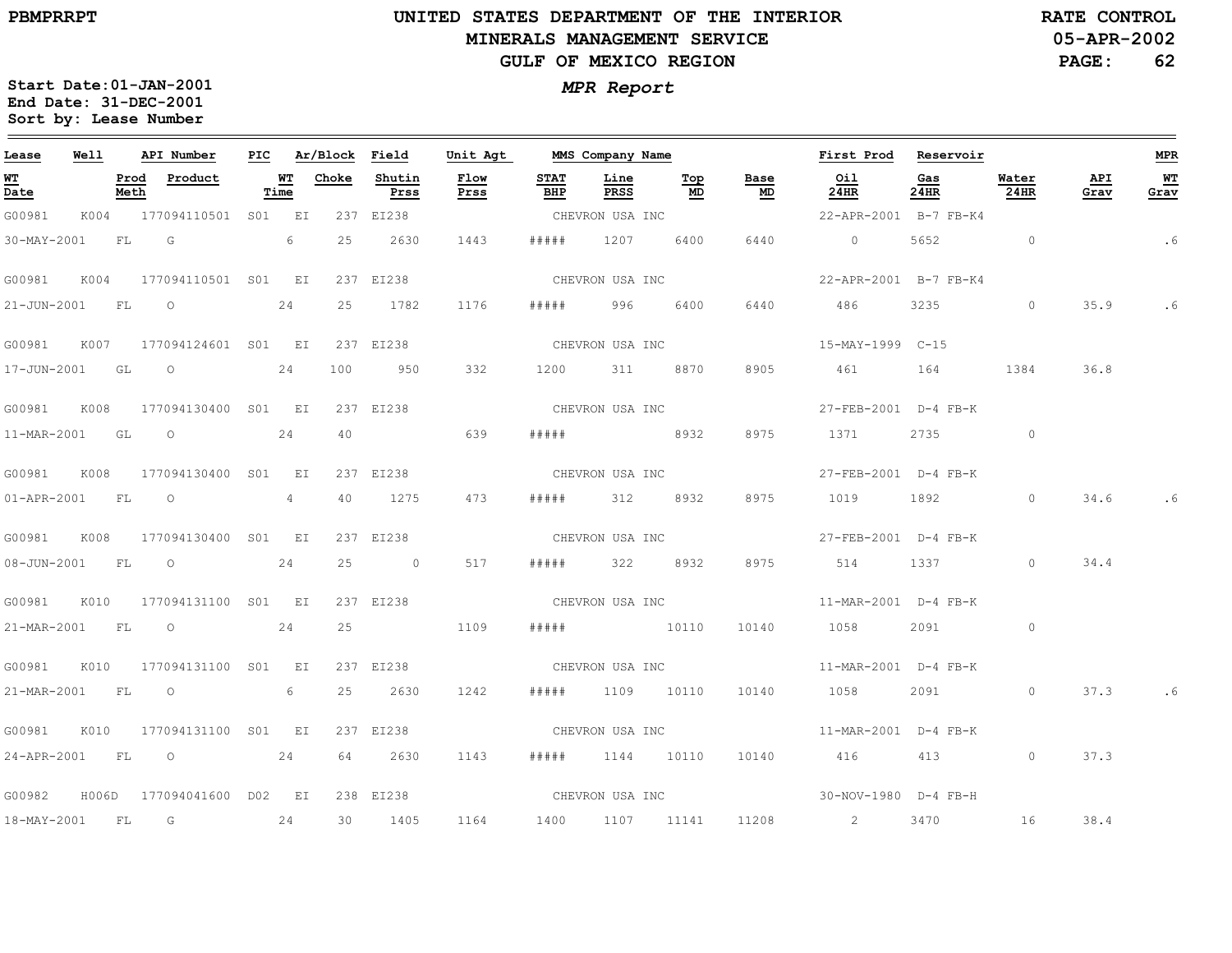# **UNITED STATES DEPARTMENT OF THE INTERIOR MINERALS MANAGEMENT SERVICEGULF OF MEXICO REGION**

**05-APR-2002RATE CONTROL**

**PAGE:63**

| Lease             | Well |              | API Number                                 | PIC |            | Ar/Block Field |                | Unit Agt        |                    | MMS Company Name |                 |            | First Prod                                         | Reservoir                                                                                                                                                                                                                       |                          |             | <b>MPR</b> |
|-------------------|------|--------------|--------------------------------------------|-----|------------|----------------|----------------|-----------------|--------------------|------------------|-----------------|------------|----------------------------------------------------|---------------------------------------------------------------------------------------------------------------------------------------------------------------------------------------------------------------------------------|--------------------------|-------------|------------|
| <u>WT</u><br>Date |      | Prod<br>Meth | Product                                    |     | WT<br>Time | Choke          | Shutin<br>Prss | Flow<br>Prss    | <b>STAT</b><br>BHP | Line<br>PRSS     | Тор<br>MD       | Base<br>MD | Oil<br>24HR                                        | Gas<br>24HR                                                                                                                                                                                                                     | Water<br>24HR            | API<br>Grav | WТ<br>Grav |
| G00982            |      |              | H015 177094050201 S02 EI                   |     |            |                | 238 EI238      |                 |                    | CHEVRON USA INC  |                 |            | 26-JUN-1999 D-3B FB-H                              |                                                                                                                                                                                                                                 |                          |             |            |
|                   |      |              | 19-MAY-2001 GL O                           | 24  |            | 64             | 1599           | 378             |                    | 914 366 12906    |                 |            | 12994 64                                           | 130                                                                                                                                                                                                                             | 290                      | 38.4        |            |
| G00982            | E007 |              | 177094103801 S01 EI                        |     |            |                | 238 EI238      |                 |                    |                  | CHEVRON USA INC |            | 01-DEC-2000 D2 STRAY FB-E8                         |                                                                                                                                                                                                                                 |                          |             |            |
| 14-JAN-2001 FL    |      |              | G                                          |     | 24         | 35             | 3680           | 2315            |                    | 1150 11210       |                 | 11270      | 252                                                | 16692                                                                                                                                                                                                                           | $\sim$ 0                 | 51          | . 6        |
| G00982            |      |              | E007 177094103801 S01 EI                   |     |            |                | 238 EI238      |                 |                    | CHEVRON USA INC  |                 |            | 01-DEC-2000 D2 STRAY FB-E8                         |                                                                                                                                                                                                                                 |                          |             |            |
| 20-MAY-2001 FL G  |      |              | 24                                         |     |            | 100            | 3680           | 1150            |                    | 1150 11210       |                 |            | 11270 22                                           |                                                                                                                                                                                                                                 | 5196 5                   | 51          |            |
| G00982            | E008 |              | 177094104500 S02 EI                        |     |            |                | 238 EI238      |                 |                    |                  |                 |            |                                                    |                                                                                                                                                                                                                                 |                          |             |            |
| 07-MAY-2001 FL G  |      |              |                                            |     | 24         | 64             | 1300           | 400             |                    | 400 11700        |                 | 11725      | 16                                                 | 3242                                                                                                                                                                                                                            | $\mathbf{3}$             | 55.7        |            |
| G00982 AA002      |      |              | 177094106200 S04 EI                        |     |            |                | 238 EI238      |                 |                    |                  |                 |            |                                                    |                                                                                                                                                                                                                                 |                          |             |            |
|                   |      |              | 30-APR-2001 FL G 24                        |     |            | 64             | 1600           | 448             |                    |                  | 3395 444 9500   | 9528       | 23 1421 0                                          |                                                                                                                                                                                                                                 |                          | 52.3        |            |
| G00982            | E009 |              | 177094129200 S01 EI                        |     |            |                | 238 EI238      |                 |                    |                  |                 |            |                                                    |                                                                                                                                                                                                                                 |                          |             |            |
| 09-JUN-2001 FL G  |      |              |                                            |     | 24         | 100            | 2900           | 455             |                    | 436 9848         |                 | 9898       | 8 10119 18                                         |                                                                                                                                                                                                                                 |                          | 49.5        |            |
| G00983            | C003 |              | 177090065400 S02 EI                        |     |            |                | 252 EI238      |                 | CHEVRON USA INC    |                  |                 |            | $30-APR-1999$ $C-1$ $FB-C$                         |                                                                                                                                                                                                                                 |                          |             |            |
|                   |      |              | 29-JUN-2001 FL 0 24                        |     |            |                | 15 2100        | 1212            |                    | 1860 1133 8767   |                 | 8851       | 22                                                 |                                                                                                                                                                                                                                 | $3965$ 0                 | 51.7        |            |
| G00983            |      |              | C007 177090068001 S01 EI                   |     |            |                | 252 EI238      | CHEVRON USA INC |                    |                  |                 |            | 12-SEP-2001 C-1 FB-C                               |                                                                                                                                                                                                                                 |                          |             |            |
| 02-OCT-2001 FL O  |      |              |                                            |     | $4\degree$ |                | 20 1537        | 1169            |                    | 466 9758         |                 | 9808       | 1200 1890                                          |                                                                                                                                                                                                                                 | $\circ$                  | 44          | . 6        |
| G00983            | C006 |              | 177090068102 S01 EI                        |     |            |                | 252 EI238      |                 | CHEVRON USA INC    |                  |                 |            | 03-SEP-2001 B-15 FB-C                              |                                                                                                                                                                                                                                 |                          |             |            |
| 21-OCT-2001 FL    |      |              | $\overline{\mathbb{G}}$<br>$4\overline{4}$ |     |            | 15             | 2834           | 2311            | 1072 8430          |                  |                 | 8460       | 233                                                | 4038                                                                                                                                                                                                                            | $\sim$ 0 $\sim$ 0 $\sim$ | 39.9        | .6         |
|                   |      |              | G00983 C014 177090071902 S01 EI            |     |            |                |                |                 |                    |                  |                 |            | 252 EI238 CHEVRON USA INC $17-0CT-2001$ B-7AA FB-C |                                                                                                                                                                                                                                 |                          |             |            |
| 16-DEC-2001 FL    |      |              | $\overline{O}$                             |     | $4\degree$ | 30             | 1538           | 720             |                    | 7090             |                 | 7134       | 114                                                | 3777 — 2002 — 2014 — 2022 — 2022 — 2022 — 2022 — 2022 — 2022 — 2022 — 2022 — 2022 — 2022 — 2022 — 2022 — 2022 — 2022 — 2022 — 2022 — 2022 — 2022 — 2022 — 2022 — 2022 — 2022 — 2023 — 2023 — 2023 — 2023 — 2023 — 2023 — 2023 — | $\circ$                  | 36.9        |            |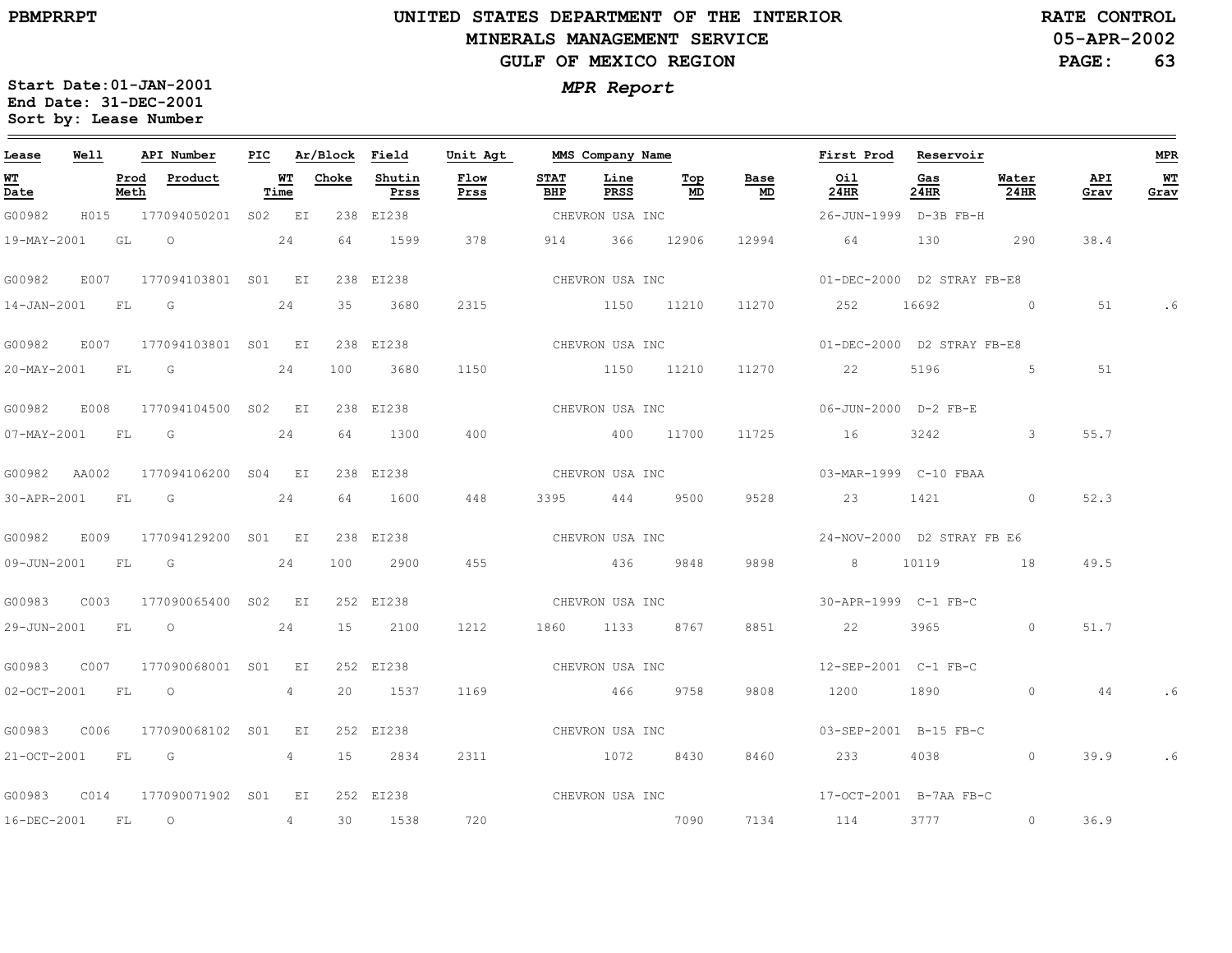$\equiv$ 

# **UNITED STATES DEPARTMENT OF THE INTERIOR MINERALS MANAGEMENT SERVICEGULF OF MEXICO REGION**

**05-APR-2002RATE CONTROL**

**PAGE:64**

| Lease            | Well |              | API Number               | PIC. |            | Ar/Block Field |                | Unit Agt     |                    | MMS Company Name |                 |                                   | First Prod            | Reservoir   |               |             | MPR                              |
|------------------|------|--------------|--------------------------|------|------------|----------------|----------------|--------------|--------------------|------------------|-----------------|-----------------------------------|-----------------------|-------------|---------------|-------------|----------------------------------|
| WT<br>Date       |      | Prod<br>Meth | Product                  |      | WТ<br>Time | Choke          | Shutin<br>Prss | Flow<br>Prss | <b>STAT</b><br>BHP | Line<br>PRSS     | Top<br>MD       | Base<br>$\underline{\mathsf{MD}}$ | Oil<br>24HR           | Gas<br>24HR | Water<br>24HR | API<br>Grav | $\underline{\textbf{W}}$<br>Grav |
| G00983           |      |              | C010 177090072101 S01 EI |      |            |                | 252 EI238      |              |                    | CHEVRON USA INC  |                 |                                   | 30-OCT-2001 C-1 FB-C  |             |               |             |                                  |
| 29-NOV-2001 GL O |      |              |                          |      | 24         | 90             |                | 349          | # # # # #          | <u>9720</u>      |                 | 9746                              | 1272                  | 1530        | 13            |             |                                  |
| G00983           | CO10 |              | 177090072101 S01 EI      |      |            |                | 252 EI238      |              | CHEVRON USA INC    |                  |                 |                                   | 30-OCT-2001 C-1 FB-C  |             |               |             |                                  |
| 04-DEC-2001 GL   |      |              | $\overline{O}$           |      | 24         | 100            |                | 264          | # # # # #          |                  | 274 9720        | 9746                              | 1236                  | 1047        | $\circ$       | 39.3        | .6                               |
| G00983           | H005 |              | 177094040101 S01 EI      |      |            |                | 252 EI238      |              | CHEVRON USA INC    |                  |                 |                                   | 18-MAY-2000 D-5B FB-H |             |               |             |                                  |
|                  |      |              | 20-MAY-2001 FL G 24      |      |            | 64             | 2050           | 366          | #####              | 361 10980        |                 | 11020                             | 11                    | 1506        | 84            | 54.4        |                                  |
| G00983           | G012 |              | 177094040901 S03 EI      |      |            |                | 252 EI238      |              |                    |                  |                 | CHEVRON USA INC                   | 19-MAR-2000 D-4 FB-G  |             |               |             |                                  |
|                  |      |              | 26-MAY-2001 FL G         |      | 24         | 64             | 550            | 360          |                    | 650 357 12051    |                 | 12097                             | $0$ 1863              |             | 41            | $\circ$     |                                  |
| G00983           | H009 |              | 177094044801 S02 EI      |      |            |                | 252 EI238      |              |                    | CHEVRON USA INC  |                 |                                   | 08-AUG-2000 D-3B FB-H |             |               |             |                                  |
|                  |      |              | 22-APR-2001 FL G 24      |      |            |                | 45 1675        | 582          |                    | 1300 374 12304   |                 | 12344                             | 11                    | 5173 73     |               | 57.5        |                                  |
| G00983           | H010 |              | 177094045701 S01 EI      |      |            |                | 252 EI238      |              |                    |                  |                 |                                   |                       |             |               |             |                                  |
|                  |      |              | 21-MAY-2001 FL G 24      |      |            |                | 64 2529        | 376          |                    | ##### 361 11075  |                 | 11090                             | 17                    | 2706 200    | 4             | 52.6        |                                  |
| G00983           | I001 |              | 177094054301 S01 EI      |      |            |                | 252 EI238      |              |                    | CHEVRON USA INC  |                 |                                   | 15-NOV-2000 D-3B FB-H |             |               |             |                                  |
| 02-MAY-2001 FL G |      |              |                          |      | 24         | 64             | 1375           | 485          | #####              | 460 12172        |                 | 12218                             | 40                    | 4987        | 226           | 34.1        |                                  |
| G00983           |      |              | I001 177094054301 S01 EI |      |            |                | 252 EI238      |              |                    |                  | CHEVRON USA INC |                                   | 15-NOV-2000 D-3B FB-H |             |               |             |                                  |
| 27-DEC-2001 FL   |      |              | $\overline{O}$           |      | 6          | 64             | 1850           | 277          | # # # # #          | 270 12172        |                 | 12218                             | 522                   | 2332        | 522           | 34.1        | . 6                              |
| G00983           | I004 |              | 177094057101 S01 EI      |      |            |                | 252 EI238      |              |                    | CHEVRON USA INC  |                 |                                   | 26-FEB-2001 D-4 FB-H  |             |               |             |                                  |
| 18-MAR-2001 FL   |      |              | $\overline{G}$           |      | 24         | 16             |                | 1315         | # # # # #          | 11578            |                 | 11598                             | 25                    | 2736        | $\circ$       |             |                                  |
| G00983           |      |              | 1004 177094057101 S01 EI |      |            |                | 252 EI238      |              |                    |                  |                 | CHEVRON USA INC                   | 26-FEB-2001 D-4 FB-H  |             |               |             |                                  |
|                  |      |              | 18-MAR-2001 FL G 10      |      |            | 16             | 2300           | 1315         | # # # # #          | 1125 11578       |                 | 11598                             | 25                    | 2736 720    | $\circ$       | 52.1        | $\ddotsc$                        |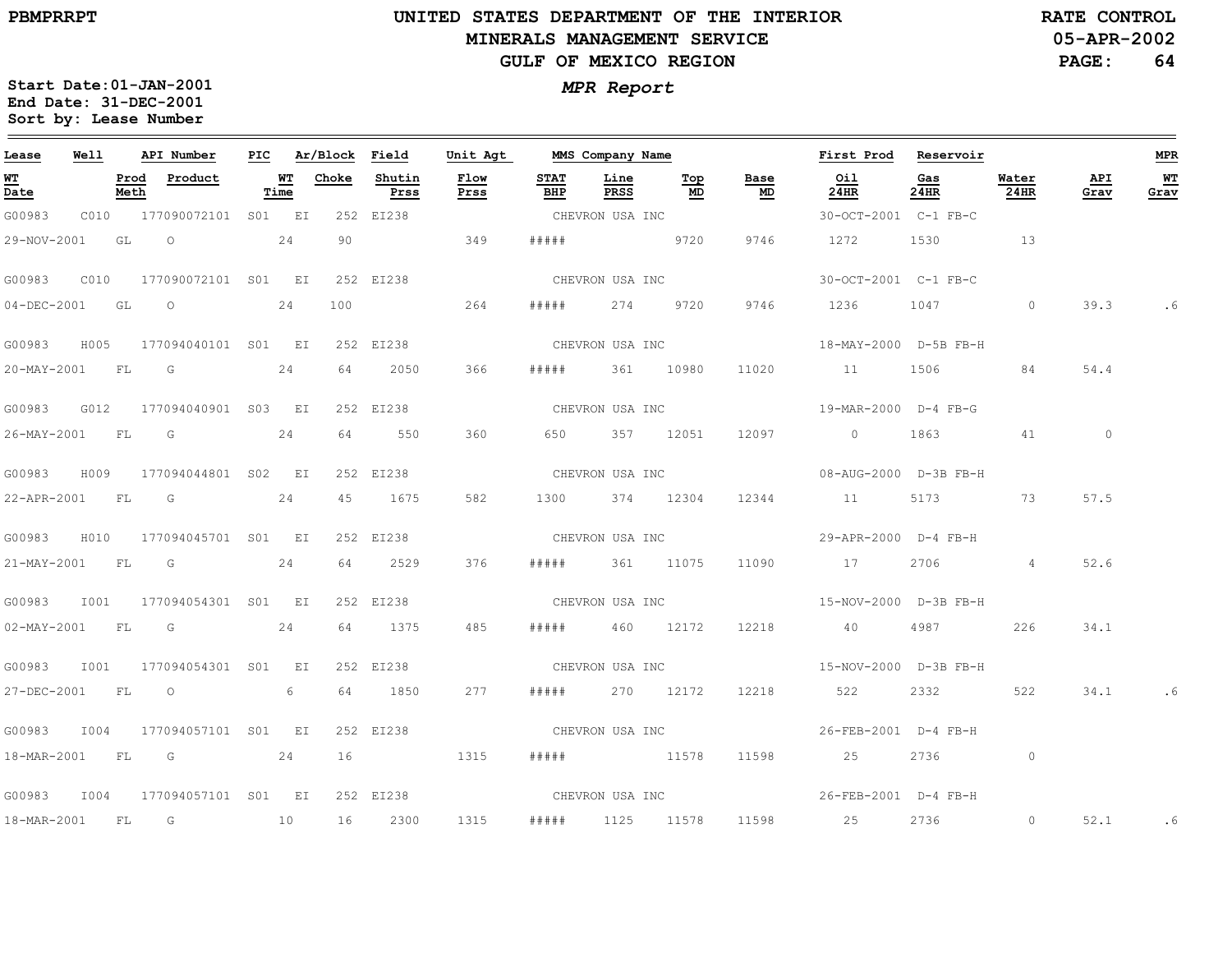## **UNITED STATES DEPARTMENT OF THE INTERIOR MINERALS MANAGEMENT SERVICEGULF OF MEXICO REGION**

**05-APR-2002RATE CONTROL**

**PAGE:65**

| Lease             | Well |           | API Number                      | PIC |            | Ar/Block Field |                | Unit Agt        |                    | MMS Company Name |                 |                 | First Prod            | Reservoir                                                                                                                                                                                                                       |               |             | <b>MPR</b> |
|-------------------|------|-----------|---------------------------------|-----|------------|----------------|----------------|-----------------|--------------------|------------------|-----------------|-----------------|-----------------------|---------------------------------------------------------------------------------------------------------------------------------------------------------------------------------------------------------------------------------|---------------|-------------|------------|
| <u>WT</u><br>Date |      | Meth      | Prod Product                    |     | WT<br>Time | Choke          | Shutin<br>Prss | Flow<br>Prss    | <b>STAT</b><br>BHP | Line<br>PRSS     | Тор<br>MD       | Base<br>MD      | Oil<br>24HR           | Gas<br>24HR                                                                                                                                                                                                                     | Water<br>24HR | API<br>Grav | WT<br>Grav |
| G00983            |      |           | I004 177094057101 S01 EI        |     |            |                | 252 EI238      |                 |                    | CHEVRON USA INC  |                 |                 | 26-FEB-2001 D-4 FB-H  |                                                                                                                                                                                                                                 |               |             |            |
| 19-MAY-2001       |      | FL        | G                               |     | 24         | 22             | 2300           | 752             | # # # # #          |                  | 371 11578       | 11598           | 21                    | 3204                                                                                                                                                                                                                            | $\sim$ 7      | 52.1        |            |
| G00983            | I005 |           | 177094057500 S02 EI             |     |            |                | 252 EI238      |                 |                    | CHEVRON USA INC  |                 |                 | 02-DEC-1999 D-4 FB-H  |                                                                                                                                                                                                                                 |               |             |            |
| 11-MAY-2001       |      | FL        | $\overline{\mathbb{G}}$         |     | 24         | 16             | 2360           | 1545            |                    | 2150 1125 11631  |                 | 11762           | 24                    | 1934                                                                                                                                                                                                                            |               | 54.9        |            |
|                   |      |           | G00983 I007 177094059500 S02 EI |     |            |                | 252 EI238      |                 |                    | CHEVRON USA INC  |                 |                 | 29-NOV-2000 D-4 FB-H  |                                                                                                                                                                                                                                 |               |             |            |
| 11-JAN-2001 FL G  |      |           |                                 |     | 9          | 35             | 3075           | 1310            |                    | 1189 11544       |                 | 11678           | 228                   | 11568                                                                                                                                                                                                                           | 25            | 44.7        |            |
| G00983            | I007 |           | 177094059500 S02 EI             |     |            |                | 252 EI238      |                 |                    |                  |                 | CHEVRON USA INC | 29-NOV-2000 D-4 FB-H  |                                                                                                                                                                                                                                 |               |             |            |
| 12-MAY-2001 FL G  |      |           |                                 |     | 24         | 34             | 2505           | 1235            |                    | 1147 11544       |                 | 11678           | 148                   | 8017 — 100                                                                                                                                                                                                                      | 15            | 48.8        |            |
| G00983            |      |           | C017 177094123400 S01 EI        |     |            |                | 252 EI238      |                 |                    |                  | CHEVRON USA INC |                 | 28-FEB-1999 C-5 FB-C  |                                                                                                                                                                                                                                 |               |             |            |
|                   |      |           | 12-MAY-2001 GL 0 24             |     |            | 100            | 1900           | 265             |                    | 800 203 8950     |                 | 9000            | 763                   | 399                                                                                                                                                                                                                             | $\circ$       | 36.8        |            |
| G00983            | C018 |           | 177094124200 S02 EI             |     |            |                | 252 EI238      | CHEVRON USA INC |                    |                  |                 |                 | 17-MAY-2001 B-1 FB-CA |                                                                                                                                                                                                                                 |               |             |            |
| 19-MAY-2001 FL G  |      |           | 16                              |     |            | 30             | 2355           | 2127            |                    | 1100 1155 7454   |                 | 7506            | $\overline{0}$        | 9829                                                                                                                                                                                                                            | $\circ$       |             |            |
| G00983            | C018 |           | 177094124200 S02 EI             |     |            |                | 252 EI238      |                 |                    |                  |                 | CHEVRON USA INC | 17-MAY-2001 B-1 FB-CA |                                                                                                                                                                                                                                 |               |             |            |
|                   |      |           | 20-MAY-2001 FL G 24             |     |            |                | 30 1210        |                 |                    | 1100 7454        |                 | 7506            | 26                    | 9820                                                                                                                                                                                                                            | $\circ$       |             |            |
| G00983            | C018 |           | 177094124200 S02 EI             |     |            |                | 252 EI238      | CHEVRON USA INC |                    |                  |                 |                 | 17-MAY-2001 B-1 FB-CA |                                                                                                                                                                                                                                 |               |             |            |
|                   |      |           | 21-SEP-2001 FL 0 12             |     |            | 25             |                | 1718            |                    | 1100 428 7454    |                 | 7506            | 729                   | 1709 — 1709 — 1709 — 1709 — 1709 — 1709 — 1709 — 1709 — 1709 — 1710 — 1710 — 1720 — 1720 — 1720 — 1720 — 1720 — 1720 — 1720 — 1720 — 1720 — 1720 — 1720 — 1720 — 1720 — 1720 — 1720 — 1720 — 1720 — 1720 — 1720 — 1720 — 1720 — | $\mathbf{3}$  | 36.6        | . 6        |
| G00983            | C019 |           | 177094125700 S02 EI             |     |            |                | 252 EI238      |                 |                    | CHEVRON USA INC  |                 |                 |                       | 30-JAN-2001 D-1 FB-C19                                                                                                                                                                                                          |               |             |            |
|                   |      |           | 02-MAR-2001 FL 0 24             |     |            |                | 10 1255        |                 |                    | 1734 9340        |                 | 9380            | 3141                  | 2005 — 100                                                                                                                                                                                                                      | $\circ$       |             |            |
| G00983            |      |           | C019 177094125700 S02 EI        |     |            |                | 252 EI238      | CHEVRON USA INC |                    |                  |                 |                 |                       | 30-JAN-2001 D-1 FB-C19                                                                                                                                                                                                          |               |             |            |
| 02-MAR-2001       |      | <b>FL</b> | $\overline{O}$                  |     | 24         | 15             | 2435           | 1255            | 1734               | 1172             | 9340            | 9380            | 3141                  | 2005                                                                                                                                                                                                                            | $\circ$       | 42.4        | . 6        |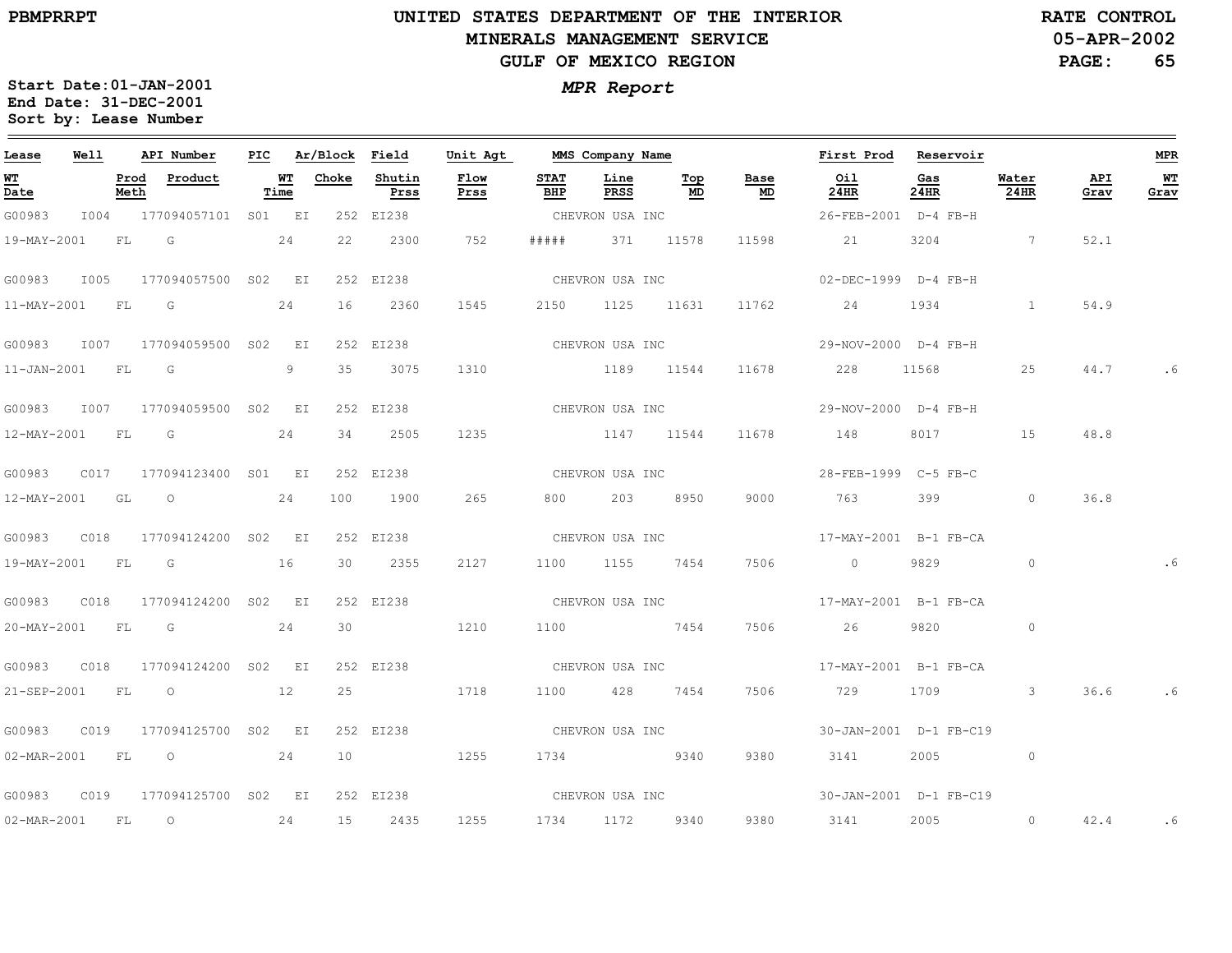**05-APR-2002RATE CONTROL**

**PAGE:66**

| Lease            | <b>Well</b> |      | API Number                       |      | PIC Ar/Block Field |                | Unit Agt     |                    | MMS Company Name |                   |                 | First Prod Reservoir                                                                                     |             |                                   |             | MPR        |
|------------------|-------------|------|----------------------------------|------|--------------------|----------------|--------------|--------------------|------------------|-------------------|-----------------|----------------------------------------------------------------------------------------------------------|-------------|-----------------------------------|-------------|------------|
| WT<br>Date       |             | Meth | Prod Product                     | Time | <b>WT</b> Choke    | Shutin<br>Prss | Flow<br>Prss | <b>STAT</b><br>BHP | Line<br>PRSS     | Тор<br>MD         | Base<br>MD      | Oil<br>24HR                                                                                              | Gas<br>24HR | Water<br>$24$ HR                  | API<br>Grav | WТ<br>Grav |
| G00983           |             |      | C019 177094125700 S02 EI         |      |                    | 252 EI238      |              | CHEVRON USA INC    |                  |                   |                 | 30-JAN-2001 D-1 FB-C19                                                                                   |             |                                   |             |            |
|                  |             |      | 19-MAY-2001 FL O 24              |      | 25                 | 1844           | 1179         |                    | 1734 1162 9340   |                   | 9380            | 3672                                                                                                     | 2059 0      |                                   | 42.2        |            |
| G00983           |             |      | C020 177094126000 S01 EI         |      |                    | 252 EI238      |              |                    | CHEVRON USA INC  |                   |                 | 12-OCT-1999 D-2 FBC20                                                                                    |             |                                   |             |            |
|                  |             |      | 20-MAY-2001 FL O 24              |      | 100                | 1200           | 303          |                    |                  | 734 269 8580 8630 |                 | 3810 1896                                                                                                |             | $\sim$ 0 $\sim$ 0 $\sim$ 0 $\sim$ | 39.5        |            |
|                  |             |      | G00983 I010 177094128500 S02 EI  |      |                    | 252 EI238      |              |                    |                  |                   |                 | CHEVRON USA INC 02-JAN-2001 D-2 FB-H                                                                     |             |                                   |             |            |
|                  |             |      | 11-JAN-2001 FL G 24              |      | 42                 | 1963           |              |                    |                  | ##### 11590       | 11620           | 334 19429                                                                                                |             | 7                                 |             |            |
|                  |             |      | G00983 I010 177094128500 S02 EI  |      |                    | 252 EI238      |              |                    | CHEVRON USA INC  |                   |                 | 02-JAN-2001 D-2 FB-H                                                                                     |             |                                   |             |            |
| 28-JAN-2001 FL G |             |      |                                  | 24   | 42                 | 3168           | 1775         |                    |                  | ##### 1230 11590  |                 | 11620 334 17571                                                                                          |             | $\overline{\mathbf{3}}$           | 50          |            |
|                  |             |      | G00983 I010 177094128500 S02 EI  |      |                    | 252 EI238      |              |                    | CHEVRON USA INC  |                   |                 | 02-JAN-2001 D-2 FB-H                                                                                     |             |                                   |             |            |
|                  |             |      | 20-APR-2001 FL O                 | 24   |                    | 28 2650        | 1564         |                    | ##### 1144 11590 |                   |                 | 11620 155                                                                                                | 2622        | 880                               | 50.6        |            |
|                  |             |      | G00983 I010 177094128500 S03 EI  |      |                    | 252 EI238      |              |                    |                  | CHEVRON USA INC   |                 | 01-JUN-2001 D-1 FB-G                                                                                     |             |                                   |             |            |
| 11-JUN-2001 FL G |             |      |                                  | 24   | 13                 |                | 2021         |                    | 11318            |                   | 11338           | 64                                                                                                       | 4173        | $\sim$ 6                          |             |            |
|                  |             |      | G00983 I010 177094128500 S03 EI  |      |                    | 252 EI238      |              |                    |                  |                   | CHEVRON USA INC | 01-JUN-2001 D-1 FB-G                                                                                     |             |                                   |             |            |
|                  |             |      | 06-JUL-2001 FL G 17              |      |                    | 20 2750        | 2055         |                    |                  |                   |                 | 1120 11318 11338 66 4506 0                                                                               |             |                                   | 48.1        | .6         |
|                  |             |      | G00985 A002A 177090064500 S03 EI |      |                    |                |              |                    |                  |                   |                 | 259 EI276                                    NEXEN PETROLEUM USA INC                  30-SEP-1987 L-L2RB |             |                                   |             | 930        |
|                  |             |      | 16-AUG-2001 GL O 18              |      | 64                 | 700            | 140          |                    |                  | 7666              | 7743            | 42                                                                                                       | $210$ 3     |                                   | 48.8        | .62        |
| G00985           |             |      | A007 177090068601 S01 EI         |      |                    | 259 EI276      |              |                    |                  |                   |                 |                                                                                                          |             |                                   |             | 3251       |
|                  |             |      | 18-AUG-2001 GL O 23              |      |                    | 64 1030        | 120          |                    |                  |                   | 1059 9034 9124  | 30 64                                                                                                    |             | 171                               | 41.2        | .62        |
|                  |             |      | G00985 B006 177090081201 D01 EI  |      |                    |                |              |                    |                  |                   |                 |                                                                                                          |             |                                   |             |            |
| 17-JUL-2001 GL   |             |      | $\overline{O}$<br>20             |      | 64                 | 1075           | 170          |                    |                  |                   |                 | 2475 10462 10658 32 66                                                                                   |             | 124                               |             | 46.8 .62   |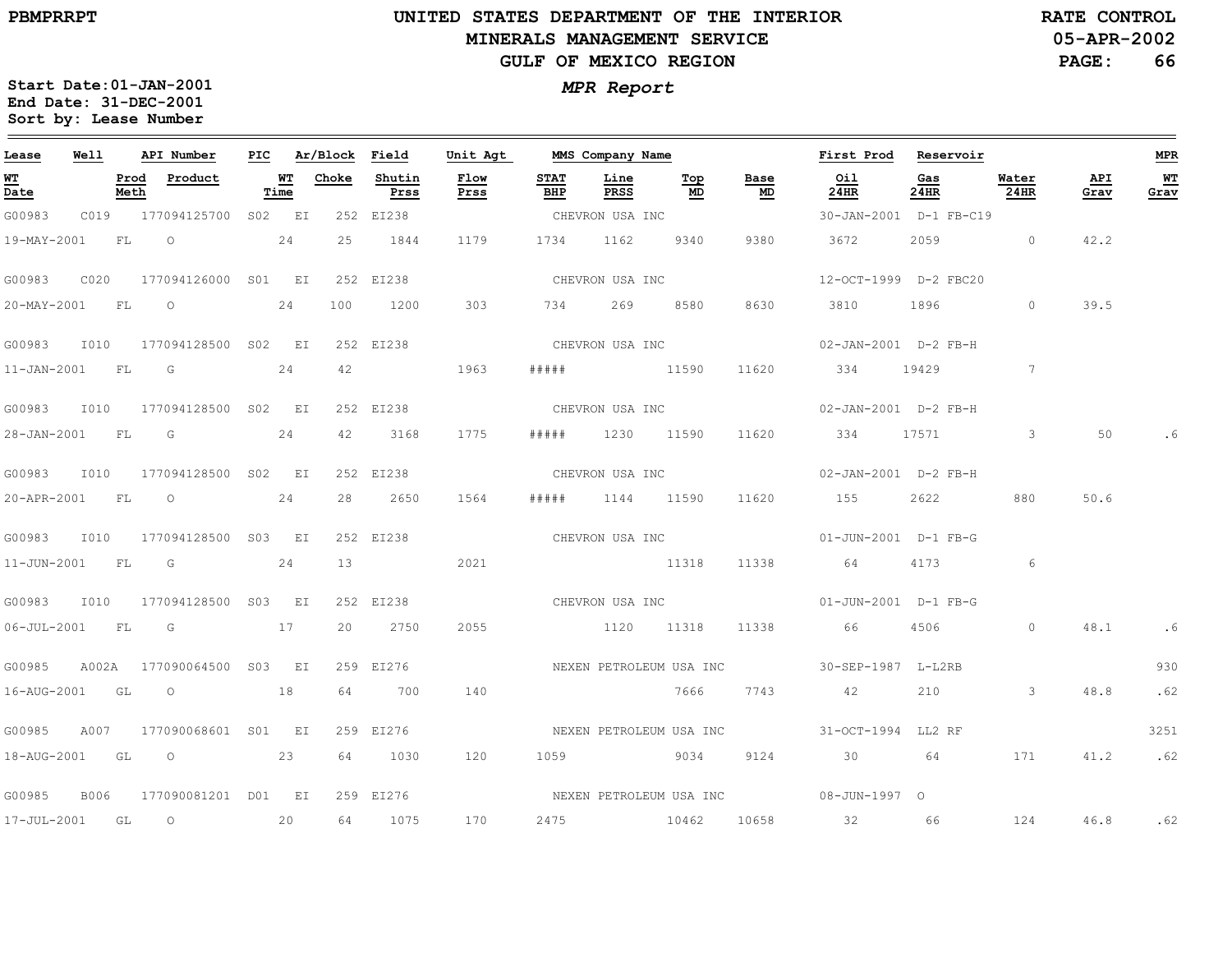# **UNITED STATES DEPARTMENT OF THE INTERIOR MINERALS MANAGEMENT SERVICEGULF OF MEXICO REGION**

**05-APR-2002RATE CONTROL**

**PAGE:67**

| Lease               | Well        |              | API Number                | PIC |                | Ar/Block Field |                | Unit Agt                          |                    | MMS Company Name |                              |            | First Prod               | Reservoir   |                |             | <b>MPR</b>     |
|---------------------|-------------|--------------|---------------------------|-----|----------------|----------------|----------------|-----------------------------------|--------------------|------------------|------------------------------|------------|--------------------------|-------------|----------------|-------------|----------------|
| <u>W'I'</u><br>Date |             | Prod<br>Meth | Product                   |     | WT<br>Time     | Choke          | Shutin<br>Prss | Flow<br>Prss                      | <b>STAT</b><br>BHP | Line<br>PRSS     | Top<br>MD                    | Base<br>MD | Oil<br>24HR              | Gas<br>24HR | Water<br>24HR  | API<br>Grav | WТ<br>Grav     |
| G00985              |             |              | B012C 177090082800 S05 EI |     |                |                | 259 EI276      |                                   |                    |                  | NEXEN PETROLEUM USA INC      |            | 30-JUN-1992 S RA         |             |                |             | $\overline{0}$ |
| 04-AUG-2001         |             | GL           | $\circ$                   |     | $\overline{4}$ | 40             | 1140           | 120                               |                    |                  | 12511                        | 12550      | 49                       | 31          | 349            | 26.1        | .61            |
| G00985              | CO14        |              | 177092002001 D01          |     | EI             | 259            | EI276          |                                   |                    |                  | NEXEN PETROLEUM USA INC      |            | 08-JUN-1996 "T" OIL      |             |                |             |                |
| $06 - JUL - 2001$   |             | GL           | $\circ$                   |     | 8              | 64             | 1200           | 100                               | 2204               |                  | 11142                        | 11160      | 45                       | 497         | 521            | 51          | .6             |
| G00987              | B011        |              | 177104085601 S02 EI       |     |                |                | 273 EI273      |                                   |                    |                  | AMOCO PRODUCTION COMPANY     |            | 11-FEB-2001 LOWER 7700'  |             |                |             |                |
| 11-FEB-2001         |             | FL           | $\overline{G}$            |     | 24             | 18             |                | 1143                              |                    |                  | 8562                         | 8575       | $\mathbf{2}$             | 1008        | 8              |             |                |
| G00987              | C001        |              | 177104089002 S02 EI       |     |                |                | 273 EI273      |                                   |                    |                  | AMOCO PRODUCTION COMPANY     |            | 27-JAN-2001 8100         |             |                |             |                |
| 27-JAN-2001         |             | FL           | G                         |     | 24             | 6              |                | 2606                              |                    |                  | 8954                         | 9003       | 116                      | 4410        | $\circ$        |             |                |
| G00989              | <b>B014</b> |              | 177100004902 S01 EI       |     |                |                | 276 EI276      |                                   |                    |                  | UNION OIL COMPANY OF CALIFOR |            | 21-FEB-2001 CRIS SUB 3RA |             |                |             |                |
| 14-MAR-2001         |             | FL           | $\overline{G}$            |     | 17             | 16             | 1850           | 1460                              | # # # # #          | 1071             | 7940                         | 7996       | 183                      | 464         | $\overline{2}$ | 42.3        | .62            |
| G00989              | D007        |              | 177104130000 S01 EI       |     |                |                | 276 EI276      |                                   |                    |                  | UNION OIL COMPANY OF CALIFOR |            | 28-FEB-1990 MP(1)RA      |             |                |             | 508            |
| $01 - NOV - 2001$   |             | FL           | G                         |     | 24             | 17             | 2140           | 1850                              | 2270               | 1010             | 8548                         | 8604       | 19                       | 2964        | $\circ$        | 54.4        | .6             |
| G00989              | E008        |              | 177104138900 S03 EI       |     |                |                | 276 EI276      |                                   |                    |                  | UNION OIL COMPANY OF CALIFOR |            | 26-FEB-2001 E1 RA        |             |                |             |                |
| 09-MAR-2001         |             | <b>FL</b>    | G                         |     | 24             | 22             | 1340           | 1060                              | 1130               | 1030             | 4952                         | 4958       | $\circ$                  | 759         | $\circ$        |             | .62            |
| G00993              | D009        |              | 177104002202 S01 EI       |     |                |                | 286 EI292      | 8910087640                        |                    |                  | FOREST OIL CORPORATION       |            | 02-FEB-2001 EH-2         |             |                |             |                |
| 02-FEB-2001         |             | FL           | G                         |     | 24             |                |                | 1570                              |                    |                  | 6036                         | 6056       | $\circ$                  | 1800        | 163            |             |                |
| G00993              | K004        |              | 177104143901 S01 EI       |     |                |                | 286 EI292      | 8910087640                        |                    |                  | SAMEDAN OIL CORPORATION      |            | 31-DEC-1996 AC           |             |                |             |                |
| 16-APR-2001         |             | FL           | G                         |     |                | 64             | 400            | 300                               | 584                | 1073             | 2233                         | 3033       | $\sim$ 0                 | 7493        | 70             |             |                |
| G00995              | B001        |              | 177102000201 S01 EI       |     |                |                | 293 EI292      | 8910087640 FOREST OIL CORPORATION |                    |                  |                              |            | 21-AUG-2000 HC           |             |                |             |                |
| 01-SEP-2001         |             | FL           | G                         |     | 24             | 38             | 2420           | 1210                              |                    | 1160             | 9421                         | 9457       | $4 -$                    | 5579        | 2              | 42.9        | .594           |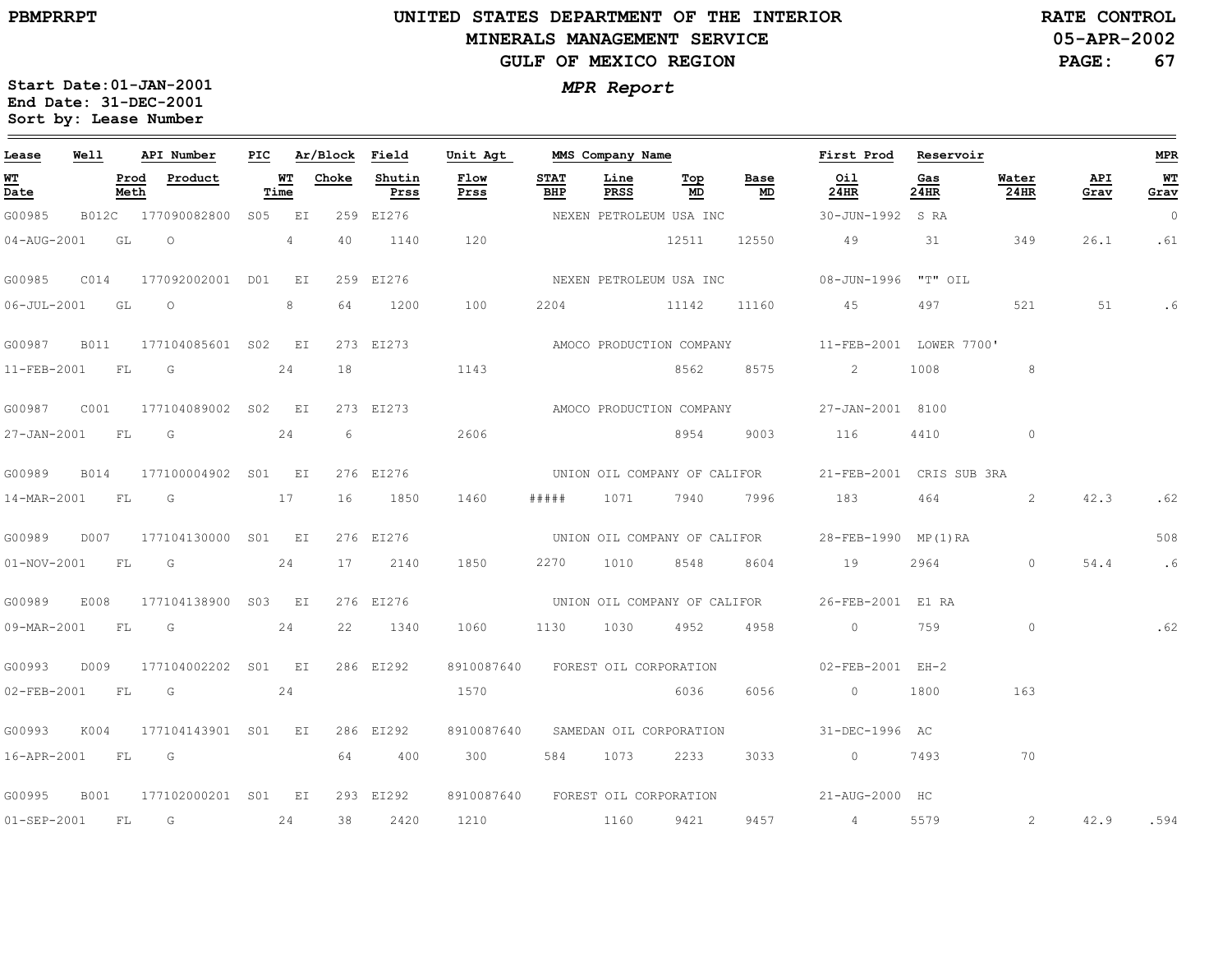**05-APR-2002RATE CONTROL**

**PAGE:68**

| Lease             | Well        | API Number       |                     |        |                 | PIC Ar/Block Field |                | Unit Agt     |                    | MMS Company Name    |                           |                         | First Prod Reservoir       |             |               |             | <b>MPR</b> |
|-------------------|-------------|------------------|---------------------|--------|-----------------|--------------------|----------------|--------------|--------------------|---------------------|---------------------------|-------------------------|----------------------------|-------------|---------------|-------------|------------|
| <u>WT</u><br>Date |             | Prod<br>Meth     | Product             | Time   | WТ              | Choke              | Shutin<br>Prss | Flow<br>Prss | <b>STAT</b><br>BHP | Line<br><b>PRSS</b> | Top<br>MD                 | Base<br>$\texttt{MD}{}$ | Oil<br>24HR                | Gas<br>24HR | Water<br>24HR | API<br>Grav | WT<br>Grav |
| G00995            | <b>B011</b> |                  | 177104065501 D04 EI |        |                 |                    | 293 EI292      | 8910087640   |                    |                     | FOREST OIL CORPORATION    |                         | 17-SEP-2000 G SAND         |             |               |             |            |
| 25-AUG-2001       |             | FL<br>G          |                     |        | 24              | 23                 | 2420           | 1210         |                    | 1160                | 9838                      | 9961                    | $\sim$ 4                   | 5579        | 2             | 50          | .59        |
| G00997            | G007        |                  | 177104049300 S01 EI |        |                 |                    | 309 EI292      | 8910087640   |                    |                     | FOREST OIL CORPORATION    |                         | 30-APR-1979 EH 1 SEG B     |             |               |             | 22         |
| $24 - JUL - 2001$ | GL          | $\circ$          |                     |        | 24              | 64                 | 820            | 170          |                    | 115                 | 5873                      | 5910                    | 15                         | 69          | 85            | 34.5        | .588       |
| G00997            | G002        |                  | 177104049801 S01 EI |        |                 |                    | 309 EI292      | 8910087640   |                    |                     | FOREST OIL CORPORATION    |                         | 24-AUG-1996 EH             |             |               |             |            |
| 26-AUG-2001       | GL          | G                |                     |        | 24              | 24                 | 650            | 100          |                    | 110                 | 5982                      | 6102                    | 33                         | 117         | $\circ$       | 37.7        | .588       |
| G00997            | H001B       |                  | 177104086500 S03 EI |        |                 |                    | 309 EI292      | 8910087640   |                    |                     | AVIARA ENERGY CORPORATION |                         | 28-FEB-2001 HC SAND        |             |               |             |            |
| 06-MAR-2001       | FL          | G                |                     | 12     |                 | 14                 | 2450           | 2300         |                    | 1069                | 8148                      | 8166                    | 42                         | 4088        | $\Omega$      | 56.3        | .62        |
| G00997            | C009        | 177104143300     |                     | S02    | EI              |                    | 309 EI292      | 8910087640   |                    |                     | FOREST OIL CORPORATION    |                         | 02-AUG-1999 BB             |             |               |             |            |
| 23-AUG-2001       | FL          | G                |                     |        | 24              | 2.8                | 450            | 325          |                    | 150                 | 3572                      | 3602                    | $\sim$ 0                   | 1119        | $\Omega$      | 50          | .56        |
| G00997            | J003A       | 177104150300 SO2 |                     |        | E I             |                    | 309 EI292      | 8910087640   |                    |                     | AVIARA ENERGY CORPORATION |                         | 10-AUG-2000 MIDDLE HC SAND |             |               |             |            |
| 11-MAR-2001       |             | FL<br>$\circ$    |                     |        |                 | 16                 | 1850           | 1350         |                    | 1115                | 7159                      | 7180                    | 643                        | 310         | 27            | 45.2        |            |
| G01019            | COO1        |                  | 177114026101 S03    |        | SS              |                    | 182 SS169      |              |                    | CHEVRON USA INC     |                           |                         | 31-MAY-1987 C-5            |             |               |             | 527        |
| $07 - MAX - 2001$ | GL          | $\circ$          |                     |        | 24              | 74                 | 1200           | 175          | 185                | 100                 | 9126                      | 9258                    | 135                        | 120         | 711           | 28          |            |
| G01019            | C003        | 177114034000     |                     | S03    | SS <sub>S</sub> |                    | 182 SS169      |              |                    | CHEVRON USA INC     |                           |                         | 29-FEB-1992 C-1 FB1        |             |               |             | 119        |
| 17-MAY-2001       | GL          | $\circ$          |                     |        | 24              | 96                 | 1100           | 130          | 1100               | 95                  | 8392                      | 8412                    | 42                         | 53          | 378           | 29          |            |
| G01019            | COO4        | 177114034800     |                     | S02 SS |                 |                    | 182 SS169      |              |                    | CHEVRON USA INC     |                           |                         | 28-MAR-2001 C-3 FB-1       |             |               |             |            |
| 05-APR-2001       | GL          | $\circ$          |                     |        | 24              | 20                 | 960            | 390          | 803                | 8898                |                           | 8924                    | 716                        | 314         | 214           | 27.1        | .65        |
| G01019            | COO4        |                  | 177114034800 S02 SS |        |                 |                    | 182 SS169      |              | CHEVRON USA INC    |                     |                           |                         | 28-MAR-2001 C-3 FB-1       |             |               |             |            |
| 19-MAY-2001       |             | GL<br>$\circ$    |                     |        | 24              | 24                 | 960            | 320          | 803                | 160                 | 8898                      | 8924                    | 475                        | 419         | 388           | 26.7        |            |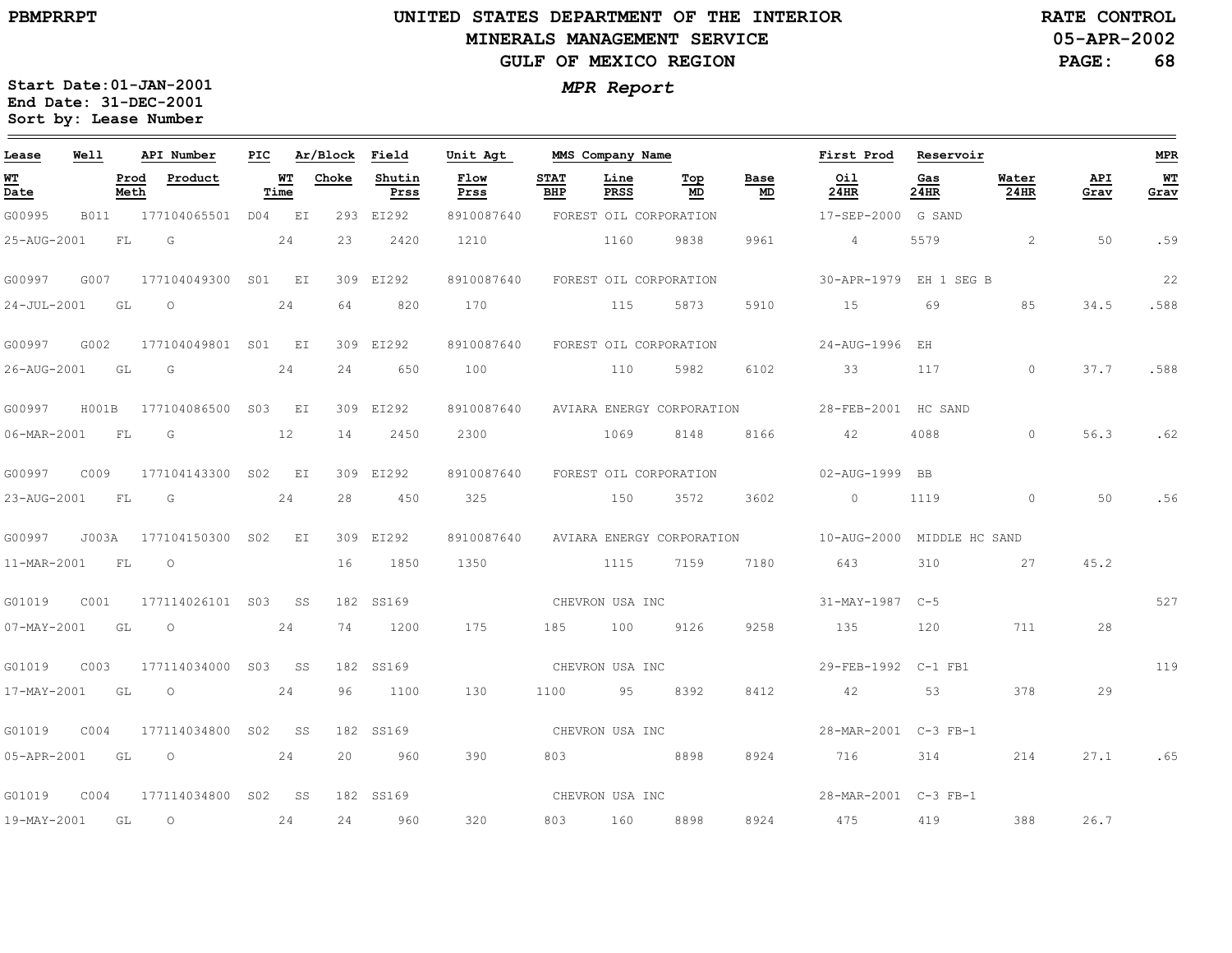### **UNITED STATES DEPARTMENT OF THE INTERIOR MINERALS MANAGEMENT SERVICEGULF OF MEXICO REGION**

**05-APR-2002RATE CONTROL**

**PAGE:69**

| Lease             | Well         |              | API Number          | PIC |                 | Ar/Block | Field          | Unit Agt     |                    | MMS Company Name |                              |            | First Prod                     | Reservoir   |               |                    | <b>MPR</b> |
|-------------------|--------------|--------------|---------------------|-----|-----------------|----------|----------------|--------------|--------------------|------------------|------------------------------|------------|--------------------------------|-------------|---------------|--------------------|------------|
| $WT$<br>Date      |              | Prod<br>Meth | Product             |     | WТ<br>Time      | Choke    | Shutin<br>Prss | Flow<br>Prss | <b>STAT</b><br>BHP | Line<br>PRSS     | Top<br>MD                    | Base<br>MD | Oil<br>24HR                    | Gas<br>24HR | Water<br>24HR | <b>API</b><br>Grav | WT<br>Grav |
| G01019            | E001         |              | 177114067700        | S02 | SS              |          | 182 SS169      |              |                    | CHEVRON USA INC  |                              |            | 12-OCT-1996 C8 FB-1            |             |               |                    |            |
| $01 - MAX - 2001$ |              | GL           | $\circ$             |     | 24              | 96       | 1100           | 130          | 750                | 100              | 9550                         | 9576       | 49                             | 10          | 643           | 29                 |            |
| G01019            | E004         |              | 177114069300        | S01 | SS.             |          | 182 SS169      |              |                    | CHEVRON USA INC  |                              |            | 30-APR-1998                    | $C-5$       |               |                    |            |
| $02 - MAX - 2001$ |              | GL           | $\circ$             |     | 24              | 96       | 1200           | 120          | 1034               | 95               | 8914                         | 8928       | 168                            | 147         | 952           | 25.7               |            |
| G01019            | E005         |              | 177114069500 S02    |     | SS              |          | 182 SS169      |              |                    | CHEVRON USA INC  |                              |            | 30-NOV-1988 C2 FBI             |             |               |                    | 123        |
| $05 - MAX - 2001$ |              | GL           | $\circ$             |     | 24              | 46       | 1100           | 550          | 470                | 280              | 8754                         | 8768       | 61                             | 28          | 961           | 26.4               |            |
| G01019            | <b>B014</b>  |              | 177114130100 S01    |     | SS              |          | 182 SS169      |              |                    | CHEVRON USA INC  |                              |            | $05 - FEB - 2000$              | $D-10$ FB S |               |                    |            |
| 05-JUN-2001       |              | GL           | $\circ$             |     | 24              | 100      | 1780           | 246          | 1278               | 173              | 9930                         | 9955       | 367                            | 189         | 857           | 28.7               |            |
| G01023            | <b>B003B</b> |              | 177114028801 S02    |     | SS              |          | 224 SS222      |              |                    |                  | MURPHY EXPLORATION & PRODUCT |            | 17-DEC-2000 EA-FB-B4           |             |               |                    |            |
| 29-JUN-2001       |              | FL           | G                   |     | $\overline{4}$  | 10       | 2650           | 2100         |                    | 1060             | 10839                        | 10861      | 6                              | 1280        | $\circ$       | 55.4               | . 6        |
| G01027            | A004         |              | 177124008200        | S02 | SS              |          | 246 SS246      |              |                    |                  | DOMINION EXPLORATION & PRODU |            | $14 - OCT - 1995$              | 9600'       |               |                    |            |
| 18-AUG-2001       |              | FL           | G                   |     | 12              | 20       | 1900           | 640          | 2800               | 1071             | 9807                         | 9906       | 6                              | 785         | 179           | 54.5               | .602       |
| G01027            | A011         |              | 177124011500 S01    |     | SS <sub>S</sub> |          | 246 SS246      |              |                    |                  | DOMINION EXPLORATION & PRODU |            | 31-AUG-1978 12400' SAND, SEG V |             |               |                    | 119        |
| 09-AUG-2001       |              | FL           | G                   |     | 24              | 64       | 900            | 140          | 223                | 1062             | 13716                        | 13837      | 32                             | 186         | 561           | 33.2               | .602       |
| G01027            | A020         |              | 177124012901 S01 SS |     |                 |          | 246 SS246      |              |                    |                  | DOMINION EXPLORATION & PRODU |            | 30-APR-1995                    | 6600'       |               |                    |            |
| 20-AUG-2001       |              | FL           | $\circ$             |     | 16              | 62       | 810            | 100          | 1145               | 1071             | 6544                         | 6602       | 51                             | 113         | 256           | 35.4               | .602       |
| G01027            | A019         |              | 177124016100 S05    |     | SS S            |          | 246 SS246      |              |                    |                  | DOMINION EXPLORATION & PRODU |            | 16-JAN-2001 11800              |             |               |                    |            |
| 09-FEB-2001       |              | FL           | G                   |     | 12              | 10       | 3050           | 1480         |                    | 1072             | 11552                        | 11596      | 27                             | 812         | 2             | 52.8               | .604       |
| G01027            | J001         |              | 177124061800        | DO1 | SS              |          | 246 SS246      |              |                    |                  | DOMINION EXPLORATION & PRODU |            | 30-APR-2001 5300'SAND          |             |               |                    |            |
| 29-JUN-2001       |              | FL           | G                   |     | 4               | 12       | 1930           | 1035         |                    | 1042             | 6800                         | 6820       | $\circ$                        | 193         | 194           |                    | .585       |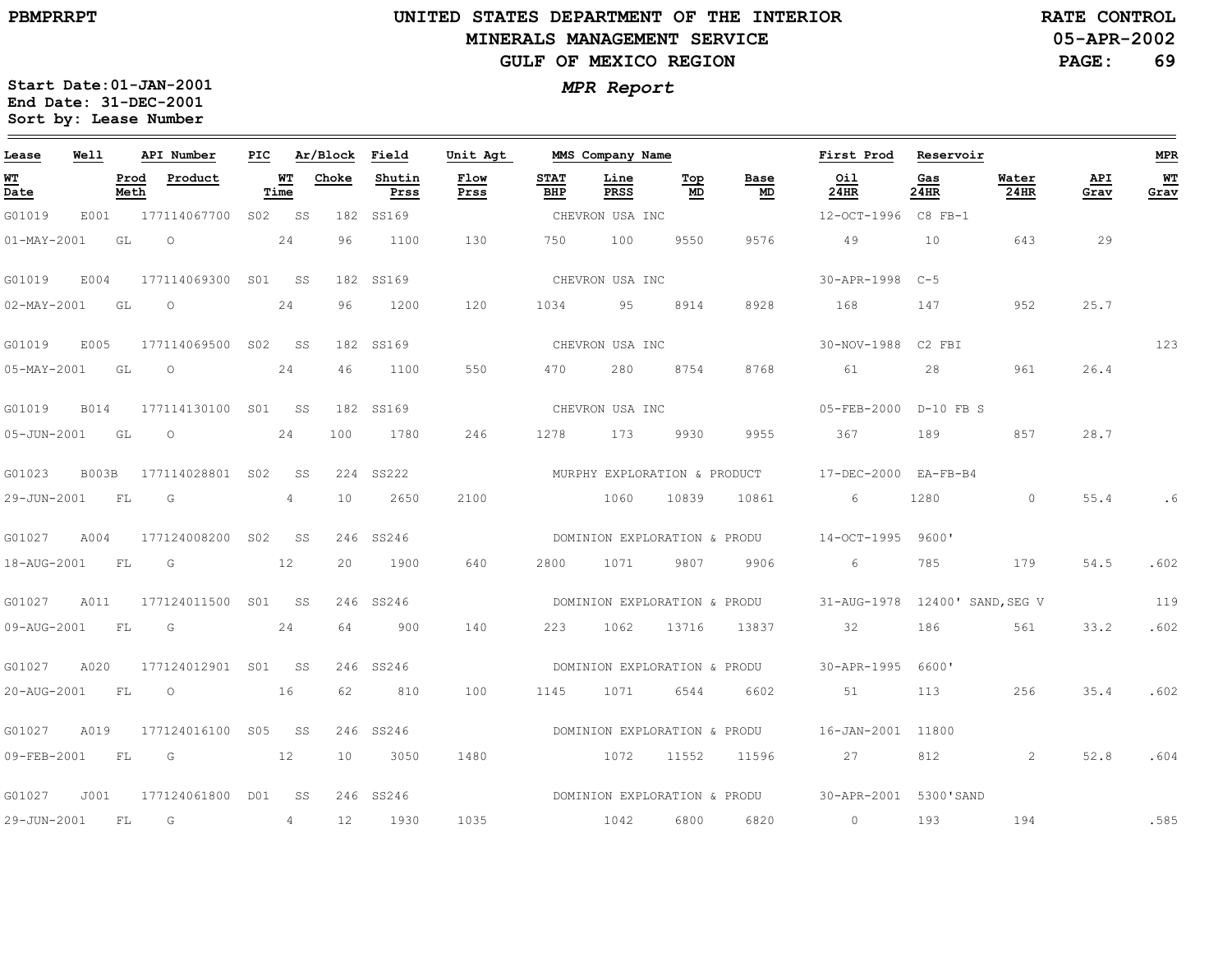**05-APR-2002RATE CONTROL**

**PAGE:70**

| Lease             | Well        |              | API Number       | PIC             |                | Ar/Block | Field          | Unit Agt     |                    | MMS Company Name             |           |            | First Prod               | Reservoir   |                      |             | <b>MPR</b>     |
|-------------------|-------------|--------------|------------------|-----------------|----------------|----------|----------------|--------------|--------------------|------------------------------|-----------|------------|--------------------------|-------------|----------------------|-------------|----------------|
| WT<br>Date        |             | Prod<br>Meth | Product          |                 | WT<br>Time     | Choke    | Shutin<br>Prss | Flow<br>Prss | <b>STAT</b><br>BHP | Line<br><b>PRSS</b>          | Тор<br>MD | Base<br>MD | Oil<br>24HR              | Gas<br>24HR | Water<br><b>24HR</b> | API<br>Grav | WT<br>Grav     |
| G01029            | D018        |              | 177124021100     |                 | S01 SS         | 248      | SS246          | 8910087840   |                    | DOMINION EXPLORATION & PRODU |           |            | 31-JAN-1981 1900 SD      |             |                      |             | $\overline{0}$ |
| 16-AUG-2001       |             | FL           | G                |                 | 16             | 32       | 385            | 300          | 664                | 986                          | 2176      | 2196       | $\circ$                  | 1869        | $\circ$              |             | .602           |
| G01029            | G001        |              | 177124049500     | SO1             | SS             | 248      | SS246          | 8910087840   |                    | DOMINION EXPLORATION & PRODU |           |            | 31-JUL-1996 1900'        |             |                      |             |                |
| 19-AUG-2001       |             | FL.          | G                |                 | 24             | 128      | 575            | 210          | 700                | 1061                         | 1960      | 1988       | $\sim$ 0                 | 3495        | 15                   |             | .602           |
| G01030            | D005        |              | 177124014200     | S02             | SS             |          | 249 SS246      | 8910087840   |                    | DOMINION EXPLORATION & PRODU |           |            | 31-MAY-1981 11,600       |             |                      |             | 193            |
| 15-AUG-2001       |             | FL           | G                |                 | 24             | 64       | 1160           | 150          | 1169               | 986                          | 12580     | 12610      | 10                       | 426         | 35                   | 36.4        | .602           |
| G01030            | D019        |              | 177124021500     | S06             | SS             |          | 249 SS246      | 8910087840   |                    | DOMINION EXPLORATION & PRODU |           |            | $08 - JUL - 2001$        | DG          |                      |             |                |
| 14-JUL-2001       |             | FL           | G                |                 | 24             | 12       | 3000           | 750          |                    | 961                          | 9406      | 9440       | 13                       | 585         | $\mathbf{1}$         | 42          | .613           |
| G01031            | E001        |              | 177124024200     | S03             | SS             |          | 253 SS253      |              |                    | UNION OIL COMPANY OF CALIFOR |           |            | 13-NOV-2000 TP 1 RA      |             |                      |             |                |
| 08-FEB-2001       |             | ${\rm FL}$   | G                |                 | 12             | 22       | 1741           | 1150         |                    | 1078                         | 8997      | 9017       | 17                       | 2334        | 195                  | 50.7        | .63            |
| G01031            | E008        |              | 177124027600     | S03             | SS             |          | 253 SS253      |              |                    | UNION OIL COMPANY OF CALIFOR |           |            | 21-DEC-2000 CRIS SUB 3RD |             |                      |             |                |
| $07 - JAN - 2001$ |             | FL           | G                |                 | 24             | 18       | 1700           | 1180         | 1080               | 1080                         | 6790      | 6800       | 100                      | 1604        | 9                    | 43.9        | .64            |
| G01034            | <b>B001</b> |              | 177122003501 S02 |                 | SS             |          | 266 SS253      |              |                    | UNION OIL COMPANY OF CALIFOR |           |            | 25-SEP-2001              |             | 4800' BLK G SAND     |             |                |
| 21-OCT-2001       |             | FL           | $\circ$          |                 | 24             | 64       | 975            | 120          |                    | 1050                         | 4090      | 4098       | 43                       | 83          | 29                   | 34.7        | .6             |
| G01036            | A013        |              | 177120005400     | S <sub>03</sub> | SS             |          | 269 SS274      |              |                    | UNION OIL COMPANY OF CALIFOR |           |            | 30-APR-2001              | CRS 3 RC    |                      |             |                |
| $11 - MAX - 2001$ |             | GL           | $\circ$          |                 | 17             | 28       | 510            | 105          | 580                |                              | 6958      | 6978       | 300                      | 151         | 143                  | 36.6        | .6             |
| G01036            | B004        |              | 177124003700     | S02             | SS             |          | 269 SS274      |              |                    | UNION OIL COMPANY OF CALIFOR |           |            | 30-APR-1985              | TRIMA1RA    |                      |             | 15             |
| 22-SEP-2001       |             | ${\rm FL}$   | G                |                 | $\overline{4}$ | 99       |                | 100          | 729                | 98                           | 4018      | 4032       | $\circ$                  | 288         | $\circ$              |             | .6             |
| G01036            | <b>B007</b> |              | 177124004000 S01 |                 | SS             |          | 269 SS274      |              |                    | UNION OIL COMPANY OF CALIFOR |           |            | $31 - OCT - 1973$        | B6 RA       |                      |             | 921            |
| 04-SEP-2001       |             | FL           | G                |                 | 4              | 99       | 210            | 145          | 782                | 130                          | 3290      | 3334       | $\circ$                  | 690         | $\circ$              |             | .6             |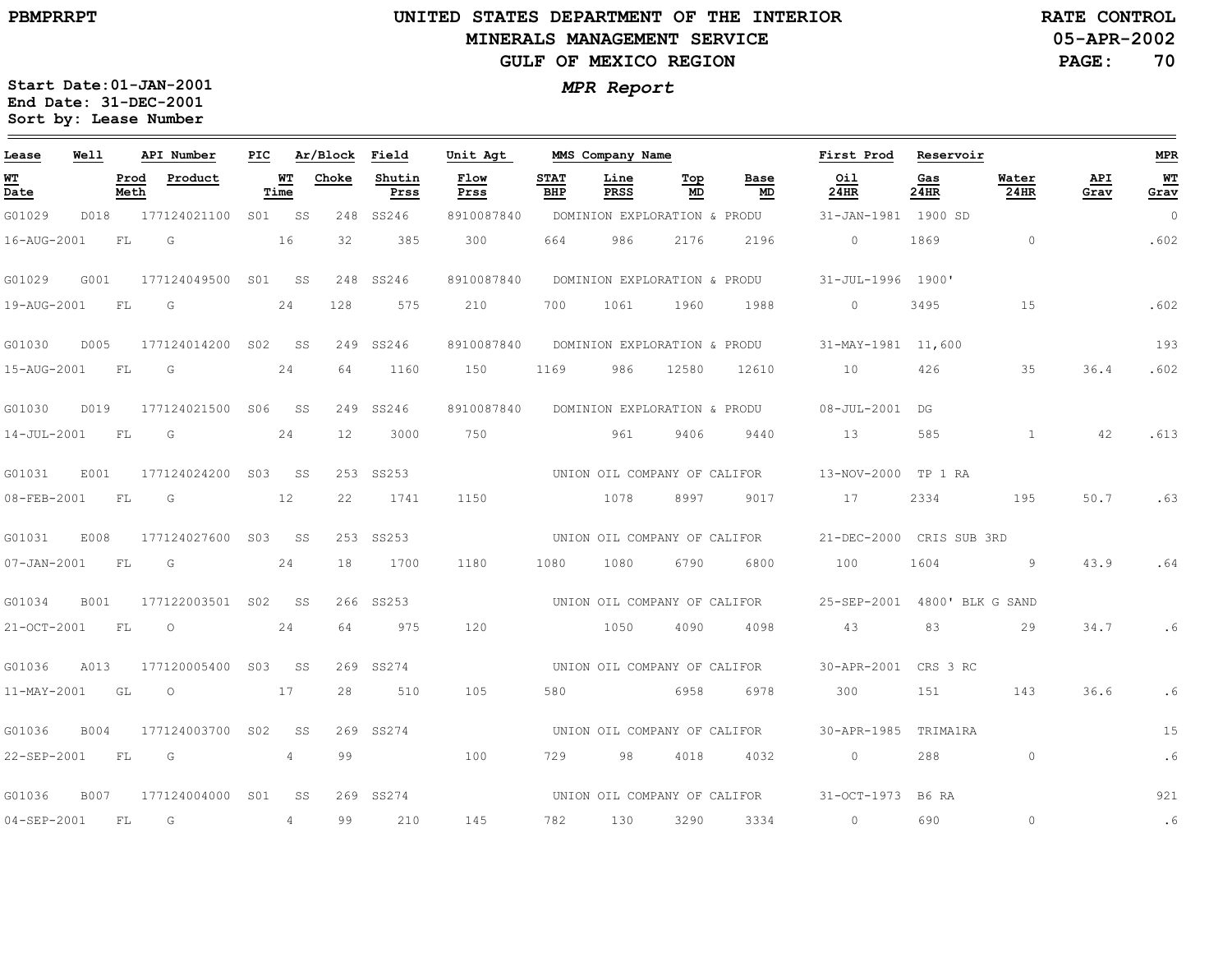# **UNITED STATES DEPARTMENT OF THE INTERIOR MINERALS MANAGEMENT SERVICEGULF OF MEXICO REGION**

**05-APR-2002RATE CONTROL**

**PAGE:71**

| Lease          | Well        |              | API Number                |                   |       | PIC Ar/Block Field | Unit Agt                           |                    | MMS Company Name    |                         |            | First Prod Reservoir                                   |             |                          |             | <b>MPR</b> |
|----------------|-------------|--------------|---------------------------|-------------------|-------|--------------------|------------------------------------|--------------------|---------------------|-------------------------|------------|--------------------------------------------------------|-------------|--------------------------|-------------|------------|
| WТ<br>Date     |             | Prod<br>Meth | Product                   | <b>WT</b><br>Time | Choke | Shutin<br>Prss     | Flow<br>Prss                       | <b>STAT</b><br>BHP | Line<br><b>PRSS</b> | Top<br>MD               | Base<br>MD | Oil<br>$24$ HR                                         | Gas<br>24HR | Water<br>$24$ HR         | API<br>Grav | WT<br>Grav |
| G01043         | <b>B016</b> |              | 177124049100 D05 SS       |                   |       | 293 SS274          |                                    |                    | APACHE CORPORATION  |                         |            | 22-MAY-2001 J2 SAND                                    |             |                          |             |            |
| 22-JUN-2001    |             | GL           | $\overline{G}$            | 24                | 24    | 600                | 300                                |                    |                     | 12700                   | 12800      | $\overline{\mathbf{3}}$                                | 23          | $\sim$ 0 $\sim$ 0 $\sim$ | 56.8        | .658       |
| G01043         | B019        |              | 177124058300 D02 SS       |                   |       | 293 SS274          |                                    |                    | APACHE CORPORATION  |                         |            | 18-JUN-2000 K-1 SAND                                   |             |                          |             |            |
| 26-SEP-2001    |             | FL           | $\overline{G}$            | 24                | 15    | 4600               | 2350                               |                    |                     | 1175 13774              | 13878      | 125                                                    | 487         | 1122                     | 43.7        | .635       |
| G01067         | E012        |              | 177194022200 S02 WD       |                   |       | 32 WD030           | 891011684B                         |                    |                     | MARITECH RESOURCES INC  |            | 30-APR-1992 H3 RASU                                    |             |                          |             | 18         |
| 08-APR-2001 GL |             |              | $\overline{\phantom{0}}$  | 24                |       | 99 1310            | 100                                |                    |                     | 525 11631               | 11650      | $9 \t 32 \t 3$                                         |             |                          | 32.6        | .646       |
| G01083         |             |              | C003D 177190080900 S03 WD |                   |       | 73 WD073           | 8910116790                         |                    |                     | EXXON MOBIL CORPORATION |            | $30 - SEP - 1970$ $F - 30$ , A                         |             |                          |             | $\circ$    |
| 12-MAY-2001    |             | GL           | $\circ$                   |                   | 88    |                    | 160                                |                    |                     | 8315                    | 8321       | 119                                                    | 78          | 80                       | 25.2        |            |
| G01083         | C040        |              | 177194019600 S03 WD       |                   |       | 73 WD073           | EXXON MOBIL CORPORATION            |                    |                     |                         |            | $13 - \text{AUG} - 2001$ $\text{G} - 5\text{A}$        |             |                          |             |            |
| 08-SEP-2001 FL |             |              | $\overline{G}$            | 20                |       | 30 860             | 445                                |                    |                     | 200 9058                | 9080       | $\overline{0}$                                         | 2271        | $\overline{0}$           |             |            |
| G01084         | B034        |              | 177190082002 S02 WD       |                   |       | 74 WD073           | 8910116790                         |                    |                     | EXXON MOBIL CORPORATION |            | $31 - MAX - 1989$ $F-30, A$                            |             |                          |             | 133        |
| 26-JAN-2001 GL |             |              | $\overline{O}$            |                   | 72    |                    | 190                                | 1252               |                     | 9340 9372               |            | 158 277                                                |             | 720                      | 26.6        |            |
| G01084         | B002        |              | 177190085501 S01 WD       |                   |       | 74 WD073           |                                    |                    |                     |                         |            | 8910116800 EXXON MOBIL CORPORATION 31-MAY-2001 F35 RA  |             |                          |             |            |
| 02-JUN-2001 GL |             |              | $\overline{O}$            | 18                | 18    |                    | 435                                |                    |                     | 9456                    | 10200      | 496                                                    | 326         | 43                       | 23.6        | . 6        |
| G01084         |             |              | D020D 177190096701 D02 WD |                   |       | 74 WD073           | 8910116800                         |                    |                     | EXXON MOBIL CORPORATION |            | 30-APR-1993 F35 RA                                     |             |                          |             | 173        |
| 18-FEB-2001    |             | GL           | $\circ$                   |                   | 72    |                    | 140                                | 986                |                     | 8379                    | 8391       | 57                                                     | 272         | 380                      | 24          |            |
| G01084         | F030        |              | 177194004300 S01 WD       |                   |       | 74 WD073           |                                    |                    |                     |                         |            | 8910116790 EXXON MOBIL CORPORATION 31-AUG-1974 F-30, A |             |                          |             | 228        |
| 09-FEB-2001    |             | GL           | $\overline{O}$            |                   | 98    |                    | 175                                | 1072               |                     | 8282                    |            | 8314 108                                               | 102         | 876                      | 22.2        |            |
| G01084         | D033        |              | 177194034802 S01 WD       |                   |       | 74 WD073           | 8910116790 EXXON MOBIL CORPORATION |                    |                     |                         |            | $19-OCT-2001$ $F-30, A$                                |             |                          |             |            |
| 24-OCT-2001    |             | FL           | $\overline{\phantom{0}}$  | 24                | 19    |                    | 2525                               |                    |                     | 9963                    | 10963      | $5 - 5$                                                | 3414        | $\sim$ 30                | 48.2        | .6         |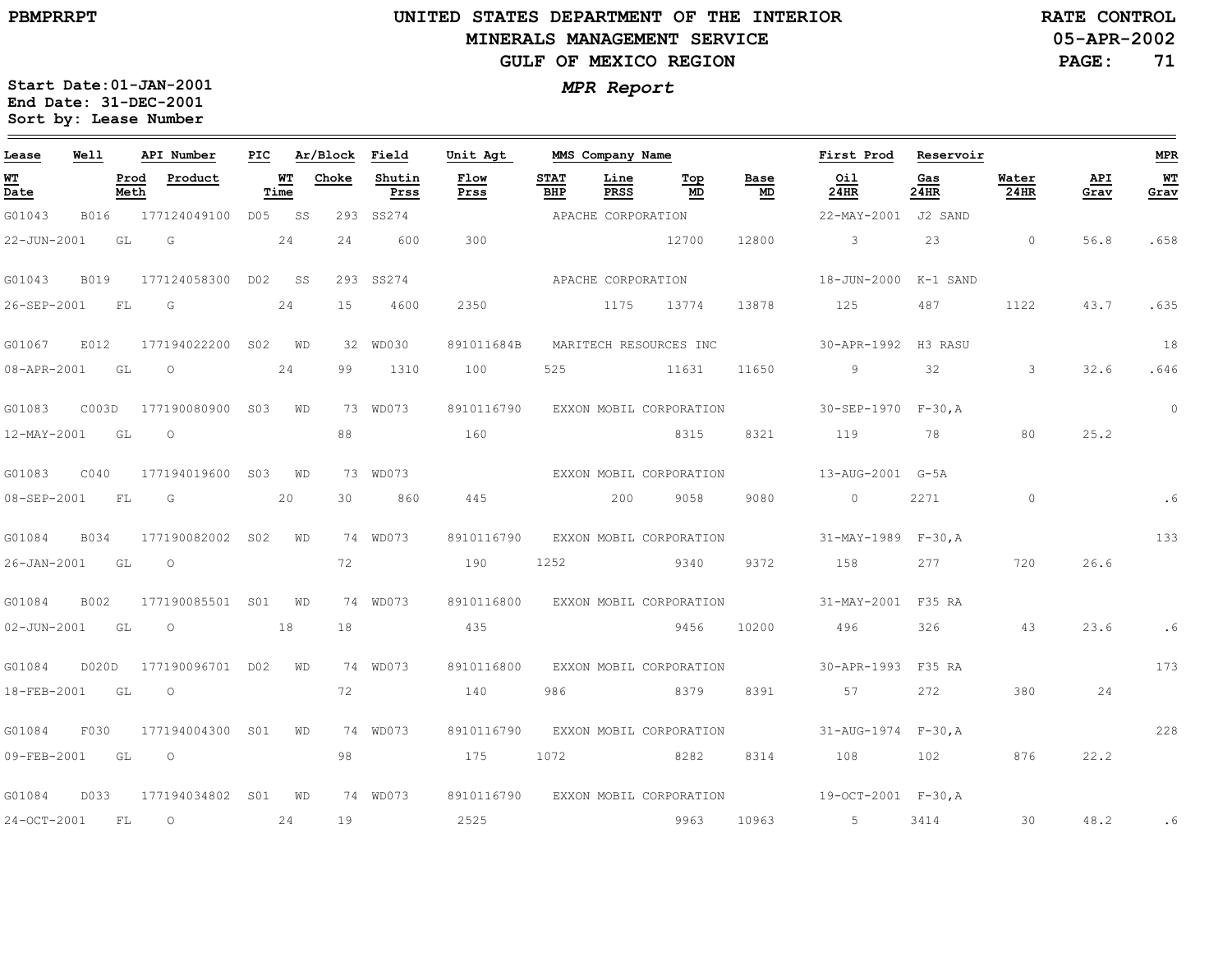$\equiv$ 

# **UNITED STATES DEPARTMENT OF THE INTERIOR MINERALS MANAGEMENT SERVICEGULF OF MEXICO REGION**

**05-APR-2002RATE CONTROL**

**PAGE:72**

| Lease            | Well |              | API Number                | PIC  |    | Ar/Block Field |                | Unit Agt     |                    | MMS Company Name |                                    |            | First Prod                                  | Reservoir   |               |             | <b>MPR</b> |
|------------------|------|--------------|---------------------------|------|----|----------------|----------------|--------------|--------------------|------------------|------------------------------------|------------|---------------------------------------------|-------------|---------------|-------------|------------|
| WТ<br>Date       |      | Prod<br>Meth | Product                   | Time | WT | Choke          | Shutin<br>Prss | Flow<br>Prss | <b>STAT</b><br>BHP | Line<br>PRSS     | Тор<br>MD                          | Base<br>MD | Oil<br>24HR                                 | Gas<br>24HR | Water<br>24HR | API<br>Grav | WT<br>Grav |
| G01084           |      |              | B035 177194038200 D03 WD  |      |    |                | 74 WD073       |              |                    |                  | EXXON MOBIL CORPORATION            |            | 28-FEB-1991 F40 RA                          |             |               |             | 39         |
| 07-JAN-2001      | GL   |              | $\overline{O}$            |      |    | 88             |                | 200          |                    |                  | 9668                               | 9696       | 14                                          | 90          | 158           | 26.6        |            |
| G01084           | B035 |              | 177194038200 D03 WD       |      |    |                | 74 WD073       |              |                    |                  | EXXON MOBIL CORPORATION            |            | 28-FEB-1991 F40 RA                          |             |               |             | 39         |
| 27-APR-2001 GL   |      |              | $\overline{O}$            |      |    | 88             |                | 235          |                    |                  | 9668                               | 9696       | 33                                          | 275 — 275   | 298           | 26.6        |            |
| G01084           | B038 |              | 177194038602 S01 WD       |      |    |                | 74 WD073       |              |                    |                  | 8910116800 EXXON MOBIL CORPORATION |            | 23-OCT-2000 F35 RA                          |             |               |             |            |
| 27-DEC-2001 GL   |      |              | $\overline{O}$            |      |    | 72             |                | 200          |                    |                  | 9463                               | 10030      | 747                                         | 348 — 100   | 1451          | 22.3        |            |
| G01084           | B039 |              | 177194038801 S01 WD       |      |    |                | 74 WD073       |              |                    |                  | 8910116800 EXXON MOBIL CORPORATION |            | 16-FEB-2001 F35 RA                          |             |               |             |            |
| 21-FEB-2001      | GL   |              | $\overline{O}$            |      | 7  | 16             |                | 950          |                    |                  | 11203                              | 11920      | 1001                                        | 822 24      |               | 25.2        | . 6        |
| G01084           | B040 |              | 177194039701 S01 WD       |      |    |                | 74 WD073       |              |                    |                  | EXXON MOBIL CORPORATION            |            | 05-DEC-1996 F40 RA                          |             |               |             |            |
| 10-FEB-2001 GL   |      |              | $\overline{O}$            |      |    | 88             |                | 200          |                    |                  | 1099 8968 8988                     |            | 170 146                                     |             | 680           | 22.2        |            |
| G01088           | A009 |              | 177194050103 S01 WD       |      |    |                | 89 WD073       |              |                    |                  | AGIP PETROLEUM CO INC              |            | 05-APR-1999 P LOWER A                       |             |               |             |            |
| 08-OCT-2001 GL   |      |              | $\overline{O}$            |      | 24 | 42             |                | 140          |                    | 1291 — 200       | 11433                              |            | 11933 238                                   | 218         | 1188          | 35.4        | .65        |
| G01088           | A021 |              | 177194051402 SO1 WD       |      |    |                | 89 WD073       |              |                    |                  | AGIP PETROLEUM CO INC              |            | 23-MAY-1999 P LOW, RB                       |             |               |             |            |
|                  |      |              | 01-OCT-2001 FL 0 24       |      |    |                | 22             | 940          | 1696               |                  | 12330                              | 12830      | 682 1167                                    |             | 596           | 35.6        | .65        |
| G01090           | G001 |              | 177194036700 D03 WD       |      |    |                | 91 WD073       |              |                    |                  |                                    |            | EXXON MOBIL CORPORATION 03-APR-1996 I-25, H |             |               |             |            |
| 07-APR-2001 FL   |      |              | G                         |      |    |                | 20 3340        | 1210         | 3975               |                  |                                    |            | 1200 11476 11534 54 738                     |             | 246           | 46.2        |            |
| G01090           |      |              | G002D 177194046104 D02 WD |      |    |                | 91 WD073       |              |                    |                  |                                    |            | EXXON MOBIL CORPORATION 25-SEP-2000 J-5, H  |             |               |             |            |
| 07-JAN-2001 FL G |      |              |                           |      |    |                | 39 3400        | 1500         |                    |                  |                                    |            | 1282 13666 13700 446 12736 11               |             |               | 54.1        |            |
|                  |      |              |                           |      |    |                | 92 WD073       |              |                    |                  |                                    |            | EXXON MOBIL CORPORATION 23-APR-2000 K-15    |             |               |             |            |
| 12-JAN-2001 GL G |      |              |                           |      |    |                | 21 2270        | 1800         |                    |                  |                                    |            | ##### 205 13727 13750 178                   | 4200        | $\sim$ 0      | 48.1        |            |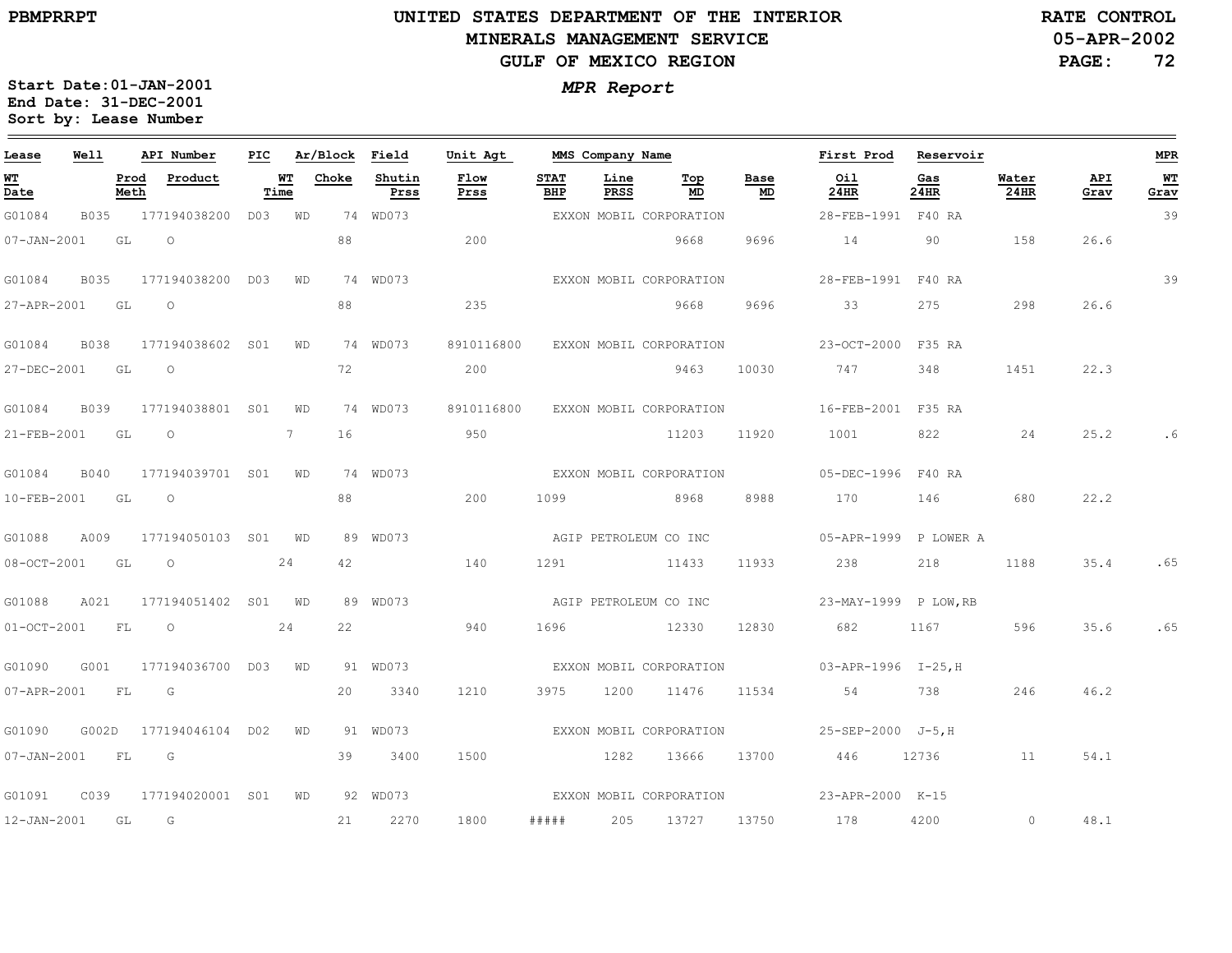## **UNITED STATES DEPARTMENT OF THE INTERIOR MINERALS MANAGEMENT SERVICEGULF OF MEXICO REGION**

**05-APR-2002RATE CONTROL**

**PAGE:73**

| Lease             | Well  |              | API Number          | PIC |            | Ar/Block | Field          | Unit Agt     |                    |                 | MMS Company Name        |            | First Prod Reservoir      |              |               |             | <b>MPR</b> |
|-------------------|-------|--------------|---------------------|-----|------------|----------|----------------|--------------|--------------------|-----------------|-------------------------|------------|---------------------------|--------------|---------------|-------------|------------|
| <u>WT</u><br>Date |       | Prod<br>Meth | Product             |     | WT<br>Time | Choke    | Shutin<br>Prss | Flow<br>Prss | <b>STAT</b><br>BHP | Line<br>PRSS    | Top<br>MD               | Base<br>MD | Oil<br>24HR               | Gas<br>24HR  | Water<br>24HR | API<br>Grav | WT<br>Grav |
| G01091            | C039  |              | 177194020001        | D02 | WD         |          | 92 WD073       |              |                    |                 | EXXON MOBIL CORPORATION |            | 11-APR-2001 I10 RA        |              |               |             |            |
| 24-APR-2001       |       | FL           | G                   |     | 4          | 18       | 3100           | 2440         |                    | 185             | 10371                   | 10397      | 59                        | 6272         | 238           | 48.1        | . 6        |
| G01091            | C039D |              | 177194020001 D03 WD |     |            |          | 92 WD073       |              |                    |                 | EXXON MOBIL CORPORATION |            | 13-APR-2001 I5 RA         |              |               |             |            |
| 05-MAY-2001       |       | <b>FL</b>    | G                   |     | 18         | 30       | 3100           | 1850         |                    |                 | 1173 10308              | 10324      | 173                       | 10793        | 21            | 52.4        | . 6        |
| G01092            | E011  |              | 177194000300 S04    |     | WD         |          | 93 GI043       |              |                    |                 | EXXON MOBIL CORPORATION |            | 31-MAY-1989 A-15          |              |               |             | 2152       |
| 24-FEB-2001       |       | FL           | G                   |     |            | 53       | 850            | 450          |                    | 408             | 2140                    | 2174       | $\circ$                   | 771          | 80            |             |            |
| G01092            | E019  |              | 177194025400 S03    |     | WD         |          | 93 GI043       |              |                    |                 | EXXON MOBIL CORPORATION |            | 13-FEB-1997 I-5, F        |              |               |             |            |
| 18-FEB-2001       |       | GL           | $\circ$             |     |            | 40       |                | 395          |                    |                 | 9842                    | 9854       | 121                       | 108          | 13            | 22.2        |            |
| G01101            | C001  |              | 177200005702 S01 WD |     |            |          | 117 WD117      |              |                    | CHEVRON USA INC |                         |            | 08-JUL-1998 D8 RF         |              |               |             |            |
| 29-OCT-2001       |       | GL GL        | $\circ$             |     | 24         | 79       | 1050           | 219          |                    |                 | 9124                    | 9196       | 106                       | 239          | 1408          | 30.6        | . 6        |
| G01101            | C007  |              | 177200007700 S05 WD |     |            |          | 117 WD117      |              |                    | CHEVRON USA INC |                         |            | 31-MAY-1984 E1 RC         |              |               |             | 94         |
| $14 - JUN - 2001$ |       | GL           | $\overline{O}$      |     | 24         | 79       | 1100           | 162          |                    | 750 146         | 9638                    | 9689       | 54                        | 490          | 74            | 31.3        |            |
| G01101            | C010  |              | 177200010301 S05    |     | WD         |          | 117 WD117      |              |                    |                 | CHEVRON USA INC         |            | 31-MAR-1998 G-4 SAND FB C |              |               |             |            |
| 16-APR-2001 GL    |       |              | $\circ$             |     | 24         | 79       | 1260           | 203          |                    |                 | 11300                   | 11338      | 16                        | 103          | 514           | 32.6        |            |
| G01101            | C011  |              | 177200010500 S01 WD |     |            |          | 117 WD117      |              | CHEVRON USA INC    |                 |                         |            | 29-MAY-1996 D-7 A         |              |               |             |            |
| 14-JUN-2001       |       | GL           | $\circ$             |     | 24         | 72       | 2300           | 160          | 1814 127           |                 | 9384                    | 9394       | 68                        | 150          | 271           | 34.7        |            |
| G01101            | C012  |              | 177200010600        | S05 | WD         |          | 117 WD117      |              | CHEVRON USA INC    |                 |                         |            | 03-MAR-2000               | C8 SAND FB A |               |             |            |
| 10-MAY-2001 GL    |       |              | $\circ$             |     | 24         | 72       | 1120           | 215          |                    | 180             | 7928                    | 7943       | 207                       | 249          | 944           | 33.5        |            |
| G01101            | CO12  |              | 177200010600 S05 WD |     |            |          | 117 WD117      |              |                    | CHEVRON USA INC |                         |            | 03-MAR-2000 C8 SAND FB A  |              |               |             |            |
| 02-SEP-2001       |       | GL           | $\circ$             |     | 24         | 72       | 1120           | 202          |                    |                 | 7928                    | 7943       | 133                       | 473          | 977           | 34.6        | . 6        |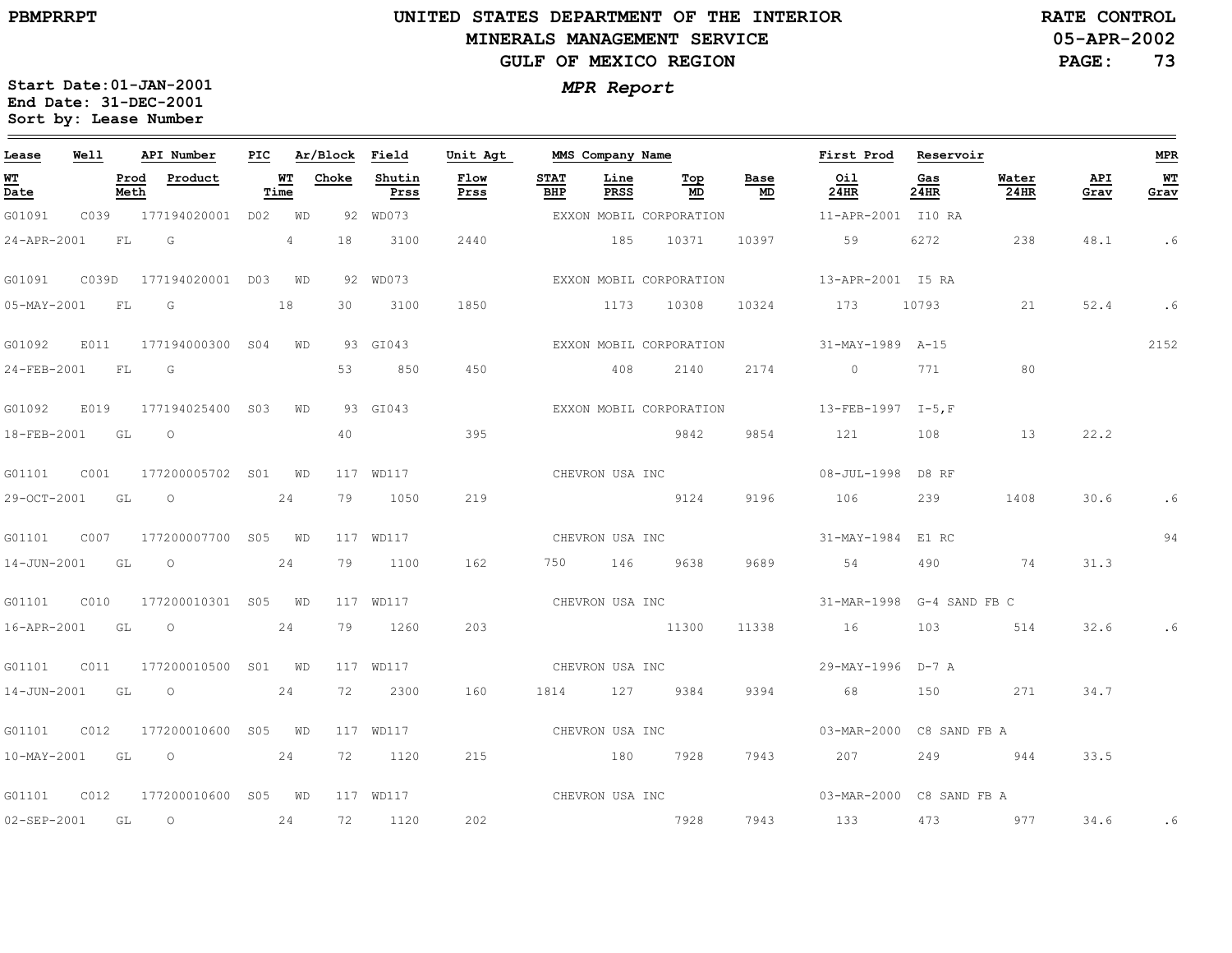# **UNITED STATES DEPARTMENT OF THE INTERIOR MINERALS MANAGEMENT SERVICEGULF OF MEXICO REGION**

**05-APR-2002RATE CONTROL**

**PAGE:74**

| Lease            | <b>Well</b> |              | API Number                      |      | PIC Ar/Block Field |                | Unit Agt        |                    | MMS Company Name |                 |                                   | First Prod Reservoir     |             |                 |             | MPR        |
|------------------|-------------|--------------|---------------------------------|------|--------------------|----------------|-----------------|--------------------|------------------|-----------------|-----------------------------------|--------------------------|-------------|-----------------|-------------|------------|
| WT<br>Date       |             | Prod<br>Meth | Product                         | Time | WT Choke           | Shutin<br>Prss | Flow<br>Prss    | <b>STAT</b><br>BHP | Line<br>PRSS     | Тор<br>MD       | Base<br>$\underline{\mathsf{MD}}$ | Oil<br>24HR              | Gas<br>24HR | Water<br>24HR   | API<br>Grav | WT<br>Grav |
| G01101           |             |              | D001 177200012702 S01 WD        |      |                    | 117 WD117      |                 | CHEVRON USA INC    |                  |                 |                                   | 08-MAR-2001 F3 SAND FB A |             |                 |             |            |
|                  |             |              | 18-JUN-2001 FL 0 24             |      | 64                 | 1800           | 305             |                    |                  | 10760           | 10790                             | 483 1430 5               |             |                 | 31.6        | . 6        |
| G01101           | D001        |              | 177200012702 S01 WD             |      |                    | 117 WD117      |                 |                    |                  |                 | CHEVRON USA INC                   | 08-MAR-2001 F3 SAND FB A |             |                 |             |            |
| 28-JUN-2001 FL O |             |              | 24                              |      | 64                 | 1800           | 272             |                    |                  | 209 10760       | 10790                             | 387                      | 1270        | $4\overline{4}$ | 31          |            |
|                  |             |              |                                 |      |                    | 117 WD117      |                 |                    |                  | CHEVRON USA INC |                                   | 16-DEC-2000 E7 SAND FB D |             |                 |             |            |
|                  |             |              | 26-FEB-2001 FL 0                | 24   | 32                 | 3200           | 1281            | 1097 11416         |                  |                 |                                   | 11522 442                |             | 2847 663        | 35          |            |
|                  |             |              |                                 |      |                    | 117 WD117      |                 |                    | CHEVRON USA INC  |                 |                                   | 16-DEC-2000 E7 SAND FB D |             |                 |             |            |
| 07-JUN-2001 FL 0 |             |              |                                 | 24   | 64                 | 2110           | 237             |                    |                  | 193 11416       |                                   | 11522 252                | 415         | 1006            | 33.2        |            |
| G01101           |             |              | D005 177202000201 S01 WD        |      |                    | 117 WD117      |                 |                    |                  | CHEVRON USA INC |                                   | 26-JAN-2001 H3 SAND FB A |             |                 |             |            |
|                  |             |              | 17-JUN-2001 FL 0                | 24   | 64                 | 2120           | 516             |                    |                  | 12502           |                                   | 12542 1221               |             | 2114 325        | 32.1        |            |
|                  |             |              |                                 |      |                    | 117 WD117      | CHEVRON USA INC |                    |                  |                 |                                   | 26-JAN-2001 H3 SAND FB A |             |                 |             |            |
| 28-JUN-2001 FL G |             |              |                                 | 24   | 64 — 10            | 2120           | 525             |                    |                  | 253 12502       | 12542                             | 968                      |             | 2241 340        | 30          |            |
| G01101           |             |              | D007 177202000401 S01 WD        |      |                    | 117 WD117      |                 |                    |                  |                 | CHEVRON USA INC                   | 20-JUN-1996 D1 RF        |             |                 |             |            |
|                  |             |              | $01 - JUN - 2001$ GL $0$ 24     |      |                    | 79 1112        | 250             |                    |                  | 1540 212 8213   | 8519                              | 112                      | 215         | 208             | 31.7        |            |
| G01101           |             |              | D004 177202000900 S02 WD        |      |                    | 117 WD117      |                 |                    |                  |                 | CHEVRON USA INC                   | 31-JUL-1990 D1 RI        |             |                 |             | 220        |
|                  |             |              | 05-APR-2001 GL O                | 24   |                    | 79 1125        | 224             |                    |                  | 879 194 8486    | 8494                              | 45                       |             | 105             | 36.5        |            |
| G01101           |             |              | E002 177202001600 D01 WD        |      |                    | 117 WD117      |                 |                    | CHEVRON USA INC  |                 |                                   | 31-JAN-1976 J5 RB        |             |                 |             | 116        |
|                  |             |              | 03-JUN-2001 GL O 24             |      |                    | 79 1100        | 221             |                    |                  | 990 164 13342   |                                   | 13362 129 43             |             | 129             | 36.2        |            |
|                  |             |              | G01101 E011 177204001300 S03 WD |      |                    | 117 WD117      |                 |                    |                  |                 |                                   |                          |             |                 |             | 171        |
| 08-JUN-2001 GL O |             |              | 24                              |      |                    | 79 1120        | 220             |                    |                  | 1049 220 9356   | 9380                              | 87                       | 110         | 309             | 36.6        |            |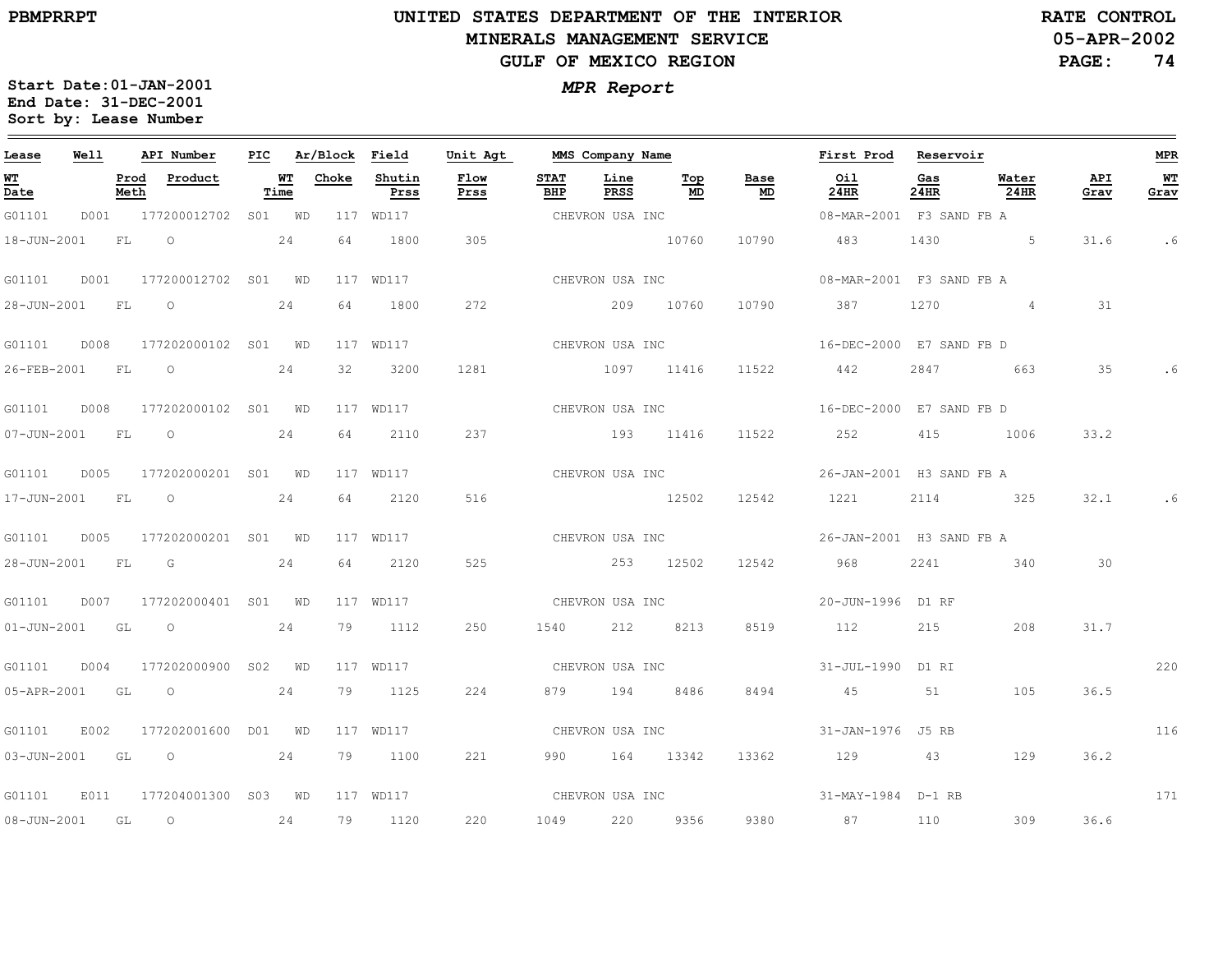$\equiv$ 

# **UNITED STATES DEPARTMENT OF THE INTERIOR MINERALS MANAGEMENT SERVICEGULF OF MEXICO REGION**

**05-APR-2002RATE CONTROL**

**PAGE:75**

| Lease             | Well  |              | API Number               | PIC |            | Ar/Block Field |                | Unit Agt     |                    | MMS Company Name |           |            | First Prod                  | Reservoir   |                                               |             | <b>MPR</b>        |
|-------------------|-------|--------------|--------------------------|-----|------------|----------------|----------------|--------------|--------------------|------------------|-----------|------------|-----------------------------|-------------|-----------------------------------------------|-------------|-------------------|
| WT<br>Date        |       | Prod<br>Meth | Product                  |     | WT<br>Time | Choke          | Shutin<br>Prss | Flow<br>Prss | <b>STAT</b><br>BHP | Line<br>PRSS     | Top<br>MD | Base<br>MD | Oil<br>24HR                 | Gas<br>24HR | Water<br>24HR                                 | API<br>Grav | <b>WT</b><br>Grav |
| G01101            |       |              | F009 177204004401 S03 WD |     |            |                | 117 WD117      |              |                    | CHEVRON USA INC  |           |            | 25-AUG-2000 D02 SAND FB D   |             |                                               |             |                   |
| 18-JUN-2001       |       | GL           | $\overline{O}$           |     | 24         | 36             |                | 320          |                    | 250              | 9830      | 9846       | 142                         | 156         | 569                                           | 39.3        |                   |
| G01101            | F015  |              | 177204005303 S01 WD      |     |            |                | 117 WD117      |              |                    | CHEVRON USA INC  |           |            | 31-AUG-1999 E-07A SAND FB A |             |                                               |             |                   |
| 19-OCT-2001 GL    |       |              | $\circ$                  |     | 24         | 44             | 1650           | 325          |                    |                  | 10670     | 10712      | 332                         | 258         | 499                                           | 30.6        |                   |
| G01101            | F016  |              | 177204005400 S06 WD      |     |            |                | 117 WD117      |              |                    | CHEVRON USA INC  |           |            | 19-DEC-1999 DO1 RJ          |             |                                               |             |                   |
| 31-MAR-2001 GL    |       |              | $\overline{O}$           |     | 24         | 72             | 1100           | 195          |                    |                  | 8320      | 8376       | 12                          | 208         | 38                                            | 30.2        |                   |
| G01101            | G004  |              | 177204007500 S02 WD      |     |            |                | 117 WD117      |              |                    | CHEVRON USA INC  |           |            | 31-MAR-1994 D-10 SAND FB E  |             |                                               |             | 19                |
| 30-NOV-2001       |       | <b>FL</b>    | $\circ$                  |     | 24         | 40             | 1800           | 133          |                    |                  | 9622      | 9640       | 211                         | 221         | 667                                           | 29.6        |                   |
| G01101            | G006D |              | 177204007901 D02 WD      |     |            |                | 117 WD117      |              |                    | CHEVRON USA INC  |           |            | 03-JUN-2000 D02 SAND FB N   |             |                                               |             |                   |
| 05-JUN-2001 GL    |       |              | $\overline{G}$           |     | 24         | 72             | 1250           | 184          |                    | 164              | 8390      | 8416       | 167                         | 142         | 1225                                          | 56.6        |                   |
| G01101            | G011  |              | 177204008600 S02 WD      |     |            |                | 117 WD117      |              |                    | CHEVRON USA INC  |           |            | 29-FEB-1996 E6 RG           |             |                                               |             |                   |
| 23-JUN-2001       |       | GL           | $\overline{O}$           |     | 24         | 52             | 1120           | 178          | 954                | 156 15           | 9922      | 9936       | 40                          | 92          | 758                                           | 29.6        |                   |
| G01101            | G012  |              | 177204008900 S03 WD      |     |            |                | 117 WD117      |              |                    | CHEVRON USA INC  |           |            | 31-MAR-1986 G1 RF           |             |                                               |             | 110               |
| 17-JUN-2001 GL    |       |              | $\overline{O}$           |     | 24         | 72             | 1185           | 147          |                    | 892 143 10890    |           | 10923      | 41                          | 82          | 635                                           | 31.3        |                   |
| G01101            | G015  |              | 177204009300 S05 WD      |     |            |                | 117 WD117      |              |                    | CHEVRON USA INC  |           |            | 30-JUN-1998 C-11 SAND FB BW |             |                                               |             |                   |
| $01 - JUN - 2001$ |       | GL           | $\overline{O}$           |     | 24         | 72             | 1100           | 152          |                    | 8170             |           | 8178       | 39                          | 217         | 2                                             | 23.6        |                   |
| G01101            | G016  |              | 177204009400 S03 WD      |     |            |                | 117 WD117      |              |                    | CHEVRON USA INC  |           |            | 31-MAR-1994 D5'E'           |             |                                               |             | 506               |
| 11-JUN-2001 GL    |       |              | $\overline{O}$           |     | 24         | 50             | 1200           | 129          |                    | 900 126 8858     |           | 8886       | 123                         | 69          | 490                                           | 30.1        |                   |
| G01101            |       |              | G017 177204009500 S05 WD |     |            |                | 117 WD117      |              |                    | CHEVRON USA INC  |           |            | 05-NOV-1999 E02 SAND FB A   |             |                                               |             |                   |
| 01-APR-2001 GL    |       |              | $\overline{O}$           |     | 24         | 72             | 1500           | 141          |                    | 2810             |           | 9822       | 37                          | 303         | $\sim$ 1.000 $\sim$ 1.000 $\sim$ 1.000 $\sim$ | 37.6        |                   |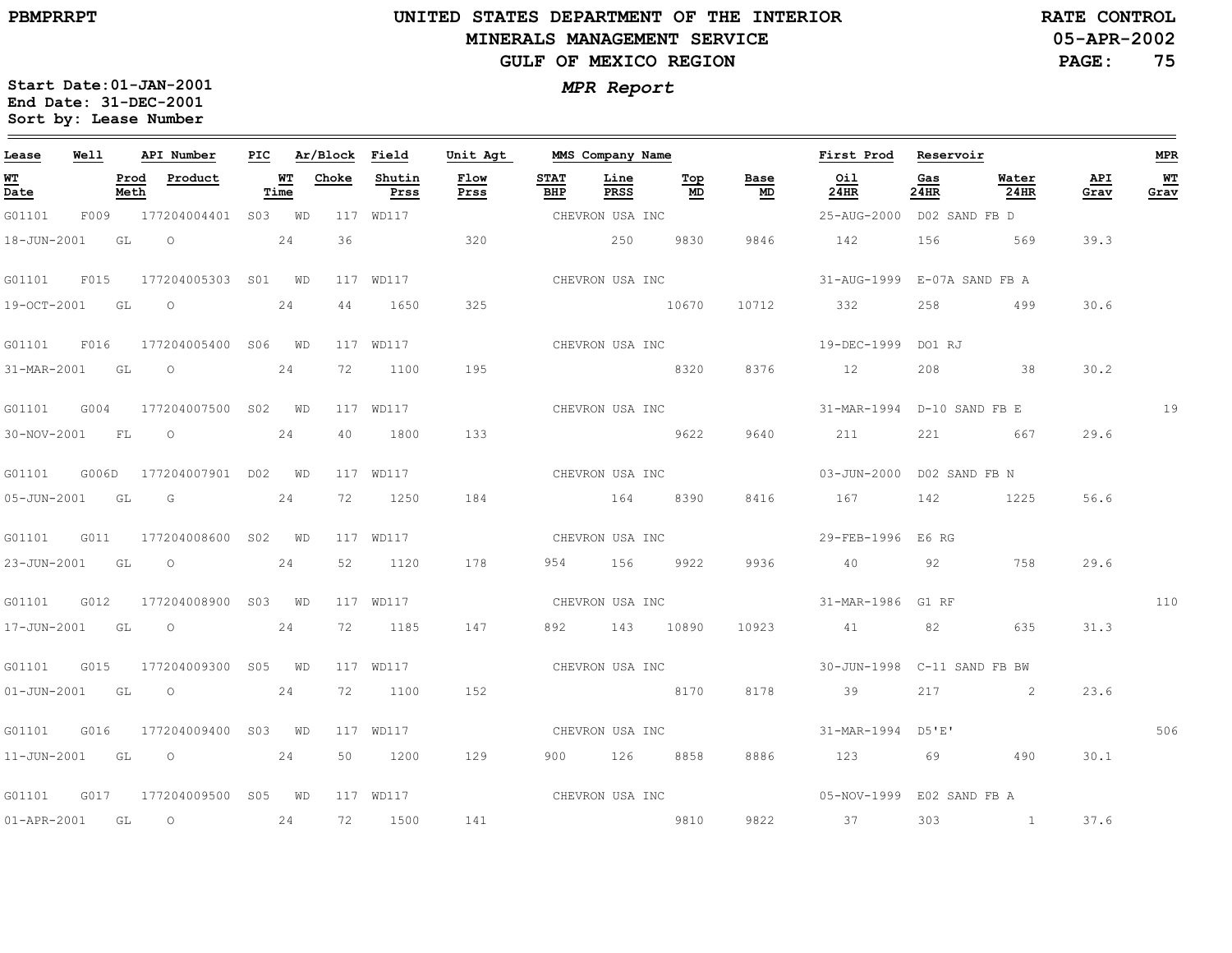$\equiv$ 

# **UNITED STATES DEPARTMENT OF THE INTERIOR MINERALS MANAGEMENT SERVICEGULF OF MEXICO REGION**

**05-APR-2002RATE CONTROL**

**PAGE:76**

| Lease            | Well |              | API Number                             | PIC |            | Ar/Block Field |                | Unit Agt     |                    | MMS Company Name |                         |                                   | First Prod                                | Reservoir   |               |             | MPR               |
|------------------|------|--------------|----------------------------------------|-----|------------|----------------|----------------|--------------|--------------------|------------------|-------------------------|-----------------------------------|-------------------------------------------|-------------|---------------|-------------|-------------------|
| WT<br>Date       |      | Prod<br>Meth | Product                                |     | WT<br>Time | Choke          | Shutin<br>Prss | Flow<br>Prss | <b>STAT</b><br>BHP | Line<br>PRSS     | Top<br>MD               | Base<br>$\underline{\mathsf{MD}}$ | 0i1<br>24HR                               | Gas<br>24HR | Water<br>24HR | API<br>Grav | WT<br><u>Grav</u> |
| G01101           | G020 |              | 177204013300 S02 WD                    |     |            |                | 117 WD117      |              |                    | CHEVRON USA INC  |                         |                                   | 31-JUL-1993 F01 G                         |             |               |             | 122               |
| 11-JUN-2001      |      | GL           | $\circ$                                |     | 24         | 72             | 1120           | 181          | 954                | 159              | 10890                   | 10908                             | 132                                       | 326         | 1185          | 32.3        |                   |
| G01101           | G023 |              | 177204013502 S01 WD                    |     |            |                | 117 WD117      |              |                    | CHEVRON USA INC  |                         |                                   | 30-SEP-1993 H-1                           |             |               |             | 407               |
| 19-JUN-2001 GL   |      |              | $\circ$                                |     | 24         | 72             | 1380           | 170          | 1414               |                  | 162 11770               | 11804                             | 97                                        | 208         | 1110          | 27.7        |                   |
| G01101           | G021 |              | 177204013600 S02 WD                    |     |            |                | 117 WD117      |              |                    | CHEVRON USA INC  |                         |                                   | 09-APR-1996 D 10                          |             |               |             |                   |
| 23-JUN-2001 GL   |      |              | $\overline{O}$                         |     | 24         | 72             | 1120           | 124          | 1993               | 123              | 9757                    | 9798                              | 56                                        | 37          | 225           | 20.4        |                   |
| G01101           | D010 |              | 177204014000 S01 WD                    |     |            |                | 117 WD117      |              | CHEVRON USA INC    |                  |                         |                                   | 04-JUN-1996 D4 FBA                        |             |               |             |                   |
| 08-JUN-2001 GL   |      |              | $\overline{O}$                         |     | 24         | 64             | 1150           | 277          |                    |                  | 1020 254 8532           | 8542                              | 73                                        | 94          | 136           | 39.7        |                   |
| G01101           | D011 |              | 177204014101 S01 WD                    |     |            |                | 117 WD117      |              | CHEVRON USA INC    |                  |                         |                                   | 05-MAY-2001 K12A SAND FB A                |             |               |             |                   |
| 29-JUN-2001 FL G |      |              |                                        |     | 24         | 26             | 4280           | 1100         |                    |                  | 1065 16360              | 16480                             | 22                                        | 1308        | 122           |             |                   |
| G01101           | D011 |              | 177204014101 S01 WD                    |     |            |                | 117 WD117      |              |                    |                  | CHEVRON USA INC         |                                   | 05-MAY-2001 K12A SAND FB A                |             |               |             |                   |
| 13-AUG-2001 FL G |      |              |                                        |     | 24         | 64             | 4280           | 225          |                    |                  | 202 16360               | 16480                             | 15                                        | 1133        | 131           | 39.7        | . 6               |
| G01101           | C013 |              | 177204014500 S02 WD                    |     |            |                | 117 WD117      |              |                    | CHEVRON USA INC  |                         |                                   | 28-OCT-1999 B-1 SAND FB A                 |             |               |             |                   |
| 12-OCT-2001      |      | FL           | $\overline{G}$                         |     | 24         | 79             | 2100           | 1203         |                    |                  | 1112 8688               | 8762                              | $\overline{0}$                            | 8704        | $\sim$ 0      |             | . 6               |
| G01127 BJ003     |      |              | 177054087600 S03 VR                    |     |            |                | 161 VR162      |              |                    |                  | SAMEDAN OIL CORPORATION |                                   | 28-FEB-2001 P-4-2 SAND                    |             |               |             |                   |
| 24-MAR-2001 FL   |      |              | G                                      |     | 24         | 12             | 3800           | 2900         |                    |                  | 3216 990 12862          | 12898                             | 160                                       | 4291        | 2             | 51.7        | .614              |
|                  |      |              | G01127 BJ003 177054087600 S03 VR       |     |            |                | 161 VR162      |              |                    |                  | SAMEDAN OIL CORPORATION |                                   | 28-FEB-2001    P-4-2 SAND                 |             |               |             |                   |
| 29-JUN-2001      |      | FL           | $\overline{G}$                         |     | 24         | 11             | 3050           | 2340         | 3216               | 995              | 12862                   | 12898                             | 139                                       | 3632        | $\mathbf{1}$  | 54.7        |                   |
|                  |      |              | G01127   012   177054088400   S03   VR |     |            |                | 161 VR162      |              |                    |                  |                         |                                   | SAMEDAN OIL CORPORATION 06-MAY-2001 P-3-3 |             |               |             |                   |
| 24-MAY-2001 FL G |      |              |                                        |     | 24         | 20             | 3510           | 3280         | 2462               | 1015             | 10258                   | 10290                             | 242                                       | 9556        | $\sim$ 7      | 51.9        | .644              |
|                  |      |              |                                        |     |            |                |                |              |                    |                  |                         |                                   |                                           |             |               |             |                   |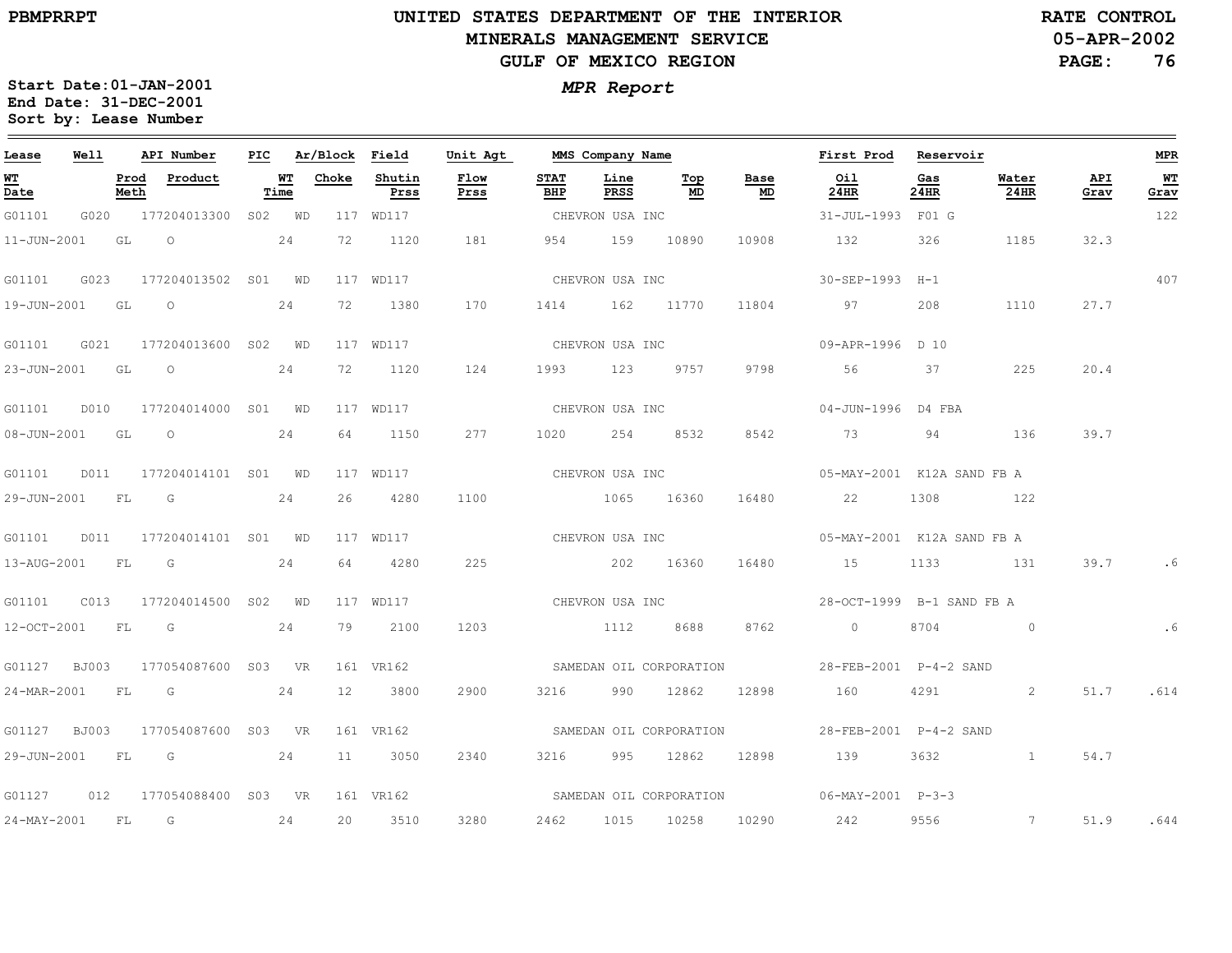### **UNITED STATES DEPARTMENT OF THE INTERIOR MINERALS MANAGEMENT SERVICEGULF OF MEXICO REGION**

**05-APR-2002RATE CONTROL**

**PAGE:77**

| Lease          | Well         |              | API Number              | PIC |            | Ar/Block Field |                | Unit Agt        |                    | MMS Company Name |                                  |            | First Prod                                                   | Reservoir   |               |             | <b>MPR</b> |
|----------------|--------------|--------------|-------------------------|-----|------------|----------------|----------------|-----------------|--------------------|------------------|----------------------------------|------------|--------------------------------------------------------------|-------------|---------------|-------------|------------|
| WT<br>Date     |              | Prod<br>Meth | Product                 |     | WT<br>Time | Choke          | Shutin<br>Prss | Flow<br>Prss    | <b>STAT</b><br>BHP | Line<br>PRSS     | $\underline{\mathbf{Top}}$<br>MD | Base<br>MD | Oil<br>24HR                                                  | Gas<br>24HR | Water<br>24HR | API<br>Grav | WT<br>Grav |
| G01127         |              |              | 012 177054088400 S03 VR |     |            |                | 161 VR162      |                 |                    |                  | SAMEDAN OIL CORPORATION          |            | 06-MAY-2001 P-3-3                                            |             |               |             |            |
| 21-JUN-2001    |              | FL           | $\overline{G}$          |     | 24         | 20             | 3420           | 2975            | 2462               |                  | 995 10258                        | 10290      | 184                                                          | 8209        | 10            | 54.7        |            |
| G01127         | 012          |              | 177054088400 S03 VR     |     |            |                | 161 VR162      |                 |                    |                  | SAMEDAN OIL CORPORATION          |            | 06-MAY-2001 P-3-3                                            |             |               |             |            |
| 28-DEC-2001    |              | FL           | G                       |     | 24         | 22             | 1800           | 1790            | 2462               | 700              | 10258                            | 10290      | 74                                                           | 5791        | $\circ$       | 52.9        |            |
| G01127 BJ006   |              |              | 177054111102 S01 VR     |     |            |                | 161 VR162      |                 |                    |                  |                                  |            | SAMEDAN OIL CORPORATION 16-OCT-2000 P-8-1                    |             |               |             |            |
| 22-JUN-2001 FL |              |              | $\overline{G}$          |     | 24         | 31             | 2350           | 2050            |                    |                  | 995 16383                        | 16525      | 192                                                          | 9425        | 14            | 54.7        |            |
| G01127         | BJ006        |              | 177054111102 S01 VR     |     |            |                | 161 VR162      |                 |                    |                  |                                  |            | SAMEDAN OIL CORPORATION 16-OCT-2000 P-8-1                    |             |               |             |            |
| 28-DEC-2001    |              | FL           | G                       |     | 24         | 30             | 1850           | 1320            |                    |                  | 700 16383                        | 16525      | 103                                                          | 7455        | 5             | 52.9        |            |
| G01127 BJ007   |              |              | 177054113200 SO2 VR     |     |            |                | 161 VR162      |                 |                    |                  |                                  |            | SAMEDAN OIL CORPORATION 09-MAY-2001 P-4-3                    |             |               |             |            |
| 03-JUN-2001 FL |              |              | $\overline{G}$          |     | 24         | 27             | 2430           | 2040            | #####              |                  | 990 12270                        | 12300      | 125                                                          | 9008        | 10            | 53.9        | .644       |
| G01127 BJ007   |              |              | 177054113200 S02 VR     |     |            |                | 161 VR162      |                 |                    |                  | SAMEDAN OIL CORPORATION          |            | 09-MAY-2001 P-4-3                                            |             |               |             |            |
| 30-JUN-2001    |              | FL           | G                       |     | 24         | 29             | 2430           | 1080            | # # # # #          | 995              | 12270                            | 12300      | 13                                                           | 2172        | $\circ$       | 54.7        |            |
| G01127         | <b>BJ007</b> |              | 177054113200 S02 VR     |     |            |                | 161 VR162      |                 |                    |                  |                                  |            | SAMEDAN OIL CORPORATION 09-MAY-2001 P-4-3                    |             |               |             |            |
| 28-DEC-2001    |              | <b>FL</b>    | G                       |     | 24         | 64             | 260            | 180             | #####              |                  | 700 12270                        | 12300      | $\overline{0}$                                               | 119         | $\circ$       |             |            |
| G01143         | A008         |              | 177054050102 D05 VR     |     |            |                | 225 VR218      |                 |                    |                  |                                  |            | 8910088160 BURLINGTON RESOURCES OFFSHOR 13-JAN-2001 B-4 SAND |             |               |             |            |
| 12-FEB-2001    |              | FL           | G                       |     | 24         | 64             | 1400           | 330             |                    | 1011             | 9046                             | 9066       | $\circ$                                                      | 1303        | 6             |             | .58        |
| G01143         | A008         |              | 177054050102 D06 VR     |     |            |                | 225 VR218      | 8910088160      |                    |                  | BURLINGTON RESOURCES OFFSHOR     |            | 16-OCT-2001 B-2 SAND                                         |             |               |             |            |
| 10-NOV-2001 FL |              |              | G                       |     | 24         | 17             | 2850           | 2725            |                    | 3118 983         | 8690                             | 8840       | 15                                                           | 3563        | 43            | 50          | .584       |
| G01146         | <b>B008</b>  |              | 177050034200 S07 VR     |     |            |                | 245 VR245      | CHEVRON USA INC |                    |                  |                                  |            | 02-MAY-1999 PLB-3 SAND                                       |             |               |             |            |
| 23-JUN-2001    |              | FL           | G                       |     | 24         | 14             | 1680           | 1400            | 1615               | 1145             | 4230                             | 4240       | $\sim$ 3                                                     | 2549        | $\mathbf{1}$  | 46.2        |            |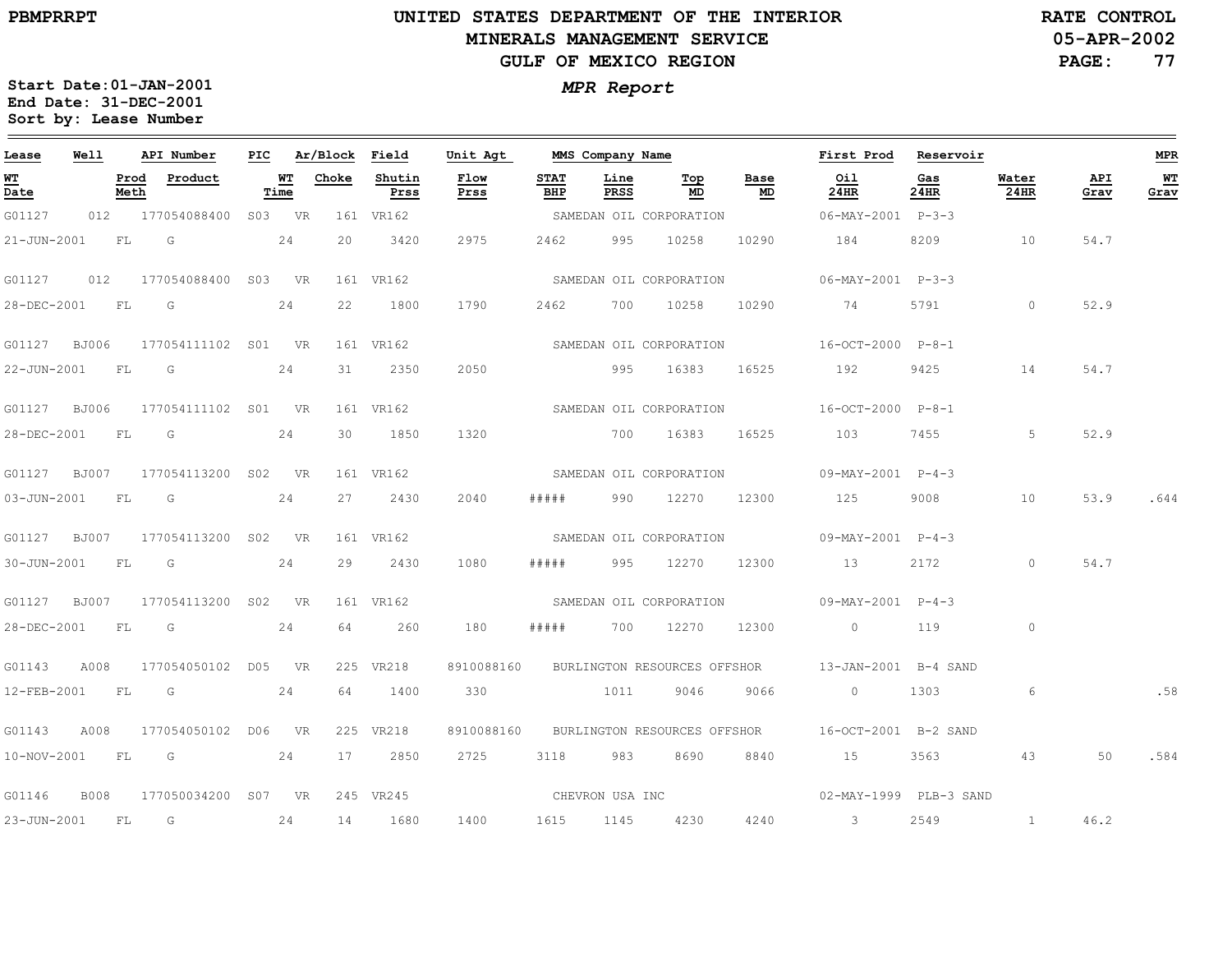### **UNITED STATES DEPARTMENT OF THE INTERIOR MINERALS MANAGEMENT SERVICEGULF OF MEXICO REGION**

**05-APR-2002RATE CONTROL**

**PAGE:78**

| Lease             | Well      |                | API Number          | PIC |            | Ar/Block Field |                | Unit Agt     |                    | MMS Company Name |            |            | First Prod                      | Reservoir   |               |             | MPR            |
|-------------------|-----------|----------------|---------------------|-----|------------|----------------|----------------|--------------|--------------------|------------------|------------|------------|---------------------------------|-------------|---------------|-------------|----------------|
| <u>WT</u><br>Date |           | Prod<br>Meth   | Product             |     | WТ<br>Time | Choke          | Shutin<br>Prss | Flow<br>Prss | <b>STAT</b><br>BHP | Line<br>PRSS     | Top<br>MD. | Base<br>MD | Oil<br>24HR                     | Gas<br>24HR | Water<br>24HR | API<br>Grav | WT<br>Grav     |
| G01146            | C009      |                | 177050035200 S05 VR |     |            |                | 245 VR245      |              |                    | CHEVRON USA INC  |            |            | 31-JUL-1987 D FB-NWIA           |             |               |             | $\overline{0}$ |
| 13-MAY-2001       | GL        |                | $\circ$             |     | 24         | 64             | 1115           | 170          | 178                | 155              | 9240       | 9270       | 211                             | 38          | 372           | 31.2        |                |
| G01146            | C009      |                | 177050035200 S05 VR |     |            |                | 245 VR245      |              |                    | CHEVRON USA INC  |            |            | 31-JUL-1987 D FB-NWIA           |             |               |             | $\Omega$       |
| 26-NOV-2001       | GL        |                | $\circ$             |     | 24         | 64             | 1110           | 160          | 178                | 150              | 9240       | 9270       | 312                             | 99          | 692           | 31.2        | . 6            |
| G01146            | D008      |                | 177054011600 S02 VR |     |            |                | 245 VR245      |              |                    | CHEVRON USA INC  |            |            | 17-JAN-1999 IJ NEI              |             |               |             |                |
| 21-APR-2001       | GL        |                | $\circ$             |     | 24         | 64             | 1050           | 177          | 1000               | 159              | 10974      | 11004      | 99                              | 83          | 100           | 36.1        |                |
| G01146            | D010      |                | 177054012500 S01 VR |     |            |                | 245 VR245      |              | CHEVRON USA INC    |                  |            |            | 30-SEP-1987 FAULT BLOCK NEI     |             |               |             | 0              |
| 28-MAY-2001       | GL        |                | $\circ$             |     | 24         | 64             | 1000           | 195          | 1100               | 156              | 11330      | 11384      | 108                             | 46          | 768           | 33.5        |                |
| G01146            | E002      |                | 177054026900 S02 VR |     |            |                | 245 VR245      |              |                    | CHEVRON USA INC  |            |            | 31-MAR-1989  F2/G2 SWI-III      |             |               |             | $\circ$        |
| 10-MAY-2001       | <b>FL</b> | $\overline{G}$ |                     |     | 24         | 30             | 350            | 250          | 375                | 120              | 9770       | 9870       | $\sim$ 3                        | 882         |               | 35.5        |                |
| G01146            | E002      |                | 177054026900 S02 VR |     |            |                | 245 VR245      |              |                    | CHEVRON USA INC  |            |            | 31-MAR-1989    F2/G2    SWI-III |             |               |             | $\Omega$       |
| $01 - DEC - 2001$ | FL        |                | $\circ$             |     | 24         | 30             | 300            | 200          | 375 — 1            | 90               | 9770       | 9870       | $\overline{\mathbf{3}}$         | 688         | 2             | 35.5        | .6             |
| G01146            | E007      |                | 177054034901 S03 VR |     |            |                | 245 VR245      |              |                    | CHEVRON USA INC  |            |            | 24-FEB-2000 D-1 FB SWI          |             |               |             |                |
| $09 - MAY - 2001$ | <b>FL</b> |                | G                   |     | 24         | 11             | 1200           | 980          |                    | 430              | 8918       | 8938       | 6                               | 1113        | 18            | 47.4        |                |
| G01146            | F001D     |                | 177054067400 D02 VR |     |            |                | 245 VR245      |              |                    | CHEVRON USA INC  |            |            | 28-FEB-1993 G FBCIII            |             |               |             |                |
| 21-APR-2001       | <b>FL</b> |                | $\circ$             |     | 24         | 17             | 727            | 534          | 400                | 210              | 9800       | 9808       | 72                              | 884         | $\mathbf{1}$  | 36.4        |                |
| G01146            | F001      |                | 177054067400 D04 VR |     |            |                | 245 VR245      |              |                    | CHEVRON USA INC  |            |            | 31-OCT-1992 FB CIII             |             |               |             | $\circ$        |
| 22-APR-2001       | FL        |                | G                   |     | 24         | 18             | 980            | 716          | 990                | 180              | 9624       | 9710       | 9                               | 1336        | $\circ$       | 48.8        |                |
| G01146            | E010      |                | 177054069500 S01 VR |     |            |                | 245 VR245      |              |                    | CHEVRON USA INC  |            |            | 28-FEB-1989 G FB-NWII-V         |             |               |             | $\Omega$       |
| 11-MAY-2001 GL    |           |                | $\circ$             |     | 24         | 64             | 1100           | 160          | 1215               | 120              | 11905      | 11935      | 102                             | 115         | 1607          | 34          |                |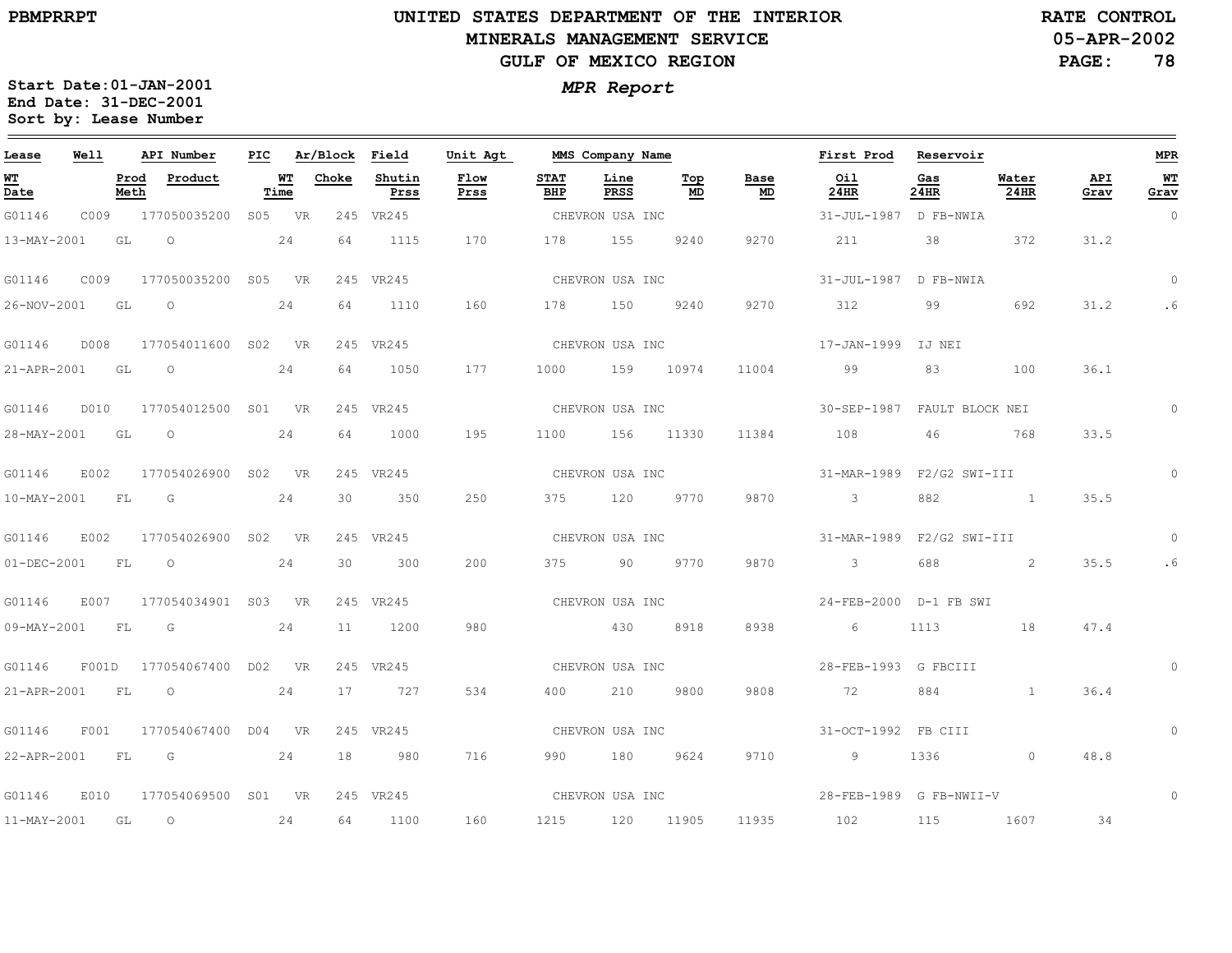### **UNITED STATES DEPARTMENT OF THE INTERIOR MINERALS MANAGEMENT SERVICEGULF OF MEXICO REGION**

**05-APR-2002RATE CONTROL**

**PAGE:79**

| Lease            | Well |      | API Number                      |    |                   | PIC Ar/Block Field |                | Unit Agt        |                    | MMS Company Name |                   |                                   | First Prod Reservoir                              |             |               |             | <b>MPR</b>     |
|------------------|------|------|---------------------------------|----|-------------------|--------------------|----------------|-----------------|--------------------|------------------|-------------------|-----------------------------------|---------------------------------------------------|-------------|---------------|-------------|----------------|
| WT<br>Date       |      | Meth | Prod Product                    |    | <b>WT</b><br>Time | Choke              | Shutin<br>Prss | Flow<br>Prss    | <b>STAT</b><br>BHP | Line<br>PRSS     | Top<br>MD         | Base<br>$\underline{\mathsf{MD}}$ | Oil<br>24HR                                       | Gas<br>24HR | Water<br>24HR | API<br>Grav | WT<br>Grav     |
| G01146           |      |      | E010 177054069500 S01 VR        |    |                   |                    | 245 VR245      |                 | CHEVRON USA INC    |                  |                   |                                   | 28-FEB-1989 G FB-NWII-V                           |             |               |             | $\overline{0}$ |
| 03-DEC-2001      |      | GL   | $\overline{O}$                  |    | 24                | 64                 | 1110           | 145             | 1215               | 125 11905        |                   | 11935                             | 84                                                | 135         | 1467          | 34          | . 6            |
| G01146           |      |      | E012 177054073900 S01 VR        |    |                   |                    | 245 VR245      |                 |                    | CHEVRON USA INC  |                   |                                   | 31-MAR-1987  F2/G2 SWI-III                        |             |               |             | $\circ$        |
| 13-MAY-2001 GL O |      |      |                                 |    | 24                | 48                 | 1120           | 210             |                    |                  | 750 150 9789 9843 |                                   | 129                                               |             | 54 1263       | 30.1        |                |
| G01146           |      |      | E012 177054073900 S01 VR        |    |                   |                    | 245 VR245      |                 |                    | CHEVRON USA INC  |                   |                                   | 31-MAR-1987    F2/G2    SWI-III                   |             |               |             | $\Omega$       |
| 02-DEC-2001 GL   |      |      | $\overline{O}$                  |    | 24                | 48                 | 1100           | 240             |                    | 750 100 9789     |                   | 9843                              | 136                                               | 145         | 1961          | 34          | . 6            |
| G01146           |      |      | F006 177054084800 S03 VR        |    |                   |                    | 245 VR245      |                 |                    | CHEVRON USA INC  |                   |                                   | 15-NOV-1996 FB-SWVI-VIII                          |             |               |             |                |
| 07-JAN-2001 FL   |      |      | G                               |    | $4^{\circ}$       | 30                 | 550            | 166             |                    | 1075 155 9784    |                   | 9869                              | 11                                                | 2365        |               | 52.3        | . 6            |
| G01146           |      |      | F006 177054084800 S03 VR        |    |                   |                    | 245 VR245      |                 |                    | CHEVRON USA INC  |                   |                                   | 15-NOV-1996 FB-SWVI-VIII                          |             |               |             |                |
| 21-APR-2001 FL G |      |      |                                 |    | 24                | 30 <sup>2</sup>    | 623            | 183             |                    | 1075 150 9784    |                   | 9869                              | $\sim$ 2                                          | 1119        | $\sim$ 4      | 52.1        |                |
| G01146           | F008 |      | 177054089602 S01 VR             |    |                   |                    | 245 VR245      | CHEVRON USA INC |                    |                  |                   |                                   | 27-MAY-1997 FB SW VI-VIII                         |             |               |             |                |
| 24-MAY-2001 FL   |      |      | G                               |    | 24                | 39                 | 780            | 520             | 1215               |                  | 490 10891         | 10961                             | 10                                                | 3016        |               | 50.8        |                |
| G01146           |      |      | F004 177054094600 S01 VR        |    |                   |                    | 245 VR245      |                 |                    | CHEVRON USA INC  |                   |                                   | 30-APR-1994 FB NWI                                |             |               |             | $\Omega$       |
|                  |      |      | 20-APR-2001 GL O 24             |    |                   | 64                 | 1000           | 258             |                    | 1020 180 11593   |                   | 11624                             | 125 64 259                                        |             |               | 34.6        |                |
| G01146           |      |      | F007 177054105000 S02 VR        |    |                   |                    | 245 VR245      |                 |                    |                  |                   |                                   | CHEVRON USA INC <a> 27-FEB-2001 PLD-11 FB-SEI</a> |             |               |             |                |
| 28-MAR-2001 FL   |      |      | $\overline{\mathbb{G}}$         |    | 24                | 18                 | 2546           | 2430            |                    | 550 7380         |                   | 7408                              | 37                                                | 4340        | 1 44          |             |                |
| G01146           |      |      | F007 177054105000 S02 VR        |    |                   |                    | 245 VR245      |                 |                    | CHEVRON USA INC  |                   |                                   | 27-FEB-2001 PLD-11 FB-SEI                         |             |               |             |                |
| 22-JUN-2001 FL G |      |      |                                 | 24 |                   | 18                 | 2373           | 2192            |                    |                  | 540 7380          | 7408                              | 34                                                | 4831        | 2             | 54.4        |                |
|                  |      |      | G01147 D005 177054010700 S02 VR |    |                   |                    | 246 VR245      |                 |                    | CHEVRON USA INC  |                   |                                   | 31-MAY-1978 FB NEI                                |             |               |             | $\Omega$       |
| 15-MAY-2001 FL   |      |      | G                               |    |                   | 29                 | 410            | 285             |                    | 435 130 10116    |                   | 10132                             | $\sim$ 0                                          | 1285        | $\circ$       | $\circ$     |                |
|                  |      |      |                                 |    |                   |                    |                |                 |                    |                  |                   |                                   |                                                   |             |               |             |                |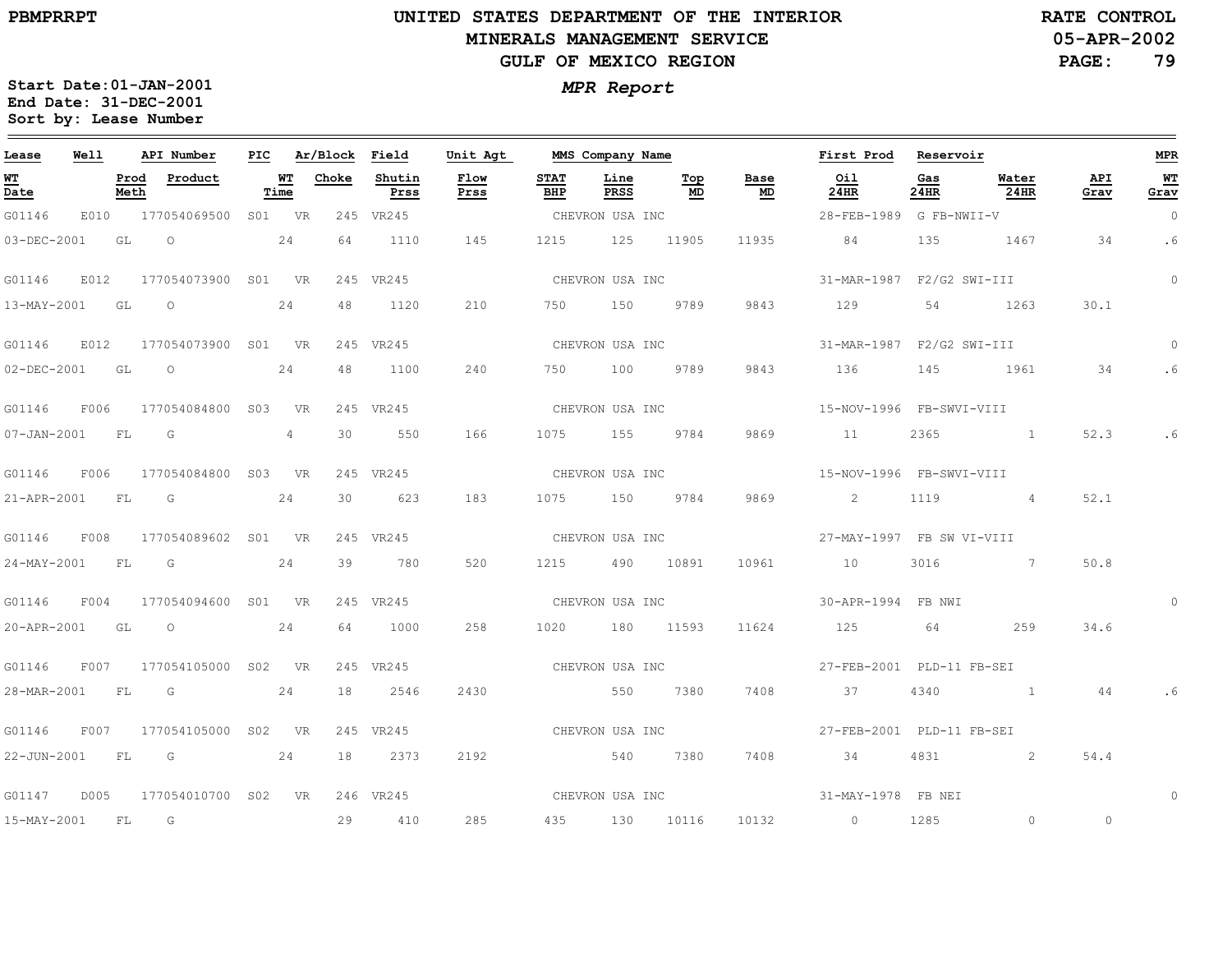### **UNITED STATES DEPARTMENT OF THE INTERIOR MINERALS MANAGEMENT SERVICEGULF OF MEXICO REGION**

**05-APR-2002RATE CONTROL**

**PAGE:80**

| Lease                                 | Well         |              | API Number          | PIC |            | Ar/Block | Field          | Unit Agt     |                    | MMS Company Name             |           |                              | First Prod                | Reservoir    |                      |             | <b>MPR</b> |
|---------------------------------------|--------------|--------------|---------------------|-----|------------|----------|----------------|--------------|--------------------|------------------------------|-----------|------------------------------|---------------------------|--------------|----------------------|-------------|------------|
| <u>WT</u><br>$\overline{\text{Date}}$ |              | Prod<br>Meth | Product             |     | WТ<br>Time | Choke    | Shutin<br>Prss | Flow<br>Prss | <b>STAT</b><br>BHP | Line<br>PRSS                 | Тор<br>MD | Base<br>MD                   | Oil<br>24HR               | Gas<br>24HR  | Water<br><b>24HR</b> | API<br>Grav | WT<br>Grav |
| G01149                                | COO1         |              | 177054005800        |     | S02 VR     |          | 250 VR250      |              |                    | EL PASO PRODUCTION OIL & GAS |           |                              | 30-SEP-1987 CP44 FB3      |              |                      |             | 788        |
| $10 - JAN - 2001$                     |              | FL           | G                   |     |            | 64       | 2050           | 1180         | 2700               | 900                          | 12040     | 12070                        | $\sim$ 1                  | $\circ$      | 1173                 | 35.7        |            |
| G01153                                | H006         |              | 177064089700 S01 VR |     |            |          | 256 VR255      |              |                    | STONE ENERGY CORPORATION     |           |                              | 23-SEP-2001 EH-6          |              |                      |             |            |
| 27-SEP-2001                           |              | FL           | G                   |     | 24         | 64       |                | 2700         |                    |                              | 11408     | 11422                        | 148                       | 3            | $\circ$              |             |            |
| G01172                                | <b>B001</b>  |              | 177064028100 S06 VR |     |            |          | 313 VR310      |              |                    | DOMINION EXPLORATION & PRODU |           |                              | $11-FEB-1998$             | $D-5$        |                      |             |            |
| 14-AUG-2001                           |              | FL           | G                   |     | 24         | 64       | 810            | 360          |                    | 973                          | 4150      | 4164                         | $\circ$                   | 121          | 78                   |             | .603       |
| G01172                                | <b>B003</b>  |              | 177064030100        |     | S04 VR     |          | 313 VR310      |              |                    | DOMINION EXPLORATION & PRODU |           |                              | 31-OCT-1994 H-1 SAND      |              |                      |             | 814        |
| 18-AUG-2001                           |              | FL           | G                   |     | 24         | 64       | 1100           | 150          | 1400               | 992                          | 6270      | 6304                         | 109                       | 98           | 542                  | 39.2        | .603       |
| G01172                                | <b>B005</b>  |              | 177064032800        |     | S04 VR     |          | 313 VR310      |              |                    | DOMINION EXPLORATION & PRODU |           |                              | 31-AUG-1994 H-2           |              |                      |             | $\circ$    |
| 25-AUG-2001                           |              | FL           | G                   |     | 24         | 64       | 1200           | 390          | 2380               | 986                          | 7131      | 7173                         | 89                        | 34           | 287                  | 39.5        | .603       |
| G01172                                | <b>B012D</b> |              | 177064036200 D02    |     | <b>VR</b>  |          | 313 VR310      |              |                    | DOMINION EXPLORATION & PRODU |           |                              | 31-AUG-1980               | H-1 SAND     |                      |             | $\circ$    |
| 19-AUG-2001                           |              | FL           | G                   |     | 24         | 11       | 1050           | 650          | 1129               | 992                          | 7028      | 7044                         | $\overline{2}$            | 440          | $\mathbf{1}$         | 58.6        | .603       |
| G01172                                | B011         |              | 177064037100 S04    |     | <b>VR</b>  |          | 313 VR310      |              |                    | DOMINION EXPLORATION & PRODU |           |                              | 26-APR-2001 E-9 SAND      |              |                      |             |            |
| 15-MAY-2001                           |              | FL           | G                   |     | 24         | 15       | 1440           | 1200         |                    | 854                          | 5205      | 5215                         | $\circ$                   | 882          | 13                   |             | .593       |
| G01172                                | C001         |              | 177064071700 D01    |     | <b>VR</b>  |          | 313 VR310      |              |                    | DOMINION EXPLORATION & PRODU |           |                              | $08 - FFR - 1996$ $F - 4$ |              |                      |             |            |
| 15-JUL-2001                           |              | FL           | G                   |     | 24         | 64       | 825            | 220          | 725                | 943                          | 5935      | 5950                         | $\circ$                   | $\mathbf{3}$ | $\circ$              |             | .581       |
| G01172                                | COO1D        |              | 177064071700 D02 VR |     |            |          | 313 VR310      |              |                    | DOMINION EXPLORATION & PRODU |           |                              | 07-FEB-1996 F-3           |              |                      |             |            |
| 25-AUG-2001                           |              | FL           | G                   |     | 11         | 64       | 1025           | 270          | 710                | 986                          | 5778      | 5789                         | 308                       | 140          | 1435                 | 37          | .581       |
| G01172                                | COO2D        |              | 177064071900 D02 VR |     |            |          | 313 VR310      |              |                    |                              |           | DOMINION EXPLORATION & PRODU | 28-SEP-1995 D-3 SAND      |              |                      |             |            |
| 27-FEB-2001                           |              | FL           | G                   |     | 16         | 34       | 1000           | 280          | 1280               | 853                          | 3874      | 3917                         | $\circ$                   | 172          | 709                  |             | .581       |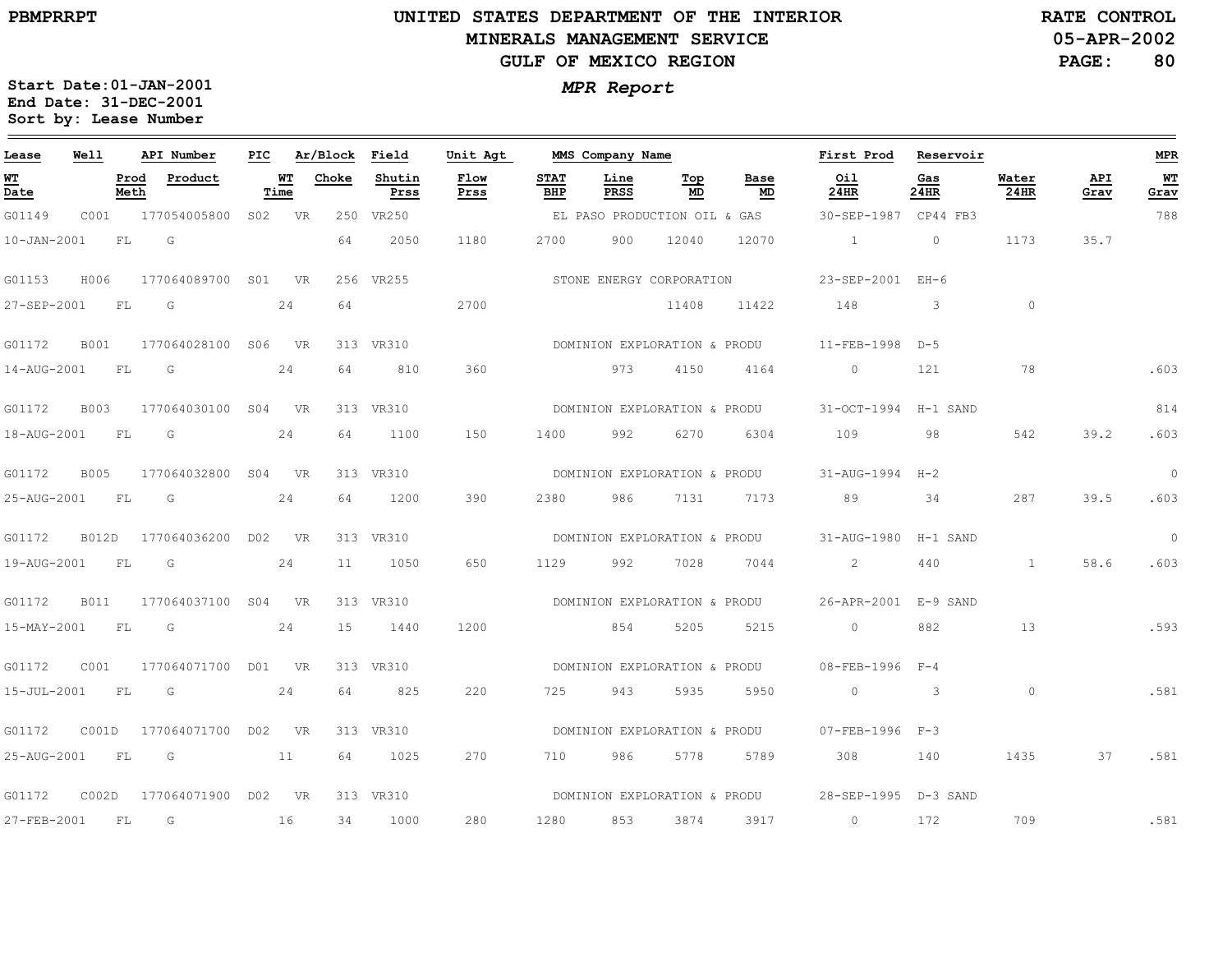# **UNITED STATES DEPARTMENT OF THE INTERIOR MINERALS MANAGEMENT SERVICEGULF OF MEXICO REGION**

**05-APR-2002RATE CONTROL**

**PAGE:81**

| Lease             | Well      |              | API Number              | PIC |            | Ar/Block Field |                | Unit Agt              |                    | MMS Company Name      |                              |                              | First Prod                                              | Reservoir                 |                |             | <b>MPR</b> |
|-------------------|-----------|--------------|-------------------------|-----|------------|----------------|----------------|-----------------------|--------------------|-----------------------|------------------------------|------------------------------|---------------------------------------------------------|---------------------------|----------------|-------------|------------|
| WT<br>Date        |           | Prod<br>Meth | Product                 |     | WT<br>Time | Choke          | Shutin<br>Prss | Flow<br>Prss          | <b>STAT</b><br>BHP | Line<br>PRSS          | Top<br>MD                    | Base<br>MD                   | Oil<br>24HR                                             | Gas<br>24HR               | Water<br>24HR  | API<br>Grav | WТ<br>Grav |
| G01172            | C002      |              | 177064071900 D01 VR     |     |            |                | 313 VR310      |                       |                    |                       | DOMINION EXPLORATION & PRODU |                              | 29-SEP-1995 I-1                                         |                           |                |             |            |
| 15-JUL-2001       |           | FL           | G                       |     | 24         | 18             | 360            |                       | 2030               | 992                   | 9275                         | 9289                         | 2                                                       | 596                       | $\overline{0}$ | 58.4        | .581       |
| G01177            | A024      |              | 177074034600 S03 SM     |     |            |                | 6 SM006        |                       |                    |                       |                              | UNION OIL COMPANY OF CALIFOR |                                                         | 29-AUG-1998 H-30 RC       |                |             |            |
| $01 - SEP - 2001$ |           | FL           | G                       |     | 24         | 64             | 380            | 50                    |                    | 1000                  | 8990                         | 9024                         | $\circ$                                                 | 75                        | $\circ$        |             | .6         |
| G01182            |           |              | 016 177070042400 S01 SM |     |            |                | 11 SM006       |                       |                    |                       |                              |                              | UNION OIL COMPANY OF CALIFOR 31-AUG-1993 ROB E-1 SAND   |                           |                |             | 4730       |
| 02-AUG-2001 FL    |           |              | G                       |     | 24         | 64             | 460            | 210                   |                    | 989                   | 10116                        | 10250                        | $\circ$                                                 | 1000                      | $\sim$ 0       |             | .6         |
| G01182            | K034      |              | 177072004300 S03 SM     |     |            |                | 11 SM006       |                       |                    |                       |                              |                              | UNION OIL COMPANY OF CALIFOR 16-JUL-2000 ROB E-5 SS 400 |                           |                |             |            |
| 30-AUG-2001       | <b>FL</b> |              | $\circ$                 |     | 24         | 38             | 1100           | 450                   |                    |                       | 11156                        | 11182                        | 422                                                     | 1000                      | 8 <sup>1</sup> | 35.6        | .6         |
| G01182            | L040      |              | 177074000900 S03 SM     |     |            |                | 11 SM006       |                       |                    |                       |                              | UNION OIL COMPANY OF CALIFOR |                                                         | 08-AUG-1998 ROB E-1 SAND  |                |             |            |
| 15-AUG-2001 FL    |           |              | G                       |     | 24         | 40             | 440            | 210                   |                    | 1010                  | 10866                        | 10900                        | $\overline{0}$                                          | 100                       | $\sim$ 0       |             |            |
| G01182            | M054      |              | 177074072400 S03 SM     |     |            |                | 11 SM006       |                       |                    |                       |                              |                              | UNION OIL COMPANY OF CALIFOR 04-APR-2001 ROB E-5 LOWER  |                           |                |             |            |
| 04-APR-2001       | FL.       |              | G                       |     | 24         |                |                |                       |                    |                       | 13570                        | 13600                        | 547                                                     | 10103                     | 29             |             |            |
| G01182            | M054      |              | 177074072400 S03 SM     |     |            |                | 11 SM006       |                       |                    |                       |                              | UNION OIL COMPANY OF CALIFOR |                                                         | 04-APR-2001 ROB E-5 LOWER |                |             |            |
| 10-MAY-2001       | <b>FL</b> |              | $\overline{G}$          |     | 24         | 23             | 6250           | 4100                  |                    | 1050                  | 13570                        | 13600                        | 580                                                     | 13490                     | 11             | 41.7        |            |
| G01182            | N057      |              | 177074074200 S03 SM     |     |            |                | 11 SM006       |                       |                    |                       |                              |                              | UNION OIL COMPANY OF CALIFOR 18-APR-2001 G-5 SAND       |                           |                |             |            |
| 20-APR-2001       | FL        |              | $\overline{G}$          |     | 24         | 16             | 3100           | 2876                  |                    | 1066                  | 8740                         | 8746                         | 13                                                      | 2177                      | $\circ$        | 35.1        | .6         |
| G01184 JA004      |           |              | 177074080900 S01 SM     |     |            |                | 16 SM016       |                       |                    | TAYLOR ENERGY COMPANY |                              |                              |                                                         | 12-JAN-2001 D-1 RE        |                |             |            |
| 08-MAR-2001 GL O  |           |              | 11                      |     |            | 14             | 1000           | 250                   |                    |                       | 10868                        | 10898                        | 126 438                                                 |                           | $\circ$        | 38.8        | .61        |
| G01189 JA005      |           |              | 177074023101 S02 SM     |     |            |                | 29 VR191       | TAYLOR ENERGY COMPANY |                    |                       |                              |                              | 13-JAN-2001 KR3                                         |                           |                |             |            |
| 09-FEB-2001       |           | FL.          | G                       |     | 12         | 10             | 2490           | 2150                  |                    | 1050                  | 7497                         | 7527                         | $\overline{0}$                                          | 1284                      | 104            |             | .59        |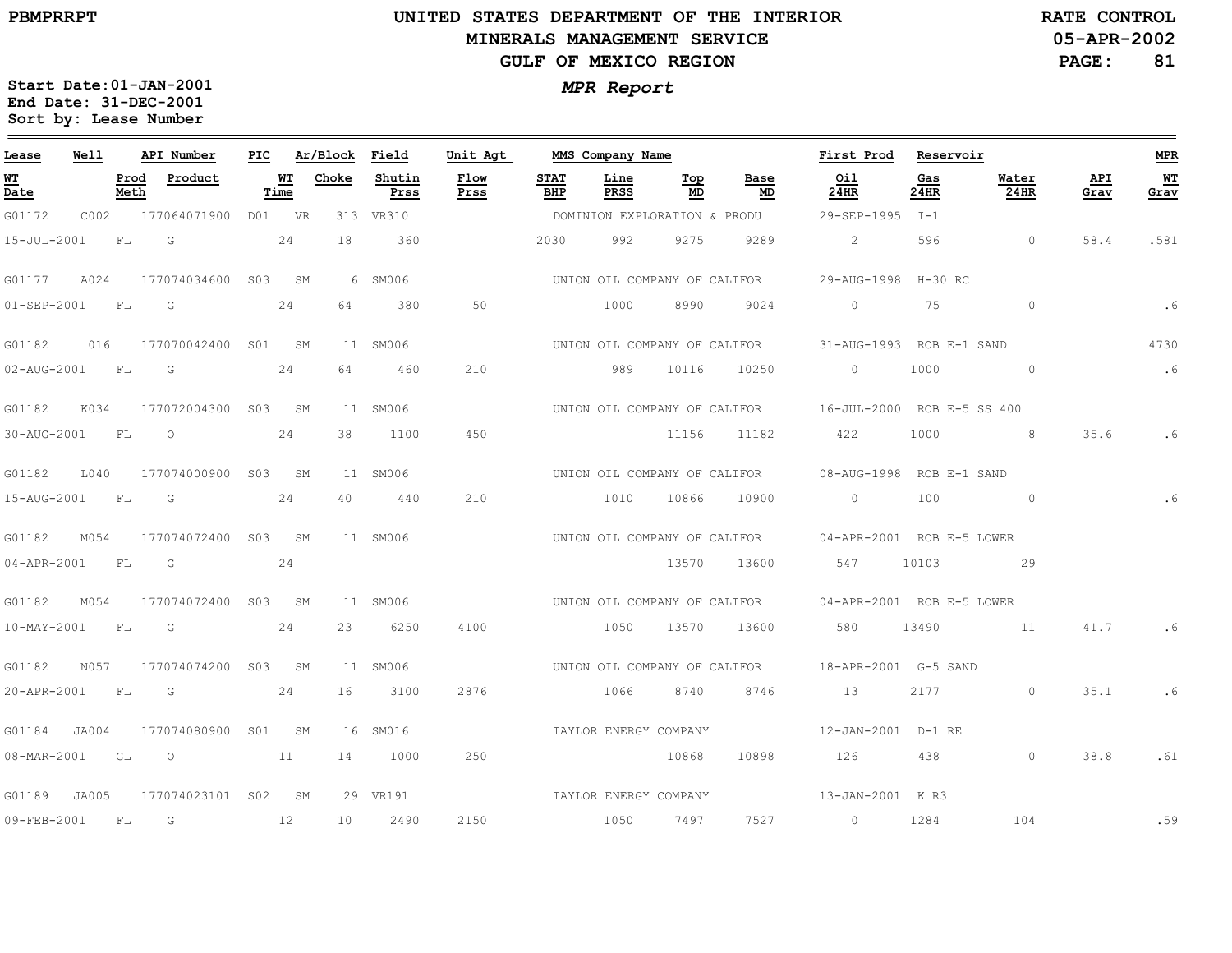# **UNITED STATES DEPARTMENT OF THE INTERIOR MINERALS MANAGEMENT SERVICEGULF OF MEXICO REGION**

**05-APR-2002RATE CONTROL**

**PAGE:82**

| Lease            | Well |              | API Number               |      |                 | PIC Ar/Block Field | Unit Agt     |                    | MMS Company Name |           |                              | First Prod                                        | Reservoir                                                                                                                                                                                                                       |                |             | MPR        |
|------------------|------|--------------|--------------------------|------|-----------------|--------------------|--------------|--------------------|------------------|-----------|------------------------------|---------------------------------------------------|---------------------------------------------------------------------------------------------------------------------------------------------------------------------------------------------------------------------------------|----------------|-------------|------------|
| WT<br>Date       |      | Prod<br>Meth | Product                  | Time | <b>WT</b> Choke | Shutin<br>Prss     | Flow<br>Prss | <b>STAT</b><br>BHP | Line<br>PRSS     | Тор<br>MD | Base<br>MD                   | Oil<br>24HR                                       | Gas<br>24HR                                                                                                                                                                                                                     | Water<br>24HR  | API<br>Grav | WT<br>Grav |
| G01196           | B002 |              | 177074007101 S05 SM      |      |                 | 61 SM066           |              |                    | CHEVRON USA INC  |           |                              | 31-MAY-2000 ABDU/ABD/B FBA                        |                                                                                                                                                                                                                                 |                |             |            |
| 15-JUN-2001 FL G |      |              |                          | 24   | 64              | 220                | 180          |                    | 400 180          | 9350      | 9426                         | $\overline{0}$                                    |                                                                                                                                                                                                                                 | $144$ 0        |             |            |
| G01196           |      |              | B004 177074008200 S02 SM |      |                 | 61 SM066           |              |                    |                  |           | CHEVRON USA INC              | 31-JUL-1988 C2 FBC2                               |                                                                                                                                                                                                                                 |                |             | 4892       |
|                  |      |              | 13-JUN-2001 FL G 24      |      | 100             | 310                | 190          |                    | 350 188 11366    |           | 11404                        | $\overline{0}$                                    |                                                                                                                                                                                                                                 | $\circ$        | $\circ$     |            |
| G01196           | B005 |              | 177074008901 S04 SM      |      |                 | 61 SM066           |              |                    |                  |           |                              |                                                   |                                                                                                                                                                                                                                 |                |             |            |
|                  |      |              | 14-JUN-2001 FL G 24      |      |                 | 50 430             | 214          |                    |                  |           |                              | 3200 207 10014 10024 12 1946                      |                                                                                                                                                                                                                                 | 30             | 48          |            |
| G01196           | B007 |              | 177074009700 S04 SM      |      |                 | 61 SM066           |              |                    |                  |           | CHEVRON USA INC              | 31-MAY-1988 B4 FB2C                               |                                                                                                                                                                                                                                 |                |             | 11085      |
| 16-JUN-2001 FL G |      |              |                          | 24   | 64              | 350                | 188          |                    |                  |           | 400 188 10778 10842          | $\overline{0}$                                    | 1558                                                                                                                                                                                                                            | $\circ$        | $\circ$     |            |
|                  |      |              |                          |      |                 | 61 SM066           |              |                    |                  |           | CHEVRON USA INC              | 19-MAY-2001 C-10 FB-IIIE                          |                                                                                                                                                                                                                                 |                |             |            |
|                  |      |              | 11-JUN-2001 FL G         | 24   | 13              |                    | 1802         |                    | 2000 11830       |           |                              | 11856 24                                          | 8550 and 1970 and 1970 and 1970 and 1970 and 1970 and 1970 and 1970 and 1970 and 1970 and 1970 and 1970 and 1970 and 1970 and 1970 and 1970 and 1970 and 1970 and 1970 and 1970 and 1970 and 1970 and 1970 and 1970 and 1970 an | $\circ$        |             |            |
| G01196           |      |              | C001 177074011100 S02 SM |      |                 | 61 SM066           |              |                    | CHEVRON USA INC  |           |                              | 19-MAY-2001 C-10 FB-IIIE                          |                                                                                                                                                                                                                                 |                |             |            |
| 18-JUN-2001 FL G |      |              |                          | 24   | 20              | 2140               | 1775         |                    | 2000 1100 11830  |           | 11856 700                    | 22                                                | 7827                                                                                                                                                                                                                            | $\Omega$       | 48          |            |
|                  |      |              |                          |      |                 | 61 SM066           |              |                    |                  |           | CHEVRON USA INC              | 19-MAY-2001 C-10 FB-IIIE                          |                                                                                                                                                                                                                                 |                |             |            |
|                  |      |              | 18-JUN-2001 FL G 24      |      | 20              | 2140               | 1775         |                    | 2000 1100 11830  |           |                              | 11856 22                                          | 7827 782                                                                                                                                                                                                                        | $\circ$        | 48          | .58        |
| G01198           | E001 |              | 177074079700 S03 SM      |      |                 | 66 SM076           |              |                    |                  |           |                              | UNION OIL COMPANY OF CALIFOR 20-JUL-2001 C-1 SAND |                                                                                                                                                                                                                                 |                |             |            |
| 22-JUL-2001 FL G |      |              |                          | 24   | 23              | 3300               | 3200         |                    |                  |           | 9710 9750                    | $\overline{0}$                                    | 5018 — 100                                                                                                                                                                                                                      | $\circ$        |             |            |
| G01198           |      |              | E001 177074079700 S03 SM |      |                 | 66 SM076           |              |                    |                  |           | UNION OIL COMPANY OF CALIFOR | 20-JUL-2001 C-1 SAND                              |                                                                                                                                                                                                                                 |                |             |            |
|                  |      |              | 10-AUG-2001 FL G 24      |      |                 | 22 3430            | 3000         |                    |                  |           | 1080 9710 9750               | 0 9752                                            |                                                                                                                                                                                                                                 | $\circ$        |             |            |
| G01210           |      |              | B001 177084065900 S02 SM |      |                 |                    |              |                    |                  |           |                              |                                                   |                                                                                                                                                                                                                                 |                |             |            |
| 04-JUN-2001 FL   |      |              | G                        | 24   |                 | 64 1640            | 195          |                    |                  |           |                              | 192 12454 12497 10 1620                           |                                                                                                                                                                                                                                 | $\overline{3}$ | 35.7        |            |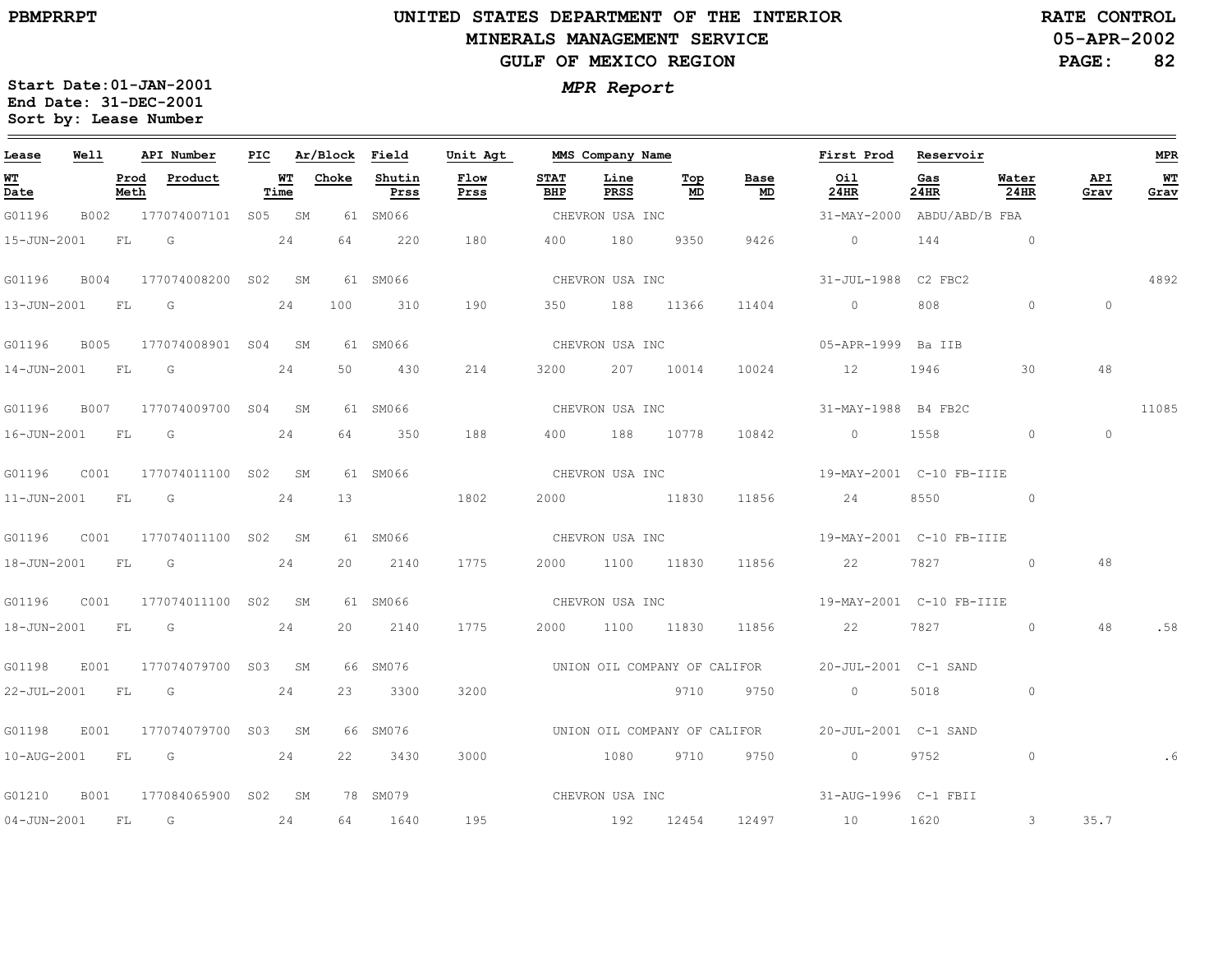the control of the control of the control of the control of

 $\equiv$ 

# **UNITED STATES DEPARTMENT OF THE INTERIOR MINERALS MANAGEMENT SERVICEGULF OF MEXICO REGION**

**05-APR-2002RATE CONTROL**

**PAGE: 83**

| Lease             | Well |              | API Number                      | PIC |            | Ar/Block Field |                | Unit Agt                  |                    | MMS Company Name |                 |                 | First Prod                                            | Reservoir   |                |             | <b>MPR</b> |
|-------------------|------|--------------|---------------------------------|-----|------------|----------------|----------------|---------------------------|--------------------|------------------|-----------------|-----------------|-------------------------------------------------------|-------------|----------------|-------------|------------|
| <b>WT</b><br>Date |      | Prod<br>Meth | Product                         |     | WТ<br>Time | Choke          | Shutin<br>Prss | Flow<br>Prss              | <b>STAT</b><br>BHP | Line<br>PRSS     | Top<br>MD       | Base<br>MD      | Oil<br>24HR                                           | Gas<br>24HR | Water<br>24HR  | API<br>Grav | WT<br>Grav |
| G01210            |      |              | B002 177084069100 S01 SM        |     |            |                | 78 SM079       |                           |                    | CHEVRON USA INC  |                 |                 | 31-DEC-1989 C3A FB2                                   |             |                |             | 10637      |
| 12-MAY-2001       |      | FL G         |                                 |     | 24         | 128            | 370            | 190                       | 165                | 190 13850        |                 | 13980           | $\sim$ 0                                              | 12          | $\overline{0}$ | $\circ$     |            |
| G01210            | B003 |              | 177084070000 S01 SM             |     |            |                | 78 SM079       |                           |                    |                  | CHEVRON USA INC |                 | 31-DEC-1989 C3A FB2                                   |             |                |             | 3919       |
| 16-JUN-2001 FL G  |      |              |                                 |     | 24         | 128            | 360            | 170                       | 157 14276          |                  |                 | 14362           | $\overline{0}$                                        | 371 —       | $\circ$        | $\circ$     |            |
|                   |      |              | G01210 B004 177084070100 S03 SM |     |            |                | 78 SM079       |                           |                    |                  | CHEVRON USA INC |                 | 11-MAY-2000 C3A FB2                                   |             |                |             |            |
|                   |      |              | 01-JUN-2001 FL G                |     | 24         | 128            | 270            | 175                       |                    |                  | 340 172 13794   |                 | 13822 26                                              | 2680 7      | 26             | 47.2        |            |
| G01210            | B007 |              | 177084071100 S02 SM             |     |            |                | 78 SM079       |                           |                    |                  |                 | CHEVRON USA INC | 30-JUN-1992 C1 FB1                                    |             |                |             | 4057       |
| 16-JUN-2001 FL G  |      |              |                                 |     | 24         | 128            | 275            | 165                       |                    | 620 163 13915    |                 | 13952           | $0 \qquad \qquad 37$                                  |             | $\circ$        | $\circ$     |            |
| G01210            |      |              | B008 177084071500 S01 SM        |     |            |                | 78 SM079       |                           |                    |                  |                 | CHEVRON USA INC | 31-AUG-1993    C-1    FBII                            |             |                |             | 35353      |
|                   |      |              | 15-JUN-2001 FL G 24             |     |            |                | 64 580         | 152                       |                    | 200 142 13125    |                 |                 | 13170 0 59                                            |             | $\circ$        | $\circ$     |            |
| G01210            | D001 |              | 177084087600 S02 SM             |     |            |                | 78 SM079       |                           |                    |                  |                 |                 |                                                       |             |                |             |            |
| 08-APR-2001 FL G  |      |              |                                 |     | 4          |                | 4 3175         | 2609                      |                    | ##### 1099 8970  |                 |                 | 9055 76                                               | 7011 701    | $\circ$        |             | 46.5 .58   |
| G01210            |      |              | D001 177084087600 S02 SM        |     |            |                | 78 SM079       |                           |                    |                  |                 | CHEVRON USA INC | 12-MAR-2001 PB-2 FB-I                                 |             |                |             |            |
|                   |      |              | 15-APR-2001 FL G 24             |     |            |                | $4\degree$     | 2620                      |                    | ##### 8970       |                 | 9055            | 64                                                    |             | 5              |             |            |
| G01210            |      |              | D001 177084087600 S02 SM        |     |            |                | 78 SM079       |                           |                    |                  |                 |                 | CHEVRON USA INC $12-MAR-2001$ PB-2 FB-I               |             |                |             |            |
|                   |      |              | 02-JUN-2001 FL G                |     | 24         |                | 7 2746         | 2183                      | # # # # #          | 1166             | 8970            | 9055            | 70                                                    | 7782        | 5              | 46.5        |            |
| G01216            |      |              | A003B 177084016500 S03 SM       |     |            |                | 142 SM142      | AVIARA ENERGY CORPORATION |                    |                  |                 |                 | 28-FEB-1996 4200                                      |             |                |             |            |
|                   |      |              | 29-APR-2001 FL G                |     |            |                | 13 1680        | 360                       |                    |                  | 1012 4172 4196  |                 | $\overline{0}$                                        | 274         | 675            |             |            |
| G01216            |      |              | A006C 177084020300 D06 SM       |     |            |                |                |                           |                    |                  |                 |                 | 142 SM142 AVIARA ENERGY CORPORATION 07-JUL-1995 3800B |             |                |             |            |
| 15-APR-2001 FL G  |      |              |                                 |     |            |                | 27 1390        | 240                       |                    |                  | 1057 4082       | 4120            | $\overline{0}$                                        | 754         | 209            |             |            |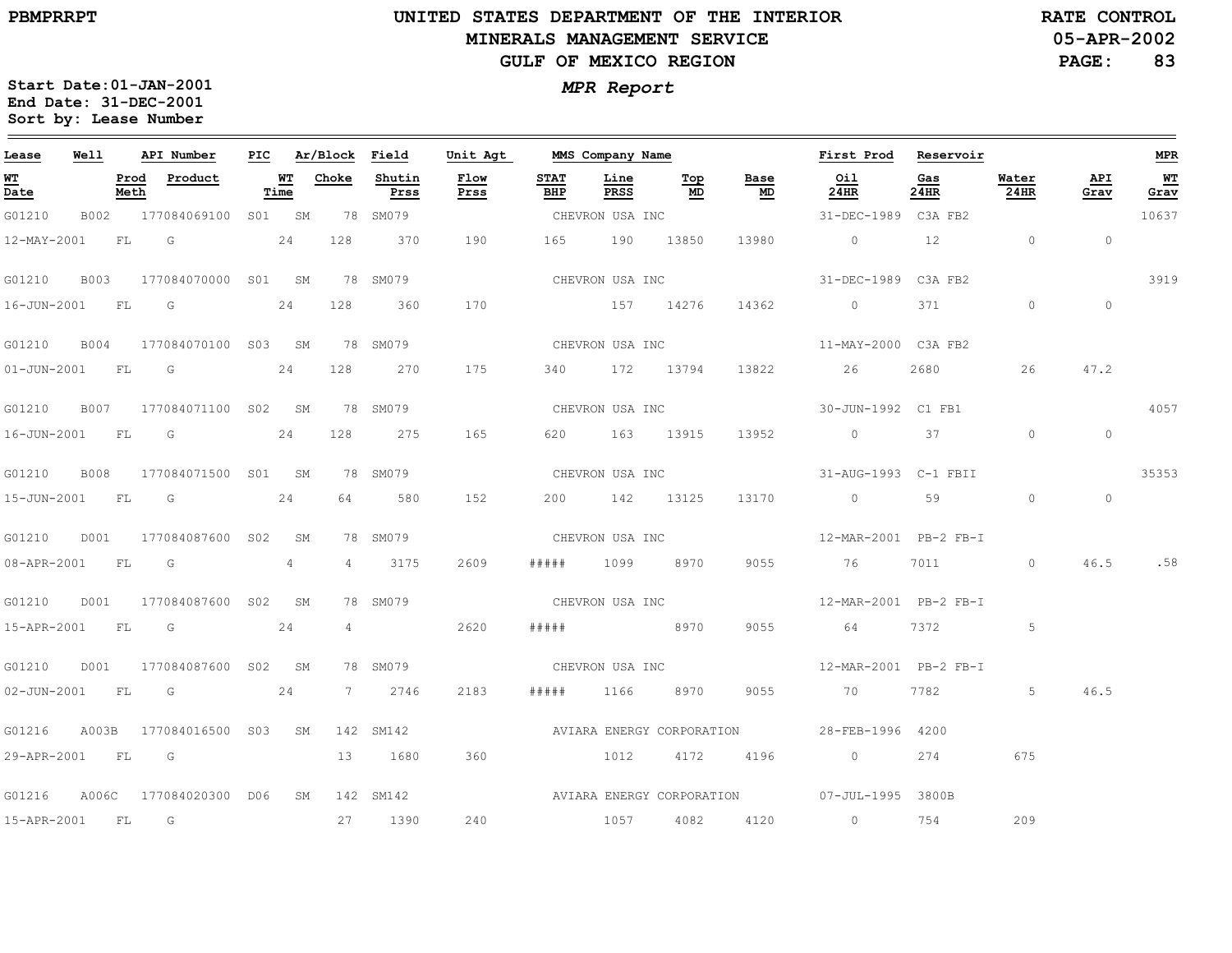**Lease**

 $\qquad \qquad =$ 

# **UNITED STATES DEPARTMENT OF THE INTERIORMINERALS MANAGEMENT SERVICEGULF OF MEXICO REGION**

**05-APR-2002RATE CONTROL**

**PAGE:84**

**MPR**

 $\equiv$ 

**Start Date:01-JAN-2001** *MPR Report* **End Date: 31-DEC-2001 Sort by: Lease Number** 

**Well**

**API Number**

|     |             |        |          |             | - -<br>$-$       |     |      |  |
|-----|-------------|--------|----------|-------------|------------------|-----|------|--|
| PIC | Ar/Block    | Field  | Unit Agt |             | MMS Company Name |     |      |  |
|     | WТ<br>Choke | Shutin | Flow     | <b>STAT</b> | Line             | Top | Base |  |

**First Prod**

**Reservoir**

| WT<br>Date     |             | Prod<br>Meth | Product                  | WT<br>Time | Choke | Shutin<br>Prss | Flow<br>Prss | STAT<br>BHP        | Line<br>PRSS | Top<br>MD                 | Base<br>MD                | Oil<br>24HR        | Gas<br>24HR | Water<br>24HR | API<br>Grav | $\underline{\mathtt{w}}\mathtt{T}$<br>Grav |
|----------------|-------------|--------------|--------------------------|------------|-------|----------------|--------------|--------------------|--------------|---------------------------|---------------------------|--------------------|-------------|---------------|-------------|--------------------------------------------|
| G01216         | A010        |              | 177084077000 D01         | SM         |       | 142 SM142      |              |                    |              | AVIARA ENERGY CORPORATION |                           | 31-AUG-1993 6600   |             |               |             |                                            |
| 24-APR-2001    |             | GL O         |                          |            | 24    | 1030           | 260          |                    | 1005         | 7618                      | 7650                      | 160                | 97          | 734           | 40.5        |                                            |
| G01216         |             |              | A010D 177084077000 D02   | SM         |       | 142 SM142      |              |                    |              |                           | AVIARA ENERGY CORPORATION | 28-FEB-1993        | CP13 A10    |               |             | $\Omega$                                   |
| 29-APR-2001    |             | FL           | G                        |            | 24    | 1240           | 200          |                    | 1012         | 6498                      | 6565                      | $\overline{0}$     | 238         | 598           |             |                                            |
| G01216         | COO2        |              | 177084084201 D01         | SM         |       | 142 SM142      |              |                    |              | AVIARA ENERGY CORPORATION |                           | 03-OCT-1998        | 6400 RB     |               |             |                                            |
| 23-APR-2001 GL |             |              | $\circ$                  |            | 20    | 1550           | 500          | 1764               | 930          | 8898                      | 8940                      | 207                | 184         | 209           | 40.5        |                                            |
| G01216         | COO2D       |              | 177084084201 DO2         | SM         |       | 142 SM142      |              |                    |              | AVIARA ENERGY CORPORATION |                           | 18-OCT-1998        | 6400 RA     |               |             |                                            |
| 23-APR-2001    |             | GL           | $\overline{\phantom{0}}$ |            | 28    | 1600           | 600          | 2406               | 930          | 8820                      | 8836                      | 191                | 960         | 433           | 40.5        |                                            |
| G01216         | C003D       |              | 177084085000 D02         | SM         |       | 142 SM142      |              |                    |              |                           | AVIARA ENERGY CORPORATION | 01-NOV-1998        | 6600        |               |             |                                            |
| 24-APR-2001 FL |             |              | <b>G</b>                 |            | 28    | 1250           | 580          | 1818               | 1005         | 9613                      | 9650                      | 363                | 341         | 2             | 40.5        |                                            |
| G01216         | C003        |              | 177084085000 D01         | SM         |       | 142 SM142      |              |                    |              | AVIARA ENERGY CORPORATION |                           | 01-NOV-1998 7500   |             |               |             |                                            |
| 25-APR-2001    |             | FL           | $\overline{O}$           |            | 29    | 1800           | 610          | 2117               | 1005         | 11157                     | 11228                     |                    | 402         | 1321          | 40.5        |                                            |
| G01216         | COO4        |              | 177084085400 S01         | SM         |       | 142 SM142      |              |                    |              | AVIARA ENERGY CORPORATION |                           | 24-SEP-1998 K SAND |             |               |             |                                            |
| 16-APR-2001 FL |             |              | G                        |            | 19    | 1559           | 1275         | 2018               | 1049         | 6412                      | 6425                      | $\overline{0}$     | 1659        | $\circ$       |             |                                            |
| G01220 JB013B  |             |              | 177090094102 S04         | EI         |       | 158 EI175      |              | SHELL OFFSHORE INC |              |                           |                           | 29-MAR-2000 F8 RB  |             |               |             |                                            |
| 27-AUG-2001 GL |             |              | $\circ$                  | 7          | 50    | 1160           | 180          | 210                | 7608         |                           | 7648                      | 120                | 10          | 1159          | 40.5        | .62                                        |
| G01220         | JB019F      |              | 177092002101 S07 EI      |            |       | 158 EI175      |              | SHELL OFFSHORE INC |              |                           |                           | 03-APR-2000 G RA   |             |               |             |                                            |
| 02-SEP-2001 GL |             |              | $\circ$ 7                |            | 46    | 1160           | 380          |                    |              | 7938                      | 7976                      | 192                | 262         | 254           | 40.3        | .62                                        |
| G01220         | <b>B011</b> |              | 177094104902 S01 EI      |            |       | 158 EI175      |              | SHELL OFFSHORE INC |              |                           |                           | 11-JUL-2000 V2 RA  |             |               |             |                                            |
| 10-FEB-2001    |             | FL           | $\overline{G}$           | 20         | 42    | 1480           | 1325         | 3689               | 820          | 18190                     | 18266                     | 44                 | 4350        | 18            | 43.3        | .63                                        |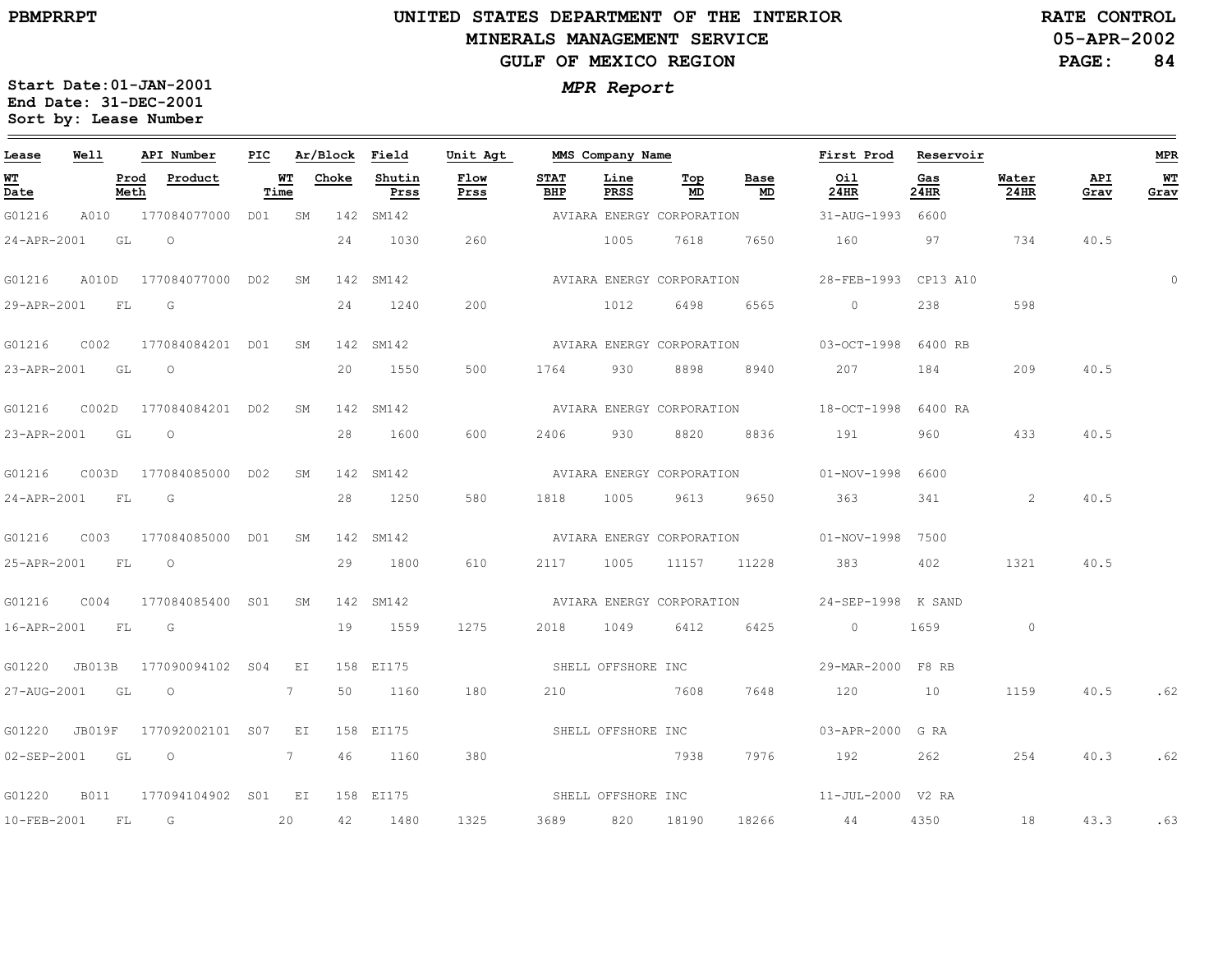### **UNITED STATES DEPARTMENT OF THE INTERIOR MINERALS MANAGEMENT SERVICEGULF OF MEXICO REGION**

**05-APR-2002RATE CONTROL**

**PAGE:85**

| Lease             | Well           |              | API Number                        | PIC |                 | Ar/Block Field |                | Unit Agt     |                    | MMS Company Name             |           |                              | First Prod                                            | Reservoir      |                |             | <b>MPR</b> |
|-------------------|----------------|--------------|-----------------------------------|-----|-----------------|----------------|----------------|--------------|--------------------|------------------------------|-----------|------------------------------|-------------------------------------------------------|----------------|----------------|-------------|------------|
| WT<br>Date        |                | Prod<br>Meth | Product                           |     | WT<br>Time      | Choke          | Shutin<br>Prss | Flow<br>Prss | <b>STAT</b><br>BHP | Line<br>PRSS                 | Top<br>MD | Base<br>MD                   | Oil<br>24HR                                           | Gas<br>24HR    | Water<br>24HR  | API<br>Grav | WТ<br>Grav |
| G01220            | <b>B011</b>    |              | 177094104902                      |     | S02 EI          |                | 158 EI175      |              |                    | SHELL OFFSHORE INC           |           |                              | 11-MAR-2001 V RA                                      |                |                |             |            |
| 24-SEP-2001       |                | FL           | G                                 |     | 24              | 64             | 3300           | 1160         |                    | 820                          | 17820     | 17935                        | 233                                                   | 14416          | $\overline{7}$ | 44.5        | .63        |
| G01220            | JB033C         |              | 177094111100 S05 EI               |     |                 |                | 158 EI175      |              |                    | SHELL OFFSHORE INC           |           |                              | 06-MAY-2001 07 RB                                     |                |                |             |            |
| $06 - MAX - 2001$ |                | <b>FL</b>    | $\overline{G}$                    |     | 12              | 12             | 3650           | 3750         |                    |                              | 12810     | 12817                        | 80                                                    | 2704           | 7              |             |            |
| G01220            | JB033C         |              | 177094111100 S05 EI               |     |                 |                | 158 EI175      |              |                    | SHELL OFFSHORE INC           |           |                              | 06-MAY-2001 07 RB                                     |                |                |             |            |
| 24-JUL-2001       |                | FL           | G                                 |     | $\overline{4}$  | 30             | 530            | 400          |                    | 820                          | 12810     | 12817                        | $\overline{0}$                                        | 1524           | $\circ$        |             | .63        |
| G01220            | JB033C         |              | 177094111100 SO6                  |     | EI              |                | 158 EI175      |              |                    | SHELL OFFSHORE INC           |           |                              | 20-AUG-2001 K RE                                      |                |                |             |            |
| 22-AUG-2001       |                | GL           | $\circ$                           |     | 4               | 64             | 760            | 230          |                    | 820                          | 9970      | 10000                        | 191                                                   | 457            | 1368           | 34.7        | . 6        |
| G01228            | D007           |              | 177110038000 S03 SS               |     |                 |                | 208 SS208      |              |                    |                              |           |                              | UNION OIL COMPANY OF CALIFOR 12-APR-2001 TP10ARA      |                |                |             |            |
|                   | 03-MAY-2001 GL |              | $\circ$                           |     | 23              | 48             | 175            | 175          |                    |                              | 9002      | 9021                         | 40                                                    | 130            | $\sim$ 0       | 34.2        | .62        |
| G01228            | E012           |              | 177114048700 S01 SS               |     |                 |                | 208 SS208      |              |                    |                              |           | UNION OIL COMPANY OF CALIFOR | 31-DEC-1980 BU1 6ARA                                  |                |                |             | 3489       |
| $08 - OCT - 2001$ |                | FL           | G                                 |     | 22              | 128            | 410            | 200          | 840                | 180                          | 10371     | 10416                        | $\Omega$                                              | 1649           | $\Omega$       |             | .62        |
| G01228            | L002           |              | 177114120501 S01                  |     | SS <sub>3</sub> |                | 208 SS208      |              |                    | UNION OIL COMPANY OF CALIFOR |           |                              | 15-JAN-2001 BUL(1)08 RC                               |                |                |             |            |
| 24-FEB-2001       |                | FL           | $\circ$                           |     | 4               | 64             | 920            | 275          |                    |                              | 12085     | 12106                        | 199                                                   | $\overline{0}$ | $\overline{4}$ | 26.8        | .59        |
| G01230            | I008           |              | 177114082801 S01 SS               |     |                 |                | 215 SS208      |              |                    |                              |           |                              | UNION OIL COMPANY OF CALIFOR 24-JAN-2000 TEX(P)14 RI8 |                |                |             |            |
| 21-SEP-2001       |                | <b>FL</b>    | G                                 |     | 24              | 27             |                | 380          |                    | 320                          | 11902     | 11942                        | 30                                                    | 1470           | 24             | 47.5        | .61        |
| G01230            | L005           |              | 177114133200 S01                  |     | SS <sub>3</sub> |                | 215 SS208      |              |                    | UNION OIL COMPANY OF CALIFOR |           |                              | 11-DEC-2000 TEX(P)14 RI                               |                |                |             |            |
|                   | 02-JAN-2001 FL |              | $\overline{G}$<br>$4\overline{ }$ |     |                 | 34             | 4300           | 3050         | # # # # #          | 1030                         | 10460     | 10540                        | 803                                                   | 26472          | $8 - 8$        | 45.9        | .61        |
| G01238            | C001           |              | 177134019901 S01 PL               |     |                 |                | 23 PL023       |              |                    |                              |           |                              |                                                       |                |                |             |            |
| $23 - JUL - 2001$ |                | FL.          | G                                 |     | 24              | 8              | 8500           | 5800         | #####              | 1030                         | 15222     | 15226                        | 196                                                   | 868            | 8              | 46.8        | .63        |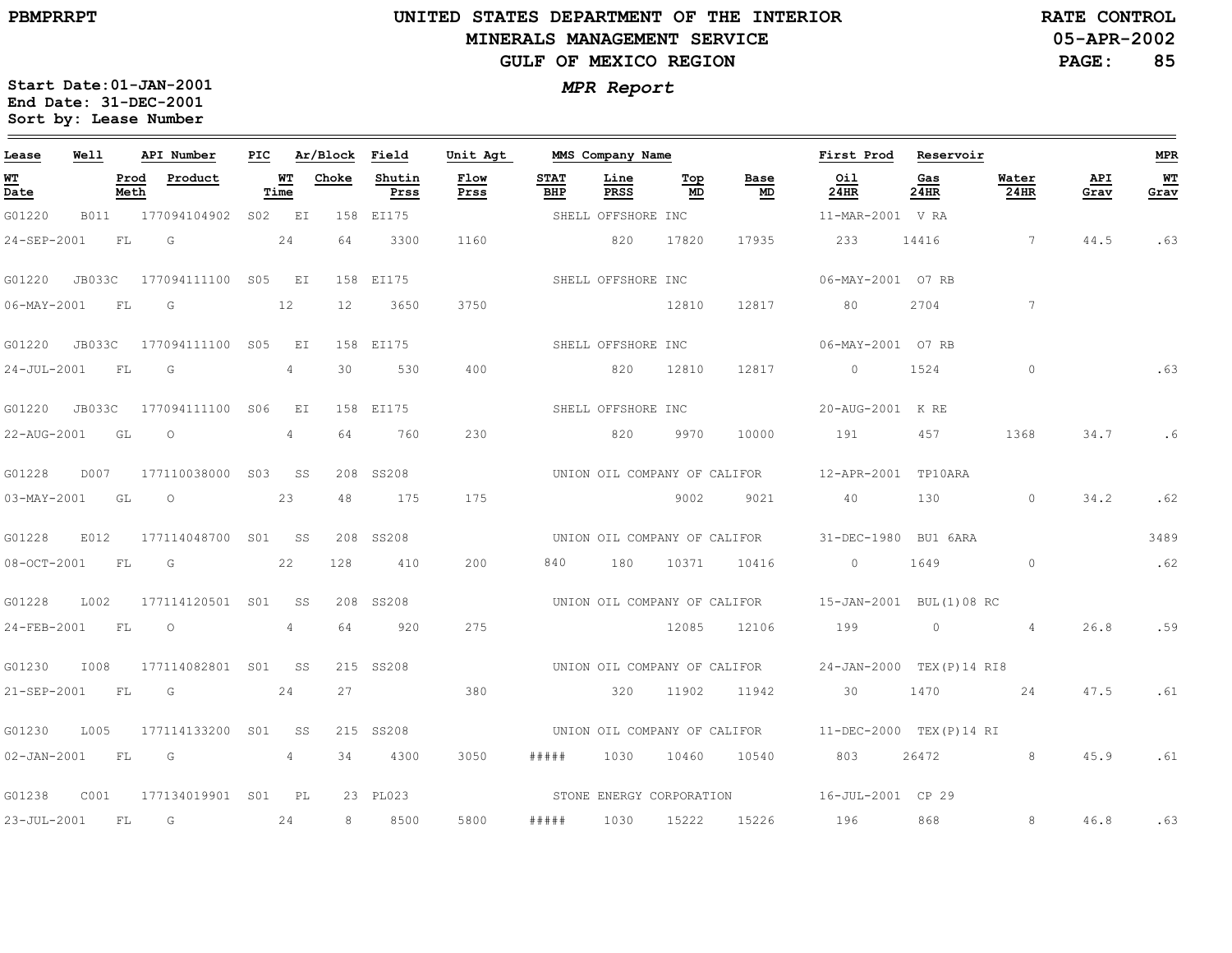#### **UNITED STATES DEPARTMENT OF THE INTERIOR MINERALS MANAGEMENT SERVICEGULF OF MEXICO REGION**

**05-APR-2002RATE CONTROL**

**PAGE:86**

| Lease             | Well  |              | API Number               | PIC |                   | Ar/Block Field |                | Unit Agt     |                    | MMS Company Name |                          |                 | First Prod                               | Reservoir   |                         |             | MPR        |
|-------------------|-------|--------------|--------------------------|-----|-------------------|----------------|----------------|--------------|--------------------|------------------|--------------------------|-----------------|------------------------------------------|-------------|-------------------------|-------------|------------|
| WТ<br>Date        |       | Prod<br>Meth | Product                  |     | <u>WT</u><br>Time | Choke          | Shutin<br>Prss | Flow<br>Prss | <b>STAT</b><br>BHP | Line<br>PRSS     | Top<br>MD                | Base<br>MD      | Oil<br>24HR                              | Gas<br>24HR | Water<br>24HR           | API<br>Grav | WТ<br>Grav |
| G01238            |       |              | E001 177134020900 S01 PL |     |                   |                | 23 PL023       |              |                    |                  | STONE ENERGY CORPORATION |                 | 31-OCT-1998 Z 4                          |             |                         |             |            |
| $10 - JUL - 2001$ |       | FL           | G                        |     | 24                | 35             | 2750           | 1850         | 10800              | 1100             | 18302                    | 18314           | 345                                      | 9057        | 14                      | 43.5        | .63        |
| G01238            | E002  |              | 177134021001 S02 PL      |     |                   |                | 23 PL023       |              |                    |                  | STONE ENERGY CORPORATION |                 | 30-JUL-2000 Z 1                          |             |                         |             |            |
| 09-JUL-2001       |       | <b>FL</b>    | G                        |     | 24                | 31             | 4400           | 3600         | 13649              | 1100             | 17484                    | 17564           | 555                                      | 16582       | $\overline{33}$         | 40.3        | .63        |
| G01241            | 029   |              | 177154010201 S01         |     | <b>ST</b>         |                | 52 ST052       |              |                    | CHEVRON USA INC  |                          |                 | 13-APR-2001 6700'SD FB G                 |             |                         |             |            |
| $01-MAY-2001$     |       | <b>FL</b>    | G                        |     | 4                 | 33             | 2358           | 1708         |                    | 1131             | 6924                     | 6944            | 54                                       | 10308       | $\overline{0}$          | 43.1        | .65        |
| G01241            | 029   |              | 177154010201 S02         |     | ST                |                | 52 ST052       |              |                    | CHEVRON USA INC  |                          |                 | 03-NOV-2001 CP-8 SD. FB G                |             |                         |             |            |
| $04 - NOV - 2001$ |       | FL           | G                        |     | 4                 | 64             | 2345           | 2293         | # # # # #          | 1096             | 6766                     | 6785            | $\circ$                                  | 3324        | $\overline{0}$          |             | .65        |
| G01241 CH028      |       |              | 177154099201 S02         |     | ST                |                | 52 ST052       |              |                    | CHEVRON USA INC  |                          |                 | 20-JAN-2001 14450/5/525/6                |             |                         |             |            |
| 23-JAN-2001       |       | FL           | $\circ$                  |     | 4                 | 6              | 7985           | 4558         |                    | 18046            |                          | 18418           | 459                                      | 9918        | 69                      | 33.2        | .65        |
| G01241            | CH028 |              | 177154099201 S03         |     | SТ                |                | 52 ST052       |              |                    |                  |                          | CHEVRON USA INC | 20-MAY-2001 14400' SD FB D1              |             |                         |             |            |
| 29-MAY-2001       |       | FL.          | G                        |     | $\overline{4}$    | 25             | 3900           | 1217         |                    | 1091 17951       |                          | 17982           | 24                                       | 1776        | $\sim$ 0                | 47.1        | .65        |
| G01244            | 016   |              | 177154099801 S02 ST      |     |                   |                | 72 PL023       |              |                    | FORCENERGY INC   |                          |                 | 08-JAN-2001 Y-1 SAND                     |             |                         |             |            |
| $02 - JAN - 2001$ |       | FL           | $\overline{G}$           |     | 24                | 13             | 9360           | 8813         |                    | 856              | 16454                    | 16480           | 461                                      | 3970        | 169                     | 38.3        | .6         |
| G01244            | 018   |              | 177154103700 S01 ST      |     |                   |                | 72 PL023       |              |                    |                  | FOREST OIL CORPORATION   |                 | 16-FEB-2001 E-2 SAND                     |             |                         |             |            |
| 06-MAY-2001 FL    |       |              | $\circ$                  |     | 24                | 64             | 1140           | 480          |                    | 500              | 6240                     | 6600            | 116                                      | 68          | 284                     | 33.8        | . 6        |
| G01244            | 019   |              | 177154104900 S01 ST      |     |                   |                | 72 PL023       |              |                    |                  | FOREST OIL CORPORATION   |                 | 12-JUN-2001 IO SAND                      |             |                         |             |            |
| $18 - JUL - 2001$ |       | FL           | $\overline{\phantom{0}}$ |     | 24                | 6              | 1305           | 969          |                    |                  | 9398                     | 9412            | 630                                      | 320         | $\overline{\mathbf{3}}$ | 38.4        | .6         |
| G01249            | B006  |              | 177154071902 S02 ST      |     |                   |                | 162 ST176      |              |                    |                  |                          |                 | EL PASO PRODUCTION OIL & GAS 07-JUL-2000 | $H-1/H-1.5$ |                         |             |            |
| 08-SEP-2001       |       | <b>FL</b>    | G                        |     | 24                | 64             | 375            | 150          |                    | 1010             | 6955                     | 6967            | $\circ$                                  | 228         | 3                       |             | .6         |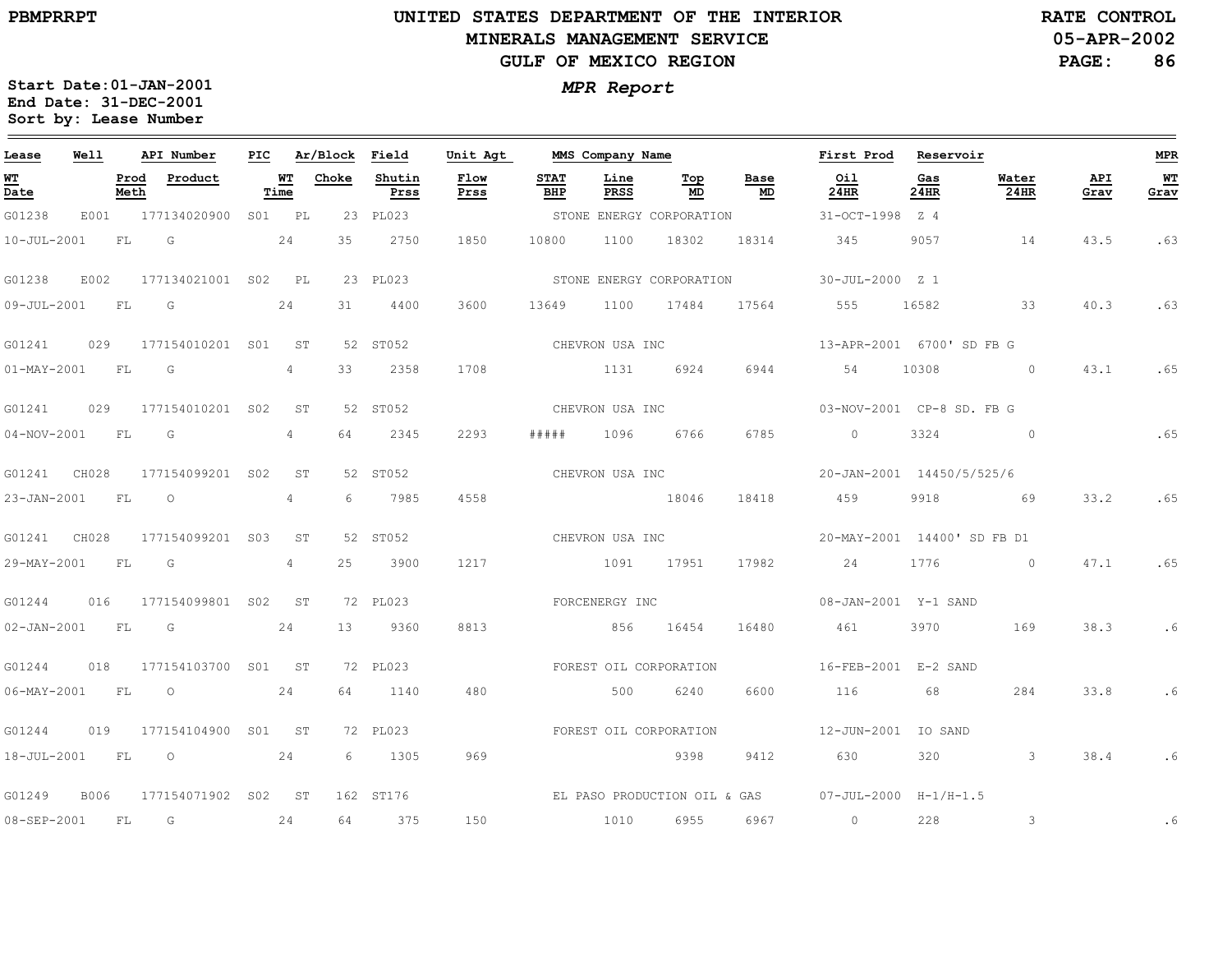$\qquad \qquad$ 

30-DEC-2001

FL

O

24

64

220

1004

10462

10476

87

137

792

35.4

# **UNITED STATES DEPARTMENT OF THE INTERIORMINERALS MANAGEMENT SERVICEGULF OF MEXICO REGION**

**05-APR-2002RATE CONTROL**

> **PAGE:87**

> > 303

.572

**MPR**

 $\equiv$ 

**WT Grav**

.6

303

| Lease                                                  | <b>Well</b> |              | API Number                | PIC |            | Ar/Block | Field          | Unit Agt                |                           | MMS Company Name |                              |            | First Prod                                   | Reservoir          |               |             |
|--------------------------------------------------------|-------------|--------------|---------------------------|-----|------------|----------|----------------|-------------------------|---------------------------|------------------|------------------------------|------------|----------------------------------------------|--------------------|---------------|-------------|
| $\underline{\mathbf{W}}\underline{\mathbf{T}}$<br>Date |             | Prod<br>Meth | Product                   |     | WT<br>Time | Choke    | Shutin<br>Prss | Flow<br>Prss            | <b>STAT</b><br><b>BHP</b> | Line<br>PRSS     | Top<br>MD                    | Base<br>MD | Oil<br><b>24HR</b>                           | Gas<br><b>24HR</b> | Water<br>24HR | API<br>Grav |
| G01249                                                 | C002        |              | 177154102300 D01 ST       |     |            |          | 162 ST176      |                         |                           |                  | EL PASO PRODUCTION OIL & GAS |            | 11-APR-2001 H-1/H-1.5                        |                    |               |             |
| 18-APR-2001                                            |             | FL           | G                         |     | 24         | 20       | 850            | 400                     |                           | 920              | 8914                         | 9080       | $\circ$                                      | 364                | 19            | 51.4        |
| G01250                                                 | C025        |              | 177154090800 S01          |     | ST         |          | 164 ST172      | 8910089460              |                           |                  |                              |            | AMERADA HESS CORPORATION 29-JAN-1997 B-10, I |                    |               |             |
| $06 - JAN - 2001$                                      |             | FL           | G                         |     |            | 64       | 290            | 195                     | 250                       | 190              | 11620                        | 11673      | $\circ$                                      | 304                | $\circ$       |             |
| G01251                                                 | E019        |              | 177154069002 S03 ST       |     |            |          | 165 ST172      | 8910089460              |                           |                  |                              |            | AMERADA HESS CORPORATION 16-NOV-2001 A-55    |                    |               |             |
| 07-DEC-2001                                            |             | FL           | $\overline{G}$            |     | 24         | 64       | 1300           | 275                     |                           | 960              | 5318                         | 5336       | $\overline{0}$                               | 1476               | $\circ$       |             |
| G01253                                                 | A002D       |              | 177154000900 D02 ST       |     |            |          | 169 ST196      |                         |                           |                  | SAMEDAN OIL CORPORATION      |            | 31-AUG-1971 PB-5                             |                    |               |             |
| 09-JUN-2001                                            |             | FL           | $\circ$                   |     | 24         | 22       |                | 420                     |                           |                  | 9710                         | 9718       | 173                                          | 149                | 1161          | 35.8        |
| G01253                                                 | A002D       |              | 177154000900 D02          |     | ST         |          | 169 ST196      |                         |                           |                  | SAMEDAN OIL CORPORATION      |            | 31-AUG-1971 PB-5                             |                    |               |             |
| 30-DEC-2001                                            |             | FL           | $\circ$                   |     | 24         | 22       |                | 460                     |                           |                  | 9710                         | 9718       | 170                                          | 146                | 1000          | 35.4        |
| G01253                                                 |             |              | A005D 177154001200 D03 ST |     |            |          | 169 ST196      |                         |                           |                  | SAMEDAN OIL CORPORATION      |            | 01-FEB-1995 PB-5B                            |                    |               |             |
| 09-JUN-2001                                            | <b>FL</b>   |              | $\circ$                   |     | 24         | 20       |                | 480                     |                           |                  | 9311                         | 9327       | 91                                           | 54                 | 296           | 35.8        |
| G01253                                                 | A005D       |              | 177154001200 D03 ST       |     |            |          | 169 ST196      |                         |                           |                  | SAMEDAN OIL CORPORATION      |            | $01 - FEB - 1995$                            | $PB-5B$            |               |             |
| 30-DEC-2001                                            |             | FL           | $\circ$                   |     | 24         | 20       |                | 580                     |                           |                  | 9311                         | 9327       | 72                                           | 34                 | 498           | 35.4        |
| G01253                                                 | B002        |              | 177154092300              | D01 | ST         |          | 169 ST196      |                         |                           |                  |                              |            | SAMEDAN OIL CORPORATION 02-JUL-1997          | $PB-5B$            |               |             |
| 30-JUN-2001                                            |             | FL           | $\circ$                   |     | 24         | 64       |                | 250                     | 1004                      |                  | 10462                        | 10476      | 45                                           | 236                | 428           | 35.8        |
| G01253                                                 | B002D       |              | 177154092300 D02 ST       |     |            |          | 169 ST196      |                         |                           |                  | SAMEDAN OIL CORPORATION      |            | $01 - JUL - 1997$                            | $PB-5$             |               |             |
| 30-JUN-2001                                            | FL          |              | $\circ$                   |     | 24         | 64       |                | 250                     | 1711 10166                |                  |                              | 10190      | 150                                          | 94                 | 831           | 35.8        |
| G01253                                                 | B002        |              | 177154092300 D01          |     | SТ         |          | 169 ST196      | SAMEDAN OIL CORPORATION |                           |                  |                              |            | $02 - JUL - 1997$ PB-5B                      |                    |               |             |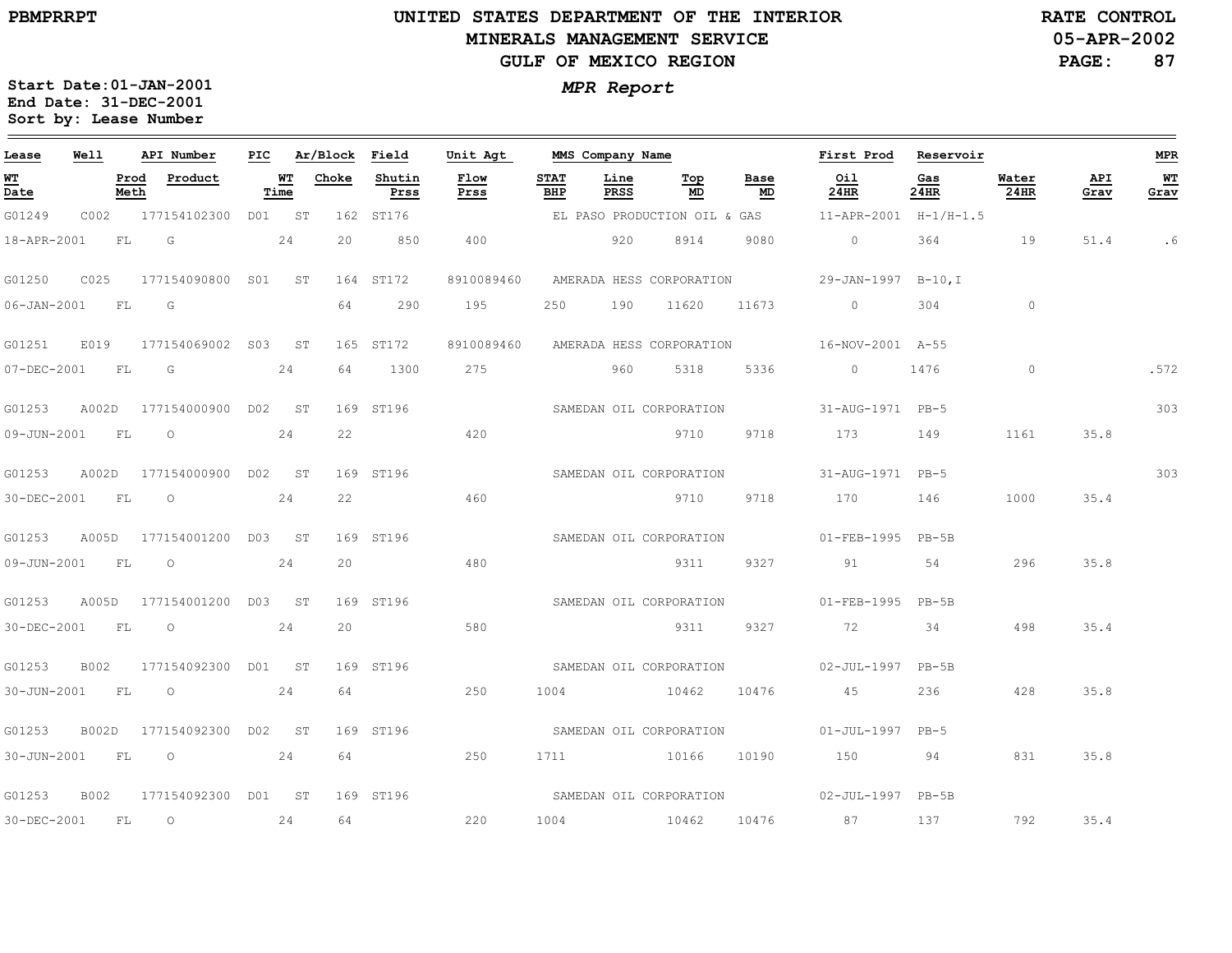G01253 B002D

30-DEC-2001 FL

22-JUN-2001 FL

23-JUN-2001 FL

28-DEC-2001 FL

19-JUN-2001 FL

23-DEC-2001 FL

29-JUN-2001 FL

**Lease**

**WT Date**

G01256 B006

G01256 B005

G01256 B005

G01256 C003

G01256 C003

G01256 C006

# **UNITED STATES DEPARTMENT OF THE INTERIORMINERALS MANAGEMENT SERVICEGULF OF MEXICO REGION**

**05-APR-2002RATE CONTROL**

**PAGE: 88**

35.4

35.4

35.8

35.4

35.8

34.9

.562

35.8

 $\overline{0}$ 

**MPR**

**WT Grav**

0

 $\Omega$ 

**Start Date:01-JAN-2001** *MPR Report* **End Date: 31-DEC-2001Sort by: Lease Number** 

> **Prod Meth**

**Well**

<u> The Communication of the Communication</u>

|              | API Number                    | PIC    |    | Ar/Block Field |                | Unit Agt     |                    | MMS Company Name |                         |            | First Prod                                           | Reservoir   |                      |             |
|--------------|-------------------------------|--------|----|----------------|----------------|--------------|--------------------|------------------|-------------------------|------------|------------------------------------------------------|-------------|----------------------|-------------|
| Prod<br>Meth | Product                       | Time   | WT | Choke          | Shutin<br>Prss | Flow<br>Prss | <b>STAT</b><br>BHP | Line<br>PRSS     | Top<br>MD               | Base<br>MD | Oil<br>24HR                                          | Gas<br>24HR | Water<br><b>24HR</b> | API<br>Grav |
|              | 177154092300                  | D02 ST |    |                | 169 ST196      |              |                    |                  | SAMEDAN OIL CORPORATION |            | $01 - JUL - 1997$                                    | $PB-5$      |                      |             |
|              | $\overline{24}$<br>$FT1$ $O2$ |        |    | 64             |                | 220          |                    |                  | 1711 10166              |            | 10190 38                                             | 13          | 602                  | 35.4        |
|              | 177154039000 S01              |        | ST |                |                |              |                    |                  |                         |            | 172 ST172 SAMEDAN OIL CORPORATION 31-MAY-1981 B60 RC |             |                      |             |
| FL           | G                             | 24     |    | 48             | 1400           | 1120         | 1080               |                  | 5196                    |            | 5242 0                                               | 1441        | 700                  |             |
|              | 177154039101 S01              |        | ST |                |                |              |                    |                  |                         |            | 172 ST172 SAMEDAN OIL CORPORATION 31-AUG-1997 C-2    |             |                      |             |
| FT.          | G                             | 24     |    | 128            | 520            | 150 31       | 491                | 1080             | 10044                   |            | 10120 4                                              | 2146        | $\bigcirc$           | 35.8        |
|              | 177154039101 S01 ST           |        |    |                |                | 172 ST172    |                    |                  |                         |            | SAMEDAN OIL CORPORATION 31-AUG-1997 C-2              |             |                      |             |
| FT.          | G                             | 24     |    | 64             | 450            | 140          |                    | 491 125          |                         |            | 10044 10120 1                                        | 1911        | $\Omega$             | 35.4        |
|              | 177154060700 S01 ST           |        |    |                |                | 172 ST172    |                    |                  | SAMEDAN OIL CORPORATION |            | 31-JAN-1985 C11B RD                                  |             |                      |             |
| FT.          | $\overline{O}$                |        | 24 | 128            |                | 125          |                    |                  | 680 8038                |            | 8053 13                                              | 258         | $\mathcal{E}$        | 35.8        |
|              | 177154060700 S01              |        | ST |                | 172 ST172      |              |                    |                  |                         |            | SAMEDAN OIL CORPORATION 51-JAN-1985 C11B RD          |             |                      |             |
| FT.          | $\circ$                       | 24     |    | 128            |                | 120          | 680                |                  | 8038                    | 8053       | 40                                                   | 547         | 39                   | 35.4        |
|              | 177154079501 S01              |        | ST |                |                |              |                    |                  |                         |            | 172 ST172 SAMEDAN OIL CORPORATION 31-JUL-1996 C8     |             |                      |             |
| FL           | G                             |        | 24 | 128            | 400            | 200          | 1332               | 1058             | 10278                   | 10318      | $\sim$ $\sim$ $\sim$ $\sim$ $\sim$ $\sim$            | 3150        | $\circ$              | 35.8        |

140

110

2020

G01256G01256 G01256 C006 E001E001 177154085900 S04 ST 172 ST172 177154079501 SO1 ST 172 ST172 177154085900 SO4 ST 172 ST172 23-DEC-2001 FL 20-MAY-2001 GL GG24241281284001200

30-JUN-2001 FL G 24 11 2110

133210601027810318SAMEDAN OIL CORPORATION

> 10507060SAMEDAN OIL CORPORATION

> > 10757060

30-APR-2001C-3 7100' SANDSAMEDAN OIL CORPORATION710633 38419

7106 20 2641 0

30-APR-2001 C-3 7100' SAND

 $\overline{0}$ 

31-JUL-1996 C8

02090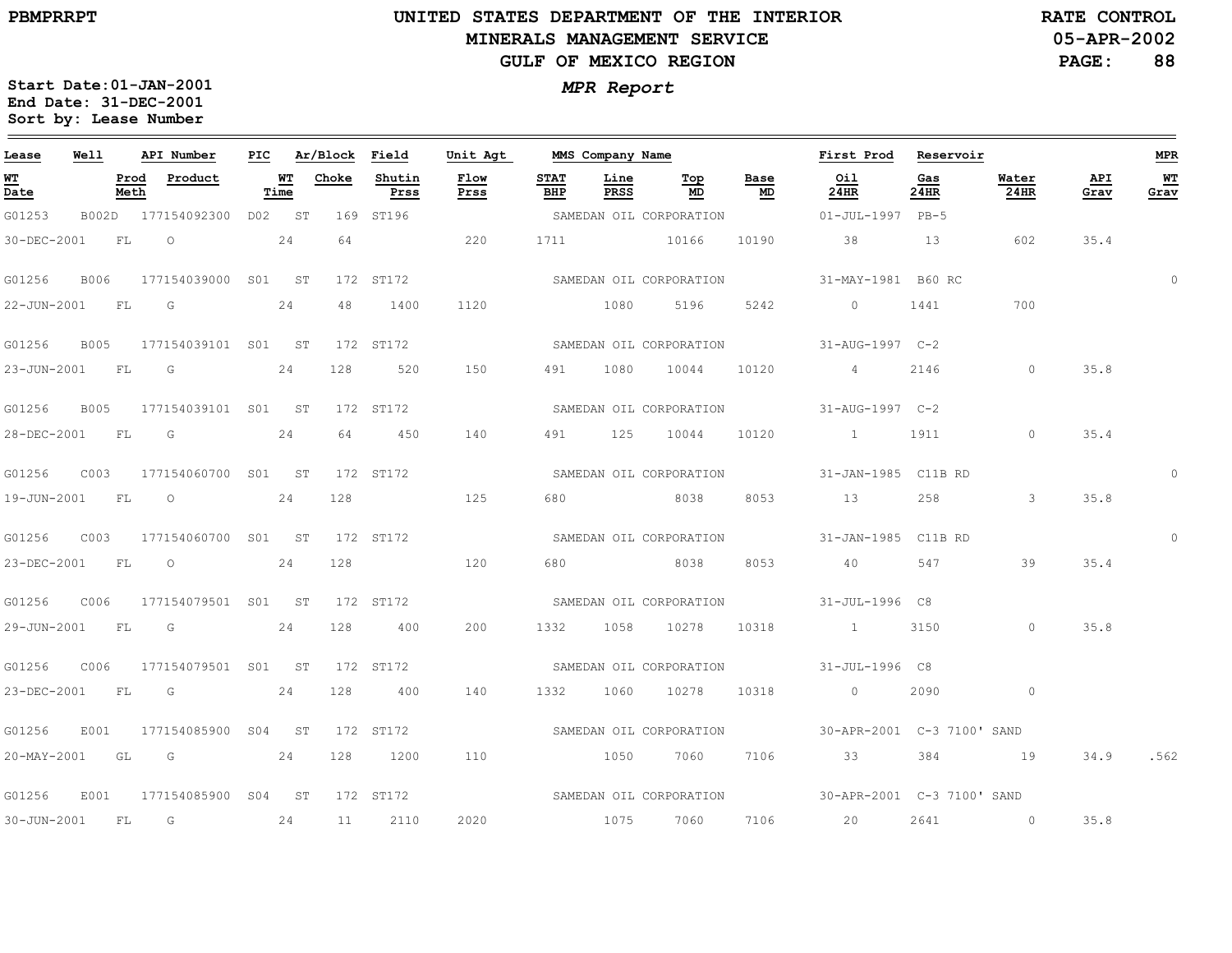the control of the control of the control of the control of

 $\equiv$ 

## **UNITED STATES DEPARTMENT OF THE INTERIOR MINERALS MANAGEMENT SERVICEGULF OF MEXICO REGION**

**05-APR-2002RATE CONTROL**

**PAGE:89**

| <b>MPR Report</b> |  |
|-------------------|--|
|-------------------|--|

| Lease             | Well |              | API Number              | PIC |            | Ar/Block | Field          | Unit Agt     |                    | MMS Company Name |                                |                                   | First Prod           | Reservoir      |               |             | <b>MPR</b>  |
|-------------------|------|--------------|-------------------------|-----|------------|----------|----------------|--------------|--------------------|------------------|--------------------------------|-----------------------------------|----------------------|----------------|---------------|-------------|-------------|
| <u>WT</u><br>Date |      | Prod<br>Meth | Product                 |     | WТ<br>Time | Choke    | Shutin<br>Prss | Flow<br>Prss | <b>STAT</b><br>BHP | Line<br>PRSS     | $\underline{\text{Top}}$<br>MD | Base<br>$\underline{\mathsf{MD}}$ | 0i1<br>24HR          | Gas<br>24HR    | Water<br>24HR | API<br>Grav | $W$<br>Grav |
| G01256            | E001 |              | 177154085900            |     | S04 ST     |          | 172 ST172      |              |                    |                  | SAMEDAN OIL CORPORATION        |                                   | 30-APR-2001          | C-3 7100' SAND |               |             |             |
| 30-DEC-2001       |      | FL           | G                       |     | 24         | 6        | 1840           | 1835         |                    | 1040             | 7060                           | 7106                              | $\circ$              | 408            | $\circ$       |             |             |
| G01259            | A007 |              | 177150092901 S01 ST     |     |            |          | 176 ST176      |              |                    | CHEVRON USA INC  |                                |                                   | 05-JUL-2000 E H1     |                |               |             |             |
| 24-MAY-2001       |      | FL           | G                       |     | 24         | 18       | 2000           | 1292         |                    | 264              | 8912                           | 8964                              | 218                  | 2731           | 11            | 38          |             |
| G01259            | A007 |              | 177150092901 S01 ST     |     |            |          | 176 ST176      |              |                    | CHEVRON USA INC  |                                |                                   | 05-JUL-2000 E H1     |                |               |             |             |
| 22-DEC-2001       |      | FL           | G                       |     | 24         | 42       | 1750           | 1222         |                    | 1077             | 8912                           | 8964                              | 267                  | 8765           | 257           | 38          |             |
| G01259            | A010 |              | 177154106802 S01 ST     |     |            |          | 176 ST176      |              |                    | CHEVRON USA INC  |                                |                                   | 30-SEP-2001 F2 FB E  |                |               |             |             |
| 09-OCT-2001       |      | FL           | G                       |     | 24         | 64       | 3442           | 3190         | # # # # #          |                  | 8705                           | 8944                              | 301                  | 19191          | 75            |             | .65         |
| G01259            | A010 |              | 177154106802 S01 ST     |     |            |          | 176 ST176      |              |                    | CHEVRON USA INC  |                                |                                   | 30-SEP-2001 F2 FB E  |                |               |             |             |
| 28-DEC-2001       |      | FL           | $\overline{\mathbb{G}}$ |     |            | 50       | 3442           | 1040         | # # # # #          | 1020             | 8705                           | 8944                              | 24                   | 1740           | 6             | 47          |             |
| G01259            | A011 |              | 177154106902 S01        |     | ST         |          | 176 ST176      |              |                    | CHEVRON USA INC  |                                |                                   | 26-NOV-2001 G6 FB G  |                |               |             |             |
| 29-DEC-2001       |      | FL           | $\circ$                 |     | 24         | 32       | 2200           | 1444         | #####              |                  | 1035 11424                     | 11518                             | 145                  | 6334           | $\mathbf{1}$  | 55.8        |             |
| G01260            | E001 |              | 177150095000 S01 ST     |     |            |          | 177 ST176      |              |                    | CHEVRON USA INC  |                                |                                   | 30-APR-1982 G10 AB J |                |               |             | 1027        |
| 26-JUN-2001       |      | FL           | G                       |     | 24         | 24       | 1378           | 243          | 2100               |                  | 110 11901                      | 11938                             | 43                   | 493            | 5             | 36.6        |             |
| G01260            | E001 |              | 177150095000 S01 ST     |     |            |          | 177 ST176      |              |                    | CHEVRON USA INC  |                                |                                   | 30-APR-1982 G10 AB J |                |               |             | 1027        |
| 29-DEC-2001       |      | FL           | G                       |     | 24         | 24       | 1745           | 243          | 2100               |                  | 81 11901                       | 11938                             | 52                   | 522            | 8             | 36.6        |             |
| G01260            | E012 |              | 177154024601 S03 ST     |     |            |          | 177 ST176      |              |                    | CHEVRON USA INC  |                                |                                   | 17-JUN-1998 E-SERIES |                |               |             |             |
| 25-JUN-2001       |      | FL           | $\circ$                 |     | 24         | 25       | 1043           | 464          |                    | 110 10148        |                                | 10394                             | 107                  | 318            | 606           | 37.2        |             |
| G01260            | E012 |              | 177154024601 S03 ST     |     |            |          | 177 ST176      |              | CHEVRON USA INC    |                  |                                |                                   | 17-JUN-1998 E-SERIES |                |               |             |             |
| 29-DEC-2001       |      | FL           | $\circ$                 |     | 24         | 25       | 1750           | 565          |                    |                  | 81 10148                       | 10394                             | 110                  | 491            | 625           | 37.2        |             |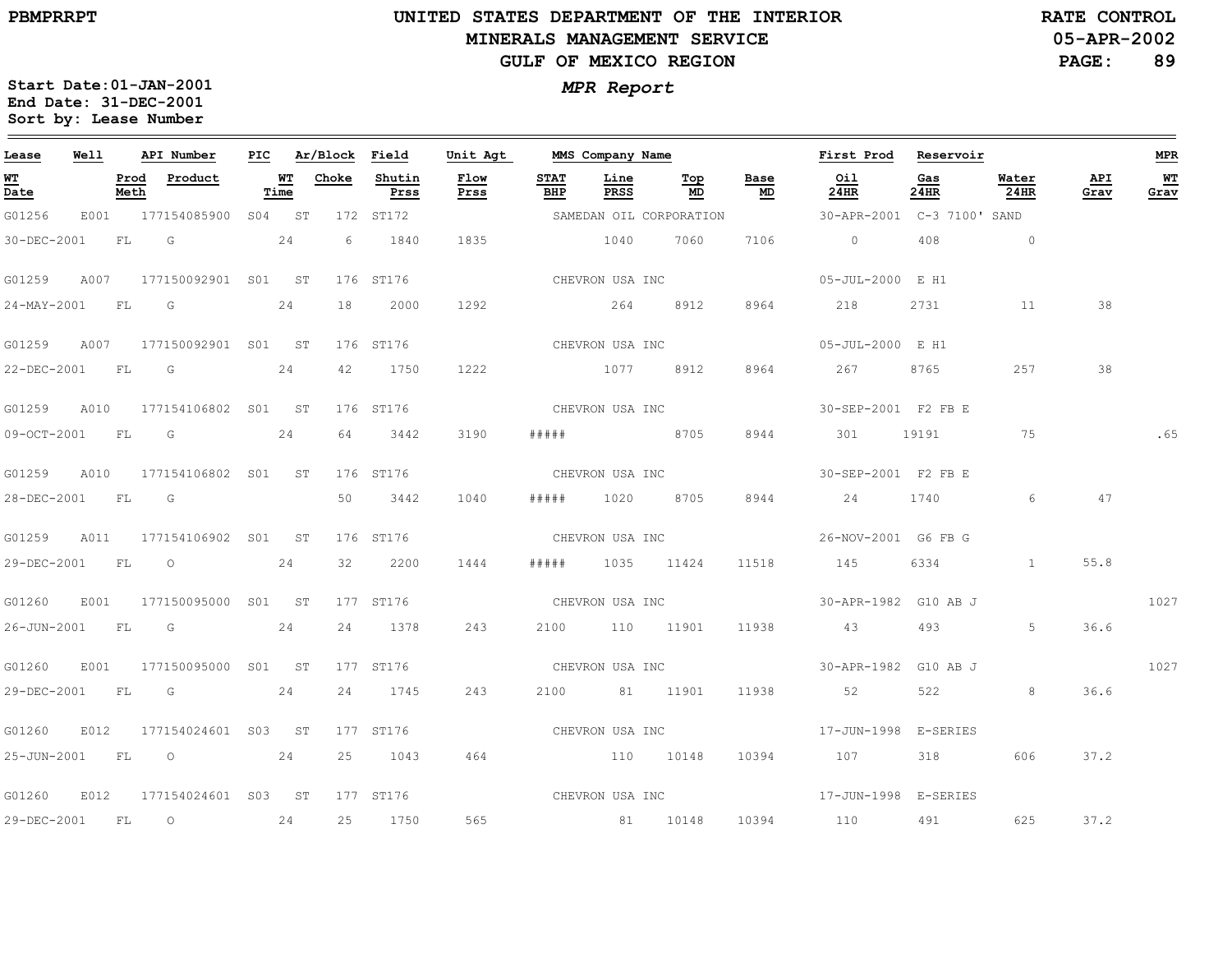### **UNITED STATES DEPARTMENT OF THE INTERIOR MINERALS MANAGEMENT SERVICEGULF OF MEXICO REGION**

**05-APR-2002 RATE CONTROL**

**PAGE:90**

| Lease             | Well        |              | API Number          | PIC             |            | Ar/Block | Field          | Unit Agt     |                    | MMS Company Name             |           |            | First Prod                | Reservoir   |                      |             | <b>MPR</b> |
|-------------------|-------------|--------------|---------------------|-----------------|------------|----------|----------------|--------------|--------------------|------------------------------|-----------|------------|---------------------------|-------------|----------------------|-------------|------------|
| <u>WТ</u><br>Date |             | Prod<br>Meth | Product             |                 | WT<br>Time | Choke    | Shutin<br>Prss | Flow<br>Prss | <b>STAT</b><br>BHP | Line<br><b>PRSS</b>          | Top<br>MD | Base<br>MD | Oil<br>24HR               | Gas<br>24HR | Water<br><b>24HR</b> | API<br>Grav | WT<br>Grav |
| G01260            | E017        |              | 177154101302        | S01             | ST         | 177      | ST176          |              |                    | CHEVRON USA INC              |           |            | 09-JUL-2000 F2 H1         |             |                      |             |            |
| 25-JUN-2001       |             | GL           | $\circ$             |                 | 24         | 64       | 1100           | 125          |                    | 115                          | 9420      | 9552       | 474                       | 69          | 807                  | 33.7        |            |
| G01260            | E017        |              | 177154101302 S01    |                 | ST         |          | 177 ST176      |              |                    | CHEVRON USA INC              |           |            | $09 - JUL - 2000$         | F2 H1       |                      |             |            |
| 22-DEC-2001       |             | GL           | $\circ$             |                 | 24         | 64       | 1225           | 163          |                    | 120                          | 9420      | 9552       | 382                       | 249         | 891                  | 33.7        |            |
| G01261            | A001        |              | 177154010101 S01    |                 | ST         |          | 190 ST190      |              |                    | THE LOUISIANA LAND AND EXPLO |           |            | 19-MAR-2001 E-2 UP/LOW    |             |                      |             |            |
| 26-APR-2001       |             | FL           | G                   |                 | 24         | 21       | 4019           | 3382         | # # # # #          | 999                          | 9658      | 9796       | 78                        | 11833       | 2                    | 39.8        | .571       |
| G01261            | A005        |              | 177154020801 S01    |                 | ST         |          | 190 ST190      |              |                    | THE LOUISIANA LAND AND EXPLO |           |            | 03-JAN-2001 A2UPPER/LOWER |             |                      |             |            |
| 04-FEB-2001       |             | FL           | G                   |                 | 24         | 29       | 3600           | 2926         | # # # # #          | 1070                         | 12710     | 12885      | 114                       | 18727       | 80                   | 48.6        | .571       |
| G01261            | A005        |              | 177154020801 S01    |                 | ST         |          | 190 ST190      |              |                    | THE LOUISIANA LAND AND EXPLO |           |            | 27-JUL-2001 A2UPPER/LOWER |             |                      |             |            |
| 30-AUG-2001       |             | FL           | G                   |                 | 12         | 28       | 2760           | 1672         |                    | 1141                         | 12710     | 12735      | 19                        | 4281        | 38                   | 47.8        | .571       |
| G01261            | B008        |              | 177154090700        | S <sub>04</sub> | <b>ST</b>  |          | 190 ST190      |              |                    | THE LOUISIANA LAND AND EXPLO |           |            | 25-MAY-2001 B-7           |             |                      |             |            |
| $02 - JUL - 2001$ |             | FL           | G                   |                 | 14         | 27       | 3500           | 2651         | 3454               | 1149                         | 9567      | 9587       | 56                        | 9160        | $\mathbf{1}$         | 48.6        | .58        |
| G01261            | A009        |              | 177154105300        | S01             | ST         |          | 190 ST190      |              |                    | THE LOUISIANA LAND AND EXPLO |           |            | 21-MAY-2001 B-7           |             |                      |             |            |
| 05-JUN-2001       |             | FL           | G                   |                 | 4          | 19       | 4100           | 3594         | #####              | 1030                         | 10722     | 10750      | 97                        | 9915        | 12                   | 50.4        | .57        |
| G01269            | A004        |              | 177154020201 S01    |                 | ST         |          | 203 ST190      |              |                    | THE LOUISIANA LAND AND EXPLO |           |            | 03-MAR-2001 E-1 SAND      |             |                      |             |            |
| 04-APR-2001       |             | FL           | G                   |                 | 22         | 17       | 2966           | 1816         | #####              | 1075                         | 10660     | 10670      | 15                        | 4374        | 44                   | 49.1        | .57        |
| G01269            | <b>B003</b> |              | 177154102600        | S01             | ST         |          | 203 ST190      |              |                    | THE LOUISIANA LAND AND EXPLO |           |            | 20-DEC-2000               | BUL 1       |                      |             |            |
| 22-JAN-2001       |             | FL           | G                   |                 | 24         | 10       | 7985           | 7442         | # # # # #          | 1210                         | 13680     | 13732      | 447                       | 6778        | $\Omega$             | 40          | .58        |
| G01294            | A002        |              | 177230001801 S03    |                 | SP         |          | 62 SP062       |              |                    | APACHE CORPORATION           |           |            | 25-DEC-2000 KO/K/K2 RA    |             |                      |             |            |
| 05-JAN-2001       |             | GL           | $\circlearrowright$ |                 | 24         | 23       | 580            | 530          | 700                |                              | 5585      | 5690       | 634                       | 360         | 3                    | 33          | .7         |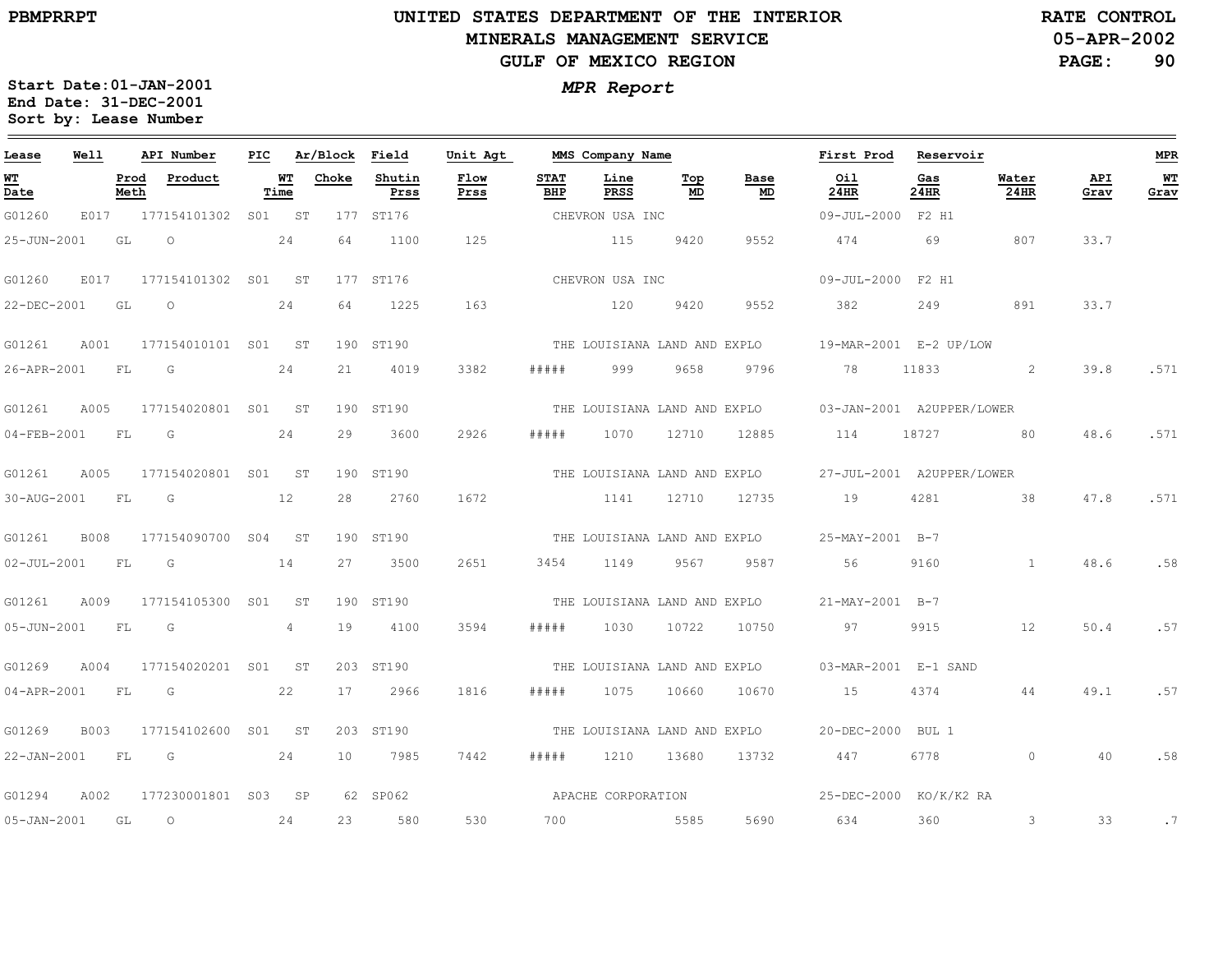# **UNITED STATES DEPARTMENT OF THE INTERIOR MINERALS MANAGEMENT SERVICEGULF OF MEXICO REGION**

**05-APR-2002RATE CONTROL**

**PAGE:91**

| Lease          | Well  |              | API Number               |            | PIC Ar/Block Field |                | Unit Agt     |                    | MMS Company Name   |           |                                   | First Prod Reservoir   |             |                      |             | <b>MPR</b> |
|----------------|-------|--------------|--------------------------|------------|--------------------|----------------|--------------|--------------------|--------------------|-----------|-----------------------------------|------------------------|-------------|----------------------|-------------|------------|
| WT<br>Date     |       | Prod<br>Meth | Product                  | WT<br>Time | Choke              | Shutin<br>Prss | Flow<br>Prss | <b>STAT</b><br>BHP | Line<br>PRSS       | Top<br>MD | Base<br>$\underline{\mathsf{MD}}$ | Oil<br>24HR            | Gas<br>24HR | Water<br><b>24HR</b> | API<br>Grav | WT<br>Grav |
| G01294         | A010  |              | 177230004603             | SO1 SP     |                    | 62 SP062       |              |                    | APACHE CORPORATION |           |                                   | 17-SEP-2001 T6 RA      |             |                      |             |            |
| 24-SEP-2001    |       | GL           | $\circ$                  | 24         | 64                 | 2100           | 60           |                    |                    | 7674      | 7787                              | 40                     | 295         | $\sim$ 3             | 39.6        | .625       |
| G01294         | A013  |              | 177230005000 S03 SP      |            |                    | 62 SP062       |              | APACHE CORPORATION |                    |           |                                   | 26-SEP-2001 T RC       |             |                      |             |            |
| 02-OCT-2001 GL |       |              | $\overline{\phantom{0}}$ | 24         | 24                 | 1198           | 475          |                    |                    | 8450      | 8467                              | 59                     | 295         | 39                   | 29.1        | .57        |
| G01294         | A018  |              | 177230007102 S02 SP      |            |                    | 62 SP062       |              | APACHE CORPORATION |                    |           |                                   | 23-AUG-2001 N-9 RB     |             |                      |             |            |
| 24-AUG-2001 GL |       |              | $\overline{O}$           | 24         | 28                 | 1185           | 300          | #####              | 8310               |           | 8390                              | 487                    | 537         | 42                   | 39.6        | 1.625      |
| G01294         | C005B |              | 177230008600 S04 SP      |            |                    | 62 SP062       |              |                    | APACHE CORPORATION |           |                                   | 11-NOV-1998 N-9 RC     |             |                      |             |            |
| 09-SEP-2001 GL |       |              | $\overline{\phantom{0}}$ | 24         | 72                 | 600            | 130          |                    |                    | 7810      | 7920                              | 118                    | 189         | 473                  | 37.4        | .7         |
| G01294         | COO4  |              | 177232000101 S01 SP      |            |                    | 62 SP062       |              |                    | APACHE CORPORATION |           |                                   | 16-DEC-2000 V1 RA2     |             |                      |             |            |
| 07-JAN-2001 FL |       |              | $\overline{O}$           | 24         | 58                 | 400            | 150          | 571 — 100          |                    | 10030     | 10220                             | 303                    | 452         | $\bigcirc$           | 33          | . 7        |
| G01294         | C012  |              | 177232001102 S02 SP      |            |                    | 62 SP062       |              |                    | APACHE CORPORATION |           |                                   | 16-MAR-2001 N-9 RC     |             |                      |             |            |
| 19-MAR-2001 FL |       |              | $\overline{\phantom{0}}$ | 24         | 26                 | 1000           | 110          | 466                | 7690               |           | 7740                              | 35                     | 315         | 81                   | 33          | .7         |
| G01294         | C017  |              | 177232003102 S01 SP      |            |                    | 62 SP062       |              |                    | APACHE CORPORATION |           |                                   | 22-JUN-1995 U1 RD      |             |                      |             |            |
| 29-SEP-2001 GL |       |              | $\circ$                  | 24         | 30                 | 990            | 510          | 2467               | 8959               |           | 9581                              | 148                    | 136         | 356                  | 37.5        | .69        |
| G01294         | D010  |              | 177234012801 S01 SP      |            |                    | 62 SP062       |              |                    | APACHE CORPORATION |           |                                   | 24-NOV-2001 U1 RD      |             |                      |             |            |
| 06-DEC-2001    |       | GL           | $\circ$                  | 24         | 20                 | 1400           | 1250         |                    |                    | 7924      | 8070                              | 177                    | 2035        | $\overline{7}$       | 34          | .69        |
| G01313 BA008   |       |              | 177244053202 S01         | MP         |                    | 142 MP299      | 8910088500   |                    | CHEVRON USA INC    |           |                                   | 17-JUL-2001 8650 FB-CC |             |                      |             |            |
| 09-AUG-2001    |       | FL           | $\circ$                  | 4          | 18                 | 1400           | 1194         |                    |                    | 9335      | 9375                              | 829                    | 689         | 18                   | 39          |            |
| G01313 BA005   |       |              | 177244055300 D03         | MP         |                    | 142 MP299      | 8910088500   |                    | CHEVRON USA INC    |           |                                   | 20-JAN-2000 4500 FB-C  |             |                      |             |            |
| 09-SEP-2001    |       | FL           | $\overline{G}$           | 4          | 26                 | 1250           | 756 750      | 780 —              | 196                | 4746      | 4810                              | $\overline{0}$         | 739         | 874                  | 28.9        | .62        |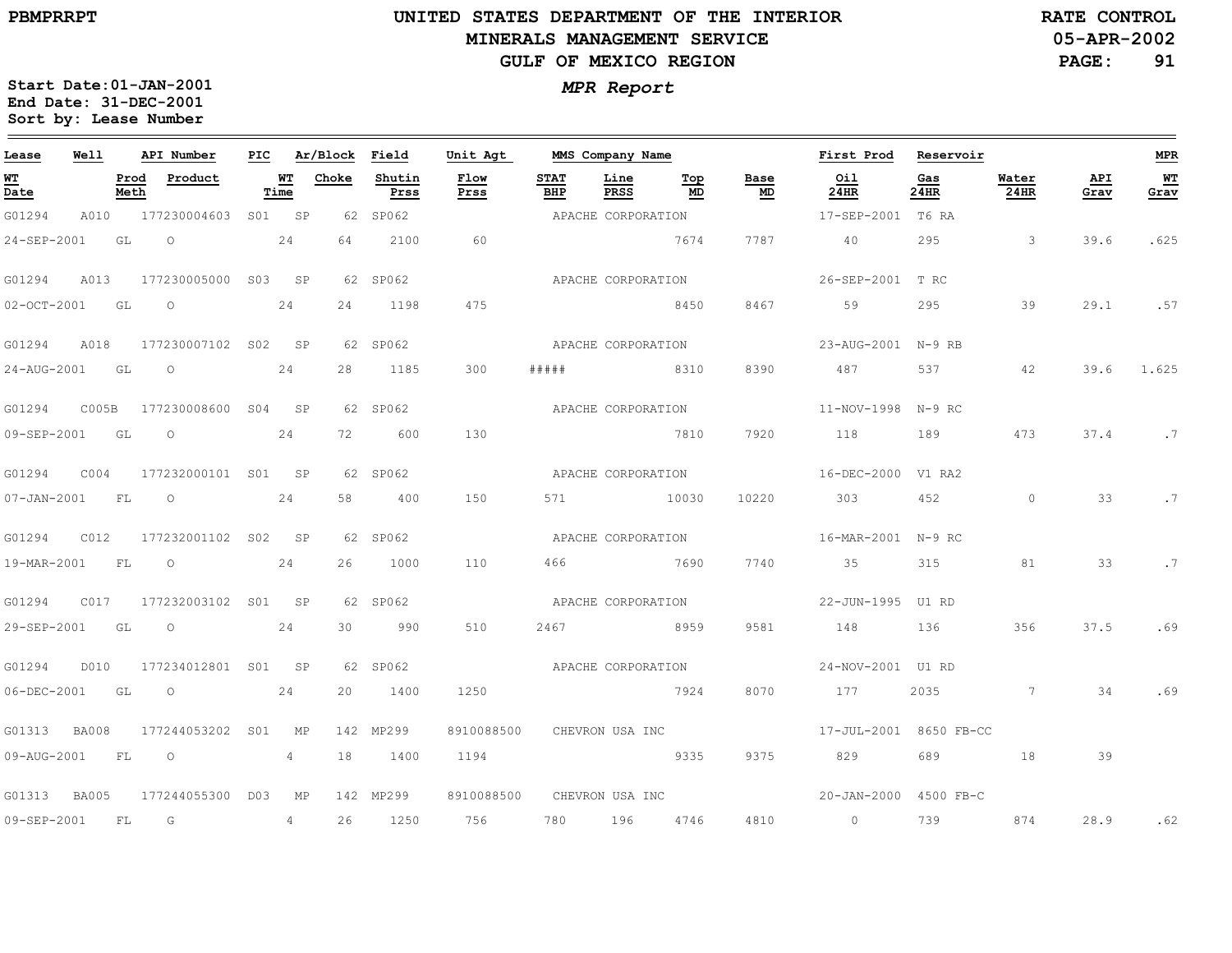#### **UNITED STATES DEPARTMENT OF THE INTERIOR MINERALS MANAGEMENT SERVICEGULF OF MEXICO REGION**

**05-APR-2002RATE CONTROL**

**PAGE:92**

| Lease                                 | Well        |              | API Number          | PIC             |                | Ar/Block Field |                | Unit Agt     |                    | MMS Company Name |           |            | First Prod                | Reservoir   |                      |             | <b>MPR</b> |
|---------------------------------------|-------------|--------------|---------------------|-----------------|----------------|----------------|----------------|--------------|--------------------|------------------|-----------|------------|---------------------------|-------------|----------------------|-------------|------------|
| <u>WТ</u><br>$\overline{\text{Date}}$ |             | Prod<br>Meth | Product             | Time            | WТ             | Choke          | Shutin<br>Prss | Flow<br>Prss | <b>STAT</b><br>BHP | Line<br>PRSS     | Top<br>MD | Base<br>MD | Oil<br>24HR               | Gas<br>24HR | Water<br><b>24HR</b> | API<br>Grav | WT<br>Grav |
| G01313                                | C001        |              | 177250086500        | S <sub>03</sub> | MP             | 142            | MP299          | 8910088500   |                    | CHEVRON USA INC  |           |            | 01-JAN-2001 8000 C        |             |                      |             |            |
| $07 - JAN - 2001$                     |             | GL           | $\circ$             |                 | $\overline{4}$ | 18             | 1130           | 500          | 960                |                  | 7838      | 7847       | 167                       | 416         | 111                  | 36          | .65        |
| G01316                                | A014        |              | 177240001401 S01 MP |                 |                |                | 299 MP299      | 8910088500   |                    | CHEVRON USA INC  |           |            | 31-MAR-1991 7200 RA       |             |                      |             | 444        |
| $08 - JUN - 2001$                     |             | FL           | G                   |                 | 24             | 21             |                |              | 830                |                  | 6890      | 7097       | 55                        | 79          | 116                  |             |            |
| G01316                                | <b>B005</b> |              | 177240010801 S01    |                 | MP             |                | 299 MP299      | 8910088500   |                    | CHEVRON USA INC  |           |            | 07-MAR-2001 8650 FB-B     |             |                      |             |            |
| 24-APR-2001                           |             | FL           | $\circ$             |                 | $\overline{4}$ | 16             | 1250           | 94           |                    | 90               | 7544      | 7619       | 12                        | 554         | $\circ$              | 34.6        | .62        |
| G01316                                | B007        |              | 177240011101 S01    |                 | MP             |                | 299 MP299      | 8910088500   |                    | CHEVRON USA INC  |           |            | 30-APR-2001               | 7200 FB-B   |                      |             |            |
| 12-APR-2001                           |             | GL           | $\circ$             |                 | 4              | 20             | 1100           | 430          | #####              | 110              | 7006      | 7042       | 455                       | 280         | 195                  | 22          | .62        |
| G01316                                | <b>B004</b> |              | 177240011801 S01    |                 | МP             | 299            | MP299          | 8910088500   |                    | CHEVRON USA INC  |           |            | 31-MAY-2001 7200 FB-B1    |             |                      |             |            |
| $07 - MAX - 2001$                     | <b>FL</b>   |              | G                   |                 | $\overline{4}$ | 15             | 2100           | 1794         | # # # # #          | 115              | 6473      | 6560       | 94                        | 2042        | 115                  | 39.6        | .62        |
| G01316                                | BA004       |              | 177244052500        | S <sub>03</sub> | МP             |                | 299 MP299      | 8910088500   |                    | CHEVRON USA INC  |           |            | 23-APR-2001 7900 FB-B     |             |                      |             |            |
| $08 - MAX - 2001$                     |             | FL           | $\circ$             |                 | 4              | 24             | 1100           | 647          |                    | 244              | 8250      | 8310       | 427                       | 1256        | $\circ$              | 36          | .62        |
| G01316                                | BA003       |              | 177244058200        | S <sub>03</sub> | МP             |                | 299 MP299      | 8910088500   |                    | CHEVRON USA INC  |           |            | 04-MAY-2001 8650 FB-CK    |             |                      |             |            |
| $06 - MAX - 2001$                     | FL          |              | $\circ$             |                 | 4              | 36             | 1100           | 360          |                    | 160              | 7794      | 7825       | 17                        | 1961        | 17                   | 35          | .62        |
| G01316                                | BA011       |              | 177244088000        | DO1             | МP             |                | 299 MP299      | 8910088500   |                    | CHEVRON USA INC  |           |            | 30-JUN-2001 5000 FB-BA-CK |             |                      |             |            |
| $30 - JUL - 2001$                     |             | FL           | $\circ$             |                 | 4              | 24             | 1500           | 380          | #####              | 200              | 5868      | 5908       | 712                       | 608         | 156                  | 31.7        | .62        |
| G01316                                | BA011D      |              | 177244088000        | D <sub>02</sub> | МP             | 299            | MP299          | 8910088500   |                    | CHEVRON USA INC  |           |            | 28-JUN-2001               | 4500 FB-BC  |                      |             |            |
| 25-AUG-2001                           |             | FL           | $\circ$             |                 | 4              | 26             | 1100           | 300          | #####              | 190              | 5212      | 5252       | 436                       | 196         | 13                   | 31.4        | .62        |
| G01317                                | <b>B008</b> |              | 177240006102 S01    |                 | МP             |                | 300 MP299      | 8910088500   |                    | CHEVRON USA INC  |           |            | 30-JUN-2001               | 7900 FB-B   |                      |             |            |
| $08 - JUN - 2001$                     |             | FL           | $\circ$             |                 | $\overline{4}$ | 20             | 1100           | 593          |                    | 93               | 7632      | 7672       | 443                       | 502         | 18                   | 20          | .62        |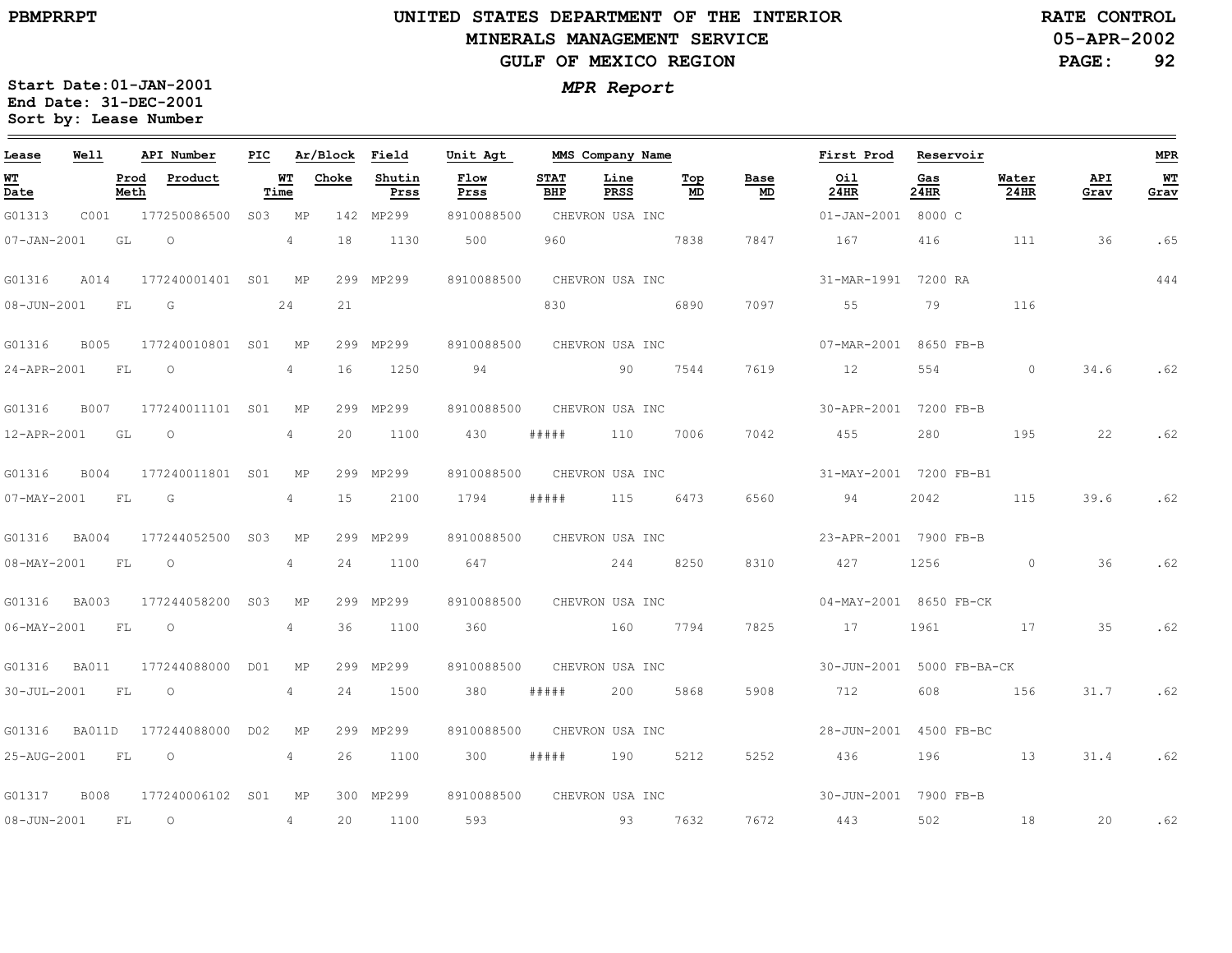#### **UNITED STATES DEPARTMENT OF THE INTERIOR MINERALS MANAGEMENT SERVICEGULF OF MEXICO REGION**

**05-APR-2002RATE CONTROL**

**PAGE:93**

| Lease             | Well |              | API Number               |    |             | PIC Ar/Block Field |                | Unit Agt        |                    | MMS Company Name |                 |            | First Prod Reservoir     |             |                 |             | <b>MPR</b> |
|-------------------|------|--------------|--------------------------|----|-------------|--------------------|----------------|-----------------|--------------------|------------------|-----------------|------------|--------------------------|-------------|-----------------|-------------|------------|
| <u>WT</u><br>Date |      | Prod<br>Meth | Product                  |    | WT<br>Time  | Choke              | Shutin<br>Prss | Flow<br>Prss    | <b>STAT</b><br>BHP | Line<br>PRSS     | Top<br>MD       | Base<br>MD | Oil<br>24HR              | Gas<br>24HR | Water<br>24HR   | API<br>Grav | WT<br>Grav |
| G01317            | B003 |              | 177240007501 S01 MP      |    |             |                    | 300 MP299      | 8910088500      |                    | CHEVRON USA INC  |                 |            | 31-MAR-2001              | 7200 BB-BA  |                 |             |            |
| 17-APR-2001       |      | FL           | $\circ$                  |    | 4           | 22                 | 1200           | 794             |                    | 100              | 7125            | 7165       | 795                      | 627         | $\sim$ 0        | 40.2        | .62        |
| G01317            | B014 |              | 177242000900 S03         |    | MP          |                    | 300 MP299      | 8910088500      |                    | CHEVRON USA INC  |                 |            | 31-OCT-1976 7900 FB-B    |             |                 |             | 98         |
| 27-JUL-2001 GL    |      |              | $\overline{\phantom{0}}$ |    | $4^{\circ}$ | 128                | 820            | 100             | 720                | 95               | 8004            | 8066       | 86                       | 142         | 201             | 36.5        | .62        |
| G01317            | B016 |              | 177242001900 S01 MP      |    |             |                    | 300 MP299      | 8910088500      |                    | CHEVRON USA INC  |                 |            | 31-AUG-1969              | 7900 FB-B   |                 |             | 285        |
| 31-JUL-2001 GL    |      |              | $\circ$                  |    | 4           | 128                | 850            | 118             | 659                | 80 —             | 6953            | 7044       | 175                      | 347         | 325             | 36.7        | .62        |
| G01317 BB005      |      |              | 177244068501 S01 MP      |    |             |                    | 300 MP299      | 8910088500      |                    | CHEVRON USA INC  |                 |            | 30-APR-2001 7900 FB-B    |             |                 |             |            |
| 23-MAR-2001 GL    |      |              | $\circ$                  |    | 4           | 32                 | 1500           | 332             |                    | 160              | 8885            | 8977       | 948                      | 134         | 9               | 40          | .62        |
| G01351            | 010  |              | 177000031300 S03 WC      |    |             |                    | 48 WC017       | 891008927Y      |                    |                  | CHEVRON USA INC |            | 30-NOV-1998              | 14800' FB A |                 |             |            |
| 13-MAY-2001 FL    |      |              | G                        |    | 24          | 60                 | 3625           | 1115            | 8750               | 1077 15006       |                 | 15080      | $\sim$ 1 $\sim$ 1        | 662         | $6^{\circ}$     | 46          |            |
| G01351            |      |              | 012 177002010200 D03 WC  |    |             |                    | 48 WC017       | 891008927I      |                    | CHEVRON USA INC  |                 |            | 31-MAR-1978 11900 D      |             |                 |             |            |
| 21-JUN-2001 FL    |      |              | $\overline{\mathbb{G}}$  |    | 24          | 64                 | 3200           | 250             | 1025               |                  | 220 11808       | 11812      | $\overline{0}$           | 186         | $\Omega$        | $\circ$     |            |
| G01351            | 015  |              | 177004020601 S02 WC      |    |             |                    | 48 WC017       | CHEVRON USA INC |                    |                  |                 |            | 07-AUG-2001 12200 D FBA  |             |                 |             |            |
| 08-AUG-2001 FL    |      |              | G                        |    | 24          | 8                  | 6235           | 5810            |                    | 1138 12326       |                 | 12362      | 10                       | 8043        | 10              | 49.2        |            |
| G01351            | 023  |              | 177004103600 S03 WC      |    |             |                    | 48 WC017       | 891008927N      |                    | CHEVRON USA INC  |                 |            | 06-JAN-2001 13300' FB-A  |             |                 |             |            |
| 15-JAN-2001 FL    |      |              | G                        |    | 24          | 22                 | 1680           | 1043            |                    | 1010             | 13270           | 13284      | 4 <sup>1</sup>           | 3738        | $\Omega$        | 43          |            |
| G01351            | 023  |              | 177004103600 S04 WC      |    |             |                    | 48 WC017       | CHEVRON USA INC |                    |                  |                 |            | 25-SEP-2001 12250 D' FBA |             |                 |             |            |
| 25-SEP-2001 FL    |      |              | $\overline{G}$           |    | 24          | 11                 | 5671           | 1178            |                    | 1153 12392       |                 | 12400      | $\overline{0}$           | 1392        | 30              |             | . 6        |
| G01351            | 025  |              | 177004105200 S01 WC      |    |             |                    | 17 WC017       |                 |                    | CHEVRON USA INC  |                 |            | 20-APR-2000 12700 D FB C |             |                 |             |            |
| 30-APR-2001       |      | FL           | $\overline{G}$           | 24 |             | 18                 | 1600           | 902             |                    | ##### 641 13814  |                 |            | 13926 13                 | 4198        | $4\overline{4}$ | 44.1        |            |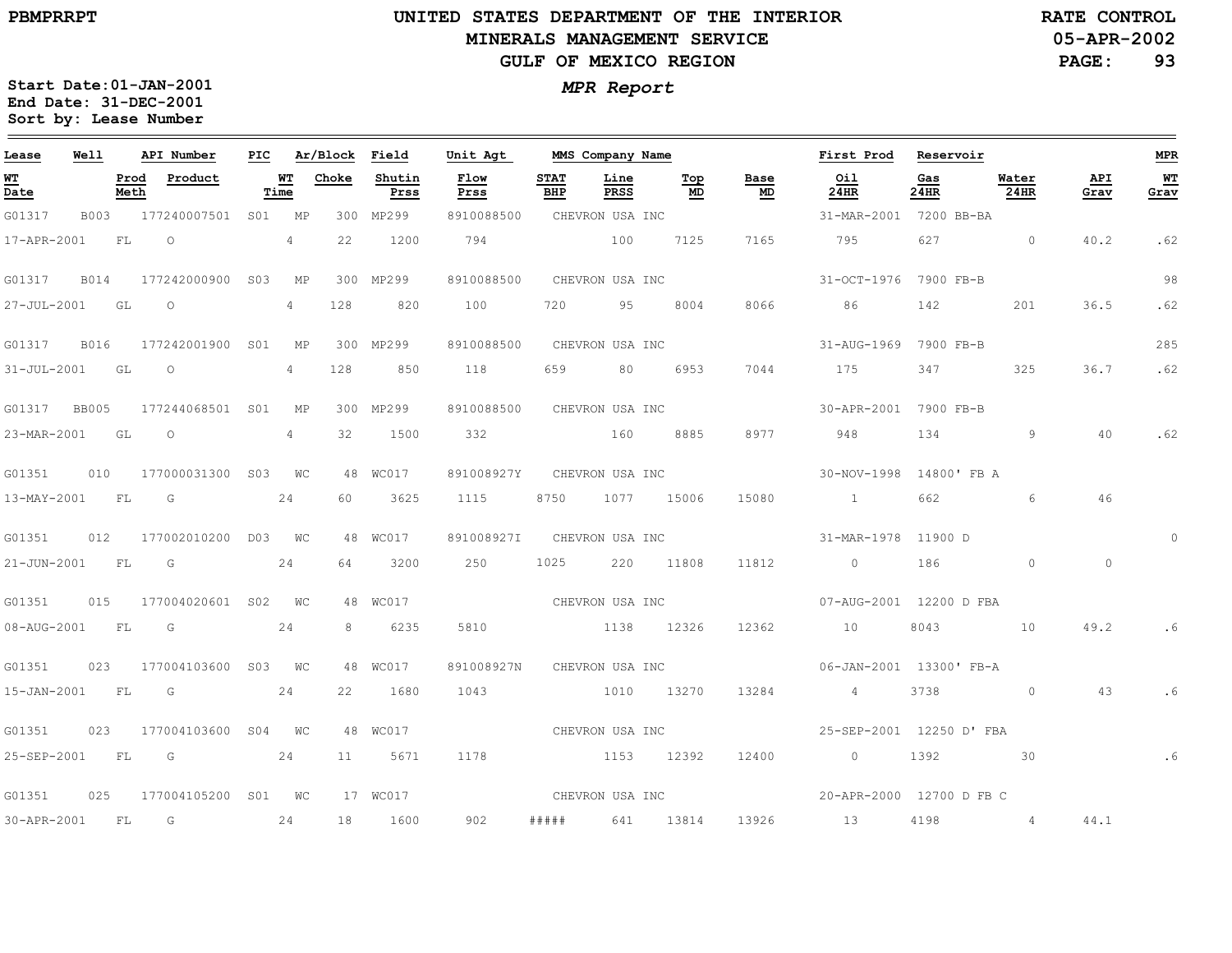**Lease**

 $\frac{1}{2}$ 

29-MAY-2001

FL

G

24

8

5990

4994

#####

1194

14580

14926

289

28235

4

45.7

# **UNITED STATES DEPARTMENT OF THE INTERIORMINERALS MANAGEMENT SERVICEGULF OF MEXICO REGION**

**MMS Company Name**

**First Prod**

**Reservoir**

**05-APR-2002PAGE: 94 RATE CONTROL**

**MPR**

 $\equiv$ 

**WT Grav**

.6

.6

.589

.6

.6

**Start Date:01-JAN-2001** *MPR Report* **End Date: 31-DEC-2001 Sort by: Lease Number** 

**API Number**

**PIC**

**Ar/Block Field**

**Unit Agt** 

**Well**

| <u>WТ</u><br>Date |      | Prod<br>Meth | Product                  |    | WТ<br>Time | Choke | Shutin<br>Prss | Flow<br>Prss               | <b>STAT</b><br>BHP | Line<br>PRSS    | Top<br>MD  | Base<br>$\underline{\mathsf{MD}}$ | Oil<br>24HR                                   | Gas<br>24HR              | Water<br><b>24HR</b> | API<br>Grav |
|-------------------|------|--------------|--------------------------|----|------------|-------|----------------|----------------------------|--------------------|-----------------|------------|-----------------------------------|-----------------------------------------------|--------------------------|----------------------|-------------|
| G01351            | 024  |              | 177004106000             |    | S01 WC     |       | 17 WC017       |                            |                    | CHEVRON USA INC |            |                                   |                                               | 01-JUL-2000 12700'D FB D |                      |             |
| 24-MAY-2001       |      | FL           | 24<br>G                  |    |            | 36    | 1200           | 640                        | # # # #            | 640             | 13540      | 13652                             | $\overline{2}$                                | 2529                     | $\sim$ 0             | 44.1        |
| G01351            | H002 |              | 177004108100 S01 WC      |    |            |       |                | 48 WC017 2007              |                    | CHEVRON USA INC |            |                                   | 31-MAR-2001 12700 D FB E                      |                          |                      |             |
| $16 - JAN - 2001$ |      | FL.          | G                        |    | 24         |       |                |                            | # # # # #          |                 | 14620      |                                   | 14880 37                                      |                          | 15304 0              |             |
| G01351            | H002 |              | 177004108100 S01 WC      |    |            |       | 48 WC017       |                            |                    | CHEVRON USA INC |            |                                   | 31-MAR-2001 12700 D FB E                      |                          |                      |             |
| 19-MAR-2001       |      | <b>FL</b>    | G                        |    | 24         | 26    | 6300           | 6140                       | # # # # #          |                 | 1080 14620 | 14880 130                         |                                               | 28727                    | $\sim$ 0             | 43.8        |
| G01351            | H002 |              | 177004108100 S01 WC      |    |            |       | 48 WC017       |                            |                    | CHEVRON USA INC |            |                                   | 31-MAR-2001 12700 D FB E                      |                          |                      |             |
| 07-MAY-2001       |      | <b>FL</b>    | G                        |    | 24         | 27    | 6300           | 4900                       | #####              |                 | 1195 14620 |                                   | 14880 210                                     |                          | 27153 70             | 43.8        |
| G01351            | H002 |              | 177004108100 S01 WC      |    |            |       | 48 WC017       |                            |                    | CHEVRON USA INC |            |                                   | 31-MAR-2001 12700 D FB E                      |                          |                      |             |
| 08-AUG-2001       |      | FL.          | G                        | 24 |            | 2.8   | 5235           | 3538                       | # # # # #          | 1199 14620      |            |                                   | 14880 255                                     | 28675                    | 38                   | 43.8        |
| G01366            |      |              | 017G 177254057300 S03 MP |    |            |       | 92 MP006       |                            |                    |                 |            |                                   | MOBIL OIL EXPLORATION & PROD 29-APR-1997 4400 |                          |                      |             |
| $01-0CT-2001$     |      | FL.          | G                        |    |            | 15    | 1195           | 360                        |                    | 52              | 4914       | 4958                              | $\sim$ 0                                      | 292                      | $\mathbf{1}$         |             |
| G01373            | 005  |              | 177264003400             |    | S01 BS     |       | 56 MP041       | 8910038470 CHEVRON USA INC |                    |                 |            |                                   | 31-MAY-2000 6950'SAND                         |                          |                      |             |
| 26-SEP-2001       |      | FL           | G                        |    | 24         | 10    | 2150           | 1223                       | 2673               | 1100            | 8907       |                                   | 8932 1                                        | 2731                     | $\mathbf{1}$         | 44.9        |
| G01438            | H001 |              | 177004106300             |    | SO1 WC     |       | 48 WC017       | CHEVRON USA INC            |                    |                 |            |                                   | 07-SEP-2000 12700 D FB E                      |                          |                      |             |
| 19-APR-2001       |      | FL           | G                        |    | 24         | 6     | 6365           | 4828                       |                    | 1111 14386      |            |                                   | 14736 387                                     |                          | 39904 0              | 43.8        |
| G01438            | H001 |              | 177004106300 S01 WC      |    |            |       | 48 WC017       | CHEVRON USA INC            |                    |                 |            |                                   | 07-SEP-2000 12700 D FB E                      |                          |                      |             |
| 14-JUL-2001       |      | <b>FL</b>    | G                        | 24 |            | 44    | 5165           | 3990                       |                    | 1209 14386      |            |                                   | 14736 341                                     |                          | 35597 18             | 46.8        |
| G01439            | H003 |              | 177004109700 S01 WC      |    |            |       | 49 WC049       | CHEVRON USA INC            |                    |                 |            |                                   | 26-MAY-2001 12700 D FB E                      |                          |                      |             |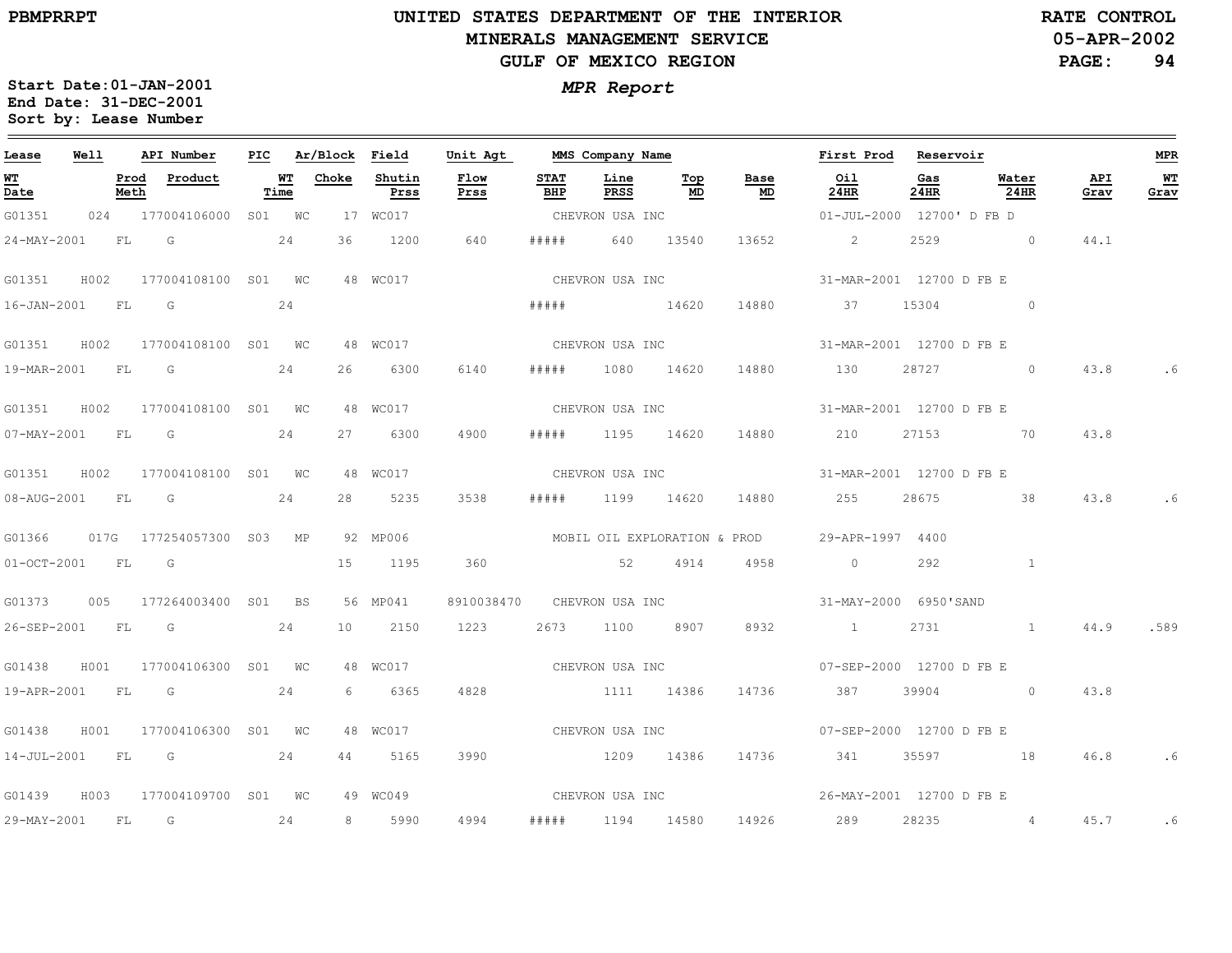# **UNITED STATES DEPARTMENT OF THE INTERIOR MINERALS MANAGEMENT SERVICEGULF OF MEXICO REGION**

**05-APR-2002RATE CONTROL**

**PAGE:95**

| Lease          | Well  |              | API Number                |    |                   |       | PIC Ar/Block Field | Unit Agt              |                    | MMS Company Name        |           |            | First Prod Reservoir      |             |                  |             | <b>MPR</b> |
|----------------|-------|--------------|---------------------------|----|-------------------|-------|--------------------|-----------------------|--------------------|-------------------------|-----------|------------|---------------------------|-------------|------------------|-------------|------------|
| WT<br>Date     |       | Prod<br>Meth | Product                   |    | <b>WT</b><br>Time | Choke | Shutin<br>Prss     | Flow<br>Prss          | <b>STAT</b><br>BHP | Line<br>PRSS            | Top<br>MD | Base<br>MD | Oil<br>24HR               | Gas<br>24HR | Water<br>$24$ HR | API<br>Grav | WT<br>Grav |
| G01440         | B009  |              | 177032004300 S04 EC       |    |                   |       | 14 EC014           |                       |                    | FOREST OIL CORPORATION  |           |            | 31-AUG-1998 AMPH B-1 SAND |             |                  |             |            |
| 20-AUG-2001    |       | FL           | $\overline{G}$            |    | 24                | 23    | 1960               | 1695                  |                    | 850                     | 9525      | 9558       | 30                        | 3550        | $5 - 5$          | 50.7        | .6         |
| G01442         | D007  |              | 177150097801 S01 ST       |    |                   |       | 27 ST021           |                       |                    | J M HUBER CORPORATION   |           |            | 09-JUL-1995 D2FIIIB       |             |                  |             |            |
| 07-APR-2001    |       | FL           | $\overline{O}$            |    | $4\phantom{0}$    | 99    | 1075               | 350                   |                    |                         | 10312     | 10358      | 96                        | 888         | 1488             | 34          | .62        |
| G01443         |       |              | 016 177150089400 S02 ST   |    |                   |       | 27 ST021           | J M HUBER CORPORATION |                    |                         |           |            | 31-AUG-1987 D7S DC        |             |                  |             | 50         |
| 04-SEP-2001 GL |       |              | $\overline{O}$            |    | 24                |       | 64 1080            |                       | 550                | 11465                   |           | 11472      | 165                       | 252         | $\overline{0}$   | 33          | .62        |
| G01445         | W032  |              | 177174017200 S01 GI       |    |                   |       | 21 GI016           | 8910029320            |                    | EXXON MOBIL CORPORATION |           |            |                           | C4A RN      |                  |             |            |
| 05-MAY-2001 GL |       |              |                           |    |                   | 72    |                    | 285                   |                    |                         | 10550     | 10602      | 45                        | 178         | 160              | 27.1        |            |
| G01520         |       |              | A007 177110082101 D01 SS  |    |                   |       | 204 SS230          | RME PETROLEUM COMPANY |                    |                         |           |            | 30-APR-1986 B6BRA         |             |                  |             | $\Omega$   |
| 17-SEP-2001    |       | <b>FL</b>    | $\overline{O}$            |    | 24                | 64    | 1080               | 150                   | 1000               | 105 9020                |           | 9040       | 74                        | 1066 700    | 713              | 35.9        | .65        |
| G01523         |       |              | A010D 177110083900 D02 SS |    |                   |       | 207 SS207          |                       |                    | RME PETROLEUM COMPANY   |           |            | 31-MAY-1969 C-9 RA        |             |                  |             | $\Omega$   |
| 14-SEP-2001    |       | FL           | $\overline{\phantom{0}}$  |    | 24                | 999   | 1080               | 156                   |                    | 125                     | 11272     | 11307      | 147 96                    |             | 990              | 36.5        | .65        |
| G01524         | C009  |              | 177114003801 S02 SS       |    |                   |       | 216 SS207          |                       |                    | RME PETROLEUM COMPANY   |           |            | $10 - JAN - 2001$ $C - 7$ |             |                  |             |            |
| 17-JAN-2001    |       | <b>FL</b>    | $\overline{G}$            |    | 24                | 12    | 5075               | 4919                  | 1990               | 1102                    | 12700     | 12715      | $\overline{0}$            | 5453        | $\bigcirc$       |             | .55        |
| G01524         | C023  |              | 177114134600 D01 SS       |    |                   |       | 216 SS207          |                       |                    | RME PETROLEUM COMPANY   |           |            | 13-JUN-2001 C-3           |             |                  |             |            |
| 23-JUN-2001    |       | FL           | $\overline{G}$            |    | 24                | 20    | 4975               | 4683                  | # # # # #          | 1158                    | 12800     | 12840      | 165                       | 10554       | $\overline{0}$   | 38.8        | .55        |
| G01524         | C023D |              | 177114134600 DO2 SS       |    |                   |       | 216 SS207          |                       |                    | RME PETROLEUM COMPANY   |           |            | 13-JUN-2001 B-10 SAND     |             |                  |             |            |
| 23-JUN-2001    |       | FL           | G                         |    | 24                | 22    | 4017               | 3704                  | # # # # #          | 1177 12230              |           |            | 12324 150 10536           |             | $\circ$          | 38.8        | .55        |
| G01524         | C024  |              | 177114135102 SO1 SS       |    |                   |       | 216 SS207          |                       |                    | RME PETROLEUM COMPANY   |           |            | 21-AUG-2001 D-1 SAND      |             |                  |             |            |
| 22-AUG-2001    |       | <b>FL</b>    | $\overline{O}$            | 24 |                   |       | 9 7930             | 5323                  |                    | ##### 1126              | 12992     |            | 13150 88                  | 2251        | $\circ$          | 34          | .65        |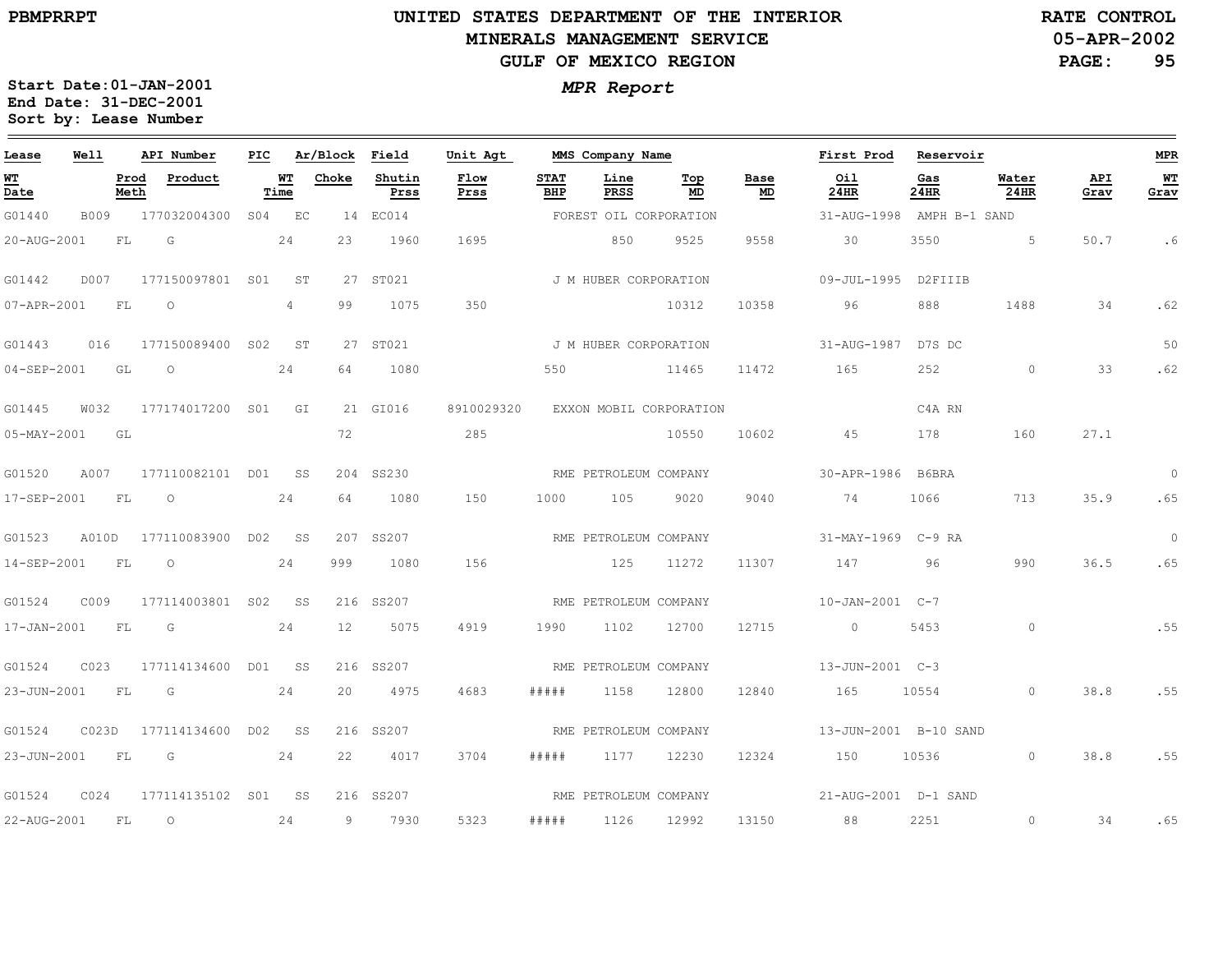### **UNITED STATES DEPARTMENT OF THE INTERIOR MINERALS MANAGEMENT SERVICEGULF OF MEXICO REGION**

**05-APR-2002PAGE: 96 RATE CONTROL**

| Lease                                 | Well  |              | API Number             | PIC.         |    | Ar/Block        | Field          | Unit Agt     |                    | MMS Company Name             |           |                              | First Prod                   | Reservoir   |                                 |             | <b>MPR</b>   |
|---------------------------------------|-------|--------------|------------------------|--------------|----|-----------------|----------------|--------------|--------------------|------------------------------|-----------|------------------------------|------------------------------|-------------|---------------------------------|-------------|--------------|
| <u>WТ</u><br>$\overline{\text{Date}}$ |       | Prod<br>Meth | Product                | Time         | WТ | Choke           | Shutin<br>Prss | Flow<br>Prss | <b>STAT</b><br>BHP | Line<br>PRSS                 | Тор<br>MD | Base<br>MD                   | Oil<br>24HR                  | Gas<br>24HR | Water<br>24HR                   | API<br>Grav | $WT$<br>Grav |
| G01525                                | D009  |              | 177114102900           | S02 <b>S</b> | SS | 222             | SS222          |              |                    | ENERGY RESOURCE TECHNOLOGY I |           |                              | 28-FEB-1993                  | EV-A/LOWSTR |                                 |             | 1421         |
| $02 - JUN - 2001$                     |       | GL           | $\circ$                |              |    | 64              | 1200           | 160          |                    | 996                          | 12453     | 12646                        | 19                           | 74          | 64                              | 34.1        |              |
| G01525                                | D010  |              | 177114103400 SO1       |              | SS |                 | 222 SS222      |              |                    | ENERGY RESOURCE TECHNOLOGY I |           |                              | 30-SEP-1990                  | $FC-D$      |                                 |             | 1372         |
| 25-MAY-2001                           |       | GL           | $\circ$                |              |    | 64              | 1200           | 300          | 1966               | 1000                         | 12510     | 12560                        | 84                           | 248         | 326                             | 32          |              |
| G01525                                |       |              | D011A 177114109800 S03 |              | SS |                 | 222 SS222      |              |                    | ENERGY RESOURCE TECHNOLOGY I |           |                              | 27-SEP-1995 ET-AN2U          |             |                                 |             |              |
| 20-MAY-2001                           |       | GL           | $\circ$                |              |    | 64              | 1200           | 185          |                    | 1023                         | 12662     | 12672                        | 81                           | 101         | 185                             | 34          |              |
| G01529                                | C009  |              | 177124029400 S02       |              | SS |                 | 252 SS253      |              |                    |                              |           | UNION OIL COMPANY OF CALIFOR | 31-AUG-1999                  |             | CRIS SUB 3 FB-E                 |             |              |
| 26-SEP-2001                           |       | GL           | G                      |              | 24 | 99              |                | 160          |                    | 140                          | 6220      | 6278                         | $\Omega$                     | 333         | $7\phantom{0}7$                 |             | .6           |
| G01529                                | C012  |              | 177124047300 S03 SS    |              |    |                 | 252 SS253      |              |                    | WALTER OIL & GAS CORPORATION |           |                              | 22-MAR-2000 CRIS SUB 10 SAND |             |                                 |             |              |
| 11-NOV-2001                           |       | FL           | G                      |              | 24 | 23              | 1900           | 1480         | 3393               | 1056                         | 11894     | 11946                        | 113                          | 6611        | $\Omega$                        | 55.8        | .621         |
| G01569                                | A006  |              | 177154095301 S02       |              | ST |                 | 185 ST185      | 8910123350   |                    |                              |           | THE LOUISIANA LAND AND EXPLO | 27-SEP-2001 F-1 SAND         |             |                                 |             |              |
| 15-OCT-2001                           |       | FL           | G                      |              | 24 | 21              | 6550           | 4535         | #####              | 1059                         | 12556     | 12600                        | 335                          | 13238       | 2                               | 46.1        | .57          |
| G01569                                | C001  |              | 177154097403 S03 ST    |              |    |                 | 185 ST185      |              |                    | HALL-HOUSTON OIL COMPANY     |           |                              | 15-NOV-2001 G SAND           |             |                                 |             |              |
| 18-NOV-2001                           |       | <b>FL</b>    | G                      |              | 24 | 10 <sup>°</sup> | 7200           | 7100         |                    | 1165                         | 12709     | 12738                        | 179                          | 5008        | $\mathbf{1}$                    | 46.3        | .6           |
| G01572                                | C001  |              | 177154103800 S01 ST    |              |    |                 | 189 ST176      |              |                    |                              |           | EL PASO PRODUCTION GOM INC   |                              |             | 24-JUN-2001 UPPER PLIOCENE SAND |             |              |
| 12-JUL-2001                           |       | FL           | G                      |              | 24 | 42              | 3050           | 2050         |                    | 1219                         | 9834      | 9918                         | 14                           | 21093       | 146                             | 45.9        | .6           |
| G01572                                | C003  |              | 177154106100 S01 ST    |              |    |                 | 189 ST176      |              |                    | EL PASO PRODUCTION GOM INC   |           |                              |                              |             | 28-JUN-2001 UPPER PLIOCENE SAND |             |              |
| $06 - JUL - 2001$                     |       | FL.          | G                      |              | 24 | 20              | 2900           | 2160         | # # # # #          | 1240                         | 7991      | 8034                         | 24                           | 4336        | 528                             | 45.8        | .6           |
| G01580                                | CC003 |              | 177174038900 D01       |              | GI |                 | 32 GI043       |              |                    | VASTAR RESOURCES INC.        |           |                              | 23-JAN-1997 OK W-1           |             |                                 |             |              |
| 25-FEB-2001                           |       | FL           | G                      |              | 4  | 8               | 3300           | 2400         |                    | 210                          | 12802     | 12852                        | 22                           | 135         | 212                             | 29.3        | .618         |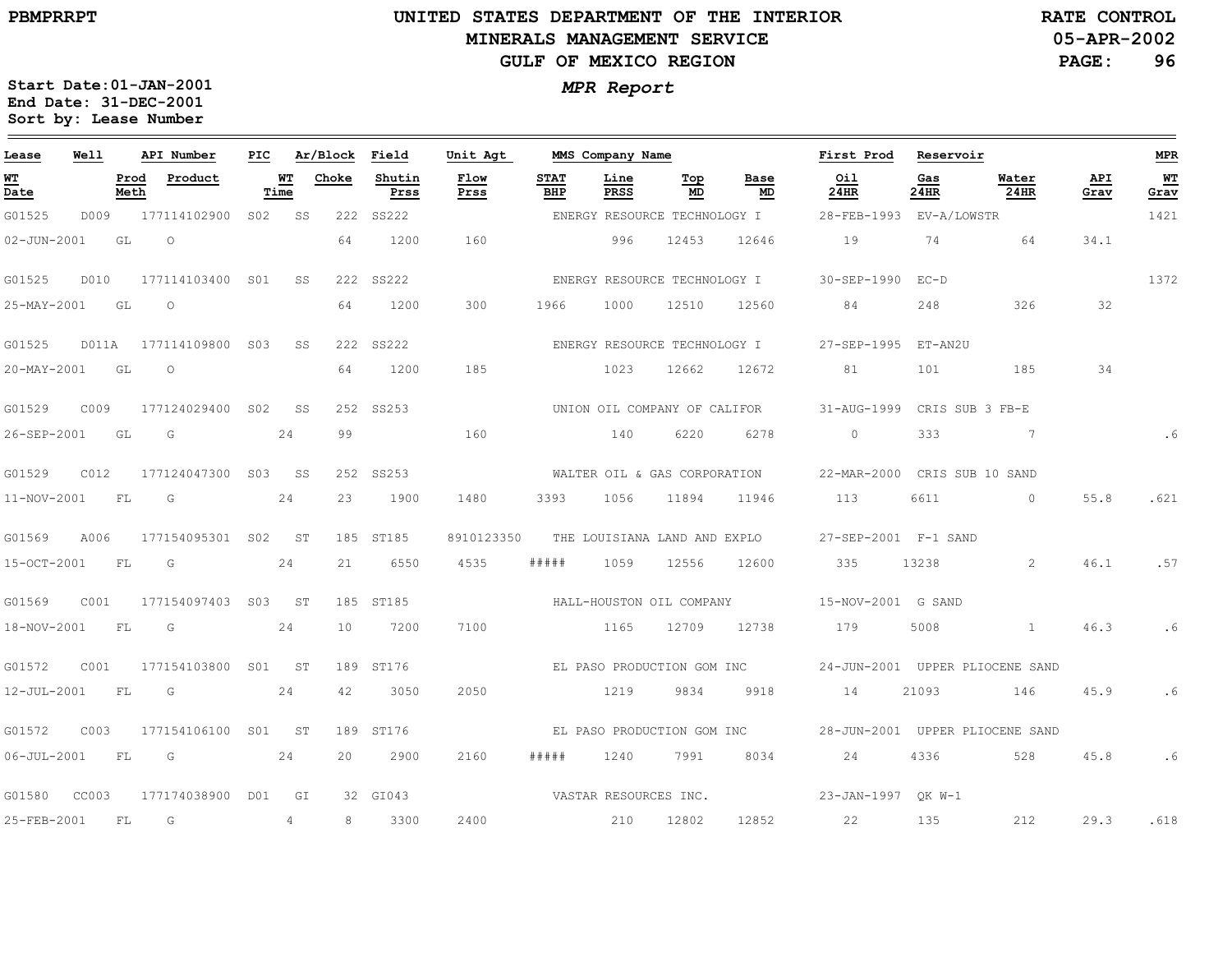#### **UNITED STATES DEPARTMENT OF THE INTERIOR MINERALS MANAGEMENT SERVICEGULF OF MEXICO REGION**

**05-APR-2002RATE CONTROL**

**PAGE:97**

| Lease             | Well        |              | API Number       | PIC             |            | Ar/Block | Field          | Unit Agt             |                      | MMS Company Name      |           |            | First Prod                | Reservoir   |                 |             | MPR        |
|-------------------|-------------|--------------|------------------|-----------------|------------|----------|----------------|----------------------|----------------------|-----------------------|-----------|------------|---------------------------|-------------|-----------------|-------------|------------|
| <u>ит</u><br>Date |             | Prod<br>Meth | Product          |                 | WT<br>Time | Choke    | Shutin<br>Prss | Flow<br>Prss         | <b>STAT</b><br>BHP   | Line<br><b>PRSS</b>   | Top<br>MD | Base<br>MD | Oil<br>24HR               | Gas<br>24HR | Water<br>24HR   | API<br>Grav | WT<br>Grav |
| G01608            | C030        |              | 177214005703     | S02             | SP         |          | 59 SP061       | 7543940180           |                      | VASTAR RESOURCES INC. |           |            | 18-AUG-2001 UM RFF        |             |                 |             |            |
| 05-SEP-2001       |             | FL           | $\circ$          |                 | 6          | 23       |                | 1059                 |                      |                       | 7610      | 7850       | 556                       | 1618        | 14              | 38.5        | .714       |
| G01608            | G013        |              | 177214034803     | S01             | SP         |          | 60 SP061       | 7543940180           |                      | VASTAR RESOURCES INC. |           |            | 10-MAY-2001 J SAND        |             |                 |             |            |
| $08 - MAX - 2001$ |             | GL           | $\circ$          |                 | 8          | 72       |                | 136                  |                      |                       | 4540      | 4783       | 350                       | 582         | $7\phantom{.0}$ | 31.9        | .714       |
| G01608            | G022        |              | 177214036501 S01 |                 | SP         |          | 60 SP061       | 7543940180           |                      | VASTAR RESOURCES INC. |           |            | 30-APR-2001               | M SAND      |                 |             |            |
| $04 - MAX - 2001$ |             | GL           | $\circ$          |                 | 6          | 52       |                | 158                  |                      |                       | 5174      | 5460       | 223                       | 263         | 634             | 24.5        | .714       |
| G01611            | C022        |              | 177214009001 S02 |                 | SP         |          | 66 SP061       | 7543940180           |                      | VASTAR RESOURCES INC. |           |            | 23-FEB-2001 UPPERM/LOWERM |             |                 |             |            |
| 17-MAR-2001       |             | GL           | $\circ$          |                 | 6          | 72       |                | 101                  |                      |                       | 13054     | 13856      | 77                        | 92          | 33              | 38.8        | .69        |
| G01612            | A009        |              | 177234011001 S01 |                 | SP         |          | 67 SP061       | 7543940180           |                      | VASTAR RESOURCES INC. |           |            | 18-JUN-2001 ML RED1       |             |                 |             |            |
| 12-JUL-2001       |             | GL           | $\circ$          |                 | 6          | 64       |                | 87                   |                      |                       | 5544      | 5656       | 67                        | 50          | $\overline{7}$  | 43.4        | .71        |
| G01618            | B002D       |              | 177224005700     | DO3             | SP         |          | 89 SP089       |                      | MARATHON OIL COMPANY |                       |           |            | 31-DEC-1988               | T4 2        |                 |             | 69         |
| 10-JAN-2001       |             | GL           | $\circ$          |                 |            | 128      |                | 190                  | 1215                 |                       | 10035     | 10200      | 104                       | 96          | 24              | 36.8        |            |
| G01618            | B004A       |              | 177224006800     | S <sub>03</sub> | SP         |          | 89 SP089       |                      |                      | MARATHON OIL COMPANY  |           |            | $30 - APR - 1983$         | T1 3        |                 |             | 199        |
| $01 - JAN - 2001$ |             | GL           | $\circ$          |                 |            | 128      |                | 175                  | 487                  |                       | 9324      | 9494       | 25                        | 92          | $\Omega$        | 38.3        |            |
| G01618            | <b>B007</b> |              | 177224008501 S01 |                 | SP         |          | 89 SP089       |                      | MARATHON OIL COMPANY |                       |           |            | 09-APR-1998               | LENTIC      |                 |             |            |
| 20-JAN-2001       |             | FL           | G                |                 |            | 64       | 200            | 180                  |                      | 1153                  | 5472      | 5504       | $\circ$                   | 192         | $\circ$         | $\circ$     |            |
| G01618            | <b>B020</b> |              | 177224016203 S01 |                 | SP         |          | 89 SP089       |                      |                      | MARATHON OIL COMPANY  |           |            | $31 - DEC - 1993$         | U1 1        |                 |             | 36630      |
| $10 - JAN - 2001$ |             | GL           | $\circ$          |                 |            | 128      |                | 240                  | 281                  |                       | 14324     | 14590      | 978                       | 608         | 1297            | 25.8        |            |
| G01618            | <b>B018</b> |              | 177224017602 S01 |                 | SP         |          | 89 SP089       | MARATHON OIL COMPANY |                      |                       |           |            | 31-MAR-1991 CP-8 4        |             |                 |             | 361        |
| 27-JAN-2001       |             | GL           | $\circ$          |                 |            | 128      |                | 250                  | 1174                 |                       | 8216      | 8482       | 116                       | 199         | 1816            | 34          |            |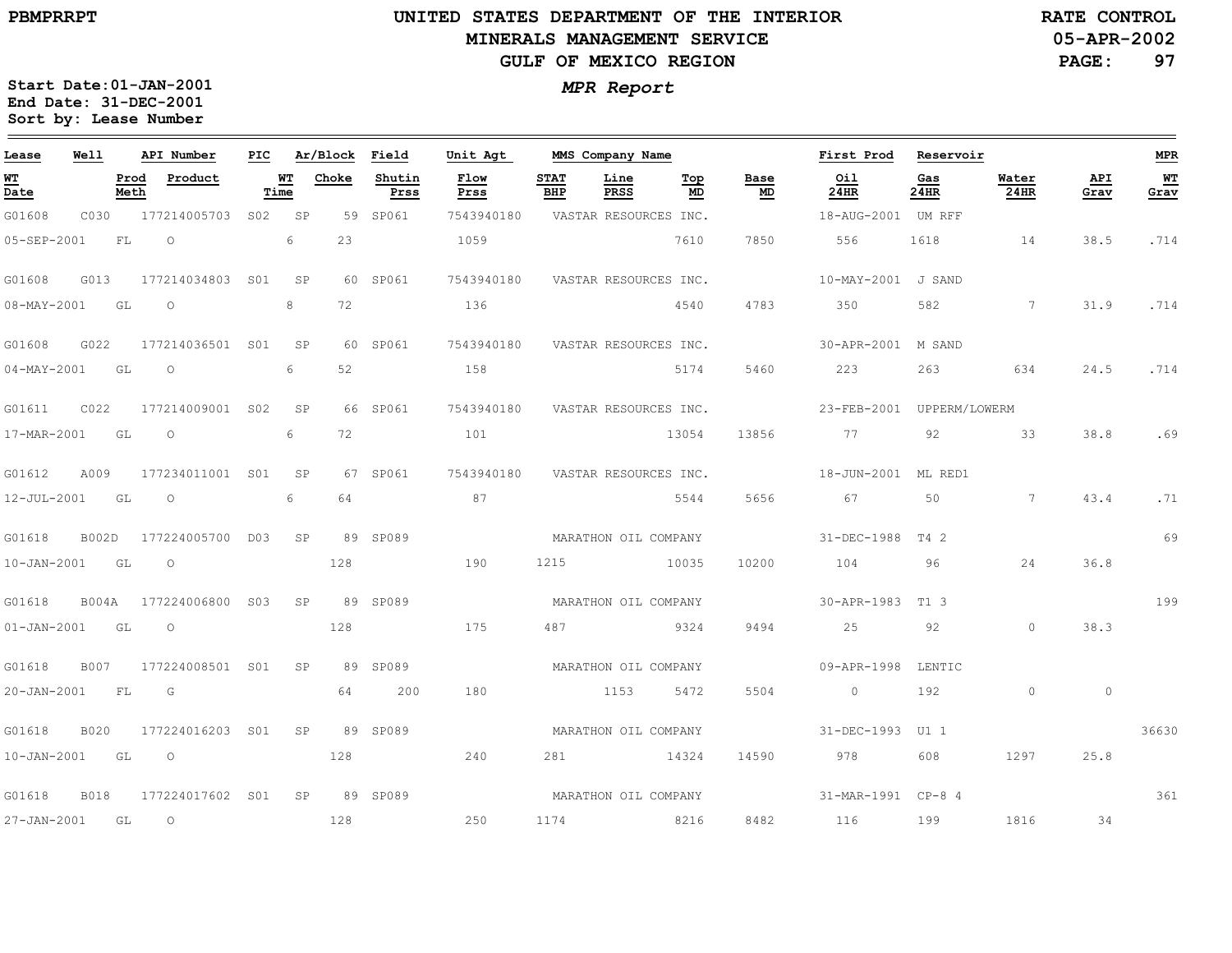# **UNITED STATES DEPARTMENT OF THE INTERIOR MINERALS MANAGEMENT SERVICEGULF OF MEXICO REGION**

**05-APR-2002RATE CONTROL**

**PAGE:98**

| Lease            | Well |              | API Number                       |            |    |       | PIC Ar/Block Field | Unit Agt                           |                    | MMS Company Name        |           |            | First Prod Reservoir                                    |               |                                                 |             | <b>MPR</b>   |
|------------------|------|--------------|----------------------------------|------------|----|-------|--------------------|------------------------------------|--------------------|-------------------------|-----------|------------|---------------------------------------------------------|---------------|-------------------------------------------------|-------------|--------------|
| WT<br>Date       |      | Prod<br>Meth | Product                          | WT<br>Time |    | Choke | Shutin<br>Prss     | Flow<br>Prss                       | <b>STAT</b><br>BHP | Line<br>PRSS            | Top<br>MD | Base<br>MD | Oil<br>24HR                                             | Gas<br>24HR   | Water<br>24HR                                   | API<br>Grav | WT<br>Grav   |
| G01618           | C004 |              | 177224021101 S01 SP              |            |    |       | 89 SP089           |                                    |                    | MARATHON OIL COMPANY    |           |            | 26-AUG-1995 U1 FB5                                      |               |                                                 |             |              |
| 23-JAN-2001      |      | FL           | $\overline{O}$                   |            |    | 68    |                    | 300                                | 2361               | 17604                   |           | 17746      | 291                                                     | 5634 429      |                                                 | 39.5        |              |
| G01618           |      |              | C006 177224021400 S01 SP         |            |    |       | 89 SP089           |                                    |                    | MARATHON OIL COMPANY    |           |            | 23-MAY-1997 U1 FB5                                      |               |                                                 |             |              |
| 24-JAN-2001 GL O |      |              |                                  |            |    | 80    |                    | 230                                | 1539               |                         | 18040     | 18076      | 57 13                                                   |               | 1103                                            | 32.6        |              |
|                  |      |              |                                  |            |    |       | 89 SP089           | MARATHON OIL COMPANY               |                    |                         |           |            | 30-NOV-1994 U1 FB5                                      |               |                                                 |             | 1183         |
| 15-JAN-2001 FL O |      |              |                                  |            |    | 40    |                    | 1100                               |                    | 2309 17976              |           | 18100      | 1007 4263                                               |               | 1031                                            | 35.6        |              |
| G01619           |      |              | A001 177224003003 S01 SP         |            |    |       | 93 SP089           |                                    |                    | EXXON MOBIL CORPORATION |           |            | 30-NOV-1994 Y-20/40 E1                                  |               |                                                 |             | 969          |
| 24-FEB-2001 FL O |      |              |                                  |            |    | 19    |                    | 160                                | 130                |                         | 10884     | 11239      | 97                                                      | 105 167       |                                                 | 37.4        |              |
| G01619 A002      |      |              | 177224003101 S01 SP              |            |    |       | 93 SP089           |                                    |                    |                         |           |            |                                                         |               |                                                 |             |              |
| 08-MAR-2001 FL O |      |              |                                  |            |    | 64    |                    | 150                                |                    |                         | 7976 8180 |            | 173 156                                                 |               | . The contract of $\mathbf{1}$ and $\mathbf{1}$ | 36.7        |              |
|                  |      |              | G01619 A003 177224003604 S01 SP  |            |    |       | 93 SP089           |                                    |                    |                         |           |            | EXXON MOBIL CORPORATION 31-JAN-1990 Z-20,C              |               |                                                 |             | 452          |
| 06-APR-2001 FL 0 |      |              |                                  |            |    | 42    |                    | 1700                               | 3350               | 14756 14968             |           |            | 690                                                     | 12003   12003 | $\overline{4}$                                  | 47          |              |
|                  |      |              | G01619 A022D 177224008900 D02 SP |            |    |       | 93 SP089           |                                    |                    |                         |           |            | 7543890080 EXXON MOBIL CORPORATION 31-OCT-1984 X20C/P3D |               |                                                 |             |              |
| 06-MAR-2001 FL   |      |              | $\circ$                          |            |    | 24    |                    | 1850                               | 2810               | 9379                    |           | 9510       | 450                                                     | 3439          | $\circ$                                         | 37.7        |              |
|                  |      |              | G01619 A022D 177224008900 D02 SP |            |    |       | 93 SP089           | 7543890080 EXXON MOBIL CORPORATION |                    |                         |           |            | 31-OCT-1984 X20C/P3D                                    |               |                                                 |             | $\mathbf{0}$ |
| 02-APR-2001 FL   |      |              | $\circ$                          |            |    | 24    |                    | 1300                               | 2810               | 5379 9379               |           | 9510       | 677                                                     | 3168          | $\Omega$                                        | 37.7        |              |
|                  |      |              | G01619 A022D 177224008900 D02    |            | SP |       | 93 SP089           |                                    |                    |                         |           |            | 7543890080 EXXON MOBIL CORPORATION 31-OCT-1984 X20C/P3D |               |                                                 |             | $\Omega$     |
| 10-AUG-2001 FL   |      |              | $\overline{O}$                   |            | 6  | 20    |                    | 1960                               | 2810               | 9379                    |           | 9510       | 125                                                     | 4332          | 89                                              | 38.5        | . 6          |
|                  |      |              | G01619 A016D 177224009000 D02 SP |            |    |       | 93 SP089           | 7543890080 EXXON MOBIL CORPORATION |                    |                         |           |            | 30-SEP-1983 X20C/P3D                                    |               |                                                 |             |              |
| 12-MAR-2001 FL   |      |              |                                  |            |    | 26    | 2650               | 1300                               | 2860               | 1275                    | 8290      | 8362       | $\sim$ 0                                                | 11696         | $\circ$                                         |             |              |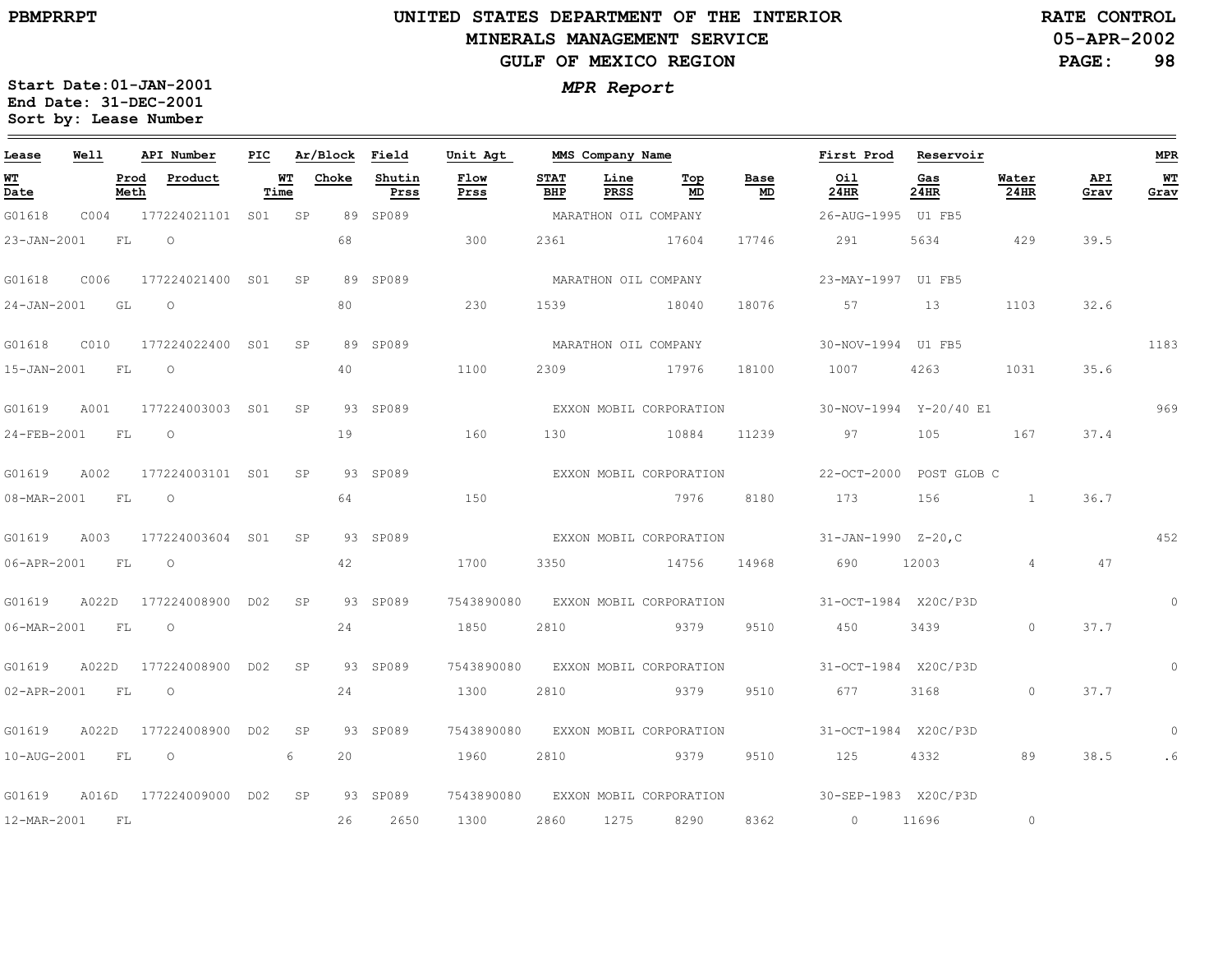#### **UNITED STATES DEPARTMENT OF THE INTERIOR MINERALS MANAGEMENT SERVICEGULF OF MEXICO REGION**

**05-APR-2002RATE CONTROL**

**PAGE: 99**

**Start Date:01-JAN-2001** *MPR Report* **End Date: 31-DEC-2001 Sort by: Lease Number** 

the control of the control of the control of

|  | <b>MPR Report</b> |
|--|-------------------|
|--|-------------------|

| Lease            | Well | API Number                  | PIC |            | Ar/Block Field |                | Unit Agt           |                    | MMS Company Name |                              |            | First Prod                                         | Reservoir   |                |             | <b>MPR</b> |
|------------------|------|-----------------------------|-----|------------|----------------|----------------|--------------------|--------------------|------------------|------------------------------|------------|----------------------------------------------------|-------------|----------------|-------------|------------|
| WT<br>Date       |      | Product<br>Prod<br>Meth     |     | WТ<br>Time | Choke          | Shutin<br>Prss | Flow<br>Prss       | <b>STAT</b><br>BHP | Line<br>PRSS     | Тор<br>MD                    | Base<br>MD | Oil<br>24HR                                        | Gas<br>24HR | Water<br>24HR  | API<br>Grav | WТ<br>Grav |
| G01619           |      | A016D 177224009000          |     | DO2 SP     |                | 93 SP089       | 7543890080         |                    |                  | EXXON MOBIL CORPORATION      |            | 30-SEP-1983 X20C/P3D                               |             |                |             |            |
| 04-AUG-2001      | FL   | G                           |     | 4          | 39             | 2500           | 1480               | 2860               | 1295             | 8290                         | 8362       | $\circ$                                            | 14123       | $\overline{0}$ |             | .6         |
| G01619           | A017 | 177224009401 S01 SP         |     |            |                | 93 SP089       | 7543890080         |                    |                  | EXXON MOBIL CORPORATION      |            | 30-SEP-1984 X20C/P3D                               |             |                |             |            |
| 18-FEB-2001      | F L  |                             |     |            | 26             | 2650           | 2250               | 3050               | 1280             | 8456                         | 8730       | $\circ$                                            | 9607        | $\circ$        |             |            |
| G01619           | A017 | 177224009401 S01            |     | SP         |                | 93 SP089       | 7543890080         |                    |                  | EXXON MOBIL CORPORATION      |            | 30-SEP-1984 X20C/P3D                               |             |                |             |            |
| 10-AUG-2001 FL   |      | G                           |     | 4          | 42             | 2500           | 1600               | 3050               |                  | 1275 8456                    | 8730       | $\sim$ 0                                           | 12858       | $\circ$        |             |            |
| G01619           | A019 | 177224010802 S01            |     | SP         |                | 93 SP089       | 7543890080         |                    |                  | EXXON MOBIL CORPORATION      |            | $14-MAY-2000 Y.C$                                  |             |                |             |            |
| 17-MAR-2001 FL   |      | $\overline{O}$              |     |            | 18             |                | 2300               |                    |                  | 10215                        | 10353      | 247                                                | 5014        | $\circ$        | 37.7        |            |
| G01619           | B015 | 177224018100 S02            |     | SP         |                | 93 SP089       |                    |                    |                  |                              |            |                                                    |             |                |             |            |
| 11-JUN-2001 FL   |      | $\overline{\mathbb{G}}$     |     | 8          | 26             | 500            | 90                 | 470 — 170          |                  | 80 10039                     | 10070      | $\overline{0}$                                     | 378         | $\overline{0}$ | 40.6        | .6         |
| G01619           | A034 | 177224018201 S01            |     | SP         |                | 93 SP089       | 7543890080         |                    |                  | EXXON MOBIL CORPORATION      |            | 31-MAY-1990 X20C/P3D                               |             |                |             | 185        |
| 02-AUG-2001 FL   |      | $\overline{\phantom{0}}$    |     | 4          | 20             |                | 1600               | 1978               |                  | 2012/09/20 20:30:40 20:30:40 | 10120      | 208                                                | 3028        | 2              | 39.3        | .6         |
| G01620           | A011 | 177224006603 S01 SP         |     |            |                | 94 SP089       |                    |                    |                  |                              |            | EXXON MOBIL CORPORATION 20-MAY-2001 P-3,S          |             |                |             |            |
| 31-AUG-2001 FL   |      | $\overline{\phantom{0}}$    |     | 6          | 22             |                | 2530               | # # # # #          |                  | 10130                        | 10174      | 188                                                | 6242        | 33             | 50.2        | . 6        |
| G01620           | A006 | 177224013801 S01 SP         |     |            |                | 94 SP089       |                    |                    |                  | EXXON MOBIL CORPORATION      |            | $31-OCT-1989$ $P-4. W$                             |             |                |             | 383        |
| 08-MAR-2001 FL O |      |                             |     |            | 19             |                | 125                | 1300               |                  | 12192                        | 12304      | 187                                                | 171         | 45             | 31.4        |            |
| G01620           | A023 | 177224021600 S01 SP         |     |            |                | 94 SP089       |                    |                    |                  |                              |            | 7543890080 EXXON MOBIL CORPORATION 30-NOV-1993 Y,C |             |                |             | 977        |
| 15-JAN-2001 GL   |      | $\overline{O}$              |     |            | 72             |                | 175                | 1194               |                  | 10458                        | 10663      | 81                                                 | 298         | 296            | 38.6        |            |
| G01633           | A006 | 177254005801 S01 MP         |     |            |                | 133 MP133      | PETRO VENTURES INC |                    |                  |                              |            | 07-APR-1998 6150                                   |             |                |             |            |
| 25-JUN-2001 GL   |      | $\overline{O}$<br>$\sim$ 24 |     |            | 64             |                | 430                |                    |                  | 410 7608                     | 7628       | 439 199                                            |             | 124            | 35.4        |            |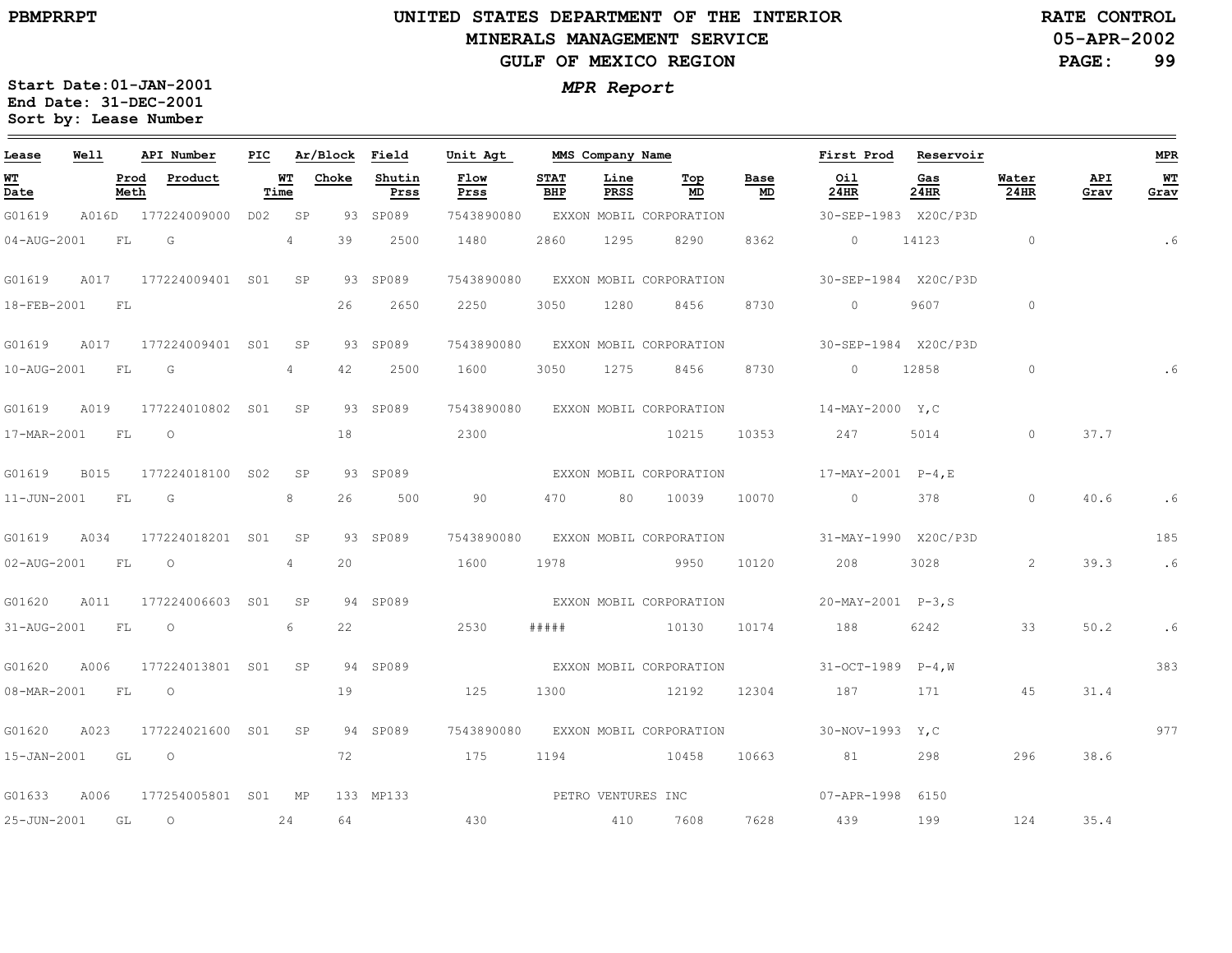#### **UNITED STATES DEPARTMENT OF THE INTERIOR MINERALS MANAGEMENT SERVICEGULF OF MEXICO REGION**

**05-APR-2002 RATE CONTROL**

**PAGE: 100**

| Lease             | Well |              | API Number                | PIC |                   | Ar/Block Field |                | Unit Agt           |                    | MMS Company Name   |           |            | First Prod            | Reservoir   |                |             | MPR        |
|-------------------|------|--------------|---------------------------|-----|-------------------|----------------|----------------|--------------------|--------------------|--------------------|-----------|------------|-----------------------|-------------|----------------|-------------|------------|
| <b>WT</b><br>Date |      | Prod<br>Meth | Product                   |     | <b>WT</b><br>Time | Choke          | Shutin<br>Prss | Flow<br>Prss       | <b>STAT</b><br>BHP | Line<br>PRSS       | Top<br>MD | Base<br>MD | Oil<br>24HR           | Gas<br>24HR | Water<br>24HR  | API<br>Grav | WТ<br>Grav |
| G01633            |      |              | A009D 177254013802        |     | DO2 MP            |                | 133 MP133      |                    |                    | PETRO VENTURES INC |           |            | 31-DEC-1998           | 6100        |                |             |            |
| 22-JUN-2001       |      | <b>FL</b>    | G                         |     | 24                | 32             | 1900           | 410                |                    | 410                | 6958      | 6966       | $4\overline{4}$       | 479         | $\overline{0}$ | 28.8        |            |
| G01633            |      |              | A010D 177254014601 D02 MP |     |                   |                | 133 MP133      |                    |                    | PETRO VENTURES INC |           |            | 13-JUL-1998 6150      |             |                |             |            |
| 27-JUN-2001 GL    |      |              | $\overline{\phantom{0}}$  |     | 24                | 64             | 840            | 410                |                    | 410                | 6056      | 6070       | 14                    | 133         | 34             | 36.3        |            |
| G01633            | C002 |              | 177254016200 S05 MP       |     |                   |                | 133 MP133      |                    |                    | CHEVRON USA INC    |           |            | 31-DEC-1995 1000 A    |             |                |             |            |
| 12-JUN-2001 FL    |      |              | G                         |     | 24                | 72             | 400            | 320                | 420                | 320                | 1100      | 1112       | $\sim$ 0              | 36          | 10             |             |            |
| G01633            | C010 |              | 177254017900 S01 MP       |     |                   |                | 133 MP133      |                    |                    | PETRO VENTURES INC |           |            | 30-APR-1979 2450 A    |             |                |             | 1806       |
| 12-JUN-2001 FL G  |      |              |                           |     | 24                | 58             | 1000           | 340                | 880                | 315                | 2867      | 2952       | $\overline{0}$        | 732         | 946            |             |            |
| G01634            | B005 |              | 177252009600 S03 MP       |     |                   |                | 144 MP144      |                    |                    | CHEVRON USA INC    |           |            | 17-MAR-2001 5450      |             |                |             |            |
| 24-APR-2001 GL    |      |              | $\overline{O}$            |     | 4                 | 20             | 1200           | 288                |                    | 632 152 4940       |           | 5000       | 476                   | 118         | 10             | 30          | .62        |
| G01634            | B005 |              | 177252009600 S03          |     | MP                |                | 144 MP144      |                    |                    | CHEVRON USA INC    |           |            | 17-MAR-2001 5450      |             |                |             |            |
| 13-AUG-2001       |      | GL           | $\circ$                   |     | 4                 | 26             | 1200           | 517                | 632                | 170                | 4940      | 5000       | 275                   | 490         | 450            | 30          | .62        |
| G01634            |      |              | B015 177254001601 S02     |     | MP                |                | 144 MP144      |                    |                    | CHEVRON USA INC    |           |            | 12-SEP-1999           | 5000        |                |             |            |
| 09-JUN-2001 FL    |      |              | G                         |     | 4                 | 30             | 1710           | 168                | 1530               | 146 4786           |           | 4836       | $\overline{0}$        | 772         | $\circ$        | 28.5        | .62        |
| G01634            | B014 |              | 177254002001 S02          |     | MP                |                | 144 MP144      |                    |                    | CHEVRON USA INC    |           |            | 10-MAR-2001 6250/6925 |             |                |             |            |
| 05-APR-2001 GL    |      |              | $\circ$                   |     | 4                 | 16             | 1200           | 625                | # # # # #          | 155                | 6782      | 6842       | 546                   | 138         | 11             | 28.5        | .62        |
| G01649            |      |              | B007 177244012100 S03 MP  |     |                   |                | 237 MP133      |                    |                    | PETRO VENTURES INC |           |            | 30-NOV-1982 3000 RC   |             |                |             | $\circ$    |
| 05-JUN-2001 FL    |      |              | $\overline{G}$            |     | 24                | 64             | 1100           | 400                | 880                | 380                | 3306      | 3330       | $\overline{0}$        | 198         | $\circ$        |             |            |
| G01667            | A021 |              | 177240011003 S01 MP       |     |                   |                | 290 MP290      | APACHE CORPORATION |                    |                    |           |            | 24-NOV-2001 K-K2 SAND |             |                |             |            |
| 09-DEC-2001       |      | FL           | $\circ$                   |     | 24                | 33             | 509            | 200                |                    |                    | 5506      | 5580       | 325                   | 80          | 217            | 18.4        | .57        |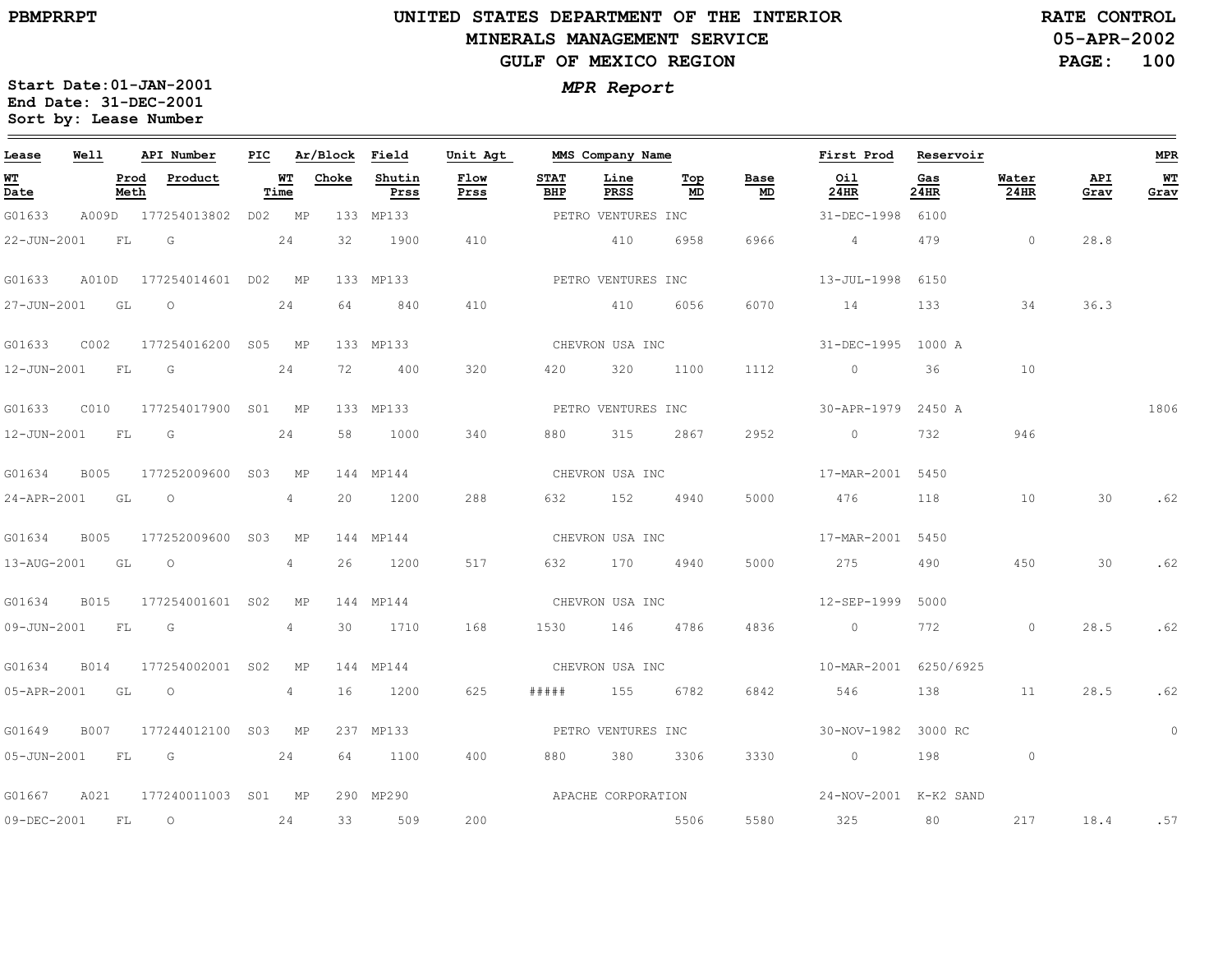$\equiv$ 

# **UNITED STATES DEPARTMENT OF THE INTERIOR MINERALS MANAGEMENT SERVICEGULF OF MEXICO REGION**

**05-APR-2002RATE CONTROL**

**PAGE: 101**

| Lease                          | Well  |              | API Number          | PIC |            | Ar/Block | Field          | Unit Agt     |                    | MMS Company Name    |                         |            | First Prod                              | Reservoir   |               |             | <b>MPR</b> |
|--------------------------------|-------|--------------|---------------------|-----|------------|----------|----------------|--------------|--------------------|---------------------|-------------------------|------------|-----------------------------------------|-------------|---------------|-------------|------------|
| WT<br>$\overline{\text{Date}}$ |       | Prod<br>Meth | Product             |     | WТ<br>Time | Choke    | Shutin<br>Prss | Flow<br>Prss | <b>STAT</b><br>BHP | Line<br><b>PRSS</b> | Top<br>MD               | Base<br>MD | Oil<br>24HR                             | Gas<br>24HR | Water<br>24HR | API<br>Grav | WT<br>Grav |
| G01676                         |       |              | C001 177242002000   |     | D01 MP     |          | 305 MP306      |              |                    |                     | SAMEDAN OIL CORPORATION |            | 30-APR-1970 L2A-26                      |             |               |             | 46         |
| 09-JUN-2001                    |       | FL           | $\circ$             |     | 24         | 64       |                | 100          |                    |                     | 6780                    | 6820       | 9                                       | 22          | 6             | 34.1        |            |
| G01676                         | C001  |              | 177242002000        |     | D01 MP     |          | 305 MP306      |              |                    |                     | SAMEDAN OIL CORPORATION |            | 30-APR-1970 L2A-26                      |             |               |             | 46         |
| 17-DEC-2001                    |       | FL           | $\circ$             |     | 24         | 64       |                | 80           |                    |                     | 6780                    | 6820       | 20                                      | 128         | 13            | 33.5        |            |
| G01676                         | B002  |              | 177242002601 S01 MP |     |            |          | 305 MP306      |              |                    |                     | SAMEDAN OIL CORPORATION |            | 08-JUN-2001 L5A FB BF-BZ                |             |               |             |            |
| 30-JUN-2001                    |       | <b>FL</b>    | $\circ$             |     | 24         | 21       |                | 935          | #####              |                     | 7434                    | 7580       | 688                                     | 673         | $\circ$       | 34.1        |            |
| G01676                         | B002  |              | 177242002601 S01 MP |     |            |          | 305 MP306      |              |                    |                     | SAMEDAN OIL CORPORATION |            | 08-JUN-2001 L5A FB BF-BZ                |             |               |             |            |
| $03 - JUL - 2001$              |       | FL           | $\circ$             |     | 24         | 21       | 1040           | 935          | #####              |                     | 7434                    | 7580       | 821                                     | 630         | $\circ$       | 33.5        | .642       |
| G01676                         | B002  |              | 177242002601 S01 MP |     |            |          | 305 MP306      |              |                    |                     | SAMEDAN OIL CORPORATION |            | 08-JUN-2001 L5A FB BF-BZ                |             |               |             |            |
| 22-DEC-2001                    |       | FL.          | $\circ$             |     | 24         | 64       |                | 52           | #####              |                     | 7434                    | 7580       | 22                                      | 100         | 220           | 33.5        |            |
| G01676                         | A022  |              | 177242002902 S02 MP |     |            |          | 305 MP306      |              |                    |                     | SAMEDAN OIL CORPORATION |            | 05-OCT-2001 L-2 FB ZC-AA                |             |               |             |            |
| $04 - NOV - 2001$              |       | GL GL        | $\circ$             |     | 24         | 64       | 1290           | 850          | 2677               |                     | 6176                    | 6332       | 298                                     | 312         |               | 33.8        | .675       |
| G01676                         | A022  |              | 177242002902 S02 MP |     |            |          | 305 MP306      |              |                    |                     | SAMEDAN OIL CORPORATION |            | 05-OCT-2001 L-2 FB ZC-AA                |             |               |             |            |
| 29-DEC-2001                    |       | FL           | $\overline{O}$      |     | 24         | 64       |                | 220          |                    |                     | 2677 6176               | 6332       | 231                                     | 220         | $\circ$       | 33.6        |            |
| G01676                         | C002  |              | 177242003002 D01 MP |     |            |          | 305 MP306      |              |                    |                     | SAMEDAN OIL CORPORATION |            | 31-MAR-1994 L-2                         |             |               |             | 510        |
| 17-JUN-2001                    |       | FL           | $\circ$             |     | 24         | 64       |                | 75           | 1490               |                     | 7434                    | 7532       | 115                                     | 79          | 63            | 34.1        |            |
| G01676                         | COO2D |              | 177242003002        |     | D02 MP     |          | 305 MP306      |              |                    |                     | SAMEDAN OIL CORPORATION |            | 31-MAR-1994 L-1                         |             |               |             | 228        |
| 17-JUN-2001                    |       | FL           | $\circ$<br>24       |     |            | 64       |                | 72           | 1044               |                     | 7015                    | 7124       | 50                                      | 197         | 39            | 34.1        |            |
| G01676                         | C002  |              | 177242003002 D01 MP |     |            |          | 305 MP306      |              |                    |                     |                         |            | SAMEDAN OIL CORPORATION 31-MAR-1994 L-2 |             |               |             | 510        |
| 15-DEC-2001                    |       | FL           | $\circ$             |     | 24         | 64       |                | 75           | 1490               |                     | 7434                    | 7532       | 126                                     | 228         | $\circ$       | 33.5        |            |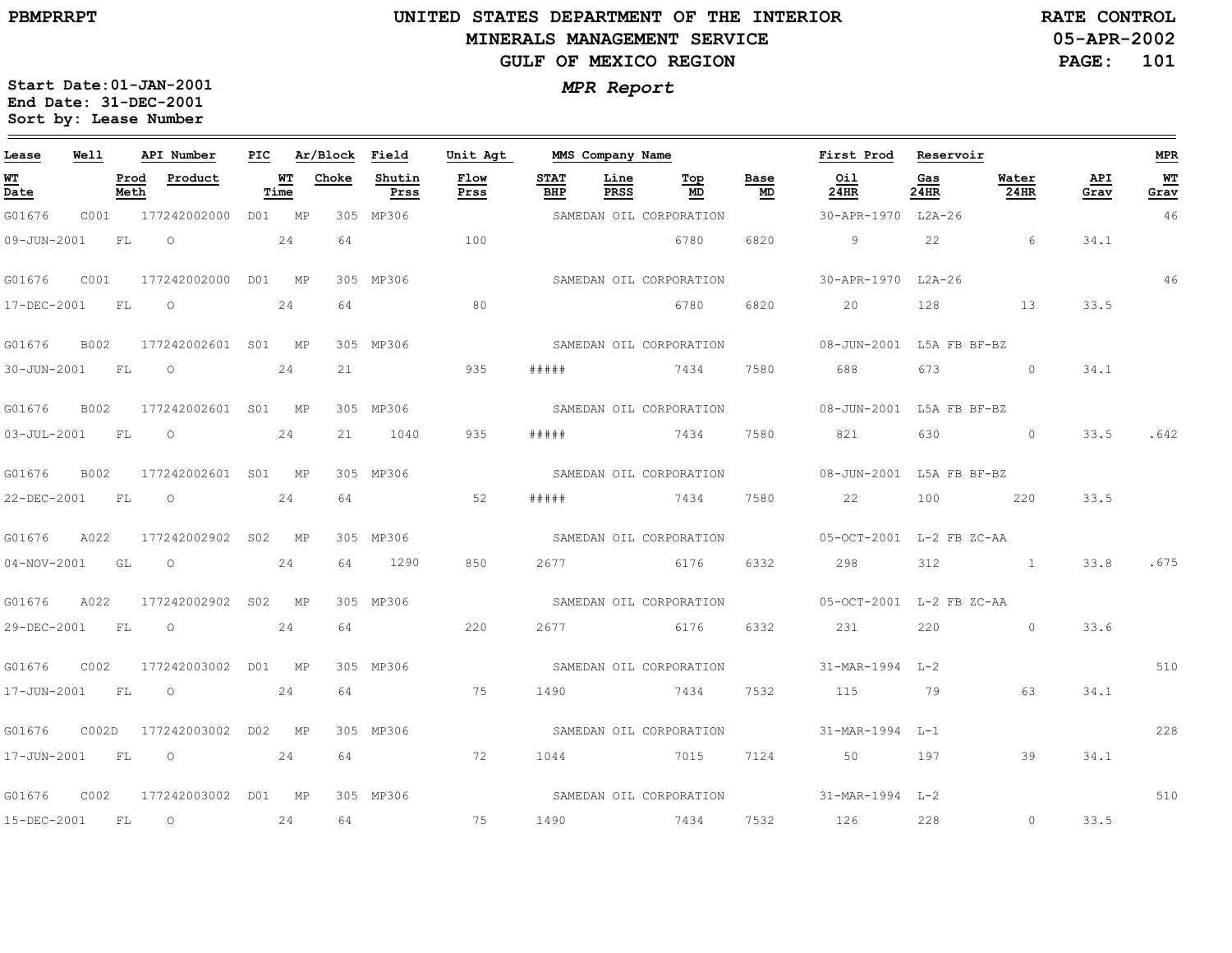$\equiv$ 

# **UNITED STATES DEPARTMENT OF THE INTERIOR MINERALS MANAGEMENT SERVICEGULF OF MEXICO REGION**

**05-APR-2002PAGE: 102 RATE CONTROL**

| Lease             | Well        |              | API Number          | PIC    |            | Ar/Block Field |                | Unit Agt     |                    | MMS Company Name |                         |            | First Prod                                       | Reservoir      |                   |             | <b>MPR</b> |
|-------------------|-------------|--------------|---------------------|--------|------------|----------------|----------------|--------------|--------------------|------------------|-------------------------|------------|--------------------------------------------------|----------------|-------------------|-------------|------------|
| WT<br>Date        |             | Prod<br>Meth | Product             |        | WT<br>Time | Choke          | Shutin<br>Prss | Flow<br>Prss | <b>STAT</b><br>BHP | Line<br>PRSS     | Top<br>MD               | Base<br>MD | Oil<br>24HR                                      | Gas<br>24HR    | Water<br>24HR     | API<br>Grav | WT<br>Grav |
| G01676            |             |              | C002D 177242003002  | D02 MP |            |                | 305 MP306      |              |                    |                  | SAMEDAN OIL CORPORATION |            | 31-MAR-1994 L-1                                  |                |                   |             | 228        |
| 15-DEC-2001       | <b>FL</b>   |              | $\circ$             |        | 24         | 64             |                | 70           | 1044               |                  | 7015                    | 7124       | 60                                               | 228            | 70                | 33.5        |            |
| G01676            | B004        |              | 177242003900 S02 MP |        |            |                | 305 MP306      |              |                    |                  | SAMEDAN OIL CORPORATION |            | 18-OCT-1995 K10AB45                              |                |                   |             |            |
| 29-JUN-2001       | <b>FL</b>   |              | $\circ$             |        | 24         | 64             |                | 65           |                    |                  | 5613                    | 5632       | 482                                              | 577            | $\Omega$          | 34.1        |            |
| G01676            | B004        |              | 177242003900 S02 MP |        |            |                | 305 MP306      |              |                    |                  | SAMEDAN OIL CORPORATION |            | 18-OCT-1995 K10AB45                              |                |                   |             |            |
| 26-DEC-2001 FL    |             |              | $\circ$             |        | 24         | 64             |                | 80           |                    |                  | 5613                    | 5632       | 38                                               | 90             | 765               | 33.5        |            |
| G01676            | <b>B019</b> |              | 177242004602 S02 MP |        |            |                | 305 MP306      |              |                    |                  | SAMEDAN OIL CORPORATION |            | 08-JUN-2000 L-2A/AA-BF                           |                |                   |             |            |
| $01 - JUN - 2001$ | <b>FL</b>   |              | $\circ$             |        | 24         | 64             |                | 58           | 305                |                  | 7058                    | 7110       | 36                                               | 135            | $\mathbf{1}$      | 34.1        |            |
| G01676            | C003        |              | 177242004800 D04 MP |        |            |                | 305 MP306      |              |                    |                  | SAMEDAN OIL CORPORATION |            | 31-JUL-1993 K-12                                 |                |                   |             | 34         |
| $10 - JUN - 2001$ | FL          |              | $\circ$             |        | 24         | 64             |                | 70           | 1625               |                  | 6829                    | 6884       | $7\overline{)}$                                  | 108            | 8                 | 34.1        |            |
| G01676            | C003D       |              | 177242004800 D05 MP |        |            |                | 305 MP306      |              |                    |                  | SAMEDAN OIL CORPORATION |            | 31-JUL-1993 KIL                                  |                |                   |             | 303        |
| 18-JUN-2001       | FL          |              | $\circ$             |        | 2.4        | 64             |                | 70           | 714                |                  | 4714                    | 4762       | 15                                               | $\overline{0}$ | 2                 | 34.1        |            |
| G01676            | COO3D       |              | 177242004800 D05 MP |        |            |                | 305 MP306      |              |                    |                  | SAMEDAN OIL CORPORATION |            | 31-JUL-1993 KIL                                  |                |                   |             | 303        |
| 16-DEC-2001 FL    |             |              | $\overline{O}$      |        | 24         | 64             |                | 70           |                    |                  | 714 4714 4762           |            | $33$ 0                                           |                | $\Omega$          | 33.5        |            |
| G01676            | C003        |              | 177242004800 D04 MP |        |            |                | 305 MP306      |              |                    |                  | SAMEDAN OIL CORPORATION |            | 31-JUL-1993 K-12                                 |                |                   |             | 34         |
| 18-DEC-2001       | F L         |              | $\overline{O}$      |        | 24         | 64             |                | 70           | 1625               |                  | 6829                    | 6884       | $4\overline{4}$                                  | 102            | 70                | 33.5        |            |
| G01676            | B006        |              | 177242006101 S01 MP |        |            |                | 305 MP306      |              |                    |                  | SAMEDAN OIL CORPORATION |            | 01-MAR-2001 L-2 FB BF-CE                         |                |                   |             |            |
| 25-MAR-2001 FL O  |             |              | 24                  |        |            | 21             | 930            | 700          |                    |                  |                         | 6776       | 368 368                                          | 482            | $\sim$ 0 $\sim$ 0 |             | 32.8 .65   |
| G01676            | <b>B006</b> |              | 177242006101 S01 MP |        |            |                | 305 MP306      |              |                    |                  |                         |            | SAMEDAN OIL CORPORATION 01-MAR-2001 L-2 FB BF-CE |                |                   |             |            |
| 27-JUN-2001 FL    |             |              | $\circ$             |        | 24         | 21             |                | 595          | #####              |                  | 6662                    |            | 6776 456                                         | 550            | 10                | 34.1        |            |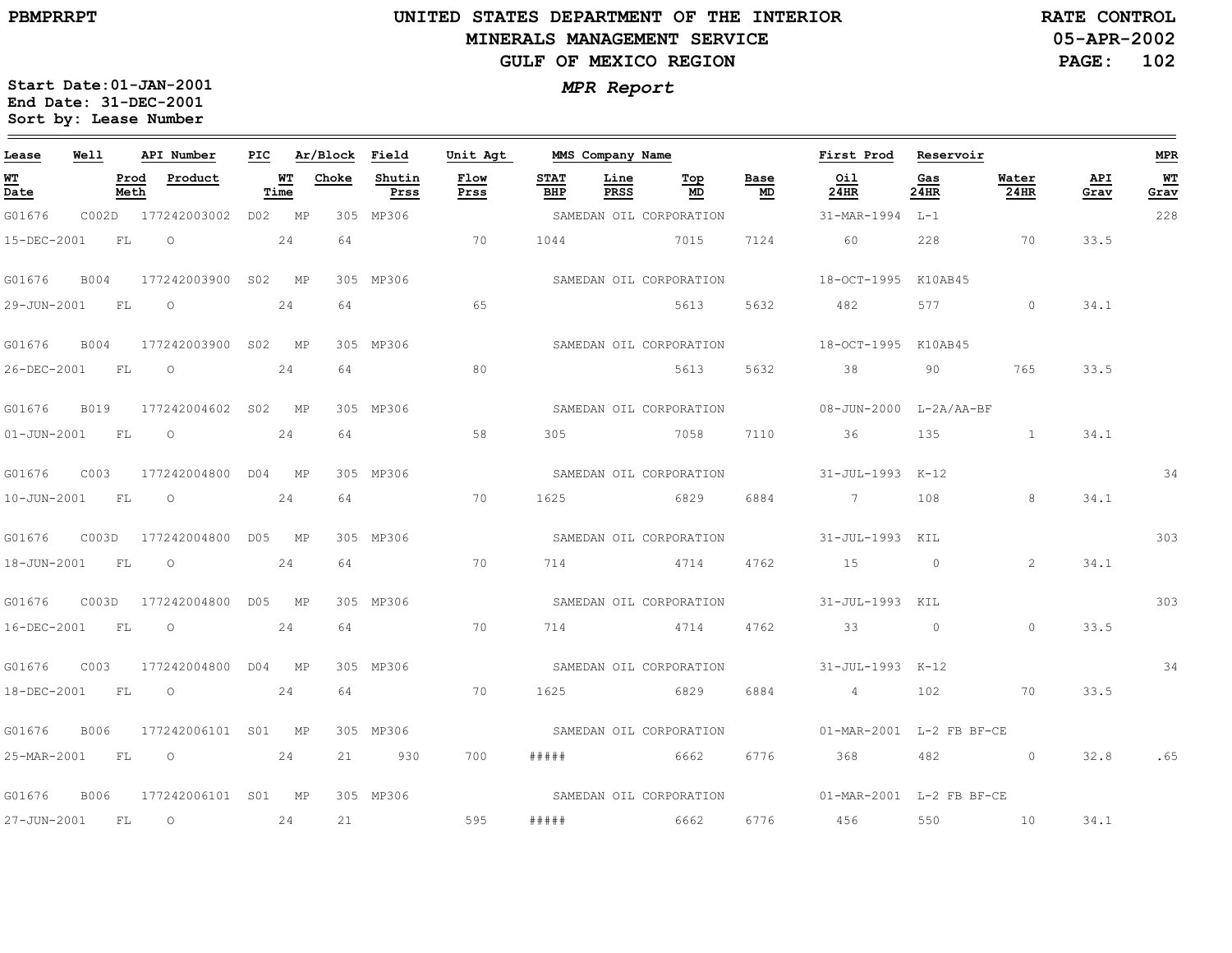$\equiv$ 

# **UNITED STATES DEPARTMENT OF THE INTERIOR MINERALS MANAGEMENT SERVICEGULF OF MEXICO REGION**

**05-APR-2002PAGE: 103 RATE CONTROL**

| Lease             | Well      | API Number              | PIC    |            | Ar/Block Field |                | Unit Agt     |                    | MMS Company Name |                         |            | First Prod               | Reservoir   |                |             | <b>MPR</b>  |
|-------------------|-----------|-------------------------|--------|------------|----------------|----------------|--------------|--------------------|------------------|-------------------------|------------|--------------------------|-------------|----------------|-------------|-------------|
| WT<br>Date        |           | Prod<br>Product<br>Meth |        | WT<br>Time | Choke          | Shutin<br>Prss | Flow<br>Prss | <b>STAT</b><br>BHP | Line<br>PRSS     | Top<br>MD               | Base<br>MD | Oil<br>24HR              | Gas<br>24HR | Water<br>24HR  | API<br>Grav | WT.<br>Grav |
| G01676            | B006      | 177242006101 S01 MP     |        |            |                | 305 MP306      |              |                    |                  | SAMEDAN OIL CORPORATION |            | 01-MAR-2001 L-2 FB BF-CE |             |                |             |             |
| 21-DEC-2001       | FL        | $\Omega$                |        | 24         | 64             |                | 60           | # # # # #          |                  | 6662                    | 6776       | 69                       | 452         | 3              | 33.5        |             |
| G01676            | A009D     | 177242006500 D02 MP     |        |            |                | 305 MP306      |              |                    |                  | SAMEDAN OIL CORPORATION |            | 30-APR-1970 L1-2/3       |             |                |             | 79          |
| 29-JUN-2001       | FL        | $\circ$                 |        | 24         | 64             |                | 200          |                    |                  | 6492                    | 6582       | 81                       | 82          | $\mathbf{1}$   | 34.1        |             |
| G01676            | A009D     | 177242006500 D02 MP     |        |            |                | 305 MP306      |              |                    |                  | SAMEDAN OIL CORPORATION |            | 30-APR-1970 L1-2/3       |             |                |             | 79          |
| 27-DEC-2001       | FL        | $\circ$                 |        | 24         | 64             |                | 180          |                    |                  | 6492                    | 6582       | 74                       | 64          | 26             | 33.5        |             |
| G01676            | A010D     | 177242006700 D02 MP     |        |            |                | 305 MP306      |              |                    |                  | SAMEDAN OIL CORPORATION |            | 30-JUN-1971 L5A 2        |             |                |             |             |
| $01 - JUN - 2001$ | <b>FL</b> | $\circ$                 |        | 24         | 64             |                | 90           | 381                |                  | 5739                    | 5814       | 4                        | 12          | $\circ$        | 34.1        |             |
| G01676            | A010D     | 177242006700            | DO2 MP |            |                | 305 MP306      |              |                    |                  | SAMEDAN OIL CORPORATION |            | 30-JUN-1971 L5A 2        |             |                |             |             |
| $01 - JUN - 2001$ | GL        | $\circ$                 |        | 24         | 64             | 520            | 170          | 381                | 5739             |                         | 5814       | $4\overline{4}$          | 12          | $\circ$        | 33.2        | .64         |
| G01676            | C005      | 177242007100 D03 MP     |        |            |                | 305 MP306      |              |                    |                  | SAMEDAN OIL CORPORATION |            | 30-JUN-1994              | K10A        |                |             | 432         |
| $18 - JUN - 2001$ | FL        | $\circ$                 |        | 24         | 64             |                | 82           | 1651               |                  | 5269                    | 5291       | 28                       | 243         | 323            | 34.1        |             |
| G01676            | C005      | 177242007100            |        | DO3 MP     |                | 305 MP306      |              |                    |                  | SAMEDAN OIL CORPORATION |            | 30-JUN-1994              | K10A        |                |             | 432         |
| 17-DEC-2001       | FL        | $\circ$                 |        | 24         | 64             |                | 80           | 1651               | 5269             |                         | 5291       | 54                       | 120         | 395            | 33.5        |             |
| G01676            | B007      | 177242007201 S01 MP     |        |            |                | 305 MP306      |              |                    |                  | SAMEDAN OIL CORPORATION |            | 21-MAY-2001 L5A FB BF-BZ |             |                |             |             |
| 29-JUN-2001       | <b>FL</b> | $\circ$                 |        | 24         | 24             |                | 80           |                    |                  | 7384                    | 7474       | 5                        | 1272        | 26             | 34.1        |             |
| G01676            | B007      | 177242007201 S01 MP     |        |            |                | 305 MP306      |              |                    |                  | SAMEDAN OIL CORPORATION |            | 21-MAY-2001 L5A FB BF-BZ |             |                |             |             |
| 22-DEC-2001       | FL.       | $\circ$                 |        | 24         | 16             |                | 950          |                    |                  | 7384                    | 7474       | 6                        | 1750        | $\overline{4}$ | 33.5        |             |
| G01676            | A011D     | 177242007500 D02 MP     |        |            |                | 305 MP306      |              |                    |                  | SAMEDAN OIL CORPORATION |            | 30-JUN-1970 L5A 2        |             |                |             | 158         |
| 28-DEC-2001       | FL        | $\circ$                 |        | 24         | 64             |                | 200          | 689                |                  | 7987                    | 8078       | 65                       | 72          | 84             | 33.5        |             |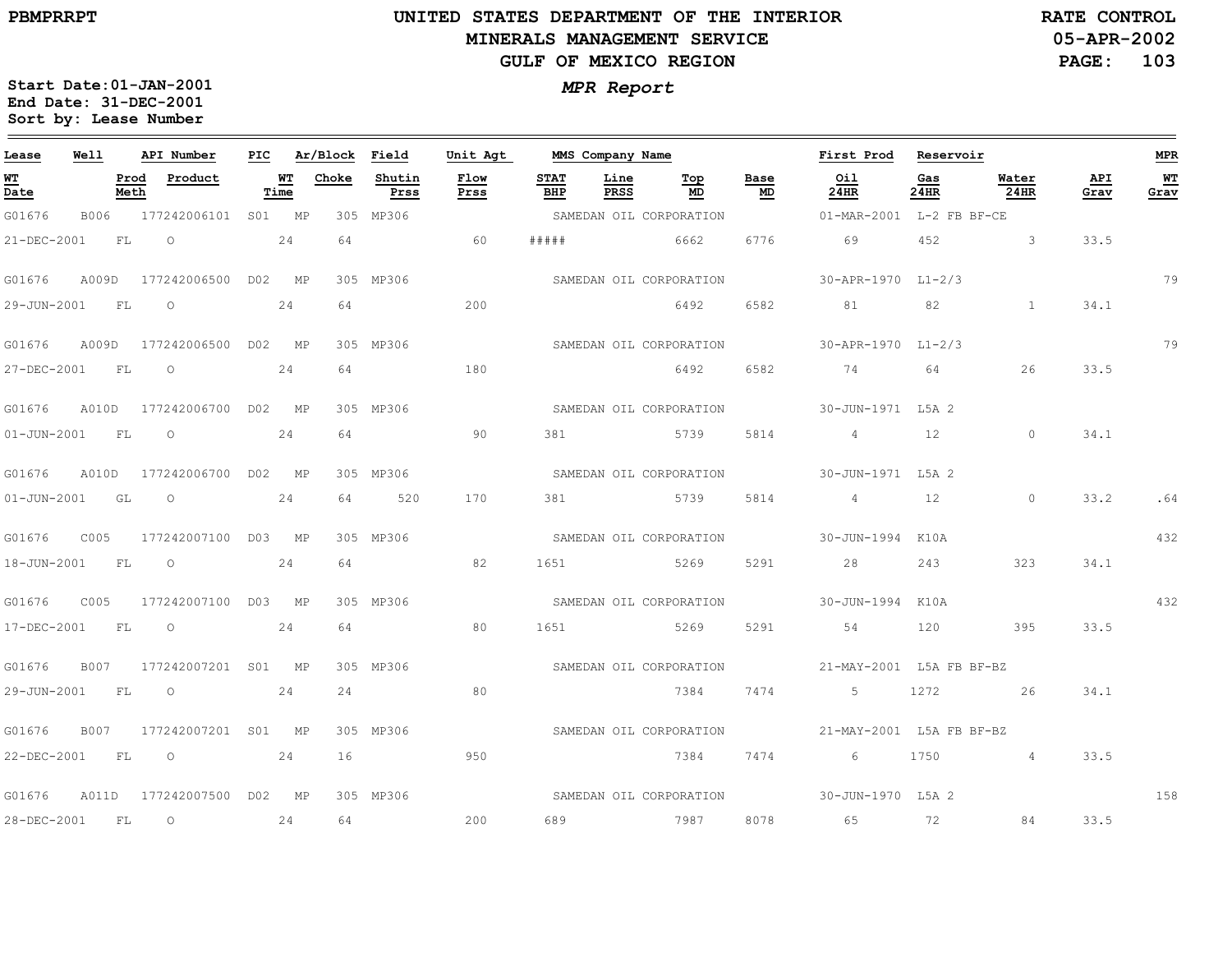$\equiv$ 

# **UNITED STATES DEPARTMENT OF THE INTERIOR MINERALS MANAGEMENT SERVICEGULF OF MEXICO REGION**

**05-APR-2002RATE CONTROL**

**PAGE: 104**

| Lease             | Well         |              | API Number          | PIC |            | Ar/Block | Field          | Unit Agt     |                    | MMS Company Name |                         |            | First Prod                          | Reservoir   |               |             | <b>MPR</b>     |
|-------------------|--------------|--------------|---------------------|-----|------------|----------|----------------|--------------|--------------------|------------------|-------------------------|------------|-------------------------------------|-------------|---------------|-------------|----------------|
| WT<br>Date        |              | Prod<br>Meth | Product             |     | WT<br>Time | Choke    | Shutin<br>Prss | Flow<br>Prss | <b>STAT</b><br>BHP | Line<br>PRSS     | Тор<br>MD               | Base<br>MD | Oil<br>24HR                         | Gas<br>24HR | Water<br>24HR | API<br>Grav | WT.<br>Grav    |
| G01676            | B020A        |              | 177242007801 S02 MP |     |            |          | 305 MP306      |              |                    |                  | SAMEDAN OIL CORPORATION |            | 31-JUL-1984 L1 4                    |             |               |             | $\overline{c}$ |
| $01 - JUN - 2001$ |              | FL           | $\circ$             |     | 24         | 64       |                | 50           |                    |                  | 6636                    | 6746       | 26                                  | 18          | 74            | 34.1        |                |
| G01676            | <b>B020A</b> |              | 177242007801 S02 MP |     |            |          | 305 MP306      |              |                    |                  | SAMEDAN OIL CORPORATION |            | 31-JUL-1984 L14                     |             |               |             | $\overline{2}$ |
| 24-DEC-2001       |              | FL           | $\circ$             |     | 24         | 64       |                | 60           |                    |                  | 6636                    | 6746       | 35                                  | 50          | 48            | 33.5        |                |
| G01676            | A013         |              | 177242008101 S01 MP |     |            |          | 305 MP306      |              |                    |                  | SAMEDAN OIL CORPORATION |            | 06-OCT-1998 L-6                     |             |               |             |                |
| 28-JUN-2001       | FL           |              | G                   |     | 24         | 64       | 950            | 150          | 1313               | 1060             | 8628                    | 8688       | $7\overline{ }$                     | 466         | $\circ$       | 34.1        |                |
| G01676            | A013         |              | 177242008101 S01 MP |     |            |          | 305 MP306      |              |                    |                  | SAMEDAN OIL CORPORATION |            | $06 - 0CT - 1998$ T <sub>1</sub> -6 |             |               |             |                |
| 28-DEC-2001       |              | FL           | G                   |     | 24         | 64       | 640            | 180          | 1313               | 1050             | 8628                    | 8688       | 4                                   | 340         | 12            | 33.5        |                |
| G01676            | A015B        |              | 177242008800 D05 MP |     |            |          | 305 MP306      |              |                    |                  | SAMEDAN OIL CORPORATION |            | 30-NOV-1977 L1-2/3                  |             |               |             |                |
| 26-JUN-2001       | FL           |              | $\circ$             |     | 24         | 25       |                | 280          |                    |                  | 6666 6                  | 6706       | 121                                 | 103         | $\circ$       | 34.1        |                |
| G01676            | A015B        |              | 177242008800 D05 MP |     |            |          | 305 MP306      |              |                    |                  | SAMEDAN OIL CORPORATION |            | 30-NOV-1977 L1-2/3                  |             |               |             |                |
| 30-DEC-2001       |              | FL           | $\circ$             |     | 24         | 64       |                | 180          |                    |                  | 6666                    | 6706       | 57                                  | 70          | 105           | 33.5        |                |
| G01676            | <b>B010</b>  |              | 177242008900        |     | S01 MP     |          | 305 MP306      |              |                    |                  | SAMEDAN OIL CORPORATION |            | 31-AUG-1984 L5A                     |             |               |             | $\Omega$       |
| 27-JUN-2001       | FL           |              | $\circ$             |     | 24         | 64       |                | 220          |                    |                  | 7925                    | 7969       | 34                                  | 40          | 6             | 34.1        |                |
| G01676            | B010         |              | 177242008900 S01 MP |     |            |          | 305 MP306      |              |                    |                  | SAMEDAN OIL CORPORATION |            | 31-AUG-1984 L5A                     |             |               |             | $\Omega$       |
| 23-DEC-2001       |              | FL           | $\circ$             |     | 24         | 64       |                | 55           |                    |                  | 7925                    | 7969       | 16                                  | 55          | 2             | 33.5        |                |
| G01676            | A016D        |              | 177242009100 D02 MP |     |            |          | 305 MP306      |              |                    |                  | SAMEDAN OIL CORPORATION |            | 31-AUG-1970 L4L4A 2                 |             |               |             | 9              |
| 28-MAY-2001       | FL           |              | G                   |     |            | 64       |                | 140          |                    |                  | 8312                    | 8376       | $4\overline{4}$                     | 28          | $\mathbf{3}$  | 34.1        |                |
| G01676            | C008         |              | 177242009700 D01 MP |     |            |          | 305 MP306      |              |                    |                  | SAMEDAN OIL CORPORATION |            | 30-SEP-1971 K8 25/26                |             |               |             |                |
| 28-DEC-2001       |              | FL           | $\circ$             |     | 24         | 64       |                | 80           |                    |                  | 4824                    | 4839       | 18                                  | 5           | $\circ$       | 33.6        |                |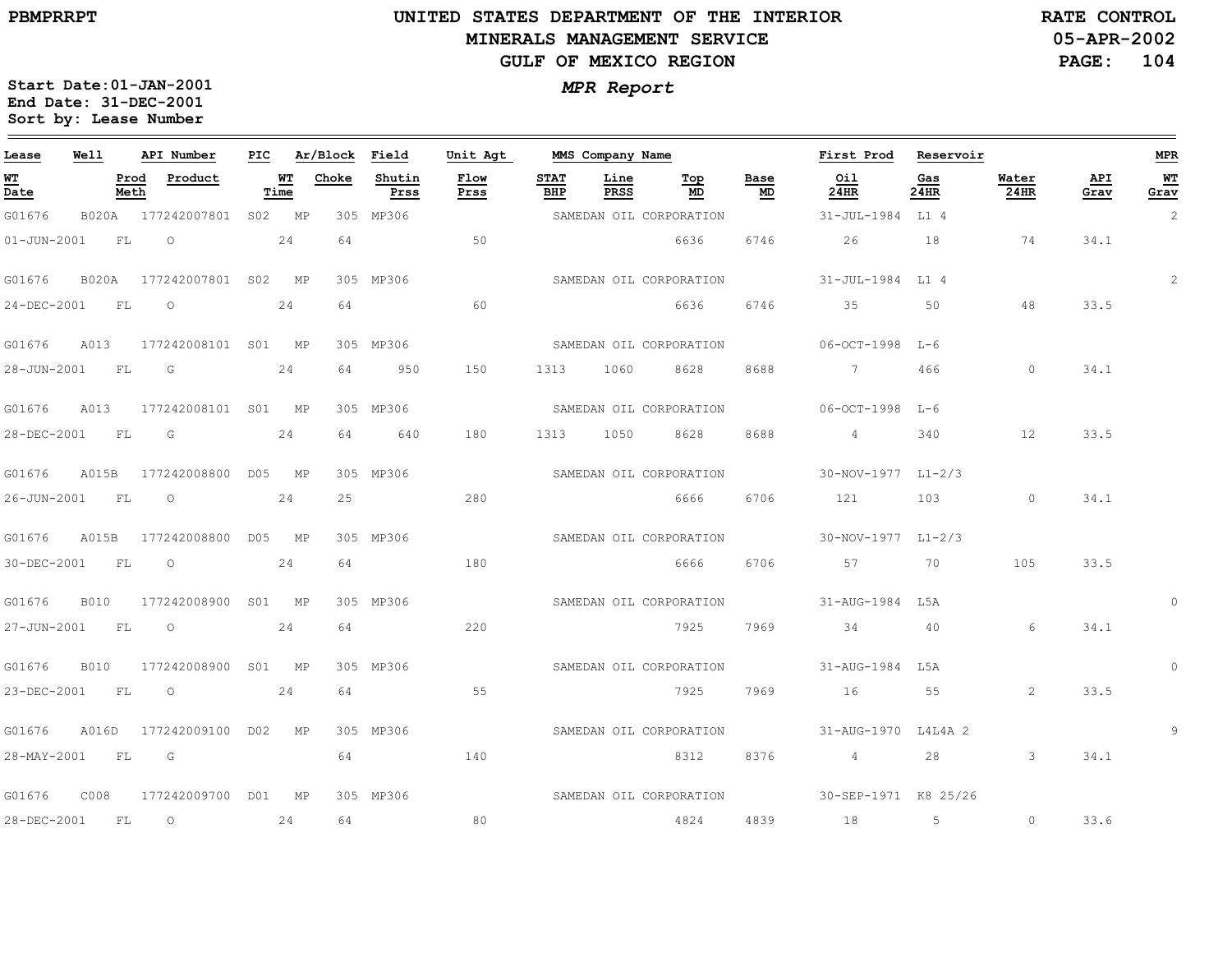$\equiv$ 

# **UNITED STATES DEPARTMENT OF THE INTERIOR MINERALS MANAGEMENT SERVICEGULF OF MEXICO REGION**

**05-APR-2002RATE CONTROL**

**PAGE: 105**

| Lease             | Well        |              | API Number          | PIC |            | Ar/Block       | Field          | Unit Agt     |                    | MMS Company Name    |                         |            | First Prod            | Reservoir   |               |             | <b>MPR</b> |
|-------------------|-------------|--------------|---------------------|-----|------------|----------------|----------------|--------------|--------------------|---------------------|-------------------------|------------|-----------------------|-------------|---------------|-------------|------------|
| <u>WT</u><br>Date |             | Prod<br>Meth | Product             |     | WT<br>Time | Choke          | Shutin<br>Prss | Flow<br>Prss | <b>STAT</b><br>BHP | Line<br><b>PRSS</b> | Top<br>MD               | Base<br>MD | Oil<br>24HR           | Gas<br>24HR | Water<br>24HR | API<br>Grav | WТ<br>Grav |
| G01676            | C009        |              | 177242010401 S01 MP |     |            |                | 305 MP306      |              |                    |                     | SAMEDAN OIL CORPORATION |            | 31-JAN-1994           | L2A         |               |             | 512        |
| 19-JUN-2001       |             | FL           | $\circ$             |     | 24         | 64             |                | 100          |                    |                     | 7839                    | 7987       | 21                    | 25          | 38            | 34.1        |            |
| G01676            | C009        |              | 177242010401 S01 MP |     |            |                | 305 MP306      |              |                    |                     | SAMEDAN OIL CORPORATION |            | $31 - JAN - 1994$     | L2A         |               |             | 512        |
| 28-DEC-2001       |             | FL           | $\circ$             |     | 24         | 64             |                | 110          |                    |                     | 7839                    | 7987       | 33                    | 24          | 50            | 33.5        |            |
| G01676            | CO10        |              | 177242010900        |     | D01 MP     |                | 305 MP306      |              |                    |                     | SAMEDAN OIL CORPORATION |            | 31-OCT-1970           | L2A 23      |               |             | 53         |
| 19-JUN-2001       |             | FL           | $\circ$             |     | 24         | 64             |                | 75           |                    |                     | 7071                    | 7097       | 28                    | 58          | 11            | 34.1        |            |
| G01676            | C010        |              | 177242010900        |     | D01 MP     |                | 305 MP306      |              |                    |                     | SAMEDAN OIL CORPORATION |            | 31-OCT-1970           | L2A 23      |               |             | 53         |
| 18-DEC-2001       |             | FL           | $\circ$             |     | 24         | 64             |                | 70           |                    |                     | 7071                    | 7097       | 57                    | 20          | 30            | 33.5        |            |
| G01676            | C011        |              | 177242011600        |     | D01 MP     |                | 305 MP306      |              |                    |                     | SAMEDAN OIL CORPORATION |            | 30-NOV-1970 L2A 25    |             |               |             | $\circ$    |
| 25-JUN-2001       |             | FL           | $\circ$             |     | 24         | 64             |                | 142          |                    |                     | 6930                    | 6988       | $\mathbf{3}$          | 16          | 144           | 34.1        |            |
| G01676            | C011        |              | 177242011600        |     | D01 MP     |                | 305 MP306      |              |                    |                     | SAMEDAN OIL CORPORATION |            | 30-NOV-1970 L2A 25    |             |               |             | $\circ$    |
| 18-DEC-2001       |             | FL           | $\circ$             |     | 24         | 64             |                | 110          |                    |                     | 6930                    | 6988       | 14                    | 51          | 197           | 33.5        |            |
| G01676            | B014        |              | 177242012601        | SO1 | MP         |                | 305 MP306      |              |                    |                     | SAMEDAN OIL CORPORATION |            | 05-FEB-2001 L-1 CE-CG |             |               |             |            |
| $04 - MAR - 2001$ |             | FL           | $\Omega$            |     | 24         | 64             | 1050           | 825          | # # # # #          |                     | 7018                    | 7194       | 61                    | 120         | $\circ$       | 32.8        | .64        |
| G01676            | B014        |              | 177242012601 S01    |     | MP         |                | 305 MP306      |              |                    |                     | SAMEDAN OIL CORPORATION |            | 05-FEB-2001 L-1 CE-CG |             |               |             |            |
| 29-JUN-2001       |             | FL           | $\circ$             |     | 24         | 64             |                | 50           | # # # # #          |                     | 7018                    | 7194       | 17                    | 153         | 15            | 34.1        |            |
| G01676            | <b>B014</b> |              | 177242012601        | S01 | <b>MP</b>  |                | 305 MP306      |              |                    |                     | SAMEDAN OIL CORPORATION |            | 05-FEB-2001 L-1 CE-CG |             |               |             |            |
| 25-DEC-2001       |             | FL           | $\circ$             |     | 24         | $\overline{4}$ |                | 80           | #####              |                     | 7018                    | 7194       | 38                    | 30          | $\mathbf{3}$  | 33.5        |            |
| G01676            | B016S       |              | 177242013400 S02 MP |     |            |                | 305 MP306      |              |                    |                     | SAMEDAN OIL CORPORATION |            | 30-SEP-1984 L1 4      |             |               |             | $\Omega$   |
| $02 - JUN - 2001$ |             | FL           | $\circ$             |     | 24         | 64             |                | 72           |                    |                     | 6730                    | 6857       | 14                    | 18          | 240           | 34.1        |            |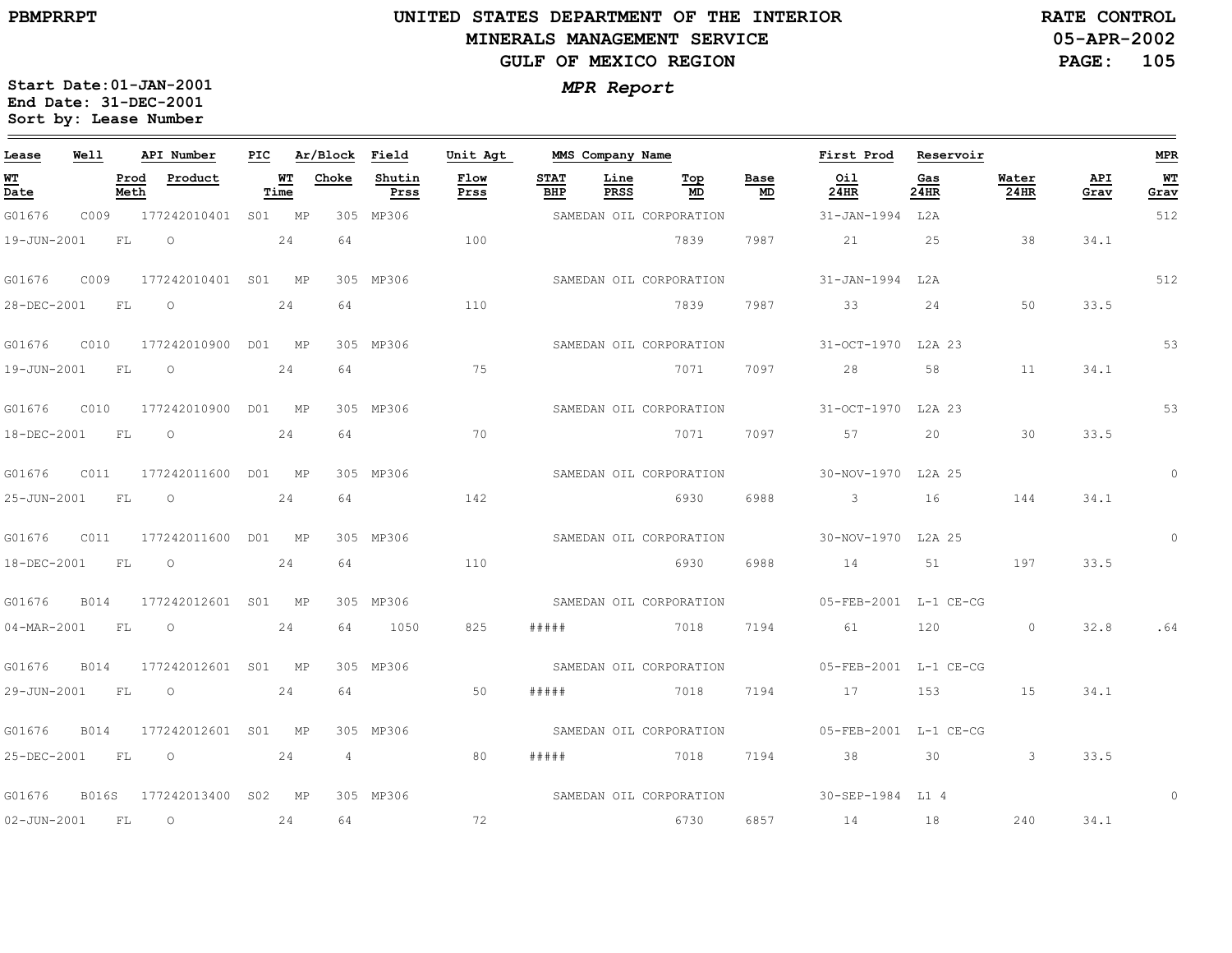$\equiv$ 

# **UNITED STATES DEPARTMENT OF THE INTERIOR MINERALS MANAGEMENT SERVICEGULF OF MEXICO REGION**

**05-APR-2002PAGE: 106 RATE CONTROL**

| Lease                          | Well<br>API Number |              |                      | PIC | Ar/Block   |       | Field          | Unit Agt     |                    | MMS Company Name |                         |            | First Prod                                       | Reservoir   |               |             | <b>MPR</b> |
|--------------------------------|--------------------|--------------|----------------------|-----|------------|-------|----------------|--------------|--------------------|------------------|-------------------------|------------|--------------------------------------------------|-------------|---------------|-------------|------------|
| WT<br>$\overline{\text{Date}}$ |                    | Prod<br>Meth | Product              |     | WТ<br>Time | Choke | Shutin<br>Prss | Flow<br>Prss | <b>STAT</b><br>BHP | Line<br>PRSS     | Тор<br>MD               | Base<br>MD | Oil<br>24HR                                      | Gas<br>24HR | Water<br>24HR | API<br>Grav | WΤ<br>Grav |
| G01676                         | B016S              |              | 177242013400         |     | S02 MP     |       | 305 MP306      |              |                    |                  | SAMEDAN OIL CORPORATION |            | 30-SEP-1984                                      | L1 4        |               |             | $\circ$    |
| 24-DEC-2001                    |                    | FL           | $\circ$              |     | 24         | 64    |                | 50           |                    |                  | 6730                    | 6857       | 13                                               | 100         | 163           | 33.5        |            |
| G01676                         | A014B              |              | 177242013900 D04 MP  |     |            |       | 305 MP306      |              |                    |                  | SAMEDAN OIL CORPORATION |            | 31-MAR-1977 L5A 2                                |             |               |             | 30         |
| 03-JUN-2001                    |                    | FL           | $\circ$              |     | 24         | 64    |                | 140          |                    |                  | 8504                    | 8520       | 9                                                | 46          | $\Omega$      | 34.1        |            |
| G01676                         | <b>B018</b>        |              | 177244001600 S02 MP  |     |            |       | 305 MP306      |              |                    |                  | SAMEDAN OIL CORPORATION |            | 08-JUN-2000 L-2-A BF-CE                          |             |               |             |            |
| $01 - JUN - 2001$              | FL                 |              | $\circ$              |     | 24         | 64    |                | 52           | 1331               | 6668             |                         | 6736       | 47                                               | 50          | 2             | 34.1        |            |
| G01676                         | <b>B018</b>        |              | 177244001600 S02 MP  |     |            |       | 305 MP306      |              |                    |                  | SAMEDAN OIL CORPORATION |            | 08-JUN-2000 L-2-A BF-CE                          |             |               |             |            |
| 23-DEC-2001                    |                    | FL           | $\circ$              |     | 24         | 64    |                | 60           | 1331               |                  | 6668                    | 6736       | 36                                               | 110         | 20            | 33.5        |            |
| G01676                         | CO18D              |              | 177244002100 D02 MP  |     |            |       | 305 MP306      |              |                    |                  | SAMEDAN OIL CORPORATION |            | 31-OCT-1971 K10AB8/9                             |             |               |             | 42         |
| 25-JUN-2001                    | FL.                |              | $\circ$              |     | 24         | 48    |                | 130          |                    |                  | 6774                    | 6832       | 15                                               | 80          | 46            | 34.1        |            |
| G01676                         | C018D              |              | 177244002100 D02 MP  |     |            |       | 305 MP306      |              |                    |                  | SAMEDAN OIL CORPORATION |            | 31-OCT-1971 K10AB8/9                             |             |               |             | 42         |
| 19-DEC-2001                    |                    | FL           | $\circ$              |     | 24         | 48    |                | 130          |                    |                  | 6774                    | 6832       | 4 <sup>1</sup>                                   | 69          | $\circ$       | 33.5        |            |
| G01676                         | F016               |              | 177244018100 D01 MP  |     |            |       | 305 MP306      |              |                    |                  | SAMEDAN OIL CORPORATION |            | 30-JUN-1992 K10AB-28,29                          |             |               |             | 21         |
| 18-MAY-2001                    | FL                 |              | $\overline{O}$       |     | 24         | 64    |                | 200          |                    |                  | 7682                    | 7782       | 13                                               | 274 103     |               | 34.1        |            |
| G01676                         | F016               |              | 177244018100 D01 MP  |     |            |       | 305 MP306      |              |                    |                  | SAMEDAN OIL CORPORATION |            | 30-JUN-1992 K10AB-28,29                          |             |               |             | 21         |
| 24-DEC-2001                    | FL                 |              | $\circ$              |     | 24         | 64    |                | 110          |                    |                  | 7682                    | 7782       | 15                                               | 215         | 133           | 33.5        |            |
| G01676                         | A023               |              | 177244019801 S02 MP  |     |            |       | 305 MP306      |              |                    |                  | SAMEDAN OIL CORPORATION |            | 23-OCT-2001 L-2 FB ZC-AA                         |             |               |             |            |
| $04 - NOV - 2001$              | FL                 |              | $\overline{O}$<br>24 |     |            | 28    | 730            | 125          |                    |                  | 1039 6338               | 6374       |                                                  | 364         | $\sim$ 7      | 33.4        | .67        |
| G01676                         | A023               |              | 177244019801 S02 MP  |     |            |       | 305 MP306      |              |                    |                  |                         |            | SAMEDAN OIL CORPORATION 23-OCT-2001 L-2 FB ZC-AA |             |               |             |            |
| 02-DEC-2001                    | <b>FL</b>          |              | $\circ$              |     | 24         | 64    |                | 50           | 1039               |                  | 6338                    | 6374       | 26                                               | 608         | $\mathbf{3}$  | 33.5        |            |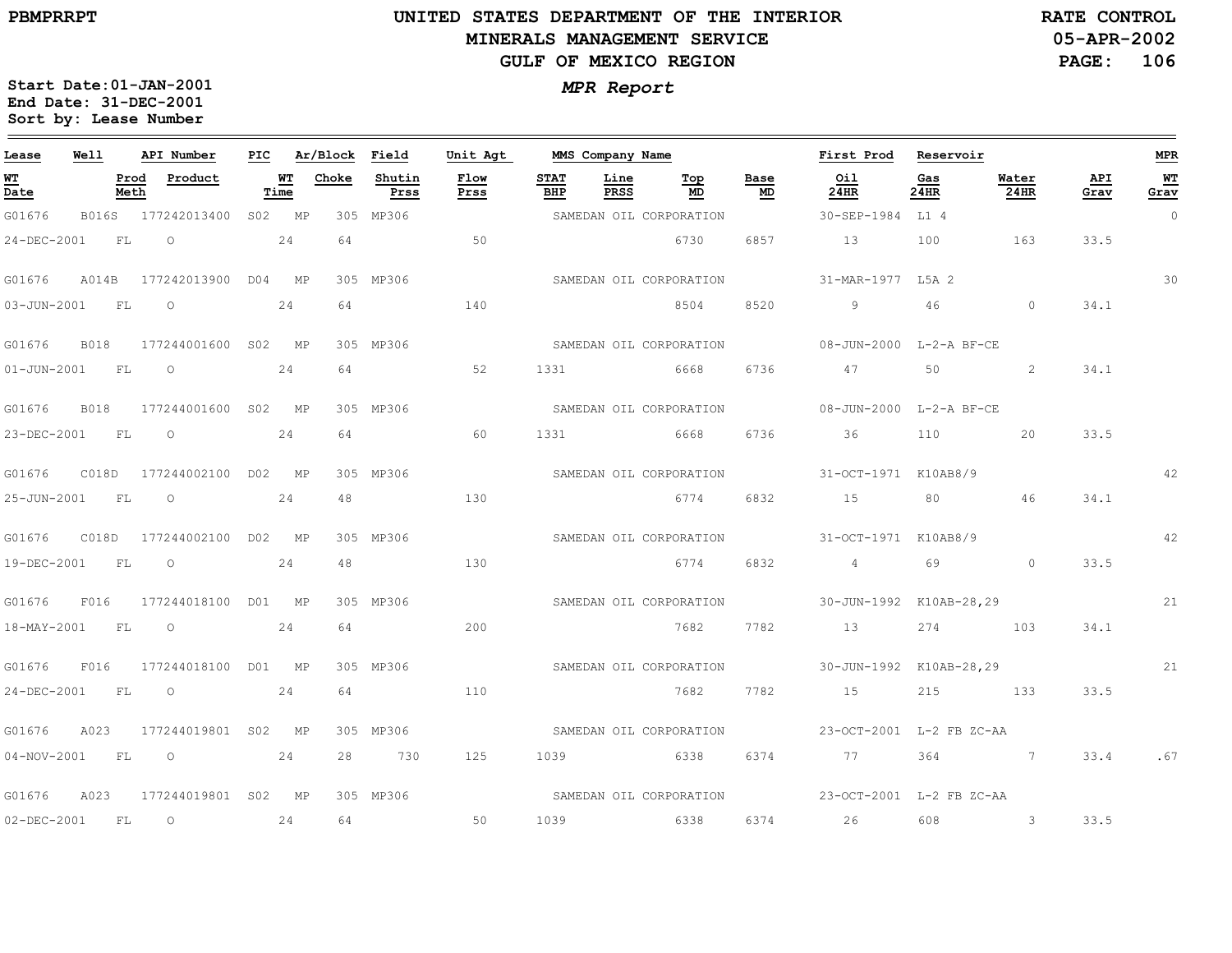# **UNITED STATES DEPARTMENT OF THE INTERIOR MINERALS MANAGEMENT SERVICEGULF OF MEXICO REGION**

**05-APR-2002 RATE CONTROL**

**PAGE:107**

| Lease                                 | Well  |              | API Number          | PIC |            | Ar/Block | Field          | Unit Agt     | MMS Company Name   |              |                         |                                 | First Prod            | Reservoir                                                                                                                                                                                                                                                                                                                          |                |             | <b>MPR</b> |
|---------------------------------------|-------|--------------|---------------------|-----|------------|----------|----------------|--------------|--------------------|--------------|-------------------------|---------------------------------|-----------------------|------------------------------------------------------------------------------------------------------------------------------------------------------------------------------------------------------------------------------------------------------------------------------------------------------------------------------------|----------------|-------------|------------|
| <b>WT</b><br>$\overline{\text{Date}}$ |       | Prod<br>Meth | Product             |     | WТ<br>Time | Choke    | Shutin<br>Prss | Flow<br>Prss | <b>STAT</b><br>BHP | Line<br>PRSS | Top<br>MD               | Base<br>$\underline{\text{MD}}$ | Oil<br>24HR           | Gas<br>24HR                                                                                                                                                                                                                                                                                                                        | Water<br>24HR  | API<br>Grav | WT<br>Grav |
| G01676                                | A026  |              | 177244020501        | SO1 | МP         |          | 305 MP306      |              |                    |              | SAMEDAN OIL CORPORATION |                                 | 31-AUG-1998           | L-6                                                                                                                                                                                                                                                                                                                                |                |             |            |
| 30-JUN-2001                           |       | FL           | G                   |     | 24         | 8        | 640            | 380          |                    | 1060         | 8640                    | 8722                            | $\sim$ 1              | 359                                                                                                                                                                                                                                                                                                                                | $\circ$        | 34.1        |            |
| G01676                                | A026  |              | 177244020501 S01 MP |     |            |          | 305 MP306      |              |                    |              | SAMEDAN OIL CORPORATION |                                 | 31-AUG-1998 L-6       |                                                                                                                                                                                                                                                                                                                                    |                |             |            |
| 30-DEC-2001                           |       | FL           | G                   |     | 24         | 64       | 250            | 60           |                    | 1050         | 8640                    | 8722                            | $\overline{0}$        | 145                                                                                                                                                                                                                                                                                                                                | $\circ$        |             |            |
| G01677                                | D001D |              | 177242001700 D02 MP |     |            |          | 306 MP306      |              |                    |              | SAMEDAN OIL CORPORATION |                                 | 31-MAY-1973 L1 42     |                                                                                                                                                                                                                                                                                                                                    |                |             | 303        |
| 25-JUN-2001                           |       | FL           | $\circ$             |     | 24         | 64       |                | 150          |                    |              | 6068                    | 6150                            | 206                   | 57                                                                                                                                                                                                                                                                                                                                 | $\Omega$       | 34.1        |            |
| G01677                                | D001D |              | 177242001700        |     | DO2 MP     |          | 306 MP306      |              |                    |              | SAMEDAN OIL CORPORATION |                                 | 31-MAY-1973 L1 42     |                                                                                                                                                                                                                                                                                                                                    |                |             | 303        |
| 17-DEC-2001                           |       | FL           | $\circ$             |     | 24         | 64       |                | 100          |                    |              | 6068                    | 6150                            | 180                   | 46                                                                                                                                                                                                                                                                                                                                 | $\circ$        | 33.5        |            |
| G01677                                | D002A |              | 177242002100        | S03 | MP         |          | 306 MP306      |              |                    |              | SAMEDAN OIL CORPORATION |                                 | 30-NOV-1980 L1 44,45  |                                                                                                                                                                                                                                                                                                                                    |                |             | 35         |
| 25-JUN-2001                           |       | FL           | $\circ$             |     | 24         | 16       |                | 470          | 1319               |              | 5975                    | 6079                            | $\overline{7}$        | 37                                                                                                                                                                                                                                                                                                                                 | 16             | 34.1        |            |
| G01677                                | D002A |              | 177242002100        | S03 | MP         |          | 306 MP306      |              |                    |              | SAMEDAN OIL CORPORATION |                                 | 30-NOV-1980 L1 44,45  |                                                                                                                                                                                                                                                                                                                                    |                |             | 35         |
| 16-DEC-2001                           |       | FL           | $\circ$             |     | 24         | 16       |                | 300          | 1319               |              | 5975                    | 6079                            | 12                    | $\overline{0}$ and $\overline{0}$ and $\overline{0}$ and $\overline{0}$ and $\overline{0}$ and $\overline{0}$ and $\overline{0}$ and $\overline{0}$ and $\overline{0}$ and $\overline{0}$ and $\overline{0}$ and $\overline{0}$ and $\overline{0}$ and $\overline{0}$ and $\overline{0}$ and $\overline{0}$ and $\overline{0}$ and | 17             | 33.5        |            |
| G01677                                | D003  |              | 177242002401 S01 MP |     |            |          | 306 MP306      |              |                    |              | SAMEDAN OIL CORPORATION |                                 | 17-JUN-2000 L-1 2B-DD |                                                                                                                                                                                                                                                                                                                                    |                |             |            |
| 22-JUN-2001                           |       | FL           | $\circ$             |     | 24         | 64       |                | 160          | # # # # #          |              | 5956                    | 6076                            | 29                    | 81                                                                                                                                                                                                                                                                                                                                 | $\overline{1}$ | 34.1        |            |
| G01677                                | D003  |              | 177242002401 S01    |     | MP         |          | 306 MP306      |              |                    |              | SAMEDAN OIL CORPORATION |                                 | 17-JUN-2000 L-1 2B-DD |                                                                                                                                                                                                                                                                                                                                    |                |             |            |
| 27-DEC-2001                           |       | FL           | $\circ$             |     | 24         | 64       |                | 150          | # # # # #          |              | 5956                    | 6076                            | 33                    | $\circ$                                                                                                                                                                                                                                                                                                                            | $\mathbf{1}$   | 33.5        |            |
| G01677                                | D017  |              | 177242003401        | S01 | MP         |          | 306 MP306      |              |                    |              | SAMEDAN OIL CORPORATION |                                 | 30-JUN-1985 L5L5AB40  |                                                                                                                                                                                                                                                                                                                                    |                |             |            |
| 27-JUN-2001                           |       | FL           | $\circ$             |     | 24         | 64       |                | 180          |                    |              | 5688                    | 5935                            | 31                    | 31                                                                                                                                                                                                                                                                                                                                 | 6              | 34.1        |            |
| G01677                                | D017  |              | 177242003401 S01 MP |     |            |          | 306 MP306      |              |                    |              | SAMEDAN OIL CORPORATION |                                 | 30-JUN-1985 L5L5AB40  |                                                                                                                                                                                                                                                                                                                                    |                |             | 9          |
| 23-DEC-2001                           |       | FL           | $\circ$             |     | 24         | 64       |                | 180          |                    |              | 5688                    | 5935                            | 8                     | 11                                                                                                                                                                                                                                                                                                                                 | $\circ$        | 33.5        |            |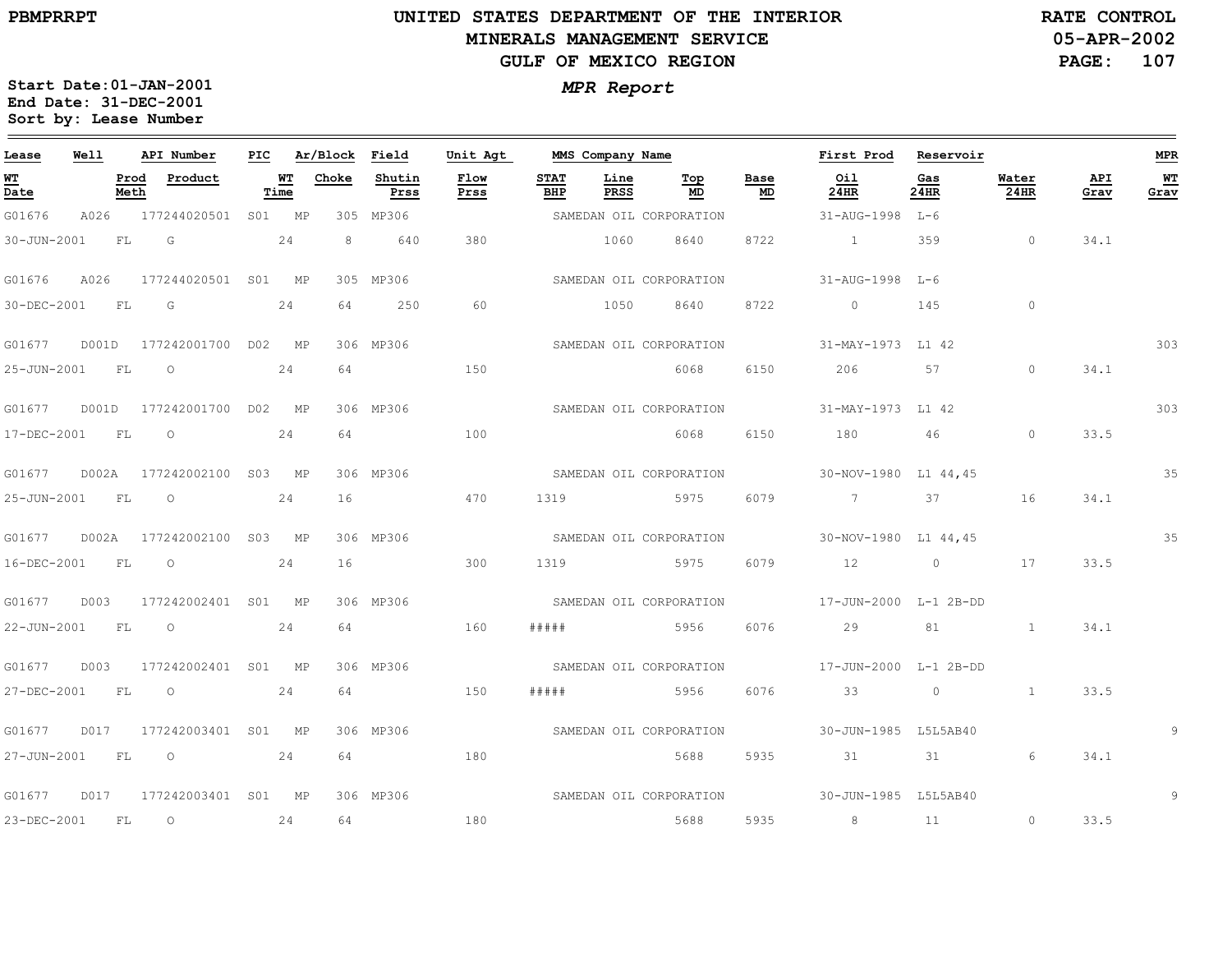# **UNITED STATES DEPARTMENT OF THE INTERIOR MINERALS MANAGEMENT SERVICEGULF OF MEXICO REGION**

**05-APR-2002PAGE: 108 RATE CONTROL**

| Lease                            | <b>Well</b> |      | API Number                       |      |                 | PIC Ar/Block Field | Unit Agt     |                    | MMS Company Name    |                |                                   | First Prod Reservoir                             |             |                        |             | MPR        |
|----------------------------------|-------------|------|----------------------------------|------|-----------------|--------------------|--------------|--------------------|---------------------|----------------|-----------------------------------|--------------------------------------------------|-------------|------------------------|-------------|------------|
| WТ<br>$\overline{\mathtt{Date}}$ |             | Meth | Prod Product                     | Time | <b>WT</b> Choke | Shutin<br>Prss     | Flow<br>Prss | <b>STAT</b><br>BHP | Line<br><b>PRSS</b> | Тор<br>MD      | Base<br>$\underline{\mathsf{MD}}$ | Oil<br>24HR                                      | Gas<br>24HR | Water<br>$24$ HR       | API<br>Grav | WT<br>Grav |
| G01677                           |             |      | D006 177242004301 S02 MP         |      |                 | 306 MP306          |              |                    |                     |                |                                   | SAMEDAN OIL CORPORATION 12-APR-2001 L-1 FB DD-DZ |             |                        |             |            |
| 25-APR-2001                      |             |      | $FL$ 0 24                        |      | 64              | 780                | 100          |                    |                     | 1362 6111      | 6182                              | 48 68 3                                          |             |                        | 33.5        | .64        |
|                                  |             |      | G01677 D006 177242004301 S02 MP  |      |                 | 306 MP306          |              |                    |                     |                |                                   | SAMEDAN OIL CORPORATION 12-APR-2001 L-1 FB DD-DZ |             |                        |             |            |
| 23-JUN-2001 FL O                 |             |      | 24                               |      | 64              |                    | 100          | 1362               |                     |                |                                   | 6111 6182 48 58 0                                |             |                        | 34.1        |            |
|                                  |             |      | G01677 D006 177242004301 S02 MP  |      |                 | 306 MP306          |              |                    |                     |                |                                   | SAMEDAN OIL CORPORATION 12-APR-2001 L-1 FB DD-DZ |             |                        |             |            |
|                                  |             |      | 13-DEC-2001 FL 0 24              |      | 64              |                    | 180          |                    |                     | 1362 6111 6182 |                                   | $56$ 0                                           |             | $\circ$                | 33.5        |            |
|                                  |             |      | G01677 E004B 177242004901 D04 MP |      |                 | 306 MP306          |              |                    |                     |                |                                   | SAMEDAN OIL CORPORATION 51-JUL-1980 K10B         |             |                        |             | 239        |
| 27-JUN-2001 FL                   |             |      | $\overline{O}$                   | 24   | 64              |                    | 100          | 62                 |                     | 5900           | 5990                              | 13                                               |             | $0 \hspace{1.5cm} 672$ | 34.1        |            |
|                                  |             |      | G01677 E004B 177242004901 D04 MP |      |                 | 306 MP306          |              |                    |                     |                |                                   | SAMEDAN OIL CORPORATION 31-JUL-1980 K10B         |             |                        |             | 239        |
| 11-DEC-2001 FL                   |             |      | $\overline{O}$                   | 24   | 64              |                    | 95           |                    |                     | 62 5900        | 5990                              | 11 27                                            |             | 771                    | 33.5        |            |
|                                  |             |      |                                  |      |                 | 306 MP306          |              |                    |                     |                |                                   | SAMEDAN OIL CORPORATION 31-MAY-1970 L1 44,45     |             |                        |             | 58         |
| 26-JUN-2001 FL 0                 |             |      |                                  | 24   | 64              |                    | 175          |                    |                     | 6862           |                                   | 6964 26 42                                       |             | 169                    | 34.1        |            |
|                                  |             |      |                                  |      |                 | 306 MP306          |              |                    |                     |                |                                   | SAMEDAN OIL CORPORATION 31-MAY-1970 L1 44,45     |             |                        |             | 58         |
|                                  |             |      | 21-DEC-2001 FL O                 | 24   |                 | 64 64 64 65        | 175          |                    |                     | 6862           |                                   | 6964 25 0                                        |             | 144                    | 33.5        |            |
| G01677                           |             |      | D008 177242005900 D01 MP         |      |                 | 306 MP306          |              |                    |                     |                |                                   | SAMEDAN OIL CORPORATION 31-MAY-1970 L1 42        |             |                        |             | 53         |
| 27-JUN-2001 FL O                 |             |      |                                  | 24   | 64              |                    | 180          |                    |                     |                |                                   | 6474 6534 24 43                                  |             | 516                    | 34.1        |            |
|                                  |             |      | G01677 D008 177242005900 D01 MP  |      |                 | 306 MP306          |              |                    |                     |                |                                   | SAMEDAN OIL CORPORATION 31-MAY-1970 L1 42        |             |                        |             | 53         |
|                                  |             |      | 22-DEC-2001 FL 0 24              |      |                 | 64 175             |              |                    |                     | 6474 6534      |                                   | $9 \t 40$                                        |             | 523                    | 33.5        |            |
| G01677                           |             |      | E029D 177242006802 D04 MP        |      |                 | 306 MP306          |              |                    |                     |                |                                   | SAMEDAN OIL CORPORATION 525-MAR-1996 K-1         |             |                        |             |            |
| 13-JUN-2001 FL                   |             |      | $\overline{O}$<br>24             |      | 64              |                    | 100          |                    |                     |                |                                   | 250 3894 3914 77 38                              |             | 370                    | 34.1        |            |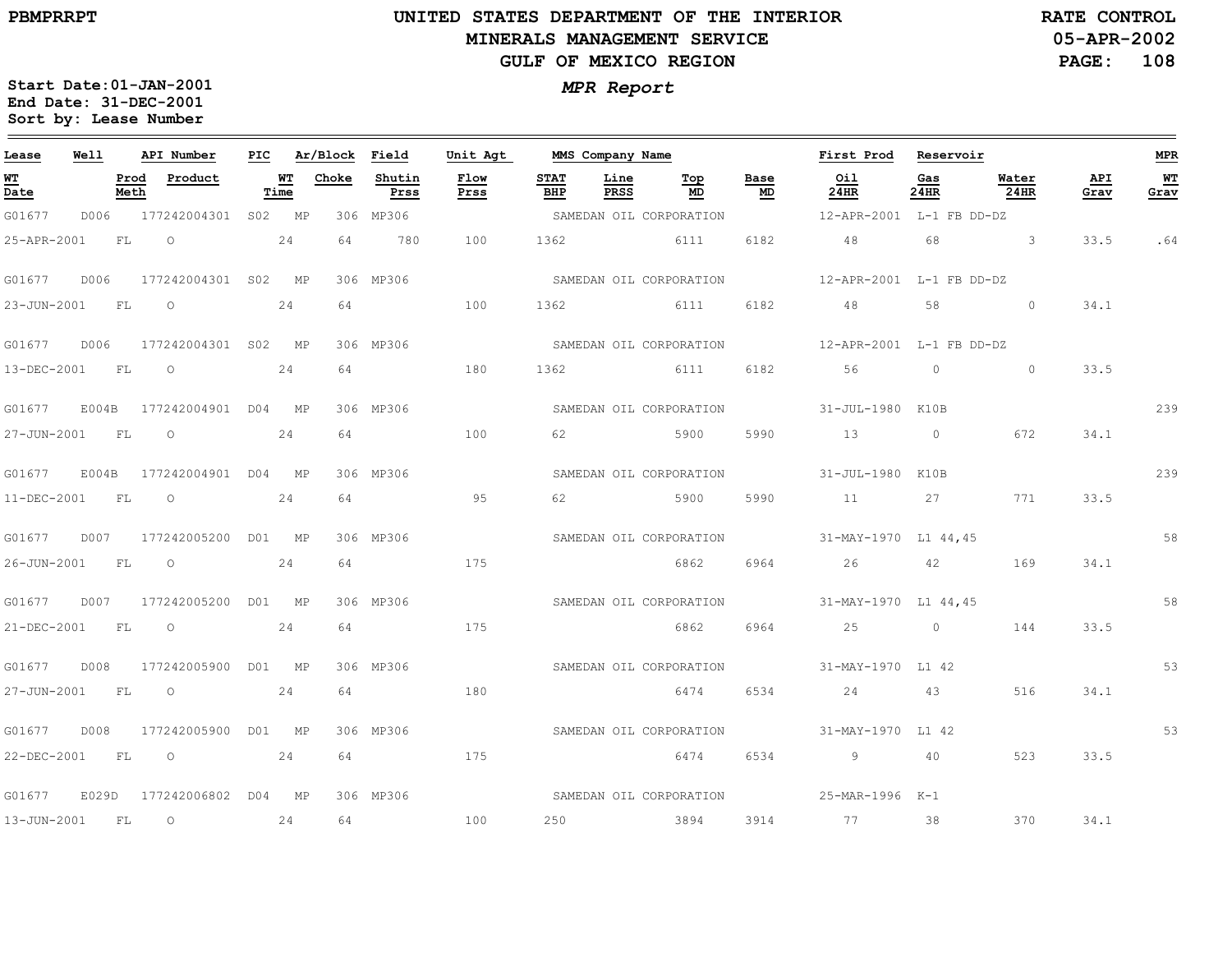$\equiv$ 

# **UNITED STATES DEPARTMENT OF THE INTERIOR MINERALS MANAGEMENT SERVICEGULF OF MEXICO REGION**

**05-APR-2002PAGE: 109 RATE CONTROL**

| Lease              | Well  |              | API Number          | PIC |            | Ar/Block | Field          | Unit Agt     |                    | MMS Company Name    |                         |            | First Prod                                   | Reservoir      |               |             | <b>MPR</b> |
|--------------------|-------|--------------|---------------------|-----|------------|----------|----------------|--------------|--------------------|---------------------|-------------------------|------------|----------------------------------------------|----------------|---------------|-------------|------------|
| <u> WТ</u><br>Date |       | Prod<br>Meth | Product             |     | WT<br>Time | Choke    | Shutin<br>Prss | Flow<br>Prss | <b>STAT</b><br>BHP | Line<br><b>PRSS</b> | Top<br>MD               | Base<br>MD | Oil<br>24HR                                  | Gas<br>24HR    | Water<br>24HR | API<br>Grav | WТ<br>Grav |
| G01677             | E029D |              | 177242006802 D04 MP |     |            |          | 306 MP306      |              |                    |                     | SAMEDAN OIL CORPORATION |            | 25-MAR-1996 K-1                              |                |               |             |            |
| 18-DEC-2001        |       | FL.          | $\Omega$            |     | 24         | 64       |                | 80           | 250                | 3894                |                         | 3914       | 81                                           | -3             | 386           | 33.5        |            |
| G01677             | D009  |              | 177242007001 S01 MP |     |            |          | 306 MP306      |              |                    |                     | SAMEDAN OIL CORPORATION |            | 11-FEB-2000 L2A                              |                |               |             |            |
| 24-JUN-2001        |       | FL           | $\circ$             |     | 24         | 64       |                | 160          | 874                |                     | 6848                    | 6928       | 41                                           | 75             | 9             | 34.1        |            |
| G01677             | D009  |              | 177242007001 S01 MP |     |            |          | 306 MP306      |              |                    |                     | SAMEDAN OIL CORPORATION |            | 11-FEB-2000                                  | T.2 A          |               |             |            |
| $14 - DEC - 2001$  | FL    |              | $\circ$             |     | 24         | 64       |                | 160          | 874                | 6848                |                         | 6928       | 34                                           | 27             | 8             | 33.5        |            |
| G01677             | D005D |              | 177242007300 D02 MP |     |            |          | 306 MP306      |              |                    |                     | SAMEDAN OIL CORPORATION |            | 30-APR-1972 L1 44,45                         |                |               |             | 66         |
| 09-JUN-2001        |       | FL           | $\circ$             |     | 24         | 28       |                | 320          |                    |                     | 6062                    | 6064       | 16                                           | 21             | 22            | 34.1        |            |
| G01677             | D005D |              | 177242007300 D02 MP |     |            |          | 306 MP306      |              |                    |                     | SAMEDAN OIL CORPORATION |            | 30-APR-1972 L1 44,45                         |                |               |             | 66         |
| 17-DEC-2001        | FL    |              | $\circ$             |     | 24         | 22       |                | 200          |                    |                     | 6062                    | 6064       | 18                                           | $\circ$        | 16            | 33.5        |            |
| G01677             | E005  |              | 177242007401 S02 MP |     |            |          | 306 MP306      |              |                    |                     | SAMEDAN OIL CORPORATION |            | 30-APR-1998 L-1                              |                |               |             |            |
| 13-JUN-2001        |       | FL           | $\circ$             |     | 24         | 64       |                | 100          | 734                |                     | 6564                    | 6674       | 25                                           | 46             | $\mathbf{1}$  | 34.1        |            |
| G01677             | E005  |              | 177242007401 S02 MP |     |            |          | 306 MP306      |              |                    |                     | SAMEDAN OIL CORPORATION |            | 30-APR-1998 L-1                              |                |               |             |            |
| 21-DEC-2001        | FL    |              | $\circ$             |     | 24         | 64       |                | 80           | 734                |                     | 6564                    | 6674       | 24                                           | $\overline{7}$ | $\circ$       | 33.5        |            |
| G01677             | D010  |              | 177242008701 S01 MP |     |            |          | 306 MP306      |              |                    |                     | SAMEDAN OIL CORPORATION |            | $02 - SEP - 2000$ L-2 DZ-DC                  |                |               |             |            |
| 12-JUN-2001        |       | FL           | $\circ$             |     | 24         | 64       |                | 100          | #####              |                     | 6422                    | 6480       | 30                                           | 282            | 103           | 34.1        |            |
| G01677             | D010  |              | 177242008701 S01 MP |     |            |          | 306 MP306      |              |                    |                     | SAMEDAN OIL CORPORATION |            | 02-SEP-2000 L-2 DZ-DC                        |                |               |             |            |
| 16-DEC-2001        |       | FL           | $\circ$             |     | 24         | 64       |                | 120          | # # # #            | 6422                |                         | 6480       | 15                                           | 142            | $\mathbf{3}$  | 33.5        |            |
| G01677             | D012B |              | 177242009500 S04 MP |     |            |          | 306 MP306      |              |                    |                     |                         |            | SAMEDAN OIL CORPORATION 30-APR-1985 K10AB 43 |                |               |             | 35         |
| $11 - JUN - 2001$  |       | FL           | $\circ$             |     | 24         | 22       |                | 350          |                    |                     | 5425                    | 5462       | 29                                           | 67             | 376           | 34.1        |            |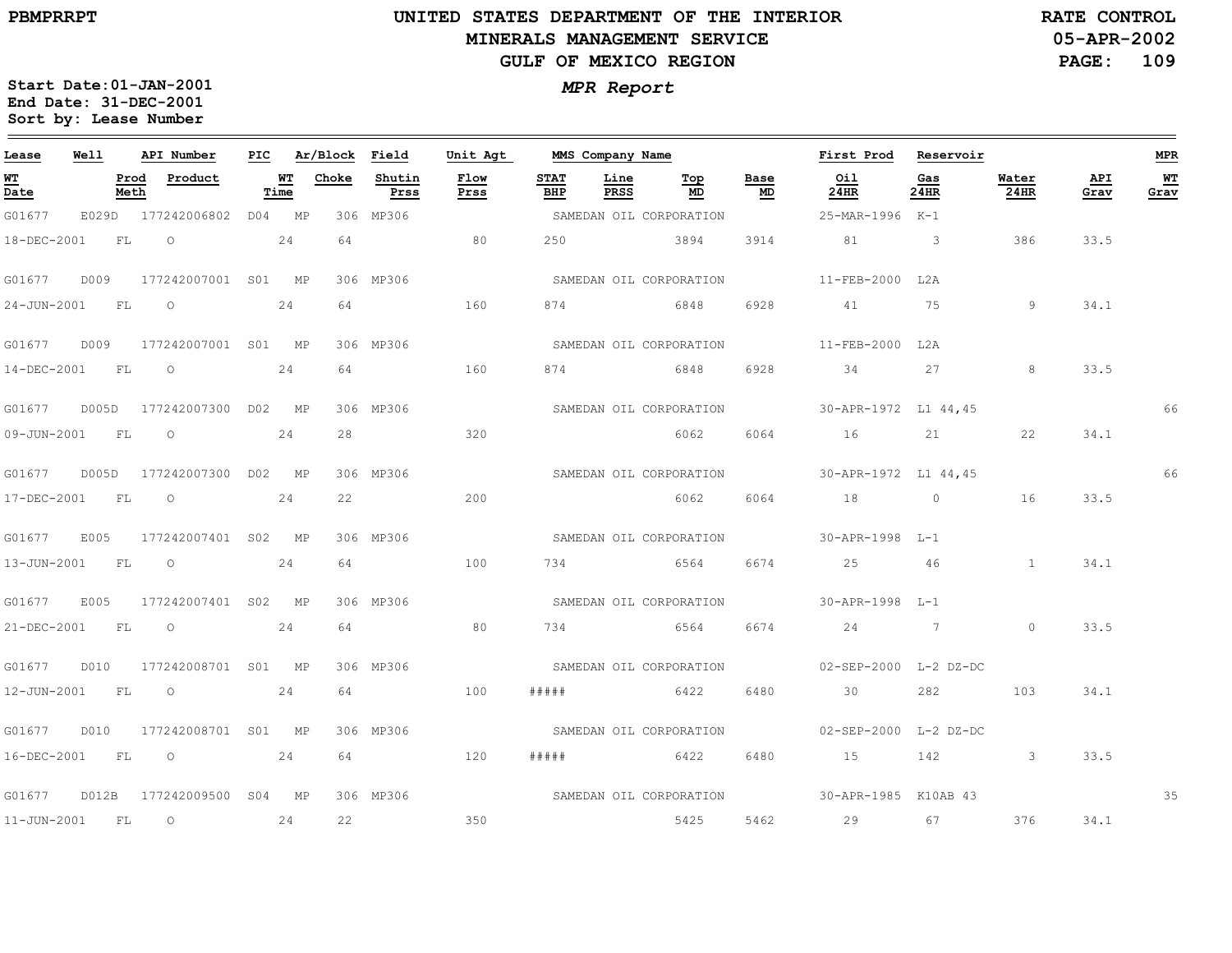$\equiv$ 

# **UNITED STATES DEPARTMENT OF THE INTERIOR MINERALS MANAGEMENT SERVICEGULF OF MEXICO REGION**

**05-APR-2002RATE CONTROL**

**PAGE: 110**

| Lease             | Well      |              | API Number                                                                                                                                                                                                                     | PIC |            | Ar/Block | Field          | Unit Agt     |                    | MMS Company Name |                         |            | First Prod                                   | Reservoir      |               |             | <b>MPR</b>             |
|-------------------|-----------|--------------|--------------------------------------------------------------------------------------------------------------------------------------------------------------------------------------------------------------------------------|-----|------------|----------|----------------|--------------|--------------------|------------------|-------------------------|------------|----------------------------------------------|----------------|---------------|-------------|------------------------|
| <u>WT</u><br>Date |           | Prod<br>Meth | Product                                                                                                                                                                                                                        |     | WТ<br>Time | Choke    | Shutin<br>Prss | Flow<br>Prss | <b>STAT</b><br>BHP | Line<br>PRSS     | Top<br>MD               | Base<br>MD | Oil<br>24HR                                  | Gas<br>24HR    | Water<br>24HR | API<br>Grav | W <sup>T</sup><br>Grav |
| G01677            |           |              | D012B 177242009500 S04 MP                                                                                                                                                                                                      |     |            |          | 306 MP306      |              |                    |                  | SAMEDAN OIL CORPORATION |            | 30-APR-1985 K10AB 43                         |                |               |             | 35                     |
| 12-DEC-2001       |           | <b>FL</b>    | $\circ$                                                                                                                                                                                                                        |     | 24         | 64       |                | 300          |                    |                  | 5425                    | 5462       | 41                                           | 87             | 251           | 33.5        |                        |
| G01677            | E020      |              | 177242009603 S01 MP                                                                                                                                                                                                            |     |            |          | 306 MP306      |              |                    |                  | SAMEDAN OIL CORPORATION |            | 28-FEB-1998 K-12                             |                |               |             |                        |
| 12-JUN-2001       |           | FL           | $\circ$                                                                                                                                                                                                                        |     | 24         | 64       |                | 85           | 384                |                  | 6520                    | 6620       | 71                                           | 77             | 320           | 34.1        |                        |
| G01677            | E020      |              | 177242009603 S01 MP                                                                                                                                                                                                            |     |            |          | 306 MP306      |              |                    |                  | SAMEDAN OIL CORPORATION |            | 28-FEB-1998 K-12                             |                |               |             |                        |
| 10-DEC-2001 FL    |           |              | $\overline{O}$                                                                                                                                                                                                                 |     | 24         | 64       |                | 85           |                    | 384 6520         |                         | 6620       | 44                                           |                | 13 354        | 33.5        |                        |
| G01677            | D013      |              | 177242009801 S01 MP                                                                                                                                                                                                            |     |            |          | 306 MP306      |              |                    |                  | SAMEDAN OIL CORPORATION |            | 18-SEP-2000 K-10AB DD-DC                     |                |               |             |                        |
| 22-JUN-2001       |           | FL           | $\circ$                                                                                                                                                                                                                        |     | 24         | 64       |                | 160          | # # # # #          |                  | 5698                    | 5762       | 68                                           | 30             | 83            | 34.1        |                        |
| G01677            | D013      |              | 177242009801 S01 MP                                                                                                                                                                                                            |     |            |          | 306 MP306      |              |                    |                  | SAMEDAN OIL CORPORATION |            | 18-SEP-2000 K-10AB DD-DC                     |                |               |             |                        |
| 14-DEC-2001       | <b>FL</b> |              | $\overline{O}$                                                                                                                                                                                                                 |     | 24         | 64       |                | 150          | # # # # #          |                  | 5698                    | 5762       | 41 0 118                                     |                |               | 33.5        |                        |
| G01677            | D014      |              | 177242010301 S02 MP                                                                                                                                                                                                            |     |            |          | 306 MP306      |              |                    |                  | SAMEDAN OIL CORPORATION |            | 28-SEP-2000 K10B DZ-DC                       |                |               |             |                        |
| 23-JUN-2001       | <b>FL</b> |              | G                                                                                                                                                                                                                              |     | 24         | 10       | 460            | 400          | # # # # #          | 1069             | 5026                    | 5070       | $\sim$ 0                                     | 282            | $\circ$       |             |                        |
| G01677            | D014      |              | 177242010301 S02 MP                                                                                                                                                                                                            |     |            |          | 306 MP306      |              |                    |                  | SAMEDAN OIL CORPORATION |            | 28-SEP-2000 K10B DZ-DC                       |                |               |             |                        |
| 31-DEC-2001       |           | FL           | Germany Communication of the Communication of the Communication of the Communication of the Communication of the Communication of the Communication of the Communication of the Communication of the Communication of the Comm |     | 24         | 16       | 265            | 130          | # # # # #          | 1040             | 5026                    | 5070       | $\sim$ 0                                     | 363            | $\circ$       |             |                        |
| G01677            |           |              | E009A 177242011400 S03 MP                                                                                                                                                                                                      |     |            |          | 306 MP306      |              |                    |                  |                         |            | SAMEDAN OIL CORPORATION 31-MAR-1980 K10BC6/7 |                |               |             | 97                     |
| 12-JUN-2001 FL    |           |              | $\overline{\phantom{0}}$                                                                                                                                                                                                       |     | 24         | 64       |                | 80           |                    |                  | 5551                    | 5724       | 46                                           | $\overline{0}$ | 85            | 34.1        |                        |
| G01677            |           |              | E009A 177242011400 S03 MP                                                                                                                                                                                                      |     |            |          | 306 MP306      |              |                    |                  | SAMEDAN OIL CORPORATION |            | 31-MAR-1980 K10BC6/7                         |                |               |             | 97                     |
|                   |           |              | 21-DEC-2001 FL 0 24                                                                                                                                                                                                            |     |            | 64       |                | 75           |                    |                  | 5551                    | 5724       | 44 0                                         |                | 92            | 33.5        |                        |
| G01677            | E010      |              | 177242012301 S01 MP                                                                                                                                                                                                            |     |            |          | 306 MP306      |              |                    |                  |                         |            | SAMEDAN OIL CORPORATION 511-APR-1998 L-2     |                |               |             |                        |
| 14-JUN-2001       | <b>FL</b> |              | $\overline{O}$                                                                                                                                                                                                                 |     | 24         | 18       |                | 480          | 2033               |                  | 7296                    | 7322       | 61 22                                        |                | 44            | 34.1        |                        |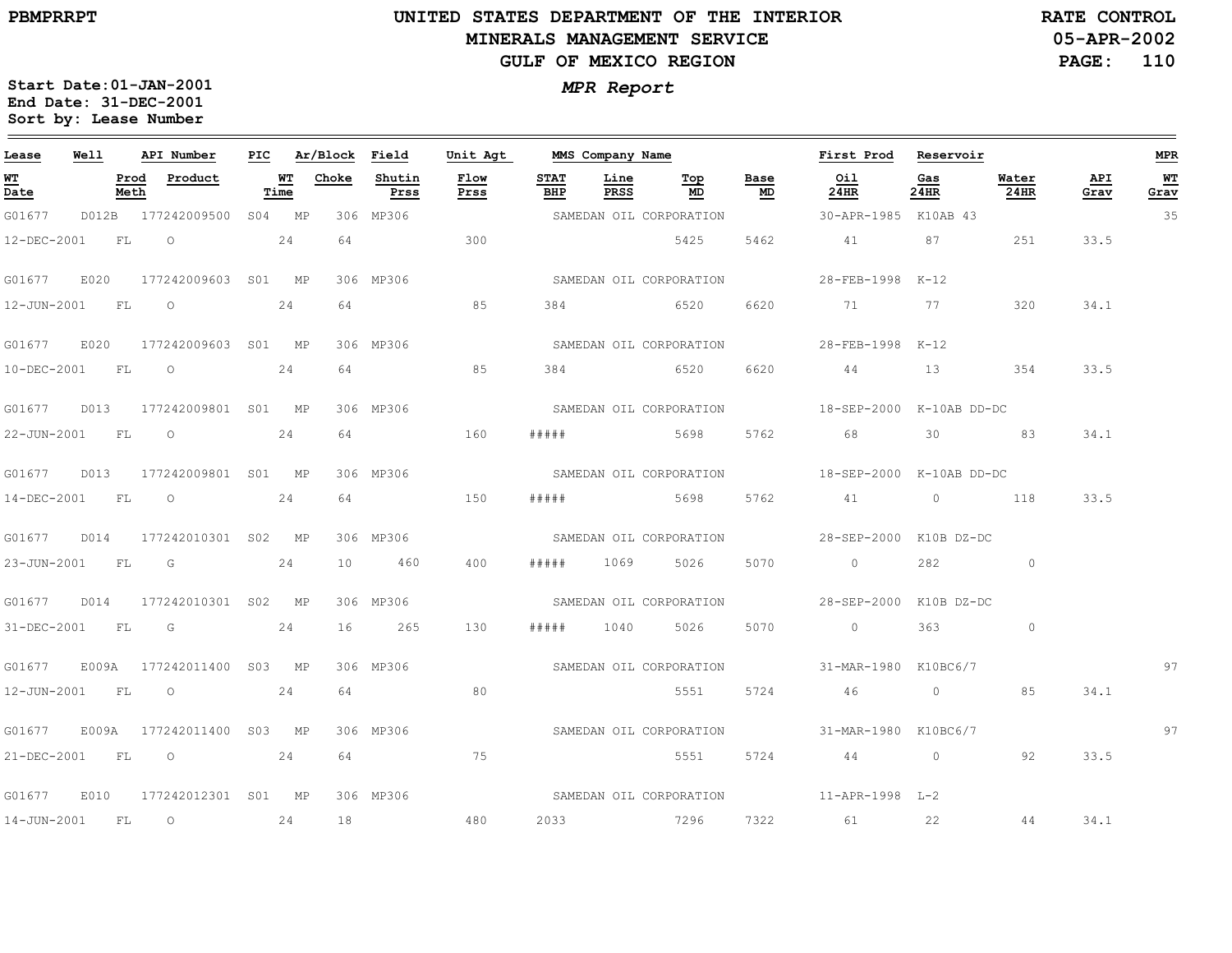$=$ 

# **UNITED STATES DEPARTMENT OF THE INTERIOR MINERALS MANAGEMENT SERVICEGULF OF MEXICO REGION**

**05-APR-2002RATE CONTROL**

**PAGE: 111**

 $\equiv$ 

| Lease            | Well |              | API Number                      |            | PIC Ar/Block Field |                | Unit Agt            |                    | MMS Company Name    |                         |            | First Prod Reservoir                          |                |               |             | <b>MPR</b> |
|------------------|------|--------------|---------------------------------|------------|--------------------|----------------|---------------------|--------------------|---------------------|-------------------------|------------|-----------------------------------------------|----------------|---------------|-------------|------------|
| WT<br>Date       |      | Prod<br>Meth | Product                         | WT<br>Time | Choke              | Shutin<br>Prss | <b>Flow</b><br>Prss | <b>STAT</b><br>BHP | Line<br><b>PRSS</b> | Top<br>MD.              | Base<br>MD | Oil<br>24HR                                   | Gas<br>24HR    | Water<br>24HR | API<br>Grav | WT<br>Grav |
| G01677           |      |              | E010 177242012301 S01 MP        |            |                    | 306 MP306      |                     |                    |                     | SAMEDAN OIL CORPORATION |            | 11-APR-1998 L-2                               |                |               |             |            |
| 30-DEC-2001      |      | FL .         | $\overline{O}$<br>24            |            | 18                 |                | 520                 |                    | 2033 7296           |                         | 7322       | 31 1                                          |                | 38            | 33.5        |            |
| G01677           | E027 |              | 177242013102 S01 MP             |            |                    | 306 MP306      |                     |                    |                     | SAMEDAN OIL CORPORATION |            | 06-MAR-1998 L-2                               |                |               |             |            |
| 11-JUN-2001 FL 0 |      |              |                                 | 24         | 64                 |                | 80                  | 2628               |                     | 7038                    | 7122       | 4                                             | $\overline{0}$ | $\mathcal{E}$ | 34.1        |            |
|                  |      |              | G01677 E027 177242013102 S01 MP |            |                    | 306 MP306      |                     |                    |                     | SAMEDAN OIL CORPORATION |            | 06-MAR-1998 L-2                               |                |               |             |            |
| 21-DEC-2001 FL   |      |              | $\overline{O}$                  | 24         | 64                 |                | 80                  | 2628               |                     | 7038 7122               |            | $4\overline{4}$                               | $\overline{0}$ | 9             | 33.5        |            |
|                  |      |              | G01677 D015 177244000102 S02 MP |            |                    | 306 MP306      |                     |                    |                     |                         |            | SAMEDAN OIL CORPORATION 16-OCT-2000 L-1 DZ-DC |                |               |             |            |
| 23-JUN-2001 FL 0 |      |              |                                 | 24         | 64                 |                | 160                 | 654                |                     | 5861                    | 5914       | 44                                            | 85             | $\circ$       | 34.1        |            |
|                  |      |              | G01677 D015 177244000102 S02 MP |            |                    | 306 MP306      |                     |                    |                     | SAMEDAN OIL CORPORATION |            | 16-OCT-2000 L-1 DZ-DC                         |                |               |             |            |
| 14-DEC-2001 FL   |      |              | $\overline{O}$                  | 24         | 64                 |                | 160                 |                    |                     | 654 5861                | 5914       | 38                                            | 12             | 4             | 33.5        |            |
| G01677 E026      |      |              | 177244000302 S01 MP             |            |                    | 306 MP306      |                     |                    |                     | SAMEDAN OIL CORPORATION |            | 27-APR-1998 L-1                               |                |               |             |            |
| 12-JUN-2001 FL 0 |      |              |                                 | 24         | 64                 |                | 80                  | 783                |                     | 6236                    | 6298       | 174                                           | 64             | $\mathbf{1}$  | 34.1        |            |
|                  |      |              | G01677 E026 177244000302 S01 MP |            |                    | 306 MP306      |                     |                    |                     | SAMEDAN OIL CORPORATION |            | 27-APR-1998 L-1                               |                |               |             |            |
| 20-DEC-2001 FL 0 |      |              |                                 | 24         | 64                 |                | 80                  |                    |                     | 783 6236                | 6298       | 179 6                                         |                | $\circ$       | 33.5        |            |
| G01677           | E016 |              | 177244000501 S02 MP             |            |                    | 306 MP306      |                     |                    |                     | SAMEDAN OIL CORPORATION |            | 31-MAY-1998 K-12                              |                |               |             |            |
| 11-JUN-2001 FL   |      |              | $\overline{\phantom{0}}$        | 24         | 64                 |                | 90                  | 550                | 5936                |                         | 6034       | 9                                             | 31             | 58            | 34.1        |            |
| G01677           | E016 |              | 177244000501 S02 MP             |            |                    | 306 MP306      |                     |                    |                     | SAMEDAN OIL CORPORATION |            | 31-MAY-1998 K-12                              |                |               |             |            |
|                  |      |              | 22-DEC-2001 FL 0 24             |            | 64                 |                | 70                  |                    |                     | 550 5936 6034           |            | 7 76 63                                       |                |               | 33.5        |            |
| G01677           |      |              | E017  177244000801  S02  MP     |            |                    | 306 MP306      |                     |                    |                     |                         |            |                                               |                |               |             |            |
| 27-MAY-2001 FL   |      |              | $\overline{O}$<br>24            |            | 64                 |                | 90                  |                    |                     | 5578                    | 5654       |                                               | 565            | $\sim$ 1      | 34.1        |            |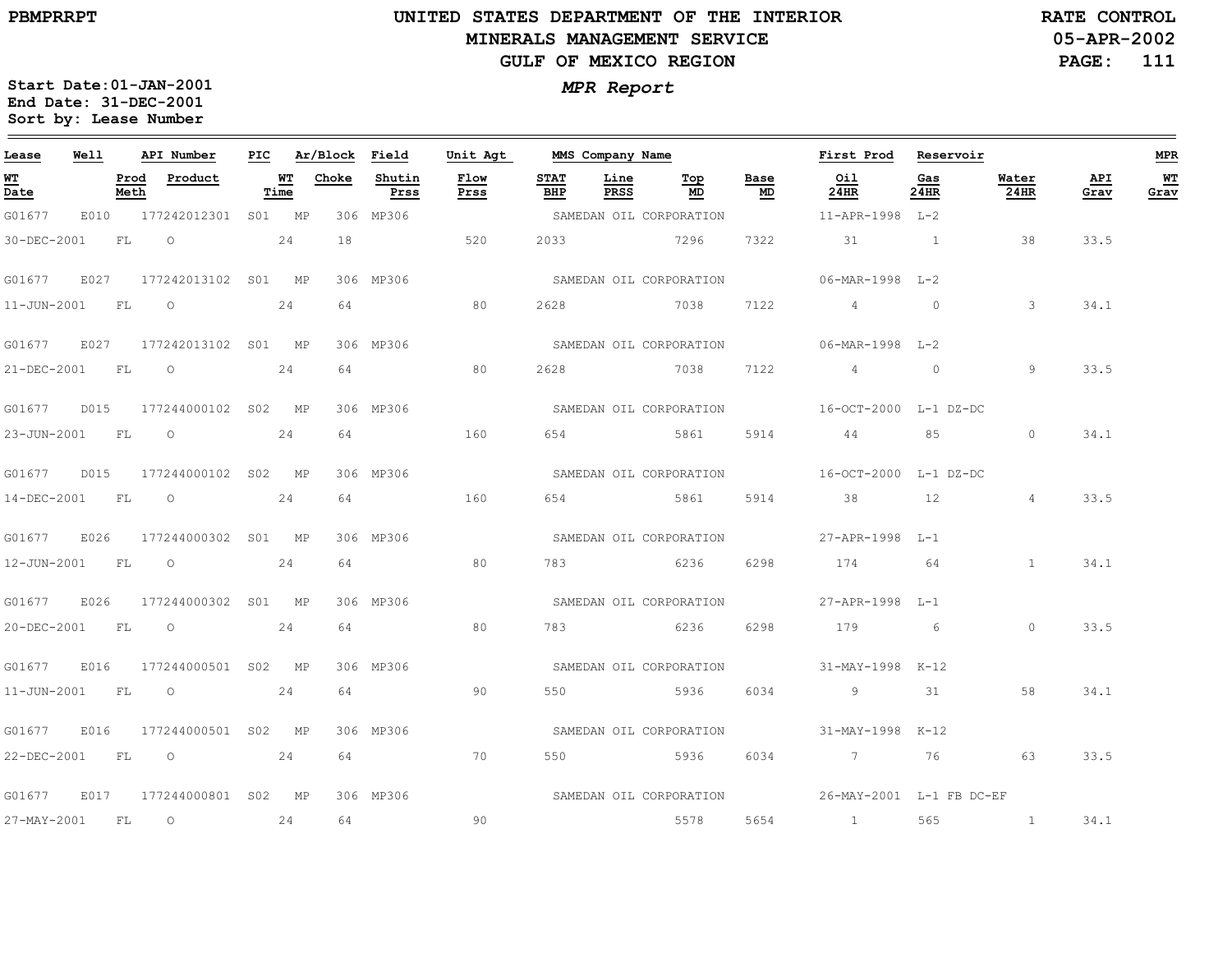# **UNITED STATES DEPARTMENT OF THE INTERIOR MINERALS MANAGEMENT SERVICEGULF OF MEXICO REGION**

**05-APR-2002RATE CONTROL**

**PAGE: 112**

| Lease          | Well  |              | API Number                       |            | PIC Ar/Block Field |                | Unit Agt     |                    | MMS Company Name |                         |            | First Prod               | Reservoir       |               |             | <b>MPR</b> |
|----------------|-------|--------------|----------------------------------|------------|--------------------|----------------|--------------|--------------------|------------------|-------------------------|------------|--------------------------|-----------------|---------------|-------------|------------|
| WT<br>Date     |       | Prod<br>Meth | Product                          | WT<br>Time | Choke              | Shutin<br>Prss | Flow<br>Prss | <b>STAT</b><br>BHP | Line<br>PRSS     | Top<br>MD               | Base<br>MD | Oil<br>24HR              | Gas<br>24HR     | Water<br>24HR | API<br>Grav | WT<br>Grav |
| G01677         | E017  |              | 177244000801 S02 MP              |            |                    | 306 MP306      |              |                    |                  | SAMEDAN OIL CORPORATION |            | 26-MAY-2001 L-1 FB DC-EF |                 |               |             |            |
| 27-DEC-2001    |       | FL           | $\circ$                          | 2.4        | 17                 |                | 1150         |                    |                  | 5578                    | 5654       | $\overline{2}$           | 881             | $\Omega$      | 33.5        |            |
|                |       |              |                                  |            |                    | 306 MP306      |              |                    |                  | SAMEDAN OIL CORPORATION |            | 28-FEB-1994 L2A          |                 |               |             | 347        |
| 20-JUN-2001    |       | FL           | $\overline{O}$                   | 24         | 64                 |                | 80           | 1084               |                  | 7984                    | 8048       | 28                       | $\overline{0}$  | 5             | 34.1        |            |
| G01677         |       |              | C014D 177244000901 D02 MP        |            |                    | 306 MP306      |              |                    |                  | SAMEDAN OIL CORPORATION |            | 28-FEB-1994 L-2          |                 |               |             | 264        |
| 20-JUN-2001 FL |       |              | $\overline{O}$                   | 24         | 64                 |                | 70           | 1149               |                  | 7856 7918               |            | $4\overline{4}$          | $\overline{0}$  | $\Omega$      | 34.1        |            |
| G01677         | C014  |              | 177244000901 D01 MP              |            |                    | 306 MP306      |              |                    |                  | SAMEDAN OIL CORPORATION |            | 28-FEB-1994 L2A          |                 |               |             | 347        |
| 05-DEC-2001 FL |       |              | $\overline{O}$                   | 24         | 64                 |                | 80           | 1084               |                  | 7984                    | 8048       | 44                       | 8 <sup>8</sup>  | $\Omega$      | 33.5        |            |
|                |       |              |                                  |            |                    | 306 MP306      |              |                    |                  | SAMEDAN OIL CORPORATION |            | 28-FEB-1994 L-2          |                 |               |             | 264        |
| 25-DEC-2001 FL |       |              | $\circ$                          | 24         | 64                 |                | 70           | 1149               |                  | 7856                    | 7918       | 118                      | 48              | 46            | 33.5        |            |
| G01677         |       |              | D016D 177244001100 S04 MP        |            |                    | 306 MP306      |              |                    |                  | SAMEDAN OIL CORPORATION |            | 31-JAN-1975 K10BC4/5     |                 |               |             | 36         |
| 28-JUN-2001 FL |       |              | $\circ$                          | 24         | 64                 |                | 120          |                    |                  | 5374                    | 5490       | 67 — 1                   | 101             | 23            | 34.1        |            |
| G01677         | D016D |              | 177244001100 S04 MP              |            |                    | 306 MP306      |              |                    |                  | SAMEDAN OIL CORPORATION |            | 31-JAN-1975 K10BC4/5     |                 |               |             | 36         |
| 15-DEC-2001 FL |       |              | $\circ$                          | 24         | 64                 |                | 160          |                    |                  | 5374                    | 5490       | 17                       | 13              | $\sim$ 1      | 33.5        |            |
|                |       |              | G01677 E018A 177244001400 D03 MP |            |                    | 306 MP306      |              |                    |                  | SAMEDAN OIL CORPORATION |            | 29-FEB-1976 L2 49A       |                 |               |             | 28         |
| 16-JUN-2001 FL |       |              | $\circ$                          | 24         | 64                 |                | 90           |                    |                  | 7348                    | 7423       | 17                       | 51              | 124           | 34.1        |            |
| G01677         |       |              | E018A 177244001400 D03 MP        |            |                    | 306 MP306      |              |                    |                  | SAMEDAN OIL CORPORATION |            | 29-FEB-1976 L2 49A       |                 |               |             | 28         |
| 27-DEC-2001 FL |       |              | $\circ$                          | 24         | 64                 |                | 90           |                    |                  | 7348                    | 7423       | 21                       | $6\overline{6}$ | 146           | 33.5        |            |
| G01677         | E019  |              | 177244001703 S01 MP              |            |                    | 306 MP306      |              |                    |                  | SAMEDAN OIL CORPORATION |            | 19-FEB-1998 K-10B        |                 |               |             |            |
| 14-JUN-2001    |       | FL           | $\circ$                          | 24         | 64                 |                | 80           |                    |                  | 5456                    | 5505       | 35                       | 113             | 213           | 34.1        |            |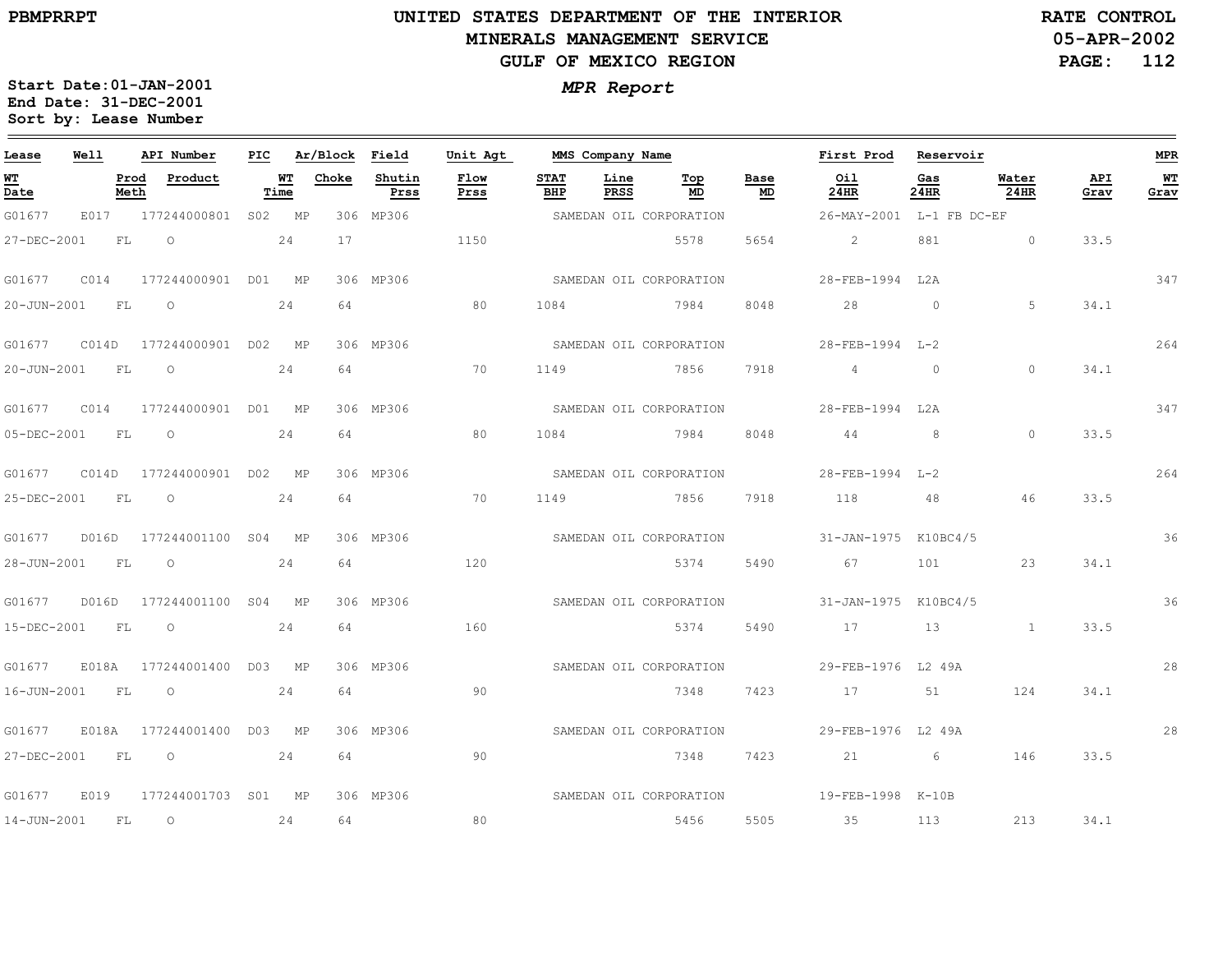# **UNITED STATES DEPARTMENT OF THE INTERIOR MINERALS MANAGEMENT SERVICEGULF OF MEXICO REGION**

**05-APR-2002 RATE CONTROL**

**PAGE: 113**

| Lease            | Well |      | API Number                       |      |                 | PIC Ar/Block Field | Unit Agt     |                    | MMS Company Name |                         |            | First Prod Reservoir                         |             |                |             | MPR        |
|------------------|------|------|----------------------------------|------|-----------------|--------------------|--------------|--------------------|------------------|-------------------------|------------|----------------------------------------------|-------------|----------------|-------------|------------|
| WT<br>Date       |      | Meth | Prod Product                     | Time | <b>WT</b> Choke | Shutin<br>Prss     | Flow<br>Prss | <b>STAT</b><br>BHP | Line<br>PRSS     | Тор<br>MD               | Base<br>MD | Oil<br>24HR                                  | Gas<br>24HR | Water<br>24HR  | API<br>Grav | WT<br>Grav |
| G01677           |      |      | E019 177244001703 S01 MP         |      |                 | 306 MP306          |              |                    |                  | SAMEDAN OIL CORPORATION |            | 19-FEB-1998 K-10B                            |             |                |             |            |
|                  |      |      | 07-DEC-2001 FL 0 24              |      | 64              |                    | 85           |                    |                  | 5456                    | 5505       | 10 58 212                                    |             |                | 33.5        |            |
|                  |      |      | G01677 E014 177244002400 S03 MP  |      |                 | 306 MP306          |              |                    |                  | SAMEDAN OIL CORPORATION |            | 05-MAR-1996 K10B                             |             |                |             |            |
|                  |      |      | 23-JUN-2001 FL 0 24              |      |                 | 64 100             |              |                    |                  | 873 6081 6184           |            | 73 0                                         |             | 23             | 34.1        |            |
|                  |      |      | G01677 E014 177244002400 S03 MP  |      |                 | 306 MP306          |              |                    |                  |                         |            |                                              |             |                |             |            |
|                  |      |      | 16-DEC-2001 FL 0 24              |      |                 | 64                 | 95           |                    |                  | 873 6081                |            | 6184 92 12                                   |             | $\sim$ 2       | 33.5        |            |
|                  |      |      | G01677 E024 177244008201 S01 MP  |      |                 | 306 MP306          |              |                    |                  |                         |            | SAMEDAN OIL CORPORATION 31-MAR-1998 L-2      |             |                |             |            |
|                  |      |      | 15-JUN-2001 FL 0 24              |      |                 | 64 64              | 80           |                    |                  |                         |            | 875 7018 7110 63 38                          |             | $\overline{3}$ | 34.1        |            |
|                  |      |      | G01677 E024 177244008201 S01 MP  |      |                 | 306 MP306          |              |                    |                  |                         |            | SAMEDAN OIL CORPORATION 31-MAR-1998 L-2      |             |                |             |            |
|                  |      |      | 11-DEC-2001 FL 0 24              |      |                 | 64 — 100           | 80           |                    |                  |                         |            | 875 7018 7110 57 3                           |             | $5^{\circ}$    | 33.5        |            |
|                  |      |      |                                  |      |                 | 306 MP306          |              |                    |                  |                         |            | SAMEDAN OIL CORPORATION 30-NOV-1990 L1 44,45 |             |                |             | 77         |
| 27-JUN-2001 FL O |      |      | 24                               |      | 30              |                    | 250          |                    |                  | 1417 7210               | 7304       | 49 87                                        |             | 86             | 34.1        |            |
|                  |      |      |                                  |      |                 | 306 MP306          |              |                    |                  |                         |            | SAMEDAN OIL CORPORATION 30-NOV-1990 L1 44,45 |             |                |             | 77         |
|                  |      |      | 25-DEC-2001 FL 0 24              |      |                 | $30 - 30$          | 260          |                    |                  | 1417 7210 7304          |            | 43 94                                        |             | 78             | 33.5        |            |
|                  |      |      | G01677 F001 177244013400 S01 MP  |      |                 | 306 MP306          |              |                    |                  |                         |            | SAMEDAN OIL CORPORATION 51-JAN-1982 L1 53    |             |                |             | 36         |
| 03-JUN-2001 FL 0 |      |      |                                  | 24   | 64              |                    | 95           |                    |                  | 7437                    | 7548       | 23                                           |             | 81 18          | 34.1        |            |
|                  |      |      | G01677 F001 177244013400 S01 MP  |      |                 | 306 MP306          |              |                    |                  | SAMEDAN OIL CORPORATION |            | 31-JAN-1982 L1 53                            |             |                |             | 36         |
|                  |      |      | 23-DEC-2001 FL 0 24              |      |                 | 64 64 65           | 100          |                    |                  | 7437 7548               |            | 18 79 10                                     |             |                | 33.5        |            |
|                  |      |      | G01677 F002A 177244013500 D06 MP |      |                 | 306 MP306          |              |                    |                  |                         |            | SAMEDAN OIL CORPORATION 11-MAY-1996 KIL      |             |                |             |            |
| 12-JUN-2001 FL O |      |      | 24                               |      |                 | 64 64 64 65        | 95           |                    |                  |                         |            | 1706    4380    4415    50    8              |             | 563            | 34.1        |            |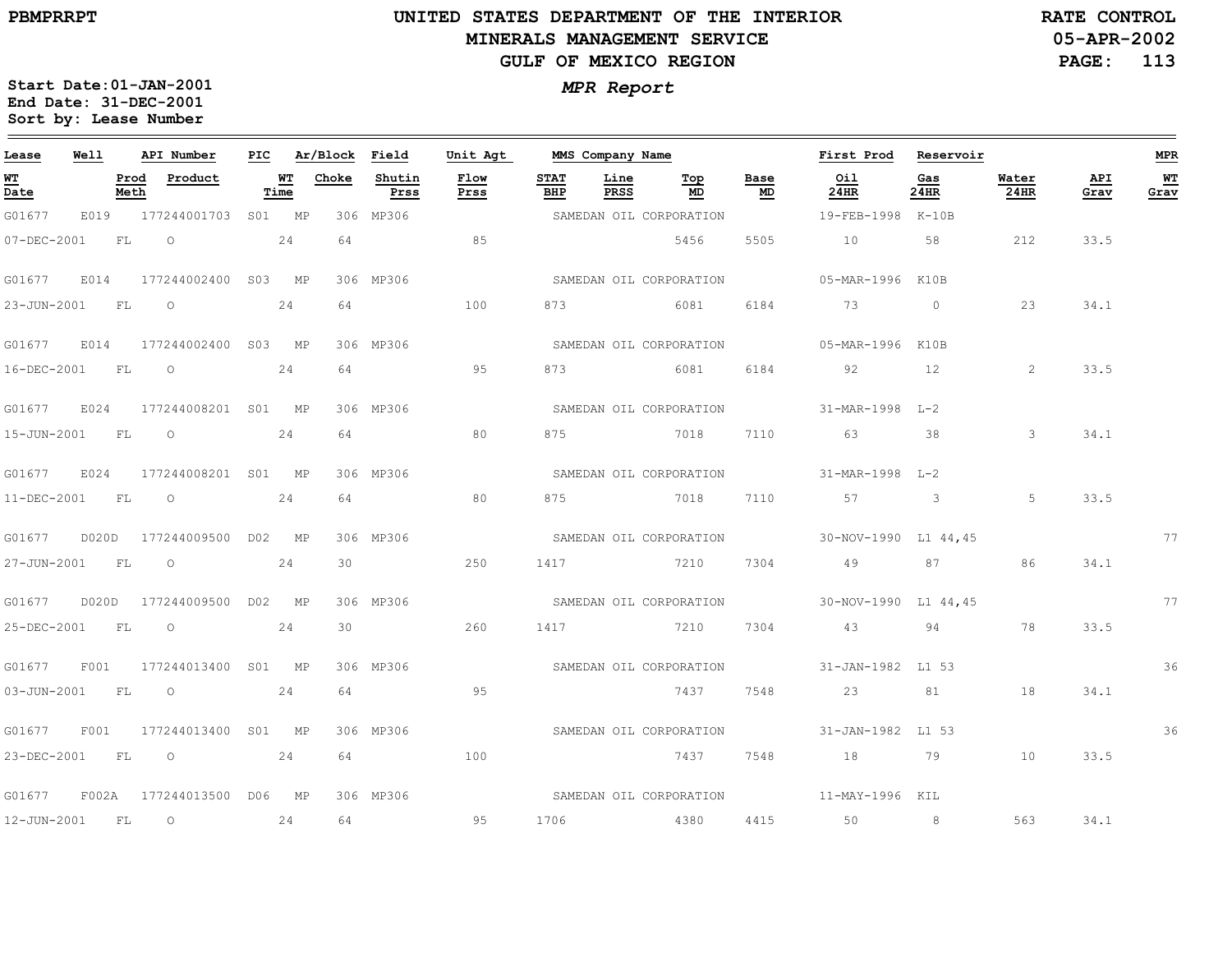# **UNITED STATES DEPARTMENT OF THE INTERIOR MINERALS MANAGEMENT SERVICEGULF OF MEXICO REGION**

**05-APR-2002RATE CONTROL**

**PAGE: 114**

| Lease            | Well |      | API Number                       |    |      | PIC Ar/Block Field |                | Unit Agt     |             | MMS Company Name    |                         |            | First Prod Reservoir                         |                          |               |             | <b>MPR</b> |
|------------------|------|------|----------------------------------|----|------|--------------------|----------------|--------------|-------------|---------------------|-------------------------|------------|----------------------------------------------|--------------------------|---------------|-------------|------------|
| WТ<br>Date       |      | Meth | Prod Product                     |    | Time | <b>WT</b> Choke    | Shutin<br>Prss | Flow<br>Prss | STAT<br>BHP | Line<br><b>PRSS</b> | Тор<br>MD               | Base<br>MD | Oil<br>$24$ HR                               | Gas<br>24HR              | Water<br>24HR | API<br>Grav | WT<br>Grav |
| G01677           |      |      | F002D 177244013500 D05 MP        |    |      |                    | 306 MP306      |              |             |                     |                         |            | SAMEDAN OIL CORPORATION 51-MAY-1992 K-1      |                          |               |             | 54         |
| 22-NOV-2001      |      |      | $FL$ 0 24                        |    |      | 64                 | 100            |              |             |                     | 730 4168                |            | 4236 33 29                                   |                          | 612           | 33.5        |            |
| G01677           |      |      | F002A 177244013500 D06 MP        |    |      |                    | 306 MP306      |              |             |                     | SAMEDAN OIL CORPORATION |            | 11-MAY-1996 KIL                              |                          |               |             |            |
| 20-DEC-2001 FL   |      |      | $\overline{O}$<br>24             |    |      | 64                 |                | 120          | 1706        |                     | 4380 4415 39            |            |                                              | $\sim$ 0 $\sim$ 0 $\sim$ | 564           | 33.5        |            |
|                  |      |      | G01677 F003A 177244013700 S02 MP |    |      |                    | 306 MP306      |              |             |                     |                         |            | SAMEDAN OIL CORPORATION 30-JUN-1982 L2 51    |                          |               |             |            |
|                  |      |      | 29-MAY-2001 FL G 24              |    |      |                    | 64 720         | 95           |             |                     | 1075 6378 6542          |            | $\sim$ 3                                     | 209                      | 36            | 34.1        |            |
| G01677           |      |      | F003A 177244013700 S02 MP        |    |      |                    | 306 MP306      |              |             |                     |                         |            | SAMEDAN OIL CORPORATION 50-JUN-1982 L2 51    |                          |               |             | 3          |
| 21-DEC-2001 FL G |      |      | 24                               |    |      |                    | 64 940         | 110          |             |                     | 1000 6378 6542          |            | $\sim$ 2                                     | 251                      | 49            | 33.5        |            |
|                  |      |      | G01677 F004A 177244013800 D04 MP |    |      |                    | 306 MP306      |              |             |                     |                         |            | SAMEDAN OIL CORPORATION 25-AUG-1998 K-1      |                          |               |             |            |
| 04-JUN-2001 FL   |      |      | 24<br>$\overline{O}$             |    |      | 64                 |                | 100          |             |                     | 1513 3896 3942          |            | 5 70                                         |                          | 283           | 34.1        |            |
|                  |      |      | G01677 F004A 177244013800 D04 MP |    |      |                    | 306 MP306      |              |             |                     | SAMEDAN OIL CORPORATION |            | 25-AUG-1998 K-1                              |                          |               |             |            |
| 17-DEC-2001 FL   |      |      | $\overline{O}$                   | 24 |      | 64                 |                | 110          | 1513        |                     | 3896 3942               |            | 5 58                                         |                          | 296           | 33.5        |            |
|                  |      |      | G01677 F005A 177244014000 S02 MP |    |      |                    | 306 MP306      |              |             |                     |                         |            | SAMEDAN OIL CORPORATION 50-SEP-1983 K10B4950 |                          |               |             | 42         |
| 25-JUN-2001 FL   |      |      | $\overline{O}$                   | 24 |      | 64                 |                | 100          | 96          |                     |                         |            | 6346 6418 33 0                               |                          | 180           | 34.1        |            |
|                  |      |      | G01677 F005A 177244014000 S02 MP |    |      |                    | 306 MP306      |              |             |                     | SAMEDAN OIL CORPORATION |            | 30-SEP-1983 K10B4950                         |                          |               |             | 42         |
| 23-DEC-2001 FL O |      |      |                                  |    | 24   | 64                 |                | 100          | 96          |                     | 6346                    | 6418       | 29                                           | 70                       | 248           | 33.5        |            |
|                  |      |      | G01677 F006A 177244014200 S02 MP |    |      |                    | 306 MP306      |              |             |                     |                         |            | SAMEDAN OIL CORPORATION 31-OCT-1983 K1L 51   |                          |               |             | 89         |
| 22-MAY-2001 FL   |      |      | $\circ$ 24                       |    |      |                    | 32             | 200          |             |                     | 4400 4460               |            | 29 61                                        |                          | 279           | 34.1        |            |
|                  |      |      | G01677 F006A 177244014200 S02 MP |    |      |                    | 306 MP306      |              |             |                     |                         |            | SAMEDAN OIL CORPORATION 31-OCT-1983 K1L 51   |                          |               |             | 89         |
| 23-DEC-2001 FL   |      |      | $\overline{\phantom{0}}$<br>24   |    |      | 32                 |                | 200          |             |                     | 4400                    |            | 4460 16 0 461 33.5                           |                          |               |             |            |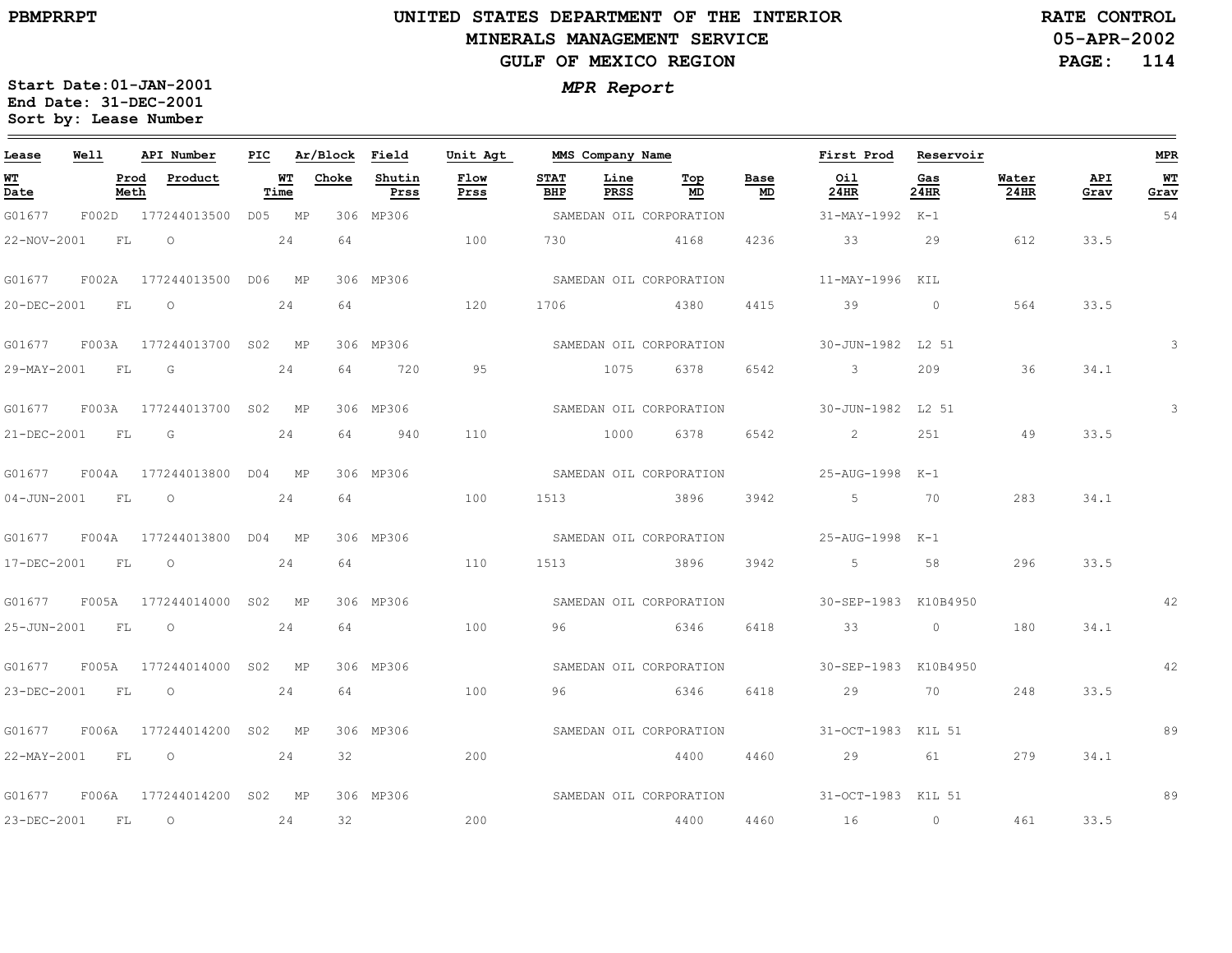$\equiv$ 

# **UNITED STATES DEPARTMENT OF THE INTERIOR MINERALS MANAGEMENT SERVICEGULF OF MEXICO REGION**

**05-APR-2002RATE CONTROL**

**PAGE: 115**

| Lease             | Well          |              | API Number                | PIC    |            | Ar/Block Field |                | Unit Agt     |                    | MMS Company Name    |                         |            | First Prod            | Reservoir   |               |             | <b>MPR</b> |
|-------------------|---------------|--------------|---------------------------|--------|------------|----------------|----------------|--------------|--------------------|---------------------|-------------------------|------------|-----------------------|-------------|---------------|-------------|------------|
| WT<br>Date        |               | Prod<br>Meth | Product                   |        | WT<br>Time | Choke          | Shutin<br>Prss | Flow<br>Prss | <b>STAT</b><br>BHP | Line<br><b>PRSS</b> | Top<br>MD               | Base<br>MD | Oil<br>24HR           | Gas<br>24HR | Water<br>24HR | API<br>Grav | WT<br>Grav |
| G01677            | F007          |              | 177244014600              | S01 MP |            |                | 306 MP306      |              |                    |                     | SAMEDAN OIL CORPORATION |            | 30-APR-1982           | L1 51       |               |             | 26         |
| $02 - JUN - 2001$ |               | FL           | $\circ$                   |        | 24         | 64             |                | 95           |                    |                     | 6028                    | 6110       | 15                    | 113         | 198           | 34.1        |            |
| G01677            | F007          |              | 177244014600 S01 MP       |        |            |                | 306 MP306      |              |                    |                     | SAMEDAN OIL CORPORATION |            | 30-APR-1982           | L1 51       |               |             | 26         |
| 30-DEC-2001       |               | FL           | $\circ$                   |        | 24         | 64             |                | 100          |                    |                     | 6028                    | 6110       | 10                    | 59          | 150           | 33.5        |            |
| G01677            | ${\tt F008A}$ |              | 177244015100 S03 MP       |        |            |                | 306 MP306      |              |                    |                     | SAMEDAN OIL CORPORATION |            | 30-JUN-1992           | K10AB       |               |             | 107        |
| $24 - JUN - 2001$ | FL            |              | $\circ$                   |        | 24         | 64             |                | 95           | 687                |                     | 5419                    | 5480       | 49                    | 85          | 2             | 34.1        |            |
| G01677            |               |              | F008A 177244015100 S03 MP |        |            |                | 306 MP306      |              |                    |                     | SAMEDAN OIL CORPORATION |            | 30-JUN-1992           | K10AB       |               |             | 107        |
| 23-DEC-2001       | FL            |              | $\circ$                   |        | 24         | 64             |                | 80           | 687                |                     | 5419                    | 5480       | 47                    | 112         | 12            | 33.5        |            |
| G01677            | F009B         |              | 177244015400 S03 MP       |        |            |                | 306 MP306      |              |                    |                     | SAMEDAN OIL CORPORATION |            | 30-JUN-1988 K10 AB 53 |             |               |             | 48         |
| 22-MAY-2001       | FL            |              | $\circ$                   |        | 24         | 64             |                | 100          |                    |                     | 6730                    | 6790       | 24                    | 50          | 51            | 34.1        |            |
| G01677            | F009B         |              | 177244015400 S03 MP       |        |            |                | 306 MP306      |              |                    |                     | SAMEDAN OIL CORPORATION |            | 30-JUN-1988 K10 AB 53 |             |               |             | 48         |
| 21-DEC-2001       | FL            |              | $\circ$                   |        | 24         | 64             |                | 100          |                    |                     | 6730                    | 6790       | 16                    | 58          | 44            | 33.5        |            |
| G01677            |               |              | F012A 177244016700 S02 MP |        |            |                | 306 MP306      |              |                    |                     | SAMEDAN OIL CORPORATION |            | 31-AUG-1983 K10B4950  |             |               |             | 151        |
| 11-JUN-2001       | FL            |              | $\circ$                   |        | 24         | 64             |                | 100          | 1225               |                     | 6052                    | 6162       | 131                   | 76          | 339           | 34.1        |            |
| G01677            | F012A         |              | 177244016700 S02 MP       |        |            |                | 306 MP306      |              |                    |                     | SAMEDAN OIL CORPORATION |            | 31-AUG-1983 K10B4950  |             |               |             | 151        |
| 20-DEC-2001       |               | FL           | $\circ$                   |        | 24         | 64             |                | 100          | 1225               |                     | 6052                    | 6162       | 97                    | 36          | 302           | 33.5        |            |
| G01677            | D021          |              | 177244021000              | S01 MP |            |                | 306 MP306      |              |                    |                     | SAMEDAN OIL CORPORATION |            | 31-MAR-1985 L2A 42A   |             |               |             | 48         |
| 29-JUN-2001       | FL            |              | $\circ$                   |        | 24         | 64             |                | 180          |                    |                     | 6552                    | 6760       | 26                    | 109         | -3            | 34.1        |            |
| G01677            | D021          |              | 177244021000 S01 MP       |        |            |                | 306 MP306      |              |                    |                     | SAMEDAN OIL CORPORATION |            | 31-MAR-1985 L2A 42A   |             |               |             | 48         |
| 25-DEC-2001       | <b>FL</b>     |              | $\circ$                   |        | 24         | 64             |                | 180          |                    |                     | 6552                    | 6760       | 26                    | 43          | 31            | 33.5        |            |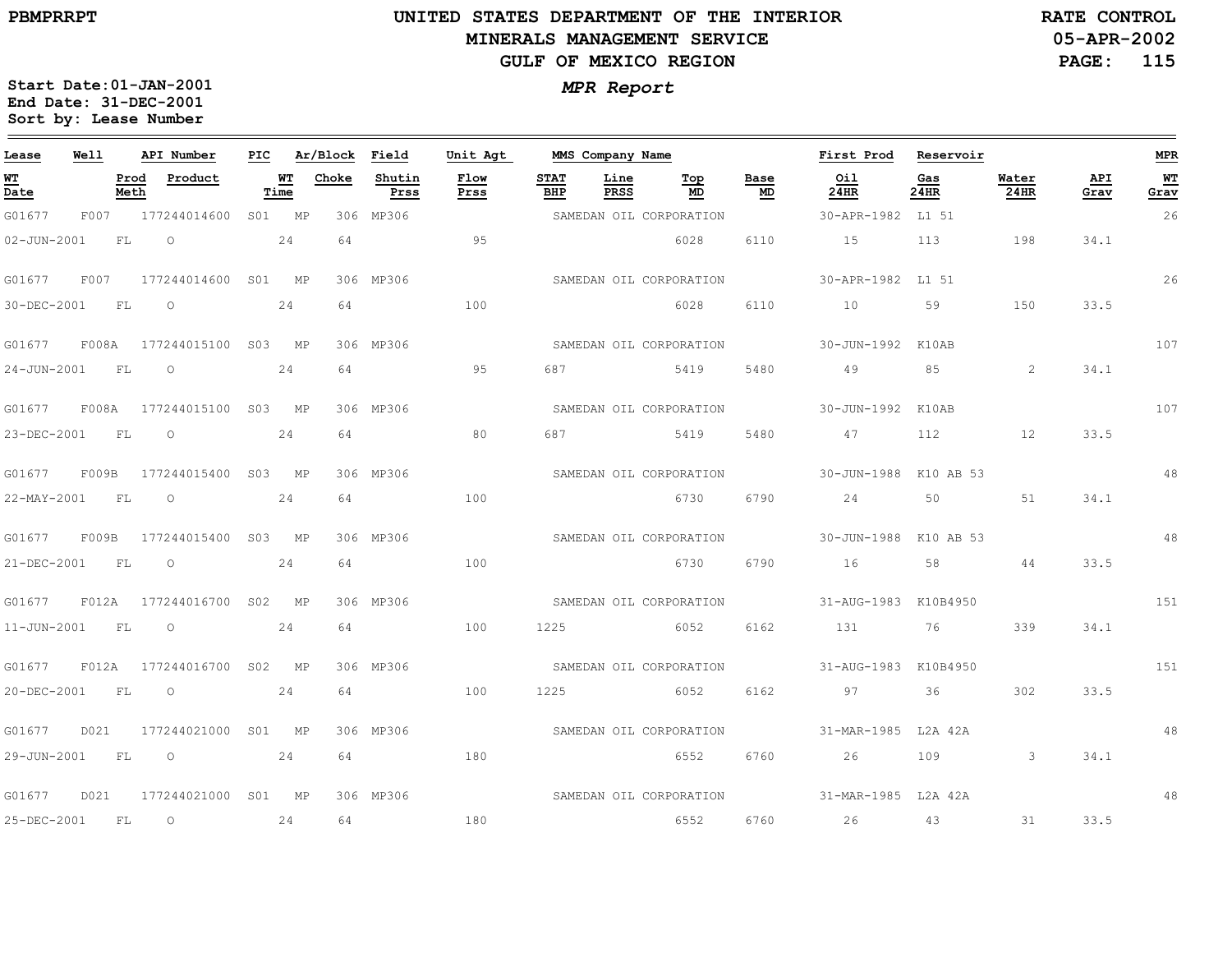# **UNITED STATES DEPARTMENT OF THE INTERIOR MINERALS MANAGEMENT SERVICEGULF OF MEXICO REGION**

**05-APR-2002RATE CONTROL**

**PAGE: 116**

| Lease            | Well |              | API Number           |    |                   | PIC Ar/Block Field |                | Unit Agt              |                    | MMS Company Name      |                              |            | First Prod Reservoir   |             |                  |             | <b>MPR</b> |
|------------------|------|--------------|----------------------|----|-------------------|--------------------|----------------|-----------------------|--------------------|-----------------------|------------------------------|------------|------------------------|-------------|------------------|-------------|------------|
| WT<br>Date       |      | Prod<br>Meth | Product              |    | <b>WT</b><br>Time | Choke              | Shutin<br>Prss | Flow<br>Prss          | <b>STAT</b><br>BHP | Line<br>PRSS          | Top<br>MD                    | Base<br>MD | Oil<br>24HR            | Gas<br>24HR | Water<br>24HR    | API<br>Grav | WT<br>Grav |
| G01677           | D022 |              | 177244021301 S01 MP  |    |                   |                    | 306 MP306      |                       |                    |                       | SAMEDAN OIL CORPORATION      |            | 31-MAR-1985 L1 44,45   |             |                  |             | 21         |
| 29-JUN-2001      |      | FL           | $\circ$              |    | 24                | 64                 |                | 200                   | 452                | 6386                  |                              | 6560       | 17 17                  | 45 91       |                  | 34.1        |            |
| G01677           | D022 |              | 177244021301 S01 MP  |    |                   |                    | 306 MP306      |                       |                    |                       | SAMEDAN OIL CORPORATION      |            | 31-MAR-1985 L1 44,45   |             |                  |             | 21         |
| 17-DEC-2001      |      | FL           | $\circ$              |    | 24                | 64                 |                | 180                   | 452                |                       | 6386                         | 6560       | 14                     | $0$ 36      |                  | 33.5        |            |
| G01772           | A005 |              | 427064001500 S01 GA  |    |                   |                    | 241 GA255      |                       |                    |                       | EL PASO PRODUCTION OIL & GAS |            | 30-JUN-1977 8800 A     |             |                  |             | $\circ$    |
| 10-JAN-2001 FL O |      |              |                      |    |                   | 15                 | 1400           | 700                   |                    |                       | 300 10715                    |            | 10744 117 0            |             | 1352             | 35.9        |            |
| G01773           | B004 |              | 427064036401 S01 GA  |    |                   |                    | 241 GA255      |                       |                    |                       | EL PASO PRODUCTION OIL & GAS |            | 30-MAY-1997 8800 O     |             |                  |             |            |
| 10-JAN-2001 FL O |      |              |                      |    |                   | 38                 | 1550           | 788                   |                    | 300                   | 9257                         | 9268       | 390                    | $\sim$ 1    | 3564             | 35.9        |            |
| G01860           | C001 |              | 177004010502 S01 WC  |    |                   |                    | 66 WC066       |                       |                    |                       | VASTAR RESOURCES INC.        |            | 31-DEC-1997 JE 1       |             |                  |             |            |
| 11-JUL-2001 GL O |      |              |                      |    | 23                | 23                 |                | 500                   |                    | 250 1030              | 8355                         | 8376       | 277                    | 296         | 457              | 40          | .64        |
| G01860           | C002 |              | 177004036602 D01 WC  |    |                   |                    | 66 WC066       |                       |                    | VASTAR RESOURCES INC. |                              |            | 26-NOV-1997 JA#1       |             |                  |             |            |
| 21-AUG-2001 GL O |      |              |                      |    | 4                 | 23                 |                | 500                   |                    | 1033                  | 8942                         | 10301      | 278                    | 390         | 426              | 40          | .64        |
| G01860           | A015 |              | 177004096100 S01 WC  |    |                   |                    | 66 WC066       | VASTAR RESOURCES INC. |                    |                       |                              |            | 19-DEC-1997 JE 1       |             |                  |             |            |
| 04-SEP-2001 GL   |      |              | $\overline{O}$       |    | 4                 | 36                 |                | 325                   |                    | 1567 1025             | 9306                         | 9320       | 47                     | 188         | 245              | 40          | .64        |
| G01860           | A016 |              | 177004096601 S01 WC  |    |                   |                    | 66 WC066       |                       |                    | VASTAR RESOURCES INC. |                              |            | $08 - JUL - 1997$ JA#1 |             |                  |             |            |
| 04-SEP-2001 GL   |      |              | $\overline{O}$<br>12 |    |                   | 36                 |                | 400                   |                    | 1025                  | 8590                         | 10383      | 43                     | 284         | 232              | 39          | .64        |
| G01860           | C005 |              | 177004098302 S02 WC  |    |                   |                    | 66 WC066       | VASTAR RESOURCES INC. |                    |                       |                              |            | 10-FEB-2001 HG SAND    |             |                  |             |            |
| 12-JAN-2001 FL   |      |              | $\overline{O}$       |    | 24                |                    |                | 2375                  |                    |                       | 7214                         | 7225       | 49                     | 4300        | $\sim$ $\sim$ 11 |             |            |
| G01865           | 004  |              | 177094017800 S02 EI  |    |                   |                    | 64 EI064       |                       |                    | CHEVRON USA INC       |                              |            | 31-DEC-1980 13700 FB-A |             |                  |             | 16688      |
| 02-APR-2001      |      | FL G         |                      | 24 |                   |                    | 17 1600        | 1230                  |                    |                       | 3373 1120 13698              |            | 13755 39               | 1733        | 166 16           | 56.4        |            |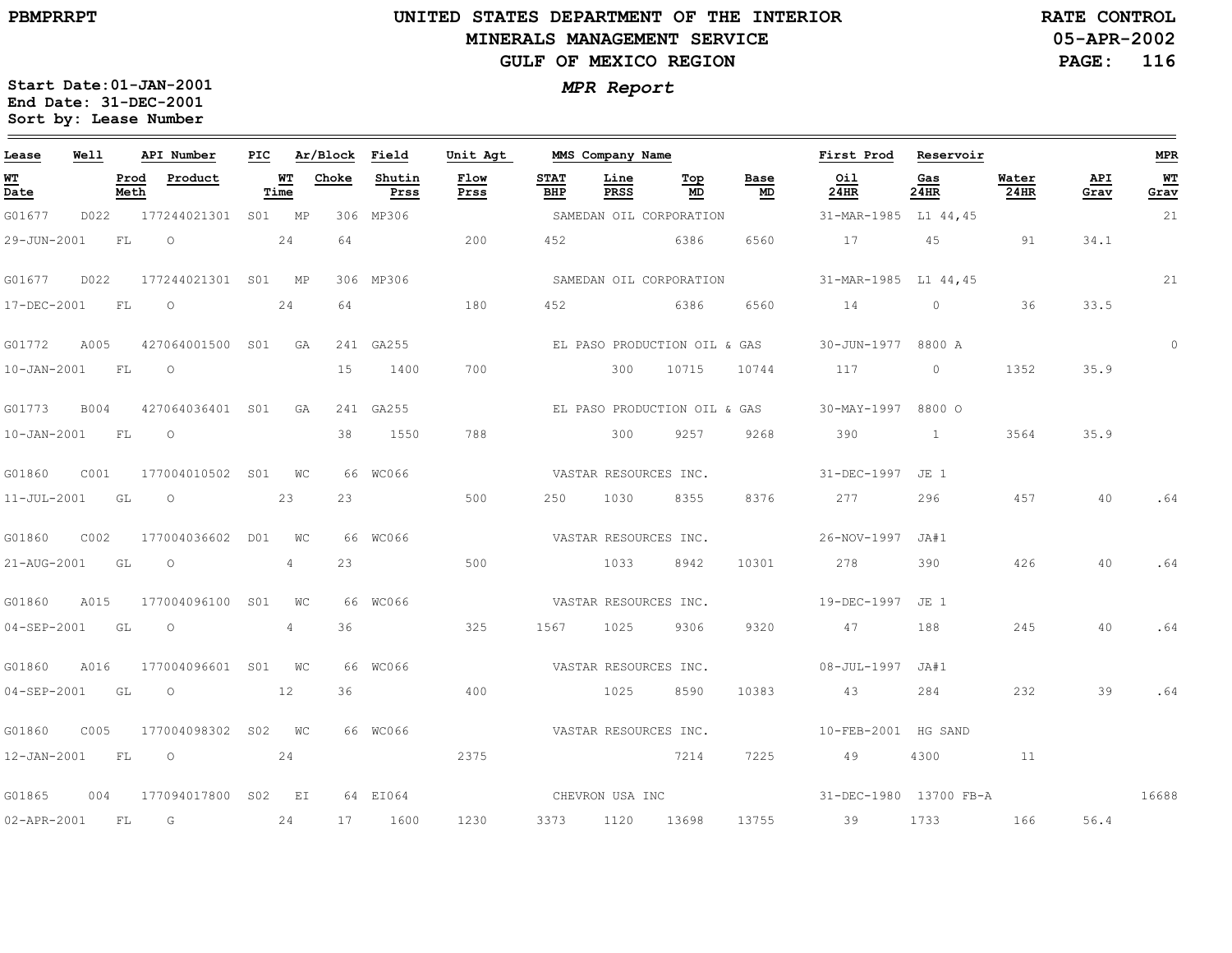#### **UNITED STATES DEPARTMENT OF THE INTERIOR MINERALS MANAGEMENT SERVICEGULF OF MEXICO REGION**

**05-APR-2002 PAGE: 117 RATE CONTROL**

| Lease            | Well  |              | API Number                      | PIC |             | Ar/Block | Field          | Unit Agt        |                    | MMS Company Name    |                          |                 | First Prod Reservoir                         |             |               |             | <b>MPR</b> |
|------------------|-------|--------------|---------------------------------|-----|-------------|----------|----------------|-----------------|--------------------|---------------------|--------------------------|-----------------|----------------------------------------------|-------------|---------------|-------------|------------|
| WT<br>Date       |       | Prod<br>Meth | Product                         |     | WT<br>Time  | Choke    | Shutin<br>Prss | Flow<br>Prss    | <b>STAT</b><br>BHP | Line<br>PRSS        | Top<br>MD                | Base<br>MD      | Oil<br>24HR                                  | Gas<br>24HR | Water<br>24HR | API<br>Grav | WT<br>Grav |
| G01865           | 004   |              | 177094017800                    |     | S02 EI      |          | 64 EI064       |                 |                    | CHEVRON USA INC     |                          |                 | 31-DEC-1980 13700 FB-A                       |             |               |             | 16688      |
| 07-OCT-2001      |       | FL           | $\overline{G}$                  |     | $4^{\circ}$ | 5        | 2717           | 2451            | 3373               |                     | 1120 13698               | 13755           | 70                                           | 3161        | 65            | 56.7        | . 6        |
| G01865           | 006   |              | 177094114300 DO1 EI             |     |             |          | 64 EI064       |                 |                    | CHEVRON USA INC     |                          |                 | 21-AUG-1997 13700 FB A2                      |             |               |             |            |
| 07-APR-2001 FL G |       |              |                                 |     | 24          | 52       | 2568           | 1509            | 2650               | 1448 14790          |                          | 15012           | 362                                          | 15034       | 46            | 53.3        |            |
|                  |       |              | G01865 007D 177094120400 D02 EI |     |             |          | 64 EI064       | CHEVRON USA INC |                    |                     |                          |                 | 05-OCT-1998 13000 B4                         |             |               |             |            |
| 03-APR-2001 FL G |       |              |                                 |     | 24          |          | 32 1793        | 1530            | 2998               | 1133 13206          |                          | 13220           | 59                                           | 6500        | 18            | 56.7        |            |
| G01865           |       |              | 007 177094120400 D01 EI         |     |             |          | 64 EI064       |                 |                    | CHEVRON USA INC     |                          |                 | 04-OCT-1998 13700 A1                         |             |               |             |            |
| 08-APR-2001 FL G |       |              |                                 |     | 24          | 32       | 2825           | 1940            |                    | 3373 1249 14626     |                          | 14700           | 184                                          | 8718        | 974           | 53          |            |
| G01870           | F015  |              | 177154044101 S01 ST             |     |             |          | 26 BM002       | 8910169530      |                    | ENERGY PARTNERS LTD |                          |                 | $04 - DEC - 1998$ "O"                        |             |               |             |            |
| 25-APR-2001 GL   |       |              | $\overline{O}$                  |     | 6           | 64       |                | 120             |                    |                     | 12296                    | 12374           | 590                                          | 330         | 98            | 32.3        | .65        |
| G01870           |       |              | F027 177154102704 S02 ST        |     |             |          | 26 BM002       |                 |                    | ENERGY PARTNERS LTD |                          |                 | 23-JAN-2001 08                               |             |               |             |            |
| 25-JAN-2001 FL G |       |              |                                 |     | 10          | 64       | 7200           | 6525            |                    | 1050                | 13176                    | 13238           | 46                                           | 4095        | 5             | 41.4        | .584       |
| G01874           |       |              | B003B 177192001900 S04 WD       |     |             |          | 79 WD079       |                 |                    |                     |                          |                 |                                              |             |               |             |            |
| 04-MAY-2001 FL   |       |              | $\overline{O}$                  |     | 24          | 10       | 1500           | 860             |                    |                     |                          | 798 11043 11050 | 34                                           | 115         | 29            | 31.5        | .657       |
| G01874           | A016C |              | 177192004600 S04 WD             |     |             |          | 80 WD079       |                 |                    |                     | AMERADA HESS CORPORATION |                 | 25-MAR-2001 E4                               |             |               |             |            |
| 09-MAY-2001 FL   |       |              | G                               |     | 24          |          | 9 2705         | 1500            |                    | 800                 | 12938                    | 12954           | 20                                           | 492         | $\circ$       | 48          | .674       |
| G01874 B020C     |       |              | 177194010100 S04 WD             |     |             |          | 80 WD079       |                 |                    |                     |                          |                 | AMERADA HESS CORPORATION 30-APR-2001 C-1/SSF |             |               |             |            |
| 03-MAY-2001 FL   |       |              | $\circ$                         |     | 24          | 10       | 4450           | 2970            |                    |                     | 798 9950                 | 9959            | 62 —                                         | 746 — 1     | 42            | 32.6        | .674       |
| G01899 CA001     |       |              | 177154029000 S03 ST             |     |             |          | 188 ST176      |                 |                    | CHEVRON USA INC     |                          |                 | 13-APR-2000 13200 A                          |             |               |             |            |
| 11-JUN-2001      |       | FL           | $\overline{G}$                  | 24  |             | 20       | 5200           | 2090            |                    | 1119 13610          |                          |                 | 13650 124                                    | 1491        | 909           |             |            |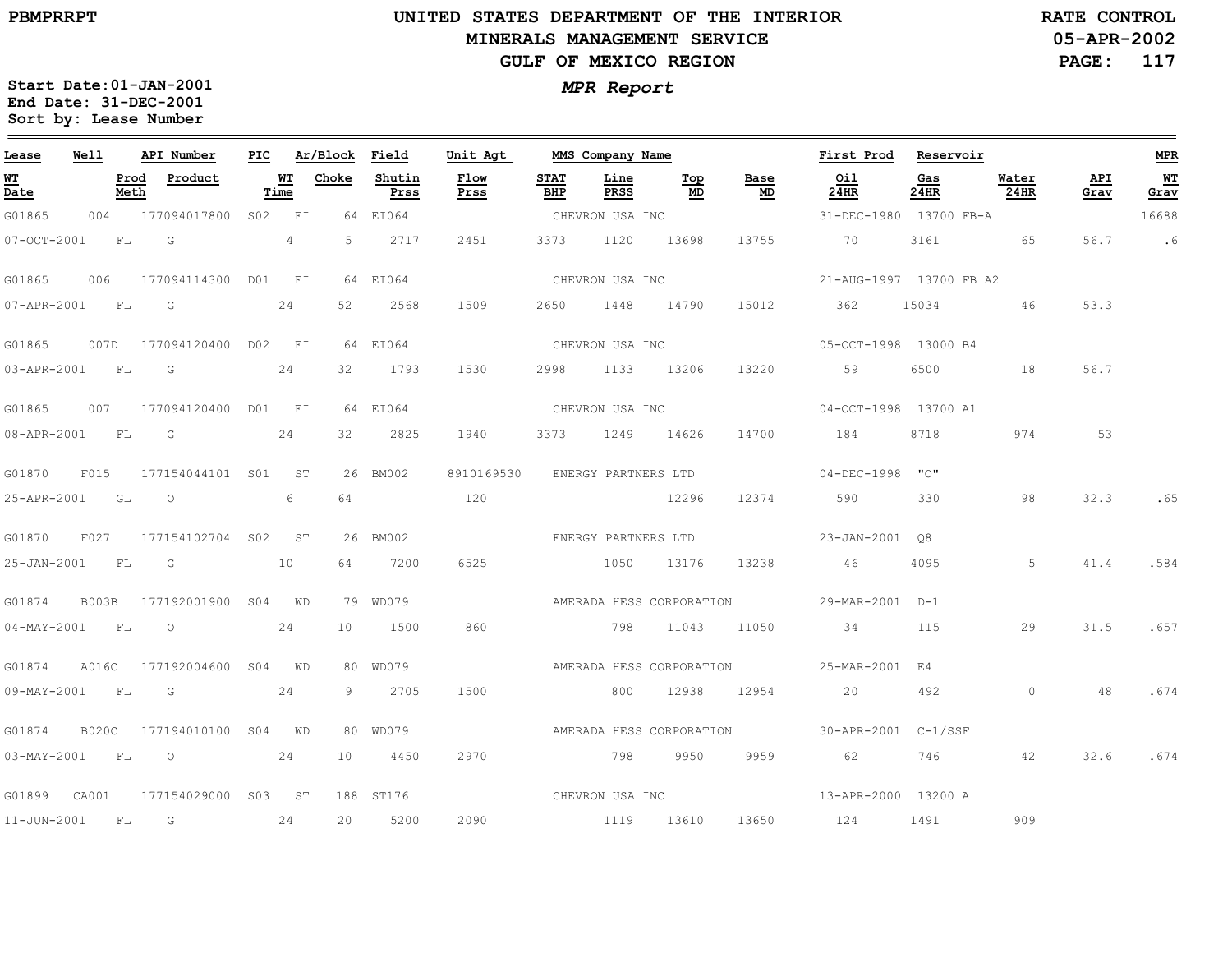#### **UNITED STATES DEPARTMENT OF THE INTERIOR MINERALS MANAGEMENT SERVICEGULF OF MEXICO REGION**

**05-APR-2002PAGE: 118 RATE CONTROL**

| Lease                          | <b>Well</b> |              | API Number           | PIC |            | Ar/Block | Field          | Unit Agt        |                    | MMS Company Name    |                         |            | First Prod                       | Reservoir   |               |             | <b>MPR</b> |
|--------------------------------|-------------|--------------|----------------------|-----|------------|----------|----------------|-----------------|--------------------|---------------------|-------------------------|------------|----------------------------------|-------------|---------------|-------------|------------|
| WT<br>$\overline{\text{Date}}$ |             | Prod<br>Meth | Product              |     | WT<br>Time | Choke    | Shutin<br>Prss | Flow<br>Prss    | <b>STAT</b><br>BHP | Line<br><b>PRSS</b> | Тор<br>MD               | Base<br>MD | Oil<br>24HR                      | Gas<br>24HR | Water<br>24HR | API<br>Grav | WT<br>Grav |
| G01899                         | CA001       |              | 177154029000         |     | S03 ST     |          | 188 ST176      |                 |                    | CHEVRON USA INC     |                         |            | 13-APR-2000 13200 A              |             |               |             |            |
| 21-NOV-2001                    |             | FL           | G                    |     | 24         | 20       | 4400           | 1353            |                    | 1134                | 13610                   | 13650      | 123                              | 329         | 1241          |             |            |
| G01953                         | 003         |              | 177002004401 S01 WC  |     |            |          | 144 WC180      |                 |                    | APACHE CORPORATION  |                         |            | $01 - \text{AUG} - 2001$ $F - 2$ |             |               |             |            |
| 01-AUG-2001                    |             | FL           | G                    |     | 24         | 16       | 1950           | 1650            |                    | 1040                | 6952                    | 6958       | $\overline{4}$                   | 2800        | 11            | 49.6        | .615       |
| G01953                         | 009         |              | 177004038401 S01 WC  |     |            |          | 144 WC180      |                 |                    | APACHE CORPORATION  |                         |            | 12-JUL-2001 K-2 SAND             |             |               |             |            |
| 18-JUL-2001 FL                 |             |              | G                    |     | 24         | 12       | 3485           | 2700            |                    | 1050                | 10624                   | 10644      | 54                               | 5000        | 22            | 49.6        | .615       |
| G01953                         | 010         |              | 177004076702 S01 WC  |     |            |          | 144 WC180      |                 |                    | APACHE CORPORATION  |                         |            | 15-SEP-2001 I-2                  |             |               |             |            |
| 27-SEP-2001                    |             | FL           | G                    |     | 24         | 22       | 1700           | 1555            |                    | 1020                | 9157                    | 9230       | 27                               | 3786        | 15            | 51.5        | .615       |
| G01953                         | D002        |              | 177004109000 S01 WC  |     |            |          | 144 WC180      |                 |                    | APACHE CORPORATION  |                         |            |                                  | K-1 SAND    |               |             |            |
| 18-JUL-2001                    |             | FL           | G                    |     | 24         | 18       | 2650           | 2150            |                    | 1050                | 9744                    | 9750       | 10                               | 2864        | $\bigcirc$    | 49.6        | .615       |
| G01953                         | D002        |              | 177004109000 S02 WC  |     |            |          | 144 WC180      |                 |                    | APACHE CORPORATION  |                         |            | 23-AUG-2001 I-1 SAND             |             |               |             |            |
| 03-SEP-2001                    |             | FL           | G                    |     | 24         | 24       | 1100           | 1050            |                    | 1044                | 8700                    | 8800       | 6                                | 3200        | 8             | 49.6        | .615       |
| G01958                         | H003D       |              | 177094127500 D02 EI  |     |            |          | 255 EI276      |                 |                    |                     | NEXEN PETROLEUM USA INC |            | 30-JUN-2000 M 1.5                |             |               |             |            |
| 17-AUG-2001                    |             | GL           | $\circ$              |     | 8          | 64       | 1200           | 300             |                    | 10765               |                         | 10777      | 378                              | 297         | 28            | 32.2        | .62        |
| G01960                         | A002        |              | 177154013200 S01 ST  |     |            |          | 148 ST176      | CHEVRON USA INC |                    |                     |                         |            | 28-FEB-1979 J SAND 14200' FB D   |             |               |             | 4085       |
| $01 - SEP - 2001$              |             | FL           | G                    |     | 24         | 20       | 2300           | 2250            | 2766               |                     | 840 14264               | 14274      | 43                               | 5315        | 52            | 62          | .65        |
| G01960                         | A002        |              | 177154013200 S01 ST  |     |            |          | 148 ST176      |                 |                    | CHEVRON USA INC     |                         |            | 28-FEB-1979 J SAND 14200' FB D   |             |               |             | 4085       |
| 21-DEC-2001                    |             | <b>FL</b>    | $\overline{G}$<br>24 |     |            | 28       | 2150           | 1800            |                    | 2766 930 14264      |                         | 14274      | $\overline{\mathbf{3}}$          | 8679        | 131           | 59.5        |            |
| G01960                         | A003        |              | 177154015800 S02 ST  |     |            |          | 148 ST176      | CHEVRON USA INC |                    |                     |                         |            | 31-JAN-1990 K2/K4 FBB            |             |               |             | 4440       |
| 16-SEP-2001                    |             | FL.          | G                    |     | 24         | 28       | 1550           | 1300            |                    | 877 14974           |                         | 15289      | 73                               | 5002        | 13            | 54          | .65        |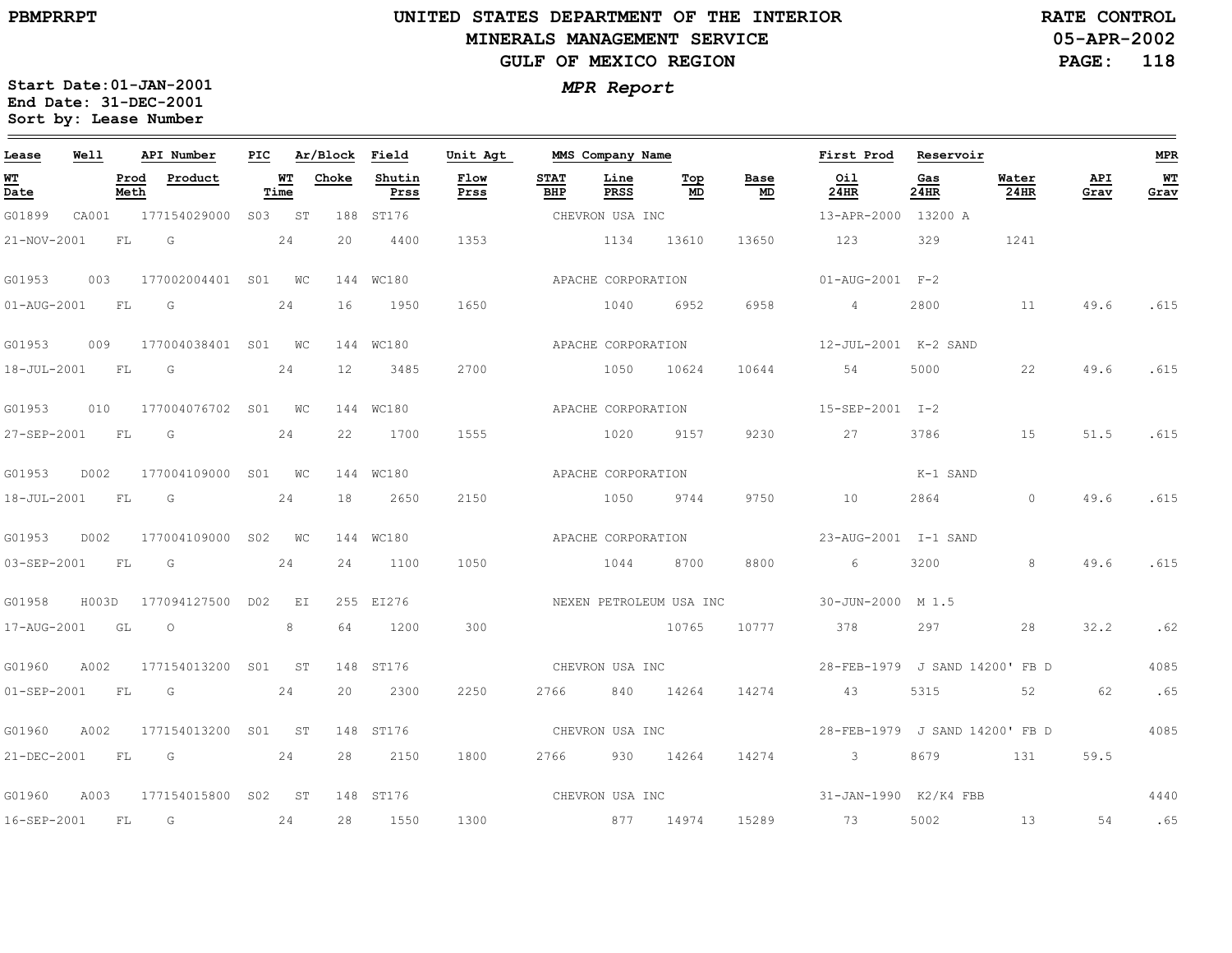#### **UNITED STATES DEPARTMENT OF THE INTERIOR MINERALS MANAGEMENT SERVICEGULF OF MEXICO REGION**

**05-APR-2002PAGE: 119 RATE CONTROL**

| Lease          | Well |              | API Number                                                                                                                                                                                                                    |            | PIC Ar/Block Field |                | Unit Agt        |                    | MMS Company Name    |           |                 | First Prod Reservoir  |             |               |             | <b>MPR</b> |
|----------------|------|--------------|-------------------------------------------------------------------------------------------------------------------------------------------------------------------------------------------------------------------------------|------------|--------------------|----------------|-----------------|--------------------|---------------------|-----------|-----------------|-----------------------|-------------|---------------|-------------|------------|
| WT<br>Date     |      | Prod<br>Meth | Product                                                                                                                                                                                                                       | WT<br>Time | Choke              | Shutin<br>Prss | Flow<br>Prss    | <b>STAT</b><br>BHP | Line<br><b>PRSS</b> | Top<br>MD | Base<br>MD      | Oil<br>24HR           | Gas<br>24HR | Water<br>24HR | API<br>Grav | WT<br>Grav |
| G01960         |      |              | A003 177154015800 S02 ST                                                                                                                                                                                                      |            |                    | 148 ST176      |                 |                    | CHEVRON USA INC     |           |                 | 31-JAN-1990 K2/K4 FBB |             |               |             | 4440       |
| 02-DEC-2001    |      | FL           | G<br>24                                                                                                                                                                                                                       |            | 28                 | 1550           | 1250            |                    | 900 14974           |           | 15289           | 47                    | 4446        | 13            | 51.4        |            |
| G01960         | A006 |              | 177154074601 S01 ST                                                                                                                                                                                                           |            |                    | 148 ST176      |                 |                    | CHEVRON USA INC     |           |                 | 23-MAR-1998 J-1       |             |               |             |            |
| 25-JUN-2001 FL |      |              | $\overline{\mathsf{G}}$                                                                                                                                                                                                       | 24         | 72                 | 660            | 285             |                    | 253 16821           |           | 16970           | $\overline{0}$        | 160         | $\circ$       |             |            |
| G01960         | A006 |              | 177154074601 S01 ST                                                                                                                                                                                                           |            |                    | 148 ST176      |                 |                    | CHEVRON USA INC     |           |                 | 23-MAR-1998 J-1       |             |               |             |            |
|                |      |              | 09-DEC-2001 FL G                                                                                                                                                                                                              | 24         | 72                 | 300            | 235             |                    | 230 16821           |           | 16970           | $\overline{0}$        | 37          | $\circ$       |             |            |
| G01960         | A007 |              | 177154089000 S01 ST                                                                                                                                                                                                           |            |                    | 148 ST176      |                 |                    | CHEVRON USA INC     |           |                 | 24-JUN-1996 L-1       |             |               |             |            |
| 23-JUN-2001 FL |      |              | G                                                                                                                                                                                                                             | 24         | 72                 | 845            | 305             | 5325               |                     | 261 16305 | 16359           | 23                    | 4556        | 10            | 47.5        |            |
| G01960         |      |              | A007 177154089000 S01 ST                                                                                                                                                                                                      |            |                    | 148 ST176      |                 |                    | CHEVRON USA INC     |           |                 | 24-JUN-1996 L-1       |             |               |             |            |
| 03-DEC-2001 FL |      |              | $\overline{G}$                                                                                                                                                                                                                | 24         | 72                 | 700            | 245             | 5325               |                     | 201 16305 | 16359           | 29                    | 4446        | 22            | 47.5        |            |
| G01960         | A008 |              | 177154090500 S02 ST                                                                                                                                                                                                           |            |                    | 148 ST176      |                 |                    | CHEVRON USA INC     |           |                 | 05-NOV-1999 J 1 A     |             |               |             |            |
| 20-AUG-2001 FL |      |              | $\overline{\mathsf{G}}$                                                                                                                                                                                                       | 24         | 10                 | 4500           | 1027            | 2500               |                     | 247 16078 | 16282           | 42                    | 149         | 56            | 44          | .65        |
| G01960         | A008 |              | 177154090500 S02 ST                                                                                                                                                                                                           |            |                    | 148 ST176      |                 |                    | CHEVRON USA INC     |           |                 | 05-NOV-1999 J 1 A     |             |               |             |            |
| 07-DEC-2001    |      |              | FLG COMMENCES IN THE STATE OF THE STATE OF THE STATE OF THE STATE OF THE STATE OF THE STATE OF THE STATE OF THE STATE OF THE STATE OF THE STATE OF THE STATE OF THE STATE OF THE STATE OF THE STATE OF THE STATE OF THE STATE | 24         | 10                 | 4664           | 604             |                    | 2500 217 16078      |           | 16282           | 13                    | 570         | 40            | 41.7        |            |
| G01960         | B002 |              | 177154094400 S02 ST                                                                                                                                                                                                           |            |                    | 148 ST176      |                 |                    |                     |           | CHEVRON USA INC | 02-FEB-1999 K-3       |             |               |             |            |
| 21-JUN-2001 FL |      |              | $\overline{G}$                                                                                                                                                                                                                | 24         | 72                 | 1316           | 280             |                    | 271 16148           |           | 16250           | 38                    | 2783        | 13            | 53.3        |            |
| G01960         | B002 |              | 177154094400 S02 ST                                                                                                                                                                                                           |            |                    | 148 ST176      |                 |                    | CHEVRON USA INC     |           |                 | 02-FEB-1999 K-3       |             |               |             |            |
|                |      |              | 07-DEC-2001 FL G 24                                                                                                                                                                                                           |            | 72 —               | 526            | 223             |                    | 222 16148           |           | 16250           | $\overline{0}$        | 885         | $\circ$       | 53.3        |            |
| G01960         | A009 |              | 177154095103 S01 ST                                                                                                                                                                                                           |            |                    | 148 ST176      | CHEVRON USA INC |                    |                     |           |                 | 31-MAY-2001 K4 FB A9  |             |               |             |            |
| 05-JUN-2001 FL |      |              | $\overline{G}$                                                                                                                                                                                                                | 24         | 16                 | 4200           | 3153            |                    | 970 15526           |           | 15637           | 171                   | 2859        | $\circ$       |             | .65        |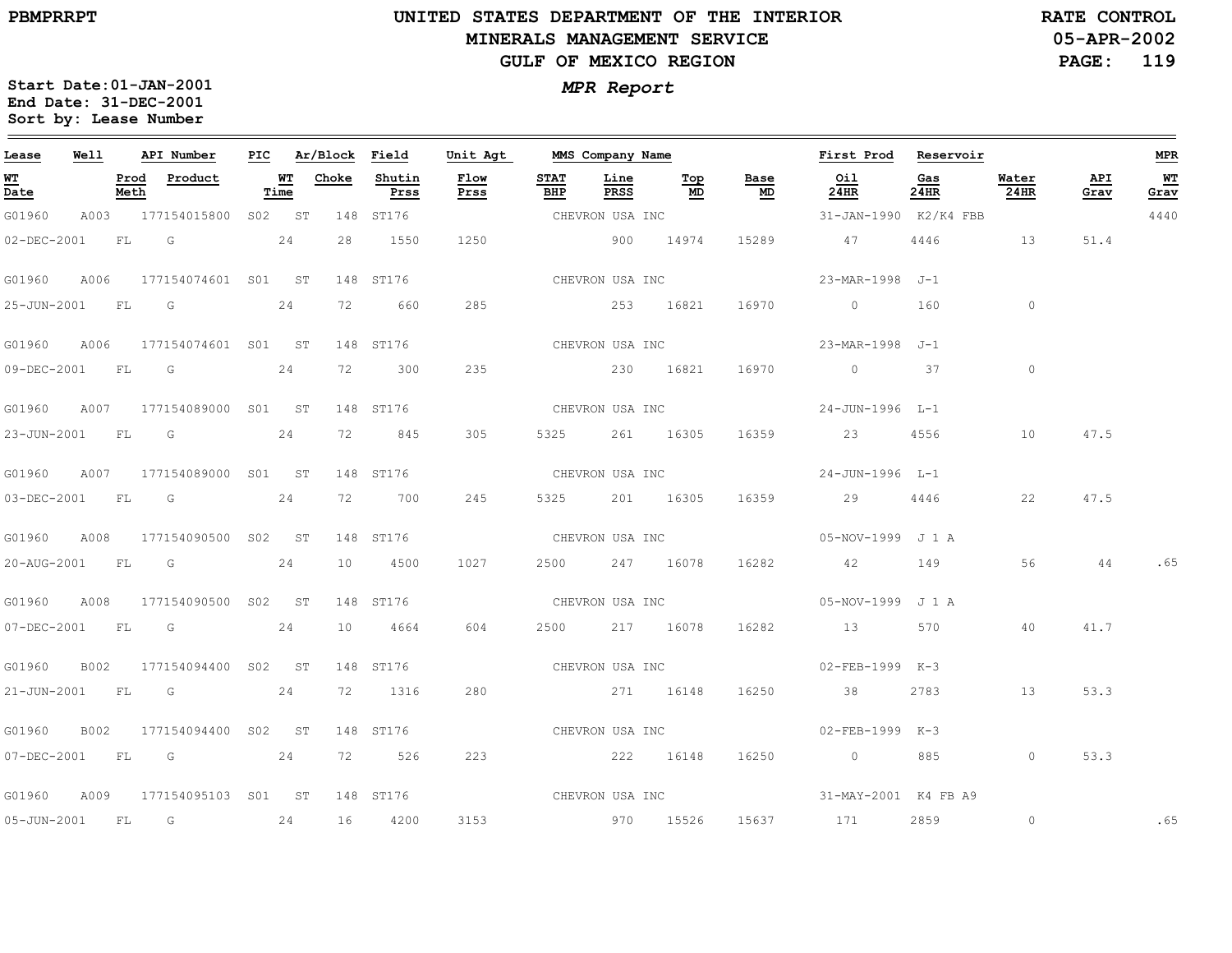$\equiv$ 

# **UNITED STATES DEPARTMENT OF THE INTERIOR MINERALS MANAGEMENT SERVICEGULF OF MEXICO REGION**

**05-APR-2002PAGE: 120 RATE CONTROL**

| Lease             | Well         |              | API Number          | PIC |            | Ar/Block | Field          | Unit Agt     |                    | MMS Company Name             |                      |            | First Prod            | Reservoir   |               |             | <b>MPR</b> |
|-------------------|--------------|--------------|---------------------|-----|------------|----------|----------------|--------------|--------------------|------------------------------|----------------------|------------|-----------------------|-------------|---------------|-------------|------------|
| WТ<br>Date        |              | Prod<br>Meth | Product             |     | WT<br>Time | Choke    | Shutin<br>Prss | Flow<br>Prss | <b>STAT</b><br>BHP | Line<br>PRSS                 | $\mathbf{Top}$<br>MD | Base<br>MD | Oil<br>24HR           | Gas<br>24HR | Water<br>24HR | API<br>Grav | WT<br>Grav |
| G01960            | A009         |              | 177154095103 S01 ST |     |            | 148      | ST176          |              |                    | CHEVRON USA INC              |                      |            | 31-MAY-2001 K4 FB A9  |             |               |             |            |
| 25-JUN-2001       |              | FL           | G                   |     | 24         | 64       | 4200           | 281          |                    | 262                          | 15526                | 15637      | 74                    | 3366        | 13            |             |            |
| G01960            | A009         |              | 177154095103 S01    |     | ST         |          | 148 ST176      |              |                    | CHEVRON USA INC              |                      |            | 31-MAY-2001 K4 FB A9  |             |               |             |            |
| 04-DEC-2001       |              | FL           | G                   |     | 24         | 64       | 1500           | 217          |                    | 203                          | 15526                | 15637      | 40                    | 1922        | $7^{\circ}$   |             |            |
| G01963            | 004          |              | 177252007800 S01    |     | МP         |          | 18 MP103       |              |                    | MOBIL OIL EXPLORATION & PROD |                      |            | 31-MAY-1971 5900      |             |               |             | 260        |
| 30-APR-2001       |              | GL           | $\circ$             |     |            | 94       |                | 110          | 710                |                              | 5873                 | 5881       | 188                   | 233         | 562           | 31          |            |
| G01967            | A017B        |              | 177232005400 S03    |     | МP         |          | 153 SP065      | 8910123320   |                    | OCEAN ENERGY INC             |                      |            | 15-NOV-1995 G-G1 RASU |             |               |             |            |
| 24-SEP-2001       |              | FL           | $\circ$             |     | 6          | 28       |                | 200          | 677                | 1090                         | 9580                 | 9635       | 7                     | 829         | $\mathbf{1}$  | 31.8        | .58        |
| G01967            | <b>B017D</b> |              | 177254002500        | S02 | МP         |          | 153 SP065      | 8910123320   |                    | OCEAN ENERGY INC             |                      |            | 27-JUN-1995 G-G1 RASU |             |               |             |            |
| 09-OCT-2001       |              | FL           | $\circ$             |     | 10         | 64       |                | 125          | 859                | 1058                         | 7532                 | 7592       | 43                    | 1667        | 129           | 30.3        | .58        |
| G01984            | <b>B005D</b> |              | 177114008900 D02    |     | SS         |          | 225 SS222      |              |                    | ENERGY RESOURCE TECHNOLOGY I |                      |            | $31 - MAX - 1990$     | EI-A        |               |             | 145        |
| 21-MAY-2001       |              | FL           | $\circ$             |     |            | 40       | 1050           | 270          | 1401               | 1024                         | 11003                | 11048      | 140                   | 177         | 895           | 29.1        |            |
| G01984            | <b>B009A</b> |              | 177114012200 D01    |     | SS         | 225      | SS222          |              |                    | ENERGY RESOURCE TECHNOLOGY I |                      |            | 30-JUN-1973           | DV-AU       |               |             | 39         |
| 31-MAY-2001       |              | GL           | $\circ$             |     |            | 64       | 520            | 160          |                    | 1002                         | 9428                 | 9448       | 18                    | 82          | 986           | 32.4        |            |
| G01984            | <b>B009A</b> |              | 177114012200        | DO1 | SS         |          | 225 SS222      |              |                    | ENERGY RESOURCE TECHNOLOGY I |                      |            | 30-JUN-1973           | DV-AU       |               |             | 39         |
| 09-SEP-2001       |              | GL           | $\circ$             |     | 12         | 64       | 540            | 160          |                    |                              | 9428                 | 9448       | 15                    | 411         | 1032          | 33.4        | .585       |
| G01984            | <b>B015D</b> |              | 177114016800 D02    |     | SS         |          | 225 SS222      |              |                    | ENERGY RESOURCE TECHNOLOGY I |                      |            | 30-JUN-1973           | FD-A        |               |             | $\circ$    |
| $01 - JUN - 2001$ |              | GL           | $\circ$             |     |            | 64       | 660            | 170          | 30                 | 1022                         | 10442                | 10461      | 41                    | 79          | 168           | 41.2        |            |
| G01984            | <b>B015D</b> |              | 177114016800 D02    |     | SS         |          | 225 SS222      |              |                    | ENERGY RESOURCE TECHNOLOGY I |                      |            | 30-JUN-1973 ED-A      |             |               |             | $\circ$    |
| 10-SEP-2001       |              | GL           | $\circlearrowright$ |     | 12         | 64       | 500            | 200          | 30                 |                              | 10442                | 10461      | 30                    | 475         | 178           | 31          | .585       |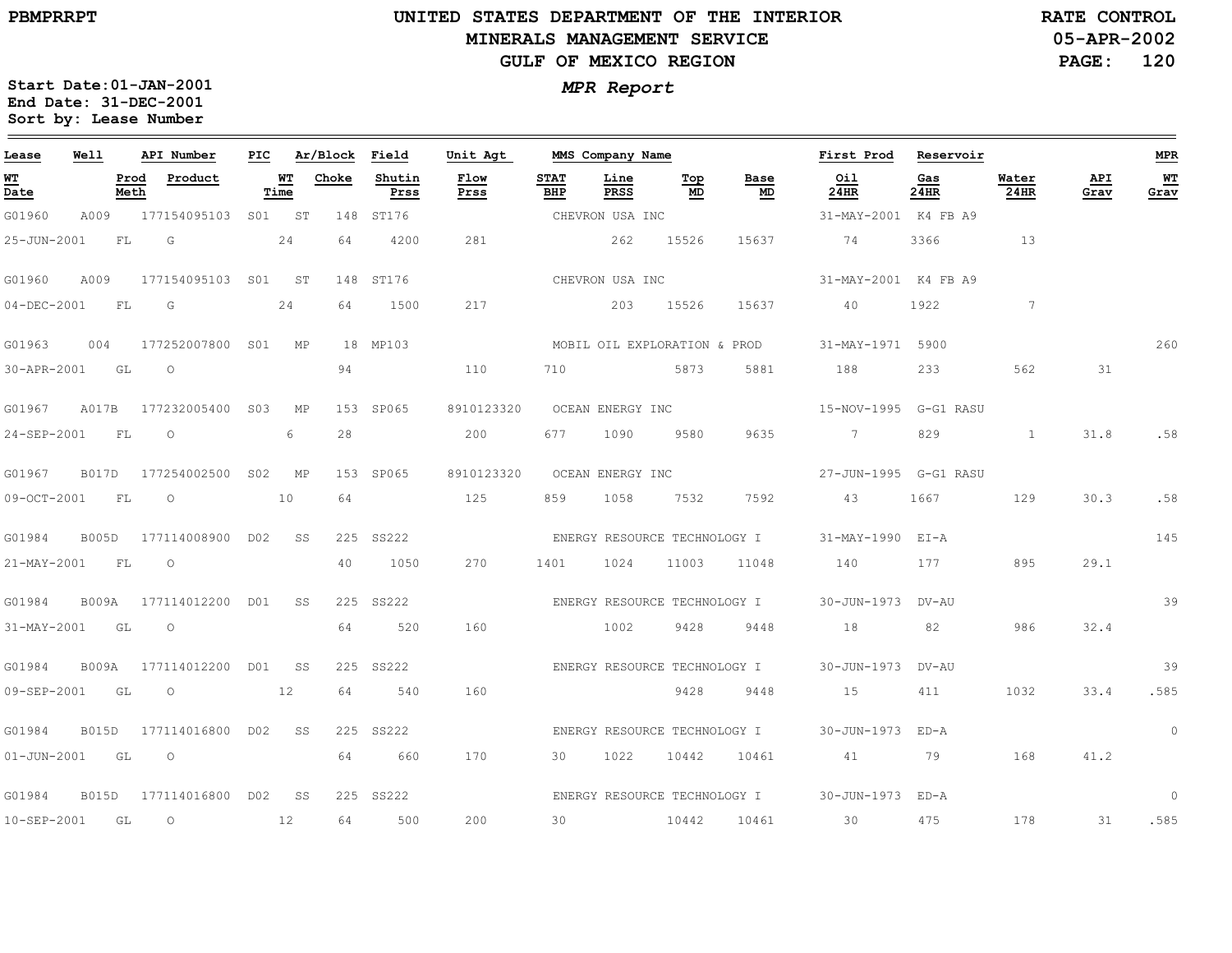#### **UNITED STATES DEPARTMENT OF THE INTERIOR MINERALS MANAGEMENT SERVICEGULF OF MEXICO REGION**

**05-APR-2002PAGE: 121 RATE CONTROL**

| Lease                                 | Well  |              | API Number       | PIC             |            | Ar/Block | Field          | Unit Agt     |                    | MMS Company Name |                              |                              | First Prod             | Reservoir   |               |             | <b>MPR</b>   |
|---------------------------------------|-------|--------------|------------------|-----------------|------------|----------|----------------|--------------|--------------------|------------------|------------------------------|------------------------------|------------------------|-------------|---------------|-------------|--------------|
| <u>WТ</u><br>$\overline{\text{Date}}$ |       | Prod<br>Meth | Product          |                 | WТ<br>Time | Choke    | Shutin<br>Prss | Flow<br>Prss | <b>STAT</b><br>BHP | Line<br>PRSS     | Top<br>MD                    | Base<br>MD                   | Oil<br>24HR            | Gas<br>24HR | Water<br>24HR | API<br>Grav | $WT$<br>Grav |
| G01984                                | E001A |              | 177114078700     | S02             | SS         | 225      | SS222          |              |                    |                  | ENERGY RESOURCE TECHNOLOGY I |                              | 30-SEP-1986            | EF SAND     |               |             | 58           |
| 15-MAY-2001                           |       | GL           | $\circ$          |                 |            | 64       | 100            | 270          | 495                | 972              | 10690                        | 10696                        | 44                     | 35          | 1567          | 44.4        |              |
| G01984                                | E001A |              | 177114078700     | S <sub>02</sub> | SS         | 225      | SS222          |              |                    |                  | ENERGY RESOURCE TECHNOLOGY I |                              | 30-SEP-1986            | EF SAND     |               |             | 58           |
| 03-AUG-2001                           |       | GL           | $\circ$          |                 | 12         | 64       | 1020           | 225          | 495                |                  | 10690                        | 10696                        | 46                     | 31          | 1628          | 30          | .585         |
| G01984                                | E002  |              | 177114078800     | S01             | SS         |          | 225 SS222      |              |                    |                  | ENERGY RESOURCE TECHNOLOGY I |                              | 31-JUL-1984            | ED-A        |               |             | 35           |
| 18-MAY-2001                           |       | GL           | $\circ$          |                 |            | 64       | 940            | 160          | 657                | 980              | 10582                        | 10597                        | 22                     | 6           | $\mathbf{1}$  | 33.4        |              |
| G01984                                | E002  |              | 177114078800     | S01             | SS         |          | 225 SS222      |              |                    |                  | ENERGY RESOURCE TECHNOLOGY I |                              | 31-JUL-1984            | $ED - A$    |               |             | 35           |
| 29-AUG-2001                           |       | GL           | $\circ$          |                 | 12         | 64       | 940            | 225          | 657                |                  | 10582                        | 10597                        | 28                     | 24          | $\Omega$      | 33.4        | .585         |
| G01984                                | E008  |              | 177114109600     | S <sub>01</sub> | SS         | 225      | SS222          |              |                    |                  | ENERGY RESOURCE TECHNOLOGY I |                              | 31-AUG-1992            | $DO-C$      |               |             | 36           |
| 16-MAY-2001                           |       | GL           | $\Omega$         |                 |            | 16       | 850            | 170          |                    | 934              | 10821                        | 10837                        | 9                      | 71          | $\mathcal{L}$ | 25.8        |              |
| G02006                                | B002  |              | 177024119600     | S <sub>02</sub> | WС         |          | 504 WC504      |              |                    |                  | EL PASO PRODUCTION OIL & GAS |                              | 13-NOV-2000 5300' sand |             |               |             |              |
| 15-JAN-2001                           |       | FL           | G                |                 | 24         | 64       | 1650           | 1060         |                    | 1009             | 7332                         | 7642                         | $7^{\circ}$            | 9276        | 3             | 56          | .57          |
| G02006                                | A013  |              | 177024127600     | SO1             | <b>WC</b>  |          | 504 WC504      |              |                    |                  | EL PASO PRODUCTION OIL & GAS |                              | 18-JAN-2001 7200' SAND |             |               |             |              |
| 10-MAR-2001                           |       | FL           | G                |                 | 24         | 52       | 3350           | 2350         |                    | 1200             | 9544                         | 9680                         | 152                    | 62191       | 2             | 45          | .65          |
| G02006                                | A014D |              | 177024127701 D02 |                 | WС         |          | 504 WC504      |              |                    |                  | EL PASO PRODUCTION OIL & GAS |                              | 10-MAR-2001 7000'SAND  |             |               |             |              |
| 19-MAR-2001                           |       | FL           | G                |                 | 24         | 22       | 3500           | 3150         |                    | 1242             | 9110                         | 9200                         | $\overline{4}$         | 8065        | 46            | 46          | .62          |
| G02006                                | A014  |              | 177024127701 D01 |                 | WC         | 504      | WC504          |              |                    |                  | EL PASO PRODUCTION OIL & GAS |                              | 10-MAR-2001 7200' SAND |             |               |             |              |
| 19-MAR-2001                           |       | FL           | G                |                 | 24         | 42       | 3300           | 2650         |                    | 1242             | 9645                         | 9840                         | 104                    | 26247       | 36            | 47          | .6           |
| G02006                                | A014  |              | 177024127701 D03 |                 | WC         |          | 504 WC504      |              |                    |                  |                              | EL PASO PRODUCTION OIL & GAS | 29-AUG-2001 7100'SAND  |             |               |             |              |
| 29-AUG-2001                           |       | FL           | G                |                 | 24         | 42       | 2650           | 440          |                    | 1031             | 9360                         | 9482                         | 61                     | 25105       | 8             | 46.5        | .6           |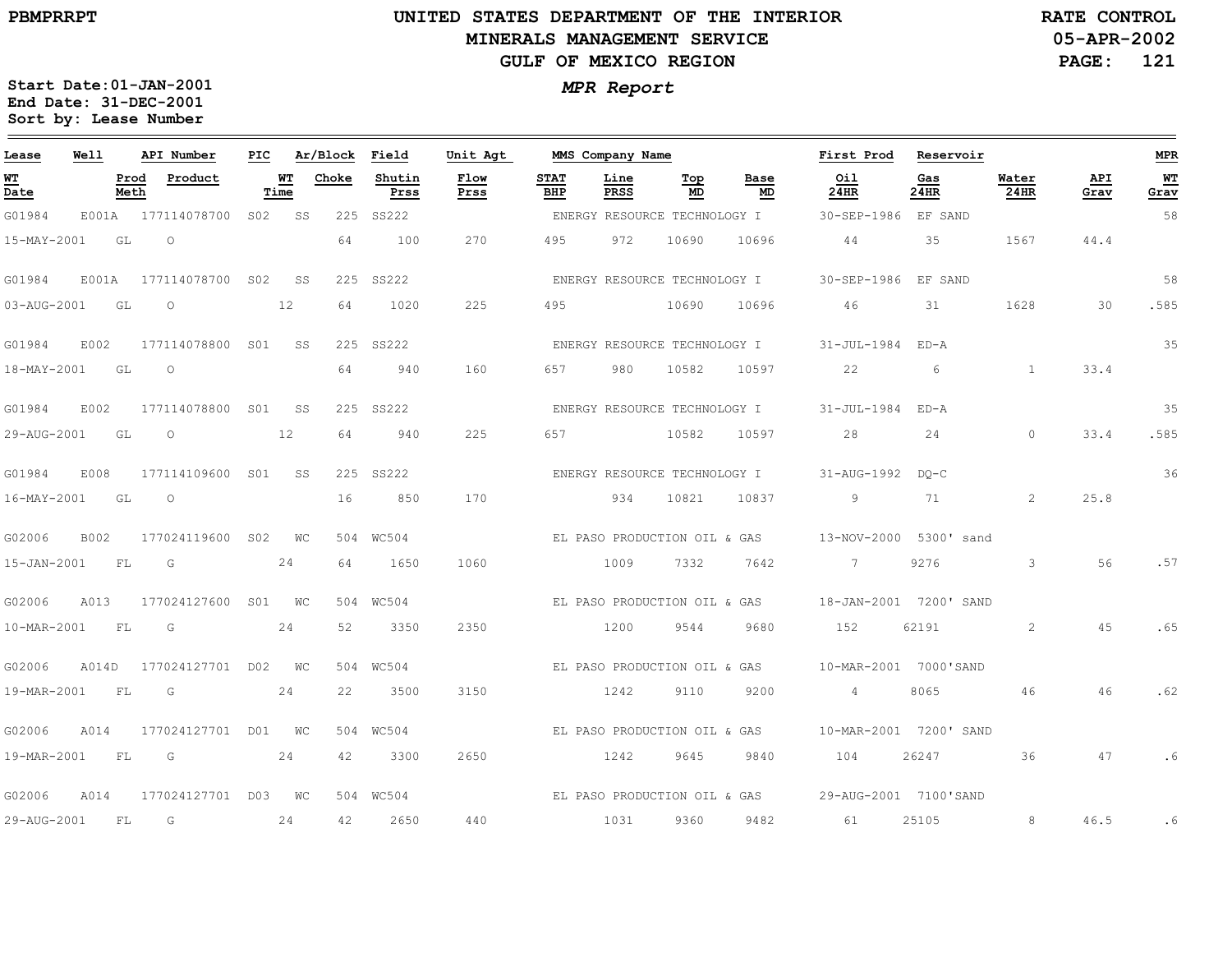#### **UNITED STATES DEPARTMENT OF THE INTERIOR MINERALS MANAGEMENT SERVICEGULF OF MEXICO REGION**

**05-APR-2002PAGE: 122 RATE CONTROL**

| Lease                    | Well |              | API Number                      | PIC |            | Ar/Block | Field          | Unit Agt     |                    | MMS Company Name |           |                              | First Prod             | Reservoir   |               |             | <b>MPR</b> |
|--------------------------|------|--------------|---------------------------------|-----|------------|----------|----------------|--------------|--------------------|------------------|-----------|------------------------------|------------------------|-------------|---------------|-------------|------------|
| WT<br>Date               |      | Prod<br>Meth | Product                         |     | WТ<br>Time | Choke    | Shutin<br>Prss | Flow<br>Prss | <b>STAT</b><br>BHP | Line<br>PRSS     | Тор<br>MD | Base<br>MD                   | Oil<br>24HR            | Gas<br>24HR | Water<br>24HR | API<br>Grav | WТ<br>Grav |
| G02006                   |      |              | A015 177024128301 S01 WC        |     |            |          | 504 WC504      |              |                    |                  |           | EL PASO PRODUCTION OIL & GAS | 26-APR-2001 LENTIC 3   |             |               |             |            |
| 29-APR-2001              |      | FL G         |                                 |     | 7          | 27       | 4325           | 4040         |                    | 1166             | 9482      | 9630                         | 110                    | 16800       | 90            | 45          | .65        |
| G02006                   | A016 |              | 177024128700 S01 WC             |     |            |          | 504 WC504      |              |                    |                  |           | EL PASO PRODUCTION OIL & GAS | 14-JUN-2001 3800'SAND  |             |               |             |            |
| 14-JUN-2001              |      | FL           | G                               |     | 18         | 128      | 1500           | 1300         |                    | 1220             | 5006      | 5030                         | $\circ$                | 783         | $\circ$       | 48          | .6         |
|                          |      |              | G02014 A001 177024034500 S02 WC |     |            |          | 564 WC587      |              |                    | CHEVRON USA INC  |           |                              | 30-NOV-1992 1650-1700  |             |               |             | $\circ$    |
| 12-MAY-2001 FL G         |      |              |                                 |     | 24         | 64       | 320            | 175          |                    | 333 170 1778     |           | 1813                         | $\overline{0}$         | 71 — 20     | $\circ$       | $\circ$     |            |
| G02014                   | A003 |              | 177024035100 D02 WC             |     |            |          | 564 WC587      |              |                    | CHEVRON USA INC  |           |                              | 07-JUL-2000 3400 A     |             |               |             |            |
| 12-MAY-2001              |      | FL           | G                               |     | 24         | 14       | 1325           | 1000         |                    | 204 3548         |           | 3566                         | $\circ$                | 1333        | 6             |             |            |
| G02014                   |      |              | A003D 177024035100 D03 WC       |     |            |          | 564 WC587      |              |                    | CHEVRON USA INC  |           |                              | 30-NOV-1992 3000 SAND  |             |               |             | $\circ$    |
| 14-MAY-2001 FL           |      |              | G                               |     | 24         | 30       | 620            | 377          |                    | 190 3103         |           | 3126                         | $\overline{0}$         | 92          | 1252          | $\circ$     |            |
| G02014                   | A005 |              | 177024035300 S01 WC             |     |            |          | 564 WC587      |              |                    | CHEVRON USA INC  |           |                              | 31-MAR-1977 1650-1700  |             |               |             | $\Omega$   |
| 13-MAY-2001              |      | <b>FL</b>    | G                               |     | 24         | 64       | 760            | 170          |                    | 678 170 1780     |           | 1796                         | $\overline{0}$         | 26          | $\circ$       | $\circ$     |            |
| G02014                   | A006 |              | 177024035400 S02 WC             |     |            |          | 564 WC587      |              |                    | CHEVRON USA INC  |           |                              | 06-NOV-1998 1650' FB A |             |               |             |            |
|                          |      |              | 25-FEB-2001 FL G                |     | 24         | 64       | 420            | 215          |                    | 335 182 1880     |           | 1906                         | $\overline{0}$         | 1997        | 19            |             |            |
| G02014                   | 005  |              | 177024042200 S01 WC             |     |            |          | 564 WC587      |              |                    | CHEVRON USA INC  |           |                              | 30-JUN-1982 5500       |             |               |             |            |
| 04-MAR-2001 FL           |      |              | $\overline{\mathsf{G}}$         |     | 24         | 20       | 1290           | 175          |                    | 1223 180         | 5861      | 5888                         | $\sim$ 0               | 47          | 114           |             |            |
| G02014 CA007             |      |              | 177024051501 S03 WC             |     |            |          | 564 WC587      |              |                    | CHEVRON USA INC  |           |                              | 06-JUN-1999 4600 SAND  |             |               |             |            |
|                          |      |              | 04-MAR-2001 FL G 24             |     |            | 50       | 1000           | 170          |                    | 182 8440         |           | 8600                         | $\overline{0}$         | 24          | $\circ$       |             |            |
| G02014                   | 008  |              | 177024051600 S01 WC             |     |            |          | 564 WC587      |              |                    |                  |           |                              |                        |             |               |             |            |
| $04 - \text{MAR} - 2001$ |      | FL           | G                               |     | 24         | 20       | 2200           | 225          |                    | 189 7722         |           | 7769                         | $\overline{0}$         | 985         | 204           |             |            |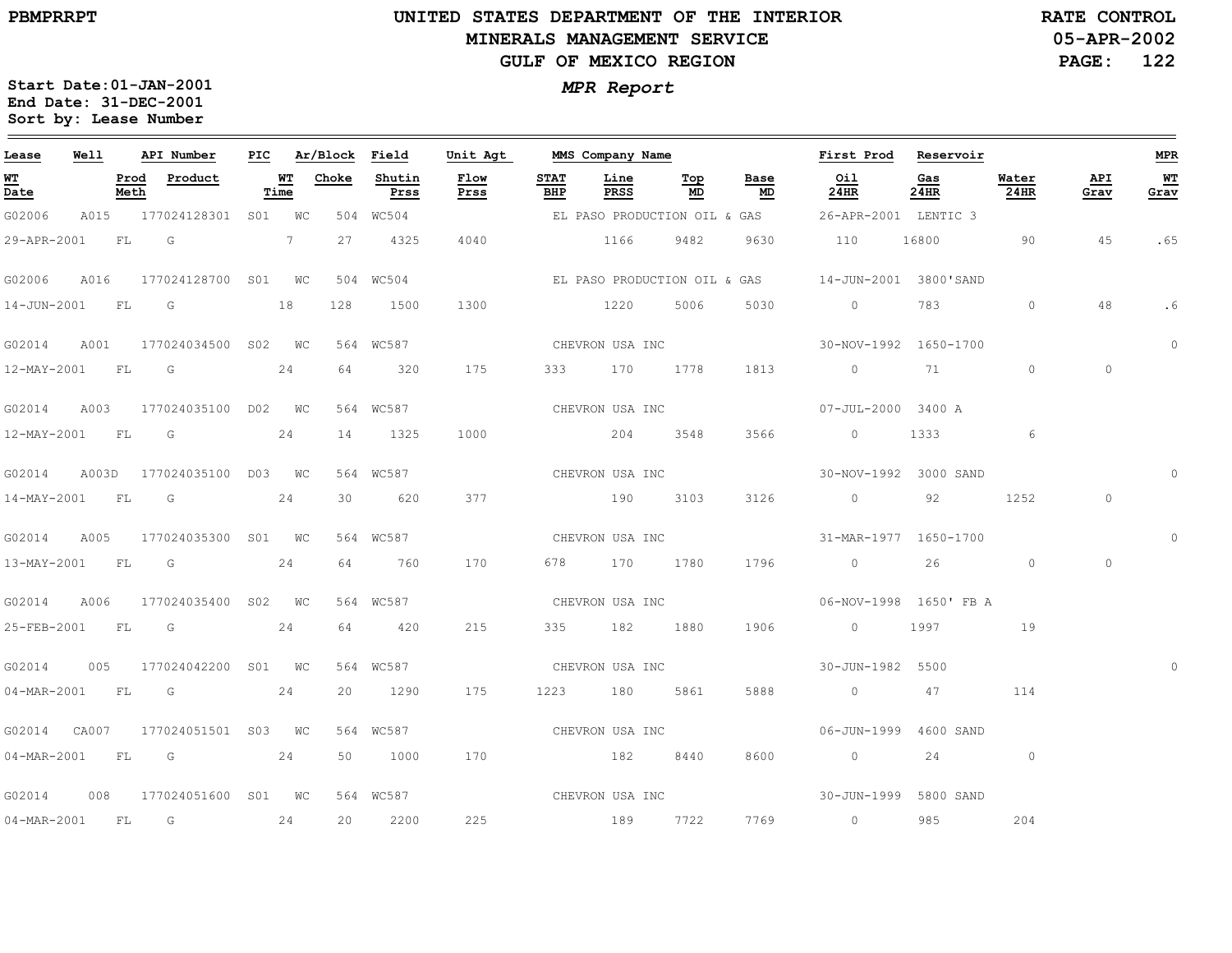# **UNITED STATES DEPARTMENT OF THE INTERIOR MINERALS MANAGEMENT SERVICEGULF OF MEXICO REGION**

**05-APR-2002PAGE: 123 RATE CONTROL**

| Lease             | Well        |              | API Number             | PIC |                   | Ar/Block Field  |                | Unit Agt              |                    | MMS Company Name      |                              |                                   | First Prod             | Reservoir   |                |             | <b>MPR</b> |
|-------------------|-------------|--------------|------------------------|-----|-------------------|-----------------|----------------|-----------------------|--------------------|-----------------------|------------------------------|-----------------------------------|------------------------|-------------|----------------|-------------|------------|
| WT<br>Date        |             | Prod<br>Meth | Product                |     | <u>WT</u><br>Time | Choke           | Shutin<br>Prss | Flow<br>Prss          | <b>STAT</b><br>BHP | Line<br>PRSS          | Тор<br>MD                    | Base<br>$\underline{\mathsf{MD}}$ | Oil<br>24HR            | Gas<br>24HR | Water<br>24HR  | API<br>Grav | WТ<br>Grav |
| G02014            | CA012       |              | 177024113600           |     | S01 WC            |                 | 564 WC587      |                       |                    | CHEVRON USA INC       |                              |                                   | 28-AUG-1998 5800' SAND |             |                |             |            |
| 04-MAR-2001       |             | FL           | G                      |     | 24                | 50              | 1900           | 220                   |                    | 1182                  | 9184                         | 9290                              | 35                     | 3835        | 330            | 52.4        |            |
| G02014            | A007        |              | 177024125500 S01 WC    |     |                   |                 | 564 WC587      |                       |                    | CHEVRON USA INC       |                              |                                   | 21-JUL-2001 6800 FB-A  |             |                |             |            |
| 26-AUG-2001       |             | <b>FL</b>    | G                      |     | 24                | 22              | 1900           | 1266                  |                    | 236                   | 8784                         | 8825                              | $\circ$                | 179         | $\circ$        | 52.4        | . 6        |
| G02014            | CA013       |              | 177024127000 S02 WC    |     |                   |                 | 564 WC587      |                       |                    | CHEVRON USA INC       |                              |                                   | 11-MAR-2001 6300       |             |                |             |            |
| 30-MAR-2001       |             | FL           | $\overline{G}$         |     | 24                | 12 <sup>°</sup> |                | 2912                  |                    |                       | 7580                         | 7595                              | 12                     | 1491        | 12             |             |            |
| G02014            | CA013       |              | 177024127000 S02 WC    |     |                   |                 | 564 WC587      |                       |                    | CHEVRON USA INC       |                              |                                   | 11-MAR-2001 6300       |             |                |             |            |
| 26-APR-2001       |             | FL.          | G                      |     | 24                | 23              | 3150           | 3010                  |                    | 841                   | 7580                         | 7595                              | 18                     | 5721        | 5              | 36.6        | .56        |
| G02019            | A006        |              | 177024042700 S01 WC    |     |                   |                 | 576 WC576      |                       |                    |                       | FOREST OIL CORPORATION       |                                   | 14-OCT-1990 ANG B RA   |             |                |             |            |
| 19-AUG-2001 FL    |             |              | G                      |     | 24                | 64              | 1600           | 350                   |                    | 860                   | 8330                         | 8612                              | $0 \qquad \qquad$      | 925         | 602            |             |            |
| G02038            | A012        |              | 177034009900 S01       |     | $E_{\rm C}$       |                 | 231 EC231      |                       |                    |                       |                              | ENERGY RESOURCE TECHNOLOGY I      | 31-AUG-1977 FD G       |             |                |             | 11         |
| $03 - JUN - 2001$ |             | GL           | $\circ$                |     |                   | 64              | 1000           | 145                   | 1034               | 993                   | 11224                        | 11248                             | 207                    | 217         | 52             | 31.9        |            |
| G02038            |             |              | C001A 177034035600 S04 |     | EC                |                 | 231 EC231      |                       |                    |                       | ENERGY RESOURCE TECHNOLOGY I |                                   | 04-DEC-1999 FA SAND    |             |                |             |            |
| 25-MAY-2001       |             | FL           | G                      |     |                   |                 | 7 3750         | 3670                  | 4550               | 1100                  | 8890                         | 8908                              | $\overline{0}$         | 1069        | $\circ$        | 51          |            |
| G02038            | F004        |              | 177034061900 S03       |     | EC                |                 | 231 EC231      |                       |                    |                       |                              | ENERGY RESOURCE TECHNOLOGY I      | 02-FEB-2000 "FA" SAND  |             |                |             |            |
| $02 - JUN - 2001$ |             | FL           | G                      |     |                   | 10              | 2620           | 2100                  | 2775               | 998                   | 9444                         | 9454                              | 5                      | 1450        | $\overline{2}$ | 47          |            |
| G02045            | B010        |              | 177044013200 S03       |     | EC                |                 | 270 EC271      |                       |                    | RME PETROLEUM COMPANY |                              |                                   | 09-OCT-2001 A-22 SAND  |             |                |             |            |
| 19-OCT-2001       |             | FL           | in Gr                  |     | 24                | 16              | 2800           | 1775                  | 2603               | 400                   | 7742                         | 7753                              | $\overline{0}$         | 2549        | 6              | 50          | .65        |
| G02045            | <b>B013</b> |              | 177044061700 S03 EC    |     |                   |                 | 270 EC271      | RME PETROLEUM COMPANY |                    |                       |                              |                                   | 07-DEC-1999 C-1 RA     |             |                |             |            |
| 11-AUG-2001       |             | FL.          | G                      |     | 24                | 64              | 1050           | 400                   |                    | 370                   | 8334                         | 8346                              | $\overline{0}$         | 1155        | 59             | 50          | .55        |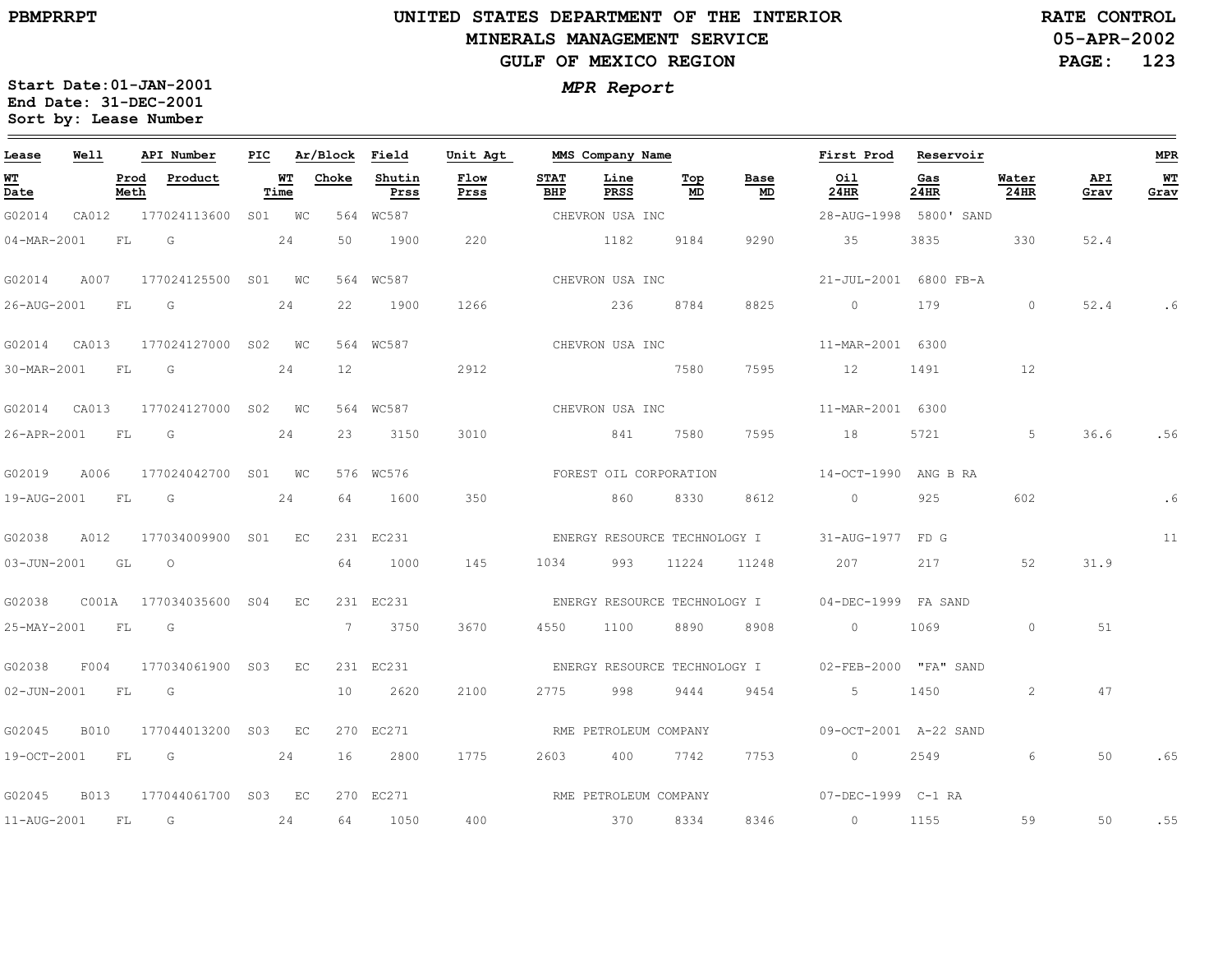#### **UNITED STATES DEPARTMENT OF THE INTERIOR MINERALS MANAGEMENT SERVICEGULF OF MEXICO REGION**

**05-APR-2002PAGE: 124 RATE CONTROL**

| Lease            | Well |      | API Number                      | PIC |            | Ar/Block Field |                | Unit Agt        |                    |                       | MMS Company Name |                 | First Prod                                     | Reservoir   |               |             | <b>MPR</b> |
|------------------|------|------|---------------------------------|-----|------------|----------------|----------------|-----------------|--------------------|-----------------------|------------------|-----------------|------------------------------------------------|-------------|---------------|-------------|------------|
| WT<br>Date       |      | Meth | Prod Product                    |     | WT<br>Time | Choke          | Shutin<br>Prss | Flow<br>Prss    | <b>STAT</b><br>BHP | Line<br>PRSS          | Тор<br>MD        | Base<br>MD      | Oil<br>24HR                                    | Gas<br>24HR | Water<br>24HR | API<br>Grav | WТ<br>Grav |
| G02045           |      |      | B014 177044061902 S01 EC        |     |            |                | 270 EC271      |                 |                    | RME PETROLEUM COMPANY |                  |                 | 10-MAR-2000 B-12 SAND                          |             |               |             |            |
|                  |      |      | 15-AUG-2001 FL G                |     | 24         | 64             | 1320           | 425             |                    | 370                   | 8744             | 8804            | $\overline{0}$                                 | 3003        | 105           | 50          | .55        |
| G02045           | B015 |      | 177044062100 S03 EC             |     |            |                | 270 EC271      |                 |                    | RME PETROLEUM COMPANY |                  |                 | 28-MAR-2000 MASSIVE G SAND                     |             |               |             |            |
| 28-AUG-2001 FL G |      |      |                                 |     | 24         | 64             | 945            | 420             |                    | 370 8715              |                  | 8740            | $\circ$                                        | 2114        | 408           | 50          | .55        |
| G02045 B016      |      |      | 177044062700 S03 EC             |     |            |                | 270 EC271      |                 |                    | RME PETROLEUM COMPANY |                  |                 | 08-OCT-2001 A-22 SAND                          |             |               |             |            |
|                  |      |      | $11-OCT-2001$ FL G              |     | 24         | 13             | 2550           | 2230            |                    | 3155 400 7652         |                  | 7655            | $\overline{0}$                                 | 1262        | $\circ$       | 51          | .65        |
| G02045           |      |      | B016A 177044062700 S04 EC       |     |            |                | 270 EC271      |                 |                    | RME PETROLEUM COMPANY |                  |                 | 06-NOV-2001 A-4 SAND                           |             |               |             |            |
| 13-NOV-2001 FL G |      |      |                                 |     | 24         | 18             | 2290           | 2200            | 2842               | 400                   | 6996             | 7008            | 20                                             | 5042        | $\circ$       | 52.2        | .65        |
|                  |      |      | G02047 A003 177044007400 S06 EC |     |            |                | 272 EC271      | CHEVRON USA INC |                    |                       |                  |                 | 19-JUN-2000 DC-4 FB-II                         |             |               |             |            |
|                  |      |      | 09-JUN-2001 GL 0 24             |     |            | 29             | 1030           | 439             |                    | 151 5245              |                  | 5275            | 232 0 431                                      |             |               | 30.3        |            |
| G02047           | A004 |      | 177044008000 S03 EC             |     |            |                | 272 EC271      |                 |                    |                       | CHEVRON USA INC  |                 | 13-JUN-2000 AC/AC-6 FB-II                      |             |               |             |            |
| 06-APR-2001 FL G |      |      |                                 |     | 24         | 24             | 580            | 537             |                    | 161 1400              |                  | 1464            | $\overline{0}$                                 |             | 1014 0        |             |            |
|                  |      |      | G02047 A005 177044009300 S05 EC |     |            |                | 272 EC271      |                 |                    |                       |                  |                 | CHEVRON USA INC 16-JUN-2000 DH-3B FB-II        |             |               |             |            |
|                  |      |      | 19-MAR-2001 FL G 24             |     |            |                | 19 1620        | 572             |                    | 570 5354              |                  | 5370            | $\begin{array}{ccc} & 0 & 118 & 0 \end{array}$ |             |               |             |            |
|                  |      |      | G02047 A008 177044011000 S08 EC |     |            |                | 272 EC271      |                 |                    |                       |                  |                 |                                                |             |               |             |            |
|                  |      |      | 06-APR-2001 FL G                |     | 24         | 14             | 980            | 961             |                    | 607 3670              |                  | 3682            | $\overline{0}$                                 | 952         | $\circ$       |             |            |
| G02047           | A009 |      | 177044012700 S06 EC             |     |            |                | 272 EC271      |                 |                    |                       |                  | CHEVRON USA INC | 19-JUN-2000 CH-3 FB-II                         |             |               |             |            |
|                  |      |      | 07-APR-2001 FL G 24             |     |            |                | 16 1470        | 1245            |                    | 931 4386              |                  | 4404            | $0$ 1871                                       |             | $\circ$       |             |            |
| G02047           |      |      | A011 177044013500 S08 EC        |     |            |                |                |                 |                    |                       |                  |                 | 272 EC271 CHEVRON USA INC 04-APR-2000 BF FB-II |             |               |             |            |
| 05-APR-2001 FL G |      |      |                                 |     | 24         |                | 14 980         | 805             |                    | 607 2972              |                  | 2984            | 0 1378                                         |             | $\circ$       |             |            |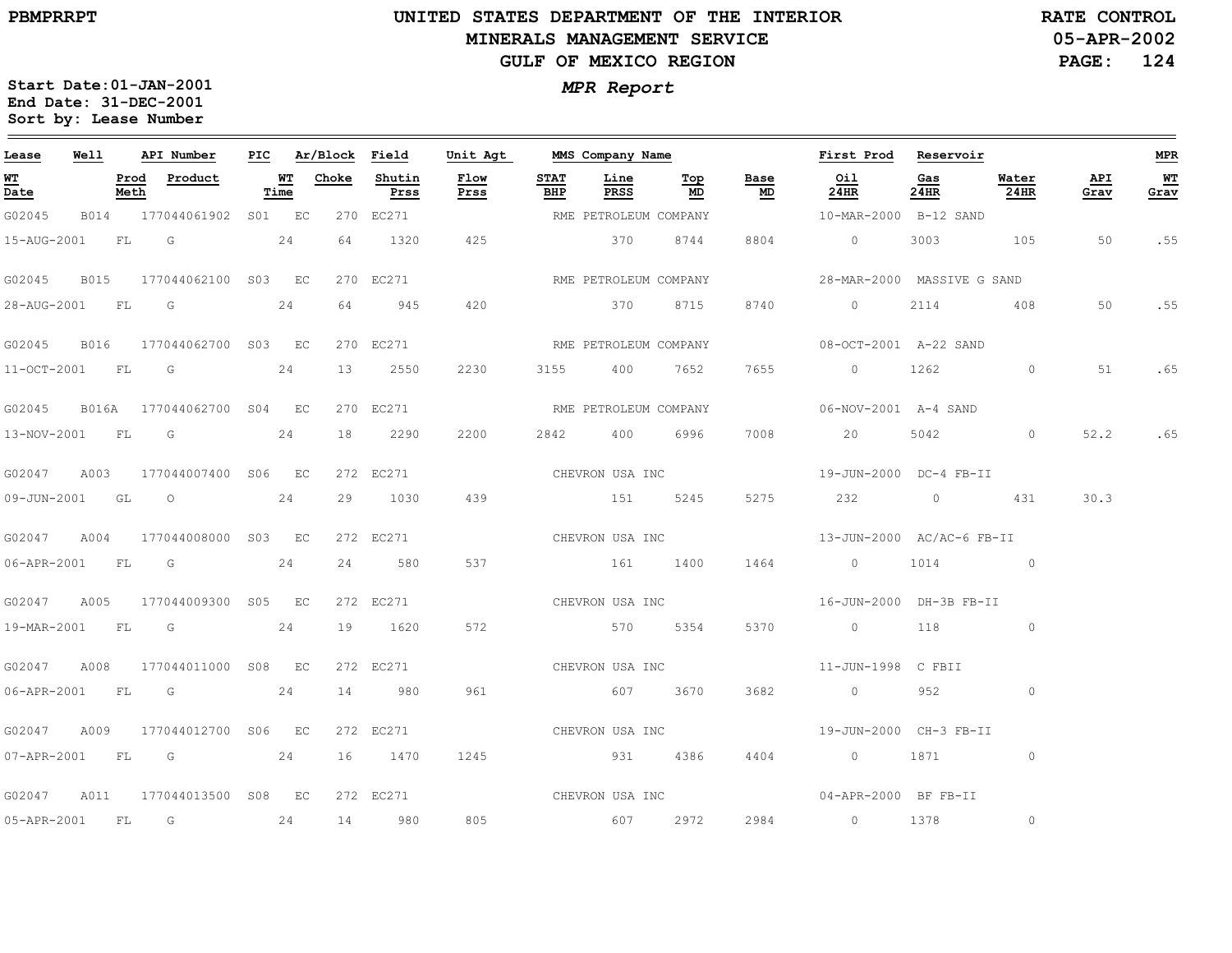$\equiv$ 

# **UNITED STATES DEPARTMENT OF THE INTERIORMINERALS MANAGEMENT SERVICEGULF OF MEXICO REGION**

**05-APR-2002PAGE: 125 RATE CONTROL**

 $\equiv$ 

**Start Date:01-JAN-2001Sort by: Lease Number** 

| End Date: 31-DEC-2001<br>Sort by: Lease Number |      |      | Start Date:01-JAN-2001 |     |                |        |          |      | <b>MPR Report</b> |    |
|------------------------------------------------|------|------|------------------------|-----|----------------|--------|----------|------|-------------------|----|
| ease                                           | Well |      | API Number             | PIC | Ar/Block Field |        | Unit Agt |      | MMS Company Name  |    |
| TT                                             |      | Prod | Product                | WТ  | Choke          | Shutin | ™ ∩w     | STAT | T.i n≙            | ጥሪ |

| Lease             | Well |              | API Number               | PIC |            | Ar/Block        | Field          | Unit Agt        |                    | MMS Company Name |           |            | First Prod                              | Reservoir                                                                                                                                                                                                                       |                      |             | <b>MPR</b> |
|-------------------|------|--------------|--------------------------|-----|------------|-----------------|----------------|-----------------|--------------------|------------------|-----------|------------|-----------------------------------------|---------------------------------------------------------------------------------------------------------------------------------------------------------------------------------------------------------------------------------|----------------------|-------------|------------|
| <b>WT</b><br>Date |      | Prod<br>Meth | Product                  |     | WT<br>Time | Choke           | Shutin<br>Prss | Flow<br>Prss    | <b>STAT</b><br>BHP | Line<br>PRSS     | Top<br>MD | Base<br>MD | Oil<br>24HR                             | Gas<br>24HR                                                                                                                                                                                                                     | Water<br>24HR        | API<br>Grav | WТ<br>Grav |
| G02047            | C002 |              | 177044014001 S01 EC      |     |            |                 | 272 EC271      |                 |                    | CHEVRON USA INC  |           |            | 03-MAR-2000 EF VIA/EF9 VIA              |                                                                                                                                                                                                                                 |                      |             |            |
| 07-APR-2001 GL    |      |              | $\overline{O}$           |     | 24         | 34              | 650            | 135             |                    | 90               | 5912      | 5990       | 345                                     | 35                                                                                                                                                                                                                              | 499                  | 31.8        |            |
| G02047            | A012 |              | 177044014100 S03 EC      |     |            |                 | 272 EC271      |                 |                    | CHEVRON USA INC  |           |            | 18-JUN-2000 CMB FB-II                   |                                                                                                                                                                                                                                 |                      |             |            |
| 06-APR-2001 FL G  |      |              |                          |     | 24         | 10 <sup>1</sup> | 1380           | 922             |                    | 607 60           | 4955      | 4990       | $\overline{0}$                          |                                                                                                                                                                                                                                 | 60<br>$\overline{0}$ |             |            |
| G02047            | C003 |              | 177044015500 D01 EC      |     |            |                 | 272 EC271      |                 |                    | CHEVRON USA INC  |           |            | 30-SEP-1973 EF9-VI                      |                                                                                                                                                                                                                                 |                      |             | $\Omega$   |
|                   |      |              | 09-MAR-2001 GL O         |     | 24         | 64              | 1060           | 82              |                    | 1061 78 5678     |           | 5688       | 77                                      | 37                                                                                                                                                                                                                              | 135                  | 31.8        |            |
| G02047            | C008 |              | 177044017401 S01 EC      |     |            |                 | 272 EC271      |                 |                    | CHEVRON USA INC  |           |            | 17-AUG-1999 EF SAND                     |                                                                                                                                                                                                                                 |                      |             |            |
| 05-MAR-2001 GL    |      |              | $\overline{O}$           |     | 24         | 64              | 1040           | 127             |                    | 105              | 5580      | 5610       | 276                                     | 101 — 101 — 101 — 102 — 102 — 103 — 104 — 104 — 104 — 104 — 104 — 104 — 105 — 106 — 107 — 108 — 108 — 108 — 108 — 108 — 108 — 108 — 108 — 108 — 108 — 108 — 108 — 108 — 108 — 108 — 108 — 108 — 108 — 108 — 108 — 108 — 108 — 1 | 595                  | 31.8        |            |
| G02047            |      |              | D007 177044018000 S02 EC |     |            |                 | 272 EC271      |                 |                    | CHEVRON USA INC  |           |            | 27-JUL-1997 DH3D-II                     |                                                                                                                                                                                                                                 |                      |             |            |
|                   |      |              | 13-MAR-2001 GL O         |     | 24         | 64              | 1060           | 134             |                    | 80               | 5025      | 5050       | 224                                     |                                                                                                                                                                                                                                 | 203 48               | 32.2        |            |
| G02047            | D008 |              | 177044018501 S01 EC      |     |            |                 | 272 EC271      |                 |                    | CHEVRON USA INC  |           |            | 05-JUN-1996 DD2 FB2                     |                                                                                                                                                                                                                                 |                      |             |            |
|                   |      |              | 08-MAR-2001 GL O         |     | 24         | 64              | 1036           | 201             |                    |                  | 80 5222   | 5243       | 105                                     | 130                                                                                                                                                                                                                             | 1272                 | 32.2        |            |
| G02047            |      |              | D010 177044019200 S03 EC |     |            |                 | 272 EC271      |                 |                    | CHEVRON USA INC  |           |            | 19-OCT-2000 DH-3C FB-II                 |                                                                                                                                                                                                                                 |                      |             |            |
|                   |      |              | $01 - APR - 2001$ GL $0$ |     | 24         | 15              | 1000           | 407             |                    | 610 90 4926      |           | 4942       | 319                                     |                                                                                                                                                                                                                                 | 73 1                 | 32.2        |            |
| G02047            | D011 |              | 177044019700 S04 EC      |     |            |                 | 272 EC271      |                 |                    |                  |           |            | CHEVRON USA INC 17-JUN-2000 DD-2 FB-III |                                                                                                                                                                                                                                 |                      |             |            |
|                   |      |              | 03-MAR-2001 GL O         |     | 24         | 64              | 1040           | 168             |                    |                  | 80 4568   | 4586       | 148                                     |                                                                                                                                                                                                                                 | 132 722              | 30.4        |            |
| G02047            |      |              | D011 177044019700 S04 EC |     |            |                 | 272 EC271      |                 |                    | CHEVRON USA INC  |           |            | 17-JUN-2000 DD-2 FB-III                 |                                                                                                                                                                                                                                 |                      |             |            |
|                   |      |              | 09-AUG-2001 GL O 24      |     |            | 48              | 1040           | 104             |                    | 80 4568          |           | 4586       | 109                                     |                                                                                                                                                                                                                                 | 136 719              | 30.3        | .56        |
| G02047            | D012 |              | 177044019800 S02 EC      |     |            |                 | 272 EC271      | CHEVRON USA INC |                    |                  |           |            | 31-JUL-1992 EC4-II                      |                                                                                                                                                                                                                                 |                      |             | 490        |
| 01-MAR-2001 GL O  |      |              |                          |     | 24         |                 | 64 1040        | 126             |                    | 80 5346          |           | 5382       | 225                                     | 88 - 100 - 100 - 100 - 100 - 100 - 100 - 100 - 100 - 100 - 100 - 100 - 100 - 100 - 100 - 100 - 100 - 100 - 100 - 100 - 100 - 100 - 100 - 100 - 100 - 100 - 100 - 100 - 100 - 100 - 100 - 100 - 100 - 100 - 100 - 100 - 100 - 10 | 315                  | 32.2        |            |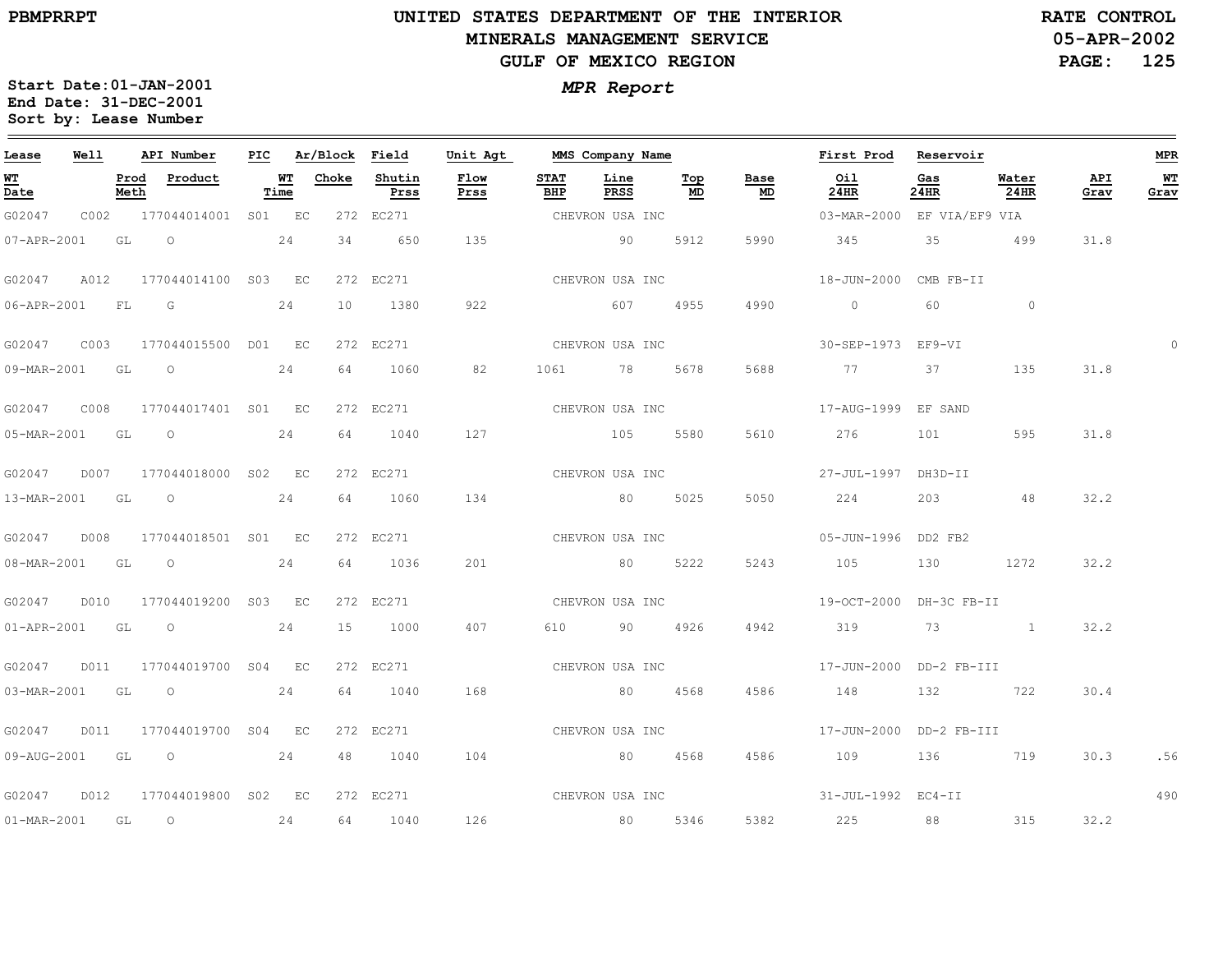$\equiv$ 

# **UNITED STATES DEPARTMENT OF THE INTERIOR MINERALS MANAGEMENT SERVICEGULF OF MEXICO REGION**

**05-APR-2002PAGE: 126 RATE CONTROL**

| Lease                                 | Well  |              | API Number          | PIC |            | Ar/Block Field |                | Unit Agt             |                    | MMS Company Name |           |            | First Prod                | Reservoir   |               |             | <b>MPR</b> |
|---------------------------------------|-------|--------------|---------------------|-----|------------|----------------|----------------|----------------------|--------------------|------------------|-----------|------------|---------------------------|-------------|---------------|-------------|------------|
| <b>WT</b><br>$\overline{\text{Date}}$ |       | Prod<br>Meth | Product             |     | WT<br>Time | Choke          | Shutin<br>Prss | Flow<br>Prss         | <b>STAT</b><br>BHP | Line<br>PRSS     | Top<br>MD | Base<br>MD | Oil<br>24HR               | Gas<br>24HR | Water<br>24HR | API<br>Grav | WT<br>Grav |
| G02047                                | E001  |              | 177044020500 S01 EC |     |            |                | 272 EC271      |                      |                    | CHEVRON USA INC  |           |            | 10-OCT-1999 EF/EF9 II     |             |               |             |            |
| 07-MAR-2001                           |       | GL           | $\overline{O}$      |     | 24         | 64             | 1040           | 120                  |                    | 80               | 5615      | 5650       | 57                        | 13          | $\sim$ 0      | 29          |            |
| G02047                                | E002  |              | 177044021301 S01 EC |     |            |                | 272 EC271      |                      |                    | CHEVRON USA INC  |           |            | 23-SEP-1999               | $EC4-TI$    |               |             |            |
| 14-JUN-2001                           |       | GL           | $\circ$             |     | 24         | 64             | 1040           | 98                   | 1100               | 85               | 5500      | 5535       | 37                        | 18          | 147           | 28          |            |
| G02047 E003                           |       |              | 177044021400 S04 EC |     |            |                | 272 EC271      |                      |                    | CHEVRON USA INC  |           |            | 31-AUG-1990 DD2 FB2       |             |               |             | 130        |
| 01-APR-2001 GL                        |       |              | $\overline{O}$      |     | 24         | 64             | 1040           | 176                  | 1042               | 85 —             | 4590      | 4600       | 89                        | 2           | 1035          | 30.3        |            |
| G02047                                | E004  |              | 177044021701 S03 EC |     |            |                | 272 EC271      |                      |                    | CHEVRON USA INC  |           |            | 31-AUG-1992 DB7 FB-II-III |             |               |             | 77         |
| 08-MAR-2001                           |       | GL           | $\circ$             |     | 24         | 64             | 1040           | 84                   | 820                | 80 —             | 4732      | 4770       | 72                        | 26          | $\sim$ 0      | 30.3        |            |
| G02047                                | E005  |              | 177044021900 S05 EC |     |            |                | 272 EC271      |                      |                    | CHEVRON USA INC  |           |            | 24-JUN-1998 CI(4)         |             |               |             |            |
| $04 - \text{MAR} - 2001$              |       | FL           | G                   |     | 24         | 16             | 1400           | 1178                 | 1502               | 1080             | 4155      | 4182       | $\overline{0}$            | 1126        | $\sim$ 0      |             |            |
| G02047                                | E007  |              | 177044022101 S01 EC |     |            |                | 272 EC271      |                      |                    | CHEVRON USA INC  |           |            | 11-NOV-1995 EF9-VI        |             |               |             |            |
| 03-MAR-2001 GL                        |       |              | $\overline{O}$      |     | 24         | 64             | 1040           | 97                   | 887 — 100          | 80 — 10          | 5705      | 5794       | 170                       | 37          | 279           | 30.3        |            |
| G02047                                | E008  |              | 177044039700 S02 EC |     |            |                | 272 EC271      |                      |                    | CHEVRON USA INC  |           |            | 17-OCT-1995 EF/EF9 II     |             |               |             |            |
| 04-MAR-2001                           |       | GL           | $\overline{O}$      |     | 24         | 128            | 1040           | 113                  | 880 — 100          | 85 6320          |           | 6510       | 322                       | 328         | 773           | 30.3        |            |
| G02047                                | C013  |              | 177044057700 S01 EC |     |            |                | 272 EC271      |                      |                    | CHEVRON USA INC  |           |            | 30-NOV-1983 FE5 VIB       |             |               |             | 141        |
| 06-APR-2001 GL                        |       |              | $\overline{O}$      |     | 24         | 64             | 1060           | 100                  | 360 360            |                  | 90 7274   | 7288       | 43                        | 49          | 40            | 31.3        |            |
| G02047                                | CO14  |              | 177044084200 S01 EC |     |            |                | 272 EC271      |                      |                    | CHEVRON USA INC  |           |            | 30-JAN-1997 GF(4)         |             |               |             |            |
|                                       |       |              | 13-MAR-2001 GL O 24 |     |            |                | 64 125         | 77                   |                    | 78 7165          |           | 7420       | $16$ 4                    |             | 9             | 30.2        |            |
| G02061                                | A028D |              | 177044015202 D02 EC |     |            |                | 321 EC321      | MARATHON OIL COMPANY |                    |                  |           |            | 31-JAN-1988 AB2 FB6A      |             |               |             | 360        |
| 16-JAN-2001 GL                        |       |              | $\overline{O}$      |     |            | 21             |                | 225                  | 850                | 5634             |           | 5741       | 24                        | 38          | $5 -$         | 29.6        |            |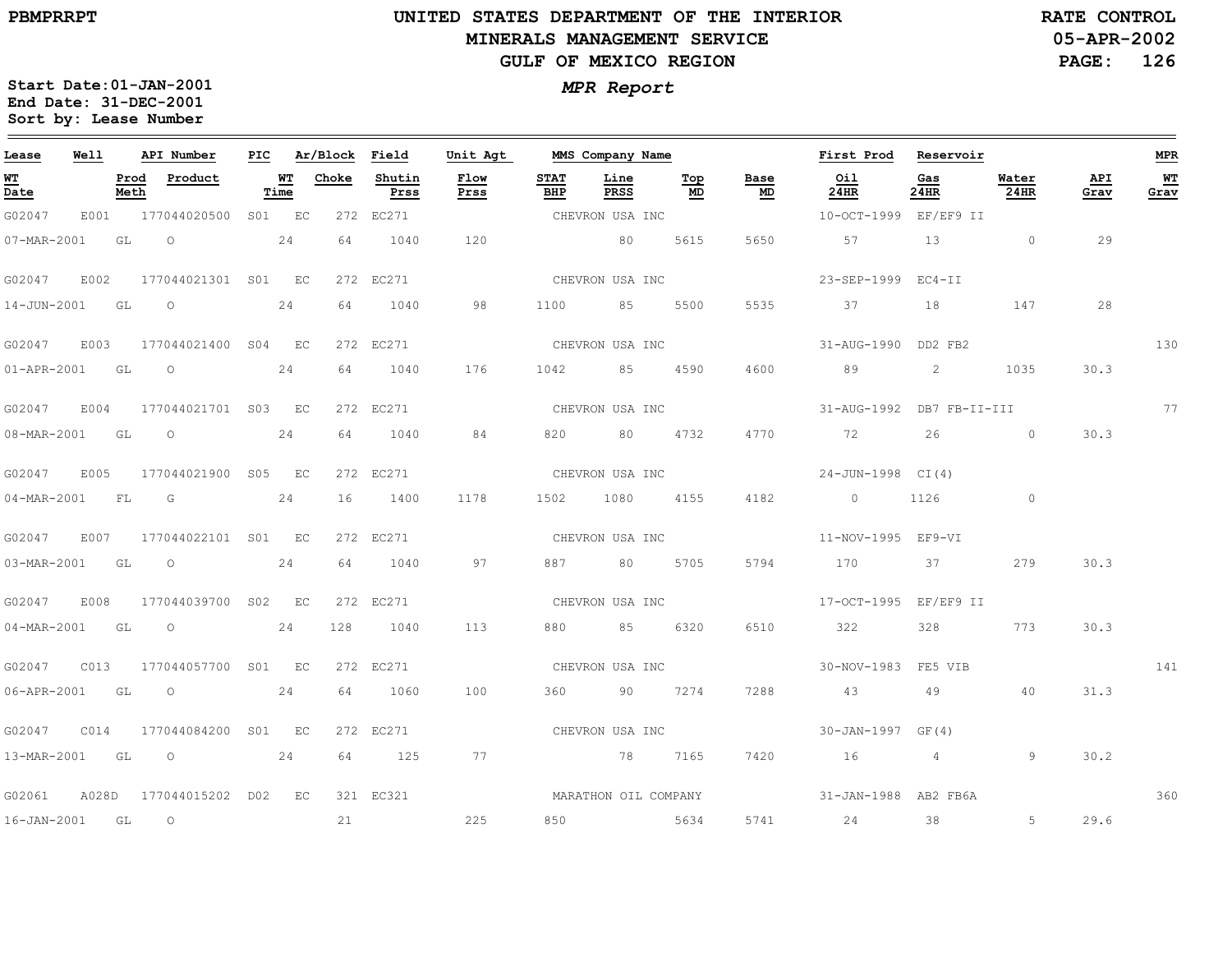# **UNITED STATES DEPARTMENT OF THE INTERIOR MINERALS MANAGEMENT SERVICEGULF OF MEXICO REGION**

**05-APR-2002 RATE CONTROL**

**PAGE: 127**

| Lease            | Well |      | API Number                                                  |      |                 | PIC Ar/Block Field | Unit Agt     |             | MMS Company Name     |           |            | First Prod Reservoir           |             |               |             | <b>MPR</b> |
|------------------|------|------|-------------------------------------------------------------|------|-----------------|--------------------|--------------|-------------|----------------------|-----------|------------|--------------------------------|-------------|---------------|-------------|------------|
| WT<br>Date       |      | Meth | Prod Product                                                | Time | <b>WT</b> Choke | Shutin<br>Prss     | Flow<br>Prss | STAT<br>BHP | Line<br>PRSS         | Top<br>MD | Base<br>MD | Oil<br>24HR                    | Gas<br>24HR | Water<br>24HR | API<br>Grav | WT<br>Grav |
| G02061           |      |      | A028D 177044015202 D02 EC                                   |      |                 | 321 EC321          |              |             | MARATHON OIL COMPANY |           |            | 31-JAN-1988 AB2 FB6A           |             |               |             | 360        |
| 05-NOV-2001 GL   |      |      | $\overline{O}$                                              |      | 25              |                    | 88           | 850         | 5634                 |           | 5741       | $\sim$ 9                       | 17 4        |               | 34.6        |            |
|                  |      |      | G02061 A004 177044016601 S01 EC 321 EC321                   |      |                 |                    |              |             | MARATHON OIL COMPANY |           |            | 31-MAR-1986 AB 1FB3            |             |               |             | 414        |
| 19-JAN-2001 GL O |      |      |                                                             |      | 128             |                    | 200          | 1365        | 5786                 |           | 5888       | 142                            | 320 320     | 1554 159      | $\circ$     |            |
|                  |      |      | G02061 A005A 177044017500 S03 EC 321 EC321                  |      |                 |                    |              |             | MARATHON OIL COMPANY |           |            | 28-FEB-1991 AB-2FB2            |             |               |             | 287        |
| 16-JAN-2001 FL O |      |      |                                                             |      |                 | 22                 | 340          | 1320        | 6554                 |           |            | 6583 82 97 432                 |             |               | 33.7        |            |
|                  |      |      | G02061 A005A 177044017500 S03 EC                            |      |                 | 321 EC321          |              |             | MARATHON OIL COMPANY |           |            | 28-FEB-1991 AB-2FB2            |             |               |             | 287        |
| 11-DEC-2001 GL O |      |      |                                                             |      | 32              |                    | 120          | 1320        | 6554                 |           | 6583       | 137 55                         |             | 497           | 25.2        |            |
|                  |      |      | G02061 A007 177044019402 S01 EC                             |      |                 | 321 EC321          |              |             | MARATHON OIL COMPANY |           |            | $31 - JAN - 1994$ $AB - 5UFB5$ |             |               |             | 1046       |
| 14-JAN-2001 GL O |      |      |                                                             |      | 19              |                    | 270          |             | 870 5824             |           |            | 5950 27 21 0 30.6              |             |               |             |            |
|                  |      |      | G02061 A007 177044019402 S01 EC 321 EC321                   |      |                 |                    |              |             | MARATHON OIL COMPANY |           |            | $31 - JAN - 1994$ $AB - 5UFR5$ |             |               |             | 1046       |
| 12-NOV-2001 GL O |      |      |                                                             |      | 23              |                    | 95           | 870         | 5824                 |           |            | 5950 13 2                      |             | 2             | 32.9        |            |
|                  |      |      | G02061 A009S 177044020301 D03 EC                            |      |                 | 321 EC321          |              |             | MARATHON OIL COMPANY |           |            | 06-APR-2000 TA-7FB6            |             |               |             |            |
| 28-JAN-2001 GL   |      |      | $\overline{O}$                                              |      | 25              |                    | 200          | 463         | 5672                 |           |            | 5716 42                        | 175         | 102           | 28.1        |            |
|                  |      |      | G02061 A009S 177044020301 D03 EC 321 EC321                  |      |                 |                    |              |             | MARATHON OIL COMPANY |           |            | 06-APR-2000 TA-7FB6            |             |               |             |            |
| 04-NOV-2001 GL   |      |      | $\overline{O}$                                              |      | 34              |                    | 75           | 463         | 5672                 |           |            | 5716 52 15 12                  |             |               | 28.1        |            |
|                  |      |      | G02061 A011 177044020600 S01 EC 321 EC321                   |      |                 |                    |              |             | MARATHON OIL COMPANY |           |            | 31-MAY-1974 B1B2/1             |             |               |             | 240        |
| 03-JAN-2001 GL O |      |      |                                                             |      | 128             |                    | 165          |             | 780 5264             |           | 5393       | 223 62                         |             | 39            | 31          |            |
|                  |      |      | G02061    A011    177044020600    S01    EC    321    EC321 |      |                 |                    |              |             | MARATHON OIL COMPANY |           |            | 31-MAY-1974 B1B2/1             |             |               |             | 240        |
| 07-NOV-2001 GL O |      |      |                                                             |      | 128             |                    | 75           |             | 780 5264             |           |            | 5393 155 3                     |             |               | 14 33.1     |            |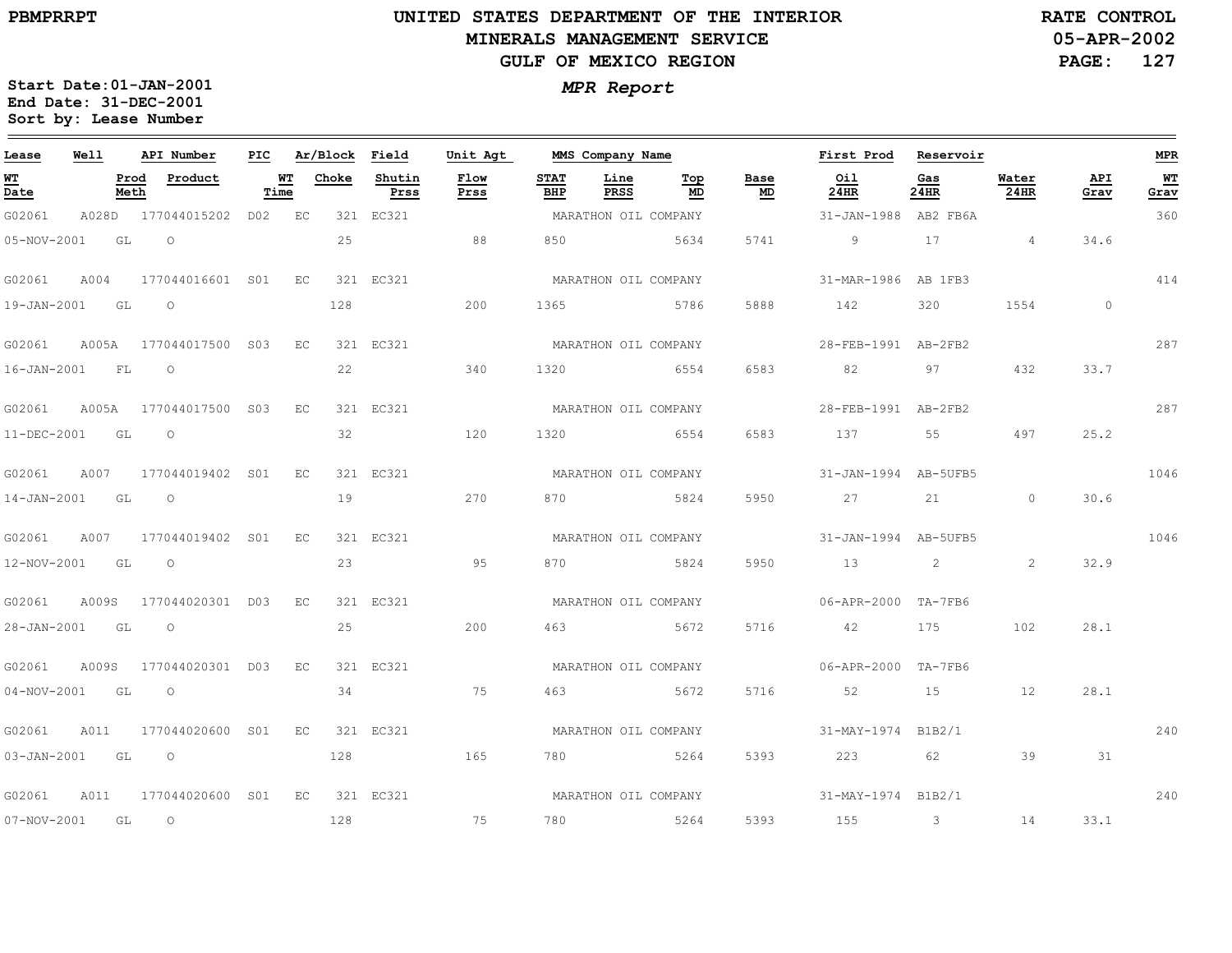# **UNITED STATES DEPARTMENT OF THE INTERIOR MINERALS MANAGEMENT SERVICEGULF OF MEXICO REGION**

**05-APR-2002RATE CONTROL**

**PAGE: 128**

| Lease             | Well  | API Number                     |        |             |       | PIC Ar/Block Field | Unit Agt     |                    | MMS Company Name     |                         | First Prod          | Reservoir               |               |             | <b>MPR</b> |
|-------------------|-------|--------------------------------|--------|-------------|-------|--------------------|--------------|--------------------|----------------------|-------------------------|---------------------|-------------------------|---------------|-------------|------------|
| <u>WT</u><br>Date |       | Product<br>Prod<br>Meth        | Time   | WТ          | Choke | Shutin<br>Prss     | Flow<br>Prss | <b>STAT</b><br>BHP | Line<br>PRSS         | Base<br>Top<br>MD<br>MD | Oil<br>24HR         | Gas<br>24HR             | Water<br>24HR | API<br>Grav | WТ<br>Grav |
| G02061            | A012D | 177044020800                   | S02 EC |             |       | 321 EC321          |              |                    | MARATHON OIL COMPANY |                         | 29-FEB-1988         | AB5 FB3                 |               |             | 259        |
| 05-JAN-2001       |       | GL<br>$\Omega$                 |        |             | 128   |                    | 200          | 1060               | 8486                 | 8642                    | 29                  | 85                      | 214           | 33.8        |            |
| G02061            | A012D | 177044020800 S02               |        | $E_{\rm C}$ |       | 321 EC321          |              |                    | MARATHON OIL COMPANY |                         | 29-FEB-1988 AB5 FB3 |                         |               |             | 259        |
| $15 - NOV - 2001$ |       | GL<br>$\circ$                  |        |             | 128   |                    | 170          | 1060               | 8486                 | 8642                    | 21                  | 215                     | 109           | 33.8        |            |
| G02061            | A016  | 177044021602 D01               |        | EC          |       | 321 EC321          |              |                    | MARATHON OIL COMPANY |                         | 31-MAY-1991 AB-3FB3 |                         |               |             | 343        |
| $05 - JAN - 2001$ |       | GL<br>$\Omega$                 |        |             | 128   |                    | 165          | 1290               | 7540                 | 7600                    | 21                  | 121                     | 44            | 27.5        |            |
| G02061            | A016  | 177044021602 D01               |        | EC          |       | 321 EC321          |              |                    | MARATHON OIL COMPANY |                         | 31-MAY-1991 AB-3FB3 |                         |               |             | 343        |
| $10 - NOV - 2001$ |       | GL<br>$\circ$                  |        |             | 128   |                    | 85           | 1290               | 7540                 | 7600                    | 23                  | $\overline{\mathbf{3}}$ | 32            | 31.3        |            |
| G02061            | A015  | 177044022201 D01               |        | EC          |       | 321 EC321          |              |                    | MARATHON OIL COMPANY |                         | 28-FEB-1989 AB 2FB3 |                         |               |             | 47         |
| 04-JAN-2001 GL    |       | $\circ$                        |        |             | 128   |                    | 200          | 1125               | 5978                 | 6254                    | 76                  | 15                      | 1436          | 30.1        |            |
| G02061            | A015  | 177044022201 D01               |        | EC.         |       | 321 EC321          |              |                    | MARATHON OIL COMPANY |                         | 28-FEB-1989         | AB 2FB3                 |               |             | 47         |
| 03-APR-2001       |       | $\circ$<br>GL                  |        |             | 128   |                    | 85           | 1125               | 5978                 | 6254                    | 85                  | 116                     | 1472          | $\circ$     |            |
| G02061            | A015  | 177044022201 D01               |        | EC          |       | 321 EC321          |              |                    | MARATHON OIL COMPANY |                         | 28-FEB-1989         | AB 2FB3                 |               |             | 47         |
| 07-NOV-2001       |       | $\circ$<br>GL                  |        |             | 128   |                    | 95           | 1125               | 5978                 | 6254                    | 50                  | 69                      | 1542          | 29.4        |            |
| G02061            | A017D | 177044022500 D03               |        | EC          |       | 321 EC321          |              |                    | MARATHON OIL COMPANY |                         | 31-MAR-1991 AB 1FB3 |                         |               |             | 454        |
| $08 - JAN - 2001$ |       | GL<br>$\circ$                  |        |             | 128   |                    | 220          | 975                | 6588                 | 6718                    | 65                  | 393                     | 744           | 29.9        |            |
| G02061            | A018  | 177044022800 S01               |        | EC          |       | 321 EC321          |              |                    | MARATHON OIL COMPANY |                         | 31-MAY-1974         | B1B2/1                  |               |             | 97         |
| 26-JAN-2001 GL    |       | $\circ$                        |        |             | 128   |                    | 125          | 820                | 5313                 | 5337                    | 102                 | 125                     | 38            | 34          |            |
| G02061            | A018  | 177044022800 S01 EC            |        |             |       | 321 EC321          |              |                    | MARATHON OIL COMPANY |                         | 31-MAY-1974 B1B2/1  |                         |               |             | 97         |
| 27-NOV-2001       |       | $\overline{\phantom{0}}$<br>GL |        |             | 128   |                    | 55           | 820                | 5313                 | 5337                    | 78 24               |                         | 6             | 34.3        |            |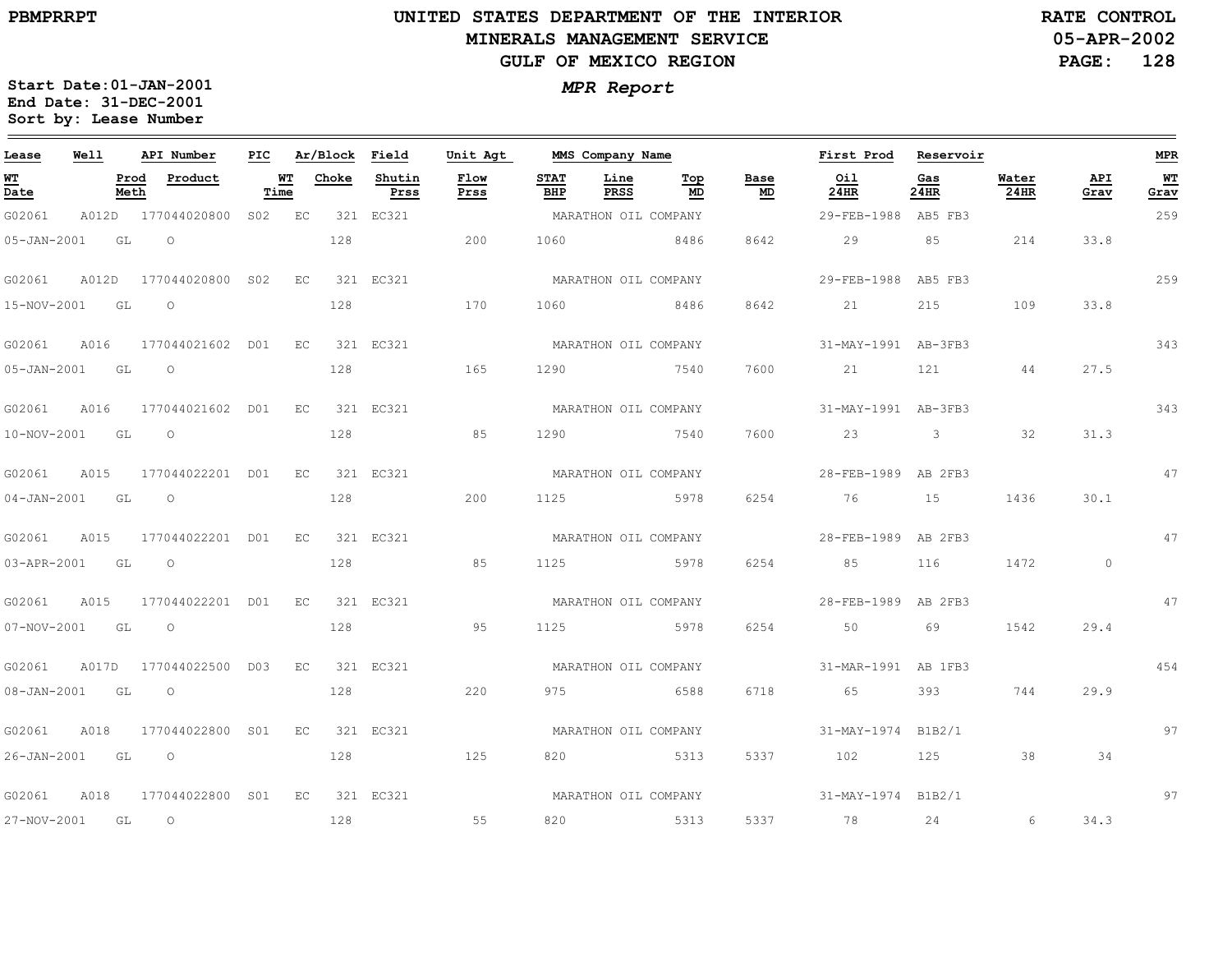# **UNITED STATES DEPARTMENT OF THE INTERIOR MINERALS MANAGEMENT SERVICEGULF OF MEXICO REGION**

**05-APR-2002RATE CONTROL**

**PAGE: 129**

| Lease             | Well  |              | API Number                |                   |    |       | PIC Ar/Block Field | Unit Agt             |                    | MMS Company Name     |           |            | First Prod Reservoir                      |                                                                                                                |               |             | <b>MPR</b> |
|-------------------|-------|--------------|---------------------------|-------------------|----|-------|--------------------|----------------------|--------------------|----------------------|-----------|------------|-------------------------------------------|----------------------------------------------------------------------------------------------------------------|---------------|-------------|------------|
| <b>WT</b><br>Date |       | Prod<br>Meth | Product                   | <b>WT</b><br>Time |    | Choke | Shutin<br>Prss     | Flow<br>Prss         | <b>STAT</b><br>BHP | Line<br>PRSS         | Тор<br>MD | Base<br>MD | Oil<br>24HR                               | Gas<br>24HR                                                                                                    | Water<br>24HR | API<br>Grav | WT<br>Grav |
| G02061            | A023  |              | 177044027300 D01 EC       |                   |    |       | 321 EC321          |                      |                    | MARATHON OIL COMPANY |           |            | 30-JUN-1982 AB-8FB2                       |                                                                                                                |               |             | 139        |
| $07 - JAN - 2001$ |       | GL           | $\overline{O}$            |                   |    | 48    |                    | 320                  | 1270               | 7416                 |           | 7493       | 80                                        | 107                                                                                                            | 915           | 30.1        |            |
| G02061            |       |              | A023B 177044027300 D04 EC |                   |    |       | 321 EC321          |                      |                    | MARATHON OIL COMPANY |           |            | 31-DEC-1987 AB-4FB2                       |                                                                                                                |               |             | 224        |
| 15-JAN-2001 GL    |       |              | $\overline{O}$            |                   |    | 128   |                    | 150                  | 890                | 6549                 |           | 6594       | 67                                        | 13                                                                                                             | 838           | 27.1        |            |
| G02061            | A023  |              | 177044027300 D01 EC       |                   |    |       | 321 EC321          |                      |                    | MARATHON OIL COMPANY |           |            | 30-JUN-1982 AB-8FB2                       |                                                                                                                |               |             | 139        |
| 06-NOV-2001 GL    |       |              | $\overline{a}$            |                   |    | 64    |                    | 130                  |                    | 1270 7416            |           | 7493       | 42 114                                    |                                                                                                                | 1063          | 31.7        |            |
| G02061            | A023B |              | 177044027300 D04 EC       |                   |    |       | 321 EC321          |                      |                    | MARATHON OIL COMPANY |           |            | 31-DEC-1987 AB-4FB2                       |                                                                                                                |               |             | 224        |
| 06-NOV-2001 GL    |       |              | $\circ$                   |                   |    | 128   |                    | 78                   | 890                | 6549                 |           | 6594       | 52                                        | 2                                                                                                              | 912           | 29          |            |
| G02061            | A025D |              | 177044044600 D02 EC       |                   |    |       | 321 EC321          |                      |                    | MARATHON OIL COMPANY |           |            | 30-APR-1991 AB-5UFB2                      |                                                                                                                |               |             | 87         |
| 27-JAN-2001 GL    |       |              | $\circ$                   |                   |    | 48    |                    | 325                  | 1230               | 6148                 |           | 6192       | 112                                       | 470 — 170 — 170 — 170 — 170 — 170 — 170 — 170 — 171 — 172 — 172 — 172 — 172 — 172 — 172 — 172 — 172 — 172 — 17 | 961           | 30.7        |            |
| G02061 A025       |       |              | 177044044600 D01 EC       |                   |    |       | 321 EC321          |                      |                    | MARATHON OIL COMPANY |           |            | 30-APR-1991 AB-8FB2                       |                                                                                                                |               |             | 228        |
| 30-JAN-2001 GL    |       |              | $\overline{O}$            |                   |    | 128   |                    | 155                  | 1300               | 6642                 |           | 6740       | $\sim$ $\sim$ $\sim$ $\sim$ $\sim$ $\sim$ |                                                                                                                | $\Omega$      | 30.7        |            |
| G02061            |       |              | A026S 177044045302 S01 EC |                   |    |       | 321 EC321          |                      |                    | MARATHON OIL COMPANY |           |            | 30-JUN-1994 AB-2FB5                       |                                                                                                                |               |             | 601        |
| 14-JAN-2001       | GL GL |              | $\overline{O}$            |                   |    | 25    |                    | 265                  | 680                | 5704                 |           | 5854       | 200                                       | <b>19</b>                                                                                                      | 118           | 26.5        |            |
| G02061            |       |              | A027D 177044046300 D02 EC |                   |    |       | 321 EC321          |                      |                    | MARATHON OIL COMPANY |           |            | 31-MAR-1980 ANGB4 6                       |                                                                                                                |               |             | 132        |
| 02-JAN-2001 GL    |       |              | $\overline{O}$            |                   |    | 128   |                    | 150                  | 734                | 7788                 |           | 7844       | 111                                       | 14                                                                                                             | 241           | 31.4        |            |
| G02061            |       |              | A027D 177044046300 D02    |                   | EC |       | 321 EC321          |                      |                    | MARATHON OIL COMPANY |           |            | 31-MAR-1980 ANGB4 6                       |                                                                                                                |               |             | 132        |
| $08 - NOV - 2001$ | GL    |              | $\circ$                   |                   |    | 128   |                    | 90                   |                    | 734 7788             |           | 7844       | 96                                        | 31                                                                                                             | 237           | 34          |            |
| G02061            | B003  |              | 177044052700 S01 EC       |                   |    |       | 321 EC321          | MARATHON OIL COMPANY |                    |                      |           |            | $30-NOV-1983$ $AB4U/L3S$                  |                                                                                                                |               |             | 195        |
| 13-APR-2001 GL    |       |              | $\overline{O}$            |                   |    | 128   |                    | 78                   | 350                | 7968                 |           |            | 8027 81                                   | 111 44 32.4                                                                                                    |               |             |            |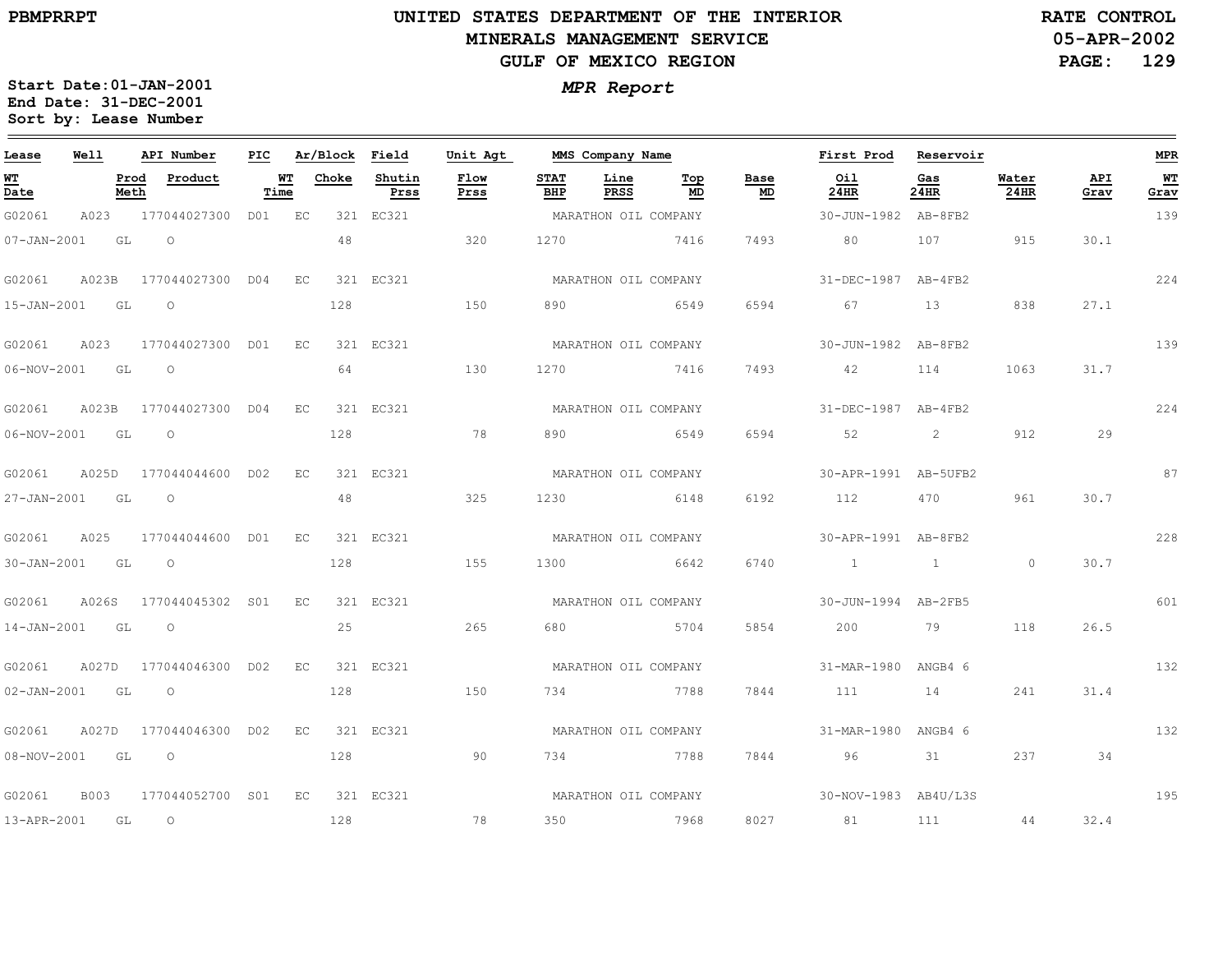$\equiv$ 

# **UNITED STATES DEPARTMENT OF THE INTERIOR MINERALS MANAGEMENT SERVICEGULF OF MEXICO REGION**

**05-APR-2002PAGE: 130 RATE CONTROL**

| Lease             | Well        |              | API Number       | PIC    |      | Ar/Block | Field          | Unit Agt       |                           | MMS Company Name     |           |            | First Prod           | Reservoir      |               |             | MPR        |
|-------------------|-------------|--------------|------------------|--------|------|----------|----------------|----------------|---------------------------|----------------------|-----------|------------|----------------------|----------------|---------------|-------------|------------|
| WТ<br>Date        |             | Prod<br>Meth | Product          | Time   | WТ   | Choke    | Shutin<br>Prss | Flow<br>Prss   | <b>STAT</b><br><b>BHP</b> | Line<br><b>PRSS</b>  | Top<br>MD | Base<br>MD | Oil<br>24HR          | Gas<br>24HR    | Water<br>24HR | API<br>Grav | WT<br>Grav |
| G02061            | A030        |              | 177044054300     | S01 EC |      |          | 321 EC321      |                |                           | MARATHON OIL COMPANY |           |            | 30-SEP-1982          | AB5 FB3        |               |             | 1003       |
| $11 - JAN - 2001$ |             | GL           | $\Omega$         |        |      | 128      |                | 220            | 770                       |                      | 7755      | 7868       | 38                   | 8              | 200           | 32          |            |
| G02061            | A032        |              | 177044055400     | S01    | E.C. |          | 321 RC321      |                |                           | MARATHON OIL COMPANY |           |            | 28-FEB-1983          | AB4 FB3        |               |             | 1452       |
| 12-JAN-2001       |             | GL           | $\Omega$         |        |      | 128      |                | 190            | 1110                      |                      | 6529      | 6685       | 162                  | 599            | 552           | 27          |            |
| G02061            | A031A       |              | 177044055500 SO2 |        | EC   |          | 321 EC321      |                |                           | MARATHON OIL COMPANY |           |            | 30-NOV-1993 AB5 FB3  |                |               |             | 362        |
| 08-JAN-2001       |             | FL           | $\circ$          |        |      | 21       |                | 755            | 1400                      | 7457                 |           | 7590       | 506                  | 779            | 20            | 33.7        |            |
| G02061            | A033D       |              | 177044055900     | D02    | EC   |          | 321 EC321      |                |                           | MARATHON OIL COMPANY |           |            | 31-OCT-1987 AB5L/6/U |                |               |             | 178        |
| $02 - JAN - 2001$ |             | GL           | $\circ$          |        |      | 128      |                | 180            |                           |                      | 5597      | 5739       | 91                   | 155            | 80            | 33.1        |            |
| G02061            | A033D       |              | 177044055900     | D02    | EC   |          | 321 EC321      |                |                           | MARATHON OIL COMPANY |           |            | 31-OCT-1987          | AB5L/6/U       |               |             | 178        |
| 09-NOV-2001       |             | GL           | $\circ$          |        |      | 128      |                | 90             |                           |                      | 5597      | 5739       | 89                   | 70             | 79            | 36.5        |            |
| G02061            | A034B       |              | 177044056400 S04 |        | EC   |          | 321 EC321      |                |                           | MARATHON OIL COMPANY |           |            | 31-JAN-1991 AB4 FB1  |                |               |             | 1078       |
| $09 - JAN - 2001$ |             | GL           | $\circ$          |        |      | 128      |                | 220            | 940                       |                      | 5573      | 5608       | 132                  | 643            | 498           | 34          |            |
| G02061            | A034B       |              | 177044056400 S04 |        | EC   |          | 321 EC321      |                |                           | MARATHON OIL COMPANY |           |            | 31-JAN-1991 AB4 FB1  |                |               |             | 1078       |
| $04 - NOV - 2001$ |             | GL           | $\circ$          |        |      | 128      |                | 70             | 940                       | 5573                 |           | 5608       | 64                   | $\overline{2}$ | 192           | 34.3        |            |
| G02061            | <b>B005</b> |              | 177044057900 S01 |        | EC   |          | 321 EC321      |                |                           | MARATHON OIL COMPANY |           |            | 30-APR-1984 AB7U 7L7 |                |               |             | 70         |
| 20-JAN-2001       | GL          |              | $\circ$          |        |      | 58       |                | 270            | 1100                      |                      | 8408      | 8490       | 32                   | 8              | 1271          | 34          |            |
| G02061            | B006        |              | 177044058000 S01 |        | EC   |          | 321 EC321      |                |                           | MARATHON OIL COMPANY |           |            | 31-JUL-1984 AB5 FB3  |                |               |             | 54         |
| $20 - JAN - 2001$ |             | GL           | $\circ$          |        |      | 128      |                | 200            | 1446                      | 7127                 |           | 7147       | 28                   | 154            | 54            | 34.7        |            |
| G02061            | B007A       |              | 177044059200     | S02    | EC   |          | 321 EC321      |                |                           | MARATHON OIL COMPANY |           |            | 29-FEB-1988          | AB4U/L3S       |               |             | 106        |
| 16-APR-2001       |             | GL           | $\circ$          |        |      | 128      |                | $\overline{0}$ | 862                       |                      | 7437      | 7471       | 83                   | 38             | 102           | 33.2        |            |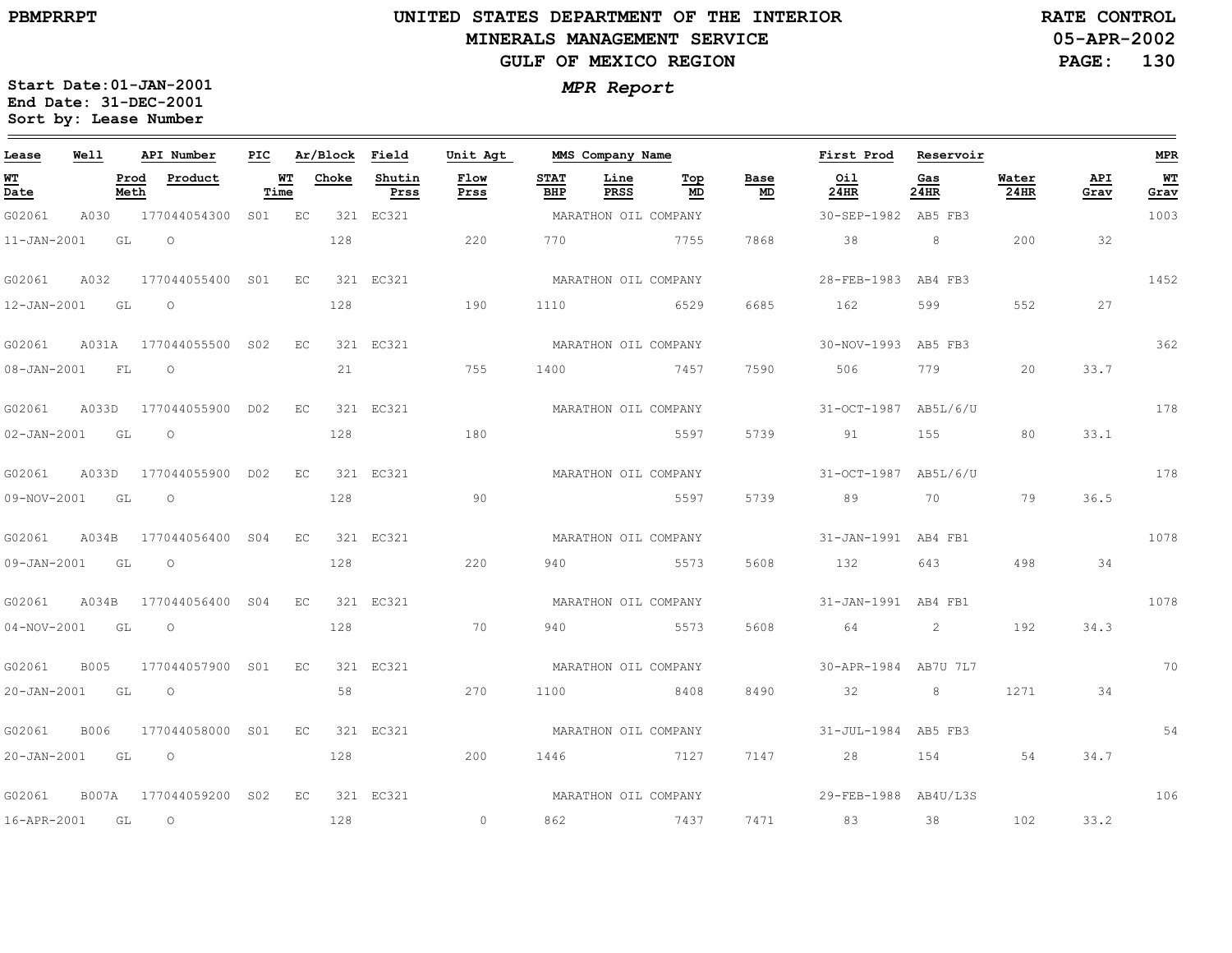# **UNITED STATES DEPARTMENT OF THE INTERIOR MINERALS MANAGEMENT SERVICEGULF OF MEXICO REGION**

**05-APR-2002RATE CONTROL**

**PAGE: 131**

| Lease             | Well        |              | API Number             | PIC |                | Ar/Block Field |                | Unit Agt     |                    | MMS Company Name             |           |                              | First Prod               | Reservoir   |               |             | MPR               |
|-------------------|-------------|--------------|------------------------|-----|----------------|----------------|----------------|--------------|--------------------|------------------------------|-----------|------------------------------|--------------------------|-------------|---------------|-------------|-------------------|
| WT<br>Date        |             | Prod<br>Meth | Product                |     | WТ<br>Time     | Choke          | Shutin<br>Prss | Flow<br>Prss | <b>STAT</b><br>BHP | Line<br>PRSS                 | Top<br>MD | Base<br>MD                   | Oil<br>24HR              | Gas<br>24HR | Water<br>24HR | API<br>Grav | <b>WT</b><br>Grav |
| G02061            | <b>B010</b> |              | 177044059400           | SO1 | EC             |                | 321 EC321      |              |                    | MARATHON OIL COMPANY         |           |                              | 30-NOV-1984 AB4 3E       |             |               |             | 40                |
| $06 - JAN - 2001$ |             | GL           | $\circ$                |     |                | 120            |                | 220          | 2292               |                              | 7707      | 7829                         | 58                       | 69          | 230           | 30          |                   |
| G02061            | A035        |              | 177044065600 D01       |     | $E_{\rm C}$    |                | 321 EC321      |              |                    | MARATHON OIL COMPANY         |           |                              | 31-JUL-1987 AB 2FB3      |             |               |             | 342               |
| $01 - JAN - 2001$ |             | GL           | $\circ$                |     |                | 128            |                | 160          | 24                 | 5785                         |           | 5865                         | 128                      | 200         | 405           | 32          |                   |
| G02061            |             |              | B017D 177044074900 D02 |     | EC             |                | 321 EC321      |              |                    | MARATHON OIL COMPANY         |           |                              | 30-NOV-1991 AB9 FB9      |             |               |             | 112               |
| $01 - JAN - 2001$ |             | GL           | $\circ$                |     |                | 128            |                | 165          | 1520               |                              | 8764      | 8844                         | 62                       | 41          | 137           | 35.3        |                   |
| G02061            | B015D       |              | 177044075300 D02       |     | EC             |                | 321 EC321      |              |                    | MARATHON OIL COMPANY         |           |                              | 29-FEB-1992 AB4 FB3      |             |               |             | 194               |
| $03 - JAN - 2001$ |             | GL           | $\circ$                |     |                | 128            |                | 160          |                    |                              | 7804      | 7860                         | 28                       | 59          | 19            | 31.3        |                   |
| G02061            | <b>B015</b> |              | 177044075300 D01 EC    |     |                |                | 321 EC321      |              |                    | MARATHON OIL COMPANY         |           |                              | 31-JAN-1992 ANGB5M3S     |             |               |             | 39                |
| 05-JAN-2001 GL    |             |              | $\circ$                |     |                | 128            |                | 180          | 1355               |                              | 8038      | 8170                         | $5^{\circ}$              | 91          | 5             | 30.4        |                   |
| G02075            | A005        |              | 177054009902 S01 VR    |     |                |                | 201 VR182      |              |                    | ENERGY RESOURCE TECHNOLOGY I |           |                              | 19-DEC-2000 C-2 SAND     |             |               |             |                   |
| 22-MAR-2001       |             | FL           | $\circ$                |     | 13             | 18             | 2400           | 1320         | # # # # #          | 1071                         | 9208      | 9250                         | 452                      | 1120        | $\Omega$      | 42.1        | .583              |
| G02075            | A007        |              | 177054100702 S01       |     | <b>VR</b>      |                | 201 VR182      |              |                    |                              |           | ENERGY RESOURCE TECHNOLOGY I | 25-DEC-2000 TEX P-1 SAND |             |               |             |                   |
| 07-JAN-2001       |             | FL           | G                      |     | 5 <sup>5</sup> | 18             | 2800           | 2700         | # # # # #          | 1110                         | 7744      | 7768                         | 11                       | 7135        | 5             | 45.9        | .586              |
| G02075            | A008        |              | 177054112500 S01 VR    |     |                |                | 201 VR182      |              |                    | ENERGY RESOURCE TECHNOLOGY I |           |                              | 25-DEC-2000 C-8 SAND     |             |               |             |                   |
| 12-JAN-2001       |             | FL           | G                      |     | 24             | 16             | 3300           | 3115         | #####              | 1006                         | 10770     | 10792                        | 113                      | 4329        | $\mathbf{1}$  | 51.4        | .608              |
| G02075            | A008        |              | 177054112500           |     | S01 VR         |                | 201 VR182      |              |                    | ENERGY RESOURCE TECHNOLOGY I |           |                              | 25-DEC-2000 C-8 SAND     |             |               |             |                   |
| 03-APR-2001       |             | FL           | $\overline{O}$         |     | 24             | 21             | 2840           | 1610         | # # # #            | 1170                         | 10770     | 10792                        | 740                      | 1332        | $\circ$       | 38          | .594              |
| G02076            | A005        |              | 177054005500 S04 VR    |     |                |                | 214 VR214      |              |                    | CHEVRON USA INC              |           |                              | 13-APR-2000 9200 B       |             |               |             |                   |
| 11-MAR-2001       |             | FL           | G                      |     | 24             | 18             | 1290           | 452          | 1665               | 357                          | 9785      | 9805                         | 6                        | 596         | 24            |             |                   |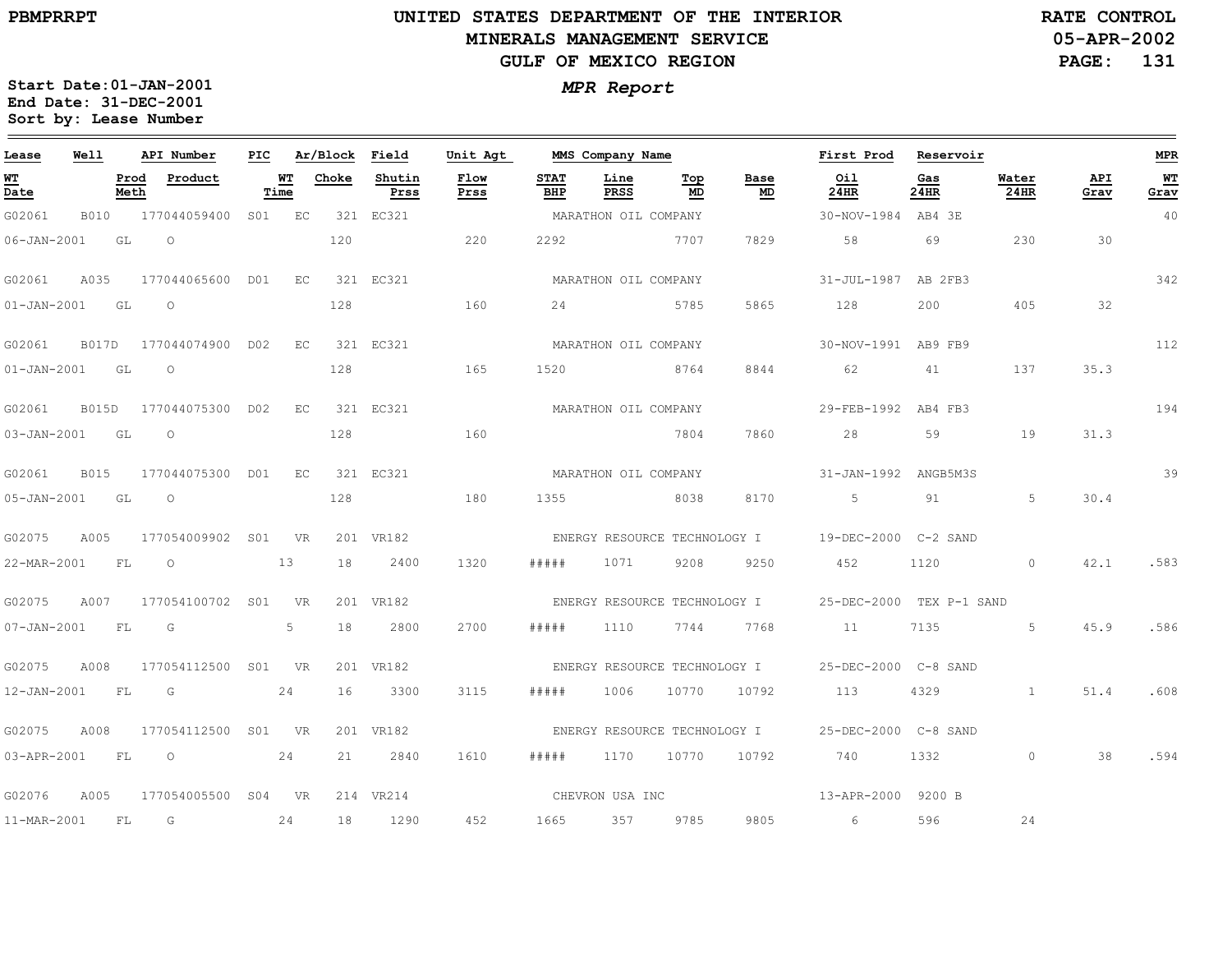$\equiv$ 

# **UNITED STATES DEPARTMENT OF THE INTERIOR MINERALS MANAGEMENT SERVICEGULF OF MEXICO REGION**

**05-APR-2002PAGE: 132 RATE CONTROL**

| Lease                    | Well        |              | API Number               | PIC |            | Ar/Block | Field          | Unit Agt        |                    | MMS Company Name |                                        |                                   | First Prod              | Reservoir   |                         |             | <b>MPR</b> |
|--------------------------|-------------|--------------|--------------------------|-----|------------|----------|----------------|-----------------|--------------------|------------------|----------------------------------------|-----------------------------------|-------------------------|-------------|-------------------------|-------------|------------|
| WT<br>Date               |             | Prod<br>Meth | Product                  |     | WТ<br>Time | Choke    | Shutin<br>Prss | Flow<br>Prss    | <b>STAT</b><br>BHP | Line<br>PRSS     | $\underline{\operatorname{Top}}$<br>MD | Base<br>$\underline{\mathsf{MD}}$ | Oil<br>24HR             | Gas<br>24HR | Water<br>24HR           | API<br>Grav | WT<br>Grav |
| G02076                   |             |              | A007 177054007400 S04 VR |     |            |          | 214 VR214      |                 |                    | CHEVRON USA INC  |                                        |                                   | 22-JUL-1997 9200 B      |             |                         |             |            |
| 06-MAR-2001              |             | FL           | G                        |     | 24         | 15       | 1577           | 1267            | 1715               | 997              | 9587                                   | 9608                              | $\overline{\mathbf{3}}$ | 1608        |                         | 53.4        |            |
| G02076                   | A007        |              | 177054007400 S04 VR      |     |            |          | 214 VR214      |                 |                    | CHEVRON USA INC  |                                        |                                   | 22-JUL-1997 9200 B      |             |                         |             |            |
| 20-MAY-2001              |             | FL           | G                        |     | 24         | 15       | 1539           | 1234            | 1715               | 1010             | 9587                                   | 9608                              | 8                       | 1558        | $\overline{\mathbf{3}}$ | 53.4        |            |
| G02076                   | A009        |              | 177054008900 S02 VR      |     |            |          | 214 VR214      |                 |                    | CHEVRON USA INC  |                                        |                                   | 01-OCT-1996 13200 A     |             |                         |             |            |
| 08-MAR-2001 GL O         |             |              |                          |     | 24         | 64       | 1293           | 541             | 2065               | 359 13466        |                                        | 13568                             | 92                      | $3 \sim$    | 832                     | 36.3        |            |
| G02076                   | A009        |              | 177054008900 S02 VR      |     |            |          | 214 VR214      | CHEVRON USA INC |                    |                  |                                        |                                   | 01-OCT-1996 13200 A     |             |                         |             |            |
| 09-MAY-2001 GL           |             |              | $\circ$                  |     | 24         | 64       | 1033           | 557             | 2065               |                  | 358 13466                              | 13568                             | 105                     | 359         | 950                     | 36.3        |            |
| G02076                   | A012        |              | 177054009800 S05 VR      |     |            |          | 214 VR214      |                 |                    | CHEVRON USA INC  |                                        |                                   | 09-SEP-1999 9650 D      |             |                         |             |            |
| 24-FEB-2001 FL G         |             |              |                          |     | 24         | 22       | 1776           | 901             |                    | 2715 396 10406   |                                        | 10442                             | 62                      | 1951        | 63                      | 57.2        |            |
| G02076                   | A014        |              | 177054011100 S03 VR      |     |            |          | 214 VR214      | CHEVRON USA INC |                    |                  |                                        |                                   | 08-AUG-1996 9900/9950 D |             |                         |             |            |
| 09-MAR-2001 GL           |             |              | $\overline{O}$           |     | 24         | 64       | 1166           | 391             |                    | 379 10400        |                                        | 10466                             | 75                      | 457         | 552                     | 38.9        |            |
| G02076                   | A014        |              | 177054011100 S03 VR      |     |            |          | 214 VR214      |                 |                    | CHEVRON USA INC  |                                        |                                   | 08-AUG-1996 9900/9950 D |             |                         |             |            |
| $07 - \text{MAX} - 2001$ |             | GL           | $\overline{O}$           |     | 24         | 64       | 1310           | 410             |                    | 391 10400        |                                        | 10466                             | 60                      | 264         | 606                     | 38.9        |            |
| G02076                   | <b>B003</b> |              | 177054019900 S01 VR      |     |            |          | 214 VR214      |                 |                    |                  |                                        | CHEVRON USA INC                   | 31-AUG-1990 13200 D     |             |                         |             |            |
| 13-MAR-2001              |             | FL           | $\overline{\mathbb{G}}$  |     | 24         | 16       | 1224           | 1051            |                    | 1315 10384 14470 |                                        | 14562                             | 18                      | 1528        | 5                       | 57.6        |            |
| G02076                   | <b>B003</b> |              | 177054019900 S01 VR      |     |            |          | 214 VR214      |                 |                    | CHEVRON USA INC  |                                        |                                   | 31-AUG-1990 13200 D     |             |                         |             | $\circ$    |
| 25-JUN-2001              |             | FL           | G                        |     | 24         | 6        | 1224           | 1012            |                    | 1315 401 14470   |                                        | 14562                             | 12                      | 2332        | 5                       | 57.6        |            |
| G02076                   | C001        |              | 177054100200 S03 VR      |     |            |          | 214 VR214      | CHEVRON USA INC |                    |                  |                                        |                                   | 22-MAR-2001 9800 D      |             |                         |             |            |
| 26-APR-2001              |             | FL           | $\circ$                  |     | 24         | 10       | 2387           | 975             |                    | 493 11374        |                                        | 11414                             | 1064                    | 1261        | 126                     | 37.2        | . 6        |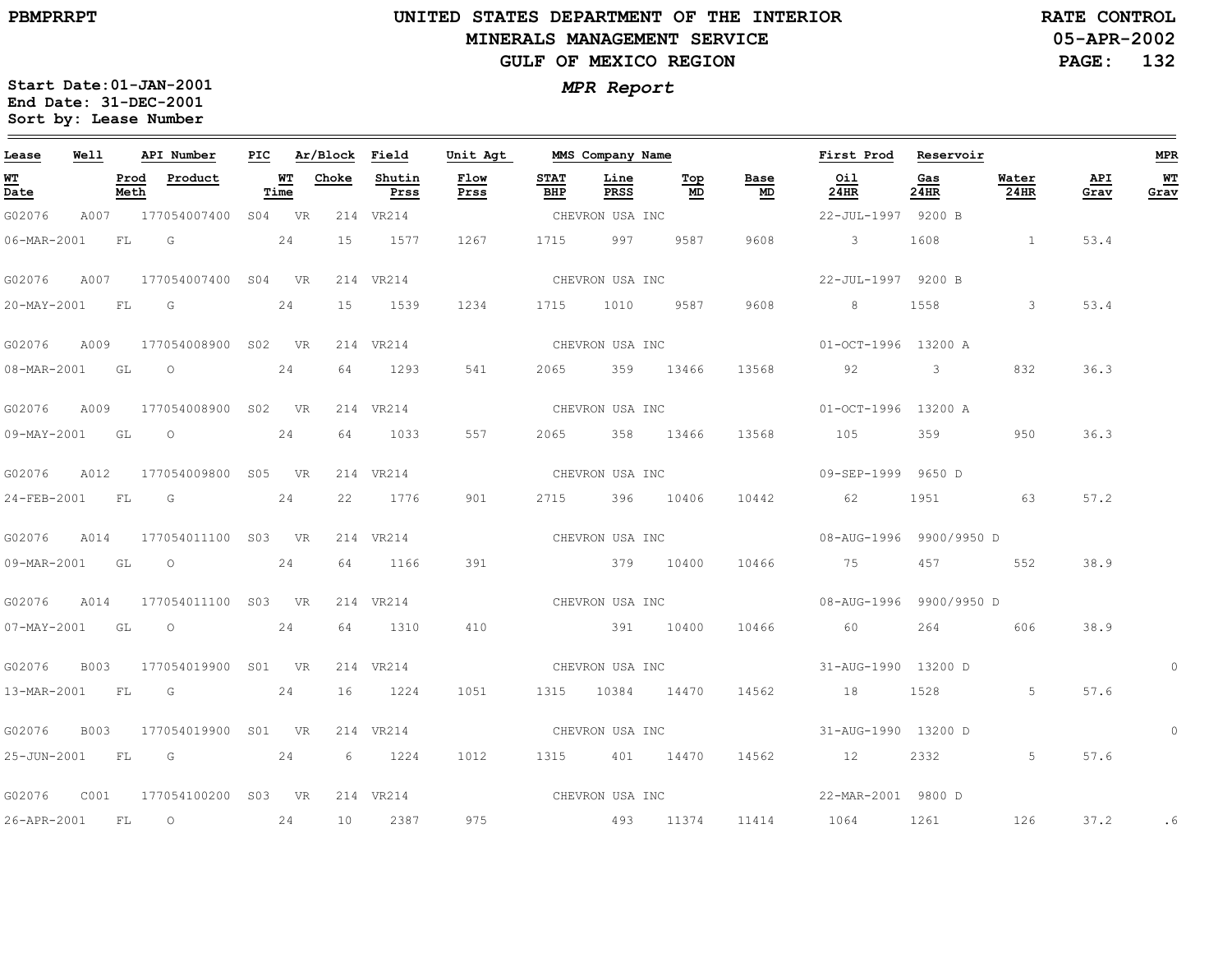#### **UNITED STATES DEPARTMENT OF THE INTERIOR MINERALS MANAGEMENT SERVICEGULF OF MEXICO REGION**

**05-APR-2002PAGE: 133 RATE CONTROL**

| Lease            | Well  |              | API Number                                                                                                                                                                                                                    | PIC |            | Ar/Block | Field          | Unit Agt        |                    | MMS Company Name |                 |                 | First Prod          | Reservoir                                                                                                                                                                                                                       |               |             | <b>MPR</b> |
|------------------|-------|--------------|-------------------------------------------------------------------------------------------------------------------------------------------------------------------------------------------------------------------------------|-----|------------|----------|----------------|-----------------|--------------------|------------------|-----------------|-----------------|---------------------|---------------------------------------------------------------------------------------------------------------------------------------------------------------------------------------------------------------------------------|---------------|-------------|------------|
| WT<br>Date       |       | Prod<br>Meth | Product                                                                                                                                                                                                                       |     | WТ<br>Time | Choke    | Shutin<br>Prss | Flow<br>Prss    | <b>STAT</b><br>BHP | Line<br>PRSS     | Тор<br>MD       | Base<br>MD      | Oil<br>24HR         | Gas<br>24HR                                                                                                                                                                                                                     | Water<br>24HR | API<br>Grav | WT<br>Grav |
| G02076           | C001  |              | 177054100200 S03 VR                                                                                                                                                                                                           |     |            |          | 214 VR214      |                 |                    | CHEVRON USA INC  |                 |                 | 22-MAR-2001 9800 D  |                                                                                                                                                                                                                                 |               |             |            |
| 20-MAY-2001      |       | FL           | $\circ$                                                                                                                                                                                                                       |     | 24         | 42       | 2387           | 551             |                    | 506 11374        |                 | 11414           | 644                 | 849                                                                                                                                                                                                                             | 414           | 37.3        |            |
| G02076           | C002  |              | 177054101200 S06 VR                                                                                                                                                                                                           |     |            |          | 214 VR214      |                 |                    | CHEVRON USA INC  |                 |                 | 31-JUL-2000 10400 D |                                                                                                                                                                                                                                 |               |             |            |
| 04-MAR-2001      |       | FL           | $\circ$                                                                                                                                                                                                                       |     | 24         | 55       | 3300           | 541             | 2100               |                  | 407 11970       | 11994           | 850                 | 1335                                                                                                                                                                                                                            | 818           | 37          |            |
| G02076           | C002  |              | 177054101200 S06 VR                                                                                                                                                                                                           |     |            |          | 214 VR214      |                 |                    |                  | CHEVRON USA INC |                 | 31-JUL-2000 10400 D |                                                                                                                                                                                                                                 |               |             |            |
| 19-MAY-2001 GL O |       |              |                                                                                                                                                                                                                               |     | 24         | 47       | 1590           | 553             | 2100               | 516 11970        |                 | 11994           | 573                 | 401                                                                                                                                                                                                                             | 788           | 37          |            |
| G02076           | C003D |              | 177054102300 D02 VR                                                                                                                                                                                                           |     |            |          | 214 VR214      |                 | CHEVRON USA INC    |                  |                 |                 | 16-SEP-1997 9650 D  |                                                                                                                                                                                                                                 |               |             |            |
| 03-MAR-2001      |       | GL           | $\circ$                                                                                                                                                                                                                       |     | 24         | 64       | 2657           | 182             | 2600               | 143 11940        |                 | 12010           | 249                 | 475                                                                                                                                                                                                                             | 1173          | 36.6        |            |
| G02076           | C003  |              | 177054102300 D01 VR                                                                                                                                                                                                           |     |            |          | 214 VR214      |                 |                    | CHEVRON USA INC  |                 |                 | 12-SEP-1997 10400 D |                                                                                                                                                                                                                                 |               |             |            |
|                  |       |              | 12-MAR-2001 FL 0                                                                                                                                                                                                              |     | 24         | 40       | 1811           | 210             |                    | 1760 141 13258   |                 | 13364           | 52                  | 247                                                                                                                                                                                                                             | 1372          | 39.1        |            |
| G02076           |       |              | C003D 177054102300 D02 VR                                                                                                                                                                                                     |     |            |          | 214 VR214      | CHEVRON USA INC |                    |                  |                 |                 | 16-SEP-1997 9650 D  |                                                                                                                                                                                                                                 |               |             |            |
| 19-MAY-2001 GL   |       |              | $\circ$                                                                                                                                                                                                                       |     | 24         | 64       | 2657           | 179             |                    | 2600 165 11940   |                 | 12010           | 69                  | 280                                                                                                                                                                                                                             | 674           | 36.6        |            |
| G02076           | C003  |              | 177054102300 D01 VR                                                                                                                                                                                                           |     |            |          | 214 VR214      |                 |                    | CHEVRON USA INC  |                 |                 | 12-SEP-1997 10400 D |                                                                                                                                                                                                                                 |               |             |            |
| 20-MAY-2001      |       |              | FL O                                                                                                                                                                                                                          |     | 24         | 41       | 1076           | 239             |                    | 1760 154 13258   |                 | 13364           | 238                 | 208 — 208 — 208 — 208 — 208 — 208 — 208 — 208 — 208 — 208 — 208 — 208 — 208 — 208 — 208 — 208 — 208 — 208 — 208 — 208 — 208 — 208 — 208 — 208 — 208 — 208 — 208 — 208 — 208 — 208 — 208 — 208 — 208 — 208 — 208 — 208 — 208 — 2 | 1412          | 39.1        |            |
| G02076           | C005  |              | 177054102600 S04 VR                                                                                                                                                                                                           |     |            |          | 214 VR214      |                 |                    |                  |                 | CHEVRON USA INC |                     | 22-JUN-1999 10900 SAND                                                                                                                                                                                                          |               |             |            |
| 25-FEB-2001      |       | FL           | $G$ and $G$ and $G$ and $G$ and $G$ and $G$ and $G$ and $G$ and $G$ and $G$ and $G$ and $G$ and $G$ and $G$ and $G$ and $G$ and $G$ and $G$ and $G$ and $G$ and $G$ and $G$ and $G$ and $G$ and $G$ and $G$ and $G$ and $G$ a |     | 24         | 17       | 3378           | 586             |                    | 3260 137 13252   |                 | 13364           | $\overline{0}$      | 911                                                                                                                                                                                                                             | 86            | 55          |            |
| G02076           | C005  |              | 177054102600 S04 VR                                                                                                                                                                                                           |     |            |          | 214 VR214      |                 |                    | CHEVRON USA INC  |                 |                 |                     | 22-JUN-1999 10900 SAND                                                                                                                                                                                                          |               |             |            |
| 18-MAY-2001      |       | FL           | $\overline{G}$                                                                                                                                                                                                                |     | 24         | 27       | 895            | 561             |                    | 3260 504 13252   |                 | 13364           | $\sim$ 2            | 51                                                                                                                                                                                                                              | 341           | 55          |            |
| G02076           | C005  |              | 177054102600 S05 VR                                                                                                                                                                                                           |     |            |          | 214 VR214      | CHEVRON USA INC |                    |                  |                 |                 | 25-JUL-2001 10400 D |                                                                                                                                                                                                                                 |               |             |            |
| 06-SEP-2001      |       | FL           | $\overline{O}$                                                                                                                                                                                                                |     | 24         | 14       | 1592           | 1404            | 449 12480          |                  |                 | 12530           | 1022                | 568                                                                                                                                                                                                                             | 120           | 35.8        | . 6        |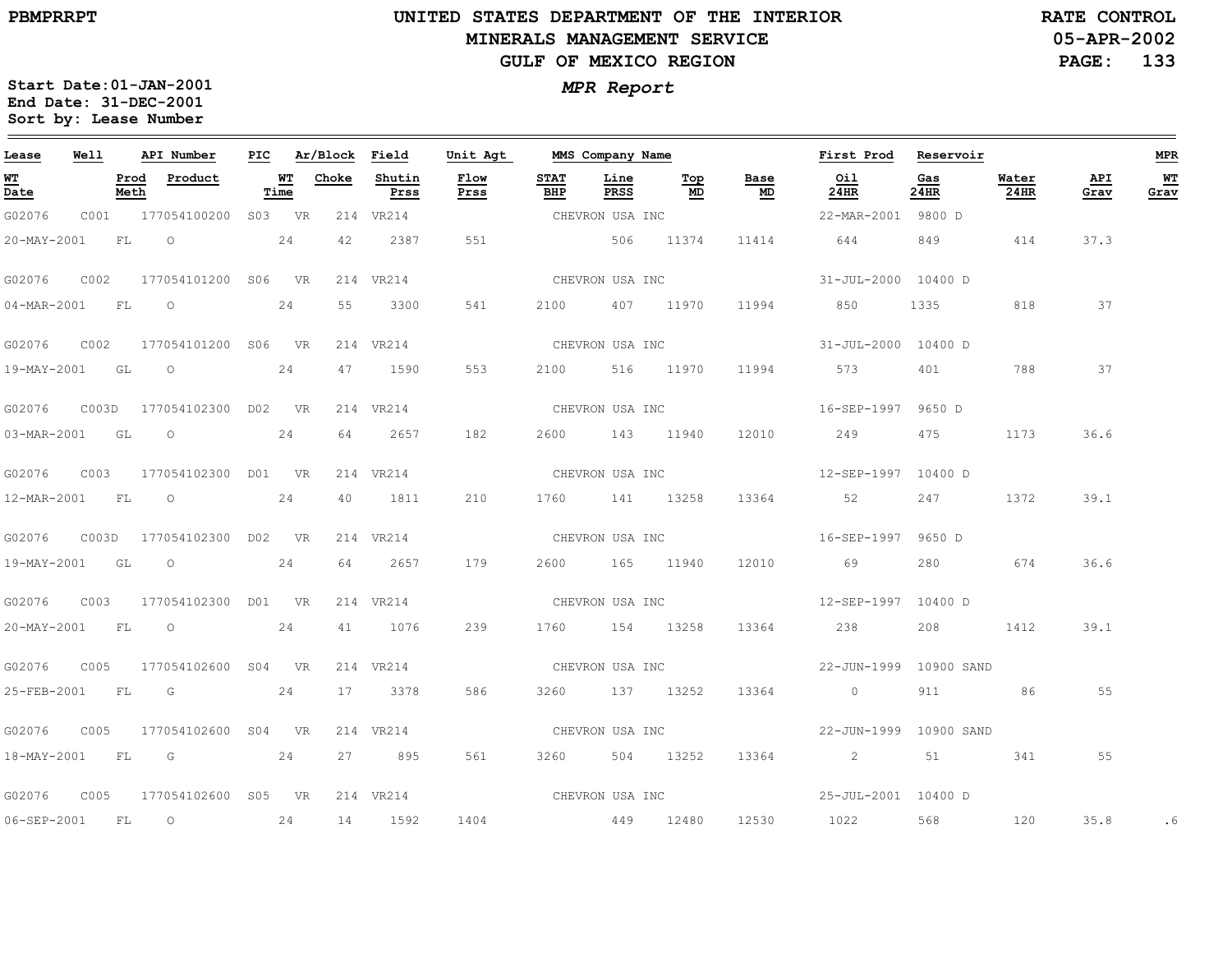# **UNITED STATES DEPARTMENT OF THE INTERIOR MINERALS MANAGEMENT SERVICEGULF OF MEXICO REGION**

**05-APR-2002PAGE: 134 RATE CONTROL**

| Lease            | Well |      | API Number                      |      | PIC Ar/Block Field |                | Unit Agt     |                    | MMS Company Name |                 |                                   | First Prod Reservoir                           |             |               |             | MPR        |
|------------------|------|------|---------------------------------|------|--------------------|----------------|--------------|--------------------|------------------|-----------------|-----------------------------------|------------------------------------------------|-------------|---------------|-------------|------------|
| WT<br>Date       |      | Meth | Prod Product                    | Time | <b>WT</b> Choke    | Shutin<br>Prss | Flow<br>Prss | <b>STAT</b><br>BHP | Line<br>PRSS     | Top<br>MD       | Base<br>$\underline{\mathbf{MD}}$ | Oil<br>$24$ HR                                 | Gas<br>24HR | Water<br>24HR | API<br>Grav | WТ<br>Grav |
| G02076           |      |      | B010D 177054103500 D02 VR       |      |                    | 214 VR214      |              | CHEVRON USA INC    |                  |                 |                                   | 07-FEB-1997 10250 FB-D                         |             |               |             |            |
| 23-FEB-2001      |      |      | $GL$ 0 24                       |      | 13                 | 990            | 387          |                    | 1954 145 10712   |                 | 10752                             | 27 27                                          |             | 405 196       | 36.2        |            |
| G02076           |      |      | B010D 177054103500 D02 VR       |      |                    | 214 VR214      |              |                    |                  | CHEVRON USA INC |                                   | 07-FEB-1997 10250 FB-D                         |             |               |             |            |
| 20-MAY-2001 GL O |      |      | 24                              |      |                    | 12 992         | 172          |                    |                  | 1954 135 10712  | 10752                             | 34                                             | 113         | 252           | 36.2        |            |
|                  |      |      |                                 |      |                    | 214 VR214      |              |                    |                  | CHEVRON USA INC |                                   | 24-FEB-1998 CP-03                              |             |               |             |            |
|                  |      |      | 02-MAR-2001 FL G 24             |      |                    | 18 1056        | 544          |                    | 1209 138 7697    |                 | 8360                              | $\overline{0}$                                 | 763         | 1437          |             |            |
| G02076           |      |      | C007 177054106701 S01 VR        |      |                    | 214 VR214      |              |                    | CHEVRON USA INC  |                 |                                   | 24-FEB-1998 CP-03                              |             |               |             |            |
| 03-MAY-2001 FL G |      |      |                                 | 24   | 10                 | 936            | 444          |                    | 1209 165 7697    |                 | 8360                              | $\sim$ 0                                       | 281         | 421           |             |            |
|                  |      |      |                                 |      |                    | 214 VR214      |              |                    | CHEVRON USA INC  |                 |                                   | 04-APR-2001 9800 D                             |             |               |             |            |
|                  |      |      | 06-MAY-2001 FL 0                | 24   | 38                 | 2208           | 988          |                    | 516 11720        |                 | 11765                             | 587                                            | 773 — 173   | 58            | 37.5        |            |
| G02076           |      |      | C006 177054107301 S03 VR        |      |                    | 214 VR214      |              |                    | CHEVRON USA INC  |                 |                                   | 04-APR-2001 9800 D                             |             |               |             |            |
| 19-MAY-2001 FL O |      |      |                                 | 24   | 45                 | 2208           | 607          |                    | 514 11720        |                 | 11765                             | 610                                            | 375         | 61            | 37.5        |            |
|                  |      |      |                                 |      |                    | 214 VR214      |              |                    |                  |                 | CHEVRON USA INC                   | 10-MAR-2001 9650 D                             |             |               |             |            |
|                  |      |      | 14-APR-2001 GL O                | 24   | 64                 | 2003           | 306          |                    | 1000 185 11520   |                 |                                   | 11570 365                                      | 2382 238    | 243           | 36.6        |            |
| G02076           |      |      | C004 177054107501 S02 VR        |      |                    | 214 VR214      |              |                    |                  |                 |                                   | CHEVRON USA INC 10-MAR-2001 9650 D             |             |               |             |            |
|                  |      |      | 14-MAY-2001 GL O                | 24   | 64                 | 2003           | 215          |                    | 1000 178 11520   |                 |                                   | 11570 232                                      |             | 1617 330      | 36.7        |            |
| G02076           |      |      | D001 177054108400 S04 VR        |      |                    | 214 VR214      |              | CHEVRON USA INC    |                  |                 |                                   | 09-FEB-2001 10250 FBB WEST                     |             |               |             |            |
|                  |      |      | 13-MAR-2001 FL G 24             |      |                    | 27 3059        | 2705         |                    | 1034 10890       |                 |                                   | 10898 99                                       |             | 2247 11       | 55.2        |            |
|                  |      |      | G02076 D001 177054108400 S04 VR |      |                    | 214 VR214      |              |                    |                  |                 |                                   | CHEVRON USA INC 600 09-FEB-2001 10250 FBB WEST |             |               |             |            |
| 13-MAR-2001 FL G |      |      | 24                              |      |                    | 27 3059        | 2705         | 1034 10890         |                  |                 |                                   | 10898 99                                       | 2247        | 11            | 55.1 .622   |            |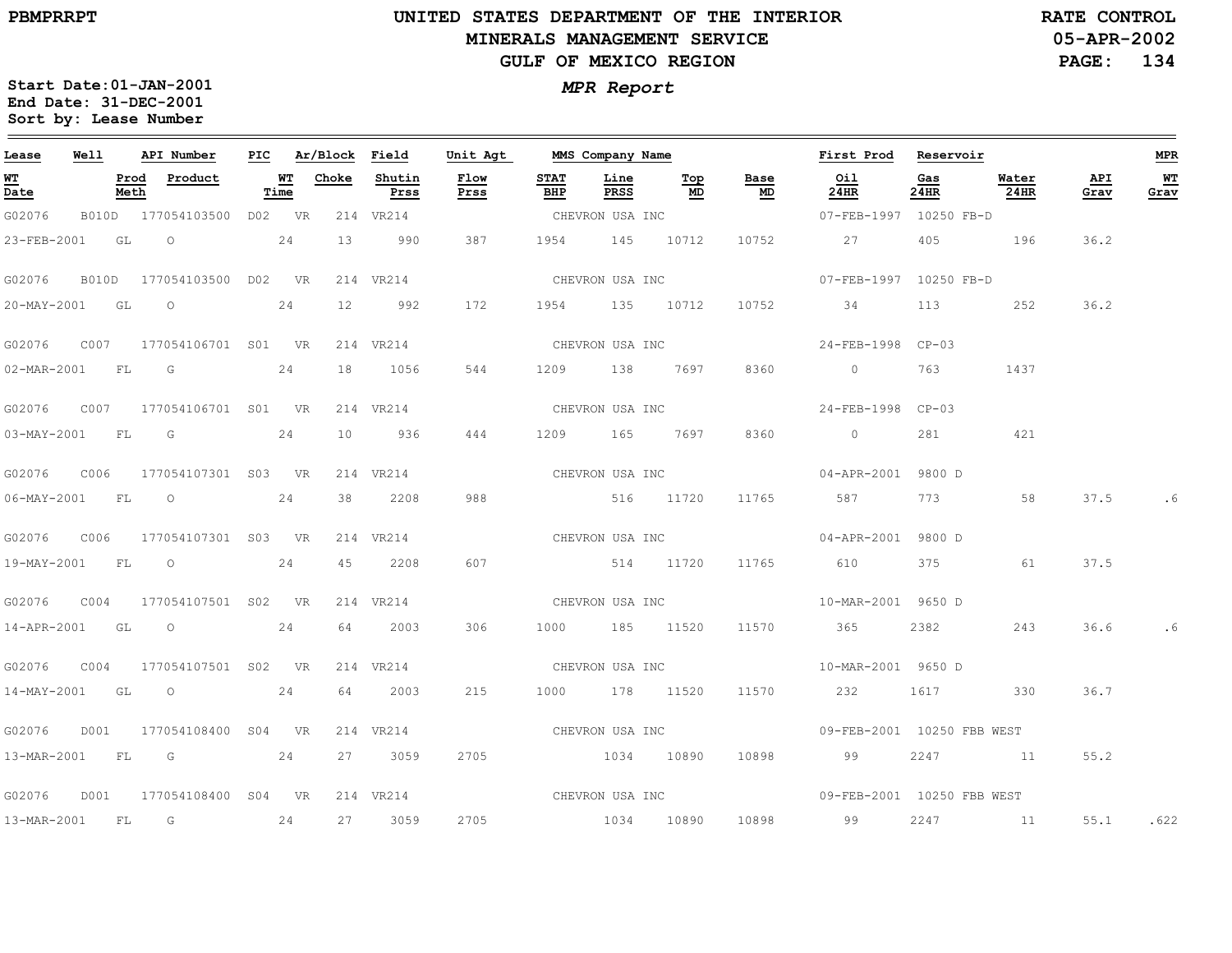#### **UNITED STATES DEPARTMENT OF THE INTERIOR MINERALS MANAGEMENT SERVICEGULF OF MEXICO REGION**

**05-APR-2002 PAGE: 135 RATE CONTROL**

| Lease             | <b>Well</b> |      | API Number                      |      | PIC Ar/Block Field |                | Unit Agt        |                    | MMS Company Name |                      |                                   | First Prod Reservoir                          |             |                  |             | MPR        |
|-------------------|-------------|------|---------------------------------|------|--------------------|----------------|-----------------|--------------------|------------------|----------------------|-----------------------------------|-----------------------------------------------|-------------|------------------|-------------|------------|
| <b>WT</b><br>Date |             | Meth | Prod Product                    | Time | <b>WT</b> Choke    | Shutin<br>Prss | Flow<br>Prss    | <b>STAT</b><br>BHP | Line<br>PRSS     | Тор<br>MD            | Base<br>$\underline{\mathsf{MD}}$ | Oil<br>24HR                                   | Gas<br>24HR | Water<br>$24$ HR | API<br>Grav | WТ<br>Grav |
| G02076            |             |      | D001 177054108400 S04 VR        |      |                    | 214 VR214      |                 |                    | CHEVRON USA INC  |                      |                                   | 09-FEB-2001 10250 FBB WEST                    |             |                  |             |            |
|                   |             |      | 19-MAY-2001 FL G 24             |      |                    | 29 2703        | 1699            |                    | 1029 10890       |                      | 10898                             | 536                                           |             | 1320 16          | 41.2        |            |
| G02076            |             |      | D003 177054109100 S01 VR        |      |                    | 214 VR214      |                 |                    |                  | CHEVRON USA INC      |                                   | 30-OCT-1999 10200' FB-B WEST                  |             |                  |             |            |
| 19-FEB-2001 FL G  |             |      | 24                              |      |                    | 75 1776        | 449             |                    |                  | 2515 415 11128 11164 |                                   | 95                                            | 477         | <u>74</u>        | 41.8        |            |
| G02076            |             |      | D003 177054109100 S01 VR        |      |                    | 214 VR214      |                 |                    |                  |                      | CHEVRON USA INC                   | 30-OCT-1999 10200' FB-B WEST                  |             |                  |             |            |
|                   |             |      | 21-MAY-2001 FL G 24             |      |                    | 75 1689        | 465             |                    | 2515 427 11128   |                      |                                   | 11164 122                                     | 458         | 88               | 41.8        |            |
| G02076            |             |      | D003 177054109100 S02 VR        |      |                    | 214 VR214      |                 |                    |                  | CHEVRON USA INC      |                                   | 14-JUL-2001 10250 FB B WEST                   |             |                  |             |            |
| 15-AUG-2001 GL O  |             |      |                                 | 24   |                    | 50 904         | 239             |                    | 1100 150 11194   |                      |                                   | 11202 331                                     | 277         | 331              |             | 39.5 .63   |
|                   |             |      | G02076 D003 177054109100 S02 VR |      |                    | 214 VR214      |                 |                    |                  | CHEVRON USA INC      |                                   | 14-JUL-2001 10250 FB B WEST                   |             |                  |             |            |
|                   |             |      | 26-AUG-2001 GL O                | 24   |                    | 100            | 216             |                    | 1100 11194       |                      | 11202                             | 458                                           | 467         | 305              |             |            |
|                   |             |      | G02076 D002 177054110300 S01 VR |      |                    | 214 VR214      | CHEVRON USA INC |                    |                  |                      |                                   | 11-NOV-1999 9700' SAND                        |             |                  |             |            |
| 25-FEB-2001 GL    |             |      | $\overline{O}$                  | 24   |                    | 35 1108        | 398             |                    | 1365 158 10634   |                      | 10662                             | $\sim$ 30                                     | 874         | 120              | 40.4        |            |
| G02076            |             |      | D002 177054110300 S01 VR        |      |                    | 214 VR214      |                 |                    |                  |                      |                                   |                                               |             |                  |             |            |
|                   |             |      | 20-MAY-2001 GL O 24             |      |                    | 35 993         | 354             |                    | 1365 134 10634   |                      | 10662                             | 28 741 113                                    |             |                  | 40.4        |            |
| G02076            |             |      | D004 177054110900 S01 VR        |      |                    | 214 VR214      |                 |                    |                  |                      |                                   |                                               |             |                  |             |            |
|                   |             |      | 12-MAR-2001 FL G 24             |      |                    | 18 3058        | 1971            |                    | 3515 1042 12300  |                      | 12332                             | $\overline{0}$                                | 1036        | 480              | 53.2        |            |
| G02076            |             |      | D004 177054110900 S01 VR        |      |                    | 214 VR214      |                 |                    | CHEVRON USA INC  |                      |                                   | 17-DEC-1999 11700 A                           |             |                  |             |            |
|                   |             |      | 15-JUN-2001 FL G 24             |      |                    | 23 2849        | 1792            |                    |                  |                      | 3515 1046 12300 12332             | 0 1464 890                                    |             |                  | $\circ$     |            |
|                   |             |      | G02076 B011 177054111600 S01 VR |      |                    |                |                 |                    |                  |                      |                                   | 214 VR214 CHEVRON USA INC 28-APR-2000 10400 D |             |                  |             |            |
| 12-MAR-2001 FL 0  |             |      | 24                              |      |                    | 29 1795        | 757             |                    | 424 12206        |                      | 13230                             | 264                                           | 612         | 1494             | 36.9        |            |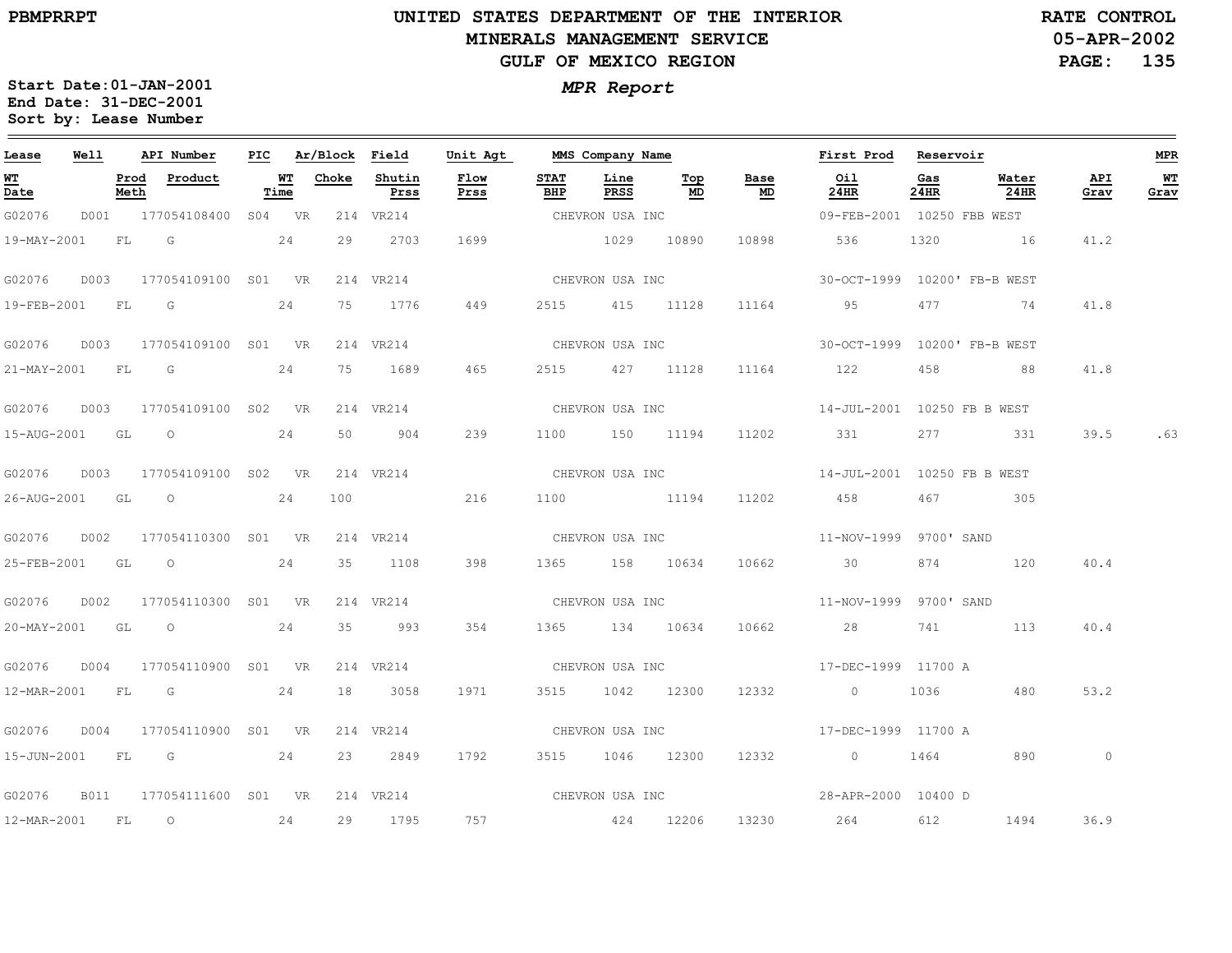#### **UNITED STATES DEPARTMENT OF THE INTERIOR MINERALS MANAGEMENT SERVICEGULF OF MEXICO REGION**

**05-APR-2002PAGE: 136 RATE CONTROL**

| Lease       | Well         |              | API Number          | PIC |            | Ar/Block Field |                | Unit Agt     |                    | MMS Company Name |                              |            | First Prod                 | Reservoir   |               |             | <b>MPR</b> |
|-------------|--------------|--------------|---------------------|-----|------------|----------------|----------------|--------------|--------------------|------------------|------------------------------|------------|----------------------------|-------------|---------------|-------------|------------|
| WT<br>Date  |              | Prod<br>Meth | Product             |     | WT<br>Time | Choke          | Shutin<br>Prss | Flow<br>Prss | <b>STAT</b><br>BHP | Line<br>PRSS     | Top<br>MD                    | Base<br>MD | Oil<br>24HR                | Gas<br>24HR | Water<br>24HR | API<br>Grav | WT<br>Grav |
| G02076      | B011         |              | 177054111600        |     | S01 VR     |                | 214 VR214      |              |                    | CHEVRON USA INC  |                              |            | 28-APR-2000                | 10400 D     |               |             |            |
| 07-MAY-2001 |              | FL.          | $\Omega$            |     | 24         | 29             | 1322           | 699          |                    | 428              | 12206                        | 13230      | 197                        | 491         | 1790          | 36.9        |            |
| G02081      | A007         |              | 177064067800 S02    |     | - VR       |                | 262 EC271      |              |                    |                  | UNION OIL COMPANY OF CALIFOR |            | $09 - JUL - 2000$          | 6300' SAND  |               |             |            |
| 27-JAN-2001 |              | FL           | G                   |     | 24         | 64             | 2400           | 940          |                    | 914              | 6746                         | 6760       | $\circ$                    | 2354        | $\circ$       |             | . 6        |
| G02087      | C001         |              | 177064080600 S04    |     | <b>VR</b>  | 320            | VR320          |              |                    |                  | HALL-HOUSTON OIL COMPANY     |            | 18-FEB-2001 PL6-5 SAND     |             |               |             |            |
| 20-MAR-2001 |              | FL           | G                   |     | 6          | 19             | 1710           | 1540         |                    | 935              | 7136                         | 7198       | $\overline{3}$             | 4343        | $\mathbf{1}$  | 49.5        | . 6        |
| G02087      | C002         |              | 177064082501 S06    |     | <b>VR</b>  |                | 320 VR320      |              |                    |                  | HALL-HOUSTON OIL COMPANY     |            | 16-MAR-2001 PL6-9          |             |               |             |            |
| 02-APR-2001 |              | FL           | G                   |     | 24         | 16             | 2100           | 1900         |                    | 810              | 8088                         | 8098       | $\mathcal{S}$              | 3172        | $\circ$       | 51          | . 6        |
| G02087      | C003         |              | 177064087300 S01 VR |     |            | 320            | <b>VR320</b>   |              |                    |                  | HALL-HOUSTON OIL COMPANY     |            | 30-APR-2001 1200'SD        |             |               |             |            |
| 03-MAY-2001 |              | GL           | G                   |     | 24         | 128            | 450            | 225          |                    | 210              | 3515                         | 4215       | $\circ$                    | 2610        | 2             |             |            |
| G02088      | A004         |              | 177064008202 S01    |     | <b>VR</b>  |                | 321 VR320      |              |                    |                  | NEXEN PETROLEUM OFFSHORE USA |            | 17-NOV-2000 R SAND         |             |               |             |            |
| 08-FEB-2001 |              | FL           | G                   |     | 24         | 128            | 550            | 305          |                    | 813              | 9667                         | 9844       | 6                          | 8138        | 9             | 59.4        | .6         |
| G02099      | 002          |              | 177092019500        | S02 | E I        |                | 74 EI074       |              |                    | CHEVRON USA INC  |                              |            | 31-DEC-1994 13300UPPER FBA |             |               |             | $\circ$    |
| 02-MAR-2001 |              | FL           | G                   |     | 24         | 36             | 2100           | 1800         | 4151               | 1020             | 15140                        | 15224      | 58                         | 7768        | 24            | 50          |            |
| G02111      | <b>B018</b>  |              | 177104066100 S01    |     | EI         |                | 314 EI330      | 8910169370   |                    |                  | EXXON MOBIL CORPORATION      |            | 31-JUL-1977 L,C            |             |               |             | 597        |
| 07-FEB-2001 |              | FL           | $\circ$             |     |            | 32             |                | 250          | 822                |                  | 7670                         | 7760       | 265                        | 228         | 208           | 35.3        |            |
| G02111      | <b>B007</b>  |              | 177104068601 D02    |     | ΕI         |                | 314 EI330      | 8910169290   |                    |                  | EXXON MOBIL CORPORATION      |            | 20-OCT-2001 I-2, RB        |             |               |             |            |
| 28-OCT-2001 |              | FL           | $\circ$             |     | 10         | 16             |                | 1360         | 1346               | 8502             |                              | 8514       | 166                        | 913         | 14            | 36.2        | .6         |
| G02111      | <b>B007D</b> |              | 177104068601 D03    |     | EI         |                | 314 EI330      | 8910169280   |                    |                  | EXXON MOBIL CORPORATION      |            | 22-OCT-2001 I-1 RB         |             |               |             |            |
| 29-OCT-2001 |              | FL           | $\circ$             |     | 6          | 24             |                | 380          | 1400               |                  | 8402                         | 8437       | 185                        | 432         | 72            | 30          | .6         |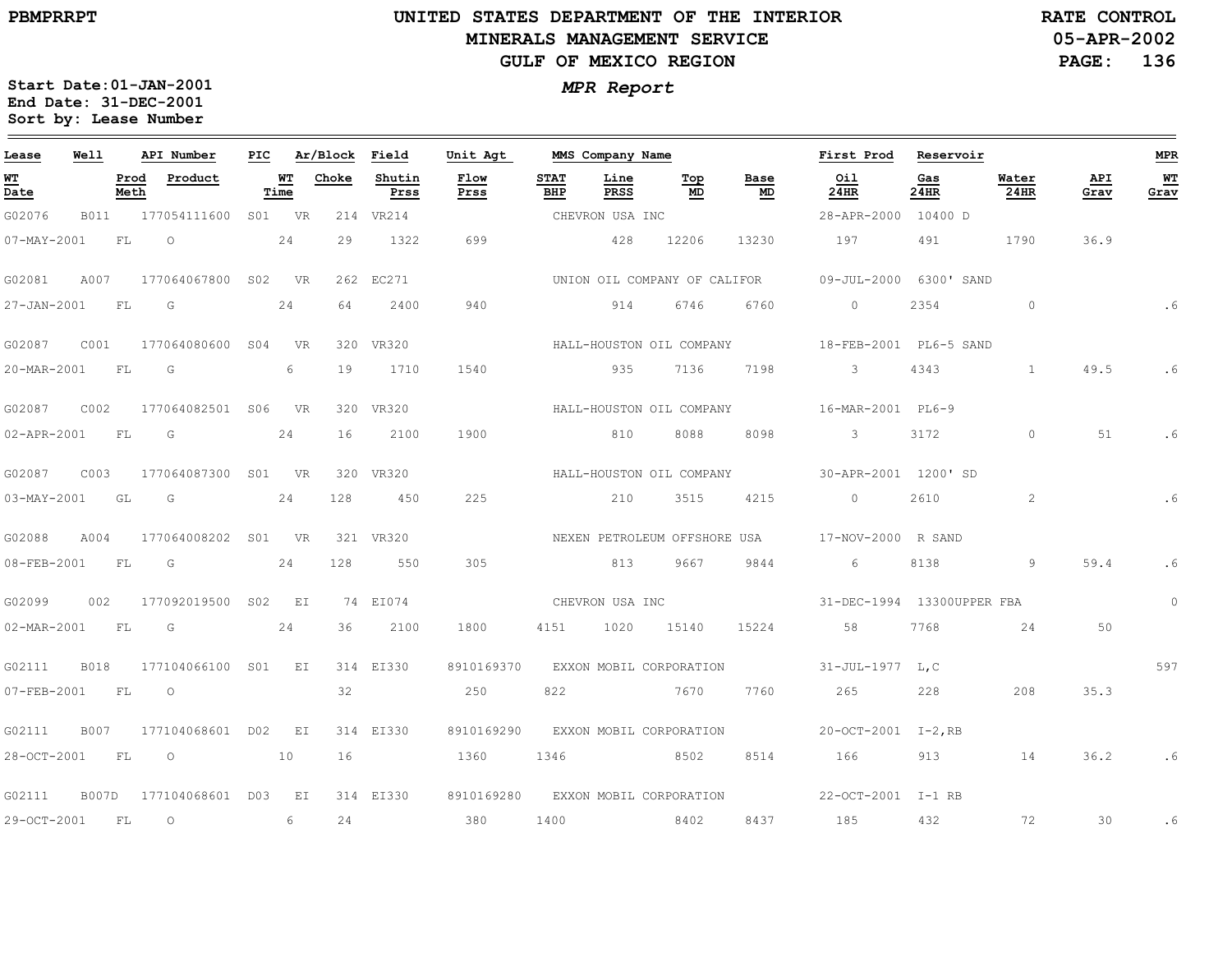$\equiv$ 

# **UNITED STATES DEPARTMENT OF THE INTERIOR MINERALS MANAGEMENT SERVICEGULF OF MEXICO REGION**

**05-APR-2002RATE CONTROL**

**PAGE: 137**

| Lease          | Well |              | API Number                | PIC |            | Ar/Block Field |                | Unit Agt     |                    | MMS Company Name |                              |            | First Prod                                         | Reservoir   |                |             | <b>MPR</b> |
|----------------|------|--------------|---------------------------|-----|------------|----------------|----------------|--------------|--------------------|------------------|------------------------------|------------|----------------------------------------------------|-------------|----------------|-------------|------------|
| WT<br>Date     |      | Prod<br>Meth | Product                   |     | WT<br>Time | Choke          | Shutin<br>Prss | Flow<br>Prss | <b>STAT</b><br>BHP | Line<br>PRSS     | Top<br>MD                    | Base<br>MD | Oil<br>24HR                                        | Gas<br>24HR | Water<br>24HR  | API<br>Grav | WT<br>Grav |
| G02111         | C003 |              | 177104096801 S01 EI       |     |            |                | 314 EI330      |              |                    |                  | EXXON MOBIL CORPORATION      |            | 09-JUL-1999 F, RB                                  |             |                |             |            |
| 08-FEB-2001    |      | GL           | $\circ$                   |     |            | 35             |                | 170          | 1449               |                  | 6465                         | 6552       | 104                                                | 120         | 391            | 35.6        |            |
| G02111         | CO10 |              | 177104099901 S01 EI       |     |            |                | 314 EI330      |              |                    |                  | EXXON MOBIL CORPORATION      |            | 23-JUN-2000 B-1, R2                                |             |                |             |            |
| 30-MAR-2001    | GT.  |              | $\Omega$                  |     |            | 36             |                | 480          |                    |                  | 4333                         | 4401       | 137                                                | 1243        | 934            | 31          |            |
| G02111         | C012 |              | 177104108300 S01 EI       |     |            |                | 314 EI330      |              |                    |                  | EXXON MOBIL CORPORATION      |            | 30-NOV-1984 D R-1                                  |             |                |             | 63         |
| 06-MAR-2001 GL |      |              | $\overline{O}$            |     |            | 88             |                | 320          | 948                |                  | 6156                         | 6239       | 60                                                 | 69          | 541            | 26.6        |            |
| G02111         | C011 |              | 177104111400 DO3          |     | EI         |                | 314 EI330      |              |                    |                  | EXXON MOBIL CORPORATION      |            | 30-JUN-1992 E-1 R-1                                |             |                |             | 132        |
| 09-FEB-2001 GL |      |              | $\circ$                   |     |            | 58             |                | 200          |                    |                  | 5740                         | 5810       | 63 63                                              | 149         | 640            | 32.1        |            |
| G02113         |      |              | B002C 177104143600 D02 EI |     |            |                | 322 EI322      |              |                    |                  | MURPHY EXPLORATION & PRODUCT |            | 24-AUG-2000 2300-FB-A                              |             |                |             |            |
| 16-JUL-2001 FL |      |              | G                         |     | 24         | 25             | 953            | 682          |                    | 337              | 2516                         | 2560       | $\overline{0}$                                     | 2294        | $\overline{0}$ |             |            |
| G02113         |      |              | B002B 177104143600 D01 EI |     |            |                | 322 EI322      |              |                    |                  |                              |            | MURPHY EXPLORATION & PRODUCT 24-AUG-2000 4600-FB-B |             |                |             |            |
| 28-JUL-2001 FL |      |              | in Gi                     |     | 24         | 18             | 1020           | 659          |                    | 335              | 5948                         | 5984       | $\frac{3}{2}$                                      | 741         | 292            |             | . 6        |
| G02115         |      |              | A002B 177104004201 S03 EI |     |            |                | 330 EI330      |              |                    |                  | DEVON ENERGY PRODUCTION COMP |            | 25-JAN-1997 MG-1, 2, 3 FB C                        |             |                |             |            |
| 15-DEC-2001 GL |      |              | $\overline{O}$            |     | 24         | 30             | 990            | 300          |                    |                  | $0 \t 7114$                  | 7210       | 185                                                | 331         | 1051           | 36          |            |
| G02115         | A005 |              | 177104007301 S01 EI       |     |            |                | 330 EI330      |              |                    |                  |                              |            | DEVON ENERGY PRODUCTION COMP 23-AUG-1997 IC-5 FB-B |             |                |             |            |
| 14-DEC-2001 GL |      |              | $\overline{O}$            |     | 24         | 26             | 365            | 170          |                    |                  | 0 7162                       | 7190       | 22                                                 | 17          | 50             | 30.2        |            |
| G02115         |      |              | A006A 177104008101 S02 EI |     |            |                | 330 EI330      |              |                    |                  | DEVON ENERGY PRODUCTION COMP |            | 26-APR-1997 JD FBE                                 |             |                |             |            |
|                |      |              | 01-DEC-2001 FL G 24       |     |            | 48             | 540            | 310          |                    |                  | 0 6830                       | 6844       | $\overline{0}$                                     | 970         | -48            | $\circ$     |            |
| G02115         | A008 |              | 177104009001 S01 EI       |     |            |                | 330 EI330      |              |                    |                  |                              |            | DEVON ENERGY PRODUCTION COMP 31-AUG-1993 IC-4 SAND |             |                |             | 591        |
| 13-DEC-2001 GL |      |              | $\overline{O}$            |     | 24         | 40             | 575            | 90           |                    |                  | 0 5798                       | 5862       | 97                                                 | 68          | 181            | 29.4        |            |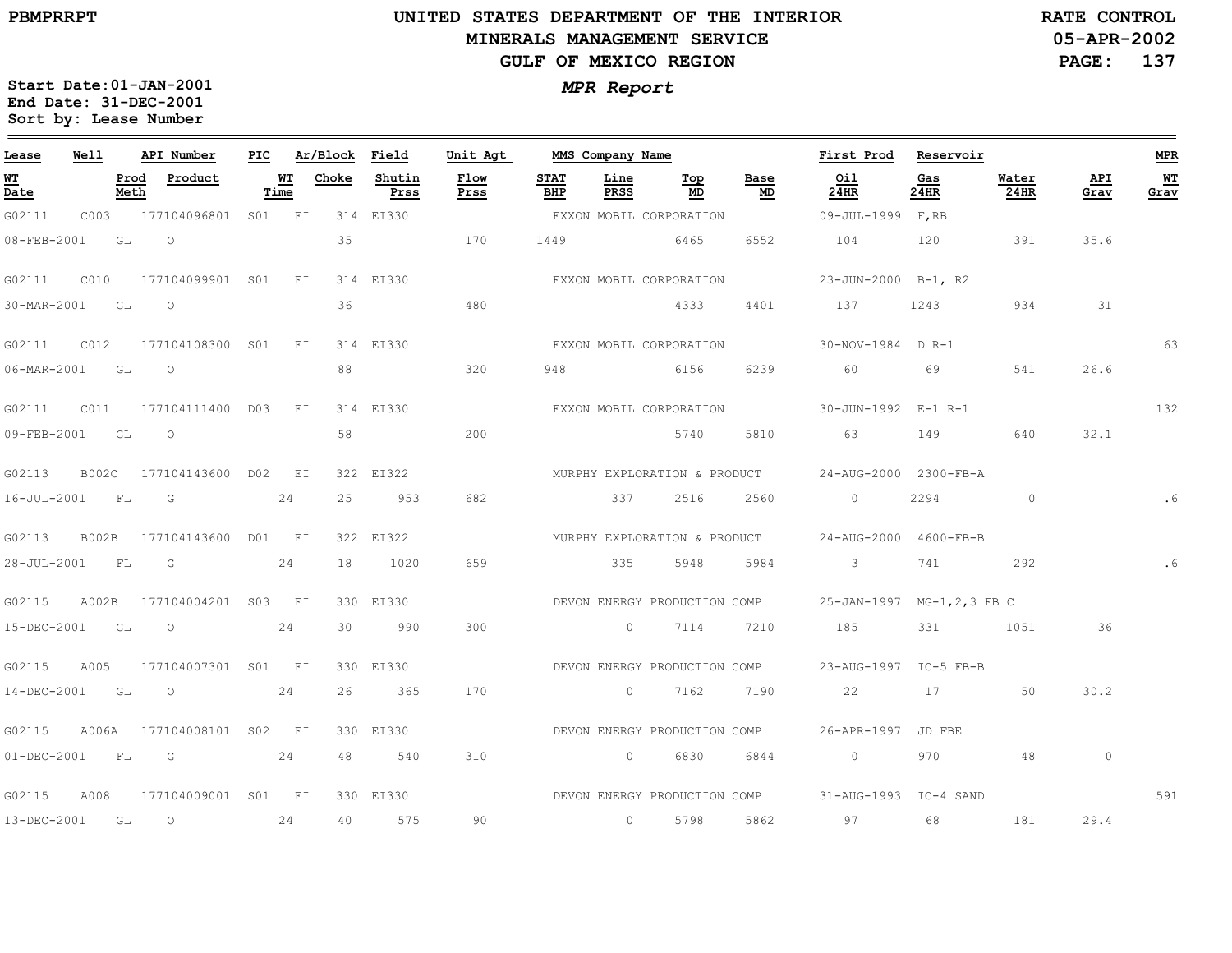#### **UNITED STATES DEPARTMENT OF THE INTERIOR MINERALS MANAGEMENT SERVICEGULF OF MEXICO REGION**

**05-APR-2002PAGE: 138 RATE CONTROL**

| Lease                          | Well      |              | API Number             | PIC    |             | Ar/Block | Field          | Unit Agt     |                    | MMS Company Name    |                              |            | First Prod                                             | Reservoir   |                |             | <b>MPR</b> |
|--------------------------------|-----------|--------------|------------------------|--------|-------------|----------|----------------|--------------|--------------------|---------------------|------------------------------|------------|--------------------------------------------------------|-------------|----------------|-------------|------------|
| WT<br>$\overline{\text{Date}}$ |           | Prod<br>Meth | Product                |        | WТ<br>Time  | Choke    | Shutin<br>Prss | Flow<br>Prss | <b>STAT</b><br>BHP | Line<br><b>PRSS</b> | Top<br>MD                    | Base<br>MD | Oil<br>24HR                                            | Gas<br>24HR | Water<br>24HR  | API<br>Grav | WT<br>Grav |
| G02115                         | A020      |              | 177104009402           | SO1 EI |             |          | 330 EI330      |              |                    |                     | DEVON ENERGY PRODUCTION COMP |            | 30-APR-1995                                            | $OI-4$ FBE  |                |             | 488        |
| 06-DEC-2001                    |           | FL           | $\circ$                |        | 24          | 16       | 1450           | 365          |                    | $\overline{0}$      | 7344                         | 7412       | 93                                                     | 173         | 18             | 28.2        |            |
| G02115                         | A010      |              | 177104010301 S01 EI    |        |             |          | 330 EI330      |              |                    |                     | DEVON ENERGY PRODUCTION COMP |            | $31 - DEC - 1994$                                      | $TC-4$      |                |             |            |
| 13-DEC-2001                    |           | GL           | $\Omega$               |        | 24          | 40       | 820            | 300          |                    | $\Omega$            | 6794                         | 6868       | 36                                                     | 92          | 143            | 26          |            |
| G02115                         | COO2D     |              | 177104012301 D02 EI    |        |             |          | 330 EI330      |              |                    |                     | DEVON ENERGY PRODUCTION COMP |            | 25-MAR-2001                                            | $HB-1$      |                |             |            |
| $01 - JUL - 2001$              | FL        |              | $\circ$                |        | 24          | 22       | 1775           | 720          |                    |                     | 5060                         | 5099       | 693                                                    | 637         | 297            | 19.6        | .65        |
| G02115                         | C002      |              | 177104012301 D01       |        | EI          |          | 330 EI330      |              |                    |                     | DEVON ENERGY PRODUCTION COMP |            | 25-MAR-2001 HB-3 FB-B                                  |             |                |             |            |
| 13-JUL-2001                    | FL        |              | $\circ$                |        | 24          | 32       | 1690           | 440          |                    |                     | 5232                         | 5264       | 512                                                    | 840         | 16             | 26.4        | .65        |
| G02115                         |           |              | C003D 177104012601 D02 |        | $E_{\rm L}$ |          | 330 EI330      |              |                    |                     | DEVON ENERGY PRODUCTION COMP |            | 15-MAR-2001 GA-2                                       |             |                |             |            |
| 13-JUL-2001                    | <b>FL</b> |              | $\circ$                |        | 24          | 22       | 680            | 400          |                    |                     | 4384                         | 4412       | 840                                                    | 250         | 148            | 26.7        | .65        |
| G02115                         | C003      |              | 177104012601 D01 EI    |        |             |          | 330 EI330      |              |                    |                     | DEVON ENERGY PRODUCTION COMP |            | 15-MAR-2001                                            | HB-1B FB B  |                |             |            |
| $15 - JUL - 2001$              | - FL      |              | $\circ$                |        | 24          | 20       | 570            | 100          |                    |                     | 5068                         | 5092       | 216                                                    | 100         | 72             | 22.6        | .65        |
| G02115                         | A014B     |              | 177104022800 S03 EI    |        |             |          | 330 EI330      |              |                    |                     | DEVON ENERGY PRODUCTION COMP |            | 18-FEB-1997 MG 2/3/4 FB B                              |             |                |             |            |
| $02 - DEC - 2001$              | FL        |              | G                      |        | 24          | 44       | 480            | 325          |                    | $\overline{0}$      | 7974                         | 8054       | 10                                                     | 1959        | 5 <sub>5</sub> | $\circ$     |            |
| G02115                         | A019A     |              | 177104024702 S02 EI    |        |             |          | 330 EI330      |              |                    |                     | DEVON ENERGY PRODUCTION COMP |            | 11-JUL-1998 HB-3 FB C                                  |             |                |             |            |
| 13-DEC-2001                    | GL        |              | $\circ$                |        | 24          | 24       | 900            | 190          |                    | $\circ$             | 6002                         | 6017       | 20                                                     | 2           | 181            | 23.5        |            |
| G02115                         | A022A     |              | 177104132300 SO2       |        | EI          |          | 330 EI330      |              |                    |                     | DEVON ENERGY PRODUCTION COMP |            | 30-APR-1994 OI-1 FBC                                   |             |                |             | $\Omega$   |
| 14-DEC-2001                    | GL        |              | G                      |        |             | 50       | 1300           | 310          |                    | 150                 | 8174                         | 8232       | 74                                                     | 16          | 295            | 32.4        |            |
| G02118                         | A004      |              | 177104007102 S01       |        | ΕI          |          | 338 EI330      |              |                    |                     |                              |            | TEXACO EXPLORATION AND PROD 03-JAN-2001 5500 SD SEG500 |             |                |             |            |
| $14 - JAN - 2001$              | <b>FL</b> |              | $\circ$                |        | 4           | 17       | 1720           | 1656         | # # # # #          |                     | 9318                         | 9484       | 965                                                    | 332         |                | 25.2        | .65        |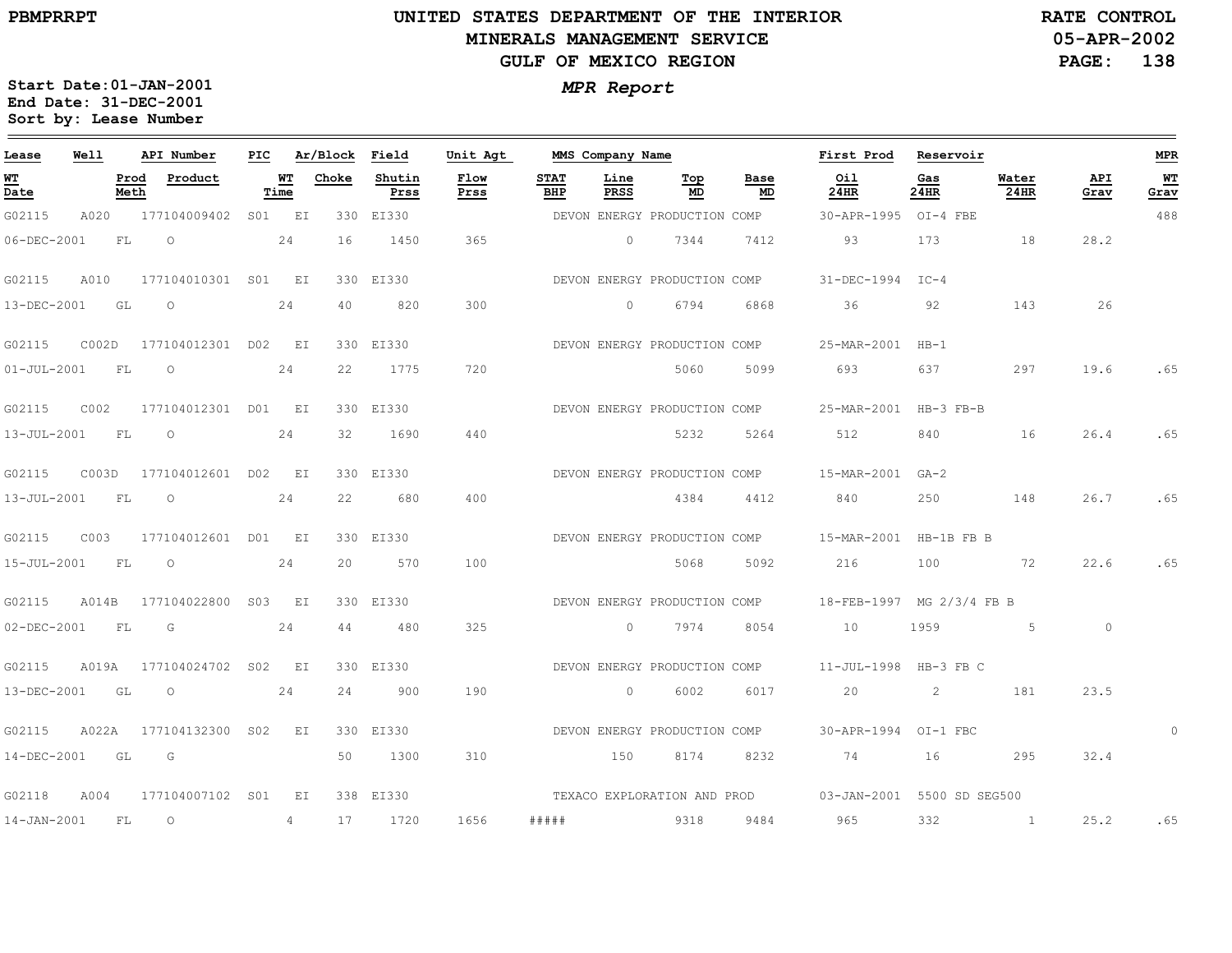# **UNITED STATES DEPARTMENT OF THE INTERIOR MINERALS MANAGEMENT SERVICEGULF OF MEXICO REGION**

**05-APR-2002 PAGE: 139 RATE CONTROL**

| Lease          | Well |              | API Number                     |      | PIC Ar/Block Field |                | Unit Agt     |                             | MMS Company Name            |           |                             | First Prod                                          | Reservoir   |               |             | <b>MPR</b> |
|----------------|------|--------------|--------------------------------|------|--------------------|----------------|--------------|-----------------------------|-----------------------------|-----------|-----------------------------|-----------------------------------------------------|-------------|---------------|-------------|------------|
| WT<br>Date     |      | Prod<br>Meth | Product                        | Time | WT Choke           | Shutin<br>Prss | Flow<br>Prss | <b>STAT</b><br>BHP          | Line<br>PRSS                | Top<br>MD | Base<br>MD                  | Oil<br>24HR                                         | Gas<br>24HR | Water<br>24HR | API<br>Grav | WT<br>Grav |
| G02118         |      |              | A006 177104010404 S01 EI       |      |                    | 338 EI330      |              |                             |                             |           | TEXACO EXPLORATION AND PROD | 19-NOV-2000 5700 SD SEG400                          |             |               |             |            |
| 22-JUN-2001    |      | FL.          | $\circ$                        | 24   | 21                 |                | 1605         | # # # # #                   |                             | 9164      | 9250                        | 1496                                                | 844         | $\sim$ 2      | 28.1        |            |
| G02118         | A007 |              | 177104010601 S01 EI            |      |                    | 338 EI330      |              |                             |                             |           | TEXACO EXPLORATION AND PROD | 12-AUG-2000 5700 SEG 450                            |             |               |             |            |
| 03-JUN-2001 FL |      |              | $\overline{O}$                 | 24   | 16                 |                | 1273         | #####                       | 7229                        |           | 7270                        | 631                                                 | 485         | 271           | 25.8        |            |
| G02118         | A008 |              | 177104014601 S01 EI            |      |                    | 338 EI330      |              |                             |                             |           |                             | TEXACO EXPLORATION AND PROD 30-APR-1994 7300 SEG280 |             |               |             | 1067       |
| 08-JUN-2001 GL |      |              | $\overline{O}$                 | 24   | 128                |                | 90           |                             | 1201 8660 9827              |           |                             | 163                                                 | 246         | 14            | 35.3        |            |
| G02118         |      |              | A017 177104017201 S04 EI       |      |                    | 338 EI330      |              |                             |                             |           | TEXACO EXPLORATION AND PROD | 02-JUN-1997 7000' SEG 220                           |             |               |             |            |
| 25-JUN-2001    |      | GL           | $\circ$                        | 24   | 128                |                | 71           |                             |                             | 7020      | 7040                        | 71                                                  | 54          | 31            | 33.2        |            |
| G02118         |      |              | A014 177104019801 S01 EI       |      |                    | 338 EI330      |              |                             |                             |           | TEXACO EXPLORATION AND PROD | 29-JUN-1999 8100 SEG510                             |             |               |             |            |
| 22-MAR-2001 FL |      |              | $\overline{O}$                 | 4    |                    | 7 1508         | 1033         | 620                         | 8846                        |           | 8875                        | 48                                                  | 48          | 191           | 28          | . 65       |
| G02118         | A012 |              | 177104019901 S01 EI            |      |                    | 338 EI330      |              |                             |                             |           | TEXACO EXPLORATION AND PROD | 21-APR-1997 7300S720                                |             |               |             |            |
| 09-JUN-2001 GL |      |              | $\circ$                        | 24   | 128                |                | 84           |                             |                             | 8300      | 8500                        | 33                                                  | 26          | 33            | 35.4        |            |
| G02118         |      |              | A015 177104021801 S01 EI       |      |                    | 338 EI330      |              | TEXACO EXPLORATION AND PROD |                             |           |                             | 26-MAR-1997 5500' SEG730                            |             |               |             |            |
| 11-JUN-2001 GL |      |              | $\overline{O}$                 | 24   | 128                |                | 112          |                             |                             | 5997      | 6003                        | 9                                                   | 52          | 38            | 32.4        |            |
| G02118         | B001 |              | 177104024901 S01 EI            |      |                    | 338 EI330      |              |                             |                             |           |                             | TEXACO EXPLORATION AND PROD 31-JUL-1992 4500S900    |             |               |             | 133        |
| 22-JUN-2001 GL |      |              | $\overline{O}$                 | 24   | 128                |                | 85           | 1688                        |                             | 5422      | 6536                        | 46                                                  | 18          | 310           | 37          |            |
| G02118         | B006 |              | 177104027301 S01 EI            |      |                    | 338 EI330      |              |                             | TEXACO EXPLORATION AND PROD |           |                             | 30-NOV-1992 4500SEG700                              |             |               |             | 519        |
| 10-JUN-2001 GL |      |              | $\overline{\phantom{0}}$<br>24 |      | 128                |                | 155          | 1076                        | 6929 7939                   |           |                             | 295                                                 | 179         | 262           | 39          |            |
| G02118         | B012 |              | 177104034306 S02 EI            |      |                    | 338 EI330      |              |                             |                             |           |                             | TEXACO EXPLORATION AND PROD 30-MAR-1998 5500L890    |             |               |             |            |
| 09-JUN-2001    | GL   |              | $\circ$                        | 24   | 128                |                | 141          | 1395                        | 6452                        |           | 6462                        | 121                                                 | 81          | 482           | 32.4        |            |
|                |      |              |                                |      |                    |                |              |                             |                             |           |                             |                                                     |             |               |             |            |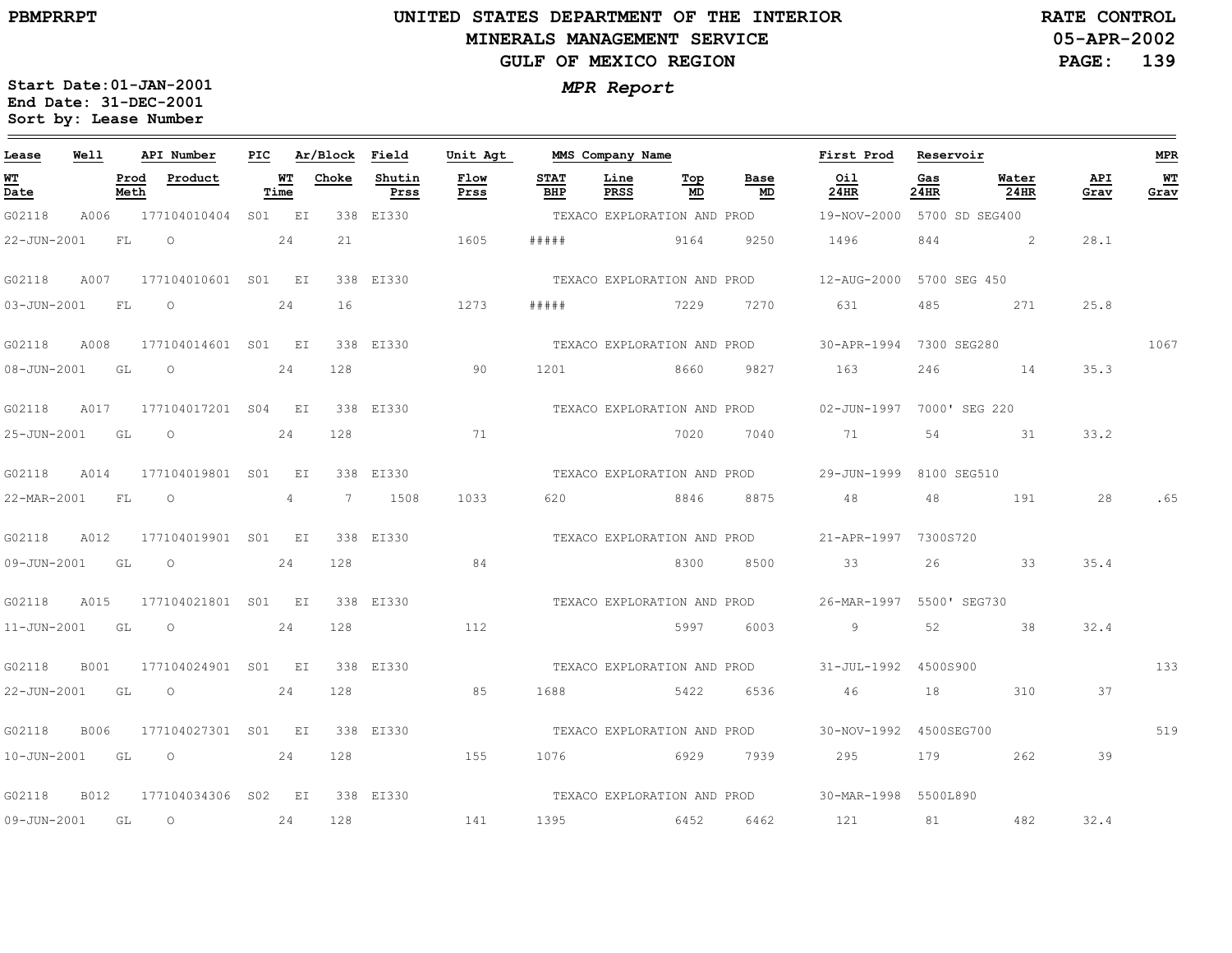# **UNITED STATES DEPARTMENT OF THE INTERIOR MINERALS MANAGEMENT SERVICEGULF OF MEXICO REGION**

**05-APR-2002RATE CONTROL**

**PAGE:140**

| Lease             | Well        |              | API Number                  | PIC |            | Ar/Block Field |                | Unit Agt     |                    | MMS Company Name            |           |                             | First Prod                | Reservoir   |                      |             | <b>MPR</b>             |
|-------------------|-------------|--------------|-----------------------------|-----|------------|----------------|----------------|--------------|--------------------|-----------------------------|-----------|-----------------------------|---------------------------|-------------|----------------------|-------------|------------------------|
| WT<br>Date        |             | Prod<br>Meth | Product                     |     | WT<br>Time | Choke          | Shutin<br>Prss | Flow<br>Prss | <b>STAT</b><br>BHP | Line<br><b>PRSS</b>         | Top<br>MD | Base<br>MD                  | Oil<br>24HR               | Gas<br>24HR | Water<br><b>24HR</b> | API<br>Grav | W <sub>T</sub><br>Grav |
| G02118            | B011        |              | 177104035100                |     | S01 EI     |                | 338 EI330      |              |                    | TEXACO EXPLORATION AND PROD |           |                             | 30-SEP-1983 4500S900      |             |                      |             | 253                    |
| 10-JUN-2001       |             | GL           | $\circ$                     |     | 24         | 128            |                | 99           | 880                |                             | 6036      | 6153                        | 258                       | 234         | 573                  | 33.6        |                        |
| G02118            | <b>B015</b> |              | 177104038000 S01 EI         |     |            |                | 338 EI330      |              |                    |                             |           | TEXACO EXPLORATION AND PROD | 31-JUL-1988 4500S900      |             |                      |             | 384                    |
| 24-JUN-2001 GL    |             |              | $\sim$ 24<br>$\overline{O}$ |     |            | 48             |                | 98           | 1273               | 5684 5730                   |           |                             | 147                       | 214         | 69                   | 42.2        |                        |
| G02118            | <b>B014</b> |              | 177104038101 S01 EI         |     |            |                | 338 EI330      |              |                    |                             |           | TEXACO EXPLORATION AND PROD | 30-SEP-1992 5500SEG650    |             |                      |             | 2059                   |
| 16-JUN-2001       |             | GL           | $\circ$                     |     | 24         | 36             |                | 289          | 1105               |                             | 8580      | 8678                        | 373                       | 336         | 636                  | 42.6        |                        |
| G02118            | B019        |              | 177104042601 S01 EI         |     |            |                | 338 EI330      |              |                    | TEXACO EXPLORATION AND PROD |           |                             | 31-MAY-1992 4500S900      |             |                      |             | 453                    |
| 14-JUN-2001 GL    |             |              | $\circ$                     |     | 24         | 128            |                | 98           |                    | 6215 7441                   |           |                             | 18                        | 114         | 161                  | 37.3        |                        |
| G02118            | A020        |              | 177104083700 S01 EI         |     |            |                | 338 EI330      |              |                    |                             |           | TEXACO EXPLORATION AND PROD | 31-MAY-1982 8030S790      |             |                      |             | $\circ$                |
| 10-JUN-2001       |             | GL           | $\circ$                     |     | 2.4        | 128            |                | 86           | 3309               |                             | 8576      | 8614                        | 2.7                       | 60          | 243                  | 37.5        |                        |
| G02118            | A021        |              | 177104129303 S01 EI         |     |            |                | 338 ET330      |              |                    | TEXACO EXPLORATION AND PROD |           |                             | 31-MAY-1993 7000' SEG 220 |             |                      |             | 177                    |
| 25-JUN-2001 GL    |             |              | $\overline{O}$              |     | 24         | 128            |                | 95           | 1930               | 7215                        |           | 8307                        | 32                        | 220         | 49                   | 38.7        |                        |
| G02127            | B005D       |              | 177034090500 D02 EC         |     |            |                | 33 EC033       |              |                    | DENBURY OFFSHORE INC        |           |                             | 10-MAY-2001 IR SAND       |             |                      |             |                        |
| 27-JUN-2001       |             | FL           | G                           |     | 24         | 14             | 3125           | 2600         |                    | 927                         | 9494      | 9508                        | 22                        | 3509        | $\overline{0}$       | 46.6        | .593                   |
| G02127            | <b>B005</b> |              | 177034090500                |     | D03 EC     |                | 33 EC033       |              |                    | DENBURY OFFSHORE INC        |           |                             | 26-MAY-2001 JA2 SAND      |             |                      |             |                        |
| 05-AUG-2001       |             | FL           | G                           |     | 24         | 14             | 3250           | 3000         |                    | 822                         | 9671      | 9680                        | 30                        | 3869        | $\overline{4}$       | 46.6        | .593                   |
| G02130            | A009        |              | 177084041200 S01            |     | SM         |                | 107 SM107      |              |                    | AMERADA HESS CORPORATION    |           |                             | 31-OCT-1979 PL9 14RD      |             |                      |             |                        |
| 09-JUL-2001 GL    |             |              | $\circ$                     |     | 24         | 64             | 200            | 65           |                    | 1040                        | 9072      | 9116                        | 16                        | $\circ$     | 16                   | 30.4        | .596                   |
| G02137            | G001        |              | 177214032901 S02 SP         |     |            |                | 60 SP061       | 7543940180   |                    | VASTAR RESOURCES INC.       |           |                             | 18-DEC-2000 LLRBB1,2      |             |                      |             |                        |
| $07 - JAN - 2001$ |             | GL           | $\circ$                     |     | 6          | 36             |                | 324          |                    |                             | 8568      | 8696                        | 83                        | 208         | 959                  | 39.3        | .69                    |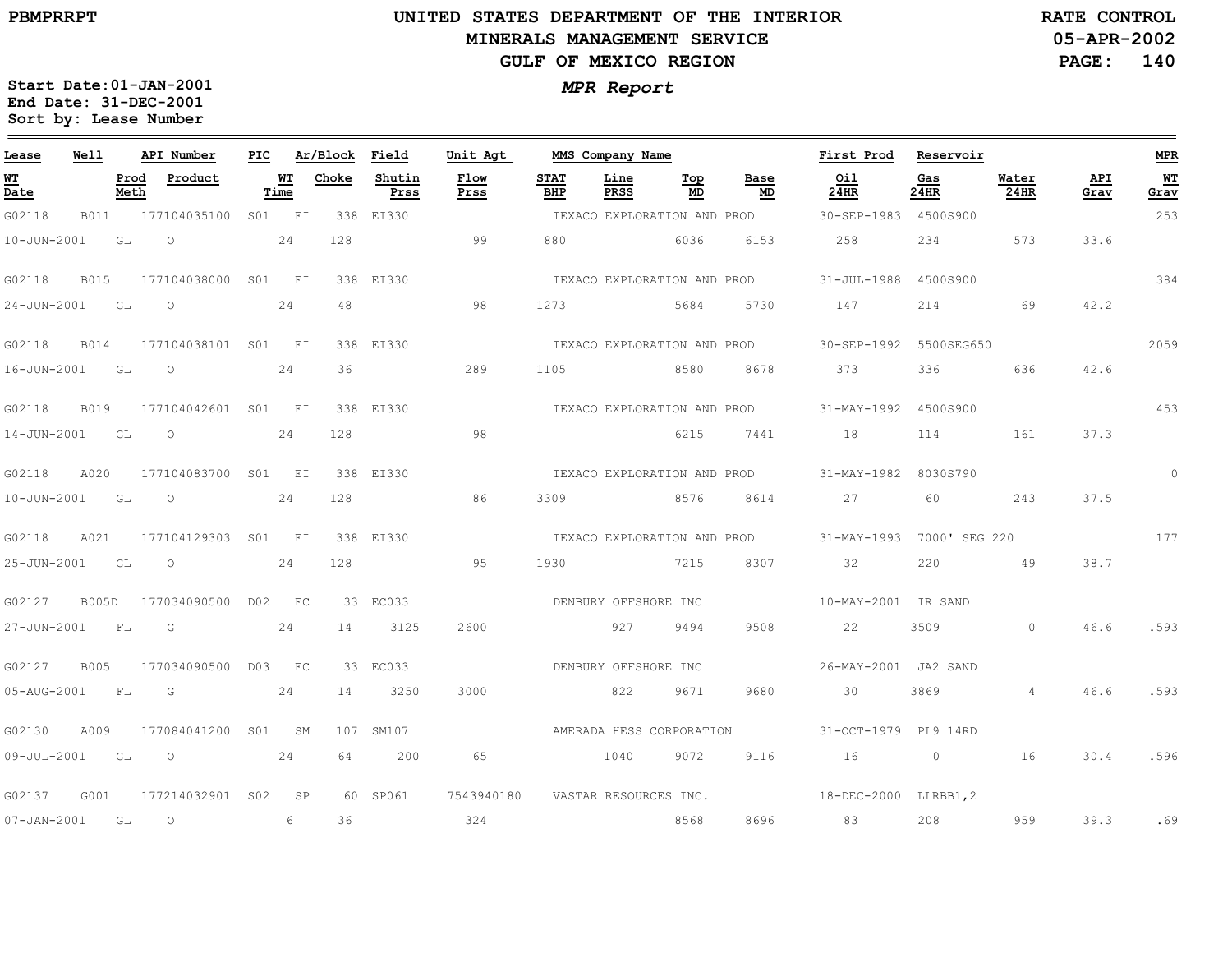$\equiv$ 

#### **UNITED STATES DEPARTMENT OF THE INTERIOR MINERALS MANAGEMENT SERVICEGULF OF MEXICO REGION**

**05-APR-2002PAGE: 141 RATE CONTROL**

| Lease             | Well  |              | API Number                | PIC |            | Ar/Block | Field          | Unit Agt     |                    | MMS Company Name      |                        |                                   | First Prod                           | Reservoir   |               |             | <b>MPR</b> |
|-------------------|-------|--------------|---------------------------|-----|------------|----------|----------------|--------------|--------------------|-----------------------|------------------------|-----------------------------------|--------------------------------------|-------------|---------------|-------------|------------|
| WT<br>Date        |       | Prod<br>Meth | Product                   |     | WT<br>Time | Choke    | Shutin<br>Prss | Flow<br>Prss | <b>STAT</b><br>BHP | Line<br>PRSS          | Top<br>MD              | Base<br>$\underline{\mathsf{MD}}$ | Oil<br>24HR                          | Gas<br>24HR | Water<br>24HR | API<br>Grav | WT<br>Grav |
| G02137            | G036  |              | 177214039301 S01 SP       |     |            |          | 60 SP061       | 7543940180   |                    | VASTAR RESOURCES INC. |                        |                                   | 29-MAR-2001 LK STRAY RI3             |             |               |             |            |
| 29-MAR-2001       |       | GL           | $\circ$                   |     | 8          | 72       |                | 120          |                    |                       | 7615                   | 7770                              | 219                                  | 346         | 55            | 39.1        | .687       |
| G02161            | A008  |              | 177174005400 S03 GI       |     |            |          | 76 GI076       |              |                    |                       | FOREST OIL CORPORATION |                                   | 06-AUG-1999 IO SAND                  |             |               |             |            |
| 07-SEP-2001       |       | FL.          | G                         |     | 24         | 10       | 1180           | 640          |                    | 80                    | 4218                   | 4223                              | $\overline{0}$                       | 135         | 101           |             | .6         |
| G02161            |       |              | A022D 177174006601 S05 GI |     |            |          | 76 GI076       |              |                    |                       | FOREST OIL CORPORATION |                                   | 02-AUG-1999 AO SAND                  |             |               |             |            |
| 30-AUG-2001 FL    |       |              | G                         |     | 24         | 16       | 1500           | 600          |                    | 80                    | 6947                   | 6962                              | $\overline{0}$                       | 885         | $\circ$       |             |            |
| G02177            | A001D |              | 177214017300 D02 SP       |     |            |          | 49 SP049       |              |                    | CHEVRON USA INC       |                        |                                   | 27-OCT-1997 D30 L A1                 |             |               |             |            |
| $01 - DEC - 2001$ |       | <b>FL</b>    | $\circ$                   |     | 24         | 72       | 1200           | 294          |                    | 120 10952             |                        | 10984                             | 322                                  | 1039        | 965           | 20.1        |            |
| G02177            | A001  |              | 177214017300 D01 SP       |     |            |          | 49 SP049       | 8910202410   |                    | CHEVRON USA INC       |                        |                                   | 31-MAY-1998 D70 A SU                 |             |               |             |            |
| 02-DEC-2001       |       | GL           | $\circ$                   |     | 24         | 72       | 860            | 100          | 99999              |                       | 90 12814               | 12864                             | 44                                   | 228         | 507           | 26.8        |            |
| G02177            | A003  |              | 177214017700 S02 SP       |     |            |          | 49 SP049       |              |                    | CHEVRON USA INC       |                        |                                   | 31-DEC-1992 D-55 A                   |             |               |             | 1640       |
| 01-DEC-2001       |       | FL           | $\circ$                   |     | 24         | 72       | 1250           | 132          | 1750               |                       | 90 11350               | 11404                             | 269                                  | 387         | 808           | 23.9        |            |
| G02177            |       |              | A013D 177214019900 D02 SP |     |            |          | 49 SP049       |              |                    | CHEVRON USA INC       |                        |                                   | 31-JAN-1998 D-40                     |             |               |             |            |
| 03-DEC-2001       |       | FL           | $\overline{O}$            |     | 24         | 44       | 1120           | 270          | 1620               |                       | 90 11984               | 12024                             | 186                                  | 245         | 1052          | 32          |            |
| G02177            | A013  |              | 177214019900 D01 SP       |     |            |          | 49 SP049       | 8910202410   |                    |                       | CHEVRON USA INC        |                                   | 27-APR-1998 D70 A SU                 |             |               |             |            |
| 07-DEC-2001       |       | GL           | $\circ$                   |     | 24         | 128      | 1531           | 128          |                    |                       | 80 13344               | 13368                             | 70                                   | 326         | 631           | 31.6        |            |
| G02177            |       |              | A014D 177214020401 D02 SP |     |            |          | 49 SP049       |              |                    | CHEVRON USA INC       |                        |                                   | 13-APR-2001 D-30U/L A3               |             |               |             |            |
| $03 - JUN - 2001$ |       | FL           | G G                       |     | 24         | 40       | 3000           | 2368         |                    | 1240 11640            |                        | 11770                             | 30                                   | 11973 16    |               | 39          | .65        |
| G02177            | A014  |              | 177214020401 D01 SP       |     |            |          | 49 SP049       | 8910202410   |                    |                       |                        |                                   | CHEVRON USA INC 13-APR-2001 D70 A SU |             |               |             |            |
| 03-DEC-2001       |       | FL           | $\overline{O}$            |     |            | 28       | 2000           | 144          |                    | 90 13185              |                        | 13223                             | 15                                   | 335         | $\circ$       | 38          |            |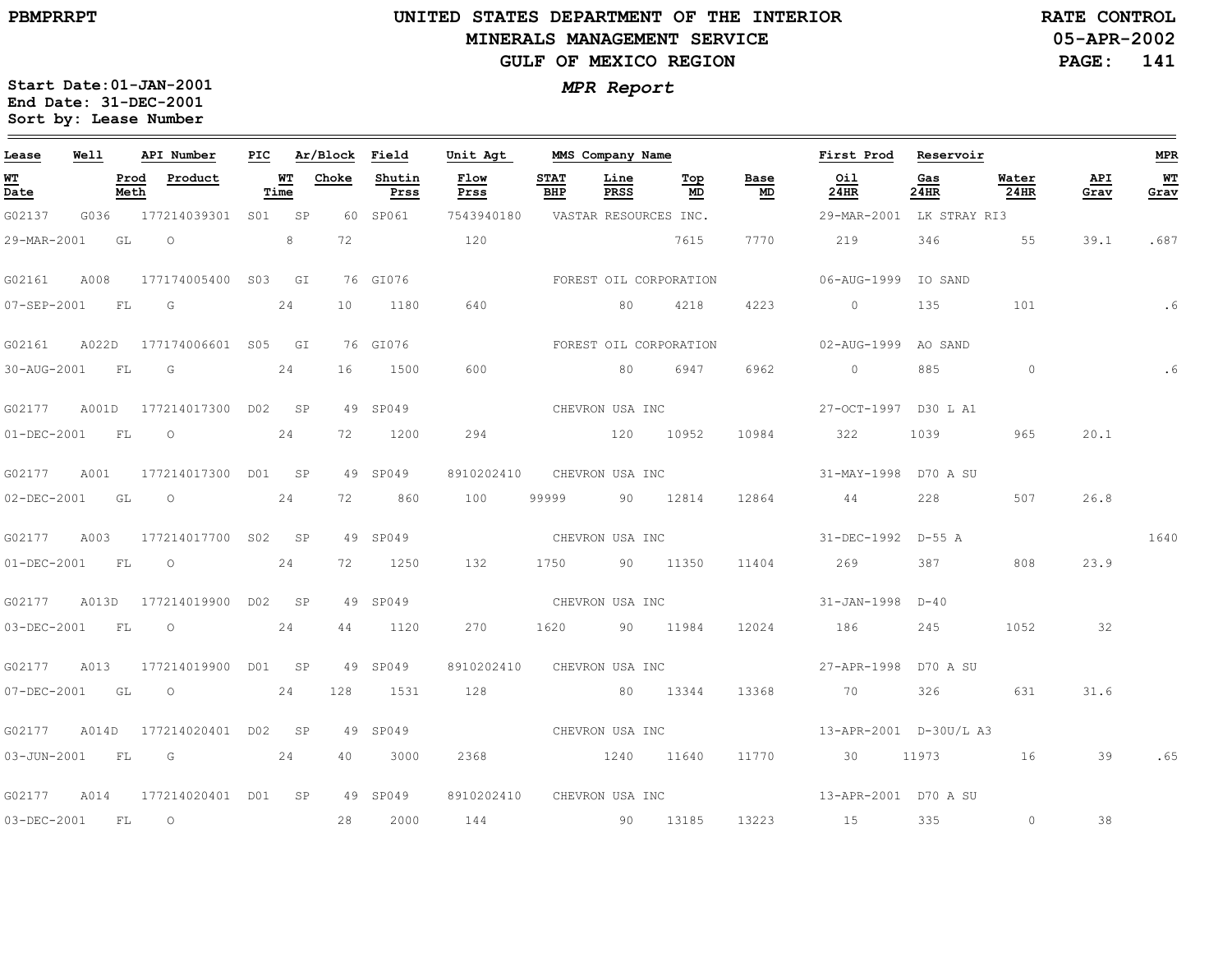$\equiv$ 

## **UNITED STATES DEPARTMENT OF THE INTERIOR MINERALS MANAGEMENT SERVICEGULF OF MEXICO REGION**

**05-APR-2002PAGE: 142 RATE CONTROL**

| Lease             | Well      |              | API Number                                                                                                                                                                                                                                                                                                                         | PIC |            | Ar/Block Field |                | Unit Agt                   |                    | MMS Company Name |                 |            | First Prod             | Reservoir   |               |             | <b>MPR</b> |
|-------------------|-----------|--------------|------------------------------------------------------------------------------------------------------------------------------------------------------------------------------------------------------------------------------------------------------------------------------------------------------------------------------------|-----|------------|----------------|----------------|----------------------------|--------------------|------------------|-----------------|------------|------------------------|-------------|---------------|-------------|------------|
| WT<br>Date        |           | Prod<br>Meth | Product                                                                                                                                                                                                                                                                                                                            |     | WT<br>Time | Choke          | Shutin<br>Prss | Flow<br>Prss               | <b>STAT</b><br>BHP | Line<br>PRSS     | Тор<br>MD       | Base<br>MD | Oil<br>24HR            | Gas<br>24HR | Water<br>24HR | API<br>Grav | WT<br>Grav |
| G02177            |           |              | A014D 177214020401 D02 SP                                                                                                                                                                                                                                                                                                          |     |            |                | 49 SP049       |                            |                    | CHEVRON USA INC  |                 |            | 13-APR-2001 D-30U/L A3 |             |               |             |            |
| 23-DEC-2001       |           | FL.          | $\overline{G}$                                                                                                                                                                                                                                                                                                                     |     | 24         | 46             | 3000           | 1710                       |                    | 1150 11640       |                 | 11770      | 130                    | 13153       | 70            |             |            |
| G02177            | A021      |              | 177214021901 S03 SP                                                                                                                                                                                                                                                                                                                |     |            |                | 49 SP049       |                            |                    | CHEVRON USA INC  |                 |            | 26-APR-2001 D50 C      |             |               |             |            |
| 17-MAY-2001       |           | FL           | $\circ$                                                                                                                                                                                                                                                                                                                            |     | 24         | 26             | 2200           | 737                        |                    | 470 10832        |                 | 10864      | 548                    | 362         | 295           | 28          | .65        |
| G02177            |           |              | A021 177214021901 S03 SP                                                                                                                                                                                                                                                                                                           |     |            |                | 49 SP049       |                            |                    | CHEVRON USA INC  |                 |            | 26-APR-2001 D50 C      |             |               |             |            |
| 17-DEC-2001 FL    |           |              | $\overline{O}$                                                                                                                                                                                                                                                                                                                     |     |            | 28             | 2200           | 737                        | 100 10832          |                  |                 |            | 10864 212              | 503         | 635           | 22          |            |
| G02177            | A004      |              | 177214023801 S01 SP                                                                                                                                                                                                                                                                                                                |     |            |                | 49 SP049       | 8910202410                 |                    | CHEVRON USA INC  |                 |            | 04-SEP-2001 D70        |             |               |             |            |
| $01 - DEC - 2001$ | <b>FL</b> |              | $\overline{O}$                                                                                                                                                                                                                                                                                                                     |     | 24         | 28             | 2250           | 749                        |                    | 120 11279        |                 | 11335      | 968                    | 1161        | $\sim$ 30     | 30.4        |            |
| G02177            | A023      |              | 177214026101 S01 SP                                                                                                                                                                                                                                                                                                                |     |            |                | 49 SP049       | 8910202410                 |                    | CHEVRON USA INC  |                 |            | 21-FEB-2001 D70 A SU   |             |               |             |            |
| 07-APR-2001 GL    |           |              | $\overline{O}$ and $\overline{O}$ and $\overline{O}$ and $\overline{O}$ and $\overline{O}$ and $\overline{O}$ and $\overline{O}$ and $\overline{O}$ and $\overline{O}$ and $\overline{O}$ and $\overline{O}$ and $\overline{O}$ and $\overline{O}$ and $\overline{O}$ and $\overline{O}$ and $\overline{O}$ and $\overline{O}$ and |     | 24         | 32             | 1400           | 492 80 13600               |                    |                  |                 | 13705      | 391                    | 284         | 261           | 38          | .65        |
| G02177            | A023      |              | 177214026101 S01 SP                                                                                                                                                                                                                                                                                                                |     |            |                | 49 SP049       | 8910202410                 |                    |                  | CHEVRON USA INC |            | 21-FEB-2001 D70 A SU   |             |               |             |            |
| 20-DEC-2001 GL    |           |              | $\circ$                                                                                                                                                                                                                                                                                                                            |     |            | 14             | 100            | 546                        |                    | 13600            |                 | 13705      | 293                    | 239         | 73            | 38          |            |
| G02177            | A006      |              | 177214028400 S01 SP                                                                                                                                                                                                                                                                                                                |     |            |                | 49 SP049       | 8910202410 CHEVRON USA INC |                    |                  |                 |            | 30-JUN-1999 D70 A SU   |             |               |             |            |
| 15-DEC-2001 FL G  |           |              |                                                                                                                                                                                                                                                                                                                                    |     | 24         | 48             | 2460           | 1136 1080 11356            |                    |                  |                 | 11439      | 136                    | 5695 7      | 252           | 51.3        |            |
| G02177            | A012      |              | 177214028800 S02 SP                                                                                                                                                                                                                                                                                                                |     |            |                | 49 SP049       | CHEVRON USA INC            |                    |                  |                 |            | 10-NOV-1997 D20 A      |             |               |             |            |
| 01-DEC-2001       | GL        |              | $\circ$                                                                                                                                                                                                                                                                                                                            |     | 24         | 72             | 1400           | 125                        |                    | 3075 110 10798   |                 | 10815      | 178                    | 305         | 533           | 35.2        |            |
| G02177            | A008      |              | 177214029100 S02 SP                                                                                                                                                                                                                                                                                                                |     |            |                | 49 SP049       | 8910202410 CHEVRON USA INC |                    |                  |                 |            | 16-JUN-2001 D-70/D-69  |             |               |             |            |
|                   |           |              | 02-DEC-2001 GL O 24                                                                                                                                                                                                                                                                                                                |     |            | 32             | 1600           | 508 100 12327              |                    |                  |                 | 12422      | 46                     | 819         | 531           | 30.3        |            |
| G02177            | A005      |              | 177214030000 S01 SP                                                                                                                                                                                                                                                                                                                |     |            |                | 49 SP049       | 8910202410 CHEVRON USA INC |                    |                  |                 |            | 21-APR-1999 D70 A SU   |             |               |             |            |
| 02-JUN-2001 GL    |           |              | 24<br>$\overline{O}$                                                                                                                                                                                                                                                                                                               |     |            |                | 64 2700        | 180                        |                    |                  | 2500 100 11354  |            | 11384 430              | 797         | 798           | 33          | .65        |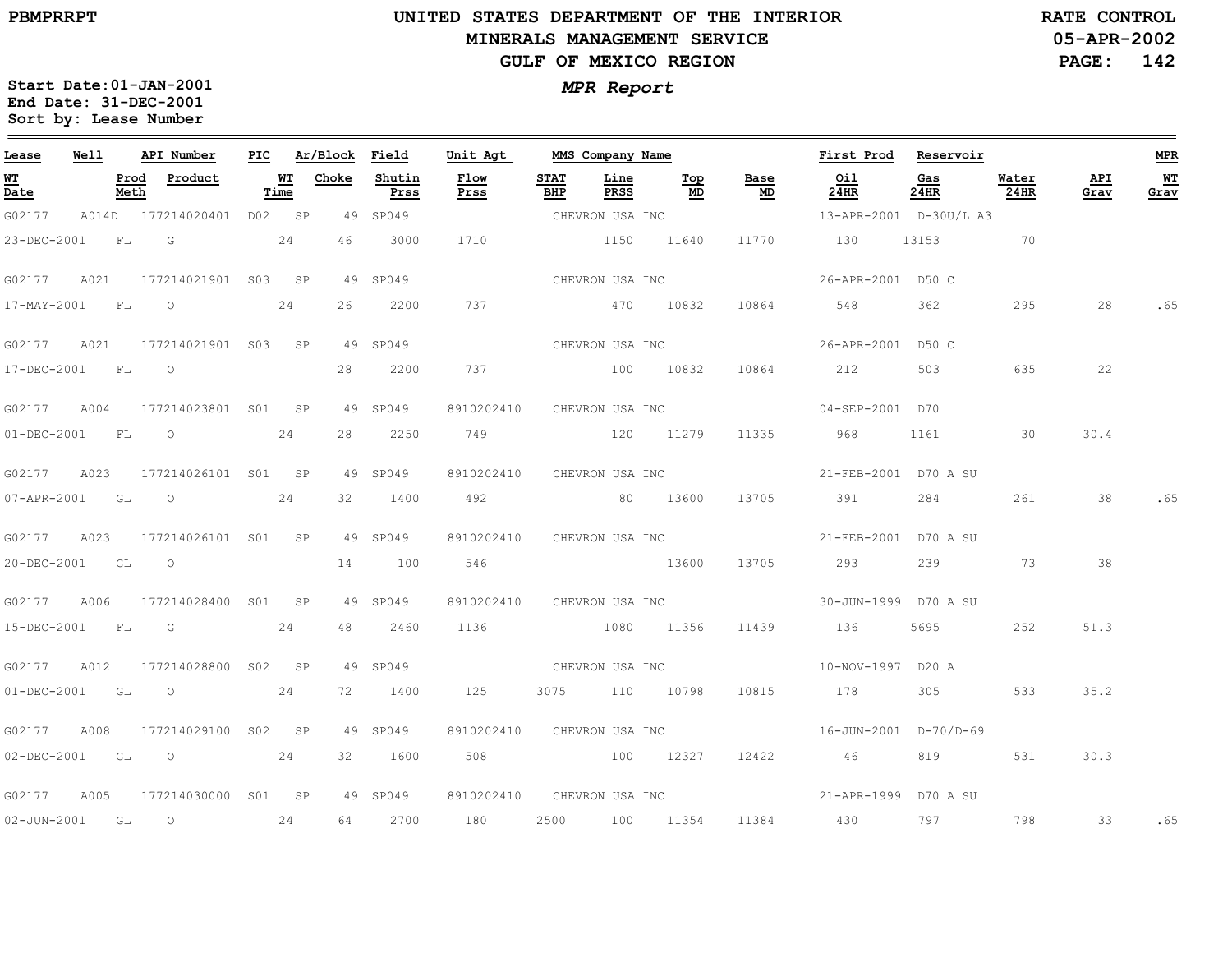$\equiv$ 

# **UNITED STATES DEPARTMENT OF THE INTERIOR MINERALS MANAGEMENT SERVICEGULF OF MEXICO REGION**

**05-APR-2002RATE CONTROL**

**PAGE: 143**

| Lease                            | Well  |              | API Number                                                                                                                                                                                                                                                                                                                         | PIC |            | Ar/Block Field |                | Unit Agt        |                    | MMS Company Name |                 |            | First Prod                          | Reservoir   |               |             | <b>MPR</b>   |
|----------------------------------|-------|--------------|------------------------------------------------------------------------------------------------------------------------------------------------------------------------------------------------------------------------------------------------------------------------------------------------------------------------------------|-----|------------|----------------|----------------|-----------------|--------------------|------------------|-----------------|------------|-------------------------------------|-------------|---------------|-------------|--------------|
| $\underline{\mathbf{w}}$<br>Date |       | Prod<br>Meth | Product                                                                                                                                                                                                                                                                                                                            |     | WТ<br>Time | Choke          | Shutin<br>Prss | Flow<br>Prss    | <b>STAT</b><br>BHP | Line<br>PRSS     | Тор<br>MD       | Base<br>MD | Oil<br>24HR                         | Gas<br>24HR | Water<br>24HR | API<br>Grav | $WT$<br>Grav |
| G02177                           |       |              | A005 177214030000 S01 SP                                                                                                                                                                                                                                                                                                           |     |            |                | 49 SP049       | 8910202410      |                    | CHEVRON USA INC  |                 |            | 21-APR-1999 D70 A SU                |             |               |             |              |
| 08-DEC-2001                      |       | GL           | $\overline{O}$                                                                                                                                                                                                                                                                                                                     |     | 24         | 74             | 2700           | 190             | 2500               |                  | 100 11354       | 11384      | 317                                 | 644         | 590           | 30.3        |              |
| G02177                           | A022D |              | 177214030600 D03 SP                                                                                                                                                                                                                                                                                                                |     |            |                | 49 SP049       |                 |                    | CHEVRON USA INC  |                 |            | 12-FEB-1998                         | D20 A       |               |             |              |
| 21-DEC-2001                      |       | FL           | $\circ$                                                                                                                                                                                                                                                                                                                            |     | 24         | 18             | 1820           | 390             | 1600               |                  | 80 12290        | 12315      | 29                                  | 82          | 704           | 27.4        |              |
| G02177 A017                      |       |              | 177214031200 S01 SP                                                                                                                                                                                                                                                                                                                |     |            |                | 49 SP049       | 8910202410      |                    | CHEVRON USA INC  |                 |            | 30-NOV-1990 D70 A SU                |             |               |             | 320          |
| 03-DEC-2001 GL                   |       |              | $\circ$                                                                                                                                                                                                                                                                                                                            |     | 24         | 72             | 1000           | 90 80 12620     |                    |                  |                 | 12700      | 81                                  | 575         | 325           | 29.7        |              |
| G02177                           | A018D |              | 177214040500 D02 SP                                                                                                                                                                                                                                                                                                                |     |            |                | 49 SP049       | CHEVRON USA INC |                    |                  |                 |            | 22-SEP-2000 D30 U A2                |             |               |             |              |
| $06 - MAX - 2001$                |       | FL           | G                                                                                                                                                                                                                                                                                                                                  |     | 24         | 42             | 2875           | 1973            |                    | 1220 11192       |                 | 11212      | 2                                   | 9958        | $\circ$       | 22          | .65          |
|                                  |       |              | G02177 A018D 177214040500 D02 SP                                                                                                                                                                                                                                                                                                   |     |            |                | 49 SP049       |                 |                    |                  | CHEVRON USA INC |            | 22-SEP-2000 D30 U A2                |             |               |             |              |
| 15-DEC-2001                      |       | FL           | G                                                                                                                                                                                                                                                                                                                                  |     | 24         | 45             | 2875           | 1613            |                    | 1140 11192       |                 | 11212      | 27 10173                            |             | 62            | 21.5        |              |
| G02184                           | B012  |              | 177214024900 S02 SP                                                                                                                                                                                                                                                                                                                |     |            |                | 77 SP078       | CHEVRON USA INC |                    |                  |                 |            | 06-JUL-1999 6900 E                  |             |               |             |              |
| 28-DEC-2001                      |       | GL           | $\circ$                                                                                                                                                                                                                                                                                                                            |     | 24         | 72             | 1110           | 160             |                    | 1800 130         | 8077            | 8185       | 247                                 | 92          | 874           | 31.9        |              |
| G02184                           | B014  |              | 177214027201 S05 SP                                                                                                                                                                                                                                                                                                                |     |            |                | 77 SP078       |                 |                    | CHEVRON USA INC  |                 |            | 17-MAY-2001 11100 F                 |             |               |             |              |
| 17-MAY-2001 FL                   |       |              | $\overline{O}$ and $\overline{O}$ and $\overline{O}$ and $\overline{O}$ and $\overline{O}$ and $\overline{O}$ and $\overline{O}$ and $\overline{O}$ and $\overline{O}$ and $\overline{O}$ and $\overline{O}$ and $\overline{O}$ and $\overline{O}$ and $\overline{O}$ and $\overline{O}$ and $\overline{O}$ and $\overline{O}$ and |     | 24         | 16             |                | 3040            |                    | 12825            |                 | 12845      | 126                                 | 4144 47     |               |             |              |
| G02184                           | B014  |              | 177214027201 S05 SP                                                                                                                                                                                                                                                                                                                |     |            |                | 77 SP078       |                 |                    |                  |                 |            | CHEVRON USA INC 17-MAY-2001 11100 F |             |               |             |              |
| 06-JUN-2001                      |       | FL.          | $\overline{G}$                                                                                                                                                                                                                                                                                                                     |     | 24         | 16             | 4050           | 3775            |                    | 1050 12825       |                 | 12845      | $\overline{0}$                      | 4252        | $\circ$       | 36          | .6           |
| G02184                           | B014  |              | 177214027201 S05 SP                                                                                                                                                                                                                                                                                                                |     |            |                | 77 SP078       |                 |                    | CHEVRON USA INC  |                 |            | 17-MAY-2001 11100 F                 |             |               |             |              |
|                                  |       |              | 18-DEC-2001 FL G 24                                                                                                                                                                                                                                                                                                                |     |            |                | 16 3450        | 2540            |                    | 1075 12825       |                 | 12845      | 74 2920                             |             | 360           | 36.2        |              |
| G02184                           | D025  |              | 177214041000 S02 SP                                                                                                                                                                                                                                                                                                                |     |            |                | 77 SP078       | CHEVRON USA INC |                    |                  |                 |            | 05-SEP-1996 7100 C                  |             |               |             |              |
| 12-DEC-2001                      |       | GL           | $\overline{O}$                                                                                                                                                                                                                                                                                                                     |     | 24         |                | 72 1150        | 173             |                    | 1634 161         | 8735            | 8818       | 535 64                              | 834         | 5             | 39.1        |              |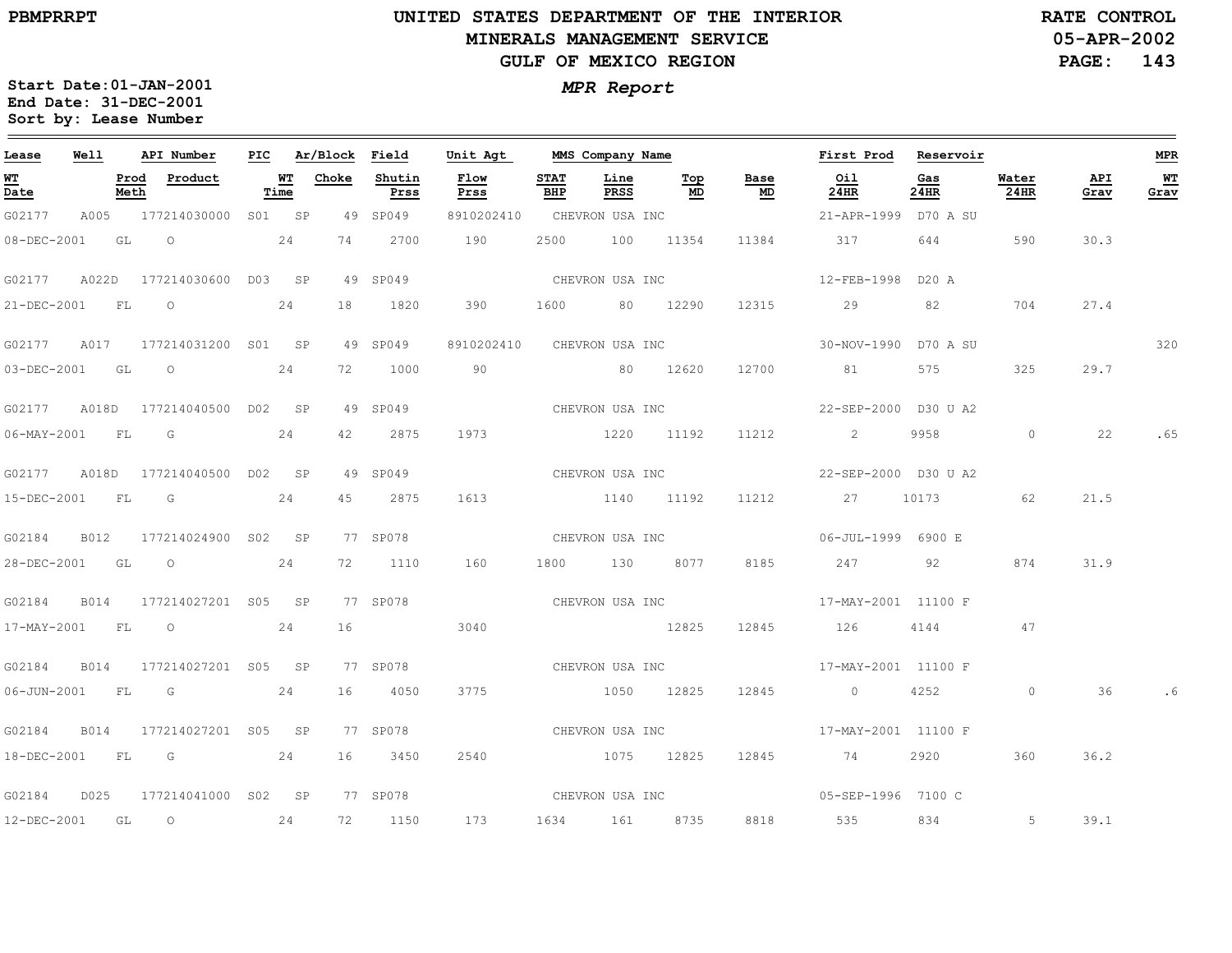$=$ 

#### **UNITED STATES DEPARTMENT OF THE INTERIOR MINERALS MANAGEMENT SERVICEGULF OF MEXICO REGION**

**05-APR-2002PAGE: 144 RATE CONTROL**

| Lease                          | Well |              | API Number                                                                                                                                                                                                                    | PIC |            | Ar/Block | Field          | Unit Agt                                  | MMS Company Name   |                 |           |            | First Prod                 | Reservoir   |               |             | <b>MPR</b> |
|--------------------------------|------|--------------|-------------------------------------------------------------------------------------------------------------------------------------------------------------------------------------------------------------------------------|-----|------------|----------|----------------|-------------------------------------------|--------------------|-----------------|-----------|------------|----------------------------|-------------|---------------|-------------|------------|
| WT<br>$\overline{\text{Date}}$ |      | Prod<br>Meth | Product                                                                                                                                                                                                                       |     | WТ<br>Time | Choke    | Shutin<br>Prss | Flow<br>Prss                              | <b>STAT</b><br>BHP | Line<br>PRSS    | Top<br>MD | Base<br>MD | Oil<br>24HR                | Gas<br>24HR | Water<br>24HR | API<br>Grav | WT<br>Grav |
| G02184                         |      |              | B026 177214044100 S03 SP                                                                                                                                                                                                      |     |            |          | 77 SP078       |                                           |                    | CHEVRON USA INC |           |            | 04-DEC-2001 11550 C        |             |               |             |            |
| 09-DEC-2001                    |      | FL G         |                                                                                                                                                                                                                               |     | 24         | 20       | 2300           | 1550                                      |                    | 413             | 12980     | 13170      | 39                         | 1582        | 743           | 27          | .62        |
| G02184                         | B026 |              | 177214044100 S03 SP                                                                                                                                                                                                           |     |            |          | 77 SP078       |                                           |                    | CHEVRON USA INC |           |            | 04-DEC-2001 11550 C        |             |               |             |            |
| 22-DEC-2001                    |      | FL           | G                                                                                                                                                                                                                             |     |            | 24       | 2300           | 1240                                      |                    | 413 12980       |           | 13170      | 122                        | 1868        | 898           | 26.8        |            |
| G02184                         | B027 |              | 177214044201 D01 SP                                                                                                                                                                                                           |     |            |          | 77 SP078       |                                           |                    | CHEVRON USA INC |           |            | 17-NOV-1997 9800 C         |             |               |             |            |
| 06-DEC-2001                    |      | FL           | G                                                                                                                                                                                                                             |     | 24         | 44       | 1525           | 550                                       | 3544               |                 | 450 11300 | 11410      | $5 - 5$                    | 4980        | 2             | 37.2        |            |
| G02184                         | A002 |              | 177224002500 S05 SP                                                                                                                                                                                                           |     |            |          | 77 SP078       |                                           | CHEVRON USA INC    |                 |           |            | 19-JAN-2000 5100 C         |             |               |             |            |
| 01-DEC-2001                    |      | FL           | $\overline{\mathsf{G}}$                                                                                                                                                                                                       |     | 24         | 26       | 1100           | 820                                       |                    | 360 360         | 5108      | 5235       |                            | 3111        | $\circ$       | 40.9        |            |
| G02184                         | A008 |              | 177224005000 S04 SP                                                                                                                                                                                                           |     |            |          | 77 SP078       |                                           | CHEVRON USA INC    |                 |           |            | 17-DEC-1999 12900 C        |             |               |             |            |
| $02 - DEC - 2001$              |      | FL           | $G$ and $G$ and $G$ and $G$ and $G$ and $G$ and $G$ and $G$ and $G$ and $G$ and $G$ and $G$ and $G$ and $G$ and $G$ and $G$ and $G$ and $G$ and $G$ and $G$ and $G$ and $G$ and $G$ and $G$ and $G$ and $G$ and $G$ and $G$ a |     | 24         | 26       | 1325           | 690                                       |                    | 380 13602       |           | 13650      | 18                         |             | 2             | 60.1        |            |
| G02184                         | A009 |              | 177224005500 S05 SP                                                                                                                                                                                                           |     |            |          | 77 SP078       | CHEVRON USA INC                           |                    |                 |           |            | 23-FEB-2000 12100 C        |             |               |             |            |
| 03-DEC-2001                    |      | <b>FL</b>    | G                                                                                                                                                                                                                             |     | 24         | 22       | 2050           | 1620                                      |                    | 1040 12448      |           | 12490      | $\overline{7}$             | 4176        |               | 25.5        |            |
| G02184                         | C002 |              | 177224007401 D03 SP                                                                                                                                                                                                           |     |            |          | 77 SP078       |                                           |                    | CHEVRON USA INC |           |            | $02 - APR - 2000$ 11,600 F |             |               |             |            |
| 13-DEC-2001                    |      |              | $FL$ 0 24                                                                                                                                                                                                                     |     |            | 26       | 2048           | 530                                       |                    | 338 12678       |           | 12704      | 99 360                     |             | 561           | 27          |            |
| G02184                         |      |              | C002D 177224007401 D02 SP                                                                                                                                                                                                     |     |            |          | 77 SP078       |                                           |                    |                 |           |            |                            |             |               |             |            |
| 13-DEC-2001                    |      | GL           |                                                                                                                                                                                                                               |     | 24         | 128      | 2048           | 172                                       |                    | 1100 170 12594  |           | 12640      | 48                         | 64          | 432           | 27          |            |
| G02184                         | C005 |              | 177224007701 S02 SP                                                                                                                                                                                                           |     |            |          | 77 SP078       |                                           |                    | CHEVRON USA INC |           |            | 22-JUL-1997 7000 E         |             |               |             |            |
|                                |      |              | 04-DEC-2001 GL O                                                                                                                                                                                                              |     |            | 72       | 2048           | 192                                       |                    | 1491 148 8430   |           | 8498       | 11                         | 572 — 100   | 1081          | 39          |            |
| G02184                         | C008 |              | 177224008202 S04 SP                                                                                                                                                                                                           |     |            |          | 77 SP078       | CHEVRON USA INC 30-NOV-1999 12500C/12400D |                    |                 |           |            |                            |             |               |             |            |
| $13-DEC-2001$                  |      | FL           | $\overline{G}$                                                                                                                                                                                                                |     | 24         | 42       | 2048           | 412                                       |                    | 1550 404 13480  |           | 13802      | 15                         | 1758        | 15            | 59          |            |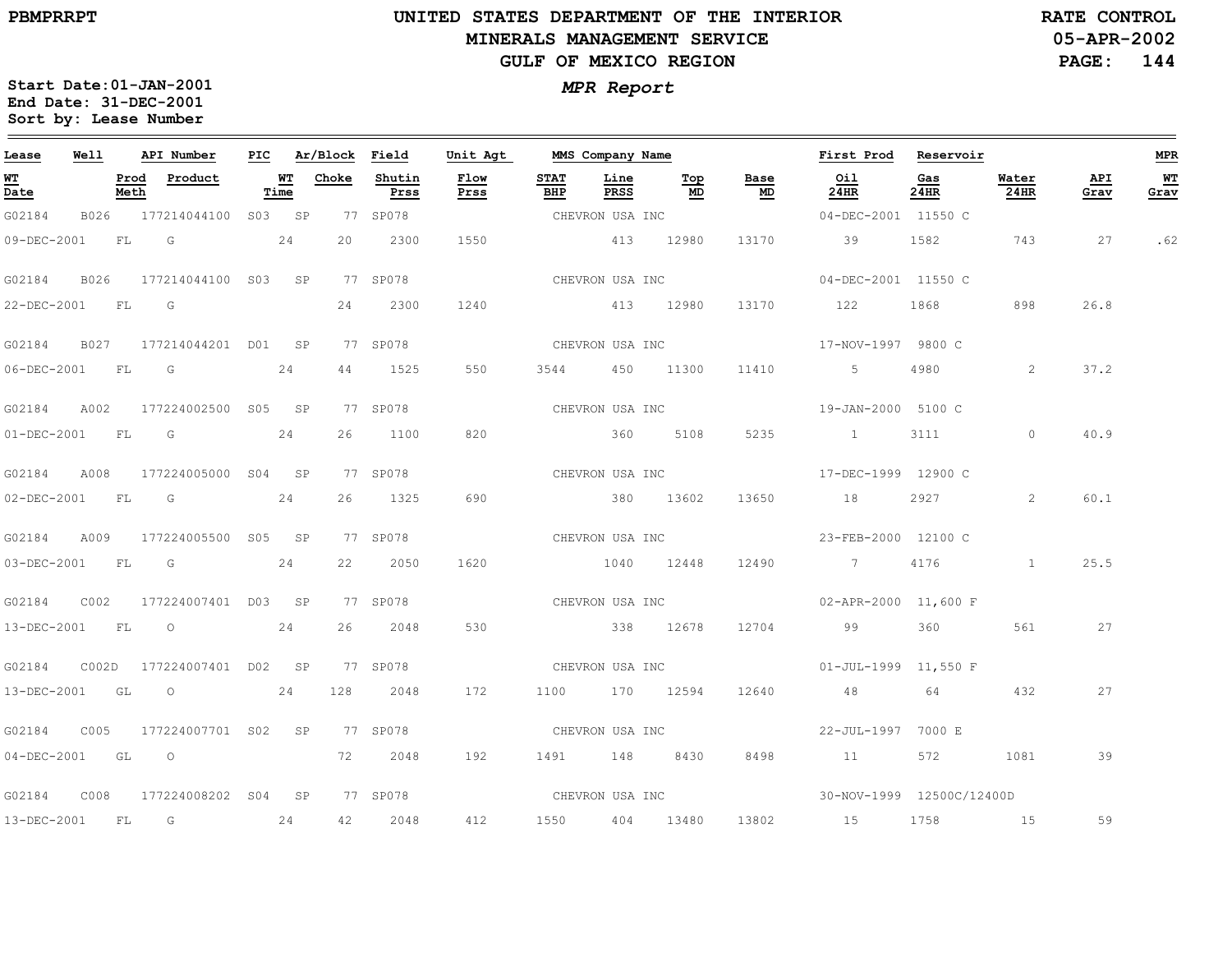$\equiv$ 

# **UNITED STATES DEPARTMENT OF THE INTERIOR MINERALS MANAGEMENT SERVICEGULF OF MEXICO REGION**

**05-APR-2002PAGE: 145 RATE CONTROL**

| Lease          | Well  |              | API Number                | PIC |            | Ar/Block | Field          | Unit Agt                             |                    | MMS Company Name |           |            | First Prod                                                | Reservoir   |               |             | <b>MPR</b> |
|----------------|-------|--------------|---------------------------|-----|------------|----------|----------------|--------------------------------------|--------------------|------------------|-----------|------------|-----------------------------------------------------------|-------------|---------------|-------------|------------|
| WT<br>Date     |       | Prod<br>Meth | Product                   |     | WT<br>Time | Choke    | Shutin<br>Prss | Flow<br>Prss                         | <b>STAT</b><br>BHP | Line<br>PRSS     | Top<br>MD | Base<br>MD | Oil<br>24HR                                               | Gas<br>24HR | Water<br>24HR | API<br>Grav | WT<br>Grav |
| G02184         | C014  |              | 177224013000 S03 SP       |     |            |          | 77 SP078       |                                      |                    | CHEVRON USA INC  |           |            | 06-SEP-2001 12600 F                                       |             |               |             |            |
| 11-DEC-2001    |       | GL           | $\circ$                   |     | 24         | 38       | 2000           | 908                                  |                    | 416 12946        |           | 12996      | 1910                                                      | 2502        | $\sim$ 4      | 46.5        |            |
| G02184         | C017  |              | 177224013201 S01 SP       |     |            |          | 77 SP078       |                                      |                    | CHEVRON USA INC  |           |            | 03-NOV-1996 11700 F                                       |             |               |             |            |
| 05-DEC-2001    |       | GL           | $\circ$                   |     | 24         | 128      | 2048           | 171                                  |                    |                  | 172 12848 | 12950      | 102                                                       | 428         | 306           | 26.6        |            |
| G02184         | C018  |              | 177224013400 S02 SP       |     |            |          | 77 SP078       |                                      |                    | CHEVRON USA INC  |           |            | 21-SEP-1997 9100 C                                        |             |               |             |            |
| 29-NOV-2001 FL |       |              | G                         |     | 24         | 32       | 2048           | 1067                                 | 3315               |                  | 990 10440 | 10514      | 51                                                        | 2754        | 9             | 48.6        |            |
| G02184         | C021  |              | 177224015301 S01 SP       |     |            |          | 77 SP078       |                                      |                    | CHEVRON USA INC  |           |            | 21-JAN-1997 12400 C                                       |             |               |             |            |
| 16-DEC-2001    |       | FL           | G                         |     | 24         | 42       | 2048           | 516                                  | 1163               |                  | 411 12648 | 12746      | 23                                                        | 3798        | 8             | 52          |            |
| G02184         |       |              | C015D 177224016503 D02 SP |     |            |          | 77 SP078       |                                      |                    | CHEVRON USA INC  |           |            | 14-JUL-1999 12400 E                                       |             |               |             |            |
| 23-APR-2001    |       | <b>FL</b>    | G                         |     | 24         | 34       | 1000           | 247                                  |                    | 216 13977        |           | 14090      | 28                                                        | 1800        | 110           | 58          | .65        |
| G02184         |       |              | C015D 177224016503 D02 SP |     |            |          | 77 SP078       |                                      |                    | CHEVRON USA INC  |           |            | 14-JUL-1999 12400 E                                       |             |               |             |            |
| 13-DEC-2001    |       | FL           | G                         |     | 24         | 42       | 2048           | 153                                  |                    |                  | 172 13977 | 14090      | 13                                                        | 906         | 118           | 57.6        |            |
| G02184         | C022D |              | 177224017103 DO2 SP       |     |            |          | 77 SP078       |                                      |                    | CHEVRON USA INC  |           |            | 13-APR-1999 9200 C                                        |             |               |             |            |
| 16-DEC-2001    |       | FL           | G                         |     | 24         | 64       | 2048           | 187                                  | 2400               |                  | 128 10124 | 10202      | 140                                                       | 1080        | 419           | 52          |            |
| G02213         | B002  |              | 177244018300 D62 MP       |     |            |          | 311 MP311      | GOM SHELF LLC                        |                    |                  |           |            | 24-JAN-2001 N, N-1 RD                                     |             |               |             |            |
| 03-FEB-2001    |       | GL           | $\circ$                   |     | 24         | 108      | 1100           | 180                                  |                    |                  | 6322      | 6396       | 137                                                       | 62          | 107           | 21.5        | .651       |
| G02220         | A001  |              | 177024010002 S01 WC       |     |            |          | 485 WC507      | 7543940080 AVIARA ENERGY CORPORATION |                    |                  |           |            | 31-MAY-1987 J-3                                           |             |               |             | 5720       |
| 09-MAR-2001    |       | FL.          | G                         |     |            | 56       | 420            | 250                                  | 1163               | 840              | 9360      | 9412       | 12                                                        | 2388        | 8             | 53.7        |            |
| G02220         | B006  |              | 177024108300 S01 WC       |     |            |          | 485 WC507      |                                      |                    |                  |           |            | 7543940080 AVIARA ENERGY CORPORATION 09-JUN-1995 M-3 SAND |             |               |             |            |
| 16-MAR-2001    |       | FL           | $\overline{G}$            |     |            | 30       | 750            | 550                                  | 5250               | 891              | 12660     | 12726      | 18                                                        | 2906        | 9             | 53.7        |            |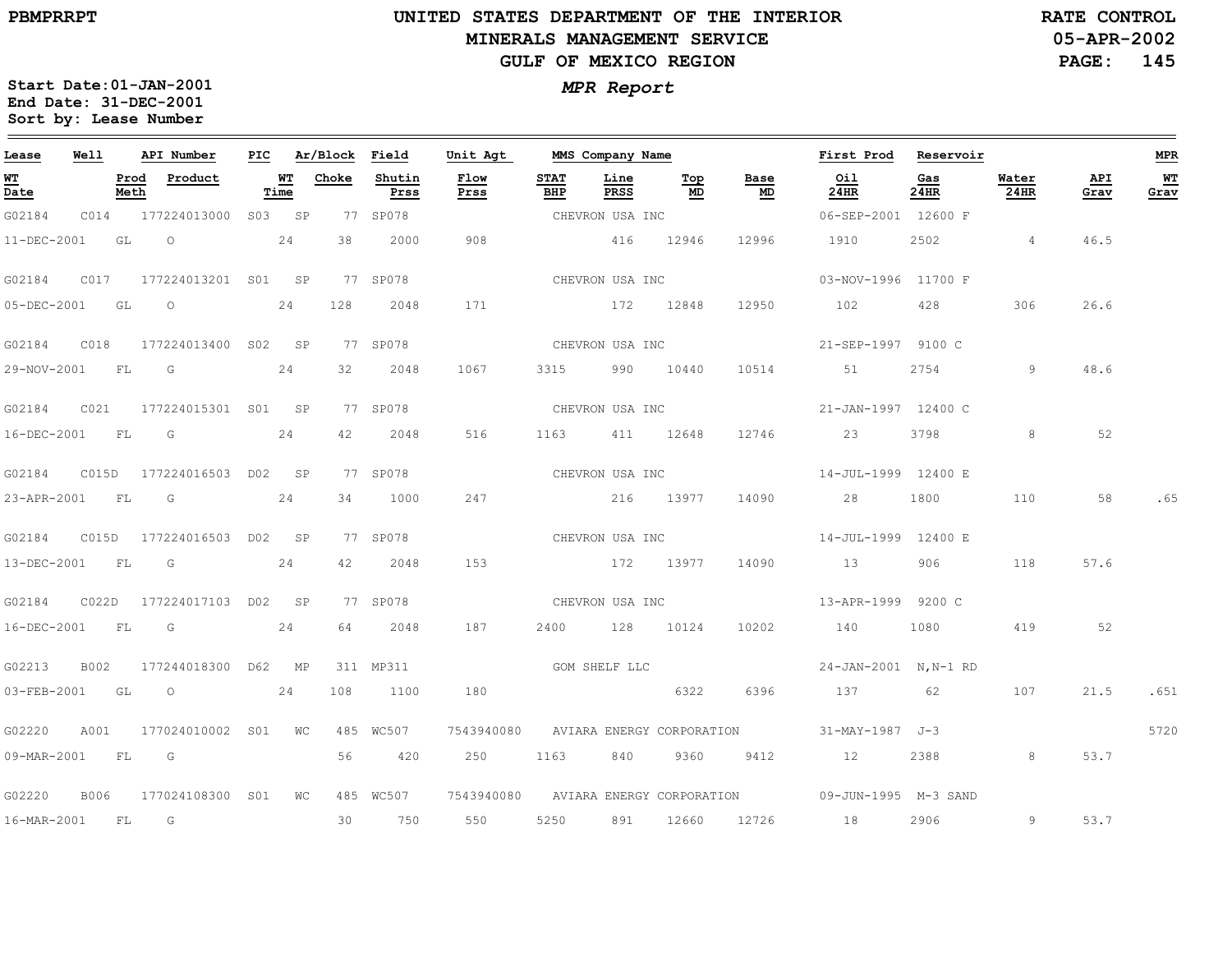# **UNITED STATES DEPARTMENT OF THE INTERIOR MINERALS MANAGEMENT SERVICEGULF OF MEXICO REGION**

**05-APR-2002PAGE: 146 RATE CONTROL**

| Lease       | Well         |              | API Number          | PIC |            | Ar/Block Field |                | Unit Agt              |                    | MMS Company Name             |           |                             | First Prod             | Reservoir      |                 |             | <b>MPR</b> |
|-------------|--------------|--------------|---------------------|-----|------------|----------------|----------------|-----------------------|--------------------|------------------------------|-----------|-----------------------------|------------------------|----------------|-----------------|-------------|------------|
| WT<br>Date  |              | Prod<br>Meth | Product             |     | WT<br>Time | Choke          | Shutin<br>Prss | Flow<br>Prss          | <b>STAT</b><br>BHP | Line<br>PRSS                 | Top<br>MD | Base<br>MD                  | Oil<br>24HR            | Gas<br>24HR    | Water<br>24HR   | API<br>Grav | WT<br>Grav |
| G02220      | A010         |              | 177024117800 S01 WC |     |            |                | 485 WC507      | 7543940080            |                    | AVIARA ENERGY CORPORATION    |           |                             | 29-NOV-1997            | J-4 SAND       |                 |             |            |
| 11-MAR-2001 |              | FL           | G                   |     |            | 30             | 350            | 210                   |                    | 840                          | 11192     | 11232                       | 9                      | 330            | $\overline{4}$  | 53.7        |            |
| G02220      | A011         |              | 177024118300 SO1    |     | WC         | 485            | WC507          | 7543940080            |                    | AVIARA ENERGY CORPORATION    |           |                             | $01 - JAN - 1998$      | $J-3$          |                 |             |            |
| 09-MAR-2001 |              | FL           | G                   |     |            | 48             | 425            | 250                   |                    | 840                          | 9884      | 9926                        | 11                     | 2154           | $7\phantom{.0}$ | 53.7        |            |
| G02226      | A008         |              | 177024125700 S01    |     | WC         |                | 534 WC533      |                       |                    | DEVON ENERGY PRODUCTION COMP |           |                             | 21-MAY-2000 2700' SAND |                |                 |             |            |
| 29-JUL-2001 |              | FL           | G                   |     | 24         | 29             | 760            | 400                   |                    | 350                          | 4800      | 5720                        | $\circ$                | 1040           | $\circ$         |             |            |
| G02226      | A009         |              | 177024125900 S01 WC |     |            |                | 534 WC533      |                       |                    | DEVON ENERGY PRODUCTION COMP |           |                             | 30-MAY-2000            | 1500' SAND     |                 |             |            |
| 24-JUL-2001 |              | FL           | G                   |     | 16         | 64             | 460            | 160                   |                    | 173                          | 2860      | 3659                        | $\circ$                | 251            | $\circ$         |             | .69        |
| G02240      | A001         |              | 177024022000        | S02 | WC         |                | 642 WC643      | 8910138430            |                    | TEXACO EXPLORATION AND PROD  |           |                             | $31 - JAN - 1980$      | PLASEG600      |                 |             | 919        |
| 15-JUN-2001 |              | FL           | G                   |     | 24         | 128            | 750            | 361                   | 639                | 364                          | 5630      | 5685                        | $\circ$                | 475            | $\circ$         | $\circ$     |            |
| G02241      | A006         |              | 177024024700 S02    |     | WC         |                | 643 WC643      | 8910138430            |                    |                              |           | TEXACO EXPLORATION AND PROD | $31 - JAN - 1981$      | PLA SD SEG 400 |                 |             |            |
| 02-JUN-2001 |              | FL           | G                   |     | 24         | 64             | 710            | 356                   | 719                | 349                          | 5030      | 5070                        | $\Omega$               | 335            | $\circ$         | $\Omega$    |            |
| G02241      | A006         |              | 177024024700 S02 WC |     |            |                | 643 WC643      | 8910138430            |                    | TEXACO EXPLORATION AND PROD  |           |                             | 31-JAN-1981            | PLA SD SEG 400 |                 |             |            |
| 11-AUG-2001 |              | FL           | G                   |     | 24         | 64             | 710            | 365                   | 719                | 358                          | 5030      | 5070                        | $\circ$                | 331            | $\circ$         |             | .65        |
| G02264      | A002         |              | 177044043900        |     | S01 EC     |                | 353 EC353      | 8910161470            |                    | KERR-MCGEE OIL & GAS CORPORA |           |                             | 31-DEC-1993 B FB-I     |                |                 |             | 4049       |
| 26-AUG-2001 |              | FL.          | G                   |     | 24         | 38             | 480            | 300                   |                    | 825                          | 3299      | 3307                        | $\circ$                | 2299           | $\circ$         |             | .561       |
| G02280      | C033         |              | 177084034001 S01    |     | <b>SM</b>  | 130            | SM130          |                       |                    | SHELL OFFSHORE INC           |           |                             | 28-FEB-2001 H2 RH      |                |                 |             |            |
| 28-FEB-2001 |              | FL           | G                   |     | 24         | 16             | 1680           | 1650                  |                    |                              | 4560      | 4630                        | $\circ$                | 2404           | $\circ$         |             |            |
| G02311      | <b>B010D</b> |              | 177074017001 D02    |     | SM         | 269            | SM269          | RME PETROLEUM COMPANY |                    |                              |           |                             | 06-JUN-1998 H-3        |                |                 |             |            |
| 27-SEP-2001 |              | FL           | $\circ$             |     | 24         | 64             | 1100           | 175                   |                    | 120                          | 7544      | 7580                        | 145                    | $\circ$        | 1114            | 31.1        | .65        |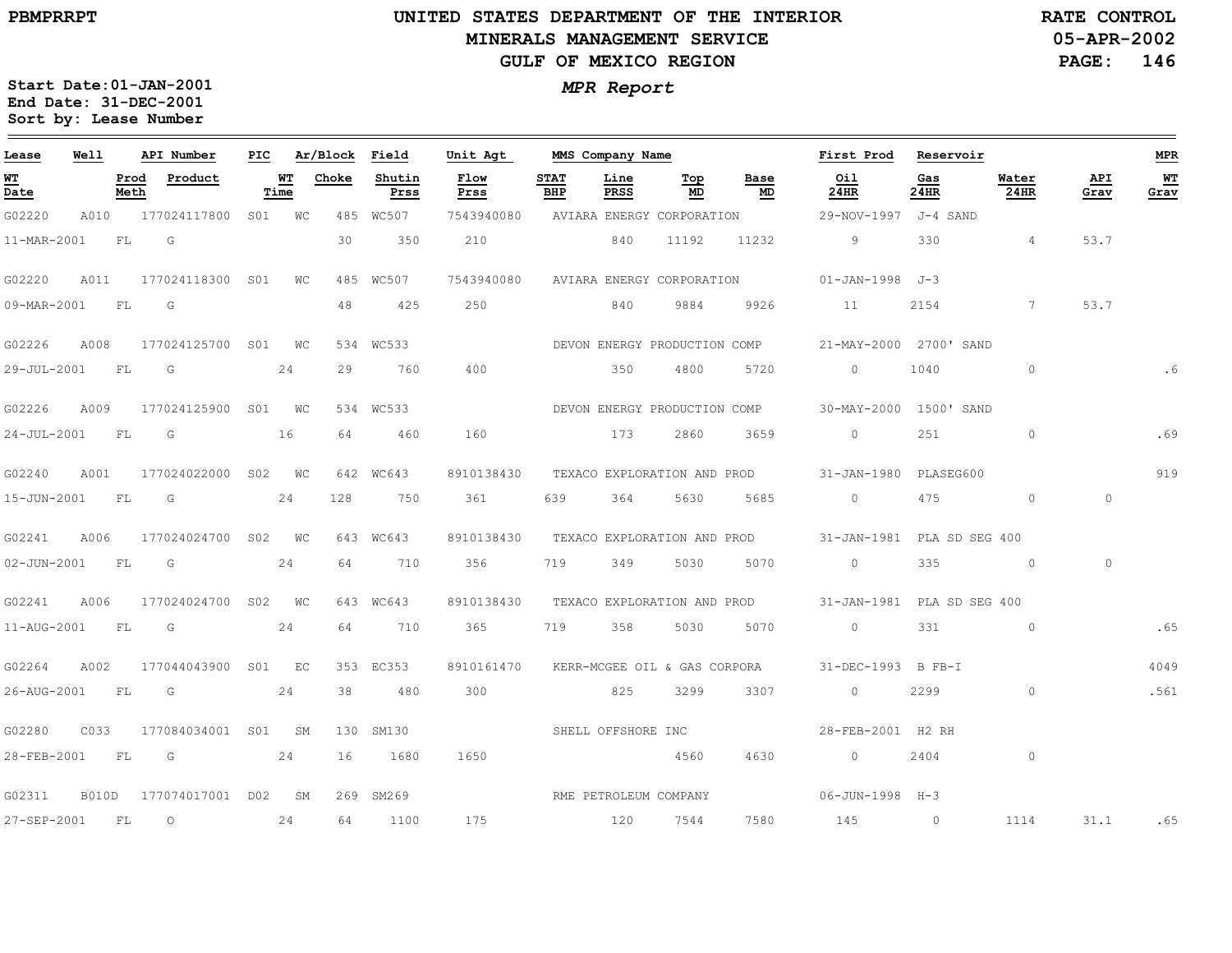$\frac{1}{2}$ 

17-MAR-2001

FL

G

24

14

1077

# **UNITED STATES DEPARTMENT OF THE INTERIORMINERALS MANAGEMENT SERVICEGULF OF MEXICO REGION**

**05-APR-2002 RATE CONTROL**

**PAGE:147**

**MPR**

 $\equiv$ 

**WT Grav**

.65

.55

.55

.6

.6

1070

.6

**Start Date:01-JAN-2001** *MPR Report* **End Date: 31-DEC-2001 Sort by: Lease Number** 

| Lease                                    | <b>Well</b> |              | API Number                       | PIC |            | Ar/Block | Field          | Unit Agt     |                    | MMS Company Name      |                  |                 | First Prod                                        | Reservoir   |                 |             |
|------------------------------------------|-------------|--------------|----------------------------------|-----|------------|----------|----------------|--------------|--------------------|-----------------------|------------------|-----------------|---------------------------------------------------|-------------|-----------------|-------------|
| <u> WТ</u><br>$\overline{\mathsf{Date}}$ |             | Prod<br>Meth | Product                          |     | WT<br>Time | Choke    | Shutin<br>Prss | Flow<br>Prss | <b>STAT</b><br>BHP | Line<br>PRSS          | Top<br>MD        | Base<br>MD      | Oil<br>24HR                                       | Gas<br>24HR | Water<br>24HR   | API<br>Grav |
| G02311                                   | B010        |              | 177074017001 D01 SM              |     |            |          | 269 SM269      |              |                    | RME PETROLEUM COMPANY |                  |                 | 06-JUN-1998 2 SAND                                |             |                 |             |
| 28-SEP-2001                              |             | FL           | $\overline{O}$                   |     | 24         | 128      | 1100           | 200          |                    | 125 8836              |                  | 8906            | 430                                               | 442         | 1469            | 33.4        |
| G02311                                   |             |              | B017 177074075700 D03 SM         |     |            |          | 269 SM269      |              |                    | RME PETROLEUM COMPANY |                  |                 | 30-MAR-2001 R2 SAND                               |             |                 |             |
| 04-APR-2001                              |             | FL           | G                                |     | 24         | 20       | 1050           | 1000         |                    | 1000                  | 8846             |                 | 8934 702                                          | 1418        | 94              | 38.4        |
| G02311                                   | F001        |              | 177074080401 S01 SM              |     |            | 269      | SM269          |              |                    | RME PETROLEUM COMPANY |                  |                 | 28-FEB-2001 C-9                                   |             |                 |             |
| 25-MAR-2001 FL                           |             |              | G                                |     | 24         | 15       | 4575           | 3530         |                    | 1000                  | 14086            | 14175           | 721                                               | 25972       | $\circ$         | 45.4        |
| G02316 CA003                             |             |              | 177074027701 S02 SM              |     |            |          | 288 SM009      |              |                    |                       |                  | CHEVRON USA INC | 26-FEB-2001 11900 FB B                            |             |                 |             |
| 02-MAR-2001 FL G                         |             |              |                                  |     | 24         | 20       | 3700           | 2520         |                    | 1100 12411            |                  |                 | 12448 115                                         | 3628 360    | 648             | 52.1        |
|                                          |             |              | G02316 CA003 177074027701 S02 SM |     |            |          | 288 SM009      |              |                    |                       |                  | CHEVRON USA INC | 26-FEB-2001 11900 FB B                            |             |                 |             |
| 07-MAR-2001                              |             | FL           | G                                |     | 24         | 23       |                | 1078         |                    | 12411                 |                  |                 | 12448 540                                         | 2363        | 689             |             |
| G02316 CA003                             |             |              | 177074027701 S03 SM              |     |            |          | 288 SM009      |              |                    | CHEVRON USA INC       |                  |                 | 18-JUN-2001 CP-9 LWR FBB                          |             |                 |             |
| 19-JUN-2001                              |             | <b>FL</b>    | G                                |     | 24         | 12       | 3600           | 3525         |                    |                       | 1105 11936 11976 |                 | 147                                               | 2894        | $4\overline{4}$ | 56.8        |
| G02316 CA003                             |             |              | 177074027701 S03 SM              |     |            |          | 288 SM009      |              |                    |                       |                  |                 | CHEVRON USA INC $18-\text{JUN}-2001$ CP-9 LWR FBB |             |                 |             |
| 27-JUN-2001 FL                           |             |              | in Gr                            |     | 24         | 23       |                | 1766         |                    | 11936                 |                  | 11976           | 82                                                |             | 2123 901        |             |
| G02316 CB003                             |             |              | 177074062900 S01 SM              |     |            |          | 288 SM009      |              |                    |                       | CHEVRON USA INC  |                 | 31-JUL-1992 CP8 FBU                               |             |                 |             |
| 03-JUN-2001                              |             | GL           | $\circ$                          |     | 24         | 64       | 1116           | 458          |                    | 1000 346 11810        |                  |                 | 12032 397                                         | 268         | 1699            | 33          |
| G02316 CA004                             |             |              | 177074063000 S05 SM              |     |            |          | 288 SM009      |              |                    | CHEVRON USA INC       |                  |                 | 04-MAR-2001 10600 FB A                            |             |                 |             |
| 05-MAR-2001 FL                           |             |              | $\overline{\mathbb{G}}$<br>24    |     |            | 14       | 3880           | 3880         |                    | 1070 10844            |                  |                 | 10864 48                                          | 3898        | 6               | 49.1        |
|                                          |             |              | G02316 CA004 177074063000 S05    |     |            | SM       | 288 SM009      |              |                    | CHEVRON USA INC       |                  |                 | 04-MAR-2001 10600 FB A                            |             |                 |             |

10844 10864194084 6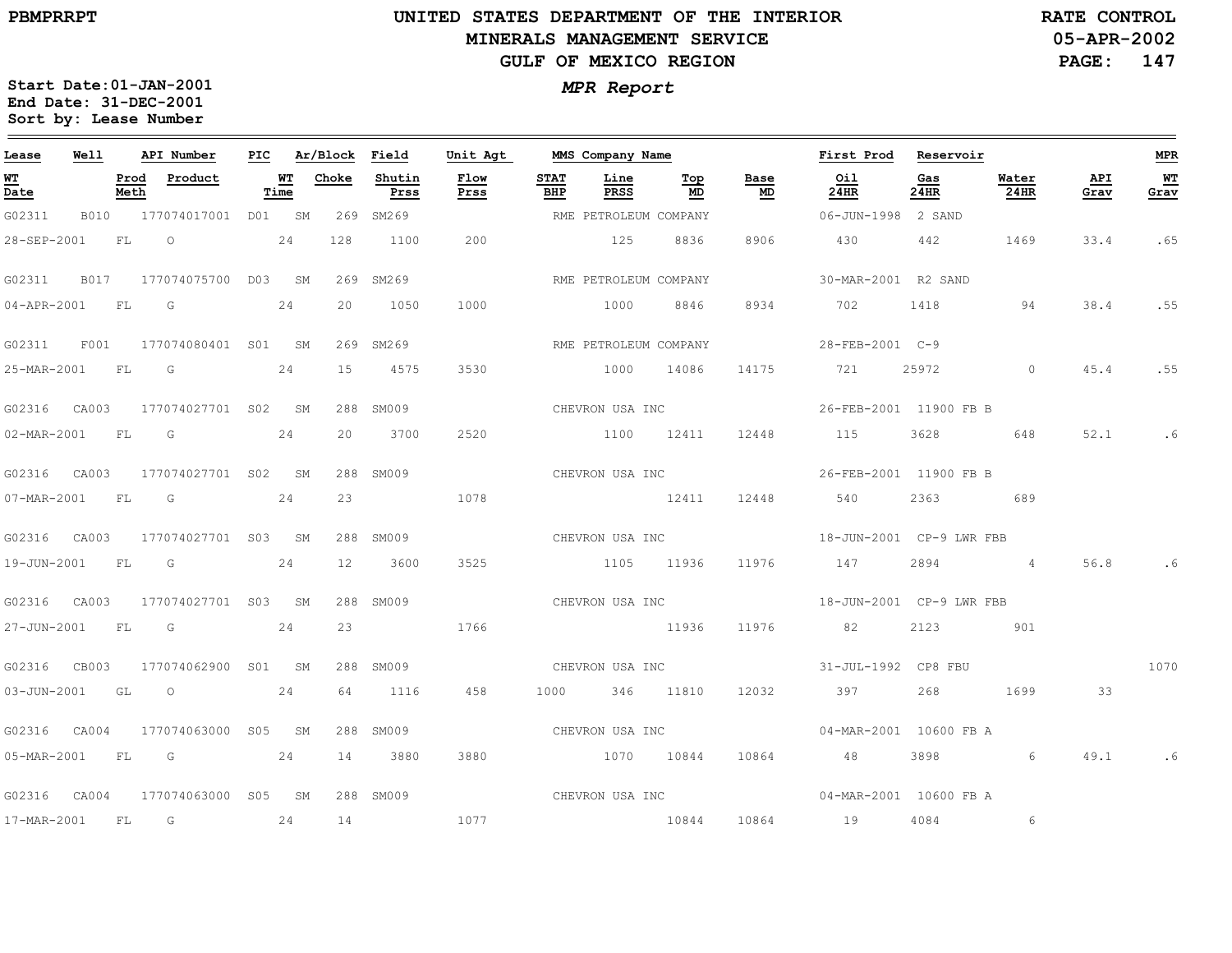$\equiv$ 

# **UNITED STATES DEPARTMENT OF THE INTERIOR MINERALS MANAGEMENT SERVICEGULF OF MEXICO REGION**

**05-APR-2002PAGE: 148 RATE CONTROL**

| Lease             | Well |              | API Number                | PIC  |                | Ar/Block Field |                | Unit Agt     |                    | MMS Company Name |                 |                              | First Prod                                       | Reservoir   |                |             | <b>MPR</b> |
|-------------------|------|--------------|---------------------------|------|----------------|----------------|----------------|--------------|--------------------|------------------|-----------------|------------------------------|--------------------------------------------------|-------------|----------------|-------------|------------|
| WT<br>Date        |      | Prod<br>Meth | Product                   | Time | WT             | Choke          | Shutin<br>Prss | Flow<br>Prss | <b>STAT</b><br>BHP | Line<br>PRSS     | Тор<br>MD       | Base<br>MD                   | Oil<br>24HR                                      | Gas<br>24HR | Water<br>24HR  | API<br>Grav | WТ<br>Grav |
| G02316            |      |              | CA004 177074063000 S05 SM |      |                |                | 288 SM009      |              |                    | CHEVRON USA INC  |                 |                              | 04-MAR-2001 10600 FB A                           |             |                |             |            |
| $05 - JUN - 2001$ |      | FL           | G                         | 24   |                | 14             | 3910           | 3600         |                    | 1100 10844       |                 | 10864                        | 35                                               | 3248        | 148            | 49.4        |            |
| G02316 CB004      |      |              | 177074063401 S01 SM       |      |                |                | 288 SM009      |              |                    |                  | CHEVRON USA INC |                              | 07-OCT-2001 17800' FB CB4                        |             |                |             |            |
| 07-OCT-2001       |      | <b>FL</b>    | <b>G</b>                  |      | 24             | 27             |                | 995          | # # # # #          | 15534            |                 | 15576                        | 353                                              | 4834        | $\overline{0}$ |             |            |
| G02316 CB004      |      |              | 177074063401 S01 SM       |      |                |                | 288 SM009      |              |                    |                  | CHEVRON USA INC |                              | 07-OCT-2001 17800' FB CB4                        |             |                |             |            |
| 07-OCT-2001 FL    |      |              | G                         |      | 4              | 27             | 7904           | 7120         |                    | ##### 995 15534  |                 | 15576                        | 353                                              | 4834        | $\sim$ 0       | 44.1        | . 6        |
| G02316 CA005      |      |              | 177074079800 S01 SM       |      |                |                | 288 SM009      |              |                    | CHEVRON USA INC  |                 |                              | 23-JUL-2000 17800' FB D                          |             |                |             |            |
| $04 - JUN - 2001$ |      | <b>FL</b>    | G                         |      | 24             | 24             | 1850           | 1153         |                    | 1105 16562       |                 | 16654                        | 181                                              | 8006        | 43             | 54.3        |            |
| G02316 CD002      |      |              | 177074081600 S01 SM       |      |                |                | 288 SM009      |              |                    | CHEVRON USA INC  |                 |                              | 06-AUG-2001 14 FB CD2                            |             |                |             |            |
| 11-AUG-2001 FL    |      |              | $\overline{\mathbb{G}}$   |      | 24             | 24             | 9063           | 9045         |                    | ##### 1110 17365 |                 | 17460                        | 1089                                             | 23692       | 95             | 39.2        | .6         |
| G02316 CB006      |      |              | 177074081700 S01 SM       |      |                |                | 288 SM009      |              |                    | CHEVRON USA INC  |                 |                              | 29-JUL-2001 17300 FB CB6                         |             |                |             |            |
| $30 - JUL - 2001$ |      | <b>FL</b>    | <b>G</b>                  |      | 24             | 14             |                | 1090         | # # # # #          | 16159            |                 | 16219                        | 451                                              | 8124        | 49             |             |            |
| G02316 CB006      |      |              | 177074081700 S01 SM       |      |                |                | 288 SM009      |              |                    | CHEVRON USA INC  |                 |                              | 29-JUL-2001 17300 FB CB6                         |             |                |             |            |
| $30 - JUL - 2001$ |      | FL           | $\overline{\mathbb{G}}$   |      | 4              | 14             | 5762           | 5306         |                    | 1090             | 16159           | 16219                        | 451                                              | 8124        | - 49           | 50          | .6         |
| G02317            | A005 |              | 177104031002 SO1          |      | $E_{\rm L}$    |                | 333 EI333      |              |                    |                  |                 | DEVON ENERGY PRODUCTION COMP | 23-JUN-2001 N SAND                               |             |                |             |            |
| 16-NOV-2001       |      | FL           | $\overline{\mathbb{G}}$   |      | $\overline{4}$ | 27             | 4325           | 1560         |                    | 1000             | 10564           | 10668                        | 101                                              | 6471        | 9              |             | .65        |
| G02318            | B004 |              | 177104028300 S02 EI       |      |                |                | 339 EI330      |              |                    |                  |                 |                              | TEXACO EXPLORATION AND PROD 16-MAR-1998 5500L890 |             |                |             |            |
|                   |      |              | 03-JUN-2001 GL O          |      | 24             | 48             |                | 133          |                    |                  | 781 6066        | 6076                         | 427                                              | 318         | 793            | 38.3        |            |
| G02318            | B008 |              | 177104032700 S01 EI       |      |                |                | 339 EI330      |              |                    |                  |                 |                              | TEXACO EXPLORATION AND PROD 31-MAY-1988 5500L890 |             |                |             | 331        |
| $21 - JUN - 2001$ |      | GL           | $\circ$                   |      | 24             | 128            |                | 93           |                    |                  | 6631            | 6724                         | 142                                              | 118         | 64             | 34.7        |            |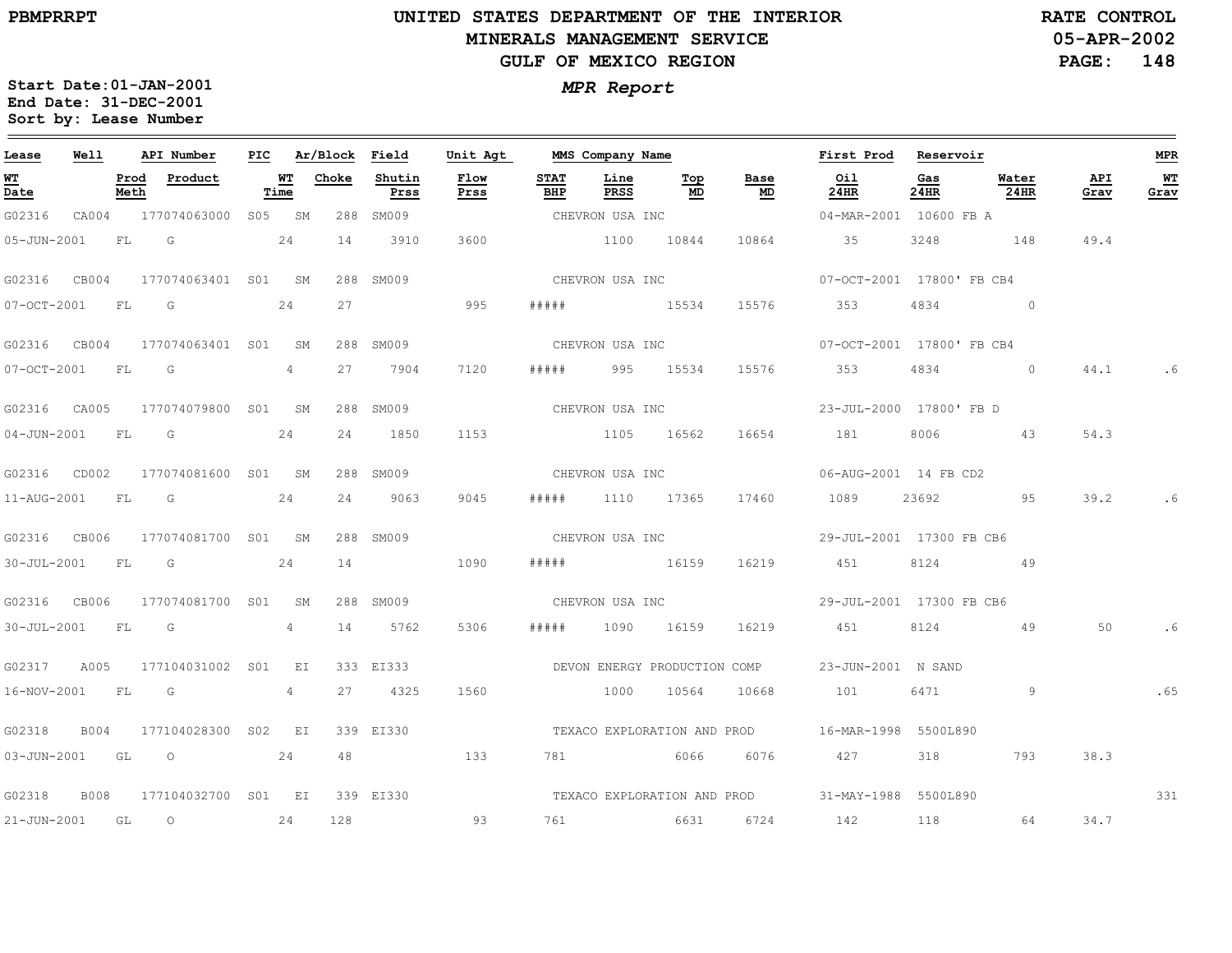# **UNITED STATES DEPARTMENT OF THE INTERIOR MINERALS MANAGEMENT SERVICEGULF OF MEXICO REGION**

**05-APR-2002PAGE: 149 RATE CONTROL**

| Lease             | Well        |              | API Number          | PIC |              | Ar/Block Field |                | Unit Agt     |                             | MMS Company Name |                             |                             | First Prod                   | Reservoir      |                |             | <b>MPR</b>   |
|-------------------|-------------|--------------|---------------------|-----|--------------|----------------|----------------|--------------|-----------------------------|------------------|-----------------------------|-----------------------------|------------------------------|----------------|----------------|-------------|--------------|
| WT<br>Date        |             | Prod<br>Meth | Product             |     | WT<br>Time   | Choke          | Shutin<br>Prss | Flow<br>Prss | <b>STAT</b><br>BHP          | Line<br>PRSS     | Тор<br>MD                   | Base<br>MD                  | Oil<br>24HR                  | Gas<br>24HR    | Water<br>24HR  | API<br>Grav | WТ<br>Grav   |
| G02318            | B013        |              | 177104038300        |     | S03 EI       |                | 339 EI330      |              |                             |                  | TEXACO EXPLORATION AND PROD |                             | 31-DEC-1993 3800S360         |                |                |             | 1056         |
| $04 - JUN - 2001$ |             | GL           | $\circ$             |     | 24           | 128            |                | 113          |                             |                  | 4426                        | 4556                        | 467                          | 141            | 220            | 37.3        |              |
| G02318            | <b>B016</b> |              | 177104040502 SO2    |     | EI           |                | 339 EI330      |              | TEXACO EXPLORATION AND PROD |                  |                             |                             | $01 - APR - 1998$            | 4500B/5000'    |                |             |              |
| 29-JUN-2001       |             | GL           | $\circ$             |     | 24           | 128            |                | 101          |                             |                  | 6204                        | 6444                        | 205                          | 258            | 6              | 41.5        |              |
| G02318            | C005        |              | 177104047200 S01 EI |     |              |                | 339 EI330      |              |                             |                  |                             | TEXACO EXPLORATION AND PROD | 31-AUG-1992 UPR 5500 SEG 400 |                |                |             |              |
| 25-MAY-2001       |             | <b>FL</b>    | $\circ$             |     | 14           | 17             |                | 1032         | 1300                        |                  | 6134                        | 6172                        | 47                           | 1597           | 48             | 36.5        | .65          |
| G02318            | C018        |              | 177104148600        |     | S01 EI       |                | 339 EI330      |              |                             |                  |                             | TEXACO EXPLORATION AND PROD | $01 - OCT - 2000$            | 5700S100       |                |             |              |
| $04 - JUN - 2001$ |             | FL           | $\circ$             |     | 24           | 15             |                | 213          |                             |                  | 6263                        | 6275                        | 66                           | 299            | $\overline{4}$ | 73.4        |              |
| G02318            | C017        |              | 177104148801 S01 EI |     |              |                | 339 EI330      |              |                             |                  |                             | TEXACO EXPLORATION AND PROD | 07-SEP-1998                  | 5500S200       |                |             |              |
| 23-JUN-2001       |             | GL           | $\circ$             |     | 24           | 128            |                | 124          | 2140                        | 9126             |                             | 9550                        | 109                          | 153            | $\mathbf{1}$   | 33.2        |              |
| G02318            | C017        |              | 177104148801 S01 EI |     |              |                | 339 EI330      |              |                             |                  |                             | TEXACO EXPLORATION AND PROD | $07 - SEP - 1998$            | 5500S200       |                |             |              |
| 16-AUG-2001       |             | FL           | $\circ$             |     | $7^{\circ}$  | 128            | 2381           | 153          | 2140                        | 156              | 9126                        | 9550                        | 79                           | 239            | 48             | 28.9        | .65          |
| G02318            | C019        |              | 177104149201 S01 EI |     |              |                | 339 EI330      |              |                             |                  | TEXACO EXPLORATION AND PROD |                             | 24-JUL-1998                  | 6200S100       |                |             |              |
| 25-JUN-2001       |             | GL           | $\circ$             |     | 24           | 44             |                | 253          | 3165                        | 8460             |                             | 8536                        | 89                           | 294            | 268            | 44.5        |              |
| G02319            | CO14        |              | 177104135800        | S01 | $E_{\rm{I}}$ |                | 342 EI342      |              | FOREST OIL CORPORATION      |                  |                             |                             | 31-MAR-1994                  | $F - 4$        |                |             | $\mathbf{0}$ |
| 23-AUG-2001       |             | FL           | $\circ$             |     | 24           | 128            | 1160           | 180          |                             | 60               | 11472                       | 11575                       | 184                          | 291            | 308            | 29.9        | .64          |
| G02322            | A022S       |              | 177104053201        | S02 | EI           |                | 349 EI342      |              |                             | NCX COMPANY INC  |                             |                             | 31-MAY-1994 TB-2 FB1         |                |                |             | 426          |
| $01 - JAN - 2001$ |             | FL           | $\circ$             |     |              | 87             | 110            | 347          |                             | $\overline{0}$   | 4072                        | 4126                        | 157                          | $\overline{0}$ | 189            | 38.9        |              |
| G02322            | B001D       |              | 177104081500 D02    |     | EI           |                | 349 EI342      |              |                             | NCX COMPANY INC  |                             |                             | 29-FEB-1988 TB 2U FB4        |                |                |             | 242          |
| $07 - JAN - 2001$ |             | FL           | $\circ$             |     |              | 112            | 1000           | 100          | 600                         | $\circ$          | 4444                        | 4589                        | 9                            | 1042           | 429            | 37.4        |              |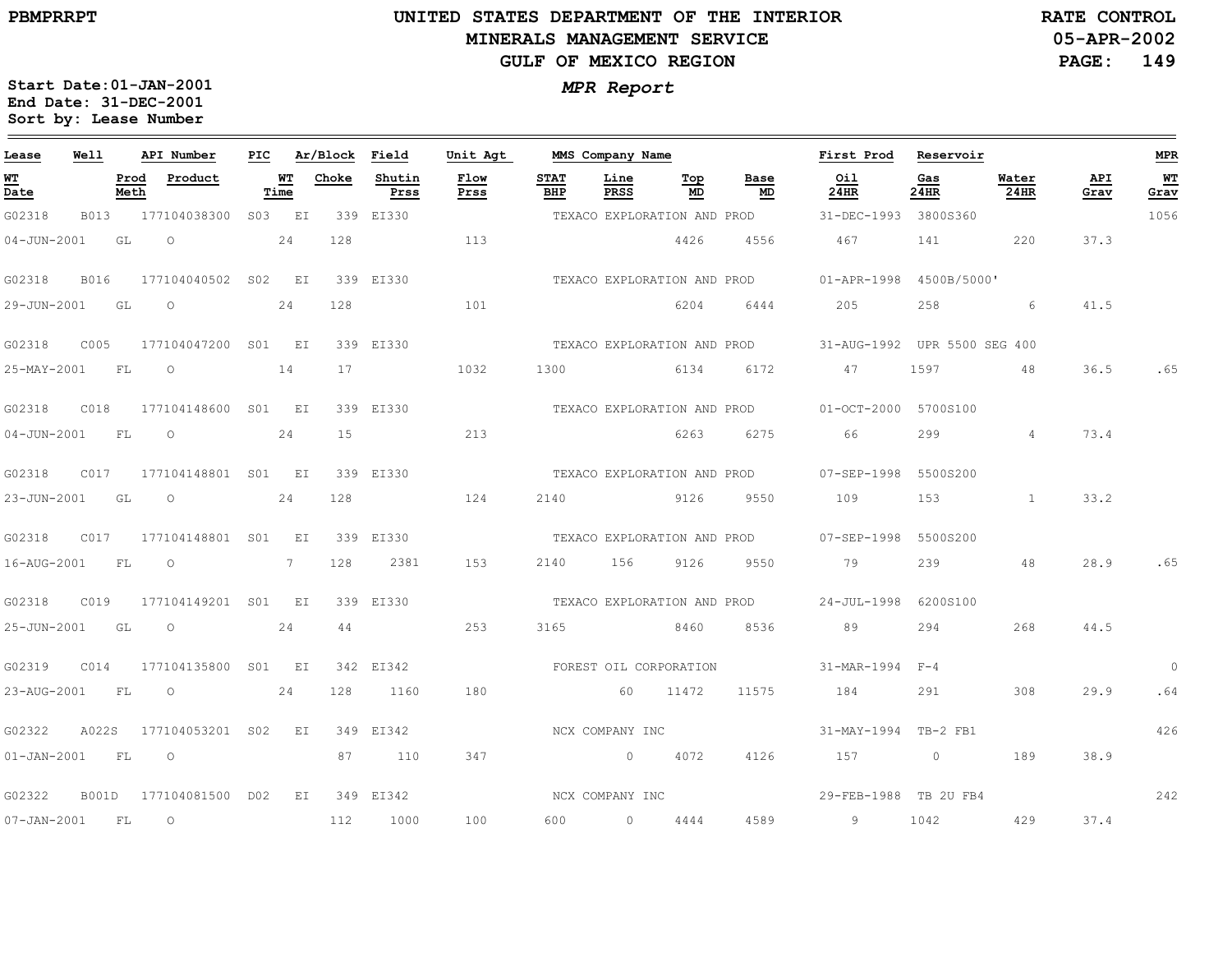**05-APR-2002PAGE: 150 RATE CONTROL**

| Lease             | Well |              | API Number                |            | PIC Ar/Block Field |                | Unit Agt     |                    | MMS Company Name |           |                   | First Prod Reservoir                                                                                                                                                                                                                                                                                                               |             |                |             | MPR        |
|-------------------|------|--------------|---------------------------|------------|--------------------|----------------|--------------|--------------------|------------------|-----------|-------------------|------------------------------------------------------------------------------------------------------------------------------------------------------------------------------------------------------------------------------------------------------------------------------------------------------------------------------------|-------------|----------------|-------------|------------|
| <u>WT</u><br>Date |      | Prod<br>Meth | Product                   | WT<br>Time | Choke              | Shutin<br>Prss | Flow<br>Prss | <b>STAT</b><br>BHP | Line<br>PRSS     | Top<br>MD | Base<br><u>MD</u> | Oil<br>24HR                                                                                                                                                                                                                                                                                                                        | Gas<br>24HR | Water<br>24HR  | API<br>Grav | WT<br>Grav |
| G02323            | A005 |              | 177104097400 S01 EI       |            |                    | 360 EI361      |              |                    | CHEVRON USA INC  |           |                   | 31-MAR-1986 3700U A5                                                                                                                                                                                                                                                                                                               |             |                |             | 3963       |
| 22-MAY-2001       |      | FL           | $\overline{G}$            | 24         | 96                 | 350            | 80           |                    | 552 70           | 7055      | 7650              | $\overline{0}$ and $\overline{0}$ and $\overline{0}$ and $\overline{0}$ and $\overline{0}$ and $\overline{0}$ and $\overline{0}$ and $\overline{0}$ and $\overline{0}$ and $\overline{0}$ and $\overline{0}$ and $\overline{0}$ and $\overline{0}$ and $\overline{0}$ and $\overline{0}$ and $\overline{0}$ and $\overline{0}$ and |             | 1249 30        |             |            |
| G02323            | A009 |              | 177104100000 S03 EI       |            |                    | 360 EI361      |              |                    | CHEVRON USA INC  |           |                   | 19-APR-1997 3200 FB-A9                                                                                                                                                                                                                                                                                                             |             |                |             |            |
| 09-MAY-2001 GL    |      |              | $\overline{O}$            | 24         | 96                 | 860            | 74           |                    | 337 68           | 4508      | 4544              | 57                                                                                                                                                                                                                                                                                                                                 | 85          | 93             | 32.2        |            |
| G02323            | A012 |              | 177104103900 S01 EI       |            |                    | 360 EI361      |              |                    | CHEVRON USA INC  |           |                   | 30-APR-1985 3700UA12                                                                                                                                                                                                                                                                                                               |             |                |             | 56         |
| 14-MAY-2001 GL    |      |              |                           |            | 64                 | 860            | 74           |                    | 660 65           | 6326      | 6586              | $5\overline{)}$                                                                                                                                                                                                                                                                                                                    | 10          | 14             | 32.7        |            |
| G02323            | COO1 |              | 177104110001 S01 EI       |            |                    | 360 EI361      |              |                    | CHEVRON USA INC  |           |                   | 21-AUG-1997 3700UPR FB-C10                                                                                                                                                                                                                                                                                                         |             |                |             |            |
| 05-JUN-2001       |      | GL           | $\circ$                   | 24         | 64                 | 650            | 98           |                    | 770 78           | 6320      | 6358              | 196                                                                                                                                                                                                                                                                                                                                | 141         | 381            | 34.1        |            |
| G02323            | C006 |              | 177104112300 S01 EI       |            |                    | 360 EI361      |              |                    | CHEVRON USA INC  |           |                   | 30-NOV-1990 3700U C6                                                                                                                                                                                                                                                                                                               |             |                |             | 96         |
| 12-APR-2001 GL    |      |              | $\overline{O}$            | 24         | 64                 | 1000           | 85           |                    | 1000 95          | 4780      | 4895              | 62                                                                                                                                                                                                                                                                                                                                 | 90          | 246            | 19.7        |            |
| G02323            | C010 |              | 177104117200 S02 EI       |            |                    | 360 EI361      |              |                    | CHEVRON USA INC  |           |                   | 09-JAN-1999 3200C-10                                                                                                                                                                                                                                                                                                               |             |                |             |            |
| 26-APR-2001       |      | FL           | G                         | 24         | 22                 | 1180           | 784          |                    | 540              | 4600      | 4620              | $\sim$ 0                                                                                                                                                                                                                                                                                                                           | 2178        | 6              |             |            |
| G02323            |      |              | C017 177104145900 D01 EI  |            |                    | 360 EI361      |              |                    | CHEVRON USA INC  |           |                   | 05-AUG-1997 3700Lower FBC5                                                                                                                                                                                                                                                                                                         |             |                |             |            |
| 20-MAY-2001       |      | GL           | $\overline{O}$            | 24         | 64                 | 930            | 122          |                    | 710 85 4623      |           | 4722              | 321                                                                                                                                                                                                                                                                                                                                |             | 55 181         | 34.9        |            |
| G02323            |      |              | C017D 177104145900 D02 EI |            |                    | 360 EI361      |              |                    | CHEVRON USA INC  |           |                   | 05-AUG-1997 3700 UPPER C-5                                                                                                                                                                                                                                                                                                         |             |                |             |            |
| 21-MAY-2001 GL    |      |              | $\overline{O}$            | 24         | 64                 | 810            | 96           |                    | 780 90           | 4444      | 4514              | 500                                                                                                                                                                                                                                                                                                                                | 265         | 141            | 34.9        |            |
| G02324            | A001 |              | 177104095200 S05 EI       |            |                    | 361 EI361      |              |                    | CHEVRON USA INC  |           |                   | 13-SEP-1997 3200' FB A1                                                                                                                                                                                                                                                                                                            |             |                |             |            |
|                   |      |              | 22-MAY-2001 GL O 24       |            | 64                 | 250            | 73           |                    | 160 68 3870      |           | 3886              | 43                                                                                                                                                                                                                                                                                                                                 | 48          | $\overline{1}$ | 32.1        |            |
| G02324            | A002 |              | 177104095600 S03 EI       |            |                    | 361 EI361      |              |                    |                  |           |                   |                                                                                                                                                                                                                                                                                                                                    |             |                |             | 1496       |
| 16-MAY-2001 GL    |      |              | $\overline{O}$            | 24         | 128                | 860            | 125          |                    | 660 100          | 4748      | 4840              | 354                                                                                                                                                                                                                                                                                                                                | 152         | 290            | 30.5        |            |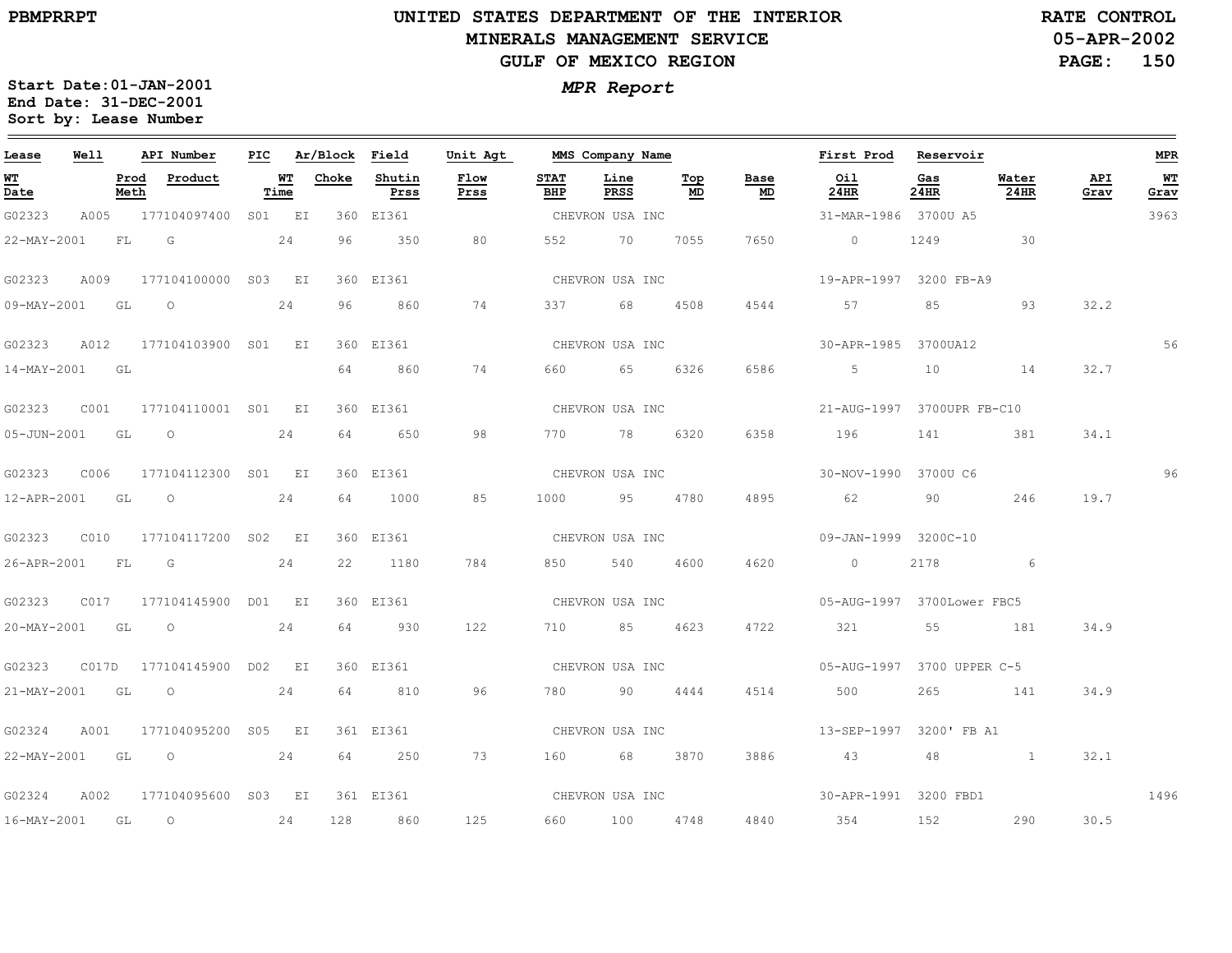# **UNITED STATES DEPARTMENT OF THE INTERIOR MINERALS MANAGEMENT SERVICEGULF OF MEXICO REGION**

**05-APR-2002PAGE: 151 RATE CONTROL**

| Lease                                                | Well |              | API Number          | PIC |                   | Ar/Block Field |                | Unit Agt        |                    | MMS Company Name |           |            | First Prod            | Reservoir    |                 |             | $MPR$      |
|------------------------------------------------------|------|--------------|---------------------|-----|-------------------|----------------|----------------|-----------------|--------------------|------------------|-----------|------------|-----------------------|--------------|-----------------|-------------|------------|
| $\underline{\mathbf{w}}$<br>$\overline{\text{Date}}$ |      | Prod<br>Meth | Product             |     | <u>WT</u><br>Time | Choke          | Shutin<br>Prss | Flow<br>Prss    | <b>STAT</b><br>BHP | Line<br>PRSS     | Top<br>MD | Base<br>MD | Oil<br>24HR           | Gas<br>24HR  | Water<br>24HR   | API<br>Grav | WТ<br>Grav |
| G02324                                               | A007 |              | 177104098500        |     | S01 EI            |                | 361 EI361      |                 |                    | CHEVRON USA INC  |           |            | 30-APR-1985           | 3700UPA7     |                 |             | 129        |
| 15-MAY-2001                                          |      | GL           | $\circ$             |     | 24                | 64             | 365            | 78              | 420                | 65               | 6040      | 6318       | 75                    | 136          | $7\phantom{.0}$ | 32.7        |            |
| G02324                                               | A013 |              | 177104104400 S01 EI |     |                   |                | 361 EI361      |                 |                    | CHEVRON USA INC  |           |            | 30-NOV-1985 3700UPA15 |              |                 |             | 2036       |
| 18-MAY-2001                                          |      | GL           | $\circ$             |     | 24                | 128            | 900            | 84              | 1060               | 76               | 4662      | 4880       | 158                   | 99           | 406             | 37.2        |            |
| G02324                                               | A014 |              | 177104104700 S03 EI |     |                   |                | 361 EI361      |                 |                    | CHEVRON USA INC  |           |            | 31-AUG-1990           | 3700 LWR A14 |                 |             | 297        |
| 09-MAY-2001                                          |      | GL           | $\circ$             |     | 24                | 128            | 860            | 89              | 940                | 68               | 6202      | 6274       | 46                    | 49           | 160             | 35.7        |            |
| G02324                                               | A015 |              | 177104105300 S02 EI |     |                   |                | 361 EI361      |                 |                    | CHEVRON USA INC  |           |            | 31-MAR-1988           | 3700 A-8     |                 |             | 548        |
| $16 - MAX - 2001$                                    |      | GL           | $\circ$             |     | 24                | 128            | 955            | 112             | 600                | 75               | 4456      | 4600       | 216                   | 219          | 865             | 37.2        |            |
| G02324                                               | A017 |              | 177104105800        |     | S03 EI            |                | 361 EI361      |                 |                    | CHEVRON USA INC  |           |            | $31 - JAN - 1993$     | 3200 A17     |                 |             | 641        |
| 16-MAY-2001                                          |      | FL           | $\circ$             |     | 24                | 72             | 300            | 62              | 120                | 75               | 4836      | 4906       | 62                    | 378          | 5               | 32.1        |            |
| G02324                                               | A018 |              | 177104106600 S01 EI |     |                   |                | 361 EI361      |                 |                    | CHEVRON USA INC  |           |            | 31-MAR-1986           | 3700UPA1     |                 |             | 593        |
| 18-MAY-2001                                          |      | GL           | $\circ$             |     | 24                | 128            | 940            | 106             | 920                | 70               | 4620      | 4730       | 193                   | 271          | 770             | 36.1        |            |
| G02324                                               | A019 |              | 177104107500 S02 EI |     |                   |                | 361 EI361      |                 |                    | CHEVRON USA INC  |           |            | $31 - JUL - 1990$     | 3700 A-8     |                 |             | 244        |
| 19-MAY-2001                                          |      | GL           | $\circ$             |     | 24                | 128            | 850            | 85              | 680                | 70               | 5052      | 5154       | 61                    | 78           | 318             | 37.2        |            |
| G02324                                               | A020 |              | 177104107900 S03 EI |     |                   |                | 361 EI361      |                 |                    | CHEVRON USA INC  |           |            | 22-MAR-2000           | 3200 FBA20   |                 |             |            |
| 07-MAY-2001                                          |      | FL           | G                   |     | 24                | 64             | 790            | 71              | 380                | 70               | 3345      | 3370       | $\overline{0}$        | 432          | $\circ$         |             |            |
| G02324                                               | A021 |              | 177104108101 S02 EI |     |                   |                | 361 EI361      |                 |                    | CHEVRON USA INC  |           |            | 30-SEP-1986 3400 A21  |              |                 |             | 844        |
| 15-MAY-2001                                          |      | GL           | $\circ$             |     | 24                | 72             | 640            | 76              |                    | 460 78           | 4748      | 4789       | 153                   | 480          | 13              | 32.1        |            |
| G02324                                               | D001 |              | 177104111102 S01 EI |     |                   |                | 361 EI361      | CHEVRON USA INC |                    |                  |           |            | 10-AUG-2001           | 3400 FB-D1   |                 |             |            |
| 19-AUG-2001                                          |      | FL           | $\circ$             |     | 24                | 32             | 1200           | 372             |                    |                  | 7550      | 7610       | 1144                  | 106          | 156             | 35          | .66        |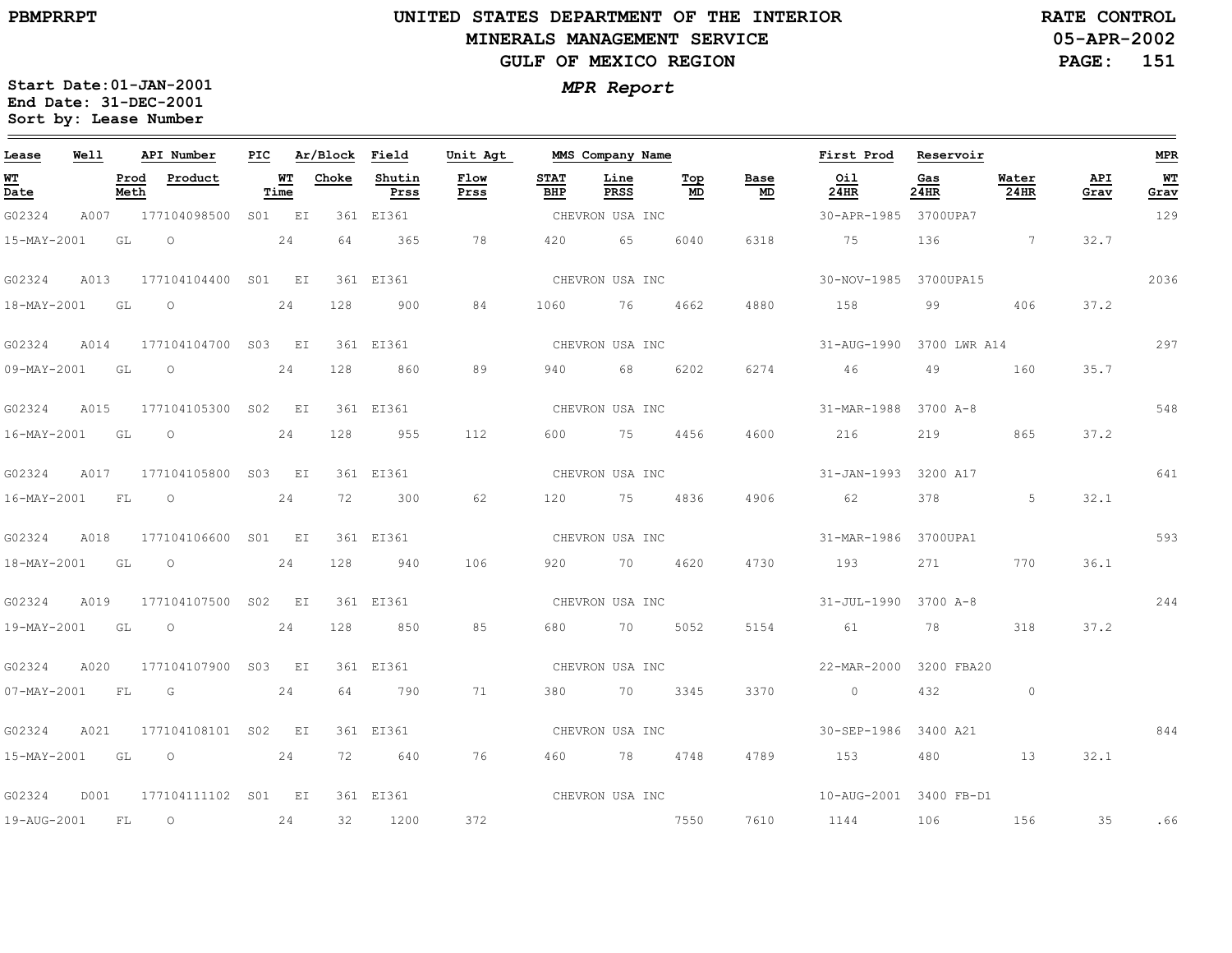**05-APR-2002PAGE: 152 RATE CONTROL**

| Lease            | Well |              | API Number                                    | PIC |            | Ar/Block Field |                | Unit Agt     |                    | MMS Company Name    |                         |            | First Prod                                  | Reservoir   |               |             | <b>MPR</b> |
|------------------|------|--------------|-----------------------------------------------|-----|------------|----------------|----------------|--------------|--------------------|---------------------|-------------------------|------------|---------------------------------------------|-------------|---------------|-------------|------------|
| WT<br>Date       |      | Prod<br>Meth | Product                                       |     | WT<br>Time | Choke          | Shutin<br>Prss | Flow<br>Prss | <b>STAT</b><br>BHP | Line<br><b>PRSS</b> | Тор<br>MD               | Base<br>MD | Oil<br>24HR                                 | Gas<br>24HR | Water<br>24HR | API<br>Grav | WT<br>Grav |
| G02324           |      |              | D010 177104117100 S02 EI                      |     |            |                | 361 EI361      |              |                    | CHEVRON USA INC     |                         |            | 18-JUN-1997 3200 FBD1                       |             |               |             |            |
|                  |      |              | 14-APR-2001 GL 0 24                           |     |            | 64             | 1200           | 242          |                    | 908 212             | 6500                    | 6570       | 278                                         | 139         | 1358          | 36.1        |            |
| G02324           | C012 |              | 177104118002 S01 EI                           |     |            |                | 361 EI361      |              | CHEVRON USA INC    |                     |                         |            | 12-AUG-2000 3700UPA6                        |             |               |             |            |
|                  |      |              | 21-MAY-2001 FL 0 24                           |     |            | 38             | 945            | 208          |                    | 89 6514             |                         |            | 6557 931 438 82                             |             |               | 38.6        |            |
| G02324           | C016 |              | 177104119800 S03 EI                           |     |            |                | 361 EI361      |              |                    | CHEVRON USA INC     |                         |            | 21-JUL-1996 3700UPA15                       |             |               |             |            |
| 19-MAY-2001 GL O |      |              | 24                                            |     |            | 72             | 930            | 176          |                    | 620 88 6950         |                         | 7010       | 344                                         |             | 219 561       | 31.2        |            |
|                  |      |              | G02324 D015 177104134601 S01 EI               |     |            |                | 361 EI361      |              |                    | CHEVRON USA INC     |                         |            | 24-SEP-2000 3400 FB-D1                      |             |               |             |            |
|                  |      |              | 15-MAY-2001 FL O 24                           |     |            | 17             | 1200           | 770          | # # # # #          |                     | 231 6486                | 6528       | 37                                          |             | 9             | 38.4        |            |
| G02324           | A022 |              | 177104144600 S01 EI                           |     |            |                | 361 EI361      |              |                    | CHEVRON USA INC     |                         |            | 07-APR-1997 3400 FB A22                     |             |               |             |            |
| 21-MAY-2001 GL O |      |              |                                               |     | 24         | 96             | 445            | 83           |                    | 320 68              | 6477                    | 6532       | 183                                         | 194         | 122           | 33          |            |
| G02324           |      |              | D017 177104152400 S01 EI                      |     |            |                | 361 EI361      |              |                    |                     | CHEVRON USA INC         |            | 05-OCT-2000 3200 FBD1                       |             |               |             |            |
|                  |      |              | 13-APR-2001 GL O 24                           |     |            | 64             | 1200           | 199          |                    | 208 7550            |                         | 7566       | 49 32                                       |             | $\circ$       | 35.9        |            |
| G02359           |      |              | A002B 427094055700 S03 HI A 446 HI448A        |     |            |                |                |              |                    |                     |                         |            | SAMEDAN OIL CORPORATION 31-JAN-2001 P-1-1   |             |               |             |            |
| 23-JAN-2001 FL   |      |              | G 24 8 1960                                   |     |            |                |                | 1500         |                    | 956                 | 8082                    |            | 8193 0                                      | 950         | $\circ$       |             | .594       |
| G02359           |      |              | A002B 427094055700 S03 HI A 446 HI448A        |     |            |                |                |              |                    |                     | SAMEDAN OIL CORPORATION |            | 31-JAN-2001 P-1-1                           |             |               |             |            |
| 25-JUN-2001 FL G |      |              |                                               |     |            |                | 24 8 2620      | 2100         |                    | 1042                | 8082                    | 8193       | $\overline{0}$                              | 387         | $\circ$       |             |            |
|                  |      |              | G02359 A002B 427094055700 S03 HI A 446 HI448A |     |            |                |                |              |                    |                     | SAMEDAN OIL CORPORATION |            | 31-JAN-2001 P-1-1                           |             |               |             |            |
|                  |      |              | 23-DEC-2001 FL G 24 8 2310                    |     |            |                |                | 2050         |                    | 963                 | 8082                    | 8193       | $\sim$ 0                                    | 765         | $\mathbf{1}$  |             |            |
| G02359           | A006 |              | 427094056700 S01 HI A 446 HI448A              |     |            |                |                |              |                    |                     |                         |            | SAMEDAN OIL CORPORATION 31-JAN-2001 P1 11 O |             |               |             |            |
| 18-FEB-2001      |      | GL           | $\overline{O}$<br>24                          |     |            | 20             | 1840           | 1450         |                    |                     | 8202                    |            | 8230 674                                    | 2068        | $3^{\circ}$   | 42.8        | .59        |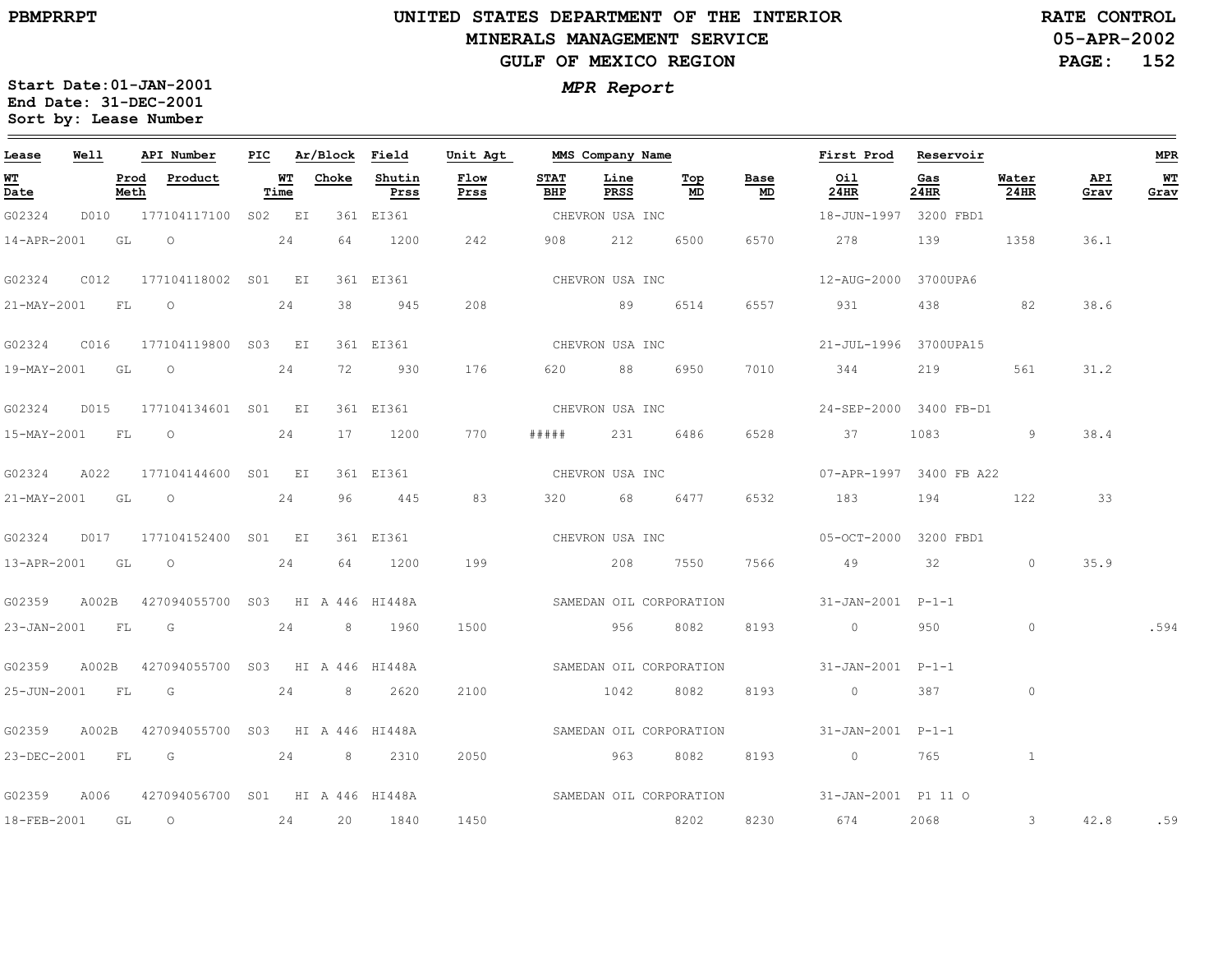# **UNITED STATES DEPARTMENT OF THE INTERIOR MINERALS MANAGEMENT SERVICEGULF OF MEXICO REGION**

**05-APR-2002RATE CONTROL**

**PAGE: 153**

| MPR Report |
|------------|
|            |

| Lease          | Well |      | API Number                                   |      | PIC Ar/Block Field |                | Unit Agt     |                    | MMS Company Name |                         |            | First Prod           | Reservoir      |               |             | <b>MPR</b> |
|----------------|------|------|----------------------------------------------|------|--------------------|----------------|--------------|--------------------|------------------|-------------------------|------------|----------------------|----------------|---------------|-------------|------------|
| WT<br>Date     |      | Meth | Prod Product                                 | Time | WT Choke           | Shutin<br>Prss | Flow<br>Prss | <b>STAT</b><br>BHP | Line<br>PRSS     | Top<br>MD               | Base<br>MD | Oil<br>24HR          | Gas<br>24HR    | Water<br>24HR | API<br>Grav | WТ<br>Grav |
| G02359         | A006 |      | 427094056700 S01 HI A 446 HI448A             |      |                    |                |              |                    |                  | SAMEDAN OIL CORPORATION |            | 31-JAN-2001 P1 11 O  |                |               |             |            |
| 17-JUN-2001    |      | FL   | $\overline{O}$                               | 24   | 22                 |                | 450          |                    |                  | 8202                    | 8230       | 650                  | 710 710        | 118           | 39.5        |            |
| G02359         | A006 |      | 427094056700 SO1 HI A 446 HI448A             |      |                    |                |              |                    |                  | SAMEDAN OIL CORPORATION |            | 31-JAN-2001 P1 11 O  |                |               |             |            |
| 17-DEC-2001    |      | FL   | $\circ$                                      | 24   | 48                 |                | 120          |                    |                  | 8202                    | 8230       | 300                  | 85             | 975           | 42.9        |            |
| G02359 A010    |      |      | 427094058300 S01 HI A 446 HI448A             |      |                    |                |              |                    |                  | SAMEDAN OIL CORPORATION |            | 28-FEB-1982 P1 11 L2 |                |               |             | 144        |
| 16-JUN-2001 FL |      |      | $\circ$                                      | 24   | 64                 | 80             |              | 336                |                  | 8222                    | 8262       | 61 61                | 37 — 1         | 41            | 39.5        |            |
| G02359         | A010 |      | 427094058300 SO1 HI A 446 HI448A             |      |                    |                |              |                    |                  | SAMEDAN OIL CORPORATION |            | 28-FEB-1982 P1 11 L2 |                |               |             | 144        |
| 17-DEC-2001 FL |      |      | $\overline{O}$                               | 24   | 64                 |                | 115          | 336                |                  | 8222                    | 8262       | 37                   | $\overline{0}$ | 31            | 42.9        |            |
| G02359 A011    |      |      | 427094058700 S01 HI A 446 HI448A             |      |                    |                |              |                    |                  | SAMEDAN OIL CORPORATION |            | 28-FEB-1982 P1 11 O  |                |               |             | 245        |
| 06-JUN-2001 FL |      |      | $\overline{O}$                               | 24   | 64                 | 160            |              |                    | 753 8344         |                         | 8404       | 22                   | 154            | 1250          | 39.5        |            |
| G02359         | A011 |      | 427094058700 S01 HI A 446 HI448A             |      |                    |                |              |                    |                  | SAMEDAN OIL CORPORATION |            | 28-FEB-1982 P1 11 O  |                |               |             | 245        |
| 17-DEC-2001 FL |      |      | $\overline{O}$                               | 24   | 64                 |                | 125          | 753                |                  | 8344                    | 8404       | $16$ 0               |                | 1160          | 42.9        |            |
|                |      |      | G02359 A014 427094060900 S01 HI A 446 HI448A |      |                    |                |              |                    |                  | SAMEDAN OIL CORPORATION |            | 28-FEB-1982 P1 11 L1 |                |               |             | 196        |
| 02-JUN-2001 FL |      |      | $\overline{O}$                               | 24   | 64                 | 120            |              | 1246               |                  | 7681                    | 7746       | 54                   | 661 7          | 98            | 39.5        |            |
| G02359         | A014 |      | 427094060900 S01 HI A 446 HI448A             |      |                    |                |              |                    |                  | SAMEDAN OIL CORPORATION |            | 28-FEB-1982 P1 11 L1 |                |               |             | 196        |
| 17-DEC-2001    | FL   |      | $\overline{O}$                               | 24   | 64                 |                | 110          | 1246               |                  | 7681                    | 7746       | 42                   | 530            | 179           | 42.9        |            |
| G02359 A015    |      |      | 427094061300 SO1 HI A 446 HI448A             |      |                    |                |              |                    |                  | SAMEDAN OIL CORPORATION |            | 28-FEB-1982 P1 13 Z  |                |               |             | 29         |
| 07-JUN-2001 FL |      |      | $\overline{O}$                               | 24   | 25                 | 200            |              | 951                |                  | 8204                    | 8216       | 20 45                |                | 126           | 39.5        |            |
| G02359         | A015 |      | 427094061300 S01 HI A 446 HI448A             |      |                    |                |              |                    |                  | SAMEDAN OIL CORPORATION |            | 28-FEB-1982 P1 13 Z  |                |               |             | 29         |
| 28-DEC-2001    |      | FL   | $\overline{O}$<br>24 25                      |      |                    |                | 120          | 951                | 8204             |                         | 8216       | $22$ 0               |                | 132           | 42.9        |            |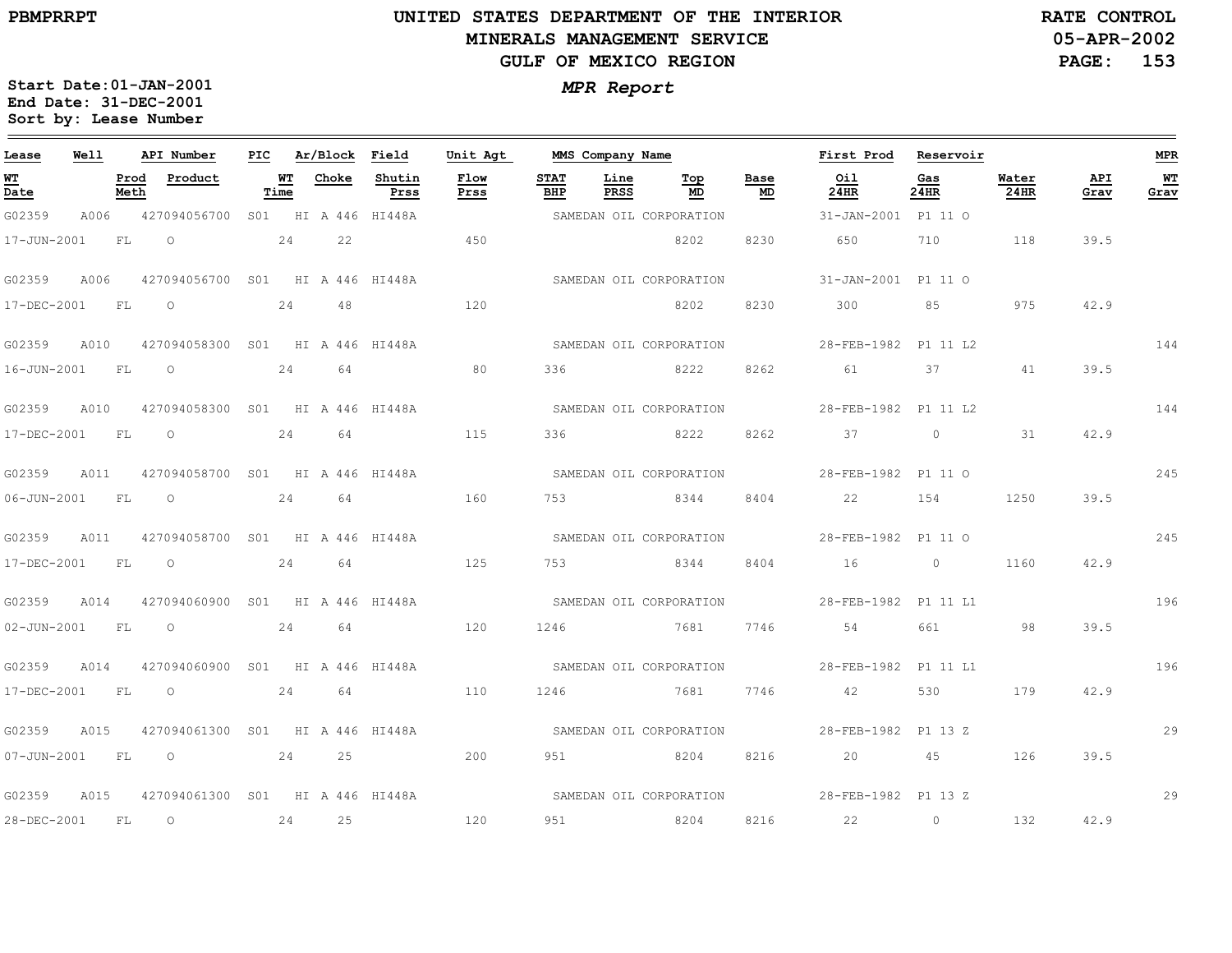$\equiv$ 

# **UNITED STATES DEPARTMENT OF THE INTERIOR MINERALS MANAGEMENT SERVICEGULF OF MEXICO REGION**

**05-APR-2002RATE CONTROL**

**PAGE: 154**

| Lease                          | Well        |              | API Number                       | PIC |            | Ar/Block Field |                     | Unit Agt                | MMS Company Name   |                     |                         |            | First Prod                                 | Reservoir   |                         |             | <b>MPR</b>      |
|--------------------------------|-------------|--------------|----------------------------------|-----|------------|----------------|---------------------|-------------------------|--------------------|---------------------|-------------------------|------------|--------------------------------------------|-------------|-------------------------|-------------|-----------------|
| WT<br>$\overline{\text{Date}}$ |             | Prod<br>Meth | Product                          |     | WT<br>Time | Choke          | Shutin<br>Prss      | Flow<br>Prss            | <b>STAT</b><br>BHP | Line<br><b>PRSS</b> | Top<br>MD               | Base<br>MD | Oil<br>24HR                                | Gas<br>24HR | Water<br><b>24HR</b>    | API<br>Grav | WT<br>Grav      |
| G02360                         | A001        |              | 427094046000                     |     |            |                | S02 HI A 447 HI448A |                         |                    |                     | SAMEDAN OIL CORPORATION |            | 31-DEC-1992 PL9-3                          |             |                         |             | 110             |
| 25-NOV-2001                    |             | FL           | $\circ$                          |     | 24         | 64             |                     | 80                      | 919                |                     | 5850                    | 5882       | 32                                         | $\circ$     | 26                      | 42.9        |                 |
| G02360                         | A005A       |              | 427094046901 S02 HI A 447 HI448A |     |            |                |                     |                         |                    |                     | SAMEDAN OIL CORPORATION |            | 30-SEP-1982 P12 M13                        |             |                         |             | $\circ$         |
| 10-DEC-2001                    |             | <b>FL</b>    | $\circ$                          |     | 24         | 64             |                     | $\circ$                 | 1479               |                     | 8074                    | 8152       | 3                                          | $\circ$     | 10                      | 42.9        |                 |
| G02360                         | A003        |              | 427094047200 S01 HI A 447 HI448A |     |            |                |                     |                         |                    |                     | SAMEDAN OIL CORPORATION |            | 31-DEC-1992 P1-4                           |             |                         |             | 17              |
| 09-DEC-2001                    |             | FL           | $\circ$                          | 24  |            | 18             | 135                 |                         |                    |                     | 7713                    | 7720       | $\sim$ $\sim$ $\sim$ $\sim$                | 17          | 18                      | 42.9        |                 |
| G02360                         | <b>B003</b> |              | 427094065600 S01 HI A 447 HI448A |     |            |                |                     |                         |                    |                     | SAMEDAN OIL CORPORATION |            | 28-FEB-1983 P1 1 L                         |             |                         |             | 31              |
| 26-MAY-2001                    |             | FL           | $\circ$                          |     | 24         | 18             |                     | 170                     | 603                |                     | 6897                    | 7008       | 15                                         | 36          | 6                       | 39.5        |                 |
| G02360                         | <b>B003</b> |              | 427094065600 S01 HI A 447 HI448A |     |            |                |                     |                         |                    |                     | SAMEDAN OIL CORPORATION |            | 28-FEB-1983 P1 1 L                         |             |                         |             | 31              |
| 10-DEC-2001                    |             | FL           | $\circ$<br>24                    |     |            | 18             |                     | 180                     | 603                |                     | 6897                    | 7008       | 15                                         | 15          | $\overline{\mathbf{3}}$ | 42.9        |                 |
| G02360                         | <b>B010</b> |              | 427094068600 S01 HI A 447 HI448A |     |            |                |                     | SAMEDAN OIL CORPORATION |                    |                     |                         |            | 31-DEC-1982 P1 4 L                         |             |                         |             | $\overline{4}$  |
| 08-JUN-2001                    |             | <b>FL</b>    | $\circ$                          |     | 24         | 64             |                     | 85                      |                    |                     | 6936                    | 6971       | 2                                          | 90          | 78                      | 39.5        |                 |
| G02360                         | B010        |              | 427094068600 S01 HI A 447 HI448A |     |            |                |                     |                         |                    |                     | SAMEDAN OIL CORPORATION |            | 31-DEC-1982 P1 4 L                         |             |                         |             | $\overline{4}$  |
| 29-DEC-2001                    |             | FL           | $\overline{O}$                   |     | 2.4        | 64             |                     | 90                      |                    |                     | 6936                    | 6971       | $\sim$ 1                                   | 16          | 37                      | 42.9        |                 |
| G02360                         | <b>B011</b> |              | 427094068900 S01 HI A 447 HI448A |     |            |                |                     |                         |                    |                     |                         |            | SAMEDAN OIL CORPORATION 28-FEB-1983 PL9 3B |             |                         |             | $7^{\circ}$     |
| 09-JUN-2001                    |             | FL           | $\overline{O}$                   |     | 24         | 64             |                     | 95                      | 718                |                     | 5602                    | 5642       | $8\,$                                      | 15          | 16                      | 39.5        |                 |
| G02360                         | <b>B011</b> |              | 427094068900 S01 HI A 447 HI448A |     |            |                |                     |                         |                    |                     | SAMEDAN OIL CORPORATION |            | 28-FEB-1983 PL9 3B                         |             |                         |             | $7\overline{ }$ |
| 15-DEC-2001                    | <b>FL</b>   |              | 24 64<br>$\overline{O}$          |     |            |                |                     | 70                      |                    |                     | 718 5602 5642           |            | 6 13                                       |             | 13                      | 42.9        |                 |
| G02360                         | <b>B014</b> |              | 427094069801 S01 HI A 447 HI448A |     |            |                |                     | 8910202420              |                    |                     |                         |            | SAMEDAN OIL CORPORATION 31-DEC-1982 P1 1 C |             |                         |             | 55              |
| $10 - JUN - 2001$              |             | <b>FL</b>    | G<br>24                          |     |            | 64             | 553                 | 83                      |                    | 990                 | 6894                    | 6981       | 8                                          | 92          | 2                       | 39.5        |                 |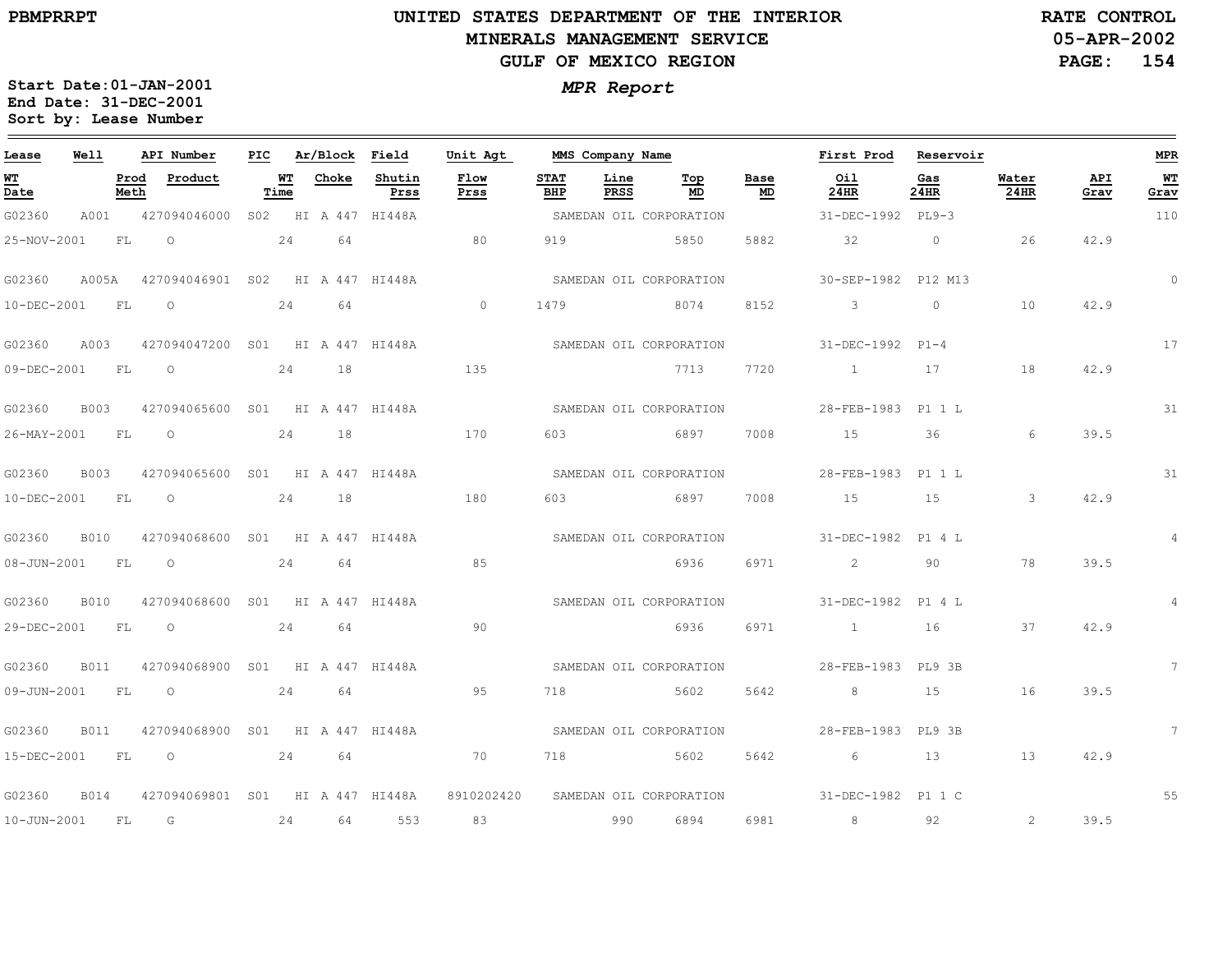# **UNITED STATES DEPARTMENT OF THE INTERIOR MINERALS MANAGEMENT SERVICEGULF OF MEXICO REGION**

**05-APR-2002PAGE: 155 RATE CONTROL**

| Lease             | Well        |              | API Number                       | PIC |            | Ar/Block Field |                | Unit Agt     |                    | MMS Company Name    |                         |            | First Prod                                              | Reservoir   |               |                | <b>MPR</b> |
|-------------------|-------------|--------------|----------------------------------|-----|------------|----------------|----------------|--------------|--------------------|---------------------|-------------------------|------------|---------------------------------------------------------|-------------|---------------|----------------|------------|
| WT<br>Date        |             | Prod<br>Meth | Product                          |     | WT<br>Time | Choke          | Shutin<br>Prss | Flow<br>Prss | <b>STAT</b><br>BHP | Line<br><b>PRSS</b> | Тор<br>MD               | Base<br>MD | Oil<br>$24$ HR                                          | Gas<br>24HR | Water<br>24HR | API<br>Grav    | WT<br>Grav |
| G02360            | B014        |              | 427094069801 S01 HI A 447 HI448A |     |            |                |                | 8910202420   |                    |                     | SAMEDAN OIL CORPORATION |            | 31-DEC-1982 P1 1 C                                      |             |               |                | 55         |
| 29-DEC-2001       |             | FL           | G                                |     | 24         | 64             | 553            | 70           |                    | 920                 | 6894                    | 6981       | $6\overline{6}$                                         | 89          | $\sim$ 1      | 42.9           |            |
| G02361            | A004        |              | 427094049100 S01 HI A 448 HI448A |     |            |                |                |              |                    |                     | SAMEDAN OIL CORPORATION |            | 31-DEC-1980 PL94A                                       |             |               |                | 752        |
| 11-DEC-2001       |             | <b>FL</b>    | G                                |     | 24         | 64             | 270            | 120          | 509                | 944                 | 6735                    | 6964       | $\circ$                                                 | 197         | $\circ$       |                |            |
| G02361            | A008        |              | 427094050402 S01 HI A 448 HI448A |     |            |                |                |              |                    |                     | SAMEDAN OIL CORPORATION |            |                                                         |             |               |                |            |
| 20-AUG-2001 FL    |             |              | $\overline{G}$                   |     | 24         | 16             | 4180           | 3920         | # # # # #          |                     | 975 10672               |            | 10720 254                                               | 3676        | $\circ$       | 43.1           | .591       |
| G02361            | A008        |              | 427094050402 S01 HI A 448 HI448A |     |            |                |                |              |                    |                     | SAMEDAN OIL CORPORATION |            | 30-JUN-2001    P-1-13    LOWER                          |             |               |                |            |
| 29-AUG-2001       |             | <b>FL</b>    | G                                |     | 24         | 16             | 4180           | 3920         |                    |                     | 975 10832               | 10854      | 254                                                     | 3676        | $\circ$       | 43.1           | .591       |
| G02361            | A008        |              | 427094050402 S01 HI A 448 HI448A |     |            |                |                |              |                    |                     | SAMEDAN OIL CORPORATION |            |                                                         |             |               |                |            |
| 28-DEC-2001       |             | FL           | $\circ$                          |     | 24         | 15             |                | 2750         | # # # #            |                     | 10672                   | 10720      | 222                                                     | 3911        | $\Omega$      | 42.9           |            |
| G02384            | A008        |              | 427094051100 S01 HI A 555 HI555A |     |            |                |                |              |                    |                     |                         |            | TEXACO EXPLORATION AND PROD 31-AUG-1981 CC4 FBF         |             |               |                | 190        |
| 30-JUN-2001       |             | FL           | $\overline{O}$                   |     | 24         | 15             |                | 1205         |                    |                     | 6947                    | 6966       | 156                                                     | 202         | 665           | 37.4           |            |
| G02384            | A010        |              | 427094053600 S02 HI A 555 HI555A |     |            |                |                |              |                    |                     |                         |            | TEXACO EXPLORATION AND PROD 25-MAY-1996 CB SD, SEG 100  |             |               |                |            |
| 30-JUN-2001 FL    |             |              | $\overline{O}$                   |     | 24         | 13             |                | 1095         |                    |                     | 2086 6354               | 6366       | 8 <sup>8</sup>                                          | 96          | 403           | 36.5           |            |
| G02388            | B001        |              | 427094029900 S01 HI A 563 HI563A |     |            |                |                |              |                    |                     |                         |            | TEXACO EXPLORATION AND PROD 22-JUL-2000 GC SAND, SEG300 |             |               |                |            |
| 09-JUN-2001       |             | <b>FL</b>    | $\circ$                          |     | 24         | 19             |                | 2806         |                    |                     | 10560                   | 10620      | 471                                                     | 1666        | 874           | 54.9           |            |
| G02388            | <b>B010</b> |              | 427094040000 S02 HI A 563 HI563A |     |            |                |                |              |                    |                     |                         |            | TEXACO EXPLORATION AND PROD 04-SEP-2000 BA SD, SEG.200  |             |               |                |            |
| $04 - JUN - 2001$ |             | <b>FL</b>    | G<br>24                          |     |            | 128            | $\sim$ 0       | 120          |                    | 120                 | 6172                    | 6226       | $\overline{0}$                                          |             | 802 0         | $\overline{0}$ |            |
| G02388            | B012        |              | 427094043502 D01 HI A 563 HI563A |     |            |                |                |              |                    |                     |                         |            | TEXACO EXPLORATION AND PROD 08-MAY-1997 CA SD, SEG 450  |             |               |                |            |
| $03 - JUN - 2001$ |             | <b>FL</b>    | $\overline{O}$                   |     | 24         | 26             |                | 570          | 1886               |                     | 7338 7369 310           |            |                                                         |             | 307 580       | 42.6           |            |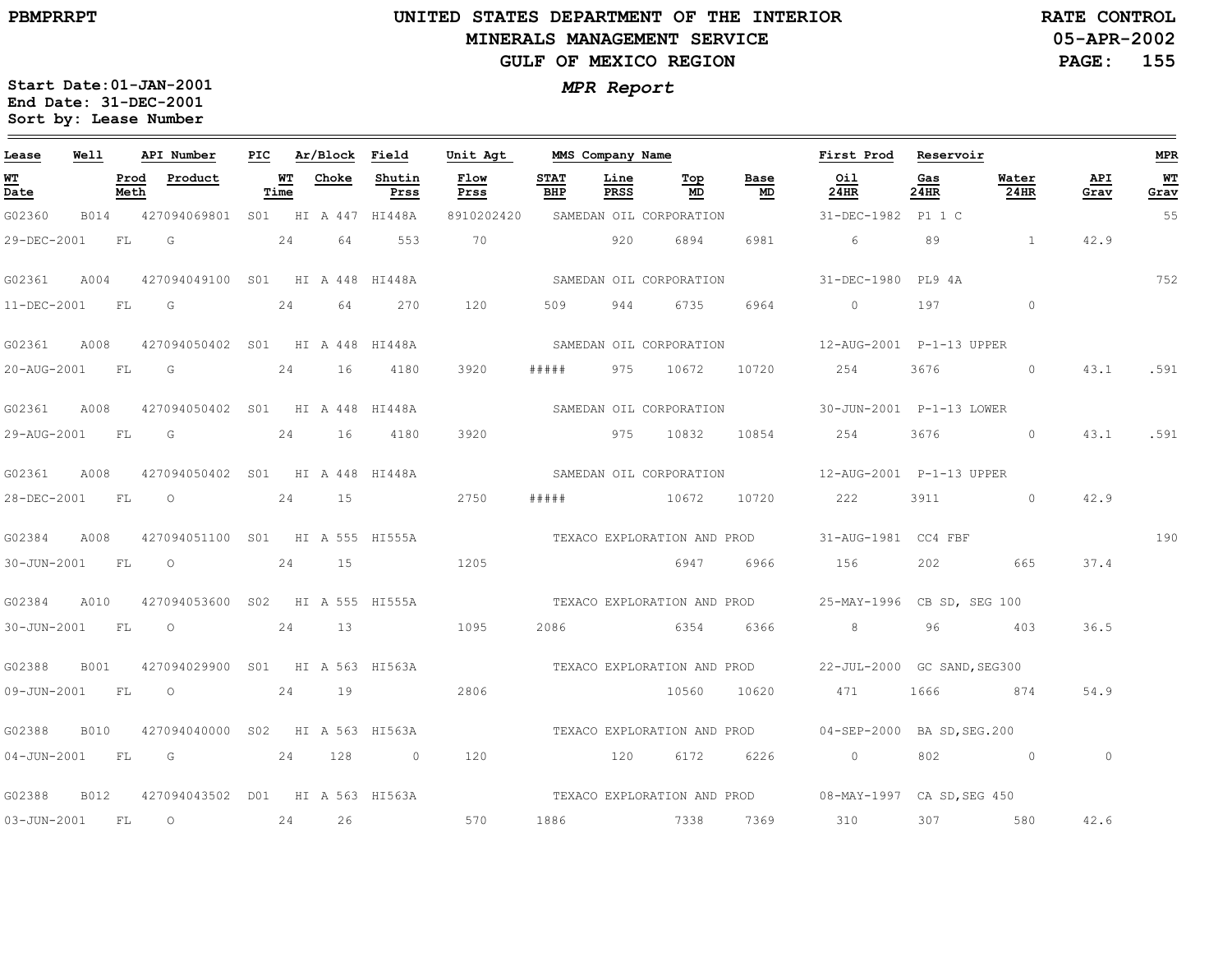# **UNITED STATES DEPARTMENT OF THE INTERIOR MINERALS MANAGEMENT SERVICEGULF OF MEXICO REGION**

**05-APR-2002PAGE: 156 RATE CONTROL**

| Lease                  | Well |      | API Number                             | PIC |                   | Ar/Block Field |                | Unit Agt     |                    | MMS Company Name |                                        |            | First Prod                                                                                                                                                                                                                                                                                                                         | Reservoir   |               |             | MPR            |
|------------------------|------|------|----------------------------------------|-----|-------------------|----------------|----------------|--------------|--------------------|------------------|----------------------------------------|------------|------------------------------------------------------------------------------------------------------------------------------------------------------------------------------------------------------------------------------------------------------------------------------------------------------------------------------------|-------------|---------------|-------------|----------------|
| WT<br>Date             |      | Meth | Prod Product                           |     | <u>WT</u><br>Time | Choke          | Shutin<br>Prss | Flow<br>Prss | <b>STAT</b><br>BHP | Line<br>PRSS     | $\underline{\operatorname{Top}}$<br>MD | Base<br>MD | Oil<br>24HR                                                                                                                                                                                                                                                                                                                        | Gas<br>24HR | Water<br>24HR | API<br>Grav | WT.<br>Grav    |
| G02388                 |      |      | B017 427094045804 S02 HI A 563 HI563A  |     |                   |                |                |              |                    |                  |                                        |            | TEXACO EXPLORATION AND PROD 14-MAY-1999 CA SEG800                                                                                                                                                                                                                                                                                  |             |               |             |                |
|                        |      |      | 04-JUN-2001 FL 0 24                    |     |                   | 40             |                | 325          |                    | 2053 8184        |                                        |            | 8320 706                                                                                                                                                                                                                                                                                                                           |             | 1337 0        | 37.8        |                |
| G02388                 | B016 |      | 427094048102 S01 HI A 563 HI563A       |     |                   |                |                |              |                    |                  |                                        |            | TEXACO EXPLORATION AND PROD 29-JUL-2001 BB SD, SEG. 230                                                                                                                                                                                                                                                                            |             |               |             |                |
| 27-SEP-2001 FL         |      |      | $\overline{\mathbb{G}}$                |     | $5^{\circ}$       | 31             | 1260           | 940          |                    | 380              | 7398                                   | 7500       | $\circ$                                                                                                                                                                                                                                                                                                                            |             | 6685 7        | $\sim$ 65   |                |
| G02388                 | B018 |      | 427094052501 S01 HI A 563 HI563A       |     |                   |                |                |              |                    |                  |                                        |            | TEXACO EXPLORATION AND PROD 11-MAY-2001 CC1 SD, SEG.100                                                                                                                                                                                                                                                                            |             |               |             |                |
| 02-OCT-2001 FL O       |      |      |                                        |     |                   |                | 4 21 1834      | 1300         |                    |                  |                                        |            | 0 9668 9724 436 911 235                                                                                                                                                                                                                                                                                                            |             |               | 35.4        | .65            |
| G02388                 | B025 |      | 427094059300 S01 HI A 563 HI563A       |     |                   |                |                |              |                    |                  |                                        |            | TEXACO EXPLORATION AND PROD 30-NOV-1982 BA SAND, SEG 200                                                                                                                                                                                                                                                                           |             |               |             | $\overline{0}$ |
| 10-AUG-2001 FL         |      |      | $\overline{\mathsf{G}}$                |     | 4                 | 28             | 800            | 384          | 742                | 379              |                                        | 4572 4746  | $\overline{0}$ and $\overline{0}$ and $\overline{0}$ and $\overline{0}$ and $\overline{0}$ and $\overline{0}$ and $\overline{0}$ and $\overline{0}$ and $\overline{0}$ and $\overline{0}$ and $\overline{0}$ and $\overline{0}$ and $\overline{0}$ and $\overline{0}$ and $\overline{0}$ and $\overline{0}$ and $\overline{0}$ and |             | 84 4          |             | .65            |
| G02388                 | B026 |      | 427094066801 S01 HI A 563 HI563A       |     |                   |                |                |              |                    |                  |                                        |            | TEXACO EXPLORATION AND PROD 21-JUN-2001 BA SD, SEG. 850                                                                                                                                                                                                                                                                            |             |               |             |                |
|                        |      |      | 03-OCT-2001 FL G 4 34                  |     |                   |                | 1648           | 34           |                    |                  |                                        |            | 1008 10828 10882 0                                                                                                                                                                                                                                                                                                                 |             | 5717 143      |             | .65            |
| G02391                 | A011 |      | 427094086000 S01 HI A 571 HI571A       |     |                   |                |                |              |                    |                  |                                        |            | DOMINION EXPLORATION & PRODU 02-JUL-1996 P-1 SAND                                                                                                                                                                                                                                                                                  |             |               |             |                |
| 20-AUG-2001 FL G       |      |      | 18                                     |     |                   |                | 64 1760        | 300          | 99999              |                  |                                        |            | 1009 12666 12686 41                                                                                                                                                                                                                                                                                                                | 385         | 2             | 43.5        | .65            |
| G02412                 | A002 |      | 427114032400 D01 HI A 317 HI317A       |     |                   |                |                |              |                    |                  |                                        |            | EL PASO PRODUCTION OIL & GAS 30-JUN-1980 AB 16 4                                                                                                                                                                                                                                                                                   |             |               |             | $\circ$        |
| $10 - JAN - 2001$ FL G |      |      |                                        |     |                   | 64             | 890            | 140          |                    |                  | 940 7424 7596                          |            |                                                                                                                                                                                                                                                                                                                                    |             | $\circ$       |             |                |
| G02412                 |      |      | A009 427114040300 S01 HI A 317 HI317A  |     |                   |                |                |              |                    |                  |                                        |            | EL PASO PRODUCTION OIL & GAS 31-MAY-1979 AB-4/1                                                                                                                                                                                                                                                                                    |             |               |             | 1955           |
| 10-JAN-2001 FL G       |      |      |                                        |     |                   |                | 64 610         | 150          |                    |                  | 940 5626                               | 5678       | $\sim$ 0                                                                                                                                                                                                                                                                                                                           | $\circ$     | 77            |             |                |
| G02412                 |      |      | A010A 427114040900 S02 HI A 317 HI317A |     |                   |                |                |              |                    |                  |                                        |            | EL PASO PRODUCTION OIL & GAS 30-NOV-1987 AB3 FBF                                                                                                                                                                                                                                                                                   |             |               |             | $\circ$        |
| 10-JAN-2001 FL G       |      |      |                                        |     |                   |                | 64 730         | 140          |                    | 940              | 6656                                   | 6676       | $\overline{0}$ and $\overline{0}$ and $\overline{0}$ and $\overline{0}$ and $\overline{0}$ and $\overline{0}$ and $\overline{0}$ and $\overline{0}$ and $\overline{0}$ and $\overline{0}$ and $\overline{0}$ and $\overline{0}$ and $\overline{0}$ and $\overline{0}$ and $\overline{0}$ and $\overline{0}$ and $\overline{0}$ and | $\circ$     | $\circ$       |             |                |
|                        |      |      |                                        |     |                   |                |                |              |                    |                  |                                        |            | G02412 A011 427114041201 S01 HI A 317 HI317A BL PASO PRODUCTION OIL & GAS 17-AUG-1995 ANG B-5                                                                                                                                                                                                                                      |             |               |             |                |
| 10-JAN-2001 FL G       |      |      |                                        |     |                   | 104            | 760            | 140          |                    | 940              | 6968                                   | 7040       | $\circ$                                                                                                                                                                                                                                                                                                                            | $\circ$     | $\circ$       |             |                |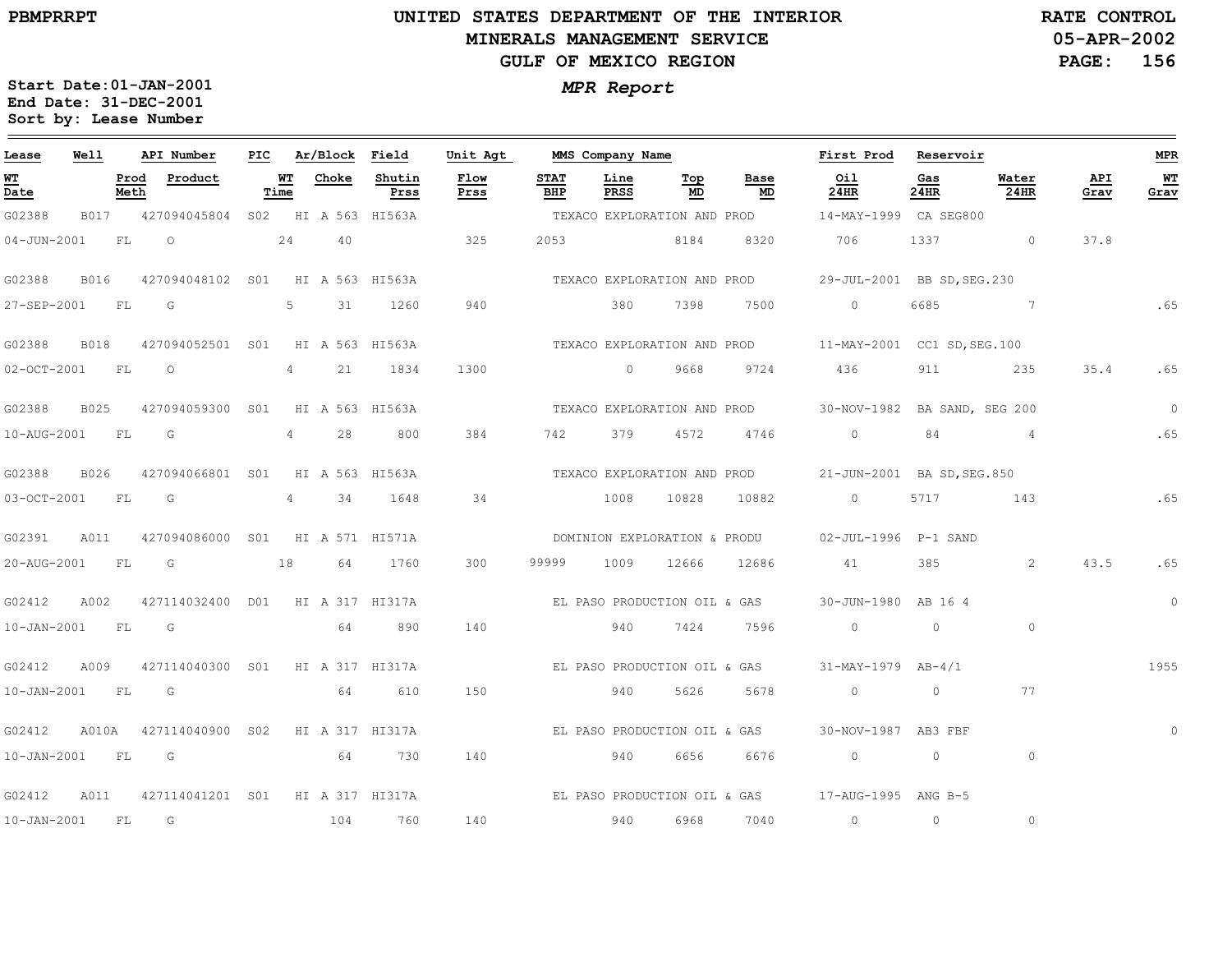# **UNITED STATES DEPARTMENT OF THE INTERIOR MINERALS MANAGEMENT SERVICEGULF OF MEXICO REGION**

**05-APR-2002PAGE: 157 RATE CONTROL**

| Lease            | Well |              | API Number                             | PIC |            | Ar/Block Field  |                | Unit Agt                                |                    | MMS Company Name        |            |                              | First Prod                                          | Reservoir      |                |             | MPR            |
|------------------|------|--------------|----------------------------------------|-----|------------|-----------------|----------------|-----------------------------------------|--------------------|-------------------------|------------|------------------------------|-----------------------------------------------------|----------------|----------------|-------------|----------------|
| WT.<br>Date      |      | Prod<br>Meth | Product                                |     | WT<br>Time | Choke           | Shutin<br>Prss | Flow<br>Prss                            | <b>STAT</b><br>BHP | Line<br>PRSS            | Тор<br>MD  | Base<br>MD                   | Oil<br>24HR                                         | Gas<br>24HR    | Water<br>24HR  | API<br>Grav | WТ<br>Grav     |
| G02412           |      |              | A014 427114043800 S01 HI A 317 HI317A  |     |            |                 |                |                                         |                    |                         |            | EL PASO PRODUCTION OIL & GAS | 31-MAR-1981 AB 12 FBI                               |                |                |             | $\overline{0}$ |
| 10-JAN-2001 FL G |      |              |                                        |     |            | 64              | 270            | 140                                     |                    | 940 10490               |            | 10510                        | $\overline{0}$                                      | $\overline{0}$ | $\sim$ 1       |             |                |
| G02412           | A015 |              | 427114043900 SO1 HI A 317 HI317A       |     |            |                 |                |                                         |                    |                         |            | EL PASO PRODUCTION OIL & GAS | 31-MAR-1980 AB 63                                   |                |                |             | 3748           |
| 10-JAN-2001 FL G |      |              |                                        |     |            | 64              | 270            | 140                                     |                    | 940                     | 9710       | 9790                         | $\overline{0}$                                      | $\overline{0}$ | $\sim$ 1       |             |                |
| G02416           | C001 |              | 427114073101 S02 HI A 325 HI334A       |     |            |                 |                |                                         |                    | SAMEDAN OIL CORPORATION |            |                              | 07-JUN-1998 PL-6-1                                  |                |                |             |                |
|                  |      |              | 12-JUN-2001 FL G 24 64 1275            |     |            |                 |                | 170                                     |                    | 1350 1013 4670          |            | 4804                         | $\Omega$                                            | 2233           | 16             |             |                |
| G02416           | C001 |              | 427114073101 S02 HI A 325 HI334A       |     |            |                 |                |                                         |                    | SAMEDAN OIL CORPORATION |            |                              | 07-JUN-1998 PL-6-1                                  |                |                |             |                |
| 30-DEC-2001 FL   |      |              | $\overline{\mathsf{G}}$                |     | 24         | 64              | 1050           | 160                                     | 1350               | 963                     | 4670       | 4804                         | $\overline{0}$                                      | 1532           | 20             |             |                |
| G02433           |      |              | A006 427114054201 D01 HI A 368 HI368A  |     |            |                 |                |                                         |                    |                         |            |                              | EL PASO PRODUCTION OIL & GAS 21-JAN-2001 ANG B SAND |                |                |             |                |
|                  |      |              | 23-FEB-2001 FL G 24 28                 |     |            |                 | 3500           | 2550                                    | # # # # #          |                         | 1000 12150 | 12222                        | 11                                                  | 9863           | $\overline{7}$ | 53.1        | .592           |
| G02433           |      |              | A006D 427114054201 D02 HI A 368 HI368A |     |            |                 |                | 8910169300 EL PASO PRODUCTION OIL & GAS |                    |                         |            |                              | 21-JAN-2001 TRIM B-1 SAND                           |                |                |             |                |
| 23-FEB-2001 FL   |      |              | G                                      |     | 24         | 24              | 3200           | 1150                                    |                    | 1000                    | 10370      | 10422                        | 6                                                   | 1927           | $\sim$ 2       | 51          | .566           |
| G02433           |      |              | B003 427114081500 S01 HI A 368 HI368A  |     |            |                 |                |                                         |                    |                         |            |                              |                                                     |                |                |             |                |
| 10-JAN-2001 FL G |      |              |                                        |     |            | 128             | 880            | 530                                     |                    | 1000                    | 7610       | 7770                         | $\overline{0}$                                      | 9              | $\Omega$       | 48.3        |                |
| G02433           | B003 |              | 427114081500 S02 HI A 368 HI368A       |     |            |                 |                |                                         |                    |                         |            |                              |                                                     |                |                |             |                |
| 07-SEP-2001 FL   |      |              | $\overline{\mathbb{G}}$                |     | 24         | 128             | 1120           | 580                                     |                    | 1031                    | 10004      | 10060                        | 73                                                  | 429            | $\Omega$       | 42          | .6             |
| G02433           | B004 |              | 427114081800 S02 HI A 368 HI368A       |     |            |                 |                |                                         |                    |                         |            |                              | EL PASO PRODUCTION OIL & GAS 26-JUN-2001 SA-4 SAND  |                |                |             |                |
| 27-JUN-2001 FL G |      |              | 24                                     |     |            | $\overline{30}$ | 1445           | 890                                     |                    | 1065                    | 3372       | 3392                         | $0 \t 15573$                                        |                | $\circ$        |             | .56            |
| G02433           | A012 |              | 427114082100 S01 HI A 368 HI368A       |     |            |                 |                | 8910169300                              |                    |                         |            | DEVON ENERGY PRODUCTION COMP | 31-AUG-2000 AG SAND                                 |                |                |             |                |
| 06-JAN-2001 FL   |      |              | $\overline{\mathbb{G}}$                |     | 24         | 26              | 1320           | 640                                     |                    | 525                     | 7365       | 7440                         | $\overline{0}$                                      | 1746           | 620            |             | .6             |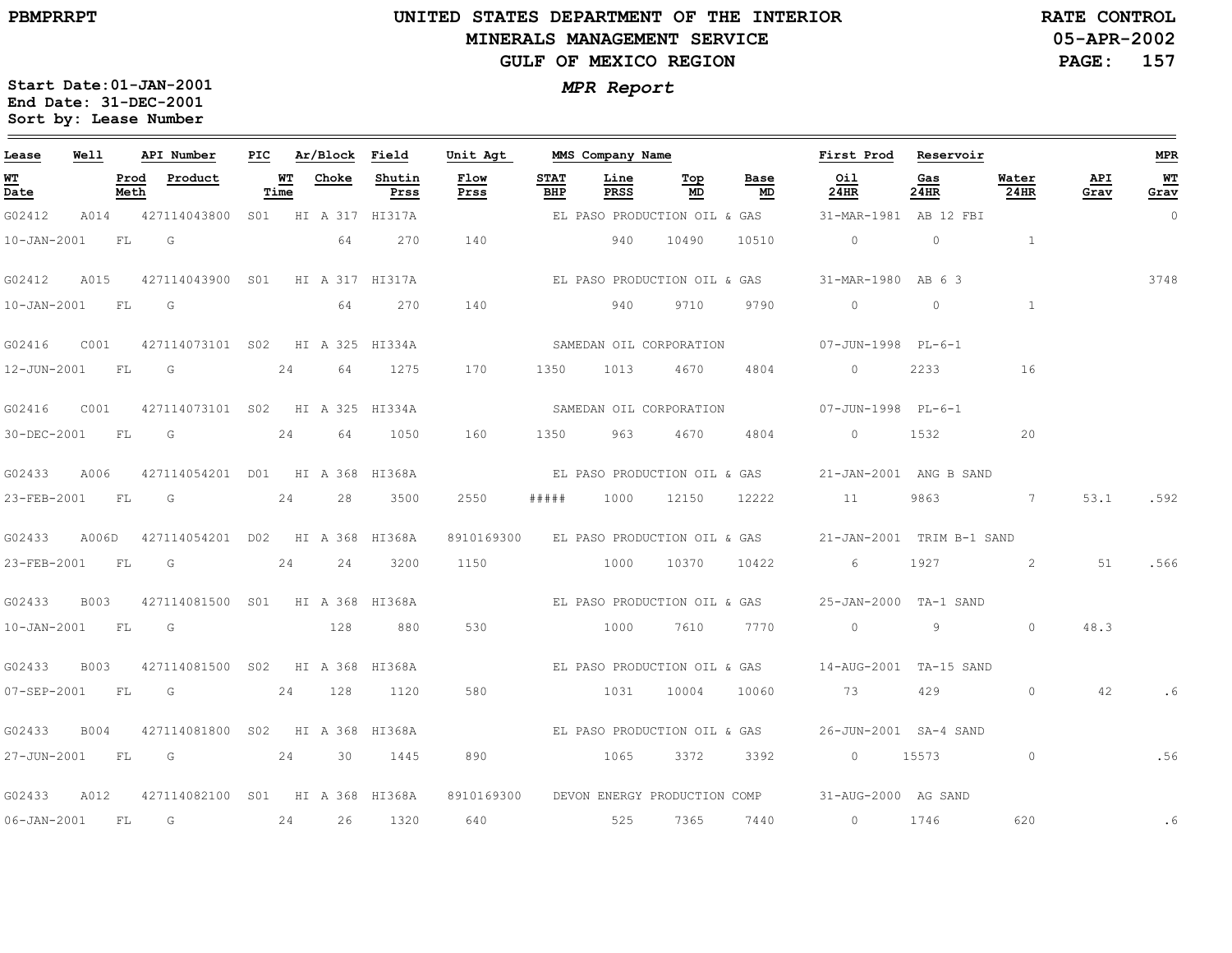# **UNITED STATES DEPARTMENT OF THE INTERIOR MINERALS MANAGEMENT SERVICEGULF OF MEXICO REGION**

**05-APR-2002PAGE: 158 RATE CONTROL**

| Lease             | Well        |              | API Number                       | PIC |                | Ar/Block          | Field          | Unit Agt            |                    | MMS Company Name             |           |            | First Prod          | Reservoir              |                |             | <b>MPR</b>  |
|-------------------|-------------|--------------|----------------------------------|-----|----------------|-------------------|----------------|---------------------|--------------------|------------------------------|-----------|------------|---------------------|------------------------|----------------|-------------|-------------|
| WT<br>Date        |             | Prod<br>Meth | Product                          |     | WT<br>Time     | Choke             | Shutin<br>Prss | <b>Flow</b><br>Prss | <b>STAT</b><br>BHP | Line<br>PRSS                 | Top<br>MD | Base<br>MD | Oil<br>24HR         | Gas<br>24HR            | Water<br>24HR  | API<br>Grav | WT<br>Grav  |
| G02433            | A011        |              | 427114082301 S01 HI A 368 HI368A |     |                |                   |                | 8910169300          |                    | DEVON ENERGY PRODUCTION COMP |           |            | 28-SEP-2000 CG SAND |                        |                |             |             |
| 01-APR-2001       |             | FL           | G                                |     | 15             | 36                | 1180           | 550                 |                    | 450                          | 4236      | 4333       | $\circ$             | 3388                   | $\circ$        |             | . 6         |
| G02433            | B007        |              | 427114082900 S01 HI A 368 HI368A |     |                |                   |                |                     |                    | EL PASO PRODUCTION OIL & GAS |           |            |                     | 22-JAN-2001 TA-1 SAND  |                |             |             |
| 27-FEB-2001       |             | FL           | G                                |     | 24             | 128               | 1550           | 1250                | # # # # #          | 1000                         | 4290      | 4374       | $\circ$             | 38338                  | 3              |             | .557        |
| G02433            | <b>B008</b> |              | 427114083300 S01 HI A 368 HI368A |     |                |                   |                |                     |                    | EL PASO PRODUCTION OIL & GAS |           |            |                     | 22-FEB-2001 TA-1 SAND  |                |             |             |
| 01-MAR-2001       |             | <b>FL</b>    | G                                |     | 24             | 128               | 1550           | 1210                |                    | 1145                         | 4614      | 4695       | $\circ$             | 31963                  | $\circ$        | 48          | .558        |
| G02445            | A014        |              | 608164002501 S01                 |     | <b>VK</b>      |                   | 900 SP062      |                     |                    | CHEVRON USA INC              |           |            |                     | 06-NOV-2001 M-08 FB-BA |                |             |             |
| $04 - DEC - 2001$ |             | FL           | $\Omega$                         |     | 4              | 22                | 1720           | 1555                |                    |                              | 7180      | 7240       | 378                 | 2465                   | $\Omega$       | 35.8        |             |
| G02445            | A016        |              | 608164003501 S01                 |     | <b>VK</b>      |                   | 900 SP062      |                     |                    | CHEVRON USA INC              |           |            |                     | 11-NOV-2001 T-08 FB-AA |                |             |             |
| 08-DEC-2001       |             | FL           | $\circ$                          |     | $\overline{4}$ | 24                | 1850           | 1560                |                    |                              | 8985      | 9005       | 71                  | 2821                   | 84             |             |             |
| G02445            | A018        |              | 608164003600 S06                 |     | VK             |                   | 900 SP062      |                     |                    | CHEVRON USA INC              |           |            | 14-APR-2000 F FB AA |                        |                |             |             |
| 14-JUL-2001       |             | GL           | $\circ$                          |     | $\overline{4}$ | 46                | 1130           | 185                 | 1090               | 105                          | 3887      | 3907       | 219                 | 174                    | 876            | 38          | .62         |
| G02549            | A003D       |              | 177024020101 D02                 |     | WС             |                   | 507 WC507      | 7543940080          |                    | AVIARA ENERGY CORPORATION    |           |            | 30-APR-1993 J-3     |                        |                |             | 2530        |
| 10-MAR-2001       |             | FL.          | G                                |     |                | 30                | 680            | 230                 | 720                | 850                          | 10176     | 10278      | 9                   | 512                    | $\overline{4}$ | 53.7        |             |
| G02549            | A009        |              | 177024094700 D01                 |     | WС             |                   | 507 WC507      | 7543940080          |                    | AVIARA ENERGY CORPORATION    |           |            | 31-MAY-1992 M-1 M-2 |                        |                |             | $\mathbf 0$ |
| 10-MAR-2001       |             | FL.          | G                                |     |                | 20                | 970            | 700                 | 1572               | 850                          | 12722     | 12808      | 21                  | 1643                   | 10             | 53.7        |             |
| G02549            | A009D       |              | 177024094700 D02                 |     | WС             |                   | 507 WC507      | 7543940080          |                    | AVIARA ENERGY CORPORATION    |           |            | 31-JAN-1989 K 1     |                        |                |             | $\Omega$    |
| 11-MAR-2001       |             | FL           | G                                |     |                | 28                | 430            | 215                 | 1178               | 840                          | 10722     | 10768      | 8                   | 279                    | 2              | 53.7        |             |
| G02549            | A009D       |              | 177024094700 D02                 |     | $W_{\rm C}$    |                   | 507 WC507      | 7543940080          |                    | AVIARA ENERGY CORPORATION    |           |            | 31-JAN-1989 K 1     |                        |                |             | $\Omega$    |
| 28-MAY-2001       |             | FL           | G                                |     |                | $12 \overline{ }$ | 3350           | 2825                | 1178               | 898                          | 10722     | 10768      | 13                  | 2026                   | $\overline{4}$ | 53.3        |             |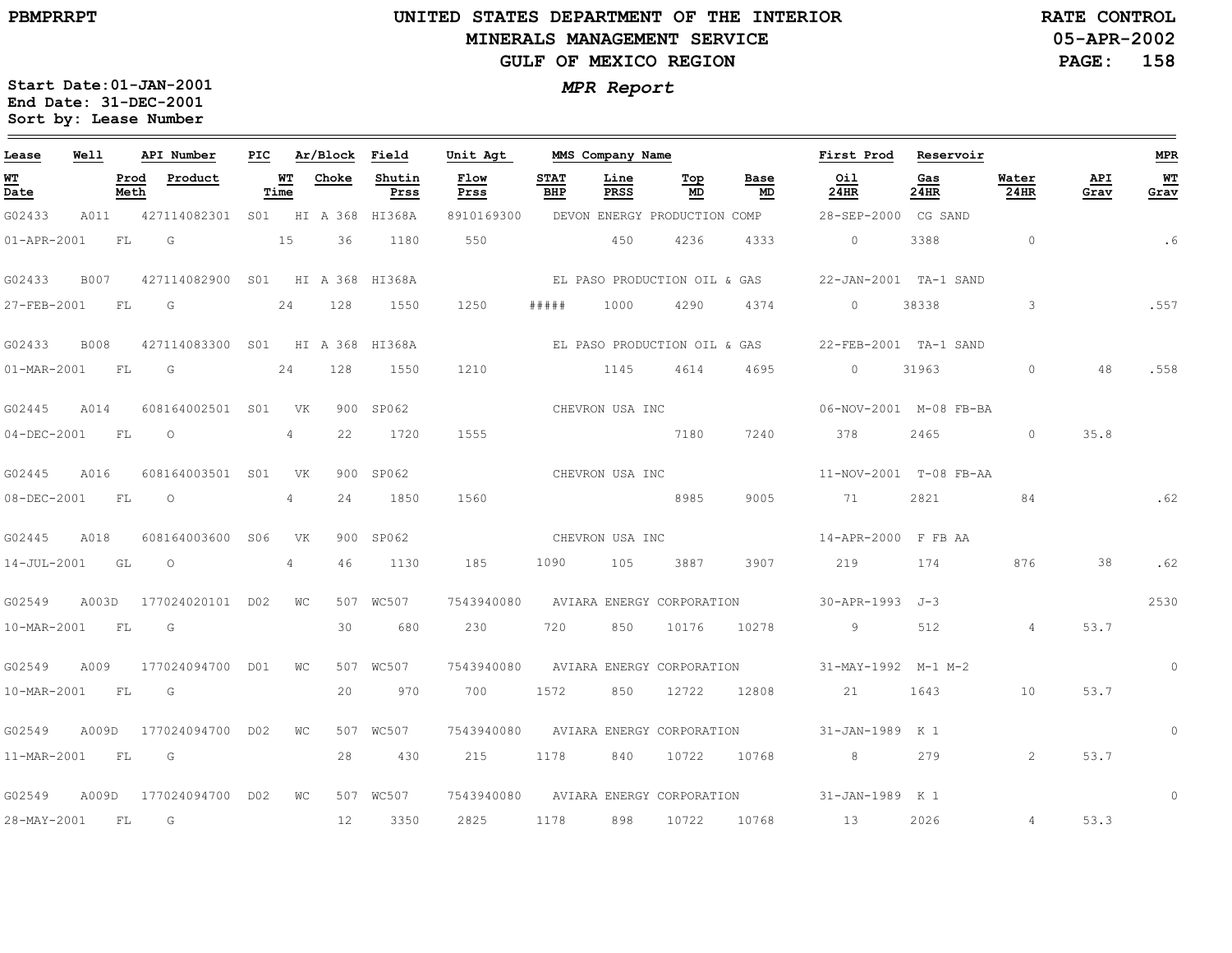# **UNITED STATES DEPARTMENT OF THE INTERIOR MINERALS MANAGEMENT SERVICEGULF OF MEXICO REGION**

**05-APR-2002PAGE: 159 RATE CONTROL**

| Lease            | Well |              | API Number               | PIC |            | Ar/Block Field |                | Unit Agt                             | MMS Company Name   |                |                           |                              | First Prod                                                | Reservoir   |                |             | <b>MPR</b> |
|------------------|------|--------------|--------------------------|-----|------------|----------------|----------------|--------------------------------------|--------------------|----------------|---------------------------|------------------------------|-----------------------------------------------------------|-------------|----------------|-------------|------------|
| WT<br>Date       |      | Prod<br>Meth | Product                  |     | WT<br>Time | Choke          | Shutin<br>Prss | Flow<br>Prss                         | <b>STAT</b><br>BHP | Line<br>PRSS   | Тор<br>MD                 | Base<br>MD                   | Oil<br>24HR                                               | Gas<br>24HR | Water<br>24HR  | API<br>Grav | WТ<br>Grav |
| G02549           | A009 |              | 177024094700 D01 WC      |     |            |                | 507 WC507      | 7543940080                           |                    |                | AVIARA ENERGY CORPORATION |                              | 31-MAY-1992 M-1 M-2                                       |             |                |             | $\Omega$   |
| 29-MAY-2001      |      | <b>FL</b>    | G                        |     |            | 20             | 3000           | 2640                                 | 1572               | 922            | 12722                     | 12808                        | 48                                                        | 6058        | $\overline{4}$ | 53.3        |            |
| G02549           | A007 |              | 177024094900 S03 WC      |     |            |                | 507 WC507      | 7543940080                           |                    |                |                           |                              | AVIARA ENERGY CORPORATION 16-JUL-1995 J-3                 |             |                |             |            |
| 17-MAY-2001      |      | FL.          | G                        |     |            | 20             | 1250           | 1175                                 | 3369               | 862            | 12208                     | 12227                        | 11                                                        | 717         | 205            | 53.3        |            |
| G02549           | B004 |              | 177024108202 S02 WC      |     |            |                | 507 WC507      | 7543940080 AVIARA ENERGY CORPORATION |                    |                |                           |                              | 22-MAR-2001 J-5 SAND                                      |             |                |             |            |
| 25-MAR-2001 FL   |      |              | G                        |     | 24         | 13             | 1500           | 1040 869 13758                       |                    |                |                           | 13782                        | 21                                                        | 1158        | 8              | 53.4        |            |
| G02549           | B004 |              | 177024108202 S01 WC      |     |            |                | 507 WC507      | 7543940080                           |                    |                |                           | AVIARA ENERGY CORPORATION    | 31-OCT-1997 J-3                                           |             |                |             |            |
| 19-APR-2001 FL   |      |              | G                        |     |            | 15             | 780            | 560                                  |                    | 850            | 12980                     | 13030                        | 10                                                        | 898         | 87             | 53.3        |            |
| G02551           |      |              | A007 177024068202 S01 WC |     |            |                | 537 WC537      |                                      |                    |                |                           |                              |                                                           |             |                |             |            |
| 24-APR-2001 FL   |      |              | G                        |     | 24         | 25             | 2700           | 1900                                 |                    | 828            | 10746                     | 10822                        | $\overline{0}$                                            | 4028        | 24             | 47.7        | .789       |
| G02560           | A002 |              | 177024051202 S02 WC      |     |            |                | 630 WC617      | FOREST OIL CORPORATION               |                    |                |                           |                              | 07-MAY-2001 X-40 SAND                                     |             |                |             |            |
| 31-AUG-2001 FL   |      |              | G                        |     | 24         | 25             | 2650           | 1800                                 |                    | 802            | 8242                      | 8460                         | 59                                                        | 6462        | 103            | 60.4        | .6         |
| G02562           |      |              | 006 177034085900 S02 EC  |     |            |                | 38 EC038       |                                      |                    |                |                           | UNION OIL COMPANY OF CALIFOR | 23-JUL-1999 UPPER CRIS 1                                  |             |                |             |            |
| 20-JUN-2001 FL G |      |              |                          |     |            | 14             | 1725           | 1325                                 | 1080               |                | 9568                      | 9595                         | $\overline{\mathbf{3}}$                                   | 664         | 79             | 43.6        |            |
| G02580           | A001 |              | 177064044301 S02 VR      |     |            |                | 380 VR380      |                                      |                    | FORCENERGY INC |                           |                              | 01-APR-2001 TRIM "A" D-3                                  |             |                |             |            |
| 02-APR-2001 FL   |      |              | $\overline{G}$           |     | 24         |                |                |                                      |                    |                | 7420                      | 7470                         | 13                                                        | 2930        | 30             |             |            |
| G02580           | A001 |              | 177064044301 S02 VR      |     |            |                | 380 VR380      |                                      |                    | FORCENERGY INC |                           |                              | 01-APR-2001 TRIM "A" D-3                                  |             |                |             |            |
|                  |      |              | 12-APR-2001 FL G 24      |     |            | 25             | 1830           | 1490                                 | 1135               |                | 7420                      | 7470                         | $\overline{0}$                                            | 7073        | $\sim$ 0       |             |            |
| G02587           | B006 |              | 177084012202 D01 SM      |     |            |                | 128 SM128      |                                      |                    |                |                           |                              | DEVON ENERGY PRODUCTION COMP 15-MAR-2001 L-4 SAND FB A1A2 |             |                |             |            |
| 08-APR-2001 FL   |      |              | $\overline{\phantom{0}}$ |     | 24         | 25             | 600            | 180                                  |                    |                | 8117                      | 8178                         | 574                                                       | 479         | 25             | 41.6        | .65        |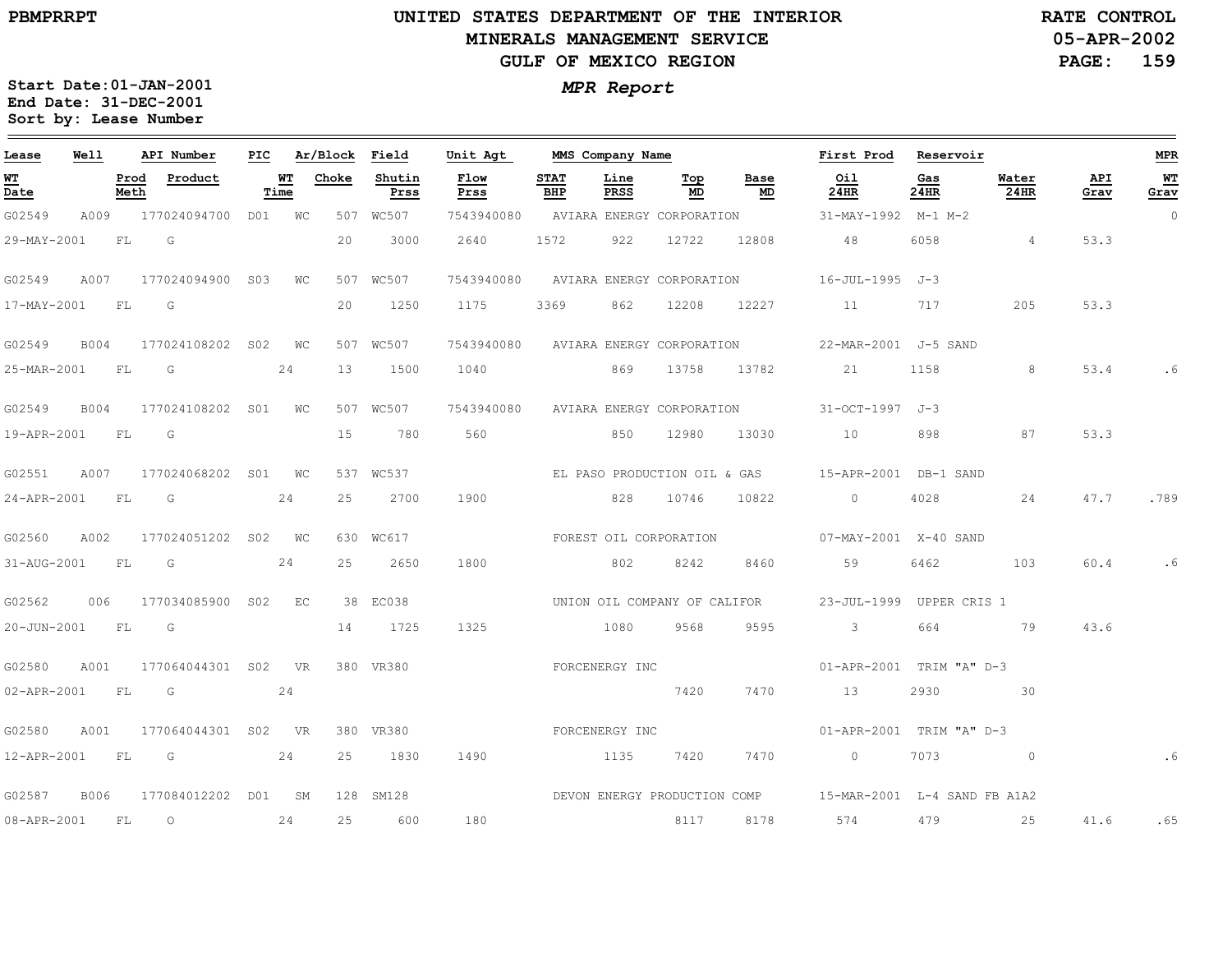# **UNITED STATES DEPARTMENT OF THE INTERIOR MINERALS MANAGEMENT SERVICEGULF OF MEXICO REGION**

**05-APR-2002PAGE: 160 RATE CONTROL**

| Lease       | Well             | API Number                | PIC |            | Ar/Block Field |                | Unit Agt     |                    | MMS Company Name |                              |            | First Prod                   | Reservoir   |                |             | MPR        |
|-------------|------------------|---------------------------|-----|------------|----------------|----------------|--------------|--------------------|------------------|------------------------------|------------|------------------------------|-------------|----------------|-------------|------------|
| WT<br>Date  |                  | Prod<br>Product<br>Meth   |     | WT<br>Time | Choke          | Shutin<br>Prss | Flow<br>Prss | <b>STAT</b><br>BHP | Line<br>PRSS     | Тор<br>MD                    | Base<br>MD | Oil<br>24HR                  | Gas<br>24HR | Water<br>24HR  | API<br>Grav | WТ<br>Grav |
| G02587      |                  | B006D 177084012202 D02 SM |     |            |                | 128 SM128      |              |                    |                  | DEVON ENERGY PRODUCTION COMP |            | 15-MAR-2001 L1FBA1A2         |             |                |             |            |
| 19-JUL-2001 | FL               | $\circ$                   |     | 24         | 18             | 1400           | 300          |                    |                  | 7987                         | 8030       | 378                          | 450         | 5              | 43.6        | .65        |
| G02587      | B002D            | 177084014401 D02 SM       |     |            |                | 128 SM128      |              |                    |                  | DEVON ENERGY PRODUCTION COMP |            | 07-APR-2000 L1FBA1A2         |             |                |             |            |
| 08-MAY-2001 | FL               | $\circ$                   |     | 12         | 64             | 810            | 260          |                    |                  | 8110                         | 8204       | 260                          | 1961        | 3              | 42.1        | .65        |
| G02587      | B007             | 177084014502 S01 SM       |     |            |                | 128 SM128      |              |                    |                  | DEVON ENERGY PRODUCTION COMP |            | 28-MAR-2001 L-8 SAND FB A1A2 |             |                |             |            |
| 07-AUG-2001 | FL.              | $\circ$                   |     | 24         | 15             | 650            | 180          |                    |                  | 8760                         | 8820       | 270                          | 205         | 25             | 42.6        | .65        |
| G02587      | COO4             | 177084030000 D03 SM       |     |            |                | 128 SM128      |              |                    |                  | DEVON ENERGY PRODUCTION COMP |            | 24-JUL-2001 I-1 SAND FB B-1  |             |                |             |            |
| 11-APR-2001 | FL               | $\circ$                   |     | 24         | 18             | 940            | 650          |                    |                  | 7306                         | 7394       | 693                          | 458         | $\overline{4}$ | 42          |            |
| G02587      |                  | B020D 177084063300 D02 SM |     |            |                | 128 SM128      |              |                    |                  | DEVON ENERGY PRODUCTION COMP |            | 24-APR-2001 L1FBA1A2         |             |                |             |            |
| 01-AUG-2001 | FL               | $\circ$                   |     | 16         | 20             | 800            | 760          |                    |                  | 7284                         | 7314       | 469                          | 1274        | $\frac{1}{2}$  | 42.7        | . 6        |
| G02587      |                  | C020D 177084088100 D02    |     | SM         |                | 128 SM128      |              |                    |                  | DEVON ENERGY PRODUCTION COMP |            | 31-OCT-2000 G-3 SD FB C20    |             |                |             |            |
| 15-APR-2001 | FL.              | G                         |     | 8          | 25             | 1850           | 1200         |                    | 1170             | 6298                         | 6320       | 13                           | 1819        | 284            | 54          | .65        |
| G02587      | CO <sub>20</sub> | 177084088100 D01 SM       |     |            |                | 128 SM128      |              |                    |                  | DEVON ENERGY PRODUCTION COMP |            | 31-OCT-2000 I-1 SAND FB C20  |             |                |             |            |
| 05-MAY-2001 | FL               | $\circ$                   |     | 24         | 20             | 1180           | 1150         |                    |                  | 6744                         | 6808       | 354                          | 3215        | 198            | 41.3        | .65        |
| G02587      | C021             | 177084088201 D01          |     | SM         |                | 128 SM128      |              |                    |                  | DEVON ENERGY PRODUCTION COMP |            | 18-OCT-2000 L10 FB C21       |             |                |             |            |
| 12-MAR-2001 | FL.              | $\circ$                   |     | 4          | 64             | 1350           | 225          |                    |                  | 9492                         | 9550       | 99                           | 31          | 313            | 42.5        | .6         |
| G02587      | B024             | 177084088600 D01          |     | SM         |                | 128 SM128      |              |                    |                  | DEVON ENERGY PRODUCTION COMP |            | 11-OCT-2000 L4L6A1A2         |             |                |             |            |
| 22-JAN-2001 | FL.              | G                         |     | 6          | 64             | 1050           | 210          |                    | 90               | 7416                         | 7458       | 304                          | 1166        | 436            | 43          | .6         |
| G02587      |                  | B024D 177084088600 D02 SM |     |            |                | 128 SM128      |              |                    |                  | DEVON ENERGY PRODUCTION COMP |            | 11-OCT-2000 L-4 FB A1A2      |             |                |             |            |
| 08-MAR-2001 | FL               | $\circ$                   |     | 22         | 30             | 1250           | 445          |                    | 90               | 7234                         | 7324       | 963                          | 879         | $\mathbf{1}$   | 43          | . 6        |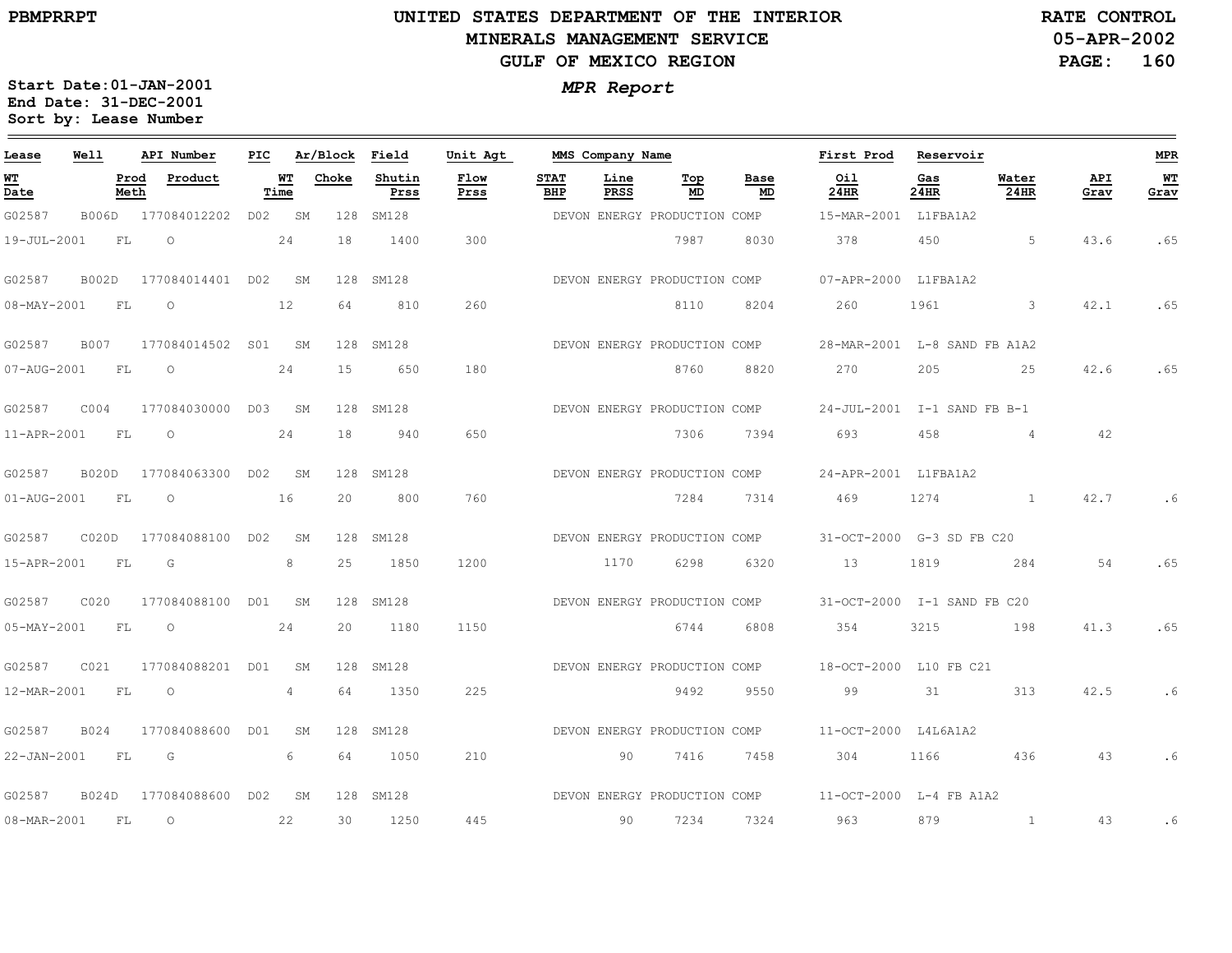# **UNITED STATES DEPARTMENT OF THE INTERIOR MINERALS MANAGEMENT SERVICEGULF OF MEXICO REGION**

**05-APR-2002PAGE: 161 RATE CONTROL**

| Lease            | Well        |              | API Number          | PIC |            | Ar/Block | Field          | Unit Agt                |                    | MMS Company Name      |                  |                              | First Prod                     | Reservoir   |                |             | <b>MPR</b>   |
|------------------|-------------|--------------|---------------------|-----|------------|----------|----------------|-------------------------|--------------------|-----------------------|------------------|------------------------------|--------------------------------|-------------|----------------|-------------|--------------|
| WT<br>Date       |             | Prod<br>Meth | Product             |     | WТ<br>Time | Choke    | Shutin<br>Prss | Flow<br>Prss            | <b>STAT</b><br>BHP | Line<br>PRSS          | Тор<br>MD        | Base<br>MD                   | Oil<br>24HR                    | Gas<br>24HR | Water<br>24HR  | API<br>Grav | $WT$<br>Grav |
| G02589           | A003        |              | 177084020400        |     | S02 SM     |          | 137 SM137      | 8910202370              |                    |                       |                  | UNION OIL COMPANY OF CALIFOR | 17-MAY-2000 FJ SAND            |             |                |             |              |
| 29-AUG-2001      |             | FL           | G                   |     | 24         | 24       | 1770           | 1240                    |                    | 1150                  | 6475             | 6505                         | 6                              | 915         | 982            | 54          | .6           |
| G02589           | A005        |              | 177084024100 D03 SM |     |            |          | 137 SM137      | 8910202370              |                    |                       |                  | UNION OIL COMPANY OF CALIFOR | 30-JUN-1993 FG SAND            |             |                |             | $\circ$      |
| 06-SEP-2001      |             | FL           | G                   |     | 24         | 18       | 1225           | 900                     |                    | 1064                  | 6512             | 6535                         | $\overline{2}$                 | 2145        | 2              | 44          | .6           |
| G02589           | A018        |              | 177084072800 D03 SM |     |            |          | 137 SM137      | 8910202370              |                    |                       |                  | UNION OIL COMPANY OF CALIFOR | 05-APR-1999 FG SAND            |             |                |             |              |
| 04-SEP-2001      |             | FL           | $\circ$             |     | 24         | 64       | 1600           | 100                     |                    | 1064                  | 6469             | 6560                         | 40                             | 912         | 170            | 32.6        | .6           |
| G02595           | A001        |              | 177074012200        | S01 | SΜ         |          | 243 SM243      |                         |                    | OCEAN ENERGY INC      |                  |                              | 14-MAR-1999 38 RA              |             |                |             |              |
| 08-SEP-2001      |             | FL           | G                   |     | 24         | 20       | 1700           | 1330                    |                    | 1040                  | 9930             | 9948                         | $\mathbf{3}$                   | 1034        | 382            | 45.3        | .58          |
| G02596           | <b>B002</b> |              | 177074020300 S04 SM |     |            |          | 244 SM243      |                         |                    | OCEAN ENERGY INC      |                  |                              | 20-FEB-1999 25 FB-B            |             |                |             |              |
| 12-AUG-2001      |             | <b>FL</b>    | G                   |     | 24         | 28       | 2500           | 1850                    | 3877 1100          |                       | 9803             | 9816                         | 24                             | 8591        | $\sim$ 1       | 47.2        | .58          |
| G02596           | A007        |              | 177074025101 S01 SM |     |            |          | 244 SM243      |                         |                    | OCEAN ENERGY INC      |                  |                              | 09-MAY-2001 38 FB-A            |             |                |             |              |
| 13-MAY-2001      |             | FL           | G                   |     | 24         | 22       |                | 1080                    |                    | 11170                 |                  | 11191                        | $\circ$                        | 1411        | 1024           |             |              |
| G02596           | A009        |              | 177074031801 S01 SM |     |            |          | 244 SM243      |                         |                    |                       | OCEAN ENERGY INC |                              | 13-MAY-2001 ROB E-1 RA         |             |                |             |              |
| 20-MAY-2001      |             | FL           | $\overline{G}$      |     | 24         | 38       |                | 1065                    |                    | 2488 9488             |                  | 9498                         | $2 \left( \frac{1}{2} \right)$ | 325         | 242            |             |              |
| G02600           | E002        |              | 177074024600 S02 SM |     |            |          | 281 SM269      | RME PETROLEUM COMPANY   |                    |                       |                  |                              | 29-JUN-1995 B-2B               |             |                |             |              |
| 26-SEP-2001      |             | FL.          | G                   |     | 24         | 128      | 1020           | 265                     | 1300               | 245                   | 12582            | 12640                        | 29                             | 129         | 531            | 30.4        | .65          |
| G02600           | C018        |              | 177074033400 S03 SM |     |            |          | 281 SM269      |                         |                    | RME PETROLEUM COMPANY |                  |                              | 20-JUL-2001 C-7 SAND           |             |                |             |              |
| 23-JUL-2001 FL G |             |              | 24                  |     |            | 18       | 5200           | 1250                    | 99999              | 1099 13466            |                  | 13492                        | 101 1257                       |             | $\circ$        | 37.5        | .65          |
| G02601           | 003         |              | 177094022400 S01 EI |     |            |          | 57 EI057       | SAMEDAN OIL CORPORATION |                    |                       |                  |                              | 31-OCT-1992 TL-2FB3            |             |                |             | 5545         |
| 24-JUN-2001      |             | FL.          | G                   |     | 24         | 40       | 600            | 310                     | 837 — 10           | 790                   | 12568            | 12702                        | $\overline{0}$                 | 491         | $\circledcirc$ |             |              |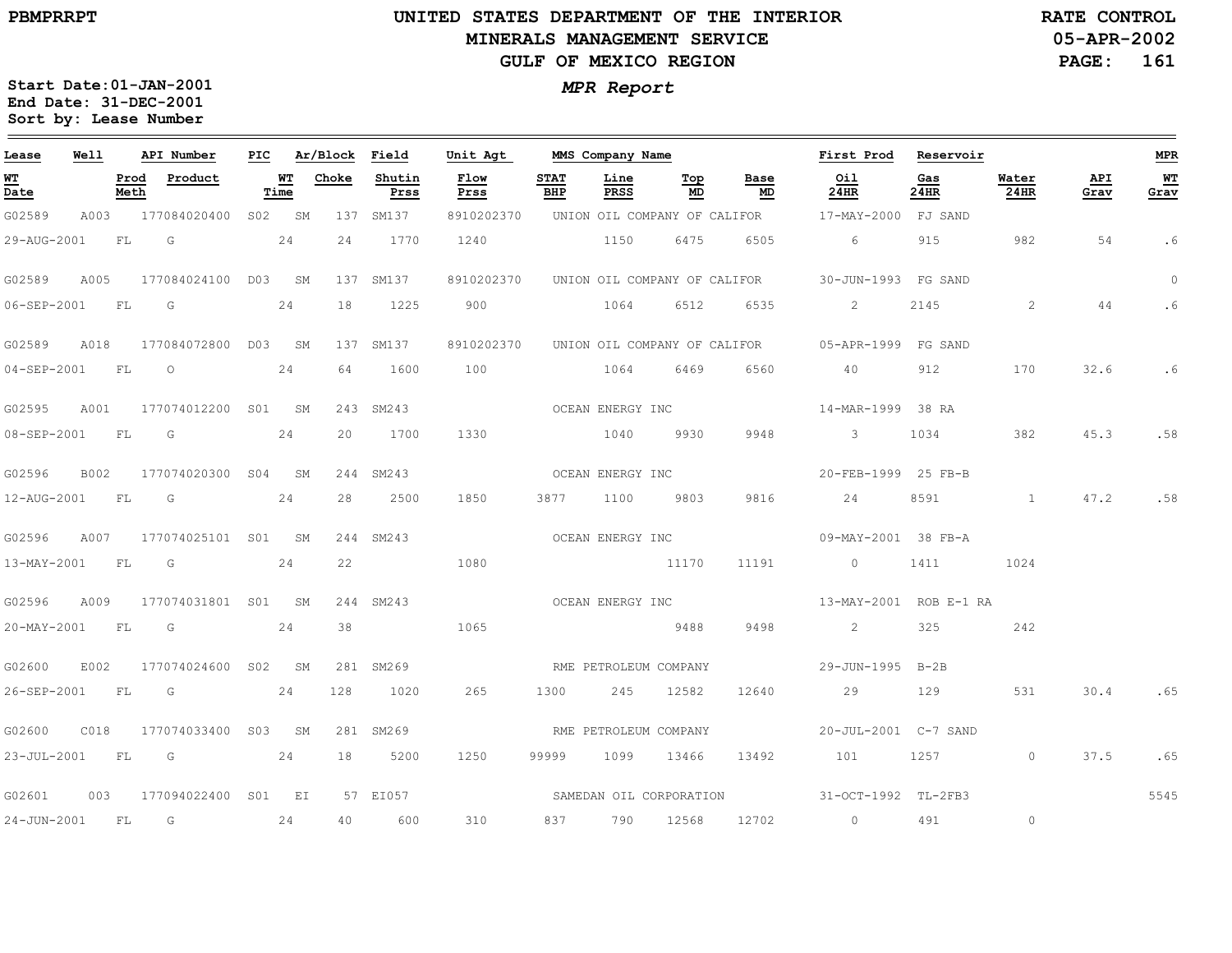# **UNITED STATES DEPARTMENT OF THE INTERIOR MINERALS MANAGEMENT SERVICEGULF OF MEXICO REGION**

**05-APR-2002PAGE: 162 RATE CONTROL**

| Lease            | Well        |              | API Number                      | PIC |            | Ar/Block Field |                | Unit Agt     |                    | MMS Company Name |                                        |                             | First Prod                                        | Reservoir   |                 |             | <b>MPR</b> |
|------------------|-------------|--------------|---------------------------------|-----|------------|----------------|----------------|--------------|--------------------|------------------|----------------------------------------|-----------------------------|---------------------------------------------------|-------------|-----------------|-------------|------------|
| WT<br>Date       |             | Prod<br>Meth | Product                         |     | WT<br>Time | Choke          | Shutin<br>Prss | Flow<br>Prss | <b>STAT</b><br>BHP | Line<br>PRSS     | $\underline{\operatorname{Top}}$<br>MD | Base<br>MD                  | Oil<br>24HR                                       | Gas<br>24HR | Water<br>24HR   | API<br>Grav | WT<br>Grav |
| G02601           |             |              | 003 177094022400 S01 EI         |     |            |                | 57 EI057       |              |                    |                  | SAMEDAN OIL CORPORATION                |                             | 31-OCT-1992 TL-2FB3                               |             |                 |             | 5545       |
| 07-DEC-2001      | <b>FL</b>   |              | G                               |     | 24         | 40             | 520            | 320          | 837                | 799              | 12568                                  | 12702                       | $\Omega$                                          | 204         | $\sim$ 0        |             |            |
|                  |             |              | G02601 005A 177094024200 S03 EI |     |            |                | 57 EI057       |              |                    |                  | SAMEDAN OIL CORPORATION                |                             | 24-MAY-1997 TEX(L)#1                              |             |                 |             |            |
| 11-DEC-2001 FL   |             |              | G                               |     | 24         | 14             | 1020           | 340          | 4903               | 799              | 11572                                  | 11594                       | $\circ$                                           | 62          | $\circ$         |             |            |
| G02601           |             |              | 014 177094126602 D03 EI         |     |            |                | 57 EI057       |              |                    |                  | BOIS D'ARC OFFSHORE LTD                |                             | 24-JUN-2001 BB-5 UPPER                            |             |                 |             |            |
| 20-JUL-2001 FL G |             |              |                                 |     | 24         | 9              | 4300           | 3460         |                    | 837 11914        |                                        | 11936                       | 10                                                | 1881        | 100             | 38.2        | .61        |
| G02601           | H001        |              | 177094127901 D03 EI             |     |            |                | 57 EI057       |              |                    |                  |                                        | BOIS D'ARC OFFSHORE LTD     | 27-FEB-2001 UPPER TL-1 SD                         |             |                 |             |            |
| 21-MAR-2001 FL   |             |              | in Gi                           |     | 24         | 14             | 4485           | 4050         |                    | 1240 13428       |                                        | 13588                       | 58                                                | 3877        | $4\overline{4}$ | 42.2        | .601       |
| G02608           | B008        |              | 177104066800 S01 EI             |     |            |                | 313 EI333      |              |                    |                  |                                        |                             | TEXACO EXPLORATION AND PROD 31-AUG-1977 H SEG650  |             |                 |             | 207        |
| 03-JUN-2001 GL O |             |              |                                 |     | 24         | 192            |                | 105          | 788                | 8000             |                                        | 8050                        | 81                                                | 203         | 67              | 32.8        |            |
| G02608           | <b>B010</b> |              | 177104068001 S01 EI             |     |            |                | 313 EI333      |              |                    |                  |                                        |                             | TEXACO EXPLORATION AND PROD 01-DEC-1995 H SEG500  |             |                 |             |            |
| 03-JUN-2001 GL   |             |              | $\overline{O}$                  |     | 24         | 192            |                | 105          | $\overline{0}$     |                  | 8184 8565                              |                             | 86 30                                             | 82          | 57              | 33.4        |            |
| G02608           | B019        |              | 177104071501 S01 EI             |     |            |                | 313 EI333      |              |                    |                  |                                        | TEXACO EXPLORATION AND PROD | 30-JUN-1979 H SEG810                              |             |                 |             | 77         |
| 30-JUN-2001 GL   |             |              | $\circ$                         |     | 24         | 192            |                | 110          | 185                |                  | 8110                                   | 8156                        | 61                                                | 187         | 183             | 35.4        |            |
| G02608           | B014        |              | 177104072800 S02 EI             |     |            |                | 313 EI333      |              |                    |                  |                                        |                             | TEXACO EXPLORATION AND PROD 05-OCT-2001 F SEG 550 |             |                 |             |            |
| 28-OCT-2001 FL   |             |              | $\overline{O}$                  |     | 5          | 15             | 1300           | 620          |                    | 410 7082         |                                        | 7088                        | 338                                               | 489         | $\circ$         | 31.6        | .65        |
| G02608           |             |              | B016 177104074901 S01 EI        |     |            |                | 313 EI333      |              |                    |                  |                                        | TEXACO EXPLORATION AND PROD | 28-APR-1997 I-1 SEG 102                           |             |                 |             |            |
| 28-JUN-2001      | <b>FL</b>   |              | $\circ$                         |     | 24         | 17             |                | 760          | 1907               |                  | 9057                                   | 9622                        | 71                                                | 393         | 1351            | 36          |            |
| G02608           | J004        |              | 177104150600 S01 EI             |     |            |                | 313 EI292      |              |                    |                  |                                        | AVIARA ENERGY CORPORATION   | 31-OCT-1999 FC SAND                               |             |                 |             |            |
| 26-MAR-2001 FL   |             |              | G                               |     |            | 31             | 2550           | 2050         | 1119               |                  | 14422 14764                            |                             | 93                                                | 12698       | 21              | 51.1        |            |
|                  |             |              |                                 |     |            |                |                |              |                    |                  |                                        |                             |                                                   |             |                 |             |            |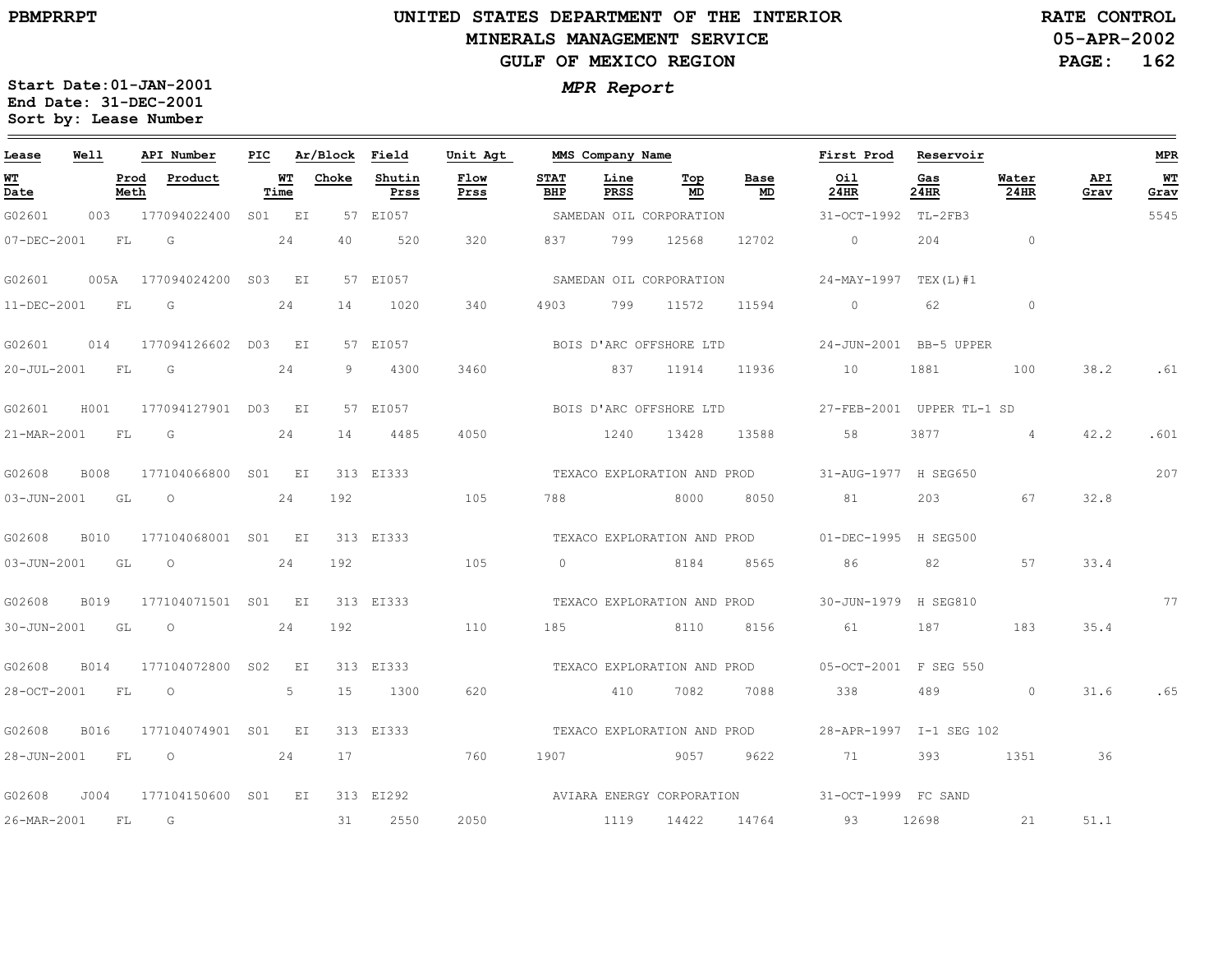$\qquad \qquad =$ 

20-AUG-2001

FL

O

4

16

3100

1942

# **UNITED STATES DEPARTMENT OF THE INTERIORMINERALS MANAGEMENT SERVICEGULF OF MEXICO REGION**

**05-APR-2002PAGE: 163 RATE CONTROL**

**MPR**

 $\equiv$ 

**WT Grav**

.65

.65

.65

.65

.65

.65

.65

.65

**Start Date:01-JAN-2001** *MPR Report* **End Date: 31-DEC-2001 Sort by: Lease Number** 

| Lease             | Well        |              | API Number                | PIC. |                 | Ar/Block | Field          | Unit Agt     |                    | MMS Company Name |                 |            | First Prod                  | Reservoir   |                      |             |
|-------------------|-------------|--------------|---------------------------|------|-----------------|----------|----------------|--------------|--------------------|------------------|-----------------|------------|-----------------------------|-------------|----------------------|-------------|
| <u>ит</u><br>Date |             | Prod<br>Meth | Product                   |      | WТ<br>Time      | Choke    | Shutin<br>Prss | Flow<br>Prss | <b>STAT</b><br>BHP | Line<br>PRSS     | Тор<br>MD       | Base<br>MD | Oil<br>24HR                 | Gas<br>24HR | Water<br><b>24HR</b> | API<br>Grav |
| G02624            | B009        |              | 177154028901 S01 ST       |      |                 |          | 36 ST036       |              |                    | CHEVRON USA INC  |                 |            | 17-MAR-2001 C3 SD FB B9     |             |                      |             |
| 23-MAR-2001       |             | FL.          | G                         |      | 12              | 16       | 3225           | 3078         |                    | 877 12688        |                 | 12734      | 236                         | 4970        | $\Omega$             | 54.3        |
| G02624            | <b>B009</b> |              | 177154028901 S02          |      | ST              |          | 36 ST036       |              |                    |                  | CHEVRON USA INC |            | 21-NOV-2001 C-1E FB-B9      |             |                      |             |
| 28-NOV-2001       |             | FL           | $\circ$                   |      | 6               | 17       | 2462           | 2266         |                    |                  | 11952           | 11992      | 842                         | 2148        | 54                   | 37.6        |
| G02624            | B013        |              | 177154034201 S01 ST       |      |                 |          | 36 ST036       |              |                    |                  | CHEVRON USA INC |            | 26-MAR-2001 D-10 B-16       |             |                      |             |
| 23-APR-2001       |             | <b>FL</b>    | $\circ$                   |      | 10              | 17       | 3350           | 2743         |                    | 13348            |                 | 13374      | 905                         | 1387        | 302                  | 29.3        |
| G02624            | G004        |              | 177154048700 S03 ST       |      |                 |          | 36 ST036       |              |                    | CHEVRON USA INC  |                 |            | 14-OCT-2001 D11A SD. FB G4  |             |                      |             |
| 29-OCT-2001       |             | FL           | G                         |      | $4\phantom{0}$  | 64       | 5261           | 3244         |                    | 905              | 13452           | 13490      | 251                         | 4242        | 56                   |             |
| G02625            | C001        |              | 177154015602 S01          |      | ST              |          | 37 ST037       |              |                    | CHEVRON USA INC  |                 |            | 19-OCT-2001 D11A SD. FB C1  |             |                      |             |
| 29-OCT-2001       |             | FL           | G                         |      | $4\degree$      | 64       | 5400           | 5100         |                    | 1040 13310       |                 | 13350      | 241                         | 7044        | 33                   |             |
| G02625            | H001D       |              | 177154087500 D02 ST       |      |                 |          | 37 ST037       |              |                    |                  |                 |            |                             |             |                      |             |
| 06-FEB-2001       |             | FL.          | G                         |      | 24              | 79       | 2555           | 1211         | 3427               |                  | 1026 11992      | 12026      | 249                         | 7134        | 4735                 | 45.2        |
| G02625            |             |              | H001D 177154087500 D02 ST |      |                 |          | 37 ST037       |              |                    | CHEVRON USA INC  |                 |            | 08-SEP-1996 D-4             |             |                      |             |
| 03-JUN-2001       |             | FL           | G                         |      | 24              | 40       | 3359           | 1405         |                    | 3427 339 11992   |                 | 12026      | 99                          | 3100        | 2380                 | 45.2        |
| G02625            |             |              | H002D 177154088000 D05    |      | ST              |          | 37 ST037       |              |                    | CHEVRON USA INC  |                 |            | 23-JUL-2001 8700 FBH7       |             |                      |             |
| 01-AUG-2001       |             | <b>FL</b>    | $\circ$                   |      | $4 \quad$       | 17       | 1423           | 1248         |                    |                  | 9028            | 9045       | 501                         | 222         | 10                   | 32.1        |
| G02625            | H002        |              | 177154088000 D04          |      | ST              |          | 37 ST037       |              |                    |                  | CHEVRON USA INC |            | 23-JUL-2001 8900 FBH6D      |             |                      |             |
| 18-AUG-2001       |             | FL           | 12<br>$\overline{O}$      |      |                 | 17       | 2262           | 1000         |                    |                  | 9261            | 9273       | 368                         | 245         | 92                   | 34          |
| G02625            | H003D       |              | 177154088500 D04          |      | ST <sup>3</sup> |          | 37 ST037       |              |                    |                  | CHEVRON USA INC |            | 07-AUG-2001 8350' SD. FB H1 |             |                      |             |

8781

8792

630

888

33

36.4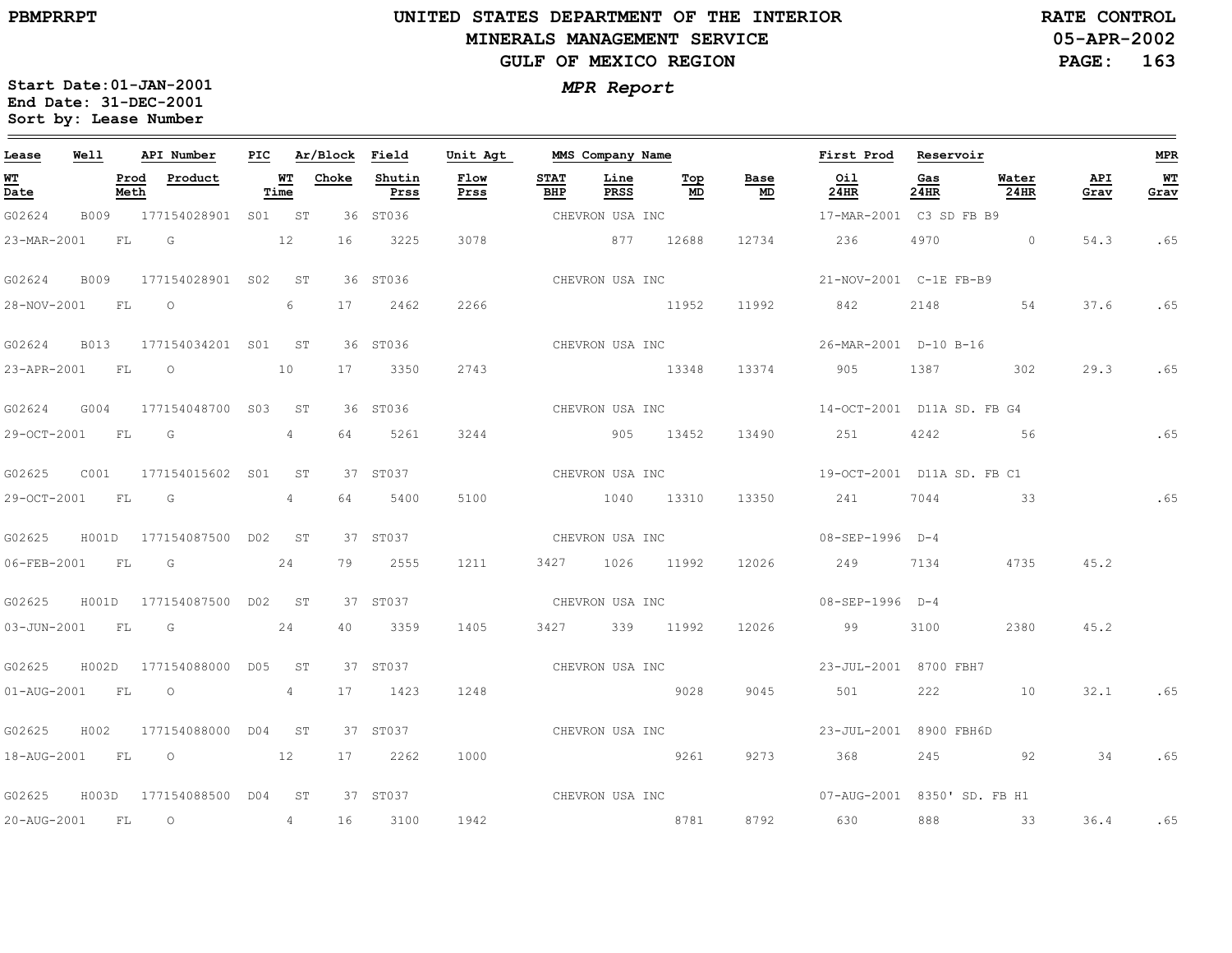# **UNITED STATES DEPARTMENT OF THE INTERIOR MINERALS MANAGEMENT SERVICEGULF OF MEXICO REGION**

**05-APR-2002PAGE: 164 RATE CONTROL**

| Lease             | Well |              | API Number                |            | PIC Ar/Block Field |                | Unit Agt     |                    | MMS Company Name |                 |            | First Prod                                  | Reservoir      |               |             | <b>MPR</b> |
|-------------------|------|--------------|---------------------------|------------|--------------------|----------------|--------------|--------------------|------------------|-----------------|------------|---------------------------------------------|----------------|---------------|-------------|------------|
| WT<br>Date        |      | Prod<br>Meth | Product                   | WT<br>Time | Choke              | Shutin<br>Prss | Flow<br>Prss | <b>STAT</b><br>BHP | Line<br>PRSS     | Тор<br>MD       | Base<br>MD | Oil<br>24HR                                 | Gas<br>24HR    | Water<br>24HR | API<br>Grav | WТ<br>Grav |
| G02625            |      |              | H003 177154088500 D03 ST  |            |                    | 37 ST037       |              |                    | CHEVRON USA INC  |                 |            | 07-AUG-2001 8700 FBH7                       |                |               |             |            |
| $07 - SEP - 2001$ |      | FL G         |                           | 6          | 33                 | 2837           | 2068         |                    | 1020             | 9131            | 9145       | 104                                         | 10304          | $\sim$ 2      | 51.2        | .65        |
| G02625            |      |              | H007 177154092601 D01 ST  |            |                    | 37 ST037       |              |                    | CHEVRON USA INC  |                 |            | 13-SEP-1997 8700 FBH7                       |                |               |             |            |
| 20-JAN-2001 GL O  |      |              |                           | 24         | 34                 | 2915           | 353          | 2988               |                  | 236 10608       | 11225      | 166                                         | $\overline{0}$ | 1214          | 32.6        |            |
| G02625            |      |              | H007 177154092601 D01 ST  |            |                    | 37 ST037       |              |                    | CHEVRON USA INC  |                 |            | 13-SEP-1997 8700 FBH7                       |                |               |             |            |
|                   |      |              | 24-JUN-2001 GL O          | 24         | 28                 | 2915           | 353          |                    | 2988 281 10608   |                 | 11225      | 540                                         | 1440           | 1620          | 32.6        |            |
| G02625            |      |              | 1003 177154094104 S01 ST  |            |                    | 37 ST037       |              |                    |                  | CHEVRON USA INC |            | 01-JUN-2001 C-5 SD. FB I3ST04               |                |               |             |            |
| 01-JUL-2001 FL 0  |      |              |                           | 12         | 24                 | 3418           | 2338         |                    | 12559            |                 | 12572      | 1061                                        | 5044           | 11            |             | 35.4 .65   |
| G02625            |      |              | H009 177154096500 D01 ST  |            |                    | 37 ST037       |              |                    | CHEVRON USA INC  |                 |            | 31-MAY-1999 8600 FBH9                       |                |               |             |            |
| 16-JUN-2001 FL G  |      |              |                           | 24         | 45                 | 3197           | 453          |                    | 268 9040         |                 | 9076       | 117                                         |                | 1224 1057     | 47.8        |            |
| G02625            |      |              | A013 177154100300 S01 ST  |            |                    | 37 ST037       |              |                    | CHEVRON USA INC  |                 |            | 30-AUG-2000 D2 SD FB A13                    |                |               |             |            |
| 14-APR-2001 FL O  |      |              |                           | 24         | 52                 | 1860           | 707          | # # # # #          | 192 12562        |                 | 12618      | 1134                                        | 1086           | $\sim$ 0      | 33.8        |            |
| G02625            |      |              | A013 177154100300 S01 ST  |            |                    | 37 ST037       |              |                    | CHEVRON USA INC  |                 |            | 30-AUG-2000 D2 SD FB A13                    |                |               |             |            |
|                   |      |              | 07-JUN-2001 FL 0          | 24         | 26                 | 2237           | 1154         | # # # #            |                  | 1047 12562      | 12618      | 744                                         |                | 1122 0        | 33.8        |            |
| G02625            |      |              | A016D 177154102500 D02 ST |            |                    | 37 ST037       |              |                    |                  |                 |            | CHEVRON USA INC $11-SEP-2000$ D4 SAND FB A6 |                |               |             |            |
| 11-FEB-2001 FL    |      |              | $\overline{O}$            | 24         | 34                 | 2290           | 1069         | # # # # #          | 1013 11705       |                 | 11720      | 456                                         | 600            | 186           | 34.3        |            |
| G02625            |      |              | A016D 177154102500 D02 ST |            |                    | 37 ST037       |              |                    | CHEVRON USA INC  |                 |            | 11-SEP-2000 D4 SAND FB A6                   |                |               |             |            |
|                   |      |              | 03-JUN-2001 FL 0 24       |            |                    | 25 1710        | 655          |                    | ##### 207 11705  |                 | 11720      | 394                                         |                | 356 146       | 34.3        |            |
| G02625            |      |              | 1005 177154106600 S01 ST  |            |                    | 37 ST037       |              |                    |                  |                 |            |                                             |                |               |             |            |
| 11-JUL-2001 FL 0  |      |              |                           | 6          |                    | 18 1710        | 538          |                    | 8 14067          |                 | 14080      | 812                                         | 524            | $\sim$ 0      | 34.3        | .65        |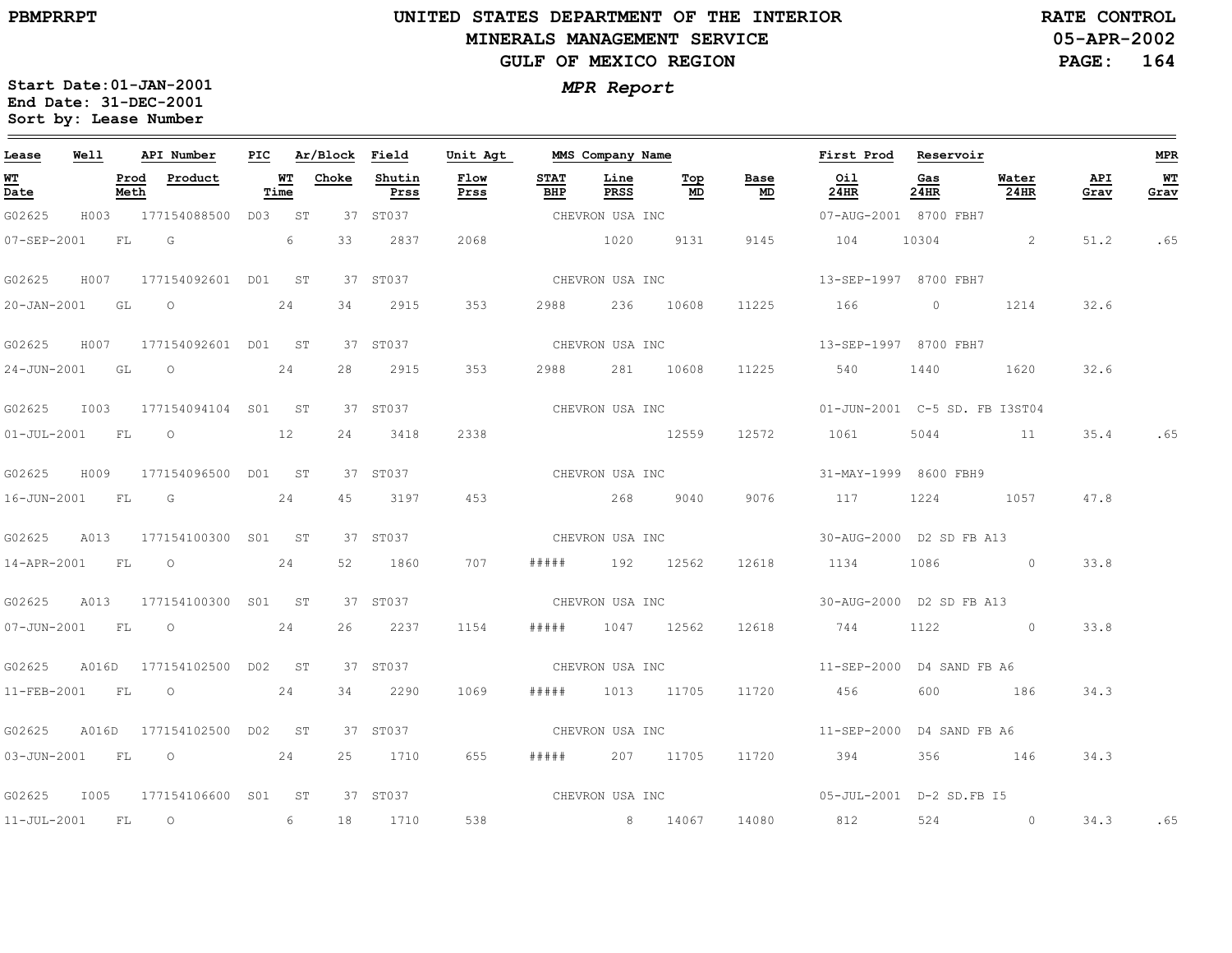$\equiv$ 

# **UNITED STATES DEPARTMENT OF THE INTERIOR MINERALS MANAGEMENT SERVICEGULF OF MEXICO REGION**

**05-APR-2002PAGE: 165 RATE CONTROL**

| Lease             | Well  |              | API Number                       |            | PIC Ar/Block Field |                | Unit Agt                      |                    | MMS Company Name |           |            | First Prod                                        | Reservoir   |               |             | MPR            |
|-------------------|-------|--------------|----------------------------------|------------|--------------------|----------------|-------------------------------|--------------------|------------------|-----------|------------|---------------------------------------------------|-------------|---------------|-------------|----------------|
| <b>WT</b><br>Date |       | Prod<br>Meth | Product                          | WT<br>Time | Choke              | Shutin<br>Prss | Flow<br>Prss                  | <b>STAT</b><br>BHP | Line<br>PRSS     | Top<br>MD | Base<br>MD | Oil<br>24HR                                       | Gas<br>24HR | Water<br>24HR | API<br>Grav | WT<br>Grav     |
| G02625            |       |              | C009 177154107700 S01 ST         |            |                    | 37 ST037       |                               |                    | CHEVRON USA INC  |           |            | 07-NOV-2001 D-8 SD FB C9                          |             |               |             |                |
| 17-DEC-2001       |       | FL.          | G<br>19                          |            | 18                 | 5600           | 4608                          |                    | 1050 15506       |           | 15530      | 228                                               |             | 6100 508      | 46.2        | .65            |
| G02625            | C010  |              | 177154107800 S01 ST              |            |                    | 37 ST037       |                               |                    | CHEVRON USA INC  |           |            | 30-OCT-2001 D8/D9 FB C10                          |             |               |             |                |
| 16-NOV-2001       |       | FL           | G                                | 23         | 17                 | 5400           | 3581                          |                    | 1063 13198       |           | 13312      | 1014                                              | 2809        | 53            | 28.3        | .65            |
| G02632            | A002  |              | 608074001200 S01 GB              |            |                    | 236 GB236      | CHEVRON USA INC               |                    |                  |           |            | 31-OCT-1997 4500' SAND                            |             |               |             |                |
| 26-MAY-2001 FL G  |       |              | 24                               |            | 64                 | 360            | 211                           |                    | 209 8170         |           | 8220       | $\sim$ 0                                          | 18          | $\circ$       |             |                |
| G02632            | A014  |              | 608074063300 S01 GB              |            |                    | 236 GB236      |                               |                    | CHEVRON USA INC  |           |            | 13-SEP-1997 4500' SAND                            |             |               |             |                |
| $24 - MAX - 2001$ |       | FL G         |                                  | 24         | 64                 | 1025           | 220                           |                    | 210 6668         |           | 7150       | $\circ$                                           | 3235        | 32            |             |                |
| G02643            | A029  |              | 608174011001 S02 MC              |            |                    | 151 MC194      | 8910169310 SHELL OFFSHORE INC |                    |                  |           |            | 09-JUL-2001 I RA2                                 |             |               |             |                |
|                   |       |              | 09-JUL-2001 FL G 11              |            | 26                 | 1300           | 500                           |                    | 1080 1200 11152  |           | 11204      | $\sim$ 0                                          | 1349        | 9             |             | . 6            |
| G02663            | A002  |              | 427054002600 S03 BA A 70 BA070A  |            |                    |                | GOM SHELF LLC                 |                    |                  |           |            | 26-SEP-1999 TEX W B                               |             |               |             |                |
| 13-OCT-2001       |       | FL           | $\overline{\mathbb{G}}$          |            | 24 16              | 2200           | 1440                          |                    | 981 8424         |           | 8483       | $\circ$                                           | 2580        | $\sim$ 1      |             | .587           |
| G02663            | A008  |              | 427054003901 S05 BA A 70 BA070A  |            |                    |                | GOM SHELF LLC                 |                    |                  |           |            | 01-OCT-2001 TEX W B                               |             |               |             |                |
| 13-OCT-2001 FL    |       |              | $\overline{\mathsf{G}}$          |            | 24 16              | 2200           | 1440                          |                    | 981              | 8759      | 8812       | $\overline{0}$                                    | 2580        | $\mathbf{1}$  |             | .587           |
| G02694            | A015D |              | 427094027000 D02 HI A 511 HI511A |            |                    |                |                               |                    |                  |           |            | FAIRWAYS SPECIALTY SALES & S 31-AUG-1979 PL61 FB2 |             |               |             | $\overline{0}$ |
| 07-JUN-2001       |       | FL           | G                                |            | 8 32               | 370            | 270                           | 421                | 270              | 3384      | 3487       | $\sim$ 1                                          | 700         | 1             | 44.5        | .596           |
| G02705            | B004  |              | 427094098000 S01 HI A 547 HI545A |            |                    |                | SAMEDAN OIL CORPORATION       |                    |                  |           |            | 30-JUN-1995 TA-1B                                 |             |               |             |                |
|                   |       |              | 16-JUN-2001 FL O 24 64 145       |            |                    |                |                               |                    | 2132 6772        |           | 6840       | 261                                               | 228         | 78            | 39.6        |                |
| G02705            | B004  |              | 427094098000 S01 HI A 547 HI545A |            |                    |                | SAMEDAN OIL CORPORATION       |                    |                  |           |            | 30-JUN-1995 TA-1B                                 |             |               |             |                |
| 23-DEC-2001       |       | FL           | $\overline{O}$                   |            | 24 64              |                | 160                           |                    | 2132 6772        |           | 6840       | 226 72                                            |             | 224           | 38.7        |                |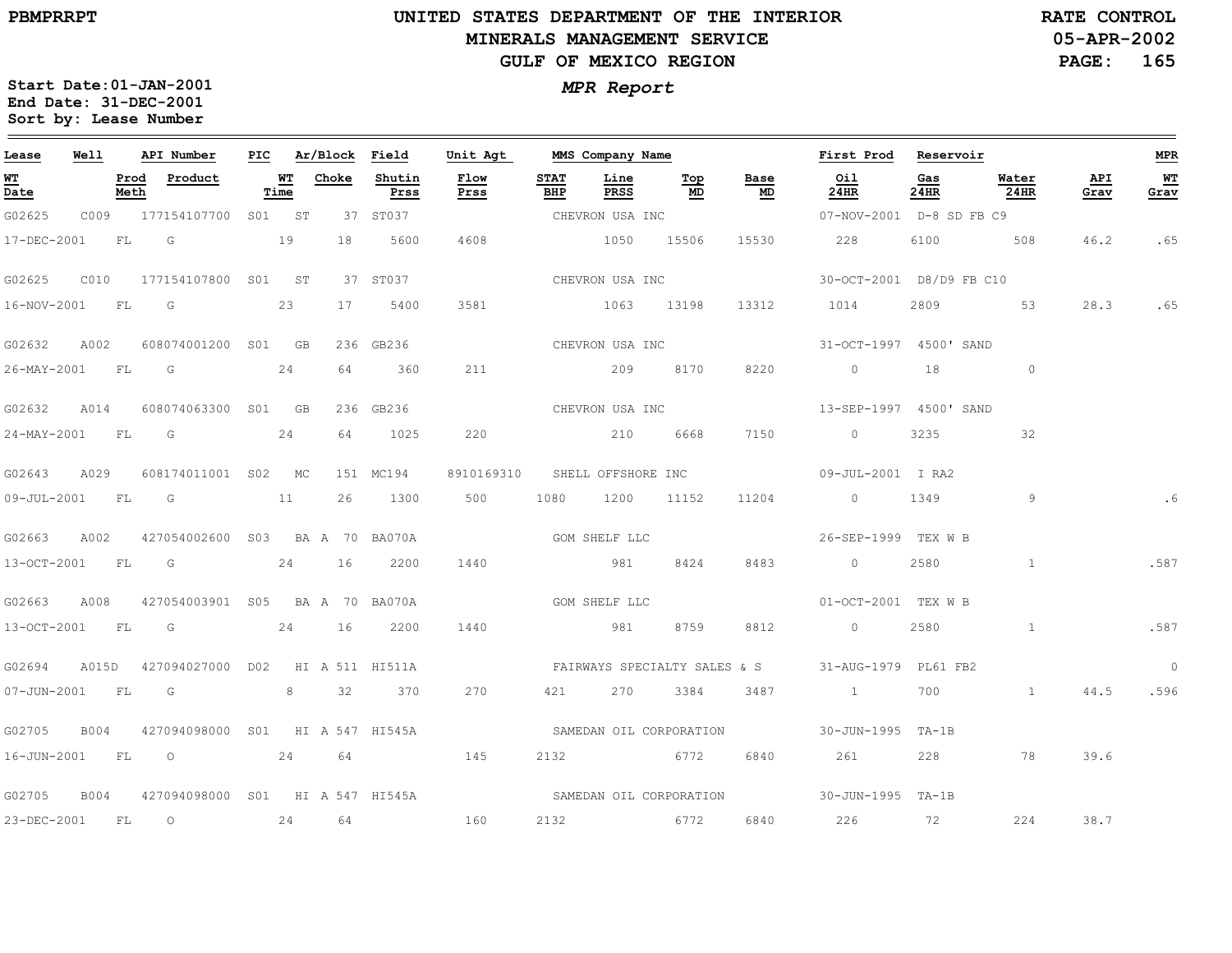$\equiv$ 

# **UNITED STATES DEPARTMENT OF THE INTERIOR MINERALS MANAGEMENT SERVICEGULF OF MEXICO REGION**

**05-APR-2002PAGE: 166 RATE CONTROL**

| Lease            | Well |              | API Number                       |            | PIC Ar/Block Field |                | Unit Agt       |                    | MMS Company Name    |                         |            | First Prod Reservoir                                                                                                                                                                                                                                                                                                               |             |                |             | <b>MPR</b> |
|------------------|------|--------------|----------------------------------|------------|--------------------|----------------|----------------|--------------------|---------------------|-------------------------|------------|------------------------------------------------------------------------------------------------------------------------------------------------------------------------------------------------------------------------------------------------------------------------------------------------------------------------------------|-------------|----------------|-------------|------------|
| WT<br>Date       |      | Prod<br>Meth | Product                          | WT<br>Time | Choke              | Shutin<br>Prss | Flow<br>Prss   | <b>STAT</b><br>BHP | Line<br><b>PRSS</b> | Тор<br>MD               | Base<br>MD | Oil<br>24HR                                                                                                                                                                                                                                                                                                                        | Gas<br>24HR | Water<br>24HR  | API<br>Grav | WТ<br>Grav |
| G02705           | B006 |              | 427094100100 S01 HI A 547 HI545A |            |                    |                |                |                    |                     | SAMEDAN OIL CORPORATION |            | 29-NOV-1995 B-2                                                                                                                                                                                                                                                                                                                    |             |                |             |            |
| 30-JUN-2001      |      | FL           | 24 64<br>$\overline{O}$          |            |                    |                | 170            | 3540               |                     | 8458                    | 8650       | 111                                                                                                                                                                                                                                                                                                                                | 402         | $\overline{0}$ | 39.6        |            |
| G02705           | B006 |              | 427094100100 S01 HI A 547 HI545A |            |                    |                |                |                    |                     | SAMEDAN OIL CORPORATION |            | 29-NOV-1995 B-2                                                                                                                                                                                                                                                                                                                    |             |                |             |            |
| 29-DEC-2001      |      | <b>FL</b>    | $\circ$                          | 24         | 64                 |                | 130            | 3540               |                     | 8458                    | 8650       | 33                                                                                                                                                                                                                                                                                                                                 | 130         | $\circ$        | 38.7        |            |
| G02716           | A005 |              | 427094055800 S03 HI A 568 HI568A |            |                    |                |                |                    |                     | SAMEDAN OIL CORPORATION |            | 23-JUL-2000 TA2                                                                                                                                                                                                                                                                                                                    |             |                |             |            |
| 17-JUN-2001 FL G |      |              |                                  |            | 24 27              | 380            | $\overline{0}$ |                    |                     | 1083 7280               | 7388       | $\overline{0}$                                                                                                                                                                                                                                                                                                                     | -40         | $\circ$        |             |            |
| G02716           | A005 |              | 427094055800 S04 HI A 568 HI568A |            |                    |                |                |                    |                     | SAMEDAN OIL CORPORATION |            | 28-SEP-2001 TA1 LOWER                                                                                                                                                                                                                                                                                                              |             |                |             |            |
| 14-OCT-2001      |      | FL           | G                                |            | 24 17              | 2000           | 1880           | 2353               | 1020                | 6786                    | 6808       | 8                                                                                                                                                                                                                                                                                                                                  | 7126        | $\circ$        | 48.3        | .586       |
| G02716           | A005 |              | 427094055800 S04 HI A 568 HI568A |            |                    |                |                |                    |                     | SAMEDAN OIL CORPORATION |            | 28-SEP-2001 TA1 LOWER                                                                                                                                                                                                                                                                                                              |             |                |             |            |
| 28-DEC-2001 FL   |      |              | $\overline{G}$                   | 24         | 64                 | 1000           | 115            |                    | 2353 1004           | 6786 —                  | 6808       | $\overline{0}$ and $\overline{0}$ and $\overline{0}$ and $\overline{0}$ and $\overline{0}$ and $\overline{0}$ and $\overline{0}$ and $\overline{0}$ and $\overline{0}$ and $\overline{0}$ and $\overline{0}$ and $\overline{0}$ and $\overline{0}$ and $\overline{0}$ and $\overline{0}$ and $\overline{0}$ and $\overline{0}$ and | 248         | 388            |             |            |
| G02716           | A009 |              | 427094060000 S01 HI A 568 HI568A |            |                    |                |                |                    |                     | SAMEDAN OIL CORPORATION |            | 30-JUN-1982 S4 FB1                                                                                                                                                                                                                                                                                                                 |             |                |             | 4495       |
| 26-JUN-2001      |      | FL           | G                                | 24         | 44                 | 680            | 310            | 920                | 1083                | 3860                    | 3970       | $\circ$                                                                                                                                                                                                                                                                                                                            | 3570        | $\sim$ 0       |             |            |
| G02716           | A009 |              | 427094060000 S01 HI A 568 HI568A |            |                    |                |                |                    |                     | SAMEDAN OIL CORPORATION |            | 30-JUN-1982 S4 FB1                                                                                                                                                                                                                                                                                                                 |             |                |             | 4495       |
| 28-DEC-2001 FL   |      |              | G                                | 24         | 64                 | 625            | 160            | 920                | 1004                | 3860                    | 3970       | $\overline{0}$                                                                                                                                                                                                                                                                                                                     | 3272        | $\circ$        |             |            |
| G02716           | A010 |              | 427094060701 S01 HI A 568 HI568A |            |                    |                |                |                    |                     | SAMEDAN OIL CORPORATION |            | 31-AUG-1988 TA7 FB1                                                                                                                                                                                                                                                                                                                |             |                |             | 541        |
| 25-JUN-2001 FL   |      |              | $\overline{\mathsf{G}}$          | 24         | 64                 | 1620           | 140            |                    | 1083                | 6262                    | 6278       | 19                                                                                                                                                                                                                                                                                                                                 | 334         | 765            | 47.9        |            |
| G02716           | A010 |              | 427094060701 S01 HI A 568 HI568A |            |                    |                |                |                    |                     | SAMEDAN OIL CORPORATION |            | 31-AUG-1988 TA7 FB1                                                                                                                                                                                                                                                                                                                |             |                |             | 541        |
|                  |      |              | 29-DEC-2001 FL G 24              |            | 64                 | 1210           | 125            |                    | 1004                | 6262                    | 6278       | 26                                                                                                                                                                                                                                                                                                                                 | 358 358     | 136            | 49.2        |            |
| G02716           | A016 |              | 427094067401 S01 HI A 568 HI568A |            |                    |                |                |                    |                     |                         |            | SAMEDAN OIL CORPORATION 03-MAY-1997 TA-7B-FB2                                                                                                                                                                                                                                                                                      |             |                |             |            |
| 15-JUN-2001      |      | <b>FL</b>    | $\overline{O}$                   |            | 24 25              |                | 1175           | 2010               |                     | 11128                   |            | 11169 79                                                                                                                                                                                                                                                                                                                           | 3438        | 248            | 39.6        |            |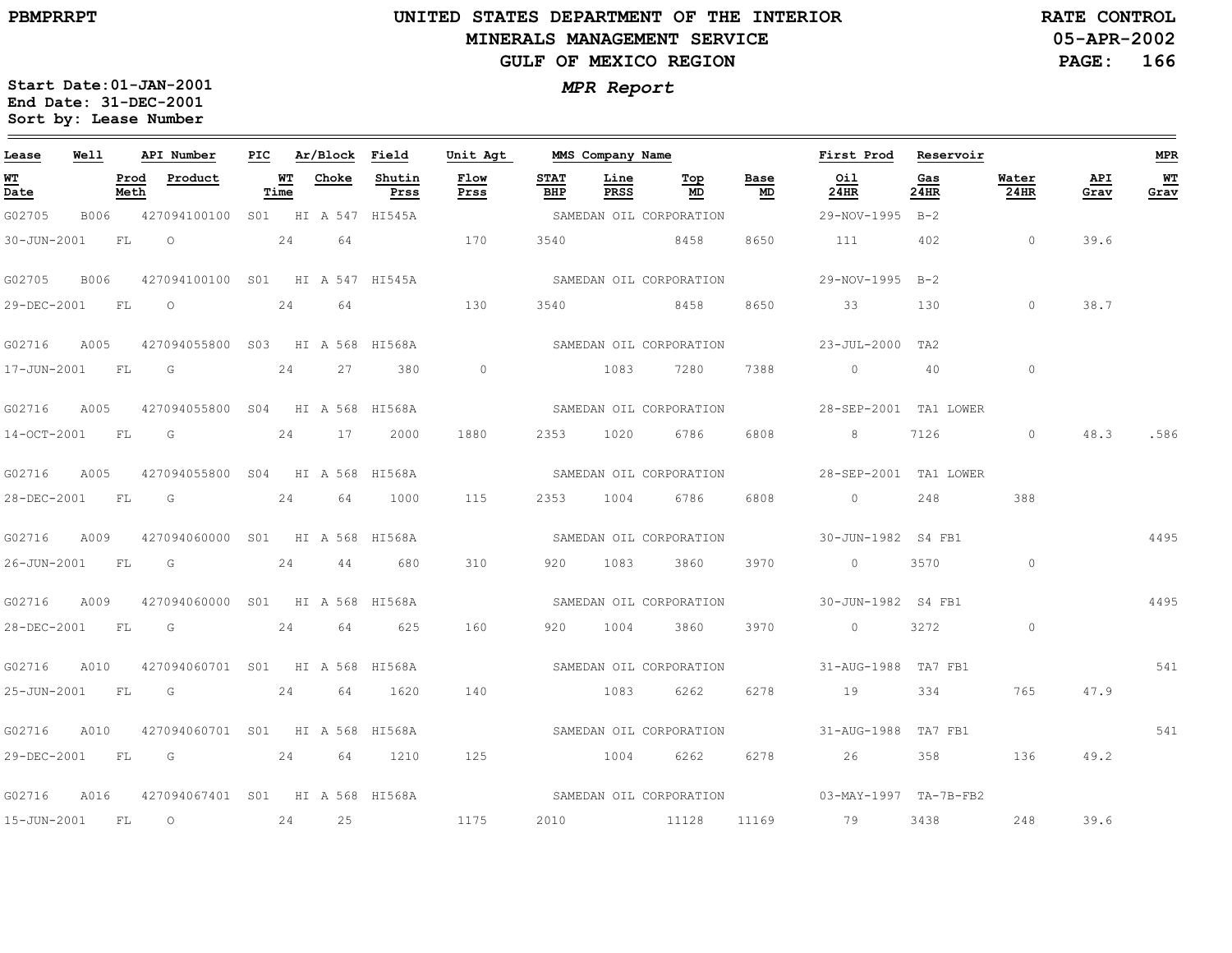# **UNITED STATES DEPARTMENT OF THE INTERIOR MINERALS MANAGEMENT SERVICEGULF OF MEXICO REGION**

**05-APR-2002RATE CONTROL**

**PAGE: 167**

| Lease            | Well |      | API Number                                   | PIC |            | Ar/Block Field |                | Unit Agt     |                    | MMS Company Name |                              |            | First Prod                                                                              | Reservoir   |               |             | <b>MPR</b> |
|------------------|------|------|----------------------------------------------|-----|------------|----------------|----------------|--------------|--------------------|------------------|------------------------------|------------|-----------------------------------------------------------------------------------------|-------------|---------------|-------------|------------|
| WT<br>Date       |      | Meth | Prod Product                                 |     | WT<br>Time | Choke          | Shutin<br>Prss | Flow<br>Prss | <b>STAT</b><br>BHP | Line<br>PRSS     | Top<br>MD                    | Base<br>MD | Oil<br>24HR                                                                             | Gas<br>24HR | Water<br>24HR | API<br>Grav | WT<br>Grav |
| G02716           |      |      | A017 427094103901 S01 HI A 568 HI568A        |     |            |                |                |              |                    |                  | SAMEDAN OIL CORPORATION      |            | 23-NOV-1997 TA-7A                                                                       |             |               |             |            |
| 29-JUN-2001      |      | FL G | 24                                           |     |            | 36             | 2125           | 1260         | 3466               |                  | 1083 10552                   | 10600      | 55                                                                                      | 3458        | 1049          | 47.9        |            |
| G02716           |      |      | A017 427094103901 S01 HI A 568 HI568A        |     |            |                |                |              |                    |                  | SAMEDAN OIL CORPORATION      |            | 23-NOV-1997 TA-7A                                                                       |             |               |             |            |
| 31-DEC-2001 FL G |      |      |                                              |     | 24         | 38             | 2150           | 1140         |                    | 3466 1004 10552  |                              | 10600      | 21                                                                                      | 3741        | 1176          | 49.2        |            |
|                  |      |      |                                              |     |            |                |                |              |                    |                  |                              |            | TEXACO EXPLORATION AND PROD 31-JAN-1985 CCC2CC3 SEG 545                                 |             |               |             | 2751       |
| 05-JAN-2001 FL G |      |      |                                              |     | $4\degree$ | 40             | 2075           | 110          | 99999              | 95 11892         |                              |            | 12038 2                                                                                 | 240         | 100           | 54.2        | .65        |
| G02735           |      |      | A011 427114070400 D03 HI A 309 HI309A        |     |            |                |                |              |                    |                  |                              |            | EL PASO PRODUCTION OIL & GAS 31-AUG-1998 TRIM A-8 SAND                                  |             |               |             |            |
| 10-JAN-2001 FL G |      |      |                                              |     |            | 64             | 920            | 550          |                    | 900              | 3390                         | 3450       | $\begin{array}{ccccccc}\n0 & & & 2 & & & 0\n\end{array}$                                |             |               |             |            |
| G02735           |      |      | A011D  427114070400  D02  HI  A  309  HI309A |     |            |                |                |              |                    |                  | EL PASO PRODUCTION OIL & GAS |            | 30-JUN-1994 TRIM A-6                                                                    |             |               |             | 2310       |
| 10-JAN-2001 FL G |      |      |                                              |     |            | 87   187       | 680            | 300          |                    | 900              | 2680                         | 2686       |                                                                                         |             | 2519          |             |            |
| G02735           |      |      | A012 427114070700 S01 HI A 309 HI309A        |     |            |                |                |              |                    |                  |                              |            | EL PASO PRODUCTION OIL & GAS 30-JUN-1994 ANG B-9                                        |             |               |             | 11110      |
| 10-JAN-2001 FL G |      |      |                                              |     |            |                | 87 855         | 200          |                    | 900              | 8032                         | 8102       |                                                                                         |             | 50            |             |            |
| G02735           |      |      | A013 427114078300 S03 HI A 309 HI309A        |     |            |                |                |              |                    |                  |                              |            | EL PASO PRODUCTION OIL & GAS 25-JAN-2000 ANG B-2                                        |             |               |             |            |
|                  |      |      | 15-SEP-2001 FL G 24 128                      |     |            |                | 650            | 220          |                    | 1047             | 8206                         | 8240       | $\sim$ 0 $\sim$ 0                                                                       | 178         | $\Omega$      |             |            |
| G02735           |      |      | A017 427114080301 S02 HI A 309 HI309A        |     |            |                |                |              |                    |                  |                              |            |                                                                                         |             |               |             |            |
| 10-JAN-2001 FL G |      |      |                                              |     |            | 40             | 950            | 650          |                    | 900              | 6010                         | 6070       | $\begin{array}{ccc} & & 0 & \hline \end{array}$                                         |             | $\circ$       |             |            |
|                  |      |      | G02739 A024 427114030702 S01 HI A 339 HI340A |     |            |                |                |              |                    |                  |                              |            | DEVON ENERGY PRODUCTION COMP 13-APR-2001 DP-1 SAND, TRIM B                              |             |               |             |            |
|                  |      |      | 14-NOV-2001 FL G 24 59                       |     |            |                | 580            | 500          |                    | 480              | 6070                         | 7635       | $6 \qquad \qquad$                                                                       | 9679        | $\sim$ 0      |             | .65        |
| G02750           |      |      |                                              |     |            |                |                |              |                    |                  |                              |            | A001 427114052200 S01 HI A 365 HI376A ANADARKO PETROLEUM CORPORATI 31-DEC-1983 PL16 FB2 |             |               |             | 229        |
| 24-AUG-2001 GL   |      |      | $\overline{O}$                               | 24  |            | 128            | 1075           | 65           |                    |                  | 6081                         | 6130       | 262                                                                                     | 212         | 273           | 37.9        | .68        |
|                  |      |      |                                              |     |            |                |                |              |                    |                  |                              |            |                                                                                         |             |               |             |            |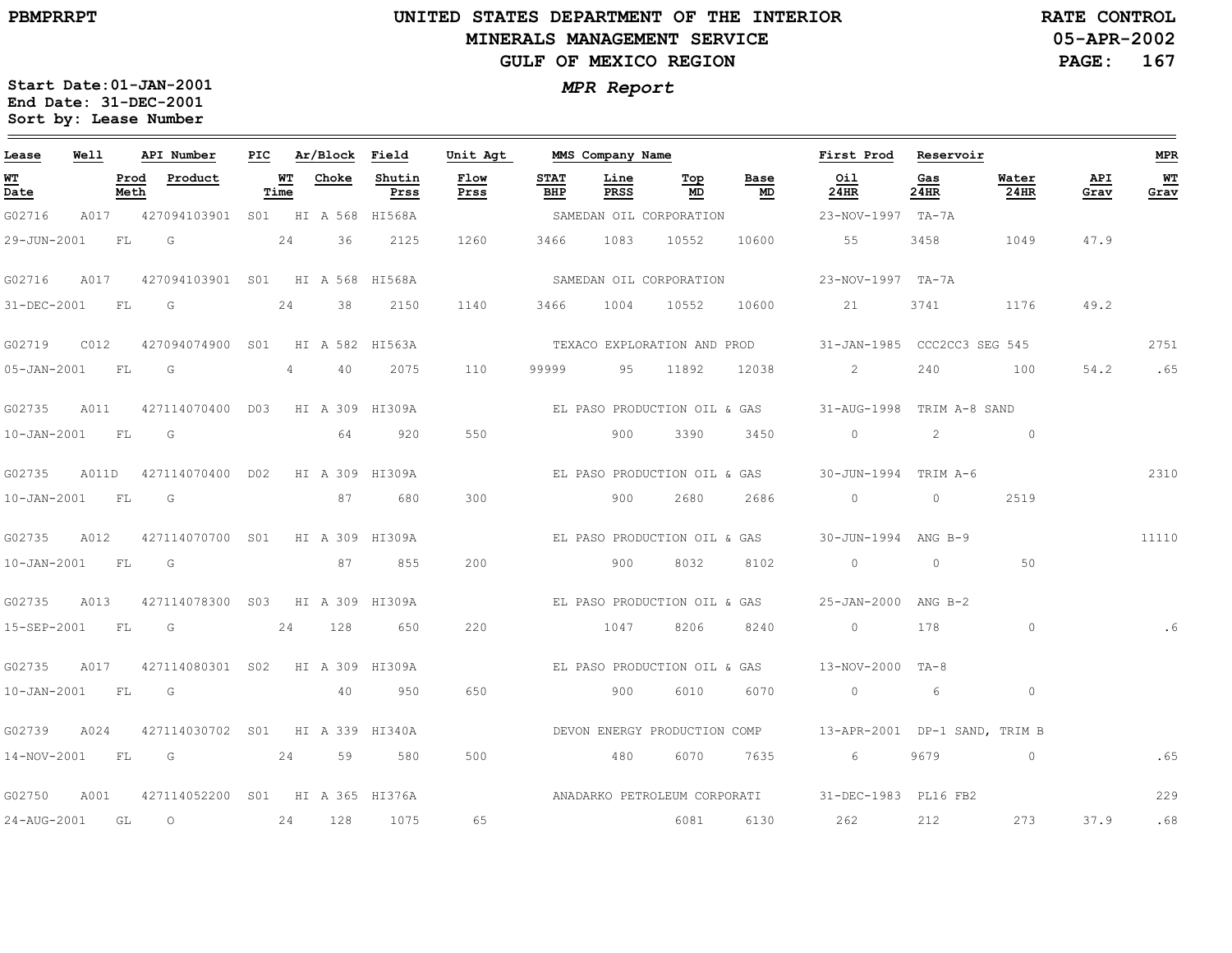# **UNITED STATES DEPARTMENT OF THE INTERIOR MINERALS MANAGEMENT SERVICEGULF OF MEXICO REGION**

**05-APR-2002PAGE: 168 RATE CONTROL**

| Lease          | Well |              | API Number                       | PIC |            | Ar/Block Field |                | Unit Agt              |                    | MMS Company Name      |           |                              | First Prod                                                                                                                                                                                                                                                                                                                         | Reservoir   |                |             | <b>MPR</b> |
|----------------|------|--------------|----------------------------------|-----|------------|----------------|----------------|-----------------------|--------------------|-----------------------|-----------|------------------------------|------------------------------------------------------------------------------------------------------------------------------------------------------------------------------------------------------------------------------------------------------------------------------------------------------------------------------------|-------------|----------------|-------------|------------|
| WT<br>Date     |      | Prod<br>Meth | Product                          |     | WT<br>Time | Choke          | Shutin<br>Prss | Flow<br>Prss          | <b>STAT</b><br>BHP | Line<br>PRSS          | Top<br>MD | Base<br>MD                   | Oil<br>24HR                                                                                                                                                                                                                                                                                                                        | Gas<br>24HR | Water<br>24HR  | API<br>Grav | WT<br>Grav |
| G02754         | A022 |              | 427114057700 SO1 HI A 376 HI376A |     |            |                |                |                       |                    |                       |           | ANADARKO PETROLEUM CORPORATI | 31-DEC-1983 PL14/530                                                                                                                                                                                                                                                                                                               |             |                |             | 47         |
| 23-AUG-2001    |      | GL           | $\overline{O}$                   |     | 24         | 64             | 820            | 75                    |                    |                       | 4876      | 4942                         | 24                                                                                                                                                                                                                                                                                                                                 | 124         | 87             | 36.9        | .68        |
| G02759         | A004 |              | 427114056603 S01 HI A 389 HI389A |     |            |                |                |                       |                    | W & T OFFSHORE INC    |           |                              | 08-OCT-2001 TA 6B SAND                                                                                                                                                                                                                                                                                                             |             |                |             |            |
| 30-NOV-2001    |      | <b>FL</b>    | G                                |     | 24         | 9              | 3600           | 3180                  |                    | 1050                  | 9560      | 9614                         | 5                                                                                                                                                                                                                                                                                                                                  | 2687        | 2              | 60.3        | .6         |
| G02759         | A009 |              | 427114083600 S01 HI A 389 HI389A |     |            |                |                |                       |                    | W & T OFFSHORE INC    |           |                              | 10-JUL-2001 TA 4 SAND                                                                                                                                                                                                                                                                                                              |             |                |             |            |
| 02-OCT-2001 FL |      |              | G                                |     | 24         | 20             | 1700           | 1400                  |                    | 985                   | 5084      | 5128                         | $\overline{0}$                                                                                                                                                                                                                                                                                                                     | 3632        | 78             |             |            |
| G02759         | A008 |              | 427114083900 S01 HI A 389 HI389A |     |            |                |                |                       |                    | W & T OFFSHORE INC    |           |                              | 16-NOV-2001 TRIM"A"TA-7 SAND                                                                                                                                                                                                                                                                                                       |             |                |             |            |
| 30-NOV-2001 FL |      |              | G                                |     | 24         | 18             | 2625           | 2400                  |                    | 1050                  | 8032      | 8080                         | 137                                                                                                                                                                                                                                                                                                                                | 3876        | 41             | 60.3        | .6         |
| G02812         | A004 |              | 608074001900 S01 GB              |     |            |                | 237 GB236      |                       |                    | CHEVRON USA INC       |           |                              | 31-OCT-1988 4500 E                                                                                                                                                                                                                                                                                                                 |             |                |             | 13124      |
| 06-JUN-2001 FL |      |              | G                                |     | 24         | 64             | 400            | 209                   |                    | 205 10914             |           | 10989                        | $\overline{0}$ and $\overline{0}$ and $\overline{0}$ and $\overline{0}$ and $\overline{0}$ and $\overline{0}$ and $\overline{0}$ and $\overline{0}$ and $\overline{0}$ and $\overline{0}$ and $\overline{0}$ and $\overline{0}$ and $\overline{0}$ and $\overline{0}$ and $\overline{0}$ and $\overline{0}$ and $\overline{0}$ and | 756         | $\overline{0}$ |             |            |
| G02812         | A013 |              | 608074002100 S01 GB              |     |            |                | 237 GB236      |                       |                    | CHEVRON USA INC       |           |                              | 02-NOV-1999 4500 SAND                                                                                                                                                                                                                                                                                                              |             |                |             |            |
| 24-MAY-2001 FL |      |              | $\overline{\mathsf{G}}$          |     | 24         | 64             | 915            | 200                   |                    | 205 10556             |           | 10580                        | $\sim$ 0                                                                                                                                                                                                                                                                                                                           | 353         | 24             |             |            |
| G02819         | C004 |              | 177004038701 S03 WC              |     |            |                | 35 WC066       |                       |                    | VASTAR RESOURCES INC. |           |                              | 09-JAN-1999 JA 35                                                                                                                                                                                                                                                                                                                  |             |                |             |            |
| 14-APR-2001    |      | FL           | $\overline{O}$                   |     | 4          | 999            |                | 480                   |                    |                       | 9816      | 9846                         | 29                                                                                                                                                                                                                                                                                                                                 | 353         | 53             | 40          | .61        |
| G02819         | 003  |              | 177004093000 S02                 |     | WC         |                | 35 WC066       | VASTAR RESOURCES INC. |                    |                       |           |                              | 07-FEB-1998 CM-14                                                                                                                                                                                                                                                                                                                  |             |                |             |            |
| 03-AUG-2001 FL |      |              | G                                |     | 4          | 8              | 2100           | 1469                  |                    | 843 11504             |           | 11526                        | 189                                                                                                                                                                                                                                                                                                                                | 978         | 396            | 42          | .61        |
| G02825         | 009  |              | 177004105500 S02 WC              |     |            |                | 65 WC066       | VASTAR RESOURCES INC. |                    |                       |           |                              | 10-APR-2001 LWR PG SAND                                                                                                                                                                                                                                                                                                            |             |                |             |            |
|                |      |              | 10-APR-2001 FL G 24              |     |            |                |                | 2981                  |                    |                       | 12312     | 12342                        | 19                                                                                                                                                                                                                                                                                                                                 | 9802 0      |                |             |            |
| G02833         | A008 |              | 177004098100 D03 WC              |     |            |                | 237 WC237      |                       |                    |                       |           |                              | ATP OIL & GAS CORPORATION 11-AUG-2001 M-3 SAND                                                                                                                                                                                                                                                                                     |             |                |             |            |
| 02-SEP-2001    |      | <b>FL</b>    | $\overline{G}$                   |     | 24         |                | 9 2700         | 2350                  |                    | 1100                  | 8084      | 8105                         | $\sim$ 0                                                                                                                                                                                                                                                                                                                           | 1715        | $\circ$        | 53          | .65        |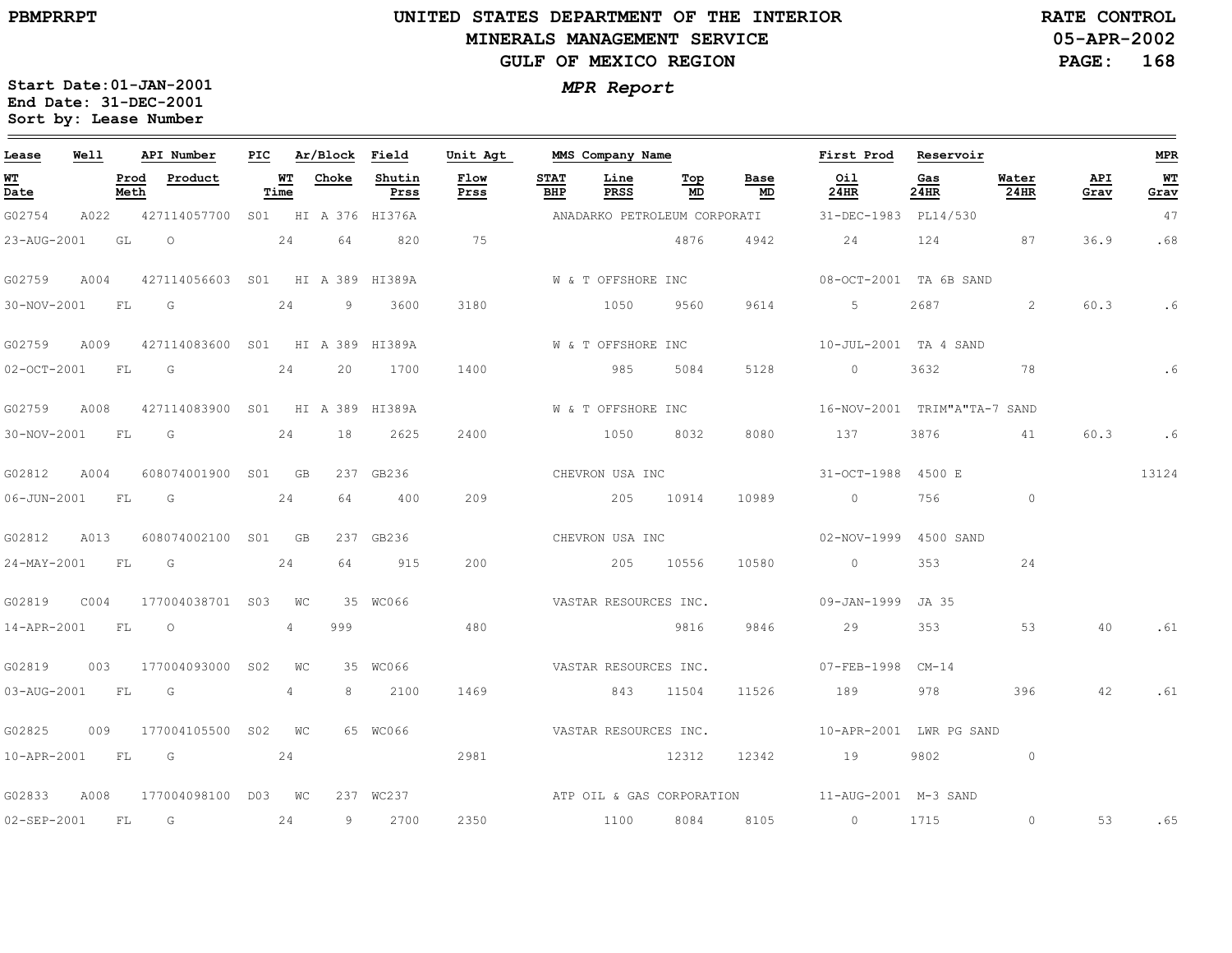# **UNITED STATES DEPARTMENT OF THE INTERIOR MINERALS MANAGEMENT SERVICEGULF OF MEXICO REGION**

**05-APR-2002PAGE: 169 RATE CONTROL**

| Lease       | Well        |              | API Number                | PIC |            | Ar/Block Field |                | Unit Agt     |                    | MMS Company Name             |                                  |                              | First Prod                                       | Reservoir   |               |             | <b>MPR</b> |
|-------------|-------------|--------------|---------------------------|-----|------------|----------------|----------------|--------------|--------------------|------------------------------|----------------------------------|------------------------------|--------------------------------------------------|-------------|---------------|-------------|------------|
| WT<br>Date  |             | Prod<br>Meth | Product                   |     | WТ<br>Time | Choke          | Shutin<br>Prss | Flow<br>Prss | <b>STAT</b><br>BHP | Line<br>PRSS                 | $\underline{\mathbf{Top}}$<br>MD | Base<br>MD                   | Oil<br>24HR                                      | Gas<br>24HR | Water<br>24HR | API<br>Grav | WT<br>Grav |
| G02839      |             |              | A012B 177014026900 S03 WC |     |            |                | 352 WC353      |              |                    | MARITECH RESOURCES INC       |                                  |                              | 17-SEP-1999 CN-25 FBA                            |             |               |             |            |
| 07-AUG-2001 |             | FL           | G                         |     | 24         | 18             | 1880           | 1740         |                    | 1317                         | 6580                             | 6598                         | $\circ$                                          | 3063        | $\circ$       |             | .6         |
| G02857      | <b>B003</b> |              | 177034013400 S01 EC       |     |            |                | 42 EC033       |              |                    | MATRIX OIL & GAS INC         |                                  |                              | 30-NOV-1977 IO A6                                |             |               |             | $\circ$    |
| 05-OCT-2001 |             | FL           | G                         |     | 24         | 18             | 2750           | 1250         |                    | 822                          | 8927                             | 8940                         | $\circ$                                          | 962         | $\mathbf{3}$  | 46.6        | .593       |
| G02865      | JB001       |              | 177054013200 S03 VR       |     |            |                | 22 VR039       |              |                    |                              |                                  | ENERGY RESOURCE TECHNOLOGY I | 31-MAR-2001 AA SAND                              |             |               |             |            |
| 23-MAY-2001 |             | FL           | G                         |     | 24         | 4              | 2400           | 2350         | 2750               | 795                          | 7188                             | 7192                         | $\overline{0}$                                   | 584         | 31            |             | .606       |
| G02865      | JB001       |              | 177054013200 S03 VR       |     |            |                | 22 VR039       |              |                    |                              |                                  | ENERGY RESOURCE TECHNOLOGY I | 31-MAR-2001 AA SAND                              |             |               |             |            |
| 20-JUN-2001 |             | FL           | G                         |     |            | $\overline{4}$ | 1250           | 1500         | 2750               | 870                          | 7188                             | 7192                         | $\circ$                                          | 145         | 104           |             |            |
| G02865      | A003        |              | 177054016401 S01          |     | <b>VR</b>  |                | 22 VR039       |              |                    | ENERGY RESOURCE TECHNOLOGY I |                                  |                              | 12-MAY-2001 Q SAND                               |             |               |             |            |
| 21-MAY-2001 |             | FL           | G                         |     | 24         | 13             | 2750           | 2600         | # # # # #          | 843                          | 7290                             | 7320                         | $\circ$                                          | 3085        | $\mathbf{1}$  |             | .606       |
| G02865      | A003        |              | 177054016401 S01          |     | <b>VR</b>  |                | 22 VR039       |              |                    | ENERGY RESOURCE TECHNOLOGY I |                                  |                              | 12-MAY-2001 O SAND                               |             |               |             |            |
| 16-JUN-2001 |             | FL           | G                         |     |            | 13             | 2750           | 2500         | #####              | 870                          | 7290                             | 7320                         | $\mathbf{1}$                                     | 2750        | $\circ$       |             |            |
| G02865      | A005        |              | 177054017000 S03 VR       |     |            |                | 22 VR039       |              |                    | ENERGY RESOURCE TECHNOLOGY I |                                  |                              | 27-MAR-2001 FF SAND                              |             |               |             |            |
| 16-MAY-2001 |             | FL           | G                         |     | 24         | $4 -$          | 2150           | 1950         | 2600               | 694                          | 8900                             | 8964                         | $\circ$                                          | 750         | $\circ$       |             | .591       |
| G02865      | A005        |              | 177054017000 S03 VR       |     |            |                | 22 VR039       |              |                    |                              |                                  | ENERGY RESOURCE TECHNOLOGY I | 27-MAR-2001 FF SAND                              |             |               |             |            |
| 20-JUN-2001 |             | FL           | G                         |     |            | $\overline{4}$ | 2150           | 1250         | 2600               | 870                          | 8900                             | 8964                         | $\circ$                                          | 765         | $\circ$       |             |            |
| G02865      | A006B       |              | 177054017700 S04 VR       |     |            |                | 22 VR039       |              |                    | ENERGY RESOURCE TECHNOLOGY I |                                  |                              | 04-MAR-2001 AA SAND                              |             |               |             |            |
| 05-MAR-2001 | FL          |              | G                         |     | 24         | 7              | 2600           | 1750         | 2900               | 797                          | 7440                             | 7448                         | $\overline{0}$ and $\overline{0}$                | 750         | $\circ$       |             | .59        |
| G02865      |             |              | A006B 177054017700 S04 VR |     |            |                | 22 VR039       |              |                    |                              |                                  |                              | ENERGY RESOURCE TECHNOLOGY I 04-MAR-2001 AA SAND |             |               |             |            |
| 20-MAY-2001 |             | FL           | G                         |     |            | 13             | 2700           | 1125         | 2900               | 840                          | 7440                             | 7448                         | $\circ$                                          | 450         | 472           |             |            |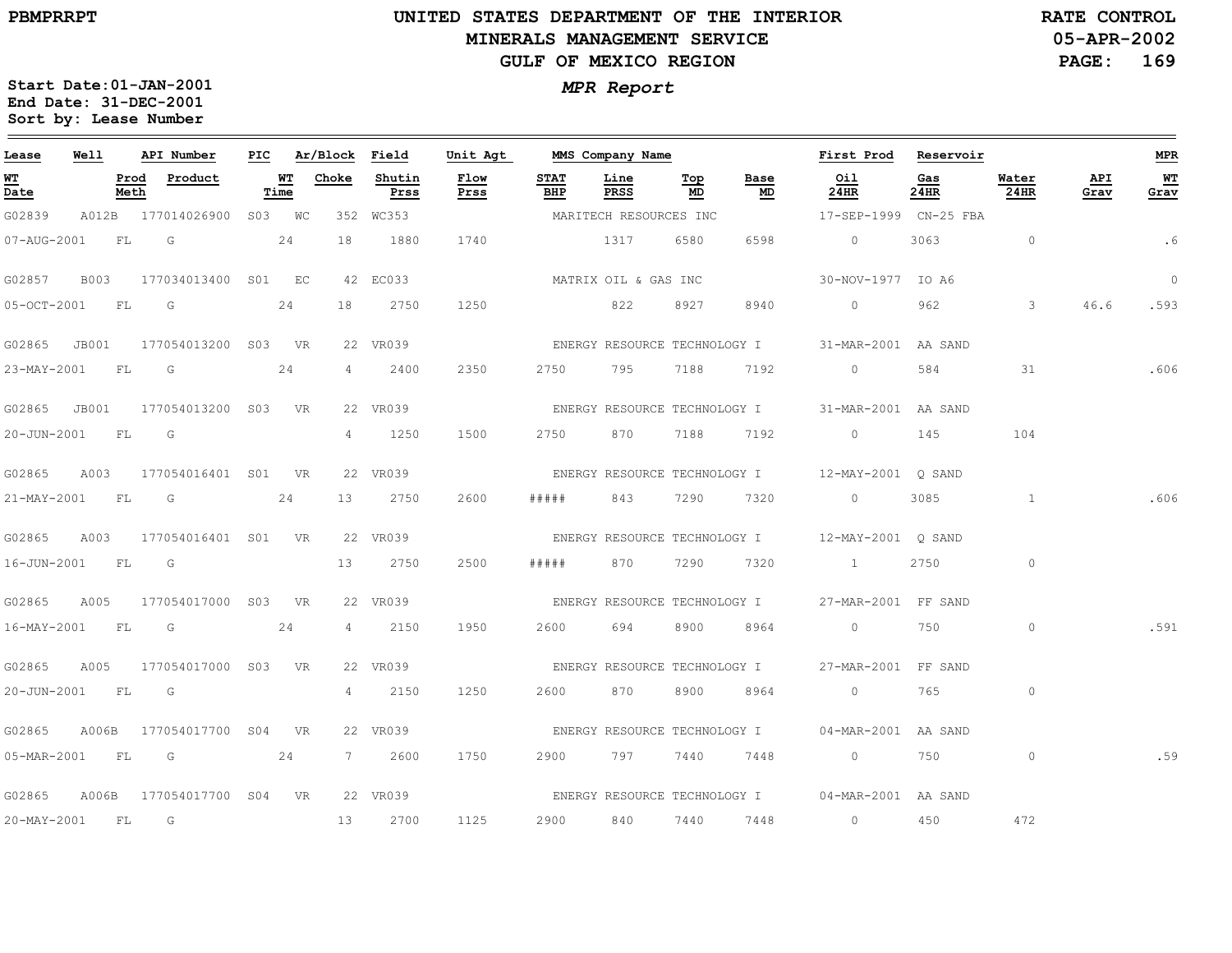# **UNITED STATES DEPARTMENT OF THE INTERIOR MINERALS MANAGEMENT SERVICEGULF OF MEXICO REGION**

**05-APR-2002PAGE: 170 RATE CONTROL**

| Lease             | Well  |              | API Number                | PIC |                    | Ar/Block Field |                | Unit Agt     |                    | MMS Company Name |                              |                              | First Prod                                             | Reservoir   |                |             | MPR         |
|-------------------|-------|--------------|---------------------------|-----|--------------------|----------------|----------------|--------------|--------------------|------------------|------------------------------|------------------------------|--------------------------------------------------------|-------------|----------------|-------------|-------------|
| WТ<br>Date        |       | Prod<br>Meth | Product                   |     | <u> WТ</u><br>Time | Choke          | Shutin<br>Prss | Flow<br>Prss | <b>STAT</b><br>BHP | Line<br>PRSS     | Top<br>MD                    | <b>Base</b><br>MD            | Oil<br>24HR                                            | Gas<br>24HR | Water<br>24HR  | API<br>Grav | WT.<br>Grav |
| G02865            |       |              | JB006 177054018602 S01 VR |     |                    |                | 22 VR039       |              |                    |                  | ENERGY RESOURCE TECHNOLOGY I |                              | 02-MAY-2001 AA SAND                                    |             |                |             |             |
| 22-MAY-2001       |       | FL           | G                         |     | 24                 | 14             | 2800           | 2700         | # # # # #          | 758              | 7908                         | 7936                         | $\mathbf{3}$                                           | 4116        | $\circ$        | 44.5        | .606        |
| G02865            | A008  |              | 177054018900 S02 VR       |     |                    |                | 22 VR039       |              |                    |                  |                              | ENERGY RESOURCE TECHNOLOGY I | 14-JUL-2001 FF SAND                                    |             |                |             |             |
| $21 - JUL - 2001$ |       | FL           | G                         |     | 24                 | 9              | 2845           | 1900         |                    | 758              | 9088                         | 9146                         | $\circ$                                                | 599         | $\circ$        |             | .591        |
| G02865            | A010  |              | 177054019500 S01 VR       |     |                    |                | 22 VR039       |              |                    |                  | ENERGY RESOURCE TECHNOLOGY I |                              | 31-MAR-1977 JJ SAND                                    |             |                |             |             |
| $06 - JUN - 2001$ |       | <b>FL</b>    | G                         |     |                    | 24             | 920            | 390          |                    | 240              | 10390                        | 10406                        | 9                                                      | 545         | 46             | 48.9        |             |
| G02865            | A010  |              | 177054019500 S01 VR       |     |                    |                | 22 VR039       |              |                    |                  |                              | ENERGY RESOURCE TECHNOLOGY I | 31-MAR-1977 JJ SAND                                    |             |                |             |             |
| 31-AUG-2001       |       | FL           | G                         |     | 23.5               | 28             | 840            | 305          |                    | 8621             | 10390                        | 10406                        | 5                                                      | 1342        | 101            | 46.6        | .581        |
| G02865            | JC008 |              | 177054020100 S01 VR       |     |                    |                | 22 VR039       |              |                    |                  | ENERGY RESOURCE TECHNOLOGY I |                              | 31-MAR-1977 HH RA                                      |             |                |             |             |
| 20-JUN-2001       |       | FL           | $\overline{\mathsf{G}}$   |     |                    | 14             | 2800           | 2625         |                    | 870              | 9755                         | 9829                         | 2                                                      | 4148        | $\circ$        | 44.5        |             |
| G02865            | JC015 |              | 177054088801 S03          |     | VR                 |                | 22 VR039       |              |                    |                  |                              |                              | ENERGY RESOURCE TECHNOLOGY I 03-APR-2000 FF SAND (FB2) |             |                |             |             |
| 22-MAY-2001       |       | <b>FL</b>    | G                         |     |                    | 99             | 1300           | 240          |                    | 210              | 9878                         | 9900                         | $\sim$ 1 $\sim$                                        | 854         | $\overline{4}$ |             |             |
| G02865            | JC015 |              | 177054088801 S03 VR       |     |                    |                | 22 VR039       |              |                    |                  | ENERGY RESOURCE TECHNOLOGY I |                              | 03-APR-2000 FF SAND (FB2)                              |             |                |             |             |
| 22-MAY-2001       |       | FL           | G                         |     | 24                 | 64             | 1300           | 240          |                    | 210              | 9878                         | 9900                         | $\sim$ 1                                               | 854         | $\sim$ 4       |             | .591        |
| G02868            | 025   |              | 177054013300 S03 VR       |     |                    |                | 31 VR050       |              |                    |                  |                              |                              | TEXACO EXPLORATION AND PROD 16-APR-2000 U S670         |             |                |             |             |
| 14-JAN-2001 FL    |       |              | $\overline{O}$            |     | 4                  | 128            | 1732           | 298          |                    |                  | 11090                        | 11108                        | 90                                                     | 76          | 270            | 34.2        | .65         |
| G02868            | 006   |              | 177054055900 S04          |     | <b>VR</b>          |                | 31 VR050       |              |                    |                  |                              |                              | TEXACO EXPLORATION AND PROD 04-FEB-2001 Y SD SEG 675   |             |                |             |             |
| $11 - FEB - 2001$ |       | <b>FL</b>    | $\overline{G}$            |     | 7                  | 14             | 1650           | 297          |                    | 297              | 12188                        | 12194                        | 16                                                     | 1954        | 2              | 58.2        | .65         |
| G02868            | 006   |              | 177054055900 S04          |     | <b>VR</b>          |                | 31 VR050       |              |                    |                  |                              |                              | TEXACO EXPLORATION AND PROD 05-JUL-2001 Y SD SEG 675   |             |                |             |             |
| 07-JUL-2001 FL    |       |              | G                         |     | $7^{\circ}$        | 17             | 1650           | 738          |                    | 738              | 12140                        | 12164                        | 17                                                     | 628         | 331            | 58.2        | .65         |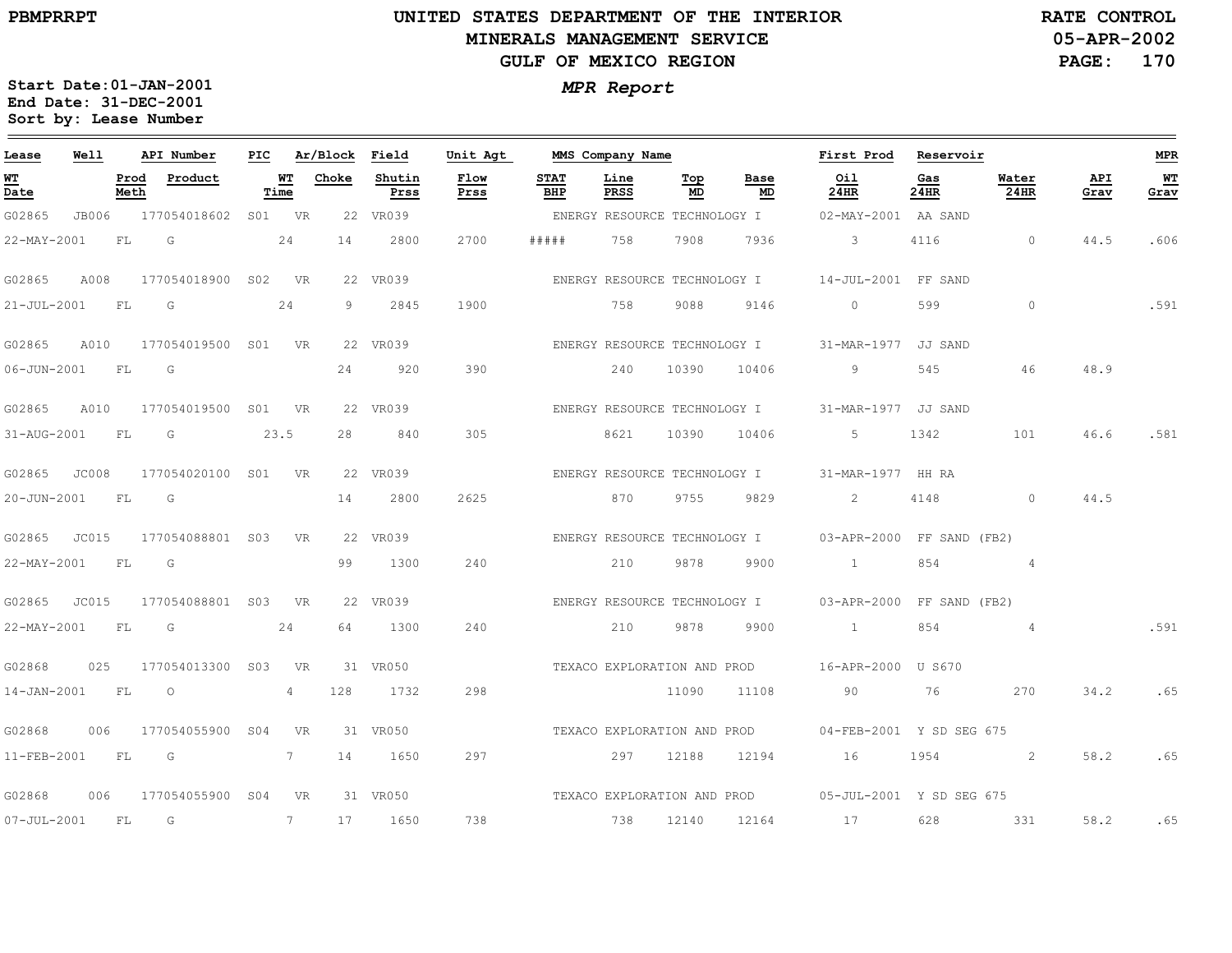# **UNITED STATES DEPARTMENT OF THE INTERIOR MINERALS MANAGEMENT SERVICEGULF OF MEXICO REGION**

**05-APR-2002RATE CONTROL**

**PAGE: 171**

| Lease             | Well |              | API Number               | PIC |                | Ar/Block Field  |                | Unit Agt     |                    | MMS Company Name |                              |                             | First Prod                                    | Reservoir   |               |             | <b>MPR</b> |
|-------------------|------|--------------|--------------------------|-----|----------------|-----------------|----------------|--------------|--------------------|------------------|------------------------------|-----------------------------|-----------------------------------------------|-------------|---------------|-------------|------------|
| WТ<br>Date        |      | Prod<br>Meth | Product                  |     | WT<br>Time     | Choke           | Shutin<br>Prss | Flow<br>Prss | <b>STAT</b><br>BHP | Line<br>PRSS     | Тор<br>MD                    | Base<br>MD                  | Oil<br>24HR                                   | Gas<br>24HR | Water<br>24HR | API<br>Grav | WT<br>Grav |
| G02868            |      |              | 014 177054065000 S02 VR  |     |                |                 | 31 VR050       |              |                    |                  | TEXACO EXPLORATION AND PROD  |                             | 31-OCT-1992 U S500                            |             |               |             | 407        |
| 16-JUN-2001       |      | GL           | $\circ$                  |     | 24             | 192             |                | 191          | 1987               |                  | 11100                        | 11116                       | 161                                           | 178         | 1445          | 43          |            |
| G02868            | 024  |              | 177054113500 SO1 VR      |     |                |                 | 31 VR050       |              |                    |                  |                              | TEXACO EXPLORATION AND PROD | 31-MAY-2001 U S670                            |             |               |             |            |
| 26-MAY-2001       |      | FL.          | G                        |     | $\overline{4}$ | 128             | 3257           | 396          |                    | 383              | 11662                        | 11680                       | 59                                            | 3636        | 1.5           | 47          | .65        |
| G02883            | B022 |              | 177084078501 S01         |     | SM             |                 | 127 SM128      |              |                    |                  | DEVON ENERGY PRODUCTION COMP |                             | 30-DEC-2000 L1FBA1A2                          |             |               |             |            |
| $04 - MAX - 2001$ |      | FL           | $\circ$                  |     | 8              | 20              | 875            | 150          |                    |                  | 7292                         | 7330                        | 291                                           | 386         | 50            | 43          | .65        |
| G02894            |      |              | 011A 177094033600 S03 EI |     |                |                 | 38 EI057       |              |                    |                  | SAMEDAN OIL CORPORATION      |                             | 05-JAN-2001 TL-2                              |             |               |             |            |
| 29-JAN-2001 FL    |      |              | G                        |     | 24             | 8               | 2900           | 2420         |                    |                  | 870 11309                    | 11344                       | $5 -$                                         | 4093        | 97            | 50.6        | .594       |
| G02895            |      |              | 001D 177094024700 S05 EI |     |                |                 | 58 EI057       |              |                    |                  | SAMEDAN OIL CORPORATION      |                             | 31-DEC-1990 AE2 FB6                           |             |               |             | $\circ$    |
| 30-JUN-2001       |      | <b>FL</b>    | $\overline{G}$           |     | 24             | 21              | 3500           | 2320         |                    | 790              | 9534                         | 9600                        | 32                                            | 1863        | 541           | 50.8        |            |
| G02895            |      |              | 001D 177094024700 S05 EI |     |                |                 | 58 EI057       |              |                    |                  | SAMEDAN OIL CORPORATION      |                             | 31-DEC-1990 AE2 FB6                           |             |               |             | $\circ$    |
| 25-DEC-2001 FL    |      |              | $\overline{\mathsf{G}}$  |     | 24             | 13 <sup>1</sup> | 3600           | 2500         |                    | 799              | 9534                         | 9600                        | 6                                             | 592         | 230           | 51.2        |            |
| G02899            | B002 |              | 177094094700 S01 EI      |     |                |                 | 243 EI266      |              |                    |                  | STONE ENERGY CORPORATION     |                             | 30-SEP-1993 EB SAND                           |             |               |             | 8967       |
| 26-MAR-2001       |      | FL           | $\overline{G}$           |     | 24             | 21              | 1380           | 760          |                    | 450              | 5510                         | 5536                        | $\sim$ 0                                      | 2753        | 672           |             | $\ddotsc$  |
| G02899            | D002 |              | 177094128601 S01 EI      |     |                |                 | 243 EI266      |              |                    |                  |                              |                             |                                               |             |               |             |            |
| 27-JAN-2001 FL    |      |              | $\overline{O}$           |     | 6              | 18              | 5632           | 5050         | # # # # #          |                  | 14236                        | 14250                       | 903                                           | 4934        | 194           | 32          | .61        |
| G02899            | D003 |              | 177094130802 S01 EI      |     |                |                 | 243 EI266      |              |                    |                  | STONE ENERGY CORPORATION     |                             | 09-JUN-2001 OV FBD1                           |             |               |             |            |
| 21-JUN-2001 FL    |      |              | 12<br>$\overline{G}$     |     |                | 15              | 7490           | 6250         | # # # # #          | 1250             | 13585                        | 13636                       | 344                                           | 5321        | $\Omega$      | 45.7        | .61        |
| G02900            | A006 |              | 177094029501 S02 EI      |     |                |                 | 261 EI238      |              |                    |                  |                              |                             | TRANSWORLD EXPLORATION AND P 24-MAR-2001 L-45 |             |               |             |            |
| 28-MAY-2001       |      | FL           | $\overline{G}$           |     | 12             | 20              | 2580           | 2220         |                    | 1037             | 9362                         |                             | 9412 76                                       | 5855        | 2             | 37.4        | .611       |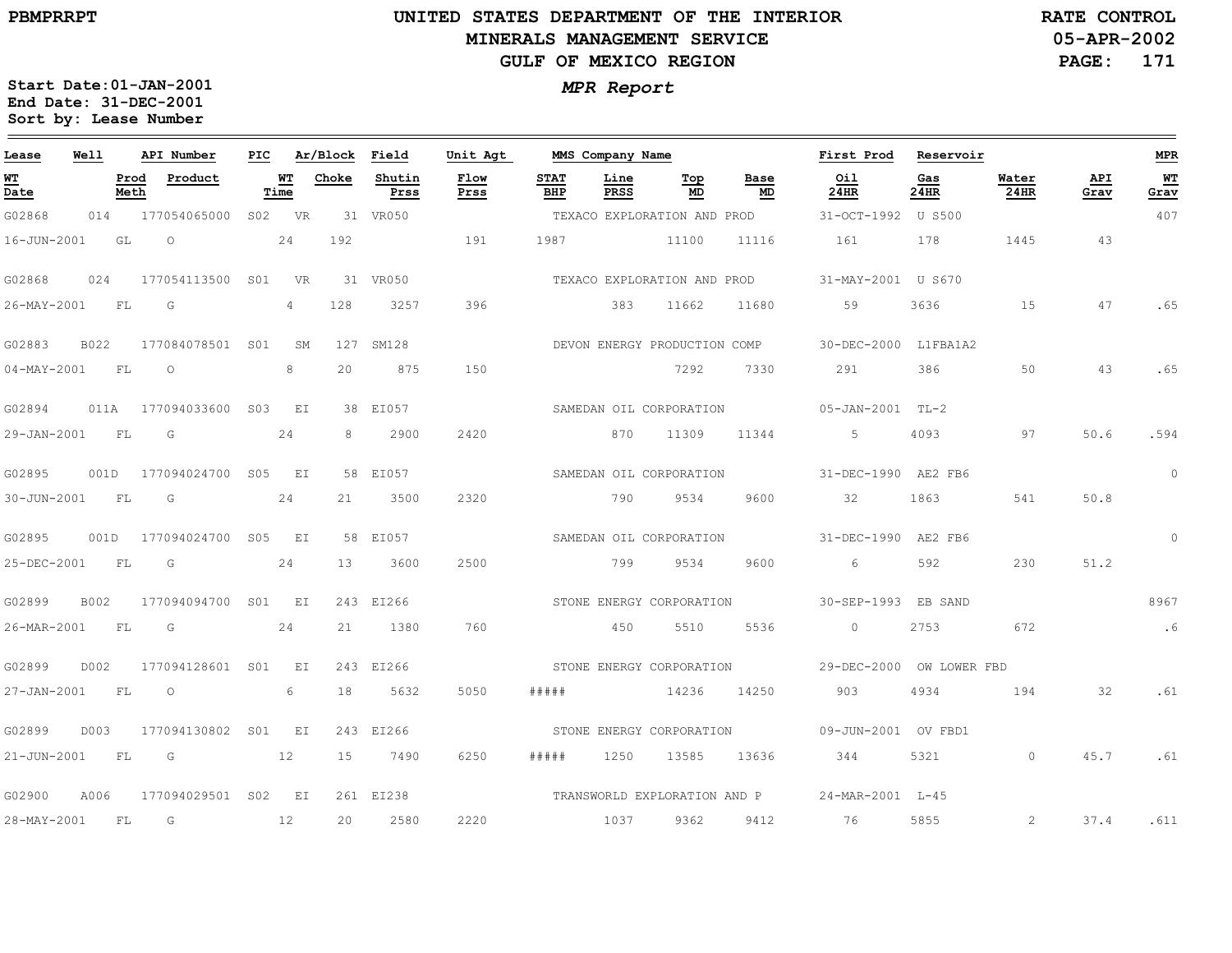# **UNITED STATES DEPARTMENT OF THE INTERIOR MINERALS MANAGEMENT SERVICEGULF OF MEXICO REGION**

**05-APR-2002PAGE: 172 RATE CONTROL**

| Lease                          | Well |              | API Number          | PIC |            | Ar/Block | Field          | Unit Agt     |                    | MMS Company Name             |           |            | First Prod            | Reservoir   |               |             | <b>MPR</b> |
|--------------------------------|------|--------------|---------------------|-----|------------|----------|----------------|--------------|--------------------|------------------------------|-----------|------------|-----------------------|-------------|---------------|-------------|------------|
| WТ<br>$\overline{\text{Date}}$ |      | Prod<br>Meth | Product             |     | WТ<br>Time | Choke    | Shutin<br>Prss | Flow<br>Prss | <b>STAT</b><br>BHP | Line<br>PRSS                 | Top<br>MD | Base<br>MD | Oil<br>24HR           | Gas<br>24HR | Water<br>24HR | API<br>Grav | WT<br>Grav |
| G02910                         | A002 |              | 177104060000 S01 EI |     |            |          | 327 EI327      |              |                    | EL PASO PRODUCTION OIL & GAS |           |            | 31-JUL-1980 ES FB-3   |             |               |             |            |
| $10 - JAN - 2001$              |      | FL           | $\circ$             |     |            | 64       | 440            | 100          |                    | 800                          | 6345      | 6405       | $\circ$               | $\circ$     | 171           |             |            |
| G02910                         | A002 |              | 177104060000 S02 EI |     |            |          | 327 EI327      |              |                    | EL PASO PRODUCTION OIL & GAS |           |            | 30-OCT-1999           | EM          |               |             |            |
| 25-AUG-2001                    |      | GL           | G                   |     | 24         | 64       | 400            | 100          |                    | 961                          | 5992      | 6034       | $\circ$               | 85          | 38            |             |            |
| G02910                         | A007 |              | 177104067701 S01 EI |     |            |          | 327 EI327      |              |                    | EL PASO PRODUCTION OIL & GAS |           |            | 31-AUG-1998 TRIM A ES |             |               |             |            |
| $10 - JAN - 2001$              |      | <b>FL</b>    | G                   |     |            | 46       | 860            | 220          |                    | 800                          | 6603      | 6680       | 24                    | $\circ$     | 401           | 44.8        |            |
| G02910                         | A007 |              | 177104067701 S01    |     | EI         |          | 327 EI327      |              |                    | EL PASO PRODUCTION OIL & GAS |           |            | 31-AUG-1998           | TRIM A ES   |               |             |            |
| 25-AUG-2001                    |      | GL           | G                   |     | 24         | 64       | 420            | 140          |                    | 997                          | 6603      | 6680       | 20                    | 351         | 438           | 44.8        | . 6        |
| G02910                         | A010 |              | 177104072101 S01    |     | E I        |          | 327 EI327      |              |                    | EL PASO PRODUCTION OIL & GAS |           |            | 30-DEC-1999 ES SAND   |             |               |             |            |
| $10 - JAN - 2001$              |      | <b>FL</b>    | G                   |     |            | 64       | 880            | 120          |                    | 800                          | 6200      | 6300       | 50                    | $\circ$     | 285           | 54.2        |            |
| G02910                         | A010 |              | 177104072101 S01 EI |     |            |          | 327 EI327      |              |                    | EL PASO PRODUCTION OIL & GAS |           |            | 30-DEC-1999 ES SAND   |             |               |             |            |
| 25-AUG-2001                    |      | GL           | G                   |     | 24         | 64       | 820            | 125          |                    | 961                          | 6200      | 6300       | 113                   | 154         | 72            | 54.2        | . 6        |
| G02910                         | A014 |              | 177104146900 SO2    |     | EI         |          | 327 EI327      |              |                    | EL PASO PRODUCTION OIL & GAS |           |            | 30-MAR-1998 TA-3      |             |               |             |            |
| 26-AUG-2001                    |      | <b>FL</b>    | $\overline{G}$      |     | 24         | 64       | 350            | 95           |                    | 961                          | 3458      | 3477       | $\circ$               | 133         | $\circ$       |             | .59        |
| G02910                         | A015 |              | 177104148300 S02 EI |     |            |          | 327 EI327      |              |                    | EL PASO PRODUCTION OIL & GAS |           |            | 11-OCT-1999           | 8600'SAND   |               |             |            |
| 29-AUG-2001                    |      | FL           | G                   |     | 24         | 64       | 340            | 100          |                    | 961                          | 9024      | 9082       | $\circ$               | 17          | $\circ$       |             | .6         |
| G02914                         | A001 |              | 177104076400 S01 EI |     |            |          | 341 EI341      |              |                    | CHEVRON USA INC              |           |            | 31-MAR-1982           | 7400 A      |               |             | 837        |
| 21-MAY-2001                    |      | FL           | $\overline{O}$      |     | 24         | 28       | 1650           | 1084         |                    | 450 398                      | 8248      | 8370       | 268 7                 | 462         | 1637          | 34.1        |            |
| G02914                         | A003 |              | 177104080200 S01 EI |     |            |          | 341 EI341      |              |                    | CHEVRON USA INC              |           |            | 31-MAR-1982 7400 B    |             |               |             | 484        |
| $20 - MAX - 2001$              |      | FL           | $\circ$             |     | 24         | 21       | 1740           | 842          | 1500               | 64                           | 8045      | 8192       | 257                   | 456         | 457           | 34.1        |            |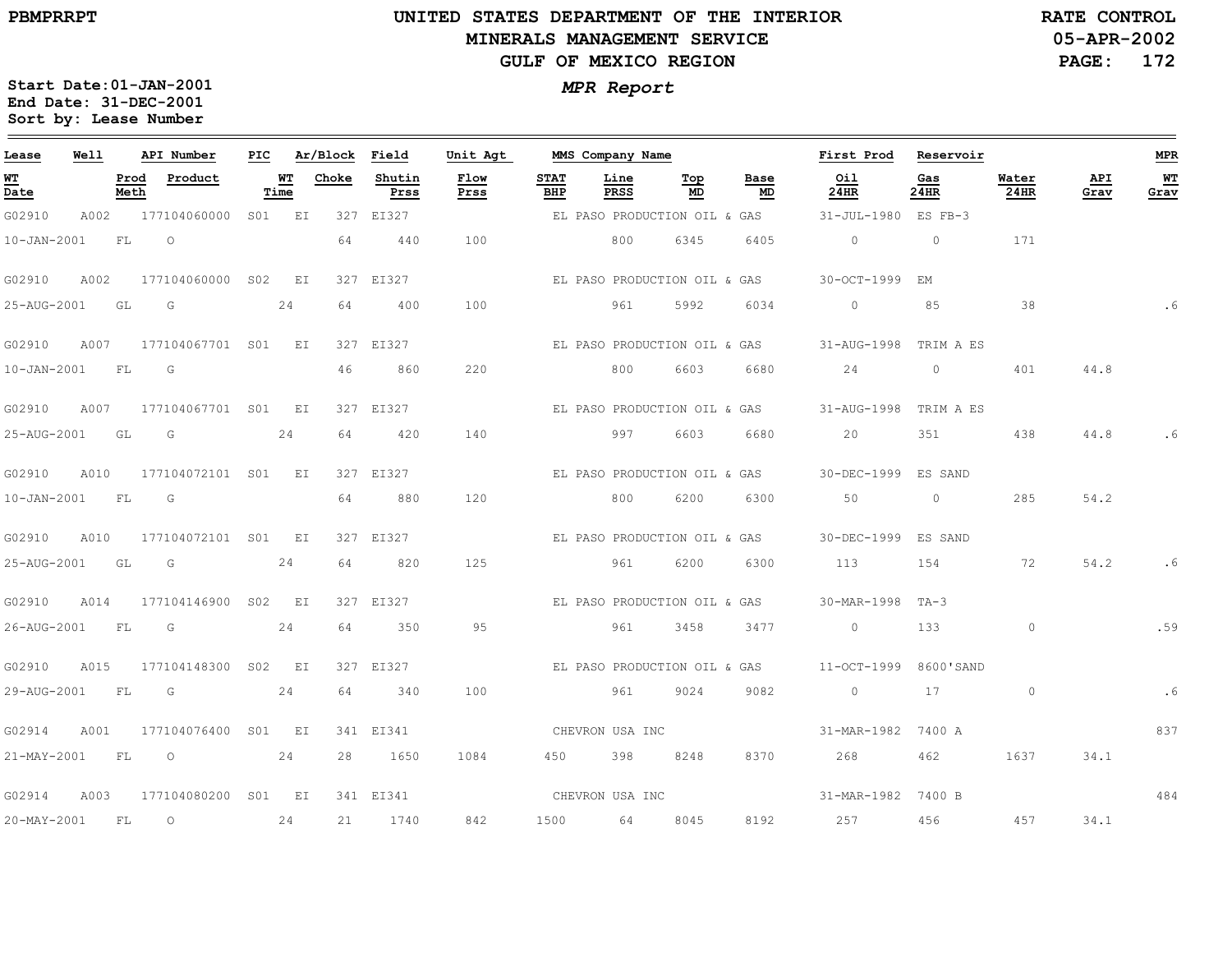**05-APR-2002 RATE CONTROL**

**PAGE: 173**

| Lease             | Well |              | API Number               | PIC |            | Ar/Block | Field          | Unit Agt     |                    | MMS Company Name            |           |                                | First Prod                                            | Reservoir   |               |                | MPR        |
|-------------------|------|--------------|--------------------------|-----|------------|----------|----------------|--------------|--------------------|-----------------------------|-----------|--------------------------------|-------------------------------------------------------|-------------|---------------|----------------|------------|
| <b>WT</b><br>Date |      | Prod<br>Meth | Product                  |     | WT<br>Time | Choke    | Shutin<br>Prss | Flow<br>Prss | <b>STAT</b><br>BHP | Line<br><b>PRSS</b>         | Top<br>MD | Base<br>$\mathop{\mathsf{MD}}$ | 0i1<br>24HR                                           | Gas<br>24HR | Water<br>24HR | API<br>Grav    | WT<br>Grav |
| G02914            | A004 |              | 177104080700             |     | S01 EI     |          | 341 EI341      |              |                    | CHEVRON USA INC             |           |                                | 31-MAR-1982 2700                                      |             |               |                | 3357       |
| $04 - JUN - 2001$ |      | FL           | G                        |     | 24         | 34       | 1065           | 133          | 1058               | 63                          | 3756      | 3782                           | 10                                                    | 149         | 345           | 34.1           |            |
| G02914            | A008 |              | 177104086800 S01 EI      |     |            |          | 341 EI341      |              |                    | CHEVRON USA INC             |           |                                | 31-MAR-1982 7400 B                                    |             |               |                | 1254       |
| 22-MAY-2001 FL    |      |              | $\circ$                  |     | 24         | 25       | 2200           | 751          | 1580               | 385                         | 7852      | 7932                           | 192                                                   | 318         | 1221          | 34.1           |            |
| G02914            | A012 |              | 177104091500 S02 EI      |     |            |          | 341 EI341      |              |                    | CHEVRON USA INC             |           |                                | 31-AUG-1994 3200 A12                                  |             |               |                | 420        |
| 09-JUN-2001 FL    |      |              | G                        |     | 24         | 64       | 1200           | 779          | 1433               | 66                          | 3780      | 3790                           | $\overline{0}$                                        | 59          | $\circ$       | $\overline{0}$ |            |
| G02914            | A013 |              | 177104092401 S01 EI      |     |            |          | 341 EI341      |              |                    | CHEVRON USA INC             |           |                                | 07-JUL-1995 7400 A                                    |             |               |                |            |
| 07-APR-2001 FL    |      |              | $\overline{\phantom{0}}$ |     | 24         | 17       | 2255           | 997          | 1350               | 400                         | 7614      | 7684                           | 137                                                   | 194         | 812           | 34.1           |            |
| G02914            | A014 |              | 177104140400 S01 EI      |     |            |          | 341 EI341      |              |                    | CHEVRON USA INC             |           |                                | 11-AUG-1995 5400' FB A14                              |             |               |                |            |
| 19-MAY-2001 GL    |      |              | $\circ$                  |     | 24         | 64       | 760            | 166          | 701 — 101          | 85                          | 8824      | 8906                           | 29                                                    | 52          | 529           | 34.1           |            |
| G02914            | A016 |              | 177104148900 S02 EI      |     |            |          | 341 EI341      |              |                    | CHEVRON USA INC             |           |                                | 14-DEC-2000 7400'                                     |             |               |                |            |
| 16-APR-2001       |      | <b>FL</b>    | $\circ$                  |     | 24         | 13       | 1600           | 692          |                    | 384                         | 8628      | 8668                           | 11                                                    | 42          | 422           | 34.1           |            |
| G02923            | B001 |              | 177124046701 S01         |     | SS         |          | 291 SS291      |              |                    | APACHE CORPORATION          |           |                                | 30-JUN-1994 ANG B-3                                   |             |               |                | 4450       |
| 31-MAY-2001 FL    |      |              | G                        |     |            | 64       | 1290           | 330          | 1516               | 320                         | 6268      | 6336                           | 9                                                     | 2202        | 38            | 47.7           |            |
| G02923            | B002 |              | 177124049300 S01         |     | SS         |          | 291 SS291      |              |                    | NORCEN EXPLORER INC         |           |                                | 30-JUN-1994 ANG B-3                                   |             |               |                |            |
| 31-MAY-2001       |      | <b>FL</b>    | G                        |     |            | 64       | 1295           | 340          | 2000               | 320                         | 5206      | 5246                           | 6                                                     | 4716        | $\mathbf{1}$  | 47             |            |
| G02937            | A038 |              | 177194019902 S07         |     | WD         |          | 109 WD109      | 8910202450   |                    | TEXACO EXPLORATION AND PROD |           |                                | 18-APR-2001 12100 SEG 350                             |             |               |                |            |
| 23-APR-2001       |      | <b>FL</b>    | $\overline{\phantom{0}}$ |     | 4          | 32       | 1052           | 120          |                    |                             | 12296     | 12380                          | 169                                                   | 388         | 76            | 31.3           | .65        |
| G02937            | A038 |              | 177194019902 S07 WD      |     |            |          | 109 WD109      | 8910202450   |                    |                             |           |                                | TEXACO EXPLORATION AND PROD 18-APR-2001 12100 SEG 350 |             |               |                |            |
| $21 - JUN - 2001$ |      | GL           | $\circ$                  |     | 24         | 128      |                | 155          |                    |                             | 12296     | 12380                          | 240                                                   | 222         | 33            | 35.8           |            |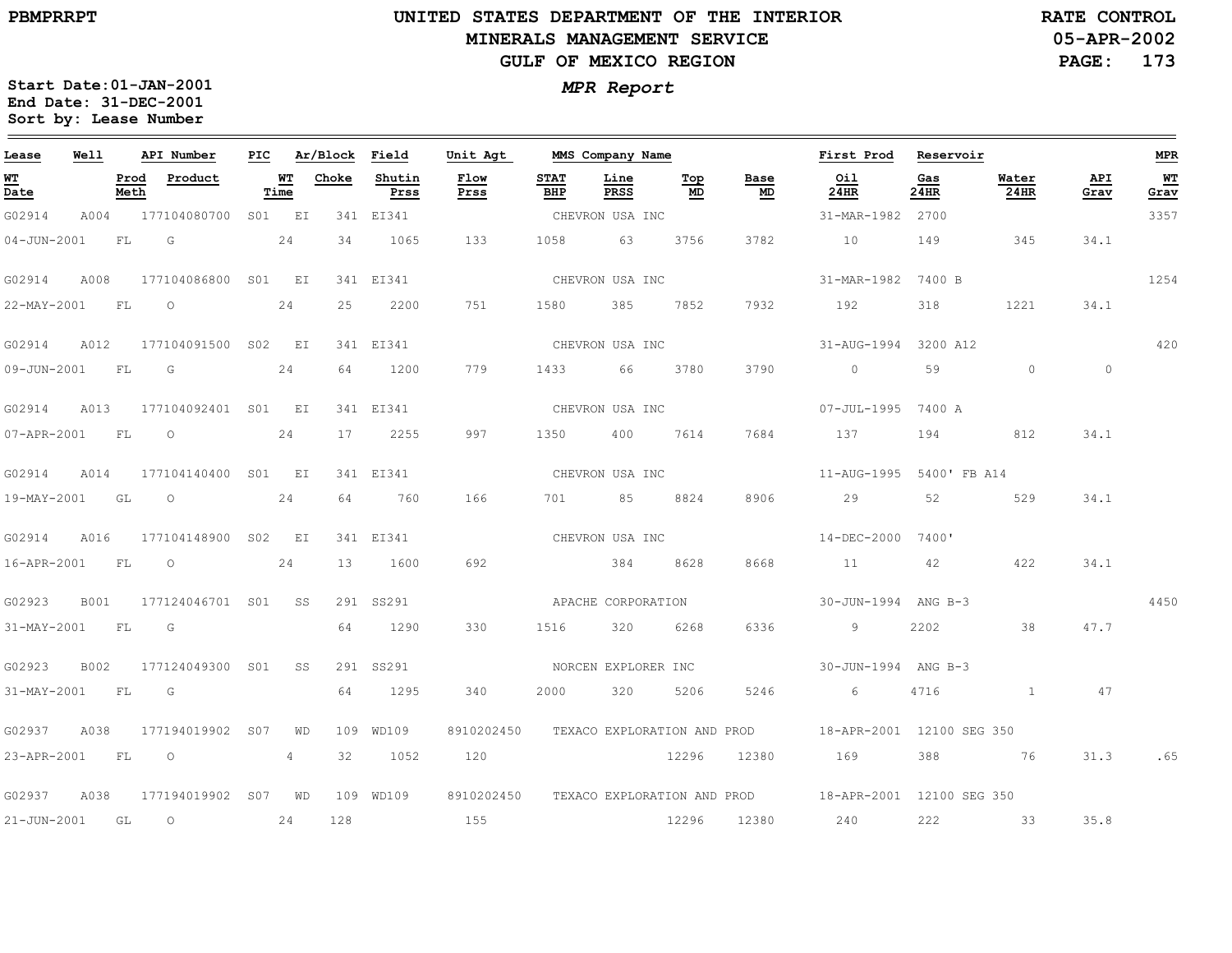**05-APR-2002RATE CONTROL**

**PAGE: 174**

| Lease             | Well |              | API Number          | PIC.            |            | Ar/Block | Field          | Unit Agt                    |                    | MMS Company Name            |           |                             | First Prod                 | Reservoir    |                 |             | <b>MPR</b>             |
|-------------------|------|--------------|---------------------|-----------------|------------|----------|----------------|-----------------------------|--------------------|-----------------------------|-----------|-----------------------------|----------------------------|--------------|-----------------|-------------|------------------------|
| <u>WT</u><br>Date |      | Prod<br>Meth | Product             |                 | WТ<br>Time | Choke    | Shutin<br>Prss | Flow<br>Prss                | <b>STAT</b><br>BHP | Line<br>PRSS                | Top<br>MD | Base<br>MD                  | Oil<br>24HR                | Gas<br>24HR  | Water<br>24HR   | API<br>Grav | W <sub>T</sub><br>Grav |
| G02937            | A002 |              | 177194020300        | S <sub>07</sub> | WD         |          | 109 WD109      | 8910202450                  |                    |                             |           | TEXACO EXPLORATION AND PROD | 08-DEC-2000                |              | 9600 SD SEG 780 |             |                        |
| 04-APR-2001       |      | FL           | $\circ$             |                 | 4          | 128      | 1664           | 114                         | 1528               |                             | 9770      | 9810                        | 195                        | 1937         | $\overline{4}$  | 38.4        | .65                    |
| G02937            | A003 |              | 177194020800        | S <sub>05</sub> | WD         |          | 109 WD109      | 8910202450                  |                    | TEXACO EXPLORATION AND PROD |           |                             | 31-MAY-1994 12400 SEG800   |              |                 |             | 538                    |
| $06 - JUN - 2001$ |      | GL           | $\circ$             |                 | 24         | 192      |                | 114                         | 1812               |                             | 12432     | 12456                       | 142                        | 324          | 331             | 39.6        |                        |
| G02937            | A025 |              | 177194022501 S03    |                 | WD         |          | 109 WD109      | 8910202450                  |                    |                             |           | TEXACO EXPLORATION AND PROD | 12-APR-1999 10200 SEG180   |              |                 |             |                        |
| 04-JUN-2001       |      | GL           | $\circ$             |                 | 24         | 54       |                | 298                         | 1596               |                             | 10640     | 10650                       | 532                        | 668          | 2270            | 41.9        |                        |
| G02937            | A006 |              | 177194022701 S01    |                 | WD         |          | 109 WD109      | 8910202450                  |                    | TEXACO EXPLORATION AND PROD |           |                             | 09-DEC-1999 10500 S780-490 |              |                 |             |                        |
| 16-JUN-2001       |      | FL           | $\circ$             |                 | 24         | 47       |                | 595                         |                    |                             | 11730     | 12491                       | 346                        | 5229         | $\overline{4}$  | 42.6        |                        |
| G02937            | A007 |              | 177194023701 S02    |                 | WD         |          | 109 WD109      | 8910202450                  |                    |                             |           | TEXACO EXPLORATION AND PROD | 21-SEP-2000 10000180       |              |                 |             |                        |
| 05-JUN-2001       |      | GL           | $\circ$             |                 | 24         | 64       |                | 125                         |                    |                             | 10356     | 10380                       | 57                         | 784          | 278             | 39          |                        |
| G02937            | A009 |              | 177194026701 S01    |                 | WD         |          | 109 WD109      | 8910202450                  |                    | TEXACO EXPLORATION AND PROD |           |                             | 08-JAN-2000                |              | 9000' SEG100    |             |                        |
| 16-JUN-2001       |      | GL           | $\circ$             |                 | 24         | 192      |                | 108                         |                    |                             | 9640      | 9854                        | 380                        | 873          | 845             | 43.7        |                        |
| G02937            | A029 |              | 177194026801 S04    |                 | WD         |          | 109 WD109      | 8910202450                  |                    |                             |           | TEXACO EXPLORATION AND PROD | 26-MAY-2000                |              | 12500 SEG 350   |             |                        |
| $02 - JUN - 2001$ |      | GL           | $\circ$             |                 | 24         | 54       |                | 180                         |                    |                             | 12601     | 12620                       | 167                        | 597          | 1025            | 36.6        |                        |
| G02937            | A036 |              | 177194028701 S05    |                 | WD         |          | 109 WD109      | 8910202450                  |                    | TEXACO EXPLORATION AND PROD |           |                             | 16-APR-1999                | 10600 SEG800 |                 |             |                        |
| 09-JUN-2001       |      | GL           | $\circ$             |                 | 24         | 192      |                | 103                         |                    |                             | 10652     | 10688                       | 310                        | 663          | 55              | 40.7        |                        |
| G02937            | A013 |              | 177194029600        | S09             | WD         |          | 109 WD109      | 8910202450                  |                    | TEXACO EXPLORATION AND PROD |           |                             | 20-APR-2000                |              | 12100' SEG800   |             |                        |
| $03 - JUN - 2001$ |      | FL           | $\circ$             |                 | 24         | 26       |                | 97                          |                    |                             | 12548     | 12640                       | 39                         | 90           | $\mathbf{1}$    | 39.5        |                        |
| G02937            | A032 |              | 177194030001 S02    |                 | WD         |          | 109 WD109      | TEXACO EXPLORATION AND PROD |                    |                             |           |                             | 27-DEC-2000 10200490       |              |                 |             |                        |
| $04 - JAN - 2001$ |      | FL           | $\circlearrowright$ |                 | 4          | 21       | 1511           | 581                         |                    | 86                          | 10448     | 10472                       | 102                        | 176          | 630             | 38          | .65                    |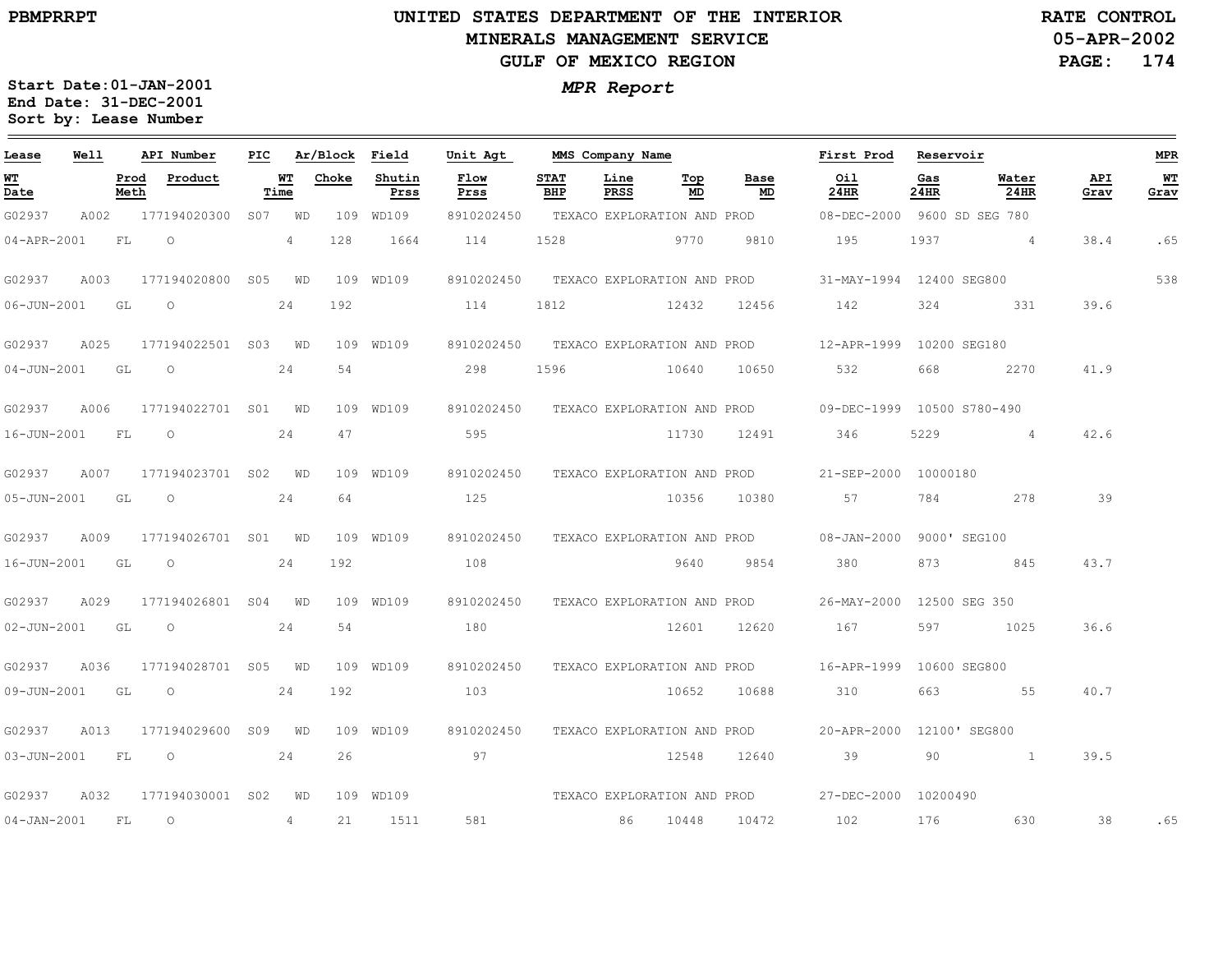**05-APR-2002PAGE: 175 RATE CONTROL**

| Lease             | Well |              | API Number       | PIC             |            | Ar/Block Field |                | Unit Agt                    |                    | MMS Company Name            |           |                             | First Prod                 | Reservoir    |               |             | <b>MPR</b>        |
|-------------------|------|--------------|------------------|-----------------|------------|----------------|----------------|-----------------------------|--------------------|-----------------------------|-----------|-----------------------------|----------------------------|--------------|---------------|-------------|-------------------|
| WТ<br>Date        |      | Prod<br>Meth | Product          |                 | WТ<br>Time | Choke          | Shutin<br>Prss | Flow<br>Prss                | <b>STAT</b><br>BHP | Line<br><b>PRSS</b>         | Top<br>MD | Base<br>MD                  | Oil<br>24HR                | Gas<br>24HR  | Water<br>24HR | API<br>Grav | <b>WT</b><br>Grav |
| G02937            | A015 |              | 177194031902     |                 | S01 WD     |                | 109 WD109      | 8910202450                  |                    |                             |           | TEXACO EXPLORATION AND PROD | 07-NOV-1999 10200890       |              |               |             |                   |
| 17-JUN-2001       |      | GL           | $\circ$          |                 | 24         | 192            |                | 116                         |                    |                             | 11064     | 11207                       | 454                        | 829          | 387           | 43          |                   |
| G02937            | A033 |              | 177194033201 S02 |                 | WD         |                | 109 WD109      | 8910202450                  |                    | TEXACO EXPLORATION AND PROD |           |                             | 08-APR-2001                | 10800 SEG200 |               |             |                   |
| 24-APR-2001       |      | <b>FL</b>    | $\circ$          |                 | 4          | 16             | 1688           | 1498                        |                    |                             | 10948     | 10970                       | 333                        | 638          | 307           | 39.2        | .65               |
| G02937            | A019 |              | 177194034301 S02 |                 | WD         |                | 109 WD109      | 8910202450                  |                    | TEXACO EXPLORATION AND PROD |           |                             | 13-DEC-1995                | 10000 SEG480 |               |             |                   |
| 17-JUN-2001       |      | GL           | $\circ$          |                 | 24         | 128            |                | 109                         | 99999              |                             | 11010     | 11030                       | 204                        | 441          | 1154          | 40.5        |                   |
| G02937            | A030 |              | 177194037402 S05 |                 | WD         |                | 109 WD109      | 8910202450                  |                    | TEXACO EXPLORATION AND PROD |           |                             | 12-AUG-2001 10200 SEG180   |              |               |             |                   |
| $04 - SEP - 2001$ |      | FL           | $\circ$          |                 | 4          | 18             | 2200           | 1541                        |                    |                             | 10442     | 10462                       | 407                        | 2144         | $\circ$       | 36.9        | .65               |
| G02937            | A035 |              | 177194037603     | S <sub>04</sub> | WD         | 109            | WD109          | 8910202450                  |                    | TEXACO EXPLORATION AND PROD |           |                             | 04-MAR-2001 12350 SEG780   |              |               |             |                   |
| 24-MAR-2001       |      | FL           | $\circ$          |                 | 4          | 24             | 1664           | 1220                        |                    | 454                         | 12670     | 12690                       | 51                         | 3678         | 5             | 54.6        | .65               |
| G02937            | A028 |              | 177194037902     | S03             | WD         |                | 109 WD109      | 8910202450                  |                    | TEXACO EXPLORATION AND PROD |           |                             | 15-APR-2001 9000' SEG 890  |              |               |             |                   |
| 15-MAY-2001       |      | FL           | $\circ$          |                 | 5          | 35             | 3091           | 737                         |                    |                             | 9720      | 9748                        | $\circ$                    | 1214         | 2381          | 36.8        | .65               |
| G02937            | A039 |              | 177194061500     | S <sub>02</sub> | WD         | 109            | WD109          | 8910202450                  |                    | TEXACO EXPLORATION AND PROD |           |                             | 08-FEB-1999 10500 S780-490 |              |               |             |                   |
| $07 - JUN - 2001$ |      | FL           | $\circ$          |                 | 24         | 39             |                | 475                         |                    |                             | 11226     | 11246                       | 106                        | 2671         | 301           | 44.1        |                   |
| G02937            | A041 |              | 177194061700 S05 |                 | WD         |                | 109 WD109      | 8910202450                  |                    | TEXACO EXPLORATION AND PROD |           |                             | 31-DEC-1998                | 12350 SEG800 |               |             |                   |
| $02 - JUN - 2001$ |      | GL           | $\circ$          |                 | 24         | 192            |                | 100                         |                    |                             | 12254     | 12264                       | 356                        | 487          | 791           | 37.2        |                   |
| G02937            | A044 |              | 177194062000     | S01             | WD         |                | 109 WD109      | 8910202450                  |                    | TEXACO EXPLORATION AND PROD |           |                             | 25-JUL-1996                | 10800 SEG100 |               |             |                   |
| 09-JUN-2001       |      | GL           | $\circ$          |                 | 24         | 80             |                | 106                         | 1180               |                             | 12139     | 12212                       | 145                        | 368          | 1669          | 42          |                   |
| G02937            | A049 |              | 177194069600     |                 | S01 WD     |                | 109 WD109      | TEXACO EXPLORATION AND PROD |                    |                             |           |                             | 09-JAN-2001 12350 SEG350   |              |               |             |                   |
| $04 - FEB - 2001$ |      | FL           | $\circ$          |                 | 4.5        | 24             | 2424           | 944                         |                    |                             | 12415     | 12435                       | 1077                       | 2161         | 462           | 41.4        | .65               |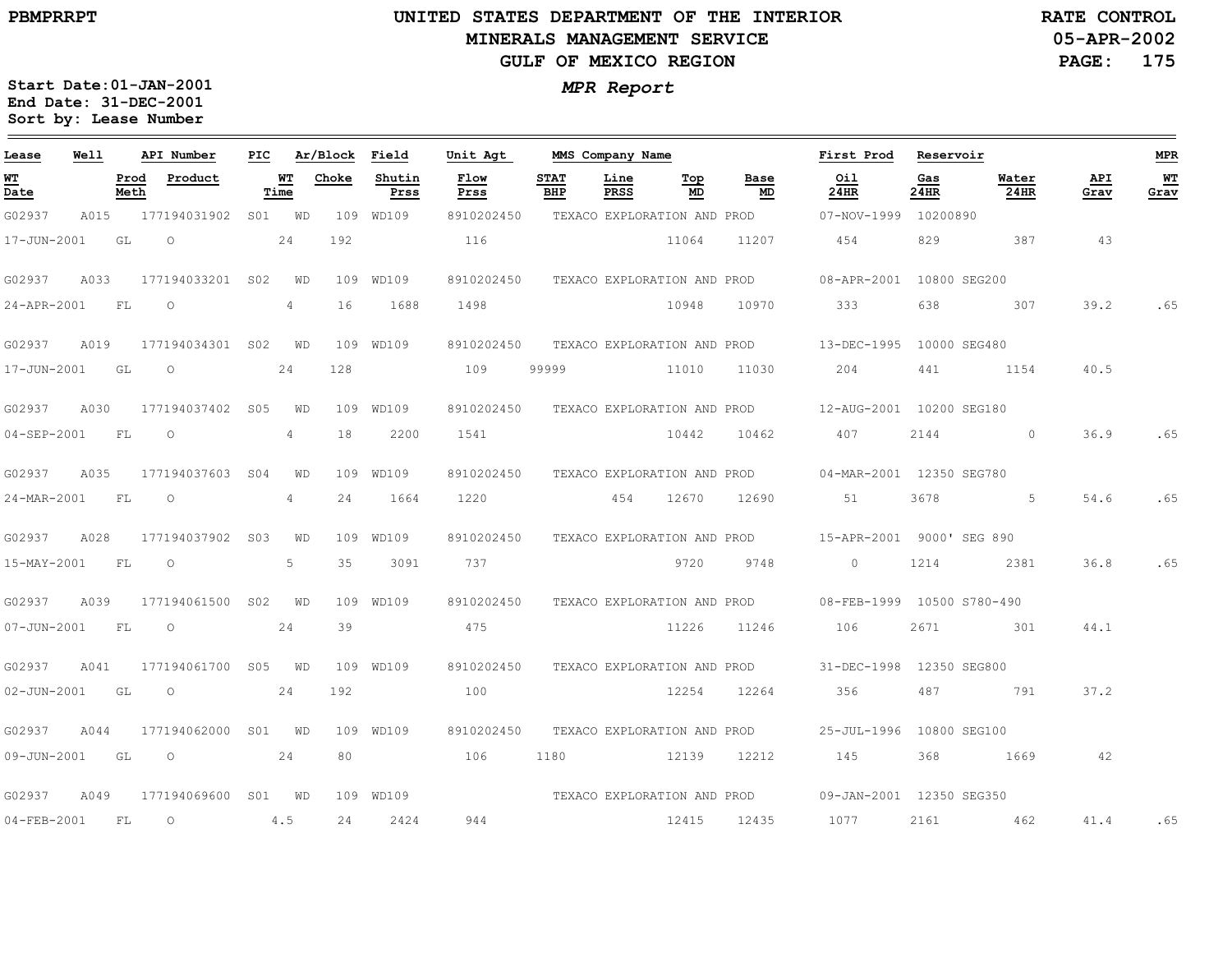# **UNITED STATES DEPARTMENT OF THE INTERIOR MINERALS MANAGEMENT SERVICEGULF OF MEXICO REGION**

**05-APR-2002PAGE: 176 RATE CONTROL**

| Lease             | Well        |              | API Number          | PIC |                | Ar/Block Field |                | Unit Agt     |                    | MMS Company Name |                             |                             | First Prod                                           | Reservoir   |               |             | MPR        |
|-------------------|-------------|--------------|---------------------|-----|----------------|----------------|----------------|--------------|--------------------|------------------|-----------------------------|-----------------------------|------------------------------------------------------|-------------|---------------|-------------|------------|
| WT<br>Date        |             | Prod<br>Meth | Product             |     | WT<br>Time     | Choke          | Shutin<br>Prss | Flow<br>Prss | <b>STAT</b><br>BHP | Line<br>PRSS     | Тор<br>MD                   | Base<br>MD                  | Oil<br>24HR                                          | Gas<br>24HR | Water<br>24HR | API<br>Grav | WT<br>Grav |
| G02937            | A049        |              | 177194069600        |     | S01 WD         |                | 109 WD109      |              |                    |                  |                             |                             | TEXACO EXPLORATION AND PROD 09-JAN-2001 12350 SEG350 |             |               |             |            |
| 14-JUN-2001       |             | GL           | $\circ$             |     | 24             | 39             |                | 165          |                    |                  | 12415                       | 12435                       | 542                                                  | 1073        | 1922          | 46.8        |            |
| G02937            | A050        |              | 177194069701 S01    |     | <b>WD</b>      |                | 109 WD109      | 8910202450   |                    |                  |                             |                             | TEXACO EXPLORATION AND PROD 03-AUG-2001 10800 SEG200 |             |               |             |            |
| 29-AUG-2001       |             | <b>FL</b>    | $\circ$             |     | 5              | 15             | 2134           | 1251         |                    | $\Omega$         | 11108                       | 11132                       | 351                                                  | 547         | 365           | 38.4        | .55        |
| G02937            | A048        |              | 177194069800        | S01 | WD             |                | 109 WD109      | 8910202450   |                    |                  | TEXACO EXPLORATION AND PROD |                             | 24-FEB-2001 12100 SEG 780                            |             |               |             |            |
| 05-MAR-2001       |             | FL           | $\overline{O}$      |     | $\overline{4}$ | 54             |                | 178          |                    |                  | 12667                       | 13256                       | 212                                                  | 648         | 493           | 35          | .65        |
| G02937            | A048        |              | 177194069800 S01 WD |     |                |                | 109 WD109      | 8910202450   |                    |                  |                             | TEXACO EXPLORATION AND PROD | 24-FEB-2001 12100 SEG 780                            |             |               |             |            |
| $08 - JUN - 2001$ |             | GL           | $\circ$             |     | 24             | 128            |                | 99           |                    |                  | 12667                       | 13256                       | 74                                                   | 103         | 983           | 39.8        |            |
| G02937            | A052        |              | 177194070000 S01    |     | WD             |                | 109 WD109      | 8910202450   |                    |                  | TEXACO EXPLORATION AND PROD |                             | 27-MAR-2001 10800 SEG200                             |             |               |             |            |
| 14-APR-2001       |             | FL           | $\overline{O}$      |     | 5              | 24             | 2804           | 2718         |                    |                  | 10866                       | 10892                       | 1604                                                 | 5787        | 140           | 40.4        | .65        |
| G02937            | A052        |              | 177194070000 S01 WD |     |                |                | 109 WD109      | 8910202450   |                    |                  |                             | TEXACO EXPLORATION AND PROD | 27-MAR-2001 10800 SEG200                             |             |               |             |            |
| $04 - JUN - 2001$ |             | FL           | $\overline{O}$      |     | 24             | 25             |                | 1979         |                    |                  | 10866                       | 10892                       | 1285                                                 | 2770        | 551           | 45.7        |            |
| G02937            | A047        |              | 177194070400 S01 WD |     |                |                | 109 WD109      | 8910202450   |                    |                  |                             |                             | TEXACO EXPLORATION AND PROD 14-JUL-2001 10600 SEG800 |             |               |             |            |
| $24 - JUL - 2001$ |             | <b>FL</b>    | $\overline{O}$      |     | 4              | 22             | 1260           | 692          |                    |                  | 11904                       | 11964                       | 608 — 100                                            | 627         | $\sim$ 38     | 37.2        | .65        |
| G02940            | B003        |              | 177214016802 S01 SP |     |                |                | 57 SP078       |              | CHEVRON USA INC    |                  |                             |                             | 30-JUL-1998 6500 H                                   |             |               |             |            |
| 13-DEC-2001 GL    |             |              | $\overline{O}$      |     | 24             | 72             | 980            | 165          | 2290               | 160              | 7500                        | 7554                        | 162                                                  | 55          | 575           | 25.6        |            |
| G02940            | B002        |              | 177214017101 S02 SP |     |                |                | 57 SP078       |              | CHEVRON USA INC    |                  |                             |                             | 15-JUL-2001 9300/9400 FBJ                            |             |               |             |            |
| 22-DEC-2001       |             | FL           | G                   |     | 24             | 28             | 2400           | 750          | 160 12432          |                  |                             | 12585                       | 226                                                  | 1113        | 802           | 25.6        |            |
| G02940            | <b>B005</b> |              | 177214019101 S01 SP |     |                |                | 57 SP078       |              |                    |                  | CHEVRON USA INC             |                             | 06-JAN-1999 7000 R1                                  |             |               |             |            |
| 13-DEC-2001 GL    |             |              | $\overline{O}$      |     | 24             | 72             | 1050           | 185          | 1930               | 170              | 8160                        | 8240                        | 245                                                  | 18          | 775           | 31.9        |            |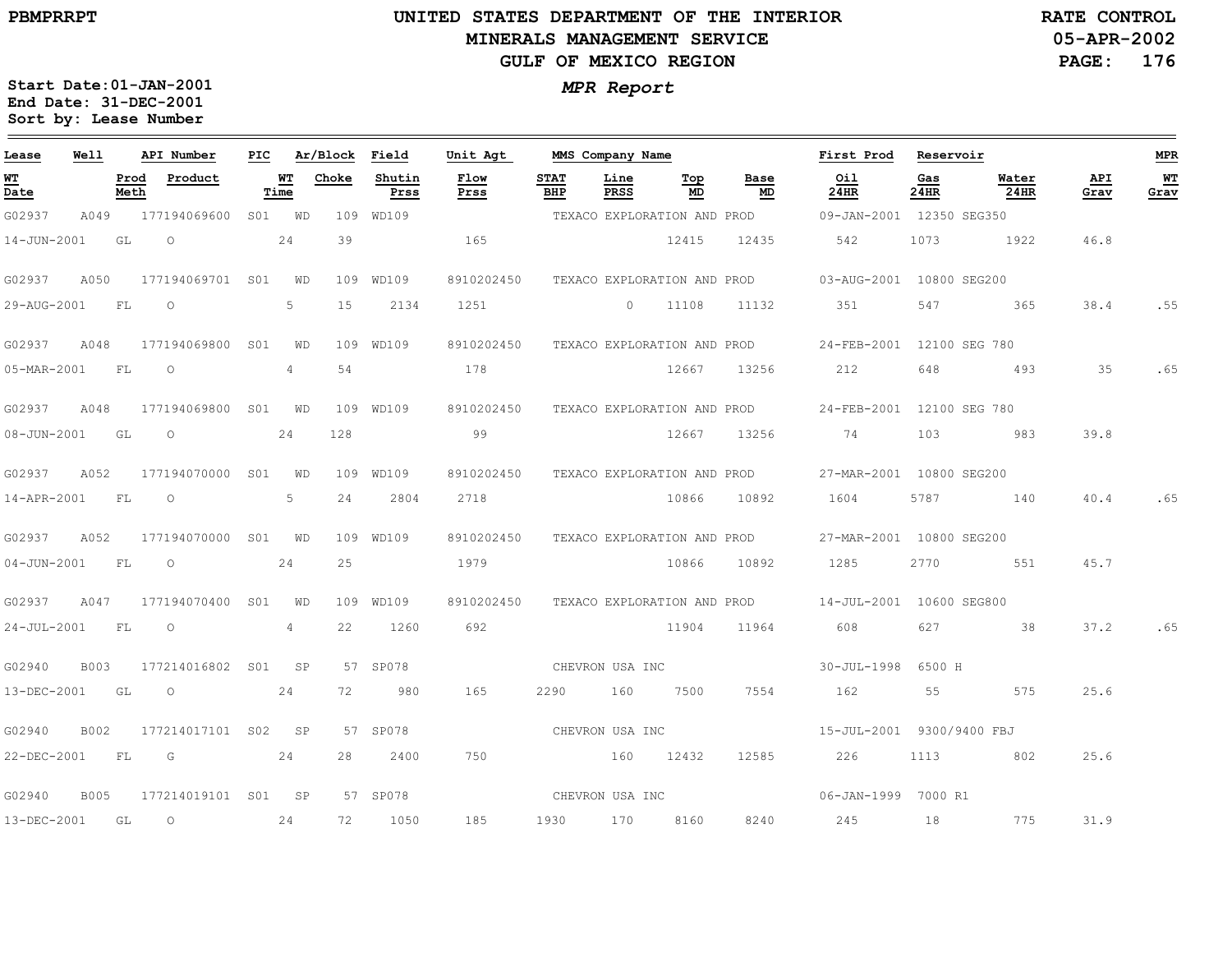$\equiv$ 

# **UNITED STATES DEPARTMENT OF THE INTERIOR MINERALS MANAGEMENT SERVICEGULF OF MEXICO REGION**

**05-APR-2002PAGE: 177 RATE CONTROL**

| Lease            | Well        |              | API Number               |            | PIC Ar/Block Field |                | Unit Agt     |                    | MMS Company Name |           |                 | First Prod              | Reservoir   |                |             | MPR        |
|------------------|-------------|--------------|--------------------------|------------|--------------------|----------------|--------------|--------------------|------------------|-----------|-----------------|-------------------------|-------------|----------------|-------------|------------|
| WТ<br>Date       |             | Prod<br>Meth | Product                  | WT<br>Time | Choke              | Shutin<br>Prss | Flow<br>Prss | <b>STAT</b><br>BHP | Line<br>PRSS     | Тор<br>MD | Base<br>MD      | Oil<br>24HR             | Gas<br>24HR | Water<br>24HR  | API<br>Grav | WT<br>Grav |
| G02940           |             |              | B007 177214020601 S01 SP |            |                    | 57 SP078       |              |                    | CHEVRON USA INC  |           |                 | 19-MAY-1998 6600 J      |             |                |             |            |
| 12-DEC-2001      |             | <b>FL</b>    | $\overline{O}$           | 24         | 72                 | 900            | 470          | 1020               | 300              | 7781      | 7904            | 178                     | 127         | 710            | 31.9        |            |
| G02940           | <b>B008</b> |              | 177214021003 S02 SP      |            |                    | 57 SP078       |              |                    | CHEVRON USA INC  |           |                 | 29-JAN-2001 6600/6800 I |             |                |             |            |
| 04-MAR-2001      |             | GL           | $\circ$                  | 24         | 64                 | 1375           | 150          |                    | 145              | 7988      | 8003            | 49                      | 50          |                | 32          | . 6        |
| G02940           |             |              | B008 177214021003 S02 SP |            |                    | 57 SP078       |              |                    | CHEVRON USA INC  |           |                 | 29-JAN-2001 6600/6800 I |             |                |             |            |
| 15-DEC-2001 GL   |             |              | $\overline{O}$           | 24         | 18                 | 800            | 300          |                    | 140 7988         |           | 8003            | 16                      | 94          | 763            | 31.9        |            |
| G02940           | D004        |              | 177214021701 S01 SP      |            |                    | 77 SP078       |              |                    | CHEVRON USA INC  |           |                 | 02-AUG-2000 7000 FB C   |             |                |             |            |
| 07-MAY-2001 FL   |             |              | $\overline{O}$           | 24         | 48                 | 2500           | 1200         |                    | 480 7884         |           | 7964            | 202                     | 4059        | 806            | 39          | .62        |
| G02940           | D004        |              | 177214021701 S01 SP      |            |                    | 77 SP078       |              |                    | CHEVRON USA INC  |           |                 | 02-AUG-2000 7000 FB C   |             |                |             |            |
| 29-DEC-2001 FL   |             |              | $\overline{O}$           |            | 64                 | 2048           | 575          |                    | 444              | 7884      | 7964            | 60                      | 3048        | 1452           | 32          |            |
| G02940           |             |              | B010 177214022000 S04 SP |            |                    | 57 SP078       |              |                    |                  |           | CHEVRON USA INC | 12-JUL-2001 6600 K      |             |                |             |            |
| 05-DEC-2001 FL   |             |              | G                        |            | 24                 | 1350           | 646          |                    | 615 7312         |           | 7388            | 47                      | 1730        | $\overline{0}$ | 41          |            |
| G02940           |             |              | D003 177214023102 S01 SP |            |                    | 57 SP078       |              |                    | CHEVRON USA INC  |           |                 | 02-APR-2001 6000 LWR E  |             |                |             |            |
| 09-APR-2001 FL 0 |             |              |                          | 24         | 34                 | 2040           | 1700         |                    | 445 6372         |           | 6430            | 921                     | 3141        | 9              | 35          |            |
| G02940           | D003        |              | 177214023102 S01 SP      |            |                    | 57 SP078       |              |                    | CHEVRON USA INC  |           |                 | 02-APR-2001 6000 LWR E  |             |                |             |            |
| 29-DEC-2001 FL   |             |              | $\overline{\phantom{0}}$ | 24         | 50                 | 1500           | 310          |                    | 195 6372         |           | 6430            | 286 28                  | 1914        | 668            | 35.1        |            |
| G02940           | D006        |              | 177214024102 S01 SP      |            |                    | 57 SP078       |              |                    | CHEVRON USA INC  |           |                 | 17-JUN-2001 6600 R      |             |                |             |            |
| 09-AUG-2001 FL   |             |              | $\overline{G}$           | 24         | 33                 | 1750           | 1550         |                    | 465 7896         |           | 7936            | 68                      | 5782        | 23             | 39          | .62        |
| G02940           |             |              | D006 177214024102 S01 SP |            |                    | 57 SP078       |              |                    | CHEVRON USA INC  |           |                 | 17-JUN-2001 6600 R      |             |                |             |            |
| 23-DEC-2001 FL   |             |              | $\overline{\mathbb{G}}$  | 24         | 46                 | 1750           | 1146         | 465                |                  | 7896      | 7936            | <b>74</b>               | 8670        | $\overline{4}$ | $\circ$     |            |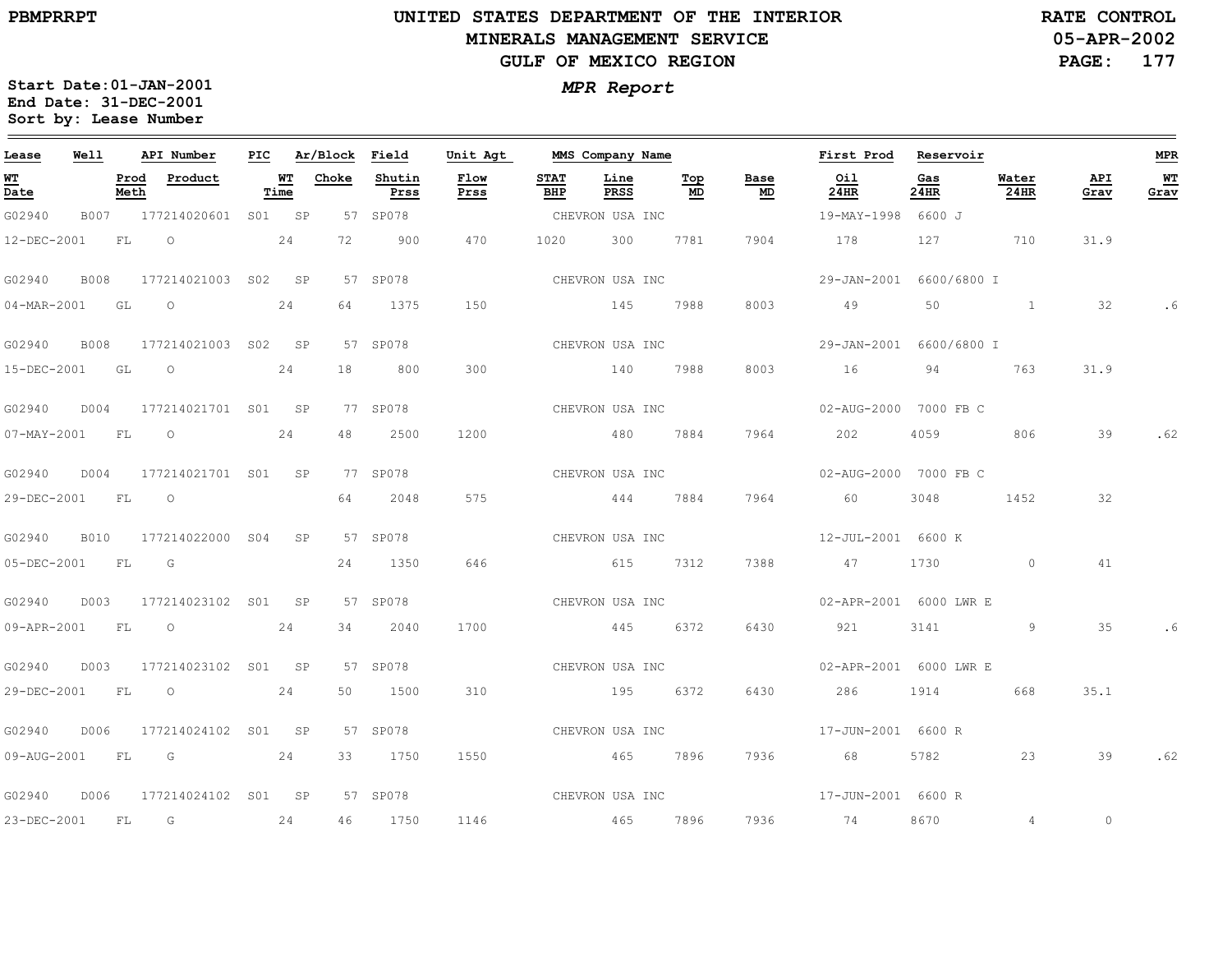$\equiv$ 

# **UNITED STATES DEPARTMENT OF THE INTERIOR MINERALS MANAGEMENT SERVICEGULF OF MEXICO REGION**

**05-APR-2002PAGE: 178 RATE CONTROL**

| Lease            | Well        |              | API Number               | PIC |                   | Ar/Block Field |                | Unit Agt        |                    | MMS Company Name |           |                                   | First Prod                | Reservoir   |               |                 | MPR        |
|------------------|-------------|--------------|--------------------------|-----|-------------------|----------------|----------------|-----------------|--------------------|------------------|-----------|-----------------------------------|---------------------------|-------------|---------------|-----------------|------------|
| WT<br>Date       |             | Prod<br>Meth | Product                  |     | <u>WT</u><br>Time | Choke          | Shutin<br>Prss | Flow<br>Prss    | <b>STAT</b><br>BHP | Line<br>PRSS     | Top<br>MD | Base<br>$\underline{\mathsf{MD}}$ | Oil<br>24HR               | Gas<br>24HR | Water<br>24HR | API<br>Grav     | WТ<br>Grav |
| G02940           |             |              | D009 177214024800 S04 SP |     |                   |                | 77 SP078       |                 |                    | CHEVRON USA INC  |           |                                   | 16-APR-2001 5100 B        |             |               |                 |            |
| 16-DEC-2001      |             | FL G         |                          |     |                   | 44             | 1263           | 438             |                    | 415              | 5230      | 5256                              | $\overline{0}$            | 1284        | $\sim$ 0      |                 |            |
| G02940           | B013        |              | 177214026502 S01 SP      |     |                   |                | 57 SP078       |                 |                    | CHEVRON USA INC  |           |                                   | 22-JAN-1998 9200 P        |             |               |                 |            |
| 11-DEC-2001      |             | GL           | $\circ$                  |     | 24                | 80             | 1000           | 161             |                    | 150              | 8574      | 8640                              | 167                       | 200         | 250           | 30.6            |            |
| G02940           | D011        |              | 177214026801 S02 SP      |     |                   |                | 57 SP078       |                 |                    | CHEVRON USA INC  |           |                                   | 26-JUN-2001 6600 R        |             |               |                 |            |
| 08-AUG-2001 FL G |             |              |                          |     | 24                | 32             | 1701           | 1600            |                    | 461              | 7024      | 7088                              | 27                        | 4053        | 27            | 36              | .62        |
| G02940           | D011        |              | 177214026801 S02 SP      |     |                   |                | 57 SP078       | CHEVRON USA INC |                    |                  |           |                                   | 26-JUN-2001 6600 R        |             |               |                 |            |
| 25-DEC-2001 FL   |             |              | $\overline{\mathsf{G}}$  |     | 24                | 46             | 1701           | 1023            |                    | 436              | 7024      | 7088                              | 22                        | 8322        | 50            |                 |            |
| G02940           | <b>B015</b> |              | 177214028002 S02 SP      |     |                   |                | 57 SP078       |                 |                    | CHEVRON USA INC  |           |                                   | 05-NOV-2001 7000 UPPER R1 |             |               |                 |            |
| 09-NOV-2001 FL 0 |             |              |                          |     | 24                | 20             | 1075           | 796             |                    | 158 7884         |           | 7925                              | 572                       | 481         | 64            | 32              | .62        |
| G02940           | <b>B015</b> |              | 177214028002 S02 SP      |     |                   |                | 57 SP078       | CHEVRON USA INC |                    |                  |           |                                   | 05-NOV-2001 7000 UPPER R1 |             |               |                 |            |
| 22-DEC-2001 FL   |             |              | $\overline{O}$           |     |                   | 28             | 2000           | 559             |                    | 415 7884         |           | 7925                              | 218                       | 1191        | 107           | $\overline{32}$ |            |
| G02940           | <b>B018</b> |              | 177214028600 S03 SP      |     |                   |                | 57 SP078       |                 |                    | CHEVRON USA INC  |           |                                   | 03-AUG-1997 6900 UP/LW R  |             |               |                 |            |
|                  |             |              | 15-DEC-2001 FL 0 24      |     |                   |                | 72 1550        | 200             |                    | 900 175 8388     |           | 8510                              | 170                       |             | 605 185       | 31.9            |            |
| G02940           | D016        |              | 177214030501 S01 SP      |     |                   |                | 77 SP078       |                 |                    |                  |           |                                   |                           |             |               |                 |            |
| 07-APR-2001 FL 0 |             |              |                          |     | 24                | 30             | 1940           | 1180            |                    | 430 7520         |           | 7588                              | 551                       | 2318        | 61            | 38              | . 6        |
| G02940           | D016        |              | 177214030501 S01 SP      |     |                   |                | 77 SP078       |                 |                    | CHEVRON USA INC  |           |                                   | 19-FEB-2001 6100'R/7000'B |             |               |                 |            |
|                  |             |              | 29-DEC-2001 GL 0 24      |     |                   | 42             | 1010           | 615             |                    | 425 7520         |           | 7588                              | 541                       |             | 1206 17       | 38.1            |            |
| G02940           | B021        |              | 177214032100 S03 SP      |     |                   |                | 57 SP078       | CHEVRON USA INC |                    |                  |           |                                   | 08-SEP-1999 5400 I        |             |               |                 |            |
| 23-MAR-2001 GL   |             |              | $\overline{\phantom{0}}$ |     | 24                | 40             | 1100           | 284             |                    | 176 5580         |           | 5605                              | 30                        | 130         | 985           | 37              | .65        |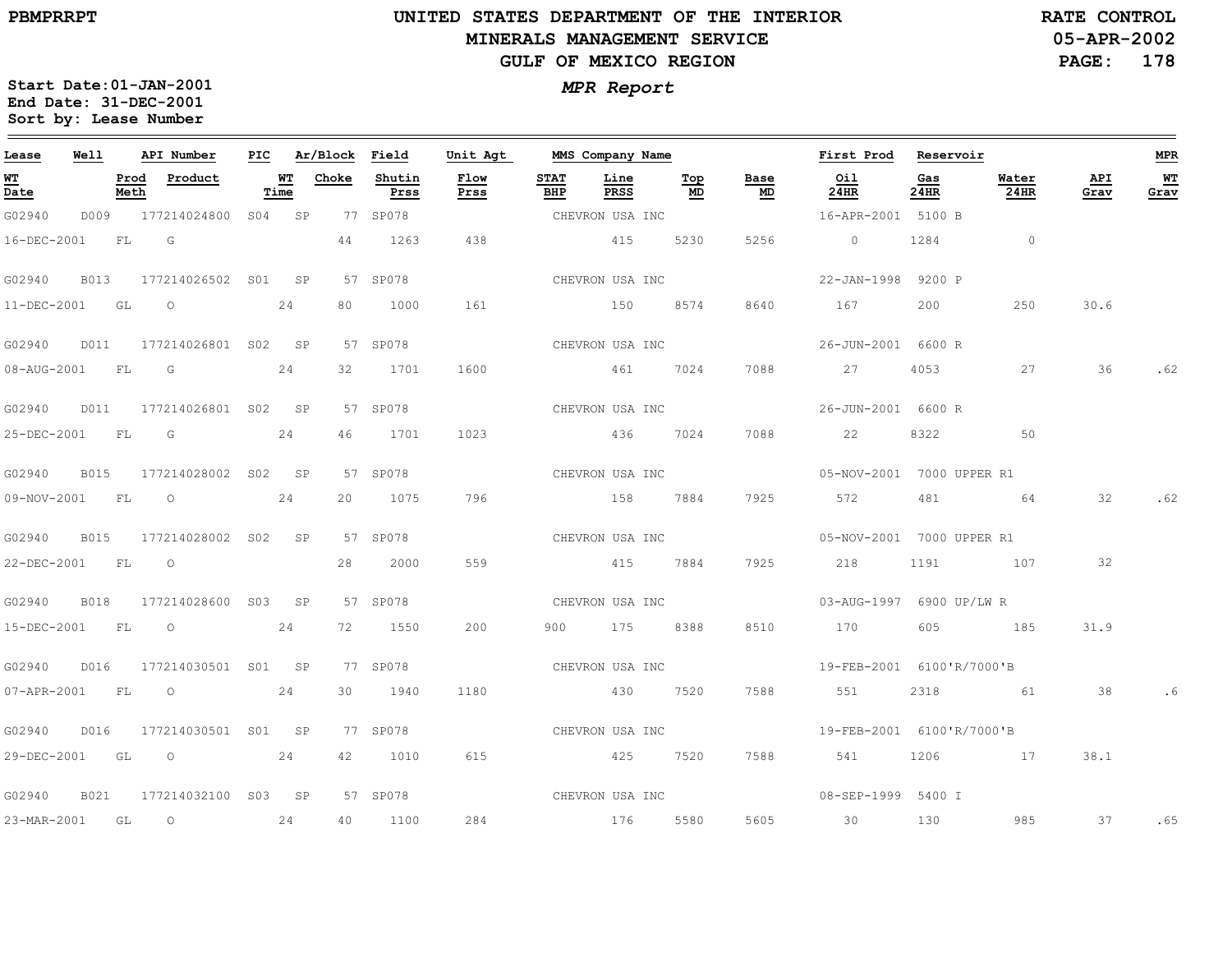# **UNITED STATES DEPARTMENT OF THE INTERIOR MINERALS MANAGEMENT SERVICEGULF OF MEXICO REGION**

**05-APR-2002 PAGE: 179 RATE CONTROL**

| Lease             | Well |      | API Number                      |        | PIC Ar/Block Field |                | Unit Agt              |                    | MMS Company Name |                                        |                                   | First Prod Reservoir                |             |               |             | MPR         |
|-------------------|------|------|---------------------------------|--------|--------------------|----------------|-----------------------|--------------------|------------------|----------------------------------------|-----------------------------------|-------------------------------------|-------------|---------------|-------------|-------------|
| <b>WT</b><br>Date |      | Meth | Prod Product                    | Time   | <u>WT Choke</u>    | Shutin<br>Prss | Flow<br>Prss          | <b>STAT</b><br>BHP | Line<br>PRSS     | $\underline{\operatorname{Top}}$<br>MD | Base<br>$\underline{\mathsf{MD}}$ | Oil<br>24HR                         | Gas<br>24HR | Water<br>24HR | API<br>Grav | $W$<br>Grav |
| G02940            |      |      | B024 177214033201               | S02 SP |                    | 57 SP078       |                       |                    | CHEVRON USA INC  |                                        |                                   | 06-AUG-1999 6600/6800 I             |             |               |             |             |
| 10-DEC-2001       |      | GL   | $\overline{O}$                  | 24     | 87                 | 1050           | 180                   |                    | 165              | 7436                                   | 7884                              | 116                                 | 19          | 462           | 31.9        |             |
| G02940            |      |      | B025 177214034700 S01 SP        |        |                    | 77 SP078       |                       |                    | CHEVRON USA INC  |                                        |                                   | 31-AUG-1986 7800 Q                  |             |               |             | 443         |
| 15-DEC-2001 GL O  |      |      |                                 | 24     |                    | 87 1385        | 165                   |                    | 1300 160 8618    |                                        | 8744                              | 334                                 | 58          | 461           | 31.9        |             |
| G02940            | D021 |      | 177214040601 D01 SP             |        |                    | 57 SP078       | CHEVRON USA INC       |                    |                  |                                        |                                   | 09-NOV-2000 6600                    |             |               |             |             |
| 30-DEC-2001 FL G  |      |      |                                 | 24     | 30                 | 1536           | 1012                  |                    | 439 8140         |                                        | 8220                              | 18                                  | 2310        | $\circ$       |             |             |
| G02940            |      |      | D023 177214040801 S01 SP        |        |                    | 57 SP078       |                       |                    |                  |                                        | CHEVRON USA INC                   | 20-JUN-2000 6600 R                  |             |               |             |             |
|                   |      |      | 08-MAY-2001 FL G                | 24     | 64                 | 1090           | 500                   |                    | 420 7064         |                                        | 7140                              | 25                                  | 3329        | 479           | 39          | . 62        |
| G02940            |      |      | D023 177214040801 S01 SP        |        |                    | 57 SP078       |                       |                    |                  |                                        |                                   |                                     |             |               |             |             |
| 12-DEC-2001 FL G  |      |      |                                 |        | 64                 | 2048           | 202                   |                    | 181 7064         |                                        | 7140                              | $\overline{0}$                      | 1068        | 462           |             |             |
| G02940            |      |      | D024D 177214040900 D03 SP       |        |                    | 77 SP078       |                       |                    | CHEVRON USA INC  |                                        |                                   | 13-MAY-1998 6000R                   |             |               |             |             |
| 12-DEC-2001 GL O  |      |      |                                 |        |                    | 64 2048        | 301                   |                    | 208 6172         |                                        | 6192                              | 407                                 | 760         | 949           | 29          |             |
| G02940            |      |      | D024 177214040900 D02 SP        |        |                    | 77 SP078       | CHEVRON USA INC       |                    |                  |                                        |                                   | 13-MAY-1998 6400R                   |             |               |             |             |
| 30-DEC-2001 FL G  |      |      |                                 | 24     | 28                 | 4095           | 2118                  |                    | 1022             | 6830                                   | 6984                              | 29                                  | 2232        | 2             |             |             |
| G02940            | C003 |      | 177224007501 S01 SP             |        |                    | 77 SP078       |                       |                    | CHEVRON USA INC  |                                        |                                   | 31-OCT-1987 7800 C                  |             |               |             | 998         |
| 16-DEC-2001 GL O  |      |      |                                 | 24     | 128                | 1000           | 182                   |                    | 1760 175 9470    |                                        | 9660                              | 180                                 | 355         | 1620          | 37.7        |             |
|                   |      |      | G02941 A037 177194022102 S01 SP |        |                    | 78 WD109       | 8910202450 TEXACO INC |                    |                  |                                        |                                   | 24-MAY-2001 10000 SEG 180           |             |               |             |             |
| 31-MAY-2001 FL O  |      |      |                                 | 4      | 40                 | 1780           | 572                   |                    |                  | 11044                                  | 11066                             | 344                                 |             | 2380 474      | 36.3        | .65         |
| G02941            |      |      | D001 177214021100 S03 SP        |        |                    | 78 SP078       |                       |                    |                  |                                        |                                   | CHEVRON USA INC 603-SEP-2000 3000 C |             |               |             |             |
| 12-DEC-2001       |      | FL   | $\overline{\mathbb{G}}$         | 24     |                    | 64 2048        | 178                   |                    | 168 3626         |                                        | 3702                              | $\sim$ 0 $\sim$ 0 $\sim$            | 408         | 864           |             |             |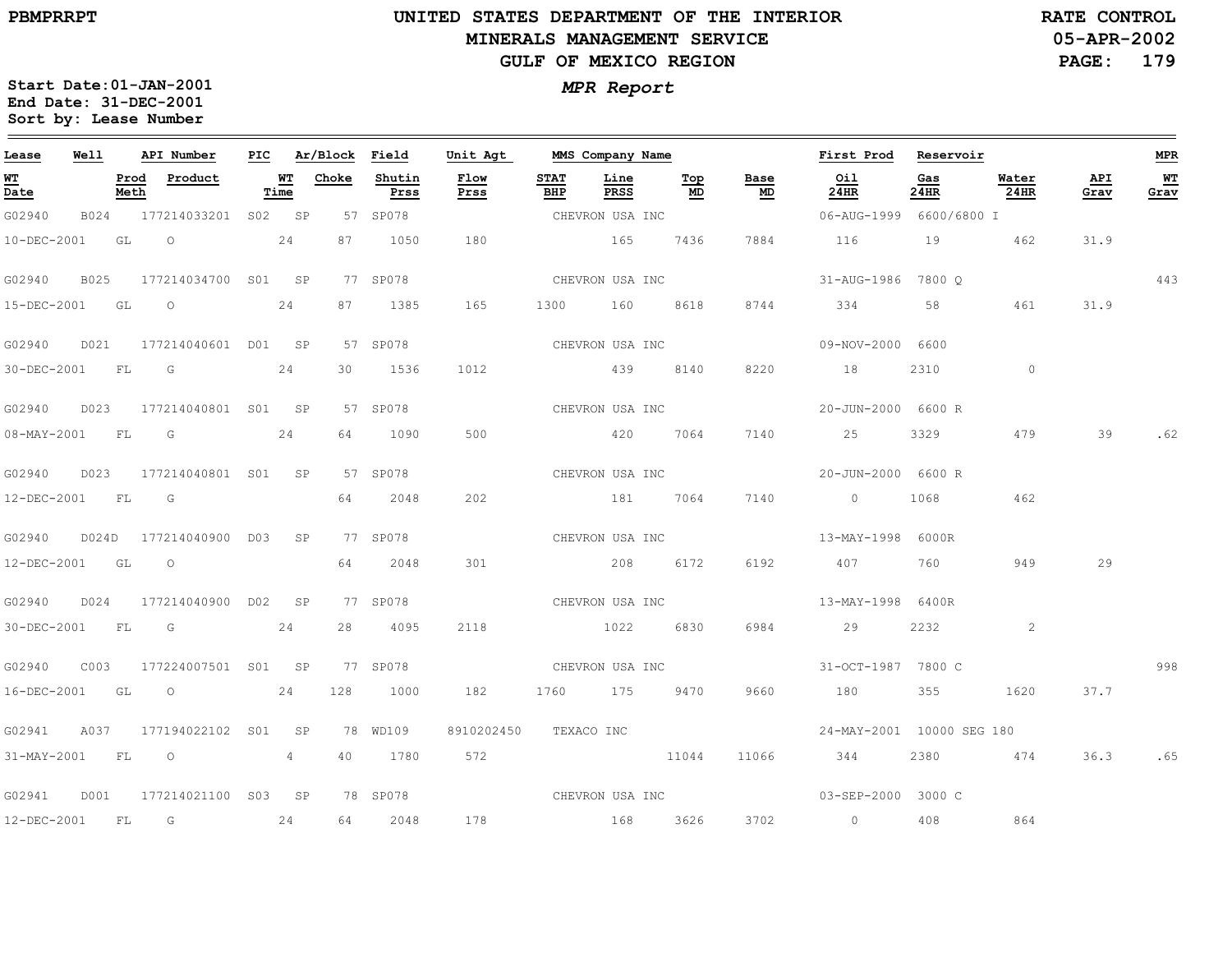the control of the control of the control of the

 $\equiv$ 

# **UNITED STATES DEPARTMENT OF THE INTERIOR MINERALS MANAGEMENT SERVICEGULF OF MEXICO REGION**

**05-APR-2002PAGE: 180 RATE CONTROL**

| Lease             | Well  |              | API Number                | PIC |            | Ar/Block | Field          | Unit Agt     |                    | MMS Company Name             |             |                              | First Prod             | Reservoir   |               |             | MPR        |
|-------------------|-------|--------------|---------------------------|-----|------------|----------|----------------|--------------|--------------------|------------------------------|-------------|------------------------------|------------------------|-------------|---------------|-------------|------------|
| WT<br>Date        |       | Prod<br>Meth | Product                   |     | WT<br>Time | Choke    | Shutin<br>Prss | Flow<br>Prss | <b>STAT</b><br>BHP | Line<br>PRSS                 | $Top$<br>MD | Base<br>MD                   | Oil<br>24HR            | Gas<br>24HR | Water<br>24HR | API<br>Grav | WТ<br>Grav |
| G02941            |       |              | D022D 177214040700 D02 SP |     |            |          | 58 SP078       |              |                    | CHEVRON USA INC              |             |                              | 31-DEC-1992 6700 R     |             |               |             | 1478       |
| 12-DEC-2001       |       | GL           | $\circ$                   |     |            | 64       | 2048           | 182          | 1850               | 178                          | 7088        | 7140                         | 213                    | 199         | 639           | 35          |            |
| G02941            | D020  |              | 177214041402 SO1          |     | SP         |          | 58 SP078       |              |                    | CHEVRON USA INC              |             |                              | $22 - DEC - 2000$      | 6500 FB O   |               |             |            |
| 12-DEC-2001       |       | GL           | $\circ$                   |     |            | 64       | 2040           | 206          |                    | 180                          | 7554        | 7594                         | 194                    | 290         | 1097          | 30          |            |
| G02943            | G020  |              | 177214036101 S01          |     | SP         |          | 59 SP061       | 7543940180   |                    | VASTAR RESOURCES INC.        |             |                              | 10-JAN-2001 MM RBB     |             |               |             |            |
| $21 - JAN - 2001$ |       | GL           | $\circ$                   |     | 6          | 36       |                | 188          |                    |                              | 10044       | 10242                        | 111                    | 180         | 167           | 39.1        | .69        |
| G02947            | A003A |              | 177254015400 SO1          |     | МP         |          | 73 MP073       | 8910202330   |                    |                              |             | MOBIL OIL EXPLORATION & PROD | 30-NOV-1988 J-6R 6B    |             |               |             | $\circ$    |
| 17-FEB-2001       |       | FL           | G                         |     |            | 94       | 380            | 105          | 1200               | 89                           | 8675        | 8826                         | $\Omega$               | 666         | 22            |             |            |
| G02947            | COO6C |              | 177254022501 S02 MP       |     |            |          | 73 MP073       | 8910202330   |                    | MOBIL OIL EXPLORATION & PROD |             |                              | 10-MAR-2001 BA-4AC FBX |             |               |             |            |
| 12-MAR-2001       |       | GL           | $\circ$                   |     | 12         | 64       |                | 95           |                    |                              | 8074        | 8096                         | $7\degree$             | 74          | 24            | 33          |            |
| G02950            | A007  |              | 177254033000 S01          |     | MP         |          | 148 MP151      |              |                    | APACHE CORPORATION           |             |                              | 30-SEP-1983            | 6900        |               |             | 402        |
| $01 - JUN - 2001$ |       | GL           | $\circ$                   |     |            | 64       |                | 150          | 281                |                              | 7761        | 7786                         | 170                    | 117         | 603           | 60          |            |
| G02950            | A006  |              | 177254034900 SO1          |     | MP         |          | 148 MP151      |              |                    | APACHE CORPORATION           |             |                              | $31 - JAN - 1984$      | 6900        |               |             | 199        |
| $01 - JUN - 2001$ |       | GL           | $\circ$                   |     |            | 64       |                | 155          | 900                | 2304                         |             | 9358                         | 118                    | 59          | 1196          | 60          |            |
| G02950            | A015  |              | 177254042301 S02          |     | ΜP         |          | 148 MP151      |              |                    | APACHE CORPORATION           |             |                              | 31-MAY-1987            | 6900        |               |             | 167        |
| $01 - JUN - 2001$ |       | GL           | $\circ$                   |     |            | 64       |                | 115          | 20                 |                              | 13308       | 13360                        | 81                     | 135         | 231           | 60          |            |
| G02951            | A011  |              | 177254036700 S03          |     | МP         |          | 151 MP151      |              |                    | APACHE CORPORATION           |             |                              | 31-MAY-1987            | 6900        |               |             | 307        |
| $01 - JUN - 2001$ |       | GL           | $\circ$                   |     |            | 64       |                | 105          | 1061               | 6922                         |             | 6940                         | 121                    | 25          | 404           | 60          |            |
| G02951            | A023  |              | 177254068601 S02          |     | MP         |          | 151 MP151      |              |                    | APACHE CORPORATION           |             |                              | 04-SEP-2000 6600 SAND  |             |               |             |            |
| $01 - APR - 2001$ |       | FL           | $\overline{G}$            |     |            | 64       | 1200           | 1305         | # # # # #          | 1140                         | 9281        | 9319                         | 19                     | 327         | 54            | 37.3        |            |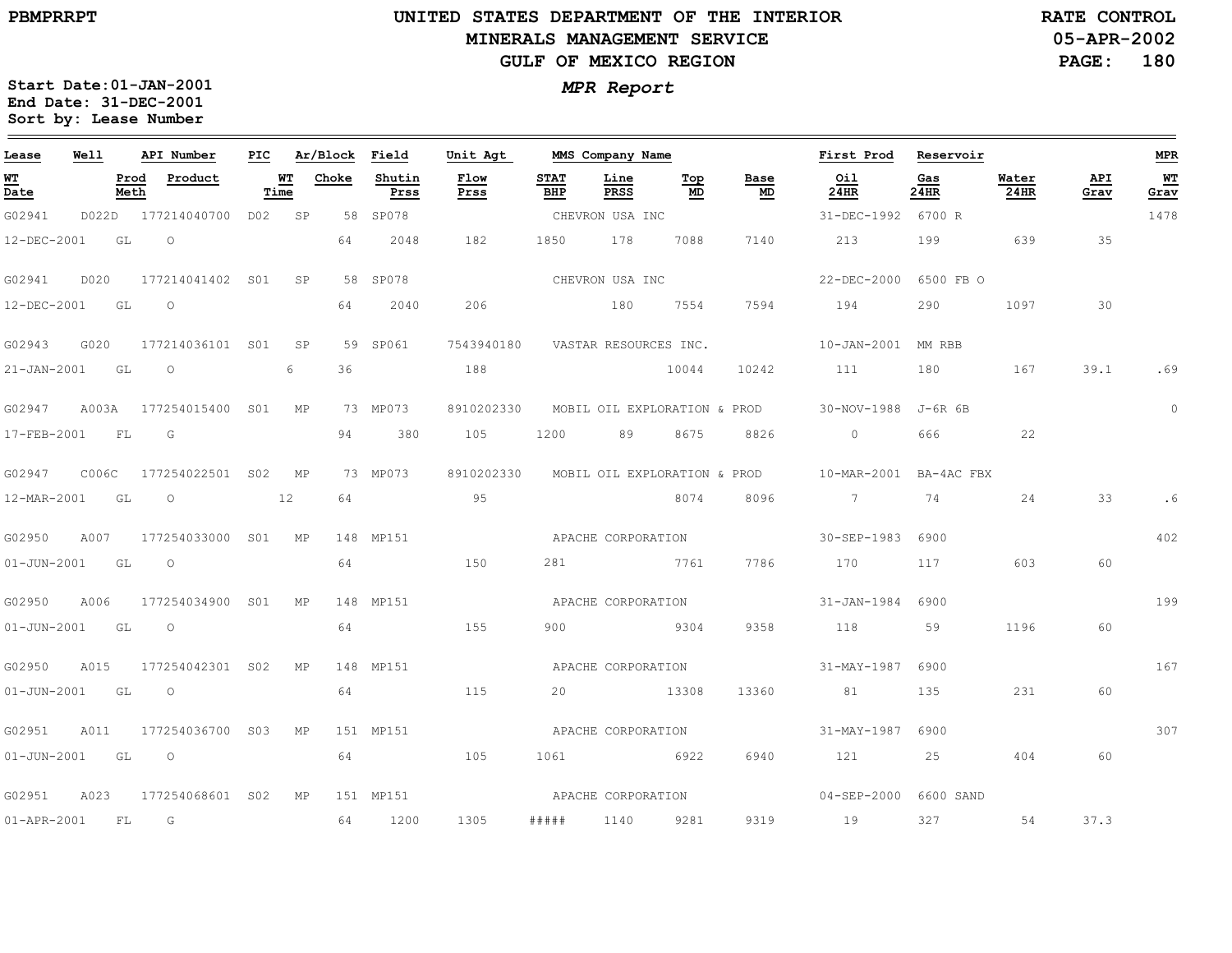$\equiv$ 

# **UNITED STATES DEPARTMENT OF THE INTERIOR MINERALS MANAGEMENT SERVICEGULF OF MEXICO REGION**

**05-APR-2002PAGE: 181 RATE CONTROL**

| Lease             | Well        |              | API Number       | PIC |                | Ar/Block          | Field          | Unit Agt     |                    | MMS Company Name   |                             |                   | First Prod                                    | Reservoir   |               |             | <b>MPR</b>     |
|-------------------|-------------|--------------|------------------|-----|----------------|-------------------|----------------|--------------|--------------------|--------------------|-----------------------------|-------------------|-----------------------------------------------|-------------|---------------|-------------|----------------|
| WT<br>Date        |             | Prod<br>Meth | Product          |     | WТ<br>Time     | Choke             | Shutin<br>Prss | Flow<br>Prss | <b>STAT</b><br>BHP | Line<br>PRSS       | Top<br>MD                   | Base<br><b>MD</b> | Oil<br>24HR                                   | Gas<br>24HR | Water<br>24HR | API<br>Grav | WT<br>Grav     |
| G02955            | B002        |              | 177244011300     | S02 | MP             |                   | 236 MP133      |              |                    | PETRO VENTURES INC |                             |                   | 31-MAR-1993                                   | 5000 RB     |               |             | 4164           |
| 08-JUN-2001       |             | FL           | G                |     | 24             | $12 \overline{ }$ | 600            | 410          | 480                | 380                | 4990                        | 5060              | $\circ$                                       | 398         | $\circ$       |             |                |
| G02955            | <b>B005</b> |              | 177244011700 S02 |     | MP             |                   | 236 MP133      |              |                    | PETRO VENTURES INC |                             |                   | 28-FEB-1993                                   | 4600 RB     |               |             | 1106           |
| 05-JUN-2001       |             | FL           | G                |     | 24             | 72                | 1000           | 410          | 840                | 350                | 4165                        | 4204              | $\circ$                                       | 886         | 238           |             |                |
| G02968            | A022        |              | 608174034801 S01 |     | MC             |                   | 311 MC311      | 7543900030   | SHELL OFFSHORE INC |                    |                             |                   | 16-NOV-2001 L3 RA                             |             |               |             |                |
| 14-NOV-2001       |             | FL           | G                |     | $\overline{4}$ | 16                | 2100           | 2055         |                    | 1040               | 11040                       | 11276             | $\circ$                                       | 1100        | 24            |             | .62            |
| G02970            | A008        |              | 608174014803 D01 |     | МC             |                   | 268 MC311      |              |                    |                    | EXXON MOBIL CORPORATION     |                   | 24-AUG-2001 K4/K5                             |             |               |             |                |
| 20-SEP-2001       |             | FL           | $\circ$          |     | $7^{\circ}$    | 30                |                | 1100         | #####              |                    | 10366                       | 10844             | 1692                                          | 1365        | $\circ$       | 38.5        | . 6            |
| G02970            | A008D       |              | 608174014803 D02 |     | МC             |                   | 268 MC311      |              |                    |                    | EXXON MOBIL CORPORATION     |                   | 24-AUG-2001 G, A                              |             |               |             |                |
| 20-SEP-2001       |             | FL           | G                |     | $\overline{4}$ | 24                | 2900           | 2475         | # # # # #          | 1080               | 8035                        | 8230              | 40                                            | 8135        | $\circ$       | 50.1        | .6             |
| G02970            | A013D       |              | 608174019400 D03 |     | МC             |                   | 268 MC311      |              |                    |                    | EXXON MOBIL CORPORATION     |                   | $30 - SEP - 1992$ $W - 20, B$                 |             |               |             | 5695           |
| 15-FEB-2001       |             | FL           | G                |     |                | 50                | 1650           | 130          |                    | 80                 | 12184                       | 12314             | 8                                             | 1041        | 29            | 43.2        |                |
| G02970            | A015        |              | 608174020301 S01 |     | MC             |                   | 268 MC311      |              |                    |                    | EXXON MOBIL CORPORATION     |                   | $21 - JAN - 1996$ K-4, A                      |             |               |             |                |
| $07 - JAN - 2001$ |             | FL           | $\circ$          |     |                | 46                |                | 690          | 2904               |                    | 9574                        | 9722              | 825                                           | 2595        | 1568          | 39.8        |                |
| G02970            | A019        |              | 608174027900 S01 |     | МC             |                   | 268 MC311      | 7543900030   |                    |                    | EXXON MOBIL CORPORATION     |                   | 31-AUG-1986 L2-L3 RBSU                        |             |               |             | 727            |
| 06-APR-2001       |             | FL           | $\circ$          |     |                | 80                |                | 100          | 706                |                    | 11482                       | 11724             | 70                                            | 17          | 149           | 35.1        |                |
| G03022            | A003        |              | 427024006500 S01 |     | MU             |                   | 763 MU757      |              |                    |                    | BP EXPLORATION & PRODUCTION |                   | 31-AUG-1982 EG                                |             |               |             | $\circ$        |
| 03-SEP-2001       |             | GL           | G                |     | 12             | 999               | 350            | 103          | 335                | 950                | 8216                        | 8256              | $\overline{0}$                                | 1342        | 3             |             | .585           |
| G03061            | A003D       |              | 427124002900 D02 |     |                |                   | MU A 85 MU085A |              |                    |                    |                             |                   | AMERADA HESS CORPORATION 31-JAN-1982 LD SD RC |             |               |             | $\overline{0}$ |
| 30-AUG-2001       |             | FL.          | G                |     | 24             | 14                | 2170           | 1680         | 2600               | 910                | 10049                       | 10185             | $5 - 5$                                       | 1102        | 40            | 49          | .613           |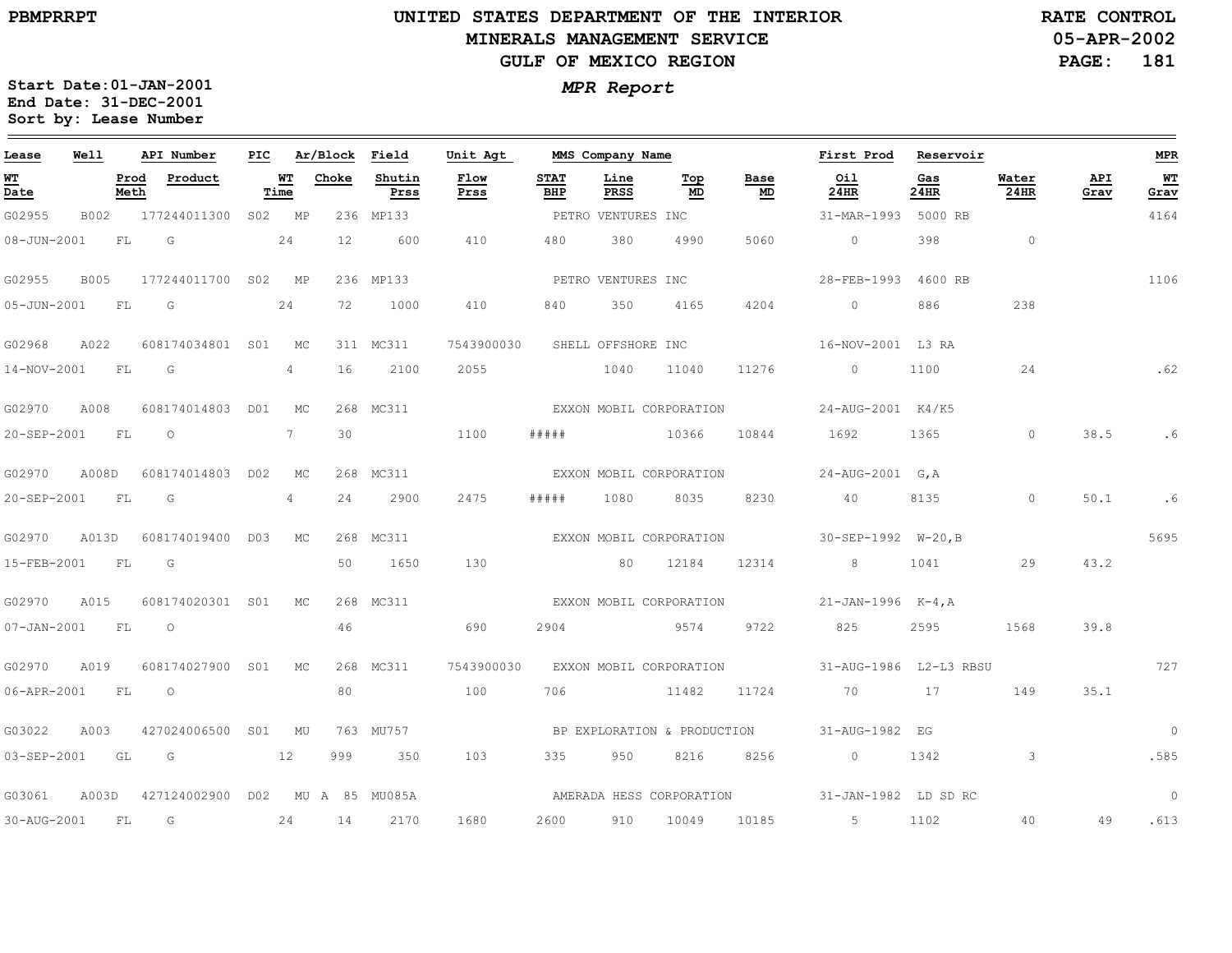## **UNITED STATES DEPARTMENT OF THE INTERIOR MINERALS MANAGEMENT SERVICEGULF OF MEXICO REGION**

**05-APR-2002PAGE: 182 RATE CONTROL**

| Lease          | Well |              | API Number              | PIC    |            | Ar/Block Field |                | Unit Agt                         |             | MMS Company Name             |                                |            | First Prod                                         | Reservoir   |                |             | <b>MPR</b>        |
|----------------|------|--------------|-------------------------|--------|------------|----------------|----------------|----------------------------------|-------------|------------------------------|--------------------------------|------------|----------------------------------------------------|-------------|----------------|-------------|-------------------|
| WT<br>Date     |      | Prod<br>Meth | Product                 |        | WT<br>Time | Choke          | Shutin<br>Prss | Flow<br>Prss                     | STAT<br>BHP | Line<br>PRSS                 | $\underline{\text{Top}}$<br>MD | Base<br>MD | Oil<br>24HR                                        | Gas<br>24HR | Water<br>24HR  | API<br>Grav | <u>WT</u><br>Grav |
| G03087         |      |              | 002D 427034034600       | S05 MI |            |                | 620 MI619      |                                  |             | GOM SHELF LLC                |                                |            | 25-FEB-2001 MA-2 SAND                              |             |                |             |                   |
| 27-FEB-2001    |      | FL           | G                       |        | 24         | 36             | 1700           | 1260                             | 948         | 1150                         | 9338                           | 9348       | $\sim$ 1                                           | 1521        | 516            | 50.5        | .588              |
| G03091         | A001 |              | 427034010401 S01 MI     |        |            |                | 632 MI665      | 8910202300                       |             | EXXON MOBIL CORPORATION      |                                |            | 07-FEB-1996 M10 N                                  |             |                |             |                   |
| 22-JAN-2001 FL |      |              | G                       |        |            | 10             | 95             | 85                               |             | 76                           | 2233                           | 3197       | $\circ$                                            | 342         | $\circ$        |             |                   |
| G03108         | A009 |              | 427034017201 S01 MI     |        |            |                | 700 MI700      | GOM SHELF LLC                    |             |                              |                                |            | 26-AUG-2001 M15-1 RG                               |             |                |             |                   |
| 28-AUG-2001 FL |      |              | G                       |        | 24         | 14             | 7200           | 7100                             | # # # # #   | 1040                         | 12278                          | 12382      | 83                                                 | 7690        | 2              | 47.3        | .635              |
| G03119 JA001   |      |              | 177054040200 S03 VR     |        |            |                | 21 VR039       |                                  |             | ENERGY RESOURCE TECHNOLOGY I |                                |            | 21-SEP-1999 FF-1                                   |             |                |             |                   |
| 24-MAY-2001 FL |      |              | $\overline{\mathsf{G}}$ |        |            | 99             | 890            | 240                              |             | 220                          | 9604                           | 9622       | $\circ$                                            | 1082        | $\circ$        |             |                   |
| G03124         | A004 |              | 177054024800 S01 VR     |        |            |                | 84 VR084       |                                  |             |                              |                                |            | BURLINGTON RESOURCES OFFSHOR 31-DEC-1978 BUL1-5    |             |                |             | $\Omega$          |
| 07-SEP-2001 FL |      |              | G                       |        | 24         | 14             | 3180           | 2368                             |             | 875                          | 6662                           | 6672       | $\overline{0}$                                     | 4052        | 23             | $\circ$     |                   |
| G03124         | A004 |              | 177054024804 S02 VR     |        |            |                | 84 VR084       |                                  |             |                              |                                |            | BURLINGTON RESOURCES OFFSHOR 09-DEC-2000 DISC 12-1 |             |                |             |                   |
| 05-JAN-2001 FL |      |              | G                       |        | 24         | 23             | 2960           | 2740                             | # # # # #   |                              | 9057                           | 9065       | $\circ$                                            | 9918        | $\overline{4}$ |             |                   |
| G03124         | A004 |              | 177054024804 S02        |        | <b>VR</b>  |                | 84 VR084       |                                  |             |                              |                                |            | BURLINGTON RESOURCES OFFSHOR 09-DEC-2000 DISC 12-1 |             |                |             |                   |
| 12-JAN-2001 FL |      |              | G                       |        | 4          | 23             | 2960           | 2715                             | # # # # #   | 1028                         | 9057                           | 9065       | $\circ$                                            | 10158       | $\mathbf{3}$   |             | .6                |
| G03124         | B001 |              | 177054110600 S01 VR     |        |            |                | 84 VR084       |                                  |             | BURLINGTON RESOURCES OFFSHOR |                                |            | 29-FEB-2000 CIB CARST 2                            |             |                |             |                   |
| 17-AUG-2001    |      | <b>FL</b>    | G                       |        | 21         | 64             | 5130           | 1748                             |             | 860                          | 13409                          | 13473      | 378                                                | 9828        | 2710           | 48.6        | .659              |
| G03128 AJ003   |      |              | 177054104300 S05 VR     |        |            |                | 159 VR159      | 7543930040                       |             | MCMORAN OIL & GAS LLC        |                                |            | 06-JUL-2001 P-4.7b                                 |             |                |             |                   |
| 28-JUL-2001    |      | FL           | $\overline{G}$          |        | 24         | 42             | 3180           | 1330                             |             | 945                          | 14912                          | 14957      | 334                                                | 17025       | 965            | 48.7        | .729              |
| G03128 AJ003   |      |              | 177054104300 S06 VR     |        |            |                | 159 VR159      | 7543930040 MCMORAN OIL & GAS LLC |             |                              |                                |            | $11-0CT-2001$ $P-4.3A$                             |             |                |             |                   |
| 19-OCT-2001    |      | FL           | G                       |        | 24         | 14             | 3680           | 2040                             |             | 885                          | 14230                          | 14240      | 155                                                | 5850        | 2              | 55.5        | .662              |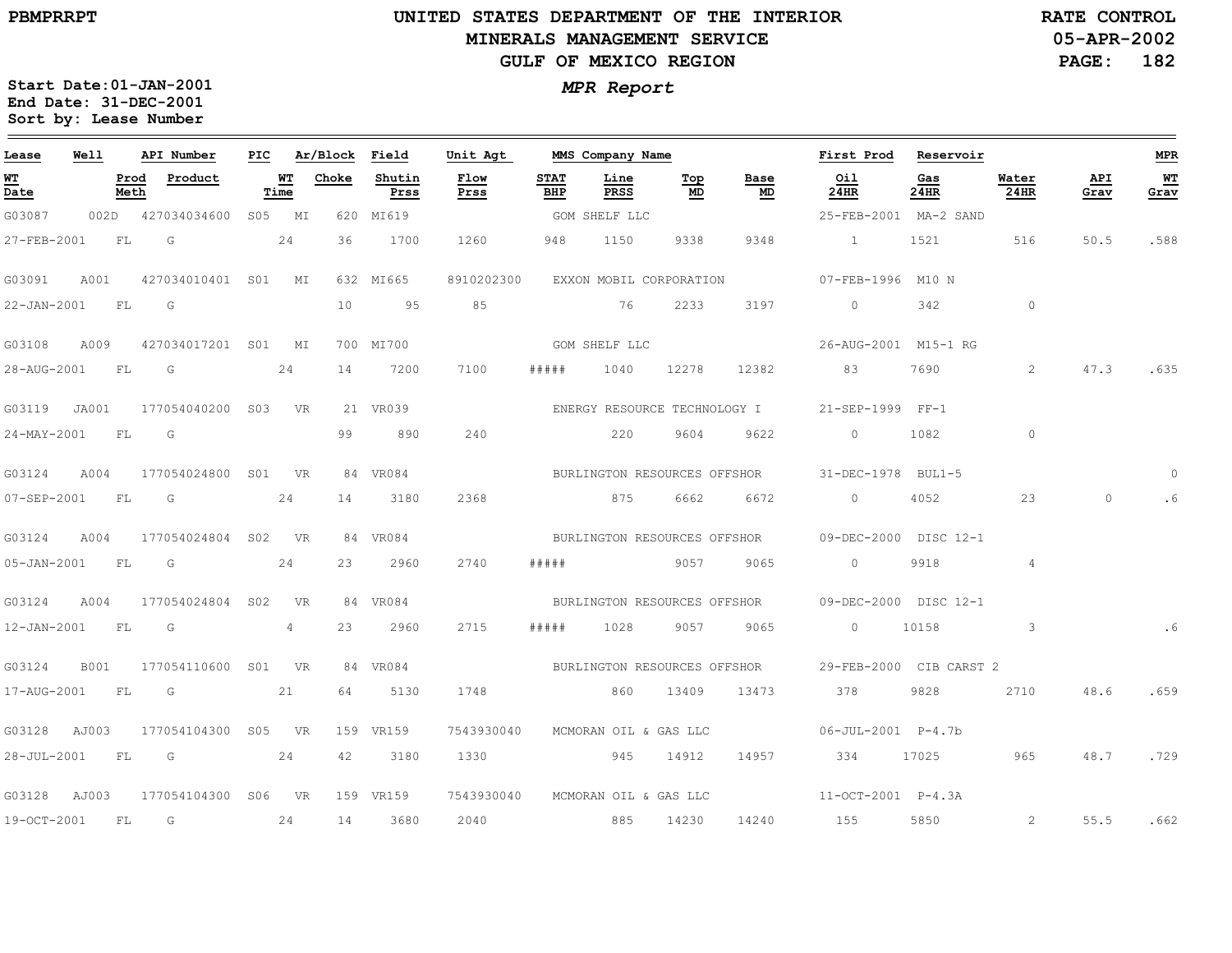# **UNITED STATES DEPARTMENT OF THE INTERIOR MINERALS MANAGEMENT SERVICEGULF OF MEXICO REGION**

**05-APR-2002PAGE: 183 RATE CONTROL**

| Lease             | Well |      | API Number                      |            | PIC Ar/Block Field |                | Unit Agt MMS Company Name        |                    |                 |                                  |                                   | First Prod Reservoir                                   |             |               |             | <b>MPR</b> |
|-------------------|------|------|---------------------------------|------------|--------------------|----------------|----------------------------------|--------------------|-----------------|----------------------------------|-----------------------------------|--------------------------------------------------------|-------------|---------------|-------------|------------|
| <b>WT</b><br>Date |      | Meth | Prod Product                    | WT<br>Time | Choke              | Shutin<br>Prss | Flow<br>Prss                     | <b>STAT</b><br>BHP | Line<br>PRSS    | Top<br>$\underline{\mathsf{MD}}$ | Base<br>$\underline{\mathsf{MD}}$ | Oil<br>24HR                                            | Gas<br>24HR | Water<br>24HR | API<br>Grav | WT<br>Grav |
| G03128            |      |      | AJ006 177054104800 S04 VR       |            |                    | 159 VR159      | 7543930040 MCMORAN OIL & GAS LLC |                    |                 |                                  |                                   | 24-JUL-2001 P-4.3B                                     |             |               |             |            |
|                   |      |      | 17-AUG-2001 FL G 24             |            |                    | 28 4160        | 3780                             |                    |                 | 945 14470                        | 14511                             | 740 15869 23                                           |             |               | 51.7        | .729       |
|                   |      |      |                                 |            |                    | 60 SM066       |                                  |                    |                 |                                  |                                   | CHEVRON USA INC<br>29-FEB-1980 C-9 FB-IIIE             |             |               |             | 5350       |
|                   |      |      | 26-MAY-2001 FL G 24             |            |                    | 64 480         | 175                              |                    |                 | 500 151 13310 13340              |                                   | 0 1760 0                                               |             |               |             |            |
|                   |      |      |                                 |            |                    | 60 SM066       |                                  |                    |                 | CHEVRON USA INC                  |                                   | 29-FEB-1980 C-9 FB-IIIE                                |             |               |             | 5350       |
| 18-AUG-2001 FL G  |      |      |                                 | 24         |                    | 64 480         | 105                              |                    |                 | 500 100 13310                    | 13340                             | $\overline{0}$ and $\overline{0}$                      | 1638        | $\sim$ 0      |             | .58        |
|                   |      |      |                                 |            |                    | 60 SM066       |                                  |                    | CHEVRON USA INC |                                  |                                   | 20-MAY-2001 C-9 FB-IIIE                                |             |               |             |            |
|                   |      |      | 07-JUN-2001 FL G 24             |            |                    | 64 64 64 65    | 174                              |                    |                 |                                  |                                   | 400 12471 12497 2                                      |             | $\circ$       |             |            |
|                   |      |      |                                 |            |                    | 60 SM066       |                                  |                    |                 | CHEVRON USA INC                  |                                   | 20-MAY-2001 C-9 FB-IIIE                                |             |               |             |            |
| 25-JUN-2001 FL G  |      |      |                                 | 24         |                    | 64 420         | 168                              |                    |                 | 400 155 12471                    |                                   | 12497 2                                                | 2848        | $\circ$       |             | .58        |
|                   |      |      | G03177 A008 177154099300 S01 ST |            |                    | 163 ST163      |                                  |                    |                 |                                  |                                   | SAMEDAN OIL CORPORATION 602-JAN-2000 C-3 SAND          |             |               |             |            |
|                   |      |      | 07-JUN-2001 FL G 24             |            |                    | 204 200        | 120                              |                    |                 | 99999 1057 10382 10426           |                                   | $\sim$ 0 133                                           |             | $\circ$       |             |            |
|                   |      |      | G03177 A008 177154099300 S01 ST |            |                    |                |                                  |                    |                 |                                  |                                   | 163 ST163 SAMEDAN OIL CORPORATION 02-JAN-2000 C-3 SAND |             |               |             |            |
|                   |      |      | 01-DEC-2001 FL G 24             |            |                    | 204 460        | 30                               |                    |                 | 99999 1050 10382 10426           |                                   | $\overline{0}$                                         | 250         | $\circ$       |             |            |
|                   |      |      | G03177 A009 177154100101 S01 ST |            |                    | 163 ST163      |                                  |                    |                 |                                  |                                   | SAMEDAN OIL CORPORATION 18-JUN-2000 C-2A               |             |               |             |            |
|                   |      |      | 30-JUN-2001 FL G 24             |            |                    | 204 340        | 105                              |                    |                 | 1057 8152 8192                   |                                   | $\begin{array}{ccc} & 0 & \quad & 160 \end{array}$     |             | $\circ$       |             |            |
|                   |      |      | G03177 A009 177154100101 S01 ST |            |                    |                |                                  |                    |                 |                                  |                                   |                                                        |             |               |             |            |
|                   |      |      | 28-DEC-2001 FL G 24             |            |                    | 204 410        | 96                               |                    |                 | 1050 8152                        | 8192                              | $\overline{0}$                                         | 2200        | 52            |             |            |
|                   |      |      | G03177 A010 177154102900 S01 ST |            |                    | 163 ST163      |                                  |                    |                 |                                  |                                   | SAMEDAN OIL CORPORATION 06-OCT-2000 C-3 SAND           |             |               |             |            |
| 30-JUN-2001       |      | FL G | 24                              |            | 204                | 640            | 125                              |                    |                 | 1057 9938 9998                   |                                   | $\sim$ 0                                               | 5063        | 209           |             |            |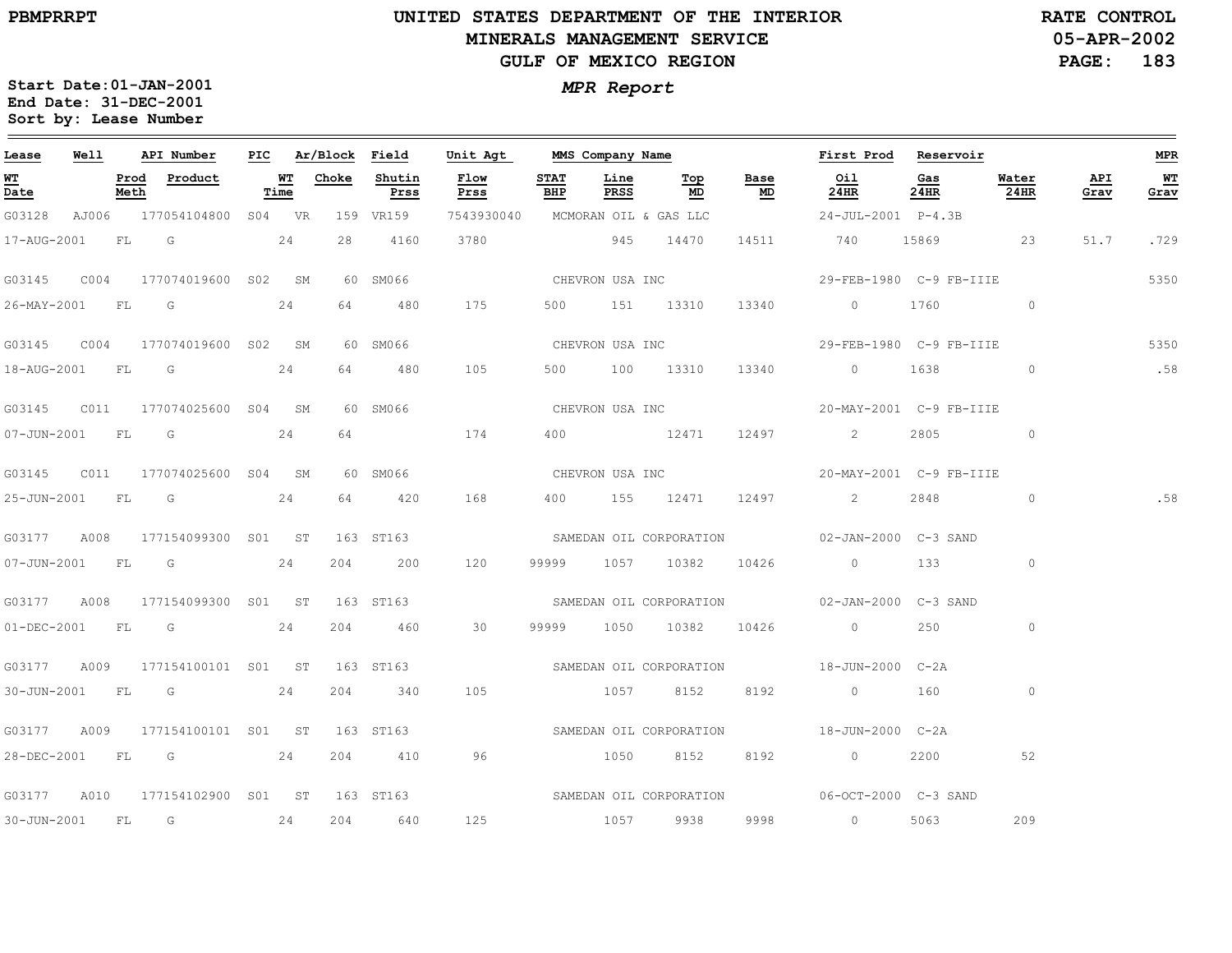$\equiv$ 

# **UNITED STATES DEPARTMENT OF THE INTERIOR MINERALS MANAGEMENT SERVICEGULF OF MEXICO REGION**

**05-APR-2002PAGE: 184 RATE CONTROL**

| Lease                    | Well        |              | API Number          | PIC |                | Ar/Block Field |                | Unit Agt     |                    | MMS Company Name |                         |            | First Prod                | Reservoir                |               |             | <b>MPR</b> |
|--------------------------|-------------|--------------|---------------------|-----|----------------|----------------|----------------|--------------|--------------------|------------------|-------------------------|------------|---------------------------|--------------------------|---------------|-------------|------------|
| WT<br>Date               |             | Prod<br>Meth | Product             |     | WТ<br>Time     | Choke          | Shutin<br>Prss | Flow<br>Prss | <b>STAT</b><br>BHP | Line<br>PRSS     | Top<br>MD               | Base<br>MD | Oil<br>24HR               | Gas<br>24HR              | Water<br>24HR | API<br>Grav | WТ<br>Grav |
| G03177                   | A010        |              | 177154102900        | SO1 | ST             |                | 163 ST163      |              |                    |                  | SAMEDAN OIL CORPORATION |            | 06-OCT-2000 C-3 SAND      |                          |               |             |            |
| 30-DEC-2001              |             | FL           | G                   |     | 24             | 204            | 490            | 33           |                    | 1050             | 9938                    | 9998       | $\circ$                   | 1480                     | 355           |             |            |
| G03186                   | <b>B001</b> |              | 177194066401 S03    |     | WD             |                | 61 WD061       |              |                    | STONE ENERGY LLC |                         |            | $07 - JUN - 2000$         | HIGHER LG SAND           |               |             |            |
| 23-SEP-2001              |             | FL           | $\circ$             |     | 24             | 20             | 2000           | 570          |                    | 320              | 14889                   | 14906      | 154                       | 243                      | 916           | 38          | .65        |
| G03197                   | CA001       |              | 177254013200 S01 MP |     |                |                | 120 MP120      |              |                    |                  | PETRO VENTURES INC      |            | 31-JAN-1979               | 2400                     |               |             | $\circ$    |
| $11 - JUN - 2001$        |             | FL           | G                   |     | 24             | 28             | 1000           | 430          |                    | 430              | 2441                    | 2485       | $0 \qquad \qquad$         | 362                      | 284           | $\circ$     |            |
| G03205                   | A002        |              | 608174022202        | S02 | MC             |                | 281 MC281      | 8910202350   |                    |                  | EXXON MOBIL CORPORATION |            | 01-APR-1995 B40,50,D2B    |                          |               |             | 612        |
| $01 - \text{MAR} - 2001$ |             | GL           | $\circ$             |     |                | 64             |                | 100          | 323                |                  | 9990                    | 10158      | 121                       | 223                      | 92            | 24.2        |            |
| G03205                   | A012        |              | 608174027500 D62    |     | МC             |                | 281 MC281      | 8910202350   |                    |                  | EXXON MOBIL CORPORATION |            | $30-SEP-1997$ B-40,50,D1B |                          |               |             |            |
| 12-OCT-2001              |             | GL GL        | $\Omega$            |     | $\overline{4}$ | 88             |                | 120          |                    |                  | 9900                    | 10706      | 212                       | 1383                     | 203           | 29.3        | .6         |
| G03205                   | A030        |              | 608174028202 D01    |     | МC             |                | 281 MC281      | 8910202350   |                    |                  | EXXON MOBIL CORPORATION |            |                           | 31-MAR-1989 B45C/D/67B3  |               |             |            |
| 07-OCT-2001              |             | FL           | $\circ$             |     | $\overline{4}$ | 36             |                | 585          | 1380               |                  | 8124                    | 8629       | 87                        | 2152                     | 9             | 38.6        | .6         |
| G03205                   | A030D       |              | 608174028202        | D61 | МC             |                | 281 MC281      | 8910202350   |                    |                  | EXXON MOBIL CORPORATION |            |                           | 30-SEP-1997 B45C/D/67B3  |               |             |            |
| 07-OCT-2001              |             | FL           | $\circ$             |     | 4              | 24             |                | 440          |                    |                  | 8124                    | 8629       | 38                        | 1104                     | 7             | 34.5        | .6         |
| G03205                   | A028        |              | 608174029002 S01    |     | MC             |                | 281 MC281      | 8910202350   |                    |                  | EXXON MOBIL CORPORATION |            | 11-FEB-1997 B-60,70,D     |                          |               |             |            |
| 08-APR-2001              |             | GL           | $\circ$             |     |                | 88             |                | 120          | 1078               |                  | 10100                   | 10334      | 185                       | 440                      | 152           | 35.4        |            |
| G03205                   | A035D       |              | 608174029700 D61    |     | МC             |                | 281 MC281      | 8910202350   |                    |                  | EXXON MOBIL CORPORATION |            |                           | 30-SEP-1997 B-40,50, D1A |               |             |            |
| 24-JUL-2001              |             | FL           | $\Omega$            |     | $\overline{4}$ | 64             |                |              | 790                |                  | 12817                   | 13039      | 39                        | 204                      | 77            | 29.6        | .6         |
| G03205                   | A034        |              | 608174030300 D01 MC |     |                |                | 281 MC281      | 8910202350   |                    |                  | EXXON MOBIL CORPORATION |            |                           | 30-JUN-1987 B-40,50,B3A  |               |             |            |
| 17-FEB-2001              |             | GL           |                     |     |                | 64             |                | 103          | 980                |                  | 8130                    | 8390       | 138                       | 208                      | 22            | 38.5        |            |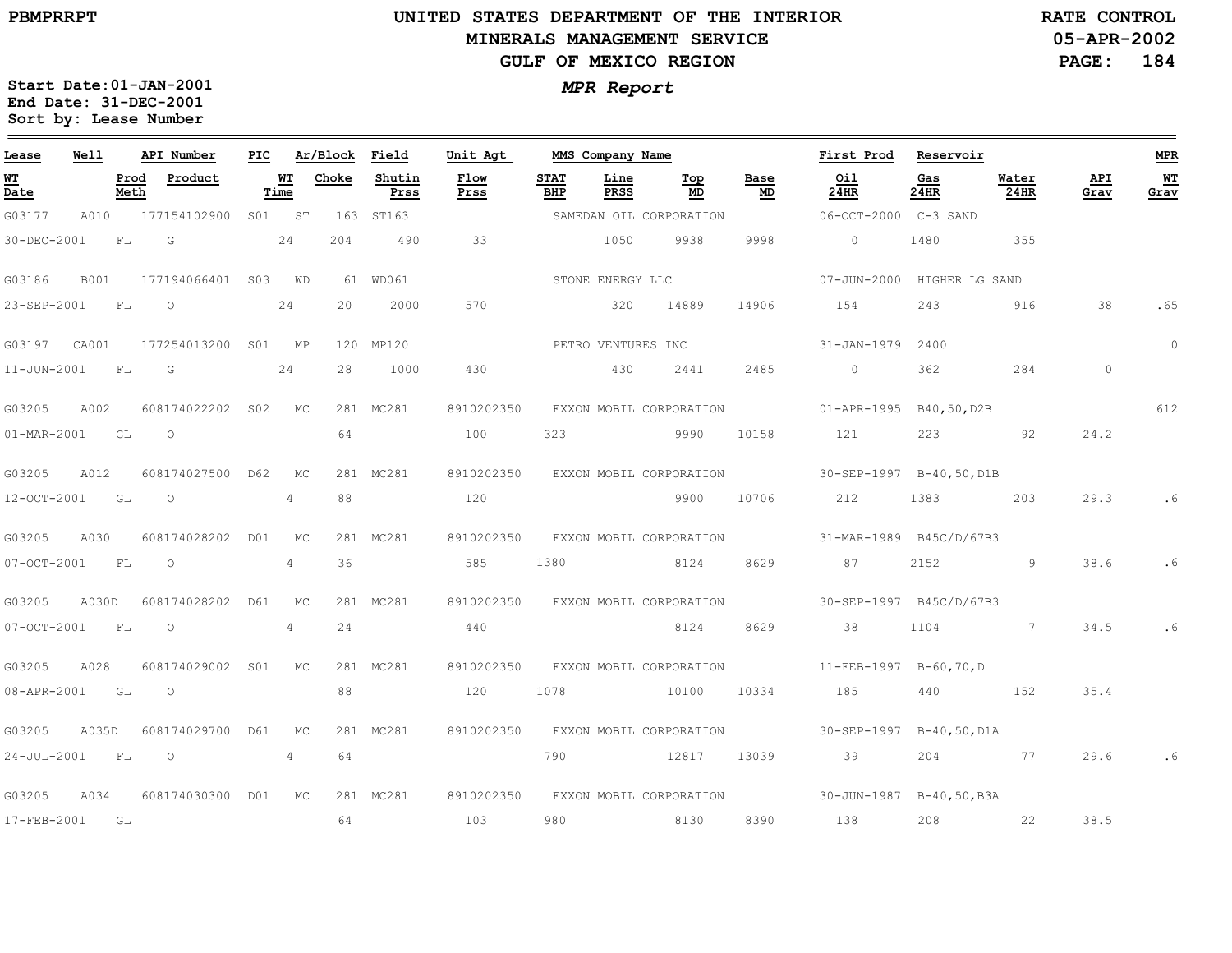$\qquad \qquad =$ 

# **UNITED STATES DEPARTMENT OF THE INTERIORMINERALS MANAGEMENT SERVICEGULF OF MEXICO REGION**

**05-APR-2002PAGE: 185 RATE CONTROL**

237

**MPR**

 $\equiv$ 

**WT Grav**

520

671

.6

0

.65

.65

.65

0

48

**Start Date:01-JAN-2001** *MPR Report* **End Date: 31-DEC-2001 Sort by: Lease Number** 

| Lease                          | Well |              | API Number                       | PIC.      |                | Ar/Block | Field          | Unit Agt                                                                                                                                                                                                                      |                    |              | MMS Company Name |                   | First Prod                                                 | Reservoir   |               |                    |
|--------------------------------|------|--------------|----------------------------------|-----------|----------------|----------|----------------|-------------------------------------------------------------------------------------------------------------------------------------------------------------------------------------------------------------------------------|--------------------|--------------|------------------|-------------------|------------------------------------------------------------|-------------|---------------|--------------------|
| $\overline{\text{MT}}$<br>Date |      | Prod<br>Meth | Product                          | <b>WT</b> | Time           | Choke    | Shutin<br>Prss | Flow<br>Prss                                                                                                                                                                                                                  | <b>STAT</b><br>BHP | Line<br>PRSS | Тор<br>MD        | Base<br><b>MD</b> | Oil<br>24HR                                                | Gas<br>24HR | Water<br>24HR | <b>API</b><br>Grav |
| G03205                         | A037 |              | 608174030500 D01 MC              |           |                |          | 281 MC281      |                                                                                                                                                                                                                               |                    |              |                  |                   | 8910202350 EXXON MOBIL CORPORATION 31-JUL-1987 B-60,70,DB  |             |               |                    |
| 06-APR-2001 GL                 |      |              | $\circ$                          |           |                | 64       |                | 120                                                                                                                                                                                                                           |                    |              | 1409 9133        | 9235              | 144 1016 0                                                 |             |               | 37.8               |
| G03205 A045                    |      |              | 608174030801 S01 MC              |           |                |          | 281 MC281      |                                                                                                                                                                                                                               |                    |              |                  |                   | 8910202350 EXXON MOBIL CORPORATION 12-DEC-1996 B-5, A      |             |               |                    |
| 20-MAR-2001 FL G               |      |              |                                  |           |                | 22       |                | 1650                                                                                                                                                                                                                          |                    |              | 7970             |                   | 8200 165                                                   | 2152 2152   | 106           | 19.9               |
| G03205 A052                    |      |              | 608174030900 D01 MC              |           |                |          | 281 MC281      |                                                                                                                                                                                                                               |                    |              |                  |                   | 8910202350 EXXON MOBIL CORPORATION 30-NOV-1987 B-40,50,D1  |             |               |                    |
| 08-MAR-2001 FL                 |      |              | $\circ$                          |           |                | 64       |                | 105                                                                                                                                                                                                                           |                    |              |                  |                   | 690 11088 11296 185 1032 9                                 |             |               | 38                 |
|                                |      |              | G03205 A052D 608174030900 D61 MC |           |                |          | 281 MC281      |                                                                                                                                                                                                                               |                    |              |                  |                   | 8910202350 EXXON MOBIL CORPORATION 30-SEP-1997 B-40,50, D1 |             |               |                    |
| 14-OCT-2001 FL                 |      |              | $\circ$                          |           | $4\phantom{0}$ | 64       |                | 120                                                                                                                                                                                                                           |                    |              |                  |                   | 807 10710 10930 85 736 3                                   |             |               | 29.7               |
|                                |      |              | G03205 A041 608174033300 S02 MC  |           |                |          | 281 MC281      |                                                                                                                                                                                                                               |                    |              |                  |                   | 8910202350 EXXON MOBIL CORPORATION 31-DEC-1994 B-40,50, D2 |             |               |                    |
| 03-MAR-2001 GL                 |      |              |                                  |           |                | 30       |                | 1550                                                                                                                                                                                                                          |                    |              | 196 10620        |                   | 10800 175                                                  | 5309 0      |               | 23                 |
| G03205 A069                    |      |              | 608174036000 D01 MC              |           |                |          | 281 MC281      |                                                                                                                                                                                                                               |                    |              |                  |                   | 8910202350 EXXON MOBIL CORPORATION 31-AUG-1989 B-40,50,D1C |             |               |                    |
| 31-MAR-2001 FL O               |      |              |                                  |           |                |          |                | 21 755                                                                                                                                                                                                                        |                    |              | 1120 9152        |                   | 9535 43 1212 5                                             |             |               | 32                 |
| G03206 B002                    |      |              | 608174021601 S01 MC              |           |                |          | 63 SP049       |                                                                                                                                                                                                                               |                    |              | CHEVRON USA INC  |                   | 15-MAY-2000 B10 CB                                         |             |               |                    |
| 05-MAY-2001 FL G               |      |              | 24                               |           |                |          | 64 1530        | 1189 1166 4892                                                                                                                                                                                                                |                    |              |                  |                   | 4932 0 4564                                                |             | 166           |                    |
| G03206                         | B002 |              | 608174021601 S01 MC              |           |                |          | 63 SP049       |                                                                                                                                                                                                                               |                    |              | CHEVRON USA INC  |                   | 15-MAY-2000 B10 CB                                         |             |               |                    |
| 08-DEC-2001 FL G               |      |              | 24                               |           |                | 64       | 980            | 991                                                                                                                                                                                                                           |                    |              | 1117 4892        |                   | 4932 0 1902                                                |             | 847           |                    |
|                                |      |              | G03206 B003D 608174021800 D04 MC |           |                |          | 63 SP049       |                                                                                                                                                                                                                               |                    |              |                  |                   | CHEVRON USA INC 609-MAY-2000 B69 B                         |             |               |                    |
|                                |      |              | 07-MAY-2001 FL G 24              |           |                | 44       | 2300           | 210                                                                                                                                                                                                                           |                    |              | 180 5632         |                   | 5684 0 240                                                 |             | $\circ$       |                    |
|                                |      |              |                                  |           |                |          |                | $0.02200$ $0.01200174021000$ $0.05$ $0.010$ $0.0040$ $0.0010$ $0.00100$ $0.00100$ $0.00100$ $0.00100$ $0.00100$ $0.00100$ $0.00100$ $0.00100$ $0.00100$ $0.00100$ $0.00100$ $0.00100$ $0.00100$ $0.00100$ $0.00100$ $0.00100$ |                    |              |                  |                   | 01 TIM 2000 D10 D                                          |             |               |                    |

G03206 B003608174021800 D05 MC 63SP04921-JUN-2000 D10 B 17-MAY-2001 FLG 24262200126454385828622244172CHEVRON USA INC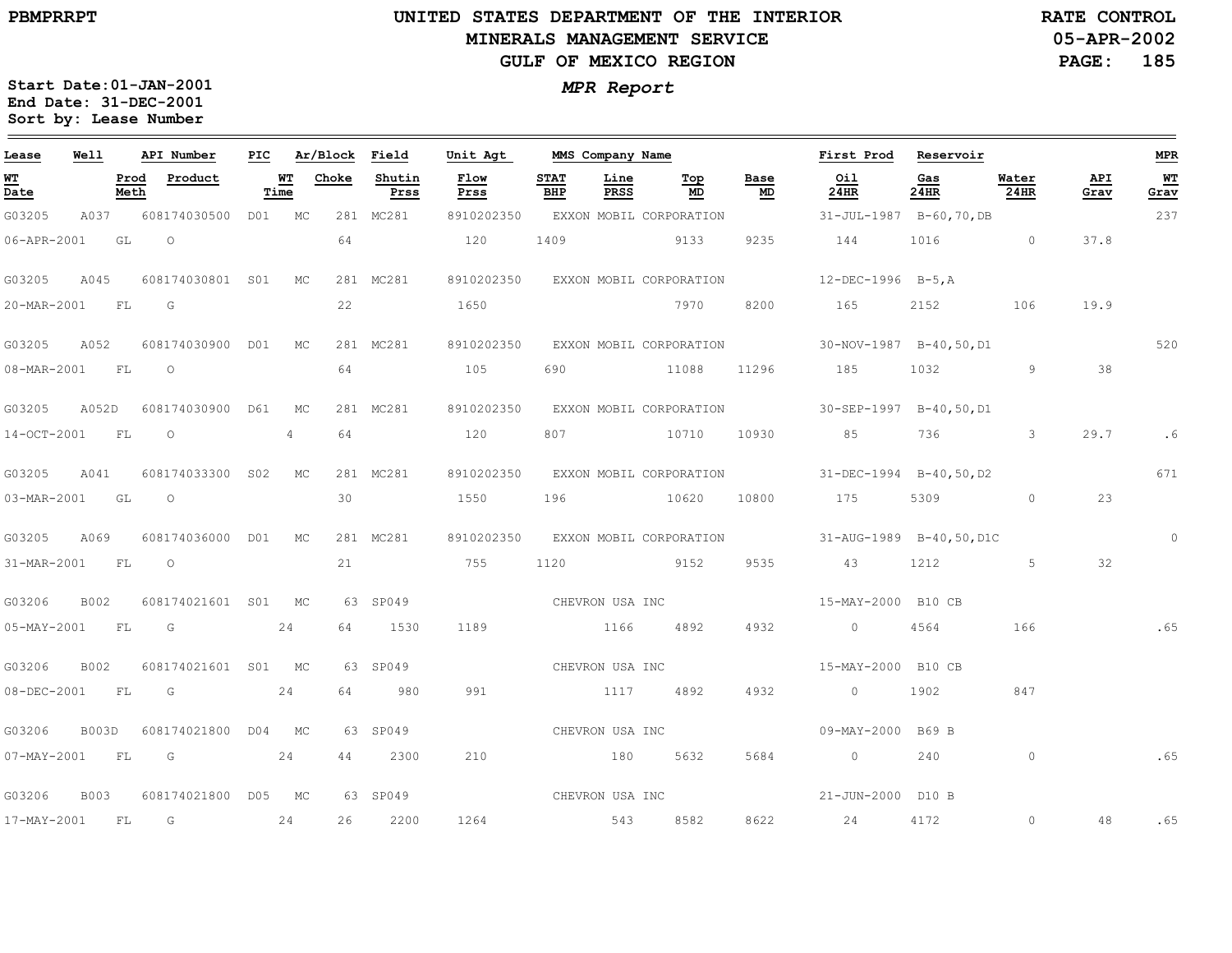## **UNITED STATES DEPARTMENT OF THE INTERIOR MINERALS MANAGEMENT SERVICEGULF OF MEXICO REGION**

**05-APR-2002PAGE: 186 RATE CONTROL**

| Lease             | Well        |              | API Number          |            | PIC Ar/Block Field |                 | Unit Agt              |                    | MMS Company Name    |                         |            | First Prod                                                         | Reservoir   |                |             | <b>MPR</b> |
|-------------------|-------------|--------------|---------------------|------------|--------------------|-----------------|-----------------------|--------------------|---------------------|-------------------------|------------|--------------------------------------------------------------------|-------------|----------------|-------------|------------|
| WT<br>Date        |             | Prod<br>Meth | Product             | WT<br>Time | Choke              | Shutin<br>Prss  | Flow<br>Prss          | <b>STAT</b><br>BHP | Line<br><b>PRSS</b> | Top<br>MD               | Base<br>MD | Oil<br>24HR                                                        | Gas<br>24HR | Water<br>24HR  | API<br>Grav | WТ<br>Grav |
| G03206            | B003        |              | 608174021800 D05 MC |            |                    | 63 SP049        |                       |                    | CHEVRON USA INC     |                         |            | 21-JUN-2000 D10 B                                                  |             |                |             |            |
| 10-DEC-2001       |             | FL           | G                   | 24         | 24                 | 2200            | 933                   |                    | 591                 | 8582                    | 8622       | $\overline{0}$                                                     | 2403        | $\overline{0}$ | 48.4        |            |
| G03206            | <b>B005</b> |              | 608174089700 S01 MC |            |                    | 63 SP049        |                       |                    |                     | TAYLOR ENERGY COMPANY   |            | 18-JAN-2001 B70 A                                                  |             |                |             |            |
| $02 - FEB - 2001$ |             | FL           | $\overline{G}$      | 24         | 28                 | 2400            | 2200                  |                    | 1075                | 7160                    | 7184       | 4                                                                  | 7331        | $\circ$        | 37          | .65        |
| G03206            | <b>B006</b> |              | 608174090000 S01 MC |            |                    | 63 SP049        |                       |                    | CHEVRON USA INC     |                         |            | 03-JAN-2001 B10 CB                                                 |             |                |             |            |
| $07 - MAX - 2001$ |             | <b>FL</b>    | G                   | 24         | 24                 | 1600            | 600                   |                    | 200                 | 6090                    | 6130       | $\overline{0}$                                                     | 970         | 229            |             | .65        |
| G03206            | B007        |              | 608174090200 S01 MC |            |                    | 63 SP049        |                       |                    | CHEVRON USA INC     |                         |            | 17-JAN-2001 B10 CB                                                 |             |                |             |            |
| $04 - FEB - 2001$ |             | FL           | G                   | 24         | 29                 | 3000            | 1500                  |                    | 1070                | 6166                    | 6219       | $\mathcal{S}$                                                      | 7072        | $\circ$        | 37          | .65        |
| G03229            | B003        |              | 427064040301 S01 GA |            |                    | 192 GA209       |                       |                    |                     | EXXON MOBIL CORPORATION |            | 03-OCT-1997 LL-15, RA                                              |             |                |             |            |
| 12-APR-2001 FL    |             |              | $\overline{O}$      |            | 23                 |                 | 970                   |                    |                     | 7852                    | 7885       | 966 —                                                              | 934         | 124            | 28.1        |            |
| G03237            | A005D       |              | 427084008600 D06    | HI         |                    | 193 HI179       |                       |                    |                     | EXXON MOBIL CORPORATION |            | $11$ -APR-2001 F-5,L                                               |             |                |             |            |
| 19-APR-2001       |             | FL           | G                   | 4          | 14                 |                 | 1650                  |                    |                     | 7774                    | 7798       | 6                                                                  | 838         | 227            |             |            |
| G03237            | A009        |              | 427084011502 D01 HI |            |                    | 193 HI179       |                       |                    |                     | EXXON MOBIL CORPORATION |            | 18-OCT-1999 MM50 RA                                                |             |                |             |            |
| 12-JAN-2001       |             | FL           | G                   |            | 38                 | 900             | 450                   |                    | 450                 | 11318                   | 11336      | $\overline{0}$                                                     | 1820        | $\sim$ 7       |             |            |
| G03237            | A009D       |              | 427084011502 D02    | HI         |                    | 193 HI179       |                       |                    |                     |                         |            | EXXON MOBIL CORPORATION 18-OCT-1999 MM-45, RC                      |             |                |             |            |
| 27-FEB-2001       |             | <b>FL</b>    | <b>G</b>            |            | 77                 | 1400            | 303                   |                    | 300                 | 11251                   | 11267      | 6                                                                  | 1479        | 15             | 50.2        |            |
| G03237            | A012        |              | 427084042100 S02    | H I        |                    | 193 HI179       |                       |                    |                     | EXXON MOBIL CORPORATION |            | 08-AUG-2001 00-50, U                                               |             |                |             |            |
| 10-AUG-2001       |             | FL G         |                     | 4          | 12                 | 2750            | 1655                  |                    | 1130                | 11620                   | 11776      | 19                                                                 | 3108 310    | 5              | 46          |            |
| G03244            | C001        |              | 427094105901 S01    |            |                    | HI A 494 HI469A | PETROQUEST ENERGY LLC |                    |                     |                         |            | $10 - \text{AUG} - 2001 \quad \text{CS (1)} - 2 \quad \text{SAND}$ |             |                |             |            |
| 30-SEP-2001       |             | <b>FL</b>    | $\overline{G}$      | 6          | 21                 | 3040            | 1950                  |                    |                     | 1000 8334               | 8404       | $\overline{0}$                                                     | 4412        | $\circ$        |             | .6         |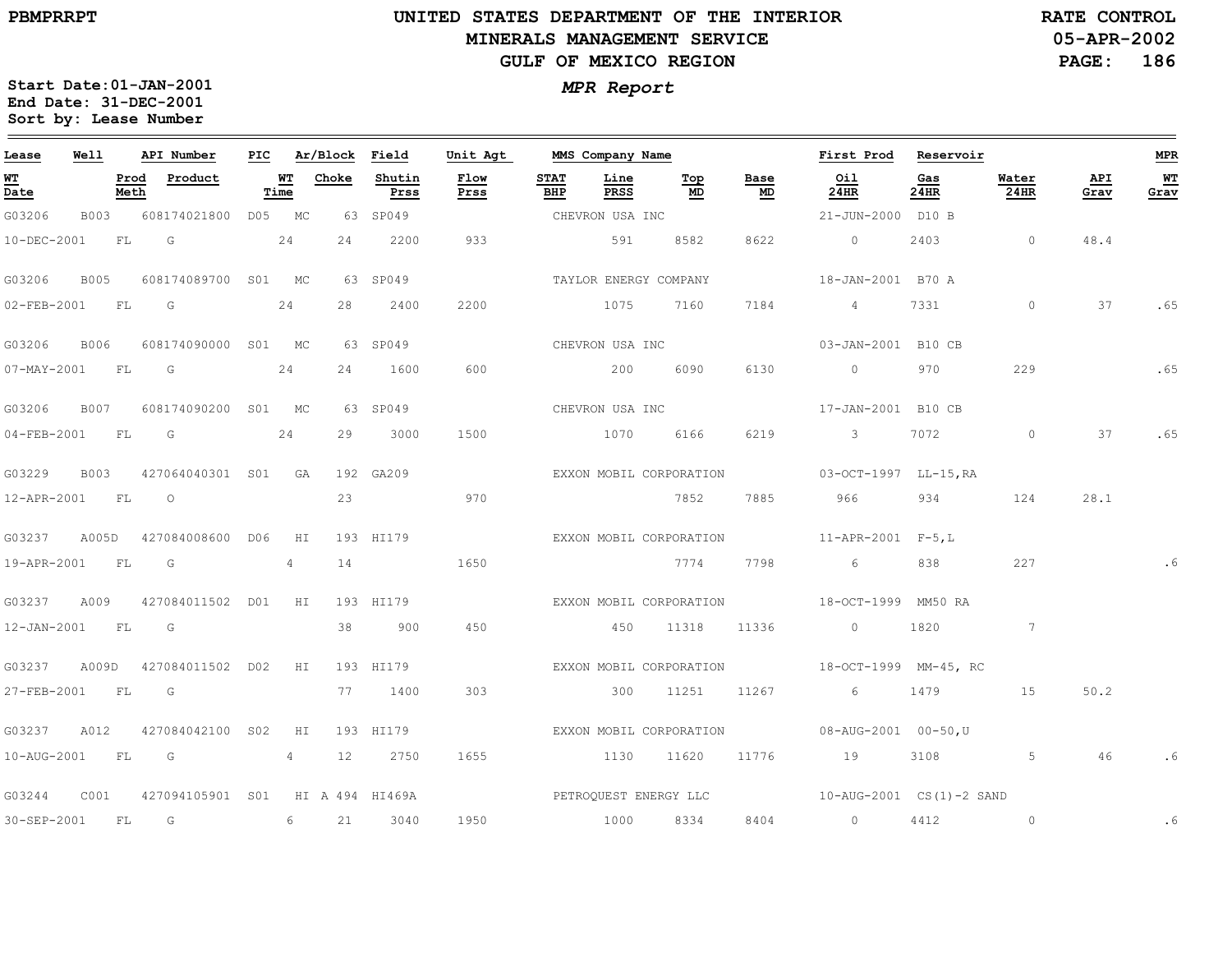## **UNITED STATES DEPARTMENT OF THE INTERIOR MINERALS MANAGEMENT SERVICEGULF OF MEXICO REGION**

**05-APR-2002PAGE: 187 RATE CONTROL**

| Lease             | Well |              | API Number                            |            | PIC Ar/Block Field |                | Unit Agt     |                    | MMS Company Name      |            |                                         | First Prod                                          | Reservoir   |               |             | <b>MPR</b> |
|-------------------|------|--------------|---------------------------------------|------------|--------------------|----------------|--------------|--------------------|-----------------------|------------|-----------------------------------------|-----------------------------------------------------|-------------|---------------|-------------|------------|
| WT<br>Date        |      | Prod<br>Meth | Product                               | WT<br>Time | Choke              | Shutin<br>Prss | Flow<br>Prss | <b>STAT</b><br>BHP | Line<br>PRSS          | Top<br>MD  | Base<br>MD                              | Oil<br>24HR                                         | Gas<br>24HR | Water<br>24HR | API<br>Grav | WТ<br>Grav |
| G03244            |      |              | C001 427094105901 S01 HI A 494 HI469A |            |                    |                |              |                    | PETROQUEST ENERGY LLC |            |                                         | 10-AUG-2001 CS(1)-2 SAND                            |             |               |             |            |
| $04 - NOV - 2001$ |      | FL G         |                                       |            | 11                 | 3010           | 2975         |                    | 1000                  | 8334       | 8404                                    | $\overline{0}$                                      |             | 2012 19       |             |            |
| G03244            | C002 |              | 427094111700 S01 HI A 494 HI469A      |            |                    |                |              |                    |                       |            |                                         |                                                     |             |               |             |            |
| 14-SEP-2001 FL G  |      |              | 24                                    |            | 38                 | 3300           | 2600         |                    | 1000                  | 8668       | 8785                                    | 0 15159                                             |             | $\sim$ 2      |             | . 6        |
| G03244            | C002 |              | 427094111700 SO1 HI A 494 HI469A      |            |                    |                |              |                    | PETROQUEST ENERGY LLC |            |                                         | 16-AUG-2001 CS(1)-2 SAND                            |             |               |             |            |
| 04-NOV-2001 FL G  |      |              |                                       |            | 24                 | 3250           | 2850         |                    | 1000 8668             |            | 8785                                    | 0 15240                                             |             | $\circ$       |             |            |
| G03251            | D002 |              | 177004038200 S01 WC                   |            |                    | 34 WC066       |              |                    | VASTAR RESOURCES INC. |            |                                         | 31-AUG-1980 IT SAND                                 |             |               |             | $\Omega$   |
| 04-SEP-2001 FL    |      |              | $\circ$                               | 4          | 16                 | 1320           | 800          |                    | 857                   | 8110       | 8133                                    | 71                                                  | 1214        | 19            | 40          | .64        |
| G03265            | A005 |              | 177004110500 S01 WC                   |            |                    | 198 WC198      |              |                    |                       |            |                                         | WESTPORT RESOURCES CORPORATI 08-OCT-2001 K-2 SAND   |             |               |             |            |
| 03-DEC-2001 FL G  |      |              |                                       | 24         | 17                 | 5980           | 5020         | # # # # #          |                       | 1050 15418 | 15466                                   | 334                                                 | 9036        | $\circ$       | 51.1        |            |
| G03275            | 006  |              | 177014027800 S07 WC                   |            |                    | 331 WC331      |              |                    |                       |            |                                         | ENERGY RESOURCE TECHNOLOGY I 19-JUN-2001 5200' SAND |             |               |             |            |
| 16-JUL-2001 FL G  |      |              |                                       | 24         | 8                  | 1900           | 1770         | 2010               | 1129                  | 5600       | 5620                                    | $\circ$                                             | 840         | $\circ$       |             | .562       |
| G03301            | A008 |              | 608074001801 S01 GB                   |            |                    | 192 GB236      |              |                    | CHEVRON USA INC       |            |                                         | 19-FEB-1998 4500 SAND                               |             |               |             |            |
|                   |      |              | 02-APR-2001 FL G                      | 24         | 64                 | 300            | 200          |                    | 205                   | 5922       | 5990                                    | $\overline{0}$                                      | 32          | $\circ$       |             |            |
| G03316            | B006 |              | 427114072400 S02 HI A 384 HI384A      |            |                    |                |              |                    |                       |            | 7543930230 KERR-MCGEE OIL & GAS CORPORA | 27-FEB-2001 PL 1-1                                  |             |               |             |            |
| 11-MAY-2001 FL    |      |              | G                                     | 9          | 26                 | 1300           | 1140         |                    | 1070                  | 3710       | 3724                                    | $\circ$                                             | 2397        | $\circ$       |             | .6         |
| G03336            | D016 |              | 177154038600 S03 ST                   |            |                    | 35 ST036       |              |                    |                       |            | CHEVRON USA INC                         | 13-MAY-2001 D-10 SD FB D6                           |             |               |             |            |
|                   |      |              | 18-MAY-2001 FL G 12                   |            | 16                 | 2160           | 1429         |                    | 971 13041             |            | 13068                                   | 67 67                                               |             | 1760 3        | 43.3        | .65        |
| G03377            | C001 |              | 427114058700 S01 HI A 281 HI270A      |            |                    |                |              |                    |                       |            |                                         | SAMEDAN OIL CORPORATION 24-JUL-1995 PA-8            |             |               |             |            |
| 28-JUN-2001       |      | <b>FL</b>    | $\overline{G}$                        | 24         |                    | 11 2850        | 2150         |                    | 4522 1060 10518       |            |                                         | 10538 6                                             | 2274        | 18            | 47.9        |            |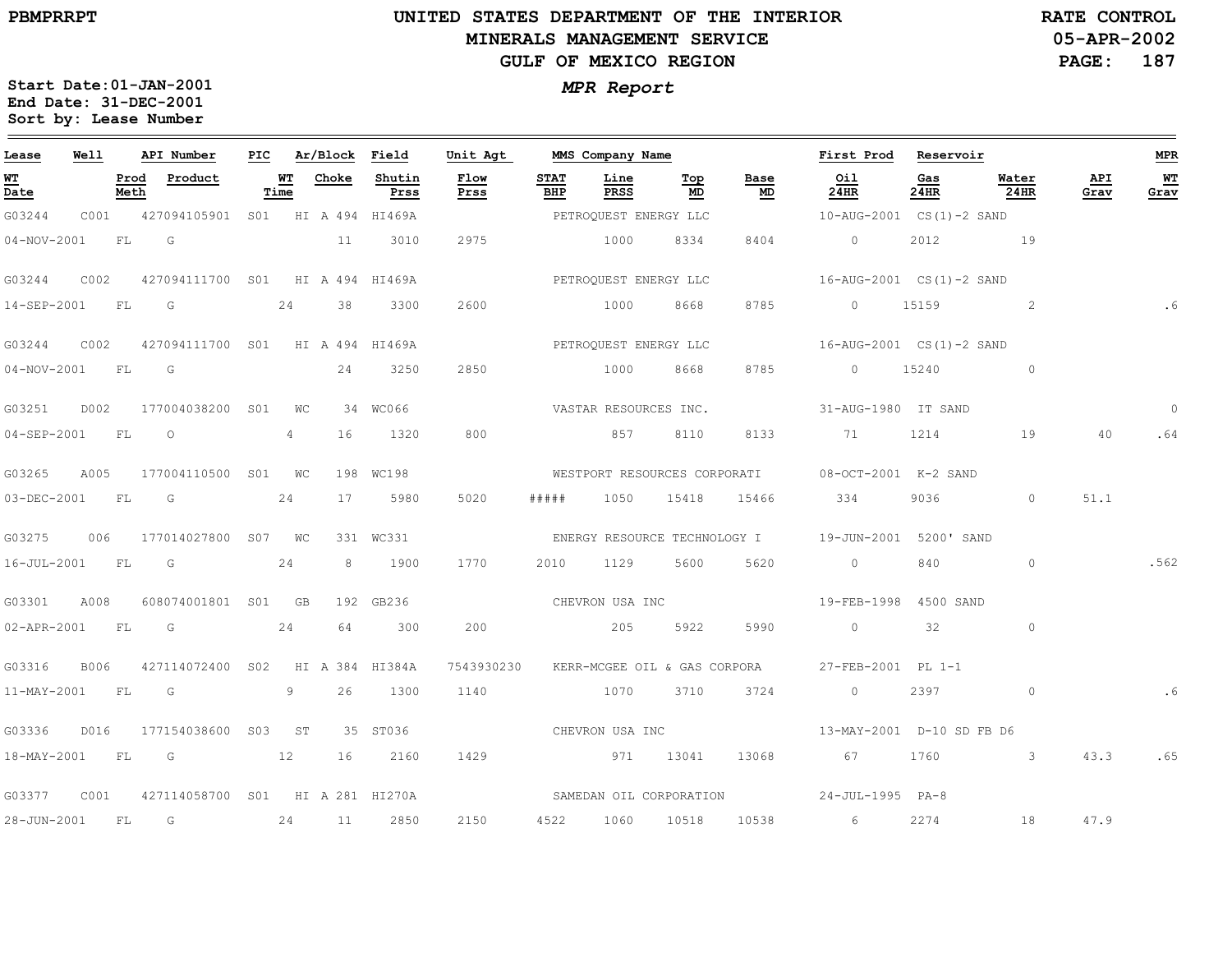## **UNITED STATES DEPARTMENT OF THE INTERIOR MINERALS MANAGEMENT SERVICEGULF OF MEXICO REGION**

**05-APR-2002PAGE: 188 RATE CONTROL**

| Lease             | Well         |              | API Number       | PIC |            | Ar/Block | Field           | Unit Agt     |                    | MMS Company Name             |           |            | First Prod               | Reservoir   |                      |             | <b>MPR</b> |
|-------------------|--------------|--------------|------------------|-----|------------|----------|-----------------|--------------|--------------------|------------------------------|-----------|------------|--------------------------|-------------|----------------------|-------------|------------|
| WT<br>Date        |              | Prod<br>Meth | Product          |     | WT<br>Time | Choke    | Shutin<br>Prss  | Flow<br>Prss | <b>STAT</b><br>BHP | Line<br>PRSS                 | Top<br>MD | Base<br>MD | Oil<br>24HR              | Gas<br>24HR | Water<br><b>24HR</b> | API<br>Grav | WT<br>Grav |
| G03377            | C001         |              | 427114058700     | SO1 |            |          | HI A 281 HI270A |              |                    | SAMEDAN OIL CORPORATION      |           |            | 24-JUL-1995              | $PA-8$      |                      |             |            |
| 27-DEC-2001       |              | FL           | G                |     | 24         | 8        | 2550            | 2400         | 4522               | 950                          | 10518     | 10538      | 5                        | 1940        | 11                   | 49.2        |            |
| G03377            | A011         |              | 427114083500     | SO1 |            |          | HI A 281 HI280A |              |                    | DENBURY RESOURCES INC        |           |            | 08-JUL-2001 B-105        |             |                      |             |            |
| 06-AUG-2001       |              | FL           | G                |     | 24         | 24       | 2850            | 2800         |                    | 968                          | 8955      | 9026       | 32                       | 8732        | $\circ$              |             |            |
| G03382            | <b>B008</b>  |              | 177004109600     | S01 | WС         |          | 279 WC280       |              |                    | UNION OIL COMPANY OF CALIFOR |           |            | 08-MAY-2001 BUL(1)21     |             |                      |             |            |
| $04 - MAY - 2001$ |              | FL           | G                |     | 4          | 10       |                 | 6850         |                    |                              | 16126     | 16164      | 2600                     | $\circ$     | $\circ$              |             |            |
| G03386            | A003         |              | 177024110102 S01 |     | WС         |          | 601 EC334       |              |                    | DENBURY OFFSHORE INC         |           |            | 11-OCT-1998              | CM SAND     |                      |             |            |
| 22-JUN-2001       |              | FL           | G                |     | 24         | 99       | 980             | 110          |                    | 870                          | 3934      | 3952       | $\circ$                  | 354         | 78                   |             | .56        |
| G03401            | 010          |              | 177074081000     | SO1 | SM         |          | 8 SM009         |              |                    | CHEVRON USA INC              |           |            | 22-JUL-2001 17300' FB 8A |             |                      |             |            |
| 26-JUL-2001       |              | FL           | $\circ$          |     | 14         | 21       | 8450            | 7455         | #####              | 2030                         | 17050     | 17070      | 995                      | 3274        | 10                   | 40.3        | .6         |
| G03401            | CA007        |              | 177094129104     | SO1 | SM         |          | 8 SM009         |              |                    | CHEVRON USA INC              |           |            | 29-JAN-2001 12200' FB N  |             |                      |             |            |
| 25-FEB-2001       |              | FL           | $\circ$          |     | 12         | 16       | 4000            | 2800         | # # # # #          | 1150                         | 13462     | 13512      | 259                      | 4396        | 194                  | 19          | .6         |
| G03417            | <b>B002D</b> |              | 177254019300     | DO2 | MP         |          | 72 MP073        | 8910202330   |                    | MOBIL OIL EXPLORATION & PROD |           |            | 31-DEC-1982 BA4AREX2     |             |                      |             | $\circ$    |
| 27-APR-2001       |              | GL           | $\circ$          |     |            | 64       |                 | 200          | 740                |                              | 8507      | 8631       | 144                      | 51          | 271                  | 35.3        |            |
| G03417            | C007C        |              | 177254022800     | S03 | МP         |          | 72 MP073        | 8910202330   |                    | MOBIL OIL EXPLORATION & PROD |           |            | $08 - JAN - 2001$        | BIG A FB R  |                      |             |            |
| $10 - JAN - 2001$ |              | FL           | $\circ$          |     | 11         | 46       |                 | 155          |                    |                              | 6106      | 6149       | 1353                     | 290         | 512                  | 26.4        | .6         |
| G03417            | C007C        |              | 177254022800     | S03 | МP         |          | 72 MP073        | 8910202330   |                    | MOBIL OIL EXPLORATION & PROD |           |            | $08 - JAN - 2001$        | BIG A FB R  |                      |             |            |
| 28-APR-2001       |              | GL           | $\circ$          |     |            | 64       |                 | 95           |                    |                              | 6106      | 6149       | 9                        | 55          | 50                   | 33          |            |
| G03417            | C010F        |              | 177254023401 D04 |     | МP         |          | 74 MP073        | 8910202330   |                    | MOBIL OIL EXPLORATION & PROD |           |            | 23-DEC-2000 TX-0 FB CR-3 |             |                      |             |            |
| 13-JAN-2001       |              | FL           | G                |     | 4          | 27       | 2300            | 1590         |                    | 1125                         | 8071      | 8096       | 19                       | 5040        | $\circ$              | 41.3        | .6         |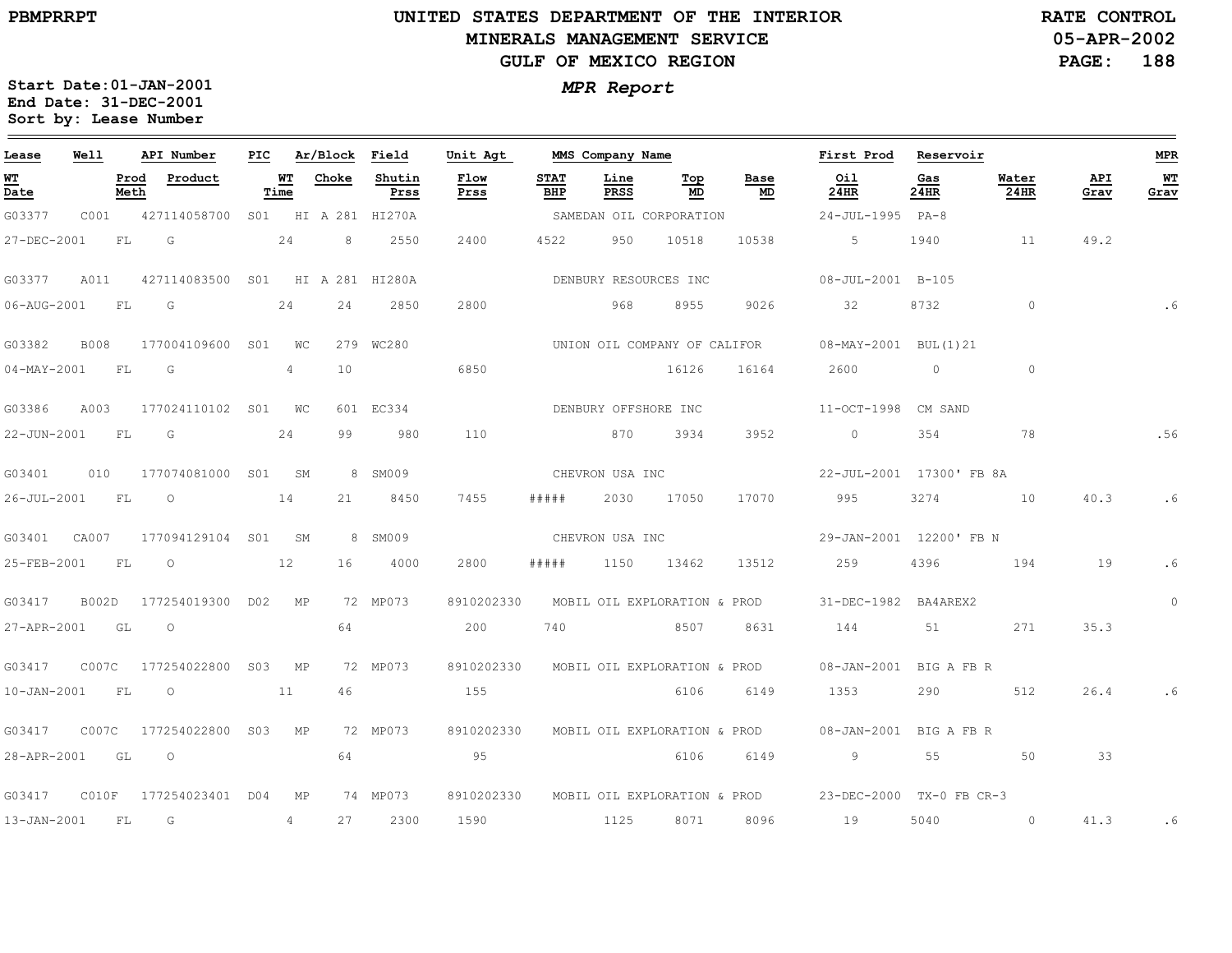$=$ 

## **UNITED STATES DEPARTMENT OF THE INTERIOR MINERALS MANAGEMENT SERVICEGULF OF MEXICO REGION**

**05-APR-2002PAGE: 189 RATE CONTROL**

| Lease            | Well |      | API Number                                   | PIC |            | Ar/Block Field |                | Unit Agt                                |                    | MMS Company Name |                     |            | First Prod                                                                                                                                                                                                                                                                                                                         | Reservoir   |               |             | <b>MPR</b> |
|------------------|------|------|----------------------------------------------|-----|------------|----------------|----------------|-----------------------------------------|--------------------|------------------|---------------------|------------|------------------------------------------------------------------------------------------------------------------------------------------------------------------------------------------------------------------------------------------------------------------------------------------------------------------------------------|-------------|---------------|-------------|------------|
| WT<br>Date       |      | Meth | Prod Product                                 |     | WT<br>Time | Choke          | Shutin<br>Prss | Flow<br>Prss                            | <b>STAT</b><br>BHP | Line<br>PRSS     | <u>Top</u><br>MD    | Base<br>MD | Oil<br>24HR                                                                                                                                                                                                                                                                                                                        | Gas<br>24HR | Water<br>24HR | API<br>Grav | WT<br>Grav |
| G03417           |      |      | C018C 177254027500 S03 MP                    |     |            |                | 74 MP073       | 8910202330 MOBIL OIL EXPLORATION & PROD |                    |                  |                     |            | 31-OCT-1990 TX-1 C-5                                                                                                                                                                                                                                                                                                               |             |               |             | 0          |
| 02-OCT-2001 GL O |      |      |                                              |     |            | 64             |                | 110                                     | 729                | 7629             |                     | 7682       | 149                                                                                                                                                                                                                                                                                                                                | 172         | 448           | 22.8        |            |
|                  |      |      |                                              |     |            |                | 72 MP073       | 8910202330 MOBIL OIL EXPLORATION & PROD |                    |                  |                     |            | 20-NOV-1995 BA-3 RU                                                                                                                                                                                                                                                                                                                |             |               |             |            |
| 07-OCT-2001 GL   |      |      | $\overline{a}$                               |     |            | 64             |                | 110                                     |                    | 118              | 6960                | 7025       | 184                                                                                                                                                                                                                                                                                                                                | 361         | 68            | 24.4        |            |
|                  |      |      | G03417 B021I 177254061400 D02 MP             |     |            |                | 72 MP073       |                                         |                    |                  |                     |            | 8910202330 MOBIL OIL EXPLORATION & PROD 26-APR-1996 BA-3 K                                                                                                                                                                                                                                                                         |             |               |             |            |
| 09-MAR-2001 GL O |      |      |                                              |     |            | 64             |                | 70                                      |                    |                  | 7441                |            | 7547 100 70                                                                                                                                                                                                                                                                                                                        |             | 803           | 34.5        |            |
|                  |      |      | G03481 A008 427094081301 S01 HI A 517 HI517A |     |            |                |                |                                         |                    |                  |                     |            | SAMEDAN OIL CORPORATION 517-AUG-2000 BN-1                                                                                                                                                                                                                                                                                          |             |               |             |            |
| 18-JUN-2001 FL G |      |      |                                              |     | 24         | 24             | 2150           | 1070                                    | #####              | 1053             | 7144                | 7180       | $\overline{0}$ and $\overline{0}$ and $\overline{0}$ and $\overline{0}$ and $\overline{0}$ and $\overline{0}$ and $\overline{0}$ and $\overline{0}$ and $\overline{0}$ and $\overline{0}$ and $\overline{0}$ and $\overline{0}$ and $\overline{0}$ and $\overline{0}$ and $\overline{0}$ and $\overline{0}$ and $\overline{0}$ and | 420         | 2250          |             |            |
|                  |      |      | G03481 A008 427094081301 S01 HI A 517 HI517A |     |            |                |                | SAMEDAN OIL CORPORATION                 |                    |                  |                     |            | 17-AUG-2000 BN-1                                                                                                                                                                                                                                                                                                                   |             |               |             |            |
|                  |      |      | 11-DEC-2001 FL G 24                          |     |            |                | 30 1600        | 1050                                    |                    |                  | ##### 954 7144 7180 |            | $\overline{0}$                                                                                                                                                                                                                                                                                                                     | 168         | 1820          |             |            |
| G03481           |      |      | A009 427094106800 S01 HI A 517 HI517A        |     |            |                |                |                                         |                    |                  |                     |            | SAMEDAN OIL CORPORATION 5 11-SEP-1999 #6 SAND                                                                                                                                                                                                                                                                                      |             |               |             |            |
| 24-JUN-2001 FL G |      |      |                                              |     | 24         | 20             | 3750           | 2625                                    |                    | 1475 1053        | 8576                | 8612       | $\overline{0}$                                                                                                                                                                                                                                                                                                                     | 3098        | 1456          |             |            |
| G03481           |      |      | A009 427094106800 S01 HI A 517 HI517A        |     |            |                |                |                                         |                    |                  |                     |            | SAMEDAN OIL CORPORATION 5 11-SEP-1999 #6 SAND                                                                                                                                                                                                                                                                                      |             |               |             |            |
|                  |      |      | 11-DEC-2001 FL G 24                          |     |            |                | 20 3900        | 2075                                    |                    |                  | 1475 954 8576 8612  |            | $\overline{0}$                                                                                                                                                                                                                                                                                                                     | 2397        | 3372          |             |            |
|                  |      |      | G03481 A012 427094107800 S01 HI A 517 HI517A |     |            |                |                |                                         |                    |                  |                     |            |                                                                                                                                                                                                                                                                                                                                    |             |               |             |            |
|                  |      |      | 24-JUN-2001 FL G 24                          |     |            | 22             | 2450           | 1600                                    |                    | 4837 1053        | 9132                | 9170       | $\sim$ 0                                                                                                                                                                                                                                                                                                                           | 1145        | 2098          |             |            |
| G03481           |      |      | A012 427094107800 S02 HI A 517 HI517A        |     |            |                |                | SAMEDAN OIL CORPORATION                 |                    |                  |                     |            | 02-OCT-2001 8150'                                                                                                                                                                                                                                                                                                                  |             |               |             |            |
|                  |      |      | 31-OCT-2001 FL G 24 64 1080                  |     |            |                |                | 370                                     |                    |                  | 973 8908 8946       |            | $\overline{0}$                                                                                                                                                                                                                                                                                                                     | 950 — 10    | $\circ$       |             | .56        |
|                  |      |      | G03481 A012 427094107800 S02 HI A 517 HI517A |     |            |                |                |                                         |                    |                  |                     |            | SAMEDAN OIL CORPORATION 02-OCT-2001 8150'                                                                                                                                                                                                                                                                                          |             |               |             |            |
| 27-DEC-2001 FL G |      |      |                                              |     |            |                | 24 64 745      | $\circ$                                 |                    |                  | 954 8908            | 8946       | $\sim$ 0                                                                                                                                                                                                                                                                                                                           | 106         | $\circ$       |             |            |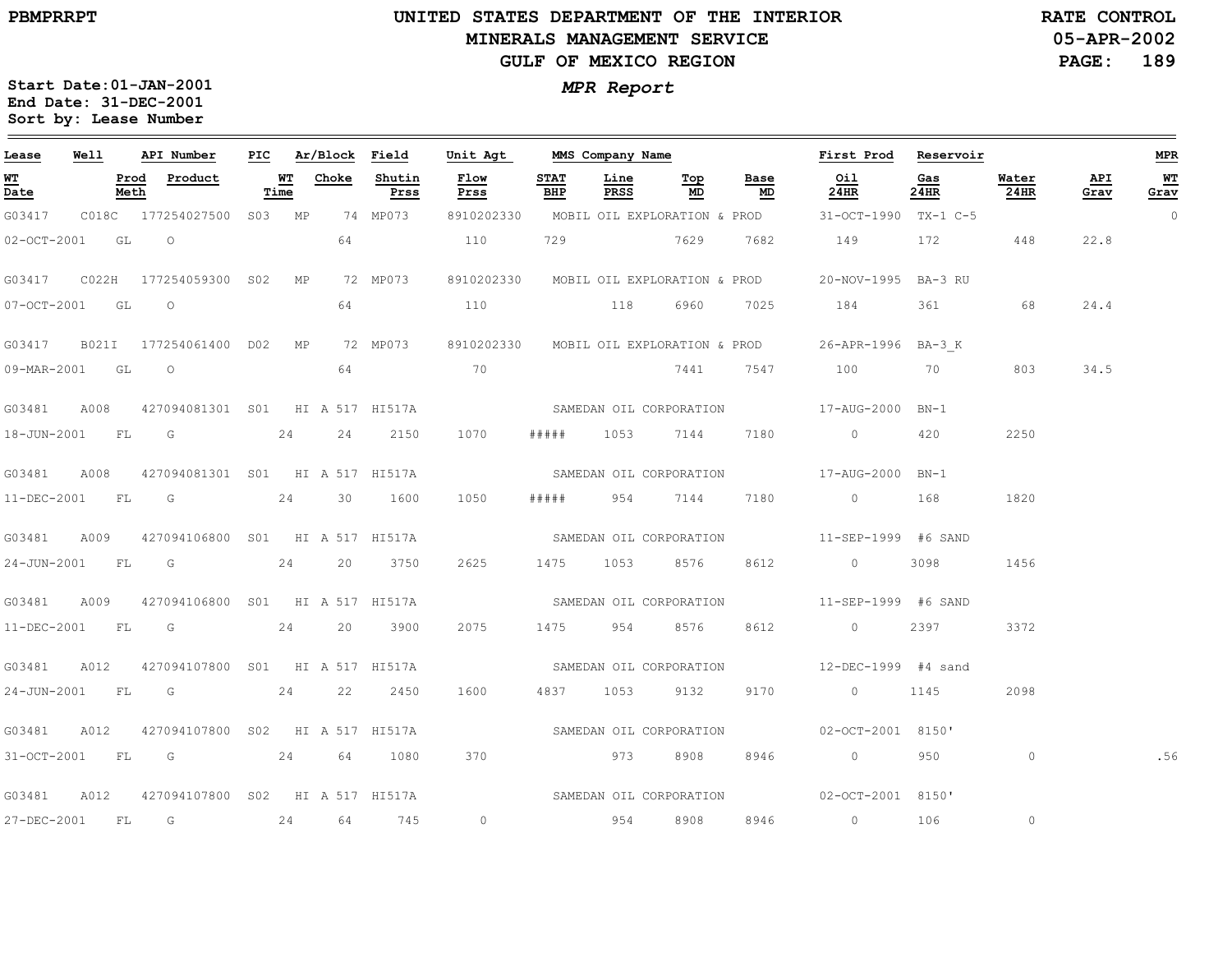## **UNITED STATES DEPARTMENT OF THE INTERIOR MINERALS MANAGEMENT SERVICEGULF OF MEXICO REGION**

**05-APR-2002 PAGE: 190 RATE CONTROL**

| Lease                                 | Well |      | API Number                            |            | PIC Ar/Block Field |                | Unit Agt            |                    | MMS Company Name |                                        |                                   | First Prod Reservoir                         |             |               |             | <b>MPR</b> |
|---------------------------------------|------|------|---------------------------------------|------------|--------------------|----------------|---------------------|--------------------|------------------|----------------------------------------|-----------------------------------|----------------------------------------------|-------------|---------------|-------------|------------|
| <b>WT</b><br>$\overline{\text{Date}}$ |      | Meth | Prod Product                          | WT<br>Time | Choke              | Shutin<br>Prss | <b>Flow</b><br>Prss | <b>STAT</b><br>BHP | Line<br>PRSS     | $\underline{\operatorname{Top}}$<br>MD | Base<br>$\underline{\mathbf{MD}}$ | Oil<br>24HR                                  | Gas<br>24HR | Water<br>24HR | API<br>Grav | WT<br>Grav |
| G03481                                |      |      | A014 427094110000 S01 HI A 517 HI517A |            |                    |                |                     |                    |                  |                                        |                                   |                                              |             |               |             |            |
| 09-JUN-2001 FL G                      |      |      | 24                                    |            | 31                 | 2050           | 1100                | # # # # #          |                  | 1053 11726                             | 11784                             | $4\overline{4}$                              | 513         | 845           | 47.9        |            |
| G03481                                | A014 |      | 427094110000 S01 HI A 517 HI517A      |            |                    |                |                     |                    |                  |                                        |                                   | SAMEDAN OIL CORPORATION 23-OCT-2000 BN-2 DT  |             |               |             |            |
| 10-DEC-2001 FL                        |      |      | G                                     | 24         | 40                 | 2200           | 1000                | #####              |                  | 954 11726                              | 11784                             | $\sim$ 1                                     | 125         | 717           | 49.2        |            |
| G03484                                | A004 |      | 427094073000 S02 HI A 557 HI557A      |            |                    |                |                     |                    |                  |                                        |                                   | AMERADA HESS CORPORATION 25-AUG-2001 P-1-1   |             |               |             |            |
| 02-DEC-2001 FL G                      |      |      | 24 22                                 |            |                    | 3820           | 3720                |                    |                  | 990 8617                               |                                   | 8631 78                                      | 2388        | $\circ$       | 54.7        | .63        |
| G03486                                | B005 |      | 427114049401 S01 HI A 286 HI280A      |            |                    |                |                     |                    |                  | DENBURY RESOURCES INC                  |                                   | 25-FEB-2001 B5 RD                            |             |               |             |            |
| 26-MAR-2001 FL                        |      |      | $\overline{G}$                        | 24         | 34                 | 2300           | 1660                |                    | 1100             | 7230                                   | 7249                              | $\circ$                                      | 12327       | $\circ$       |             | .572       |
| G03520                                |      |      | B009 177024120201 D02 WC              |            |                    | 498 WC498      |                     |                    |                  | EL PASO PRODUCTION OIL & GAS           |                                   | 09-JUL-2001 BN-2 SAND                        |             |               |             |            |
| 09-JUL-2001 FL O                      |      |      | 16                                    |            | 64                 | 450            | 120                 |                    | 1020             | 8969                                   | 9018                              | $35$ 4                                       |             | 272           | 36.1        | .596       |
| G03540                                | A003 |      | 177044078400 S02 EC                   |            |                    | 330 EC338      |                     |                    |                  |                                        |                                   | NEWFIELD EXPLORATION COMPANY 01-JUN-1995 G-4 |             |               |             |            |
| 13-JAN-2001 GL                        |      |      | $\circ$                               |            | 128                | 1065           | 175                 |                    | 1060             | 7330                                   | 7360                              | $\overline{0}$                               | 60          | $\circ$       |             |            |
| G03543                                |      |      | 005 177054055800 S01 VR               |            |                    | 24 VR024       |                     |                    | CHEVRON USA INC  |                                        |                                   | 31-JAN-1984 RM13 FBA                         |             |               |             | 7609       |
| 07-MAY-2001 FL G                      |      |      | 24                                    |            |                    | 9 4720         | 3684                |                    |                  | 4850 1048 17355 17395                  |                                   | 128 5341 16 44.7                             |             |               |             |            |
| G03543                                |      |      | 005 177054055800 S01 VR               |            |                    | 24 VR024       |                     |                    |                  |                                        |                                   | CHEVRON USA INC 31-JAN-1984 RM13 FBA         |             |               |             | 7609       |
| 19-AUG-2001 FL G                      |      |      | 24                                    |            | 20                 | 4100           | 3734                | 4850               |                  | 1085 17355 17395                       |                                   | 118                                          | 5326        |               | 17 44.7     | .56        |
| G03543                                |      |      | 006 177054057900 S02 VR               |            |                    | 24 VR024       |                     |                    | CHEVRON USA INC  |                                        |                                   | 31-DEC-1990 RM13 FBB                         |             |               |             | 4517       |
| 08-MAY-2001 FL G                      |      |      |                                       | 24         | 25                 | 4069           | 2178                |                    |                  | 4784 980 17662                         |                                   | 17676 82                                     | 2862        | 8             | 47.9        |            |
|                                       |      |      | G03543 010 177054064801 S05 VR        |            |                    | 24 VR024       |                     |                    |                  | CHEVRON USA INC                        |                                   | 15-NOV-1999 C-11 SAND                        |             |               |             |            |
| 30-APR-2001 FL G                      |      |      |                                       | 24         | 35                 | 1826           | 1092                | 857 14008          |                  |                                        |                                   | 14028 20                                     | 1598        | 145           | 58.9        |            |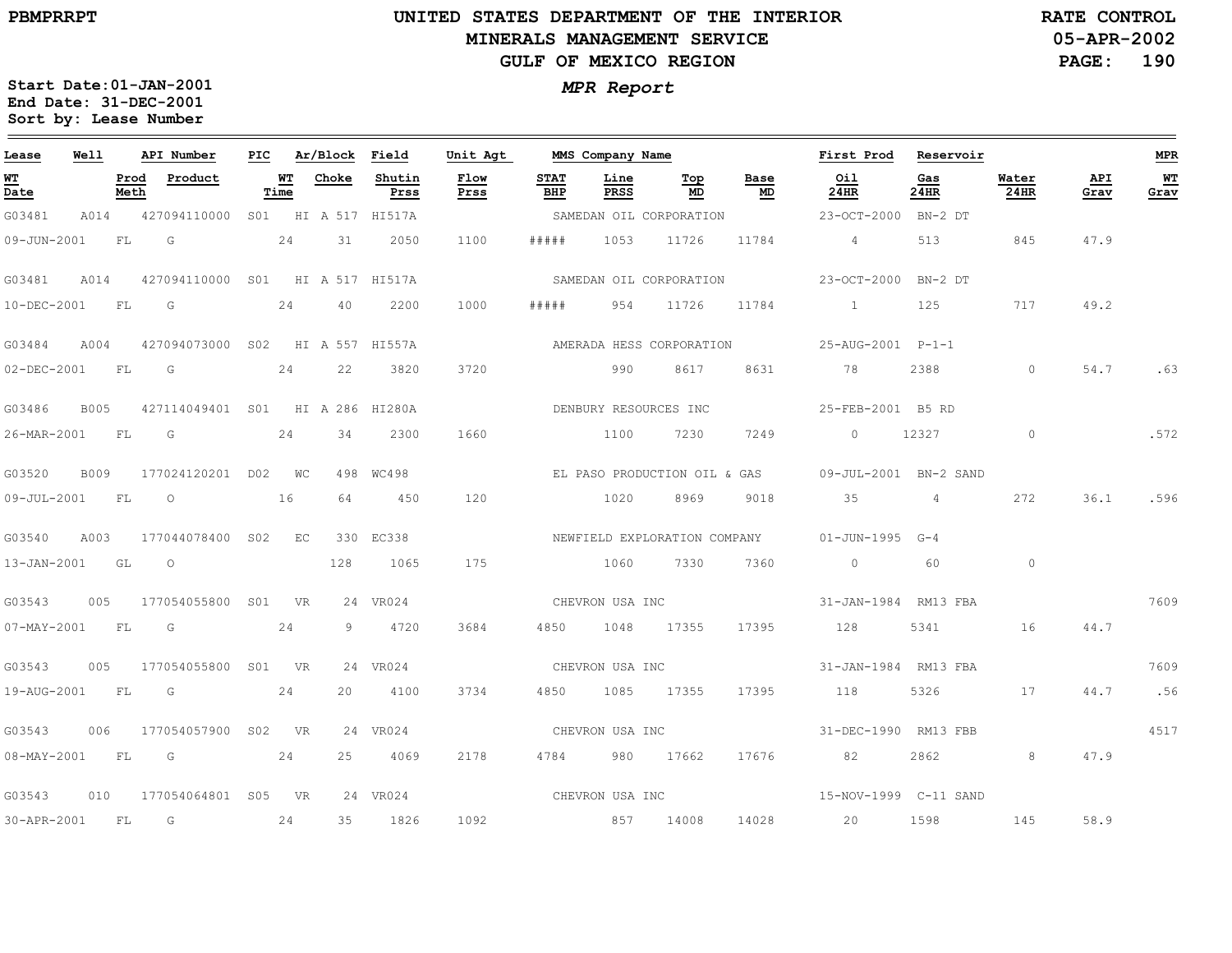## **UNITED STATES DEPARTMENT OF THE INTERIOR MINERALS MANAGEMENT SERVICEGULF OF MEXICO REGION**

**05-APR-2002PAGE: 191 RATE CONTROL**

| Lease            | Well |              | API Number                | PIC |            | Ar/Block Field |                | Unit Agt                |                    | MMS Company Name |                          |            | First Prod                                        | Reservoir   |                 |             | <b>MPR</b> |
|------------------|------|--------------|---------------------------|-----|------------|----------------|----------------|-------------------------|--------------------|------------------|--------------------------|------------|---------------------------------------------------|-------------|-----------------|-------------|------------|
| WT<br>Date       |      | Prod<br>Meth | Product                   |     | WT<br>Time | Choke          | Shutin<br>Prss | Flow<br>Prss            | <b>STAT</b><br>BHP | Line<br>PRSS     | Тор<br>MD                | Base<br>MD | Oil<br>24HR                                       | Gas<br>24HR | Water<br>24HR   | API<br>Grav | WТ<br>Grav |
| G03546           |      |              | 007 177054051200 S02 VR   |     |            |                | 58 VR076       |                         |                    |                  | AMERADA HESS CORPORATION |            | 28-FEB-1999 8600 SAND                             |             |                 |             |            |
| 14-MAY-2001      |      | <b>FL</b>    | $\overline{\mathsf{G}}$   |     | 24         | 28             | 1450           | 475                     |                    | 755              | 8584                     | 8604       | $\overline{0}$                                    | 794         | $\overline{0}$  | $\Omega$    | .566       |
| G03560           |      |              | 003 177094075800 S04 EI   |     |            |                | 33 EI032       |                         |                    |                  |                          |            | UNION OIL COMPANY OF CALIFOR 05-OCT-2001 DISC 12C |             |                 |             |            |
| 04-OCT-2001 FL   |      |              | G                         |     | 6          | 11             |                | 2620                    | 3535               |                  | 9612                     | 9630       | 72                                                | 2000        | 528             |             |            |
| G03560           |      |              | 003 177094075800 S04 EI   |     |            |                | 33 EI032       |                         |                    |                  |                          |            | UNION OIL COMPANY OF CALIFOR 05-OCT-2001 DISC 12C |             |                 |             |            |
| 01-NOV-2001 FL G |      |              |                           |     | 24         | 24             | 3555           | 2750                    |                    |                  | 3535 1109 9612           | 9630       | 68                                                | 7407        | 3               | 48.2        |            |
| G03584           |      |              | D005 177114113200 S05 SS  |     |            |                | 170 SS169      |                         |                    | CHEVRON USA INC  |                          |            | 15-AUG-2001 B-5 FB IIIB                           |             |                 |             |            |
| 16-AUG-2001 FL   |      |              | G                         |     | 24         | 7              | 2780           | 2200                    | 2780               | 1020             | 10311                    | 10323      | $\Omega$                                          | 883         | $\Omega$        |             | .6         |
| G03593           |      |              | A001D 177154033800 D03 ST |     |            |                | 195 ST196      |                         |                    |                  | SAMEDAN OIL CORPORATION  |            | $31 - JUL - 2000$ #1                              |             |                 |             |            |
| 26-JUN-2001 FL G |      |              |                           |     | 24         | 40             | 1685           | 1100                    |                    | 985              | 7682                     | 7710       | $\sim$ 1                                          | 4233        | 260             | 48.8        |            |
| G03593           | A001 |              | 177154033800 D02 ST       |     |            |                | 195 ST196      |                         |                    |                  | SAMEDAN OIL CORPORATION  |            | 31-JUL-2000 "2" SAND                              |             |                 |             |            |
| 30-JUN-2001 FL   |      |              | $\overline{\mathbb{G}}$   |     | 24         | 64             | 1660           | 1020                    |                    | 985              | 7868                     | 7884       | 7                                                 | 8471        | 4               | 48.8        |            |
| G03593           | A001 |              | 177154033800 DO2 ST       |     |            |                | 195 ST196      |                         |                    |                  | SAMEDAN OIL CORPORATION  |            | 31-JUL-2000 "2" SAND                              |             |                 |             |            |
| 30-DEC-2001 FL G |      |              |                           |     | 24         | 115            | 1600           | 980                     |                    | 902              | 7868                     | 7884       | $\sim$ 2                                          | 6442        | 6               | 48.8        |            |
| G03593           |      |              | A001D 177154033800 D03 ST |     |            |                | 195 ST196      | SAMEDAN OIL CORPORATION |                    |                  |                          |            | $31 - JUL - 2000$ #1                              |             |                 |             |            |
| 30-DEC-2001      |      | FL           |                           |     | 24         | 128            | 1640           | 490                     |                    | 902              | 7682                     | 7710       | $\overline{0}$                                    | 2899        | 918             |             |            |
| G03593           | A002 |              | 177154039600 S04 ST       |     |            |                | 195 ST196      |                         |                    |                  | SAMEDAN OIL CORPORATION  |            | 28-FEB-1990 NO 3 FBA                              |             |                 |             | 10071      |
|                  |      |              | 23-JUN-2001 FL G 24       |     |            | 128            | 700            | 500                     |                    | 985              | 8631                     | 8812       | 3 7863                                            |             | 6               | 48.8        |            |
| G03593           | A002 |              | 177154039600 S04 ST       |     |            |                | 195 ST196      |                         |                    |                  |                          |            | SAMEDAN OIL CORPORATION 528-FEB-1990 NO 3 FBA     |             |                 |             | 10071      |
| 30-DEC-2001 FL   |      |              | G                         |     | 24         | 64             | 650            | 460                     |                    | 902              | 8631                     | 8812       | $\overline{0}$                                    | 5083        | $7\phantom{.0}$ |             |            |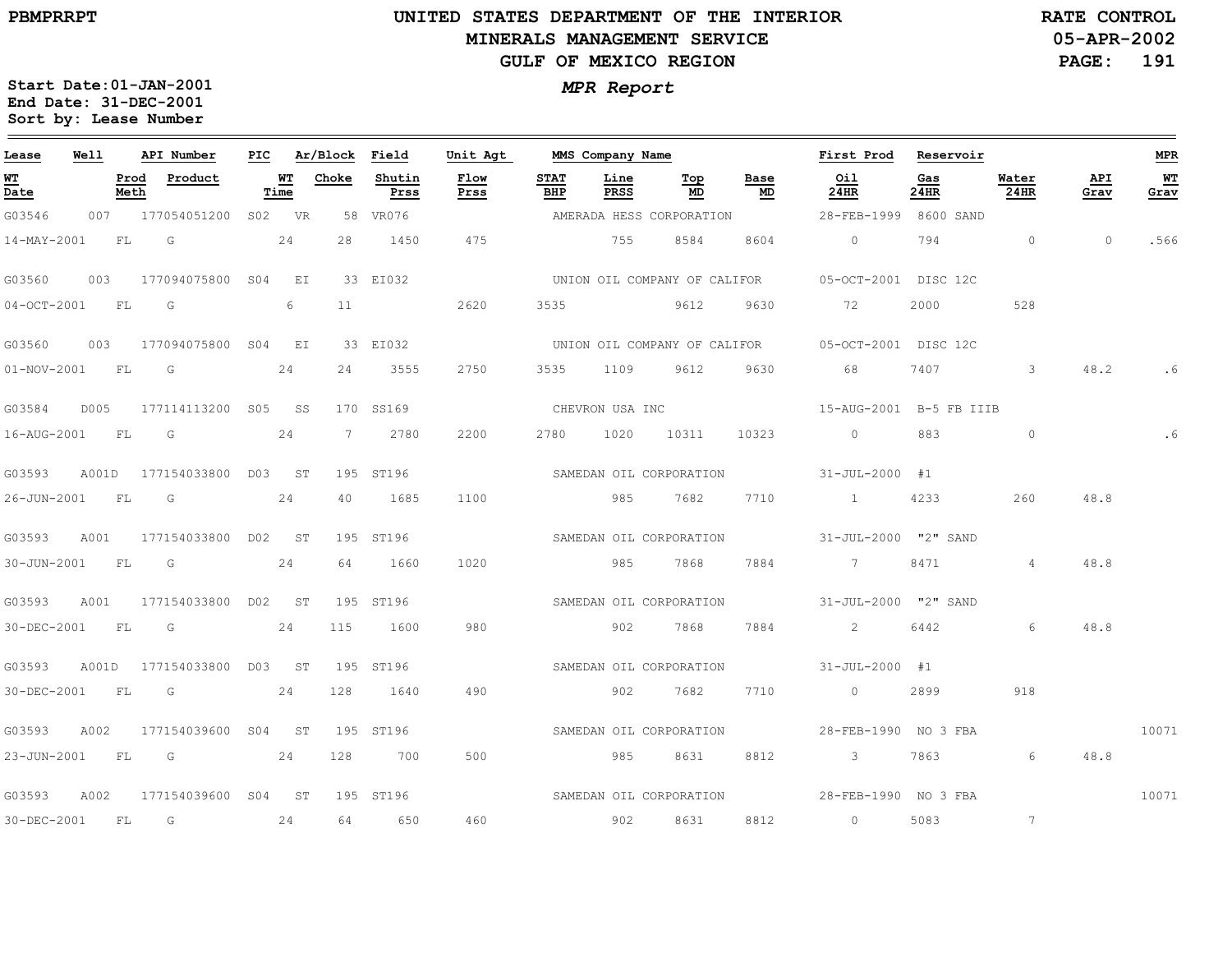## **UNITED STATES DEPARTMENT OF THE INTERIOR MINERALS MANAGEMENT SERVICEGULF OF MEXICO REGION**

**05-APR-2002PAGE: 192 RATE CONTROL**

| Lease             | Well  |              | API Number          | PIC |                   | Ar/Block Field |                | Unit Agt           |                    | MMS Company Name    |                                    |            | First Prod              | Reservoir   |               |             | <b>MPR</b> |
|-------------------|-------|--------------|---------------------|-----|-------------------|----------------|----------------|--------------------|--------------------|---------------------|------------------------------------|------------|-------------------------|-------------|---------------|-------------|------------|
| WT<br>Date        |       | Prod<br>Meth | Product             |     | <u>WT</u><br>Time | Choke          | Shutin<br>Prss | Flow<br>Prss       | <b>STAT</b><br>BHP | Line<br><b>PRSS</b> | Тор<br>MD                          | Base<br>MD | Oil<br>24HR             | Gas<br>24HR | Water<br>24HR | API<br>Grav | WТ<br>Grav |
| G03593            | A003  |              | 177154039800        |     | S03 ST            |                | 195 ST196      |                    |                    |                     | SAMEDAN OIL CORPORATION            |            | 29-APR-1996 #3          |             |               |             |            |
| 30-JUN-2001       |       | FL           | G                   |     | 24                | 42             | 725            | 545                | 2702               | 985                 | 8606                               | 8800       | $\sim$ 1                | 2673        | 24            | 48.8        |            |
| G03593            | A003  |              | 177154039800 S03 ST |     |                   |                | 195 ST196      |                    |                    |                     | SAMEDAN OIL CORPORATION            |            | 29-APR-1996 #3          |             |               |             |            |
| 30-DEC-2001       |       | FL           | G                   |     | 24                | 64             | 700            | 460                | 2702               | 902                 | 8606                               | 8800       | $\circ$                 | 391         | $\circ$       |             |            |
| G03593            | A006  |              | 177154093102 S02 ST |     |                   |                | 195 ST196      |                    |                    |                     | SAMEDAN OIL CORPORATION            |            | 27-AUG-2000 10400       |             |               |             |            |
| 26-JUN-2001 FL    |       |              | G                   |     | 24                | 18             | 2490           | $\overline{0}$     |                    |                     | 985 14456                          | 14496      | $\overline{0}$          | 1427        | 1400          |             |            |
| G03605            | A007  |              | 608174022000 S01 MC |     |                   |                | 324 MC281      | 8910202350         |                    |                     | EXXON MOBIL CORPORATION            |            | 31-JUL-1984 B-80        |             |               |             | 751        |
| 12-AUG-2001       |       | <b>FL</b>    | $\circ$             |     | $\overline{4}$    | 64             |                | 105                |                    |                     | 10586                              | 10628      | 30                      | 440         | 6             | 34          | .6         |
| G03605            | A007  |              | 608174022000        | S01 | MC                |                | 324 MC281      | 8910202350         |                    |                     | EXXON MOBIL CORPORATION            |            | 31-JAN-1987 B-80        |             |               |             |            |
| 12-AUG-2001 FL    |       |              | $\overline{O}$      |     | 4                 | 64             |                | 105                | 2130               |                     | 10586                              | 10628      | 30                      | 440         | 6             | 34          | .6         |
| G03605            | A038  |              | 608174032600 D01 MC |     |                   |                | 324 MC281      | 8910202350         |                    |                     | EXXON MOBIL CORPORATION            |            | 30-JUN-1988 B-40,50,B1B |             |               |             | 374        |
| 28-MAY-2001       |       | GL           | $\circ$             |     |                   | 64             |                | 155                | 99999              |                     | 10472                              | 10867      | 293                     | 1152        | 9             | 28.5        |            |
| G03605            | A038D |              | 608174032600 D61    |     | MC                |                | 324 MC281      |                    |                    |                     | 8910202350 EXXON MOBIL CORPORATION |            | 30-NOV-1997 B-40,50,B1B |             |               |             |            |
| 14-JUL-2001       |       | <b>FL</b>    | $\circ$             |     | $4^{\circ}$       | 64             |                | 130                |                    |                     | 10012                              | 10160      | 18                      | 162 200     | $\circ$       | 29.2        | .6         |
| G03605            | A043D |              | 608174034000 D01    |     | MC                |                | 324 MC281      | 8910202350         |                    |                     | EXXON MOBIL CORPORATION            |            | 31-OCT-1988 B-40,50,AC  |             |               |             | $\circ$    |
| 04-FEB-2001       |       | FL           | $\circ$             |     |                   | 64             |                | 105                | 810                |                     | 9126                               | 9980       | 113                     | 11          | 14            | 38.5        |            |
| G03605            | A043  |              | 608174034000 D61    |     | MC                |                | 324 MC281      | 8910202350         |                    |                     | EXXON MOBIL CORPORATION            |            | 30-SEP-1997 B-40,50,AC  |             |               |             |            |
| $02 - OCT - 2001$ |       | FL           | $\overline{O}$      |     | 4                 | 24             |                | 450                |                    |                     | 9126                               | 9980       | 107                     |             | 6             | 26.5        | .6         |
| G03783            | D017D |              | 177104143402 D02 EI |     |                   |                | 353 EI337      | APACHE CORPORATION |                    |                     |                                    |            | 11-SEP-2001 A-1 SAND    |             |               |             |            |
| 16-SEP-2001       |       | FL           | $\circ$             |     | 24                | 12             | 1789           | 1088               |                    |                     | 8802                               | 8880       | 306 700                 | 153         | 57            | 32.4        | .65        |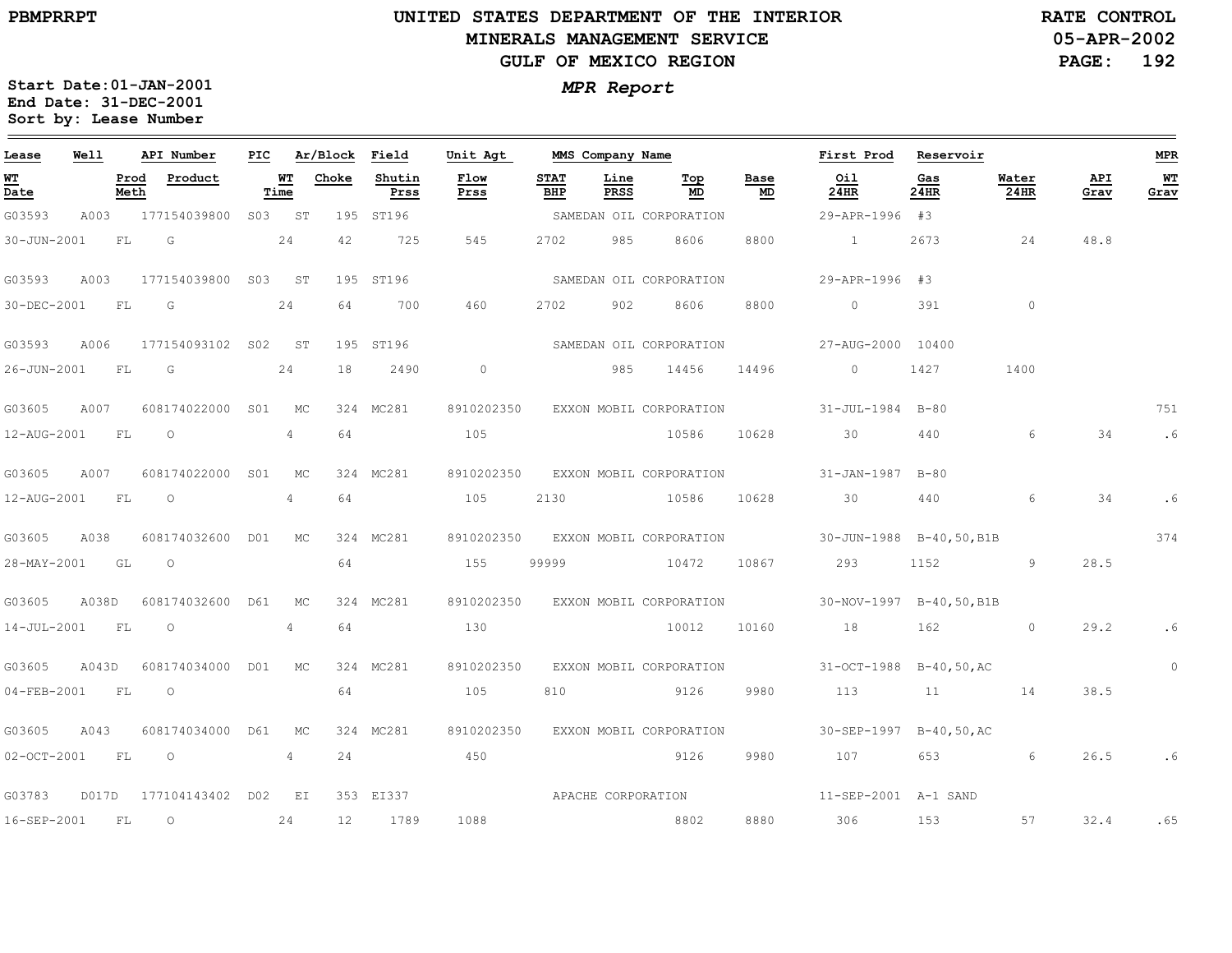## **UNITED STATES DEPARTMENT OF THE INTERIOR MINERALS MANAGEMENT SERVICEGULF OF MEXICO REGION**

**05-APR-2002PAGE: 193 RATE CONTROL**

| Lease             | Well  |              | API Number                       | PIC |                   | Ar/Block Field |                | Unit Agt             |                      | MMS Company Name   |                         |            | First Prod                                          | Reservoir              |               |             | <b>MPR</b> |
|-------------------|-------|--------------|----------------------------------|-----|-------------------|----------------|----------------|----------------------|----------------------|--------------------|-------------------------|------------|-----------------------------------------------------|------------------------|---------------|-------------|------------|
| <u>WТ</u><br>Date |       | Prod<br>Meth | Product                          |     | <u>WT</u><br>Time | Choke          | Shutin<br>Prss | Flow<br>Prss         | <b>STAT</b><br>BHP   | Line<br>PRSS       | Top<br>MD               | Base<br>MD | Oil<br>24HR                                         | Gas<br>24HR            | Water<br>24HR | API<br>Grav | WТ<br>Grav |
| G03783            |       |              | D017 177104143402 D01 EI         |     |                   |                | 353 EI337      |                      |                      | APACHE CORPORATION |                         |            | 09-SEP-2001 B-1 SAND                                |                        |               |             |            |
| 17-SEP-2001       |       | FL           | $\circ$                          |     | 24                | 12             | 1858           | 928                  |                      |                    | 9404                    | 9502       | 490                                                 | 355                    | 110           | 30.7        | .65        |
| G03793            | A002  |              | 177174011002 S01 GI              |     |                   |                | 83 GI076       |                      |                      |                    | SAMEDAN OIL CORPORATION |            |                                                     | 25-OCT-1997 8700' SAND |               |             |            |
| 30-JUN-2001       |       | FL           | G                                |     | 24                | 128            | 1480           | 620                  | 3515                 | 971                | 11480                   | 11520      | 25                                                  | 9404                   | $\circ$       | 44.3        |            |
| G03793            | A002  |              | 177174011002 S01 GI              |     |                   |                | 83 GI076       |                      |                      |                    | SAMEDAN OIL CORPORATION |            |                                                     | 25-OCT-1997 8700' SAND |               |             |            |
| 30-DEC-2001       |       | <b>FL</b>    | $\overline{\mathsf{G}}$          |     | 24                | 128            | 1260           | 560                  | 3515                 | 963                | 11480                   | 11520      | 12                                                  | 7207                   | $\circ$       | 44.2        |            |
| G03818            | A046D |              | 608174037400 D02 MC              |     |                   |                | 280 MC281      | 8910202350           |                      |                    | EXXON MOBIL CORPORATION |            | $31-MAR-1990$ B-40,50,DD                            |                        |               |             | 300        |
| 10-FEB-2001       |       | <b>FL</b>    | $\overline{O}$                   |     |                   | 24             |                | 900                  | 1007                 |                    | 7578                    | 7836       | 80                                                  | 2184                   | $\circ$       | 32.5        |            |
| G03818            | A046  |              | 608174037400 D01 MC              |     |                   |                | 280 MC281      | 8910202350           |                      |                    | EXXON MOBIL CORPORATION |            |                                                     | 30-APR-1990 B-60,70,DC |               |             | $\circ$    |
| 01-SEP-2001       |       | FL           | $\circ$                          |     |                   | 30             |                | 630                  | 1685                 |                    | 8448                    | 8733       | 113                                                 | 1659 16                | 113           | 37.9        |            |
| G03938            | A001  |              | 427044002701 S01                 |     |                   |                | BA A 23 BA022A | MATRIX OIL & GAS INC |                      |                    |                         |            | 30-MAR-2001 U SAND                                  |                        |               |             |            |
| 11-JUL-2001       |       | <b>FL</b>    | $\overline{\mathbb{G}}$          |     | 24                | 17             | 5500           | 4000                 |                      | 822 13280          |                         | 13447      | 202                                                 | 7831                   | $\circ$       | 48.7        | .624       |
| G03938            | A003  |              | 427044008300 S02 BA A 23 BA022A  |     |                   |                |                |                      | MATRIX OIL & GAS INC |                    |                         |            |                                                     | 28-DEC-1998 S SAND S5B |               |             |            |
| 21-SEP-2001 FL    |       |              | $\overline{\mathsf{G}}$          |     | 24                | 48             | 800            | 210                  | 1579 908 12714       |                    |                         | 12801      | $\overline{\mathbf{3}}$                             | 527                    | $\circ$       | 48.7        | .624       |
| G03938            | A004  |              | 427044009201 S02                 |     |                   |                | BA A 23 BA022A | DENBURY OFFSHORE INC |                      |                    |                         |            | 13-MAY-2001 S SAND                                  |                        |               |             |            |
| 21-JUN-2001 FL    |       |              | $\overline{\mathsf{G}}$          |     |                   | 24 36          | 5200           | 275                  |                      | 890                | 12698                   | 12724      | $5 - 5$                                             | 312                    | 240           | 48.7        | .624       |
| G03938            | A005  |              | 427044010500 S02 BA A 23 BA022A  |     |                   |                |                |                      | MATRIX OIL & GAS INC |                    |                         |            | 12-DEC-1998 S SAND S4A                              |                        |               |             |            |
| 21-SEP-2001 FL    |       |              | $\overline{\mathsf{G}}$<br>24 50 |     |                   |                | 1100           | 210                  | 1719 908             |                    | 13206                   | 13371      | $\overline{0}$                                      | 790                    |               | 48.7        | .624       |
| G03940            | A004  |              | 427054007700 S06 BA A 47 BA070A  |     |                   |                |                |                      |                      |                    |                         |            | ANADARKO PETROLEUM CORPORATI 06-MAR-2001 W(-1) SAND |                        |               |             |            |
| 21-MAR-2001       |       | FL           | G                                |     | 24                | 13             | 1500           | 1310                 |                      | 1000               | 5876                    | 5932       | $\circ$                                             | 700                    | 350           | 48.8        | .55        |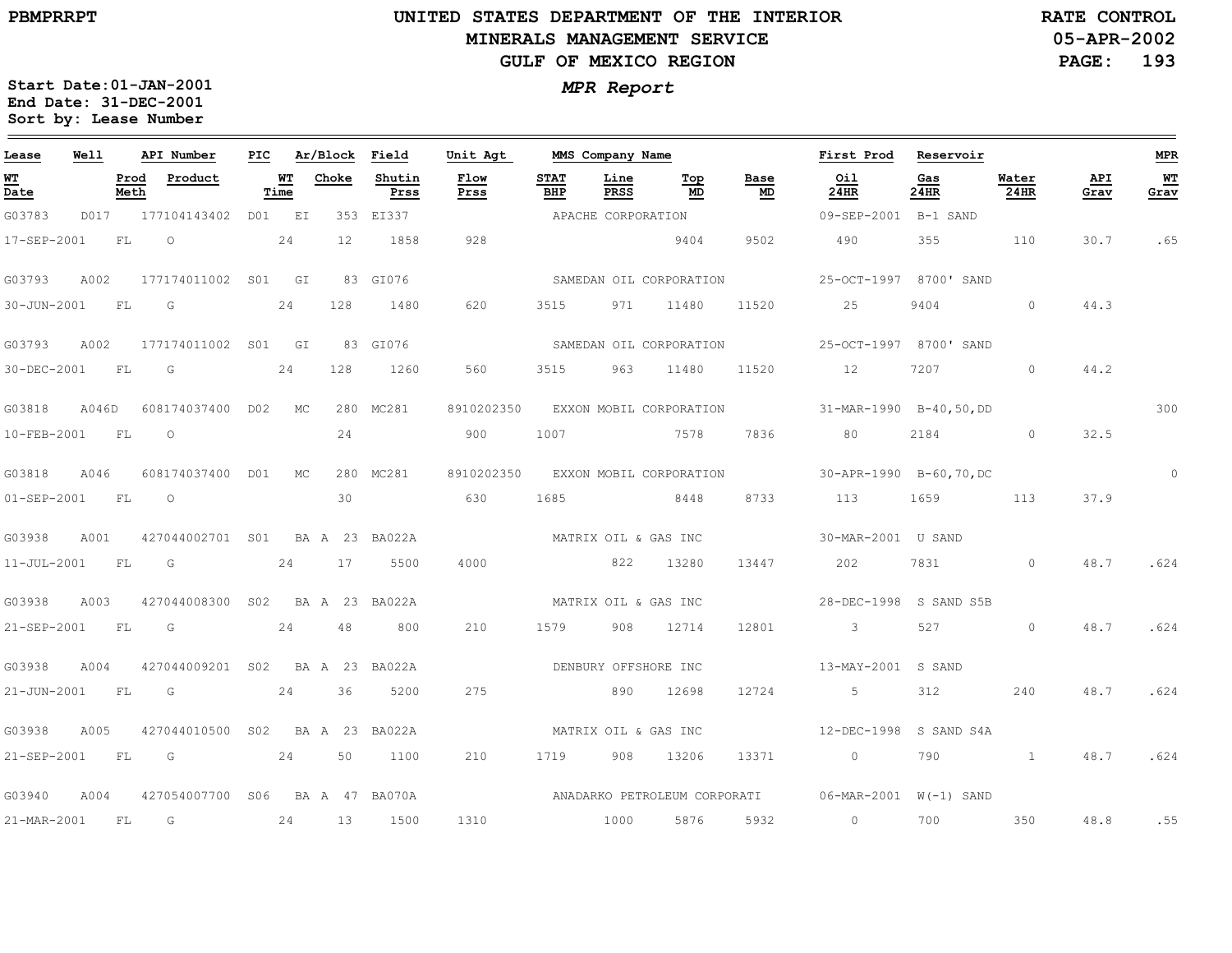# **UNITED STATES DEPARTMENT OF THE INTERIOR MINERALS MANAGEMENT SERVICEGULF OF MEXICO REGION**

**05-APR-2002PAGE: 194 RATE CONTROL**

| Lease                          | Well  |              | API Number          | PIC |             | Ar/Block          | Field              | Unit Agt     |                    | MMS Company Name             |           |                             | First Prod          | Reservoir   |               |             | <b>MPR</b> |
|--------------------------------|-------|--------------|---------------------|-----|-------------|-------------------|--------------------|--------------|--------------------|------------------------------|-----------|-----------------------------|---------------------|-------------|---------------|-------------|------------|
| WT<br>$\overline{\text{Date}}$ |       | Prod<br>Meth | Product             |     | WТ<br>Time  | Choke             | Shutin<br>Prss     | Flow<br>Prss | <b>STAT</b><br>BHP | Line<br>PRSS                 | Top<br>MD | Base<br>MD                  | Oil<br>24HR         | Gas<br>24HR | Water<br>24HR | API<br>Grav | WT<br>Grav |
| G03940                         | A006  |              | 427054014300        |     |             |                   | S01 BA A 47 BA070A |              |                    | ANADARKO PETROLEUM CORPORATI |           |                             | 02-JAN-2001 TEXT.W5 |             |               |             |            |
| 13-FEB-2001                    |       | FL           | G                   |     | 24          | 23                | 2250               | 1420         | # # # # #          | 1000                         | 8200      | 8245                        | $\circ$             | 5441        | 234           | 42.5        | .55        |
| G03973                         | A001  |              | 177024074701 S01 WC |     |             |                   | 645 WC643          |              |                    | BP EXPLORATION & PRODUCTION  |           |                             | 02-FEB-1999 UPL-2A  |             |               |             |            |
| 13-OCT-2001                    |       | UK           | G                   |     | 12          |                   | 1525               | 880          |                    | 790                          | 8294      | 8406                        | 4                   | 5398        | 596           | 53.6        | .57        |
| G03973                         | A005  |              | 177024078502 S02    |     | WС          |                   | 645 WC643          |              |                    | BP EXPLORATION & PRODUCTION  |           |                             | 29-OCT-1999 UPL-2A  |             |               |             |            |
| 11-AUG-2001                    |       | UK           | G                   |     | 5           |                   | 290                |              |                    | 790                          | 9020      | 9054                        | $\circ$             | 1600        | 384           | 47.2        | .57        |
| G03973                         | A008  |              | 177024089201 S01    |     | $W_{\rm C}$ |                   | 645 WC643          |              |                    | BP EXPLORATION & PRODUCTION  |           |                             | 20-DEC-1998         | UPL-2C      |               |             |            |
| 20-AUG-2001                    |       | FL           | G                   |     | 12          | 999               | 1800               | 300          |                    | 790                          | 8958      | 8980                        | $\overline{2}$      | 752         | 228           | 51.6        | .57        |
| G03973                         | A011  |              | 177024089701 S03 WC |     |             |                   | 645 WC643          |              |                    | BP EXPLORATION & PRODUCTION  |           |                             | 13-MAR-2000 UPL-2A  |             |               |             |            |
| 08-SEP-2001                    |       | UK           | G                   |     | 21          |                   | 1630               | 660          |                    | 790                          | 5507      | 5585                        | $\sim$ 1 $\sim$     | 2041        | 463           | 52.3        | .57        |
| G03973                         | A010  |              | 177024122000 S01 WC |     |             |                   | 645 WC643          |              |                    |                              |           | BP EXPLORATION & PRODUCTION | 26-NOV-1998         | UPL-2A      |               |             |            |
| 08-SEP-2001                    |       | UK           | G                   |     | 13          |                   | 490                | 270          |                    | 790                          | 10930     | 10986                       | $\circ$             | 844         | $\circ$       | 51.8        | .571       |
| G03980                         | A004  |              | 177054076802 S01    |     | <b>VR</b>   |                   | 104 VR120          |              |                    | J M HUBER CORPORATION        |           |                             | 14-OCT-1997 LG SAND |             |               |             |            |
| 07-AUG-2001                    |       | FL           | G                   |     | 24          | 64                | 2220               | 1035         |                    | 1100                         | 10866     | 10940                       | $\circ$             | 1567        | 3200          |             | .6         |
| G04002                         | B001D |              | 177174042600 D02    |     | GI          |                   | 33 GI033           |              |                    | APACHE CORPORATION           |           |                             | 23-AUG-2001 PM RC   |             |               |             |            |
| 05-SEP-2001                    |       | FL           | G                   |     | 24          | $12 \overline{ }$ | 4700               | 3500         | # # # # #          | 1000                         | 13675     | 13688                       | 66                  | 2847        | 12            | 51.6        | .629       |
| G04002                         | B001  |              | 177174042600        |     | D01 GI      |                   | 33 GI033           |              |                    | APACHE CORPORATION           |           |                             | 23-AUG-2001 OH RC   |             |               |             |            |
| 09-SEP-2001                    |       | FL.          | $\overline{G}$      |     | 24          | 16                | 3750               | 3200         | # # # # #          | 1140                         | 14519     | 14564                       | 202                 | 3248        | $\circ$       | 50.5        | .629       |
| G04002                         | B002  |              | 177174043100        |     | D01 GI      |                   | 33 GI033           |              |                    | APACHE CORPORATION           |           |                             | 23-AUG-2001 RD SAND |             |               |             |            |
| 10-SEP-2001                    |       | FL.          | $\circ$             |     | 24          | 24                | 1600               | 175          | #####              |                              | 11980     | 12000                       | 98                  | 118         | $\circ$       | 31.8        | .629       |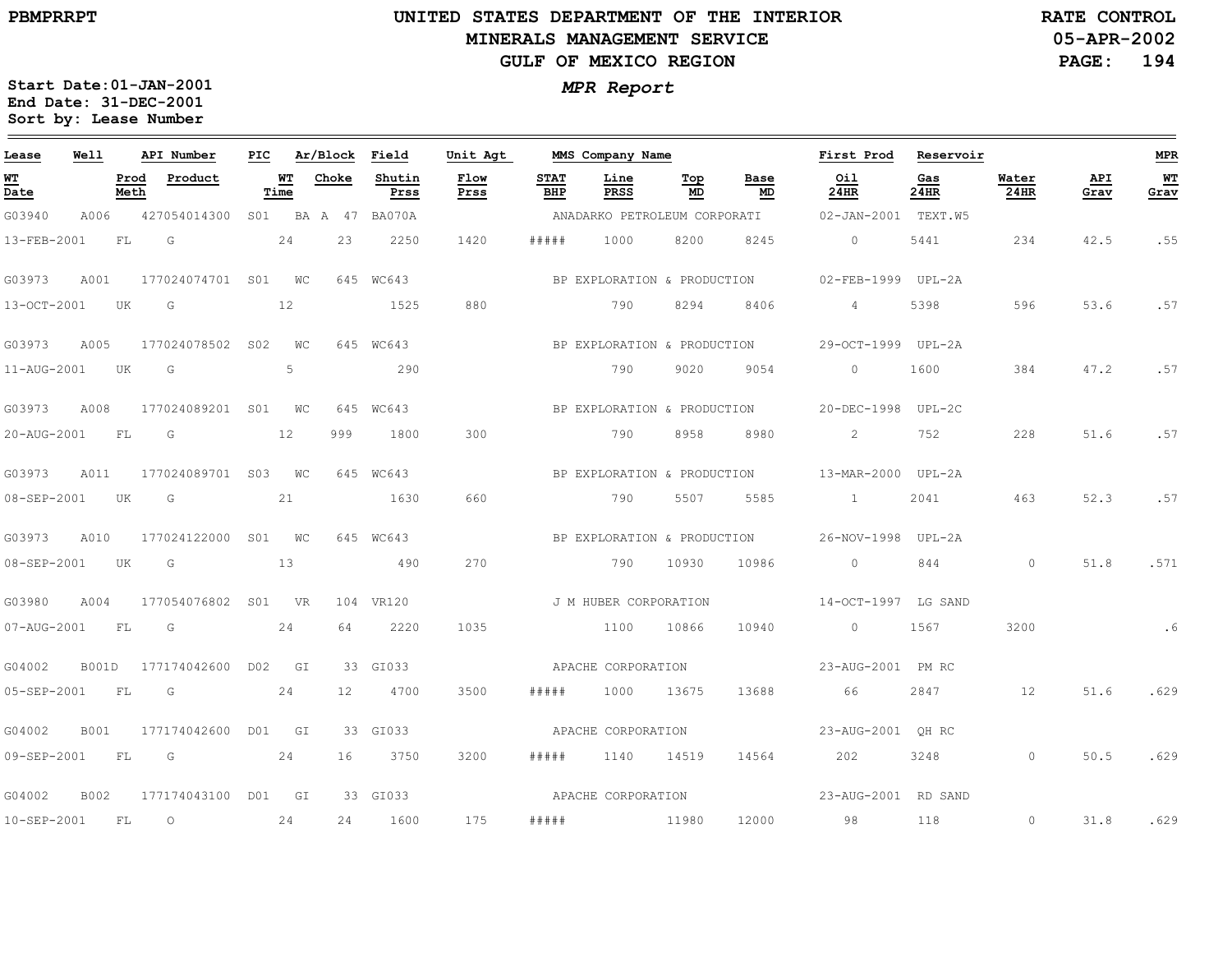$=$ 

## **UNITED STATES DEPARTMENT OF THE INTERIOR MINERALS MANAGEMENT SERVICEGULF OF MEXICO REGION**

**05-APR-2002 PAGE: 195 RATE CONTROL**

| Lease            | Well |      | API Number                                   | PIC |                                | Ar/Block Field |                | Unit Agt     |                    | MMS Company Name   |                  |            | First Prod                                         | Reservoir       |               |             | MPR               |
|------------------|------|------|----------------------------------------------|-----|--------------------------------|----------------|----------------|--------------|--------------------|--------------------|------------------|------------|----------------------------------------------------|-----------------|---------------|-------------|-------------------|
| WT<br>Date       |      | Meth | Prod Product                                 |     | $\overline{\text{MT}}$<br>Time | Choke          | Shutin<br>Prss | Flow<br>Prss | <b>STAT</b><br>BHP | Line<br>PRSS       | Top<br>MD        | Base<br>MD | Oil<br>24HR                                        | Gas<br>24HR     | Water<br>24HR | API<br>Grav | <b>WT</b><br>Grav |
| G04002           |      |      | B002D 177174043100 D02 GI                    |     |                                |                | 33 GI033       |              |                    | APACHE CORPORATION |                  |            | 23-AUG-2001 QH(PM RA)                              |                 |               |             |                   |
| 11-SEP-2001 FL O |      |      |                                              |     | 24                             | 20             | 1100           | 1000         | #####              | 11076              |                  | 11110      | 797                                                |                 | 279 0         | 25.8        | .629              |
| G04078           | 010  |      | 427104014001 S01 HI                          |     |                                |                | 39 SA010       |              |                    |                    |                  |            | HOUSTON EXPLORATION COMPANY 17-AUG-2001 LOWER MARG |                 |               |             |                   |
| 21-AUG-2001 FL G |      |      |                                              |     | 22                             | 17             | 6400           | 6050         | # # # # #          |                    | 1000 11645       |            | 11700 119                                          | 10054 36        |               | 43.7        | .584              |
| G04081           |      |      | A001 427094057004 S01 HI A 550 HI552A        |     |                                |                |                |              |                    |                    |                  |            | SAMEDAN OIL CORPORATION 61-FEB-2001 LENTIC III     |                 |               |             |                   |
|                  |      |      | 12-MAR-2001 FL G 24                          |     |                                | 18             | 3900           | 3640         |                    |                    |                  |            | 1065 13014 13044 88                                |                 | 4449 1        |             | 46.3 .624         |
| G04081           | A001 |      | 427094057004 SO1 HI A 550 HI552A             |     |                                |                |                |              |                    |                    |                  |            | SAMEDAN OIL CORPORATION 601-FEB-2001 LENTIC III    |                 |               |             |                   |
| 30-JUN-2001 FL G |      |      | 24                                           |     |                                | 13             | 3780           | 3600         |                    |                    | 1087 13014       |            | 13044 115                                          | 3234 and $\sim$ | $\circ$       | 47.9        |                   |
| G04081           |      |      | A001 427094057004 S01 HI A 550 HI552A        |     |                                |                |                |              |                    |                    |                  |            | SAMEDAN OIL CORPORATION 601-FEB-2001 LENTIC III    |                 |               |             |                   |
|                  |      |      | 19-DEC-2001 FL G 24 14                       |     |                                |                | 3200           | 2750         |                    |                    |                  |            | 1003 13014 13044 96                                | 1720            | $\Omega$      | 49.2        |                   |
| G04081           | A002 |      | 427094074101 S01 HI A 550 HI552A             |     |                                |                |                |              |                    |                    |                  |            | SAMEDAN OIL CORPORATION 06-JUL-1997 BN1FB2         |                 |               |             |                   |
|                  |      |      | 28-JUN-2001 FL G 24 9 5250                   |     |                                |                |                | 5250         |                    |                    | 1087 13350 13360 |            | 221 4467                                           |                 | $\Omega$      | 47.9        |                   |
| G04081           | A002 |      | 427094074101 S01 HI A 550 HI552A             |     |                                |                |                |              |                    |                    |                  |            | SAMEDAN OIL CORPORATION 06-JUL-1997 BN1FB2         |                 |               |             |                   |
| 19-DEC-2001 FL G |      |      |                                              |     |                                |                | 24 12 5250     | 5200         |                    |                    | 1003 13350 13360 |            | 221 1879 0                                         |                 |               | 49.2        |                   |
| G04081           |      |      | A005 427094099801 S01 HI A 550 HI552A        |     |                                |                |                |              |                    |                    |                  |            | SAMEDAN OIL CORPORATION 69-OCT-2000 LENTIC 5 FB1   |                 |               |             |                   |
|                  |      |      | 23-JUN-2001 FL G 24 11 4200                  |     |                                |                |                | 1250         | # # # # #          |                    | 1087 13083       |            | 13128 27                                           | 1063            | 62            | 47.9        |                   |
| G04081           | A005 |      | 427094099801 S01 HI A 550 HI552A             |     |                                |                |                |              |                    |                    |                  |            | SAMEDAN OIL CORPORATION 69-OCT-2000 LENTIC 5 FB1   |                 |               |             |                   |
| 17-DEC-2001 FL G |      |      |                                              |     |                                | 24 64          | 1060           | 1020         | # # # # #          |                    | 1003 13083       | 13128      | 8 <sup>1</sup>                                     | 107             | 2             | 49.2        |                   |
|                  |      |      | G04081 A006 427094104801 S01 HI A 550 HI552A |     |                                |                |                |              |                    |                    |                  |            | SAMEDAN OIL CORPORATION 21-JUL-1998 BN-2           |                 |               |             |                   |
|                  |      |      | 20-JUN-2001 FL G 24 36                       |     |                                |                | 4050           | 3050         |                    |                    | 5022 1087 12712  |            | 12784 334                                          | 5984            | 1417          | 47.9        |                   |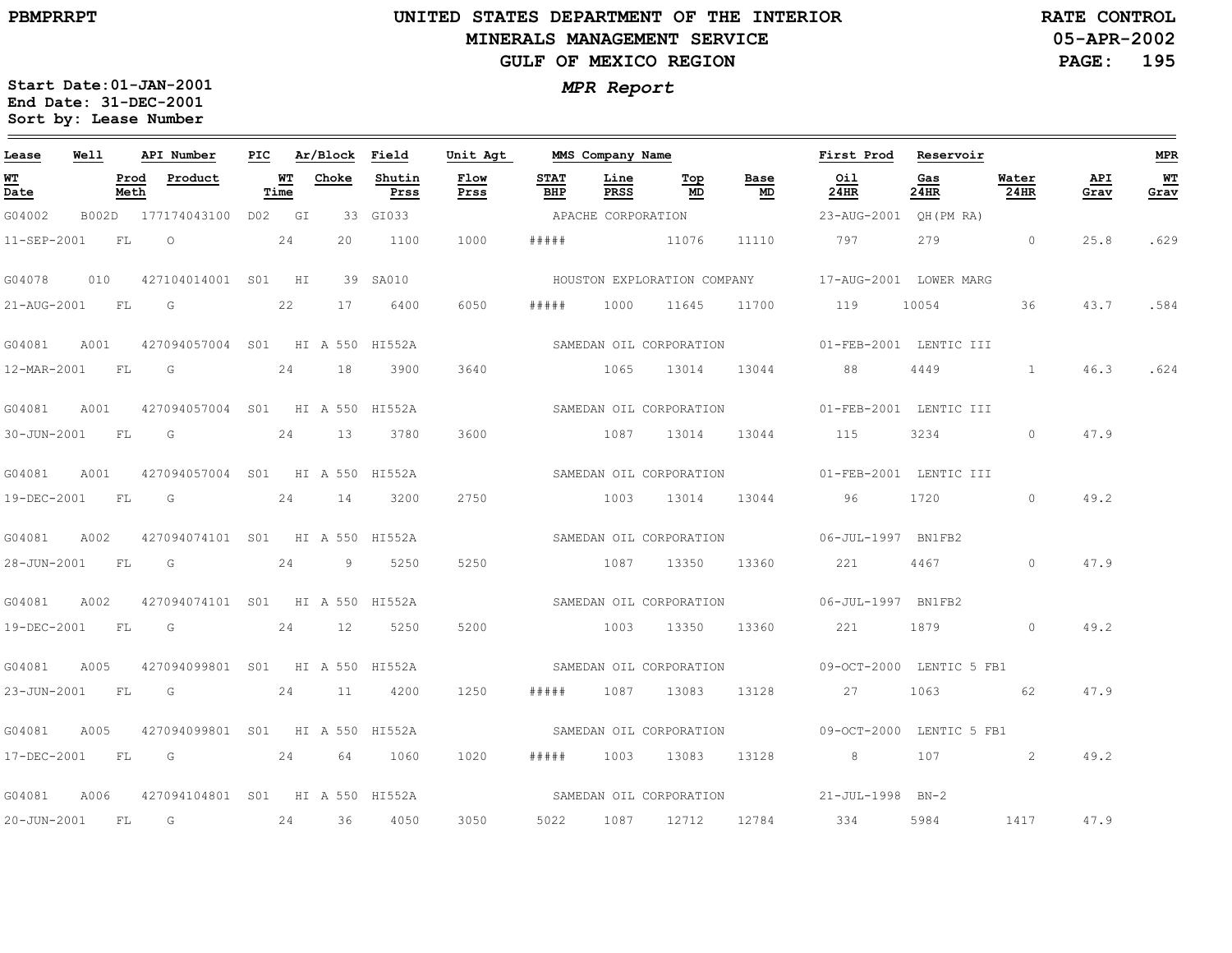## **UNITED STATES DEPARTMENT OF THE INTERIOR MINERALS MANAGEMENT SERVICEGULF OF MEXICO REGION**

**05-APR-2002PAGE: 196 RATE CONTROL**

| Lease                          | Well  |              | API Number          | PIC |            | Ar/Block | Field               | Unit Agt     |                    | MMS Company Name   |                              |                              | First Prod           | Reservoir                   |                 |             | <b>MPR</b> |
|--------------------------------|-------|--------------|---------------------|-----|------------|----------|---------------------|--------------|--------------------|--------------------|------------------------------|------------------------------|----------------------|-----------------------------|-----------------|-------------|------------|
| WT<br>$\overline{\text{Date}}$ |       | Prod<br>Meth | Product             |     | WT<br>Time | Choke    | Shutin<br>Prss      | Flow<br>Prss | <b>STAT</b><br>BHP | Line<br>PRSS       | Top<br>MD                    | Base<br>MD                   | Oil<br>24HR          | Gas<br>24HR                 | Water<br>24HR   | API<br>Grav | WT<br>Grav |
| G04081                         | A006  |              | 427094104801        |     |            |          | S01 HI A 550 HI552A |              |                    |                    | SAMEDAN OIL CORPORATION      |                              | 21-JUL-1998          | $BN-2$                      |                 |             |            |
| 23-DEC-2001                    |       | FL           | G                   |     | 24         | 26       | 3800                | 2080         | 5022               | 1003               | 12712                        | 12784                        | 128                  | 4502                        | 1553            | 49.2        |            |
| G04085                         | C001  |              | 177004106200 S01 WC |     |            |          | 170 WC146           |              |                    |                    | NEXEN PETROLEUM OFFSHORE USA |                              |                      | 07-DEC-2000 ROB M SAND      |                 |             |            |
| 03-FEB-2001                    |       | FL           | G                   |     | 24         | 26       | 11400               | 8200         |                    | 960                | 15448                        | 15490                        | 1248                 | 23937                       | 41              | 55.1        | .683       |
| G04085                         | D001  |              | 177004108202 S01 WC |     |            |          | 170 WC146           |              |                    |                    | NEXEN PETROLEUM OFFSHORE USA |                              | 15-AUG-2001 "R" SAND |                             |                 |             |            |
| 13-SEP-2001                    |       | FL           | G                   |     | 24         | 14       | 8700                | 1790         |                    | 1070               | 16828                        | 16862                        | 8                    | 818                         | 8               | 40.2        | .636       |
| G04085                         | A007  |              | 177004110800 S02 WC |     |            |          | 170 WC146           |              |                    |                    | NEXEN PETROLEUM USA INC      |                              |                      | 23-DEC-2001 R2 SAND         |                 |             |            |
| 25-DEC-2001                    |       | FL           | $\circ$             |     | 24         | 14       | 6500                | 5500         |                    |                    | 16552                        | 16676                        | 740                  | 2209                        | $\Omega$        | 37.9        | .662       |
| G04090                         | C001  |              | 177014032000 S01 WC |     |            |          | 294 WC294           |              |                    |                    | SENECA RESOURCES CORPORATION |                              | 30-JUN-2001 ROB M    |                             |                 |             |            |
| 20-JUL-2001                    |       | FL           | G                   |     | 24         | 17       | 10600               | 9700         | # # # # #          | 1190               | 13745                        | 13776                        | 146                  | 16040                       | 17              | 42.3        | .62        |
| G04090                         | C002  |              | 177014033000 S01 WC |     |            |          | 294 WC294           |              |                    |                    |                              | SENECA RESOURCES CORPORATION | 30-JUN-2001 ROB M    |                             |                 |             |            |
| 19-JUL-2001                    |       | FL           | G                   |     | 24         | 24       | 10500               | 9700         | # # # # #          | 1190               | 14550                        | 14608                        | 198                  | 20529                       | 52              | 42.3        | .62        |
| G04098                         | 007   |              | 177034089900 S01 EC |     |            |          | 24 EC033            |              |                    | APEX OIL & GAS INC |                              |                              |                      | 16-JAN-2001 AMPH B LOWER    |                 |             |            |
| $11 - JAN - 2001$              |       | FL           | G                   |     | 24         | 30       | 3700                | 2600         | # # # # #          | 960                | 12066                        | 12072                        | 43                   | 8244                        | 97              | 44.8        | .6         |
| G04109                         | B001  |              | 177084074901 S01 SM |     |            |          | 99 SM115            |              |                    |                    | EXXON MOBIL CORPORATION      |                              | 30-APR-1994 3.3      |                             |                 |             | 22624      |
| 16-FEB-2001                    |       | FL.          | $\circ$             |     |            | 45       |                     | 526          | 4867               |                    | 13076                        | 13336                        | 358                  | 290                         | 664             | 31.1        |            |
| G04119                         | A002A |              | 177154034300 S02    |     | ST         |          | 50 ST052            |              |                    |                    | BOIS D'ARC OFFSHORE LTD      |                              |                      | 31-MAR-1994 4200' LOWER "B" |                 |             | 128        |
| 19-AUG-2001                    |       | FL           | G G                 |     | 24         | 64       | 870                 | 120          |                    | 930                | 6098                         | 6175                         | $\overline{0}$       | 100                         | $\sim$ 0        |             | .6         |
| G04119                         | 008D  |              | 177154081400        |     | DO2 ST     |          | 50 ST052            |              |                    |                    | BOIS D'ARC OFFSHORE LTD      |                              | $31-9CT-1993$        |                             | 1800' FB-2 SAND |             | $\circ$    |
| 16-SEP-2001                    |       | FL           | G                   |     | 24         | 30       | 550                 | 200          |                    | 930                | 1754                         | 1770                         | $\overline{0}$       | 84                          | 331             |             | .6         |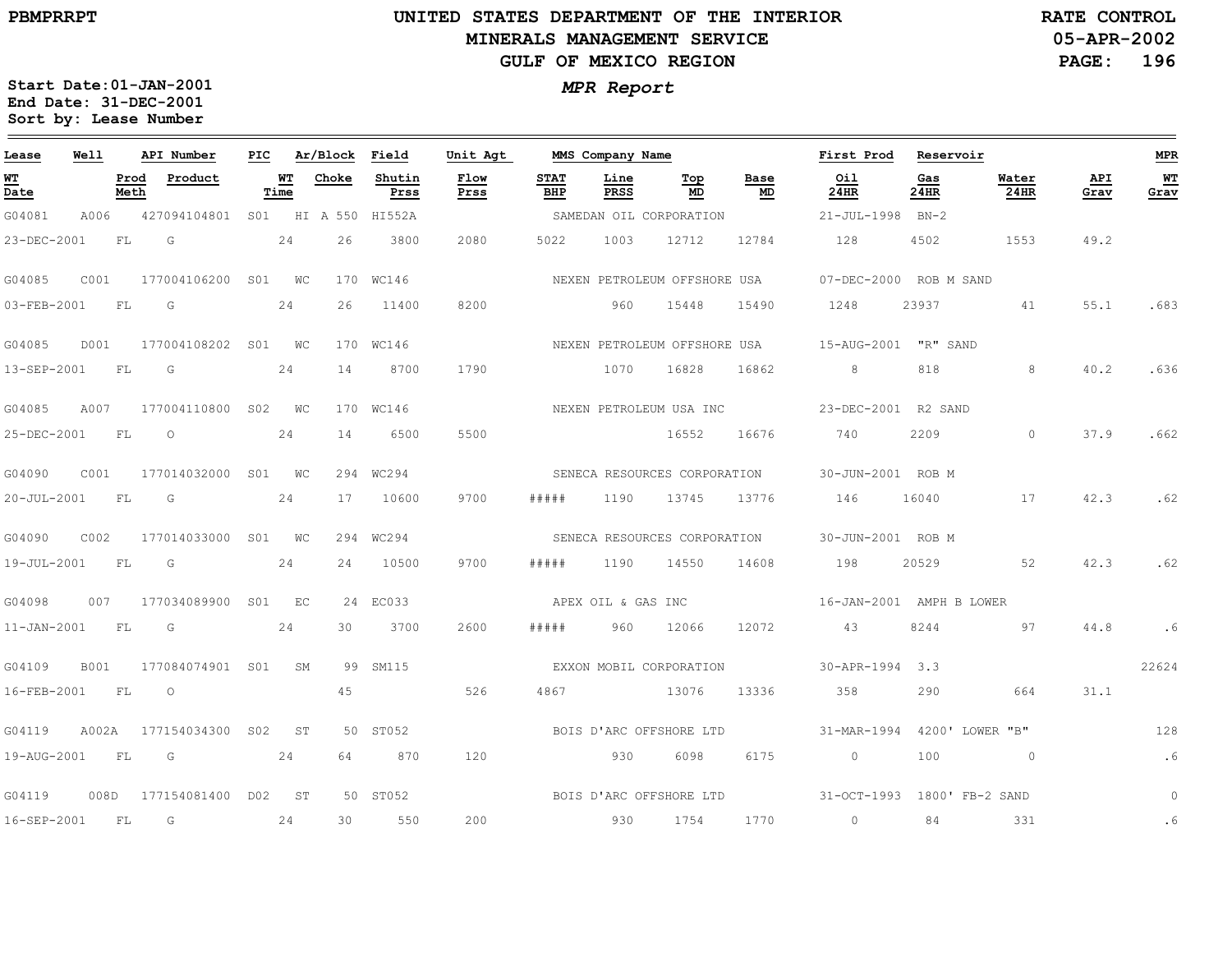## **UNITED STATES DEPARTMENT OF THE INTERIOR MINERALS MANAGEMENT SERVICEGULF OF MEXICO REGION**

**05-APR-2002PAGE: 197 RATE CONTROL**

| Lease          | Well        |              | API Number               | PIC |            | Ar/Block Field |                | Unit Agt        |                    | MMS Company Name |                         |            | First Prod                                        | Reservoir   |               |             | MPR        |
|----------------|-------------|--------------|--------------------------|-----|------------|----------------|----------------|-----------------|--------------------|------------------|-------------------------|------------|---------------------------------------------------|-------------|---------------|-------------|------------|
| WT<br>Date     |             | Prod<br>Meth | Product                  |     | WT<br>Time | Choke          | Shutin<br>Prss | Flow<br>Prss    | <b>STAT</b><br>BHP | Line<br>PRSS     | Тор<br>MD               | Base<br>MD | Oil<br>24HR                                       | Gas<br>24HR | Water<br>24HR | API<br>Grav | WТ<br>Grav |
| G04127         |             |              | A007 177244025202 S01 MP |     |            |                | 313 MP311      |                 |                    | CHEVRON USA INC  |                         |            | 28-FEB-2001 F-10 FB-A                             |             |               |             |            |
| 12-JUL-2001 FL |             |              | $\overline{O}$           |     | 4          | 20             | 2200           | 1500            |                    | 1120             | 7543                    | 7980       | 260                                               | 690         | 13            | 20          | .62        |
| G04127         | A014        |              | 177244027402 S01 MP      |     |            |                | 313 MP311      |                 |                    | CHEVRON USA INC  |                         |            | 31-MAR-2001 H-10 FB-C                             |             |               |             |            |
| 18-MAR-2001 FL |             |              | $\circ$                  |     | 4          | 24             | 1500           | 470             |                    | 125              | 9230                    | 9380       | 256                                               | 806         | 45            | 25          | .62        |
| G04208         | A001        |              | 177054041800 S02 VR      |     |            |                | 27 VR014       |                 |                    |                  |                         |            | UNION OIL COMPANY OF CALIFOR 05-FEB-2001 ROB(L)12 |             |               |             |            |
| 12-FEB-2001 FL |             |              | $\overline{\mathsf{G}}$  |     | 4          | 18             |                | 3600            |                    |                  | 15040                   | 15088      | $\overline{0}$                                    | 6517        | $\circ$       |             |            |
| G04215         | A004        |              | 177064056100 S01 VR      |     |            |                | 315 VR315      |                 |                    |                  | SAMEDAN OIL CORPORATION |            | 30-SEP-1985 ANGB 2                                |             |               |             | 152        |
| 28-JUN-2001 FL |             |              | $\circ$                  |     | 24         | 17             |                | 580             |                    |                  | 0 7896                  | 8008       | 61                                                | $\circ$     | 131           | 38.1        |            |
| G04215         | A004        |              | 177064056100 S01 VR      |     |            |                | 315 VR315      |                 |                    |                  | SAMEDAN OIL CORPORATION |            | 30-SEP-1985 ANGB 2                                |             |               |             | 152        |
|                |             |              | 14-DEC-2001 FL 0 24      |     |            | 22             |                | 85              |                    |                  | 0 7896                  | 8008       | 57 0                                              |             | 201           | 37.4        |            |
| G04215         | A008        |              | 177064076800 S02 VR      |     |            |                | 315 VR315      |                 |                    |                  | SAMEDAN OIL CORPORATION |            | 22-JUN-1998 ANG B-2                               |             |               |             |            |
| 15-JUN-2001 FL |             |              | $\overline{\mathbb{G}}$  |     | 24         | 64             | 300            | 110             | 1427               |                  | 866 10412               | 10428      | $\overline{0}$                                    | 16          | $\circ$       |             |            |
| G04215         | A008        |              | 177064076800 S02 VR      |     |            |                | 315 VR315      |                 |                    |                  | SAMEDAN OIL CORPORATION |            | 22-JUN-1998 ANG B-2                               |             |               |             |            |
|                |             |              | 22-DEC-2001 FL G 24      |     |            | 64             | 300            | 95              |                    |                  | 1427 906 10412          | 10428      | $0 \qquad \qquad 52$                              |             | $\circ$       |             |            |
| G04231         | <b>B005</b> |              | 177114058001 S02 SS      |     |            |                | 181 SS169      | CHEVRON USA INC |                    |                  |                         |            | 22-JUL-2000 C-6 FB VII                            |             |               |             |            |
| 16-APR-2001 FL |             |              | $\overline{\mathsf{G}}$  |     | 24         | 42             | 3100           | 1438            |                    |                  | 2950 1098 8946          | 8966       | 16                                                | 1553        | 1260          | 50.5        |            |
| G04231         | B007        |              | 177114062101 S01 SS      |     |            |                | 181 SS169      |                 |                    | CHEVRON USA INC  |                         |            | 16-APR-2000 E-5 FB7                               |             |               |             |            |
|                |             |              | 19-MAY-2001 GL O 24      |     |            | 128            | 1100           | 112             |                    |                  | ##### 60 12046          | 12070      | 143 141                                           |             | 243           | 30          |            |
| G04231         | B009        |              | 177114064000 S01 SS      |     |            |                | 181 SS169      |                 |                    |                  |                         |            | CHEVRON USA INC 30-JUN-1983 E-5 FB7               |             |               |             | 518        |
| 15-MAY-2001 GL |             |              | $\overline{O}$<br>24     |     |            |                | 64 1140        | 110             |                    |                  | 1020 87 11778           | 11822      | 185                                               | 195         | 508           | 29          |            |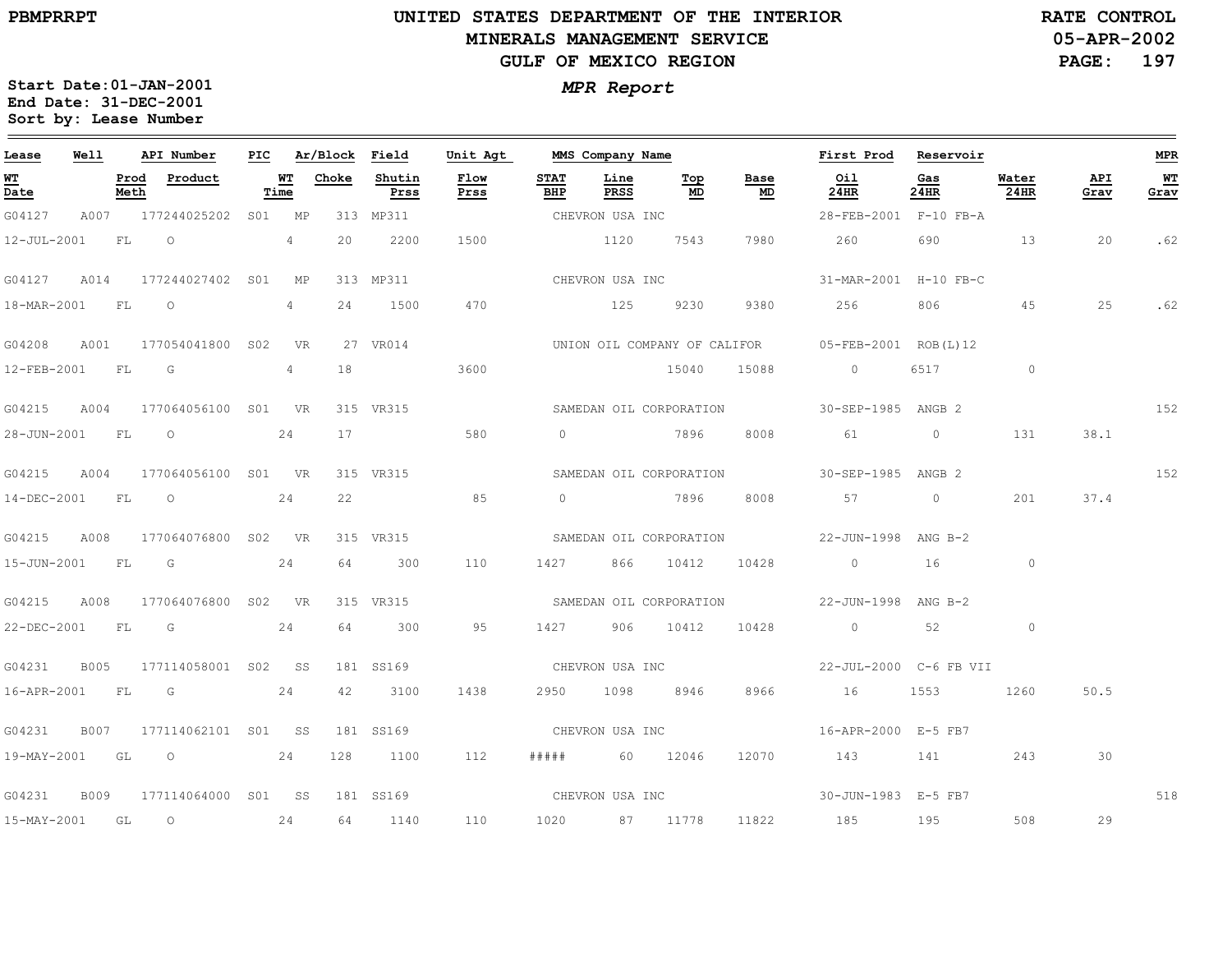## **UNITED STATES DEPARTMENT OF THE INTERIOR MINERALS MANAGEMENT SERVICEGULF OF MEXICO REGION**

**05-APR-2002PAGE: 198 RATE CONTROL**

| Lease                                 | Well |           | API Number                |      | PIC Ar/Block Field |                | Unit Agt        |                    | MMS Company Name |           |                                   | First Prod Reservoir  |             |               |             | <b>MPR</b> |
|---------------------------------------|------|-----------|---------------------------|------|--------------------|----------------|-----------------|--------------------|------------------|-----------|-----------------------------------|-----------------------|-------------|---------------|-------------|------------|
| <u>WT</u><br>$\overline{\text{Date}}$ |      | Meth      | Prod Product              | Time | <b>WT</b> Choke    | Shutin<br>Prss | Flow<br>Prss    | <b>STAT</b><br>BHP | Line<br>PRSS     | Top<br>MD | Base<br>$\underline{\mathbf{MD}}$ | Oil<br>24HR           | Gas<br>24HR | Water<br>24HR | API<br>Grav | WT<br>Grav |
| G04231                                | B009 |           | 177114064000 S01 SS       |      |                    | 181 SS169      |                 | CHEVRON USA INC    |                  |           |                                   | 30-JUN-1983 E-5 FB7   |             |               |             | 518        |
| 02-AUG-2001                           |      | GL        | $\overline{O}$<br>24      |      | 128                | 1140           | 106             | 1020               | 11778            |           | 11822                             | 312 92                |             | 414           | 29          | .6         |
| G04231                                | B011 |           | 177114064300 D02 SS       |      |                    | 181 SS169      |                 |                    | CHEVRON USA INC  |           |                                   | 31-JAN-1993 E-3 FB7   |             |               |             | 320        |
| 24-APR-2001 GL                        |      |           | $\overline{a}$<br>24      |      | 28                 | 1650           | 60              |                    | 1180 55 11590    |           | 11610                             | 11                    | 21          | 5             | 28.7        |            |
| G04231                                |      |           | B011D 177114064300 D03 SS |      |                    | 181 SS169      |                 |                    | CHEVRON USA INC  |           |                                   | 31-JAN-1993 D10 FB7   |             |               |             | 323        |
| 19-MAY-2001 GL                        |      |           | $\overline{O}$<br>24      |      | 128                | 1140           | 82              |                    | 1200 57 10766    |           | 10790                             | 40                    | 28          | 332           | 22.2        |            |
| G04231                                | B010 |           | 177114066201 S02 SS       |      |                    | 181 SS169      |                 |                    | CHEVRON USA INC  |           |                                   | 17-APR-1996 E-1 FBVII |             |               |             |            |
| 09-MAY-2001 GL                        |      |           | $\overline{O}$            | 24   | 64                 | 1100           | 124             | 1150               | 83 11840         |           | 11870                             | 255                   | 170         | 28            | 31          |            |
| G04231                                | B012 |           | 177114067200 S03 SS       |      |                    | 181 SS169      |                 |                    | CHEVRON USA INC  |           |                                   | 31-AUG-1991 D-9B FB7  |             |               |             | 109        |
| 09-MAY-2001 GL                        |      |           | $\overline{O}$            | 24   | 64                 | 1140           | 107             |                    | 1180 76 11142    |           | 11214                             | 49                    | 120         | 439           | 32.8        |            |
| G04231                                | D002 |           | 177114091302 S01 SS       |      |                    | 181 SS169      | CHEVRON USA INC |                    |                  |           |                                   | 10-SEP-1995 E-7 FBVII |             |               |             |            |
| 22-APR-2001 GL                        |      |           | G                         | 24   | 64                 | 1140           | 134             |                    | 0 68 12872       |           | 12890                             | 64                    | 68          | 637           | 32          |            |
| G04231                                | D003 |           | 177114094000 S02 SS       |      |                    | 181 SS169      |                 |                    | CHEVRON USA INC  |           |                                   | 30-APR-1993 D10 FB7   |             |               |             | $\Omega$   |
|                                       |      |           | 15-APR-2001 GL O 24       |      | 64                 | 1140           | 101             |                    | 955 87 10424     |           | 10438                             | 94                    | 141 78      |               | 31.2        |            |
| G04231                                | F001 |           | 177114120000 S01 SS       |      |                    | 181 SS169      |                 |                    |                  |           |                                   |                       |             |               |             |            |
| 19-MAY-2001 GL                        |      |           | 24<br>$\overline{O}$      |      |                    | 64 1255        | 229             |                    | 5088 197 12159   |           | 12203                             | 151                   | 149         | 1373          | 28          |            |
| G04231                                | D006 |           | 177114134800 S01 SS       |      |                    | 181 SS169      |                 |                    | CHEVRON USA INC  |           |                                   | 27-JUN-2001 E-3 FB7   |             |               |             |            |
| $07 - JUL - 2001$                     |      | <b>FL</b> | 24<br>$\overline{O}$      |      | 28                 | 1008           | 971             | # # # # #          | 11940            |           | 11988                             | 1272 589 12           |             |               | 28.6        | .65        |
| G04232                                | A007 |           | 177114129502 SO1 SS       |      |                    | 189 SS189      |                 |                    |                  |           | APACHE CORPORATION                | 09-JUN-2001 P SAND    |             |               |             |            |
| 11-JUL-2001 FL                        |      |           | G                         | 24   | 22                 | 5942           | 4050            | 980 14308          |                  |           | 14332                             | 97                    | 12514       | 13            | 41          | .58        |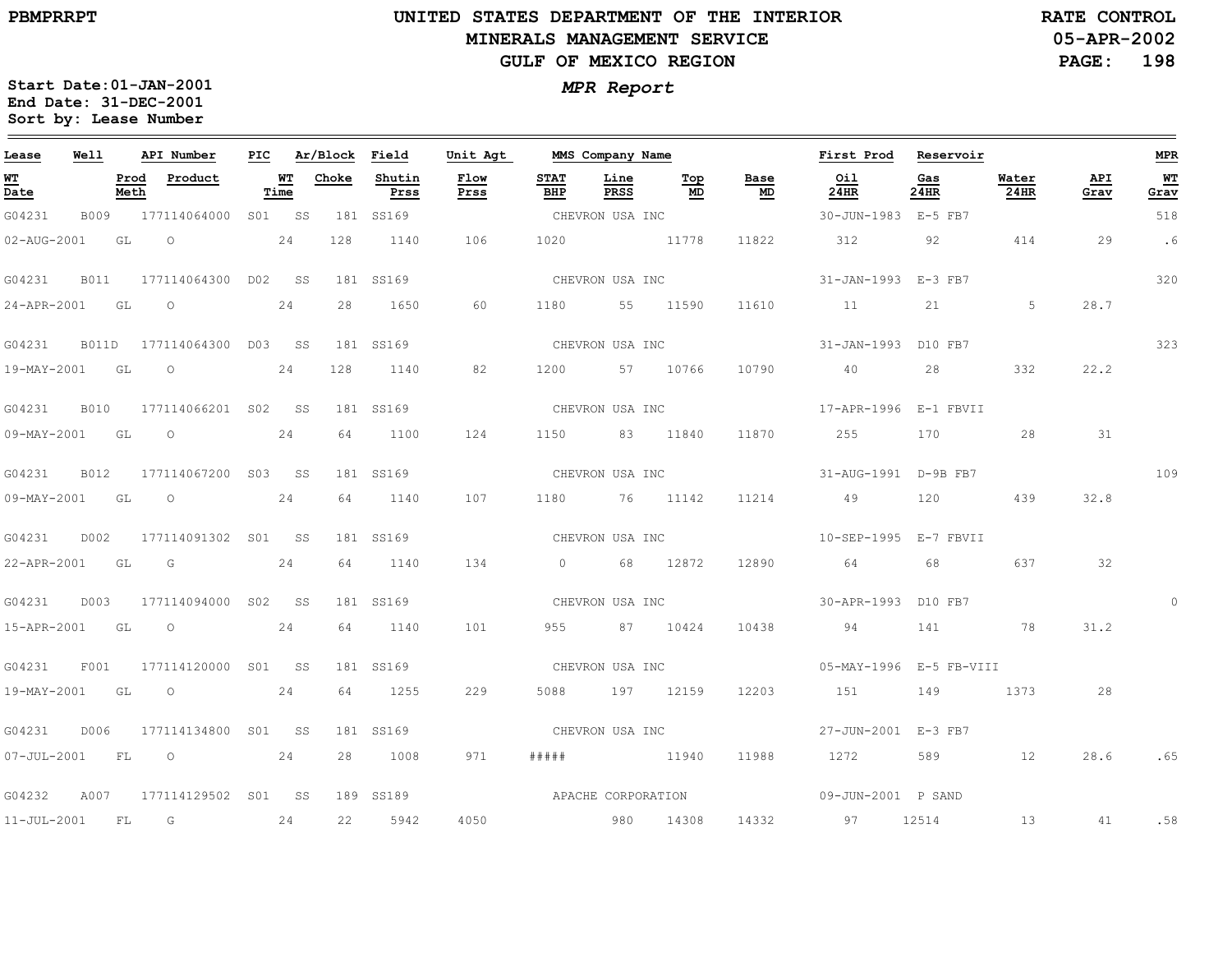## **UNITED STATES DEPARTMENT OF THE INTERIOR MINERALS MANAGEMENT SERVICEGULF OF MEXICO REGION**

**05-APR-2002PAGE: 199 RATE CONTROL**

| Lease                          | Well        |              | API Number          | PIC |            | Ar/Block | Field          | Unit Agt            |                    | MMS Company Name       |                              |            | First Prod                                       | Reservoir    |                      |             | <b>MPR</b> |
|--------------------------------|-------------|--------------|---------------------|-----|------------|----------|----------------|---------------------|--------------------|------------------------|------------------------------|------------|--------------------------------------------------|--------------|----------------------|-------------|------------|
| WT<br>$\overline{\text{Date}}$ |             | Prod<br>Meth | Product             |     | WТ<br>Time | Choke    | Shutin<br>Prss | <b>Flow</b><br>Prss | <b>STAT</b><br>BHP | Line<br><b>PRSS</b>    | Top<br>MD                    | Base<br>MD | Oil<br>24HR                                      | Gas<br>24HR  | Water<br><b>24HR</b> | API<br>Grav | WT<br>Grav |
| G04258                         | 008         |              | 427044014801        |     | S02 BA     | 436      | BA453          |                     |                    |                        | BARRETT RESOURCES CORPORATIO |            | 26-AUG-2001 RB-8 SAND                            |              |                      |             |            |
| 20-SEP-2001                    |             | FL           | G                   |     | 24         | 20       | 2450           | 2200                |                    | 876                    | 7952                         | 8009       | $\circ$                                          | 3208         | $\circ$              |             | .62        |
| G04268                         | A005        |              | 177024066501        |     | SO1 WC     |          | 648 WC639      |                     |                    | DENBURY RESOURCES INC  |                              |            | 03-OCT-2001 8800' SAND                           |              |                      |             |            |
| 19-DEC-2001                    |             | FL           | G                   |     | 24         | 16       | 2110           | 2100                |                    | 980                    | 10140                        | 10154      | 5                                                | 1587         | $\Omega$             | 52.6        | .585       |
| G04268                         | A008        |              | 177024069802        |     | S01 WC     |          | 648 WC639      |                     |                    | DENBURY RESOURCES INC  |                              |            | 16-JUN-2001 PL1-6                                |              |                      |             |            |
| 16-JUL-2001                    |             | <b>FL</b>    | G                   |     | 24         | 31       | 2055           | 1650                |                    | 945                    | 6648                         | 6680       | $\Omega$                                         | 10009        | $\mathbf{3}$         |             | .587       |
| G04268                         | A010        |              | 177024070501 S01 WC |     |            |          | 648 WC639      |                     |                    | DENBURY RESOURCES INC  |                              |            | 16-JUL-2001 8800' SAND                           |              |                      |             |            |
| 12-AUG-2001                    |             | FL           | G                   |     | 24         | 23       | 3010           | 2300                |                    | 1400                   | 10220                        | 10316      | 105                                              | 5547         | 15                   | 56          | .587       |
| G04417                         | <b>B001</b> |              | 177034049000 S02 EC |     |            |          | 66 EC062       |                     |                    |                        | SAMEDAN OIL CORPORATION      |            | 31-OCT-1990 CIB OP                               |              |                      |             | 4525       |
| 26-JUN-2001                    |             | FL           | G                   |     | 24         | 64       | 3600           | 1000                | 4601               | 560                    | 15022                        | 15042      | 90                                               | 3170         | 932                  | 46.6        |            |
| G04417                         | <b>B001</b> |              | 177034049000        | S02 | EC         |          | 66 EC062       |                     |                    |                        | SAMEDAN OIL CORPORATION      |            | 31-OCT-1990 CIB OP                               |              |                      |             | 4525       |
| 22-DEC-2001                    |             | FL           | G                   |     | 24         | 64       | 3800           | 900                 | 4601               | 560                    | 15022                        | 15042      | 125                                              | 3156         | 942                  | 46.5        |            |
| G04424                         | A002        |              | 177054053901 S01 VR |     |            |          | 221 VR221      |                     |                    | TDC ENERGY CORPORATION |                              |            | 05-JUL-2001 H2                                   |              |                      |             |            |
| $05 - JUL - 2001$              |             | FL           | G                   |     | 17         | 16       | 1440           | 1180                | #####              | 950                    | 10845                        | 10878      | $\circ$                                          | 1426         | $\circ$              |             | .68        |
| G04427                         | A009        |              | 177064055000        |     | S02 VR     | 318      | VR318          |                     |                    |                        | DOMINION EXPLORATION & PRODU |            | 10-DEC-2000 L-1/2                                |              |                      |             |            |
| 08-JAN-2001                    |             | <b>FL</b>    | G                   |     | 19         | 16       | 2095           | 700                 |                    | 817                    | 7622                         | 7786       | 443                                              | 218          | 2                    | 40          | .609       |
| G04427                         | A014        |              | 177064067201        | S02 | <b>VR</b>  |          | 318 VR318      |                     |                    |                        | DOMINION EXPLORATION & PRODU |            | 19-JUL-1999                                      | UPPER LENTIC |                      |             |            |
| 27-JUL-2001                    |             | FL.          | $\circ$             |     | 18.5       | 64       | 525            | 75                  |                    | 845                    | 7940                         | 8031       | $\circ$                                          | 172          | 709                  |             | .611       |
| G04437                         | 001         |              | 177074038000        | S01 | SM         |          | 236 SM236      | 8910202340          |                    |                        |                              |            | TEXACO EXPLORATION AND PROD 25-DEC-2000 TXL4S110 |              |                      |             |            |
| 12-JAN-2001                    |             | <b>FL</b>    | $\circ$             |     | 6          | 22       | 2228           | 1753                |                    |                        | 9400                         | 9414       | 501                                              | 12075        | 271                  | 31.6        | .65        |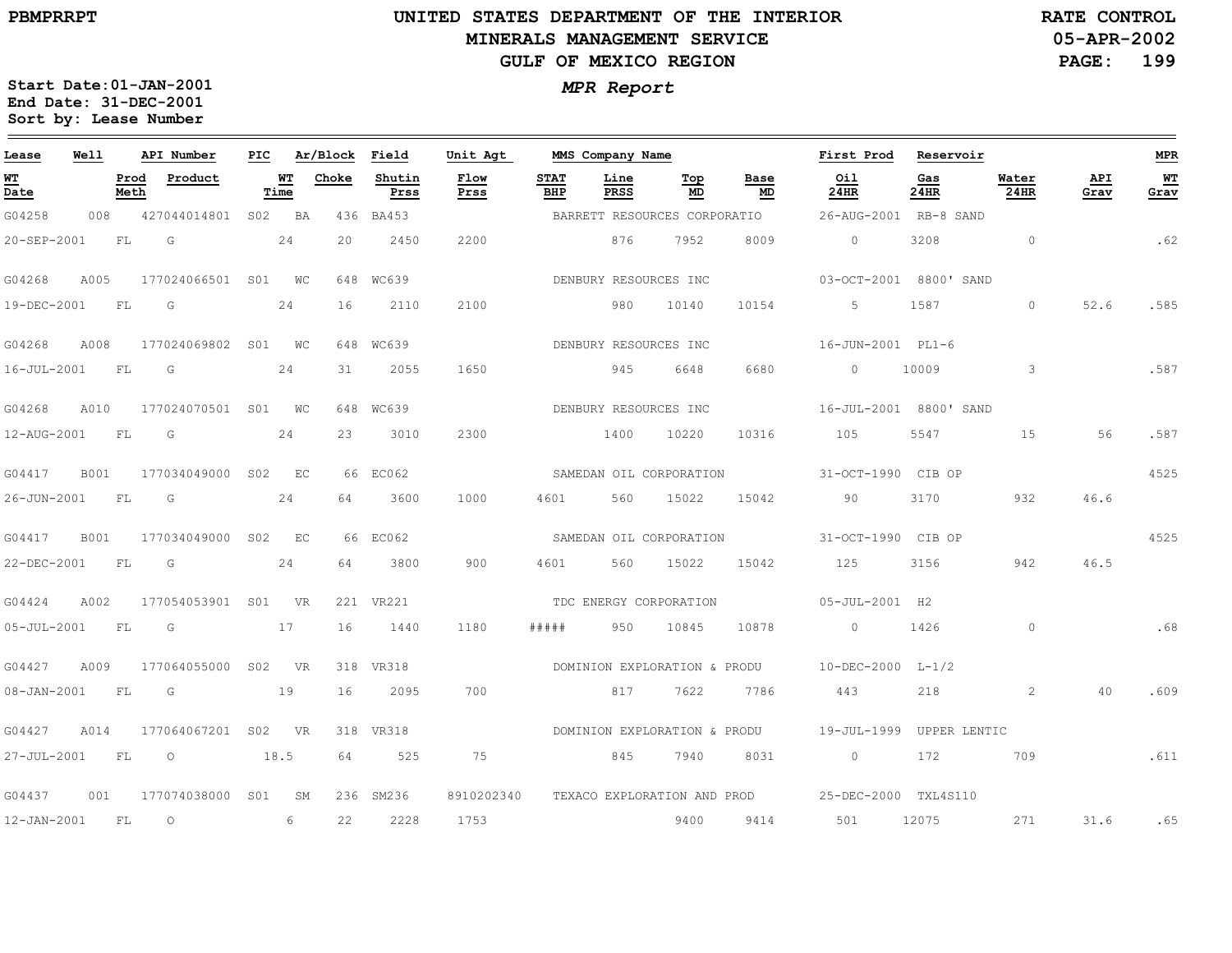$\qquad \qquad =$ 

18-JUN-2001

GL

O

24

128

1800

180

1580

150

10154

10288

191

214

48

29.7

**Start Date:01-JAN-2001**

**Sort by: Lease Number** 

# **UNITED STATES DEPARTMENT OF THE INTERIORMINERALS MANAGEMENT SERVICEGULF OF MEXICO REGION**

**05-APR-2002PAGE: 200 RATE CONTROL**

*MPR Report* **End Date: 31-DEC-2001**

| Lease             | Well  |              | API Number               | PIC |            | Ar/Block | Field          | Unit Agt     |                    | MMS Company Name |                              |                              | First Prod                                      | Reservoir   |                |             | <b>MPR</b>        |
|-------------------|-------|--------------|--------------------------|-----|------------|----------|----------------|--------------|--------------------|------------------|------------------------------|------------------------------|-------------------------------------------------|-------------|----------------|-------------|-------------------|
| <u>WT</u><br>Date |       | Prod<br>Meth | Product                  |     | WT<br>Time | Choke    | Shutin<br>Prss | Flow<br>Prss | <b>STAT</b><br>BHP | Line<br>PRSS     | Top<br>MD                    | Base<br>MD                   | Oil<br>$24$ HR                                  | Gas<br>24HR | Water<br>24HR  | API<br>Grav | <b>WT</b><br>Grav |
| G04445            | CA002 |              | 177094050700 S03 EI      |     |            |          | 133 SM009      |              |                    | CHEVRON USA INC  |                              |                              | 28-JAN-2001 10200' FB P                         |             |                |             |                   |
| 06-FEB-2001       |       | FL           | G                        |     | 24         | 12       |                | 3300         |                    |                  | 10250                        | 10270                        | 153                                             | 6655        | $\sim$ 0       |             |                   |
| G04445 CA002      |       |              | 177094050700 S03 EI      |     |            |          | 133 SM009      |              | CHEVRON USA INC    |                  |                              |                              | 28-JAN-2001 10200' FB P                         |             |                |             |                   |
| 06-FEB-2001       |       | FL           | G                        |     | 24         | 12       | 3800           | 1150         |                    |                  | 3300 10250                   | 10270                        | 153                                             | 6656        | $\circ$        | 55.5        | . 6               |
| G04445 CA002      |       |              | 177094050700 S04 EI      |     |            |          | 133 SM009      |              |                    |                  |                              | CHEVRON USA INC              | 14-JUN-2001 10100 FBP                           |             |                |             |                   |
| 21-JUN-2001 FL    |       |              | $\overline{O}$           |     | 24         | 9        |                | 3170         |                    |                  | 10090                        | 10130                        | 157                                             | 1957        | 17             |             |                   |
| G04445 CA002      |       |              | 177094050700 S04 EI      |     |            |          | 133 SM009      |              |                    |                  |                              | CHEVRON USA INC              | 14-JUN-2001 10100 FBP                           |             |                |             |                   |
| 28-JUN-2001       |       | FL           | $\circ$                  |     | 24         | 6        | 3300           | 3120         |                    |                  | 1050 10090                   | 10130                        | 204                                             | 2091        | $\overline{4}$ | 41.3        | . 6               |
| G04445 CA005      |       |              | 177094066301 S04 EI      |     |            |          | 133 SM009      |              |                    | CHEVRON USA INC  |                              |                              | 15-AUG-1996 10100 FBP                           |             |                |             |                   |
| 27-MAY-2001 GL    |       |              | $\overline{\phantom{0}}$ |     | 24         | 64       | 1600           | 90           | 1603               |                  | 94 10092                     | 10145                        | 78 78                                           | 73          | 120            | 36.9        |                   |
| G04445 CA006      |       |              | 177094114002 S01 EI      |     |            |          | 133 SM009      |              |                    |                  |                              |                              | LINDER OIL COMPANY, A PARTNE 07-NOV-1997 16100' |             |                |             |                   |
| 27-MAY-2001 FL    |       |              | $\overline{G}$           |     | 24         | 15       | 1750           | 1590         |                    |                  |                              | 90 14283 14309 43            |                                                 | 2239        | $\mathbf{1}$   | 42.5        |                   |
| G04452            | A016  |              | 177094131700 S01 EI      |     |            |          | 182 EI175      |              |                    |                  | NEWFIELD EXPLORATION COMPANY |                              | 22-APR-2001 G-10                                |             |                |             |                   |
| 22-APR-2001 FL    |       |              | G                        |     | 24         | 15       | 5418           | 5066         |                    |                  | 13814                        | 13844                        | 312                                             | 7012        | 34             |             |                   |
| G04460            | D001  |              | 177154063400 S02 ST      |     |            |          | 76 ST076       |              |                    |                  |                              | DOMINION EXPLORATION & PRODU | 28-FEB-1989 BIG A-1                             |             |                |             | 16171             |
| 23-AUG-2001 FL G  |       |              |                          |     | 24         | 16       | 8600           | 5000         | 12350              |                  | 874 17476                    | 17510                        | 167                                             | 1462        | 1406           | 27.9        | .642              |
| G04473            | A005  |              | 177194023500 S03 WD      |     |            |          | 27 WD030       |              |                    |                  |                              | CHEVRON USA INC              | 27-FEB-2000 MC                                  |             |                |             |                   |
| 16-JUN-2001 FL    |       |              | $\overline{O}$           |     | 24         | 45       | 1700           | 260          |                    | 190 9812         |                              | 9830                         | 796                                             | 417         | 1245           | 27.2        |                   |
| G04473            | A009  |              | 177194055500 D01 WD      |     |            |          | 27 WD030       |              |                    |                  |                              | CHEVRON USA INC              | 31-JAN-1993 C8 SD                               |             |                |             | 333               |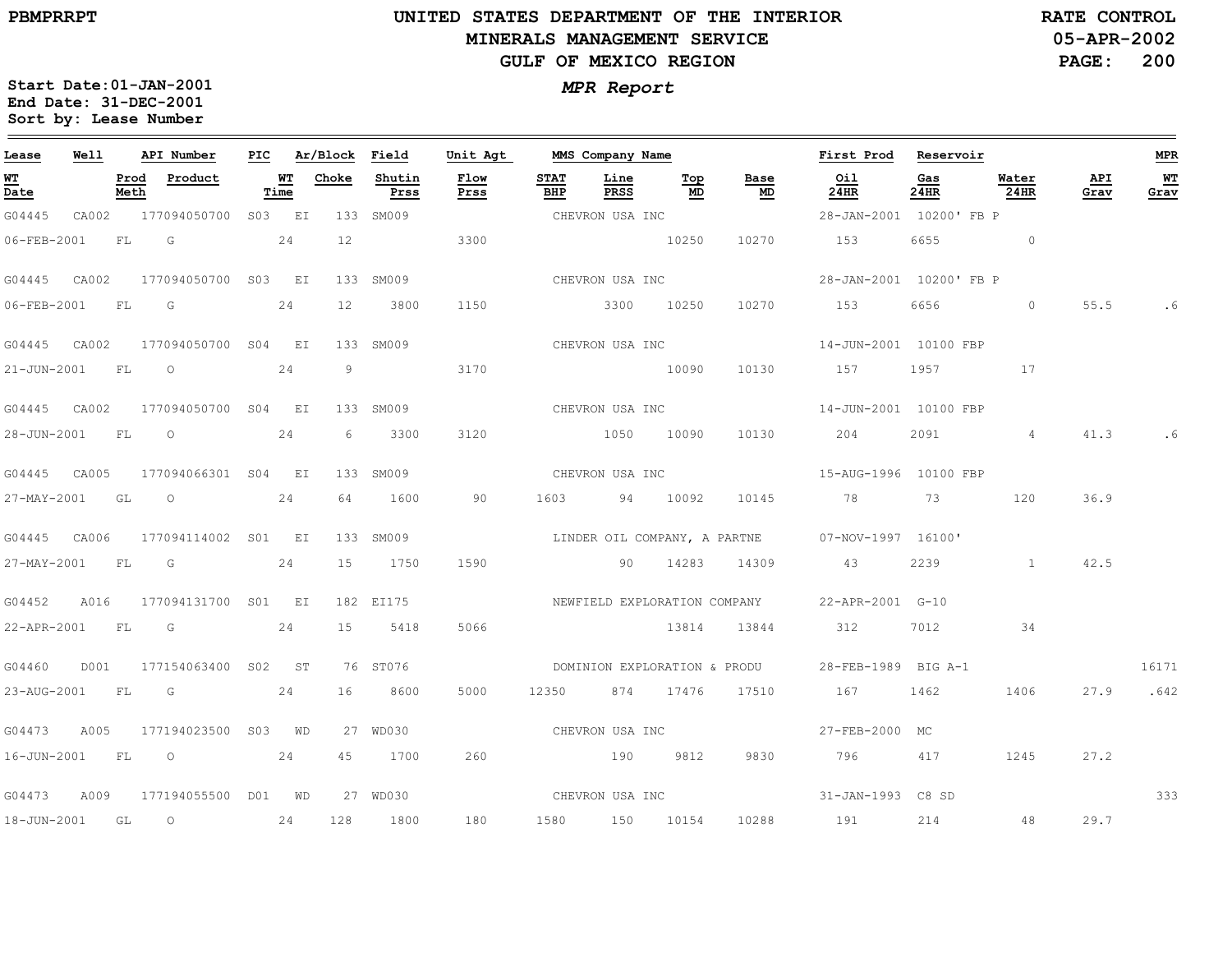$\equiv$ 

# **UNITED STATES DEPARTMENT OF THE INTERIOR MINERALS MANAGEMENT SERVICEGULF OF MEXICO REGION**

**05-APR-2002PAGE: 201 RATE CONTROL**

| Lease            | Well |              | API Number                      |                    | PIC Ar/Block Field |                | Unit Agt      |             | MMS Company Name |                 |                   | First Prod                 | Reservoir   |                          |             | MPR        |
|------------------|------|--------------|---------------------------------|--------------------|--------------------|----------------|---------------|-------------|------------------|-----------------|-------------------|----------------------------|-------------|--------------------------|-------------|------------|
| WT<br>Date       |      | Prod<br>Meth | Product                         | <u> WТ</u><br>Time | Choke              | Shutin<br>Prss | Flow<br>Prss  | STAT<br>BHP | Line<br>PRSS     | Top<br>MD       | Base<br><u>MD</u> | Oil<br>24HR                | Gas<br>24HR | Water<br>24HR            | API<br>Grav | WΤ<br>Grav |
| G04473           |      |              | A009D 177194055500 D02 WD       |                    |                    | 27 WD030       |               |             | CHEVRON USA INC  |                 |                   | 31-DEC-1992 C-5            |             |                          |             | 386        |
| 18-JUN-2001 GL O |      |              | $\sim$ 24                       |                    | 128                | 1750           | 90            |             | 1430 80          | 9840            | 9930              | 105 70                     |             | $\overline{\phantom{a}}$ | 24.1        |            |
| G04473           | A010 |              | 177194056501 S01 WD             |                    |                    | 27 WD030       |               |             | CHEVRON USA INC  |                 |                   | 09-FEB-2000 MC             |             |                          |             |            |
| 19-JUN-2001 GL   |      |              | $\overline{O}$                  | 24                 | 40                 | 1220           | 200           |             | 160 9911         |                 | 9944              | 158 142                    |             | 973                      | 24.1        |            |
| G04473           | A010 |              | 177194056501 S01 WD             |                    |                    | 27 WD030       |               |             |                  | CHEVRON USA INC |                   | 25-JUN-1995 MC SAND        |             |                          |             |            |
| 14-OCT-2001 GL   |      |              | $\overline{O}$                  | 24                 | 64                 | 1220           | 180           |             | <u>9911</u>      |                 | 9944              | 168                        | 263         | 765                      | 27.1        |            |
| G04473           | A010 |              | 177194056501 S01 WD             |                    |                    | 27 WD030       |               |             |                  | CHEVRON USA INC |                   | 09-FEB-2000 MC             |             |                          |             |            |
| 14-OCT-2001 GL   |      |              | $\circ$                         | 24                 | 40                 | 1220           | 180           |             | <u>9911</u>      |                 | 9944              | 180                        | 263         | 765                      | 27.1        | . 6        |
|                  |      |              | G04473 008D 177194065800 D02 WD |                    |                    | 27 WD027       |               |             | CHEVRON USA INC  |                 |                   | 30-SEP-1998 E-7            |             |                          |             |            |
| 25-JUN-2001 GL O |      |              |                                 | 24                 | 75                 | 1450           | 360           |             | 315 8988         |                 | 9035              | 297                        | 462         | 1825                     | 37          |            |
| G04473           | A011 |              | 177194066100 S01 WD             |                    |                    | 27 WD030       |               |             | CHEVRON USA INC  |                 |                   | 07-JUN-1998 B-4A           |             |                          |             |            |
| 20-JUN-2001 GL   |      |              | $\overline{\phantom{0}}$        | 24                 | 64                 | 1000           | 120           |             | 80 11638         |                 | 11672             | 173                        | 83          | 203                      | 18          |            |
| G04473           |      |              | 009 177194066201 D04 WD         |                    |                    | 27 WD027       |               |             | CHEVRON USA INC  |                 |                   | 27-APR-2001 F 3L SAND      |             |                          |             |            |
| 27-MAY-2001 FL G |      |              |                                 | 24                 | 26                 | 3400           | 2260          |             | 1090 9920        |                 | 9930              | 190                        | 5138        | 759                      | 45          |            |
| G04473           | 009  |              | 177194066201 D04 WD             |                    |                    | 27 WD027       |               |             |                  | CHEVRON USA INC |                   | 27-APR-2001 F 3L SAND      |             |                          |             |            |
| 04-JUN-2001 FL   |      |              | <b>G</b>                        | 24                 | 25                 | 3500           | 1560          |             | 1070 9920        |                 | 9930              | $\overline{0}$             | 1642        | 975                      |             |            |
| G04473           |      |              | 009 177194066201 D05 WD         |                    |                    | 27 WD027       |               |             | CHEVRON USA INC  |                 |                   | 27-SEP-2001 E-2 SAND       |             |                          |             |            |
|                  |      |              | 15-OCT-2001 FL G 24             |                    | 64                 | 3069           | 2969          |             | 1091 8582        |                 | 8612              | $\overline{0}$             | 5249        | 38                       |             | .69        |
| G04479           | A030 |              | 177214039400 S04 SP             |                    |                    | 45 SP045       | GOM SHELF LLC |             |                  |                 |                   | $28 - JUN - 2001$ D-3 SAND |             |                          |             |            |
| 02-JUL-2001 FL   |      |              | G                               | 24                 |                    | 10 2708        | 2500          |             | 910 14585        |                 | 14701             | $\sim$ 0                   | 2047        | $\circ$                  |             | .7         |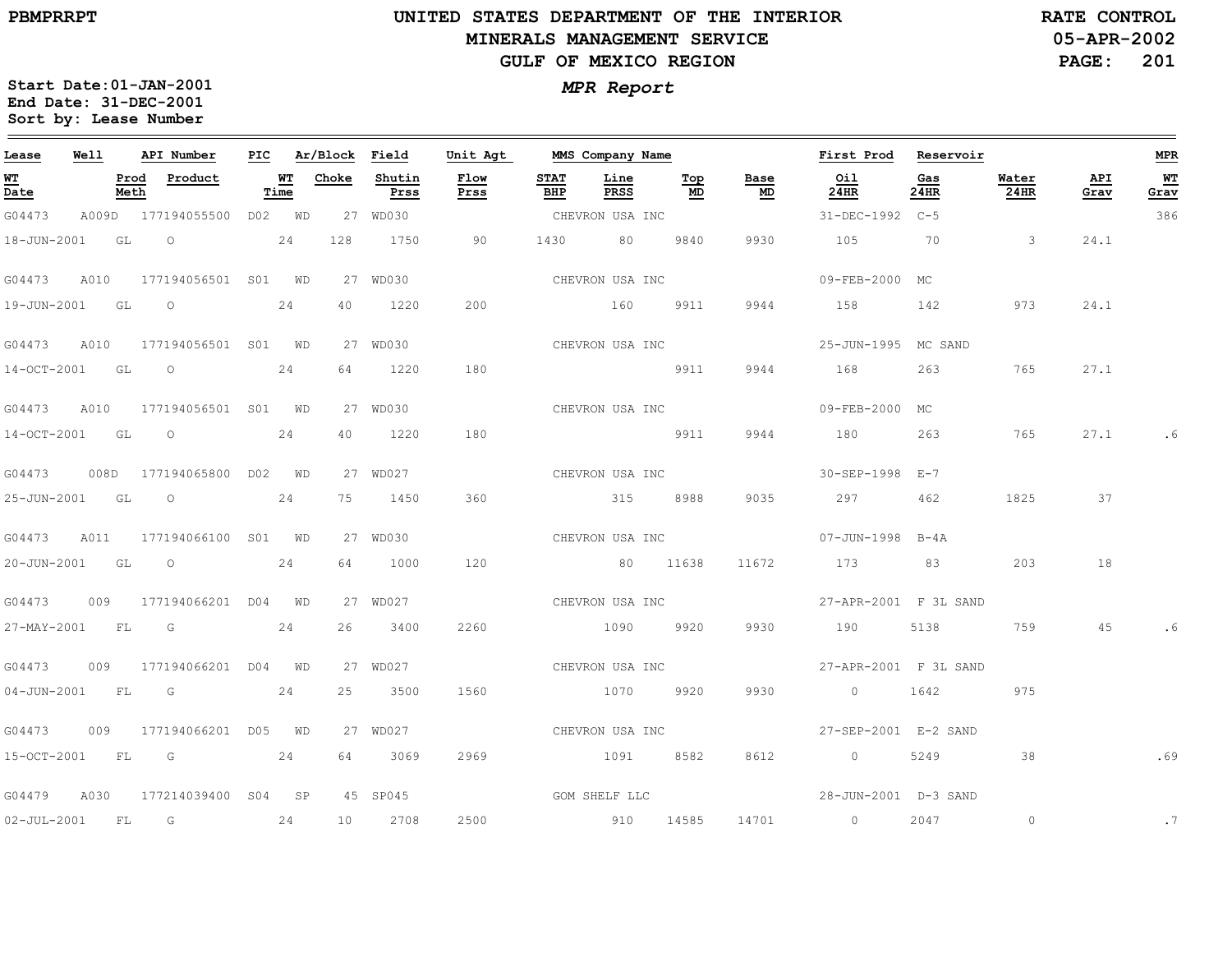## **UNITED STATES DEPARTMENT OF THE INTERIOR MINERALS MANAGEMENT SERVICEGULF OF MEXICO REGION**

**05-APR-2002 PAGE: 202 RATE CONTROL**

| Lease            | Well |      | API Number                             |           | PIC Ar/Block Field |                | Unit Agt        |                    | MMS Company Name |                 |                 | First Prod                         | Reservoir                                                                                                                                                                                                                       |               |             | <b>MPR</b> |
|------------------|------|------|----------------------------------------|-----------|--------------------|----------------|-----------------|--------------------|------------------|-----------------|-----------------|------------------------------------|---------------------------------------------------------------------------------------------------------------------------------------------------------------------------------------------------------------------------------|---------------|-------------|------------|
| WT<br>Date       |      | Meth | Prod Product                           | Time      | <b>WT</b> Choke    | Shutin<br>Prss | Flow<br>Prss    | <b>STAT</b><br>BHP | Line<br>PRSS     | Тор<br>MD       | Base<br>MD      | Oil<br>24HR                        | Gas<br>24HR                                                                                                                                                                                                                     | Water<br>24HR | API<br>Grav | WT<br>Grav |
| G04481           |      |      | A001 177254033800 S04 MP               |           |                    | 77 MP151       |                 |                    | CHEVRON USA INC  |                 |                 | 30-NOV-1991 C-25 B                 |                                                                                                                                                                                                                                 |               |             | 96         |
| 13-JUN-2001 GL   |      |      | $\overline{O}$                         | 24        | 128                | 1100           | 75              |                    | 1080 70 7075     |                 | 7090            | 49                                 |                                                                                                                                                                                                                                 | 8 49          | 27.3        |            |
| G04481           |      |      | A003 177254036100 S03 MP               |           |                    | 77 MP151       |                 |                    |                  | CHEVRON USA INC |                 | 31-DEC-1993 C-25 B                 |                                                                                                                                                                                                                                 |               |             | 421        |
| 11-JUN-2001 GL O |      |      |                                        | 24        | 128                | 1090           | 130             |                    |                  | 0 100 7438 7466 |                 | 84 84                              |                                                                                                                                                                                                                                 | 56            | 29.6        |            |
|                  |      |      | G04481 A006 177254036402 S02 MP        |           |                    | 77 MP151       |                 |                    |                  |                 | CHEVRON USA INC | 31-JUL-2001 C-53 FB B              |                                                                                                                                                                                                                                 |               |             |            |
| 31-JUL-2001 FL G |      |      |                                        | $4 \quad$ |                    | 64 64<br>800   | 160             |                    | 100 8386         |                 | 8394            | $\overline{0}$                     | 269                                                                                                                                                                                                                             | $\circ$       |             |            |
| G04481           |      |      | A004 177254036900 S03 MP               |           |                    | 77 MP151       |                 |                    |                  |                 | CHEVRON USA INC | 06-NOV-2000 C-40 SAND FB B         |                                                                                                                                                                                                                                 |               |             |            |
| 08-JUN-2001 FL G |      |      |                                        | 24        | 64 —               | 2000           | 525             |                    |                  | 525 7721 7802   |                 | 0 1256                             |                                                                                                                                                                                                                                 | 810           |             |            |
|                  |      |      | G04481 A009 177254039000 S04 MP        |           |                    | 77 MP151       |                 |                    |                  | CHEVRON USA INC |                 | 28-OCT-1996 B-20, B                |                                                                                                                                                                                                                                 |               |             |            |
| 13-JUN-2001 FL G |      |      |                                        | 24        | 26                 | 900            | 85              |                    | 1750 70 5550     |                 | 5556            | $\sim$ 0                           | 183 — 183 — 184 — 184 — 185 — 186 — 187 — 187 — 188 — 188 — 188 — 188 — 188 — 188 — 188 — 188 — 188 — 188 — 188 — 188 — 188 — 188 — 188 — 188 — 188 — 188 — 188 — 188 — 188 — 188 — 188 — 188 — 188 — 188 — 188 — 188 — 188 — 1 | 181           | 29.6        |            |
|                  |      |      | G04481 A010 177254039600 S01 MP        |           |                    | 77 MP151       |                 |                    | CHEVRON USA INC  |                 |                 | 30-NOV-1984 C47 RB                 |                                                                                                                                                                                                                                 |               |             | 229        |
| 12-JUN-2001 GL   |      |      | $\overline{O}$                         | 24        | 128                | 1100           | 75              |                    | 1599 70 8272     |                 | 8308            | 44                                 | 253                                                                                                                                                                                                                             | 94            | 28.1        |            |
|                  |      |      | G04481 A012 177254039700 S01 MP        |           |                    | 77 MP151       |                 |                    | CHEVRON USA INC  |                 |                 | 31-DEC-1984    C35 RB              |                                                                                                                                                                                                                                 |               |             | 1359       |
| 08-JUN-2001 FL G |      |      |                                        | 24        | 84                 | 800            | 80              |                    | 650 70 7606      |                 | 7641            | $4\overline{4}$                    | 1408 — 1408 — 1408 — 1510 — 1520 — 1520 — 1521 — 1522 — 1522 — 1522 — 1523 — 1524 — 1525 — 1526 — 1527 — 1527 — 1527 — 1527 — 1527 — 1527 — 1527 — 1527 — 1527 — 1527 — 1527 — 1527 — 1527 — 1527 — 1527 — 1527 — 1527 — 1527 — | 2             |             |            |
|                  |      |      | G04481 A007 177254041000 S02 MP        |           |                    | 77 MP151       |                 |                    |                  |                 | CHEVRON USA INC | 07-AUG-1998 D-6 RA                 |                                                                                                                                                                                                                                 |               |             |            |
| 02-JUN-2001 FL G |      |      |                                        | 24        | 48                 | 2800           | 550             |                    | 510 10152        |                 | 10190           | 34                                 | 1124                                                                                                                                                                                                                            | 136           | 30.2        |            |
| G04481           |      |      | A002 177254043101 S01 MP               |           |                    | 77 MP151       | CHEVRON USA INC |                    |                  |                 |                 | 30-NOV-1999 D-5                    |                                                                                                                                                                                                                                 |               |             |            |
|                  |      |      | 08-JUN-2001 FL G 24                    |           | 128                | 2050           | 1180            |                    | 1180 12940       |                 | 13150           | 75                                 | 5964                                                                                                                                                                                                                            | 19            | 47.5        |            |
| G04481           |      |      | A014  177254044500  S01  MP  77  MP151 |           |                    |                |                 |                    |                  |                 |                 | CHEVRON USA INC 30-SEP-1985 C47 RB |                                                                                                                                                                                                                                 |               |             | 289        |
| 11-JUN-2001 GL   |      |      | $\overline{O}$                         | 24        |                    | 128 1080       | 100             |                    | 1000 100 7907    |                 |                 | 7963 63                            | 174                                                                                                                                                                                                                             | 464           | 25.4        |            |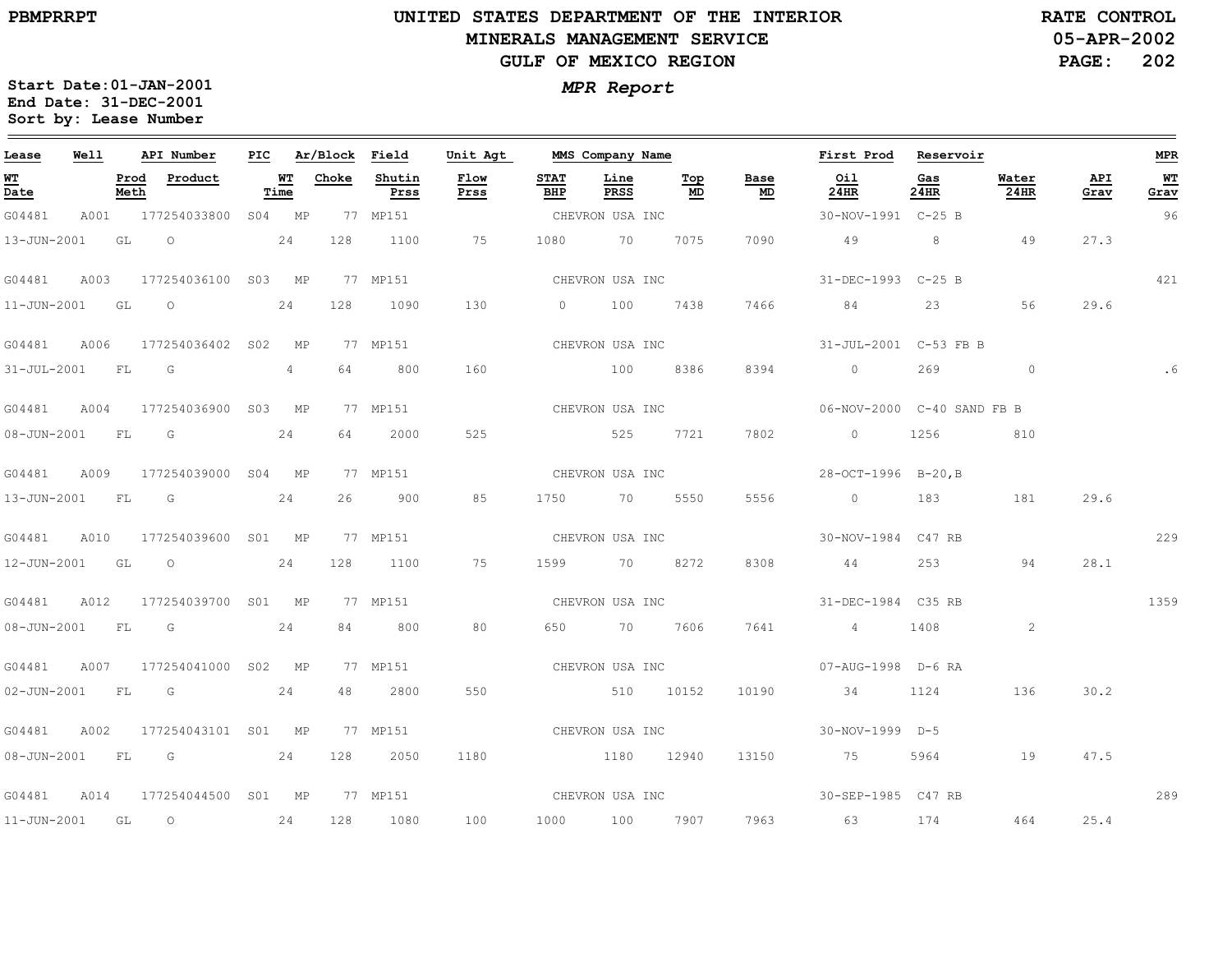$\equiv$ 

# **UNITED STATES DEPARTMENT OF THE INTERIOR MINERALS MANAGEMENT SERVICEGULF OF MEXICO REGION**

**05-APR-2002PAGE: 203 RATE CONTROL**

| Lease       | Well  |              | API Number                      | <b>PIC</b> |                 | Ar/Block Field |                | Unit Agt     |                    | MMS Company Name |                                |                                   | First Prod                                         | Reservoir   |               |             | <b>MPR</b>               |
|-------------|-------|--------------|---------------------------------|------------|-----------------|----------------|----------------|--------------|--------------------|------------------|--------------------------------|-----------------------------------|----------------------------------------------------|-------------|---------------|-------------|--------------------------|
| WT<br>Date  |       | Prod<br>Meth | Product                         |            | WT<br>Time      | Choke          | Shutin<br>Prss | Flow<br>Prss | <b>STAT</b><br>BHP | Line<br>PRSS     | $\underline{\text{Top}}$<br>MD | Base<br>$\underline{\mathsf{MD}}$ | Oil<br>24HR                                        | Gas<br>24HR | Water<br>24HR | API<br>Grav | <b>WT</b><br><u>Grav</u> |
| G04481      |       |              | A017 177254046200               |            | S01 MP          |                | 77 MP151       |              |                    | CHEVRON USA INC  |                                |                                   | 30-SEP-1998 D5 RB                                  |             |               |             |                          |
| 13-JUN-2001 |       | FL           | G                               |            | 24              | 64             | 3200           | 550          | 1200               | 510              | 10878                          | 10899                             | 15                                                 | 1498        | 112           | 29.6        |                          |
| G04481      | A018  |              | 177254046800                    |            | S02 MP          |                | 77 MP151       |              |                    | CHEVRON USA INC  |                                |                                   | 30-APR-1986 C47 RB                                 |             |               |             | 114                      |
| 11-JUN-2001 |       | GL           | $\circ$                         |            | 24              | 128            | 1100           | 120          | 1050               | 140              | 8116                           | 8164                              | 59                                                 | 123         | 236           | 30.1        |                          |
| G04481      | A020D |              | 177254048501 D02 MP             |            |                 |                | 77 MP151       |              |                    | CHEVRON USA INC  |                                |                                   | 11-OCT-1999 C-46                                   |             |               |             |                          |
| 12-JUN-2001 |       | GL           | $\circ$                         |            | 24              | 128            | 1000           | 150          |                    | 120              | 9950                           | 10036                             | 834                                                | 523         | 209           | 31.4        |                          |
| G04481      | A020  |              | 177254048501 D01 MP             |            |                 |                | 77 MP151       |              |                    | CHEVRON USA INC  |                                |                                   | 11-OCT-1999 C-53                                   |             |               |             |                          |
| 13-JUN-2001 |       | GL           | $\circ$                         |            | 24              | 128            | 1100           | 85           |                    |                  | 80 10870                       | 10950                             | 491                                                | 250         | 1146          | 27.5        |                          |
| G04481      | A022  |              | 177254067401 S01 MP             |            |                 |                | 77 MP151       |              |                    | CHEVRON USA INC  |                                |                                   | 16-DEC-1999 D-5                                    |             |               |             |                          |
| 22-JUN-2001 |       | FL           | G                               |            | 24              | 50             | 2450           | 1900         |                    | 1280             | 13140                          | 13280                             | 362                                                | 19242       | 31            | 27.6        |                          |
| G04518      | A018D |              | 608114010900 D04 GC             |            |                 |                | 184 GC184      | 891020257A   |                    | CONOCO INC       |                                |                                   | 12-OCT-2001 GJ/GL                                  |             |               |             |                          |
| 27-OCT-2001 |       | FL.          | $\circ$                         |            | 24              | 26             |                |              |                    |                  | 5880                           | 6060                              | 966                                                | 953         | $\circ$       |             |                          |
| G04518      | A018D |              | 608114010900 D04                |            | GC <sub>1</sub> |                | 184 GC184      | 891020257A   |                    | CONOCO INC       |                                |                                   | 12-OCT-2001 GJ/GL                                  |             |               |             |                          |
| 03-DEC-2001 |       | FL           | $\overline{O}$                  |            | 8               | 20             | 1424           | 424          |                    | $\sim$ 0         | 5880                           | 6060                              | 393                                                | 471         | $\circ$       | 36.7        | .684                     |
| G04518      | A010  |              | 608115005901 S01                |            | GC              |                | 184 GC184      | 891020257A   |                    | CONOCO INC       |                                |                                   | 21-DEC-2001 KE-2 NO 3                              |             |               |             |                          |
| 02-FEB-2001 |       | FL.          | $\circ$                         |            | 8               | 26             | 1823           | 823          |                    |                  | 10426                          | 10564                             | 615                                                | 759         | 134           | 34.9        | .671                     |
| G04537      | A001  |              | 427024006902 S01 MU A 31 MU031A |            |                 |                |                |              |                    |                  |                                | HOUSTON EXPLORATION COMPANY       | 12-JUN-2001 MP-2 SAND                              |             |               |             |                          |
| 20-JUL-2001 |       | <b>FL</b>    | $\overline{G}$                  |            | 24              | 18             | 7000           | 4904         | # # # # #          | 840              | 12204                          | 12304                             | 46                                                 | 10775       | 26            | 55.3        | .584                     |
| G04537      | B007D |              | 427024016000 D04                |            |                 |                | MU A 31 MU031A |              |                    |                  |                                |                                   | HOUSTON EXPLORATION COMPANY 10-NOV-2001 7200' SAND |             |               |             |                          |
| 09-NOV-2001 |       | FL           | G                               |            | 4               | 22             | 2150           | 1574         | 100                | 924              | 8360                           | 8384                              | $\overline{0}$                                     | 2475        | 1200          |             | .597                     |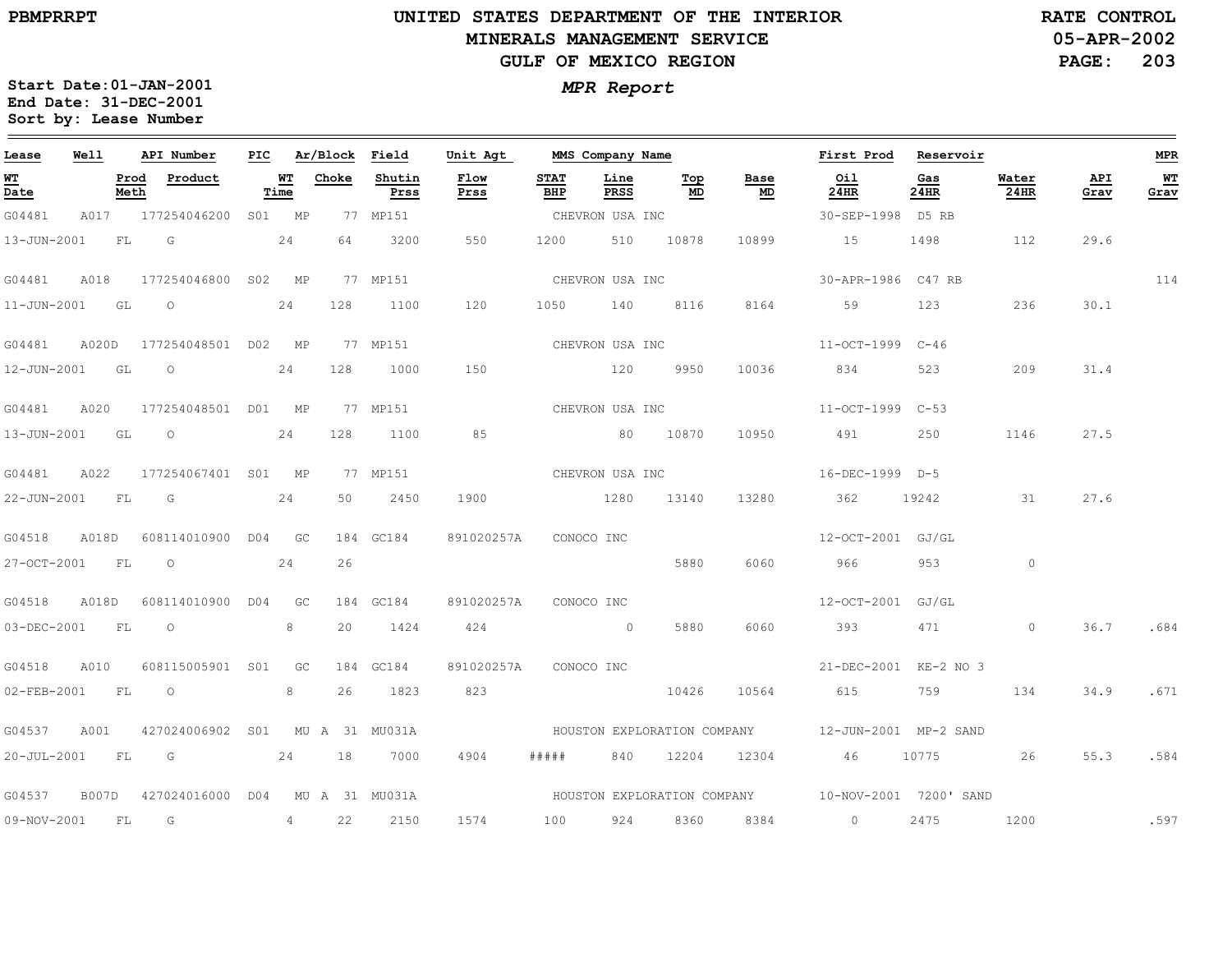## **UNITED STATES DEPARTMENT OF THE INTERIOR MINERALS MANAGEMENT SERVICEGULF OF MEXICO REGION**

**05-APR-2002PAGE: 204 RATE CONTROL**

| Lease             | Well        |              | API Number                      | PIC |                | Ar/Block Field |                    | Unit Agt     |                    | MMS Company Name   |                              |                             | First Prod                  | Reservoir   |               |             | <b>MPR</b> |
|-------------------|-------------|--------------|---------------------------------|-----|----------------|----------------|--------------------|--------------|--------------------|--------------------|------------------------------|-----------------------------|-----------------------------|-------------|---------------|-------------|------------|
| WT<br>Date        |             | Prod<br>Meth | Product                         |     | WT<br>Time     | Choke          | Shutin<br>Prss     | Flow<br>Prss | <b>STAT</b><br>BHP | Line<br>PRSS       | Top<br>MD                    | Base<br>MD                  | Oil<br>24HR                 | Gas<br>24HR | Water<br>24HR | API<br>Grav | WT<br>Grav |
| G04537            | B007        |              | 427024016000                    |     |                |                | D03 MU A 31 MU031A |              |                    |                    | HOUSTON EXPLORATION COMPANY  |                             | 16-NOV-2001 8000'SAND       |             |               |             |            |
| 16-NOV-2001       |             | FL.          | G                               |     | 24             | 23             | 800                | 230          | 50                 | 924                | 9406                         | 9448                        | $\bigcirc$                  | 52          | 240           |             | .597       |
| G04537            | A007        |              | 427024028100 D01 MU A 31 MU031A |     |                |                |                    |              |                    |                    |                              | HOUSTON EXPLORATION COMPANY | 23-AUG-2001 8200'SAND       |             |               |             |            |
| 26-OCT-2001       |             | FL           | G                               |     | 21             | 23             | 3200               | 2240         | #####              | 920                | 9668                         | 9679                        | $\circ$                     | 4760        | $\circ$       | 53          | .597       |
| G04537            | A007D       |              | 427024028100 D02                |     |                |                | MU A 31 MU031A     |              |                    |                    |                              | HOUSTON EXPLORATION COMPANY | 23-AUG-2001 7900'SAND       |             |               |             |            |
| 29-OCT-2001       |             | FL           | G                               |     | $\overline{4}$ | 20             | 2050               | 1525         | # # # # #          | 930                | 9096                         | 9120                        | 30                          | 2380        | 237           | 48.5        | .597       |
| G04545            | E004        |              | 427034026500 S05 MI             |     |                |                | 653 MI668          |              |                    | GOM SHELF LLC      |                              |                             | 10-FEB-2001 CM-14B SAND     |             |               |             |            |
| $14 - JAN - 2001$ |             | FL           | G                               |     | 24             | 64             | 2500               | 90           | 2217               | 1000               | 10312                        | 10380                       | $\circ$                     | 121         | 2             | 49.1        | .635       |
| G04546            | H001        |              | 427034019701 S01 MI             |     |                |                | 654 MI668          |              |                    | GOM SHELF LLC      |                              |                             | 18-JUN-2001 CM-15 SAND      |             |               |             |            |
| 19-JUN-2001       |             | FL           | G                               |     | 24             | 16             | 5500               | 4200         |                    | <u>970</u>         | 13006                        | 13020                       | $\circ$                     | 3085        | 1057          |             | .635       |
| G04559            | A003A       |              | 427044011000 S03 BA A 39 BA022A |     |                |                |                    |              |                    |                    | PIONEER NATURAL RESOURCES US |                             | 17-SEP-1996 BIG HUM 4A      |             |               |             |            |
| 15-NOV-2001       |             | FL           | G                               |     | 24             | 999            | 1250               | 500          | 11845              | 460                | 16298                        | 16444                       | 17                          | 1993        | $\Omega$      | 47.6        | .592       |
| G04565            | <b>B001</b> |              | 427064039000                    |     | D03 GA         |                | 303 GA303          |              |                    |                    | BURLINGTON RESOURCES OFFSHOR |                             | 02-APR-2001 RM-2 SAND       |             |               |             |            |
| 12-MAY-2001       |             | FL           | G                               |     | 24             | 24             | 3075               | 1850         | 1540               | 290                | 7975                         | 7985                        | $\overline{7}$              | 2836        | 28            | 51.2        | .561       |
| G04565            | A002        |              | 427064039800                    |     | D03 GA         |                | 303 GA303          |              |                    |                    | BURLINGTON RESOURCES OFFSHOR |                             | 09-APR-2001 RM-4 SAND       |             |               |             |            |
| 16-APR-2001       |             | FL           | G                               |     | 24             | 64             | 1050               | 702          | 1005               | 290                | 8626                         | 8640                        | $\circ$                     | 700         | 3             |             | .6         |
| G04703            | JA003       |              | 427034027400 D01 MI             |     |                |                | 681 MI681          |              |                    | APACHE CORPORATION |                              |                             | 30-JUN-1992 K2 RA           |             |               |             | $\circ$    |
| 31-MAY-2001       |             | FL           | G                               |     |                | 64             | 649                | 140          |                    | 975                | 8172                         | 8278                        | $\sim$ 1                    | 2325        | 15            | 50.4        |            |
| G04703            | JA004E      |              | 427034027600 D03                |     | MI             |                | 681 MI681          |              | APACHE CORPORATION |                    |                              |                             | 30-SEP-1994 H-2 SAND        |             |               |             | $\circ$    |
| 31-MAY-2001       |             | FL           | G                               |     |                | 64             | 590                | 100          | 1526               | 975                | 7844                         | 7852                        | $\sim$ $\sim$ $\sim$ $\sim$ | 1378        | 29            | 50.4        |            |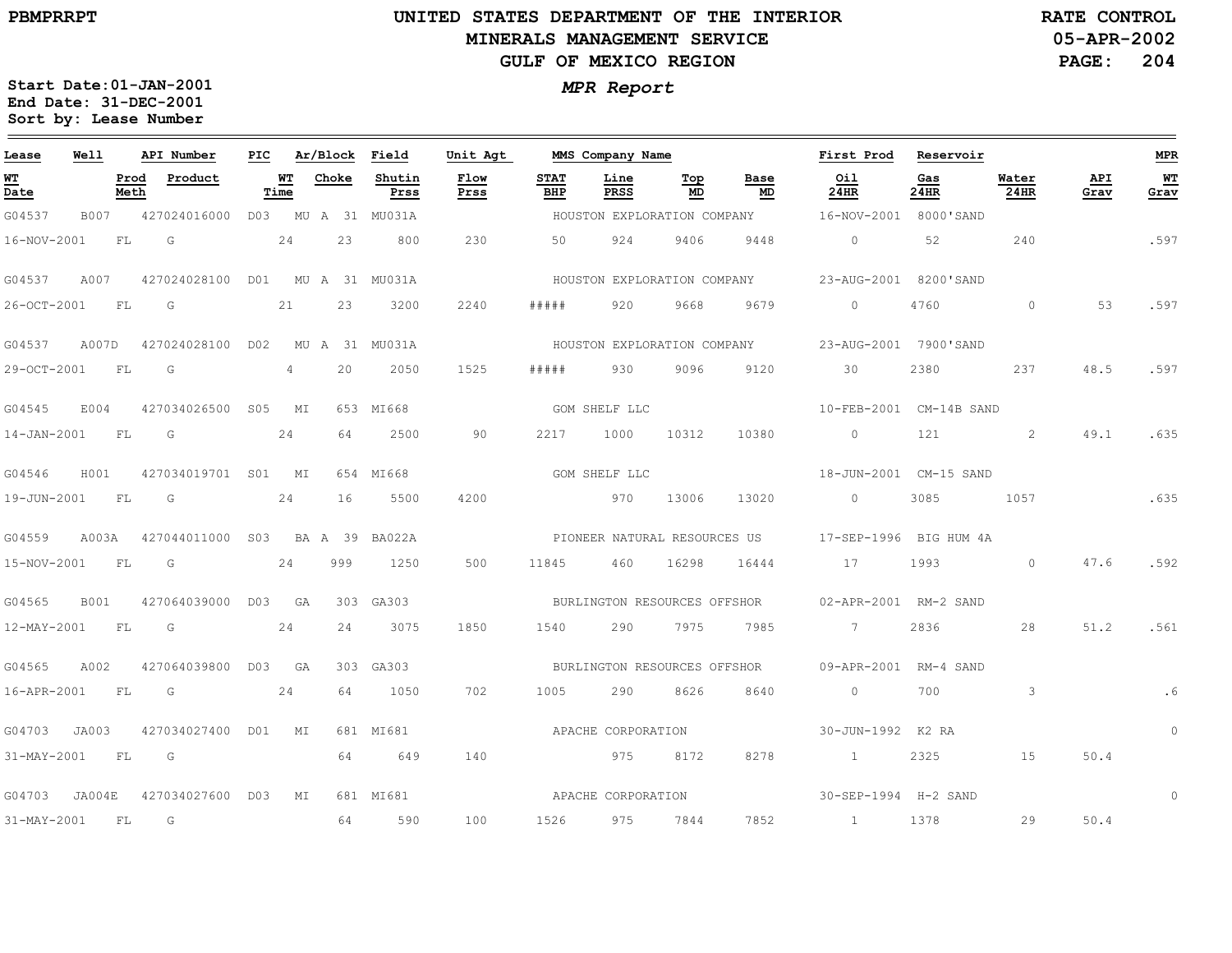$\equiv$ 

# **UNITED STATES DEPARTMENT OF THE INTERIOR MINERALS MANAGEMENT SERVICEGULF OF MEXICO REGION**

**05-APR-2002PAGE: 205 RATE CONTROL**

| Lease          | Well   |              | API Number          | PIC |            | Ar/Block | Field          | Unit Agt     |                    | MMS Company Name   |                                  |                         | First Prod                                      | Reservoir   |                |             | <b>MPR</b> |
|----------------|--------|--------------|---------------------|-----|------------|----------|----------------|--------------|--------------------|--------------------|----------------------------------|-------------------------|-------------------------------------------------|-------------|----------------|-------------|------------|
| WT<br>Date     |        | Prod<br>Meth | Product             |     | WT<br>Time | Choke    | Shutin<br>Prss | Flow<br>Prss | <b>STAT</b><br>BHP | Line<br>PRSS       | $\underline{\mathbf{Top}}$<br>MD | Base<br>MD              | Oil<br>24HR                                     | Gas<br>24HR | Water<br>24HR  | API<br>Grav | WT<br>Grav |
| G04703         | JA006  |              | 427034028401 D03 MI |     |            |          | 681 MI681      |              |                    | APACHE CORPORATION |                                  |                         | 24-MAY-1995 J2                                  |             |                |             |            |
| 20-MAY-2001    |        | FL           | G                   |     |            | 64       | 625            | 80           | 174                | 975                | 9196                             | 9208                    | $\overline{0}$                                  | 65          | $\circ$        |             |            |
| G04703         | JA006D |              | 427034028401 D02    |     | МI         |          | 681 MI681      |              |                    | APACHE CORPORATION |                                  |                         | 30-APR-1992 I RA                                |             |                |             | 3258       |
| 31-MAY-2001    |        | FL           | G                   |     |            | 64       | 660            | 80           | 2047               | 975                | 8501                             | 8519                    | $\circ$                                         | 739         | $\mathbf{1}$   |             |            |
| G04703 JA007   |        |              | 427034028700 D01    |     | МI         |          | 681 MI681      |              |                    | APACHE CORPORATION |                                  |                         | 29-FEB-1992 K2 RA                               |             |                |             | $\circ$    |
| 31-MAY-2001    |        | FL           | G                   |     |            | 64       | 665            | 140          | 876 —              | 975                | 8310                             | 8399                    | $\sim$ $\sim$ $\sim$ $\sim$                     | 1916        | 48             | 50.9        |            |
| G04703         | JA010D |              | 427034045200 D02    |     | МI         |          | 681 MI681      |              |                    | APACHE CORPORATION |                                  |                         | 31-JUL-1993 I RA                                |             |                |             | 3135       |
| 30-MAY-2001    |        | FL           | G                   |     |            | 64       | 580            | 90           | 803                | 975                | 6563                             | 6602                    | $\sim$ 1                                        | 966         | 16             | 50.1        |            |
| G04703 JA011   |        |              | 427034045900 D03    |     | МI         |          | 681 MI681      |              |                    | APACHE CORPORATION |                                  |                         | 26-JUN-1998 I RA                                |             |                |             |            |
| 30-MAY-2001    |        | FL           | G                   |     |            | 32       | 620            | 110          |                    | 975                | 7608                             | 7626                    | $\sim$ $\sim$ $\sim$ $\sim$ $\sim$              | 650         | 44             | 50.2        |            |
| G04703         | JA011D |              | 427034045900 D02    |     | МI         |          | 681 MI681      |              |                    | APACHE CORPORATION |                                  |                         | 30-SEP-1993                                     | H-6         |                |             | 5349       |
| 30-MAY-2001    |        | FL           | G                   |     |            | 64       | 620            | 100          | 1050               | 975                | 7274                             | 7306                    | $\overline{0}$                                  | 600         | $\overline{4}$ |             |            |
| G04785         | 004    |              | 177054056300 SO2    |     | <b>VR</b>  |          | 30 VR050       |              |                    |                    | TEXACO EXPLORATION AND PROD      |                         | 31-DEC-1990 U S450                              |             |                |             | 78         |
| 05-JUN-2001 GL |        |              | $\circ$             |     | 24         | 192      |                | 149          |                    | 1947 11077         |                                  | 11094                   | 156                                             | 148         | 175            | 41          |            |
| G04794         | AJ002  |              | 177054073301 S02    |     | <b>VR</b>  |          | 167 VR167      |              |                    |                    |                                  | SAMEDAN OIL CORPORATION | 29-MAR-2000 P-3.7 RA                            |             |                |             |            |
| 30-JUN-2001    |        | FL           | $\circ$             |     | 24         | 64       |                | 300          | 3801               |                    | 11694                            | 11730                   | 277                                             | 2944        | 91             | 34.5        |            |
| G04794         | AJ002  |              | 177054073301 S02 VR |     |            |          | 167 VR167      |              |                    |                    |                                  | SAMEDAN OIL CORPORATION | 29-MAR-2000 P-3.7 RA                            |             |                |             |            |
| 28-DEC-2001    |        | FL           | $\circ$             |     | 24         | 64       |                | 180          |                    | 3801 11694         |                                  | 11730                   | 66                                              | 1006        | 40             | 34.3        |            |
| G04794         | AJ003  |              | 177054073800 S02 VR |     |            |          | 167 VR167      |              |                    |                    |                                  |                         | SAMEDAN OIL CORPORATION 5 18-APR-1998 P3.5 SAND |             |                |             |            |
| 29-JUN-2001    |        | FL           | $\circ$             |     | 24         | 64       |                | 200          |                    | 2910 11847         |                                  | 11857 11857             | 6                                               | 47          | 12             | 34.5        |            |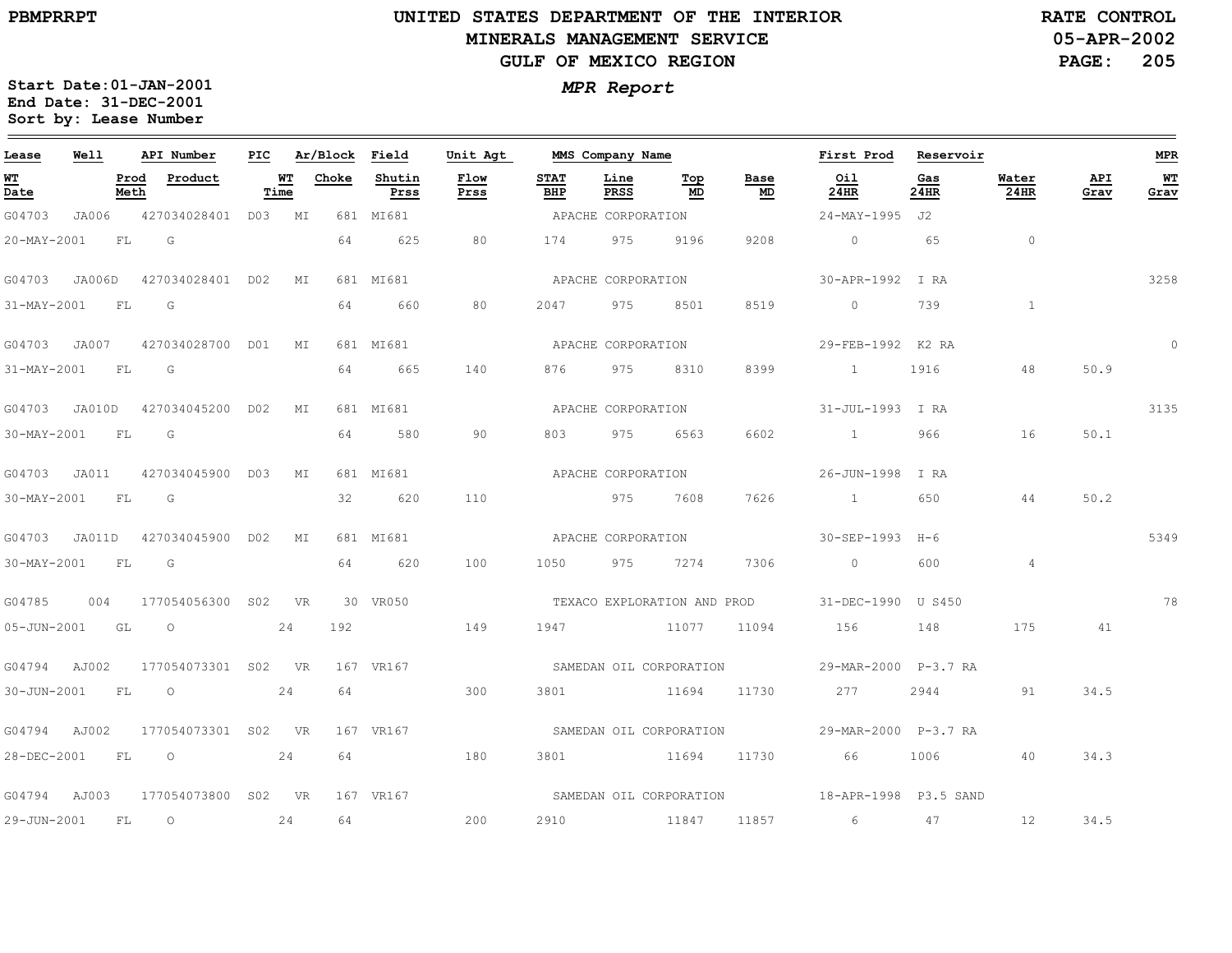# **UNITED STATES DEPARTMENT OF THE INTERIOR MINERALS MANAGEMENT SERVICEGULF OF MEXICO REGION**

**05-APR-2002 PAGE: 206 RATE CONTROL**

| Lease             | Well  |              | API Number          | PIC    |            | Ar/Block | Field          | Unit Agt     |                    |                  | MMS Company Name        |            | First Prod Reservoir                                 |             |                |             | <b>MPR</b>  |
|-------------------|-------|--------------|---------------------|--------|------------|----------|----------------|--------------|--------------------|------------------|-------------------------|------------|------------------------------------------------------|-------------|----------------|-------------|-------------|
| <u>WT</u><br>Date |       | Prod<br>Meth | Product             |        | WТ<br>Time | Choke    | Shutin<br>Prss | Flow<br>Prss | <b>STAT</b><br>BHP | Line<br>PRSS     | Top<br>MD               | Base<br>MD | Oil<br>24HR                                          | Gas<br>24HR | Water<br>24HR  | API<br>Grav | $W$<br>Grav |
| G04794            | AJ003 |              | 177054073800        | S02    | <b>VR</b>  |          | 167 VR167      |              |                    |                  | SAMEDAN OIL CORPORATION |            | 18-APR-1998 P3.5 SAND                                |             |                |             |             |
| 21-DEC-2001       |       | FL           | $\circ$             |        | 24         | 64       |                | 180          | 2910               |                  | 11847                   | 11857      | 46                                                   | 294         | 141            | 34.3        |             |
| G04794            | AJ004 |              | 177054078800 S01 VR |        |            |          | 167 VR167      |              |                    |                  | SAMEDAN OIL CORPORATION |            | 30-SEP-1988 P4.1 RD                                  |             |                |             | 546         |
| 25-JUN-2001       |       | FL           | $\circ$             |        | 24         | 64       |                | 200          | 1180               |                  | 12258                   | 12268      | $4\overline{4}$                                      | 103         | 43             | 34.5        |             |
| G04794            | AJ004 |              | 177054078800        | S01    | <b>VR</b>  |          | 167 VR167      |              |                    |                  | SAMEDAN OIL CORPORATION |            | 30-SEP-1988 P4.1 RD                                  |             |                |             | 546         |
| 26-DEC-2001       |       | FL           | $\circ$             |        | 24         | 64       |                | 180          | 1180               |                  | 12258                   | 12268      | $\overline{4}$                                       | $\circ$     | 72             | 34.3        |             |
| G04794 AJ005      |       |              | 177054078900        | S01 VR |            |          | 167 VR167      |              |                    |                  | SAMEDAN OIL CORPORATION |            | 30-SEP-1988 P3.8-P3.9RB                              |             |                |             | 1030        |
| 02-JUN-2001       |       | FL           | G                   |        | 24         | 64       | 600            | $\circ$      |                    | 1077 160 11895   |                         | 11914      | $\overline{0}$                                       | 285         |                |             |             |
| G04794            | AJ007 |              | 177054079400 S01 VR |        |            |          | 167 VR167      |              |                    |                  |                         |            | SAMEDAN OIL CORPORATION 50-SEP-1988 P3.8-3.9RD       |             |                |             | 169         |
| 28-JUN-2001       |       | FL           | $\circ$             |        | 24         | 64       |                | 220          | 1285               |                  | 11862                   | 11902      | 32                                                   | 435         | 101            | 34.5        |             |
| G04794            | AJ006 |              | 177054079500 S01 VR |        |            |          | 167 VR167      |              |                    |                  | SAMEDAN OIL CORPORATION |            | 30-SEP-1988 P3.8-3.9RA                               |             |                |             | 1005        |
| 26-JUN-2001       |       | FL           | $\circ$             |        | 24         | 64       |                | 250          | 1395               |                  | 11648                   | 11678      | 244                                                  | 227 — 227   | 133            | 34.5        |             |
| G04818            | A003  |              | 177014029100 S02 WC |        |            |          | 290 WC294      |              |                    |                  | SAMEDAN OIL CORPORATION |            | 30-MAY-1999 I-1B SAND                                |             |                |             |             |
| 29-JUN-2001 FL    |       |              | $\overline{G}$      |        | 24         | 64       | 1130           | 1000         |                    | 990              | 9938                    | 10070      | 22                                                   | 2324        | $\overline{1}$ | 40.5        |             |
| G04823            | 002   |              | 177094066201        |        | S03 EI     |          | 76 EI077       |              |                    | HUNT OIL COMPANY |                         |            | 17-FEB-2001 T-6RD                                    |             |                |             |             |
| 16-FEB-2001       |       | FL           | G                   |        | 24         | 48       |                | 1650         |                    |                  | 14635                   | 14663      | 17                                                   | 926         | $\circ$        |             |             |
| G04823            | 002   |              | 177094066201 S03    |        | E I        |          | 76 EI077       |              |                    | HUNT OIL COMPANY |                         |            | 17-FEB-2001 T-6RD                                    |             |                |             |             |
| 22-FEB-2001       |       | FL           | G                   |        | 4          | 48       | 4260           | 1650         |                    | 1020             | 14635                   | 14663      | 17                                                   | 926         | $\circ$        | 58.1        | .632        |
| G04823            | 004   |              | 177094068501 S02 EI |        |            |          | 76 EI077       |              |                    |                  |                         |            | WALTER OIL & GAS CORPORATION 20-SEP-2001 T-10 MIDDLE |             |                |             |             |
| 12-NOV-2001       |       | FL           | G                   |        | 24         | 16       | 2866           | 1700         | #####              | 947              | 15028                   | 15104      | 108                                                  | 5205        | $\circ$        | 49.2        | .628        |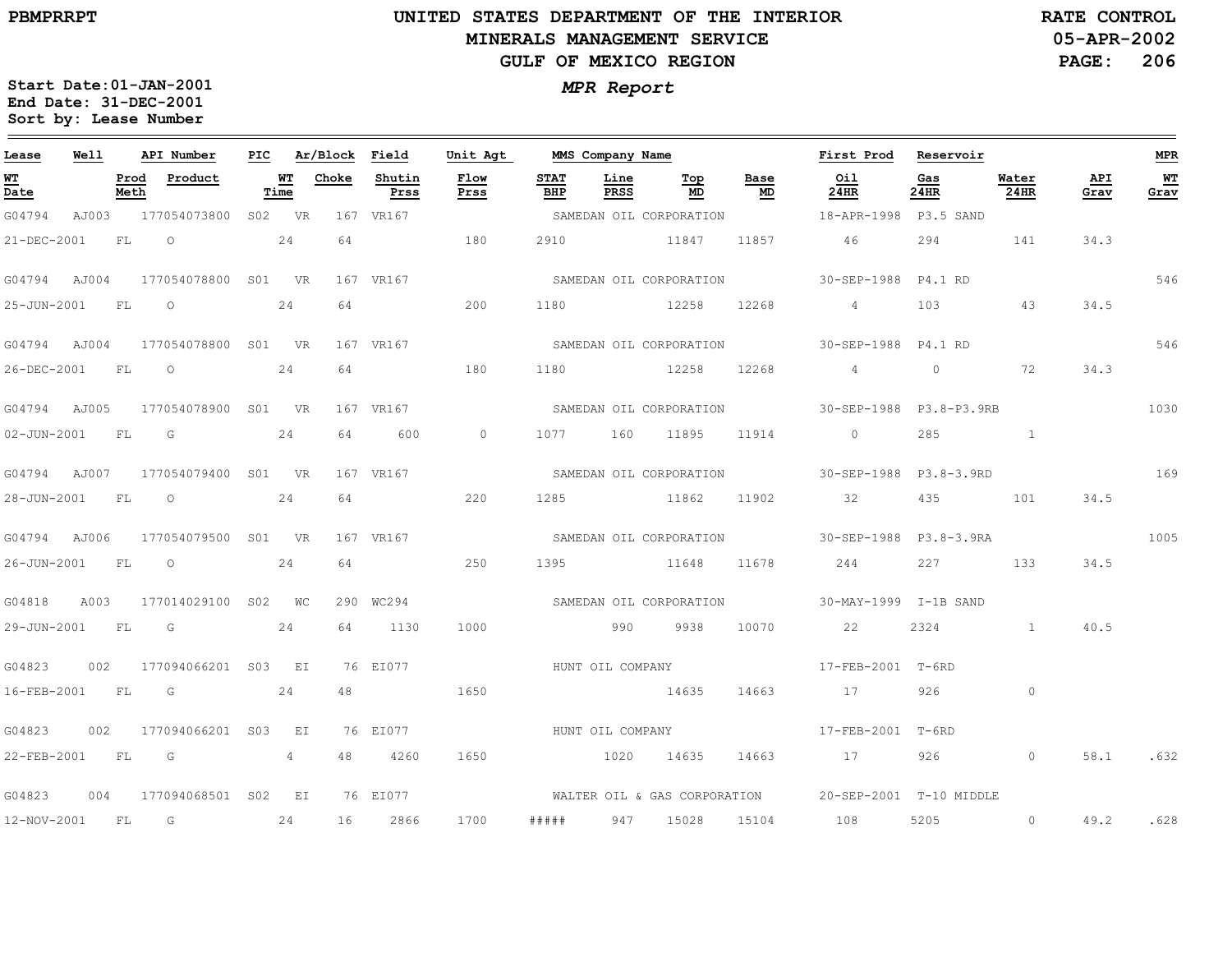## **UNITED STATES DEPARTMENT OF THE INTERIOR MINERALS MANAGEMENT SERVICEGULF OF MEXICO REGION**

**05-APR-2002PAGE: 207 RATE CONTROL**

| Lease             | Well         |              | API Number              | PIC |             | Ar/Block Field |                | Unit Agt              |                    | MMS Company Name      |                              |                              | First Prod               | Reservoir   |                |             | <b>MPR</b> |
|-------------------|--------------|--------------|-------------------------|-----|-------------|----------------|----------------|-----------------------|--------------------|-----------------------|------------------------------|------------------------------|--------------------------|-------------|----------------|-------------|------------|
| WT<br>Date        |              | Prod<br>Meth | Product                 |     | WT<br>Time  | Choke          | Shutin<br>Prss | Flow<br>Prss          | <b>STAT</b><br>BHP | Line<br>PRSS          | Top<br>MD                    | Base<br>MD                   | Oil<br>24HR              | Gas<br>24HR | Water<br>24HR  | API<br>Grav | WТ<br>Grav |
| G04832            | A001         |              | 177254053800            |     | S02 MP      |                | 108 MP108      |                       |                    |                       |                              | KERR-MCGEE OIL & GAS CORPORA | 17-AUG-2001 TEX W-3      |             |                |             |            |
| 29-AUG-2001       |              | FL           | G                       |     | 12          | 14             | 8625           | 8600                  |                    | 1040                  | 12128                        | 12176                        | 187                      | 6250        | $\overline{4}$ | 41.4        | . 6        |
| G04842            | A002         |              | 177154082100 S01 ST     |     |             |                | 34 ST052       |                       |                    |                       |                              | BOIS D'ARC OFFSHORE LTD      | 31-OCT-1993 9500' SAND   |             |                |             | 358        |
| 16-SEP-2001       |              | GL           | G                       |     | 24          | 64             | 880            | 120                   |                    | 930                   | 10222                        | 10445                        | 34                       | 550         | 158            | 39          | .6         |
| G04842            | 012          |              | 177154082201 S01 ST     |     |             |                | 34 ST052       |                       |                    |                       | BOIS D'ARC OFFSHORE LTD      |                              | 31-DEC-1994 800 FB-2     |             |                |             |            |
| 11-JUN-2001       |              | <b>FL</b>    | $\overline{\mathsf{G}}$ |     | 24          | 64             | 240            | 120                   |                    | 930                   | 1213                         | 1800                         | $\overline{0}$           | 46          | $\circ$        |             | .6         |
| G04842            | D001         |              | 177154095203 S01 ST     |     |             |                | 34 ST052       |                       |                    |                       | BOIS D'ARC OFFSHORE LTD      |                              | 26-AUG-2001 T-8 SAND     |             |                |             |            |
| 21-SEP-2001       |              | <b>FL</b>    | $\circ$                 |     | 24          | 11             | 2350           | 2000                  |                    | 930                   | 10386                        | 10432                        | 177                      | 555         | 15             | 38.5        | .6         |
| G04842            | D002         |              | 177154106300 S01 ST     |     |             |                | 34 ST052       |                       |                    |                       | BOIS D'ARC OFFSHORE LTD      |                              | 31-AUG-2001 "TEX-X" SAND |             |                |             |            |
| 19-SEP-2001       |              | FL.          | G                       |     | 24          | 17             | 2900           | 2800                  |                    | 930                   | 8130                         | 8144                         | $\overline{0}$           | 6300        | $\circ$        |             | .6         |
| G04844            | <b>B005A</b> |              | 177024117100 S02 WC     |     |             |                | 575 WC576      |                       |                    |                       |                              | DEVON ENERGY PRODUCTION COMP | 28-DEC-1999 3200' FB A   |             |                |             |            |
| 08-NOV-2001       |              | FL           | G                       |     | 24          | 23             | 948            | 948                   |                    |                       | 5314                         | 5344                         | $\circ$                  | 313         | $\circ$        |             | .65        |
| G04921            | C003A        |              | 608164039400 S01 VK     |     |             |                | 204 VK204      | 7543930210            |                    |                       | MURPHY EXPLORATION & PRODUCT |                              | 04-0CT-2001 3900-FB-C3   |             |                |             |            |
| 09-OCT-2001       |              | FL           | G                       |     | 24          | 30             | 1230           | 1050                  |                    | 270                   | 4875                         | 5063                         | $\overline{0}$           | 4912        | 48             |             | .6         |
| G04935            | A001         |              | 608174023000 S03        |     | MC          |                | 20 MC020       |                       |                    | TAYLOR ENERGY COMPANY |                              |                              | 02-JUL-2001 LR201GAS     |             |                |             |            |
| $08 - JUL - 2001$ |              | FL.          | $\circ$                 |     | $7^{\circ}$ | 20             | 3140           | 2100                  |                    |                       | 8970                         | 9012                         | 314                      | 1205        | 109            | 45          | .61        |
| G04935            | A023         |              | 608174090400 S01 MC     |     |             |                | 20 MC020       |                       |                    | TAYLOR ENERGY COMPANY |                              |                              | 26-MAR-2001 N-1 RA       |             |                |             |            |
| 02-APR-2001       |              | FL           | G<br>12                 |     |             | 16             | 3800           | 3030                  |                    | 1210                  | 10538                        | 10608                        | 255                      | 5279        | $\overline{4}$ | 56.8        | .628       |
| G04935            | A023         |              | 608174090400 S02 MC     |     |             |                | 20 MC020       | TAYLOR ENERGY COMPANY |                    |                       |                              |                              | 27-JUL-2001 M-1 RA       |             |                |             |            |
| 27-AUG-2001       |              | <b>FL</b>    | $\overline{G}$          |     | 14          | 12             | 3500           | 3350                  |                    | 1200                  | 10203                        | 10246                        | 76 76                    | 2446        | 2              | 51.4        | .61        |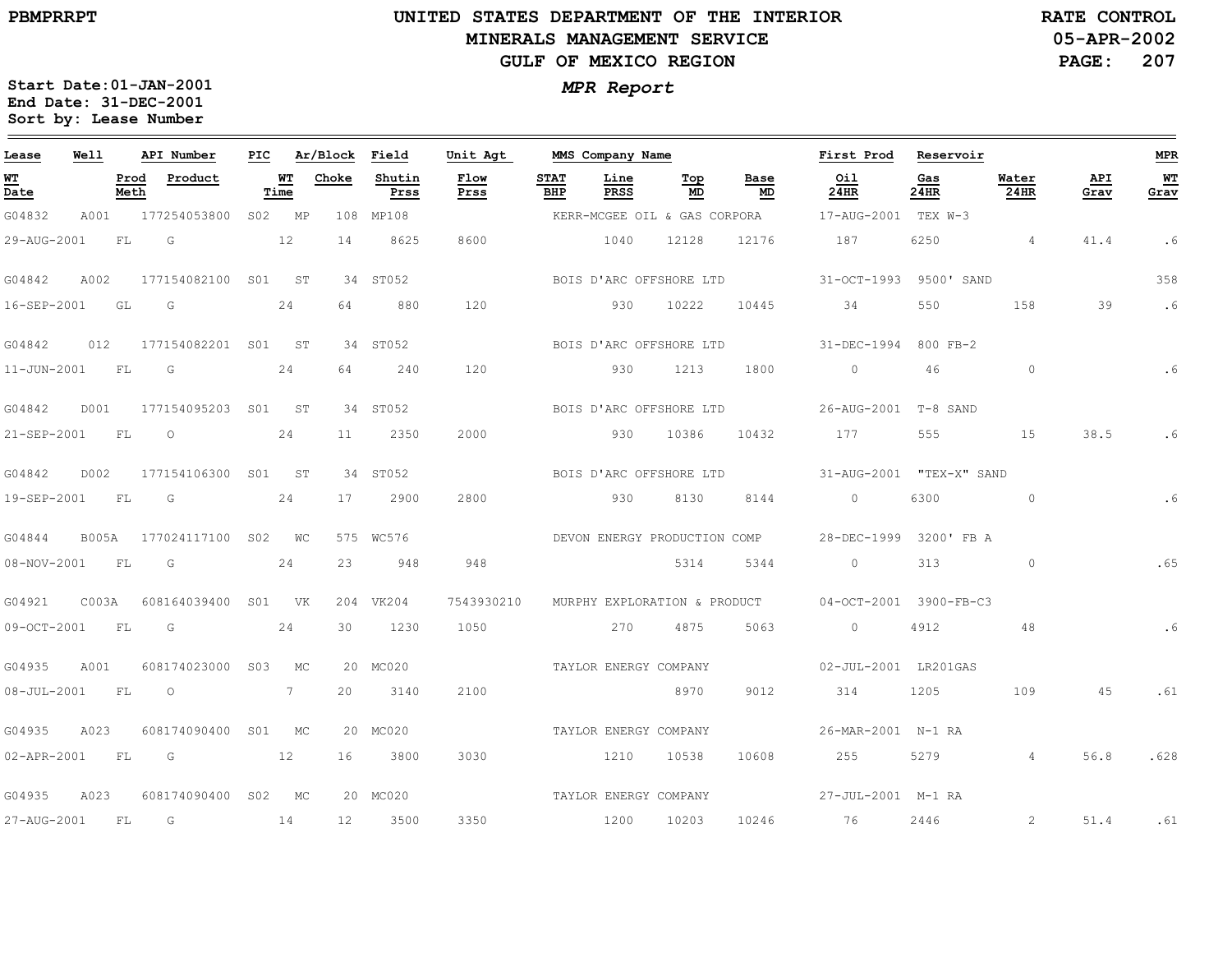$\equiv$ 

# **UNITED STATES DEPARTMENT OF THE INTERIOR MINERALS MANAGEMENT SERVICEGULF OF MEXICO REGION**

**05-APR-2002PAGE: 208 RATE CONTROL**

| Lease       | Well      |              | API Number          | PIC |            | Ar/Block Field |                | Unit Agt                |                    | MMS Company Name      |                                  |            | First Prod                | Reservoir   |                |             | <b>MPR</b> |
|-------------|-----------|--------------|---------------------|-----|------------|----------------|----------------|-------------------------|--------------------|-----------------------|----------------------------------|------------|---------------------------|-------------|----------------|-------------|------------|
| WT<br>Date  |           | Prod<br>Meth | Product             |     | WT<br>Time | Choke          | Shutin<br>Prss | Flow<br>Prss            | <b>STAT</b><br>BHP | Line<br>PRSS          | $\underline{\mathbf{Top}}$<br>MD | Base<br>MD | Oil<br>24HR               | Gas<br>24HR | Water<br>24HR  | API<br>Grav | WT<br>Grav |
| G04935      | A024      |              | 608174090500        |     | S01 MC     |                | 20 MC020       |                         |                    | TAYLOR ENERGY COMPANY |                                  |            | 01-MAR-2001               | I RB        |                |             |            |
| 21-MAR-2001 |           | FL           | $\circ$             |     | 10         | 20             | 900            | 160                     |                    |                       | 8150                             | 8232       | 288                       | 118         | $\overline{0}$ | 27.4        | .59        |
| G04940      | A003D     |              | 608114000700 S04    |     | GC         |                | 18 GC019       |                         |                    |                       | MOBIL OIL EXPLORATION & PROD     |            | 28-MAR-2001 TRIM A-2, FBA |             |                |             |            |
| 02-APR-2001 |           | FL           | $\circ$             |     | 14         | 18             |                | 2190                    | 2020               |                       | 9019                             | 9078       | 1001                      | 969         | $\circ$        | 29.5        | .6         |
| G04940      | A005D     |              | 608114007501 D01 GC |     |            |                | 18 GC019       |                         |                    |                       | MOBIL OIL EXPLORATION & PROD     |            | 11-SEP-2000 20-26         |             |                |             |            |
| 02-FEB-2001 | <b>FL</b> |              | $\Omega$            |     |            | 26             |                | 1544                    |                    |                       | 10720                            | 10871      | 1350                      | 1696        | 642            | 30.1        |            |
| G04940      | A019A     |              | 608114016600 S01    |     | GC         |                | 18 GC019       |                         |                    |                       | MOBIL OIL EXPLORATION & PROD     |            | 30-NOV-1990 TRIM A-2D     |             |                |             | $\circ$    |
| 23-FEB-2001 |           | FL           | $\circ$             |     |            | 52             |                | 219                     |                    |                       | 10302                            | 10520      | 275                       | 304         | 384            | 35.7        |            |
| G04996      | A001      |              | 427034030100 S02    |     | МI         |                | 587 MI587      |                         |                    |                       | ANADARKO PETROLEUM CORPORATI     |            | 13-MAR-1998 RL-1          |             |                |             |            |
| 27-AUG-2001 | <b>FL</b> |              | G                   |     | 24         | 128            | 515            | 130                     | 1798               | 975                   | 5710                             | 5774       | $\overline{0}$            | 1256        | 265            | 43          |            |
| G05052      | A001      |              | 177224018501 S02    |     | SP         |                | 83 SP083       |                         |                    |                       | SAMEDAN OIL CORPORATION          |            | 14-SEP-1999 PL-9-2        |             |                |             |            |
| 28-JUN-2001 |           | FL           | G                   |     | 24         | 27             | 2500           | 2360                    |                    | 927                   | 8950                             | 9056       | $\circ$                   | 12459       | 2              |             |            |
| G05052      | A001      |              | 177224018501 S02 SP |     |            |                | 83 SP083       |                         |                    |                       | SAMEDAN OIL CORPORATION          |            | 14-SEP-1999 PL-9-2        |             |                |             |            |
| 29-DEC-2001 |           | FL           | G                   |     | 24         | 19             | 2510           | 2400                    |                    | 957                   | 8950                             | 9056       | $\sim$ 1                  | 6056        | $\mathbf{1}$   | 41.5        |            |
| G05052      | A002      |              | 177224018600 S01 SP |     |            |                | 83 SP083       |                         |                    |                       | SAMEDAN OIL CORPORATION          |            | 31-DEC-1991 PL-9-2 RA     |             |                |             | 8704       |
| 06-JUN-2001 |           | FL           | G                   |     | 24         | 64             | 450            | 260                     | 2018               | 927                   | 5896                             | 5960       | $\circ$                   | 52          | $\circ$        |             |            |
| G05052      | A002      |              | 177224018600        | S01 | SP         |                | 83 SP083       |                         |                    |                       | SAMEDAN OIL CORPORATION          |            | 31-DEC-1991 PL-9-2 RA     |             |                |             | 8704       |
| 30-DEC-2001 |           | FL           | G                   |     | 24         | 64             | 450            | 240                     | 2018               | 957                   | 5896                             | 5960       | $\circ$                   | 42          | $\circ$        |             |            |
| G05052      | A005      |              | 177224018800 S03 SP |     |            |                | 83 SP083       | SAMEDAN OIL CORPORATION |                    |                       |                                  |            | 26-APR-2000 P-1-5-AB      |             |                |             |            |
| 29-JUN-2001 |           | FL           | G                   |     | 24         | 27             | 2660           | 1850                    | 2900               | 927                   | 7194                             | 7210       | 2                         | 7122        | 582            | 43          |            |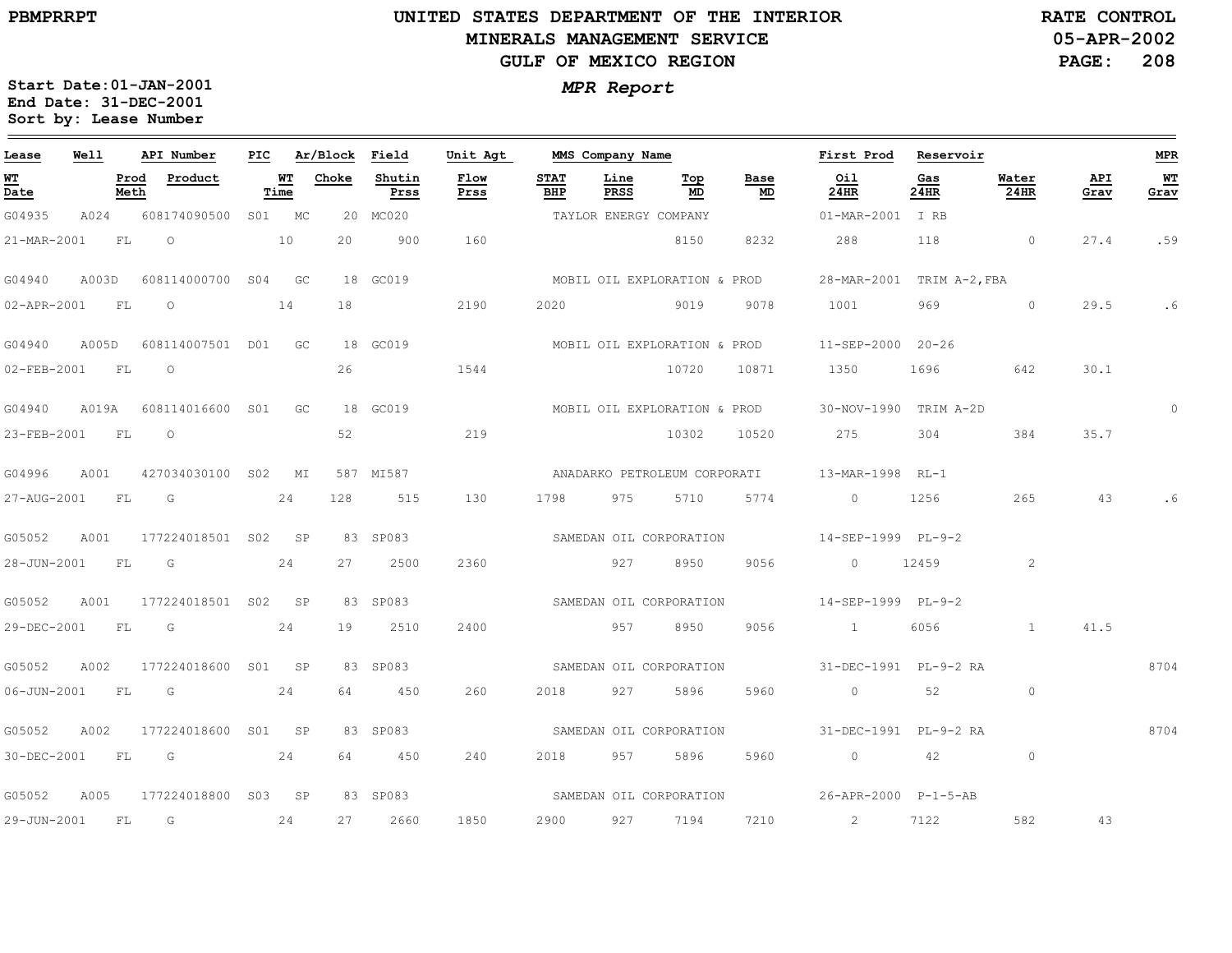## **UNITED STATES DEPARTMENT OF THE INTERIOR MINERALS MANAGEMENT SERVICEGULF OF MEXICO REGION**

**05-APR-2002PAGE: 209 RATE CONTROL**

| Lease            | Well  |              | API Number              | PIC |            | Ar/Block Field |                | Unit Agt     |                    | MMS Company Name   |                                    |            | First Prod                                     | Reservoir   |                |             | <b>MPR</b> |
|------------------|-------|--------------|-------------------------|-----|------------|----------------|----------------|--------------|--------------------|--------------------|------------------------------------|------------|------------------------------------------------|-------------|----------------|-------------|------------|
| WT<br>Date       |       | Prod<br>Meth | Product                 |     | WT<br>Time | Choke          | Shutin<br>Prss | Flow<br>Prss | <b>STAT</b><br>BHP | Line<br>PRSS       | Тор<br>MD                          | Base<br>MD | Oil<br>24HR                                    | Gas<br>24HR | Water<br>24HR  | API<br>Grav | WT<br>Grav |
| G05052           | A005  |              | 177224018800 S03 SP     |     |            |                | 83 SP083       |              |                    |                    | SAMEDAN OIL CORPORATION            |            | 26-APR-2000 P-1-5-AB                           |             |                |             |            |
| 28-DEC-2001      |       | FL           | $\overline{\mathsf{G}}$ |     | 24         | 26             | 1840           | 1150         | 2900               | 957                | 7194                               | 7210       | $4\overline{4}$                                | 2353        | 1122           | 41.5        |            |
| G05052           | A008  |              | 177224019000 S01 SP     |     |            |                | 83 SP083       |              |                    |                    | SAMEDAN OIL CORPORATION            |            | 31-DEC-1991 PL-9-2 RA                          |             |                |             | 7962       |
| 24-JUN-2001      |       | FL           | <b>G</b>                |     | 24         | 96             | 550            | 260          | 1905               | 927                | 6374                               | 6390       | $\circ$                                        | 1134        | $\sim$ 0       |             |            |
| G05052           | A008  |              | 177224019000 S01 SP     |     |            |                | 83 SP083       |              |                    |                    | SAMEDAN OIL CORPORATION            |            | 31-DEC-1991 PL-9-2 RA                          |             |                |             | 7962       |
| 29-DEC-2001 FL G |       |              | 24                      |     |            | 96             | 550            | 240          | 1905               | 957 6374           |                                    | 6390       | $\overline{0}$                                 | 968         | $\circ$        |             |            |
| G05052           | A006  |              | 177224019300 S04 SP     |     |            |                | 83 SP083       |              |                    |                    | SAMEDAN OIL CORPORATION            |            | 02-SEP-1997 P-1-4                              |             |                |             |            |
| 25-MAY-2001      |       | FL           | $\overline{\mathsf{G}}$ |     |            | 192            | 2780           | 2320         | 2480               | 927                | 7122                               | 7142       | $\circ$                                        | 98          | $\circ$        |             |            |
| G05052           | A013  |              | 177224019800 S02 SP     |     |            |                | 83 SP083       |              |                    |                    | SAMEDAN OIL CORPORATION            |            | 20-JAN-1996 P-2-2                              |             |                |             |            |
| 23-JUN-2001 FL   |       |              | $\overline{\mathsf{G}}$ |     | 24         | 23             | 1740           | 580          | 4562               | 927                | 9822                               | 9856       | $\sim$ 1                                       | 1292        | 310            | 43          |            |
| G05052           | A013  |              | 177224019800 S02 SP     |     |            |                | 83 SP083       |              |                    |                    | SAMEDAN OIL CORPORATION            |            | $20 - JAN - 1996$ $P - 2 - 2$                  |             |                |             |            |
| 31-DEC-2001      |       | FL           | G                       |     | 24         | 23             | 1460           | 400          | 4562               | 957                | 9822                               | 9856       | $\circ$                                        | 721         | 276            |             |            |
| G05064           | A003  |              | 608154011900 S01 MO     |     |            |                | 864 MO864      |              |                    |                    |                                    |            | CALLON PETROLEUM OPERATING C 11-MAR-2001 2400' |             |                |             |            |
| 06-APR-2001 FL G |       |              | $\sim$ 12               |     |            | 128            | 300            | 193          |                    | 172                | 3611                               | 3660       | $\sim$ 0 $\sim$                                | 9667        | $\overline{0}$ |             | .556       |
| G05066           | BB001 |              | 608154001100 S01 MO     |     |            |                | 867 MO823      |              |                    |                    | 754387008A EXXON MOBIL CORPORATION |            | 28-DEC-1998 NORPHLET                           |             |                |             |            |
| 31-MAR-2001      |       | FL           | G                       |     |            | 64             | 2500           | 1692         |                    | 2046               | 21780                              | 21815      | $4\overline{4}$                                | 5863        | 466            | 15          |            |
| G05071           | 004   |              | 608154011800 S01 MO     |     |            |                | 908 MO864      |              |                    |                    | CALLON PETROLEUM OPERATING C       |            | 28-FEB-2001 2250'SAND                          |             |                |             |            |
| 23-MAR-2001 FL G |       |              | 12                      |     |            | 30             | 900            | 290          | # # # # #          |                    | 270 2399                           | 2428       | $\overline{0}$                                 | 4448        | $\circ$        |             | .556       |
| G05171 JA005     |       |              | 427034028001 D03 MI     |     |            |                | 682 MI681      |              |                    | APACHE CORPORATION |                                    |            | 31-AUG-1994 J-2                                |             |                |             | $\circ$    |
| 31-MAY-2001      |       | FL           | G                       |     |            | 64             | 980            | 100          | 1946               | 975                | 9534                               | 9610       | $\sim$ 0                                       | 729         | 480            |             |            |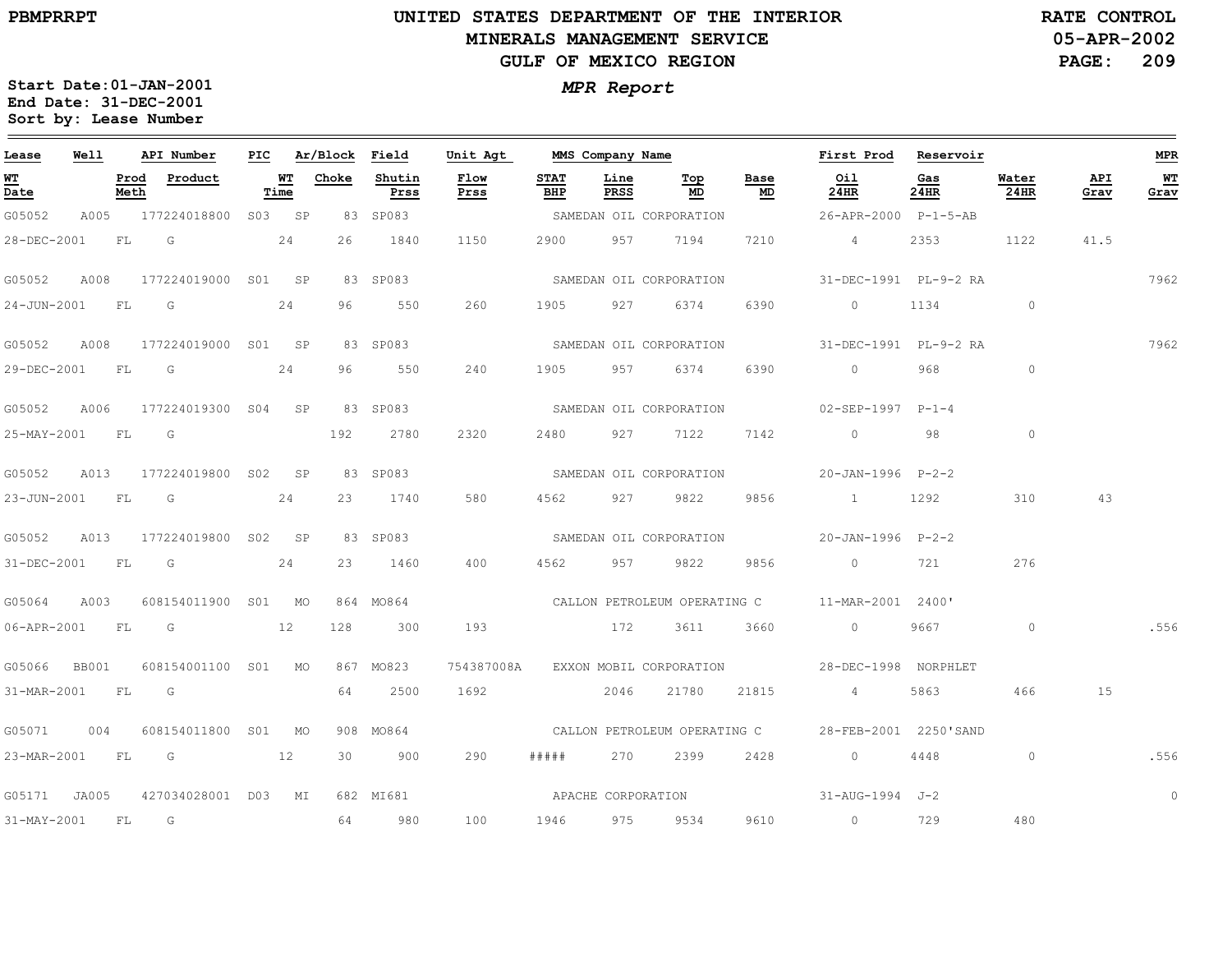$\equiv$ 

# **UNITED STATES DEPARTMENT OF THE INTERIOR MINERALS MANAGEMENT SERVICEGULF OF MEXICO REGION**

**05-APR-2002PAGE: 210 RATE CONTROL**

| Lease                          | Well        |              | API Number          | PIC. |             | Ar/Block Field |                | Unit Agt     |                    | MMS Company Name      |                              |                              | First Prod                                          | Reservoir   |                |             | <b>MPR</b> |
|--------------------------------|-------------|--------------|---------------------|------|-------------|----------------|----------------|--------------|--------------------|-----------------------|------------------------------|------------------------------|-----------------------------------------------------|-------------|----------------|-------------|------------|
| WT<br>$\overline{\text{Date}}$ |             | Prod<br>Meth | Product             |      | WT<br>Time  | Choke          | Shutin<br>Prss | Flow<br>Prss | <b>STAT</b><br>BHP | Line<br><b>PRSS</b>   | Тор<br>MD                    | Base<br>MD                   | Oil<br>24HR                                         | Gas<br>24HR | Water<br>24HR  | API<br>Grav | WT<br>Grav |
| G05171                         | JA012       |              | 427034045500        |      | D01 MI      |                | 682 MI681      |              |                    |                       | FOREST OIL CORPORATION       |                              | $30 - NOV - 1993$ $J - 2$                           |             |                |             | 6569       |
| 30-MAY-2001                    |             | FL           | G                   |      |             | 64             | 620            | 85           | 924                | 975                   | 7864                         | 7904                         | $\Omega$                                            | 88          | $\circ$        |             |            |
| G05224                         | B007        |              | 177154108400 S01 ST |      |             |                | 225 ST225      |              |                    |                       | AMERADA HESS CORPORATION     |                              | 17-JAN-2001 8600'SAND                               |             |                |             |            |
| 02-FEB-2001                    |             | FL           | G                   |      | 24          | 27             | 4535           | 4270         |                    | 988                   | 10674                        | 10720                        | $\Omega$                                            | 7800        | $\Omega$       |             | .584       |
| G05224                         | C001        |              | 177164008800 S03 ST |      |             |                | 225 ST225      |              |                    |                       | AMERADA HESS CORPORATION     |                              | 12-OCT-1998 4600/5300                               |             |                |             |            |
| $05 - JAN - 2001$              |             | FL.          | G                   |      | 24          | 64             | 1140           | 325          |                    | 994                   | 5041                         | 5864                         | $\circ$                                             | 231         | $\circ$        |             | .565       |
| G05315                         | A004        |              | 177014032800 S01 WC |      |             |                | 368 WC368      |              |                    |                       |                              | CENTURY EXPLORATION COMPANY  | 01-MAR-2001 E2 FB-A                                 |             |                |             |            |
| 20-MAR-2001                    |             | FL           | G                   |      | 24          | 21             | 3350           | 2800         | #####              | 971                   | 10019                        | 10043                        | 110                                                 | 8301        | $\overline{2}$ | 48.7        | .56        |
| G05346                         | <b>B003</b> |              | 177044061201 S01    |      | WС          |                | 556 EC299      |              |                    |                       | DOMINION EXPLORATION & PRODU |                              | $30 - JUN - 1998$ $L - 3$                           |             |                |             |            |
| 29-MAY-2001                    |             | FL.          | G                   |      | 6           | 28             | 1000           | 750          |                    | 988                   | 15580                        | 15640                        | 11                                                  | 1936        | 313            | 56.6        | .663       |
| G05348                         | A010        |              | 177024105000        | SO1  | $W_{\rm C}$ |                | 566 WC587      |              |                    |                       |                              | DOMINION EXPLORATION & PRODU | $31 - JUL - 1993$                                   | 9100' SAND  |                |             | 3799       |
| 19-AUG-2001                    |             | <b>FL</b>    | G                   |      | 16.8        | 14             | 2000           | 750          | 3825               | 1057                  | 11236                        | 11264                        | $\circ$                                             | 402         | 682            |             | .575       |
| G05359                         | A002        |              | 177034057902 S01 EC |      |             |                | 60 EC060       |              |                    | VASTAR RESOURCES INC. |                              |                              | 14-DEC-1999 LOWER MS                                |             |                |             |            |
| 25-MAY-2001                    |             | FL.          | $\overline{G}$      |      | 24          | 24             | 5500           | 900          |                    | 803                   | 12700                        | 12754                        | $\sim$ 1                                            | 704         | 179            |             | .629       |
| G05359                         | A002        |              | 177034057902        | S02  | EC          |                | 60 EC060       |              |                    | VASTAR RESOURCES INC. |                              |                              | 15-AUG-2001 UPPER MS                                |             |                |             |            |
| 19-AUG-2001                    |             | <b>FL</b>    | G                   |      | 24          | 999            | 5700           | 4600         |                    | 717                   | 12590                        | 12610                        | 124                                                 | 19572       | 10             | 45.7        | .629       |
| G05359                         | A005        |              | 177034067601 S02    |      | EC          |                | 60 EC060       |              |                    | VASTAR RESOURCES INC. |                              |                              | 30-JAN-2000 UPPER PO                                |             |                |             |            |
| 28-OCT-2001                    |             | <b>FL</b>    | G                   |      | 24          | 999            | 5200           | 3800         |                    | 720                   | 14660                        | 14690                        | 43                                                  | 743         | 949            | 47.4        | .629       |
| G05391                         | A005        |              | 177044061400        |      | S02 EC      |                | 299 EC299      |              |                    |                       |                              |                              | DOMINION EXPLORATION & PRODU 19-NOV-1999 L3/L4 SAND |             |                |             |            |
| 05-AUG-2001                    |             | FL           | G                   |      | 24          | 22             | 2010           | 1180         |                    | 997                   | 14994                        | 15354                        | 22                                                  | 2025        | 356            | 55.4        | .663       |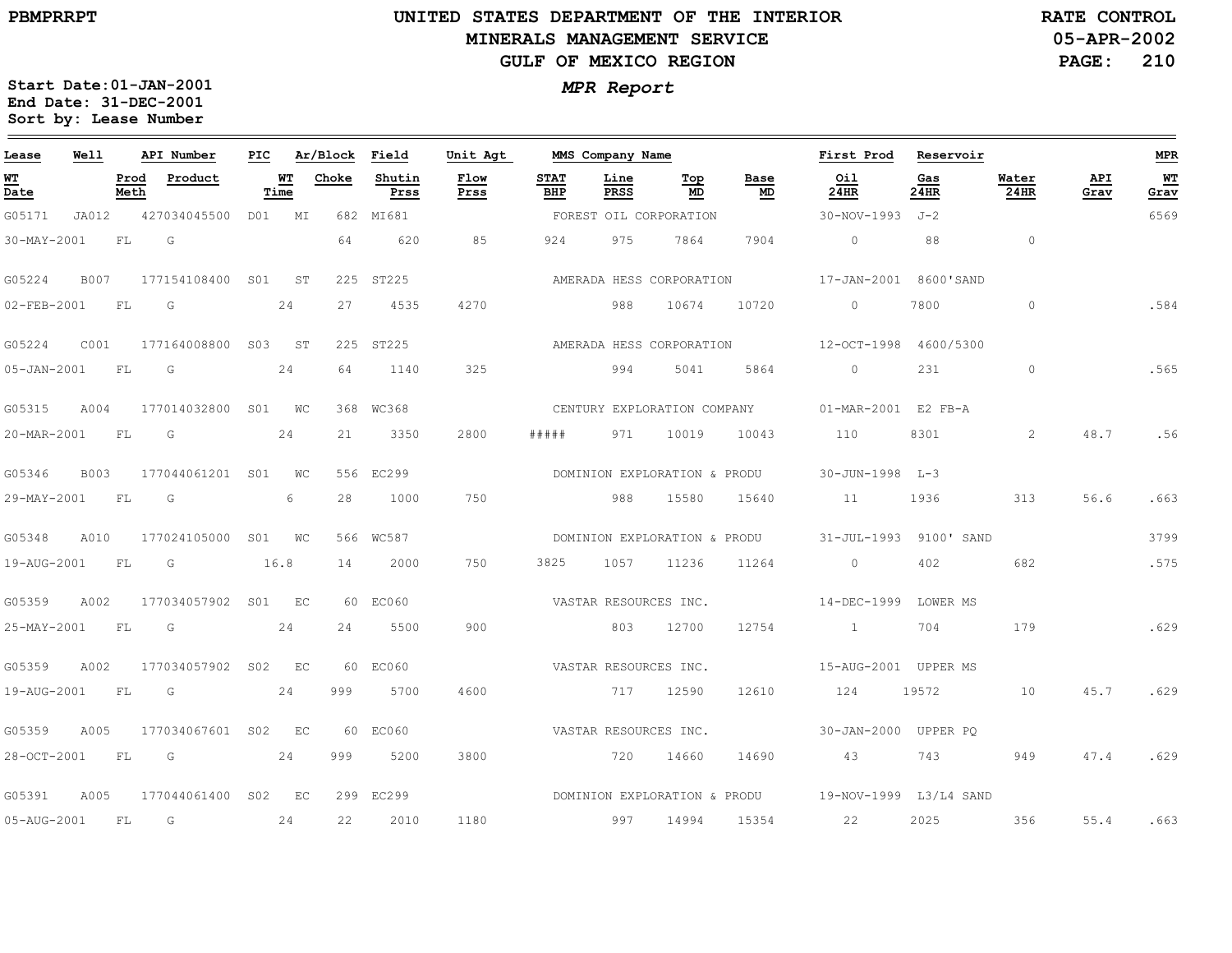$\equiv$ 

# **UNITED STATES DEPARTMENT OF THE INTERIOR MINERALS MANAGEMENT SERVICEGULF OF MEXICO REGION**

**05-APR-2002PAGE: 211 RATE CONTROL**

| Lease            | Well |      | API Number                                                                                                       | PIC |            | Ar/Block Field |                | Unit Agt                 |             |                | MMS Company Name         |                                   | First Prod Reservoir                                            |             |                |             | MPR        |
|------------------|------|------|------------------------------------------------------------------------------------------------------------------|-----|------------|----------------|----------------|--------------------------|-------------|----------------|--------------------------|-----------------------------------|-----------------------------------------------------------------|-------------|----------------|-------------|------------|
| WТ<br>Date       |      | Meth | Prod Product                                                                                                     |     | WT<br>Time | Choke          | Shutin<br>Prss | Flow<br>Prss             | STAT<br>BHP | Line<br>PRSS   | Top<br>MD                | Base<br>$\underline{\mathsf{MD}}$ | Oil<br>24HR                                                     | Gas<br>24HR | Water<br>24HR  | API<br>Grav | WТ<br>Grav |
| G05438           |      |      | A009 177064076900 S03 VR                                                                                         |     |            |                | 314 VR315      |                          |             |                | SAMEDAN OIL CORPORATION  |                                   | 28-JUN-1998 5800'                                               |             |                |             |            |
|                  |      |      | 15-JUN-2001 FL G                                                                                                 | 24  |            | 64             | 1500           | 1150                     |             | 2477 866 11966 |                          | 11982                             | $\overline{0}$                                                  | 52          | $\overline{0}$ |             |            |
| G05438           | A009 |      | 177064076900 S03 VR                                                                                              |     |            |                | 314 VR315      |                          |             |                | SAMEDAN OIL CORPORATION  |                                   | 28-JUN-1998 5800'                                               |             |                |             |            |
| 26-DEC-2001      |      | FL G |                                                                                                                  |     | 24         | 64             | 1500           | 1150                     | 2477        |                | 906 11966                | 11982                             | $\sim$ 0                                                        | 48          | $\circ$        |             |            |
| G05498           |      |      | A001 177094082001 S01 EI                                                                                         |     |            |                | 184 EI172      |                          |             |                | TOTALFINAELF E&P USA INC |                                   | 27-JAN-1996 TEXT X-2                                            |             |                |             |            |
|                  |      |      | 10-SEP-2001 GL O                                                                                                 |     | 24         | 48             | 1560           | 300                      |             |                |                          |                                   | 730 13030 13104 291                                             | 465         | 1925           | 37.9        |            |
| G05498           | A003 |      | 177094089500 S04 EI                                                                                              |     |            |                | 184 EI172      |                          |             |                | TOTALFINAELF E&P USA INC |                                   | 30-AUG-1998 TEXT X-2                                            |             |                |             |            |
| 25-AUG-2001 FL   |      |      | in Green Green Green Green Green Green Green Green Green Green Green Green Green Green Green Green Green Green G |     | 24         | 64             | 980            | 220                      |             |                |                          |                                   | 680 13290 13370 120                                             | 402         | 927            | 35.2        |            |
| G05498           |      |      | A005 177094121801 S01 EI                                                                                         |     |            |                | 184 EI172      | TOTALFINAELF E&P USA INC |             |                |                          |                                   | 25-NOV-1998 TEX X-3                                             |             |                |             |            |
| 12-SEP-2001      |      |      | FL 0 24                                                                                                          |     |            | 48             | 1100           | 300                      |             |                | 690 13320 13424          |                                   | 459                                                             | 683 — 10    | 2553           | 38.6        |            |
| G05502           | A003 |      | 177094071500 S03 EI                                                                                              |     |            |                | 211 EI212      |                          |             |                |                          |                                   | 7543880170 UNION OIL COMPANY OF CALIFOR 18-DEC-2000 BUL(1)13 RA |             |                |             |            |
| 11-JAN-2001 FL O |      |      |                                                                                                                  |     | 24         | 8              | 3000           | 2995                     |             |                | 3008 12210 12222         |                                   | 225                                                             | 640         | $\overline{0}$ |             | 35.6 .61   |
| G05504           |      |      | A001 177094074001 S02 EI                                                                                         |     |            |                | 224 EI266      |                          |             |                |                          |                                   | BP EXPLORATION & PRODUCTION 06-JAN-2001 BLUE SAND               |             |                |             |            |
|                  |      |      | 14-JAN-2001 FL G 24                                                                                              |     |            |                | 1200           | 995                      |             |                | 10554 10596              |                                   | 67 67                                                           |             | 6141 82        |             |            |
| G05504           |      |      | A002 177094082501 S01 EI                                                                                         |     |            |                | 224 EI266      |                          |             |                |                          |                                   | BP EXPLORATION & PRODUCTION 04-FEB-2001 BUL1 MAROON             |             |                |             |            |
|                  |      |      | 05-FEB-2001 FL G                                                                                                 |     | 24         | 8              |                | 3600                     |             |                |                          |                                   | 11384 11442 54                                                  |             | 3173 43        |             |            |
| G05504           | A005 |      | 177094089403 S01 EI                                                                                              |     |            |                | 224 EI266      |                          |             |                |                          |                                   | BP EXPLORATION & PRODUCTION   23-MAR-2001 TEX X L AQUA          |             |                |             |            |
|                  |      |      | 03-APR-2001 FL G 24                                                                                              |     |            | 38             |                | 392                      |             |                |                          |                                   | 15108 15116 45 900 25                                           |             |                |             |            |
|                  |      |      | G05505 B001 177094079200 S01 EI                                                                                  |     |            |                |                |                          |             |                |                          |                                   | 229 EI238 CHEVRON USA INC 30-NOV-1991 14 FB2                    |             |                |             | 20970      |
| 19-APR-2001 FL   |      |      | $\overline{\mathbb{G}}$                                                                                          |     | 24         | 64             | 1585           | 429                      |             | 1380 429 13404 |                          | 13530                             | $4\overline{4}$                                                 | 6410        | 10             | 55.7        |            |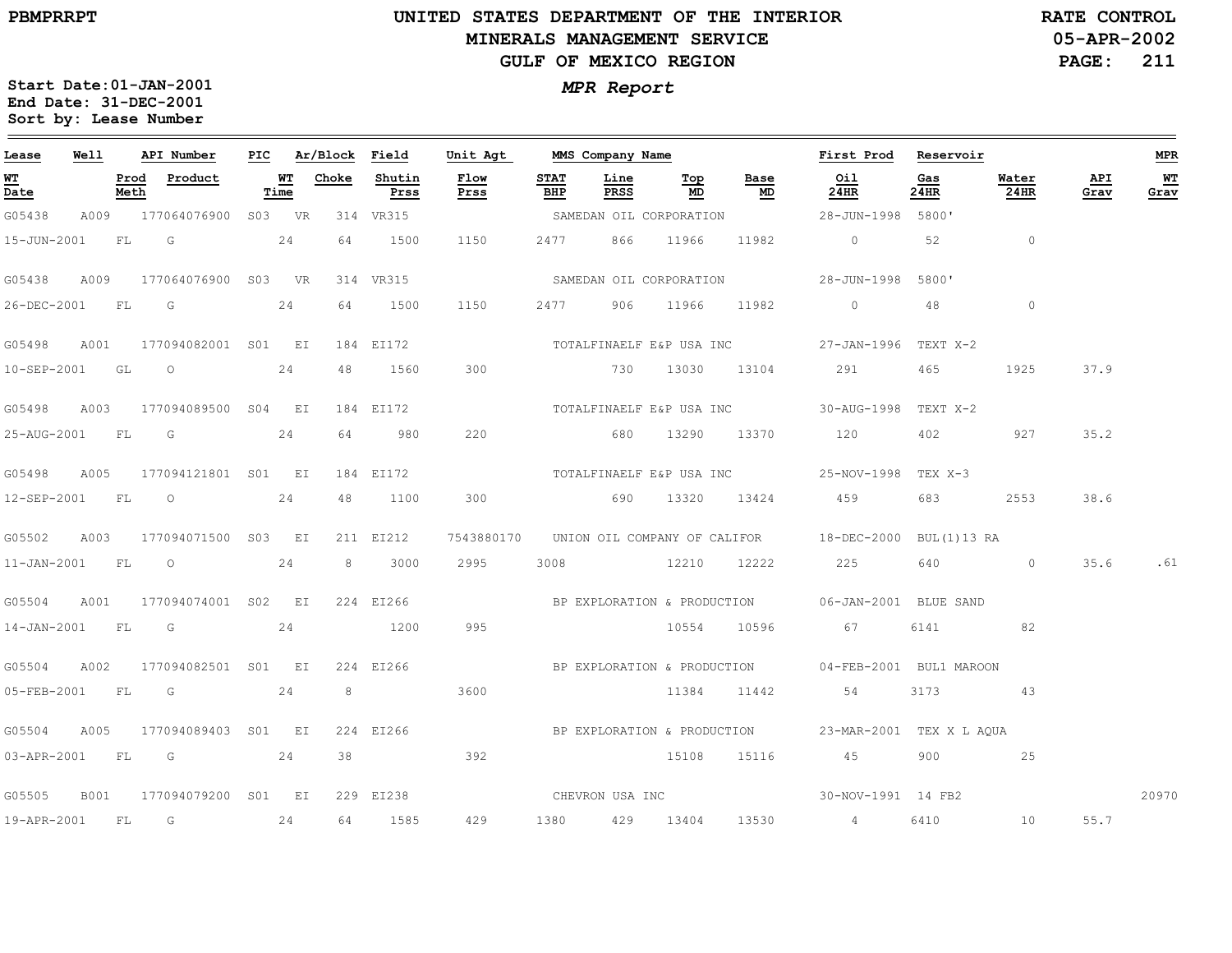## **UNITED STATES DEPARTMENT OF THE INTERIOR MINERALS MANAGEMENT SERVICEGULF OF MEXICO REGION**

**05-APR-2002PAGE: 212 RATE CONTROL**

| Lease             | Well  |              | API Number          | PIC |            | Ar/Block | Field          | Unit Agt                |                    | MMS Company Name |                              |                             | First Prod                                           | Reservoir   |               |             | MPR               |
|-------------------|-------|--------------|---------------------|-----|------------|----------|----------------|-------------------------|--------------------|------------------|------------------------------|-----------------------------|------------------------------------------------------|-------------|---------------|-------------|-------------------|
| WТ<br>Date        |       | Prod<br>Meth | Product             |     | WТ<br>Time | Choke    | Shutin<br>Prss | Flow<br>Prss            | <b>STAT</b><br>BHP | Line<br>PRSS     | Top<br>MD                    | Base<br>MD                  | Oil<br>24HR                                          | Gas<br>24HR | Water<br>24HR | API<br>Grav | <b>WT</b><br>Grav |
| G05541            | 005B  |              | 177114097800        | DO3 | SS.        |          | 92 SS092       |                         |                    |                  | MURPHY EXPLORATION & PRODUCT |                             | 01-JUN-2001 C6-FB-3                                  |             |               |             |                   |
| 17-JUL-2001       |       | FL           | G                   |     | 6          | 11       | 3150           | 2950                    |                    | 1150             | 9356                         | 9370                        | 27                                                   | 1993        | 61            | 57.7        | . 6               |
| G05549            | COO2E |              | 177114125400 S04 SS |     |            |          | 166 SS167      |                         |                    |                  |                              |                             | MURPHY EXPLORATION & PRODUCT 19-JUL-2001 B1-FB-C2    |             |               |             |                   |
| 01-SEP-2001       |       | FL           | G                   |     | 24         | 10       | 4350           | 3575                    |                    | 1175             | 12502                        | 12517                       | 55                                                   | 1717        | $\circ$       | 48.9        | .6                |
| G05551            | A001  |              | 177114076800        |     | S01 SS     |          | 178 SS178      |                         |                    |                  | BP EXPLORATION & PRODUCTION  |                             | 11-MAR-1999 KN FBA                                   |             |               |             |                   |
| 26-SEP-2001       |       | GL           | $\circ$             |     | 24         | 64       |                | 150                     | 148                |                  | 10222                        | 10268                       | 185                                                  | 12          | 1189          | 33.1        | .619              |
| G05551            | A003  |              | 177114081902 S01 SS |     |            |          | 178 SS178      |                         |                    |                  |                              | BP EXPLORATION & PRODUCTION | 23-FEB-1999                                          | LD FBA      |               |             |                   |
| 25-SEP-2001       |       | FL           | $\circ$             |     | 24         | 38       |                | 350                     |                    |                  | 10982                        | 11020                       | 206                                                  | 432         | 1260          | 34.3        | .619              |
| G05551            | A006D |              | 177114113900 DO2 SS |     |            |          | 178 SS178      |                         |                    |                  | BP EXPLORATION & PRODUCTION  |                             | 30-NOV-1994 JT                                       |             |               |             | 527               |
| 22-SEP-2001       |       | GL           | $\circ$             |     | 24         | 60       |                | 95                      | 1186               |                  | 10383                        | 10436                       | 242                                                  | 94          | 356           | 34.9        | .619              |
| G05560            | JB004 |              | 177124057100 D04    |     | SS         |          | 258 SS259      |                         |                    |                  |                              |                             | SENECA RESOURCES CORPORATION 11-JUL-2001 "8900" SAND |             |               |             |                   |
| 07-AUG-2001       |       | FL           | G                   |     | 5          | 10       | 4450           | 4350                    | 4400               | 495              | 9963                         | 10004                       | 54                                                   | 3219        | 5             | 55.2        | .602              |
| G05606            | E004  |              | 177154095600 S03 ST |     |            |          | 149 ST176      |                         |                    |                  | BURLINGTON RESOURCES OFFSHOR |                             | 01-DEC-2000 K-4L SAND                                |             |               |             |                   |
| 07-JAN-2001       | FL    |              | G                   |     | 24         | 22       | 3100           | 2200                    | 1652               | 960              | 17512                        | 17556                       | 195                                                  | 4344        | $\circ$       | 51.2        | .597              |
| G05606            | E004  |              | 177154095600        |     | S04 ST     |          | 149 ST176      |                         |                    |                  |                              |                             |                                                      |             |               |             |                   |
| $11 - JUL - 2001$ |       | FL.          | G                   |     | 24         | 18       | 5150           | 4100                    | 5356               | 932              | 17220                        | 17240                       | 220                                                  | 5311        | $\circ$       | 48          | .597              |
| G05611            | A002B |              | 177154069500        | S03 | ST         |          | 197 ST197      |                         |                    |                  | SAMEDAN OIL CORPORATION      |                             | 31-MAR-1995 9250'                                    |             |               |             |                   |
| 13-JUN-2001       |       | FL           | $\circ$             |     | 24         | 14       |                | 1450                    |                    |                  | 9484                         | 9496                        | 159                                                  | 80          | 158           | 35.8        |                   |
| G05611            | A002B |              | 177154069500        | S03 | ST         |          | 197 ST197      | SAMEDAN OIL CORPORATION |                    |                  |                              |                             | 31-MAR-1995                                          | 9250'       |               |             |                   |
| 30-DEC-2001       |       | FL           | $\circ$             |     | 24         | 14       |                | 1360                    |                    |                  | 9484                         | 9496                        | 137                                                  | 40          | 357           | 35.4        |                   |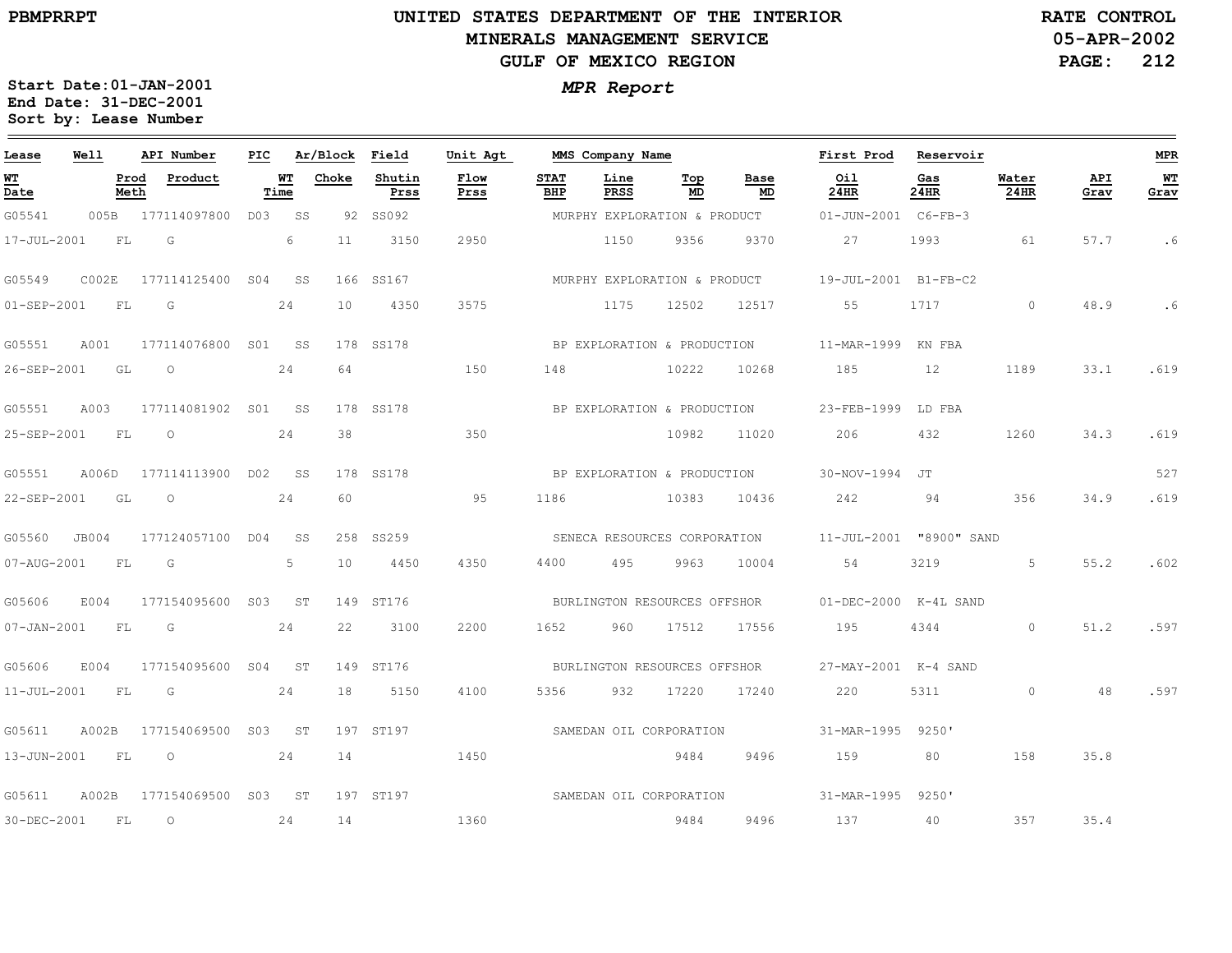# **UNITED STATES DEPARTMENT OF THE INTERIOR MINERALS MANAGEMENT SERVICEGULF OF MEXICO REGION**

**05-APR-2002PAGE: 213 RATE CONTROL**

| Lease            | Well |      | API Number                      |                   | PIC Ar/Block Field |                | Unit Agt                      |             | MMS Company Name |                                  |            | First Prod Reservoir                              |             |                |             | MPR        |
|------------------|------|------|---------------------------------|-------------------|--------------------|----------------|-------------------------------|-------------|------------------|----------------------------------|------------|---------------------------------------------------|-------------|----------------|-------------|------------|
| WT<br>Date       |      | Meth | Prod Product                    | <u>WT</u><br>Time | Choke              | Shutin<br>Prss | Flow<br>Prss                  | STAT<br>BHP | Line<br>PRSS     | $\underline{\mathbf{Top}}$<br>MD | Base<br>MD | Oil<br>24HR                                       | Gas<br>24HR | Water<br>24HR  | API<br>Grav | WT<br>Grav |
| G05611           |      |      | A003 177154070400 S01 ST        |                   |                    | 197 ST197      |                               |             |                  | SAMEDAN OIL CORPORATION          |            | 31-AUG-1990 9000 FB-B                             |             |                |             | $\circ$    |
| 29-JUN-2001      |      |      | $FL$ G 24                       |                   | 25                 | 1750           | 1150                          |             | 4065 910 11560   |                                  | 11586      | $\sim$ 0                                          | 437         | 2095           |             |            |
| G05611           |      |      | A003 177154070400 S01 ST        |                   |                    | 197 ST197      |                               |             |                  | SAMEDAN OIL CORPORATION          |            | 31-AUG-1990 9000 FB-B                             |             |                |             |            |
| 23-DEC-2001 FL G |      |      |                                 | 24                | 25                 | 1090           | 1300                          |             | 4065 1000 11560  |                                  | 11586      | $\overline{0}$                                    | 200         | 2022           |             |            |
|                  |      |      | G05611 A004 177154101500 S01 ST |                   |                    | 197 ST197      |                               |             |                  | SAMEDAN OIL CORPORATION          |            | 16-JUL-2000 7500'                                 |             |                |             |            |
|                  |      |      | 10-JUN-2001 FL G 24             |                   |                    | 26 1615        | 1200                          |             |                  | 910 7486 7552                    |            | $\overline{0}$                                    | 3499        | 245            |             |            |
| G05611           |      |      | A004 177154101500 S01 ST        |                   |                    | 197 ST197      |                               |             |                  |                                  |            | SAMEDAN OIL CORPORATION 16-JUL-2000 7500'         |             |                |             |            |
| 30-DEC-2001 FL G |      |      |                                 | 24                | 64                 | 860            | 535                           |             | 1000             | 7486                             | 7552       | $\sim$ 0 $\sim$                                   | 2445        | 168            |             |            |
| G05612           |      |      | B005 177154103300 S01 ST        |                   |                    | 205 ST206      |                               |             |                  | AMERADA HESS CORPORATION         |            | 31-JAN-2001 5300'SAND                             |             |                |             |            |
|                  |      |      | 08-MAR-2001 FL G 24             |                   |                    | 16 2275        | 2000                          |             |                  | 1020 6494 6504                   |            | $\overline{0}$                                    | 3060        | $\sim$ 0       |             | .56        |
| G05612           |      |      | B005 177154103300 S02 ST        |                   |                    | 205 ST206      |                               |             |                  |                                  |            | AMERADA HESS CORPORATION 13-NOV-2001 5200' SAND   |             |                |             |            |
| 02-DEC-2001 FL G |      |      |                                 | 24                | 16                 | 2150           | 1900                          |             | 1000             | 6342 6354                        |            | $\sim$ 0                                          | 2650        | 41             |             | .566       |
| G05612           |      |      | F001 177154104200 S01 ST        |                   |                    | 205 ST206      |                               |             |                  | AMERADA HESS CORPORATION         |            | 31-MAY-2001 7400'SAND                             |             |                |             |            |
|                  |      |      | 03-JUN-2001 FL G 24             |                   |                    | 20 2940        | 2790                          |             |                  |                                  |            | 975 7766 7810 0 5016 14                           |             |                |             | .566       |
| G05613           |      |      | B006 177154103000 S01 ST        |                   |                    | 206 ST206      |                               |             |                  |                                  |            | AMERADA HESS CORPORATION 31-JAN-2001 7600'SAND    |             |                |             |            |
|                  |      |      | 23-JAN-2001 FL G 24             |                   |                    | 15 2800        | 2740                          |             |                  | 987 9370 9400                    |            | 1 12200                                           |             | $\overline{0}$ |             | .584       |
| G05646           |      |      | A013 177164012901 S01 ST        |                   |                    | 295 ST295      | 7543910070 APACHE CORPORATION |             |                  |                                  |            | 21-FEB-2001 J-4                                   |             |                |             |            |
|                  |      |      | 01-MAR-2001 FL 0 24             |                   |                    | 10 5160        | 4982                          |             |                  | 10444                            |            | 10472 620 814                                     |             | 9              | 33.4        | .58        |
|                  |      |      | G05646 A021 177164014902 S03 ST |                   |                    | 295 ST295      |                               |             |                  |                                  |            | 7543910070 APACHE CORPORATION 06-AUG-2001 K-16 RF |             |                |             |            |
| 14-AUG-2001 FL 0 |      |      | 24                              |                   | 10                 | 6321           | 3457                          |             |                  | 11156 11230                      |            | 318                                               | 417         | 193            | 29.2 .58    |            |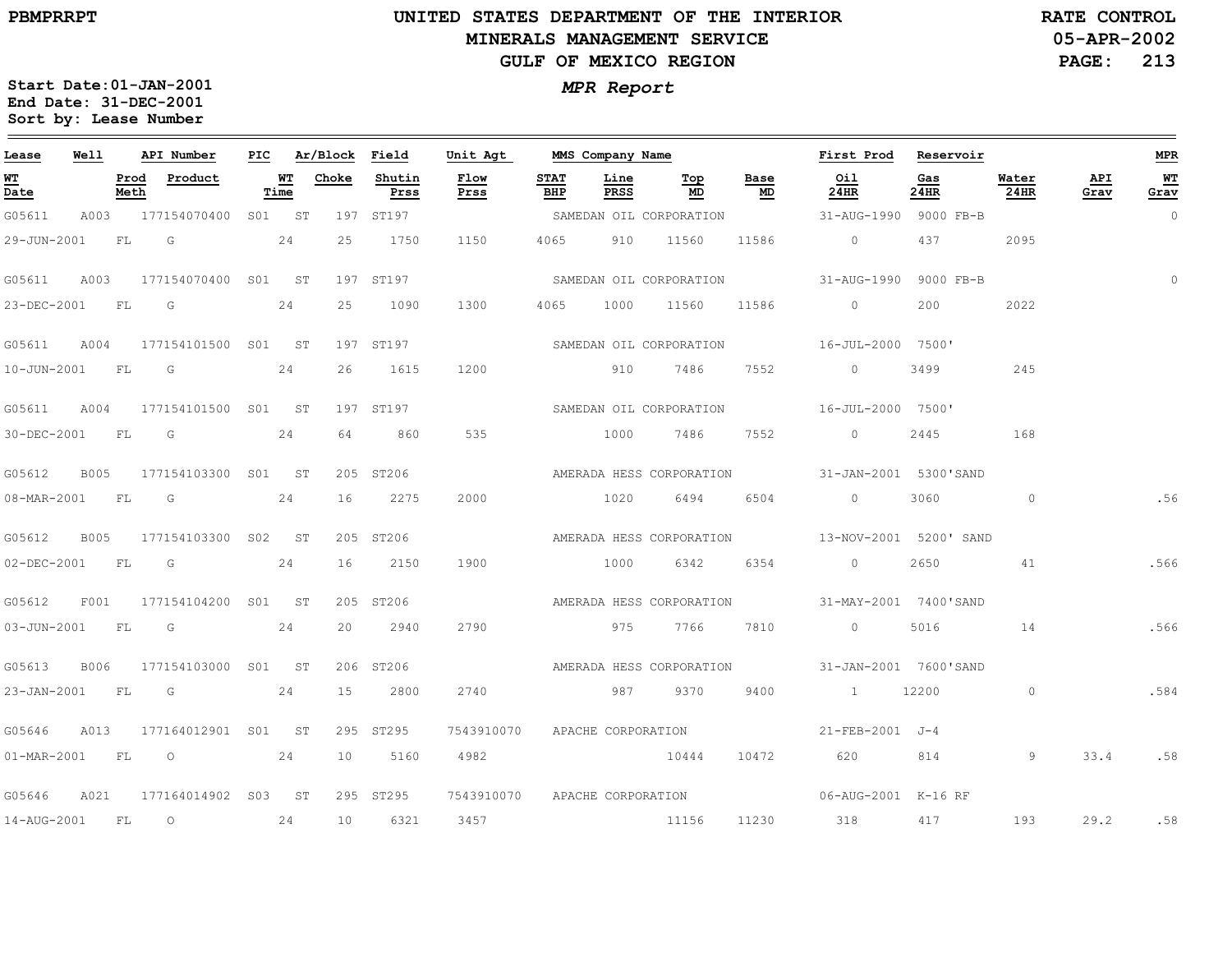# **UNITED STATES DEPARTMENT OF THE INTERIOR MINERALS MANAGEMENT SERVICEGULF OF MEXICO REGION**

**05-APR-2002RATE CONTROL**

**PAGE: 214**

| Lease             | Well             |      | API Number                       |      | PIC Ar/Block Field |                | Unit Agt                      | MMS Company Name   |                 |                 |            | First Prod Reservoir                                                 |                                                                                                                                                                                                                                 |               |             | MPR        |
|-------------------|------------------|------|----------------------------------|------|--------------------|----------------|-------------------------------|--------------------|-----------------|-----------------|------------|----------------------------------------------------------------------|---------------------------------------------------------------------------------------------------------------------------------------------------------------------------------------------------------------------------------|---------------|-------------|------------|
| <b>WT</b><br>Date |                  | Meth | Prod Product                     | Time | <b>WT</b> Choke    | Shutin<br>Prss | <b>Flow</b><br>Prss           | <b>STAT</b><br>BHP | Line<br>PRSS    | Тор<br>MD       | Base<br>MD | Oil<br>24HR                                                          | Gas<br>24HR                                                                                                                                                                                                                     | Water<br>24HR | API<br>Grav | WT<br>Grav |
| G05646            |                  |      | A032 177164027800 S01 ST         |      |                    | 295 ST295      | 7543910070 APACHE CORPORATION |                    |                 |                 |            | 20-MAY-2001 K8 RB                                                    |                                                                                                                                                                                                                                 |               |             |            |
|                   |                  |      | 04-JUN-2001 FL 0 24              |      | 14                 | 3550           | 2552                          |                    |                 | 12916           | 12956      | 741 790 28                                                           |                                                                                                                                                                                                                                 |               | 31.2        | .58        |
|                   |                  |      | G05659 A003D 177174027902 D02 GI |      |                    | 82 GI082       |                               |                    |                 |                 |            |                                                                      |                                                                                                                                                                                                                                 |               |             |            |
|                   | 31-MAY-2001 FL O |      |                                  |      |                    | 16 1040        |                               |                    |                 | 4083 9510 9566  |            | 477 431 810                                                          |                                                                                                                                                                                                                                 |               | 23.2        |            |
|                   |                  |      | G05659 A003 177174027902 D01 GI  |      |                    |                |                               |                    |                 |                 |            |                                                                      |                                                                                                                                                                                                                                 |               |             |            |
|                   | 31-MAY-2001 GL O |      |                                  |      |                    | 64 64 64 65    | 290                           |                    |                 | 9699            |            | 9735 55 25                                                           |                                                                                                                                                                                                                                 | 168           | 31.3        |            |
|                   |                  |      | G05660 AA002 177184004401 S01 GI |      |                    | 86 ST131       |                               | CHEVRON USA INC    |                 |                 |            | 18-MAY-1998 D-1 FB B                                                 |                                                                                                                                                                                                                                 |               |             |            |
|                   | 18-JUN-2001 FL G |      | 24                               |      |                    | 40 620         | 290                           |                    |                 | 219 6916        | 6948       | $6 \qquad \qquad$                                                    | 3029                                                                                                                                                                                                                            | $\sim$ 0      | 39.4        |            |
|                   |                  |      | G05660 AA002 177184004401 S01 GI |      |                    | 86 ST131       |                               |                    |                 | CHEVRON USA INC |            | 18-MAY-1998 D-1 FB B                                                 |                                                                                                                                                                                                                                 |               |             |            |
|                   |                  |      | 24-DEC-2001 FL G 24              |      | 40                 | 320            | 145                           |                    |                 | 137 6916        | 6948       | $\begin{array}{ccc} 0 & 22 & 0 \end{array}$                          |                                                                                                                                                                                                                                 |               | 39.4        |            |
|                   |                  |      | G05660 AA003 177184005201 S02 GI |      |                    | 86 ST131       |                               | CHEVRON USA INC    |                 |                 |            | 03-MAY-2001 E-3 SAND FB I1                                           |                                                                                                                                                                                                                                 |               |             |            |
|                   | 10-MAY-2001 FL G |      |                                  | 24   |                    | 28 4100        | 3020                          |                    |                 | 1170 10740      |            | 10820 294                                                            |                                                                                                                                                                                                                                 | 19333 0       | 51.8        |            |
|                   |                  |      | G05660 AA003 177184005201 S02 GI |      |                    | 86 ST131       |                               |                    | CHEVRON USA INC |                 |            | 03-MAY-2001 E-3 SAND FB I1                                           |                                                                                                                                                                                                                                 |               |             |            |
|                   |                  |      | 23-JUN-2001 FL G 24              |      | 40 — 10            | 4100           | 1723                          |                    |                 | 1081 10740      | 10820      | 134 14877 33                                                         |                                                                                                                                                                                                                                 |               | 50.8        |            |
|                   |                  |      | G05660 AA005 177184005601 S01 GI |      |                    | 86 ST131       | CHEVRON USA INC               |                    |                 |                 |            | 29-AUG-1998 9800 FB K                                                |                                                                                                                                                                                                                                 |               |             |            |
|                   | 12-JUN-2001 FL G |      |                                  | 24   | 62.                | 500            | 216                           | 210 9787           |                 |                 | 9872       | $\overline{0}$                                                       | 576 — 17                                                                                                                                                                                                                        | $\Omega$      | 47.3        |            |
|                   |                  |      | G05660 AA005 177184005601 S01 GI |      |                    | 86 ST131       | CHEVRON USA INC               |                    |                 |                 |            | 29-AUG-1998 9800 FB K                                                |                                                                                                                                                                                                                                 |               |             |            |
|                   |                  |      | 22-DEC-2001 FL G 24              |      |                    | 62 500         | 165                           |                    |                 | 160 9787 9872   |            | $\overline{0}$                                                       | 994 — 100 — 100 — 100 — 100 — 100 — 100 — 100 — 100 — 100 — 100 — 100 — 100 — 100 — 100 — 100 — 100 — 100 — 100 — 100 — 100 — 100 — 100 — 100 — 100 — 100 — 100 — 100 — 100 — 100 — 100 — 100 — 100 — 100 — 100 — 100 — 100 — 1 | $\circ$       | 47.3        |            |
|                   |                  |      | G05662 A005 177184006700 S01 GI  |      |                    |                |                               |                    |                 |                 |            | 102 GI102 CONSTRUCTED AGIP PETROLEUM CO INC 26-AUG-2001 LOWER"C"SAND |                                                                                                                                                                                                                                 |               |             |            |
|                   | 01-OCT-2001 GL O |      | 24                               |      | 64                 |                | 190                           |                    |                 | 17144           | 17152      | 150 487 527                                                          |                                                                                                                                                                                                                                 |               | 31.3        | .65        |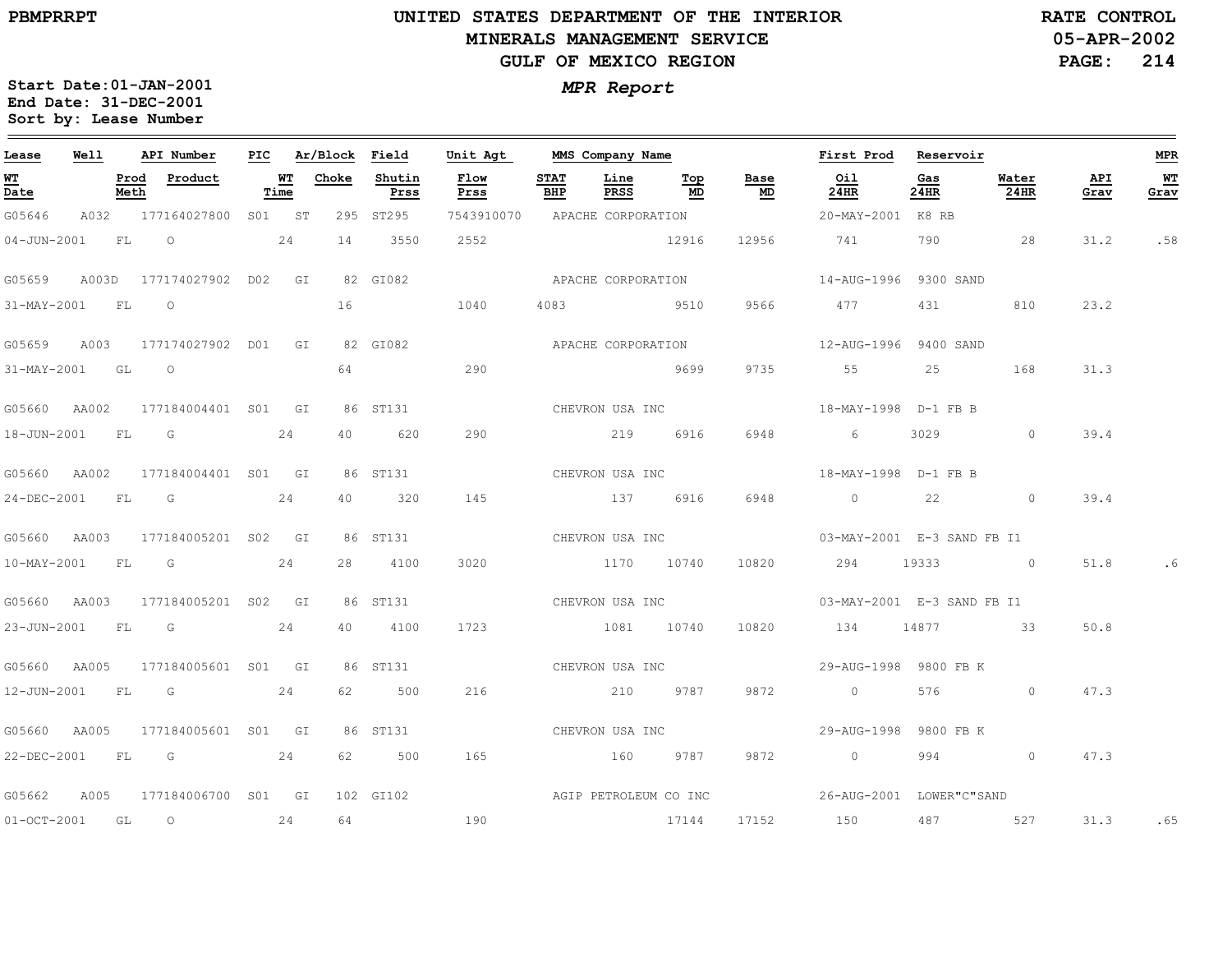## **UNITED STATES DEPARTMENT OF THE INTERIOR MINERALS MANAGEMENT SERVICEGULF OF MEXICO REGION**

**05-APR-2002PAGE: 215 RATE CONTROL**

| Lease             | Well  |              | API Number                |            | PIC Ar/Block Field |                | Unit Agt     |                      | MMS Company Name     |                         |            | First Prod                                     | Reservoir   |                |             | MPR        |
|-------------------|-------|--------------|---------------------------|------------|--------------------|----------------|--------------|----------------------|----------------------|-------------------------|------------|------------------------------------------------|-------------|----------------|-------------|------------|
| WT<br>Date        |       | Prod<br>Meth | Product                   | WТ<br>Time | Choke              | Shutin<br>Prss | Flow<br>Prss | <b>STAT</b><br>BHP   | Line<br>PRSS         | Тор<br>MD               | Base<br>MD | Oil<br>24HR                                    | Gas<br>24HR | Water<br>24HR  | API<br>Grav | WТ<br>Grav |
| G05685            | A011  |              | 177224019100 S01 SP       |            |                    | 82 SP083       |              |                      | FREEPORT MCMORAN INC |                         |            | 31-DEC-1991 P-3-8, RC                          |             |                |             | 8018       |
| $24 - JUN - 2001$ |       | FL           | G                         | 24         | 96                 | 460            | 260          | 3177                 | 927                  | 17383                   | 17412      | $\overline{0}$                                 | 88          | $\overline{0}$ |             |            |
| G05685            | A011  |              | 177224019100 S01 SP       |            |                    | 82 SP083       |              |                      | FREEPORT MCMORAN INC |                         |            | 31-DEC-1991 P-3-8, RC                          |             |                |             | 8018       |
| 20-DEC-2001       |       | FL           | G                         | 24         | 96.                | 460            | 245          | 3177                 | 957                  | 17383                   | 17412      | $\circ$                                        | 78          | $\circ$        |             |            |
| G05687            | C008  |              | 177224016300 S01 SP       |            |                    | 86 SP089       |              |                      | MARATHON OIL COMPANY |                         |            | 31-OCT-1993 U1 FB5                             |             |                |             |            |
| 13-JAN-2001 FL    |       |              | $\overline{G}$            | 16         | 38                 | 3250           | 2620         | 3398                 | 1142                 | 16202                   | 16302      | 802                                            | 19987       | 12             | 47.9        |            |
| G05687            | C002  |              | 177224018000 S01 SP       |            |                    | 86 SP089       |              |                      | MARATHON OIL COMPANY |                         |            | 25-AUG-1995 U1 FB5                             |             |                |             |            |
| $10 - JAN - 2001$ |       | GL           | $\circ$                   |            | 128                |                | 175          | 1154                 |                      | 17005                   | 17190      | 187                                            | 892         | 1012           | 39.3        |            |
| G05687            |       |              | C003A 177224018400 S02 SP |            |                    | 86 SP089       |              |                      | MARATHON OIL COMPANY |                         |            | 09-NOV-1996 STRAY-UFB5                         |             |                |             |            |
| $02 - JAN - 2001$ |       | GL           | $\circ$                   |            | 62                 |                | 220          | 1178                 | 16794                |                         | 16844      | 244                                            | 281         | 178            | 38.1        |            |
| G05687            | C005A |              | 177224021300 SO2          | SP         |                    | 86 SP089       |              | MARATHON OIL COMPANY |                      |                         |            | 31-JUL-1993 STRAY-UFB7                         |             |                |             | 444        |
| 05-APR-2001       |       | GL           | $\circ$                   |            | 128                |                | 83           | 1219                 |                      | 16764                   | 16860      | 139                                            | 238         | 16             | 38.2        |            |
| G05687            |       |              | C007 177224021501 S02     | <b>SP</b>  |                    | 86 SP089       |              |                      | MARATHON OIL COMPANY |                         |            | 30-APR-1994 U-1FB7                             |             |                |             | 190        |
| $16 - JAN - 2001$ |       | <b>FL</b>    | $\overline{\phantom{0}}$  |            | 116                |                | 190          | 900                  | 17170                |                         | 17207      | 7 1189                                         |             | 36             | 44.6        |            |
| G05693            | 001   |              | 177252040100 S02 MP       |            |                    | 68 MP069       |              |                      |                      |                         |            | SAMEDAN OIL CORPORATION 51-MAY-1993 8300' SAND |             |                |             | 133        |
| 13-JUN-2001       |       | <b>FL</b>    | $\circ$                   | 24         | 64                 |                | 120          |                      |                      | 7906                    | 7946       | 36                                             | $\circ$     | 72             | 33.5        |            |
| G05693            | 001   |              | 177252040100 S02 MP       |            |                    | 68 MP069       |              |                      |                      | SAMEDAN OIL CORPORATION |            | 31-MAY-1993 8300' SAND                         |             |                |             | 133        |
| 29-DEC-2001       |       | FL           | $\overline{O}$            | 24         | 64                 |                | 120          |                      |                      | 7906                    | 7946       | 30                                             | $\circ$     | 55             | 34.8        |            |
| G05760            | A003  |              | 608154011400 S01 MO       |            |                    | 960 MO960      |              |                      |                      |                         |            | EL PASO PRODUCTION OIL & GAS 23-APR-2000 1980  |             |                |             |            |
| $01 - JAN - 2001$ |       | FL.          | G                         | 18         | 64                 | 410            | 80           |                      | 70                   | 4450                    | 4510       | $\sim$ 0                                       | 440         | 716            |             | .6         |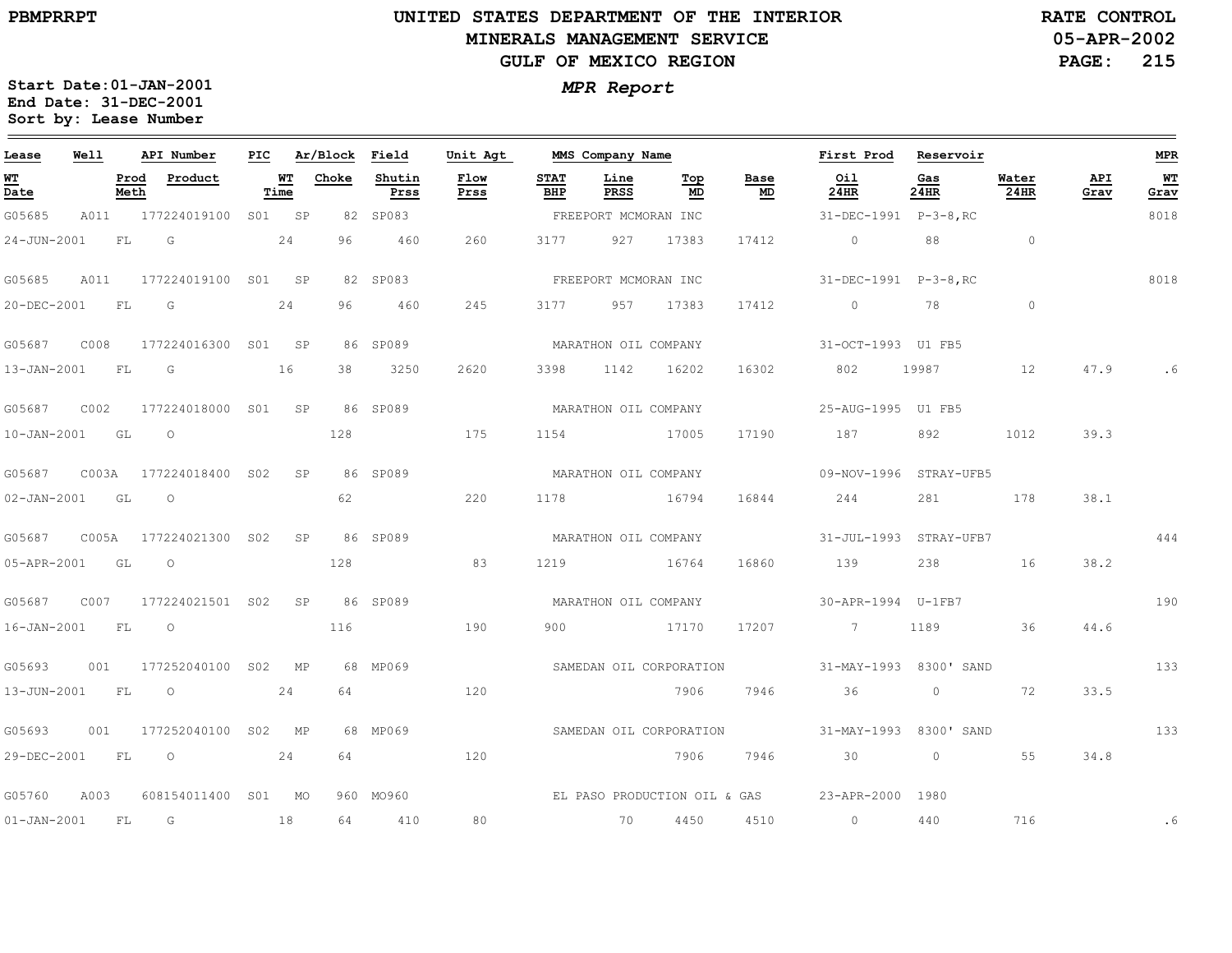## **UNITED STATES DEPARTMENT OF THE INTERIOR MINERALS MANAGEMENT SERVICEGULF OF MEXICO REGION**

**05-APR-2002PAGE: 216 RATE CONTROL**

| Lease             | Well |              | API Number           | PIC |                | Ar/Block | Field          | Unit Agt                   |                    | MMS Company Name   |                              |            | First Prod            | Reservoir              |                |             | <b>MPR</b>   |
|-------------------|------|--------------|----------------------|-----|----------------|----------|----------------|----------------------------|--------------------|--------------------|------------------------------|------------|-----------------------|------------------------|----------------|-------------|--------------|
| <u>WT</u><br>Date |      | Prod<br>Meth | Product              |     | WT<br>Time     | Choke    | Shutin<br>Prss | Flow<br>Prss               | <b>STAT</b><br>BHP | Line<br>PRSS       | Top<br>MD                    | Base<br>MD | Oil<br>$24$ HR        | Gas<br>24HR            | Water<br>24HR  | API<br>Grav | $WT$<br>Grav |
| G05809            | A029 |              | 608114021202         |     | S01 EW         | 988      | GC019          |                            |                    |                    | MOBIL OIL EXPLORATION & PROD |            | 16-MAR-2001 MP-1      |                        |                |             |              |
| 11-APR-2001       |      | FL           | $\circ$              |     | 16             | 26       |                | 1778                       |                    |                    | 17728                        | 17880      | 2524                  | 2257                   | 85             | 31.4        | .6           |
| G05841            | A004 |              | 608174040600 S04     |     | MC             |          | 365 MC365      | 7543880020                 |                    |                    | SAMEDAN OIL CORPORATION      |            | 22-NOV-1999 PL-9-3    |                        |                |             |              |
| 29-JUN-2001       |      | FL           | G                    |     | 24             | 9        | 2620           | 2420                       | 3325               | 1182               | 8796                         | 8854       | $\circ$               | 1758                   | $\circ$        |             |              |
| G05841            | A004 |              | 608174040600 S04 MC  |     |                |          | 365 MC365      | 7543880020                 |                    |                    | SAMEDAN OIL CORPORATION      |            | 22-NOV-1999 PL-9-3    |                        |                |             |              |
| 31-DEC-2001       |      | FL           | G                    |     | 24             | 17       | 2200           | 2020                       | 3325               | 1194               | 8796                         | 8854       | $\Omega$              | 4463                   | $\circ$        |             |              |
| G05841            | A008 |              | 608174041300         |     | S01 MC         |          | 365 MC365      | 7543880020                 |                    |                    | SAMEDAN OIL CORPORATION      |            | 30-APR-1992 P-1-1B RB |                        |                |             | 1462         |
| 29-JUN-2001       |      | FL           | G                    |     | 24             | 64       | 150            | 120                        | 351                | 1182               | 8803                         | 9000       | $\circ$               | 75                     | $\circ$        |             |              |
| G05841            | A008 |              | 608174041300 S01 MC  |     |                |          | 365 MC365      | 7543880020                 |                    |                    | SAMEDAN OIL CORPORATION      |            | 30-APR-1992 P-1-1B RB |                        |                |             | 1462         |
| 31-DEC-2001       |      | FL           | G                    |     | 24             | 64       | 110            | 105                        | 351                | 1194               | 8803                         | 9000       | $\overline{0}$        | 140                    | $\circ$        |             |              |
| G05868            | A011 |              | 608174058601 S01     |     | MC             |          | 809 MC810      | 754393012A                 |                    |                    | SHELL DEEPWATER DEVELOPMENT  |            | 30-JUN-2001 ORA       |                        |                |             |              |
| 30-JUN-2001       |      | FL           | $\circ$              |     | $\overline{4}$ | 15       | 5089           | 4707                       |                    | 1370               | 20205                        | 20327      | 5207                  | 3142                   | $\circ$        | 26.4        | .65          |
| G05868            | A001 |              | 608174058900 S01     |     | MC             |          | 809 MC810      | 754393012A                 |                    | SHELL OFFSHORE INC |                              |            | 21-MAY-2000 K RA      |                        |                |             |              |
| 31-MAY-2001       |      | FL           | $\circ$              |     | $\overline{4}$ | 49       | 5000           | 1729                       |                    |                    | 18006                        | 18246      | 29200                 | 30912                  | $\overline{0}$ | 29.1        | .65          |
| G05909            | A003 |              | 608115010600 S01 GC  |     |                |          | 161 GC205      | 754388011A                 |                    |                    | CHEVRON USA INC              |            | 29-JUN-1999 N3L FB-C  |                        |                |             |              |
| 16-DEC-2001       |      | FL           | $\circ$              |     | 24             | 96       | 1300           | 375                        | 99999              | 226                | 13568                        | 13648      | 1743                  | 1555                   | 4714           | 28.3        |              |
| G05909            | A015 |              | 608115010700 S01 GC  |     |                |          | 161 GC205      | 754388011A                 |                    | CHEVRON USA INC    |                              |            |                       | 26-JUL-2001 14800 FB G |                |             |              |
| 22-AUG-2001 FL    |      |              | 12<br>$\overline{O}$ |     |                | 64       | 7550           | 5665                       |                    |                    | 17044                        | 17080      |                       | 1430 12837             | $\circ$        | 42          | .65          |
| G05909            | A015 |              | 608115010700 S01 GC  |     |                |          | 161 GC205      | 754388011A CHEVRON USA INC |                    |                    |                              |            |                       | 26-JUL-2001 14800 FB G |                |             |              |
| 16-DEC-2001       |      | FL.          | $\circ$              |     | 24             | 16       | 5500           | 2244                       |                    |                    | 620 17044                    | 17080      | 596 7                 | 4686                   | 168            | 42          |              |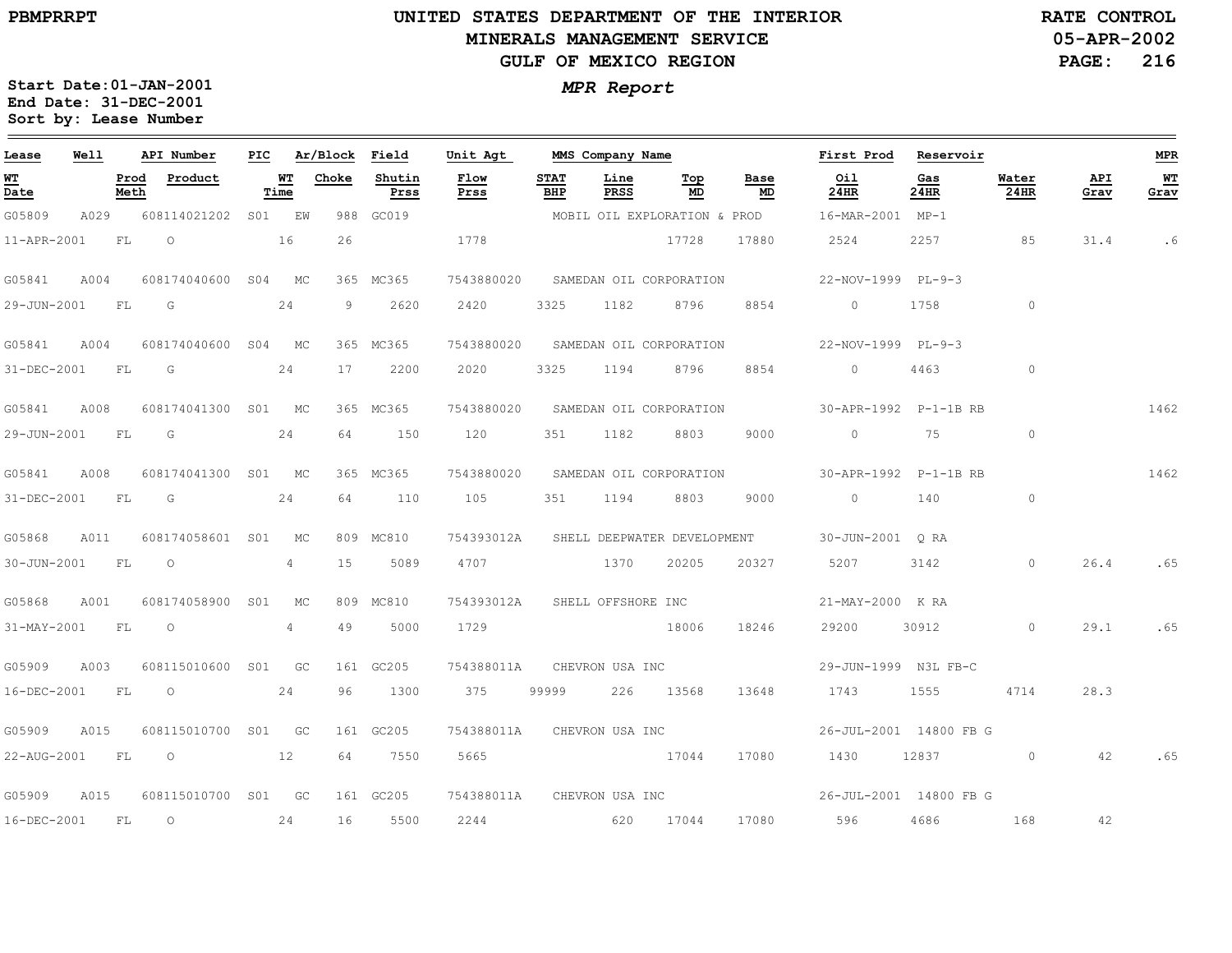### **UNITED STATES DEPARTMENT OF THE INTERIOR MINERALS MANAGEMENT SERVICEGULF OF MEXICO REGION**

**05-APR-2002 PAGE: 217 RATE CONTROL**

| Lease            | <b>Well</b> |      | API Number                      |                | PIC Ar/Block Field |                | Unit Agt                   |                    | MMS Company Name    |           |                                   | First Prod Reservoir                              |                                                                                                                                                                                                                                 |               |             | MPR               |
|------------------|-------------|------|---------------------------------|----------------|--------------------|----------------|----------------------------|--------------------|---------------------|-----------|-----------------------------------|---------------------------------------------------|---------------------------------------------------------------------------------------------------------------------------------------------------------------------------------------------------------------------------------|---------------|-------------|-------------------|
| WT<br>Date       |             | Meth | Prod Product                    | Time           | WT Choke           | Shutin<br>Prss | Flow<br>Prss               | <b>STAT</b><br>BHP | Line<br>PRSS        | Тор<br>MD | Base<br>$\underline{\mathsf{MD}}$ | Oil<br>24HR                                       | Gas<br>24HR                                                                                                                                                                                                                     | Water<br>24HR | API<br>Grav | <u>WT</u><br>Grav |
| G05909           |             |      | A007 608115010800 S01 GC        |                |                    | 161 GC205      | 754388011A CHEVRON USA INC |                    |                     |           |                                   | 07-SEP-2000 14800 FB H                            |                                                                                                                                                                                                                                 |               |             |                   |
| 27-NOV-2001      |             | FL   | $\circ$ 24                      |                |                    | 96 2640        | 395                        |                    | 99999 209 16260     |           | 16400                             | 3492                                              | 3167 31                                                                                                                                                                                                                         | 2634          | 29.2        |                   |
| G05909           | A012        |      | 608115011002 S01 GC             |                |                    | 161 GC205      | 754388011A CHEVRON USA INC |                    |                     |           |                                   | 27-JUN-2000 N3L FB B                              |                                                                                                                                                                                                                                 |               |             |                   |
| 22-DEC-2001 FL O |             |      | 24                              |                | 96                 | 1800           | 388                        |                    | 224 14585 14650     |           |                                   | 2148                                              | 2345                                                                                                                                                                                                                            | 2064          | 27.3        |                   |
| G05909           | A006        |      | 608115011200 S01 GC             |                |                    | 161 GC205      | 754388011A CHEVRON USA INC |                    |                     |           |                                   | 08-MAR-2000 N2 FB B                               |                                                                                                                                                                                                                                 |               |             |                   |
|                  |             |      | 13-DEC-2001 FL 0                | 24             |                    | 96 3100        | 744 99999 657 15759        |                    |                     |           |                                   | 15865 3173                                        | 8275 — 100                                                                                                                                                                                                                      | 353           | 39.6        |                   |
| G05911 A002      |             |      | 608115009800 S01 GC             |                |                    | 205 GC205      | 754388011A CHEVRON USA INC |                    |                     |           |                                   | 28-JAN-1999 N3L PLEISTOCEN                        |                                                                                                                                                                                                                                 |               |             |                   |
| 23-DEC-2001 FL   |             |      | $\overline{O}$                  | 24             | 96                 | 2000           | 369                        |                    | 99999 226 13411     |           | 13485                             | 10298                                             | 9686                                                                                                                                                                                                                            | 429           | 27.1        |                   |
|                  |             |      | G05911 A014 608115010300 S01 GC |                |                    | 205 GC205      | 754388011A CHEVRON USA INC |                    |                     |           |                                   | 05-MAR-1999 N-1 FB-D                              |                                                                                                                                                                                                                                 |               |             |                   |
|                  |             |      | 09-OCT-2001 FL O                | 24             |                    | 96 1510        |                            |                    | 250 99999 223 12207 |           |                                   | 12277 1226                                        | 1789 — 1789 — 1780 — 1780 — 1780 — 1780 — 1780 — 1780 — 1780 — 1780 — 1780 — 1780 — 1780 — 1780 — 1780 — 1780 — 1780 — 1780 — 1780 — 1780 — 1780 — 1780 — 1780 — 1780 — 1780 — 1780 — 1780 — 1780 — 1780 — 1780 — 1780 — 1780 — | 136           | 29.1        |                   |
| G05911 A018      |             |      | 608115011100 S01 GC             |                |                    | 205 GC205      | 754388011A CHEVRON USA INC |                    |                     |           |                                   | 16-NOV-2001 N2 FB E                               |                                                                                                                                                                                                                                 |               |             |                   |
| 29-NOV-2001 FL   |             |      | $\overline{\phantom{0}}$        | 4              | 36                 | 4100           | 2528                       |                    | 13220               |           | 13320                             | 5647                                              |                                                                                                                                                                                                                                 | 7830 0        | 33          |                   |
|                  |             |      | G05911 A016 608115011400 S01 GC |                |                    | 205 GC205      | 754388011A CHEVRON USA INC |                    |                     |           |                                   | 13-MAR-2001 14200 FB I                            |                                                                                                                                                                                                                                 |               |             |                   |
|                  |             |      | 12-APR-2001 FL O                | $4\phantom{0}$ | 42                 | 5225           | 3916 15550                 |                    |                     |           | 15650                             | 9561 13387 0                                      |                                                                                                                                                                                                                                 |               | 33          | .65               |
| G05911           | A016        |      | 608115011400 S01 GC             |                |                    | 205 GC205      |                            |                    |                     |           |                                   | 754388011A CHEVRON USA INC 13-MAR-2001 14200 FB I |                                                                                                                                                                                                                                 |               |             |                   |
| 29-DEC-2001 FL   |             |      | $\overline{O}$                  |                | 70                 | 3000           |                            |                    |                     |           |                                   | 660 1407 15550 15650 8851                         |                                                                                                                                                                                                                                 | 9886 1813     | 28.2        |                   |
| G05911           | A008        |      | 608115011501 S01 GC             |                |                    | 205 GC205      | 754388011A                 |                    |                     |           | CHEVRON USA INC                   | 07-JAN-2001 14200 FB K                            |                                                                                                                                                                                                                                 |               |             |                   |
|                  |             |      | 27-JAN-2001 FL O                | 4              |                    | 60 4435        | 1776 #####                 |                    |                     |           | 18566 18646                       | 10141 10361 0                                     |                                                                                                                                                                                                                                 |               | 26.8        | .65               |
| G05911           |             |      | A008 608115011501 S01 GC        |                |                    | 205 GC205      | 754388011A CHEVRON USA INC |                    |                     |           |                                   | 07-JAN-2001 14200 FB K                            |                                                                                                                                                                                                                                 |               |             |                   |
|                  |             |      | 27-NOV-2001 FL 0 24             |                |                    | 96 3300        | 657                        |                    |                     |           |                                   | ##### 235 18566 18646 8130                        | 9779 — 100                                                                                                                                                                                                                      | $\sim$ 0      | 26.2        |                   |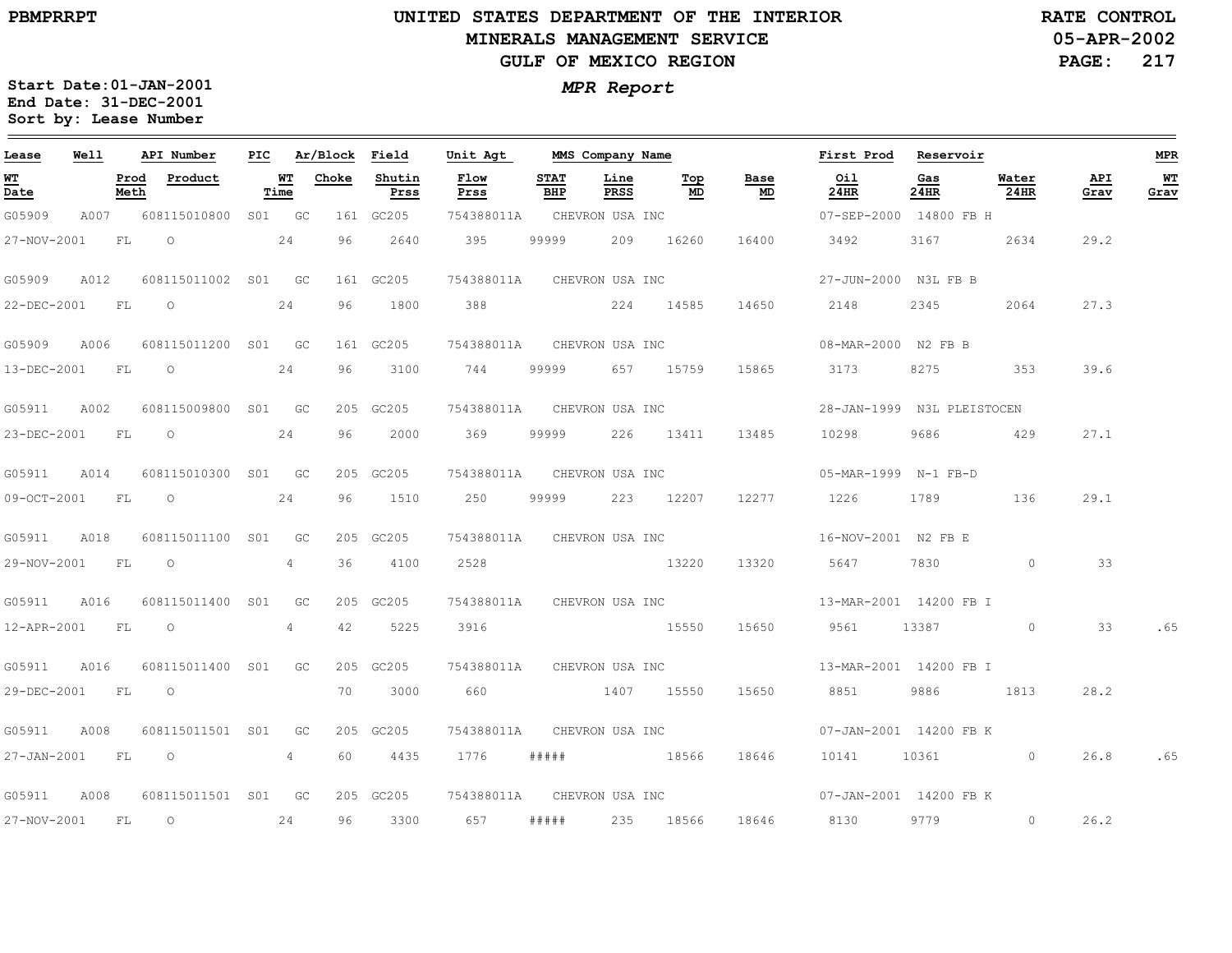$\equiv$ 

# **UNITED STATES DEPARTMENT OF THE INTERIOR MINERALS MANAGEMENT SERVICEGULF OF MEXICO REGION**

**05-APR-2002PAGE: 218 RATE CONTROL**

| Lease            | Well |              | API Number                      | PIC |            | Ar/Block Field |                | Unit Agt                   | MMS Company Name   |              |                                    |                                   | First Prod Reservoir                                    |             |               |             | <b>MPR</b> |
|------------------|------|--------------|---------------------------------|-----|------------|----------------|----------------|----------------------------|--------------------|--------------|------------------------------------|-----------------------------------|---------------------------------------------------------|-------------|---------------|-------------|------------|
| WТ<br>Date       |      | Prod<br>Meth | Product                         |     | WТ<br>Time | Choke          | Shutin<br>Prss | Flow<br>Prss               | <b>STAT</b><br>BHP | Line<br>PRSS | Тор<br>MD                          | Base<br>$\underline{\mathsf{MD}}$ | Oil<br>24HR                                             | Gas<br>24HR | Water<br>24HR | API<br>Grav | WT<br>Grav |
| G05911           |      |              | A017 608115011601 S01 GC        |     |            |                | 205 GC205      | 754388011A CHEVRON USA INC |                    |              |                                    |                                   | 30-AUG-2001 14200 FB L                                  |             |               |             |            |
| 29-SEP-2001      |      | FL           | $\circ$                         |     | 6          | 24             | 2700           | 1862                       |                    |              | 15556                              | 15641                             | 1312                                                    | 1393 0      |               | 30.1        | .65        |
| G05954           | 002  |              | 427014004900 S03                |     | PN         |                | 976 PN969      |                            |                    |              | WALTER OIL & GAS CORPORATION       |                                   | 03-AUG-2000 TEX 6 SAND                                  |             |               |             |            |
| 25-SEP-2001      |      | FL           | $\overline{G}$                  |     | 24         | 30             | 1240           | 900                        | 2132               | 868          | 4894                               | 4932                              | $\circ$                                                 | 3063        | $\circ$       |             | .563       |
| G06044           | A001 |              | 427034033800 S02 MI             |     |            |                | 638 MI619      |                            | GOM SHELF LLC      |              |                                    |                                   | 06-SEP-2001 MA-3A SAND                                  |             |               |             |            |
| 20-SEP-2001 FL G |      |              |                                 |     | 24         | 18             | 1320           | 1240                       | 1204 410 10057     |              |                                    | 10152                             | $\sim$ 3                                                | 2500 000    | 10            | 52          | .593       |
| G06071           | A002 |              | 427044028900 S03 BA             |     |            |                | 494 BA494      |                            | APACHE CORPORATION |              |                                    |                                   | 02-MAR-2000 ROB L-7                                     |             |               |             |            |
| 31-MAY-2001      |      | FL           | $\overline{\mathsf{G}}$         |     |            | 18             | 5000           | 2000                       |                    |              | 805 12612                          | 12667                             | 101                                                     | 2222        | 377           | 55.6        |            |
| G06071           |      |              | 003 427044030100 S01            |     | BA         |                | 494 BA494      |                            | APACHE CORPORATION |              |                                    |                                   | 31-MAY-1997 M-1 SAND                                    |             |               |             |            |
| 11-MAR-2001 FL G |      |              |                                 |     |            | 16             | 1860           | 1010                       | 5245 805 13738     |              |                                    | 13765                             | 25                                                      | 554         | 65            | 55.6        |            |
| G06071           | 003  |              | 427044030100 S02 BA             |     |            |                | 494 BA494      |                            | APACHE CORPORATION |              |                                    |                                   | 14-AUG-2001 RL-10/11/12                                 |             |               |             |            |
| 16-AUG-2001 FL   |      |              | $\overline{\mathbb{G}}$         |     | 24         | 10             | 8900           | 8350                       | 960 13170          |              |                                    | 13550                             | 140                                                     | 4971        | 9             | 54.8        | .686       |
| G06085           | A006 |              | 427054013701 S01 BA A 52 BA052A |     |            |                |                |                            |                    |              |                                    |                                   | 7543920040 SAMEDAN OIL CORPORATION 30-JUN-1996 MF1A FBA |             |               |             |            |
| 23-JUN-2001 FL   |      |              | $\overline{\mathsf{G}}$         |     | 24         | 64             | 740            | 265                        | 1875               | 813          | 9984                               | 10850                             | $\sim$ 7                                                | 2125        | 17            | 48.7        |            |
| G06085           | A006 |              | 427054013701 S01 BA A 52 BA052A |     |            |                |                | 7543920040                 |                    |              | SAMEDAN OIL CORPORATION            |                                   | 30-JUN-1996 MF1A FBA                                    |             |               |             |            |
| 27-DEC-2001      |      | FL           | $\overline{G}$                  |     | 24         | 64             | 1685           | 250                        | 1875               | 978          | 9984                               | 10850                             | $7\overline{ }$                                         | 1580        | 37            | 51.3        |            |
| G06085           | A007 |              | 427054013900 S01 BA A 52 BA052A |     |            |                |                |                            |                    |              | 7543920040 SAMEDAN OIL CORPORATION |                                   | 05-JUL-1996 MF-1                                        |             |               |             |            |
| 24-JUN-2001 FL   |      |              | $\overline{\mathbb{G}}$         |     | 24         | 64             | 300            | 260 000                    | 813                |              | 8790                               | 9560                              | $\sim$ 0                                                | 100         | 67            |             |            |
| G06085           | A007 |              | 427054013900 S01 BA A 52 BA052A |     |            |                |                |                            |                    |              | 7543920040 SAMEDAN OIL CORPORATION |                                   | 05-JUL-1996 MF-1                                        |             |               |             |            |
| 24-DEC-2001      |      | FL           | G                               |     | 24         | 64             | 2245           | 350                        | 978                |              | 8790                               | 9560                              | $\overline{0}$                                          | 100         | 200           |             |            |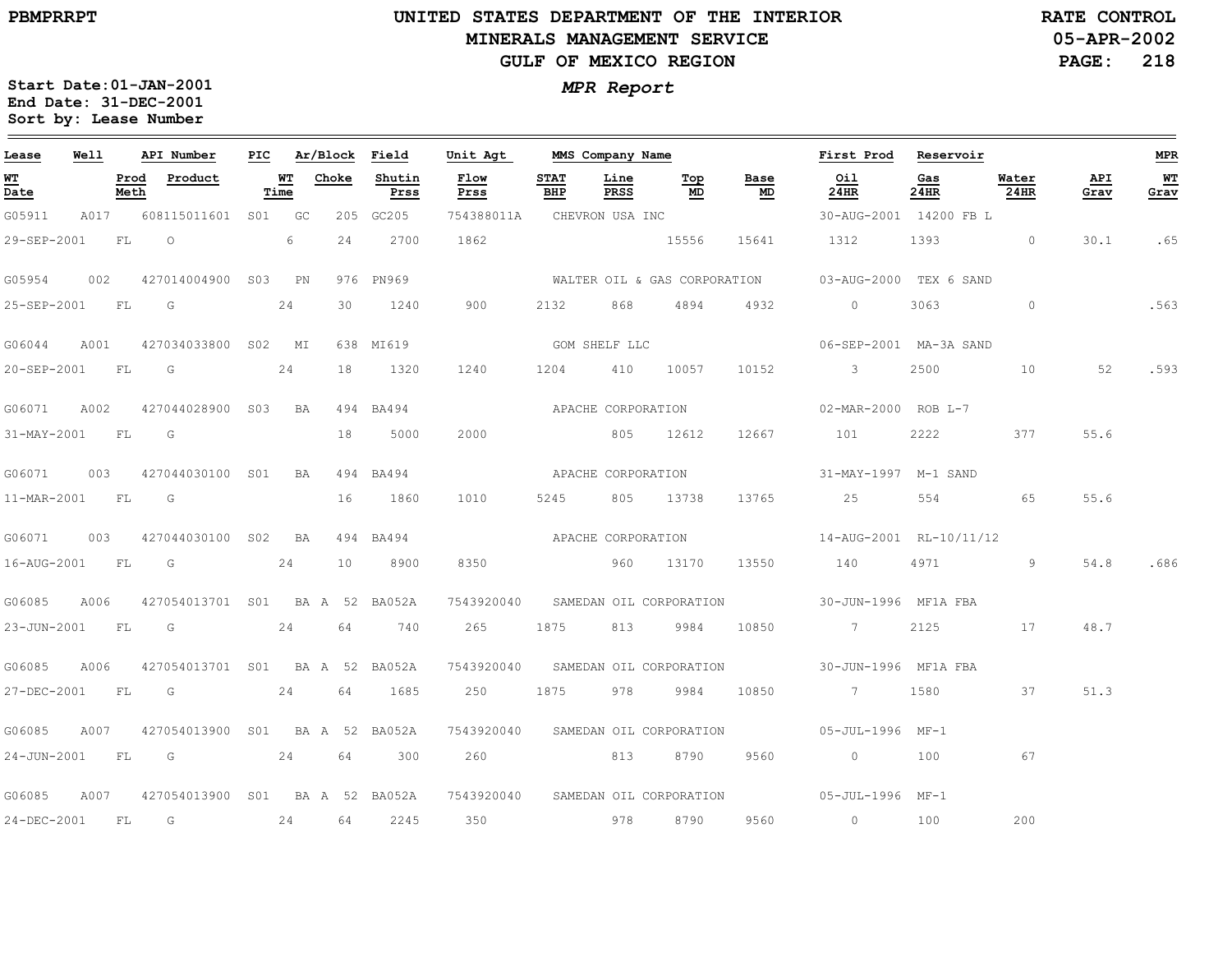### **UNITED STATES DEPARTMENT OF THE INTERIOR MINERALS MANAGEMENT SERVICEGULF OF MEXICO REGION**

**05-APR-2002PAGE: 219 RATE CONTROL**

| Lease             | Well        |              | API Number                      | PIC |                |            | Ar/Block Field | Unit Agt               |                    | MMS Company Name   |                              |            | First Prod                    | Reservoir   |               |             | MPR        |
|-------------------|-------------|--------------|---------------------------------|-----|----------------|------------|----------------|------------------------|--------------------|--------------------|------------------------------|------------|-------------------------------|-------------|---------------|-------------|------------|
| WT<br>Date        |             | Prod<br>Meth | Product                         |     | WT<br>Time     | Choke      | Shutin<br>Prss | Flow<br>Prss           | <b>STAT</b><br>BHP | Line<br>PRSS       | Тор<br>MD                    | Base<br>MD | Oil<br>24HR                   | Gas<br>24HR | Water<br>24HR | API<br>Grav | WT<br>Grav |
| G06088            | E001        |              | 427054010600                    |     |                | S02 BAA 66 | BA052A         |                        |                    |                    | SAMEDAN OIL CORPORATION      |            | 22-DEC-1996                   | 5500' SAND  |               |             |            |
| 10-JUN-2001       |             | FL           | $\overline{\mathsf{G}}$         |     | 24             | 64         | 1400           | 1330                   | 2321               | 833                | 5540                         | 5558       | 2                             | 756         | 22            | 48.7        |            |
| G06088            | E001        |              | 427054010600 S02 BA A 66 BA052A |     |                |            |                |                        |                    |                    | SAMEDAN OIL CORPORATION      |            | 22-DEC-1996                   | 5500' SAND  |               |             |            |
| 14-DEC-2001       |             | FL           | G                               |     | 24             | 64         | 1475           | 1280                   | 2321               | 961                | 5540                         | 5558       | $2 -$                         | 705         | 24            | 51.3        |            |
| G06093            | B006        |              | 427064041800 S02                |     | GA             |            | 209 GA209      |                        |                    |                    | EXXON MOBIL CORPORATION      |            | 23-MAR-2000 MM-31             |             |               |             |            |
| $04-0CT-2001$     |             | FL.          | G                               |     | $\overline{4}$ | 64         | 1703           | 1245                   | 1218               |                    | 11361                        | 11430      | 13                            | 4144        | $\circ$       | 37.2        |            |
| G06093            | B009        |              | 427064042700 D01                |     | GA             |            | 209 GA209      |                        |                    |                    | EXXON MOBIL CORPORATION      |            | 16-APR-2001 00-10, RK         |             |               |             |            |
| 15-MAY-2001       |             | FL.          | G                               |     | $\overline{4}$ | 24         | 3370           | 2594                   | #####              | 1144               | 10890                        | 10966      | 54                            | 11425       | 8             | 46.1        | .6         |
| G06093            | B009D       |              | 427064042700 D02                |     | GA             |            | 209 GA209      |                        |                    |                    | EXXON MOBIL CORPORATION      |            | 16-APR-2001 MM-20, RT         |             |               |             |            |
| $03 - JUN - 2001$ |             | FL.          | G                               |     | $\overline{4}$ | 20         | 2850           | 1998                   | # # # # #          | 1270               | 8622                         | 8654       | 34                            | 5755        | $\circ$       | 50.8        | .6         |
| G06093            | <b>B010</b> |              | 427064042900 S01                |     | GA             |            | 209 GA209      |                        |                    |                    | EXXON MOBIL CORPORATION      |            | 29-JUN-2001 LL-15, RA         |             |               |             |            |
| 23-JUL-2001       | GL          |              | $\circ$                         |     | $\overline{4}$ | 28         |                | 1472                   |                    |                    | 9847                         | 10630      | 1595                          | 3083        | $\circ$       | 32.5        | .6         |
| G06104            | A003        |              | 427064042000 S03 GA             |     |                |            | 333 GA333      |                        |                    |                    | ANADARKO PETROLEUM CORPORATI |            | 13-FEB-2001 RL-3              |             |               |             |            |
| 20-FEB-2001       | FL          |              | G                               |     | 24             | 18         | 3100           | 2800                   |                    | 410                | 7636                         | 7662       | 15                            | 4227        | 2             | 55.4        | .6         |
| G06156            | B001        |              | 427084042400 S02 HI             |     |                |            | 116 HI116      | FOREST OIL CORPORATION |                    |                    |                              |            | $03 - JUL - 1999$ ROB $L - 3$ |             |               |             |            |
| 19-AUG-2001       | FL          |              | $\overline{\mathsf{G}}$         |     | 24             | 30         | $\sim$ 0       |                        | 7878               | 1141               | 9765                         | 9824       | 227                           | 14110       | 1687          | 42.8        | .594       |
| G06165            | A001        |              | 427084029001 S01 HI             |     |                |            | 177 HI177      |                        |                    | W & T OFFSHORE INC |                              |            | 14-AUG-2001 KE-1A RB SAND     |             |               |             |            |
| 28-SEP-2001       | FL          |              | G<br>24                         |     |                | 15         | 5480           | 5350                   | # # # # #          | 1290               | 12294                        | 12348      | 297                           | 8763        | $\sim$ 2      | 47.2        | .6         |
| G06165            | A003        |              | 427084034501 S01 HI             |     |                |            | 177 HI177      |                        |                    | W & T OFFSHORE INC |                              |            | 21-DEC-2000 KE-2 RD SAND      |             |               |             |            |
| $03 - OCT - 2001$ |             | FL           | G                               |     | 24             | 18         | 2540           | 2365                   | # # # # #          | 1275               | 13082                        | 13122      | 157                           | 3940        | $\circ$       | 53.7        | .6         |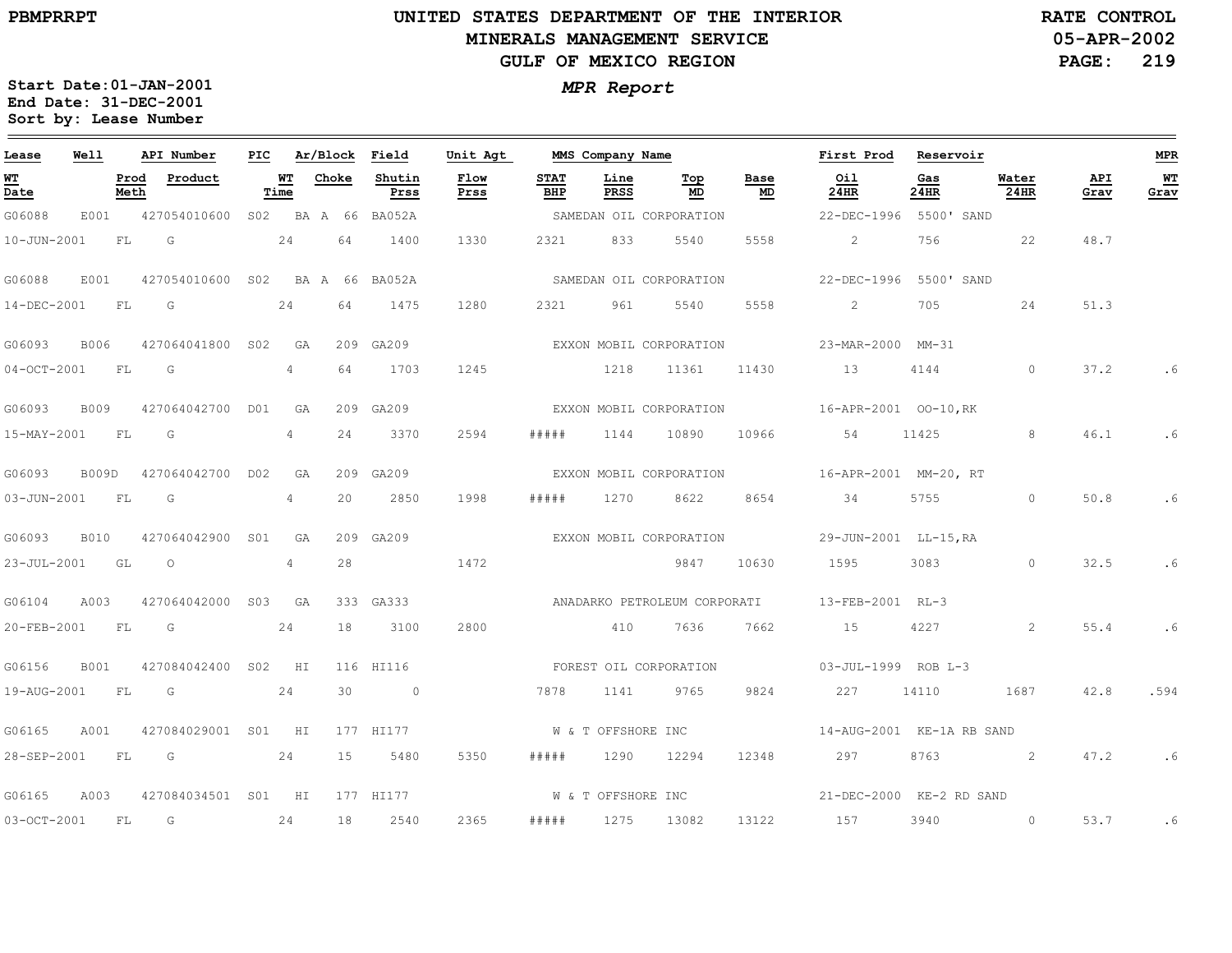$\equiv$ 

# **UNITED STATES DEPARTMENT OF THE INTERIOR MINERALS MANAGEMENT SERVICEGULF OF MEXICO REGION**

**05-APR-2002PAGE: 220 RATE CONTROL**

| Lease             | Well |              | API Number              | PIC |            | Ar/Block | Field          | Unit Agt           |                    | MMS Company Name   |            |                                   | First Prod                  | Reservoir   |                                                  |             | <b>MPR</b>   |
|-------------------|------|--------------|-------------------------|-----|------------|----------|----------------|--------------------|--------------------|--------------------|------------|-----------------------------------|-----------------------------|-------------|--------------------------------------------------|-------------|--------------|
| <u>WT</u><br>Date |      | Prod<br>Meth | Product                 |     | WТ<br>Time | Choke    | Shutin<br>Prss | Flow<br>Prss       | <b>STAT</b><br>BHP | Line<br>PRSS       | Top<br>MD  | Base<br>$\underline{\mathsf{MD}}$ | Oil<br>24HR                 | Gas<br>24HR | Water<br>24HR                                    | API<br>Grav | $WT$<br>Grav |
| G06165            | A005 |              | 427084041901 S01 HI     |     |            |          | 177 HI177      |                    |                    | W & T OFFSHORE INC |            |                                   | 06-FEB-2001 KE-1 RB SAND    |             |                                                  |             |              |
| $01-0CT-2001$     |      | FL           | G                       |     | 24         | 24       | 3850           | 3515               | # # # # #          | 1290               | 12294      | 12384                             | 224                         | 13574       |                                                  | 47.9        | .6           |
| G06165            | A006 |              | 427084053600 S02 HI     |     |            |          | 177 HI177      |                    |                    | W & T OFFSHORE INC |            |                                   | 23-APR-2001 KA-1 RC SAND    |             |                                                  |             |              |
| $01-0CT-2001$     |      | FL           | G                       |     | 24         | 17       | 4515           | 4270               | # # # # #          | 1305               | 11510      | 11560                             | 351                         | 14340       | $\overline{0}$                                   | 46.5        | . 6          |
| G06165            | A007 |              | 427084054001 S01 HI     |     |            |          | 177 HI177      |                    |                    | W & T OFFSHORE INC |            |                                   | 14-JUN-2001 KE-1 RA SAND    |             |                                                  |             |              |
| $01-OCT-2001$     |      | FL.          | G                       |     | 24         | 18       | 4590           | 4320               | # # # # #          |                    | 1290 12986 | 13050                             | 209                         | 8749        |                                                  | 45.4        | .6           |
| G06165            | A008 |              | 427084055001 S01 HI     |     |            |          | 177 HI177      |                    |                    | W & T OFFSHORE INC |            |                                   | 14-DEC-2001 JA UPPER SAND   |             |                                                  |             |              |
| 24-DEC-2001       |      | FL           | G                       |     | 24         | 32       | 660            | 410                |                    |                    | 1137 12726 | 12754                             | $4\overline{4}$             | 1450        | $\sim$ $\sim$ $\sim$ $\sim$ $\sim$ $\sim$ $\sim$ | 49.7        | .6           |
| G06167            |      |              | 001 427084030100 S01 HI |     |            |          | 195 HI195      |                    | APACHE CORPORATION |                    |            |                                   | 31-AUG-1989 LOWER ROB L     |             |                                                  |             | 7126         |
| 30-MAY-2001       |      | FL           | G                       |     |            | 19       | 1500           | 860                |                    | 450 16072          |            | 16120                             | $5 - 5$                     | 3383        | $\sim$ 4                                         | 48.9        |              |
| G06167            | C002 |              | 427084044100 S01        |     | HI         |          | 195 HI195      |                    | APACHE CORPORATION |                    |            |                                   | 30-NOV-1996 ROB M SAND      |             |                                                  |             |              |
| 30-MAY-2001       |      | FL           | G                       |     |            | 64       | 1600           | 525                | 1591               |                    | 450 11992  | 12065                             | $\overline{9}$              | 4777        | 503                                              | 48.9        |              |
| G06167            | C003 |              | 427084044900 SO1        |     | HI         |          | 195 HI195      |                    |                    | APACHE CORPORATION |            |                                   | 31-JUL-1997 ROB M SAND      |             |                                                  |             |              |
| 30-MAY-2001       |      | FL           | G                       |     |            | 64       | 1100           | 500                | 1048               |                    | 450 12544  | 12602                             | $\sim$ 2                    | 6555        | $\Omega$                                         | 48.9        |              |
| G06167            | C004 |              | 427084045400 S02        |     | HI         |          | 195 HI195      |                    | APACHE CORPORATION |                    |            |                                   | 28-JUL-2000 ROB M SAND      |             |                                                  |             |              |
| 30-MAY-2001       |      | <b>FL</b>    | <b>G</b>                |     |            | 96       | 1400           | 525                |                    |                    | 450 14552  | 14648                             | 8 <sup>1</sup>              | 4588        | 305                                              | 48.9        |              |
| G06167            | C005 |              | 427084046700 S01        |     | HI         |          | 195 HI195      |                    | APACHE CORPORATION |                    |            |                                   | 31-DEC-1997 ROB M DEEP      |             |                                                  |             |              |
| 30-MAY-2001       |      | FL           | <b>G</b>                |     |            | 64       | 1250           | 525                |                    | 450 15312          |            | 15456                             | $6\overline{6}$             | 7557 — 17   | 80                                               | 48.9        |              |
| G06167            | C006 |              | 427084050802 S01 HI     |     |            |          | 195 HI195      | APACHE CORPORATION |                    |                    |            |                                   | $12 - JUL - 2000$ ROB L "C" |             |                                                  |             |              |
| 30-MAY-2001       |      | FL           | $\overline{G}$          |     |            | 42       | 2960           | 1460               | # # # # #          |                    | 1080 17648 |                                   | 17700 28                    | 12814       | 8 <sup>1</sup>                                   | 48.9        |              |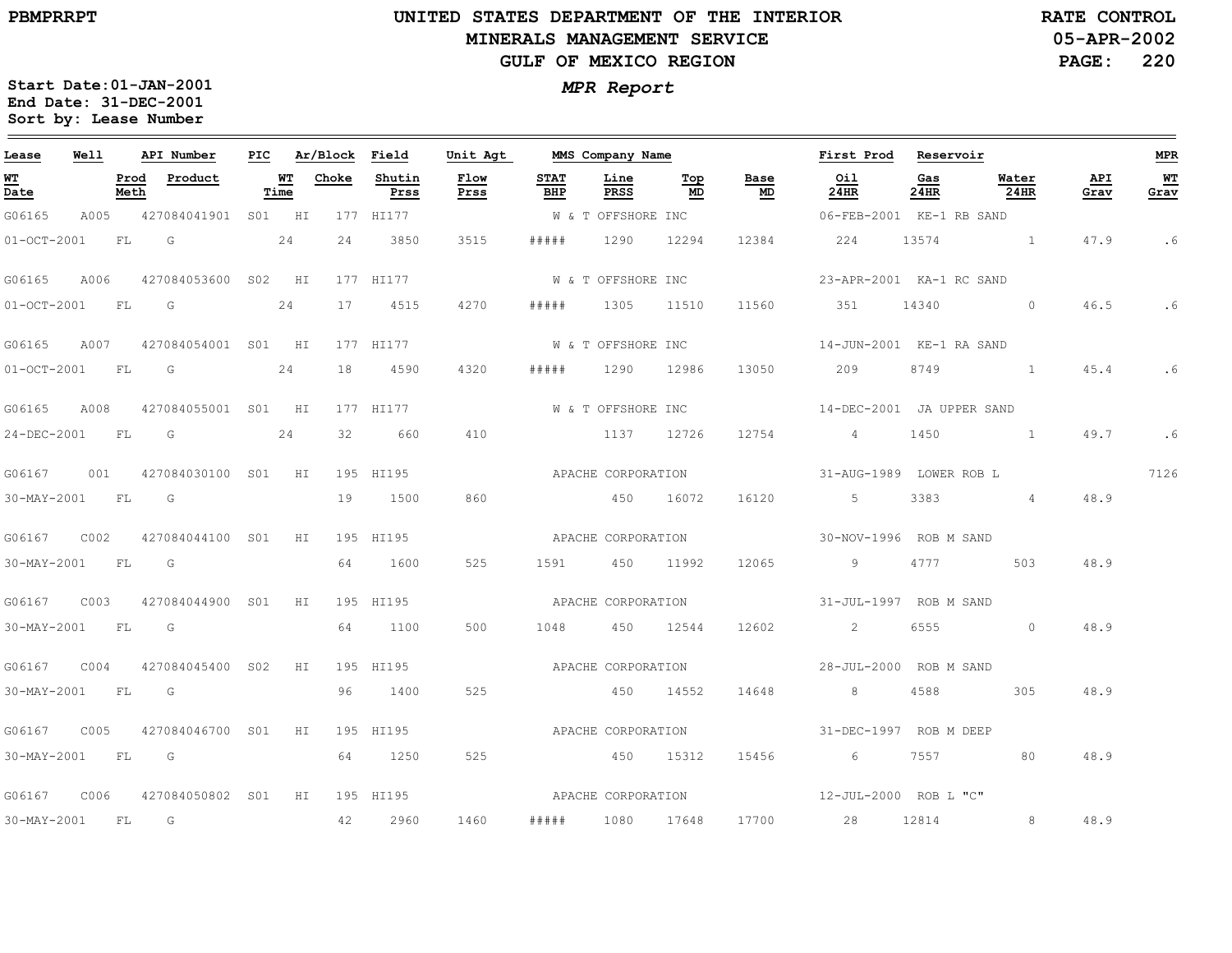$\equiv$ 

# **UNITED STATES DEPARTMENT OF THE INTERIOR MINERALS MANAGEMENT SERVICEGULF OF MEXICO REGION**

**05-APR-2002PAGE: 221 RATE CONTROL**

| Lease            | Well |      | API Number                                   |            | PIC Ar/Block Field |                | Unit Agt     |                    | MMS Company Name   |                         |                 | First Prod Reservoir                                    |             |                  |             | <b>MPR</b> |
|------------------|------|------|----------------------------------------------|------------|--------------------|----------------|--------------|--------------------|--------------------|-------------------------|-----------------|---------------------------------------------------------|-------------|------------------|-------------|------------|
| WT<br>Date       |      | Meth | Prod Product                                 | WT<br>Time | Choke              | Shutin<br>Prss | Flow<br>Prss | <b>STAT</b><br>BHP | Line<br>PRSS       | Тор<br>MD               | Base<br>MD      | Oil<br>24HR                                             | Gas<br>24HR | Water<br>$24$ HR | API<br>Grav | WT<br>Grav |
| G06167           |      |      | C007 427084051900 S01 HI 195 HI195           |            |                    |                |              |                    | APACHE CORPORATION |                         |                 | 20-OCT-2000 ROB L "C"                                   |             |                  |             |            |
| 30-MAY-2001      |      | FL G |                                              |            | 40                 | 2900           | 1400         | #####              |                    | 1080 18048              |                 | 18124 34                                                | 13882       |                  | 48.9        |            |
|                  |      |      | G06168 B001 427084033900 S01 HI 196 HI196    |            |                    |                |              |                    |                    |                         |                 | EXXON MOBIL CORPORATION 50-NOV-1990 LL-10               |             |                  |             | 1683       |
| 15-JAN-2001 FL G |      |      |                                              |            | 32                 | 710            | 330          | 1830               |                    | 310 10790               | 10844           | $\circ$                                                 | 61          | $\sim$ 0         |             |            |
|                  |      |      |                                              |            |                    |                |              |                    |                    |                         |                 | EXXON MOBIL CORPORATION 51-DEC-1990 MM-5                |             |                  |             | 3189       |
| 14-JAN-2001 FL G |      |      |                                              |            | 64                 | 560            | 345          |                    |                    |                         |                 | 2825 320 12352 12404 22                                 | 1965        | $\circ$          |             |            |
|                  |      |      | G06214 A001 427104001802 S03 HI A 231 HI244A |            |                    |                |              |                    |                    |                         |                 |                                                         |             |                  |             |            |
| 03-JUN-2001 FL G |      |      |                                              | 24         |                    | 20 1120        | 580          | 2136               | 1292               | 6834                    | 6876            | $\mathbf{2}$                                            | 2692        | 17               | 47.9        |            |
|                  |      |      | G06214 A001 427104001802 S03 HI A 231 HI244A |            |                    |                |              |                    |                    | SAMEDAN OIL CORPORATION |                 | 27-NOV-1997 5600'SAND                                   |             |                  |             |            |
|                  |      |      | 11-DEC-2001 FL G 24                          |            |                    | 20 1080        | 410          |                    |                    | 2136 1176 6834 6876     |                 | 1 1703 25                                               |             |                  | 49.2        |            |
| G06237 A002      |      |      | 427094082001 SO2 HI A 553 HI552A             |            |                    |                |              |                    |                    |                         |                 | MISSION RESOURCES CORPORATIO      07-JUN-2001  L-1 SAND |             |                  |             |            |
| 26-JUN-2001 FL G |      |      |                                              |            | 24 16              | 3500           | 3400         |                    | 988                |                         |                 | 7160 7196 59                                            |             | 5147 0           | 53.8        | .604       |
|                  |      |      | G06237 A007 427094103200 S01 HI A 553 HI552A |            |                    |                |              |                    |                    |                         |                 |                                                         |             |                  |             |            |
|                  |      |      | 12-AUG-2001 FL G 24                          |            |                    | 22 5350        | 1005         |                    |                    |                         |                 | 1050 13880 13894 23 963 16 53                           |             |                  |             | .604       |
| G06238           |      |      | A009 427094102600 S02 HI A 556 HI557A        |            |                    |                |              |                    |                    |                         |                 | AMERADA HESS CORPORATION 15-OCT-1998 P-1-4-III          |             |                  |             |            |
|                  |      |      | 14-AUG-2001 FL O                             | 24         |                    | 21 2480        | 1580         |                    |                    |                         | 985 13342 13380 | 403                                                     |             | 570 925          |             | 37.4 .643  |
| G06358           | A001 |      | 608074005100 D03 GB                          |            |                    | 189 GB189      |              |                    |                    |                         |                 | TEXACO EXPLORATION AND PROD 27-OCT-1997 YAR D SG800     |             |                  |             |            |
|                  |      |      | 07-JUN-2001 GL O 24                          |            |                    | 128 119        |              |                    |                    |                         | 950 6252 6344   | 45 39 180                                               |             |                  | 44.5        |            |
|                  |      |      | G06358 A003 608074005902 S01 GB 189 GB189    |            |                    |                |              |                    |                    |                         |                 | TEXACO EXPLORATION AND PROD 01-OCT-1997 YAR A1 SG800    |             |                  |             |            |
| 10-JUN-2001 GL O |      |      | 24                                           |            | 128                |                | 109          |                    |                    |                         |                 | 2292 7565 7638 12                                       |             | 65 22            | 40.3        |            |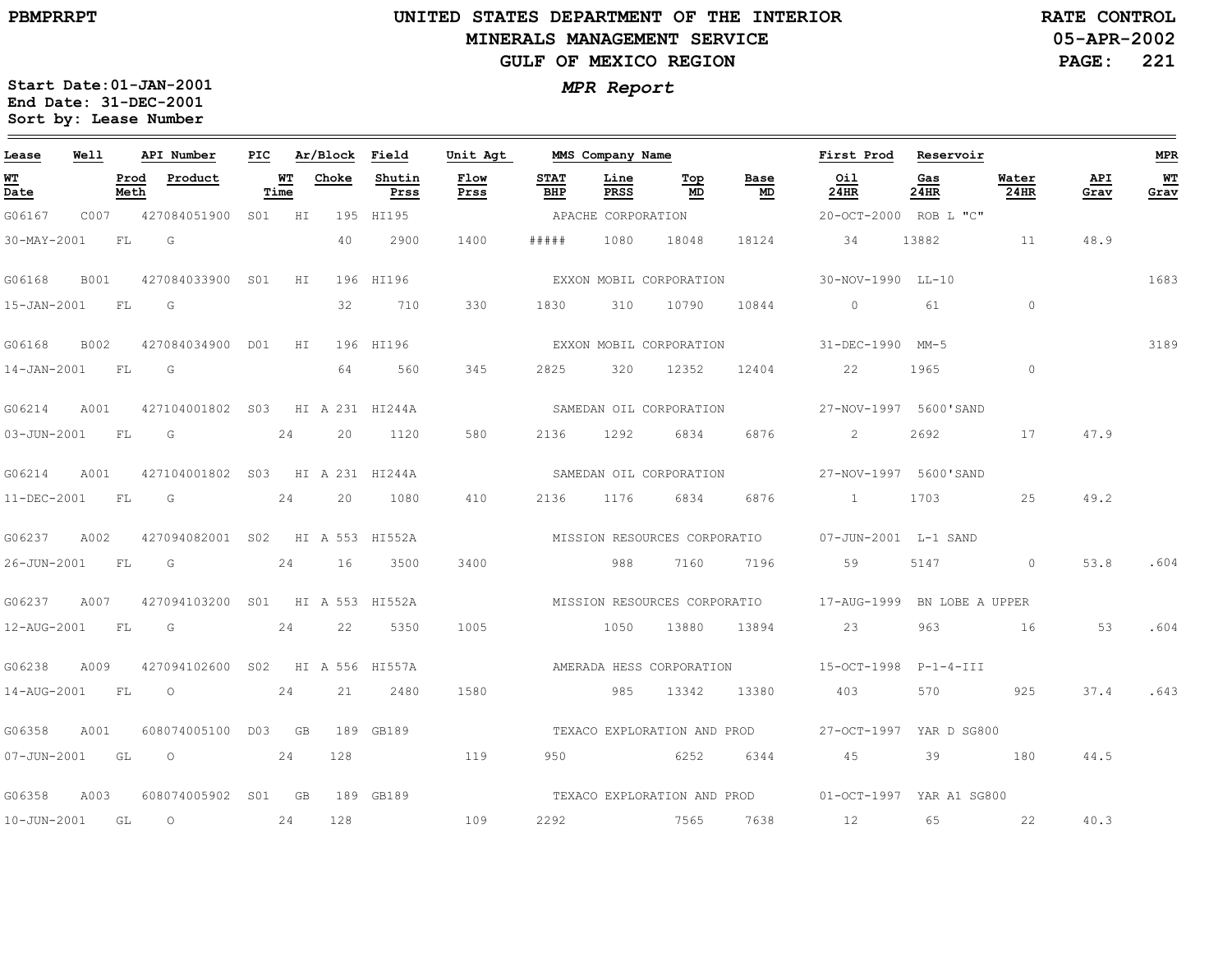# **UNITED STATES DEPARTMENT OF THE INTERIOR MINERALS MANAGEMENT SERVICEGULF OF MEXICO REGION**

**05-APR-2002PAGE: 222 RATE CONTROL**

| Lease              | Well |              | API Number          |                   | PIC Ar/Block Field |                | Unit Agt     |                    | MMS Company Name            |           |                             | First Prod                                       | Reservoir   |                |             | MPR        |
|--------------------|------|--------------|---------------------|-------------------|--------------------|----------------|--------------|--------------------|-----------------------------|-----------|-----------------------------|--------------------------------------------------|-------------|----------------|-------------|------------|
| <u> WТ</u><br>Date |      | Prod<br>Meth | Product             | <u>WT</u><br>Time | Choke              | Shutin<br>Prss | Flow<br>Prss | <b>STAT</b><br>BHP | Line<br>PRSS                | Top<br>MD | Base<br>MD                  | Oil<br>24HR                                      | Gas<br>24HR | Water<br>24HR  | API<br>Grav | WT<br>Grav |
| G06358             | A005 |              | 608074009501 S01 GB |                   |                    | 189 GB189      |              |                    |                             |           | TEXACO EXPLORATION AND PROD | 07-NOV-1999 YARCS800                             |             |                |             |            |
| 14-JUN-2001        |      | GL           | $\circ$             | 24                | 128                |                | 124          |                    | 780 7442                    |           | 7461                        | $\overline{2}$                                   | 52          | $\circ$        | 44.2        |            |
| G06358             | A010 |              | 608074010700 S01 GB |                   |                    | 189 GB189      |              |                    |                             |           |                             | TEXACO EXPLORATION AND PROD 30-JUN-1992 YARCS800 |             |                |             | 1147       |
| 13-JUN-2001        |      | GL           | $\circ$             | 24                | 128                |                | 130          | 1100               |                             | 6665      | 6765                        | 6                                                | 126         | 318            | 51.2        |            |
| G06358             | A013 |              | 608074010800 D01 GB |                   |                    | 189 GB189      |              |                    |                             |           | TEXACO EXPLORATION AND PROD | 01-SEP-2000 YAR D SG800                          |             |                |             |            |
| 30-JUN-2001 GL     |      |              | $\circ$             | 24                | 43                 |                | 157          |                    | 6174                        |           | 6300                        | 436                                              | 1009        | 89             | 45.4        |            |
| G06358             | A008 |              | 608074011000 S01 GB |                   |                    | 189 GB189      |              |                    |                             |           | TEXACO EXPLORATION AND PROD | 30-SEP-1992 YARCS800                             |             |                |             | 301        |
| 12-JUN-2001        |      | GL           | $\circ$             | 24                | 128                |                | 128          | 99999              |                             | 6886      | 6998                        | 3                                                | 126         | 12             | 49.2        |            |
| G06358             | A015 |              | 608074012001 S01 GB |                   |                    | 189 GB189      |              |                    | TEXACO EXPLORATION AND PROD |           |                             | 07-MAR-1997 YARCS800                             |             |                |             |            |
| 13-JUN-2001        |      | GL           | $\circ$             | 24                | 192                |                | 131          |                    | 626 6610                    |           | 6764                        | 16                                               | 102         | 12             | 47.2        |            |
| G06358             | A017 |              | 608074012400 S03 GB |                   |                    | 189 GB189      |              |                    |                             |           | TEXACO EXPLORATION AND PROD | 01-MAY-1995 YARM A-1SEG890                       |             |                |             |            |
| 13-JUN-2001        |      | GL           | $\circ$             | 24                | 128                |                | 134          | 380                |                             | 6698      | 6768                        | 18                                               | 210         | 42             | 34.5        |            |
| G06358             | A018 |              | 608074012600 S01 GB |                   |                    | 189 GB189      |              |                    |                             |           | TEXACO EXPLORATION AND PROD | 31-JAN-1994 YARCS800                             |             |                |             | $\Omega$   |
| 23-JUN-2001        |      | GL           | $\circ$             | 24                | 128                |                | 123          |                    | 99999 8576                  |           | 8683                        | 65                                               | 155         | 343            | 45.1        |            |
| G06358             | A019 |              | 608074012701 S01 GB |                   |                    | 189 GB189      |              |                    |                             |           |                             | TEXACO EXPLORATION AND PROD 31-MAR-1994 YARCS800 |             |                |             |            |
| 12-JUN-2001        |      | FL           | $\circ$             | 24                | 64                 |                | 186          |                    |                             | 7170      | 7534                        | 37                                               | 3719        | 17             | 51.9        |            |
| G06359             | A001 |              | 608074006400 S03 GB |                   |                    | 191 GB236      |              |                    | CHEVRON USA INC             |           |                             | 30-APR-2001 3200 SAND                            |             |                |             |            |
| 17-MAY-2001 FL     |      |              | $\overline{G}$      | 24                | 36                 |                | 841          |                    | 3460                        |           | 3510                        | $\sim$ 0                                         | 7747        | $\mathbf{3}$   |             |            |
| G06359             | A001 |              | 608074006400 S03 GB |                   |                    | 191 GB236      |              |                    |                             |           |                             | CHEVRON USA INC 30-APR-2001 3200 SAND            |             |                |             |            |
| $02 - JUN - 2001$  |      | FL           | $\overline{G}$      | 24                | 36                 | 1200           | 800          |                    | 255                         | 3460      | 3510                        | $\overline{0}$                                   | 7012        | $\overline{4}$ |             |            |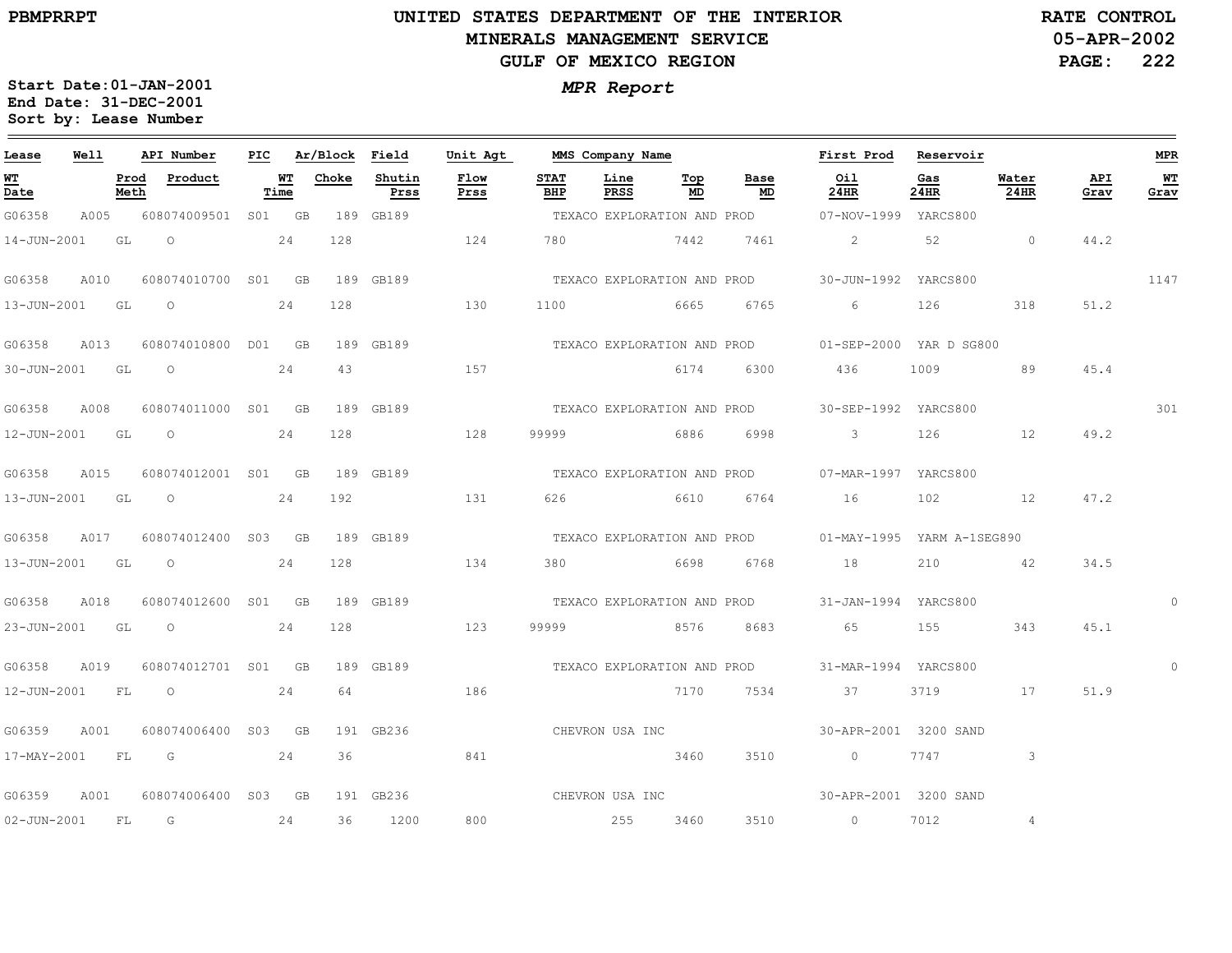# **UNITED STATES DEPARTMENT OF THE INTERIOR MINERALS MANAGEMENT SERVICEGULF OF MEXICO REGION**

**05-APR-2002PAGE: 223 RATE CONTROL**

| Lease                                                                       | Well        |              | API Number                | PIC |             | Ar/Block | Field          | Unit Agt     |                    | MMS Company Name      |           |                                   | First Prod Reservoir                               |                        |               |             | <b>MPR</b> |
|-----------------------------------------------------------------------------|-------------|--------------|---------------------------|-----|-------------|----------|----------------|--------------|--------------------|-----------------------|-----------|-----------------------------------|----------------------------------------------------|------------------------|---------------|-------------|------------|
| $\overline{\mathbf{W}}$ $\overline{\mathbf{T}}$<br>$\overline{\text{Date}}$ |             | Prod<br>Meth | Product                   |     | $W$<br>Time | Choke    | Shutin<br>Prss | Flow<br>Prss | <b>STAT</b><br>BHP | Line<br>PRSS          | Top<br>MD | Base<br>$\underline{\mathsf{MD}}$ | 0i1<br>24HR                                        | Gas<br>24HR            | Water<br>24HR | API<br>Grav | WT<br>Grav |
| G06359                                                                      | A001        |              | 608074006400              |     | S03 GB      |          | 191 GB236      |              |                    | CHEVRON USA INC       |           |                                   |                                                    | 30-APR-2001 3200 SAND  |               |             |            |
| 02-JUN-2001                                                                 |             | FL           | G                         |     | 6           | 36       | 1200           | 800          |                    | 255                   | 3460      | 3510                              | $\overline{0}$                                     | 7011                   | $\sim$ 4      |             | .6         |
| G06359                                                                      | A007        |              | 608074064600 S01 GB       |     |             |          | 191 GB236      |              |                    | CHEVRON USA INC       |           |                                   | 15-JUL-2000 85 4L/5RB                              |                        |               |             |            |
| 15-FEB-2001 FL                                                              |             |              | G $24$                    |     |             | 64       | 858            | 220          |                    | 400 218               | 9936      | 10027                             | $\overline{0}$                                     | 1243                   | $\circ$       | 32.6        |            |
| G06359                                                                      | A007        |              | 608074064600 S01          |     | GB          |          | 191 GB236      |              |                    | CHEVRON USA INC       |           |                                   | 15-JUL-2000 85 4L/5RB                              |                        |               |             |            |
| 04-JUN-2001                                                                 |             | FL           | G                         |     | 6           | 64       | 900            | 287          | 400                |                       | 287 9936  | 10027                             | $\overline{0}$                                     | 498                    | 30            |             |            |
| G06359                                                                      | A010        |              | 608074064700 S01 GB       |     |             |          | 191 GB236      |              |                    | CHEVRON USA INC       |           |                                   | 11-NOV-2000 4500 FB-1                              |                        |               |             |            |
| 02-JUN-2001 FL G                                                            |             |              |                           |     | 24          | 64       | 1000           | 270          |                    | 270                   | 5296      | 5686                              | $\overline{0}$                                     | 2531                   | 13            |             |            |
| G06655                                                                      | A010        |              | 177044071000 S01 EC       |     |             |          | 346 EC359      |              |                    |                       |           |                                   | DOMINION EXPLORATION & PRODU 01-MAR-2000 B2 FBA    |                        |               |             |            |
| 02-JUN-2001                                                                 |             | FL           | G                         |     | 8           | 64       | 920            | 100          |                    | 1194                  | 6254      | 6390                              | 60                                                 | 65                     | 657           | 39.8        | .621       |
| G06668                                                                      |             |              | A003D 177054091500 D02 VR |     |             |          | 164 VR164      |              |                    |                       |           |                                   | EXXON MOBIL CORPORATION 30-APR-1993 E-40, RA       |                        |               |             | $\circ$    |
| 25-JAN-2001 FL                                                              |             |              | $\overline{O}$            |     |             | 10       |                | 2100         |                    |                       |           |                                   | 2619 12791 12835 146                               |                        | 5             | 42.9        |            |
| G06678                                                                      | A003        |              | 177054106801 S01          |     | <b>VR</b>   |          | 249 VR249      |              |                    |                       |           | AVIARA ENERGY CORPORATION         | 28-FEB-1998 1750' SAND                             |                        |               |             |            |
| 18-APR-2001                                                                 |             | FL           | G                         |     |             | 64       | 645            | 470          |                    | 1052                  | 3266      | 3771                              | $\circ$                                            | 9878                   | $\circ$       |             |            |
| G06678                                                                      | <b>B001</b> |              | 177054112800 S01          |     | <b>VR</b>   |          | 249 VR249      |              |                    |                       |           | AVIARA ENERGY CORPORATION         |                                                    | 22-JAN-2001 2700' SAND |               |             |            |
| 18-FEB-2001                                                                 |             | FL           | G                         |     | 4           | 38       | 1200           | 1125         |                    | 1056                  | 3913      | 4411                              | $\overline{0}$                                     | 6656                   | $\circ$       |             |            |
| G06736                                                                      | 001         |              | 177114081200 S05 SS       |     |             |          | 66 SS069       |              |                    |                       |           |                                   | NEWFIELD EXPLORATION COMPANY $10-$ OCT-2000 11050' |                        |               |             |            |
| 31-JAN-2001 GL                                                              |             |              | $\circ$                   |     |             | 99       |                | 1550         |                    |                       | 11054     | 11063                             | 646                                                |                        | $\mathcal{S}$ | 30.6        |            |
| G06767                                                                      |             |              | 005 177154107200 S01 ST   |     |             |          | 143 ST172      |              |                    | RME PETROLEUM COMPANY |           |                                   | $14 - \text{AUG} - 2001$ $F - \text{SAND}$         |                        |               |             |            |
| 20-SEP-2001 FL G                                                            |             |              |                           |     | 24          |          | 64 8930        | 7900         | # # # # #          | 1000 17904            |           | 17996                             | 269 14963                                          |                        | 19            | 46          | .605       |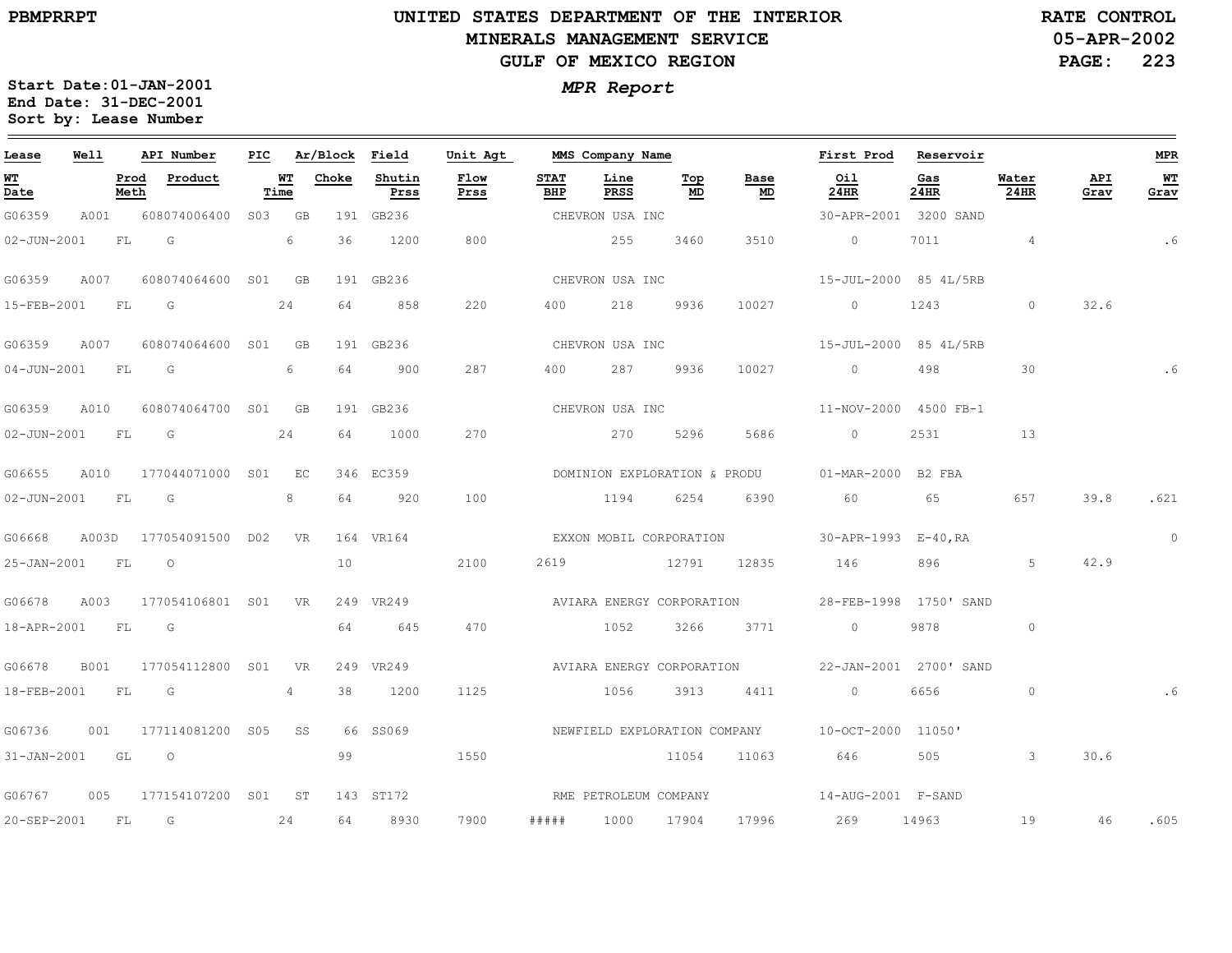# **UNITED STATES DEPARTMENT OF THE INTERIOR MINERALS MANAGEMENT SERVICEGULF OF MEXICO REGION**

**05-APR-2002PAGE: 224 RATE CONTROL**

**Start Date:01-JAN-2001** *MPR Report* **End Date: 31-DEC-2001 Sort by: Lease Number**   $\qquad \qquad$ 

| Lease             | Well  |              | API Number                      | PIC |                                                         | Ar/Block Field |                | Unit Agt                     |                    | MMS Company Name             |                                  |                              | First Prod Reservoir                                         |             |               |             | <b>MPR</b>             |
|-------------------|-------|--------------|---------------------------------|-----|---------------------------------------------------------|----------------|----------------|------------------------------|--------------------|------------------------------|----------------------------------|------------------------------|--------------------------------------------------------------|-------------|---------------|-------------|------------------------|
| <u>WT</u><br>Date |       | Prod<br>Meth | Product                         |     | $\overline{\mathbf{M}}$ $\overline{\mathbf{T}}$<br>Time | Choke          | Shutin<br>Prss | Flow<br>Prss                 | <b>STAT</b><br>BHP | Line<br>PRSS                 | $\underline{\texttt{Top}}$<br>MD | Base<br>MD                   | Oil<br>24HR                                                  | Gas<br>24HR | Water<br>24HR | API<br>Grav | W <sub>T</sub><br>Grav |
| G06813            | 001   |              | 177244040901                    |     | S01 MP                                                  |                | 159 MP159      |                              |                    | CALLON PETROLEUM OPERATING C |                                  |                              | 25-JAN-2001 BA-4 SAND                                        |             |               |             |                        |
| 02-MAR-2001       |       | FL           | G                               |     | 24                                                      | 15             | 1340           | 1290                         |                    | 922                          | 3538                             | 3542                         | $\overline{0}$                                               | 1621        | 42            |             | .6                     |
| G06868            | A001  |              | 608164015500 S01 VK             |     |                                                         |                | 27 VK027       |                              |                    | CHEVRON USA INC              |                                  |                              | 31-DEC-1991 3000 SAND                                        |             |               |             | 1486                   |
| 22-JUN-2001 FL    |       |              | G<br>24                         |     |                                                         | 64             | 1020           | 200                          |                    | 1194 333                     | 3012                             | 3024                         | $\overline{0}$                                               | 1702        | 254           |             |                        |
| G06884            | A006  |              | 608164026101 S01 VK             |     |                                                         |                | 780 VK780      | 754398005A                   |                    | SHELL OFFSHORE INC           |                                  |                              | 20-JUL-2001 L BSF RC                                         |             |               |             |                        |
| 21-JUL-2001       |       | FL           | G                               |     | 19                                                      | 20             | 6140           | 5556                         |                    | 1218                         | 12110                            | 12330                        | 433                                                          | 9507        | 43            | 48          | .63                    |
| G06946            | SS005 |              | 608174089100 S01 MC             |     |                                                         |                | 321 MC365      |                              |                    |                              |                                  |                              | WALTER OIL & GAS CORPORATION 11-SEP-2001 PLIOCENE 12300'SAND |             |               |             |                        |
| 11-SEP-2001       |       | FL           | G                               |     | 24                                                      | 19             | 4525           | 4410                         | #####              | 12486 12546                  |                                  |                              | 873                                                          | 8320        | $\circ$       | 52.3        | .634                   |
| G06946            | SS005 |              | 608174089100 S01 MC             |     |                                                         |                | 321 MC365      |                              |                    |                              |                                  |                              | WALTER OIL & GAS CORPORATION 11-SEP-2001 PLIOCENE 12300'SAND |             |               |             |                        |
| 24-SEP-2001       |       | FL           | G                               |     | 24                                                      | 22             | 4510           | 3610                         | #####              | 1100                         | 12486                            | 12546                        | 801                                                          | 9254        | $\circ$       | 52.3        | .634                   |
| G06958            | A003  |              | 608174039100 S01 MC             |     |                                                         |                | 487 MC486      | 7543890060 AEDC USA INC      |                    |                              |                                  |                              | 31-MAR-1991  0-2  U/L                                        |             |               |             | $\Omega$               |
| 17-AUG-2001 FL    |       |              | G                               |     | 24                                                      | 16             | 1770           | 1660                         |                    | 1228                         | 11120                            | 11384                        | 31                                                           | 4542        | $\mathbf{1}$  |             | .6                     |
| G06987            | A014  |              | 608114014001 D01 GC             |     |                                                         |                | 6 GC006        |                              |                    |                              |                                  | TEXACO EXPLORATION AND PROD  | 17-JUN-1996 TA-6 SEG400                                      |             |               |             |                        |
| $30 - JUN - 2001$ |       | GL           | $\circ$                         |     | 24                                                      | 128            |                | 100                          | 3105               |                              | 8286                             | 8512                         | 114                                                          | 99          | 1162          | 35.9        |                        |
| G06987            | A015  |              | 608114018804 S02 GC             |     |                                                         |                | 6 GC006        |                              |                    | TEXACO EXPLORATION AND PROD  |                                  |                              | 12-JUL-1999 TA-1 SEG500                                      |             |               |             |                        |
| 14-JUN-2001 GL    |       |              | $\circ$                         |     | 24                                                      | 48             |                | 275                          |                    | 7052                         |                                  | 7180                         | 458                                                          | 907         | 1049          | 29.9        |                        |
| G07155            | A005D |              | 427134009100 D03 PN A 59 PN059A |     |                                                         |                |                |                              |                    |                              |                                  | EL PASO PRODUCTION OIL & GAS | 31-MAY-2001 BA-8 SAND                                        |             |               |             |                        |
| 22-JUN-2001       |       | FL           | G                               |     | 24                                                      | 64             | 1860           | 140                          |                    | 736                          | 5610                             | 5630                         | $\circ$                                                      | 130         | $\circ$       |             | .6                     |
| G07200            |       |              | 006D 427034053200 D02 MI        |     |                                                         |                | 606 MI587      | KERR-MCGEE OIL & GAS CORPORA |                    |                              |                                  |                              | 31-JUL-2001 ROB L-3                                          |             |               |             |                        |
| 25-APR-2001       |       | FL           | G                               |     | 24                                                      | 22             | 1700           | 1675                         |                    | 240                          | 7428                             | 7462                         | $\circ$                                                      | 3677        | 52            |             | . 6                    |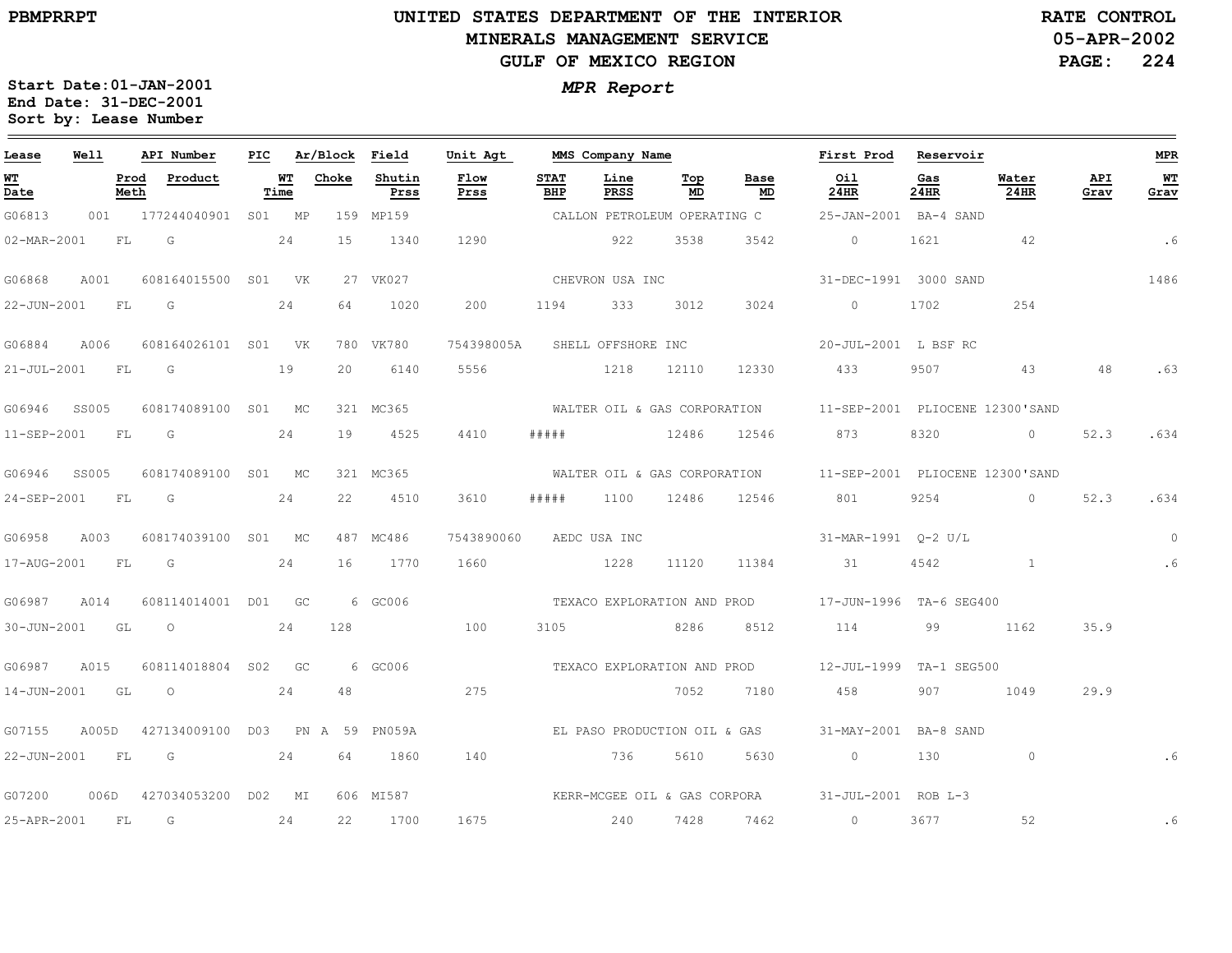### **UNITED STATES DEPARTMENT OF THE INTERIOR MINERALS MANAGEMENT SERVICEGULF OF MEXICO REGION**

**05-APR-2002PAGE: 225 RATE CONTROL**

| Lease             | Well |           | API Number                           |                   |                 | PIC Ar/Block Field | Unit Agt     |                    | MMS Company Name |           |                              | First Prod                                       | Reservoir    |                  |             | MPR               |
|-------------------|------|-----------|--------------------------------------|-------------------|-----------------|--------------------|--------------|--------------------|------------------|-----------|------------------------------|--------------------------------------------------|--------------|------------------|-------------|-------------------|
| WT<br>Date        |      | Meth      | Prod Product                         | <b>WT</b><br>Time | Choke           | Shutin<br>Prss     | Flow<br>Prss | <b>STAT</b><br>BHP | Line<br>PRSS     | Тор<br>MD | Base<br>MD                   | Oil<br>24HR                                      | Gas<br>24HR  | Water<br>$24$ HR | API<br>Grav | <b>WT</b><br>Grav |
| G07200            | 006  |           | 427034053200 D01 MI                  |                   |                 | 606 MI587          |              |                    |                  |           | KERR-MCGEE OIL & GAS CORPORA | 30-APR-2001 ROB L-5                              |              |                  |             |                   |
| $03 - JUL - 2001$ |      | <b>FL</b> | G                                    | 24                | 20              | 2080               | 1890         |                    | 996              | 7742      | 7778                         | $\overline{0}$                                   | 734          | 41               |             | .6                |
| G07202            | F003 |           | 427034050800 S01 MI                  |                   |                 | 634 MI633          |              |                    | GOM SHELF LLC    |           |                              | 25-FEB-2001 UPPER DB-4                           |              |                  |             |                   |
| 01-MAR-2001 FL G  |      |           |                                      | 24                | 64              | 725                | 300          |                    | 725 210          | 8222      | 8256                         | 14                                               | 4583         | $7\phantom{.0}$  | 52          | .593              |
| G07202            | F003 |           | 427034050800 S02 MI                  |                   |                 | 634 MI633          |              |                    | GOM SHELF LLC    |           |                              | 11-NOV-2001 DB-2 SAND                            |              |                  |             |                   |
| 24-NOV-2001 FL G  |      |           |                                      | 24                | 16              | 1925               | 1780         |                    | 2050 1020        | 7780      | 7800                         | 12                                               | 2856         | 1                | 55          | .594              |
| G07202            | C002 |           | 427034051601 S02 MI                  |                   |                 | 634 MI633          |              |                    | GOM SHELF LLC    |           |                              | 02-MAY-2001 SD-7 MIDDLE                          |              |                  |             |                   |
| $01 - MAX - 2001$ |      | FL        | $\overline{G}$                       | 24                | 8               | 4000               | 3200         | 2647               | 1200 12696       |           | 12760                        | $\overline{2}$                                   | 1066         | 168              | 48          | .593              |
| G07202            | C002 |           | 427034051601 S04 MI                  |                   |                 | 634 MI633          |              |                    | GOM SHELF LLC    |           |                              | 30-AUG-2001 SD-1 SAND                            |              |                  |             |                   |
| 02-SEP-2001 FL    |      |           | $\overline{\mathsf{G}}$              | 24                | 12 <sup>7</sup> | 6000               | 4700         | 5288               | 1200             | 10408     | 10468                        | 44                                               | 7420         | 15               | 48          | .593              |
| G07286            | A002 |           | 427084045600 S02 HI                  |                   |                 | 208 GA209          |              |                    |                  |           | EL PASO PRODUCTION OIL & GAS | 27-NOV-1998 ROB L3D                              |              |                  |             |                   |
| 10-JAN-2001       |      | FL        | G                                    |                   | 18              | 1440               | 660          |                    | 1180 10816       |           | 10832                        | 9                                                | $\mathbf{1}$ | 2                | 50.7        |                   |
| G07286            | A002 |           | 427084045600 S02 HI                  |                   |                 | 208 GA209          |              |                    |                  |           | EL PASO PRODUCTION OIL & GAS | 27-NOV-1998 ROB L3D                              |              |                  |             |                   |
| 30-MAY-2001 FL G  |      |           |                                      | 23                | 18              | 560                | 450          |                    | 1266 10816       |           | 10832                        | $\overline{2}$                                   | 540          | 13               |             | . 6               |
| G07286            | A003 |           | 427084050700 S01 HI                  |                   |                 | 208 GA209          |              |                    |                  |           |                              | EL PASO PRODUCTION OIL & GAS 06-APR-2000 ROB L3D |              |                  |             |                   |
| 09-MAY-2001       |      | FL        | G                                    | 24                | 128             | 980                |              |                    | 1207             | 10326     | 10350                        | $\circ$                                          | 4240         | 10               |             | .6                |
| G07298            | A006 |           | 427084039100 S01 HI A 68 HI083A      |                   |                 |                    |              |                    |                  |           | ENERGY RESOURCE TECHNOLOGY I | 31-JAN-1994 GM R3                                |              |                  |             | 3160              |
| 10-JUN-2001 GL G  |      |           |                                      |                   | 64              | 600                | 100          |                    | 877 90           | 3804      | 3834                         | $\overline{0}$                                   | 165          | 376              |             |                   |
| G07300            |      |           | 003A 427084036500 S02 HI A 83 HI083A |                   |                 |                    |              |                    |                  |           |                              | ENERGY RESOURCE TECHNOLOGY I 16-SEP-1997 HB-1    |              |                  |             |                   |
| 05-JUN-2001 FL    |      |           | G                                    |                   | 64              | 700                | 145          |                    | 90               | 2206      | 2226                         | $\circ$                                          | 1750         | 100              |             |                   |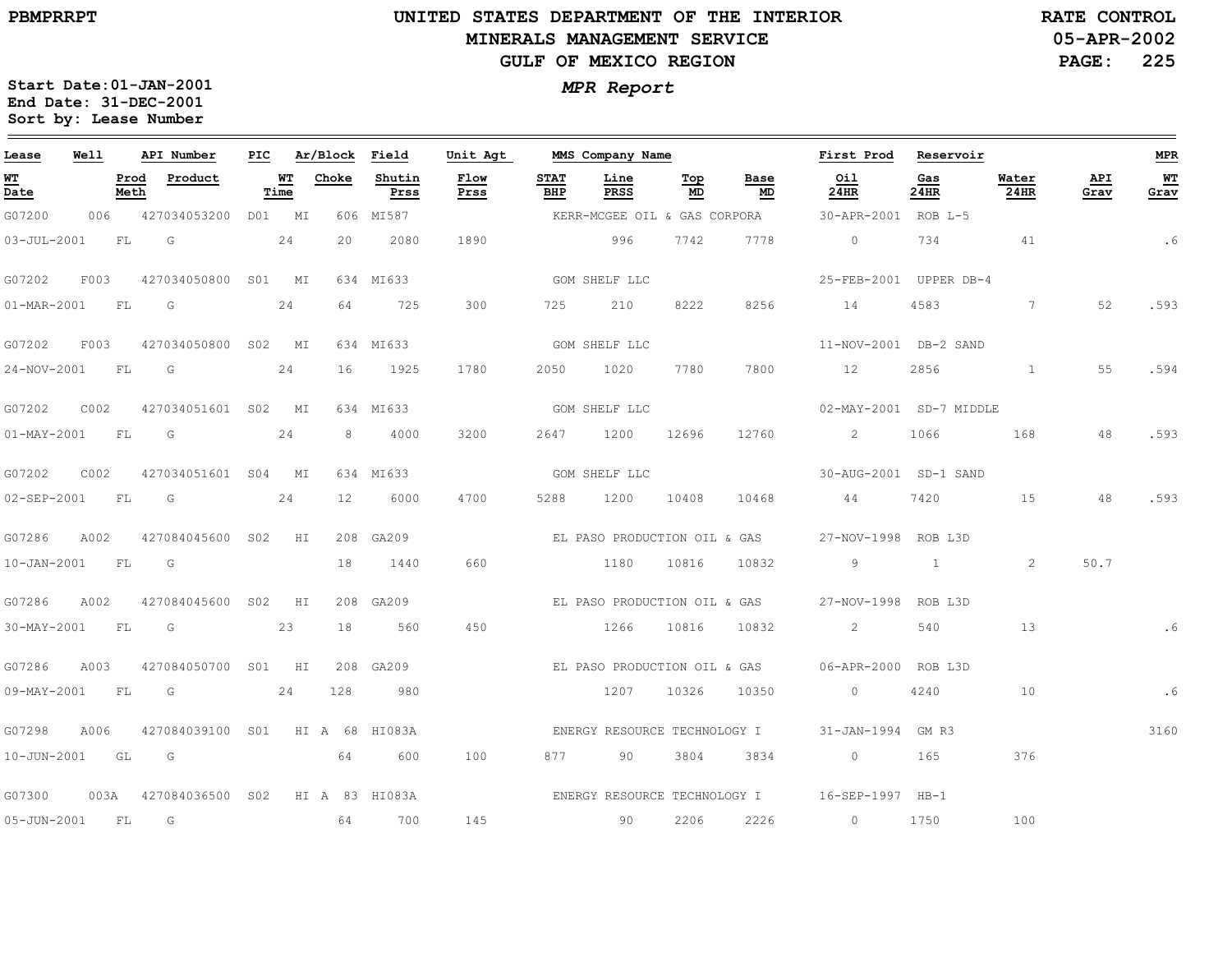### **UNITED STATES DEPARTMENT OF THE INTERIOR MINERALS MANAGEMENT SERVICEGULF OF MEXICO REGION**

**05-APR-2002PAGE: 226 RATE CONTROL**

| Lease                          | Well |              | API Number       | PIC |                | Ar/Block | Field          | Unit Agt       |                    | MMS Company Name   |                          |            | First Prod           | Reservoir   |               |             | <b>MPR</b>   |
|--------------------------------|------|--------------|------------------|-----|----------------|----------|----------------|----------------|--------------------|--------------------|--------------------------|------------|----------------------|-------------|---------------|-------------|--------------|
| WT<br>$\overline{\text{Date}}$ |      | Prod<br>Meth | Product          |     | WТ<br>Time     | Choke    | Shutin<br>Prss | Flow<br>Prss   | <b>STAT</b><br>BHP | Line<br>PRSS       | Top<br>MD                | Base<br>MD | Oil<br>24HR          | Gas<br>24HR | Water<br>24HR | API<br>Grav | $WT$<br>Grav |
| G07461                         | A004 |              | 608074081401     | S01 | GB             | 259      | GB260          | 754391010A     |                    |                    | AMERADA HESS CORPORATION |            | 28-JAN-1999          | TWIN SAND   |               |             |              |
| $04 - SEP - 2001$              |      | FL           | $\circ$          |     | 24             | 96       | 2669           | 688            |                    | 1626               | 17542                    | 17616      | 2037                 | 3940        | 3670          | 31.9        | .65          |
| G07462                         | A003 |              | 608074016200     | S01 | GB             | 260      | GB260          | 754391010A     |                    |                    | AMERADA HESS CORPORATION |            | 29-DEC-1998          | TWIN SAND   |               |             |              |
| 30-AUG-2001                    |      | FL           | $\circ$          |     | 24             | 52       | 3301           | 1923           |                    | 1588               | 16735                    | 16818      | 3916                 | 8248        | 152           | 32.9        | .65          |
| G07462                         | A001 |              | 608074016800 S01 |     | <b>GB</b>      | 260      | GB260          | 754391010A     |                    |                    | AMERADA HESS CORPORATION |            | 14-SEP-1998 BIG SAND |             |               |             |              |
| 05-SEP-2001                    |      | FL           | G                |     | 24             | 86       | 6681           | 2762           |                    | 1615               | 16708                    | 16818      | 10016                | 40637       | 176           | 33          | .65          |
| G07462                         | A006 |              | 608074017700 S01 |     | <b>GB</b>      | 260      | GB260          | 754391010A     |                    |                    | AMERADA HESS CORPORATION |            | 15-APR-1999          | TWIN SAND   |               |             |              |
| 09-SEP-2001                    |      | FL           | $\circ$          |     | 24             | 56       | 3288           | 2000           |                    | 1614               | 16933                    | 16996      | 2979                 | 7670        | 59            | 35.2        | .65          |
| G07462                         | A002 |              | 608074081201 S01 |     | <b>GB</b>      | 260      | GB260          | 754391010A     |                    |                    | AMERADA HESS CORPORATION |            | 02-DEC-1998 BIG SAND |             |               |             |              |
| 05-AUG-2001                    |      | FL           | G                |     | 24             | 44       | 4047           | 1913           |                    | 1613               | 17561                    | 17650      | 82                   | 248         | 2628          | 32.7        | .65          |
| G07462                         | A005 |              | 608074081801 S01 |     | <b>GB</b>      | 260      | GB260          | 754391010A     |                    |                    | AMERADA HESS CORPORATION |            | 15-MAR-1999 BIG SAND |             |               |             |              |
| 08-SEP-2001                    |      | FL           | G                |     | 24             | 70       | 7214           | 4023           |                    | 1625               | 16644                    | 16726      | 6856                 | 51940       | 33            | 42.1        | .65          |
| G07493                         | A003 |              | 608074007401 S02 |     | <b>GB</b>      | 427      | GB426          | 7543890210     |                    | SHELL OFFSHORE INC |                          |            | 08-JAN-2001 ORA      |             |               |             |              |
| 23-FEB-2001                    |      | FL           | G                |     | $\overline{4}$ | 128      | 2672           | 1787           |                    | 1769               | 16924                    | 16973      | 2870                 | 17742       | 30            | 38.7        | .656         |
| G07493                         | A011 |              | 608074008901 S01 |     | GB             | 427      | GB426          | 7543890210     |                    | SHELL OFFSHORE INC |                          |            | 31-MAR-2001 ORB      |             |               |             |              |
| 31-MAR-2001                    |      | FL           | G                |     | 4              | 180      | 8248           | 4688           |                    | 1800               | 24987                    | 25326      | 4592                 | 50421       | 14            | 43.3        | .656         |
| G07493                         | A016 |              | 608074010101     | S01 | GB             | 427      | GB426          | 7543890210     |                    | SHELL OFFSHORE INC |                          |            | 31-OCT-1999 ORA      |             |               |             |              |
| 23-FEB-2001                    |      | FL           | G                |     | 4              | 128      | 5500           | 2028           |                    | 1769               | 17738                    | 17993      | 11232                | 58446       | $\circ$       | 44.1        | .656         |
| G07613                         | 004  |              | 177014026201 S01 |     | WC             |          | 312 WC313      | FORCENERGY INC |                    |                    |                          |            | 12-MAR-2001 IP SAND  |             |               |             |              |
| 12-MAR-2001                    |      | FL           | G                |     | 24             |          |                |                |                    |                    | 9272                     | 9316       | $\circ$              | 4991        | $\circ$       |             |              |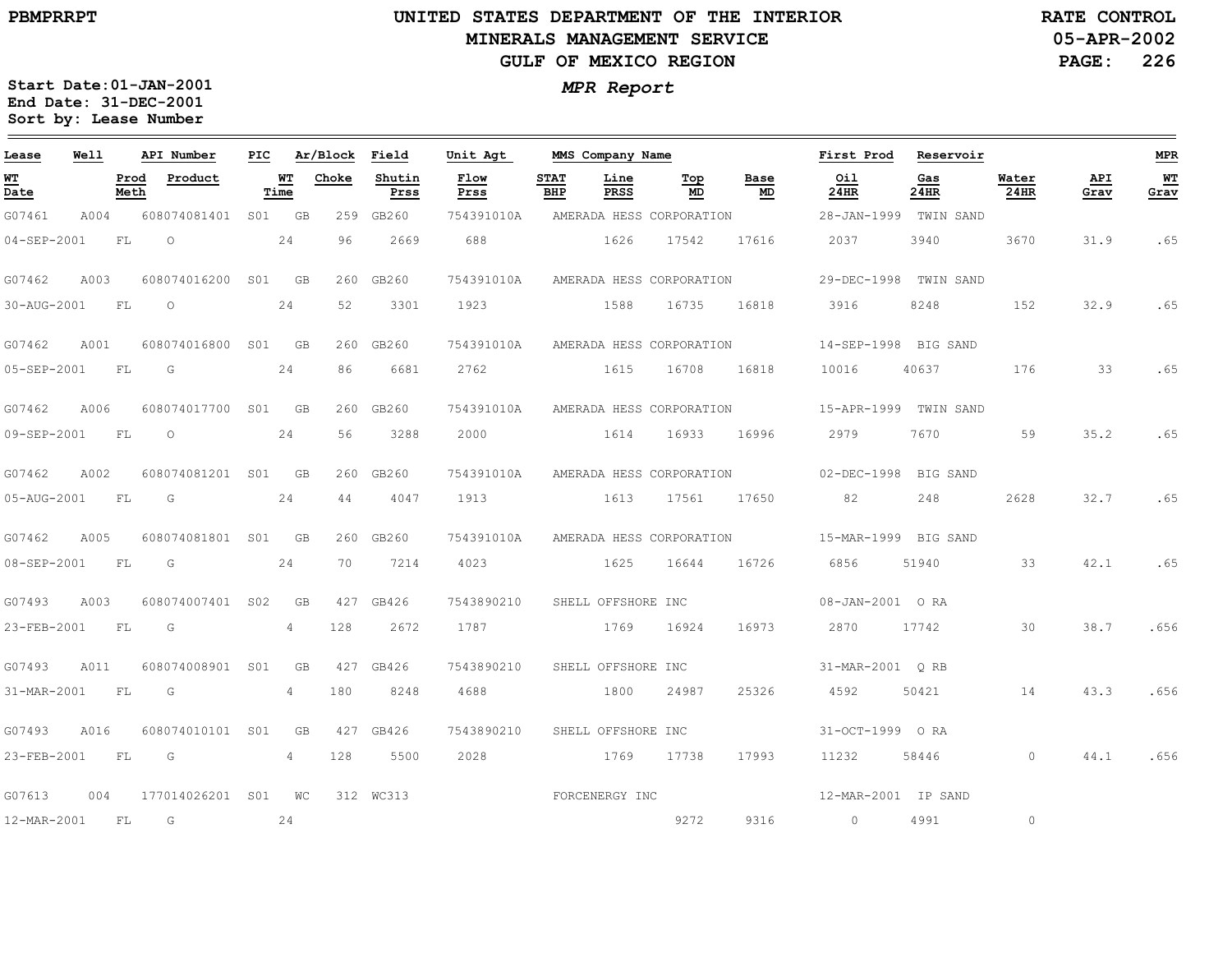### **UNITED STATES DEPARTMENT OF THE INTERIOR MINERALS MANAGEMENT SERVICEGULF OF MEXICO REGION**

**05-APR-2002PAGE: 227 RATE CONTROL**

| Lease             | <b>Well</b> |              | API Number          | PIC |            | Ar/Block | Field          | Unit Agt     |                    | MMS Company Name |                              |                              | First Prod                            | Reservoir       |                |             | <b>MPR</b> |
|-------------------|-------------|--------------|---------------------|-----|------------|----------|----------------|--------------|--------------------|------------------|------------------------------|------------------------------|---------------------------------------|-----------------|----------------|-------------|------------|
| WT<br>Date        |             | Prod<br>Meth | Product             |     | WT<br>Time | Choke    | Shutin<br>Prss | Flow<br>Prss | <b>STAT</b><br>BHP | Line<br>PRSS     | Top<br>MD                    | Base<br>MD                   | Oil<br>24HR                           | Gas<br>24HR     | Water<br>24HR  | API<br>Grav | WT<br>Grav |
| G07613            | 004         |              | 177014026201 S01 WC |     |            |          | 312 WC313      |              |                    | FORCENERGY INC   |                              |                              | 12-MAR-2001 IP SAND                   |                 |                |             |            |
| 30-APR-2001       |             | FL           | G                   |     | 24         | 15       | 3750           | 2275         |                    | 1173             | 9272                         | 9316                         | $\circ$                               | 10000           | $\overline{4}$ |             | . 6        |
| G07684            | A002        |              | 177054114300 S01 VR |     |            |          | 175 VR175      |              |                    |                  | TDC ENERGY CORPORATION       |                              | 01-SEP-2001 7600'SAND                 |                 |                |             |            |
| 03-SEP-2001       |             | FL           | G                   |     | 12         | 26       | 2825           | 2646         | # # # #            | 900              | 9008                         | 9029                         | $\circ$                               | 8381            | 10             | .571        |            |
| G07699            | A003        |              | 177074062400 S03 SM |     |            |          | 36 SM048       |              |                    |                  | WALTER OIL & GAS CORPORATION |                              | 02-JUN-2001 ROB E"ME"SAND             |                 |                |             |            |
| 10-SEP-2001       |             | FL           | G                   |     | 24         | 99       | 5800           | 200          |                    | 1140             | 13636                        | 13684                        | 23                                    | 281             | $\sim$ 0       | 43.8        | .604       |
| G07699            | A004        |              | 177074062700 S02    |     | SM         |          | 36 SM048       |              |                    |                  |                              | WALTER OIL & GAS CORPORATION | 04-JUN-2000 ROB E "ME" SAND           |                 |                |             |            |
| $14 - JAN - 2001$ |             | FL           | G                   |     | 24         | 999      | 3450           | 230          | 9068               | 1117             | 15250                        | 15308                        | 28                                    | 125             | $\overline{0}$ | 45.2        | .619       |
| G07699            | B004        |              | 177074080601 S01 SM |     |            |          | 36 SM048       |              |                    |                  | WALTER OIL & GAS CORPORATION |                              | 19-JAN-2001 LP                        |                 |                |             |            |
| 11-SEP-2001       |             | FL           | G                   |     | 24         | 35       | 1325           | 1290         |                    | 1140             | 13854                        | 13898                        | $1 \quad 1 \quad 1$                   |                 | $\overline{0}$ | 54.6        | .625       |
| G07700            | <b>B001</b> |              | 177074062800 S05    |     | SM         |          | 37 SM048       |              |                    |                  |                              | WALTER OIL & GAS CORPORATION | 24-MAY-1999 LOWER LC SAND             |                 |                |             |            |
| 03-SEP-2001       |             | FL.          | G                   |     | 24         | 24       | 2950           | 2320         | 5027               | 1200             | 10988                        | 11012                        | 460                                   | 4367            | 696            | 44.5        | .608       |
| G07700            | <b>B002</b> |              | 177074063303 S01 SM |     |            |          | 37 SM048       |              |                    |                  | WALTER OIL & GAS CORPORATION |                              | 10-FEB-2001 KM+                       |                 |                |             |            |
| 10-SEP-2001       |             | FL           | G                   |     | 24         | 19       | 4248           | 2590         |                    | 1190             | 10020                        | 10056                        | 74                                    | $6\overline{6}$ | $\overline{1}$ | 45.2        | .603       |
| G07703            | C003        |              | 177084072400 S01 SM |     |            |          | 77 SM079       |              |                    | CHEVRON USA INC  |                              |                              | 31-JUL-1990 C1 FB1                    |                 |                |             | 6392       |
| 05-JUN-2001       |             | <b>FL</b>    | G                   |     | 24         | 64       | 490            | 195          | 450                |                  | 190 14120                    | 14190                        | 6                                     | 1706            | 13             | 41          |            |
| G07703            | C002        |              | 177084072900 S03 SM |     |            |          | 77 SM079       |              |                    | CHEVRON USA INC  |                              |                              | 30-SEP-1991 10700 FBI                 |                 |                |             | 3951       |
| 19-JUN-2001       |             | FL           | G                   |     | 24         | 64       | 540            | 236          | 650 — 10           |                  | 219 11480                    | 11565                        | 10                                    | 3002            | $\sim$ 7       | 47.5        |            |
| G07703            | D002        |              | 177084087901 S01 SM |     |            |          | 77 SM079       |              |                    |                  |                              |                              | CHEVRON USA INC 14-AUG-2000 B-4 FB-II |                 |                |             |            |
| 02-JUN-2001       |             | FL           | G                   |     | 24         | 100      | 1701           | 195          | # # # # #          |                  | 192 11784                    | 11858                        | 16                                    | 1545            | 176            | 46.5        |            |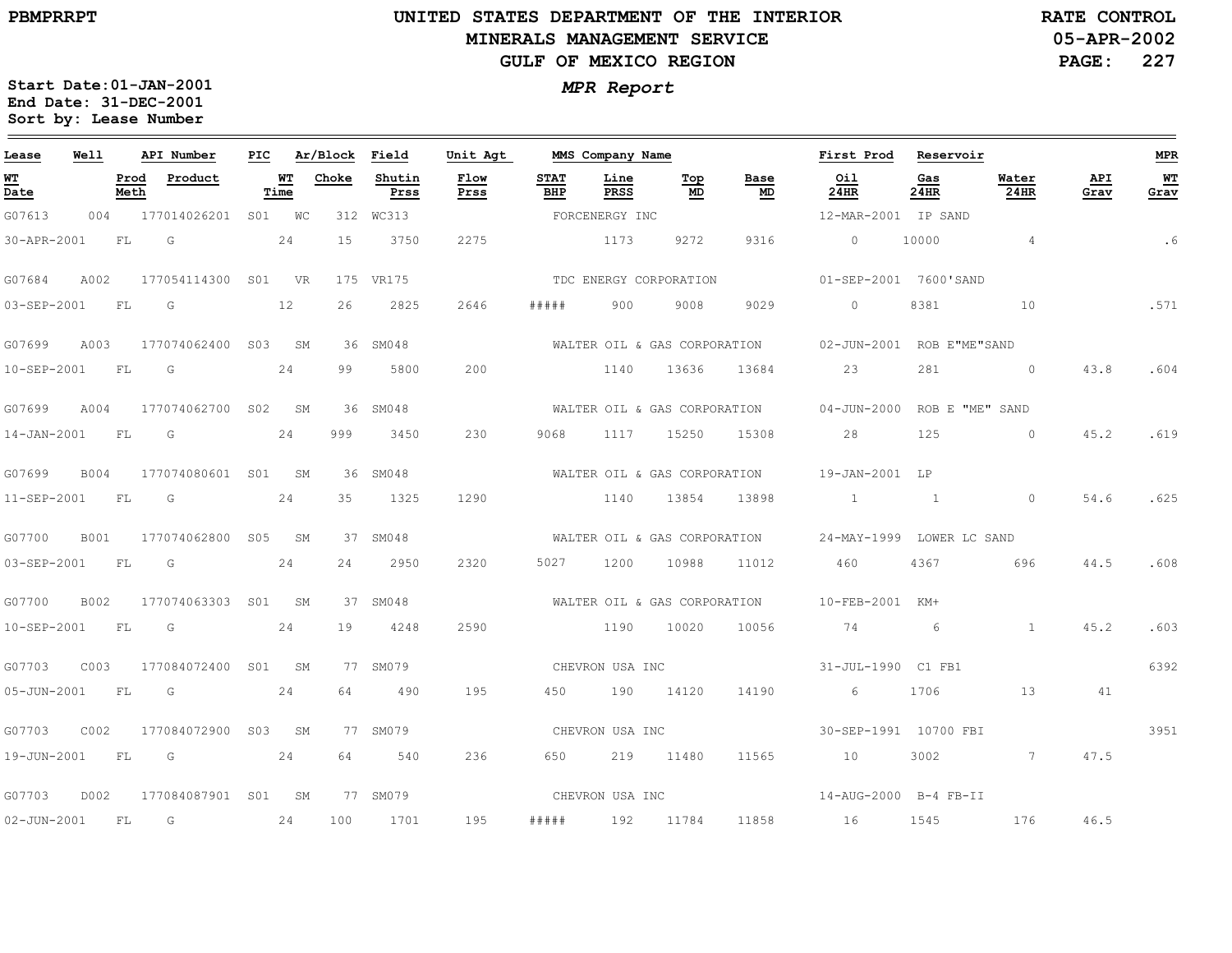# **UNITED STATES DEPARTMENT OF THE INTERIOR MINERALS MANAGEMENT SERVICEGULF OF MEXICO REGION**

**05-APR-2002 PAGE: 228 RATE CONTROL**

| Lease             | Well  |              | API Number              | PIC. |            | Ar/Block | Field          | Unit Agt     |                    | MMS Company Name     |             |                                   | First Prod             | Reservoir   |                   |             | <b>MPR</b>   |
|-------------------|-------|--------------|-------------------------|------|------------|----------|----------------|--------------|--------------------|----------------------|-------------|-----------------------------------|------------------------|-------------|-------------------|-------------|--------------|
| <u>WT</u><br>Date |       | Prod<br>Meth | Product                 |      | WΤ<br>Time | Choke    | Shutin<br>Prss | Flow<br>Prss | <b>STAT</b><br>BHP | Line<br>PRSS         | $Top$<br>MD | Base<br>$\underline{\mathsf{MD}}$ | Oil<br>24HR            | Gas<br>24HR | Water<br>24HR     | API<br>Grav | $WT$<br>Grav |
| G07750            | 001   |              | 177114090300            | S03  | SS         | 100      | SS100          |              |                    | CHEVRON USA INC      |             |                                   | 31-MAR-2000 11000 FB-A |             |                   |             |              |
| 13-MAY-2001       |       | FL           | G                       |      | 24         | 24       | 4600           | 2246         |                    | 1079                 | 12220       | 12235                             | 19                     | 3077        | $7\phantom{.0}\,$ | 54.1        |              |
| G07750            | DA003 |              | 177114096101 S01 SS     |      |            |          | 100 SS100      |              |                    | CHEVRON USA INC      |             |                                   | 28-FEB-1990            | 10800 FBA   |                   |             | 150          |
| 19-MAY-2001       |       | GL           | $\circ$                 |      | 24         | 100      | 1098           | 363          | 1100               | 174 11849            |             | 11858                             | 22                     | 4           | 96                | 33.4        |              |
| G07750            | DA004 |              | 177114096402 S01 SS     |      |            |          | 100 SS100      |              |                    | CHEVRON USA INC      |             |                                   | 13-DEC-1999            | 11200 FB-A  |                   |             |              |
| 18-MAY-2001       |       | FL           | $\circ$                 |      | 24         | 40       | 1910           | 454          | 1419               | 234                  | 12776       | 12816                             | 381                    | 333         | 1184              | 35.5        |              |
| G07750            | DA005 |              | 177114127701 S02        |      | SS         |          | 100 SS100      |              |                    | CHEVRON USA INC      |             |                                   | 15-JUN-2000 12200 FB A |             |                   |             |              |
| 19-MAY-2001       |       | <b>FL</b>    | G                       |      | 24         | 12       | 5794           | 2874         | 5905               |                      | 1057 14854  | 14946                             | 34                     | 1482        | 1646              | 48.5        |              |
| G07750            | DA005 |              | 177114127701 S03 SS     |      |            |          | 100 SS100      |              |                    | CHEVRON USA INC      |             |                                   | 28-NOV-2001 11800 FB-A |             |                   |             |              |
| 12-DEC-2001       |       | FL           | $\circ$                 |      | 24         | 25       |                | 5784         | 6160               |                      | 13705       | 13728                             | 1102                   | 3021        | $\circ$           | 36.9        | . 6          |
| G07780            | A010  |              | 177164013301 S01 ST     |      |            |          | 276 ST295      | 7543910070   |                    | APACHE CORPORATION   |             |                                   | 23-JUL-2001 L68 RG     |             |                   |             |              |
| 06-AUG-2001       |       | <b>FL</b>    | $\overline{\mathsf{G}}$ |      | 24         | 18       | 7620           | 6900         | # # # # #          | 1197                 | 14506       | 14526                             | 740                    | 10155       | 23                | 44.9        | .58          |
| G07780            | A019  |              | 177164014500 S03        |      | ST         |          | 276 ST295      | 7543910070   |                    | APACHE CORPORATION   |             |                                   | 04-JAN-2001 J-2 RC     |             |                   |             |              |
| $04 - JAN - 2001$ |       | <b>FL</b>    | $\circ$                 |      | 24         | 8        | 3100           | 2800         | 563                |                      | 12398       | 12424                             | 460                    | 633         | 24                | 33.1        | .58          |
| G07799            | D008  |              | 177224020800 S01        |      | SP         |          | 87 SP089       |              |                    | MARATHON OIL COMPANY |             |                                   | 08-FEB-1999  U-1FB13   |             |                   |             |              |
| 30-MAR-2001 GL G  |       |              |                         |      |            | 64       | 1300           | 105          | 2129               | 1097                 | 16336       | 16428                             | 132                    | 1402        | 131               | 30.3        |              |
| G07799            | D008  |              | 177224020800 S01        |      | SP         |          | 87 SP089       |              |                    | MARATHON OIL COMPANY |             |                                   | 08-FEB-1999    U-1FB13 |             |                   |             |              |
| 16-APR-2001       |       | GL           | G                       |      |            | 64       | 1350           | 195          | 2129               | 1115                 | 16336       | 16428                             | 96                     | 1103        | 127               | 30.3        |              |
| G07799            | D007  |              | 177224020900 S01        |      | SP         |          | 87 SP089       |              |                    | MARATHON OIL COMPANY |             |                                   | 08-SEP-1996 U-1FB11    |             |                   |             |              |
| $10 - JAN - 2001$ |       | FL           | G                       |      |            | 64       | 2400           | 1325         | 2404               | 1132                 | 17756       | 17814                             | 913                    | 8560        | 243               | 33.7        |              |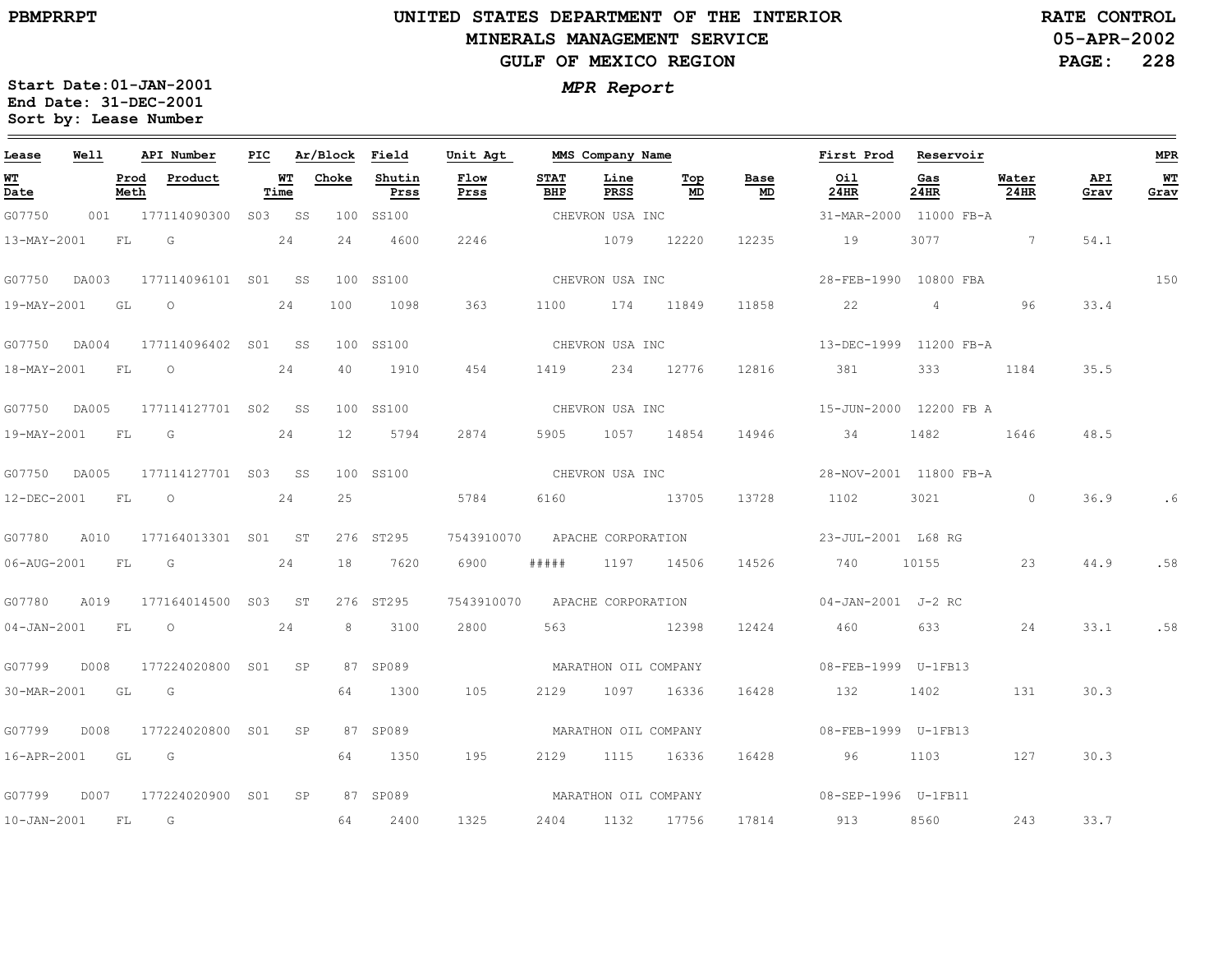$\equiv$ 

# **UNITED STATES DEPARTMENT OF THE INTERIOR MINERALS MANAGEMENT SERVICEGULF OF MEXICO REGION**

**05-APR-2002PAGE: 229 RATE CONTROL**

| Lease                    | Well |              | API Number            | PIC    |                | Ar/Block Field |                | Unit Agt                                |                    | MMS Company Name         |           |            | First Prod             | Reservoir   |               |             | <b>MPR</b> |
|--------------------------|------|--------------|-----------------------|--------|----------------|----------------|----------------|-----------------------------------------|--------------------|--------------------------|-----------|------------|------------------------|-------------|---------------|-------------|------------|
| <u>WT</u><br>Date        |      | Prod<br>Meth | Product               | Time   | <u>WT</u>      | Choke          | Shutin<br>Prss | Flow<br>Prss                            | <b>STAT</b><br>BHP | Line<br>PRSS             | Top<br>MD | Base<br>MD | Oil<br>24HR            | Gas<br>24HR | Water<br>24HR | API<br>Grav | WT<br>Grav |
| G07799                   | D002 |              | 177224021001 S01 SP   |        |                |                | 87 SP089       |                                         |                    | MARATHON OIL COMPANY     |           |            | 17-OCT-2000 U-1FB15    |             |               |             |            |
| $01 - JAN - 2001$        |      | GL           | $\circ$               |        |                | 96             |                | 220                                     |                    |                          | 18220     | 18440      | 384                    | 556         | 302           | 34.5        |            |
| G07799                   | D003 |              | 177224021202 S01      |        | SP             |                | 87 SP089       |                                         |                    | MARATHON OIL COMPANY     |           |            | 16-JUN-1995 U-1FB14    |             |               |             |            |
| 09-APR-2001 GL           |      |              | $\overline{O}$        |        |                | 96             |                | 100                                     | 676                |                          | 18624     | 18648      | 22                     | 108         | 89            | 20.8        |            |
| G07799                   | D003 |              | 177224021202 S01      |        | SP             |                | 87 SP089       |                                         |                    | MARATHON OIL COMPANY     |           |            | 16-JUN-1995    U-1FB14 |             |               |             |            |
| 04-NOV-2001              |      | GL           | $\Omega$              |        |                | 96             |                | 90                                      | 676                |                          | 18624     | 18648      | 45 3                   | 41          | 274           | 34.8        |            |
| G07799                   | D009 |              | 177224022600 S01      |        | SP             |                | 87 SP089       |                                         |                    | MARATHON OIL COMPANY     |           |            | 05-MAY-1999    U-1FB11 |             |               |             |            |
| 30-JAN-2001              |      | <b>FL</b>    | G                     |        |                | 64             | 2200           | 1350                                    | 2295               | 1132                     | 17730     | 17984      | 350                    | 15539       | 17            | 57.2        |            |
| G07799                   |      |              | D011 177224022801 S01 |        | SP             |                | 87 SP089       |                                         |                    | MARATHON OIL COMPANY     |           |            | 04-FEB-2000 U-1FB16    |             |               |             |            |
| 20-JAN-2001 FL           |      |              | G                     |        |                | 26             | 4000           | 3250                                    |                    | 1132                     | 17008     | 17040      | 322                    | 10209       | 119           | 51.1        |            |
| G07836                   | A001 |              | 177294000600 S01 CA   |        |                |                | 38 CA038       |                                         |                    | SAMEDAN OIL CORPORATION  |           |            | 28-FEB-1991 3000'      |             |               |             | 3036       |
| 27-JUN-2001              |      | FL           | G                     |        | 24             | 64             | 500            | 110                                     | 1240               | 905                      | 3126      | 3136       | $\circ$                | 471         | 310           |             |            |
| G07836                   | A001 |              | 177294000600 S01 CA   |        |                |                | 38 CA038       |                                         |                    | SAMEDAN OIL CORPORATION  |           |            | 28-FEB-1991 3000'      |             |               |             | 3036       |
| 29-DEC-2001              |      | FL           | G                     |        | 24             | 64             | 510            | 110                                     | 1240               | 930                      | 3126      | 3136       | $\Omega$               | 480         | 310           |             |            |
| G07917                   | A004 |              | 608104004902          | S01 EW |                |                | 306 EW305      |                                         |                    | STONE ENERGY CORPORATION |           |            | 04-MAY-2001 JV 306     |             |               |             |            |
| $15 - \text{MAX} - 2001$ |      | FL           | G                     |        | 24             | 50             |                |                                         |                    |                          | 15454     | 15550      | 54                     | 756         | 28            |             |            |
| G07958                   | A005 |              | 608174047601 S01 MC   |        |                |                | 763 MC807      | 7543930020 SHELL OFFSHORE INC           |                    |                          |           |            | 12-JUL-1997 H4 RA      |             |               |             |            |
| 17-MAY-2001              |      | FL           | $\overline{O}$        |        | 6.6            | 117            | 5415           | 931                                     |                    |                          | 16550     | 18623      | 10223                  | 8273        | 31            | 23.9        | .72        |
| G07958                   | A019 |              | 608174048702 S01 MC   |        |                |                | 763 MC807      | 7543930020 SHELL DEEPWATER PRODUCTION I |                    |                          |           |            | 31-AUG-2001 K1 RA      |             |               |             |            |
| 02-SEP-2001              |      | FL           | $\circ$               |        | $\overline{4}$ | 24             | 5037           | 4813                                    |                    | 1523                     | 23702     | 23796      | 5164                   | 7776        | 95            | 31.2        | .72        |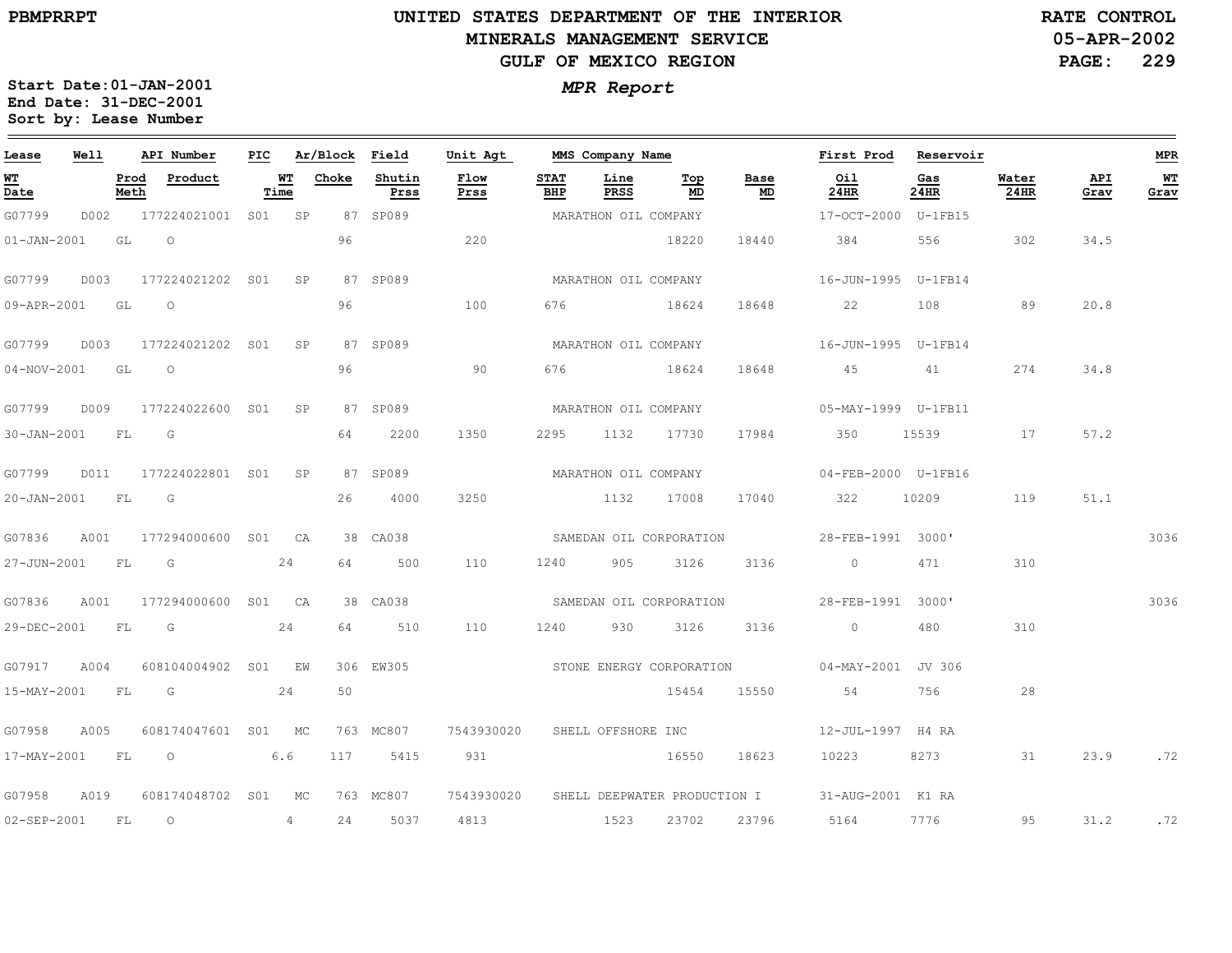$\equiv$ 

27-SEP-2001

FL

O

12

77

2281

#####

1308714335

641

761

0

28

# **UNITED STATES DEPARTMENT OF THE INTERIORMINERALS MANAGEMENT SERVICEGULF OF MEXICO REGION**

**05-APR-2002PAGE: 230 RATE CONTROL**

**MPR**

 $\equiv$ 

**WT Grav**

.72

.78

.7

.85

.7

.63

.6

.6

| Lease                                   | Well        |              | API Number       | PIC             |                | Ar/Block | Field           | Unit Agt     |                              | MMS Company Name      |                              |            | First Prod                | Reservoir   |               |             |
|-----------------------------------------|-------------|--------------|------------------|-----------------|----------------|----------|-----------------|--------------|------------------------------|-----------------------|------------------------------|------------|---------------------------|-------------|---------------|-------------|
| <u>WТ</u><br>$\overline{\mathsf{Date}}$ |             | Prod<br>Meth | Product          |                 | WT<br>Time     | Choke    | Shutin<br>Prss  | Flow<br>Prss | <b>STAT</b><br>BHP           | Line<br>PRSS          | Top<br>MD                    | Base<br>MD | Oil<br>24HR               | Gas<br>24HR | Water<br>24HR | API<br>Grav |
| G07962                                  | A014        |              | 608174048600     |                 | S01 MC         |          | 806 MC807       | 7543930020   |                              |                       | SHELL DEEPWATER PRODUCTION I |            | 10-MAR-2001 L RA          |             |               |             |
| 12-MAR-2001                             |             | FL.          | $\circ$          |                 | 4.9            | 31       | 5415            | 1222         |                              |                       | 20609                        | 20765      | 3978                      | 3762        | 254           | 26.7        |
| G07995                                  | A005        |              | 608114026601     | S <sub>01</sub> | GC             |          | 158 GC158       | 754395014A   |                              | SHELL OFFSHORE INC    |                              |            | 02-SEP-2001 H2 RC2        |             |               |             |
| 13-SEP-2001                             |             | FL           | $\circ$          |                 | 6              | 20       | 7130            | 6322         |                              | 1845                  | 17500                        | 17658      | 5723                      | 7000        | 90            | 33.3        |
| G07995                                  | A006        |              | 608114026700     | S01             | GC             |          | 158 GC158       | 754395014A   |                              | SHELL OFFSHORE INC    |                              |            | 04-DEC-2001 E9 RC         |             |               |             |
| 11-DEC-2001                             |             | FL.          | O                |                 | $\overline{4}$ | 60       | 5400            | 4941         |                              | 720                   | 17675                        | 18360      | 5583                      | 11200       | 112           | 32.6        |
| G07996                                  | A005        |              | 608115010900     | S01             | GC             |          | 160 GC205       | 754388011A   |                              | CHEVRON USA INC       |                              |            | 14-JAN-2000 N1 FB A       |             |               |             |
| 30-NOV-2001                             |             | FL           | $\circ$          |                 | 24             | 72       | 4100            | 1465         | 99999                        | 661                   | 20564                        | 20837      | 9710                      | 34001       | $\Omega$      | 31.1        |
| G07998                                  | A007        |              | 608114026800     | S <sub>01</sub> | GC             |          | 202 GC158       | 754395014A   |                              | SHELL OFFSHORE INC    |                              |            | 11-OCT-2001 J2 RD         |             |               |             |
| 20-OCT-2001                             |             | FL           | $\circ$          |                 | $\overline{4}$ | 50       | 6113            | 4393         |                              | 1840                  | 21160                        | 21290      | 14454                     | 18900       | 36            | 33.1        |
| G07998                                  | A008        |              | 608114026900     | S <sub>01</sub> | GC             |          | 202 GC158       | 754395014A   |                              | SHELL OFFSHORE INC    |                              |            | 03-AUG-2001 J2/J4 RS      |             |               |             |
| 13-AUG-2001                             |             | FL           | $\circ$          |                 | 4              | 79       | 6149            | 3380         |                              |                       | 17906                        | 18180      | 25651                     | 38700       | $\circ$       | 36.7        |
| G08010                                  | 004         |              | 608115008303     | S02             | GC             |          | 298 WILD        | 754395015A   |                              | AGIP PETROLEUM CO INC |                              |            | 04-DEC-2001 C MAC 10 SAND |             |               |             |
| 23-DEC-2001                             |             | FL           | G                |                 | 24             | 29       | 5918            | 422          |                              | 402                   | 12765                        | 12800      | 1550                      | 19812       | $\Omega$      | 51.7        |
| G08187                                  | <b>B005</b> |              | 427114080101 S01 |                 |                |          | HI A 272 HI271A |              | EL PASO PRODUCTION OIL & GAS |                       |                              |            | 22-APR-1998 UPPER LENTIC  |             |               |             |
| 10-JAN-2001                             |             | FL.          | G                |                 |                | 64       | 760             | 110          |                              | 950                   | 5441                         | 5466       | $\circ$                   | $\circ$     | 130           |             |
| G08211                                  | DB002       |              | 608044017803     | SO1             | EB             | 945      | EB945           | 754395021A   |                              |                       | EXXON MOBIL CORPORATION      |            | 14-FEB-2001 A-50          |             |               |             |
| 20-FEB-2001                             |             | FL.          | $\circ$<br>12    |                 |                | 17       |                 | 2802         | #####                        |                       | 13087                        | 14335      | 1234                      | 4700        | $\Omega$      | 33.6        |
| G08211                                  | DB002       |              | 608044017803 S01 |                 | EB             |          | 945 EB945       | 754395021A   |                              |                       | EXXON MOBIL CORPORATION      |            | 14-FEB-2001 A-50          |             |               |             |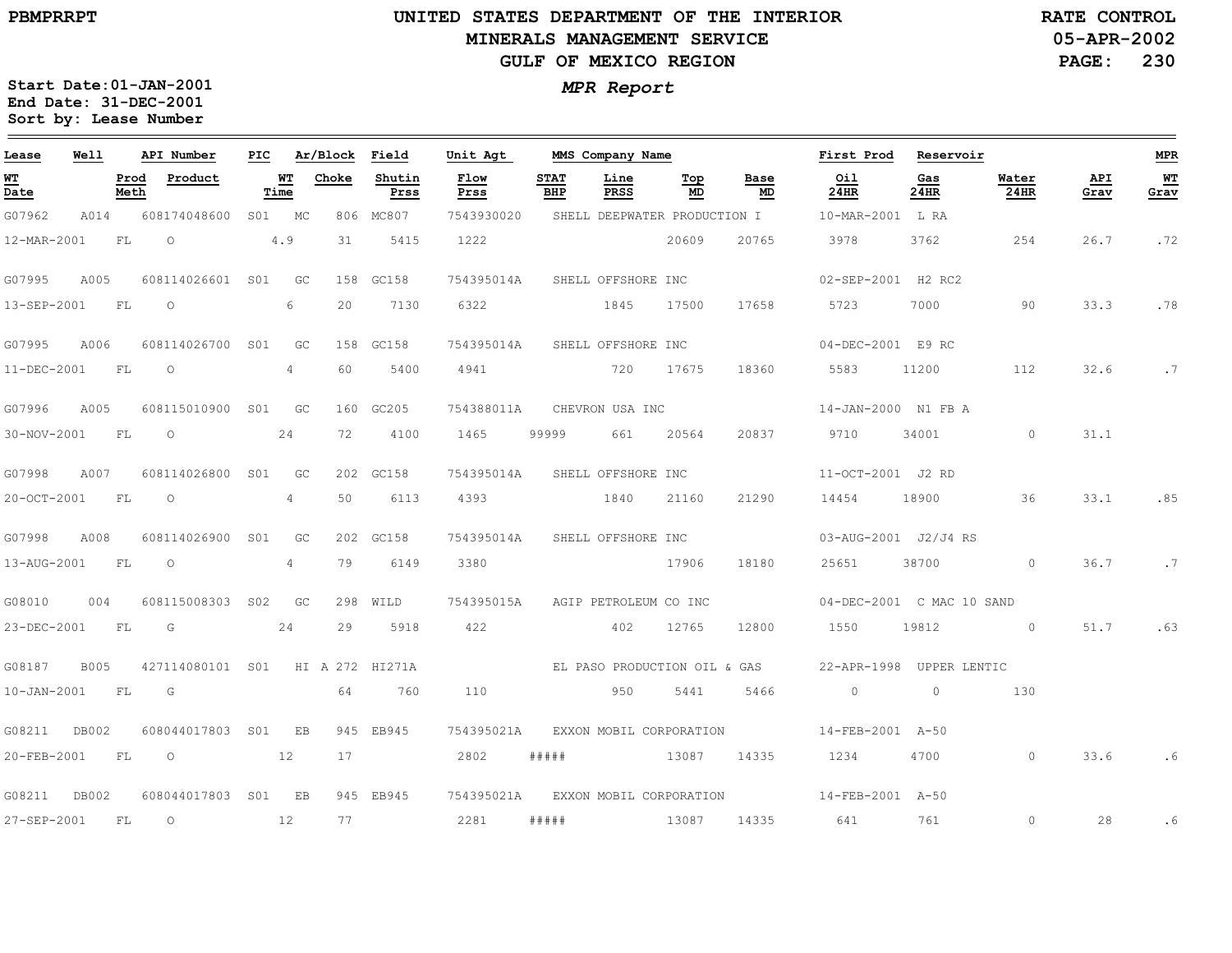## **UNITED STATES DEPARTMENT OF THE INTERIOR MINERALS MANAGEMENT SERVICEGULF OF MEXICO REGION**

**05-APR-2002RATE CONTROL**

**PAGE: 231**

| Lease             | Well |              | API Number           | PIC |            | Ar/Block Field |                | Unit Agt                           |                    | MMS Company Name        |           |                                   | First Prod Reservoir                            |                          |               |             | ${\tt MPR}$ |
|-------------------|------|--------------|----------------------|-----|------------|----------------|----------------|------------------------------------|--------------------|-------------------------|-----------|-----------------------------------|-------------------------------------------------|--------------------------|---------------|-------------|-------------|
| WT<br>Date        |      | Prod<br>Meth | Product              |     | WT<br>Time | Choke          | Shutin<br>Prss | Flow<br>Prss                       | <b>STAT</b><br>BHP | Line<br>PRSS            | Top<br>MD | Base<br>$\underline{\mathsf{MD}}$ | Oil<br>24HR                                     | Gas<br>24HR              | Water<br>24HR | API<br>Grav | WT<br>Grav  |
| G08241            | A001 |              | 608074007100         |     | S02 GB     |                | 426 GB426      | 7543890210                         |                    | SHELL OFFSHORE INC      |           |                                   | 31-AUG-2000 ORA                                 |                          |               |             |             |
| 23-FEB-2001       |      | FL           | $\circ$              |     | 4          | 128            |                | 620                                |                    |                         | 17416     | 17580                             | 409                                             | 774                      | 1250          | 37.6        | .656        |
| G08241            | A019 |              | 608074010401 S01 GB  |     |            |                | 426 GB426      | 7543890210 SHELL OFFSHORE INC      |                    |                         |           |                                   | 29-JUL-2001 ORA                                 |                          |               |             |             |
| 05-AUG-2001       |      | FL           | $\overline{G}$       |     | 9          |                |                |                                    |                    |                         | 16116     | 16190                             | 5862 17275                                      |                          | 665           |             |             |
| G08241            | A019 |              | 608074010401 S01     |     | GB         |                | 426 GB426      | 7543890210                         |                    | SHELL OFFSHORE INC      |           |                                   | 29-JUL-2001 ORA                                 |                          |               |             |             |
| 05-AUG-2001       |      | FL           | $\overline{G}$       |     | 9          | 40             | 5000           | 3965                               |                    | 1769 16116              |           | 16190                             | 5862                                            | 17276                    | 665           | 39.7        | .656        |
| G08407            | A001 |              | 177014018001 S02 WC  |     |            |                | 315 WC315      |                                    |                    | FORCENERGY INC          |           |                                   | 02-JUN-2001 B-3 SAND                            |                          |               |             |             |
| 19-JUN-2001       |      | FL           | G                    |     | 24         | 16             | 2075           | 1875                               |                    | 1220                    | 5280      | 5305                              | $\overline{0}$                                  | 8100                     | $\circ$       |             | .6          |
| G08418            | A001 |              | 177034059100 S01 EC  |     |            |                | 189 EC193      |                                    |                    |                         |           | EL PASO PRODUCTION OIL & GAS      | 31-DEC-1991 P-2 1                               |                          |               |             | $\circ$     |
| $10 - JAN - 2001$ |      | FL.          | G                    |     |            | 64             | 125            | 40                                 | 2570               | 890                     | 6126      | 6180                              | $\overline{0}$                                  | $\circ$                  | $\circ$       |             |             |
| G08418            | A006 |              | 177034083200 S02     |     | EC         |                | 189 EC193      |                                    |                    |                         |           | EL PASO PRODUCTION OIL & GAS      | 05-SEP-2000 P-2.8                               |                          |               |             |             |
| $10 - JAN - 2001$ |      | FL           | G                    |     |            | 128            | 750            | 60                                 |                    | 890                     | 9658      | 9706                              | 5                                               | $\circ$                  | 4             | 55.8        |             |
| G08548            |      |              | 001 427034040500 S02 |     | MI         |                | 688 MI687      |                                    |                    |                         |           |                                   | ENERGY RESOURCE TECHNOLOGY I 07-JUL-1999 ROBL-2 |                          |               |             |             |
| 21-JUN-2001 FL    |      |              | G                    |     |            | 16             | 1590           | 1050                               |                    | 966                     | 4526      | 4536                              | $\overline{0}$                                  | 1081                     | 37            |             |             |
| G08641            | 004  |              | 177034089501 S02     |     | EC         |                | 83 WC192       |                                    |                    |                         |           | HOUSTON EXPLORATION COMPANY       | 29-APR-2001 V-5 SAND                            |                          |               |             |             |
| 17-JUL-2001       |      | FL           | G                    |     | 20         | 13             | 8900           | 6500                               |                    | 920 12108               |           | 12136                             | 107                                             | 5112                     | 15            | 43.9        | . 6         |
| G08658            | A001 |              | 177044076300         | S01 | EC         |                | 331 EC338      | 7543920080                         |                    | SAMEDAN OIL CORPORATION |           |                                   |                                                 | 31-DEC-1994 LOW LENTIC E |               |             | $\circ$     |
| 21-JUN-2001       |      | <b>FL</b>    | $\overline{G}$       |     | 24         | 64             | 975            | 500                                | 2546               | 1050 11960              |           | 12004                             | 18                                              | 3926                     |               | 52.4        |             |
| G08658            | A001 |              | 177044076300 S01 EC  |     |            |                | 331 EC338      | 7543920080 SAMEDAN OIL CORPORATION |                    |                         |           |                                   |                                                 | 31-DEC-1994 LOW LENTIC E |               |             | $\circ$     |
| 27-DEC-2001       |      | FL           | G                    |     | 24         | 64             | 840            | 500                                | 2546               | 757 11960               |           | 12004                             | 16                                              | 2217                     | $\circ$       | 52.4        |             |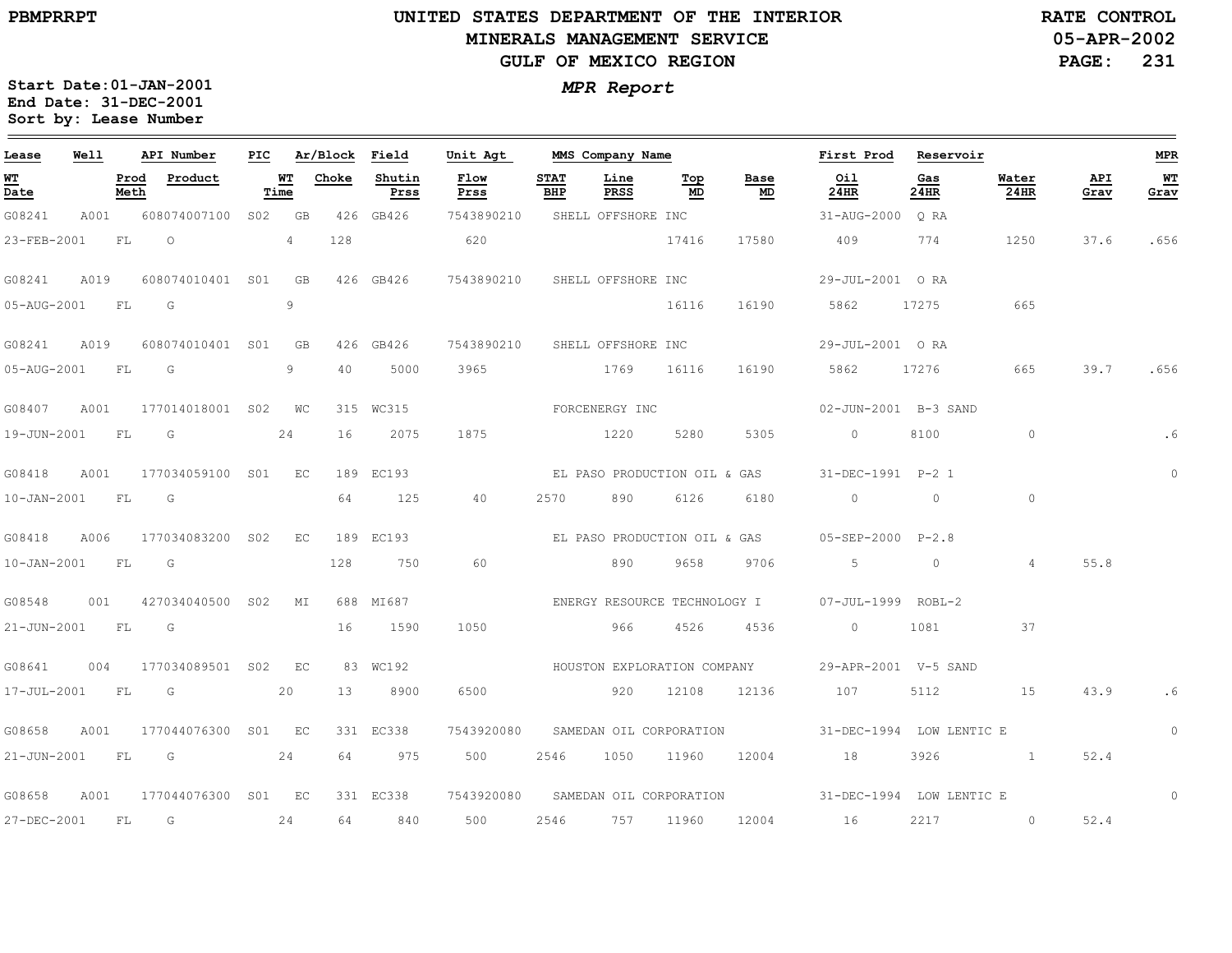### **UNITED STATES DEPARTMENT OF THE INTERIOR MINERALS MANAGEMENT SERVICEGULF OF MEXICO REGION**

**05-APR-2002PAGE: 232 RATE CONTROL**

| Lease             | Well  |              | API Number                | PIC |            | Ar/Block | Field          | Unit Agt         |                    | MMS Company Name |                                    |            | First Prod                                         | Reservoir   |                   |             | <b>MPR</b> |
|-------------------|-------|--------------|---------------------------|-----|------------|----------|----------------|------------------|--------------------|------------------|------------------------------------|------------|----------------------------------------------------|-------------|-------------------|-------------|------------|
| WT<br>Date        |       | Prod<br>Meth | Product                   |     | WТ<br>Time | Choke    | Shutin<br>Prss | Flow<br>Prss     | <b>STAT</b><br>BHP | Line<br>PRSS     | Top<br>MD                          | Base<br>MD | Oil<br>24HR                                        | Gas<br>24HR | Water<br>24HR     | API<br>Grav | WT<br>Grav |
| G08658            | A004  |              | 177044076700 D02 EC       |     |            |          | 331 EC338      | 7543920080       |                    |                  | SAMEDAN OIL CORPORATION            |            | 26-JUL-1997 LWR LENTIC "C"                         |             |                   |             |            |
| $02 - JUN - 2001$ |       | FL           | $\circ$                   |     | 24         | 26       |                | 600              | 3762               |                  | 12528                              | 12544      | 522                                                | 2875        | $\sim$ 0 $\sim$ 0 | 34.5        |            |
| G08658            |       |              | A004D 177044076700 D03 EC |     |            |          | 331 EC338      |                  |                    |                  | 7543920080 SAMEDAN OIL CORPORATION |            | 25-JUL-1997 LWR LENTIC B                           |             |                   |             |            |
| 05-JUN-2001       |       | FL           | G                         |     | 24         | 64       | 2000           | 175              | 4288               | 1050             | 12430                              | 12486      | 32                                                 | 168         | 423               | 52.4        |            |
| G08658            |       |              | A004D 177044076700 D03 EC |     |            |          | 331 EC338      |                  |                    |                  | 7543920080 SAMEDAN OIL CORPORATION |            | 25-JUL-1997 LWR LENTIC B                           |             |                   |             |            |
| 05-DEC-2001       |       | FL           | $\overline{\mathbb{G}}$   |     | 24         | 64       | 200            | 200              | 4288               |                  | 757 12430                          | 12486      | $5\overline{)}$                                    | 609         | 57                | 52.4        |            |
| G08658            | A004  |              | 177044076700 D02 EC       |     |            |          | 331 EC338      |                  |                    |                  | 7543920080 SAMEDAN OIL CORPORATION |            | 26-JUL-1997 LWR LENTIC "C"                         |             |                   |             |            |
| 15-DEC-2001       |       | FL           | $\circ$                   |     | 24         | 33       |                | 600              | 3762               |                  | 12528                              | 12544      | 439                                                | 2245        | 87                | 34.3        |            |
| G08658            | A009  |              | 177044079400 S03 EC       |     |            |          | 331 EC338      |                  |                    |                  | 7543920080 SAMEDAN OIL CORPORATION |            | $12 - DEC - 2000$ $L - 2/L - 3$                    |             |                   |             |            |
| 01-JUN-2001       |       | FL           | $\overline{\mathsf{G}}$   |     | 24         | 11       | 4150           | 3750             | 4200               |                  | 1050 12990                         | 13114      | 118                                                | 3043 200    | $\circ$           | 52.4        |            |
| G08658            | A012  |              | 177044083300 S01 EC       |     |            |          | 331 EC338      |                  |                    |                  | 7543920080 SAMEDAN OIL CORPORATION |            | 30-DEC-1996 9400' SAND                             |             |                   |             |            |
| 08-JUN-2001       |       | FL           | G                         |     | 24         | 64       | 1500           | 175              | 2267               | 1050             | 11545                              | 11600      | 17                                                 | 156         | $\circ$           | 52.4        |            |
| G08658            | A012  |              | 177044083300 S01 EC       |     |            |          | 331 EC338      |                  |                    |                  | 7543920080 SAMEDAN OIL CORPORATION |            | 30-DEC-1996 9400' SAND                             |             |                   |             |            |
| 14-DEC-2001       |       | FL           | $\overline{\mathbb{G}}$   |     | 24         | 64       | 550            | 160              | 2267               |                  | 757 11545                          | 11600      | $\overline{0}$                                     | 160         | $\circ$           |             |            |
| G08658            | A013  |              | 177044083400 S01 EC       |     |            |          | 331 EC338      | 7543920080       |                    |                  |                                    |            | SAMEDAN OIL CORPORATION 6 16-DEC-1996 LWR LENTIC E |             |                   |             |            |
| $05 - JUN - 2001$ |       | FL           | $\overline{G}$            |     | 24         | 64       | 960            | 225              | 3350               | 1050             | 12398                              | 12468      | 12                                                 | 2159        | 162               | 52.4        |            |
| G08658            | A013  |              | 177044083400 S01 EC       |     |            |          | 331 EC338      | 7543920080       |                    |                  | SAMEDAN OIL CORPORATION            |            | 16-DEC-1996 LWR LENTIC E                           |             |                   |             |            |
| 21-DEC-2001       |       | FL           | G                         |     | 24         | 64       | 450            | 200              | 3350               |                  | 757 12398                          | 12468      | $\sim$ 3                                           | 940         | 105               | 52.4        |            |
| G08662            | A001D |              | 177054090200 d03 vr       |     |            |          | 68 VR075       | OCEAN ENERGY INC |                    |                  |                                    |            | 16-NOV-1997 B2                                     |             |                   |             |            |
| 12-APR-2001       |       | FL           | G                         |     | 24         | 15       | 1500           | 950              |                    | 950              | 9992                               | 10051      | $\overline{7}$                                     | 1374        | 4                 | 53          | . 6        |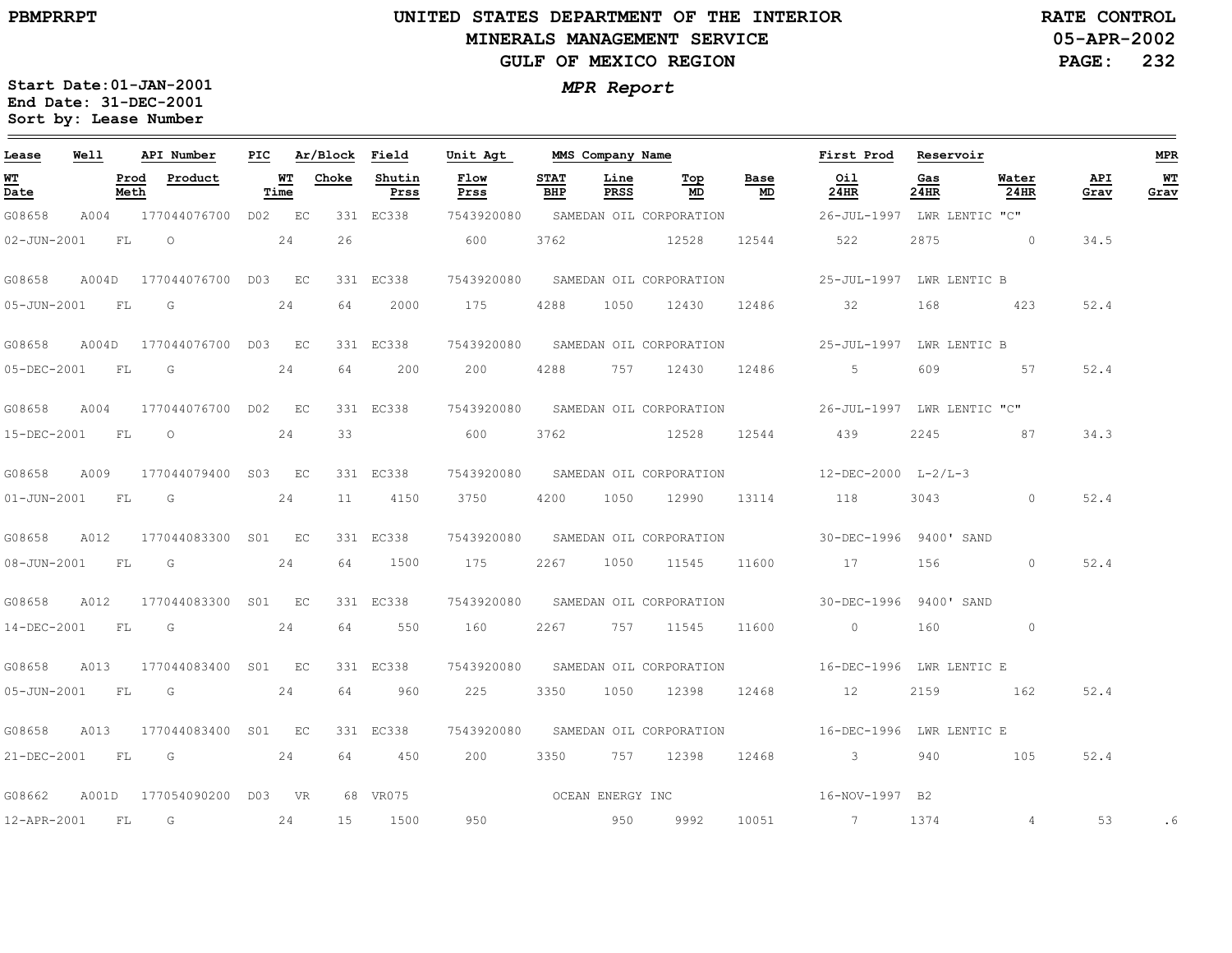$\equiv$ 

# **UNITED STATES DEPARTMENT OF THE INTERIOR MINERALS MANAGEMENT SERVICEGULF OF MEXICO REGION**

**05-APR-2002PAGE: 233 RATE CONTROL**

| Lease                          | Well   |              | API Number       | PIC |            | Ar/Block | Field          | Unit Agt     |                    | MMS Company Name      |                              |            | First Prod                | Reservoir   |               |             | MPR         |
|--------------------------------|--------|--------------|------------------|-----|------------|----------|----------------|--------------|--------------------|-----------------------|------------------------------|------------|---------------------------|-------------|---------------|-------------|-------------|
| WТ<br>$\overline{\text{Date}}$ |        | Prod<br>Meth | Product          |     | WТ<br>Time | Choke    | Shutin<br>Prss | Flow<br>Prss | <b>STAT</b><br>BHP | Line<br>PRSS          | Top<br>MD                    | Base<br>MD | Oil<br>24HR               | Gas<br>24HR | Water<br>24HR | API<br>Grav | $W$<br>Grav |
| G08668                         | BJ001A |              | 177054106301     |     | D03 VR     | 160      | VR162          |              |                    | MCMORAN OIL & GAS LLC |                              |            | 16-JAN-2001    P-4.1 SAND |             |               |             |             |
| 05-FEB-2001                    |        | FL           | G                |     | 17         | 18       | 4490           | 4380         |                    | 960                   | 13467                        | 13482      | 176                       | 7825        | $\circ$       | 55.4        | .616        |
| G08684                         | A001   |              | 177084069700 S01 |     | SM         | 90       | SM115          |              |                    | CHEVRON USA INC       |                              |            | 31-JAN-1998 CP-48         |             |               |             |             |
| $07 - JUN - 2001$              |        | FL           | G                |     | 24         | 64       | 1750           | 1110         | 1280               | 1093                  | 15394                        | 15430      | 8                         | 3524        | 11            | 47.3        |             |
| G08684                         | A002   |              | 177084084502 S01 |     | SM         |          | 90 SM115       |              |                    | CHEVRON USA INC       |                              |            | 24-MAY-1999 CP-34 FB A-1  |             |               |             |             |
| 07-JUN-2001                    |        | FL           | $\circ$          |     | 24         | 23       | 1950           | 1110         | 500                | 175                   | 12366                        | 12460      | 930                       | 1101        | 647           | 29.5        |             |
| G08690                         | 003    |              | 177074082200     | S01 | SM         |          | 253 SM252      |              |                    |                       | HOUSTON EXPLORATION COMPANY  |            | 16-OCT-2001 UVIG SAND     |             |               |             |             |
| 07-NOV-2001                    |        | FL           | G                |     | 24         | 20       | 7425           | 6255         | #####              | 1140                  | 11120                        | 11188      | 462                       | 23322       | $\circ$       | 58.5        | .59         |
| G08707                         | 001    |              | 177114132400 S01 |     | SS         | 128      | SS128          |              |                    | RME PETROLEUM COMPANY |                              |            | 06-MAY-2001 9400 SAND     |             |               |             |             |
| 14-MAY-2001                    |        | FL           | G                |     | 24         | 14       | 4243           | 4150         | #####              | 1250                  | 12140                        | 12178      | $\circ$                   | 5236        | $\circ$       | 48          | .575        |
| G08730                         | A001   |              | 177174038501 S01 |     | GI         |          | 65 GI065       |              |                    |                       | WALTER OIL & GAS CORPORATION |            | 16-DEC-1998               | KS SAND     |               |             |             |
| 30-APR-2001                    |        | FL           | G                |     | 24         | 999      | 1600           | 1000         | 7766               | 978                   | 15990                        | 16027      | $\circ$                   | 66          | 23            |             | .57         |
| G08735                         | A003   |              | 177194059100 SO2 |     | WD         | 106      | WD112          | 7543920060   |                    |                       | WALTER OIL & GAS CORPORATION |            | 05-SEP-1999               | D SAND      |               |             |             |
| 02-SEP-2001                    |        | FL           | G                |     | 24         | 16       | 2198           | 1800         | 2432               | 1140                  | 5560                         | 5574       | $\circ$                   | 5637        | $\circ$       |             | .558        |
| G08735                         | SS004  |              | 177194070300     | S01 | WD         |          | 106 WD112      | 7543920060   |                    |                       | WALTER OIL & GAS CORPORATION |            | 25-NOV-2001 BP SAND       |             |               |             |             |
| 11-DEC-2001                    |        | ${\rm FL}$   | G                |     | 24         | 20       | 2076           | 1875         | # # # # #          | 1115                  | 5036                         | 5076       | $\circ$                   | 6182        | $\circ$       |             | .559        |
| G08736                         | A002   |              | 177194058000     | S02 | WD         |          | 107 WD112      | 7543920060   |                    |                       | WALTER OIL & GAS CORPORATION |            | 20-OCT-2000               | NN4 SAND    |               |             |             |
| 03-OCT-2001                    |        | FL.          | G                |     | 24         | 999      | 850            | 110          |                    | 1042                  | 18570                        | 18594      | 140                       | 1864        | 1602          | 51.6        | .634        |
| G08736                         | A001   |              | 177194058900     | S03 | WD         |          | 107 WD112      | 7543920060   |                    |                       | WALTER OIL & GAS CORPORATION |            | 15-MAY-2001 M1 SAND       |             |               |             |             |
| 26-SEP-2001                    |        | FL           | G                |     | 24         | 26       | 3870           | 2650         | 5546               | 1170                  | 17830                        | 17855      | 652                       | 8344        | 143           | 36.7        | .621        |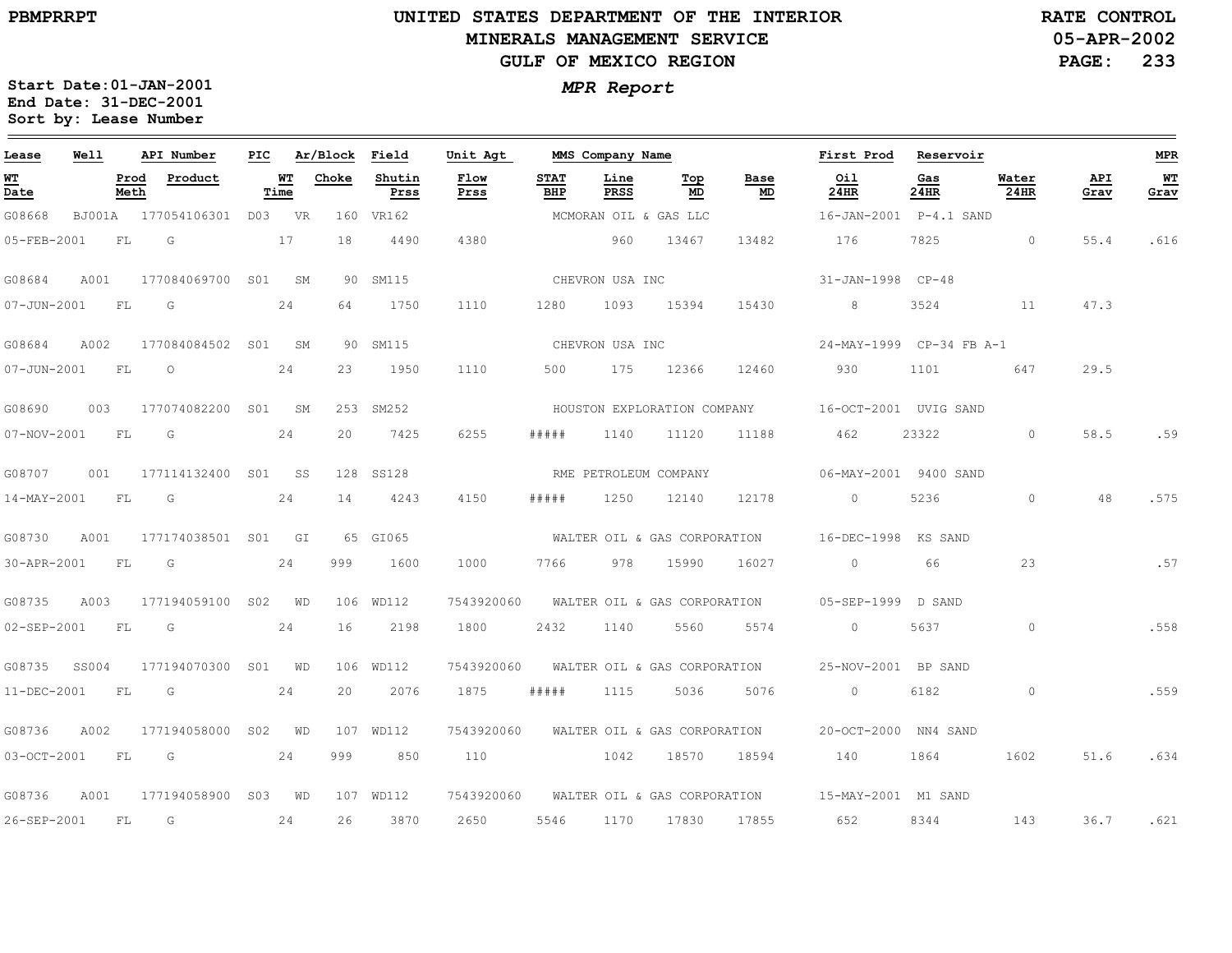### **UNITED STATES DEPARTMENT OF THE INTERIOR MINERALS MANAGEMENT SERVICEGULF OF MEXICO REGION**

**05-APR-2002PAGE: 234 RATE CONTROL**

| Lease       | <b>Well</b>      |              | API Number               |                   | PIC Ar/Block Field |                | Unit Agt                         | MMS Company Name   |              |                              |                             | First Prod Reservoir                                        |             |               |             | <b>MPR</b> |
|-------------|------------------|--------------|--------------------------|-------------------|--------------------|----------------|----------------------------------|--------------------|--------------|------------------------------|-----------------------------|-------------------------------------------------------------|-------------|---------------|-------------|------------|
| WT<br>Date  |                  | Prod<br>Meth | Product                  | <b>WT</b><br>Time | Choke              | Shutin<br>Prss | Flow<br>Prss                     | <b>STAT</b><br>BHP | Line<br>PRSS | Тор<br>MD                    | Base<br>MD                  | Oil<br>24HR                                                 | Gas<br>24HR | Water<br>24HR | API<br>Grav | WT<br>Grav |
| G08736      |                  |              | A004 177194060300 S03 WD |                   |                    | 107 WD112      |                                  |                    |              |                              |                             | 7543920060 WALTER OIL & GAS CORPORATION 21-JUN-2000 M3 SAND |             |               |             |            |
| 03-SEP-2001 |                  | FL           | $\overline{\mathbb{G}}$  | 24                | 40                 | 3523           | 1550                             | 3523               | 1140         | 18382                        | 18409                       | 848                                                         | 9069        | 852           | 51.8        | .621       |
| G08736      | A005             |              | 177194061000 S04 WD      |                   |                    | 107 WD112      | 7543920060                       |                    |              | WALTER OIL & GAS CORPORATION |                             | 23-JUL-2000 M3 SAND                                         |             |               |             |            |
|             | 03-SEP-2001 FL G |              |                          | 24                | 22                 | 1850           | 800                              | 5859               | 1140         | 17168                        | 17180                       | 128                                                         | 2105        | 191           | 53          | .595       |
| G08736      | A006             |              | 177194064300 SO2 WD      |                   |                    | 107 WD112      |                                  |                    |              |                              |                             | 7543920060 WALTER OIL & GAS CORPORATION 19-JUN-1999 M5 SAND |             |               |             |            |
|             | 03-SEP-2001 FL G |              |                          | 24                | 39                 | 4266           | 2050                             | 5999               |              |                              | 1140 17090 17109            | 1276                                                        |             | 17178 19      | 47.1        | .568       |
| G08763      | 001              |              | 608164012800 S01 VK      |                   |                    | 24 VK024       |                                  |                    |              |                              |                             | EL PASO PRODUCTION OIL & GAS 31-DEC-1991 2400 SAND          |             |               |             | 1141       |
|             | 10-JAN-2001 FL G |              |                          |                   | 28                 | 1050           | 285                              | 969                | 900          | 2380                         | 2400                        | $\circ$                                                     | 1401        | 344           |             |            |
|             |                  |              |                          |                   |                    | 68 VK069       |                                  | CHEVRON USA INC    |              |                              |                             | 24-APR-1998 MIDDLE JAMES                                    |             |               |             |            |
|             | 20-JUN-2001 FL   |              | $\overline{\mathsf{G}}$  | 24                | 58                 | 4177           | 1913                             |                    |              | 4780 1486 15061              | 15096                       | 0 18907                                                     |             | 250           |             |            |
|             | G08801 MA002     |              | 608174088800 S01 MC      |                   |                    | 167 MC211      |                                  |                    |              | EXXON MOBIL CORPORATION      |                             | 06-JUN-2001 T-13                                            |             |               |             |            |
| 13-JUN-2001 |                  | FL           | G                        | 23                | 41                 | 6349           | 5794                             | # # # # #          |              | 1650 17740                   | 17810                       | 174                                                         | 62000       | 9             | 41          |            |
|             | G08803 MA001     |              | 608174088900 S01 MC      |                   |                    | 211 MC211      |                                  |                    |              | EXXON MOBIL CORPORATION      |                             | 04-JUN-2001 M-10                                            |             |               |             |            |
|             | 09-JUN-2001 FL   |              | $\overline{O}$           | 24                | 15                 |                | 5035                             | # # # # #          |              | 13501                        | 13552                       | 6587 15                                                     |             | 70            | 36          |            |
| G08806      | 001              |              | 608174050900 S01 MC      |                   |                    | 292 MC292      |                                  |                    |              |                              | TEXACO EXPLORATION AND PROD | 28-MAY-1999 ALLISON SEG100                                  |             |               |             |            |
| 08-DEC-2001 |                  | <b>FL</b>    | $\overline{G}$           | 24                | 110                | 1511           | 859                              |                    |              | 520 11270                    | 11350                       | 245                                                         | 22895       | $\sim$ 2      | 56.6        |            |
| G08806      | 003              |              | 608174083201 S01 MC      |                   |                    | 292 MC292      |                                  |                    |              |                              | TEXACO EXPLORATION AND PROD | 29-AUG-1999 ALLISON SEG100                                  |             |               |             |            |
|             | 08-DEC-2001 FL G |              |                          | 24                |                    | 27 4029        | 1896                             | 520 12144          |              |                              | 12194                       | 105                                                         |             | 9812 2        | 56.6        |            |
|             | G08876 SS001     |              | 608115009400 S01 GC      |                   |                    | 297 WILD       | 754395015A AGIP PETROLEUM CO INC |                    |              |                              |                             | 18-SEP-2001 GMRG 15                                         |             |               |             |            |
| 20-SEP-2001 |                  | FL           | $\overline{O}$           | 11                | 25                 |                | 3845                             |                    |              | 13880                        | 13928                       | 4038                                                        | 4571        | $\circ$       | 28          | .65        |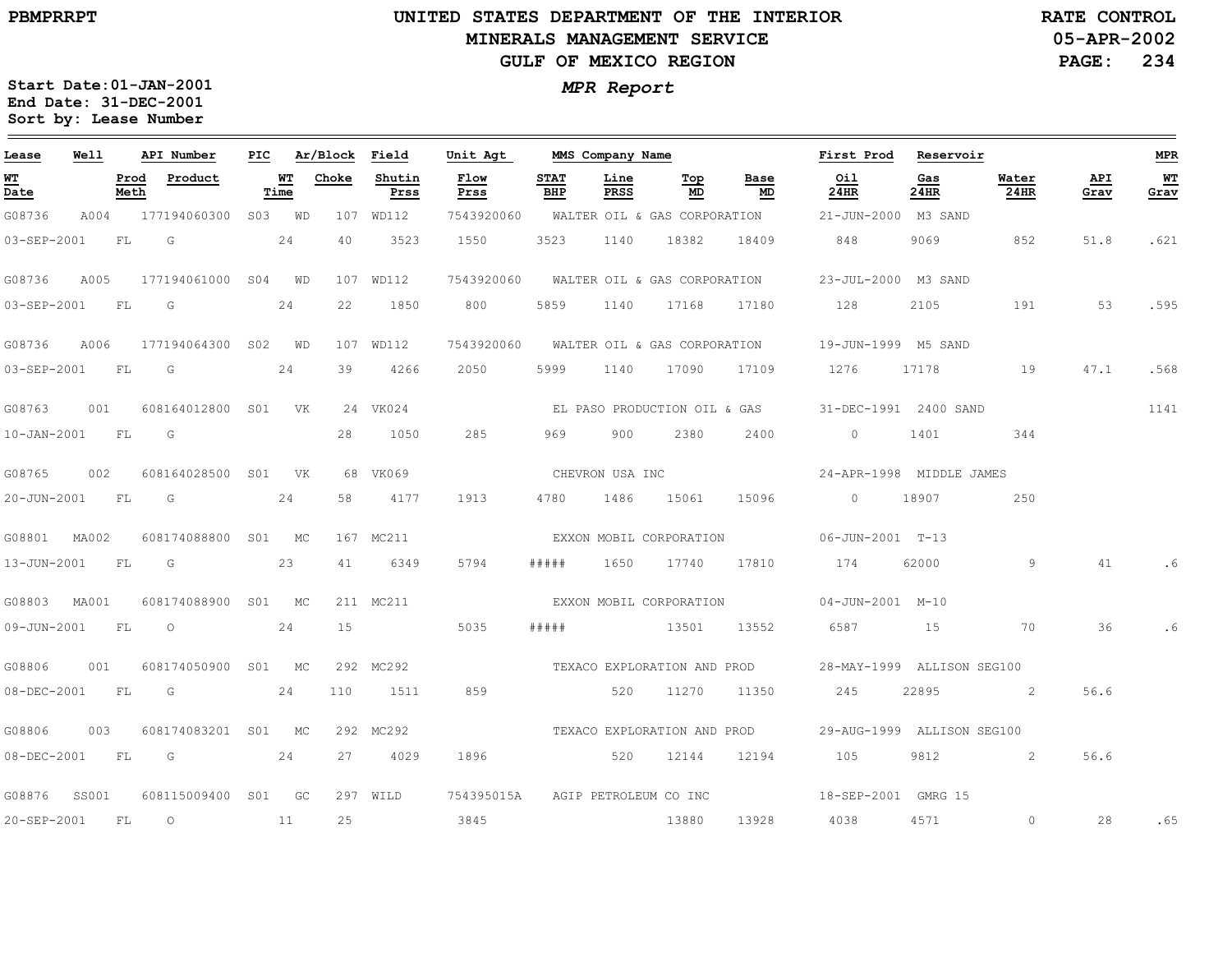### **UNITED STATES DEPARTMENT OF THE INTERIOR MINERALS MANAGEMENT SERVICEGULF OF MEXICO REGION**

**05-APR-2002PAGE: 235 RATE CONTROL**

| Lease             | Well  |              | API Number                                    |            |       | PIC Ar/Block Field | Unit Agt           |                    | MMS Company Name   |           |            | First Prod Reservoir                                                |             |                |             | MPR        |
|-------------------|-------|--------------|-----------------------------------------------|------------|-------|--------------------|--------------------|--------------------|--------------------|-----------|------------|---------------------------------------------------------------------|-------------|----------------|-------------|------------|
| <u>WT</u><br>Date |       | Prod<br>Meth | Product                                       | WТ<br>Time | Choke | Shutin<br>Prss     | Flow<br>Prss       | <b>STAT</b><br>BHP | Line<br>PRSS       | Top<br>MD | Base<br>MD | Oil<br>24HR                                                         | Gas<br>24HR | Water<br>24HR  | API<br>Grav | WT<br>Grav |
| G08963            | JA001 |              | 427134006200 D05 PN A 10 PN010A               |            |       |                    |                    |                    | APACHE CORPORATION |           |            | 07-FEB-2001 B-1                                                     |             |                |             |            |
| 07-FEB-2001       |       | FL           | G<br>24                                       |            | 14    | 2480               | 2200               | 2427               | 900                | 6182      | 6305       | $\overline{0}$                                                      | 1786        | $\overline{0}$ |             | .58        |
| G08963            | JA001 |              | 427134006200 D05 PN A 10 PN010A               |            |       |                    |                    |                    | APACHE CORPORATION |           |            | 07-FEB-2001 B-1                                                     |             |                |             |            |
| 31-MAY-2001       |       | FL           | G                                             |            | 17    | 2360               | 1990               | 2427               | 815                | 6182      | 6305       | $\circ$                                                             | 3668        | $\circ$        |             |            |
|                   |       |              | G08963 JA001D 427134006200 D03 PN A 10 PN010A |            |       |                    |                    |                    | APACHE CORPORATION |           |            | 23-MAY-1997 A-1                                                     |             |                |             |            |
| 31-MAY-2001 FL    |       |              | G                                             |            | 24    | 1200               | 970                |                    | 2175 815           | 5780      | 5790       | $\sim$ 2                                                            | 3217        | $\circ$        | 39.1        |            |
| G08963 JA002      |       |              | 427134007600 D04 PN A 10 PN010A               |            |       |                    |                    |                    | APACHE CORPORATION |           |            | 08-DEC-1999 B-7 ALT 1                                               |             |                |             |            |
| 31-MAY-2001       |       | FL G         |                                               |            | 20    | 1350               | 860                |                    |                    | 815 7728  | 7738       | $\Omega$                                                            | 4950        | $\circ$        |             |            |
|                   |       |              | G08963 JA002D 427134007600 D03 PN A 10 PN010A |            |       |                    |                    |                    | APACHE CORPORATION |           |            | 22-MAY-1997 A-O                                                     |             |                |             |            |
| 01-JUN-2001 FL G  |       |              |                                               |            |       | 14 1325            | 860                |                    | 2181 815           | 6086      | 6112       | 1 1209                                                              |             | $\circ$        | 39.1        |            |
| G08963 JA002      |       |              | 427134007600 D05 PN A 10 PN010A               |            |       |                    | APACHE CORPORATION |                    |                    |           |            | 04-OCT-2001 A-6 SAND                                                |             |                |             |            |
| 06-OCT-2001       |       | <b>FL</b>    | $\overline{G}$                                | 24         | 14    | 2310               | 1950               | 2050               | 865 — 10           | 6720      | 6748       | $\circ$                                                             | 2707        | $\circ$        |             | .59        |
| G08963 JA006      |       |              | 427134009400 S01 PN A 10 PN010A               |            |       |                    | APACHE CORPORATION |                    |                    |           |            | 26-JAN-2000 C SAND                                                  |             |                |             |            |
| 31-MAY-2001 FL G  |       |              |                                               |            | 33    | 2205               | 1440               |                    | 815 7650           |           | 7878       | $\overline{0}$                                                      | 9526        | $\circ$        |             |            |
| G08975            | A004  |              | 427024021400 S07 MU                           |            |       | 785 MU785          |                    |                    |                    |           |            | HOUSTON EXPLORATION COMPANY 13-OCT-2001 RM1/RL9/8/7/5/4A/3/2/AB2    |             |                |             |            |
| 12-NOV-2001 FL    |       |              | $\overline{\mathbb{G}}$                       | 8          | 16    | 2350               | 1925               |                    | 1020               |           | 5570 6348  | $\overline{0}$                                                      | 5474        | 2              |             | .597       |
| G08975            | A005  |              | 427024023600 D06 MU                           |            |       | 785 MU785          |                    |                    |                    |           |            | HOUSTON EXPLORATION COMPANY $16-0$ CT-2001 RM1/RL9/8/7/5/4A/3/2/AB2 |             |                |             |            |
|                   |       |              | 11-NOV-2001 FL G                              | 6          | 24    | 1800               | 1090               |                    | 1020               |           | 6852 7385  | $\overline{0}$                                                      |             | 1893 54        |             | .588       |
| G09032            | 005   |              | 427064041600 S01 GA                           |            |       | 239 GA239          |                    |                    |                    |           |            | WALTER OIL & GAS CORPORATION 30-DEC-1998 ROB L-3                    |             |                |             |            |
| 19-AUG-2001 FL    |       |              | G                                             | 24         | 20    | 2000               | 1306               |                    |                    |           |            | 7591 1272 10108 10134 0                                             | 100         | 5              |             | .671       |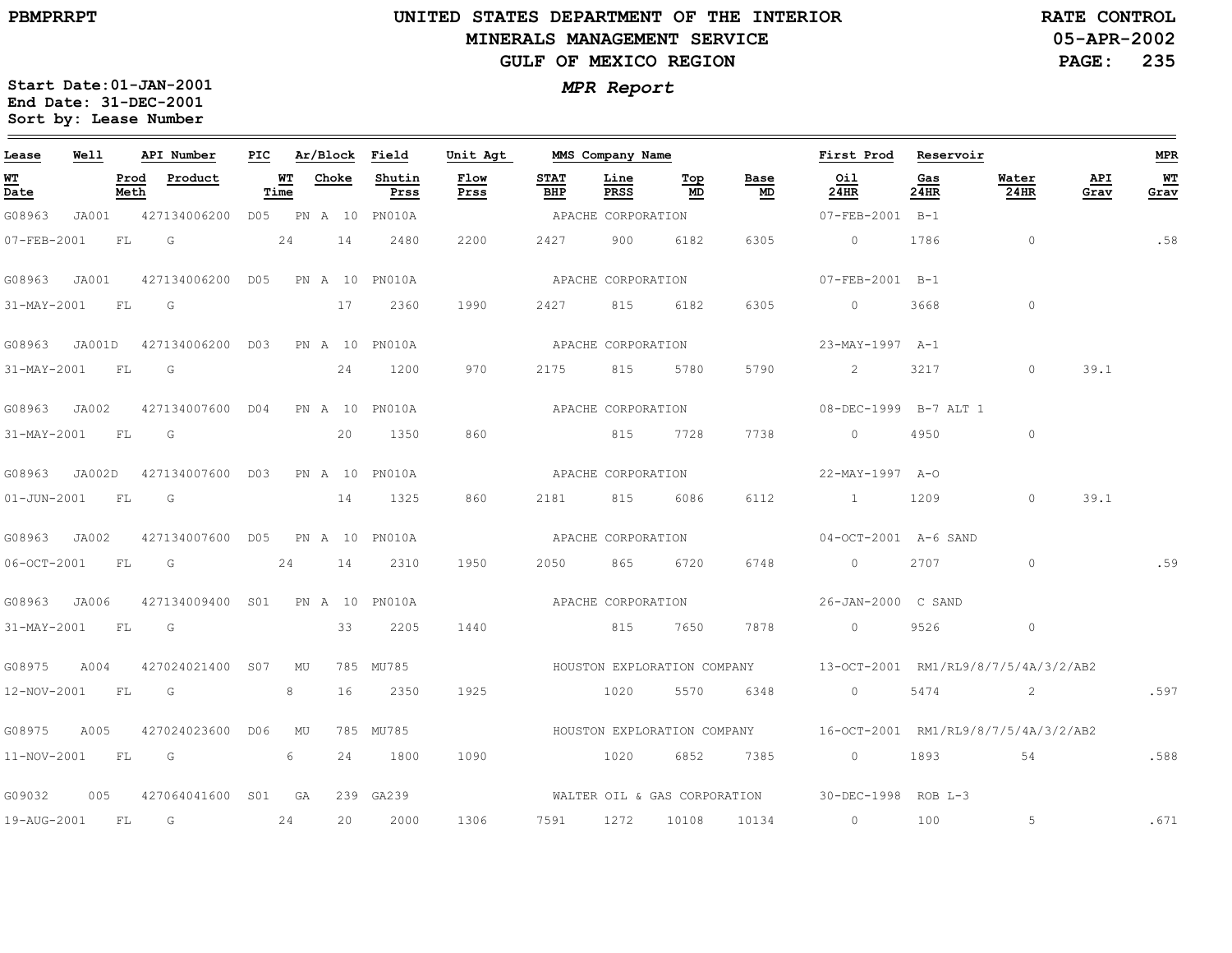### **UNITED STATES DEPARTMENT OF THE INTERIOR MINERALS MANAGEMENT SERVICEGULF OF MEXICO REGION**

**05-APR-2002PAGE: 236 RATE CONTROL**

| Lease             | Well |              | API Number          | PIC |            | Ar/Block | Field          | Unit Agt     |                    | MMS Company Name      |                              |            | First Prod      | Reservoir                 |                |             | <b>MPR</b> |
|-------------------|------|--------------|---------------------|-----|------------|----------|----------------|--------------|--------------------|-----------------------|------------------------------|------------|-----------------|---------------------------|----------------|-------------|------------|
| WT<br>Date        |      | Prod<br>Meth | Product             |     | WТ<br>Time | Choke    | Shutin<br>Prss | Flow<br>Prss | <b>STAT</b><br>BHP | Line<br>PRSS          | Top<br>MD                    | Base<br>MD | Oil<br>24HR     | Gas<br>24HR               | Water<br>24HR  | API<br>Grav | WT<br>Grav |
| G09032            | 005  |              | 427064041600        | S01 | - GA       |          | 239 GA239      |              |                    |                       | WALTER OIL & GAS CORPORATION |            |                 | 13-SEP-2001 UPPER ROB L-3 |                |             |            |
| 26-SEP-2001       |      | FL.          | G                   |     | 24         | 1.5      | 5950           | 5590         | 7288               | 1260                  | 10002                        | 10060      | 396             | 4883                      | $\overline{7}$ | 50.9        | .671       |
| G09086            | A001 |              | 427084035400        | S02 | HI         |          | 200 HI199      |              |                    |                       | WALTER OIL & GAS CORPORATION |            |                 | 06-OCT-1999 ROB L-1 SAND  |                |             |            |
| 03-SEP-2001       |      | FL           | G                   |     | 24         | 48       | 1750           | 1395         | 4492               | 1233                  | 10106                        | 10145      | 18              | 3189                      | $\overline{1}$ | 49.4        | .624       |
| G09086            | 003  |              | 427084050100 S03 HI |     |            |          | 200 HI199      |              |                    |                       | WALTER OIL & GAS CORPORATION |            |                 | 19-JUL-2001 CRIS I-2 SAND |                |             |            |
| 05-SEP-2001       |      | FL           | G                   |     | 24         | 16       | 2700           | 2280         | 3425               | 1273                  | 7962                         | 7994       | 44              | 6094                      | 2              | 50.2        | .606       |
| G09216            | 004  |              | 608074016001 S01    |     | <b>GB</b>  |          | 215 GB171      |              |                    |                       | AMERADA HESS CORPORATION     |            |                 | 31-DEC-2000 CM-1/2        |                |             |            |
| 18-JAN-2001       |      | FL           | G                   |     | 24         | 32       | 12188          | 10680        |                    | 1669                  | 19842                        | 20010      | 9646            | 31506                     | $\circ$        | 36.4        | .655       |
| G09216            | 005  |              | 608074017200 S01 GB |     |            |          | 215 GB171      |              |                    |                       | AMERADA HESS CORPORATION     |            | 17-APR-2001 M2  |                           |                |             |            |
| 28-MAY-2001       |      | FL           | G                   |     | 24         | 35       | 12625          | 10223        |                    | 1546                  | 20395                        | 20458      | 8926            | 36220                     | $\circ$        | 36.7        | .65        |
| G09216            | 008  |              | 608074020101 S01    |     | - GB       |          | 215 GB171      |              |                    |                       | AMERADA HESS CORPORATION     |            | 20-FEB-2001 M3  |                           |                |             |            |
| 25-MAR-2001       |      | FL           | G                   |     | 24         | 41       | 12967          | 9053         |                    | 1549                  | 20814                        | 20934      | 9947            | 66986                     | 179            | 38          | .645       |
| G09408            | A004 |              | 177004077502 S01 WC |     |            |          | 248 WC237      |              |                    | J M HUBER CORPORATION |                              |            |                 | 18-MAR-2001 E-J SAND      |                |             |            |
| 30-MAY-2001       |      | FL           | G                   |     | 24         | 41       | 2100           | 1600         | #####              | 1190                  | 10559                        | 10595      | $\sim$ 0        | 9946                      | $\circ$        |             | .563       |
| G09423            | 001  |              | 177024104600 S01 WC |     |            |          | 445 HI244A     |              |                    |                       | SAMEDAN OIL CORPORATION      |            |                 | 31-MAY-1994 LENTIC I      |                |             | 4734       |
| 03-JUN-2001       |      | FL           | G                   |     | 24         | 64       | 2350           | 575          | 2587               | 500                   | 5960                         | 5968       | $\sim$ 1 $\sim$ | 465                       | 18             | 50.1        |            |
| G09423            | 001  |              | 177024104600 S01 WC |     |            |          | 445 HI244A     |              |                    |                       | SAMEDAN OIL CORPORATION      |            |                 | 31-MAY-1994 LENTIC I      |                |             | 4734       |
| 09-DEC-2001       |      | FL           | G                   |     | 24         | 24       | 2040           | 500          | 2587               | 1144                  | 5960                         | 5968       | $\overline{0}$  | 274                       | 2              |             |            |
| G09478            | A002 |              | 177044076200 S02 EC |     |            |          | 332 EC338      | 7543920080   |                    |                       | SAMEDAN OIL CORPORATION      |            |                 | 22-MAR-1998 LWR LENTIC A  |                |             |            |
| $02 - JUN - 2001$ |      | FL           | G                   |     | 24         | 28       | 1800           | 990          | 2800               | 1050                  | 12478                        | 12540      | 69              | 1799                      | 1532           | 52.4        |            |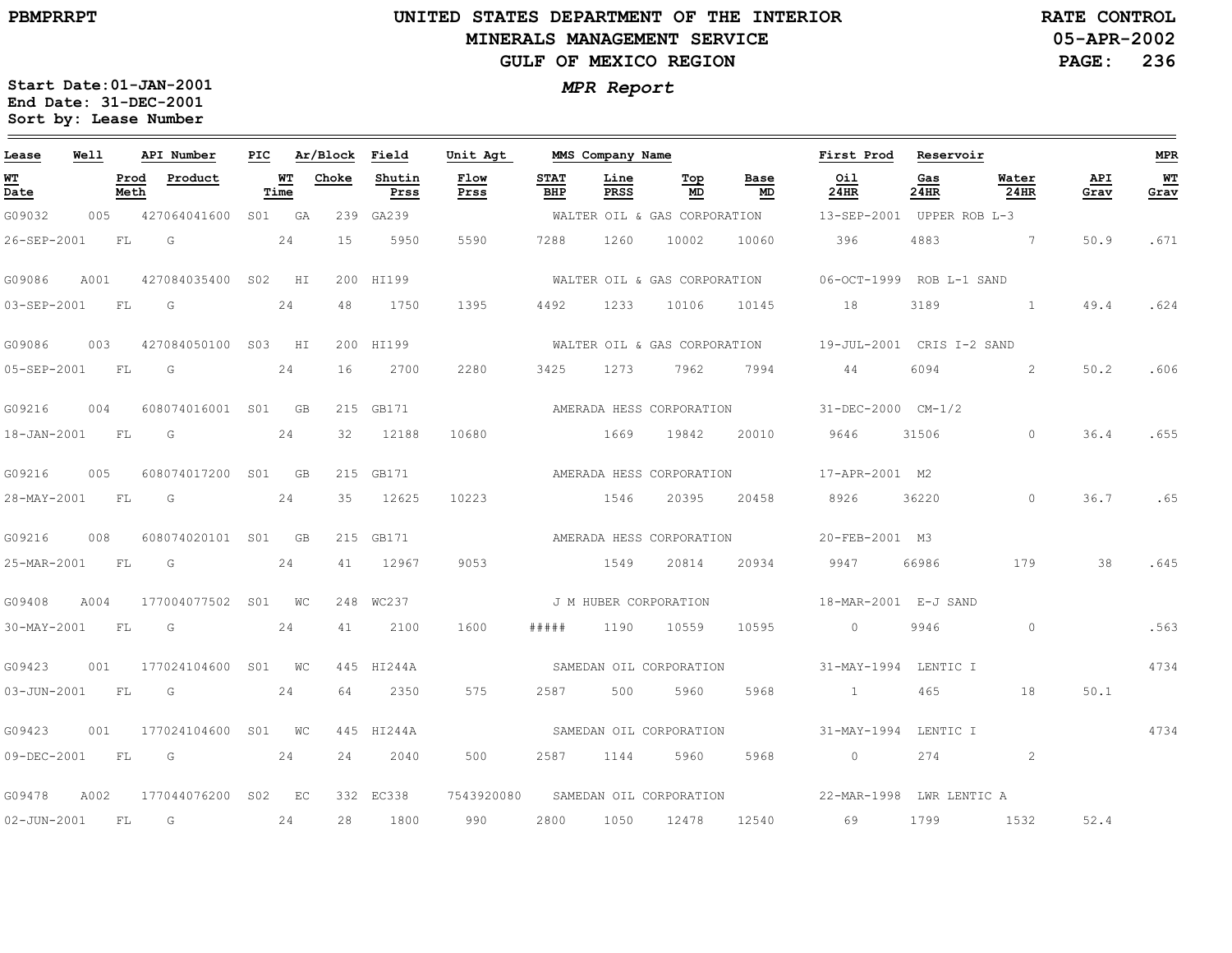$\qquad \qquad$ 

### **UNITED STATES DEPARTMENT OF THE INTERIOR MINERALS MANAGEMENT SERVICEGULF OF MEXICO REGION**

**05-APR-2002PAGE: 237 RATE CONTROL**

| Lease            | Well  |              | API Number                                                                                                                                                                                                                     | PIC |            | Ar/Block | Field          | Unit Agt       |                    | MMS Company Name |                                    |            | First Prod                                                       | Reservoir                                                                                                      |                          |             | <b>MPR</b> |
|------------------|-------|--------------|--------------------------------------------------------------------------------------------------------------------------------------------------------------------------------------------------------------------------------|-----|------------|----------|----------------|----------------|--------------------|------------------|------------------------------------|------------|------------------------------------------------------------------|----------------------------------------------------------------------------------------------------------------|--------------------------|-------------|------------|
| WT<br>Date       |       | Prod<br>Meth | Product                                                                                                                                                                                                                        |     | WТ<br>Time | Choke    | Shutin<br>Prss | Flow<br>Prss   | <b>STAT</b><br>BHP | Line<br>PRSS     | Top<br>MD                          | Base<br>MD | Oil<br>24HR                                                      | Gas<br>24HR                                                                                                    | Water<br>24HR            | API<br>Grav | WT<br>Grav |
| G09478           | A002  |              | 177044076200 S02 EC                                                                                                                                                                                                            |     |            |          | 332 EC338      | 7543920080     |                    |                  | SAMEDAN OIL CORPORATION            |            | 22-MAR-1998 LWR LENTIC A                                         |                                                                                                                |                          |             |            |
| 16-DEC-2001      |       | FL           | $\overline{G}$                                                                                                                                                                                                                 |     | 24         | 60       | 1350           | 500            | 2800               |                  | 757 12478                          | 12540      | 31                                                               | 1310                                                                                                           | 1667                     | 52.4        |            |
| G09478           | A007  |              | 177044077400 S03 EC                                                                                                                                                                                                            |     |            |          | 332 EC338      |                |                    |                  |                                    |            | 7543920080 SAMEDAN OIL CORPORATION 13-DEC-2000 L LENTIC "A"      |                                                                                                                |                          |             |            |
| 03-JAN-2001      |       | - FL         | G G                                                                                                                                                                                                                            |     | 24         | 14       | 4950           | 4275           |                    |                  | 787 11974                          | 12018      | 331                                                              | 4004                                                                                                           | $\sim$ 0                 | 51.8        | .62        |
| G09478           | A007  |              | 177044077400 S03 EC                                                                                                                                                                                                            |     |            |          | 332 EC338      |                |                    |                  |                                    |            | 7543920080 SAMEDAN OIL CORPORATION 13-DEC-2000 L LENTIC "A"      |                                                                                                                |                          |             |            |
| 21-JUN-2001 FL G |       |              |                                                                                                                                                                                                                                |     | 24         | 18       | 1050           |                |                    |                  |                                    |            |                                                                  | 200                                                                                                            | 1450                     |             |            |
| G09478           | A007  |              | 177044077400 S03 EC                                                                                                                                                                                                            |     |            |          | 332 EC338      |                |                    |                  |                                    |            | 7543920080 SAMEDAN OIL CORPORATION 13-DEC-2000 L LENTIC "A"      |                                                                                                                |                          |             |            |
| 14-DEC-2001      |       | FL           | $\overline{\mathbb{G}}$                                                                                                                                                                                                        |     | 24         | 18       | 950            | 630            |                    |                  | 757 11974 12018                    |            | $\overline{0}$                                                   | 139                                                                                                            | 1563                     |             |            |
| G09478           |       |              | A008D 177044077700 D02 EC                                                                                                                                                                                                      |     |            |          | 332 EC338      |                |                    |                  | 7543920080 SAMEDAN OIL CORPORATION |            | 31-MAR-1995 LWR LENTIC B                                         |                                                                                                                |                          | 8735        |            |
| 04-JUN-2001 FL G |       |              |                                                                                                                                                                                                                                |     | 24         | 64       | 1500           | 210            | 3150               |                  | 1050 11500 11528                   |            | 46                                                               |                                                                                                                | 264 668                  | 52.4        |            |
| G09478           | A008  |              | 177044077700 D01 EC                                                                                                                                                                                                            |     |            |          | 332 EC338      |                |                    |                  |                                    |            | 7543920080 SAMEDAN OIL CORPORATION 31-MAR-1995 LWR LENTIC D      |                                                                                                                |                          |             | 14933      |
| 06-JUN-2001      |       | FL.          | in Gr                                                                                                                                                                                                                          |     | 24         | 64       | 1650           | $\overline{0}$ | 3725               |                  | 1050 11640                         | 11690      | 40                                                               | 249                                                                                                            | 1026                     | 52.4        |            |
| G09478           | A008  |              | 177044077700 D01 EC                                                                                                                                                                                                            |     |            |          | 332 EC338      |                |                    |                  | 7543920080 SAMEDAN OIL CORPORATION |            |                                                                  |                                                                                                                | 31-MAR-1995 LWR LENTIC D |             | 14933      |
| 14-DEC-2001      |       | <b>FL</b>    | $G$ and the set of $G$ and $G$ and $G$ and $G$ and $G$ and $G$ and $G$ and $G$ and $G$ and $G$ and $G$ and $G$ and $G$ and $G$ and $G$ and $G$ and $G$ and $G$ and $G$ and $G$ and $G$ and $G$ and $G$ and $G$ and $G$ and $G$ |     | 24         | 64       | 870            | 170 —          | 3725               |                  | 757 11640                          | 11690      | $\sim$ 3                                                         | 192 — 192 — 193 — 193 — 193 — 194 — 194 — 194 — 195 — 196 — 197 — 198 — 198 — 198 — 198 — 198 — 198 — 198 — 19 | 1280                     | 52.4        |            |
| G09478           | A008D |              | 177044077700 D02 EC                                                                                                                                                                                                            |     |            |          | 332 EC338      |                |                    |                  |                                    |            | 7543920080 SAMEDAN OIL CORPORATION 31-MAR-1995 LWR LENTIC B 8735 |                                                                                                                |                          |             |            |
| 14-DEC-2001 FL   |       |              | $\overline{\mathsf{G}}$                                                                                                                                                                                                        |     | 24         | 64       | 900            | 175            | 3150               |                  | 757 11500                          | 11528      | 55                                                               | 426                                                                                                            | 899                      | 52.4        |            |
| G09478           | A017  |              | 177044078103 S01 EC                                                                                                                                                                                                            |     |            |          | 332 EC338      |                |                    |                  | 7543920080 SAMEDAN OIL CORPORATION |            | 20-NOV-1998 14300 SAND                                           |                                                                                                                |                          |             |            |
|                  |       |              | 01-JUN-2001 FL 0 24                                                                                                                                                                                                            |     |            | 28       |                | 1800           |                    |                  | 3374 14366 14480                   |            | 469                                                              |                                                                                                                | 2141 447                 | 34.5        |            |
| G09478           | A017  |              | 177044078103 S01 EC                                                                                                                                                                                                            |     |            |          | 332 EC338      |                |                    |                  |                                    |            | 7543920080 SAMEDAN OIL CORPORATION 20-NOV-1998 14300 SAND        |                                                                                                                |                          |             |            |
| 25-DEC-2001      |       | FL           | $\overline{O}$                                                                                                                                                                                                                 |     | 24         | 23       |                | 1900           |                    |                  | 3374 14366                         | 14480      | 433                                                              |                                                                                                                | 2397 460                 | 34.3        |            |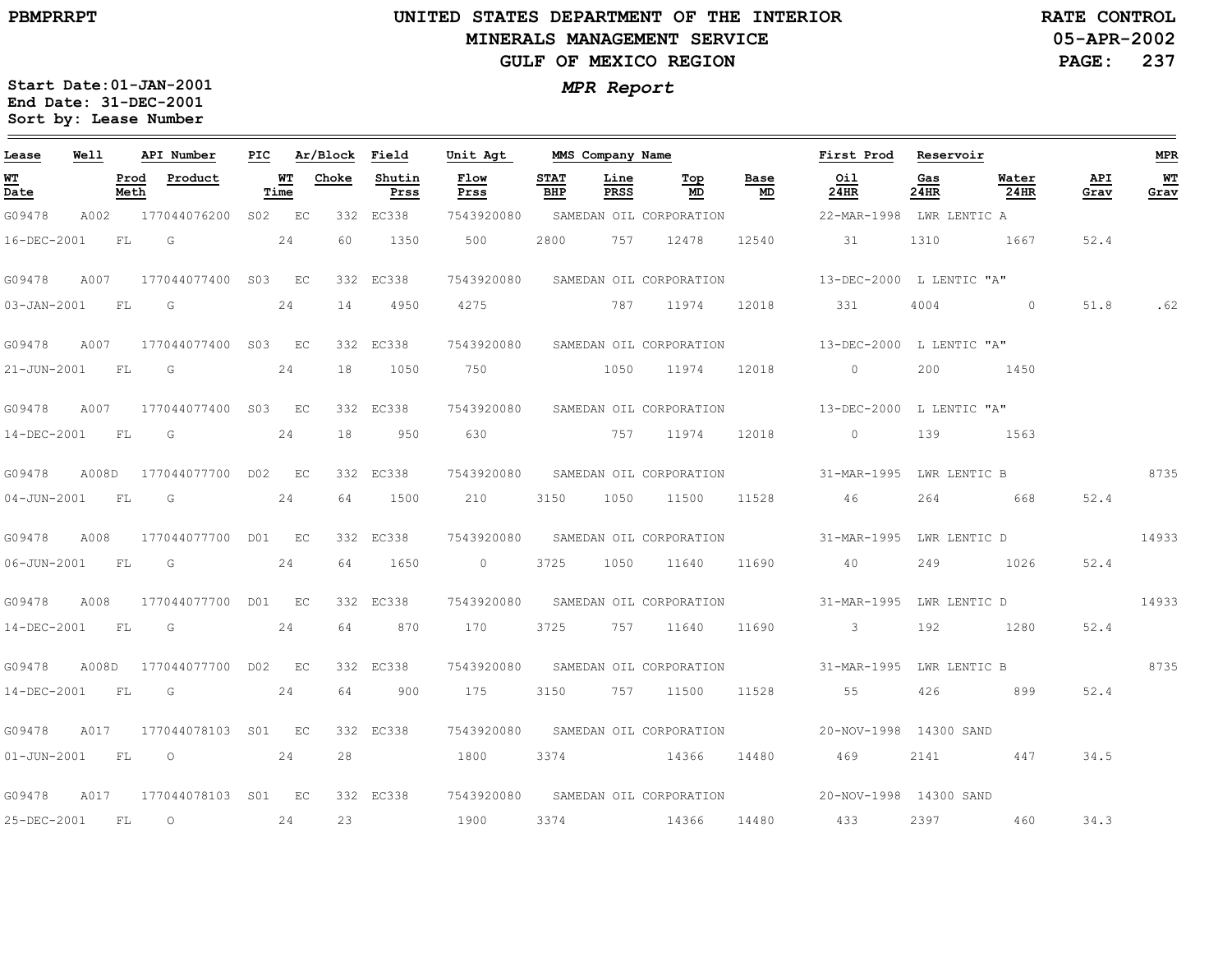### **UNITED STATES DEPARTMENT OF THE INTERIOR MINERALS MANAGEMENT SERVICEGULF OF MEXICO REGION**

**05-APR-2002PAGE: 238 RATE CONTROL**

| Lease            | Well  |      | API Number                | PIC |            | Ar/Block Field |                | Unit Agt     |                    |                    | MMS Company Name                       |            | First Prod                                                                                                                                                                                                                                                                                                                         | Reservoir   |                   |             | MPR          |
|------------------|-------|------|---------------------------|-----|------------|----------------|----------------|--------------|--------------------|--------------------|----------------------------------------|------------|------------------------------------------------------------------------------------------------------------------------------------------------------------------------------------------------------------------------------------------------------------------------------------------------------------------------------------|-------------|-------------------|-------------|--------------|
| WT<br>Date       |       | Meth | Prod Product              |     | WТ<br>Time | Choke          | Shutin<br>Prss | Flow<br>Prss | <b>STAT</b><br>BHP | Line<br>PRSS       | $\underline{\operatorname{Top}}$<br>MD | Base<br>MD | <u>Oil</u><br>24HR                                                                                                                                                                                                                                                                                                                 | Gas<br>24HR | Water<br>24HR     | API<br>Grav | $WT$<br>Grav |
| G09478           |       |      | A011 177044083101 S01 EC  |     |            |                | 332 EC338      | 7543920080   |                    |                    | SAMEDAN OIL CORPORATION                |            | 17-JUN-1997 LWR LENTIC D                                                                                                                                                                                                                                                                                                           |             |                   |             |              |
| 02-JUN-2001      |       | FL O |                           |     |            | 64             |                | 175          | 3898               |                    | 13260                                  | 13340      | $\overline{0}$ and $\overline{0}$ and $\overline{0}$ and $\overline{0}$ and $\overline{0}$ and $\overline{0}$ and $\overline{0}$ and $\overline{0}$ and $\overline{0}$ and $\overline{0}$ and $\overline{0}$ and $\overline{0}$ and $\overline{0}$ and $\overline{0}$ and $\overline{0}$ and $\overline{0}$ and $\overline{0}$ and | 165         | $\sim$ 0 $\sim$ 0 |             |              |
| G09478           | A011  |      | 177044083101 S01 EC       |     |            |                | 332 EC338      |              |                    |                    |                                        |            | 7543920080 SAMEDAN OIL CORPORATION 17-JUN-1997 LWR LENTIC D                                                                                                                                                                                                                                                                        |             |                   |             |              |
| 30-DEC-2001      |       | FL   | $\circ$                   |     | 24         | 64             |                | 200          | 3898               |                    | 13260                                  | 13340      | 57                                                                                                                                                                                                                                                                                                                                 | 205         | 103               | 34.3        |              |
| G09478           | A014  |      | 177044094600 S01 EC       |     |            |                | 332 EC338      |              |                    |                    |                                        |            | 7543920080 SAMEDAN OIL CORPORATION 07-OCT-1997 LWR LENTIC B                                                                                                                                                                                                                                                                        |             |                   |             |              |
| 03-JUN-2001 FL G |       |      |                           |     | 24         | 64             | 2000           |              |                    |                    |                                        |            | 175 4150 1050 12930 12974 19                                                                                                                                                                                                                                                                                                       | 562         | 1129              | 52.4        |              |
| G09478           | A014  |      | 177044094600 S01 EC       |     |            |                | 332 EC338      |              |                    |                    |                                        |            | 7543920080 SAMEDAN OIL CORPORATION 07-OCT-1997 LWR LENTIC B                                                                                                                                                                                                                                                                        |             |                   |             |              |
| 16-DEC-2001 FL   |       |      | $\overline{\mathsf{G}}$   |     | 24         | 64             | 750            | 175          | 4150               |                    | 757 12930                              |            | 12974 16                                                                                                                                                                                                                                                                                                                           | 563         | 1135              | 52.4        |              |
| G09500           | A001  |      | 177054092100 S06 VR       |     |            |                | 200 VR200      |              |                    |                    |                                        |            | ENERGY RESOURCE TECHNOLOGY I 24-JAN-2001 H SAND                                                                                                                                                                                                                                                                                    |             |                   |             |              |
|                  |       |      | 10-FEB-2001 FL G 24       |     |            | 14             | 3900           | 3530         | 3245               |                    | 970 10376                              | 10462      | 139                                                                                                                                                                                                                                                                                                                                |             | $3469$ 2          | 54.1        | .625         |
| G09508           |       |      | A001D 177064062100 D02 VR |     |            |                | 284 VR284      |              |                    |                    |                                        |            |                                                                                                                                                                                                                                                                                                                                    |             |                   |             | 549          |
| 01-JUN-2001 GL O |       |      |                           |     |            | 64             |                | 160          |                    |                    | 2870 10807                             | 10820      | $4\overline{4}$                                                                                                                                                                                                                                                                                                                    | 143         | 961               | 32.9        |              |
| G09508           | A002  |      | 177064063800 S02 VR       |     |            |                | 284 VR284      |              | APACHE CORPORATION |                    |                                        |            | 30-SEP-1992 10800 U SD                                                                                                                                                                                                                                                                                                             |             |                   |             | 1065         |
| 01-JUN-2001 FL 0 |       |      |                           |     |            | 64             |                | 155          |                    |                    | 3066 10990                             | 11005      | 232                                                                                                                                                                                                                                                                                                                                |             | 323 492           | 32.5        |              |
| G09508           | A004  |      | 177064064000 S01 VR       |     |            |                | 284 VR284      |              |                    |                    |                                        |            | APACHE CORPORATION TELL 28-FEB-1991 10800 L SD                                                                                                                                                                                                                                                                                     |             |                   |             | 531          |
| 01-JUN-2001 FL 0 |       |      |                           |     |            | 64             |                | 160          |                    |                    | 2185 10822                             | 10840      | 135                                                                                                                                                                                                                                                                                                                                | 309         | 2106              | 32.2        |              |
| G09508           | A005  |      | 177064064901 S01 VR       |     |            |                | 284 VR284      |              |                    | APACHE CORPORATION |                                        |            | 29-FEB-1992 10800 L SD                                                                                                                                                                                                                                                                                                             |             |                   |             | 593          |
| 01-JUN-2001 GL O |       |      |                           |     |            | 64             |                | 135          |                    |                    | 2031 11124                             | 11132      | 79                                                                                                                                                                                                                                                                                                                                 | 182         | 580               | 32.7        |              |
| G09508           | B001D |      | 177064076501 D02 VR       |     |            |                | 284 VR284      |              |                    |                    |                                        |            | APACHE CORPORATION  and $27$ -JAN-1996 10700                                                                                                                                                                                                                                                                                       |             |                   |             |              |
| 01-JUN-2001 GL   |       |      | $\overline{O}$            |     |            | 64             |                | 165          |                    |                    | 10990                                  |            | 11011 48                                                                                                                                                                                                                                                                                                                           | 75 — 17     | 656               | 31.2        |              |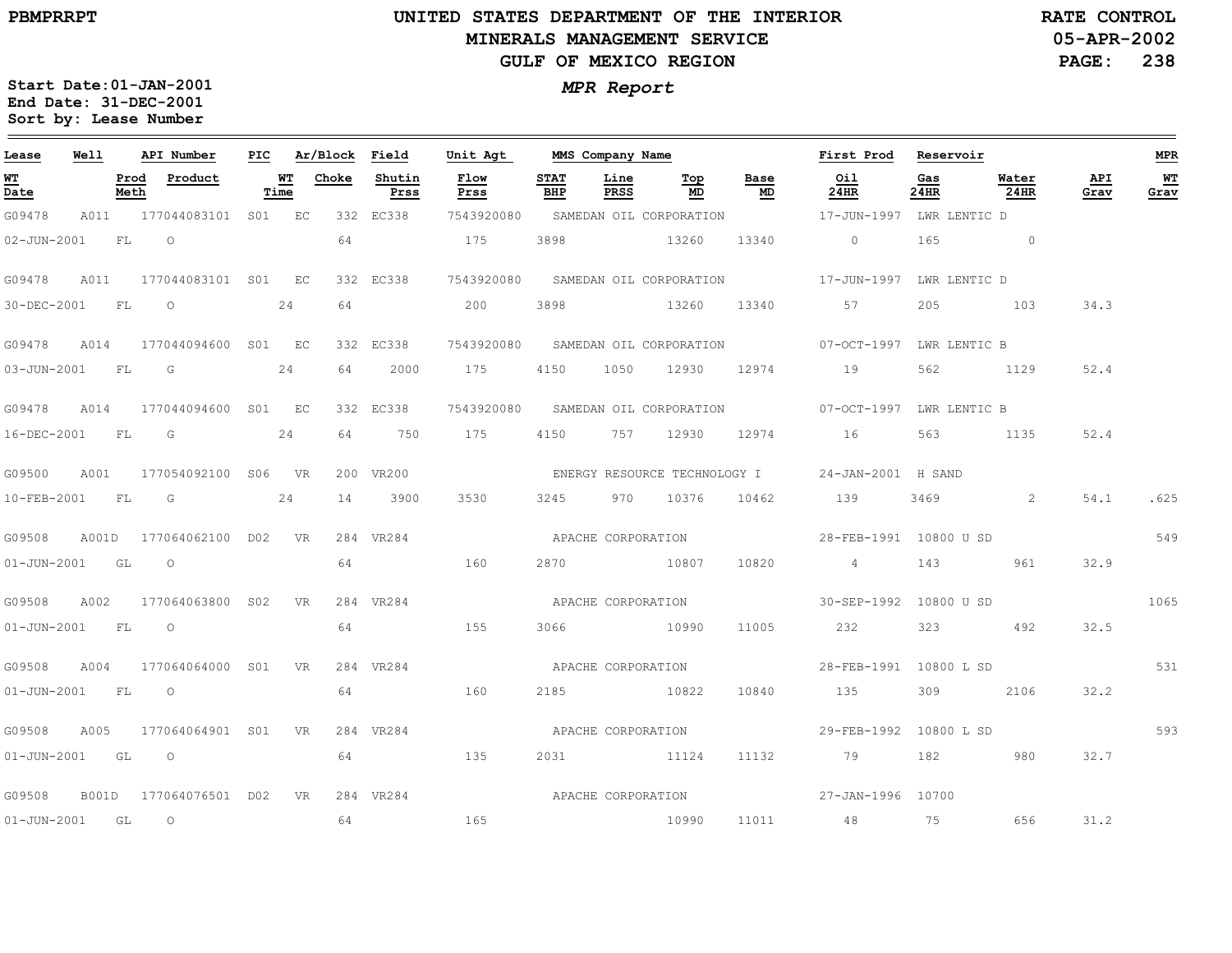$\equiv$ 

# **UNITED STATES DEPARTMENT OF THE INTERIOR MINERALS MANAGEMENT SERVICEGULF OF MEXICO REGION**

**05-APR-2002PAGE: 239 RATE CONTROL**

| Lease             | Well        |              | API Number          | PIC |            | Ar/Block | Field          | Unit Agt                           |                    | MMS Company Name |                         |            | First Prod                               | Reservoir   |                |             | <b>MPR</b> |
|-------------------|-------------|--------------|---------------------|-----|------------|----------|----------------|------------------------------------|--------------------|------------------|-------------------------|------------|------------------------------------------|-------------|----------------|-------------|------------|
| WT<br>Date        |             | Prod<br>Meth | Product             |     | WТ<br>Time | Choke    | Shutin<br>Prss | Flow<br>Prss                       | <b>STAT</b><br>BHP | Line<br>PRSS     | Top<br>MD               | Base<br>MD | Oil<br>24HR                              | Gas<br>24HR | Water<br>24HR  | API<br>Grav | WT<br>Grav |
| G09514            | A001        |              | 177064069400        |     | S01 VR     |          | 332 VR332      |                                    |                    |                  | SAMEDAN OIL CORPORATION |            | 30-NOV-1995                              | HA          |                |             |            |
| 25-JUN-2001       |             | FL           | $\circ$             |     | 24         | 18       |                | 700                                | 3554               | 7914             |                         | 7990       | 408                                      | 343         | $\circ$        | 38.1        |            |
| G09514            | A001        |              | 177064069400 S01 VR |     |            |          | 332 VR332      |                                    |                    |                  | SAMEDAN OIL CORPORATION |            | 30-NOV-1995                              | HA          |                |             |            |
| 11-DEC-2001       |             | FL           | $\circ$             |     | 24         | 24       |                | 750                                | 3554               |                  | 7914                    | 7990       | 379                                      | 551         | 64             | 37.4        |            |
| G09514            | A002D       |              | 177064069900        |     | DO2 VR     |          | 332 VR332      |                                    |                    |                  | SAMEDAN OIL CORPORATION |            | 31-JAN-1996 BM SAND                      |             |                |             |            |
| 26-JUN-2001       |             | FL           | G                   |     | 24         | 18       | 2250           | 1200                               | 3729               | 1100             | 8020                    | 8064       | 499                                      | 502         | $\mathbf{1}$   | 38.1        |            |
| G09514            | A002D       |              | 177064069900        | D02 | VR         |          | 332 VR332      |                                    |                    |                  | SAMEDAN OIL CORPORATION |            | 31-JAN-1996 BM SAND                      |             |                |             |            |
| 11-DEC-2001       |             | FL           | G                   |     | 24         | 16       | 2150           | 1000                               | 3729               | 200              | 8020                    | 8064       | 430                                      | 545         | 102            | 37.4        |            |
| G09514            | A003        |              | 177064072300        |     | SO1 VR     |          | 332 VR332      |                                    |                    |                  | SAMEDAN OIL CORPORATION |            | $23 - OCT - 1995$                        | HA          |                |             |            |
| $11 - JUN - 2001$ |             | FL           | $\circ$             |     | 24         | 6        |                | 2500                               | 3459               |                  | 9108                    | 9170       | 105                                      | 90          | $\overline{4}$ | 38.1        |            |
| G09514            | A003        |              | 177064072300 S01    |     | <b>VR</b>  |          | 332 VR332      |                                    |                    |                  | SAMEDAN OIL CORPORATION |            | $23 - OCT - 1995$                        | HA          |                |             |            |
| 16-NOV-2001       |             | FL           | $\circ$             |     | 24         | 6        |                | $\circ$                            | 3459               |                  | 9108                    | 9170       | 108                                      | 119         | 21             | 37.4        |            |
| G09514            | A005        |              | 177064077801 S01 VR |     |            |          | 332 VR332      |                                    |                    |                  | SAMEDAN OIL CORPORATION |            | 20-JUN-1996 HA                           |             |                |             |            |
| 26-MAY-2001       |             | FL           | $\circ$             |     | 24         | 64       |                | 400                                | 1119               | 2960 7960        |                         | 8094       | 94                                       | 340         | 29             | 38.1        |            |
| G09514            | A005        |              | 177064077801 S01 VR |     |            |          | 332 VR332      |                                    |                    |                  | SAMEDAN OIL CORPORATION |            | 20-JUN-1996 HA                           |             |                |             |            |
| 20-DEC-2001       |             | FL           | $\circ$             |     | 24         | 64       |                | 350                                | 1119               |                  | 7960                    | 8094       | 138                                      | 708         | 99             | 37.4        |            |
| G09522            | <b>B003</b> |              | 177064074101 S01    |     | <b>VR</b>  |          | 363 VR370      | 7543930060 SAMEDAN OIL CORPORATION |                    |                  |                         |            | 31-JUL-2001 BN-1                         |             |                |             |            |
| 23-AUG-2001       |             | FL.          | G                   |     | 24         | 9        | 6040           | 4150 1080                          |                    |                  | 10990                   | 11040      | 128                                      | 2096        | 11             | 43.5        | .61        |
| G09522            | <b>B003</b> |              | 177064074101 S01 VR |     |            |          | 363 VR370      | 7543930060                         |                    |                  |                         |            | SAMEDAN OIL CORPORATION 31-JUL-2001 BN-1 |             |                |             |            |
| 24-DEC-2001       |             | FL           | G                   |     | 24         | 9        | 5500           | 2300                               |                    | 1120             | 10990                   | 11040      | 69                                       | 1089        | 4              | 43.7        |            |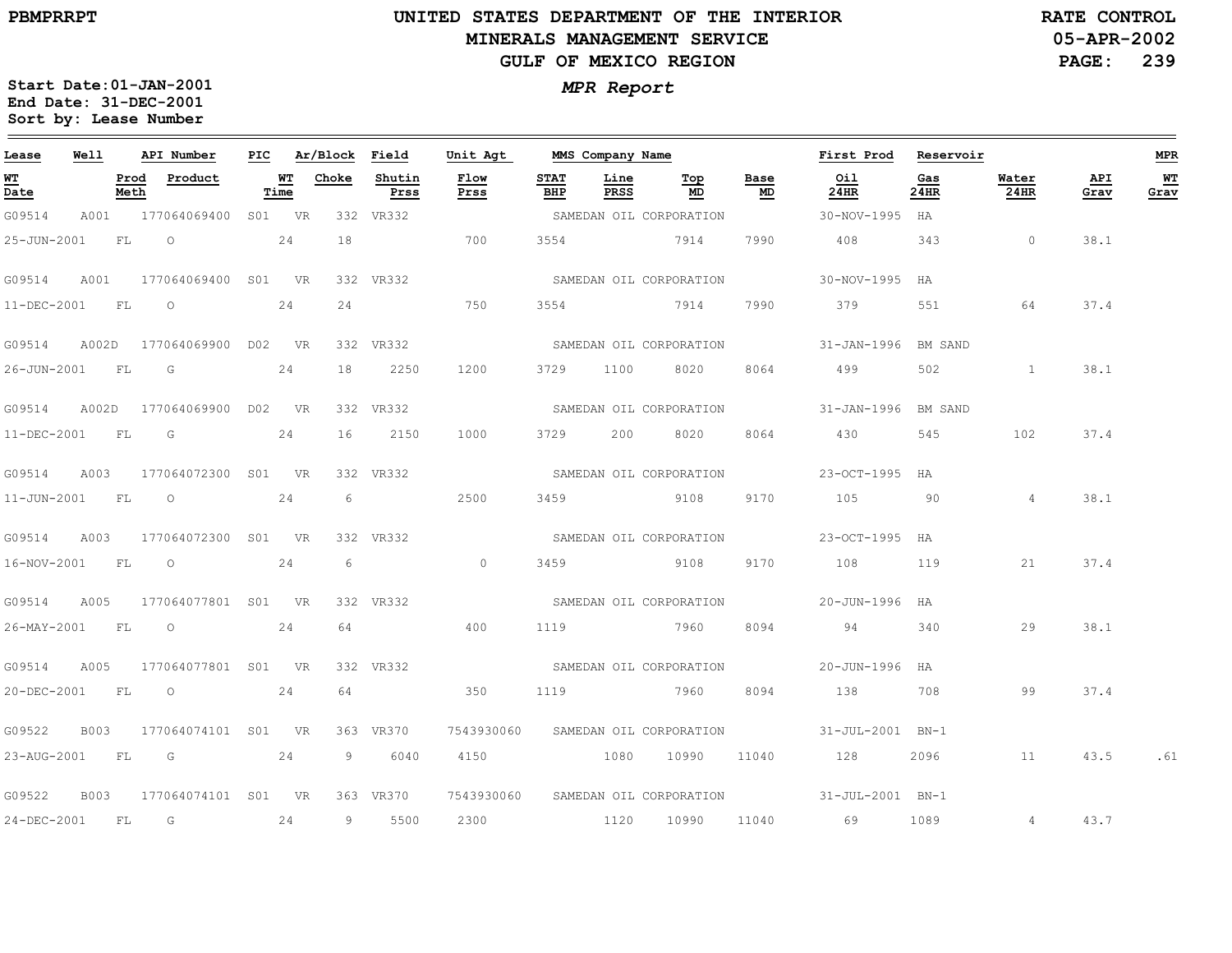### **UNITED STATES DEPARTMENT OF THE INTERIOR MINERALS MANAGEMENT SERVICEGULF OF MEXICO REGION**

**05-APR-2002 PAGE: 240 RATE CONTROL**

| Lease            | Well |           | API Number               |        | PIC Ar/Block Field |                | Unit Agt       |                    |              | MMS Company Name                   |            | First Prod Reservoir                                |             |               |             | <b>MPR</b> |
|------------------|------|-----------|--------------------------|--------|--------------------|----------------|----------------|--------------------|--------------|------------------------------------|------------|-----------------------------------------------------|-------------|---------------|-------------|------------|
| WT<br>Date       |      | Meth      | Prod Product             | Time   | <b>WT</b> Choke    | Shutin<br>Prss | Flow<br>Prss   | <b>STAT</b><br>BHP | Line<br>PRSS | Тор<br>MD                          | Base<br>MD | Oil<br>24HR                                         | Gas<br>24HR | Water<br>24HR | API<br>Grav | WT<br>Grav |
| G09524           |      |           | A002 177064068800        | S01 VR |                    | 371 VR370      | 7543930060     |                    |              | SAMEDAN OIL CORPORATION            |            | 27-JAN-1996 BN-X                                    |             |               |             |            |
| 27-JUN-2001      |      | <b>FL</b> | G                        | 24     | 7                  | 5000           | 4200           | 5814               | 887          | 13038                              | 13104      | 269                                                 | 650         | 162           | 44.2        |            |
| G09524           | A002 |           | 177064068800 S01 VR      |        |                    | 371 VR370      |                |                    |              | 7543930060 SAMEDAN OIL CORPORATION |            | 27-JAN-1996 BN-X                                    |             |               |             |            |
| 24-DEC-2001      |      | FL G      |                          | 24     | 8                  | 5100           | 4150           | 5814               |              | 858 13038                          |            | 13104 298                                           | 459         | 139           | 43.7        |            |
| G09524           | A004 |           | 177064070800 S01 VR      |        |                    | 371 VR370      |                |                    |              | 7543930060 SAMEDAN OIL CORPORATION |            | 31-OCT-1995 BN-X                                    |             |               |             |            |
| 26-JUN-2001 FL   |      |           | $\overline{\mathbb{G}}$  | 24     | 10                 | 5600           | 1050           | 6222               |              | 887 12312                          | 12382      | 163                                                 | 1461        | 280           | 44.2        |            |
| G09524           | A004 |           | 177064070800 S02 VR      |        |                    | 371 VR370      |                |                    |              | 7543930060 SAMEDAN OIL CORPORATION |            | 08-DEC-2001 BN-1                                    |             |               |             |            |
| 16-DEC-2001 FL G |      |           |                          | 24     | 10                 | 5300           |                |                    |              | 0 858 11710 11770                  |            | 29                                                  | 880         | 54            | 43.7        |            |
| G09524           | A005 |           | 177064072500 S01 VR      |        |                    | 371 VR370      |                |                    |              |                                    |            | 7543930060 SAMEDAN OIL CORPORATION 31-OCT-1995 BN-X |             |               |             |            |
| 26-JUN-2001 FL   |      |           | G                        | 24     | 128                | 3700           | 1050           | 3799               |              | 887 12132                          | 12150      | 67                                                  | 581         | 185           | 44.2        |            |
| G09524           | A005 |           | 177064072500 S02 VR      |        |                    | 371 VR370      |                |                    |              | 7543930060 SAMEDAN OIL CORPORATION |            | 14-OCT-2001 BN-1                                    |             |               |             |            |
|                  |      |           | 04-NOV-2001 FL G 24      |        | 12                 | 6450           | 5800 865 11502 |                    |              |                                    | 11536      | 210                                                 | 2219        | 5             | 43.8        | .62        |
| G09524           | A005 |           | 177064072500 S02 VR      |        |                    | 371 VR370      |                |                    |              |                                    |            | 7543930060 SAMEDAN OIL CORPORATION 14-OCT-2001 BN-1 |             |               |             |            |
| 29-DEC-2001 FL   |      |           | $\overline{\mathsf{G}}$  | 24     |                    | 5 6350         | 6190           |                    |              | 858 11502 11536                    |            | 94                                                  | 1007        | $\Omega$      | 43.7        |            |
| G09524           | A006 |           | 177064089101 S01 VR      |        |                    | 371 VR370      |                |                    |              | 7543930060 SAMEDAN OIL CORPORATION |            | 19-SEP-2001 BN-X                                    |             |               |             |            |
|                  |      |           | 08-OCT-2001 FL G 24      |        |                    | 10 5000        |                |                    |              | 3700 866 12354 12370               |            | 335                                                 | 3261 700    | 918           | 43.6        | .615       |
| G09524           | A006 |           | 177064089101 S01 VR      |        |                    | 371 VR370      |                |                    |              |                                    |            | 7543930060 SAMEDAN OIL CORPORATION 19-SEP-2001 BN-X |             |               |             |            |
| 29-DEC-2001 FL   |      |           | 24<br>G                  |        |                    | 17 3950        | 1650           |                    |              | 858 12354 12370                    |            | 46                                                  | 982         | 940           | 43.7        |            |
| G09534           |      |           | 004R 177074057401 S02 SM |        |                    | 15 VR171       |                |                    |              |                                    |            | ENERGY RESOURCE TECHNOLOGY I 31-MAY-2000 4650 SAND  |             |               |             |            |
| 01-JUN-2001 FL G |      |           |                          |        |                    | 9 1600         | 1250           | 1790 982           |              | 5080                               | 5088       | $\sim$ 1                                            | 521         | $\sim$ 1      | 54.2        |            |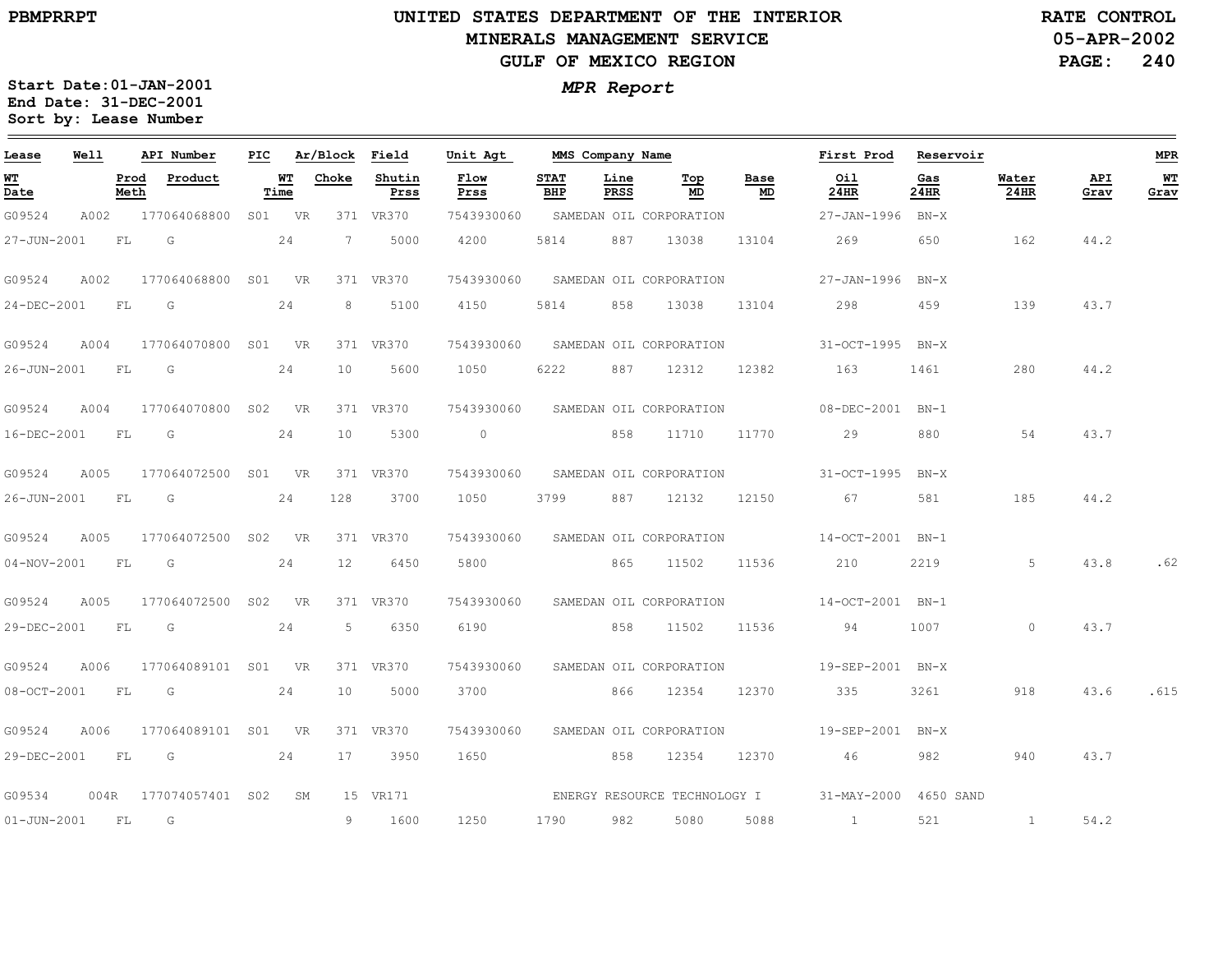## **UNITED STATES DEPARTMENT OF THE INTERIOR MINERALS MANAGEMENT SERVICEGULF OF MEXICO REGION**

**05-APR-2002PAGE: 241 RATE CONTROL**

| Lease          | Well |              | API Number                | PIC |                 | Ar/Block Field |                | Unit Agt     |                              | MMS Company Name |                           |                           | First Prod                                                                                                                                                                                                                                                                                                                         | Reservoir   |                |             | <b>MPR</b> |
|----------------|------|--------------|---------------------------|-----|-----------------|----------------|----------------|--------------|------------------------------|------------------|---------------------------|---------------------------|------------------------------------------------------------------------------------------------------------------------------------------------------------------------------------------------------------------------------------------------------------------------------------------------------------------------------------|-------------|----------------|-------------|------------|
| WT<br>Date     |      | Prod<br>Meth | Product                   |     | WT<br>Time      | Choke          | Shutin<br>Prss | Flow<br>Prss | <b>STAT</b><br>BHP           | Line<br>PRSS     | Top<br>MD                 | Base<br>MD                | Oil<br>24HR                                                                                                                                                                                                                                                                                                                        | Gas<br>24HR | Water<br>24HR  | API<br>Grav | WT<br>Grav |
| G09574         |      |              | B001D 177094107600 D02 EI |     |                 |                | 30 EI030       |              |                              |                  | ATP OIL & GAS CORPORATION |                           | 06-JUL-2001 J SAND                                                                                                                                                                                                                                                                                                                 |             |                |             |            |
| 18-JUL-2001    |      | FL           | G                         |     | 24              | 12             | 5540           | 4000         |                              | 940              | 11373                     | 11458                     | 110                                                                                                                                                                                                                                                                                                                                | 4599        | $\overline{7}$ | 51.8        | .6         |
| G09591         | A002 |              | 177104127900 D01 EI       |     |                 |                | 281 EI297      |              | APACHE CORPORATION           |                  |                           |                           | 28-FEB-1991 6100 FBB                                                                                                                                                                                                                                                                                                               |             |                |             | 1045       |
| 30-MAY-2001    |      | FL           | $\circ$                   |     |                 | 64             |                | 130          | 592                          |                  | 6468                      | 6478                      | 644                                                                                                                                                                                                                                                                                                                                | 254         | 527            | 38          |            |
| G09591         | A004 |              | 177104143100 S01 EI       |     |                 |                | 281 EI297      |              | APACHE CORPORATION           |                  |                           |                           | 30-APR-1996 6100 FBB                                                                                                                                                                                                                                                                                                               |             |                |             |            |
| 30-MAY-2001 FL |      |              | $\overline{O}$            |     |                 | 64             |                | 200          |                              | 6405             |                           | 6420                      | 468                                                                                                                                                                                                                                                                                                                                | 285         | 797            | 39          |            |
| G09592         | A003 |              | 177104133000 S01 EI       |     |                 |                | 282 EI297      |              | APACHE CORPORATION           |                  |                           |                           | 28-FEB-1991 5300 SAND                                                                                                                                                                                                                                                                                                              |             |                |             | 116        |
| 31-MAY-2001    |      | FL           | $\circ$                   |     |                 | 24             |                | 300          | 1260                         | 5758             |                           | 5763                      | 14                                                                                                                                                                                                                                                                                                                                 | 256         | 566            | 38          |            |
| G09592         | A005 |              | 177104152101 S01 EI       |     |                 |                | 282 EI297      |              | APACHE CORPORATION           |                  |                           |                           | 30-JUN-2000 CJ                                                                                                                                                                                                                                                                                                                     |             |                |             |            |
| 31-MAY-2001    |      | FL           | G                         |     |                 | 22             | 1640           | 1220         | #####                        | 1000             | 4912                      | 4922                      | $\overline{0}$ and $\overline{0}$ and $\overline{0}$ and $\overline{0}$ and $\overline{0}$ and $\overline{0}$ and $\overline{0}$ and $\overline{0}$ and $\overline{0}$ and $\overline{0}$ and $\overline{0}$ and $\overline{0}$ and $\overline{0}$ and $\overline{0}$ and $\overline{0}$ and $\overline{0}$ and $\overline{0}$ and | 2345        | 359            |             |            |
| G09614         | 002  |              | 177114102104 S02          |     | SS              |                | 105 SS105      |              |                              |                  |                           | ATP OIL & GAS CORPORATION | 20-APR-2001 9920' SAND                                                                                                                                                                                                                                                                                                             |             |                |             |            |
| 12-JUN-2001    |      | FL           | $\overline{\mathsf{G}}$   |     | 5               | 16             | 3503           | 3164         | 3503                         | 1106 10050       |                           | 10056                     | 192                                                                                                                                                                                                                                                                                                                                | 4308        | 48             | 54.5        | .62        |
| G09637         | A004 |              | 177154105700 S01          |     | ST <sup>1</sup> |                | 38 ST037       |              | CHEVRON USA INC              |                  |                           |                           | 11-MAY-2001 D-7 SD FB A4                                                                                                                                                                                                                                                                                                           |             |                |             |            |
| 18-MAY-2001    |      | <b>FL</b>    | $\overline{G}$            |     | 4               | 13             | 4500           | 4250         | 940                          |                  | 13060                     | 13077                     | 273                                                                                                                                                                                                                                                                                                                                | 2193 0      |                | 49.6        | .65        |
| G09651         | 002  |              | 177134022000 S01 PL       |     |                 |                | 6 PL006        |              |                              |                  |                           |                           | WALTER OIL & GAS CORPORATION 608-JUN-2000 MIOCENE 14,000'SAND                                                                                                                                                                                                                                                                      |             |                |             |            |
| 13-AUG-2001    |      | FL           | $\overline{G}$            |     | 24              | 999            | 1400           | 190          | # # # # #                    |                  | 11 14344                  | 14442                     | 11                                                                                                                                                                                                                                                                                                                                 | 380         | 40 45.5        |             | .615       |
| G09651         | 003  |              | 177134023400 S01 PL       |     |                 |                | 6 PL006        |              | WALTER OIL & GAS CORPORATION |                  |                           |                           | 16-NOV-2001 UPPER MIOCENE 11800'                                                                                                                                                                                                                                                                                                   |             |                |             |            |
| 07-DEC-2001    |      |              | $FL$ G 24                 |     |                 | 13             | 4317           | 4150         |                              | 960 11752        |                           | 11801                     | 218                                                                                                                                                                                                                                                                                                                                | 6367 3      |                | 46.4        | .601       |
| G09690         | G009 |              | 177204008701 D01 WD       |     |                 |                | 118 WD117      |              |                              |                  |                           | CHEVRON USA INC           | 30-JUN-1993 D05 FBG                                                                                                                                                                                                                                                                                                                |             |                |             | 576        |
| 16-JUN-2001    |      | GL           | $\circ$                   |     | 24              | 72             | 1250           | 133          | 1121 130 9548                |                  |                           | 9588                      | 80                                                                                                                                                                                                                                                                                                                                 | 80          | 718            | 30.9        |            |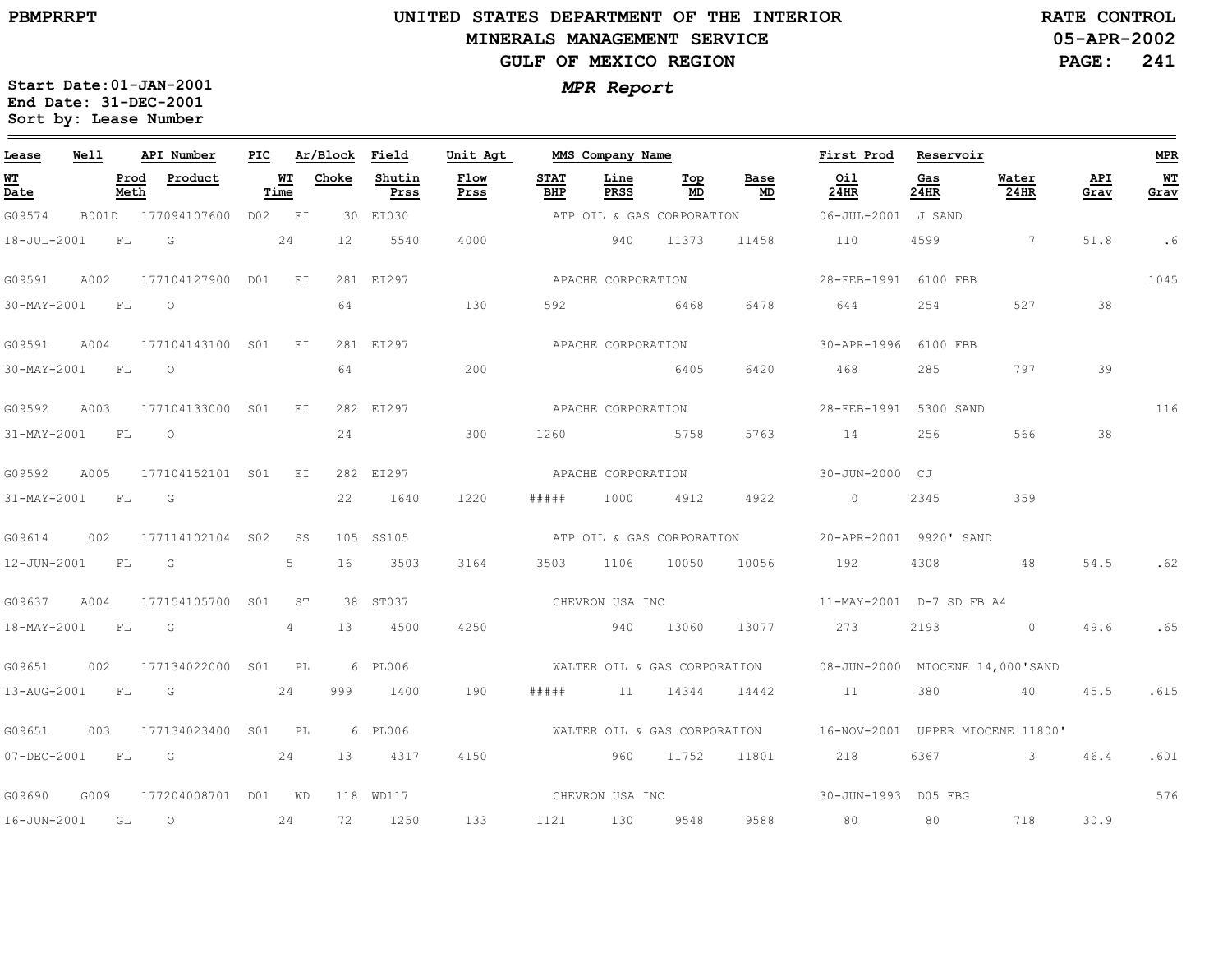$\equiv$ 

# **UNITED STATES DEPARTMENT OF THE INTERIOR MINERALS MANAGEMENT SERVICEGULF OF MEXICO REGION**

**05-APR-2002PAGE: 242 RATE CONTROL**

| Lease                                 | Well        |              | API Number       | PIC             |            | Ar/Block | Field          | Unit Agt     |                    | MMS Company Name             |           |            | First Prod               | Reservoir   |               |             | MPR          |
|---------------------------------------|-------------|--------------|------------------|-----------------|------------|----------|----------------|--------------|--------------------|------------------------------|-----------|------------|--------------------------|-------------|---------------|-------------|--------------|
| <u>WТ</u><br>$\overline{\text{Date}}$ |             | Prod<br>Meth | Product          |                 | WT<br>Time | Choke    | Shutin<br>Prss | Flow<br>Prss | <b>STAT</b><br>BHP | Line<br>PRSS                 | Top<br>MD | Base<br>MD | Oil<br>24HR              | Gas<br>24HR | Water<br>24HR | API<br>Grav | $WT$<br>Grav |
| G09737                                | A001        |              | 608164013200     |                 | S01 VK     |          | 76 VK076       |              |                    | EL PASO PRODUCTION OIL & GAS |           |            | 31-DEC-1994              | 2500        |               |             | 4565         |
| $10 - JAN - 2001$                     |             | FL           | G                |                 |            | 35       | 705            | 450          |                    | 900                          | 2580      | 2600       | $\circ$                  | 3391        | $\mathbf{1}$  |             |              |
| G09737                                | A001        |              | 608164013200     | S01             | VK         |          | 76 VK076       |              |                    | EL PASO PRODUCTION OIL & GAS |           |            | $31 - DEC - 1994$        | 2500        |               |             | 4565         |
| 26-AUG-2001                           |             | FL           | G                |                 | 18         | 35       | 640            | 390          |                    | 360                          | 2580      | 2600       | $\circ$                  | 3085        | $\Omega$      |             | .6           |
| G09883                                | A005        |              | 608174059300     | S01             | МC         |          | 854 MC810      | 754393012A   |                    | SHELL OFFSHORE INC           |           |            |                          |             |               |             |              |
| $02 - MAX - 2001$                     |             | FL           | $\Omega$         |                 | 4          | 85       |                | 728          |                    |                              | 24416     | 24605      | 28093                    | 34412       | $\Omega$      | 29.4        | .65          |
| G10196                                | 004F        |              | 427034049800     | DO5             | МI         |          | 589 MI619      |              |                    | MURPHY EXPLORATION & PRODUCT |           |            | 19-FEB-2001 M.L-1-FB-4   |             |               |             |              |
| 15-MAR-2001                           |             | FL           | G                |                 | 12         | 16       | 2200           | 1820         |                    | 940                          | 7317      | 7418       | 9                        | 2303        | 46            | 51.6        | .6           |
| G10203                                | <b>B001</b> |              | 427034052603     | S01             | МI         |          | 704 MI710      |              |                    | HOUSTON EXPLORATION COMPANY  |           |            | 22-DEC-2000 MA-1 SAND    |             |               |             |              |
| $05 - JAN - 2001$                     |             | FL           | G                |                 | 10         | 37       | 3000           | 1200         | # # # #            | 940                          | 10672     | 10941      | 88                       | 7021        | 33            | 53.2        | .593         |
| G10203                                | <b>B002</b> |              | 427034052800     | S01             | MI         |          | 704 MI710      |              |                    | HOUSTON EXPLORATION COMPANY  |           |            | 22-DEC-2000 MA-3B SAND   |             |               |             |              |
| $06 - JAN - 2001$                     |             | FL           | G                |                 | 9          | 23       | 5400           | 4500         | #####              | 950                          | 11807     | 11948      | 57                       | 11598       | 20            | 50.2        | .593         |
| G10226                                | A002        |              | 427044028202     | S <sub>01</sub> | BA         | 544      | BA544          |              |                    | ATP OIL & GAS CORPORATION    |           |            | 10-AUG-2001 BIG HUM SAND |             |               |             |              |
| 07-AUG-2001                           |             | FL           | G                |                 | 17         | 64       | 3695           | 3400         | #####              | 980                          | 13044     | 13080      | 96                       | 8544        | 140           | 35          | .59          |
| G10322                                | SS001       |              | 608044017601     | SO1             | EB         |          | 948 WILD       | 754399001A   |                    | EXXON MOBIL CORPORATION      |           |            | 21-OCT-2001 A-70         |             |               |             |              |
| 08-NOV-2001                           |             | FL           | $\circ$          |                 | 24         | 77       |                | 2774         | #####              |                              | 12720     | 14171      | 2279                     | 1610        | $\circ$       | 28.1        | .6           |
| G10342                                | 004         |              | 608074022700     | S01             | GB         | 240      | GB240          |              |                    | SAMEDAN OIL CORPORATION      |           |            |                          | # # # #     |               |             |              |
| 31-MAY-2001                           |             | FL           | G                |                 | 24         | 28       | 5563           | 5055         |                    | 2875                         | # # # #   | # # # #    | 417                      | 19290       | $\Omega$      | 50          | .56          |
| G10342                                | 004         |              | 608074022700 S01 |                 | GB         |          | 240 GB240      |              |                    | SAMEDAN OIL CORPORATION      |           |            |                          | # # # #     |               |             |              |
| 29-DEC-2001                           |             | FL           | G                |                 | 24         | 54       | 3629           | 1718         |                    | 895                          | # # # #   | # # # #    | 26                       | 4014        | 1942          | 53          |              |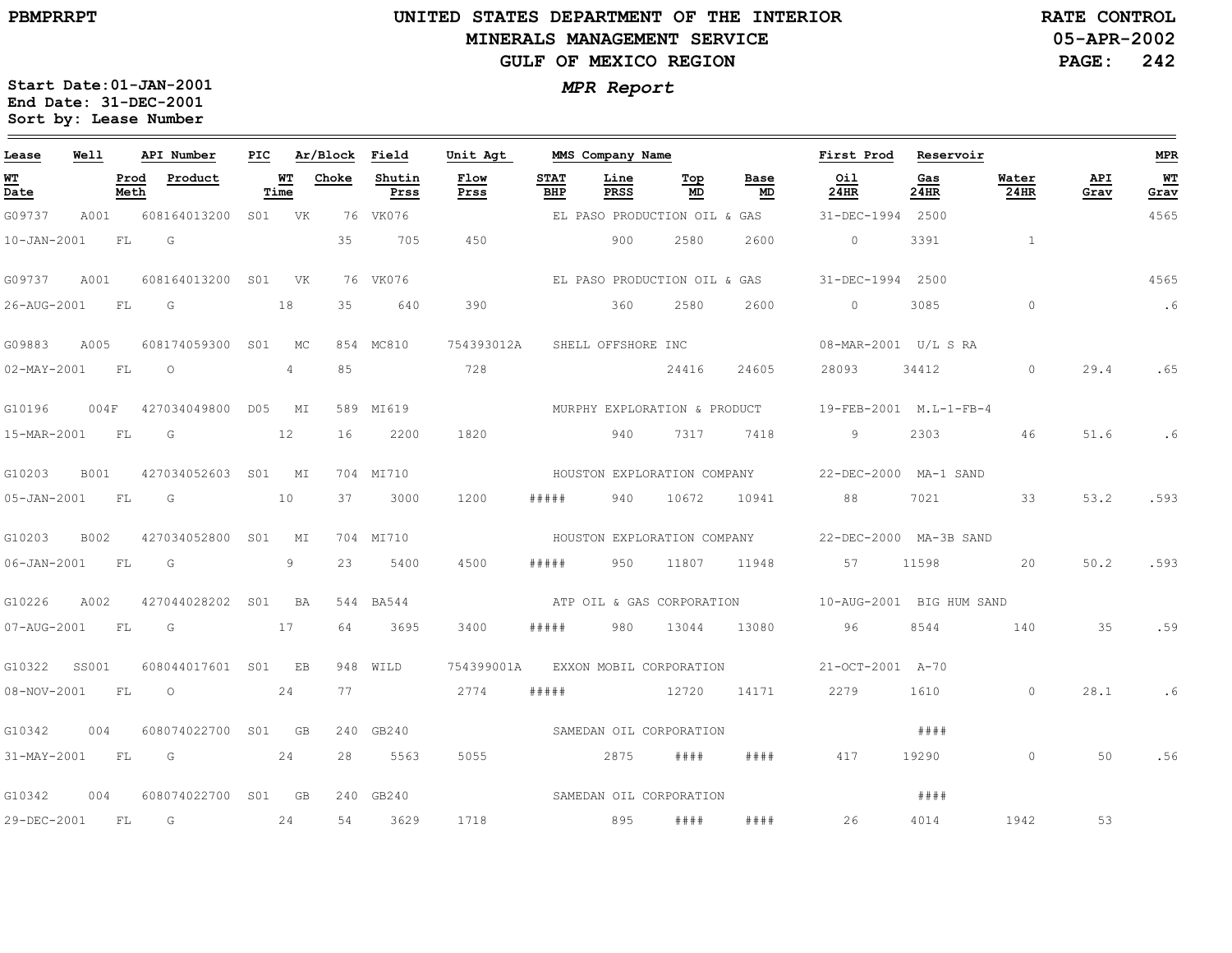### **UNITED STATES DEPARTMENT OF THE INTERIOR MINERALS MANAGEMENT SERVICEGULF OF MEXICO REGION**

**05-APR-2002PAGE: 243 RATE CONTROL**

| Lease        | Well  |              | API Number          | PIC |                | Ar/Block | Field          | Unit Agt     |                    | MMS Company Name |                                    |            | First Prod                                           | Reservoir   |                    |             | <b>MPR</b> |
|--------------|-------|--------------|---------------------|-----|----------------|----------|----------------|--------------|--------------------|------------------|------------------------------------|------------|------------------------------------------------------|-------------|--------------------|-------------|------------|
| WT<br>Date   |       | Prod<br>Meth | Product             |     | WТ<br>Time     | Choke    | Shutin<br>Prss | Flow<br>Prss | <b>STAT</b><br>BHP | Line<br>PRSS     | Top<br>MD                          | Base<br>MD | Oil<br>24HR                                          | Gas<br>24HR | Water<br>24HR      | API<br>Grav | WT<br>Grav |
| G10380       | HA004 |              | 608054001002        |     | S01 AC         |          | 25 AC025       | 754399002A   |                    |                  | EXXON MOBIL CORPORATION            |            | 09-MAR-2001 P1-10                                    |             |                    |             |            |
| 19-MAR-2001  |       | FL           | $\Omega$            |     | 4              | 20       |                | 1407         |                    |                  | 13912                              | 15314      | 9577                                                 | 10540       | $\circ$            | 30          | . 6        |
| G10380       | HA005 |              | 608054001100 S01    |     | AC             |          | 25 AC025       |              |                    |                  | 754399002A EXXON MOBIL CORPORATION |            | 12-OCT-2001 P1-10                                    |             |                    |             |            |
| 27-OCT-2001  |       | FL.          | $\Omega$            |     | $\overline{4}$ | 58       |                | 1066         |                    |                  | 14815                              | 14900      | 11157                                                | 10620       | $\Omega$           | 28.3        | .6         |
| G10381 HA002 |       |              | 608054000802 S01 AC |     |                |          | 26 WILD        |              |                    |                  | 754399002A EXXON MOBIL CORPORATION |            | 31-JUL-2001 P1-10                                    |             |                    |             |            |
| 04-AUG-2001  |       | FL           | $\overline{O}$      |     | 12             | 42       |                | 1588         |                    |                  | 15992                              | 16105      | 11718                                                |             | 9070 70<br>$\circ$ | 27.7        | . 6        |
| G10594       | A004  |              | 177024023002 S01    |     | WC             |          | 507 WC507      | 7543940080   |                    |                  | AVIARA ENERGY CORPORATION          |            | 13-JAN-2000 LOWER K-7 SAND                           |             |                    |             |            |
| 13-MAR-2001  |       | <b>FL</b>    | G                   |     |                | 30       | 1700           | 955          |                    | 860              | 15288                              | 15434      | 26                                                   | 2437        | 4 <sup>1</sup>     | 53.7        |            |
| G10594       | A004  |              | 177024023002 S01    |     | WС             |          | 507 WC507      | 7543940080   |                    |                  |                                    |            | AVIARA ENERGY CORPORATION 13-JAN-2000 LOWER K-7 SAND |             |                    |             |            |
| 09-MAY-2001  |       | <b>FL</b>    | G                   |     |                | 30       | 1490           | 780 780      |                    |                  | 878 15288                          | 15434      | 45                                                   | 3860        | $\sim$ 4           | 53.3        |            |
| G10636       | A001  |              | 177044081900 S02    |     | EC             |          | 320 EC321      |              |                    |                  |                                    |            | SAMEDAN OIL CORPORATION 02-AUG-2001 UPPER LENTIC     |             |                    |             |            |
| 31-AUG-2001  |       | FL.          | G                   |     | 24             | 16       | 3700           | 3400         | 5083               | 1055             | 7720                               | 7784       | 657                                                  | 2628        | 530                | 43.8        | .625       |
| G10636       | A001  |              | 177044081900 S02 EC |     |                |          | 320 EC321      |              |                    |                  | SAMEDAN OIL CORPORATION            |            | 02-AUG-2001 UPPER LENTIC                             |             |                    |             |            |
| 27-DEC-2001  |       | FL           | $\overline{G}$      |     | 24             | 16       | 3200           | 2620         | 5083               | 1066             | 7720                               | 7784       | 363                                                  | 1333        | 1134               | 43.7        |            |
| G10636       | A002  |              | 177044082100 S01 EC |     |                |          | 320 EC321      |              |                    |                  |                                    |            | SAMEDAN OIL CORPORATION 51-DEC-1995 UPPER LENTIC     |             |                    |             |            |
| 30-JUN-2001  |       | FL.          | G                   |     | 24             | 26       | 3020           | 2120         | 4187               | 1081             | 8533                               | 8696       | 332                                                  | 2960        | 2585               | 44.2        |            |
| G10636       | A002  |              | 177044082100 S01 EC |     |                |          | 320 EC321      |              |                    |                  | SAMEDAN OIL CORPORATION            |            | 31-DEC-1995 UPPER LENTIC                             |             |                    |             |            |
| 21-DEC-2001  |       | FL           | G and $24$          |     |                | 26       | 3000           | 1980         |                    | 4187 1066        | 8533                               | 8696       | 214                                                  | 1391        | 2357               | 43.7        |            |
| G10636       | A003  |              | 177044082400 D01 EC |     |                |          | 320 EC321      |              |                    |                  |                                    |            | SAMEDAN OIL CORPORATION 31-JAN-1996 ANG B-2          |             |                    |             |            |
| 22-JUN-2001  |       | FL           | $\circ$             |     | 24             | 64       |                | 1075         | 1976               |                  | 8850                               | 8984       | 20                                                   | 735         | $\circ$            | 44.2        |            |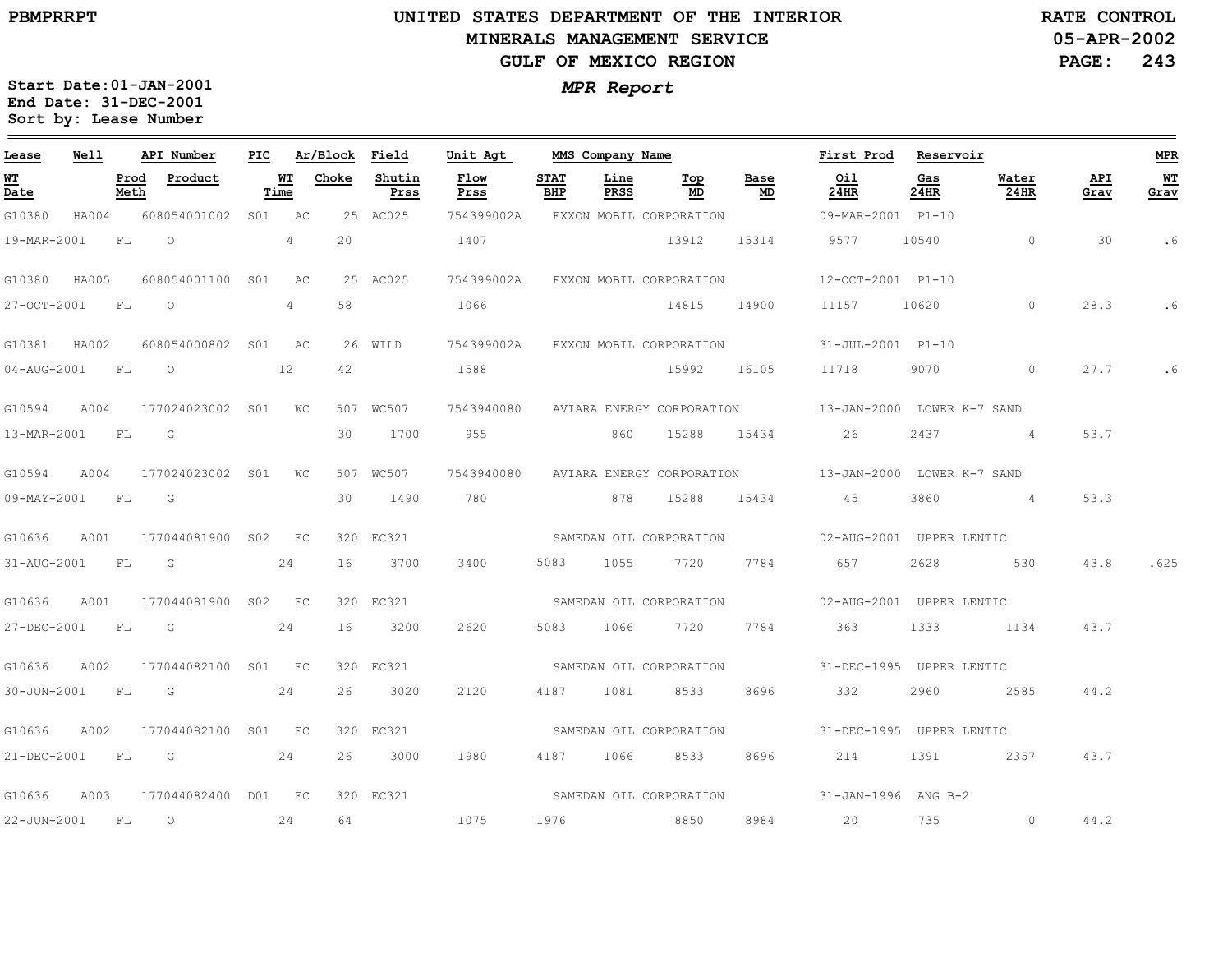### **UNITED STATES DEPARTMENT OF THE INTERIOR MINERALS MANAGEMENT SERVICEGULF OF MEXICO REGION**

**05-APR-2002PAGE: 244 RATE CONTROL**

| Lease             | Well        |              | API Number       | PIC             |            | Ar/Block    | Field          | Unit Agt     |                    | MMS Company Name |                         |            | First Prod           | Reservoir   |                |             | <b>MPR</b> |
|-------------------|-------------|--------------|------------------|-----------------|------------|-------------|----------------|--------------|--------------------|------------------|-------------------------|------------|----------------------|-------------|----------------|-------------|------------|
| <u>WТ</u><br>Date |             | Prod<br>Meth | Product          |                 | WТ<br>Time | Choke       | Shutin<br>Prss | Flow<br>Prss | <b>STAT</b><br>BHP | Line<br>PRSS     | $Top$<br>MD             | Base<br>MD | Oil<br>24HR          | Gas<br>24HR | Water<br>24HR  | API<br>Grav | WT<br>Grav |
| G10636            | A003        |              | 177044082400     | DO1             | EC         | 320         | EC321          |              |                    |                  | SAMEDAN OIL CORPORATION |            | 31-JAN-1996 ANG B-2  |             |                |             |            |
| 22-DEC-2001       |             | FL           | $\circ$          |                 | 24         | 64          |                | 1200         | 1976               |                  | 8850                    | 8984       | 8                    | 111         | $\overline{4}$ | 43.7        |            |
| G10687            | A003        |              | 177064070400     | S01             | VR         |             | 362 VR370      | 7543930060   |                    |                  | SAMEDAN OIL CORPORATION |            | 31-DEC-1995          | $BN-X$      |                |             |            |
| 25-JUN-2001       |             | FL           | G                |                 | 24         | 64          | 3200           | 1050         | 3985               | 887              | 12864                   | 12905      | 120                  | 493         | 59             | 44.2        |            |
| G10687            | A003        |              | 177064070400     | S02             | VR.        |             | 362 VR370      | 7543930060   |                    |                  | SAMEDAN OIL CORPORATION |            |                      | $BN-1$      |                |             |            |
| 30-DEC-2001       |             | FL           | G                |                 | 24         | $7^{\circ}$ | 6850           | 5100         | 9072               | 858              | 12154                   | 12250      | 302                  | 2164        | 6              | 43.7        |            |
| G10687            | <b>B001</b> |              | 177064072800     | S <sub>02</sub> | VR         |             | 362 VR370      | 7543930060   |                    |                  | SAMEDAN OIL CORPORATION |            | 21-JUL-2001 C-3 SAND |             |                |             |            |
| 16-AUG-2001       |             | FL           | G                |                 | 24         | 11          | 6100           | 5400         | 7154               | 1070             | 9082                    | 9126       | 249                  | 3240        | $\circ$        | 43.7        | .615       |
| G10687            | <b>B001</b> |              | 177064072800     | S02             | <b>VR</b>  |             | 362 VR370      | 7543930060   |                    |                  | SAMEDAN OIL CORPORATION |            | 21-JUL-2001 C-3 SAND |             |                |             |            |
| 21-DEC-2001       |             | FL           | G                |                 | 24         | 11          | 5000           | 3600         | 7154               | 1120             | 9082                    | 9126       | 148                  | 2286        | 35             | 43.7        |            |
| G10687            | B002        |              | 177064073600     | S02             | - VR       |             | 362 VR370      | 7543930060   |                    |                  | SAMEDAN OIL CORPORATION |            | 20-JAN-2001 BN-1     |             |                |             |            |
| 21-JAN-2001       |             | FL           | G                |                 | 24         | 11          | 5200           | 2400         |                    | 1100             | 11150                   | 11276      | $\circ$              | 1495        | 420            |             | .61        |
| G10687            | <b>B004</b> |              | 177064074801 S02 |                 | <b>VR</b>  |             | 362 VR370      | 7543930060   |                    |                  | SAMEDAN OIL CORPORATION |            | $06-MAY-2001$ L-2    |             |                |             |            |
| $02 - JUN - 2001$ |             | FL           | $\circ$          |                 | 24         | 14          | 6740           | 5700         | 8003               |                  | 13094                   | 13234      | 1063                 | 4390        | $\circ$        | 41          | .612       |
| G10687            | <b>B004</b> |              | 177064074801 S02 |                 | <b>VR</b>  |             | 362 VR370      | 7543930060   |                    |                  | SAMEDAN OIL CORPORATION |            | $06-MAY-2001$ L-2    |             |                |             |            |
| 29-JUN-2001       |             | FL           | G                |                 | 24         | 15          | 6450           | 5575         | 8003               | 1060             | 13094                   | 13234      | 1090                 | 5272        | $\circ$        | 44.2        |            |
| G10687            | <b>B004</b> |              | 177064074801 S02 |                 | <b>VR</b>  |             | 362 VR370      | 7543930060   |                    |                  | SAMEDAN OIL CORPORATION |            | $06-MAY-2001$ L-2    |             |                |             |            |
| 22-JUL-2001       |             | FL           | G                |                 | 24         | 15          | 6500           | 5100         | 8003               | 1050             | 13094                   | 13234      | 948                  | 5488        | $\circ$        | 41          | .612       |
| G10687            | <b>B004</b> |              | 177064074801 S02 |                 | <b>VR</b>  |             | 362 VR370      | 7543930060   |                    |                  | SAMEDAN OIL CORPORATION |            | $06-MAY-2001$ L-2    |             |                |             |            |
| 24-DEC-2001       |             | FL           | G                |                 | 24         | 15          | 6200           | 3100         | 8003               | 1120             | 13094                   | 13234      | 506                  | 2985        | 38             | 43.7        |            |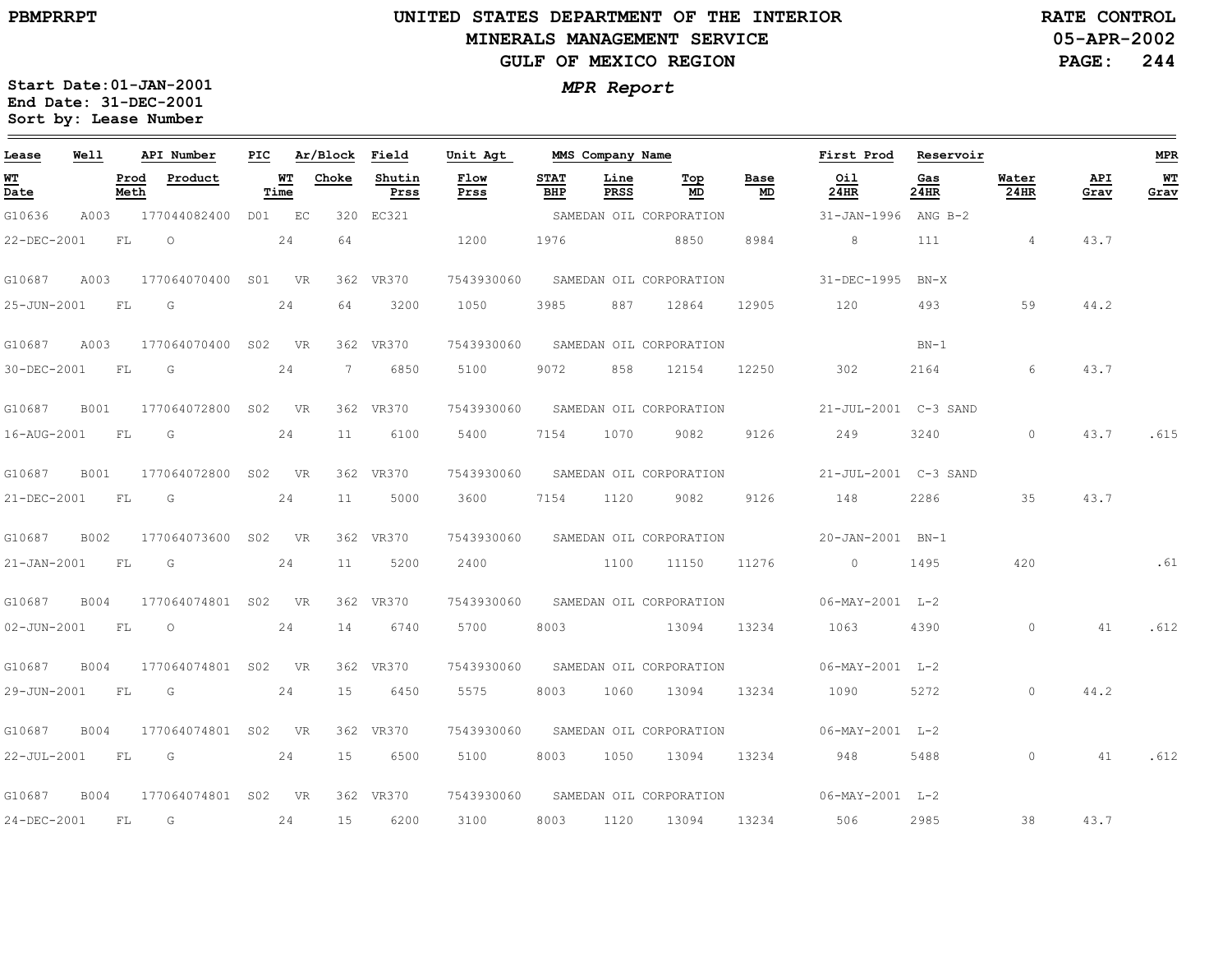### **UNITED STATES DEPARTMENT OF THE INTERIOR MINERALS MANAGEMENT SERVICEGULF OF MEXICO REGION**

**05-APR-2002PAGE: 245 RATE CONTROL**

| Lease       | Well        |              | API Number          | PIC |              | Ar/Block | Field          | Unit Agt              |                    | MMS Company Name   |                              |            | First Prod                | Reservoir      |               |             | MPR         |
|-------------|-------------|--------------|---------------------|-----|--------------|----------|----------------|-----------------------|--------------------|--------------------|------------------------------|------------|---------------------------|----------------|---------------|-------------|-------------|
| WТ<br>Date  |             | Prod<br>Meth | Product             |     | WТ<br>Time   | Choke    | Shutin<br>Prss | Flow<br>Prss          | <b>STAT</b><br>BHP | Line<br>PRSS       | Top<br>MD                    | Base<br>MD | Oil<br>24HR               | Gas<br>24HR    | Water<br>24HR | API<br>Grav | $W$<br>Grav |
| G10687      | <b>B005</b> |              | 177064087901 S01 VR |     |              |          | 362 VR370      | 7543930060            |                    |                    | SAMEDAN OIL CORPORATION      |            | 30-MAY-2001               | $BN-1$         |               |             |             |
| 08-JUN-2001 |             | FL.          | G                   |     |              | 8        | 5000           | 1200                  |                    | 1060               | 12123                        | 12146      | 17                        | 362            | $\circ$       | 44.2        |             |
| G10687      | <b>B005</b> |              | 177064087901 S01    |     | <b>VR</b>    |          | 362 VR370      | 7543930060            |                    |                    | SAMEDAN OIL CORPORATION      |            | 30-MAY-2001               | $BN-1$         |               |             |             |
| 26-JUN-2001 |             | FL           | G                   |     | 24           | 16       | 6650           | 6220                  |                    | 1060               | 12123                        | 12146      | 1147                      | 8303           | $\circ$       | 44.4        | .614        |
| G10687      | B005        |              | 177064087901 S01 VR |     |              |          | 362 VR370      | 7543930060            |                    |                    | SAMEDAN OIL CORPORATION      |            | 30-MAY-2001 BN-1          |                |               |             |             |
| 28-JUN-2001 |             | FL           | G                   |     | 24           | 16       | 6570           | 6220                  |                    | 1060               | 12123                        | 12146      | 1209                      | 8047           | $\circ$       | 44.2        |             |
| G10720      | 005         |              | 177094111201 S02    |     | EI           |          | 72 EI071       |                       |                    |                    | WALTER OIL & GAS CORPORATION |            | 22-NOV-1998               | MIOCENE 11800' |               |             |             |
| 16-JUN-2001 |             | FL           | G                   |     | 24           | 13       | 3100           | 1310                  | 5110               | 1100               | 11104                        | 11126      | $\circ$                   | 740            | 936           |             | .593        |
| G10721      | 003B        |              | 177094107502 S04    |     | $E_{\rm{I}}$ |          | 88 EI089       | 7543930200            |                    | SHELL OFFSHORE INC |                              |            | 13-JUL-2000 M13 RA        |                |               |             |             |
| 08-APR-2001 |             | FL           | G                   |     | 4            | 87       | 450            | 390                   |                    | 950                | 10216                        | 10320      | $\overline{0}$            | 333            | $\circ$       |             | .65         |
| G10721      | 004C        |              | 177094108300 S04    |     | EI           |          | 88 EI089       | 7543930200            |                    | SHELL OFFSHORE INC |                              |            | 29-JUL-2000 M1 RA         |                |               |             |             |
| 21-MAR-2001 |             | FL           | G                   |     | 24           | 64       | 2860           | 450                   | 3114               | 950                | 8456                         | 8565       | 8                         | 1219           | 928           | 47.7        | .65         |
| G10736      | JD001       |              | 177094092801 S04    |     | $E_{\rm L}$  |          | 187 EI188      |                       |                    | APACHE CORPORATION |                              |            |                           |                |               |             |             |
| 21-JUL-2001 |             | FL           | G                   |     | 24           | 10       | 5010           | 4350                  | 2600               | 620                | 15902                        | 15965      | $\overline{0}$            | 3150           | 35            |             | .65         |
| G10736      | JD001       |              | 177094092801 S04 EI |     |              |          | 187 EI188      | APACHE CORPORATION    |                    |                    |                              |            | 15-AUG-2001    U2    SAND |                |               |             |             |
| 20-AUG-2001 |             | FL           | G                   |     | 24           | 10       | 4100           | 3450                  | 2600               | 620                | 15902                        | 15965      | $\circ$                   | 3181           | 21            |             | .65         |
| G10736      | JD002       |              | 177094131900 S01 EI |     |              |          | 187 EI188      |                       |                    | APACHE CORPORATION |                              |            | 14-JUL-2001 U SAND        |                |               |             |             |
| 21-JUL-2001 |             | <b>FL</b>    | $\overline{G}$      |     | 24           | 18       | 5480           | 4700                  | # # # # #          | 475                | 16500                        | 16560      | 169                       | 8519           | $\Omega$      | 49.1        | .62         |
| G10741      | K005        |              | 177094110600 S01 EI |     |              |          | 253 EI238      | RME PETROLEUM COMPANY |                    |                    |                              |            | 13-OCT-1996 D2 FB-K5      |                |               |             |             |
| 25-JAN-2001 |             | GL           | $\circ$             |     | 24           | 100      | 1600           | 263                   | 430                | 261                | 12860                        | 12990      | 37                        | 172            | $\circ$       | 33.4        |             |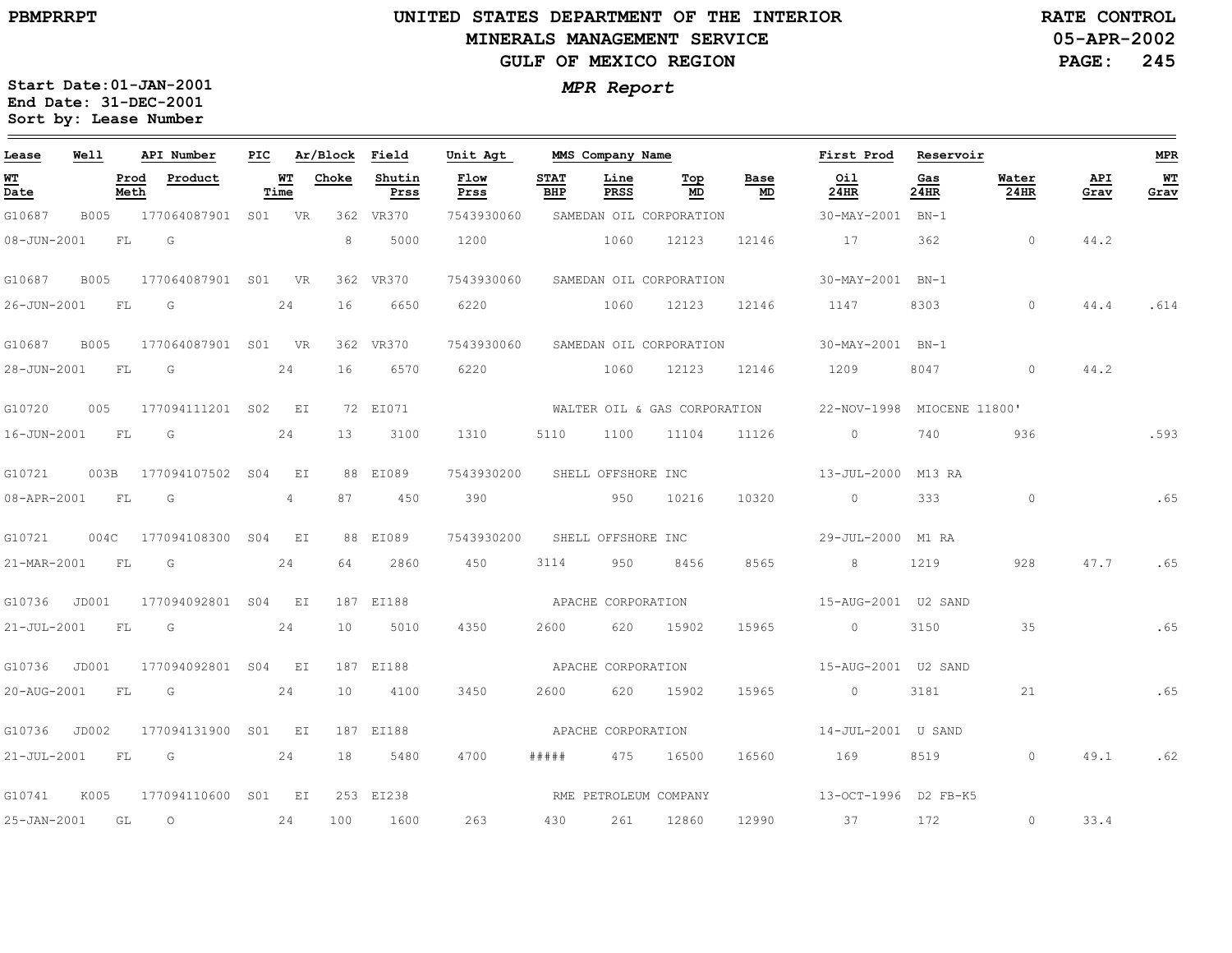$\equiv$ 

# **UNITED STATES DEPARTMENT OF THE INTERIOR MINERALS MANAGEMENT SERVICEGULF OF MEXICO REGION**

**05-APR-2002PAGE: 246 RATE CONTROL**

| Lease                          | Well        |              | API Number          | PIC |                   | Ar/Block Field |                | Unit Agt           |                       | MMS Company Name      |           |                              | First Prod              | Reservoir   |                |             | MPR        |
|--------------------------------|-------------|--------------|---------------------|-----|-------------------|----------------|----------------|--------------------|-----------------------|-----------------------|-----------|------------------------------|-------------------------|-------------|----------------|-------------|------------|
| WТ<br>$\overline{\text{Date}}$ |             | Prod<br>Meth | Product             |     | <u>WT</u><br>Time | Choke          | Shutin<br>Prss | Flow<br>Prss       | <b>STAT</b><br>BHP    | Line<br>PRSS          | Top<br>MD | Base<br>MD                   | Oil<br>24HR             | Gas<br>24HR | Water<br>24HR  | API<br>Grav | WT<br>Grav |
| G10741                         | K009        |              | 177094131300 S01 EI |     |                   |                | 253 EI238      |                    |                       | CHEVRON USA INC       |           |                              | 13-APR-2001 B-7 FB-K9   |             |                |             |            |
| 17-APR-2001                    |             | FL           | G                   |     | 24                | 25             |                | 1079               | # # # # #             | 6920                  |           | 6980                         | $\circ$                 | 2719        | 42             |             |            |
| G10741                         | K009        |              | 177094131300 S01 EI |     |                   |                | 253 EI238      |                    |                       | CHEVRON USA INC       |           |                              | 13-APR-2001 B-7 FB-K9   |             |                |             |            |
| 17-APR-2001                    |             | FL           | G                   |     | 24                | 25             | 2592           | 1082               | #####                 | 1079                  | 6920      | 6980                         | $\circ$                 | 2719        | 42             |             | .6         |
| G10752                         | D003        |              | 177104138501 S01 EI |     |                   |                | 354 EI337      |                    |                       | APACHE CORPORATION    |           |                              | 11-AUG-2001 B-1 SEG 280 |             |                |             |            |
| 28-AUG-2001                    |             | <b>FL</b>    | $\circ$             |     | 24                | 16             | 2740           | 2333               | # # # # #             | 7126                  |           | 7184                         | 456                     | 372         | 10             | 33.3        | .692       |
| G10752                         | D006        |              | 177104143500 S03 EI |     |                   |                | 354 EI337      | APACHE CORPORATION |                       |                       |           |                              | 01-FEB-2001 A-2 SEG 150 |             |                |             |            |
| 01-FEB-2001                    |             | FL           | $\circ$             |     | 24                | 12             | 3490           | 1462               |                       |                       | 5534      | 5601                         | 71                      | 382         | 144            | 32.5        | .6         |
| G10752                         | D008        |              | 177104144000 S03 EI |     |                   |                | 354 EI337      | APACHE CORPORATION |                       |                       |           |                              | 30-DEC-2000 A SAND      |             |                |             |            |
| $04 - JAN - 2001$              |             | FL           | $\circ$             |     | 24                | 14             | 1880           | 1730               |                       |                       | 6960      | 7052                         | 690                     | 465         | 12             | 22.7        | .6         |
| G10752                         | D015D       |              | 177104147700 D03 EI |     |                   |                | 354 EI337      | APACHE CORPORATION |                       |                       |           |                              | 25-FEB-2001 B-2 SEG 830 |             |                |             |            |
| 28-FEB-2001                    |             | FL.          | $\circ$             |     | 24                | 18             | 2028           | 1519               |                       |                       | 6752      | 6778                         | 552                     | 870         | 75             |             | 31.1 .65   |
| G10775                         | 003         |              | 177114114001 S01 SS |     |                   |                | 190 SS208      |                    |                       | RME PETROLEUM COMPANY |           |                              | 10-APR-2001 TX-14 SAND  |             |                |             |            |
| 13-APR-2001                    |             | <b>FL</b>    | $\overline{G}$      |     | 24                | 17             | 9150           | 7760               | #####                 | 1000                  | 14576     | 14686                        | 1073                    | 10266       | 104            | 37.8        | .55        |
| G10775                         | <b>B002</b> |              | 177114134700 S01 SS |     |                   |                | 190 SS208      |                    | RME PETROLEUM COMPANY |                       |           |                              | 11-JUL-2001 TX-14 SAND  |             |                |             |            |
| 30-JUL-2001                    |             | FL           | $\overline{G}$      |     | 24                | 7              | 8500           | 6164               | #####                 | 1379 15064            |           | 15068                        | 640                     | 5187        | 549            | 36.8        | .65        |
| G10775                         | B002        |              | 177114134700 S02 SS |     |                   |                | 190 SS208      |                    |                       | RME PETROLEUM COMPANY |           |                              | 31-OCT-2001 TX-12 SAND  |             |                |             |            |
| 24-NOV-2001                    |             | <b>FL</b>    | G                   |     | 24                | 12             | 6100           | 5703               | #####                 | 1379                  | 14338     | 14382                        | 1203                    | 2376        | $\overline{0}$ | 37.5        | .65        |
| G10780                         | A004        |              | 177124059400 S02    |     | SS                | 243            | SS230          |                    |                       |                       |           | WALTER OIL & GAS CORPORATION | 24-NOV-2000             | JT SAND     |                |             |            |
| $03-0CT-2001$                  |             | FL           | $\circ$             |     | 24                | 16             | 2575           | 1540               | 7096                  | 1152                  | 13785     | 13808                        | 537                     | 612         | 1114           | 39.1        | .596       |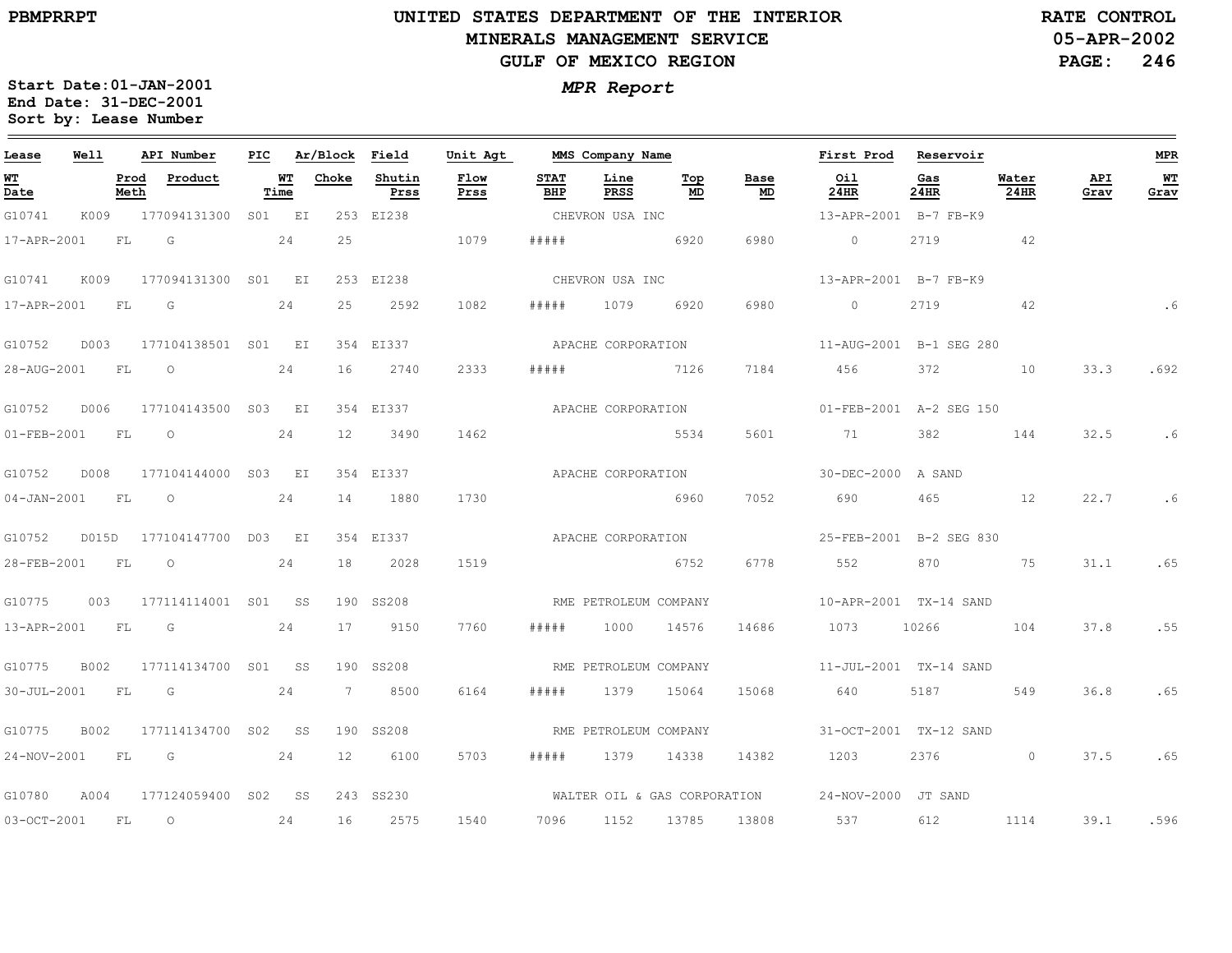$\equiv$ 

# **UNITED STATES DEPARTMENT OF THE INTERIOR MINERALS MANAGEMENT SERVICEGULF OF MEXICO REGION**

**05-APR-2002PAGE: 247 RATE CONTROL**

| Lease             | Well      |              | API Number               | PIC |            | Ar/Block Field |                | Unit Agt             |                    | MMS Company Name     |                              |                              | First Prod                                       | Reservoir   |                |             | <b>MPR</b> |
|-------------------|-----------|--------------|--------------------------|-----|------------|----------------|----------------|----------------------|--------------------|----------------------|------------------------------|------------------------------|--------------------------------------------------|-------------|----------------|-------------|------------|
| WT<br>Date        |           | Prod<br>Meth | Product                  |     | WT<br>Time | Choke          | Shutin<br>Prss | Flow<br>Prss         | <b>STAT</b><br>BHP | Line<br>PRSS         | Top<br>MD                    | Base<br>MD                   | Oil<br>24HR                                      | Gas<br>24HR | Water<br>24HR  | API<br>Grav | WΤ<br>Grav |
| G10780            |           |              | A005 177124061101 S01 SS |     |            |                | 243 SS230      |                      |                    |                      |                              |                              | WALTER OIL & GAS CORPORATION 19-JUL-2000         | JN SAND     |                |             |            |
| 01-SEP-2001       |           | FL           | G                        |     | 24         | 19             | 3225           | 1425                 | # # # # #          | 1115                 | 14139                        | 14188                        | 128                                              | 575         | 1168           | 47.6        | .614       |
| G10815            | 001       |              | 177154078401 S01 ST      |     |            |                | 68 ST054       |                      |                    |                      | SAMEDAN OIL CORPORATION      |                              | 30-APR-1994                                      | $H-3$       |                |             | 385        |
| 30-JUN-2001       | <b>FL</b> |              | $\circ$                  |     | 24         | 128            |                | 220                  | 5736               |                      | 16221                        | 16457                        | 172                                              | 176         | 1164           | 34.8        |            |
| G10815            |           |              | 001 177154078401 S01 ST  |     |            |                | 68 ST054       |                      |                    |                      | SAMEDAN OIL CORPORATION      |                              | 30-APR-1994 H-3                                  |             |                |             | 385        |
| 30-DEC-2001       | <b>FL</b> |              | $\overline{O}$           |     | 24         | 128            |                | 230                  | 5736               |                      | 16221                        | 16457                        | 97                                               | 170         | 1120           | 33.7        |            |
| G10825            | 001       |              | 177154083000 D03 ST      |     |            |                | 99 ST111       |                      |                    |                      |                              |                              | J RAY MCDERMOTT TECHNOLOGY I 30-JAN-2001 "E"SAND |             |                |             |            |
| $01 - FEB - 2001$ |           | FL           | G                        |     | 24         | 30             | 1600           | 1140                 |                    | 803                  | 3580                         | 3588                         | $\Omega$                                         | 2696        | $\overline{0}$ |             | .556       |
| G10825            |           |              | 001 177154083000 D03 ST  |     |            |                | 99 ST111       |                      |                    |                      | J RAY MCDERMOTT TECHNOLOGY I |                              | 30-JAN-2001 "E"SAND                              |             |                |             |            |
| 03-JUN-2001       | FL        |              | G                        |     |            | 25             | 1430           | 1080                 |                    | 450                  | 3580                         | 3588                         | $\circ$                                          | 3463        | $\circ$        |             |            |
| G10828            |           |              | A001D 177154082900 D02   |     | ST         |                | 112 ST111      |                      |                    |                      |                              | J RAY MCDERMOTT TECHNOLOGY I | 31-MAR-1995 2000 SAND                            |             |                |             | 1744       |
| $01 - JUN - 2001$ |           | FL           | G                        |     |            | 28             | 920            | 320                  |                    | 320                  | 2109                         | 2117                         | $\circ$                                          | 176         | 99             |             |            |
| G10878            | A001      |              | 177194056000 SO2         |     | WD         |                | 57 WD079       |                      |                    |                      | SAMEDAN OIL CORPORATION      |                              | 26-NOV-2000 OX                                   |             |                |             |            |
| 27-JUN-2001       |           | FL           | $\overline{O}$           |     | 24         | 8              |                | 2300                 |                    |                      | 15536                        | 15556                        | 27                                               | 285         | 531            | 46.7        |            |
| G10878            | A001      |              | 177194056000 S02 WD      |     |            |                | 57 WD079       |                      |                    |                      |                              | SAMEDAN OIL CORPORATION      | 26-NOV-2000 OX                                   |             |                |             |            |
| 23-DEC-2001       |           | FL           | $\circ$                  |     | 24         | 8              |                | 2400                 |                    |                      | 15536                        | 15556                        | 83                                               | 292         | 275            | 45.2        |            |
| G10883            | D001      |              | 177224021700 S01 WD      |     |            |                | 128 SP089      |                      |                    | MARATHON OIL COMPANY |                              |                              | 16-OCT-2000 U-1FB11                              |             |                |             |            |
| 16-APR-2001 GL    |           |              | $\overline{O}$           |     |            | 96             |                | 95                   |                    |                      | 18481                        | 18660                        | 192                                              | 598         | 74             | 29.7        |            |
| G10883            | D004      |              | 177224022002 SO1 WD      |     |            |                | 128 SP089      | MARATHON OIL COMPANY |                    |                      |                              |                              |                                                  |             |                |             |            |
| 29-JAN-2001       |           | FL           | G                        |     |            | 75             | 2750           | 1200                 | 2931               | 1132                 | 20608                        | 20806                        | 860                                              | 10711       | $\circ$        | 50.7        |            |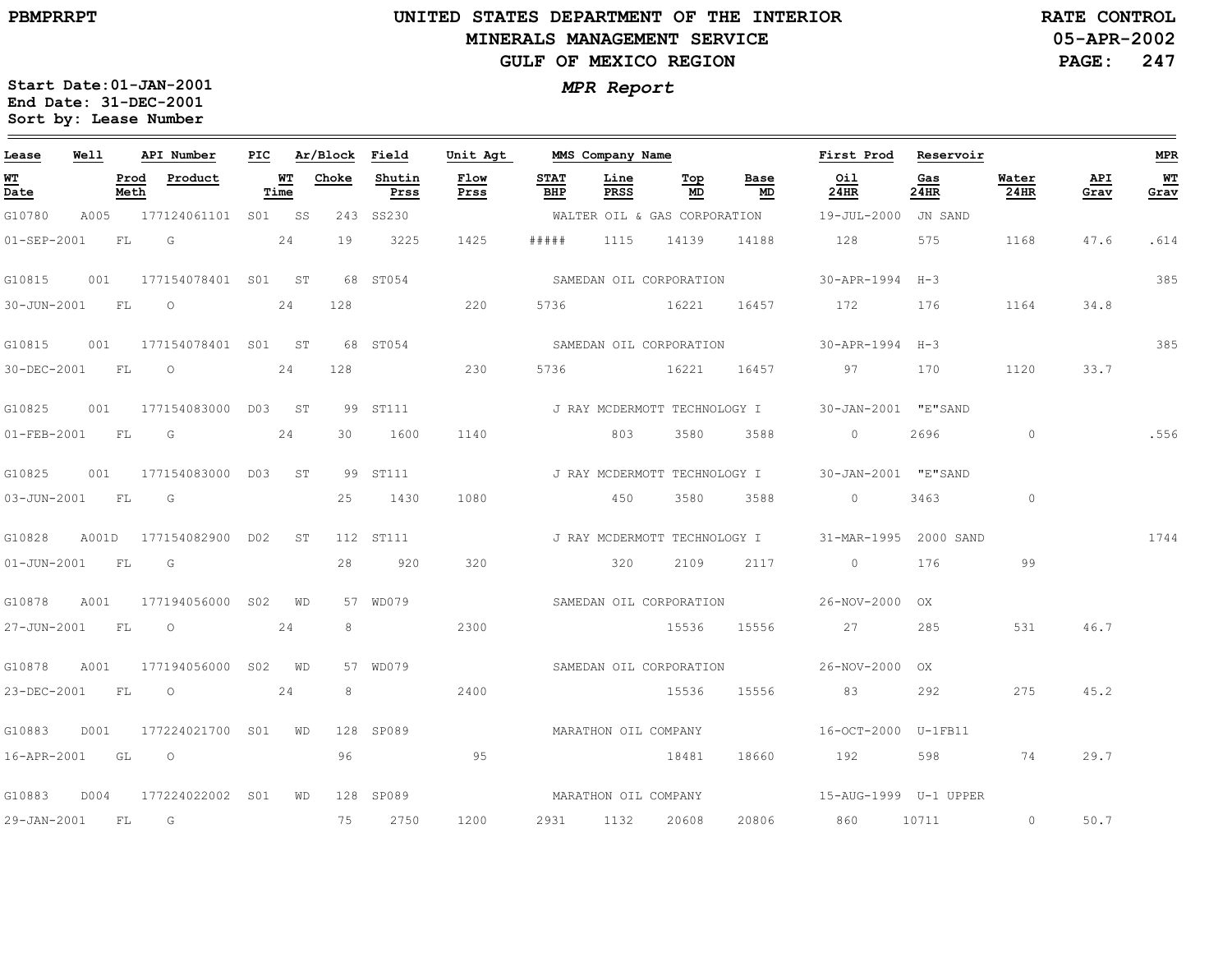**Start Date:01-JAN-2001**

**Sort by: Lease Number** 

# **UNITED STATES DEPARTMENT OF THE INTERIOR MINERALS MANAGEMENT SERVICEGULF OF MEXICO REGION**

**05-APR-2002PAGE: 248 RATE CONTROL**

# *MPR Report* **End Date: 31-DEC-2001**

| Lease            | Well |              | API Number               |      | PIC Ar/Block Field |                | Unit Agt              |                    | MMS Company Name      |           |            | First Prod Reservoir                                       |                 |               |             | <b>MPR</b> |
|------------------|------|--------------|--------------------------|------|--------------------|----------------|-----------------------|--------------------|-----------------------|-----------|------------|------------------------------------------------------------|-----------------|---------------|-------------|------------|
| WT<br>Date       |      | Prod<br>Meth | Product                  | Time | <b>WT</b> Choke    | Shutin<br>Prss | Flow<br>Prss          | <b>STAT</b><br>BHP | Line<br>PRSS          | Тор<br>MD | Base<br>MD | Oil<br>24HR                                                | Gas<br>24HR     | Water<br>24HR | API<br>Grav | WT<br>Grav |
| G10894           | D005 |              | 177224021901 S01 SP      |      |                    | 88 SP089       | MARATHON OIL COMPANY  |                    |                       |           |            | 07-JUL-1999 R-1                                            |                 |               |             |            |
| 09-JAN-2001      |      | GL           | $\circ$                  |      | 128                |                | 195                   |                    |                       | 10990     | 11210      | 1328 1486                                                  |                 | 19            | 41.4        |            |
| G10894           |      |              | D010 177224022701 S01 SP |      |                    | 88 SP089       | MARATHON OIL COMPANY  |                    |                       |           |            | 15-JUN-1999 S-1                                            |                 |               |             |            |
| 16-MAR-2001 FL G |      |              |                          |      | 64                 | 1200           | 1175                  |                    | 1023 1140 13610       |           | 13720      | 67 67                                                      | 2703            | 2872          | 47.9        |            |
| G10910           | A005 |              | 177244087700 S01 MP      |      |                    | 281 MP280      |                       |                    |                       |           |            | DOMINION EXPLORATION & PRODU 18-MAY-2001 13300'SAND        |                 |               |             |            |
|                  |      |              | 09-JUN-2001 FL 0 12      |      |                    | 34 6120        | 5310 1101 14056 14092 |                    |                       |           |            | 2853                                                       | 4730 and $\sim$ | 8             | 40.7        | .712       |
| G10910           | A006 |              | 177244088100 S01 MP      |      |                    | 281 MP280      |                       |                    |                       |           |            | DOMINION EXPLORATION & PRODU 14-JUL-2001 13300'SAND        |                 |               |             |            |
|                  |      |              | 23-JUL-2001 FL 0         | 9    | 34                 | 6145           | 5550                  |                    | 1234 14060            |           | 14108      | 3503                                                       |                 | 5             | 40.8        | .703       |
| G10930           |      |              | 001 608164029800 S01 VK  |      |                    | 251 VK251      |                       |                    |                       |           |            | 754394013A CHEVRON USA INC 07-NOV-2000 MIDDLE JAMES        |                 |               |             |            |
| 26-JUN-2001 FL G |      |              |                          | 24   | 60                 | 5271           | 2147 4221 1246 14666  |                    |                       |           | 14720      | 60                                                         | 25400           | 61            |             |            |
| G10930           | 002  |              | 608164034501 S01 VK      |      |                    | 251 VK251      |                       |                    |                       |           |            | 754394013A CHEVRON USA INC 06-NOV-2000 MIDDLE JAMES        |                 |               |             |            |
|                  |      |              | 28-JUN-2001 FL G 24      |      | 87 —               | 5290           | 1520                  |                    | 3566 1189 15856 15916 |           |            | 30 17272                                                   |                 | 181           |             |            |
| G10942           | A001 |              | 608164028100 S01 VK      |      |                    | 823 VK823      |                       |                    |                       |           |            | 754397010A TOTALFINAELF E&P USA INC 30-NOV-1999 UPPER J-L  |                 |               |             |            |
| 01-SEP-2001 FL   |      |              | G                        | 24   | 82                 | 1405           |                       |                    |                       |           |            | 115 1150 12963 13070 230 1975                              |                 | 1141          | 42          |            |
| G10942           | A002 |              | 608164029100 S02 VK      |      |                    | 823 VK823      |                       |                    |                       |           |            | 754397010A TOTALFINAELF E&P USA INC 05-MAY-2000 3.1 SEC SD |                 |               |             |            |
|                  |      |              | 04-SEP-2001 FL G 24      |      | 39                 | 3058           |                       |                    |                       |           |            | 1715 1125 11366 11494 303 15043                            |                 | 6             | 55.1        |            |
| G10942           | A002 |              | 608164029100 S02 VK      |      |                    | 823 VK823      |                       |                    |                       |           |            | 754397010A TOTALFINAELF E&P USA INC 05-MAY-2000 3.1 SEC SD |                 |               |             |            |
|                  |      |              | 03-DEC-2001 FL G         | 8    | 40                 | 3058           |                       |                    |                       |           |            |                                                            |                 |               | 55.1        | .587       |
| G10942           | A003 |              | 608164035200 D01 VK      |      |                    | 823 VK823      |                       |                    |                       |           |            | 754397010A TOTALFINAELF E&P USA INC 01-JAN-2000 ROB E5     |                 |               |             |            |
| 22-AUG-2001      |      |              | $FL$ G 24                |      | 36                 | 2642           | 1832 1160 8634 8692   |                    |                       |           |            | 212 14417 64                                               |                 |               | 55.4        |            |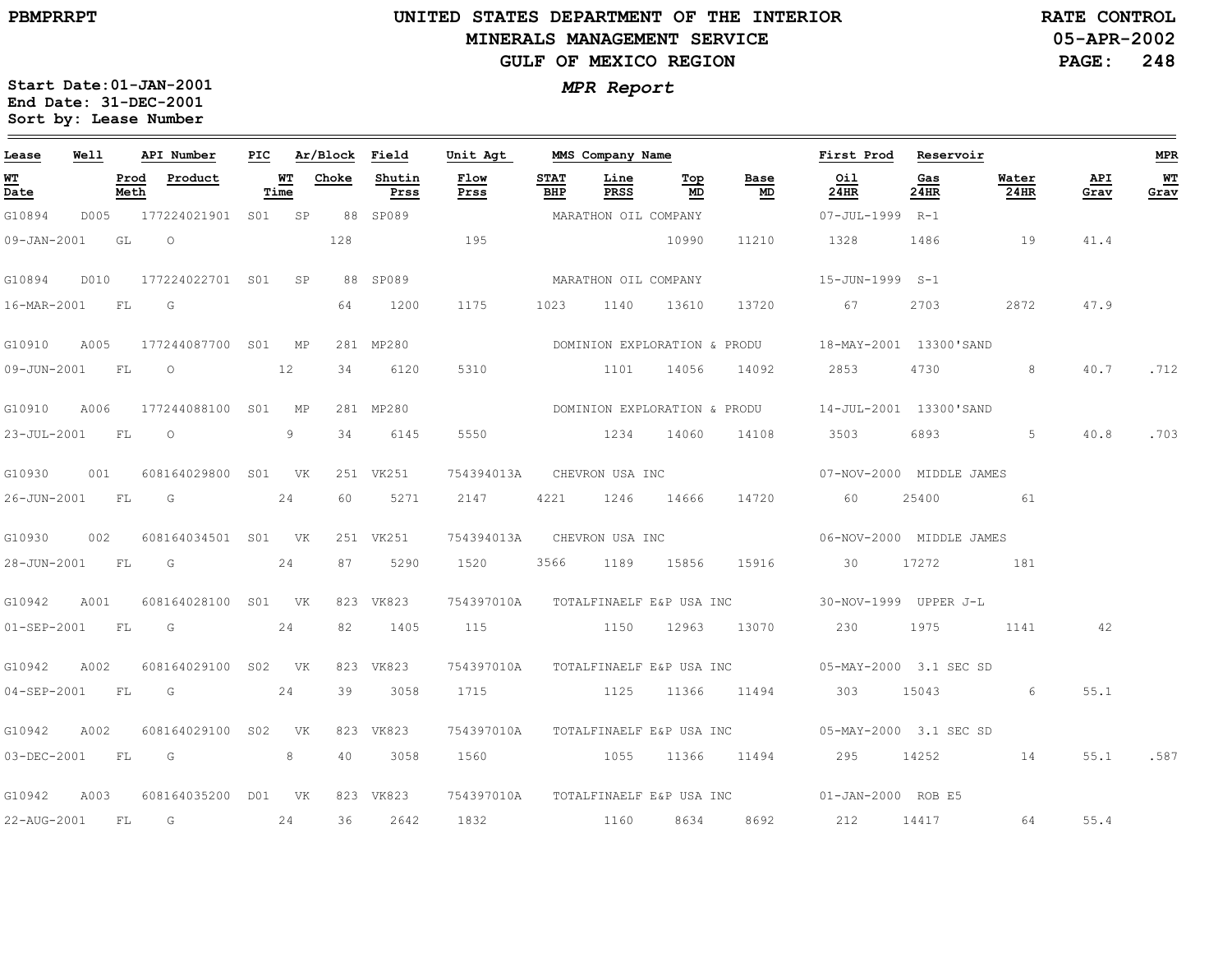### **UNITED STATES DEPARTMENT OF THE INTERIOR MINERALS MANAGEMENT SERVICEGULF OF MEXICO REGION**

**05-APR-2002PAGE: 249 RATE CONTROL**

| Lease            | Well |           | API Number                | PIC |            | Ar/Block Field |                | Unit Agt         |                    | MMS Company Name |           |                | First Prod Reservoir                                   |             |                |             | <b>MPR</b> |
|------------------|------|-----------|---------------------------|-----|------------|----------------|----------------|------------------|--------------------|------------------|-----------|----------------|--------------------------------------------------------|-------------|----------------|-------------|------------|
| WT<br>Date       |      | Meth      | Prod Product              |     | WT<br>Time | Choke          | Shutin<br>Prss | Flow<br>Prss     | <b>STAT</b><br>BHP | Line<br>PRSS     | Тор<br>MD | Base<br>MD     | Oil<br>24HR                                            | Gas<br>24HR | Water<br>24HR  | API<br>Grav | WT<br>Grav |
| G10942           | A005 |           | 608164036200 S01 VK       |     |            |                | 823 VK823      | 754397010A       |                    |                  |           |                |                                                        |             |                |             |            |
| 28-AUG-2001      |      | <b>FL</b> | G                         |     | 24         | 48             | 3930           | 1132             |                    | 1125 13874       |           | 13928          | 189                                                    | 2660        | 212            | 47.5        |            |
| G10942           | A006 |           | 608164036801 S01 VK       |     |            |                | 823 VK823      |                  |                    |                  |           |                | 754397010A TOTALFINAELF E&P USA INC 11-JAN-2001 M/N    |             |                |             |            |
| 30-AUG-2001 FL G |      |           | 24                        |     |            | 32             | 4255           |                  |                    |                  |           |                | 1980    10    1140    17648    17710    556            | 9765        | 32             | 46.6        |            |
| G10942           |      |           | A007D 608164037900 D02 VK |     |            |                | 823 VK823      |                  |                    |                  |           |                | 754397010A TOTALFINAELF E&P USA INC 20-MAR-2001 ROB E5 |             |                |             |            |
| 03-MAY-2001 FL   |      |           | G                         |     | 24         |                | 23 3250        |                  |                    |                  |           |                | 2700 1080 9660 9694 218                                | 8516 7      | 10             | 56.6        | .701       |
| G10942           | A007 |           | 608164037900 D01 VK       |     |            |                | 823 VK823      |                  |                    |                  |           |                | 754397010A TOTALFINAELF E&P USA INC 20-MAR-2001 MID JL |             |                |             |            |
| 13-MAY-2001 FL G |      |           |                           |     | 2          | 56             | 5875           |                  |                    |                  |           |                | 205 185 14020 14030 27                                 | 3640        | $\overline{2}$ | 53.1        |            |
| G10942           |      |           | A007D 608164037900 D02 VK |     |            |                | 823 VK823      |                  |                    |                  |           |                | 754397010A TOTALFINAELF E&P USA INC 20-MAR-2001 ROB E5 |             |                |             |            |
| 17-AUG-2001 FL   |      |           | 24<br>G                   |     |            |                | 44 1055        | 220              |                    |                  |           | 1120 9660 9694 | $5 - 5$                                                | 2586 70     | 25             | 56.6        | .701       |
| G10944           | A018 |           | 608164031400 S01 VK       |     |            |                | 830 VK786      | 754399005A       |                    |                  |           |                | TEXACO EXPLORATION AND PROD 19-SEP-2001 J4 SD SEG 100  |             |                |             |            |
| 08-OCT-2001 FL O |      |           |                           |     | 9          | 46             | 2401           | 1575             |                    |                  | 23466     | 23539          | 9025 200                                               | 6376 0      |                | 31.1        | .65        |
| G11221           | A005 |           | 427024022501 S03 MU       |     |            |                | 787 MU805      |                  |                    |                  |           |                | 09-OCT-2001 UMA-1                                      |             |                |             |            |
| 16-OCT-2001 FL   |      |           | $\overline{\mathbb{G}}$   |     | 12         |                | 9 2705         | 1933             |                    | 990 8488         |           | 8526           | $\overline{0}$                                         | 500         | 60             |             | . 6        |
| G11283           | A001 |           | 427044026600 D06 BA       |     |            |                | 552 BA552      |                  |                    | OCEAN ENERGY INC |           |                | 12-NOV-1998 RL-6                                       |             |                |             |            |
| 10-SEP-2001      |      | FL        | G                         |     | 4          | 40             | 1420           | 850              |                    | 977 5970         |           | 5990           | $\overline{0}$                                         | 258         | $\circ$        |             | . 6        |
| G11283           |      |           | A003D 427044030600 D02 BA |     |            |                | 552 BA552      |                  |                    | OCEAN ENERGY INC |           |                | 11-MAR-1997 RL-5                                       |             |                |             |            |
| 25-SEP-2001      |      | FL        | $\overline{G}$            |     | 12         | 64             | 680            | 120              |                    | 977 6582         |           | 6660           | $\overline{0}$ and $\overline{0}$                      | 108         | $\circ$        |             | . 6        |
| G11283           | A003 |           | 427044030600 D04 BA       |     |            |                | 552 BA552      | OCEAN ENERGY INC |                    |                  |           |                | 19-APR-1998 RL-6                                       |             |                |             |            |
| 25-SEP-2001      |      | FL        | G                         |     | 8          |                | 64 1040        | 880              |                    | 977 6710         |           | 6816           | $\sim$ 0                                               | 46          | $\circ$        |             | . 6        |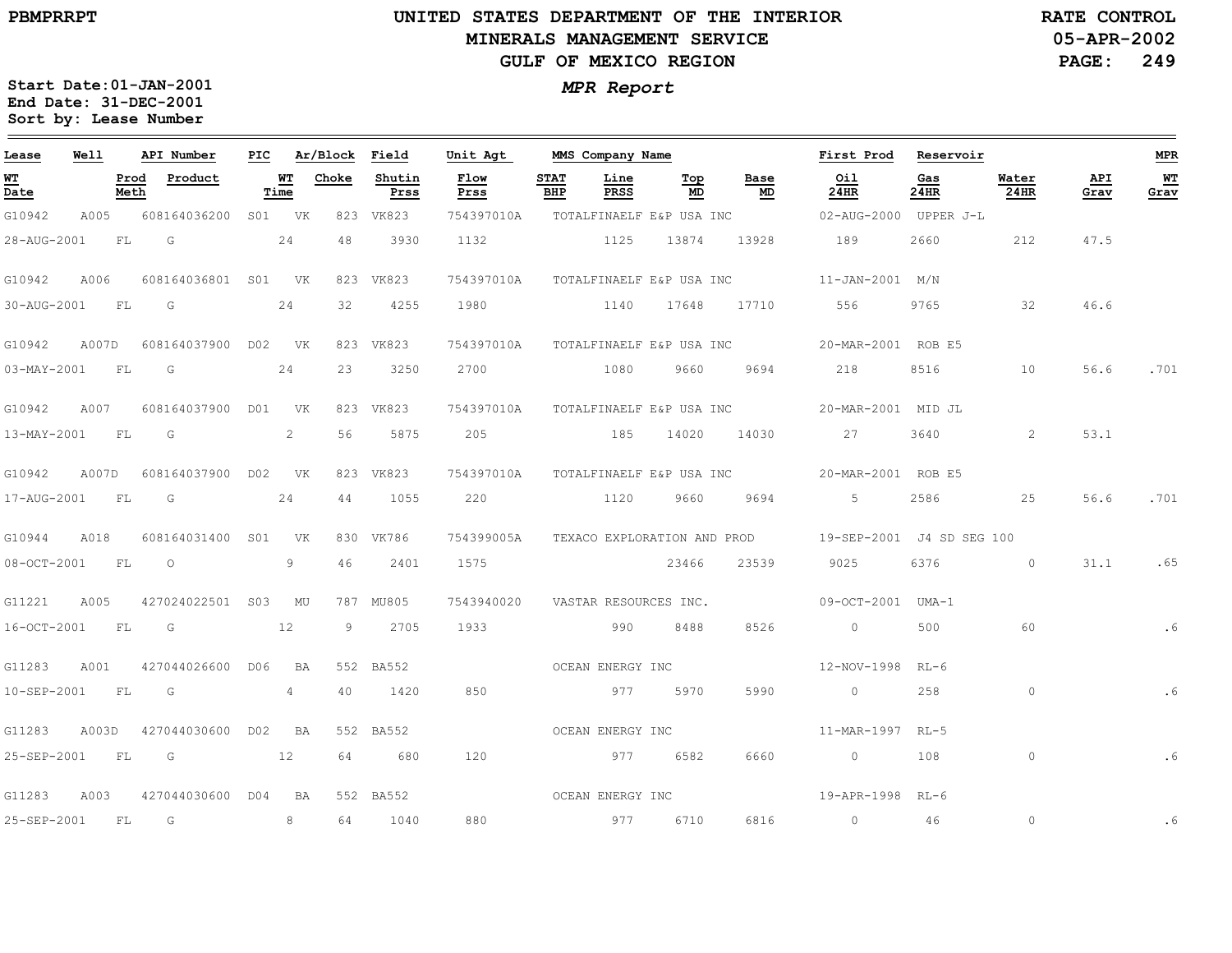### **UNITED STATES DEPARTMENT OF THE INTERIOR MINERALS MANAGEMENT SERVICEGULF OF MEXICO REGION**

**05-APR-2002PAGE: 250 RATE CONTROL**

| Lease             | Well        |              | API Number                           | PIC |             | Ar/Block Field |                | Unit Agt     |                    | MMS Company Name |                              |                              | First Prod                                        | Reservoir    |                 |             | <b>MPR</b> |
|-------------------|-------------|--------------|--------------------------------------|-----|-------------|----------------|----------------|--------------|--------------------|------------------|------------------------------|------------------------------|---------------------------------------------------|--------------|-----------------|-------------|------------|
| <u>WT</u><br>Date |             | Prod<br>Meth | Product                              |     | WT<br>Time  | Choke          | Shutin<br>Prss | Flow<br>Prss | <b>STAT</b><br>BHP | Line<br>PRSS     | Тор<br>MD                    | Base<br>MD                   | Oil<br>24HR                                       | Gas<br>24HR  | Water<br>24HR   | API<br>Grav | WT<br>Grav |
| G11307            | A001        |              | 427064027000 S03 GA                  |     |             |                | 252 GA252      |              |                    |                  |                              |                              | HOUSTON EXPLORATION COMPANY 66-NOV-2001 RL-5 SAND |              |                 |             |            |
| 02-NOV-2001       |             | FL           | G                                    |     | 24          | 8              | 1250           | 740          | 50                 | 405              | 7640                         | 7647                         | $\sim$ 1 $\sim$                                   | 387          | 106             | 49.6        | .583       |
| G11307            | 004         |              | 427064030600 S01 GA                  |     |             |                | 252 GA252      |              |                    |                  |                              | HOUSTON EXPLORATION COMPANY  | 23-MAY-2001 RL-4/RL-5 SAND                        |              |                 |             |            |
| 22-JUL-2001       |             | FL           | G                                    |     | 24          | 14             | 2670           | 2085         | 3492               | 435              | 7556                         | 7688                         | 20                                                | 5812         | $4\overline{4}$ | 58.7        | .592       |
| G11383            | A001        |              | 427094096101 S03 HI A 442 HI442A     |     |             |                |                |              |                    | OCEAN ENERGY INC |                              |                              | 30-NOV-2001 PL5-1 RA                              |              |                 |             |            |
| 08-DEC-2001 FL    |             |              | $\overline{\mathbb{G}}$              |     | 16          | 22             | 930            | 860          |                    | 943              | 2387                         | 2393                         | $\overline{0}$                                    | 3261         | $\circ$         |             | .56        |
| G11383            | A005        |              | 427094108100 D03 HI A 442 HI442A     |     |             |                |                |              |                    | OCEAN ENERGY INC |                              |                              | 02-MAY-2001 PL5-7 RA                              |              |                 |             |            |
| 13-MAY-2001       |             | FL           | G                                    |     | $4\degree$  | 64             | 1236           | 1150         |                    | 1062             | 3876                         | 3896                         | $\circ$                                           | 1365         | $\circ$         |             | .56        |
| G11383            | B001        |              | 427094108900 D01 HI A 442 HI442A     |     |             |                |                |              |                    | OCEAN ENERGY INC |                              |                              | 29-NOV-2000 PL6-4 RB                              |              |                 |             |            |
| 16-FEB-2001       |             | FL           | G                                    |     |             | 7 34           | 1624           | 1393         | # # # # #          | 1000             | 4616                         | 4626                         | $2^{\circ}$                                       | 5627         | $\circ$         | 38          | .59        |
| G11383            | B001D       |              | 427094108900 D02 HI A 442 HI442A     |     |             |                |                |              |                    | OCEAN ENERGY INC |                              |                              | 30-NOV-2000 PL6-1 RB                              |              |                 |             |            |
| 25-FEB-2001       |             | FL           | G                                    |     | $7$ and $7$ | 28             | 1450           | 1150         | #####              | 1000             | 3901                         | 3918                         | $\circ$                                           | 5048         | 2               |             | .59        |
| G11383            | <b>B001</b> |              | 427094108900 D03 HI A 442 HI442A     |     |             |                |                |              |                    | OCEAN ENERGY INC |                              |                              | 07-AUG-2001 PL6-2A RB                             |              |                 |             |            |
| 12-SEP-2001       |             | FL           | $\overline{\mathsf{G}}$<br>$\sim$ 19 |     |             | 36             | 1400           | 1281         |                    | 1030             | 4182                         | 4189                         | $\overline{0}$                                    | 3200         | $\mathcal{S}$   |             | .57        |
| G11390            | A001        |              | 427094092300 D01 HI A 523 HI523A     |     |             |                |                |              |                    |                  |                              | EL PASO PRODUCTION OIL & GAS | 31-DEC-1991 LENTIC B                              |              |                 |             | $\circ$    |
| $10 - JAN - 2001$ |             | <b>FL</b>    | $\overline{\phantom{0}}$             |     |             | 64             | 2600           | 660          | 4553               | 990 —            | 11236                        | 11290                        | 56                                                | $\sim$ 1     | 2649            | 48.3        |            |
| G11390            | B002        |              | 427094094800 S01 HI A 523 HI523A     |     |             |                |                |              |                    |                  | EL PASO PRODUCTION OIL & GAS |                              | 29-FEB-1992 Trim A                                |              |                 |             | $\circ$    |
| 10-JAN-2001 FL G  |             |              |                                      |     |             | 80             | 480            | 160          | 919                | 990              | 2820                         | 2857                         | $\overline{0}$                                    | $\mathbf{3}$ | $\circ$         |             |            |
| G11390            | <b>B003</b> |              | 427094104400 S02 HI A 523 HI523A     |     |             |                |                |              |                    |                  |                              | EL PASO PRODUCTION OIL & GAS | 08-OCT-1999 TRIM A-1                              |              |                 |             |            |
| $10 - JAN - 2001$ |             | FL           | $\overline{G}$                       |     |             | 80             | 560            | 160          |                    | 990              | 1774                         | 1792                         | $\circ$                                           | $\mathbf{1}$ | $\circ$         |             |            |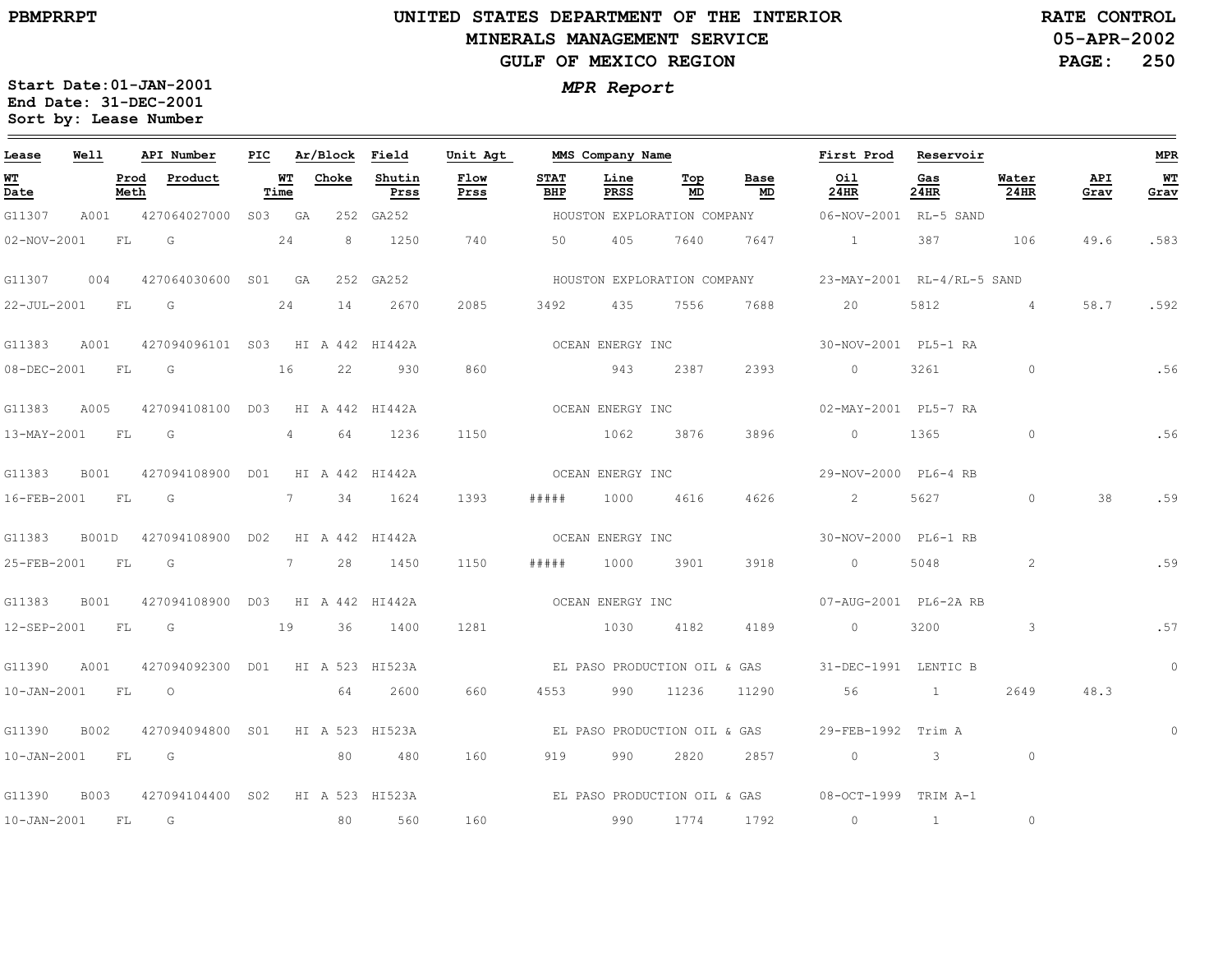# **UNITED STATES DEPARTMENT OF THE INTERIOR MINERALS MANAGEMENT SERVICEGULF OF MEXICO REGION**

**05-APR-2002PAGE: 251 RATE CONTROL**

| Lease             | Well  |      | API Number                       |                      |      | PIC Ar/Block Field |                | Unit Agt                      |                    | MMS Company Name   |           |             | First Prod Reservoir                             |             |                |             | <b>MPR</b> |
|-------------------|-------|------|----------------------------------|----------------------|------|--------------------|----------------|-------------------------------|--------------------|--------------------|-----------|-------------|--------------------------------------------------|-------------|----------------|-------------|------------|
| <b>WT</b><br>Date |       | Meth | Prod Product                     |                      | Time | <b>WT</b> Choke    | Shutin<br>Prss | Flow<br>Prss                  | <b>STAT</b><br>BHP | Line<br>PRSS       | Top<br>MD | Base<br>MD  | Oil<br>24HR                                      | Gas<br>24HR | Water<br>24HR  | API<br>Grav | WT<br>Grav |
| G11528            | SE001 |      | 608074020903 S01 GB              |                      |      |                    | 472 GB516      |                               |                    | SHELL OFFSHORE INC |           |             | 30-NOV-2001 SE55A/55B/55C/58                     |             |                |             |            |
| 08-DEC-2001       |       | FL F | G                                | $4\phantom{.0000}\,$ |      | 65                 | 9075           | 8466                          |                    | 1760 20598         |           | 21312       | 3051                                             |             | 28000 0        |             | 44.7 .65   |
| G11546 OR001      |       |      | 608074019901 S01 GB              |                      |      |                    | 559 GB559      | 754399009A SHELL OFFSHORE INC |                    |                    |           |             | 16-OCT-2001 K-1 RA                               |             |                |             |            |
| 20-OCT-2001 FL O  |       |      |                                  |                      | 8    | 58                 | 10718          | 6555                          |                    | 19104              |           | 19184       | 5233 7300 5                                      |             |                | 38          |            |
| G11546 OR002      |       |      | 608074022103 S01 GB              |                      |      |                    | 559 GB559      |                               |                    |                    |           |             | 754399009A SHELL OFFSHORE INC 20-OCT-2001 K-3 RA |             |                |             |            |
|                   |       |      | 22-OCT-2001 FL 0 24              |                      |      |                    |                |                               |                    |                    |           | 19390 19462 | 4099 4690 12                                     |             |                |             |            |
| G11546 OR002      |       |      | 608074022103 S01 GB              |                      |      |                    | 559 GB559      | 754399009A SHELL OFFSHORE INC |                    |                    |           |             | 20-OCT-2001 K-3 RA                               |             |                |             |            |
| 24-OCT-2001 FL O  |       |      | $\sim$ 6                         |                      |      |                    | 47 7554        | 7073                          |                    |                    | 19390     | 19462       | 4336 5048                                        |             | 45             | 33.5        | .684       |
|                   |       |      | G11553 A004 608074019301 S01 GB  |                      |      |                    | 602 GB602      |                               |                    |                    |           |             |                                                  |             |                |             |            |
|                   |       |      | 19-MAR-2001 FL 0 12              |                      |      |                    |                |                               |                    |                    | 24128     | 24747       | 4812 7600                                        |             | $\circ$        |             |            |
|                   |       |      | G11553 A004 608074019301 S01 GB  |                      |      |                    | 602 GB602      | SHELL OFFSHORE INC            |                    |                    |           |             | 19-MAR-2001 O/R                                  |             |                |             |            |
| 30-APR-2001 FL O  |       |      | 15                               |                      |      |                    | 93 7033        | 3190                          |                    |                    | 24128     | 24747       | 4975 7800                                        |             | $\sim$ 0       | 39.3        | .7         |
|                   |       |      | G11871 JB001 177054094400 S06 VR |                      |      |                    | 178 VR164      |                               |                    |                    |           |             | APACHE CORPORATION 03-SEP-2001 K4/K6 RA          |             |                |             |            |
| 10-SEP-2001 FL G  |       |      | 24                               |                      |      |                    | 13 2340        | 2100                          |                    | 1030 9152          |           | 9254        | 9 1139                                           |             | 159            | 53.4        | .601       |
|                   |       |      | G11881 A001D 177064074701 D02 VR |                      |      |                    | 279 VR284      |                               |                    | W & T OFFSHORE INC |           |             | 12-JAN-2001 10800' SAND                          |             |                |             |            |
| 01-OCT-2001 FL G  |       |      | 24                               |                      |      |                    | 20 1900        | 1490                          |                    | 1130 11162         |           | 11210       | 8 <sup>8</sup>                                   | 2591        | $\sim$ 6       |             |            |
|                   |       |      | G11881 A001 177064074701 D01 VR  |                      |      |                    | 279 VR284      |                               |                    | W & T OFFSHORE INC |           |             | 12-JAN-2001 11000' RB SAND                       |             |                |             |            |
|                   |       |      | $01-0CT-2001$ FL $0$             |                      | 24   |                    | 64 1125        | 100                           |                    | 11292              |           | 11342       | 124 26 102                                       |             |                | 16.6        |            |
|                   |       |      | G11881 A012 177064087100 S01 VR  |                      |      |                    | 279 VR284      | W & T OFFSHORE INC            |                    |                    |           |             | 10-DEC-2000 11000' RA SAND                       |             |                |             |            |
| 30-SEP-2001 FL G  |       |      | 24                               |                      |      |                    | 24 1690        | 125                           |                    | 90 11804           |           | 11928       | $\overline{0}$                                   | 261         | $\overline{0}$ | 38          | . 6        |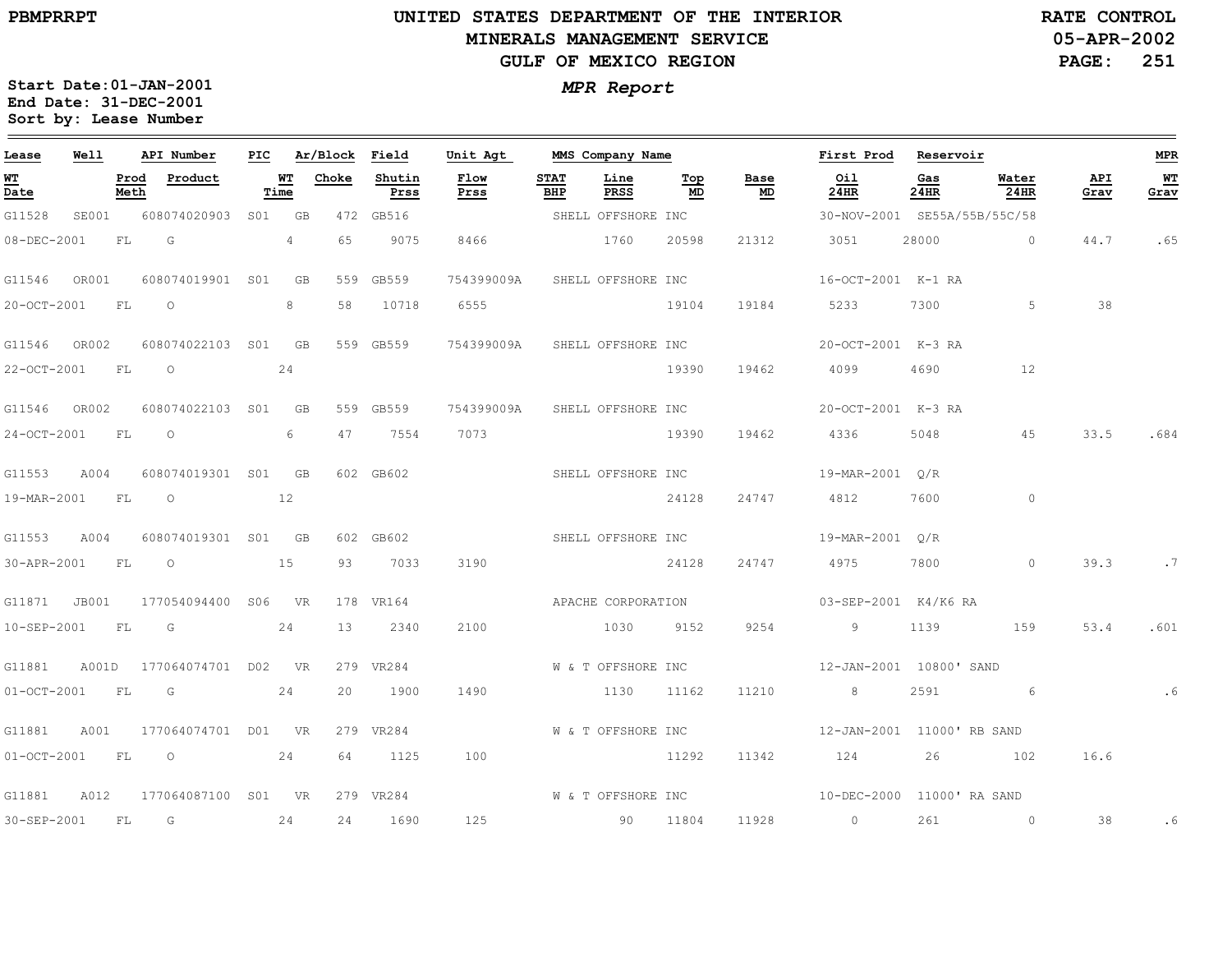$\equiv$ 

# **UNITED STATES DEPARTMENT OF THE INTERIOR MINERALS MANAGEMENT SERVICEGULF OF MEXICO REGION**

**05-APR-2002PAGE: 252 RATE CONTROL**

| Lease             | Well  |              | API Number          | PIC |            | Ar/Block        | Field          | Unit Agt     |                    | MMS Company Name             |                  |                              | First Prod              | Reservoir   |               |             | MPR                                                    |
|-------------------|-------|--------------|---------------------|-----|------------|-----------------|----------------|--------------|--------------------|------------------------------|------------------|------------------------------|-------------------------|-------------|---------------|-------------|--------------------------------------------------------|
| WT<br>Date        |       | Prod<br>Meth | Product             |     | WТ<br>Time | Choke           | Shutin<br>Prss | Flow<br>Prss | <b>STAT</b><br>BHP | Line<br>PRSS                 | Тор<br><b>MD</b> | Base<br>MD                   | Oil<br>24HR             | Gas<br>24HR | Water<br>24HR | API<br>Grav | $\underline{\textbf{W}}\underline{\textbf{T}}$<br>Grav |
| G11881            | A004  |              | 177064087600        |     | S01 VR     |                 | 279 VR284      |              |                    | W & T OFFSHORE INC           |                  |                              | 26-FEB-2001 11100' SAND |             |               |             |                                                        |
| 26-FEB-2001       |       | FL           | G                   |     | 24         |                 |                |              |                    |                              | 12820            | 12870                        | 144                     | 5           | 26            |             |                                                        |
| G11881            | A004  |              | 177064087600 S01 VR |     |            |                 | 279 VR284      |              |                    | W & T OFFSHORE INC           |                  |                              | 26-FEB-2001 11100' SAND |             |               |             |                                                        |
| $02 - OCT - 2001$ |       | FL           | G                   |     | 24         | 23              | 3700           | 1900         |                    | 1115                         | 12820            | 12870                        | 94                      | 1007        | 1782          | 40          | . 6                                                    |
| G11911            | JC004 |              | 177084080301 S01    |     | SM         |                 | 71 SM073       |              |                    | APACHE CORPORATION           |                  |                              | 04-AUG-1998 I PM1R      |             |               |             |                                                        |
| 07-SEP-2001       |       | FL           | $\circ$             |     | 24         | 62              | 990            | 210          |                    |                              | 6822             | 6916                         | 176                     | 294         | 748           | 42          | .623                                                   |
| G11953            | 001   |              | 177094105701 S01    |     | EI         |                 | 167 SS128      |              |                    |                              |                  | THE LOUISIANA LAND AND EXPLO | 10-JUN-1995             | T RL        |               |             |                                                        |
| $02 - OCT - 2001$ |       | GL           | $\circ$             |     | 24         | 74              | 385            | 180          |                    |                              | 13215            | 13956                        | 94                      | 29          | 50            | 37.8        | .65                                                    |
| G11977            | 001J  |              | 177114104200 D07    |     | SS         |                 | 59 SS058       |              |                    | MURPHY EXPLORATION & PRODUCT |                  |                              | 26-SEP-2001 P8-FB-1     |             |               |             |                                                        |
| 15-OCT-2001       |       | FL           | $\circ$             |     | 8          | 10 <sup>°</sup> |                | 1450         |                    |                              | 9268             | 9275                         | 71                      | 53          | $\Omega$      | 35.7        | .6                                                     |
| G11977            | 002A  |              | 177114126500 SO1    |     | SS         |                 | 59 SS058       |              |                    |                              |                  | MURPHY EXPLORATION & PRODUCT | 30-NOV-1998             | $C3-FB-2$   |               |             |                                                        |
| 29-JAN-2001       |       | FL           | G                   |     | 24         | 16              | 2300           | 1160         |                    | 1090                         | 12152            | 12211                        | 9                       | 208         | 178           | 53.5        | .6                                                     |
| G11977            | 003A  |              | 177114133600        | S01 | SS S       | 59              | SS058          |              |                    | MURPHY EXPLORATION & PRODUCT |                  |                              | 28-FEB-2001 M2-FB-3     |             |               |             |                                                        |
| 09-MAR-2001       |       | FL           | G                   |     | 24         | 13              | 7900           | 7500         |                    | 1300                         | 13454            | 13505                        | 746                     | 4632        | 3             | 43.5        | .6                                                     |
| G12000            | JA001 |              | 177124053101 D05    |     | SS         |                 | 292 SS292      |              |                    | APACHE CORPORATION           |                  |                              | 28-AUG-1999 I SAND      |             |               |             |                                                        |
| 28-AUG-2001       |       | FL           | G                   |     | 24         | 40              | 800            | 330          |                    | 310                          | 9704             | 9778                         | 31                      | 269         | 121           | 40.2        | .617                                                   |
| G12010            | A005  |              | 177124052600        | S02 | SS         | 359             | SS349          | 754395006A   |                    | ANADARKO PETROLEUM CORPORATI |                  |                              | 07-SEP-1998 P           |             |               |             |                                                        |
| 25-AUG-2001       |       | FL           | $\circ$             |     | 24         | 24              | 6398           | 4198         |                    | 1131                         | 15167            | 15290                        | 2425                    | 2876        | 75            | 22.9        | .608                                                   |
| G12010            | A008  |              | 177124059000        |     | SO1 SS     |                 | 359 SS349      | 754395006A   |                    |                              |                  | ANADARKO PETROLEUM CORPORATI | 11-JAN-1999             | TRIM A-B    |               |             |                                                        |
| 18-AUG-2001       |       | FL           | G                   |     | 24         | 31              | 718            | 464          |                    | 410                          | 4502             | 4574                         | $\circ$                 | 708         | $\circ$       |             | .608                                                   |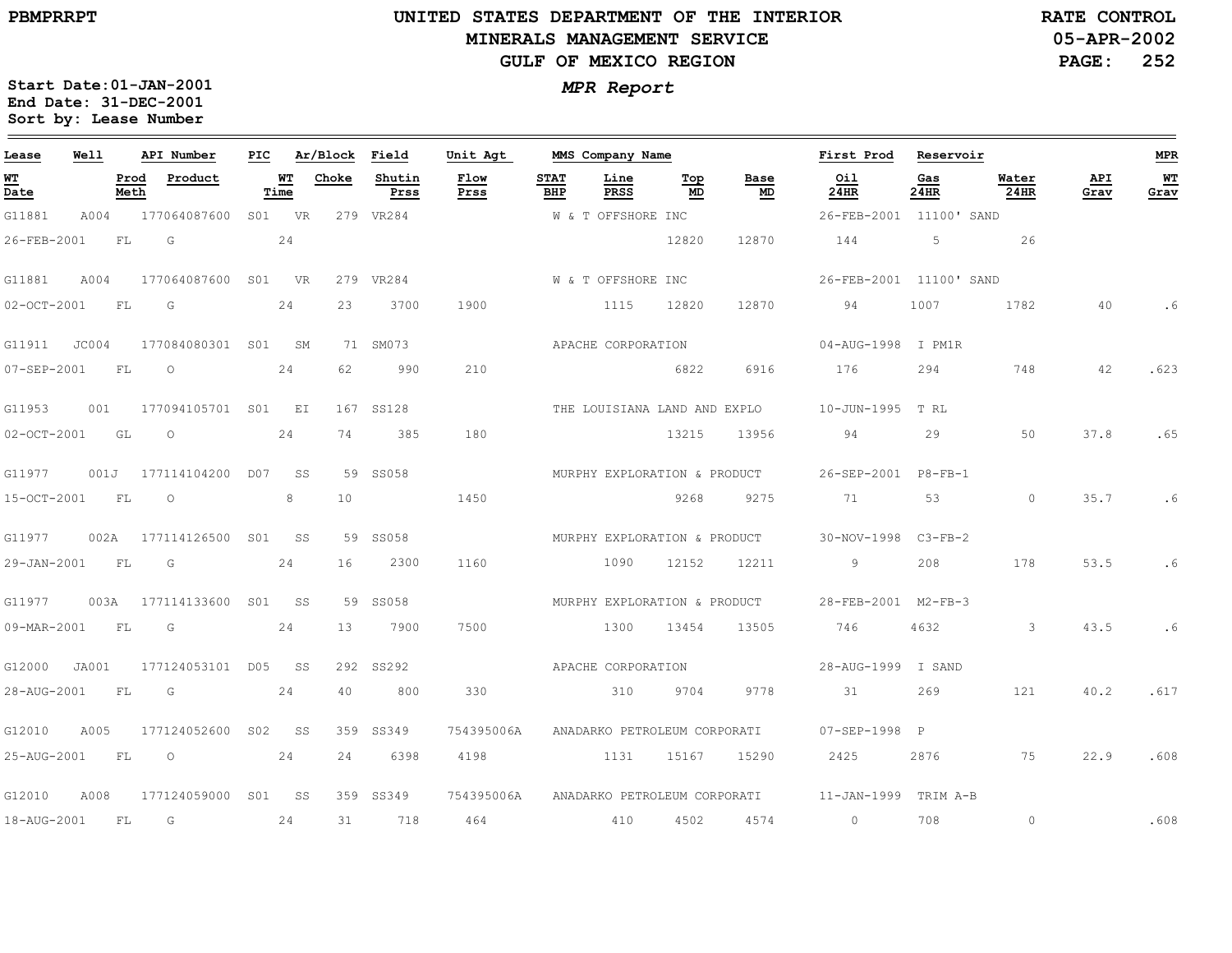### **UNITED STATES DEPARTMENT OF THE INTERIOR MINERALS MANAGEMENT SERVICEGULF OF MEXICO REGION**

**05-APR-2002PAGE: 253 RATE CONTROL**

| Lease       | Well      |              | API Number          | PIC |            | Ar/Block | Field          | Unit Agt     |                    | MMS Company Name |                              |            | First Prod                                                 | Reservoir   |               |             | <b>MPR</b> |
|-------------|-----------|--------------|---------------------|-----|------------|----------|----------------|--------------|--------------------|------------------|------------------------------|------------|------------------------------------------------------------|-------------|---------------|-------------|------------|
| WT<br>Date  |           | Prod<br>Meth | Product             |     | WТ<br>Time | Choke    | Shutin<br>Prss | Flow<br>Prss | <b>STAT</b><br>BHP | Line<br>PRSS     | Top<br>MD                    | Base<br>MD | Oil<br>24HR                                                | Gas<br>24HR | Water<br>24HR | API<br>Grav | WТ<br>Grav |
| G12010      | A010      |              | 177124059201 S01 SS |     |            |          | 359 SS349      | 754395006A   |                    |                  | ANADARKO PETROLEUM CORPORATI |            | 16-FEB-1999                                                | TRIM A-B FB |               |             |            |
| 26-AUG-2001 |           | FL           | G                   |     | 24         | 33       | 1026           | 418          |                    | 391              | 10250                        | 10300      | $\circ$                                                    | 1041        | $\circ$       |             | .608       |
| G12010      | A011      |              | 177124061901 S01 SS |     |            |          | 359 SS349      | 754395006A   |                    |                  | ANADARKO PETROLEUM CORPORATI |            | 28-JUL-2001 X1/X2                                          |             |               |             |            |
| 25-AUG-2001 |           | FL           | $\circ$             |     | 24         | 14       | 11399          | 8449         |                    |                  | 17535                        | 17584      | 1535                                                       | 8281        | 8             | 34          | .634       |
| G12019      | A003      |              | 177154103101 S01 ST |     |            |          | 178 ST186      |              |                    |                  | DEVON SFS OPERATING INC      |            | 12-DEC-2000 D-1 SAND                                       |             |               |             |            |
| 26-MAR-2001 |           | <b>FL</b>    | G                   |     | 24         | 22       | 7800           | 6275         |                    | 1000             | 14888                        | 14936      | 307                                                        | 14345       | 942           | 42          | . 6        |
| G12027      | 004       |              | 177134021501 D03    |     | <b>PL</b>  |          | 5 PL005        |              |                    |                  | BOIS D'ARC OFFSHORE LTD      |            | 24-FEB-2001 T-10 SAND                                      |             |               |             |            |
| 16-MAR-2001 | <b>FL</b> |              | G                   |     | 24         | 10       | 2300           | 2017         |                    | 1135             | 12118                        | 12142      | 297                                                        | 285         | $\Omega$      | 39.2        | .601       |
| G12027      | 004D      |              | 177134021501 D02 PL |     |            |          | 5 PL005        |              |                    |                  | BOIS D'ARC OFFSHORE LTD      |            | 30-NOV-1999 T-8 SAND                                       |             |               |             |            |
| 22-MAY-2001 |           | <b>FL</b>    | $\circ$             |     | 24         | 19       | 1730           | 1180         |                    | 930              | 11570                        | 11590      | 404                                                        | 367         | 132           | 37.6        | .61        |
| G12027      | C001      |              | 177134021801 S01 PL |     |            |          | 5 PL005        |              |                    |                  | BOIS D'ARC OFFSHORE LTD      |            | 14-DEC-2000 Z1 SAND                                        |             |               |             |            |
| 12-JAN-2001 |           | FL           | G                   |     | 24         | 23       | 9200           | 7600         |                    | 1050             | 14620                        | 14680      | 668                                                        | 20356       | $\circ$       | 46.5        | .608       |
| G12027      | 005       |              | 177134022500 S02    |     | PL         |          | 5 PL005        |              |                    |                  | BOIS D'ARC OFFSHORE LTD      |            | 10-NOV-2001 DC-4 SAND                                      |             |               |             |            |
| 05-DEC-2001 |           | FL.          | $\overline{G}$      |     | 24         | 10       | 9400           | 8600         |                    | 960              | 14826                        | 14852      | 190                                                        | 5535        | $\Omega$      | 42.4        | .61        |
| G12027      | 008       |              | 177134022800 S01 PL |     |            |          | 5 PL005        |              |                    |                  | BOIS D'ARC OFFSHORE LTD      |            |                                                            |             |               |             |            |
| 18-APR-2001 |           | <b>FL</b>    | G                   |     | 24         | 14       | 6750           | 6050         |                    | 1205             | 14508                        | 14524      | 139                                                        | 3085        | $\circ$       | 45.1        | .601       |
| G12027      | 009       |              | 177134023100 S01 PL |     |            |          | 5 PL005        |              |                    |                  | BOIS D'ARC OFFSHORE LTD      |            | 16-APR-2001 Z-5 SAND                                       |             |               |             |            |
| 12-JUL-2001 |           | <b>FL</b>    | $\overline{G}$      |     | 24         | 24       | 8800           | 8400         |                    | 980              | 15805                        | 15855      | 152                                                        | 13704       | 39            | 37.2        | .61        |
| G12037      | A003      |              | 177164026200        |     | S01 ST     |          | 260 ST260      | 754395009A   |                    |                  |                              |            | WALTER OIL & GAS CORPORATION 28-APR-2000 PLEISTOCENE 8000' |             |               |             |            |
| 03-SEP-2001 |           | - FL         | G                   |     | 24         | 19       | 3680           | 2260         | #####              | 910              | 8009                         | 8214       | 323                                                        | 5154        | $\circ$       | 50.9        | .634       |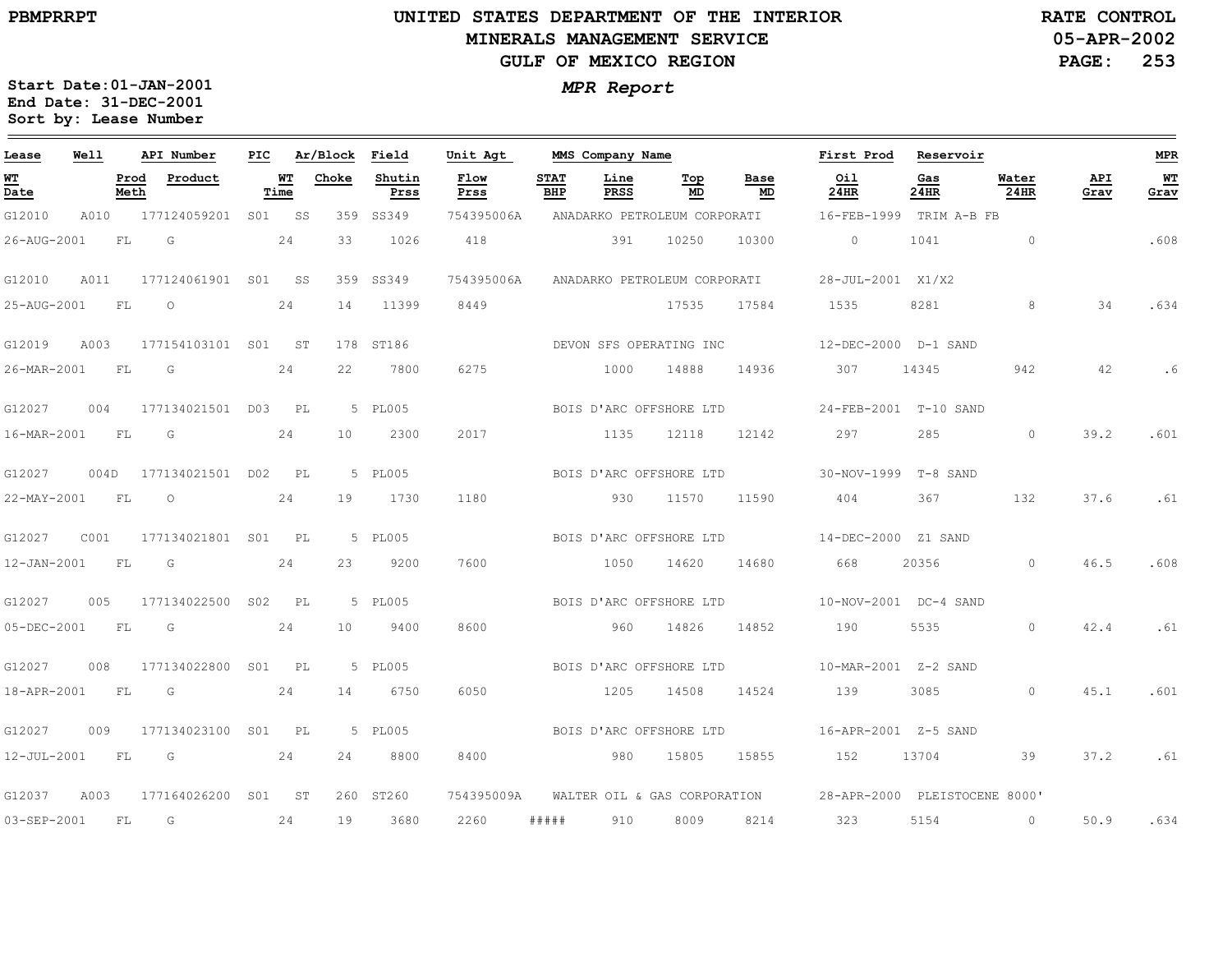### **UNITED STATES DEPARTMENT OF THE INTERIOR MINERALS MANAGEMENT SERVICEGULF OF MEXICO REGION**

**05-APR-2002PAGE: 254 RATE CONTROL**

| Lease             | Well |              | API Number                    | PIC |            | Ar/Block | Field          | Unit Agt                     | MMS Company Name   |              |                              |            | First Prod                                      | Reservoir   |               |             | <b>MPR</b> |
|-------------------|------|--------------|-------------------------------|-----|------------|----------|----------------|------------------------------|--------------------|--------------|------------------------------|------------|-------------------------------------------------|-------------|---------------|-------------|------------|
| WT<br>Date        |      | Prod<br>Meth | Product                       |     | WТ<br>Time | Choke    | Shutin<br>Prss | Flow<br>Prss                 | <b>STAT</b><br>BHP | Line<br>PRSS | Тор<br>MD                    | Base<br>MD | Oil<br>24HR                                     | Gas<br>24HR | Water<br>24HR | API<br>Grav | WT<br>Grav |
| G12079            |      |              | A002 177234016501 D03 SP      |     |            |          | 72 SP072       |                              |                    |              | BURLINGTON RESOURCES OFFSHOR |            | 14-AUG-2001 LENTIC 2                            |             |               |             |            |
| 20-AUG-2001       |      | FL           | G                             |     | 24         | 60       | 1240           | 480                          | 1550               | 1280         | 3948                         | 3956       | $\circ$                                         | 1132        | 1204          | $\circ$     | .567       |
| G12095            | A002 |              | 177244070300 S01 MP           |     |            |          | 222 MP223      |                              |                    |              | EL PASO PRODUCTION OIL & GAS |            | 06-SEP-1996 CIB CARST D                         |             |               |             |            |
| $10 - JAN - 2001$ |      | FL.          | G                             |     |            | 128      | 400            | 120                          |                    | 960          | 9490                         | 9525       | $\Omega$                                        | $\circ$     | 20            |             |            |
| G12095            | A002 |              | 177244070300 S02 MP           |     |            |          | 222 MP223      |                              |                    |              | EL PASO PRODUCTION OIL & GAS |            | 28-AUG-1998 CIB CARST C                         |             |               |             |            |
| 31-AUG-2001 FL    |      |              | $\overline{\mathsf{G}}$       |     | 12         | 82       | 2065           | 200                          |                    | 165          | 9284                         | 9340       | $4\overline{ }$                                 | 475         | 1170          |             |            |
| G12096            | A001 |              | 177244070000 S01 MP           |     |            |          | 223 MP223      |                              |                    |              | EL PASO PRODUCTION OIL & GAS |            | 16-AUG-1996 BIG HUM                             |             |               |             |            |
| $10 - JAN - 2001$ |      | <b>FL</b>    | G                             |     |            | 47       | 2300           | 1640                         |                    | 960          | 10540                        | 10700      | 177                                             | 17          | 16            | 54.7        |            |
| G12096            | A001 |              | 177244070000 S01 MP           |     |            |          | 223 MP223      |                              |                    |              | EL PASO PRODUCTION OIL & GAS |            | 29-MAY-2000 BIG HUM                             |             |               |             |            |
| $04 - JUL - 2001$ |      | <b>FL</b>    | $\overline{\mathbb{G}}$       |     | 18         | 58       | 2290           | 960                          |                    |              | 315 10540                    | 10602      | $\overline{0}$                                  | 2425        | 1272          |             |            |
| G12096            | A004 |              | 177244076300 S01 MP           |     |            |          | 223 MP223      |                              |                    |              | EL PASO PRODUCTION OIL & GAS |            | 21-APR-1997 UVIG 3                              |             |               |             |            |
| 10-JAN-2001 FL    |      |              | G                             |     |            | 128      | 600            | 400                          |                    | 960          | 9816                         | 9874       | $\circ$                                         | 2           | 10            |             |            |
| G12096            | A004 |              | 177244076300 S01 MP           |     |            |          | 223 MP223      |                              |                    |              | EL PASO PRODUCTION OIL & GAS |            | 21-APR-1997 UVIG 3                              |             |               |             |            |
| 13-AUG-2001 FL G  |      |              |                               |     | 18         | 128      | 310            | 70                           |                    | 90           | 9816                         | 9874       | $\overline{0}$                                  | 2793        | 19            |             |            |
| G12096            | A006 |              | 177244076400 S01 MP           |     |            |          | 223 MP223      |                              |                    |              |                              |            | EL PASO PRODUCTION OIL & GAS 30-APR-1997 uviq 3 |             |               |             |            |
| $10 - JAN - 2001$ |      | <b>FL</b>    | $\overline{\mathsf{G}}$       |     |            | 128      | 875            | 340                          |                    | 960          | 8919                         | 8944       | $5 - 5$                                         | $\sim$ 3    | 57            | 54.7        |            |
| G12096            | A006 |              | 177244076400 S01 MP           |     |            |          | 223 MP223      |                              |                    |              | EL PASO PRODUCTION OIL & GAS |            | 30-APR-1997 uvig 3                              |             |               |             |            |
| 12-AUG-2001 FL G  |      |              | $\sim$ 18                     |     |            | 128      | 690            | 330                          | $\overline{330}$   |              | 8919                         | 8944       | $6\overline{6}$                                 |             | 1513 60       | 53.5        | . 6        |
| G12096            | A007 |              | 177244081800 SO1 MP 223 MP223 |     |            |          |                | EL PASO PRODUCTION OIL & GAS |                    |              |                              |            | 28-MAY-1998 BIG HUM                             |             |               |             |            |
| 10-JAN-2001 FL    |      |              | G                             |     |            | 128      | 2250           | 405                          |                    | 960          | 10195                        | 10214      | 108                                             | 15          | 1123          | 49          |            |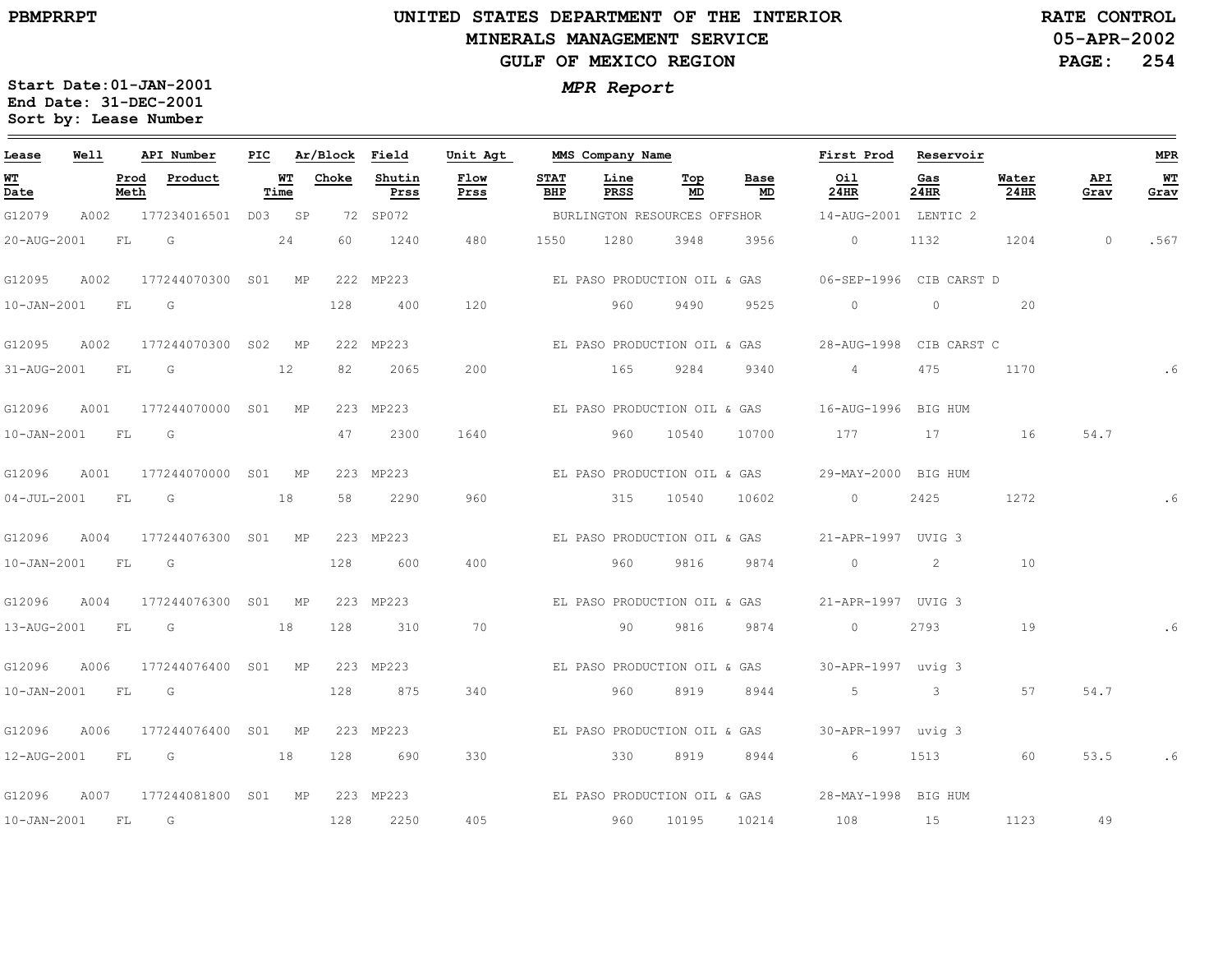### **UNITED STATES DEPARTMENT OF THE INTERIOR MINERALS MANAGEMENT SERVICEGULF OF MEXICO REGION**

**05-APR-2002PAGE: 255 RATE CONTROL**

| Lease             | Well |              | API Number       | PIC |            | Ar/Block | Field          | Unit Agt     |                    | MMS Company Name             |           |                             | First Prod                   | Reservoir                 |               |             | <b>MPR</b> |
|-------------------|------|--------------|------------------|-----|------------|----------|----------------|--------------|--------------------|------------------------------|-----------|-----------------------------|------------------------------|---------------------------|---------------|-------------|------------|
| <u>ит</u><br>Date |      | Prod<br>Meth | Product          |     | WT<br>Time | Choke    | Shutin<br>Prss | Flow<br>Prss | <b>STAT</b><br>BHP | Line<br>PRSS                 | Top<br>MD | Base<br>MD                  | Oil<br>24HR                  | Gas<br>24HR               | Water<br>24HR | API<br>Grav | WT<br>Grav |
| G12096            | A007 |              | 177244081800     | SO1 | MP         |          | 223 MP223      |              |                    | EL PASO PRODUCTION OIL & GAS |           |                             | 28-MAY-1998 BIG HUM          |                           |               |             |            |
| 12-AUG-2001       |      | FL           | G                |     | 18         | 128      | 2250           | 475          |                    | 420                          | 10195     | 10214                       | 78                           | 11328                     | 888           |             | . 6        |
| G12096            | A010 |              | 177244085400 SO1 |     | MP         |          | 223 MP223      |              |                    | EL PASO PRODUCTION OIL & GAS |           |                             |                              | 30-DEC-1999 CIB CARST     |               |             |            |
| $10 - JAN - 2001$ |      | FL           | G                |     |            | 128      | 480            | 130          |                    | 960                          | 10220     | 10260                       | $\Omega$                     | 2                         | 47            |             |            |
| G12096            | A010 |              | 177244085400 S01 |     | MP         |          | 223 MP223      |              |                    | EL PASO PRODUCTION OIL & GAS |           |                             |                              | 30-DEC-1999 CIB CARST     |               |             |            |
| 15-AUG-2001       |      | FL           | G                |     | 12         | 128      | 340            | 70           |                    | 50                           | 10220     | 10260                       | $\circ$                      | 552                       | 12            |             |            |
| G12096            | A011 |              | 177244087902 S01 |     | MP         |          | 223 MP223      |              |                    | EL PASO PRODUCTION OIL & GAS |           |                             | 13-JUL-2001 BIG HUM          |                           |               |             |            |
| 19-JUL-2001       |      | FL           | G                |     | 18         | 76       | 2240           | 1165         |                    | 621                          | 10210     | 10308                       | 228                          | 21895                     | 60            | 53.1        | . 6        |
| G12119            | A001 |              | 608164021100 S01 |     | <b>VK</b>  |          | 786 VK786      | 754399005A   |                    | TEXACO EXPLORATION AND PROD  |           |                             | 09-JUL-2000 J-1A/B           |                           |               |             |            |
| 21-JUN-2001       |      | FL           | $\circ$          |     | 24         | 102      |                | 1045         |                    |                              | 10190     | 10286                       | 6822                         | 7506                      | 68            | 35.6        |            |
| G12119            | A002 |              | 608164022601 S01 |     | VK         |          | 786 VK786      | 754399005A   |                    | TEXACO EXPLORATION AND PROD  |           |                             | $15 - JAN - 2001$ $J - 1A/B$ |                           |               |             |            |
| 25-JAN-2001       |      | FL           | $\Omega$         |     | 4          | 38       | 1445           | 1229         |                    |                              | 12692     | 12792                       | 1785                         | 1002                      | 243           | 29.7        | .65        |
| G12119            | A002 |              | 608164022601 S01 |     | <b>VK</b>  |          | 786 VK786      | 754399005A   |                    | TEXACO EXPLORATION AND PROD  |           |                             | 15-JAN-2001 J-1A/B           |                           |               |             |            |
| 23-JUN-2001       |      | FL           | $\circ$          |     | 24         | 50       |                | 1268         |                    |                              | 12692     | 12792                       | 2619                         | 1497                      | 53            | 34.1        |            |
| G12119            | A004 |              | 608164030000 S01 |     | <b>VK</b>  |          | 786 VK786      | 754399005A   |                    |                              |           | TEXACO EXPLORATION AND PROD | 19-JUL-2000 J-1A/B           |                           |               |             |            |
| 15-JUN-2001       |      | FL           | $\circ$          |     | 24         | 102      |                | 1523         |                    |                              | 10649     | 10712                       | 9970                         | 16792                     | $\circ$       | 35          |            |
| G12119            | A006 |              | 608164030200     | SO1 | <b>VK</b>  |          | 786 VK786      | 754399005A   |                    | TEXACO EXPLORATION AND PROD  |           |                             | $06 - SEP - 2000$ $J - 2/3$  |                           |               |             |            |
| 06-JUN-2001       |      | FL           | $\circ$          |     | 24         | 101      |                | 1131         |                    |                              | 12954     | 13106                       | 7360                         | 13145                     | 470           | 35          |            |
| G12119            | A015 |              | 608164031100 S01 |     | VK         |          | 786 VK786      | 754399005A   |                    |                              |           | TEXACO EXPLORATION AND PROD |                              | 26-JUN-2001 J3 SD SEG 100 |               |             |            |
| 26-JUN-2001       |      | FL           | $\circ$          |     | 24         | 55       |                | 1193         |                    |                              | 12609     | 12702                       | 1436                         | 1021                      | 84            | 34.2        |            |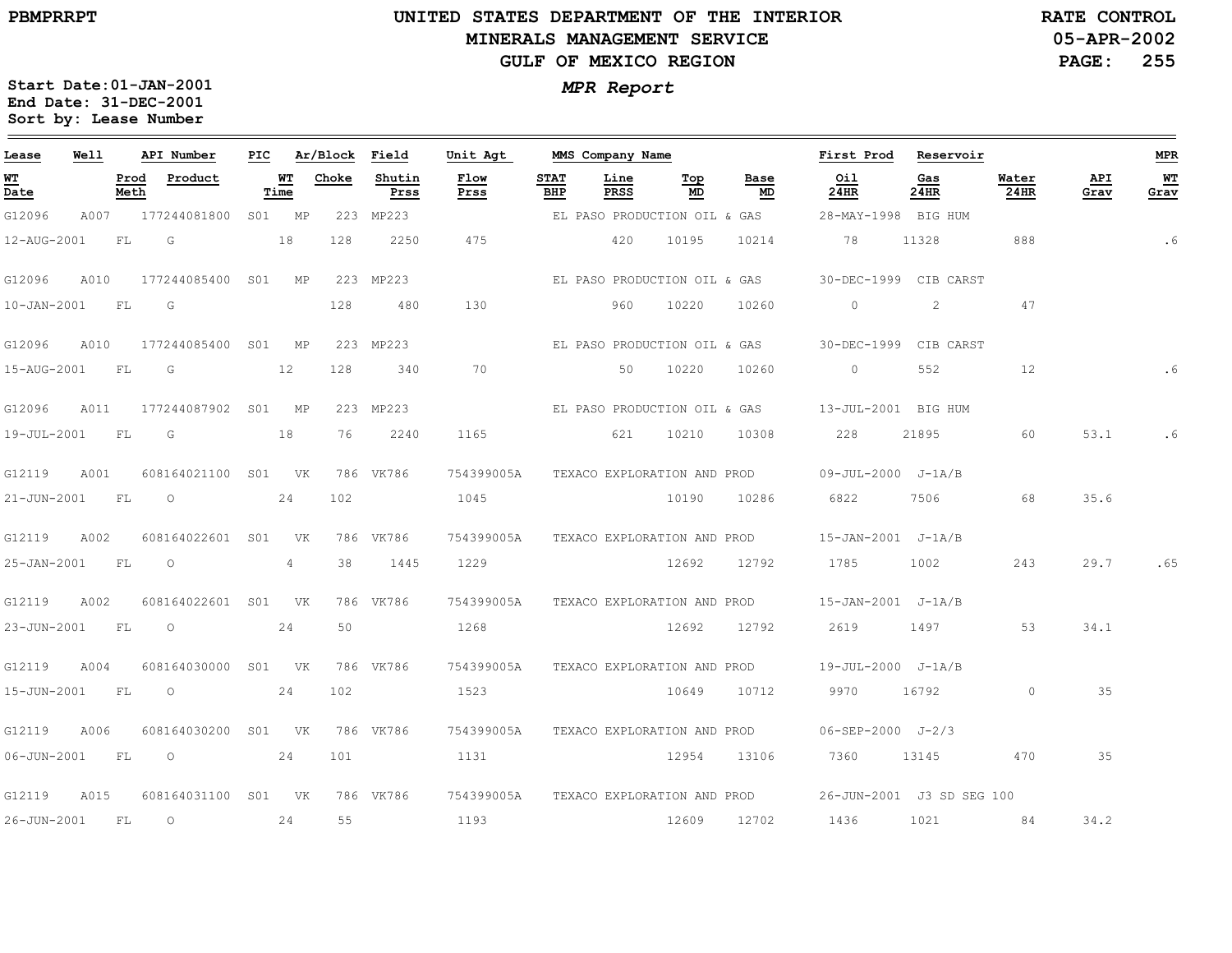the control of the control of the control of the control of

 $\equiv$ 

#### **UNITED STATES DEPARTMENT OF THE INTERIOR MINERALS MANAGEMENT SERVICEGULF OF MEXICO REGION**

**05-APR-2002PAGE: 256 RATE CONTROL**

| Lease       | Well |              | API Number       | PIC             |                | Ar/Block | Field          | Unit Agt     |                    | MMS Company Name            |           |            | First Prod          | Reservoir     |                      |             | <b>MPR</b> |
|-------------|------|--------------|------------------|-----------------|----------------|----------|----------------|--------------|--------------------|-----------------------------|-----------|------------|---------------------|---------------|----------------------|-------------|------------|
| WT<br>Date  |      | Prod<br>Meth | Product          |                 | WТ<br>Time     | Choke    | Shutin<br>Prss | Flow<br>Prss | <b>STAT</b><br>BHP | Line<br>PRSS                | Top<br>MD | Base<br>MD | Oil<br><b>24HR</b>  | Gas<br>24HR   | Water<br><b>24HR</b> | API<br>Grav | WТ<br>Grav |
| G12119      | A015 |              | 608164031100     | S01             | VK             |          | 786 VK786      | 754399005A   |                    | TEXACO EXPLORATION AND PROD |           |            | 26-JUN-2001         | J3 SD SEG 100 |                      |             |            |
| 16-JUL-2001 |      | FL           | $\circ$          |                 | $7\phantom{0}$ | 47       | 1714           | 1295         |                    |                             | 12609     | 12702      | 2236                | 2042          | 9                    | 28.1        | .65        |
| G12136      | A024 |              | 608104010203     | S01             | ΕW             |          | 873 EW873      | 754395007A   |                    | MARATHON OIL COMPANY        |           |            | 19-OCT-2001 TEX-MEX |               |                      |             |            |
| 13-NOV-2001 |      | FL           | $\circ$          |                 | 24             | 37       | 3979           | 1050         | # # # # #          |                             | 10914     | 11056      | 7071                | 7513          | $\Omega$             | 22.8        | . 6        |
| G12136      | A001 |              | 608105002602 S01 |                 | ΕW             |          | 873 EW873      | 754395007A   |                    | MARATHON OIL COMPANY        |           |            | 09-DEC-1999         | $BUI - 1$     |                      |             |            |
| 19-JAN-2001 |      | FL           | $\circ$          |                 |                | 128      |                | 200          | 1424               |                             | 11822     | 12325      | 81                  | 116           | 359                  | 17.2        |            |
| G12136      | A002 |              | 608105003200     | SO1             | F.W            |          | 873 EW873      | 754395007A   |                    | MARATHON OIL COMPANY        |           |            | $31 - OCT - 1994$   | $BUL-1$       |                      |             | 5905       |
| 15-JAN-2001 |      | FL           | $\circ$          |                 |                | 42       |                | 270          | 1396               |                             | 13195     | 13316      | 600                 | 441           | $\circ$              | 21.6        |            |
| G12136      | A003 |              | 608105003600     | SO1             | ΕW             |          | 873 EW873      | 754395007A   |                    | MARATHON OIL COMPANY        |           |            | 30-SEP-1994         | $BUL-1$       |                      |             | 5941       |
| 19-JAN-2001 |      | FL           | $\Omega$         |                 |                | 28       |                | 510          | 2061               |                             | 10431     | 10463      | 813                 | 687           | $\circ$              | 24.5        |            |
| G12136      | A004 |              | 608105003700     | SO1             | ΕW             | 873      | EW873          | 754395007A   |                    | MARATHON OIL COMPANY        |           |            | 31-AUG-1994         | $BUL-1$       |                      |             | 11046      |
| 16-JAN-2001 |      | FL           | $\circ$          |                 |                | 128      |                | 200          | 2089               |                             | 11975     | 12142      | 885                 | 566           | 265                  | 17.8        |            |
| G12136      | A005 |              | 608105004400     | S <sub>01</sub> | F.W            |          | 873 EW873      | 754395007A   |                    | MARATHON OIL COMPANY        |           |            | 31-DEC-1994         | $BUL-1$       |                      |             | 11677      |
| 20-JAN-2001 |      | FL           | $\circ$          |                 |                | 128      |                | 200          | 1387               |                             | 12124     | 12380      | 214                 | 200           | 1077                 | 20.3        |            |
| G12136      | A006 |              | 608105004500     | S <sub>01</sub> | ΕW             |          | 873 EW873      | 754395007A   |                    | MARATHON OIL COMPANY        |           |            | $31 - JAN - 1995$   | $BUL-1$       |                      |             | 11862      |
| 22-JAN-2001 |      | FL           | $\circ$          |                 |                | 50       |                | 520          | 2062               |                             | 11928     | 12134      | 750                 | 578           | $\circ$              | 21.7        |            |
| G12136      | A007 |              | 608105004600     | S <sub>01</sub> | EW             | 873      | EW873          | 754395007A   |                    | MARATHON OIL COMPANY        |           |            | $31 - JAN - 1995$   | $BUL-1$       |                      |             | $\circ$    |
| 27-JAN-2001 |      | GL           | $\Omega$         |                 |                | 128      |                | 170          | 1271               |                             | 11400     | 11564      | 953                 | 379           | 175                  | 17.5        |            |
| G12136      | A008 |              | 608105004700 S01 |                 | F.W            |          | 873 EW873      | 754395007A   |                    | MARATHON OIL COMPANY        |           |            | 01-SEP-1995 BUL-1   |               |                      |             |            |
| 21-APR-2001 |      | FL           | $\circ$          |                 |                | 128      |                | 100          | 931                |                             | 10271     | 10400      | 443                 | 2209          | 43                   | 24.8        |            |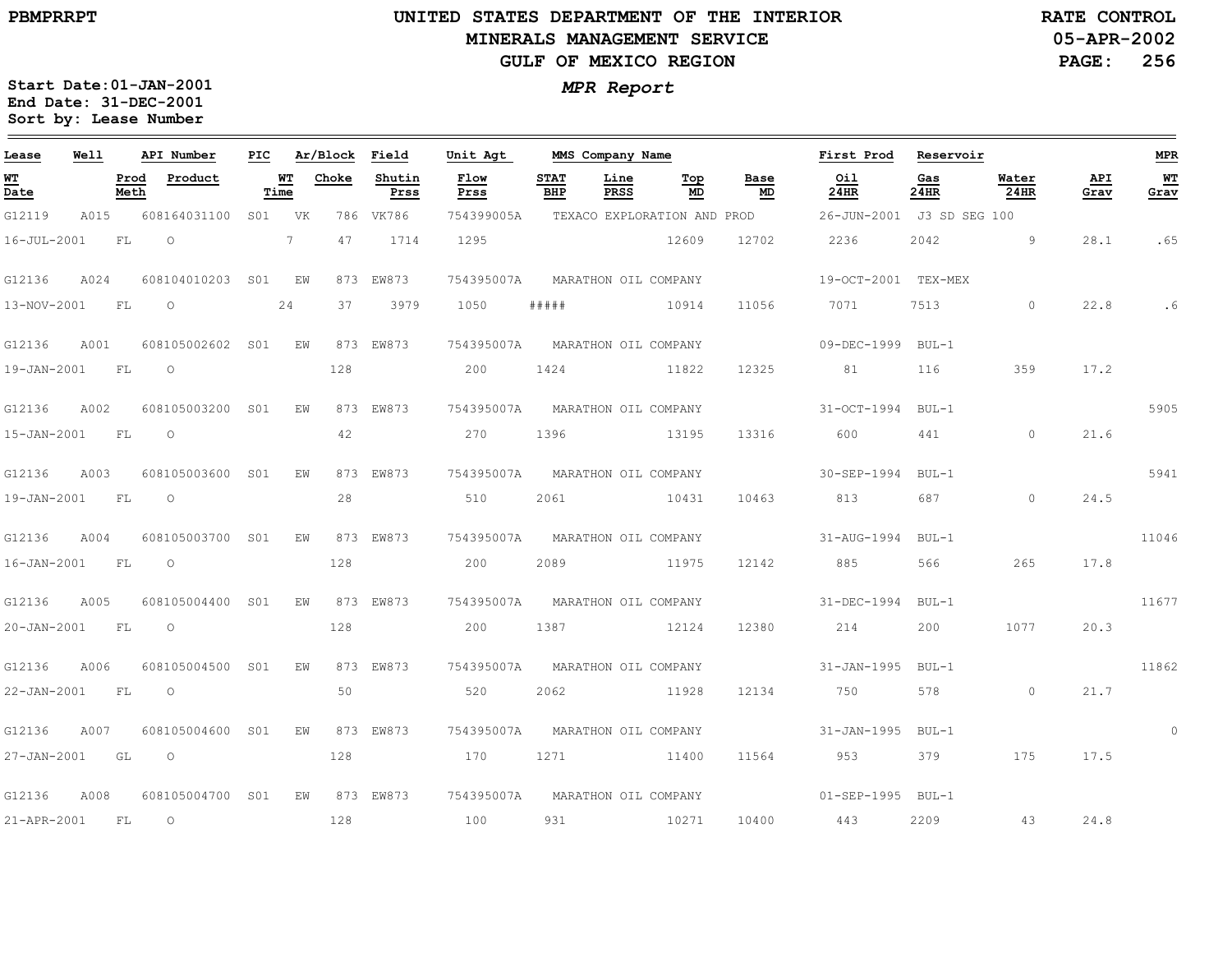$=$ 

### **UNITED STATES DEPARTMENT OF THE INTERIOR MINERALS MANAGEMENT SERVICEGULF OF MEXICO REGION**

**05-APR-2002 PAGE: 257 RATE CONTROL**

| Lease             | Well |              | API Number          | PIC    |            | Ar/Block Field |                | Unit Agt     |                    | MMS Company Name                |           |            | First Prod                | Reservoir   |               |             | <b>MPR</b> |
|-------------------|------|--------------|---------------------|--------|------------|----------------|----------------|--------------|--------------------|---------------------------------|-----------|------------|---------------------------|-------------|---------------|-------------|------------|
| WT<br>Date        |      | Prod<br>Meth | Product             | Time   | <u> WТ</u> | Choke          | Shutin<br>Prss | Flow<br>Prss | <b>STAT</b><br>BHP | Line<br>PRSS                    | Top<br>MD | Base<br>MD | Oil<br>24HR               | Gas<br>24HR | Water<br>24HR | API<br>Grav | WT<br>Grav |
| G12136            | A009 |              | 608105004800        | SO1 EW |            |                | 873 EW873      | 754395007A   |                    | MARATHON OIL COMPANY            |           |            | 01-APR-1995 BUL-1         |             |               |             | 5695       |
| $18 - JAN - 2001$ |      | FL.          | $\Omega$            |        |            | 64             |                | 200          | 1605               |                                 | 13111     | 13281      | 1123                      | 634         | 2263          | 19.8        |            |
| G12136            | A009 |              | 608105004800 S02    |        | ΕW         |                | 873 EW873      | 754395007A   |                    | MARATHON OIL COMPANY            |           |            | 09-APR-2001 BUL1 10/20/30 |             |               |             |            |
| 26-APR-2001 FL    |      |              | $\circ$             |        | 24         | 42             |                | 185          |                    |                                 | 12956     | 13281      | 2491                      | 1476        | 2401          | 20.7        | .6         |
| G12136            | A010 |              | 608105004900 S01 EW |        |            |                | 873 EW873      | 754395007A   |                    | MARATHON OIL COMPANY            |           |            | 20-NOV-1996 BUL-1         |             |               |             |            |
| 19-JAN-2001 FL    |      |              | $\circ$             |        |            | 54             |                | 380          | 2372               |                                 | 11486     | 11736      | 1299                      | 892         | 303           | 18.7        |            |
| G12136            | A015 |              | 608105007400 S01    |        | ΕW         |                | 873 EW873      | 754395007A   |                    | MARATHON OIL COMPANY            |           |            | 29-AUG-1997 BUL-1         |             |               |             |            |
| 24-JAN-2001 FL    |      |              | $\circ$             |        |            | 64             |                | 200          | 1732               |                                 | 11148     | 11426      | 2680                      | 1969        | 3879          | 20.5        |            |
| G12136            | A016 |              | 608105007500 S01    |        | ΕW         |                | 873 EW873      |              |                    | 754395007A MARATHON OIL COMPANY |           |            | 13-AUG-1997 BUL-1         |             |               |             |            |
| 25-JAN-2001 FL    |      |              | $\circ$             |        |            | 128            |                | 300          | 3648               |                                 | 10975     | 11146      | 3705                      | 4829        | $\circ$       | 23.1        |            |
| G12136            | A017 |              | 608105008300 S01    |        | ΕW         |                | 873 EW873      | 754395007A   |                    | MARATHON OIL COMPANY            |           |            | 18-JAN-1998 TEX-MEX       |             |               |             |            |
| 25-JAN-2001 FL    |      |              | $\circ$             |        |            | 64             |                | 210          | 2671               |                                 | 13640     | 13776      | 642                       | 672         | 3273          | 22          |            |
| G12136            | A018 |              | 608105008400 S01    |        | EW         |                | 873 EW873      |              |                    | 754395007A MARATHON OIL COMPANY |           |            | 15-APR-1998 TEX-MEX       |             |               |             |            |
| 24-JAN-2001 FL    |      |              | $\circ$             |        |            | 62             |                | 490          | 4036               |                                 | 11294     | 11390      | 1372                      | 1594        | 4956          | 24.5        |            |
| G12136            | A019 |              | 608105008600 S01    |        | EW         |                | 873 EW873      | 754395007A   |                    | MARATHON OIL COMPANY            |           |            | 05-JUN-1998 BUL-1         |             |               |             |            |
| 21-JAN-2001 FL    |      |              | $\circ$             |        |            | 128            |                | 240          | 3565               |                                 | 12474     | 12540      | 3038                      | 2468        | $\Omega$      | 18.8        |            |
| G12136            | A021 |              | 608105008801 S01    |        | EW         |                | 873 EW873      |              |                    | 754395007A MARATHON OIL COMPANY |           |            | 21-AUG-1998 BUL-1         |             |               |             |            |
| 25-JAN-2001 FL    |      |              | $\circ$             |        |            | 128            |                | 215          | 2034               |                                 | 11114     | 11424      | 2253                      | 1681        | 4299          | 18.1        |            |
| G12136            | A023 |              | 608105009200 S01    |        | EW         |                | 873 EW873      |              |                    | 754395007A MARATHON OIL COMPANY |           |            | 06-FEB-1999 K             |             |               |             |            |
| $26 - JAN - 2001$ |      | FL           | $\overline{O}$      |        |            | 99             |                | 200          | 2328               |                                 | 11546     | 11686      | 17                        | 189         | 13            | 20.9        |            |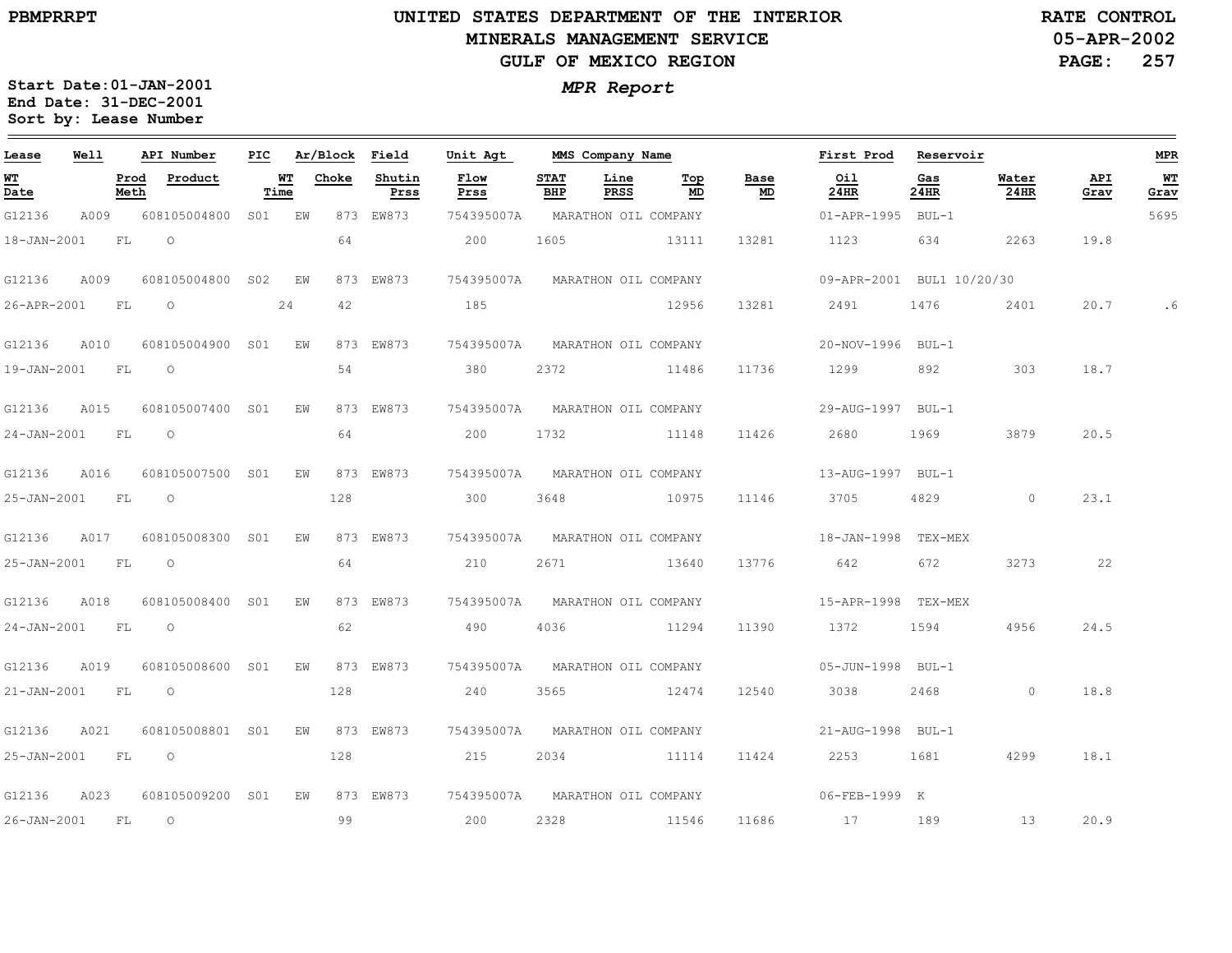**PBMPRRPT**

## **UNITED STATES DEPARTMENT OF THE INTERIOR MINERALS MANAGEMENT SERVICEGULF OF MEXICO REGION**

**05-APR-2002 PAGE: 258 RATE CONTROL**

| Lease             | Well |           | API Number                                                                                                                                                                                                                                                                                                                         | PIC |                   | Ar/Block Field |                | Unit Agt                     |                    |                      |           | MMS Company Name | First Prod                                                  | Reservoir   |               |             | <b>MPR</b> |
|-------------------|------|-----------|------------------------------------------------------------------------------------------------------------------------------------------------------------------------------------------------------------------------------------------------------------------------------------------------------------------------------------|-----|-------------------|----------------|----------------|------------------------------|--------------------|----------------------|-----------|------------------|-------------------------------------------------------------|-------------|---------------|-------------|------------|
| <b>WT</b><br>Date |      | Meth      | Prod Product                                                                                                                                                                                                                                                                                                                       |     | <b>WT</b><br>Time | Choke          | Shutin<br>Prss | Flow<br>Prss                 | <b>STAT</b><br>BHP | Line<br>PRSS         | Тор<br>MD | Base<br>MD       | Oil<br>24HR                                                 | Gas<br>24HR | Water<br>24HR | API<br>Grav | WT<br>Grav |
| G12139            | 001  |           | 608105006500 S01 EW                                                                                                                                                                                                                                                                                                                |     |                   |                | 917 EW873      | 754395007A                   |                    | MARATHON OIL COMPANY |           |                  | 08-APR-1998 CRIS-S                                          |             |               |             |            |
| $26 - JAN - 2001$ |      | <b>FL</b> | $\overline{O}$                                                                                                                                                                                                                                                                                                                     |     |                   | 128            |                | $\overline{0}$               |                    |                      | 11654     | 11762            | 6680                                                        | 6944 590    |               | 21.3        |            |
| G12363            |      |           | A001L 427044013400 D05 BA                                                                                                                                                                                                                                                                                                          |     |                   |                | 452 BA453      | BARRETT RESOURCES CORPORATIO |                    |                      |           |                  | 03-SEP-2001 ROB M-3 SAND                                    |             |               |             |            |
| 26-SEP-2001 FL G  |      |           |                                                                                                                                                                                                                                                                                                                                    |     | 24                | 22             | 2350           | 1920                         |                    | 978                  | 8256      | 8266             | $\overline{0}$                                              | 2381        | $\sim$ 30     |             | .62        |
| G12520            | A001 |           | 427064032800 D03 GA A 50 GA050A                                                                                                                                                                                                                                                                                                    |     |                   |                |                |                              |                    |                      |           |                  |                                                             |             |               |             |            |
| 31-AUG-2001 FL G  |      |           |                                                                                                                                                                                                                                                                                                                                    |     | $4\degree$        | 64             | 800            | 155                          |                    |                      |           | 115 1746 2068    | $0 \qquad \qquad 169$                                       |             | 26            |             | .556       |
| G12761            | A001 |           | 177004094000 S02 WC                                                                                                                                                                                                                                                                                                                |     |                   |                | 130 WC130      |                              |                    |                      |           |                  | DOMINION EXPLORATION & PRODU 05-NOV-2001 MARG A (A&B LOBES) |             |               |             |            |
| 22-NOV-2001 FL G  |      |           | 24                                                                                                                                                                                                                                                                                                                                 |     |                   | 12             | 10600          | 10045                        |                    | 1046 13770           |           | 14060            | $5\overline{)}$                                             | 7496        | $\sim$ 2      | 39          | .601       |
| G12802            |      |           | A003 177024108700 S01 WC 543 WC543                                                                                                                                                                                                                                                                                                 |     |                   |                |                |                              |                    | APACHE CORPORATION   |           |                  | 16-JUL-1995 B-1 SAND                                        |             |               |             |            |
| 31-MAY-2001 FL O  |      |           |                                                                                                                                                                                                                                                                                                                                    |     |                   | 120            | 1100           | 220                          |                    | 200 6156             |           | 6282             | 91                                                          | 425         | 1090          | 37.3        |            |
| G12802            | A005 |           | 177024109501 S05 WC                                                                                                                                                                                                                                                                                                                |     |                   |                | 543 WC543      |                              |                    | APACHE CORPORATION   |           |                  | 30-NOV-2000 L-2 UPPER                                       |             |               |             |            |
| 31-MAY-2001 FL G  |      |           |                                                                                                                                                                                                                                                                                                                                    |     |                   | 120            | 1800           | 350                          |                    |                      | 350 8478  | 8520             | $\sim$ 1                                                    | 297         | 251           | 36.9        |            |
| G12802            |      |           | A005 177024109501 S06 WC                                                                                                                                                                                                                                                                                                           |     |                   |                | 543 WC543      |                              |                    | APACHE CORPORATION   |           |                  | 09-SEP-2001 L-1 SAND                                        |             |               |             |            |
| 19-SEP-2001 GL    |      |           | $\overline{O}$ and $\overline{O}$ and $\overline{O}$ and $\overline{O}$ and $\overline{O}$ and $\overline{O}$ and $\overline{O}$ and $\overline{O}$ and $\overline{O}$ and $\overline{O}$ and $\overline{O}$ and $\overline{O}$ and $\overline{O}$ and $\overline{O}$ and $\overline{O}$ and $\overline{O}$ and $\overline{O}$ and |     | 24                | 64             | 780            | 120                          |                    | 860                  | 8236      | 8338             | $\overline{0}$                                              | 40 — 10     | 413           |             | .622       |
| G12802            | A007 |           | 177024112800 S02 WC                                                                                                                                                                                                                                                                                                                |     |                   |                | 543 WC543      |                              |                    |                      |           |                  |                                                             |             |               |             |            |
| 31-MAY-2001 FL G  |      |           |                                                                                                                                                                                                                                                                                                                                    |     |                   | 33             | 1100           | 600                          |                    | 320 9620             |           | 9750             | 20                                                          | 4085        | 993           | 39.7        |            |
| G12802            | A007 |           | 177024112800 S03 WC                                                                                                                                                                                                                                                                                                                |     |                   |                | 543 WC543      |                              |                    | APACHE CORPORATION   |           |                  | 01-NOV-2001 B-1 SAND                                        |             |               |             |            |
|                   |      |           | 20-NOV-2001 GL O 24                                                                                                                                                                                                                                                                                                                |     |                   |                | 13 1952        | 1500                         |                    | 1950 6120            |           | 6210             | 295 1141 32                                                 |             |               | 40.2        |            |
| G12807            | A001 |           | 177024119400 S01 WC                                                                                                                                                                                                                                                                                                                |     |                   |                | 600 WC600      |                              |                    |                      |           |                  | SAMEDAN OIL CORPORATION 51-JUL-1999 LENTIC-2A               |             |               |             |            |
| 30-JUN-2001       |      | FL        | $\overline{G}$                                                                                                                                                                                                                                                                                                                     |     | 24                | 22             | 3700           | 2860                         |                    | 4375 1006 12339      |           |                  | 12414 0                                                     | 9235        | 19            |             |            |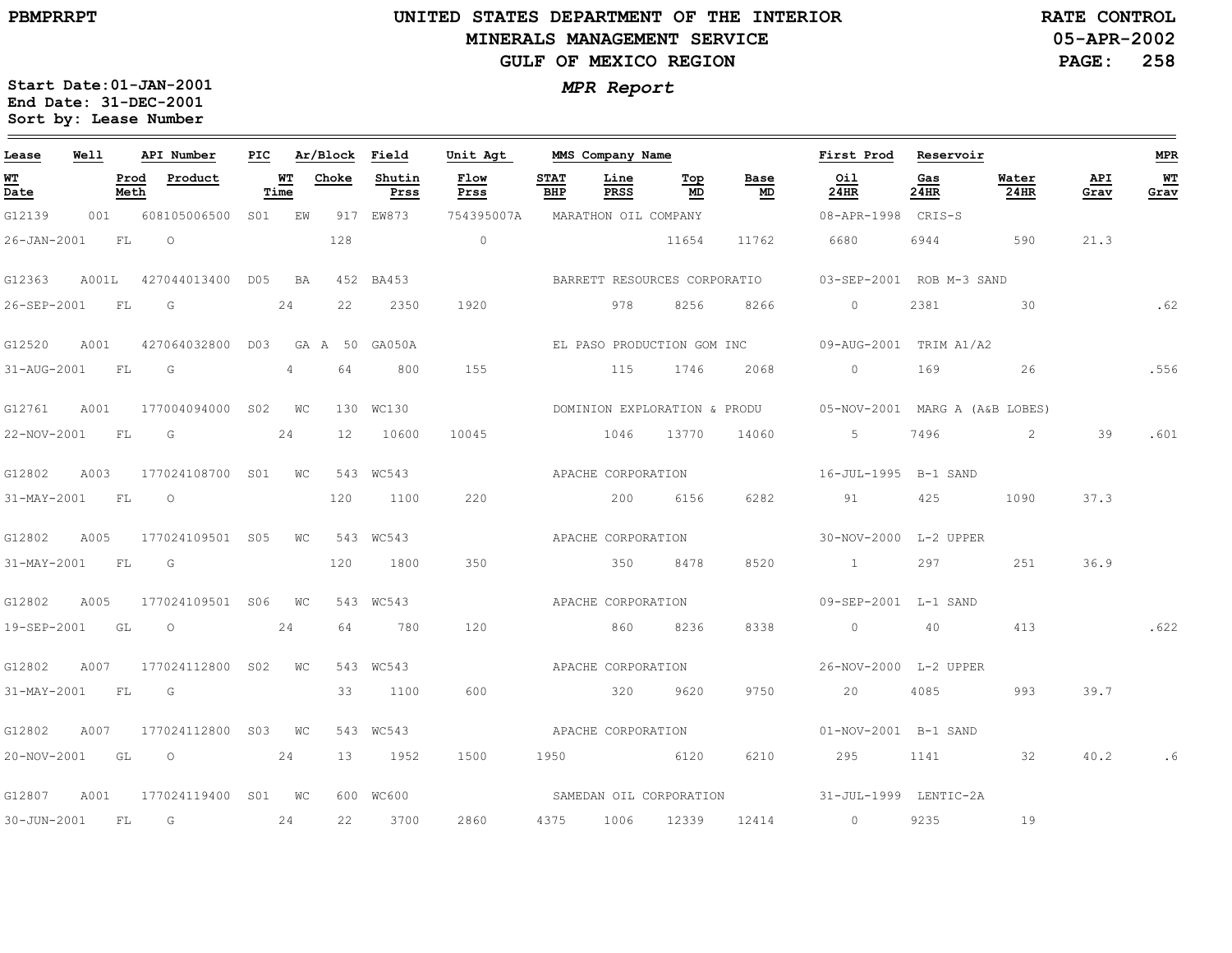### **UNITED STATES DEPARTMENT OF THE INTERIOR MINERALS MANAGEMENT SERVICEGULF OF MEXICO REGION**

**05-APR-2002PAGE: 259 RATE CONTROL**

| Lease             | Well      |      | API Number                                                                                                    | PIC |                   | Ar/Block Field |                | Unit Agt     |                    | MMS Company Name      |                         |                              | First Prod                                                | Reservoir   |                |             | MPR        |
|-------------------|-----------|------|---------------------------------------------------------------------------------------------------------------|-----|-------------------|----------------|----------------|--------------|--------------------|-----------------------|-------------------------|------------------------------|-----------------------------------------------------------|-------------|----------------|-------------|------------|
| WT<br>Date        |           | Meth | Prod Product                                                                                                  |     | <u>WT</u><br>Time | Choke          | Shutin<br>Prss | Flow<br>Prss | <b>STAT</b><br>BHP | Line<br>PRSS          | Top<br>MD               | Base<br>MD                   | Oil<br>24HR                                               | Gas<br>24HR | Water<br>24HR  | API<br>Grav | WТ<br>Grav |
| G12807            |           |      | A001 177024119400 S01 WC                                                                                      |     |                   |                | 600 WC600      |              |                    |                       | SAMEDAN OIL CORPORATION |                              | 31-JUL-1999 LENTIC-2A                                     |             |                |             |            |
| 29-DEC-2001       |           | FL G |                                                                                                               |     | 24                | 22             | 3400           | 2660         | 4375               |                       | 1018 12339              | 12414                        | $\circ$                                                   | 8198        | $\overline{0}$ |             |            |
| G12807            | A002      |      | 177024125600 S02 WC                                                                                           |     |                   |                | 600 WC600      |              |                    |                       |                         | SAMEDAN OIL CORPORATION      | 17-JUN-2000 11700'SD A2                                   |             |                |             |            |
| 19-JUN-2001       | FL.       |      | $\overline{\mathsf{G}}$                                                                                       |     | 24                | 20             | 1370           | 1150         | # # # # #          | 1006                  | 11696                   | 11706                        | $\circ$                                                   | 1430        | 190            |             |            |
| G12808            |           |      | A003A 177024119200 S02 WC                                                                                     |     |                   |                | 616 WC617      |              |                    | MCMORAN OIL & GAS LLC |                         |                              | 19-DEC-2000 X-20 SAND                                     |             |                |             |            |
| 09-JAN-2001 FL    |           |      | in Green Green Green Green Green Street Street Street Street Street Street Street Street Street Street Street |     | 24                | 23             | 2830           | 2507         |                    | 850 11286             |                         | 11441                        | $\sim$ 0                                                  | 8659        | 3 <sup>2</sup> |             | .558       |
| G12831            | A007      |      | 177034085700 S01 EC                                                                                           |     |                   |                | 157 EC151      |              |                    |                       |                         |                              | ANADARKO PETROLEUM CORPORATI 30-JUN-1998 BUL 1-4          |             |                |             |            |
| 09-MAR-2001 FL    |           |      | $\overline{\mathbb{G}}$                                                                                       |     | 24                | 128            | 105            | 90           |                    | 333 1150              | 9598                    | 9650                         | $\overline{0}$                                            | 357         | 8              | 55.6        | .62        |
| G12845            | A001      |      | 177044083000 S02 EC                                                                                           |     |                   |                | 276 EC276      |              |                    |                       |                         |                              | WALTER OIL & GAS CORPORATION 08-FEB-1999 LOWER 13400'SAND |             |                |             |            |
| 03-SEP-2001 FL G  |           |      | 24                                                                                                            |     |                   | 23             | 1600           | 1020         |                    | 6902 1010 13352       |                         | 13451                        | 36                                                        | 4020        | 43             | 47          | .605       |
| G12940            | B001      |      | 177114121000 S02 SS                                                                                           |     |                   |                | 126 SS105      |              |                    | VASTAR RESOURCES INC. |                         |                              | $06 - MAX - 1999$ 15500                                   |             |                |             |            |
| 22-SEP-2001 FL G  |           |      |                                                                                                               |     | 24                | 18             | 8011           | 6700         |                    | 7215 1270 15500       |                         | 15560                        | 678                                                       |             | 14780 1        | 47          | .659       |
| G12940            | A001      |      | 177114124500 S03 SS                                                                                           |     |                   |                | 126 SS105      |              |                    | RME PETROLEUM COMPANY |                         |                              | 30-APR-2001 15300 SAND                                    |             |                |             |            |
| $05 - MAX - 2001$ | FL        |      | G                                                                                                             |     | 24                | 13             | 9730           | 9220         | 10012              | 853                   | 15658                   | 15692                        | 960                                                       | 9863        | $\circ$        | 47          | . 55       |
| G12950            |           |      | A001D 177114120700 D04 SS                                                                                     |     |                   |                | 220 SS230      |              |                    |                       |                         |                              | ENERGY RESOURCE TECHNOLOGY I 12-SEP-2000 DJ SAND          |             |                |             |            |
| 24-JUN-2001 FL G  |           |      |                                                                                                               |     |                   | 13             | 2700           | 1600         | 3240               | 1100                  | 9281                    | 9286                         | $\overline{0}$                                            | 526         | 287            |             |            |
| G12951            | A001      |      | 177114114300 D03 SS                                                                                           |     |                   |                | 227 SS230      |              |                    |                       |                         |                              | EL PASO PRODUCTION GOM INC 08-DEC-2001 BNKA-1 SAND        |             |                |             |            |
| 10-DEC-2001       | <b>FL</b> |      | $\overline{G}$                                                                                                |     | 24                | 18             | 3800           | 3500         | 3500               | 1210                  | 11293                   | 11338                        | 693                                                       | 9638        | $\circ$        | 53.5        | . 6        |
| G12978            | A002      |      | 177164020600 S02 ST                                                                                           |     |                   |                | 251 ST264      |              |                    |                       |                         | ENERGY RESOURCE TECHNOLOGY I | 22-APR-1998 3500' SAND                                    |             |                |             |            |
| 04-JUN-2001 FL G  |           |      |                                                                                                               |     |                   | 64             | 640            | 150          |                    | 970                   | 3446                    | 3508                         | $\sim$ 0                                                  | 839         | 1580           |             |            |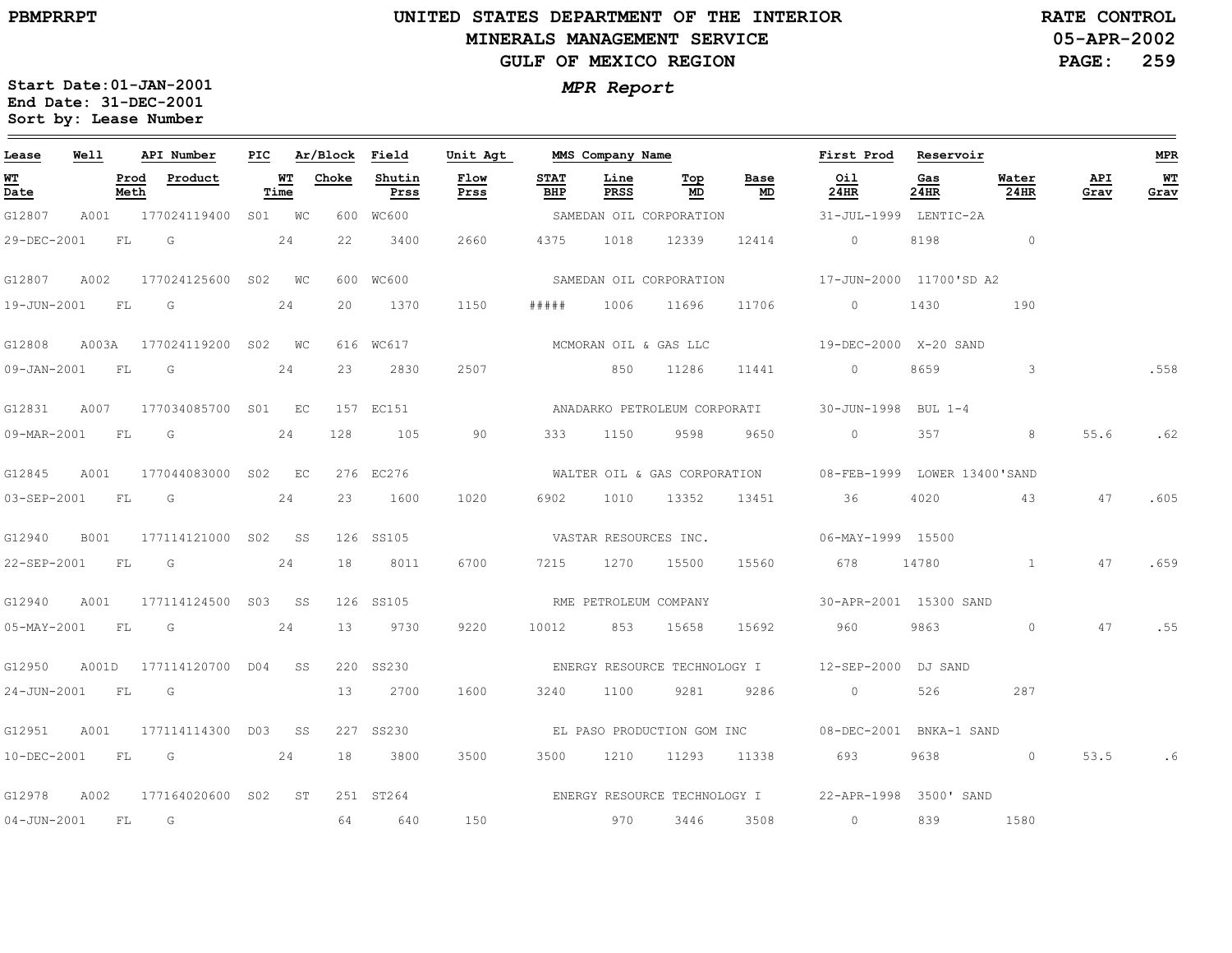### **UNITED STATES DEPARTMENT OF THE INTERIOR MINERALS MANAGEMENT SERVICEGULF OF MEXICO REGION**

**05-APR-2002PAGE: 260 RATE CONTROL**

| Lease             | Well        |              | API Number                       | PIC |            | Ar/Block | Field          | Unit Agt                     |                    | MMS Company Name     |                              |            | First Prod                    | Reservoir   |                |             | <b>MPR</b> |
|-------------------|-------------|--------------|----------------------------------|-----|------------|----------|----------------|------------------------------|--------------------|----------------------|------------------------------|------------|-------------------------------|-------------|----------------|-------------|------------|
| WT<br>Date        |             | Prod<br>Meth | Product                          |     | WТ<br>Time | Choke    | Shutin<br>Prss | Flow<br>Prss                 | <b>STAT</b><br>BHP | Line<br>PRSS         | Top<br>MD                    | Base<br>MD | Oil<br>24HR                   | Gas<br>24HR | Water<br>24HR  | API<br>Grav | WT<br>Grav |
| G12978            | A003        |              | 177164021200                     |     | S01 ST     |          | 251 ST264      |                              |                    |                      | ENERGY RESOURCE TECHNOLOGY I |            | 30-APR-1998                   |             | 3100PLEISTOCEO |             |            |
| $11 - JUN - 2001$ |             | FL           | G                                |     |            | 64       | 640            | 130                          |                    | 964                  | 5420                         | 5436       | $\circ$                       | 515         | 37             |             |            |
| G12980            | A001        |              | 177164020200 S02                 |     | ST         |          | 265 ST265      |                              |                    |                      | MAGNUM HUNTER PRODUCTION INC |            | 01-JAN-2001 GN-3 SAND         |             |                |             |            |
| 15-JAN-2001       |             | FL           | G                                |     | 24         | 10       | 9150           | 6150                         | 9150               | 958                  | 15882                        | 15912      | 290                           | 6450        | $\mathbf{1}$   | 52          | . 6        |
| G12980            | A005        |              | 177164026800 S01 ST              |     |            |          | 265 ST264      |                              |                    |                      | MAGNUM HUNTER PRODUCTION INC |            | 18-OCT-2000                   | 6500' SAND  |                |             |            |
| 15-JAN-2001       |             | FL           | G                                |     | 24         | 22       | 5194           | 3250                         |                    | 923                  | 11360                        | 11450      | 107                           | 6200        | $\overline{4}$ | 59.1        | . 6        |
| G13035            | A001        |              | 177244074100 S03                 |     | MP         |          | 261 MP261      |                              |                    |                      | DEVON SFS OPERATING INC      |            | 06-JUN-2001 TEX W-6           |             |                |             |            |
| $11 - JAN - 2001$ |             | FL           | G                                |     | 24         | 13       |                | 3237                         |                    | 1000                 | 11435                        | 11470      | 18                            | 2111        | 17             |             | .62        |
| G13084            | 001         |              | 608105006000 S01                 |     | ΕW         |          | 963 EW963      | 754396014A                   |                    | MARATHON OIL COMPANY |                              |            | 25-MAY-1998 U/L CRIS S R1     |             |                |             |            |
| $31 - JAN - 2001$ |             | <b>FL</b>    | $\circ$                          |     |            | 99       |                | 853                          |                    |                      | 12308                        | 12682      | 4449                          | 3593        | 1255           | 24.2        |            |
| G13084            | 001         |              | 608105006000 S01                 |     | EW         |          | 963 EW963      | 754396014A                   |                    | MARATHON OIL COMPANY |                              |            |                               |             |                |             |            |
| 13-NOV-2001       |             | FL           | $\circ$                          |     |            | 100      |                | 355                          |                    |                      | 12308                        | 12682      | 3070                          | 2244        | 1272           | 24.2        |            |
| G13084            | 002         |              | 608105006800 S01                 |     | ΕW         |          | 963 EW963      | 754396014A                   |                    | MARATHON OIL COMPANY |                              |            | 29-JUN-1998 U/L CRIS S R2     |             |                |             |            |
| $31 - JAN - 2001$ |             | FL           | $\circ$                          |     |            | 100      |                | 719                          |                    |                      | 14912                        | 15111      | 4419                          |             | 2827 45        | 24          |            |
| G13084            | 002         |              | 608105006800 S01                 |     | EW         |          | 963 EW963      | 754396014A                   |                    | MARATHON OIL COMPANY |                              |            | 29-JUN-1998    U/L CRIS    R2 |             |                |             |            |
| 13-NOV-2001       |             | FL           | $\circ$                          |     |            | 100      |                | 309                          |                    |                      | 14912                        | 15111      | 3268                          | 1836        | 288            | 23.1        |            |
| G13091            | A002        |              | 608105004300 S01                 |     | EW         |          | 1003 EW958     | 754398001A                   | ARGO LLC           |                      |                              |            | 27-SEP-2001 PB-1 SAND         |             |                |             |            |
| 12-OCT-2001       |             | FL           | $\overline{O}$                   |     | 24         | 22       | 4300           | 2950                         |                    | 1325                 | 10892                        | 10949      | 6951 7                        | 6676        | $\circ$        | 28.7        |            |
| G13342            | <b>B001</b> |              | 427114077600 S04 HI A 263 HI271A |     |            |          |                | EL PASO PRODUCTION OIL & GAS |                    |                      |                              |            | 23-JUL-2001 2600' SAND        |             |                |             |            |
| 30-JUL-2001       |             | FL.          | G                                |     | 24         | 21       | 900            | 665                          |                    | 997                  | 2292                         | 2302       | $\circ$                       | 1287        | 15             |             | .56        |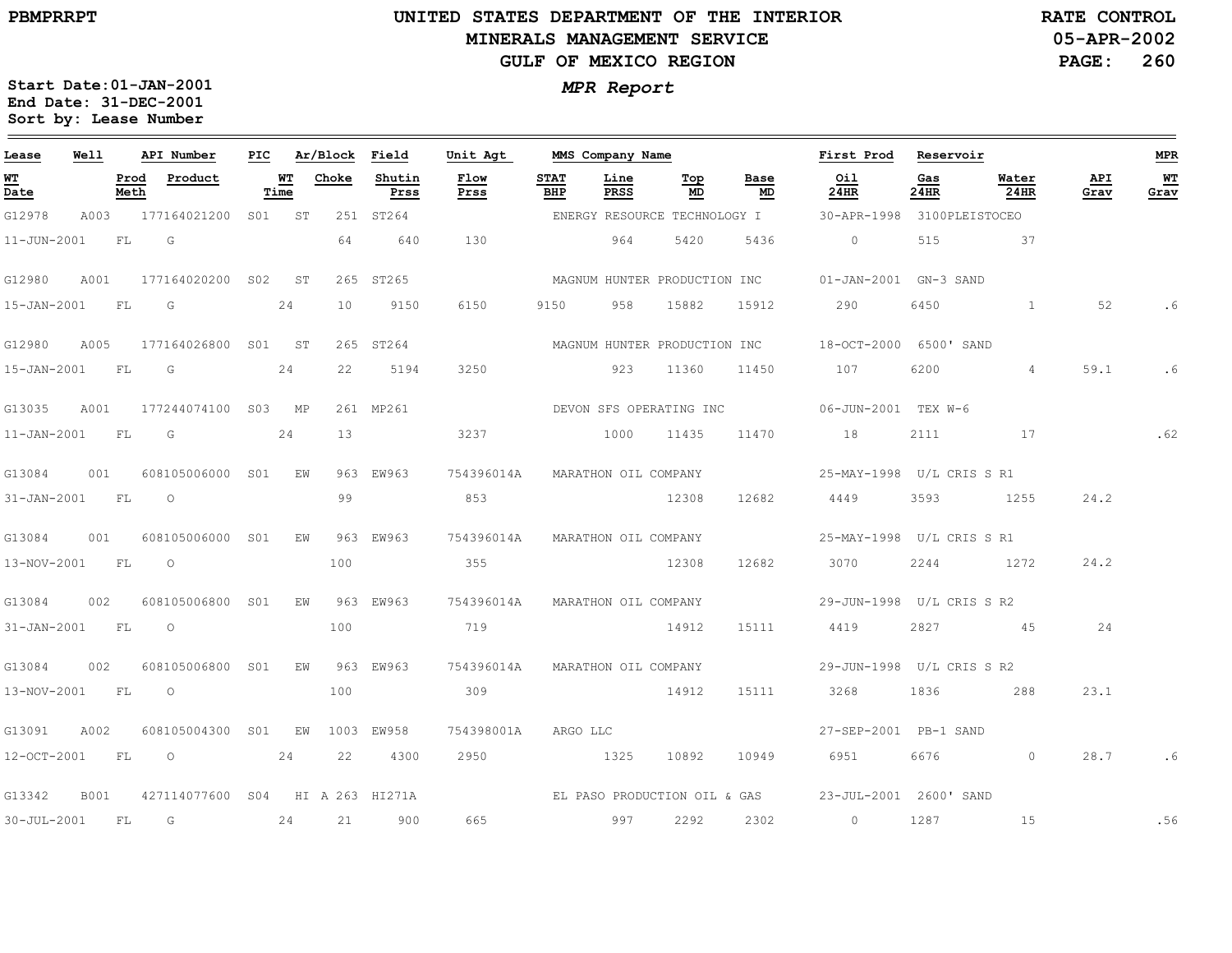### **UNITED STATES DEPARTMENT OF THE INTERIOR MINERALS MANAGEMENT SERVICEGULF OF MEXICO REGION**

**05-APR-2002PAGE: 261 RATE CONTROL**

| Lease            | Well |      | API Number                                   | PIC |            | Ar/Block Field |                | Unit Agt     |                    | MMS Company Name |           |                              | First Prod Reservoir                                            |                                                                                                                                                                                                                                 |               |             | MPR        |
|------------------|------|------|----------------------------------------------|-----|------------|----------------|----------------|--------------|--------------------|------------------|-----------|------------------------------|-----------------------------------------------------------------|---------------------------------------------------------------------------------------------------------------------------------------------------------------------------------------------------------------------------------|---------------|-------------|------------|
| WT<br>Date       |      | Meth | Prod Product                                 |     | WT<br>Time | Choke          | Shutin<br>Prss | Flow<br>Prss | <b>STAT</b><br>BHP | Line<br>PRSS     | Тор<br>MD | Base<br>MD                   | Oil<br>24HR                                                     | Gas<br>24HR                                                                                                                                                                                                                     | Water<br>24HR | API<br>Grav | WT<br>Grav |
| G13342           |      |      | B002 427114079400 S01 HI A 263 HI271A        |     |            |                |                |              |                    |                  |           |                              | EL PASO PRODUCTION OIL & GAS   19-DEC-1997 LOWER LENTIC         |                                                                                                                                                                                                                                 |               |             |            |
| 10-JAN-2001 FL G |      |      |                                              |     |            | 128            | 830            | 180          |                    | 950              | 7116      | 7186                         | $\begin{array}{ccc} & & 0 & \quad & 1 \end{array}$              |                                                                                                                                                                                                                                 | 2308          |             |            |
| G13342           |      |      | B003 427114079700 D01 HI A 263 HI271A        |     |            |                |                |              |                    |                  |           | EL PASO PRODUCTION OIL & GAS | 20-SEP-1999 LOWER LENTIC                                        |                                                                                                                                                                                                                                 |               |             |            |
| 10-JAN-2001 FL G |      |      |                                              |     |            | 64             | 1875           | 260          |                    | 950              | 8734      | 8754                         | $\circ$                                                         | $\mathbf{1}$                                                                                                                                                                                                                    | 1837          |             |            |
|                  |      |      | G13342 B007 427114081000 S02 HI A 263 HI271A |     |            |                |                |              |                    |                  |           | EL PASO PRODUCTION OIL & GAS | 28-SEP-1999 2600' SAND                                          |                                                                                                                                                                                                                                 |               |             |            |
| 10-JAN-2001 FL G |      |      |                                              |     |            | 64             | 960            | 350          |                    | 950              | 3388      | 3428                         | $\overline{0}$                                                  | $3 \sim 3$                                                                                                                                                                                                                      | 390           |             |            |
| G13606           |      |      | A001 177064079800 S01 VR                     |     |            |                |                |              |                    |                  |           |                              |                                                                 |                                                                                                                                                                                                                                 |               |             |            |
| 08-JUN-2001 GL   |      |      | $\overline{O}$                               |     | 24         | 128            |                | 81           | 1872               |                  |           |                              | 5879 5912 902                                                   | 431 — 131 — 132 — 132 — 132 — 132 — 132 — 132 — 132 — 132 — 132 — 133 — 133 — 133 — 133 — 133 — 133 — 133 — 133 — 133 — 133 — 133 — 133 — 133 — 133 — 133 — 133 — 133 — 133 — 133 — 133 — 133 — 133 — 133 — 133 — 133 — 133 — 1 | 577           | 38.7        |            |
| G13606           |      |      | A003 177064083200 S01 VR                     |     |            |                | 379 VR380      |              |                    |                  |           | TEXACO EXPLORATION AND PROD  | 23-AUG-1999 EF SEG800                                           |                                                                                                                                                                                                                                 |               |             |            |
|                  |      |      | 08-JUN-2001 GL 0 24                          |     |            | 128            | 71             |              |                    |                  |           |                              | 1548 4601 4734 79                                               | 162                                                                                                                                                                                                                             | 53            | 40.7        |            |
| G13606           |      |      | A005 177064083300 S01 VR                     |     |            |                |                |              |                    |                  |           |                              | 379 VR380 CHA TEXACO EXPLORATION AND PROD 29-AUG-1999 EF SEG400 |                                                                                                                                                                                                                                 |               |             |            |
| 18-MAR-2001 FL G |      |      | 24                                           |     |            | 31             |                | 275          |                    |                  |           | 1752 5621 5690               | $4\overline{4}$                                                 |                                                                                                                                                                                                                                 | $\circ$       |             |            |
| G13606           |      |      | A007 177064083701 S01 VR                     |     |            |                | 379 VR380      |              |                    |                  |           |                              | TEXACO EXPLORATION AND PROD 23-JUL-1999 EF SEG300               |                                                                                                                                                                                                                                 |               |             |            |
| 01-JUN-2001 GL O |      |      |                                              |     | 24         | 128            |                | 82           | #####              |                  | 6784 6822 |                              | 344 435 611                                                     |                                                                                                                                                                                                                                 |               | 38.7        |            |
|                  |      |      | G13620 001 177094117203 S03 EI               |     |            |                | 148 EI147      |              |                    |                  |           |                              | SAMEDAN OIL CORPORATION 20-FEB-2001 RE-1A (14200)               |                                                                                                                                                                                                                                 |               |             |            |
| 20-MAR-2001 FL G |      |      |                                              |     | 24         |                | 17 3700        | 3350         |                    |                  |           | 4305 960 14186 14230         | 509                                                             |                                                                                                                                                                                                                                 | 4597 0        | 42.3        | .63        |
| G13620           |      |      | 001 177094117203 S03 EI                      |     |            |                | 148 EI147      |              |                    |                  |           |                              | SAMEDAN OIL CORPORATION 20-FEB-2001 RE-1A(14200)                |                                                                                                                                                                                                                                 |               |             |            |
| 30-JUN-2001 FL G |      |      |                                              |     | 24         | 16             | 2920           | 2240         | 4305               |                  | 90 14186  | 14230                        | 562                                                             | 1801                                                                                                                                                                                                                            | 95            | 39.6        |            |
|                  |      |      | G13641 003 177194070500 S01 WD               |     |            |                | 35 WD035       |              |                    |                  |           |                              | WALTER OIL & GAS CORPORATION 21-NOV-2001 MC                     |                                                                                                                                                                                                                                 |               |             |            |
|                  |      |      | 15-DEC-2001 FL G 24                          |     |            | 20             | 3950           | 3740         |                    |                  |           |                              | ##### 985 11812 11840 18 10705                                  |                                                                                                                                                                                                                                 | $\sim$ 0      | 45.5        | .576       |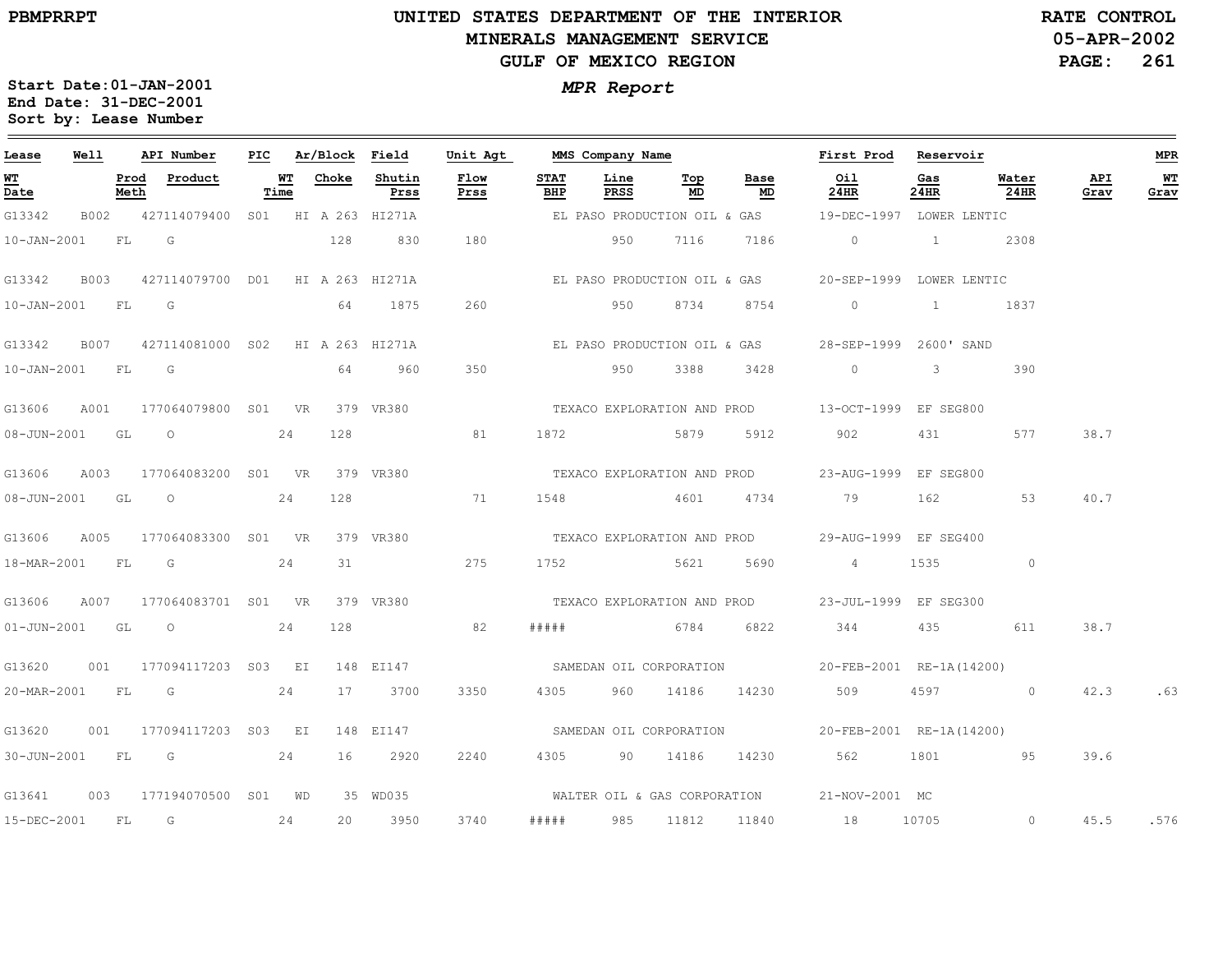**PBMPRRPT**

 $\equiv$ 

## **UNITED STATES DEPARTMENT OF THE INTERIOR MINERALS MANAGEMENT SERVICEGULF OF MEXICO REGION**

**05-APR-2002PAGE: 262 RATE CONTROL**

| Lease         | Well         |              | API Number          | PIC |            | Ar/Block | Field           | Unit Agt     |                    | MMS Company Name             |           |                              | First Prod              | Reservoir   |               |             | <b>MPR</b> |
|---------------|--------------|--------------|---------------------|-----|------------|----------|-----------------|--------------|--------------------|------------------------------|-----------|------------------------------|-------------------------|-------------|---------------|-------------|------------|
| WT<br>Date    |              | Prod<br>Meth | Product             |     | WT<br>Time | Choke    | Shutin<br>Prss  | Flow<br>Prss | <b>STAT</b><br>BHP | Line<br>PRSS                 | Top<br>MD | Base<br>MD                   | Oil<br>24HR             | Gas<br>24HR | Water<br>24HR | API<br>Grav | WT<br>Grav |
| G13645        | A009         |              | 177204015701        |     | SO1 WD     |          | 122 WD133       |              |                    | VASTAR RESOURCES INC.        |           |                              | 03-APR-2001 Y-2         |             |               |             |            |
| 05-APR-2001   |              | FL           | G                   |     | 24         | 14       | 4750            | 4457         |                    | 1100                         | 16580     | 16616                        | 288                     | 8595        | 12            | 47          | .61        |
| G13651        | 001          |              | 177254060100        | S02 | MP         |          | 131 MP131       |              |                    | ATP OIL & GAS CORPORATION    |           |                              | 31-JAN-2001 8100 SAND   |             |               |             |            |
| 07-JAN-2001   |              | FL           | G                   |     | 24         | 13       | 2840            | 2160         | 2400               | 1000                         | 8109      | 8120                         | $\circ$                 | 862         | $\circ$       |             | .6         |
| G13659        | A004         |              | 177244085603 S01 MP |     |            |          | 198 MP198       |              |                    | EL PASO PRODUCTION OIL & GAS |           |                              | 30-APR-2000             | UVIG3"A"    |               |             |            |
| 04-JUN-2001   |              | - FL         | G                   |     | 18         | 128      | 1450            | 88           |                    | 65                           | 8387      | 8550                         | 6                       | 760         | 1383          | 35.7        | . 6        |
| G13659        | A005         |              | 177244085801 S01 MP |     |            |          | 198 MP198       |              |                    |                              |           | EL PASO PRODUCTION OIL & GAS | 29-JUN-2000             | TEX W D-2   |               |             |            |
| 22-JUL-2001   |              | FL           | G                   |     | 18         | 128      | 2400            | 165          |                    | 65                           | 10668     | 10718                        | $\Omega$                | 209         | 8320          |             | .6         |
| G13662        | A004         |              | 177244086600        |     | SO1 MP     |          | 283 MP283       |              |                    | MOBIL OIL EXPLORATION & PROD |           |                              | 16-APR-2001 BIG HUM 2   |             |               |             |            |
| 19-APR-2001   |              | FL           | G                   |     | 10         | 22       | 5500            | 4552         | # # # # #          | 1135                         | 13978     | 14064                        | 1610                    | 9971        | 19            | 44          |            |
| G13662        | A003         |              | 177244087400 S01 MP |     |            |          | 283 MP283       |              |                    | MOBIL OIL EXPLORATION & PROD |           |                              | 31-JUL-2001 BIG HUM 2   |             |               |             |            |
| 24-AUG-2001   |              | FL           | G                   |     | 24         | 45       | 4837            | 3592         |                    | 1250                         | 13717     | 13844                        | 2469                    | 15503       | 38            | 44          | .6         |
| G13808        | <b>B010A</b> |              | 427114073401 S03    |     |            |          | HI A 379 HI384A | 7543930230   |                    | KERR-MCGEE OIL & GAS CORPORA |           |                              | 23-MAR-1999 PL1-2 FB-E  |             |               |             |            |
| 06-APR-2001   |              | GL           | $\circ$             |     | 24         | 64       | 6475            | 75           | $\circ$            |                              | 6150      | 6546                         | 25                      | 2           | 13            | 39.8        | . 6        |
| G13825        | A001         |              | 177004100401 S01    |     | WС         |          | 39 WC040        |              |                    | SPINNAKER EXPLORATION COMPAN |           |                              | $07 - JAN - 1999$       | DB-3 SAND   |               |             |            |
| 09-APR-2001   |              | FL           | G                   |     |            | 15       | 1800            | 1700         |                    | 900                          | 10503     | 10524                        | $\mathbf{3}$            | 4200        | $\mathbf{3}$  | 41.8        |            |
| G13825        | A001         |              | 177004100401 S08    |     | WС         |          | 39 WC040        |              |                    | SPINNAKER EXPLORATION COMPAN |           |                              | 09-OCT-2001 DB-0 SAND   |             |               |             |            |
| $01-0CT-2001$ |              | FL           | G                   |     | 18         | 12       | 3400            | 3300         | 3371               | 900                          | 9043      | 9050                         | $\sim$ $1$              | 1518        | $\circ$       | 41.1        |            |
| G13825        | <b>B001</b>  |              | 177004102701 S01    |     | WС         |          | 39 WC040        |              |                    | SPINNAKER EXPLORATION COMPAN |           |                              | 18-SEP-1999 DB 2.0 SAND |             |               |             |            |
| 09-APR-2001   |              | FL.          | G                   |     |            | 24       | 2350            | 1475         | 3750               | 900                          | 12134     | 12220                        | $\overline{4}$          | 1600        | 1397          | 41.8        |            |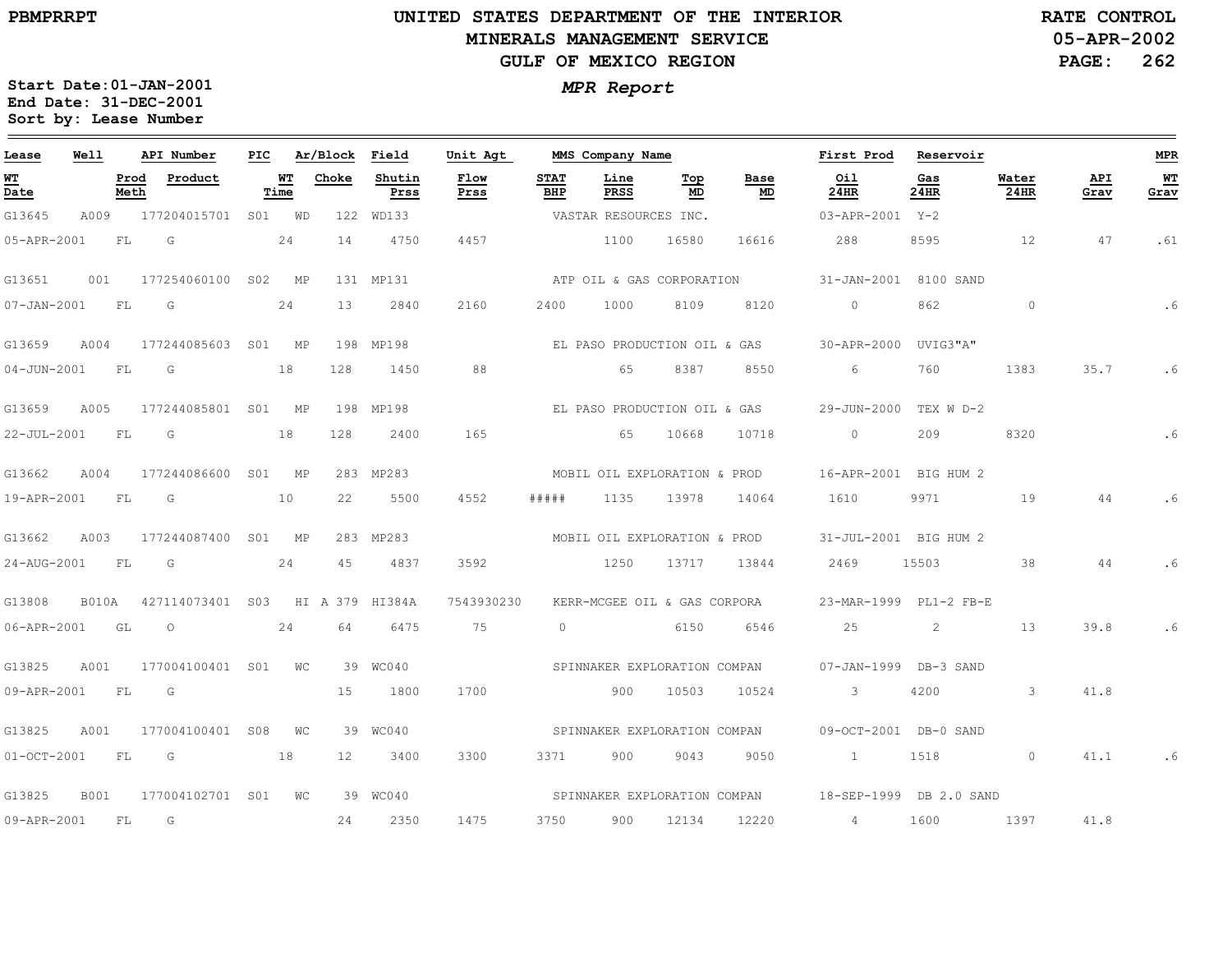### **UNITED STATES DEPARTMENT OF THE INTERIOR MINERALS MANAGEMENT SERVICEGULF OF MEXICO REGION**

**05-APR-2002PAGE: 263 RATE CONTROL**

| Lease             | Well        |              | API Number               | PIC |            | Ar/Block Field |                | Unit Agt     |                    | MMS Company Name             |           |                              | First Prod                                           | Reservoir   |               |             | MPR        |
|-------------------|-------------|--------------|--------------------------|-----|------------|----------------|----------------|--------------|--------------------|------------------------------|-----------|------------------------------|------------------------------------------------------|-------------|---------------|-------------|------------|
| WТ<br>Date        |             | Prod<br>Meth | Product                  |     | WТ<br>Time | Choke          | Shutin<br>Prss | Flow<br>Prss | <b>STAT</b><br>BHP | Line<br>PRSS                 | Тор<br>MD | Base<br>MD                   | Oil<br>24HR                                          | Gas<br>24HR | Water<br>24HR | API<br>Grav | WТ<br>Grav |
| G13825            |             |              | B001 177004102701 S02 WC |     |            |                | 39 WC040       |              |                    |                              |           |                              | SPINNAKER EXPLORATION COMPAN 14-OCT-2001 DB 1.8 SAND |             |               |             |            |
| 16-OCT-2001       |             | <b>FL</b>    | G                        |     | 24         | 21             | 3400           | 3000         | 3441               | 900                          | 11905     | 11995                        | 30                                                   | 10407       | 15            | 41.6        | .6         |
| G13863            | 002         |              | 177034068300 S01 EC      |     |            |                | 138 EC136      |              |                    |                              |           | SPINNAKER EXPLORATION COMPAN | 30-JUN-1995 R SAND                                   |             |               |             |            |
| 08-APR-2001       |             | <b>FL</b>    | G                        |     |            | 48             | 2000           | 1100         | 2733               | 960                          | 7318      | 7332                         | $\Omega$                                             | 2520        | $\circ$       |             |            |
| G13882            | A004        |              | 177054113100 S01 VR      |     |            |                | 116 VR115      |              |                    | BURLINGTON RESOURCES OFFSHOR |           |                              | 03-FEB-2001 ROB E "A"                                |             |               |             |            |
| 03-MAR-2001 FL    |             |              | G                        |     | 24         | 19             | 3350           | 2650         | # # # # #          | 1100                         | 12862     | 12881                        | 92                                                   | 6412        | 2             | 52.5        | .59        |
| G13892            | A001        |              | 177064079001 S01 VR      |     |            |                | 336 VR336      |              |                    |                              |           | SAMEDAN OIL CORPORATION      | 29-DEC-1999 TEX 25 SAND                              |             |               |             |            |
| 29-JUN-2001       |             | <b>FL</b>    | G                        |     | 24         | 11             | 6400           | 4400         | 99999              | 866                          | 12108     | 12140                        | 84                                                   | 1854        | 402           | 38.1        |            |
| G13892            | A001        |              | 177064079001 S01 VR      |     |            |                | 336 VR336      |              |                    | SAMEDAN OIL CORPORATION      |           |                              | 29-DEC-1999 TEX 25 SAND                              |             |               |             |            |
| 14-DEC-2001       |             | <b>FL</b>    | G G                      |     | 24         | 10             | 6020           | 4050         | 99999              | 906                          | 12108     | 12140                        | 21                                                   | 1565        | 264           | 37.4        |            |
| G13925            | 001         |              | 177154094900 S01 ST      |     |            |                | 11 PL005       |              |                    |                              |           |                              |                                                      |             |               |             |            |
| 17-APR-2001 GL    |             |              | $\circ$                  |     | 24         | 30             | 900            | 341          |                    | 930                          | 11584     | 11602                        | 9                                                    | 341         | 786           | 38.2        | .61        |
| G13925            | 001         |              | 177154094900 S02 ST      |     |            |                | 11 PL005       |              |                    |                              |           |                              |                                                      |             |               |             |            |
| $11 - JUL - 2001$ |             | FL           | $\overline{\mathbb{G}}$  |     | 24         | 10             | 3700           | 3550         |                    | 990                          | 11500     | 11522                        | 23                                                   | 2211        | $\circ$       | 53.5        | .61        |
| G13934            | B001        |              | 177134021300 S02 PL      |     |            |                | 18 PL018       |              |                    |                              |           |                              | HALL-HOUSTON OIL COMPANY 18-JAN-2001 14200           |             |               |             |            |
| 04-FEB-2001 GL    |             |              | $\overline{G}$           |     | 21         |                | 17 4750        | 4650         |                    | 1160                         | 14969     | 15021                        | $\sim$ 0 $\sim$                                      | 5290        | $\circ$       |             | . 6        |
| G13934            | <b>B001</b> |              | 177134021300 S02 PL      |     |            |                | 18 PL018       |              |                    | HALL-HOUSTON OIL COMPANY     |           |                              | 02-NOV-2001 14200                                    |             |               |             |            |
| 11-NOV-2001 GL    |             |              | $\overline{G}$           |     | 20         | 15             | 4500           | 4150         |                    | 1150                         | 14940     | 14948                        | 20                                                   | 6115        | $\circ$       | 61.6        | . 6        |
| G13944            | A001        |              | 177184008700 S01 GI      |     |            |                | 116 GI116      | 754398019A   |                    |                              |           | ANADARKO PETROLEUM CORPORATI | 28-DEC-2000 L SAND                                   |             |               |             |            |
| 23-JAN-2001 FL    |             |              | G                        |     | 24         | 64             | 12237          | 11392        | 1250               |                              | 19274     | 19308                        | 2112                                                 | 30505       | 13            | 39.8        | .63        |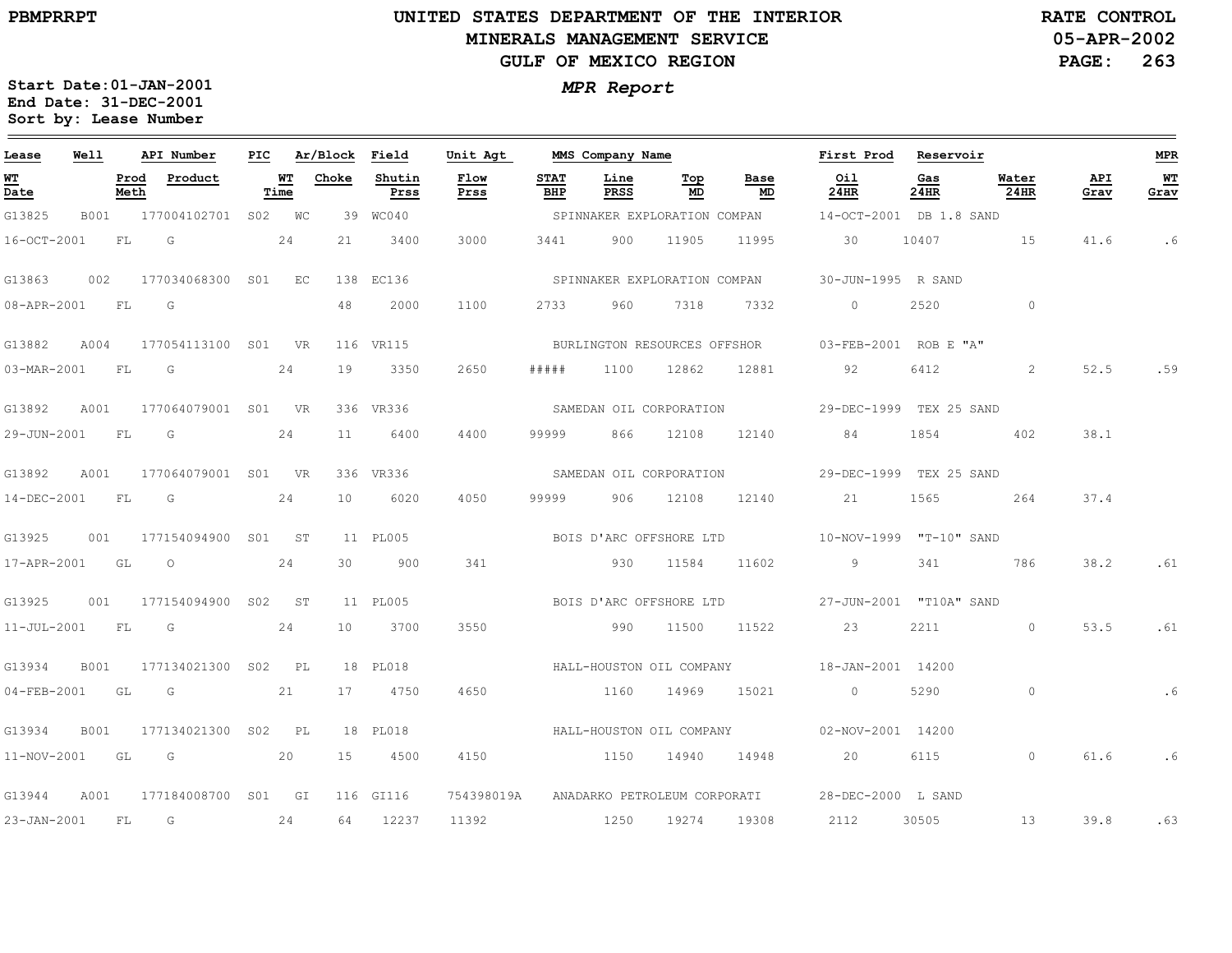### **UNITED STATES DEPARTMENT OF THE INTERIOR MINERALS MANAGEMENT SERVICEGULF OF MEXICO REGION**

**05-APR-2002PAGE: 264 RATE CONTROL**

| Lease             | Well  |              | API Number          | PIC |                 | Ar/Block | Field          | Unit Agt     |                    | MMS Company Name             |           |                             | First Prod Reservoir    |             |               |             | <b>MPR</b> |
|-------------------|-------|--------------|---------------------|-----|-----------------|----------|----------------|--------------|--------------------|------------------------------|-----------|-----------------------------|-------------------------|-------------|---------------|-------------|------------|
| <u>WT</u><br>Date |       | Prod<br>Meth | Product             |     | $W$<br>Time     | Choke    | Shutin<br>Prss | Flow<br>Prss | <b>STAT</b><br>BHP | Line<br>PRSS                 | Top<br>MD | Base<br>MD                  | Oil<br>24HR             | Gas<br>24HR | Water<br>24HR | API<br>Grav | WT<br>Grav |
| G13944            | A002  |              | 177184008900        |     | S01 GI          |          | 116 GI116      | 754398019A   |                    | ANADARKO PETROLEUM CORPORATI |           |                             | 29-JAN-2001 H SAND      |             |               |             |            |
| 20-JAN-2001       |       | FL           | G                   |     | 24              | 40       | 10400          | 8680         |                    | 1275                         | 16234     | 16352                       | 1272                    | 20520       | 24            | 40          | .608       |
| G13944            | A003  |              | 177184009200 S01 GI |     |                 |          | 116 GI116      | 754398019A   |                    | ANADARKO PETROLEUM CORPORATI |           |                             | 20-APR-2001 H SAND      |             |               |             |            |
| 18-MAY-2001       |       | FL           | G                   |     | 24              | 73       | 9267           | 6278         |                    | 1326 18058                   |           | 18126                       | 6984                    | 69632       | 10            | 39.6        | .608       |
| G13944            | A004  |              | 177184009501 S01    |     | GI              |          | 116 GI116      | 754398019A   |                    | ANADARKO PETROLEUM CORPORATI |           |                             | 08-MAY-2001 H SAND      |             |               |             |            |
| 20-MAY-2001       |       | FL           | G                   |     | 24              | 71       | 10121          | 8335         |                    | 1336                         | 16914     | 17020                       | 4470                    | 60007       | 10            | 40.4        | .608       |
| G13960            | A002  |              | 177254064102 D01 MP |     |                 |          | 104 MP103      |              |                    | APACHE CORPORATION           |           |                             | 06-AUG-2001 FG SAND     |             |               |             |            |
| 07-AUG-2001       |       | FL           | $\circ$             |     | 24              | 16       | 1750           | 1000         |                    | 900                          | 9700      | 9738                        | 100                     | 150         | 100           | 30.6        | .57        |
| G13960            | A002D |              | 177254064102 D02    |     | MP              |          | 104 MP103      |              |                    | APACHE CORPORATION           |           |                             | 06-AUG-2001 FA SAND     |             |               |             |            |
| 14-AUG-2001       |       | ${\rm FL}$   | G                   |     | 24              | 22       | 1910           | 700          | # # # # #          | 900                          | 7978      | 8006                        | $\circ$                 | 1300        | 96            |             | .57        |
| G13964            | A007  |              | 177254005903 S01 MP |     |                 |          | 122 MP133      |              |                    | PETRO VENTURES INC           |           |                             | 12-AUG-1998 5200' SAND  |             |               |             |            |
| 26-JUN-2001       |       | GL           | $\circ$             |     | 24              | 36       | 1200           | 430          |                    | 410                          | 6416      | 6444                        | 193                     | 266         | 430           | 31.5        |            |
| G13982            | 001   |              | 608164019600        | S01 | <b>VK</b>       |          | 252 VK252      | 754394013A   |                    | CHEVRON USA INC              |           |                             | 08-JUL-2001 UPPER JAMES |             |               |             |            |
| 22-JUN-2001       |       | ${\rm FL}$   | G                   |     | 24              | 46       | 4016           | 1352         |                    | 1243 14342                   |           | 14368                       | 12                      | 2830        | 925           |             |            |
| G14021            | 001C  |              | 608114019801 S01    |     | GC <sub>1</sub> |          | 60 GC060       |              |                    | MOBIL OIL EXPLORATION & PROD |           |                             | 21-MAY-2001 MPL-1A      |             |               |             |            |
| $02 - JUN - 2001$ |       | FL           | $\circ$             |     | 22              | 16       |                | 2118         |                    |                              | 5840      | 5938                        | 920                     | 1340        | $\circ$       | 34.6        | . 6        |
| G14105            | A001  |              | 427024023000 D05    |     | MU              |          | 807 MU807      |              |                    |                              |           | HOUSTON EXPLORATION COMPANY | 26-FEB-2001 9710'SAND   |             |               |             |            |
| $10 - JUL - 2001$ |       | FL           | G                   |     | 24              | 48       | 1925           | 1010         | 1925               | 941                          | 9814      | 9896                        | $\circ$                 | 626         | $\circ$       | 46.8        | .573       |
| G14146            | A002  |              | 427064037500 S03 GA |     |                 |          | 420 GA391      |              |                    | OCEAN ENERGY INC             |           |                             | 13-JUN-2001 BH1 FB-B    |             |               |             |            |
| 06-SEP-2001       |       | <b>FL</b>    | G                   |     | 24              | 36       | 1340           | 470          |                    | 1000                         | 8362      | 8397                        | 14                      | 4132        | 5             | 56.4        | .59        |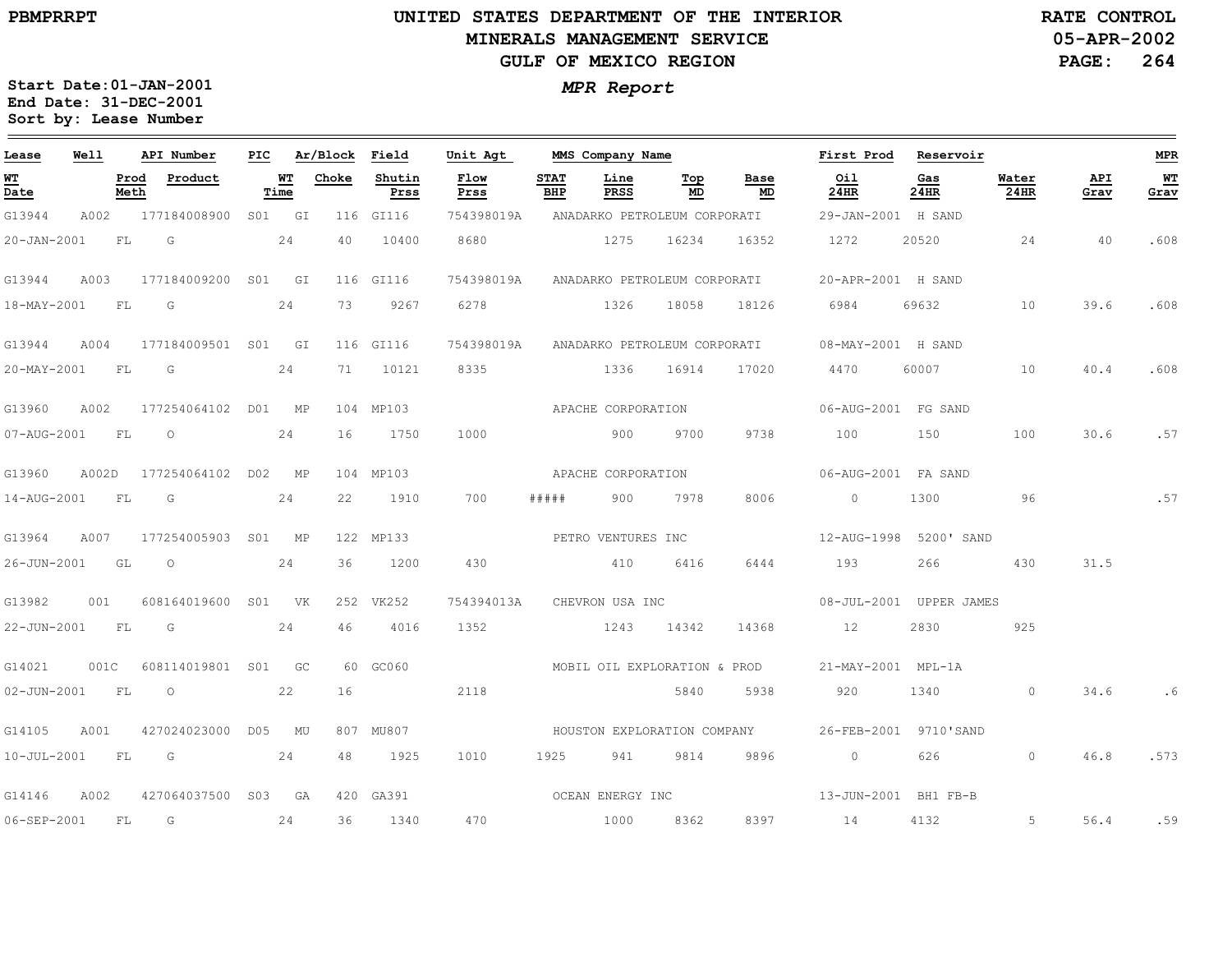#### **UNITED STATES DEPARTMENT OF THE INTERIOR MINERALS MANAGEMENT SERVICEGULF OF MEXICO REGION**

**05-APR-2002PAGE: 265 RATE CONTROL**

| Lease             | Well  |              | API Number          | PIC |            | Ar/Block | Field          | Unit Agt           |                    | MMS Company Name   |                           |            | First Prod                | Reservoir   |               |             | MPR          |
|-------------------|-------|--------------|---------------------|-----|------------|----------|----------------|--------------------|--------------------|--------------------|---------------------------|------------|---------------------------|-------------|---------------|-------------|--------------|
| WT<br>Date        |       | Prod<br>Meth | Product             |     | WТ<br>Time | Choke    | Shutin<br>Prss | Flow<br>Prss       | <b>STAT</b><br>BHP | Line<br>PRSS       | Тор<br>MD                 | Base<br>MD | Oil<br>24HR               | Gas<br>24HR | Water<br>24HR | API<br>Grav | $WT$<br>Grav |
| G14224            | 004   |              | 608074022600        |     | S01 GB     |          | 216 GB260      | 754391010A         |                    |                    | AMERADA HESS CORPORATION  |            | 20-JUN-2001 BL-0/2/3      |             |               |             |              |
| 26-JUN-2001       |       | FL           | $\circ$             |     | 12         | 19       | 7568           | 6481               |                    | 1660               | 15597                     | 16354      | 1280                      | 5534        | 72            | 37.4        | .673         |
| G14224            | 002   |              | 608074081901 S02 GB |     |            |          | 216 GB260      | 754391010A         |                    |                    | AMERADA HESS CORPORATION  |            | 23-FEB-2001 UL-1          |             |               |             |              |
| 25-MAR-2001       |       | FL           | G                   |     | 24         | 38       | 7500           | 5490               |                    | 1706               | 14354                     | 14480      | 3556                      | 20922       | 24            | 41.3        | .655         |
| G14336            | A001  |              | 177024114500 S03 WC |     |            |          | 461 WC480      |                    |                    |                    | ATP OIL & GAS CORPORATION |            | 24-MAR-2001 6600 LWR SAND |             |               |             |              |
| 24-MAR-2001       |       | FL           | G                   |     | 12         | 16       | 2010           | 1725               | 2010               | 1000               | 9514                      | 9538       | $\overline{0}$            | 2722        | 134           |             | .606         |
| G14342            | A001  |              | 177024107100 S07 WC |     |            |          | 544 WC543      |                    |                    | APACHE CORPORATION |                           |            | 11-FEB-2001 B-1 LL        |             |               |             |              |
| 20-FEB-2001       |       | FL           | G                   |     | 24         | 17       | 1490           | 1155               | 1461               | 800                | 5445                      | 5555       | 20                        | 4325        | 142           | 45.6        | .622         |
| G14342            | A001  |              | 177024107100 S06 WC |     |            |          | 544 WC543      |                    |                    | APACHE CORPORATION |                           |            | 29-AUG-2000 B-2 FBA       |             |               |             |              |
| 31-MAY-2001       |       | FL.          | G                   |     |            | 25       | 900            | 780                | 1724               | 720                | 5968                      | 6072       | $\overline{7}$            | 2902        | 218           | 36.1        |              |
| G14342            | A001  |              | 177024107100 S04    |     | WC         |          | 544 WC543      |                    |                    | APACHE CORPORATION |                           |            | 29-OCT-2001 B-6 SAND      |             |               |             |              |
| 19-NOV-2001       |       | GL           | $\circ$             |     | 24         | 64       | 984            | 125                | 980                |                    | 7137                      | 7162       | $\circ$                   | 32          | 18            |             | .6           |
| G14342            | A002  |              | 177024107700 D02    |     | WC         |          | 544 WC543      |                    |                    | APACHE CORPORATION |                           |            | 31-OCT-1997 B-3 SAND      |             |               |             |              |
| 31-MAY-2001       |       | FL           | $\circ$             |     |            | 120      | 825            | 120                |                    | 140                | 6150                      | 6178       | 59                        | 77 — 20     | $\circ$       | 39.2        |              |
| G14342            | A002D |              | 177024107700 D03    |     | WС         |          | 544 WC543      |                    |                    | APACHE CORPORATION |                           |            | 29-APR-1996 B-1 SAND      |             |               |             |              |
| 31-MAY-2001       |       | GL           | $\circ$             |     |            | 120      | 800            | 180                |                    | 170                | 5594                      | 5636       | 824                       | 548         | 8             | 40.1        |              |
| G14342            | A002  |              | 177024107700 D02    |     | WC         |          | 544 WC543      |                    |                    | APACHE CORPORATION |                           |            | 31-OCT-1997 B-3 SAND      |             |               |             |              |
| 08-OCT-2001       |       | GL           | $\overline{O}$      |     | 24         | 64       | 1000           | 130                |                    | 6150               |                           | 6178       | 156                       | 147         | $\circ$       | 39.3        | .622         |
| G14342            | A008  |              | 177024114400 S01 WC |     |            |          | 544 WC543      | APACHE CORPORATION |                    |                    |                           |            | 27-JAN-1997 6000 SAND     |             |               |             |              |
| $31 - MAX - 2001$ |       | FL           | $\circ$             |     |            | 120      | 800            | 125                | 1800               | 125                | 5500                      | 5604       | 235                       | 598         | 243           | 39.1        |              |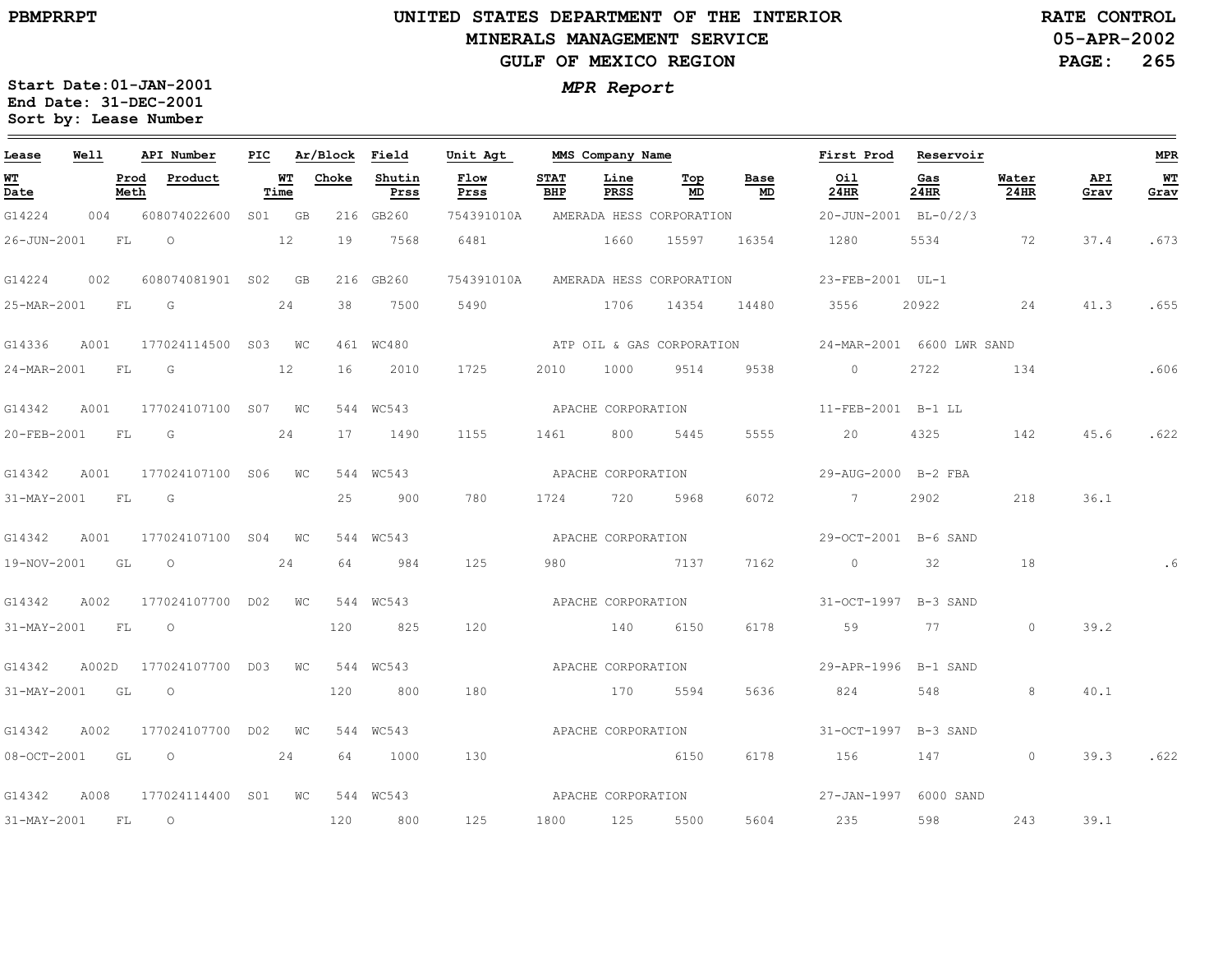**Sort by: Lease Number** 

### **UNITED STATES DEPARTMENT OF THE INTERIOR MINERALS MANAGEMENT SERVICEGULF OF MEXICO REGION**

**05-APR-2002PAGE: 266 RATE CONTROL**

**Start Date:01-JAN-2001***MPR Report* **End Date: 31-DEC-2001**

| Lease            | Well |              | API Number                      |            | PIC Ar/Block Field |                | Unit Agt                         |                    | MMS Company Name |                                        |            | First Prod Reservoir                              |                 |               |             | MPR        |
|------------------|------|--------------|---------------------------------|------------|--------------------|----------------|----------------------------------|--------------------|------------------|----------------------------------------|------------|---------------------------------------------------|-----------------|---------------|-------------|------------|
| WT<br>Date       |      | Prod<br>Meth | Product                         | WT<br>Time | Choke              | Shutin<br>Prss | Flow<br>Prss                     | <b>STAT</b><br>BHP | Line<br>PRSS     | $\underline{\operatorname{Top}}$<br>MD | Base<br>MD | Oil<br>24HR                                       | Gas<br>24HR     | Water<br>24HR | API<br>Grav | WT<br>Grav |
| G14342           |      |              | A009 177024118200 S01 WC        |            |                    | 544 WC543      |                                  |                    |                  | APACHE CORPORATION                     |            | 10-JAN-1998 B-2 FBA                               |                 |               |             |            |
| 31-MAY-2001      |      | FL           | G                               |            | 24                 | 775            | 120                              |                    | 140              | 6167                                   | 6200       | $0 \qquad \qquad 44 \qquad \qquad 0$              |                 |               |             |            |
| G14348           | A001 |              | 177024107600 S01 WC             |            |                    | 599 WC599      |                                  |                    |                  |                                        |            | SAMEDAN OIL CORPORATION 521-SEP-1996 OA-OB SAND   |                 |               |             |            |
| 29-JUN-2001 FL G |      |              |                                 | 24         | 20                 | 3300           | 1580                             | 6900               |                  | 1006 11028 11154 12                    |            |                                                   | 2767            | 744           | 53.5        |            |
| G14348           |      |              | A001 177024107600 S01 WC        |            |                    | 599 WC599      |                                  |                    |                  |                                        |            | SAMEDAN OIL CORPORATION 21-SEP-1996 OA-OB SAND    |                 |               |             |            |
|                  |      |              | 30-DEC-2001 FL G                | 24         | 36                 | 3100           | 1050                             |                    |                  |                                        |            | 6900 1018 11028 11154 30                          | 3320 3320       | 863           | 53          |            |
| G14348           | A002 |              | 177024126400 S01 WC             |            |                    | 599 WC599      |                                  |                    |                  |                                        |            | SAMEDAN OIL CORPORATION 524-JUL-2000 LENTIC 1 "T" |                 |               |             |            |
| 19-JUN-2001 FL G |      |              |                                 | 24         | 19                 | 1300           | 1050                             | # # # # #          |                  | 1006 11644 11724                       |            | $\circ$                                           | 801             | $\circ$       |             |            |
|                  |      |              | G14348 A002 177024126400 S01 WC |            |                    | 599 WC599      |                                  |                    |                  |                                        |            | SAMEDAN OIL CORPORATION 24-JUL-2000 LENTIC 1 "T"  |                 |               |             |            |
|                  |      |              | 10-DEC-2001 FL G 24             |            | 19                 | 1050           | 1030                             | # # # # #          |                  | 1018 11644 11724                       |            | $\overline{0}$                                    |                 | 291 0         |             |            |
| G14385           | A005 |              | 177044098200 S03 EC             |            |                    | 349 EC338      |                                  |                    |                  |                                        |            |                                                   |                 |               |             |            |
| 01-OCT-2001 FL 0 |      |              |                                 | 24         | 12                 | 3850           | 3150                             |                    |                  | 7464                                   | 7542       | 433                                               | 2248            | $\circ$       | 38.7        | . 6        |
| G14412           |      |              | A003 177064075400 S02 VR        |            |                    | 273 VR273      | ST MARY ENERGY COMPANY           |                    |                  |                                        |            | 01-MAR-2001 P SAND                                |                 |               |             |            |
|                  |      |              | 18-APR-2001 FL G                |            | 12                 | 2050           | 1720                             |                    | 1135             | 6089 — 10                              | 6116       | 149                                               | 4900 and $\sim$ | $\circ$       | 45.2        |            |
| G14412           |      |              | A003 177064075400 S01 VR        |            |                    |                | 273 VR273 ST MARY ENERGY COMPANY |                    |                  |                                        |            | 02-AUG-2001 CS SAND                               |                 |               |             |            |
|                  |      |              | 11-AUG-2001 FL G                | 24         | 24                 |                | 1145                             |                    |                  | 9254                                   | 9626       | 6 1769                                            |                 | 74            |             |            |
| G14418           | A001 |              | 177064082100 S01 VR             |            |                    | 335 VR335      |                                  |                    |                  |                                        |            | SAMEDAN OIL CORPORATION 51-AUG-1999 BUL 1         |                 |               |             |            |
|                  |      |              | 22-JUN-2001 FL G 24             |            |                    | 15 7200        | 5750                             |                    |                  |                                        |            | 866 14410 14500 511 7654                          |                 | $\circ$       | 38.1        |            |
| G14418           |      |              | A001 177064082100 S01 VR        |            |                    |                |                                  |                    |                  |                                        |            | 335 VR335 CORPORATION 31-AUG-1999 BUL 1           |                 |               |             |            |
| 23-DEC-2001 FL   |      |              | G                               | 24         | 14                 | 7350           | 3400                             |                    |                  | 906 14410 14500 190                    |            |                                                   | 3173 — 100      | 61            | 37.4        |            |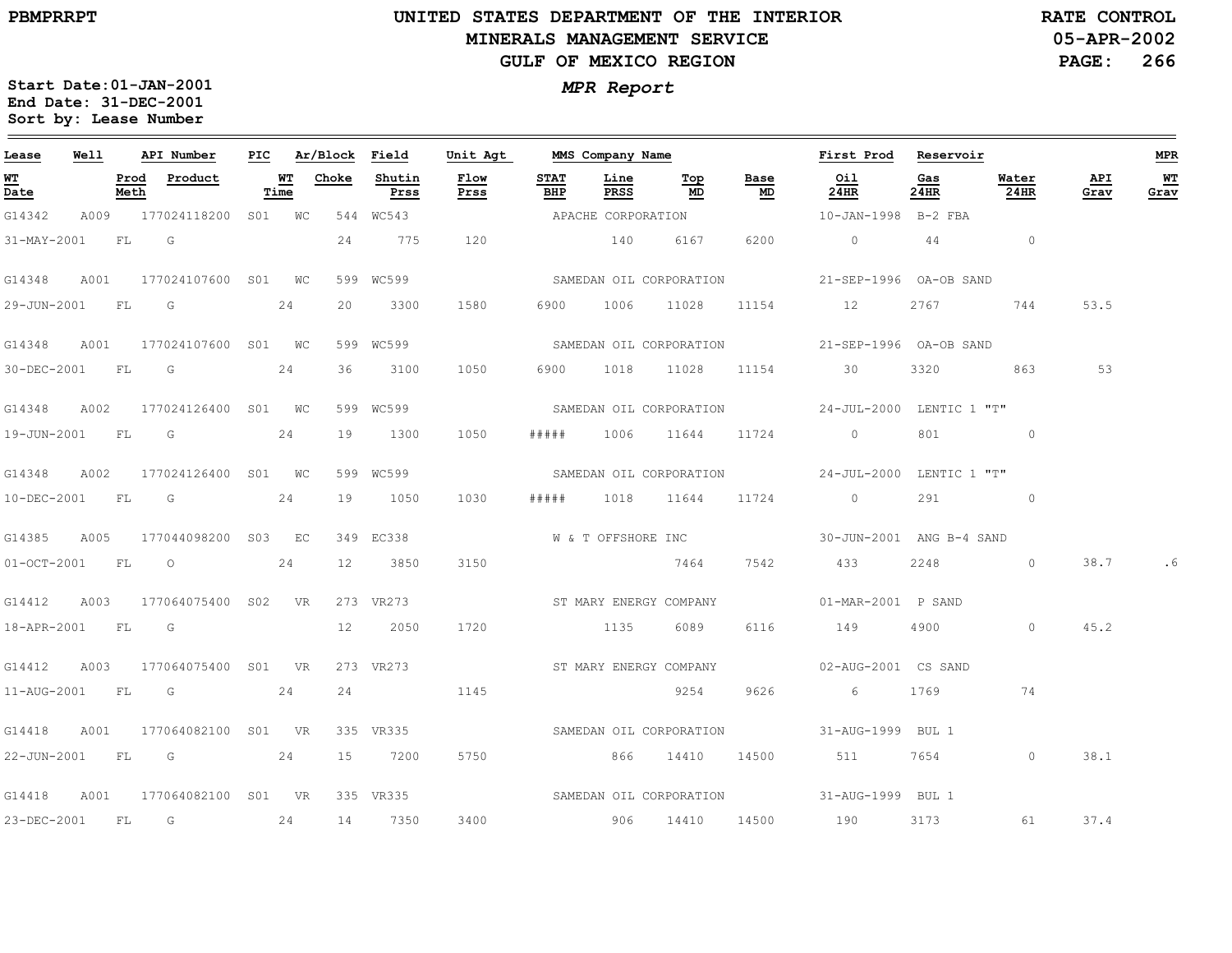### **UNITED STATES DEPARTMENT OF THE INTERIOR MINERALS MANAGEMENT SERVICEGULF OF MEXICO REGION**

**05-APR-2002PAGE: 267 RATE CONTROL**

| Lease             | Well      |              | API Number              | PIC |            | Ar/Block | Field          | Unit Agt          |                    | MMS Company Name      |                              |                              | First Prod                | Reservoir   |                 |             | <b>MPR</b>   |
|-------------------|-----------|--------------|-------------------------|-----|------------|----------|----------------|-------------------|--------------------|-----------------------|------------------------------|------------------------------|---------------------------|-------------|-----------------|-------------|--------------|
| <u>WТ</u><br>Date |           | Prod<br>Meth | Product                 |     | WТ<br>Time | Choke    | Shutin<br>Prss | Flow<br>Prss      | <b>STAT</b><br>BHP | Line<br>PRSS          | Top<br>MD                    | Base<br>MD                   | Oil<br>24HR               | Gas<br>24HR | Water<br>24HR   | API<br>Grav | $WT$<br>Grav |
| G14427            |           |              | A001D 177064083403      |     | D02 VR     |          | 375 VR380      |                   |                    |                       | SPINNAKER EXPLORATION COMPAN |                              | 30-NOV-2000 B SAND GAS    |             |                 |             |              |
| 09-APR-2001       |           | FL           | G                       |     |            | 62       | 1300           | 900               | 1315               | 1185                  | 4058                         | 4184                         | $\circ$                   | 4500        | $\overline{0}$  |             |              |
| G14427            | A001      |              | 177064083403 D01 VR     |     |            |          | 375 VR380      |                   |                    |                       |                              | SPINNAKER EXPLORATION COMPAN | 30-NOV-2000 T-1 LOWER OIL |             |                 |             |              |
| 09-APR-2001       |           | FL           | $\circ$                 |     |            | 62       | 2560           | 1300              | 3040               | 1270                  | 9712                         | 9784                         | 4500                      | 339         | 30              | 34.9        |              |
| G14439            | A001      |              | 177084079700 S03        |     | SM         |          | 80 SM079       |                   |                    | OCEAN ENERGY INC      |                              |                              | 10-FEB-2001 6300 RA       |             |                 |             |              |
| 10-FEB-2001       | <b>FL</b> |              | G                       |     | 24         | 15       |                | 2280              |                    |                       | 6795                         | 6804                         | $5 -$                     | 2293        | $7\overline{ }$ |             |              |
| G14439            | A001      |              | 177084079700 S03 SM     |     |            |          | 80 SM079       |                   |                    | OCEAN ENERGY INC      |                              |                              | 10-FEB-2001 6300 RA       |             |                 |             |              |
| 24-FEB-2001       | FL        |              | G                       |     | 19         | 20       | 2320           | 2210              |                    | 1034                  | 6795                         | 6804                         | 63                        | 5010        | $\Omega$        | 59.7        | .61          |
| G14456            | G002      |              | 177074080700 S01 SM     |     |            |          | 280 SM269      |                   |                    | RME PETROLEUM COMPANY |                              |                              | 11-JAN-2001 12 SAND       |             |                 |             |              |
| 13-JAN-2001       | FL        |              | $\overline{G}$          |     | 24         | 48       | 3450           | 1914              |                    | 1000                  | 14520                        | 14600                        | 324                       | 25507       | $\sim$ 1        | 47.7        | .55          |
| G14467            | A004      |              | 177094127400 S01 EI     |     |            |          | 135 EI136      | EOG RESOURCES INC |                    |                       |                              |                              | 23-JAN-2001 CK-2          |             |                 |             |              |
| 23-JAN-2001       | - FL      |              | G                       |     | 24         | 15       |                | 8030              | #####              |                       | 18470                        | 18564                        | 798                       | 10376       | $\circ$         |             |              |
| G14467            | A004      |              | 177094127400 S01 EI     |     |            |          | 135 EI136      |                   |                    | EOG RESOURCES INC     |                              |                              | 23-JAN-2001 CK-2          |             |                 |             |              |
| 23-FEB-2001       | FL        |              | $\overline{\mathsf{G}}$ |     | 24         | 12       | 8707           | 7896              | # # # # #          | 860                   | 18470                        | 18564                        | 422                       | 7528        | 17              | 47.4        | .658         |
| G14467            | A005      |              | 177094130200 S01 EI     |     |            |          | 135 EI136      |                   |                    | EOG RESOURCES INC     |                              |                              | 24-DEC-2000 BIG A-1 SAND  |             |                 |             |              |
| 13-JAN-2001       | <b>FL</b> |              | $\overline{G}$          |     | 24         | 22       | 5438           | 4563              | # # # # #          | 1040                  | 15324                        | 15424                        | 1308                      | 25165       | 36              | 43.4        | .658         |
| G14482            | A001      |              | 177104149101 S01 EI     |     |            |          | 346 EI346      |                   |                    |                       | ANADARKO PETROLEUM CORPORATI |                              | 27-DEC-2000 T-2 SAND      |             |                 |             |              |
|                   |           |              | 29-JAN-2001 FL 0 24     |     |            | 49       | 8125           | 5425              |                    | 1310                  | 13565                        | 13615                        | 16196                     | 56227 366   | $\circ$         | 28.6        | .599         |
| G14482            | A002      |              | 177104149603 S01 EI     |     |            |          | 346 EI346      |                   |                    |                       |                              |                              |                           |             |                 |             |              |
| 22-MAR-2001       | FL        |              | $\circ$                 |     | 24         | 37       | 7000           | 6350              |                    | 1300                  | 13795                        | 13855                        | 6652                      | 17302       | $\circ$         | 27.8        | .599         |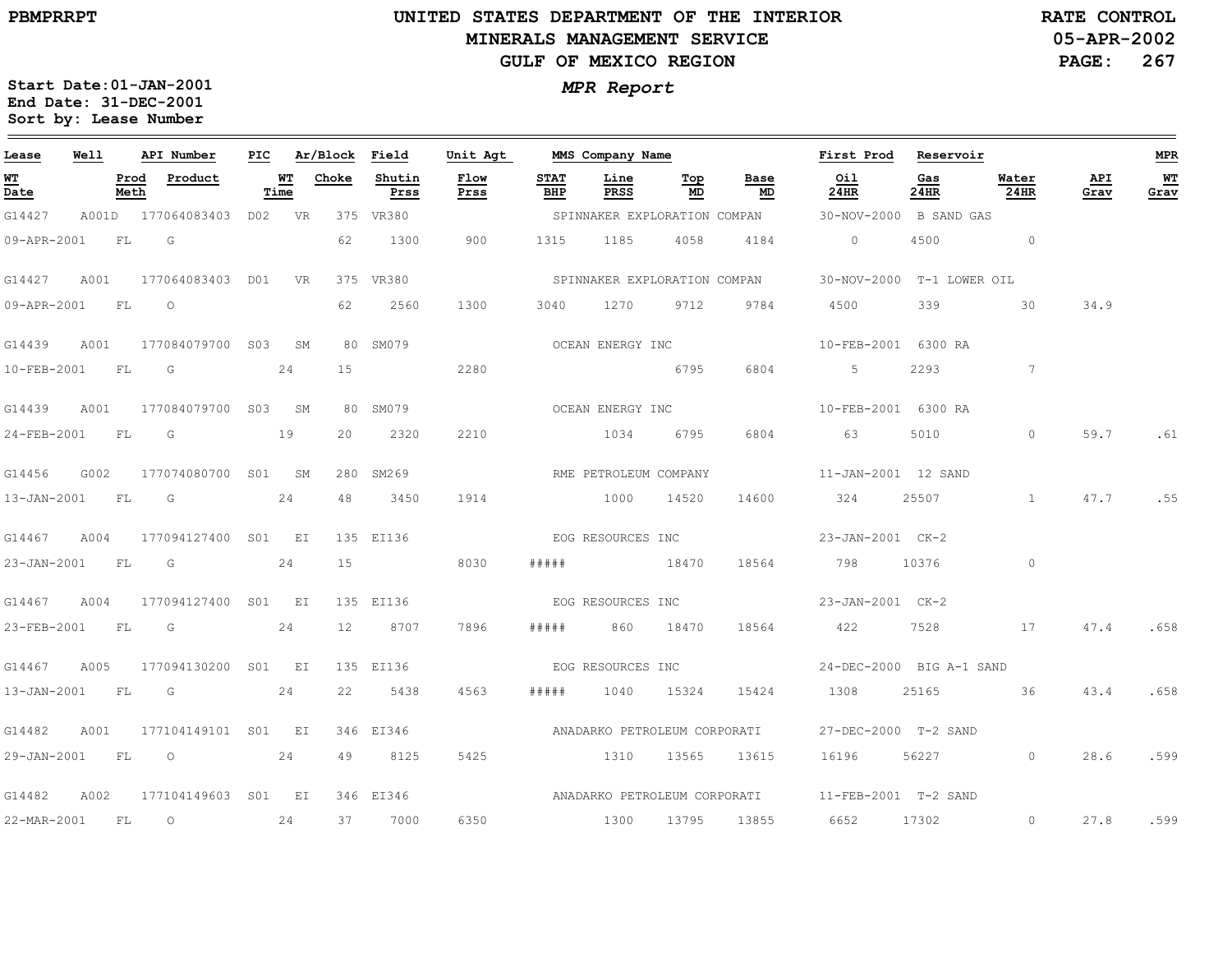### **UNITED STATES DEPARTMENT OF THE INTERIOR MINERALS MANAGEMENT SERVICEGULF OF MEXICO REGION**

**05-APR-2002PAGE: 268 RATE CONTROL**

| Lease                          | Well  |              | API Number              |                   | PIC Ar/Block Field |                | Unit Agt     |                    | MMS Company Name   |                         |                          | First Prod                                                 | Reservoir      |               |             | <b>MPR</b> |
|--------------------------------|-------|--------------|-------------------------|-------------------|--------------------|----------------|--------------|--------------------|--------------------|-------------------------|--------------------------|------------------------------------------------------------|----------------|---------------|-------------|------------|
| WT<br>$\overline{\text{Date}}$ |       | Prod<br>Meth | Product                 | <b>WT</b><br>Time | Choke              | Shutin<br>Prss | Flow<br>Prss | <b>STAT</b><br>BHP | Line<br>PRSS       | Тор<br>MD               | Base<br>MD               | Oil<br>24HR                                                | Gas<br>24HR    | Water<br>24HR | API<br>Grav | WT<br>Grav |
| G14487                         | A001  |              | 177104145300 S02 EI     |                   |                    | 390 GC006      |              |                    |                    |                         |                          | WALTER OIL & GAS CORPORATION 14-JAN-2000 LOWER 3500'SAND   |                |               |             |            |
| 02-SEP-2001                    |       | FL           | G                       | 24                | 30                 | 1270           | 1200         | 1709               | 1040               | 4278                    | 4386                     | 7 10130                                                    |                |               | 61.6        | .636       |
| G14514                         | 003   |              | 177124060300 S01 SS     |                   |                    | 361 SS361      |              |                    |                    |                         |                          | ANADARKO PETROLEUM CORPORATI<br>10-FEB-2000 "A TRICORN"FBB |                |               |             |            |
| 17-AUG-2001                    |       | <b>FL</b>    | G                       | 24                | 29                 | 2051           | 1210         |                    | 1129               | 13506                   | 13555                    | $5 -$                                                      | 663            | 604           | 48.1        | .608       |
| G14519                         | 001   |              | 177154097800 S01 ST     |                   |                    | 71 PL023       |              |                    |                    |                         | STONE ENERGY CORPORATION | 30-NOV-1999 CP 13                                          |                |               |             |            |
| 28-JUL-2001 FL                 |       |              | $\overline{O}$          | 24                | 20                 | 1360           | 460          |                    |                    | 80 12380                | 12448                    | 120                                                        | 176            | 934           | 42.5        | .62        |
| G14533                         | 001   |              | 177134021601 S03        | PL                |                    | 17 PL017       |              |                    |                    |                         |                          | CALPINE NATURAL GAS COMPANY 12-AUG-2001 14,400' SAND       |                |               |             |            |
| 21-SEP-2001                    |       | FL           | G                       | 4                 | 23                 | 5100           | 4200         |                    | 950                | 14535                   | 14599                    | $\circ$                                                    | 9000           | $\circ$       |             | .6         |
| G14535                         | JA001 |              | 177134019800 S01 PL     |                   |                    | 25 ST052       |              |                    | APACHE CORPORATION |                         |                          | 31-OCT-1997 U2 RA                                          |                |               |             |            |
| 22-SEP-2001                    |       | <b>FL</b>    | G                       | 24                | 22                 | 5050           | 3350         |                    | 1120 14680         |                         | 14782                    | 79                                                         | 839            | 2423          | 41          | .622       |
| G14539                         | A001  |              | 177164023000 S01 ST     |                   |                    | 220 ST219      |              |                    |                    | SAMEDAN OIL CORPORATION |                          | 04-DEC-1999 11,100'SAND                                    |                |               |             |            |
| 27-JUN-2001                    |       | FL           | G                       | 24                | 16                 | 3800           | 3350         |                    | 1007               | 12996                   | 13086                    | 16                                                         | 1900           | 701           | 58.1        |            |
| G14539                         | A001  |              | 177164023000 S01 ST     |                   |                    | 220 ST219      |              |                    |                    | SAMEDAN OIL CORPORATION |                          | 04-DEC-1999 11,100'SAND                                    |                |               |             |            |
| 26-JUL-2001 FL                 |       |              | G                       | 24                | 16                 | 3800           | 3400         |                    | 1010 12996         |                         | 13086                    | 16                                                         | 1900           | 710           | 56.9        | .585       |
| G14544                         | A001  |              | 177164025300 S01 ST     |                   |                    | 235 ST235      |              |                    | EEX CORPORATION    |                         |                          | 15-DEC-1999 3100' SAND                                     |                |               |             |            |
| $04 - JUN - 2001$              |       | FL           | G                       |                   | 56                 | 940            | 675          |                    | 1007               | 3802                    | 3872                     | $\sim$ 1                                                   | 6              | 207           |             |            |
| G14544                         | A002  |              | 177164025800 S01        | ST                |                    | 235 ST235      |              |                    | EEX CORPORATION    |                         |                          | 28-DEC-1999 3100' SAND                                     |                |               |             |            |
| 05-JUN-2001 FL                 |       |              | $\overline{\mathsf{G}}$ |                   | 42                 | 940            | 775          |                    | 1010               | 4160                    | 4246                     | $\overline{0}$                                             | $\overline{7}$ | $\circ$       |             |            |
| G14555                         | A001  |              | 177174041100 S02 GI     |                   |                    | 63 GI072       |              |                    |                    |                         |                          | WALTER OIL & GAS CORPORATION 14-APR-2001 MO SAND           |                |               |             |            |
| $02-OCT-2001$                  |       | FL           | G                       | 24                | 20                 | 3625           | 2700         |                    | 1001               | 15460                   | 15600                    | 202                                                        | 9733           | 272           | 45.8        | .622       |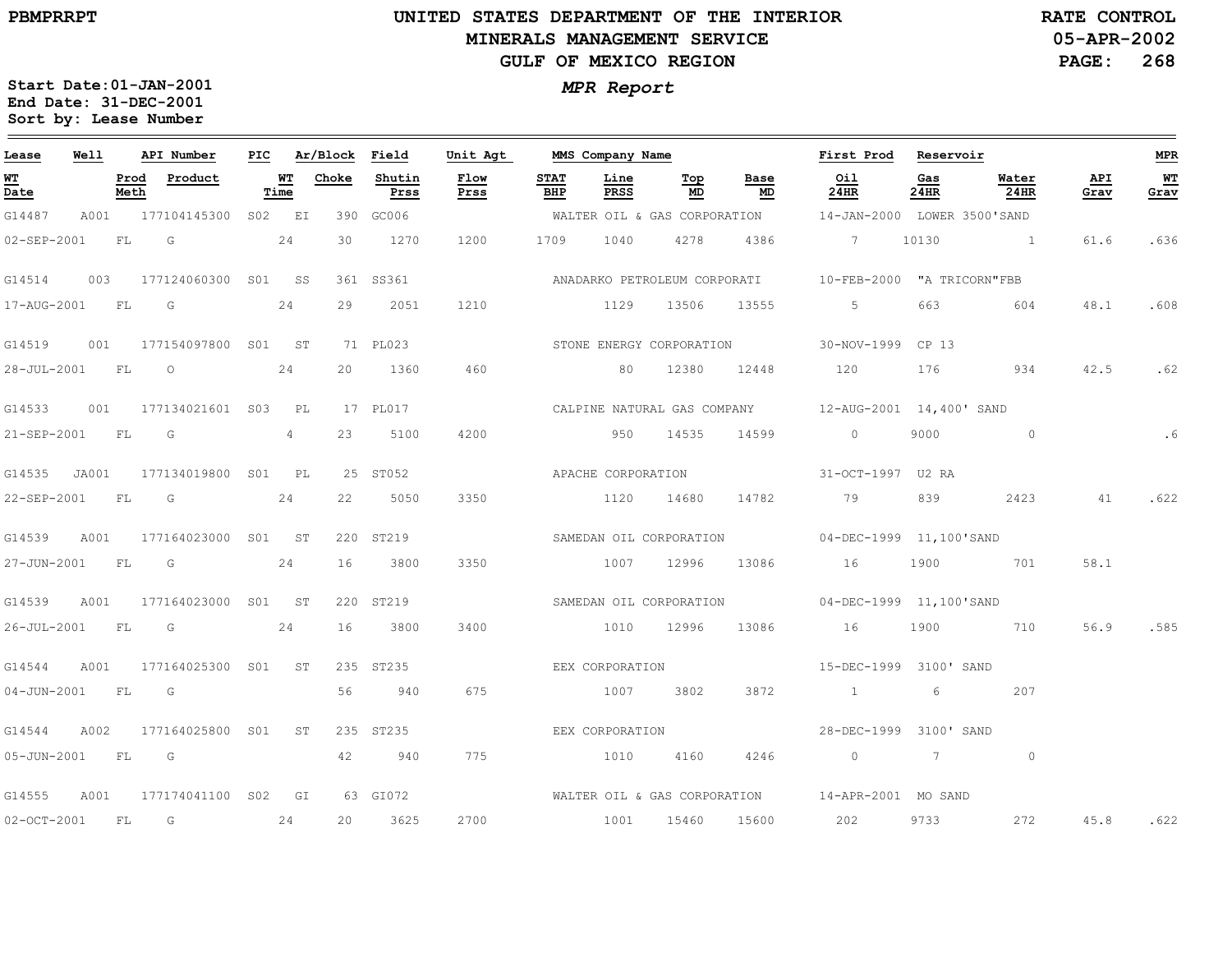### **UNITED STATES DEPARTMENT OF THE INTERIOR MINERALS MANAGEMENT SERVICEGULF OF MEXICO REGION**

**05-APR-2002PAGE: 269 RATE CONTROL**

| Lease             | Well |              | API Number                                                                                                      | PIC |            | Ar/Block Field |                | Unit Agt     |                    | MMS Company Name             |           |                              | First Prod                                           | Reservoir                |                |             | <b>MPR</b> |
|-------------------|------|--------------|-----------------------------------------------------------------------------------------------------------------|-----|------------|----------------|----------------|--------------|--------------------|------------------------------|-----------|------------------------------|------------------------------------------------------|--------------------------|----------------|-------------|------------|
| WT<br>Date        |      | Prod<br>Meth | Product                                                                                                         |     | WT<br>Time | Choke          | Shutin<br>Prss | Flow<br>Prss | <b>STAT</b><br>BHP | Line<br>PRSS                 | Тор<br>MD | Base<br>MD                   | Oil<br>24HR                                          | Gas<br>24HR              | Water<br>24HR  | API<br>Grav | WТ<br>Grav |
| G14557            |      |              | A002 177174041401 S01 GI                                                                                        |     |            |                | 72 GI072       |              |                    |                              |           | WALTER OIL & GAS CORPORATION | 17-AUG-2001 JL SAND                                  |                          |                |             |            |
| $01-0CT-2001$     |      | FL           | $\overline{O}$                                                                                                  |     | 24         | 8              | 1325           | 900          |                    | 985                          | 10150     | 10210                        | 423                                                  | 48                       | $\overline{0}$ | 37.4        | .611       |
| G14581            | D001 |              | 177244074500 S01 MP                                                                                             |     |            |                | 225 MP225      |              |                    |                              |           |                              |                                                      |                          |                |             |            |
| $10 - JAN - 2001$ |      | FL           | G                                                                                                               |     |            | 128            | 1020           | 490          |                    | 800                          | 10145     | 10206                        | 9                                                    | 5                        | 74             | 54.7        |            |
| G14581            |      |              | D001 177244074500 S01 MP                                                                                        |     |            |                | 225 MP225      |              |                    |                              |           |                              |                                                      |                          |                |             |            |
| 14-AUG-2001 FL G  |      |              |                                                                                                                 |     | 18         | 128            | 1300           | 260          |                    | 240                          | 10145     | 10206                        | $\sim$ $\sim$ $\sim$ $\sim$ $\sim$                   | 2948                     | 19             |             |            |
| G14581            | D002 |              | 177244077200 S01 MP                                                                                             |     |            |                | 225 MP225      |              |                    |                              |           |                              | EL PASO PRODUCTION OIL & GAS 07-OCT-1999 UVIG 3      |                          |                |             |            |
| 10-JAN-2001 FL    |      |              | $\Omega$                                                                                                        |     |            | 64             | 800            | 450          |                    | 800                          | 11532     | 11577                        | 6                                                    | $\overline{4}$           | 1155           | 54.7        |            |
| G14581            | D002 |              | 177244077200 S01 MP                                                                                             |     |            |                | 225 MP225      |              |                    |                              |           |                              | EL PASO PRODUCTION OIL & GAS 07-OCT-1999 UVIG 3      |                          |                |             |            |
| 13-AUG-2001 FL G  |      |              |                                                                                                                 |     | 18         | 64             | 1900           | 220          |                    | 233                          | 11532     | 11577                        | $\overline{0}$                                       | 1493                     | 703            |             |            |
| G14581            | D003 |              | 177244085000 S01 MP                                                                                             |     |            |                | 225 MP225      |              |                    |                              |           |                              |                                                      |                          |                |             |            |
| 10-JAN-2001 FL    |      |              | G                                                                                                               |     |            | 128            | 1180           | 470          |                    | 800                          | 11220     | 11314                        | $\circ$                                              | $\overline{\phantom{a}}$ | 439            |             |            |
| G14581            | D003 |              | 177244085000 S01 MP                                                                                             |     |            |                | 225 MP225      |              |                    | EL PASO PRODUCTION OIL & GAS |           |                              | 11-DEC-1999 CIB CARST                                |                          |                |             |            |
| 13-AUG-2001 FL    |      |              | in Green Green Green Street Street Street Street Street Street Street Street Street Street Street Street Street |     | 18         | 128            | 1900           | 240          |                    | 233                          | 11220     | 11314                        | $0$ 1137                                             |                          | 384            |             |            |
| G14581            | D004 |              | 177244085501 S01 MP                                                                                             |     |            |                | 225 MP225      |              |                    |                              |           |                              | EL PASO PRODUCTION OIL & GAS 01-MAR-2001 CIB CARST   |                          |                |             |            |
| 30-MAR-2001 FL    |      |              | $\overline{\mathbb{G}}$                                                                                         |     | 18         | 128            | 1050           | 410          |                    | 776                          | 9920      | 9980                         | $\sim$ 1                                             | 1087                     | 1661           | 54.1        | .6         |
| G14586            | A001 |              | 177244076000 S01 MP                                                                                             |     |            |                | 277 MP277      |              |                    | EL PASO PRODUCTION OIL & GAS |           |                              | 08-OCT-2000 G SAND                                   |                          |                |             |            |
|                   |      |              | 26-JAN-2001 FL G 24                                                                                             |     |            | 62             | 880            | 460          |                    | 960                          | 5239      | 5260                         | $\overline{0}$                                       | 2185                     | 69             |             | .6         |
| G14586            | A002 |              | 177244084301 S01 MP                                                                                             |     |            |                | 277 MP277      |              |                    |                              |           |                              | EL PASO PRODUCTION OIL & GAS  22-OCT-2000  6000 SAND |                          |                |             |            |
| 26-JAN-2001 FL    |      |              | G                                                                                                               |     | 24         | 50             | 2300           | 1010         |                    | 1020                         | 6392      | 6425                         | 436                                                  | 4825                     | $\circ$        | 38          | . 6        |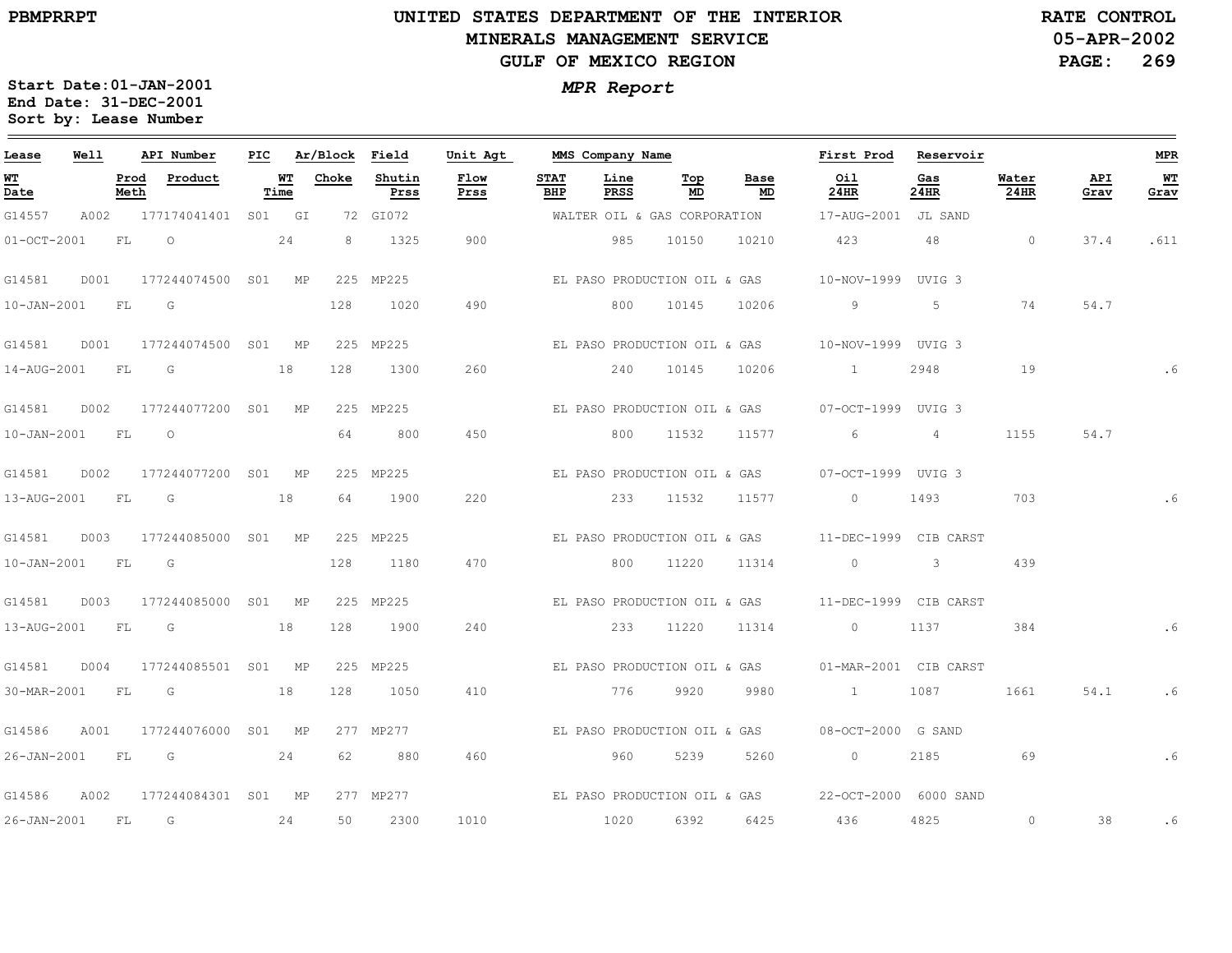### **UNITED STATES DEPARTMENT OF THE INTERIOR MINERALS MANAGEMENT SERVICEGULF OF MEXICO REGION**

**05-APR-2002 PAGE: 270 RATE CONTROL**

| Lease        | Well             |              | API Number                      |                   |       | PIC Ar/Block Field | Unit Agt MMS Company Name     |                    |                      |           |                              | First Prod Reservoir                                   |                                                                                                                                                                                                                                 |               |             | MPR         |
|--------------|------------------|--------------|---------------------------------|-------------------|-------|--------------------|-------------------------------|--------------------|----------------------|-----------|------------------------------|--------------------------------------------------------|---------------------------------------------------------------------------------------------------------------------------------------------------------------------------------------------------------------------------------|---------------|-------------|-------------|
| W'I'<br>Date |                  | Prod<br>Meth | Product                         | <b>WT</b><br>Time | Choke | Shutin<br>Prss     | Flow<br>Prss                  | <b>STAT</b><br>BHP | Line<br>PRSS         | Top<br>MD | Base<br>MD                   | Oil<br>24HR                                            | Gas<br>24HR                                                                                                                                                                                                                     | Water<br>24HR | API<br>Grav | $W$<br>Grav |
| G14586       |                  |              | A005 177244087101 S01 MP        |                   |       | 277 MP277          |                               |                    |                      |           | EL PASO PRODUCTION OIL & GAS | 26-JAN-2001 6000 SAND                                  |                                                                                                                                                                                                                                 |               |             |             |
|              | 31-JAN-2001 FL O |              | 24                              |                   | 27    | 1680               | 1105                          |                    | 960                  | 6208      | 6266                         | 743                                                    | 1013                                                                                                                                                                                                                            | $\sim$ 32     | 38          | .6          |
|              |                  |              |                                 |                   |       | 33 VK033           |                               |                    |                      |           |                              | EL PASO PRODUCTION OIL & GAS  12-SEP-1997 1380 MIOCENE |                                                                                                                                                                                                                                 |               |             |             |
|              | 10-JAN-2001 FL G |              |                                 |                   | 64    | 540                | 120                           |                    |                      |           |                              | 557 900 1384 1395 0                                    |                                                                                                                                                                                                                                 | 165 1895      |             |             |
|              | G14595 A001      |              | 608164027000 S01 VK             |                   |       | 121 VK121          |                               |                    |                      |           |                              | EL PASO PRODUCTION OIL & GAS 07-SEP-1997 1200 MIOCENE  |                                                                                                                                                                                                                                 |               |             |             |
|              | 10-JAN-2001 FL G |              |                                 |                   | 64    | 175                | 100                           | 487                |                      | 900 1200  | 1228                         | $\circ$                                                | 30                                                                                                                                                                                                                              | $\circ$       |             |             |
|              |                  |              |                                 |                   |       | 122 VK122          |                               |                    |                      |           |                              |                                                        |                                                                                                                                                                                                                                 |               |             |             |
|              | 10-JAN-2001 FL G |              |                                 |                   |       | 64 180             | 125                           |                    | 505 900 1268         |           | 1276                         | $\overline{0}$                                         | 48                                                                                                                                                                                                                              | $\circ$       |             |             |
|              | G14803 A001      |              | 427044029600 S01 BA             |                   |       | 377 BA397          | SEAGULL ENERGY E&P INC        |                    |                      |           |                              | 31-DEC-1996 BBH FB-A                                   |                                                                                                                                                                                                                                 |               |             |             |
|              | 03-SEP-2001 FL   |              | $\overline{\mathbb{G}}$         | 22                | 72    | 260                | 130                           |                    |                      | 310 6310  | 6358                         | $\overline{0}$ and $\overline{0}$                      | 519                                                                                                                                                                                                                             | $\circ$       |             | . 6         |
| G14833       | A001             |              | 427064036700 S01 GA             |                   |       | 300 GA301          | 754395019A APACHE CORPORATION |                    |                      |           |                              | 13-OCT-1996 RM-5 SAND                                  |                                                                                                                                                                                                                                 |               |             |             |
|              | 30-MAY-2001 FL G |              |                                 |                   | 22    | 5500               |                               |                    | 4175 700 13813       |           | 13851                        | 75                                                     | 4727 — 1727 — 1728 — 1729 — 1727 — 1727 — 1727 — 1727 — 1727 — 1727 — 1727 — 1727 — 1727 — 1727 — 1727 — 1727 — 1727 — 1727 — 1727 — 1727 — 1727 — 1727 — 1727 — 1727 — 1727 — 1727 — 1727 — 1727 — 1727 — 1727 — 1727 — 1727 — | 923           | 50.6        |             |
|              |                  |              | G14833 A003 427064040500 S02 GA |                   |       | 300 GA301          |                               |                    |                      |           |                              | 754395019A APACHE CORPORATION 27-SEP-1999 RM-3 SAND    |                                                                                                                                                                                                                                 |               |             |             |
|              | 30-MAY-2001 FL   |              | G                               |                   | 18    | 5000               | 850                           |                    |                      |           | 5473 700 13716 13734         | $4\overline{4}$                                        | 1317 — 1317 — 1317 — 1328 — 1328 — 1328 — 1328 — 1328 — 1328 — 1328 — 1328 — 1328 — 1328 — 1328 — 1328 — 1328 — 1328 — 1328 — 1328 — 1328 — 1328 — 1328 — 1328 — 1328 — 1328 — 1328 — 1328 — 1328 — 1328 — 1328 — 1328 — 1328 — | 2             | 51.3        |             |
| G14870       | A001             |              | 427084049900 SO1 HI             |                   |       | 202 HI199          |                               |                    |                      |           |                              | SPINNAKER EXPLORATION COMPAN 14-MAY-2000 ROB L-5 SAND  |                                                                                                                                                                                                                                 |               |             |             |
|              | 09-APR-2001 FL G |              |                                 |                   |       | 34 7825            | 5650                          |                    |                      |           |                              | 11323 1050 13132 13214 153                             |                                                                                                                                                                                                                                 | 30545 32      | 41.6        |             |
| G14870       | A002             |              | 427084050600 S01 HI             |                   |       | 202 HI199          |                               |                    |                      |           |                              | SPINNAKER EXPLORATION COMPAN 28-MAY-2000 ROB L-3 UPPER |                                                                                                                                                                                                                                 |               |             |             |
|              | 09-APR-2001 FL G |              |                                 |                   |       | 39 6550            | 4900                          |                    |                      |           |                              | ##### 1050 13622 13678 259                             |                                                                                                                                                                                                                                 | 38349 41      | 40.5        |             |
| G14870       | B001             |              | 427084051400 S01 HI             |                   |       | 202 HI202          |                               |                    |                      |           |                              | SPINNAKER EXPLORATION COMPAN 31-OCT-2000 DICS 12-2 FBA |                                                                                                                                                                                                                                 |               |             |             |
| 09-APR-2001  |                  | FL G         |                                 |                   | 48    | 2000               | 1100                          |                    | ##### 1050 7772 7846 |           |                              | $4\degree$                                             | 3821                                                                                                                                                                                                                            | $\sim$ 3      | 52.9        |             |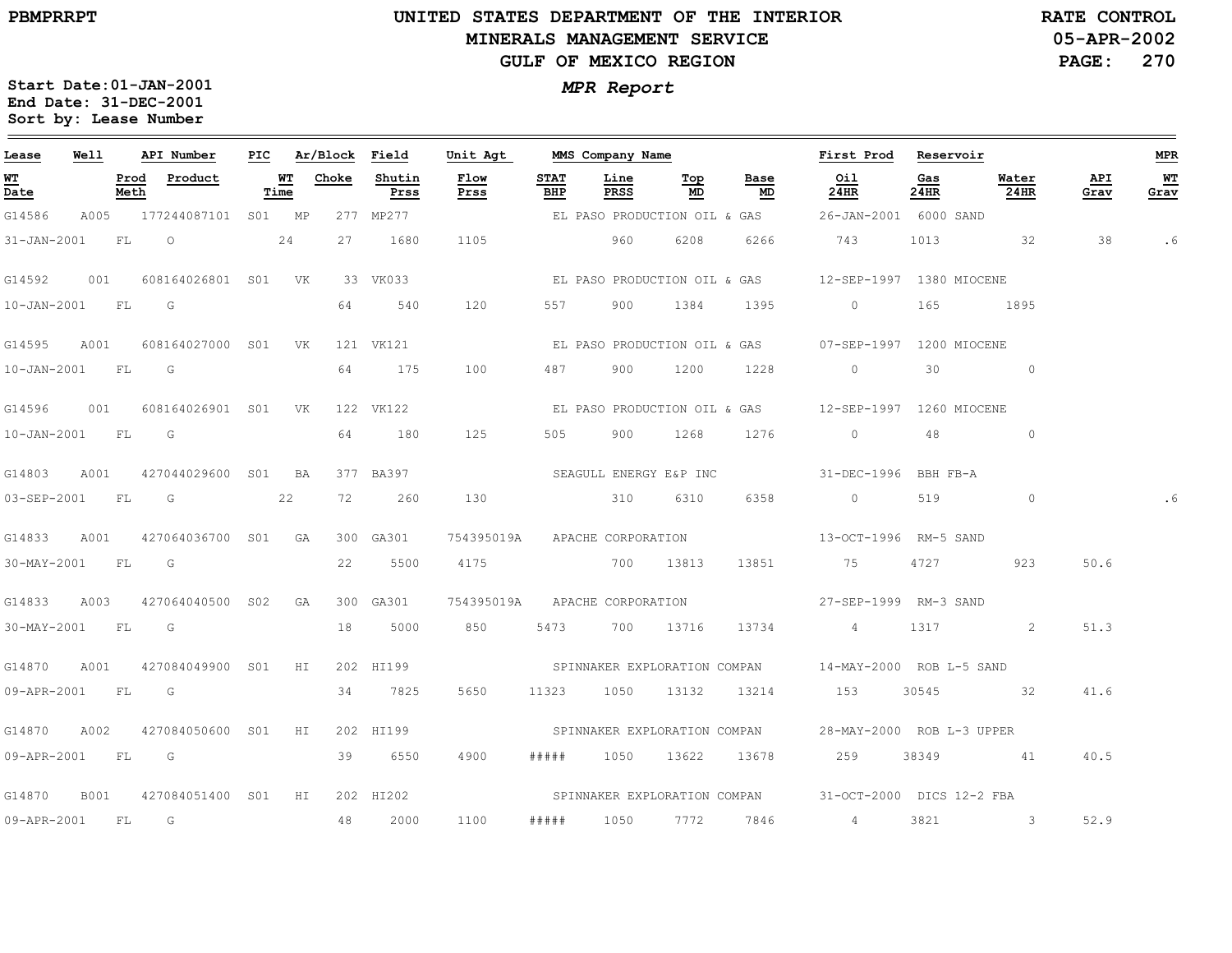### **UNITED STATES DEPARTMENT OF THE INTERIOR MINERALS MANAGEMENT SERVICEGULF OF MEXICO REGION**

**05-APR-2002PAGE: 271 RATE CONTROL**

| Lease                          | Well |              | API Number                       | PIC |            | Ar/Block | Field          | Unit Agt                    |                    | MMS Company Name |                              |                              | First Prod                                            | Reservoir   |                                                                                                                |                | <b>MPR</b> |
|--------------------------------|------|--------------|----------------------------------|-----|------------|----------|----------------|-----------------------------|--------------------|------------------|------------------------------|------------------------------|-------------------------------------------------------|-------------|----------------------------------------------------------------------------------------------------------------|----------------|------------|
| WT<br>$\overline{\text{Date}}$ |      | Prod<br>Meth | Product                          |     | WТ<br>Time | Choke    | Shutin<br>Prss | <b>Flow</b><br>Prss         | <b>STAT</b><br>BHP | Line<br>PRSS     | Тор<br>MD                    | Base<br>MD                   | Oil<br>24HR                                           | Gas<br>24HR | Water<br>24HR                                                                                                  | API<br>Grav    | WТ<br>Grav |
| G14870                         | A003 |              | 427084051503 S01 HI              |     |            |          | 202 HI199      |                             |                    |                  | SPINNAKER EXPLORATION COMPAN |                              |                                                       | # # # #     |                                                                                                                |                |            |
| $01 - SEP - 2001$              |      | FL           | G                                |     | 6          | 19       | 6075           | 5060                        |                    | 1350             | # # # #                      | # # # #                      | 66                                                    | 10130       | 44                                                                                                             | 38.3           | .626       |
| G14870                         | A004 |              | 427084052700 S01 HI              |     |            |          | 202 HI199      |                             |                    |                  |                              |                              | SPINNAKER EXPLORATION COMPAN 05-FEB-2001 ROB L-5 SAND |             |                                                                                                                |                |            |
| 14-MAR-2001                    |      | FL.          | G                                |     | 24         | 40       | 8250           | 6840                        |                    | 1545             | 13585                        | 13626                        | 181                                                   | 36288       | 66                                                                                                             | 41.6           | .64        |
| G14870                         | A005 |              | 427084053101 S01 HI              |     |            |          | 202 HI199      |                             |                    |                  |                              |                              | SPINNAKER EXPLORATION COMPAN 12-MAR-2001 ROB L-5 SAND |             |                                                                                                                |                |            |
| 22-MAR-2001                    |      | FL           | G                                |     | 24         | 30       | 7875           | 6700                        | #####              | 1545             | 14100                        | 14160                        | 135                                                   | 33568       | 47                                                                                                             | 41.6           | .64        |
| G14870                         | 007  |              | 427084053900 S01                 |     | HI         |          | 202 HI199      |                             |                    |                  | SPINNAKER EXPLORATION COMPAN |                              |                                                       | ####        |                                                                                                                |                |            |
| $07 - NOV - 2001$              |      | FL           | G                                |     | 8          | 16       | 10750          | 5200                        |                    | 1225             | # # # #                      | # # # #                      | 88                                                    | 4500        | 2000                                                                                                           | 40.6           | .6         |
| G14870                         | 007  |              | 427084053900 S02                 |     | H I        |          | 202 HI199      |                             |                    |                  |                              | SPINNAKER EXPLORATION COMPAN | 23-NOV-2001 ROB L-3                                   |             |                                                                                                                |                |            |
| 23-NOV-2001                    |      | <b>FL</b>    | $\overline{\mathsf{G}}$          |     | 8          | 21       | 5500           | 3500                        |                    | 1250             | 12676                        | 12698                        | 99                                                    | 11342       | 42                                                                                                             | 44.4           | .628       |
| G14883                         | A001 |              | 427104013100 S02                 |     | HI         |          | 130 HI131      | PRIME NATURAL RESOURCES INC |                    |                  |                              |                              | 25-AUG-2001 CRIS I SAND                               |             |                                                                                                                |                |            |
| 09-SEP-2001                    |      | FL           | G                                |     | 24         | 10       | 2760           | 1637                        |                    | 1190             | 7822                         | 7900                         | 6                                                     | 1208        | 225                                                                                                            | 46.5           | .601       |
| G14889                         | A003 |              | 427104013500 S01 HI A 243 HI244A |     |            |          |                |                             |                    |                  | SAMEDAN OIL CORPORATION      |                              | 25-FEB-2000 L-1 FB243WO                               |             |                                                                                                                |                |            |
| 28-JUN-2001 FL                 |      |              | $\overline{\mathbb{G}}$<br>24    |     |            | 26       | 730            | 450                         | 1999               | 1292             | 7450                         | 7468                         | $\sim$ 1 $\sim$ 1                                     | 1091        | 57.5 and 57.5 and 57.5 and 57.5 and 57.5 and 57.5 and 57.5 and 57.5 and 57.5 and 57.5 and 57.5 and 57.5 and 57 | 47.9           |            |
| G14889                         | A003 |              | 427104013500 S01 HI A 243 HI244A |     |            |          |                | SAMEDAN OIL CORPORATION     |                    |                  |                              |                              | 25-FEB-2000 L-1 FB243WO                               |             |                                                                                                                |                |            |
| $08 - DEC - 2001$              |      | <b>FL</b>    | G                                |     | 24         | 28       | 850            | 390                         | 1999               | 1176             | 7450                         | 7468                         | 1 57                                                  |             | 15                                                                                                             | 49.2           |            |
| G14913                         | A001 |              | 427114073500 S02 HI A 312 HI309A |     |            |          |                |                             |                    |                  | MILLENNIUM OFFSHORE GROUP IN |                              | 11-FEB-2001 ANG B-1 SAND                              |             |                                                                                                                |                |            |
| 05-MAR-2001 FL G               |      |              | 24                               |     |            | 18       | 1450           | 1400                        |                    | 1054             | 5022                         | 5038                         | $\sim$ 1                                              | 2842        | $\circ$                                                                                                        | $\overline{0}$ | .582       |
| G15050                         | 001D |              | 177004105100 D02 WC              |     |            |          | 33 WC033       |                             |                    |                  |                              |                              |                                                       |             |                                                                                                                |                |            |
| 04-SEP-2001 FL                 |      |              | G                                |     | 4          | 18       | 3705           | 2008                        |                    | 840 10391        |                              | 10424                        | 160                                                   | 8651        | 25                                                                                                             | 46.4           | .61        |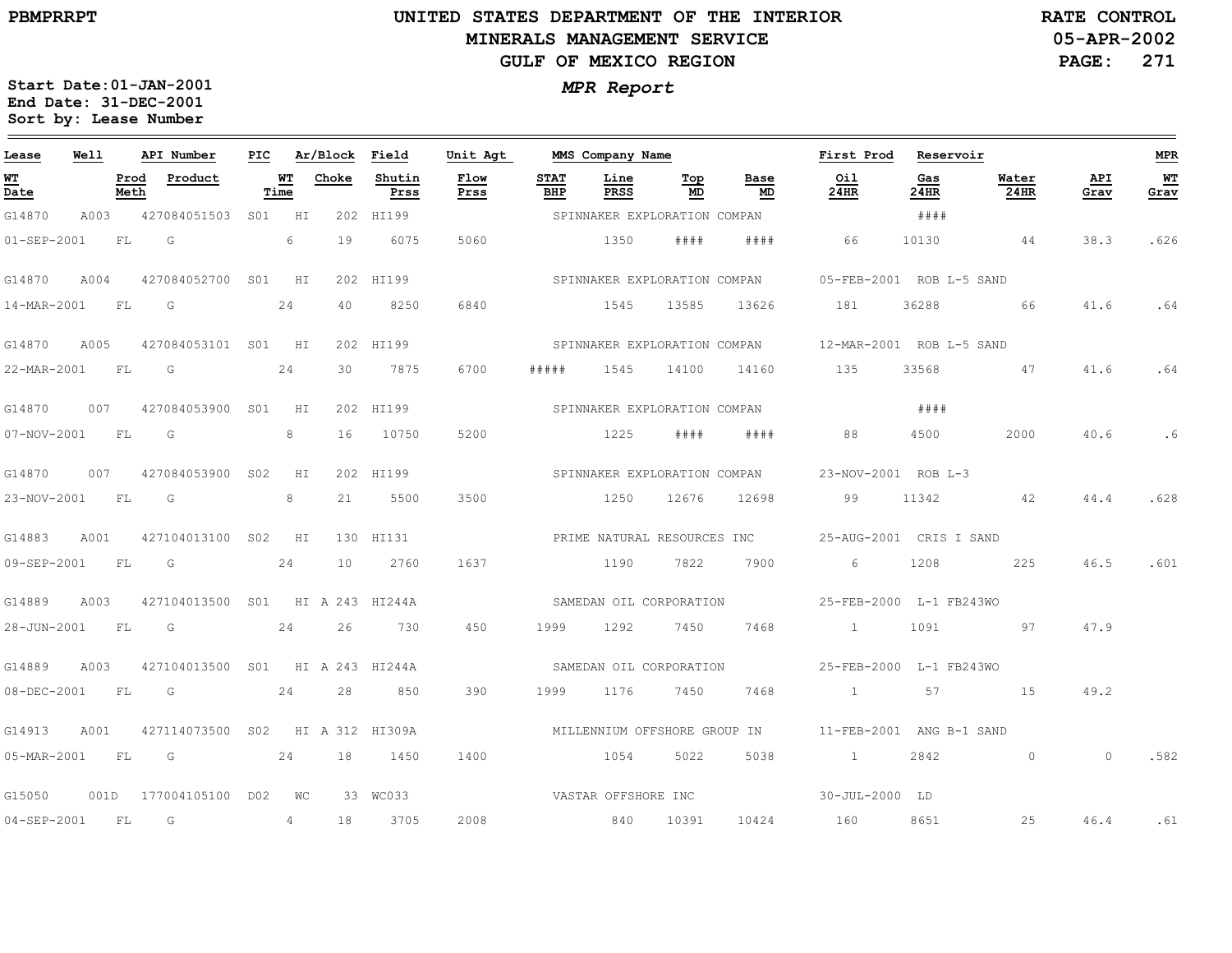### **UNITED STATES DEPARTMENT OF THE INTERIOR MINERALS MANAGEMENT SERVICEGULF OF MEXICO REGION**

**05-APR-2002PAGE: 272 RATE CONTROL**

| Lease             | Well |              | API Number                    | PIC |                | Ar/Block | Field          | Unit Agt     |                    | MMS Company Name     |                              |            | First Prod             | Reservoir   |                         |             | <b>MPR</b> |
|-------------------|------|--------------|-------------------------------|-----|----------------|----------|----------------|--------------|--------------------|----------------------|------------------------------|------------|------------------------|-------------|-------------------------|-------------|------------|
| WT<br>Date        |      | Prod<br>Meth | Product                       |     | WТ<br>Time     | Choke    | Shutin<br>Prss | Flow<br>Prss | <b>STAT</b><br>BHP | Line<br>PRSS         | Top<br>MD                    | Base<br>MD | Oil<br>24HR            | Gas<br>24HR | Water<br>24HR           | API<br>Grav | WT<br>Grav |
| G15050            |      |              | 001 177004105100 D01 WC       |     |                |          | 33 WC033       |              |                    | VASTAR OFFSHORE INC  |                              |            | $30 - JUL - 2000$      | LR          |                         |             |            |
| $04 - SEP - 2001$ |      | FL           | G                             |     | $\overline{4}$ | 18       | 2066           | 1383         |                    | 840                  | 10914                        | 10938      | 40                     | 4572        | 185                     | 44.4        | .61        |
| G15062            | A001 |              | 177004093600 D03 WC           |     |                |          | 182 WC146      |              |                    |                      | SENECA RESOURCES CORPORATION |            | 18-JAN-2001 CRISI 1B   |             |                         |             |            |
| 27-FEB-2001       |      | FL           | G                             |     | 24             | 15       | 3700           | 3325         | 3136               | 1120                 | 10992                        | 11030      | 64                     | 8359        | 14                      | 50.2        | .596       |
| G15097 AJ001      |      |              | 177024127300 D01 WC           |     |                |          | 494 WC498      |              |                    | MATRIX OIL & GAS INC |                              |            | 30-JUN-2001 ANG "B" LO |             |                         |             |            |
| 15-JUN-2001       |      | FL.          | G                             |     | 24             | 24       | 2350           | 2015         |                    | 980                  | 7033                         | 7103       | $7\overline{)}$        | 6253        | $\circ$                 | 44.4        | .6         |
| G15097 AJ001D     |      |              | 177024127300                  |     | DO2 WC         |          | 494 WC498      |              |                    | MATRIX OIL & GAS INC |                              |            | 30-JUN-2001 ANG "B" UP |             |                         |             |            |
| 15-JUN-2001       |      | FL           | G                             |     | 24             | 21       | 2250           | 1950         |                    | 980                  | 6903                         | 6928       | 10                     | 5500        | $\Omega$                | 44.4        | .6         |
| G15102            | A001 |              | 177024123400 S02 WC           |     |                |          | 515 WC540      |              |                    |                      | EL PASO PRODUCTION OIL & GAS |            | 19-DEC-2000 BUL-1 SAND |             |                         |             |            |
| 28-FEB-2001       |      | <b>FL</b>    | G                             |     | 24             | 40       | 3500           | 1800         |                    | 1160                 | 11504                        | 11588      | 39                     | 13406       | 521                     | 44          | .59        |
| G15104            | A001 |              | 177024110900 S01 WC           |     |                |          | 518 WC498      |              |                    |                      | SAMEDAN OIL CORPORATION      |            | 31-DEC-2000 L1-2B      |             |                         |             |            |
| $07 - JAN - 2001$ |      | FL           | G                             |     | 24             | 20       | 2560           | 2100         | 1472               | 1053                 | 8446                         | 8563       | 43                     | 8707        | $\overline{4}$          | 45.9        | .59        |
| G15104            | A001 |              | 177024110900 S01 WC           |     |                |          | 518 WC498      |              |                    |                      | SAMEDAN OIL CORPORATION      |            | 31-DEC-2000 L1-2B      |             |                         |             |            |
| 29-JUN-2001       |      | FL           | $\overline{\mathsf{G}}$       |     | 24             | 15       | 1190           | 940          | 1472               | 910                  | 8446                         | 8563       | $\overline{2}$         | 1458        | $\overline{1}$          | 48.8        |            |
| G15104            | A001 |              | 177024110900 S01 WC           |     |                |          | 518 WC498      |              |                    |                      | SAMEDAN OIL CORPORATION      |            | 31-DEC-2000 L1-2B      |             |                         |             |            |
| 30-DEC-2001       |      | <b>FL</b>    | $\overline{G}$                |     | 24             | 15       | 890            | 620          | 1472               | 1044                 | 8446                         | 8563       | $\sim$ 1 $\sim$        | 754         | 2                       | 49.3        |            |
| G15104            | A002 |              | 177024126800 S02 WC           |     |                |          | 518 WC498      |              |                    |                      | SAMEDAN OIL CORPORATION      |            | 22-FEB-2001 ANG B3 D   |             |                         |             |            |
| 17-MAR-2001 FL    |      |              | $\overline{\mathbb{G}}$<br>24 |     |                | 16       | 2840           | 2150         | #####              | 987                  | 8394                         | 8420       | $5\overline{)}$        | 3740        | $\overline{\mathbf{3}}$ | 50.2        | .562       |
| G15104            | A002 |              | 177024126800 S02 WC           |     |                |          | 518 WC498      |              |                    |                      | SAMEDAN OIL CORPORATION      |            | 22-FEB-2001 ANG B3 D   |             |                         |             |            |
| 19-JUN-2001       |      | $F_{\rm L}$  | G                             |     | 24             | 19       | 1660           | 1150         | #####              | 976                  | 8394                         | 8420       | $\frac{1}{1}$          | 2445        | 25                      | 48.8        |            |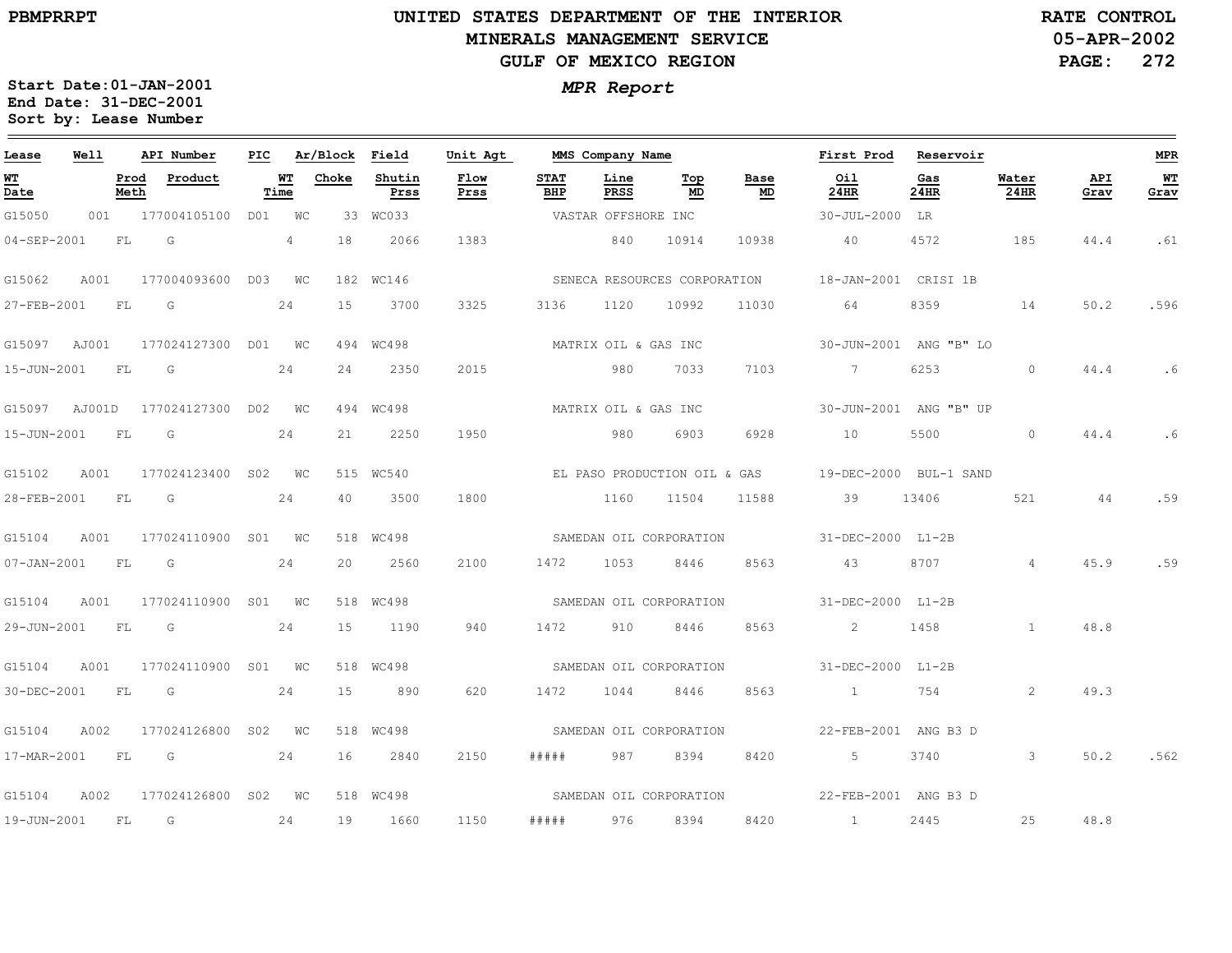### **UNITED STATES DEPARTMENT OF THE INTERIOR MINERALS MANAGEMENT SERVICEGULF OF MEXICO REGION**

**05-APR-2002PAGE: 273 RATE CONTROL**

| Lease             | Well |              | API Number                | PIC |             | Ar/Block        | Field          | Unit Agt                 |                    | MMS Company Name         |           |                              | First Prod                | Reservoir   |                            |             | <b>MPR</b> |
|-------------------|------|--------------|---------------------------|-----|-------------|-----------------|----------------|--------------------------|--------------------|--------------------------|-----------|------------------------------|---------------------------|-------------|----------------------------|-------------|------------|
| WT<br>Date        |      | Prod<br>Meth | Product                   |     | WТ<br>Time  | Choke           | Shutin<br>Prss | Flow<br>Prss             | <b>STAT</b><br>BHP | Line<br>PRSS             | Тор<br>MD | Base<br>MD                   | Oil<br>24HR               | Gas<br>24HR | Water<br>24HR              | API<br>Grav | WТ<br>Grav |
| G15104            | A002 |              | 177024126800 S02 WC       |     |             |                 | 518 WC498      |                          |                    | SAMEDAN OIL CORPORATION  |           |                              | 22-FEB-2001 ANG B3 D      |             |                            |             |            |
| 30-DEC-2001       |      | FL           | G                         |     | 24          | 19              | 1070           | 510                      | # # # # #          | 1044                     | 8394      | 8420                         | $\sim$ 1 $\sim$           | 926         | 104                        | 49.3        |            |
| G15118            | A001 |              | 177024109601 S01 WC       |     |             |                 | 615 WC615      |                          |                    | APACHE CORPORATION       |           |                              | 07-FEB-1997 6700' SAND    |             |                            |             |            |
| $01 - JUN - 2001$ |      | FL           | G                         |     |             | 64              | 580            | 300                      |                    | 868                      | 8065      | 8110                         | 2                         | 4949        | $\overline{\phantom{a}}$ 3 | 54.5        |            |
| G15118            |      |              | A003A 177024113900 S02    |     | $W_{\rm C}$ |                 | 615 WC615      |                          |                    | APACHE CORPORATION       |           |                              | 13-APR-1997 5850 UPPER SD |             |                            |             |            |
| 01-JUN-2001 FL    |      |              | G                         |     |             | 64              | 255            | 225                      |                    | 220                      | 6890      | 6984                         | $\Omega$                  | 18          | $\sim$ 0                   |             |            |
| G15118            | A005 |              | 177024124200 SO2          |     | WC          |                 | 615 WC615      |                          |                    | APACHE CORPORATION       |           |                              | 14-JAN-2001 5400'UT SAND  |             |                            |             |            |
| $01 - JUN - 2001$ |      | <b>FL</b>    | G                         |     |             | 44              | 1630           | 1040                     |                    | 867                      | 6100      | 6614                         | 11                        | 6925        | $\sim$ 1                   | 57.5        |            |
| G15120            |      |              | A001E 177024110000 S04 WC |     |             |                 | 631 WC617      |                          |                    |                          |           | MURPHY EXPLORATION & PRODUCT | 08-JAN-2001 C4-FB-A1      |             |                            |             |            |
| 13-JAN-2001 FL    |      |              | G                         |     | 12          | 12              | 2780           | 2500                     |                    | 850                      | 8948      | 8958                         | $\overline{0}$            | 2148        | 19                         |             |            |
| G15124            | 001  |              | 177024116900 S01 WC       |     |             |                 | 638 WC639      |                          |                    | DENBURY OFFSHORE INC     |           |                              | 31-DEC-1998 TRIM B        |             |                            |             |            |
| 31-AUG-2001       |      | <b>FL</b>    | $\overline{G}$            |     | 24          | 64              | 2100           | 440                      |                    | 940                      | 9878      | 9936                         | 37                        | 1454        | 523                        | 52.3        | .538       |
| G15141            | A001 |              | 177034088400 S01 EC       |     |             |                 | 161 EC160      |                          |                    | HALL-HOUSTON OIL COMPANY |           |                              | 01-FEB-2001 GI-2 SAND     |             |                            |             |            |
| 23-FEB-2001 FL    |      |              | $\overline{G}$            |     | 24          | 16              | 2900           | 2725                     |                    | 1120                     | 8744      | 8758                         | 38                        | 3884        | $\circ$                    | 61.5        | .6         |
| G15141            | A001 |              | 177034088400 S02 EC       |     |             |                 | 161 EC160      |                          |                    |                          |           | HALL-HOUSTON OIL COMPANY     | 02-APR-2001 GI-1 SAND     |             |                            |             |            |
| 24-APR-2001 FL    |      |              | G                         |     | 24          | 12 <sup>°</sup> | 3100           | 2800                     |                    | 1120                     | 8588      | 8604                         | $\sim$ 1                  | 3508        | 2                          |             | .6         |
| G15141            | A002 |              | 177034089200 S01 EC       |     |             |                 | 161 EC160      |                          |                    | HALL-HOUSTON OIL COMPANY |           |                              | 01-FEB-2001 8200' SAND    |             |                            |             |            |
|                   |      |              | 23-FEB-2001 FL G 24       |     |             | 18              | 2160           | 1690                     |                    | 1120 7320 7374           |           |                              | $\overline{0}$            | 5823        | $\circ$                    | $\circ$     |            |
| G15147            | B001 |              | 177044100600 S01 EC       |     |             |                 | 263 WC533      | HALL-HOUSTON OIL COMPANY |                    |                          |           |                              |                           | # # # #     |                            |             |            |
| 25-MAY-2001       |      | GL           | $\overline{G}$            |     | 24          | 22              | 1450           | 1200                     |                    | 955                      | # # # #   | ####                         | $\circ$                   | 3769        | $\mathbf{1}$               | 44.2        | .6         |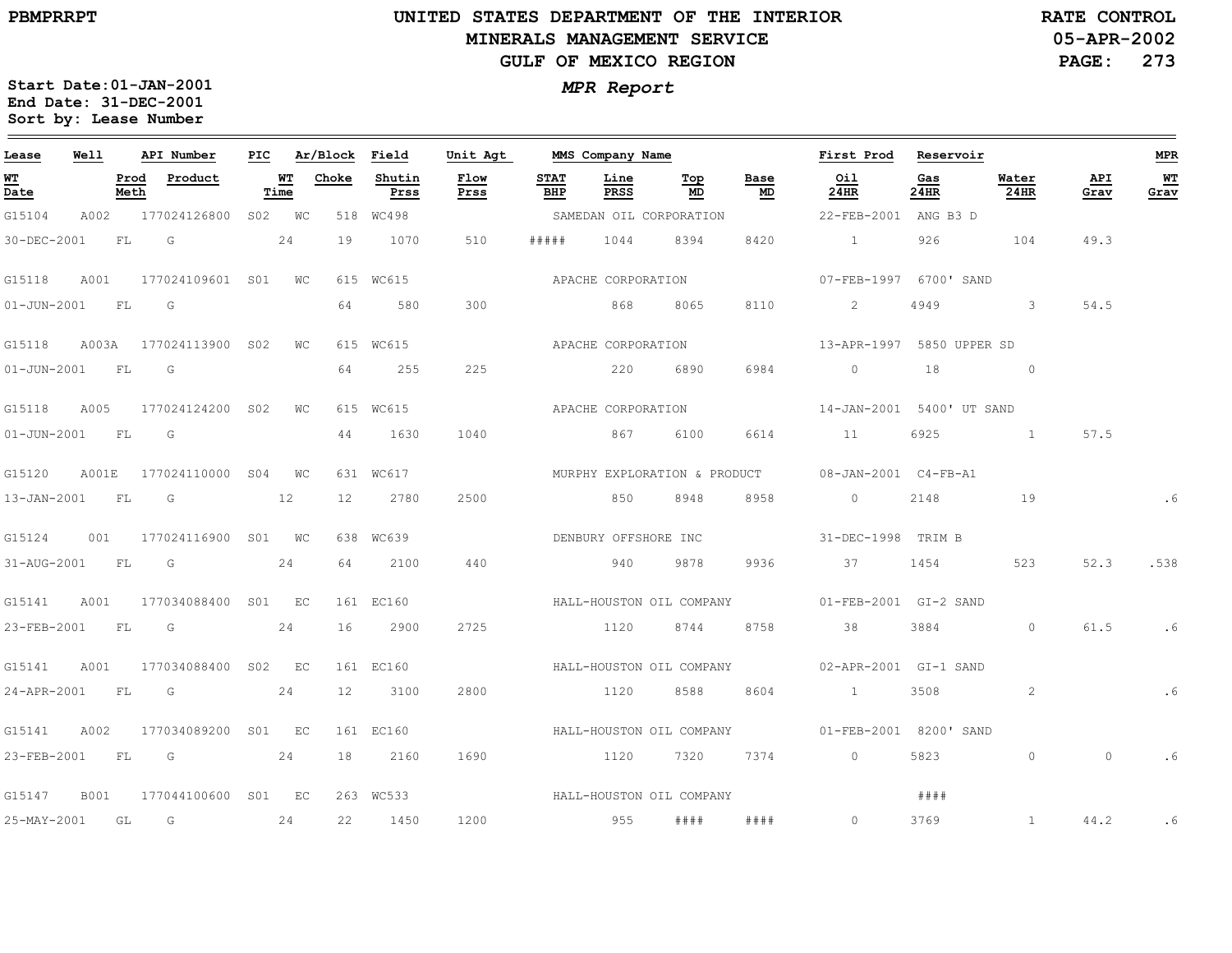### **UNITED STATES DEPARTMENT OF THE INTERIOR MINERALS MANAGEMENT SERVICEGULF OF MEXICO REGION**

**05-APR-2002RATE CONTROL**

**PAGE: 274**

| Lease            | Well |              | API Number               |            | PIC Ar/Block Field |                | Unit Agt     |                    | MMS Company Name         |           |            | First Prod                                          | Reservoir   |                |             | MPR        |
|------------------|------|--------------|--------------------------|------------|--------------------|----------------|--------------|--------------------|--------------------------|-----------|------------|-----------------------------------------------------|-------------|----------------|-------------|------------|
| WT<br>Date       |      | Prod<br>Meth | Product                  | WТ<br>Time | Choke              | Shutin<br>Prss | Flow<br>Prss | <b>STAT</b><br>BHP | Line<br>PRSS             | Тор<br>MD | Base<br>MD | Oil<br>24HR                                         | Gas<br>24HR | Water<br>24HR  | API<br>Grav | WT<br>Grav |
| G15147           |      |              | B002 177044101500 S01 EC |            |                    | 263 WC533      |              |                    | HALL-HOUSTON OIL COMPANY |           |            |                                                     | ####        |                |             |            |
| 25-MAY-2001      |      | GL           | $\overline{\mathbb{G}}$  | 24         | 6                  | 2250           | 1500         |                    | 955                      | # # # #   | # # # #    | $\circ$                                             | 533         | $\overline{0}$ | 49.4        | . 6        |
| G15147           | B002 |              | 177044101500 S02 EC      |            |                    | 263 WC533      |              |                    | HALL-HOUSTON OIL COMPANY |           |            |                                                     | ####        |                |             |            |
| 01-AUG-2001 FL   |      |              | $\overline{\mathbb{G}}$  | 24         | 19                 | 2400           | 1800         |                    | 987                      | # # # #   | # # # #    | $\circ$                                             | 4013        | $\sim$ 0       | 49.4        | .6         |
| G15156           |      |              | A003 177044103100 S01 EC |            |                    | 345 EC345      |              |                    | W & T OFFSHORE INC       |           |            | 08-OCT-2001 TRIM A-2 SAND                           |             |                |             |            |
| 26-OCT-2001 FL G |      |              |                          | 24         | 22                 | 2350           | 1950         | #####              | 1176                     | 5946      | 6008       | $\circ$                                             | 6349        | 5 <sub>5</sub> |             | .6         |
| G15158           | A002 |              | 177044102900 S01 EC      |            |                    | 360 EC360      |              |                    | W & T OFFSHORE INC       |           |            | 20-NOV-2001 LENTIC 1 SAND                           |             |                |             |            |
| 09-DEC-2001 FL   |      |              | in G                     | 24         | 14                 | 5000           | 4605         | #####              | 1180 12802               |           | 12875      | 235                                                 | 4625        | $\sim$ 0       |             | .6         |
| G15167           |      |              | 001 177054112200 S01 VR  |            |                    | 63 VR063       |              |                    |                          |           |            |                                                     |             |                |             |            |
| 04-MAY-2001 FL G |      |              |                          | 24         | 18                 | 3702           | 3282         | #####              | 700 9718 9782            |           |            | $\overline{0}$                                      | 6987        | <u>91</u>      |             | . 6        |
| G15167           | 001  |              | 177054112200 SO2 VR      |            |                    | 63 VR063       |              |                    |                          |           |            | ATP OIL & GAS CORPORATION 10-SEP-2001 CYCLAM-3 SAND |             |                |             |            |
| 28-SEP-2001 FL   |      |              | $\overline{\mathsf{G}}$  | 17         | 18                 | 2846           | 2559         | # # # # #          | 1000                     |           | 7923 7944  | $\sim$ 0                                            | 2584        | $\sim$ 0       |             | .59        |
| G15195           |      |              | B002 177054112900 S01 VR |            |                    | 248 VR249      |              |                    |                          |           |            | AVIARA ENERGY CORPORATION  22-JAN-2001 1900' SAND   |             |                |             |            |
|                  |      |              | 22-JAN-2001 FL G 24      |            | 38                 | 875            | 700          |                    |                          | 2598      | 3066       | $\overline{0}$                                      | 6300        | $\circ$        |             |            |
| G15195           | B002 |              | 177054112900 SO1 VR      |            |                    | 248 VR249      |              |                    |                          |           |            | AVIARA ENERGY CORPORATION  22-JAN-2001 1900' SAND   |             |                |             |            |
| 19-FEB-2001 FL   |      |              | $\overline{\mathbb{G}}$  | 4          | 36                 | 825            | 700          |                    | 1100                     | 2598      | 3066       | $\overline{0}$                                      | 4365        | $\circ$        |             | . 6        |
| G15195           | B003 |              | 177054113000 SO1 VR      |            |                    | 248 VR249      |              |                    |                          |           |            |                                                     |             |                |             |            |
|                  |      |              | 22-JAN-2001 FL G 24      |            | 58                 | 620            | 400          |                    |                          | 2270      | 2831       | $\overline{0}$                                      | 8600        | 10             |             |            |
| G15195           | B003 |              | 177054113000 SO1 VR      |            |                    | 248 VR249      |              |                    |                          |           |            | AVIARA ENERGY CORPORATION 22-JAN-2001 1750' SAND    |             |                |             |            |
| 19-FEB-2001 FL   |      |              | $\overline{G}$           | 4          | 50                 | 620            | 475          |                    | 1100                     |           | 2270 2831  | $\sim$ 0 $\sim$ 0 $\sim$                            | 8481        | $\circ$        |             | . 6        |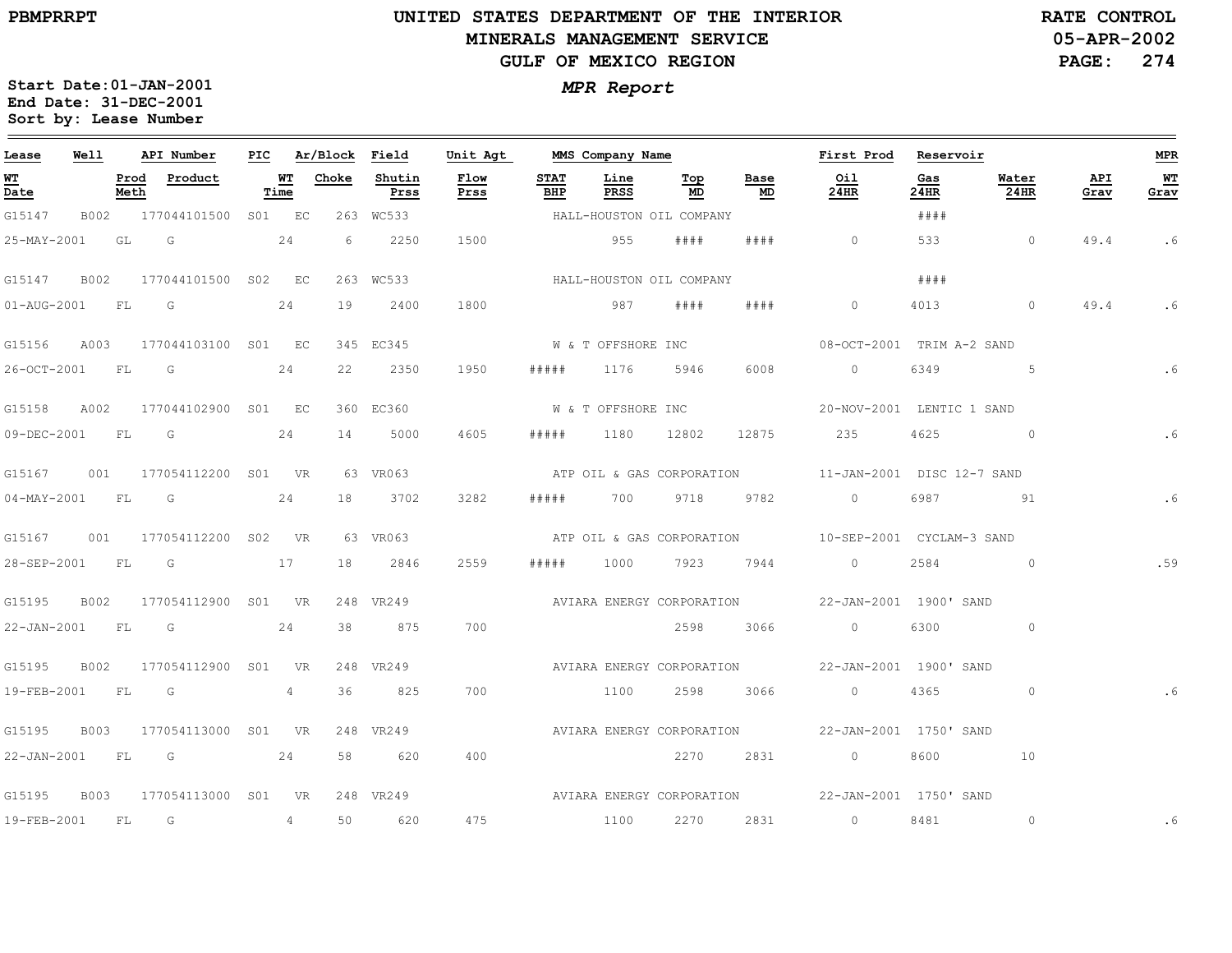**PBMPRRPT**

## **UNITED STATES DEPARTMENT OF THE INTERIOR MINERALS MANAGEMENT SERVICEGULF OF MEXICO REGION**

**05-APR-2002 PAGE: 275 RATE CONTROL**

| Lease                                                   | <b>Well</b> |      | API Number                       | PIC |                                              |    | Ar/Block Field       | Unit Agt               |                    | MMS Company Name       |                                  |                                   | First Prod Reservoir                                                                                                                                                                                                                                                                                                               |             |               |             | <b>MPR</b>  |
|---------------------------------------------------------|-------------|------|----------------------------------|-----|----------------------------------------------|----|----------------------|------------------------|--------------------|------------------------|----------------------------------|-----------------------------------|------------------------------------------------------------------------------------------------------------------------------------------------------------------------------------------------------------------------------------------------------------------------------------------------------------------------------------|-------------|---------------|-------------|-------------|
| $\overline{\mathbf{M}}$ $\overline{\mathbf{T}}$<br>Date |             | Meth | Prod Product                     |     | $\overline{\mathbf{W}}$ $\mathbf{T}$<br>Time |    | Choke Shutin<br>Prss | Flow<br>Prss           | <b>STAT</b><br>BHP | Line<br>PRSS           | $\underline{\mathbf{Top}}$<br>MD | Base<br>$\underline{\mathsf{MD}}$ | Oil<br>24HR                                                                                                                                                                                                                                                                                                                        | Gas<br>24HR | Water<br>24HR | API<br>Grav | $W$<br>Grav |
| G15201                                                  |             |      | A001 177064064403 S01 VR         |     |                                              |    | 281 EC271            |                        |                    | ST MARY ENERGY COMPANY |                                  |                                   | 07-JUN-1997 LENTIC C                                                                                                                                                                                                                                                                                                               |             |               |             |             |
| 10-APR-2001                                             |             |      | FL O                             |     |                                              | 64 | 1250                 | 280                    | 2876               | 805                    | 7164                             | 7244                              | 195                                                                                                                                                                                                                                                                                                                                | 100         | 502           | 31.8        |             |
|                                                         |             |      | G15201 A002 177064069201 S01 VR  |     |                                              |    | 281 EC271            |                        |                    | ST MARY ENERGY COMPANY |                                  |                                   | 19-JUN-1997 LENTIC C                                                                                                                                                                                                                                                                                                               |             |               |             |             |
| 11-APR-2001 FL 0                                        |             |      |                                  |     |                                              | 64 | 1100                 | 320                    | 1200               | 805 7139               |                                  | 7149                              | $\overline{0}$ and $\overline{0}$ and $\overline{0}$ and $\overline{0}$ and $\overline{0}$ and $\overline{0}$ and $\overline{0}$ and $\overline{0}$ and $\overline{0}$ and $\overline{0}$ and $\overline{0}$ and $\overline{0}$ and $\overline{0}$ and $\overline{0}$ and $\overline{0}$ and $\overline{0}$ and $\overline{0}$ and | 120         | 948           |             |             |
|                                                         |             |      | G15201 A003 177064078400 S01 VR  |     |                                              |    | 281 EC271            | ST MARY ENERGY COMPANY |                    |                        |                                  |                                   | 07-JUN-1997 LENTIC C                                                                                                                                                                                                                                                                                                               |             |               |             |             |
|                                                         |             |      | 03-APR-2001 FL G                 |     | 24                                           | 15 |                      | 2500                   |                    | 2900 8452              |                                  | 8613                              | $\overline{0}$                                                                                                                                                                                                                                                                                                                     | 3500 000    | 2             |             |             |
|                                                         |             |      | G15201 A003A 177064078400 S02 VR |     |                                              |    | 281 EC271            |                        |                    | ST MARY ENERGY COMPANY |                                  |                                   | 30-MAR-2001 LENTIC A                                                                                                                                                                                                                                                                                                               |             |               |             |             |
| 03-APR-2001 FL G                                        |             |      |                                  |     | 24                                           | 15 |                      | 2500                   |                    |                        | 7522                             | 7580                              | $\overline{0}$                                                                                                                                                                                                                                                                                                                     | 3500        | 2             |             |             |
|                                                         |             |      | G15201 A003A 177064078400 S02 VR |     |                                              |    | 281 EC271            |                        |                    | ST MARY ENERGY COMPANY |                                  |                                   | 30-MAR-2001 LENTIC A                                                                                                                                                                                                                                                                                                               |             |               |             |             |
| 10-APR-2001 FL G                                        |             |      |                                  |     |                                              |    | 16 2750              | 2550                   |                    | 805 7522               |                                  | 7580                              | $\overline{0}$                                                                                                                                                                                                                                                                                                                     |             | 2             |             |             |
|                                                         |             |      | G15201 A004 177064078500 S01 VR  |     |                                              |    | 281 EC271            |                        |                    | ST MARY ENERGY COMPANY |                                  |                                   | 09-JUN-1997 LENTIC C                                                                                                                                                                                                                                                                                                               |             |               |             |             |
| 17-APR-2001 FL G                                        |             |      |                                  |     |                                              | 64 | 1200                 | 240                    | 3100               | 805                    | 7750                             | 7898                              | $\sim$ $\sim$ $\sim$ $\sim$ $\sim$                                                                                                                                                                                                                                                                                                 | 600         | 494           | 51.3        |             |
|                                                         |             |      | G15231 001 177074080300 S01 SM   |     |                                              |    | 235 SM243            |                        |                    |                        |                                  |                                   | STONE ENERGY CORPORATION 524-DEC-2000 LWR CIB CARST                                                                                                                                                                                                                                                                                |             |               |             |             |
|                                                         |             |      | 30-JAN-2001 FL G                 |     | 24                                           |    | 15 4200              | 1075                   |                    |                        |                                  |                                   | 1000 12266 12318 81                                                                                                                                                                                                                                                                                                                |             | 6097 0 45     |             | .593        |
| G15239                                                  |             |      | A002 177094132600 S01 EI         |     |                                              |    | 39 EI057             |                        |                    |                        |                                  |                                   | UNION OIL COMPANY OF CALIFOR 16-OCT-2001 CIB CARST E                                                                                                                                                                                                                                                                               |             |               |             |             |
| 08-NOV-2001 FL G                                        |             |      |                                  |     | 24                                           |    | 24 8100              | 7950                   | # # # # #          |                        |                                  |                                   | 1050 15340 15417 0 19174                                                                                                                                                                                                                                                                                                           |             | 38            | 43.6        | .6          |
|                                                         |             |      | G15243 001 177094108501 S01 EI   |     |                                              |    | 147 EI147            |                        |                    |                        |                                  |                                   |                                                                                                                                                                                                                                                                                                                                    |             |               |             |             |
|                                                         |             |      | 11-JUN-2001 FL G 24              |     |                                              |    | 24 3860              | 3516                   |                    | 1100 10982             |                                  |                                   | 11000 167 5171 0                                                                                                                                                                                                                                                                                                                   |             |               | 54.6        | .629        |
|                                                         |             |      | G15243 001 177094108501 S01 EI   |     |                                              |    |                      |                        |                    |                        |                                  |                                   | 147 EI147 CHA PETROQUEST ENERGY LLC 25-MAY-2001 TEX X-1                                                                                                                                                                                                                                                                            |             |               |             |             |
| 11-NOV-2001 FL G                                        |             |      |                                  |     |                                              | 24 | 4100                 | 3582                   |                    | 920 10982              |                                  |                                   | 11000 208                                                                                                                                                                                                                                                                                                                          | 5074 60     | $\circ$       | 55.9        |             |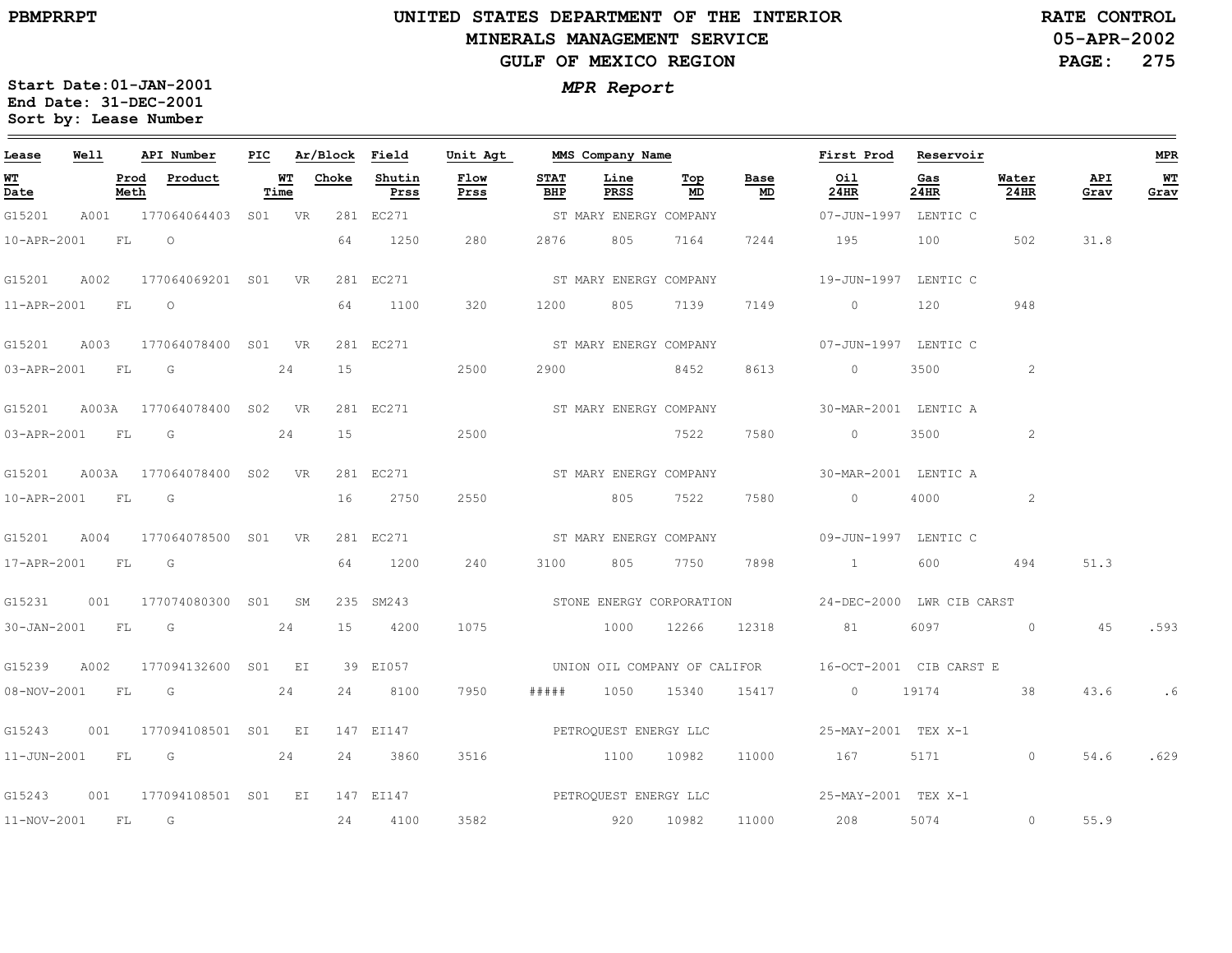### **UNITED STATES DEPARTMENT OF THE INTERIOR MINERALS MANAGEMENT SERVICEGULF OF MEXICO REGION**

**05-APR-2002PAGE: 276 RATE CONTROL**

| Lease            | Well      |              | API Number                                                                                                    | PIC |                    | Ar/Block Field |                | Unit Agt              |                    | MMS Company Name      |                              |                  | First Prod                                                | Reservoir             |                |             | MPR               |
|------------------|-----------|--------------|---------------------------------------------------------------------------------------------------------------|-----|--------------------|----------------|----------------|-----------------------|--------------------|-----------------------|------------------------------|------------------|-----------------------------------------------------------|-----------------------|----------------|-------------|-------------------|
| W'I'<br>Date     |           | Prod<br>Meth | Product                                                                                                       |     | <u> WТ</u><br>Time | Choke          | Shutin<br>Prss | Flow<br>Prss          | <b>STAT</b><br>BHP | Line<br>PRSS          | Тор<br>MD                    | Base<br>MD       | Oil<br>24HR                                               | Gas<br>24HR           | Water<br>24HR  | API<br>Grav | <b>WT</b><br>Grav |
| G15243           |           |              | 002 177094128101 S01 EI                                                                                       |     |                    |                | 147 EI147      |                       |                    | PETROQUEST ENERGY LLC |                              |                  |                                                           | 21-MAY-2001 BA-7 SAND |                |             |                   |
| 11-JUN-2001      |           | <b>FL</b>    | G                                                                                                             |     | 24                 | 19             | 7900           | 5153                  |                    | 1100                  | 15784                        | 15815            | 979                                                       | 12412                 | $\overline{0}$ | 40.3        | .624              |
| G15243           | 002       |              | 177094128101 S01 EI                                                                                           |     |                    |                | 147 EI147      |                       |                    | PETROOUEST ENERGY LLC |                              |                  |                                                           | 21-MAY-2001 BA-7 SAND |                |             |                   |
| 11-NOV-2001 FL   |           |              | $\overline{\mathsf{G}}$                                                                                       |     |                    | 19             | 7800           | 2875                  |                    | 920                   | 15784                        | 15815            | 355                                                       | 9368                  | $\overline{0}$ | 39.4        |                   |
| G15289           |           |              | P001 177114132102 S01 SS                                                                                      |     |                    |                | 210 SS208      |                       |                    |                       |                              |                  | UNION OIL COMPANY OF CALIFOR 22-DEC-2000 GLOBE M(D)03 RP1 |                       |                |             |                   |
| 02-APR-2001      | <b>FL</b> |              | G                                                                                                             |     | 4                  | 11             | 5686           | 2216                  |                    | 1148 17080            |                              | 17150            | 46                                                        | 5850                  | 12             | 48.5        | .61               |
| G15289           | P001      |              | 177114132102 SO2 SS                                                                                           |     |                    |                | 210 SS208      |                       |                    |                       |                              |                  | UNION OIL COMPANY OF CALIFOR 21-OCT-2001 BUL(1)06-02 RP1  |                       |                |             |                   |
| 17-DEC-2001      |           | FL           | G                                                                                                             |     | 24                 | 31             | 3100           | 3077                  |                    | 1320                  | 12942                        | 12972            | 179                                                       | 11344                 | $\sim$ 2       | 44.9        | .6                |
| G15303           | A001      |              | 177124061200 S01 SS                                                                                           |     |                    |                | 296 EI322      |                       |                    | MCMORAN OIL & GAS LLC |                              |                  |                                                           | 29-JUN-2001 ANG"B"3B  |                |             |                   |
| 30-JUL-2001      |           | FL           | in Green Green Green Green Green Street Street Street Street Street Street Street Street Street Street Street |     | 20                 | 14             | 6000           | 5500                  | # # # # #          | 1222                  | 9799                         | 9830             | 182 12627 0                                               |                       |                | 47.3        | .603              |
| G15303           | A002      |              | 177124061400 S01 SS                                                                                           |     |                    |                | 296 EI322      | MCMORAN OIL & GAS LLC |                    |                       |                              |                  |                                                           | 29-JUN-2001 ANG"B"3A  |                |             |                   |
| 29-JUL-2001 FL   |           |              | <b>G</b>                                                                                                      |     | 20                 | 13             | 5900           | 5700                  | #####              | 1222                  | 9908                         | 9947             | 281                                                       |                       | 12628 0        | 47.3        | .584              |
| G15323           | C003      |              | 177154102401 S01 ST                                                                                           |     |                    |                | 186 ST186      |                       |                    |                       | DEVON SFS OPERATING INC      |                  | 17-JAN-2001 C-7 B SAND                                    |                       |                |             |                   |
| 26-MAR-2001 FL G |           |              | 24                                                                                                            |     |                    | 25             | 6200           | 3625                  |                    | 1000                  | 13336                        | 13372            | 674 12140                                                 |                       | 560            | 42          | .6                |
| G15327           | A003      |              | 177164025900 S01 ST                                                                                           |     |                    |                | 236 ST235      |                       |                    |                       |                              |                  | ENERGY RESOURCE TECHNOLOGY I 08-JAN-2000 3100' SAND       |                       |                |             |                   |
| 03-JUN-2001 FL   |           |              | G                                                                                                             |     |                    | 64             | 970            | 620                   | 1300               | 998                   | 5120                         | 5155             | $\overline{0}$                                            | 717                   | 126            |             |                   |
| G15336           | 003       |              | 177164026700 S01 ST                                                                                           |     |                    |                | 250 ST250      |                       |                    |                       | MAGNUM HUNTER PRODUCTION INC |                  | 12-APR-2001 5100' SAND                                    |                       |                |             |                   |
| 15-APR-2001 FL G |           |              | 24                                                                                                            |     |                    | 41             | 2945           | 2800                  | # # # # #          | 920                   | 4840                         | 4916             | 1 10344                                                   |                       | 28             | 52.4        | .6                |
| G15353           | A001      |              | 177174040500 D03 GI                                                                                           |     |                    |                | 68 GI068       |                       |                    |                       |                              | OCEAN ENERGY INC |                                                           | 13-AUG-2001 9700 RA   |                |             |                   |
| 16-SEP-2001 FL   |           |              | $\overline{O}$                                                                                                |     | 24                 | 28             | 1890           | 1180                  |                    | 13212                 |                              | 13237            | 1249                                                      | 587                   | $\circ$        | 35.3        | .6                |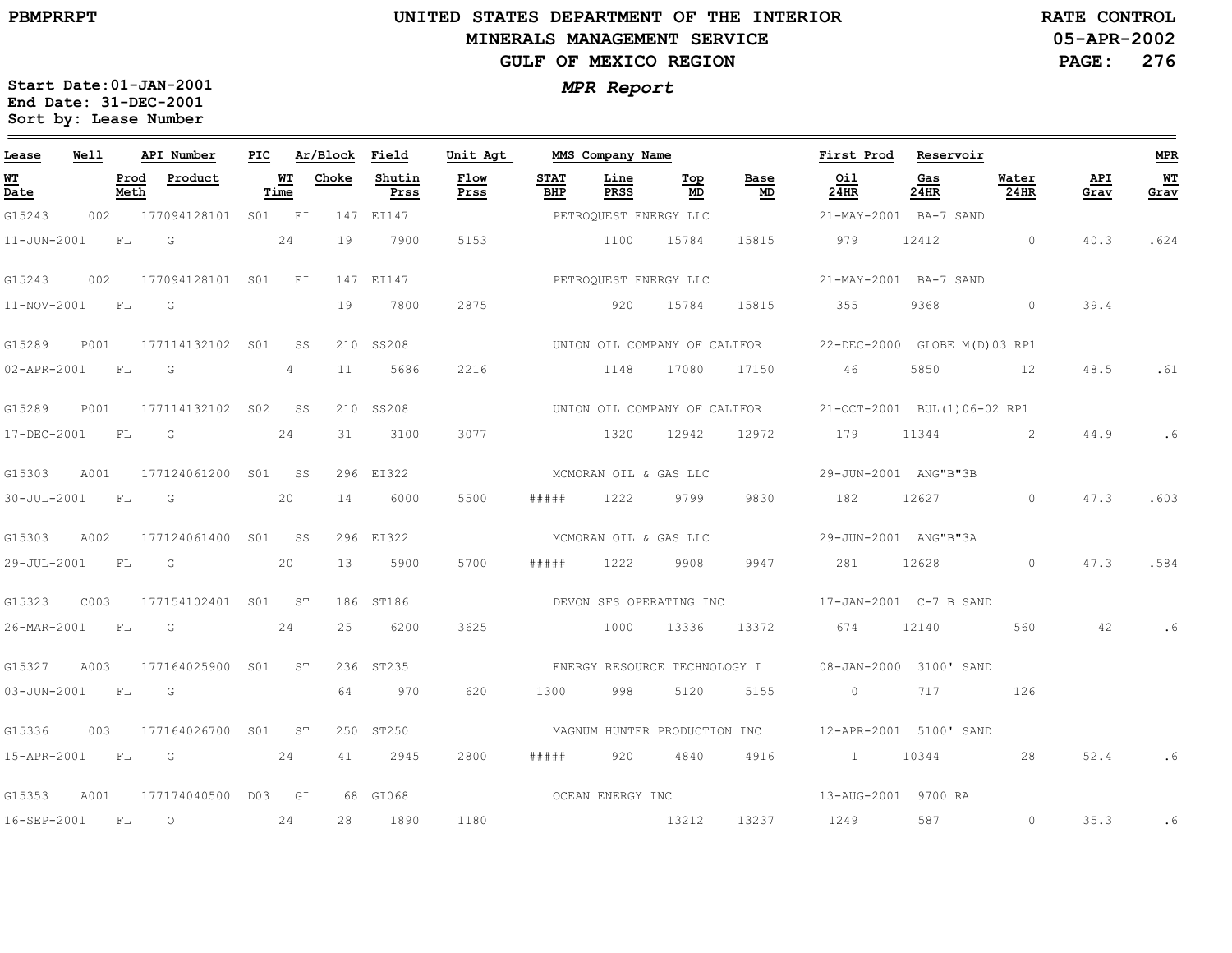### **UNITED STATES DEPARTMENT OF THE INTERIOR MINERALS MANAGEMENT SERVICEGULF OF MEXICO REGION**

**05-APR-2002PAGE: 277 RATE CONTROL**

| Lease             | Well |              | API Number                | PIC |            | Ar/Block | Field          | Unit Agt              |                    | MMS Company Name             |           |                              | First Prod                               | Reservoir   |               |             | <b>MPR</b>   |
|-------------------|------|--------------|---------------------------|-----|------------|----------|----------------|-----------------------|--------------------|------------------------------|-----------|------------------------------|------------------------------------------|-------------|---------------|-------------|--------------|
| WT<br>Date        |      | Prod<br>Meth | Product                   |     | WT<br>Time | Choke    | Shutin<br>Prss | Flow<br>Prss          | <b>STAT</b><br>BHP | Line<br><b>PRSS</b>          | Тор<br>MD | Base<br>MD                   | Oil<br>24HR                              | Gas<br>24HR | Water<br>24HR | API<br>Grav | $WT$<br>Grav |
| G15387            |      |              | A003 177244075201 S01 MP  |     |            |          | 250 MP223      |                       |                    |                              |           | EL PASO PRODUCTION OIL & GAS | 30-NOV-1999 BIG HUM                      |             |               |             |              |
| $10 - JAN - 2001$ |      |              | FL G                      |     |            | 128      | 2300           | 800                   |                    | 960                          | 10448     | 10468                        | 108                                      | 11          | 1386          | 54.7        |              |
| G15387            | A003 |              | 177244075201 S01 MP       |     |            |          | 250 MP223      |                       |                    |                              |           | EL PASO PRODUCTION OIL & GAS | 30-NOV-1999 BIG HUM                      |             |               |             |              |
| 12-AUG-2001       |      | FL           | G                         |     | 18         | 20       | 2300           | 550                   |                    | 405                          | 10448     | 10468                        | $\circ$                                  | 521         | 978           |             | .6           |
| G15387            |      |              | B001D 177244077100 D02 MP |     |            |          | 250 MP250      |                       |                    |                              |           | EL PASO PRODUCTION OIL & GAS | 25-MAY-1999 DISCORBIS 12                 |             |               |             |              |
| 10-JUL-2001 FL    |      |              | G                         |     | 18         | 64       | 1300           | 390                   |                    | 400                          | 6993      | 7036                         | $\sim$ 0                                 | 1400        | 174           |             | .6           |
| G15387            | B001 |              | 177244077100 D01 MP       |     |            |          | 250 MP250      |                       |                    |                              |           | EL PASO PRODUCTION OIL & GAS | 25-MAY-1999 UVIG 3                       |             |               |             |              |
| 13-AUG-2001 FL    |      |              | G                         |     | 18         | 64       | 1300           | 470                   |                    | 400                          | 9684      | 9854                         | $\circ$                                  | 3583        |               |             | .6           |
| G15387            |      |              | A009 177244082500 S01 MP  |     |            |          | 250 MP223      |                       |                    | EL PASO PRODUCTION OIL & GAS |           |                              | 13-OCT-1998 CIB CARST                    |             |               |             |              |
| $10 - JAN - 2001$ |      |              | FL G                      |     |            | 128      | 800            | 340                   |                    | 960                          | 9968      | 10122                        | 82                                       |             | 10            | 54.7        |              |
| G15387            | A009 |              | 177244082500 S01          |     | MP         |          | 250 MP223      |                       |                    |                              |           |                              |                                          |             |               |             |              |
| 13-AUG-2001       |      | FL           | G                         |     | 4          | 128      | 730            | 350                   |                    | 345                          | 9968      | 10122                        | 6                                        | 2207        | 54            |             | .6           |
| G15395            | A001 |              | 177244085701 S01 MP       |     |            |          | 275 MP290      |                       |                    | VASTAR RESOURCES INC.        |           |                              | 29-JUN-2001 10800'SAND                   |             |               |             |              |
| 03-AUG-2001 FL G  |      |              |                           |     | 24         | 26       | 6364           | 5086                  |                    | 1045 12308                   |           | 12370                        | 1742                                     | 34950 34950 | $\circ$       | 46          | .82          |
| G15395            | A002 |              | 177244086100 S01 MP       |     |            |          | 275 MP290      | VASTAR RESOURCES INC. |                    |                              |           |                              | 18-JUL-2001 11100'SAND                   |             |               |             |              |
| 03-AUG-2001 FL    |      |              | $\overline{\mathbb{G}}$   |     | 24         | 26       | 6820           | 5076                  |                    | 708 11540                    |           | 11632                        | 2973                                     | 36800       | $\circ$       | 43.2        | .642         |
| G15403            | 001  |              | 608154010001 S03 MO       |     |            |          | 991 MO991      |                       |                    | CHEVRON USA INC              |           |                              | 31-OCT-1998 LOW/MD JAMES                 |             |               |             |              |
|                   |      |              | 28-JUN-2001 FL G 24       |     |            |          | 73 3810        | 1588                  |                    | 4368 1451 15038              |           | 15236                        | $6\overline{6}$                          |             | 8668 182      |             |              |
| G15403            | 001  |              | 608154010001 S03 MO       |     |            |          | 991 MO991      |                       |                    |                              |           |                              | CHEVRON USA INC 31-OCT-1998 LOW/MD JAMES |             |               |             |              |
| 05-OCT-2001       |      | <b>FL</b>    | $\overline{G}$            |     | 24         | 65       | 3810           | 1450                  |                    | 4368 1339 15038              |           | 15236                        | $\sim$ 3                                 | 4835        | 102           |             | .62          |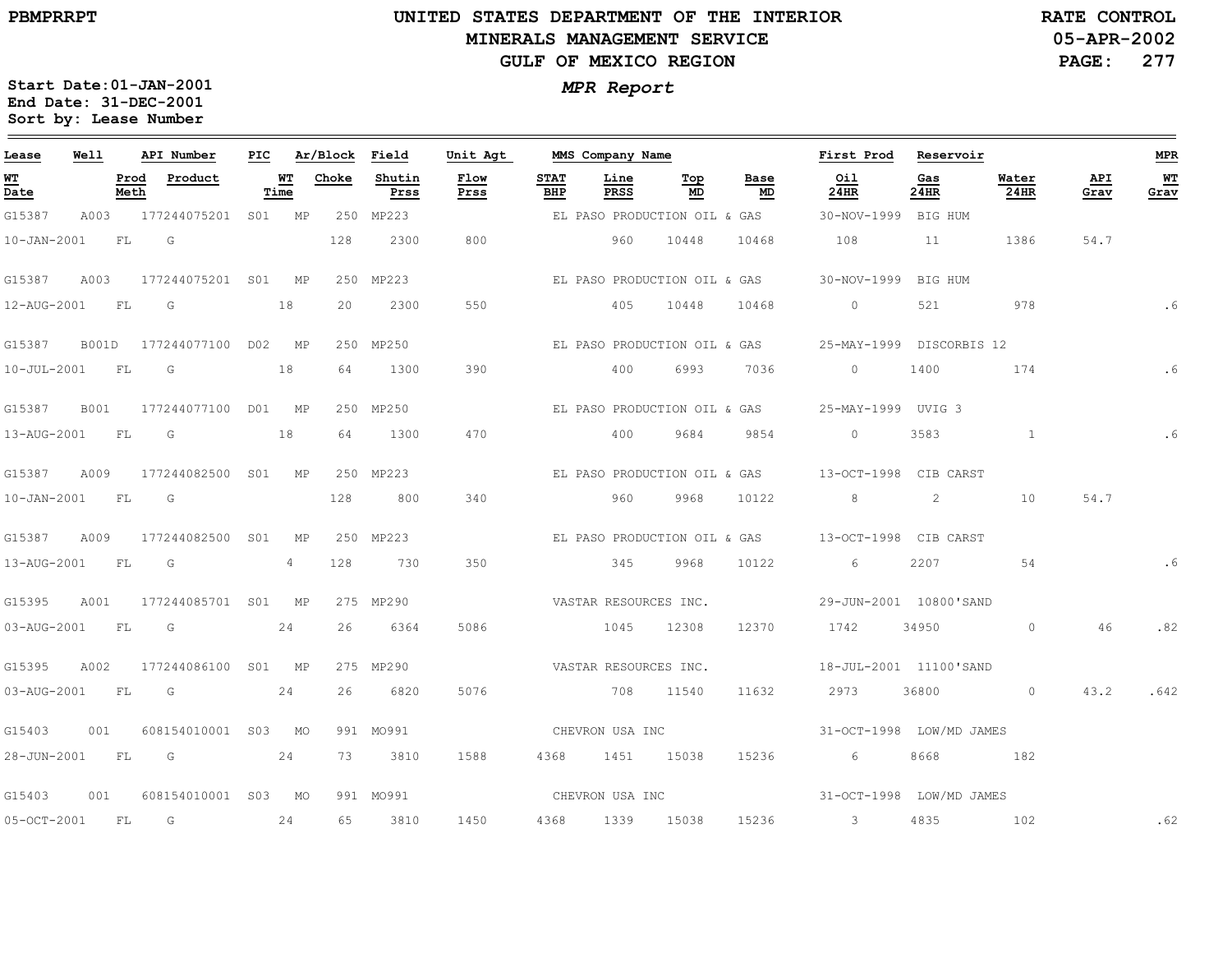**PBMPRRPT**

## **UNITED STATES DEPARTMENT OF THE INTERIOR MINERALS MANAGEMENT SERVICEGULF OF MEXICO REGION**

**05-APR-2002PAGE: 278 RATE CONTROL**

| Lease             | <b>Well</b> |      | API Number                      |      | PIC Ar/Block Field |                | Unit Agt     |                    |                  |                  | MMS Company Name                  | First Prod Reservoir                               |                |                                 |             | MPR        |
|-------------------|-------------|------|---------------------------------|------|--------------------|----------------|--------------|--------------------|------------------|------------------|-----------------------------------|----------------------------------------------------|----------------|---------------------------------|-------------|------------|
| <b>WT</b><br>Date |             | Meth | Prod Product                    | Time | <b>WT</b> Choke    | Shutin<br>Prss | Flow<br>Prss | <b>STAT</b><br>BHP | Line<br>PRSS     | Top<br>MD        | Base<br>$\underline{\mathsf{MD}}$ | Oil<br>24HR                                        | Gas<br>$24$ HR | Water<br>24HR                   | API<br>Grav | WT<br>Grav |
| G15403            |             | 002  | 608154011300 S01 MO             |      |                    | 991 MO991      |              |                    |                  |                  |                                   |                                                    |                |                                 |             |            |
|                   |             |      | 28-JUN-2001 FL G 24             |      |                    | 90 4243        | 1720         |                    | 4915 1572 16432  |                  |                                   | 16706 8                                            |                | 7585 180                        |             |            |
| G15403            | 002         |      | 608154011300 S01 MO             |      |                    | 991 MO991      |              |                    |                  |                  |                                   |                                                    |                |                                 |             |            |
| 06-OCT-2001 FL G  |             |      | 24                              |      |                    | 75 4243        | 1508         |                    |                  |                  |                                   | 4915 1394 16432 16706 8                            |                | 6310 202                        |             | .62        |
|                   |             |      | G15403 003 608154012100 S01 MO  |      |                    | 991 MO991      |              |                    |                  |                  |                                   | CHEVRON USA INC 15-AUG-2001 LOW/MD JAMES           |                |                                 |             |            |
|                   |             |      | 02-SEP-2001 FL G 24             |      |                    | 65 3414        |              |                    |                  |                  |                                   | 1412 1389 16812 16866 0 2185 820                   |                |                                 |             | .62        |
|                   |             |      | G15403 003 608154012100 S01 MO  |      |                    | 991 MO991      |              |                    |                  |                  | CHEVRON USA INC                   | 25-NOV-2001 LOW/MD JAMES                           |                |                                 |             |            |
| 01-DEC-2001 FL G  |             |      |                                 | 24   |                    | 61 4286        | 3055         |                    |                  |                  |                                   | 1652 16657 16693 0 13218                           |                | 5 <sub>1</sub> < 5 <sub>2</sub> |             | .62        |
|                   |             |      | G15404 001 608154011500 S01 MO  |      |                    | 992 MO991      |              |                    |                  | CHEVRON USA INC  |                                   | 12-JAN-2001 LOW/MD JAMES                           |                |                                 |             |            |
|                   |             |      | 31-JAN-2001 FL G 24             |      | 60                 | 5345           | 2525         | # # # # #          |                  | 1619 15172 15258 |                                   | $0 \t 11814 \t 224$                                |                |                                 |             | .62        |
|                   |             |      | G15404 001 608154011500 S01 MO  |      |                    | 992 MO991      |              |                    |                  |                  |                                   | CHEVRON USA INC $12-\text{JAN}-2001$ LOW/MD JAMES  |                |                                 |             |            |
| 21-JUN-2001 FL G  |             |      |                                 | 24   | 85                 | 5345           | 1889         |                    | ##### 1671 15172 |                  |                                   | 15258 5 11928 119                                  |                |                                 |             |            |
|                   |             |      | G15404 001 608154011500 S01 MO  |      |                    | 992 MO991      |              |                    |                  |                  |                                   | CHEVRON USA INC $12-\text{JAN}-2001$ LOW/MD JAMES  |                |                                 |             |            |
|                   |             |      | 04-OCT-2001 FL G 24             |      |                    | 96 5345        | 1485         |                    |                  |                  |                                   | ##### 1428 15172 15258 5 10052                     |                | 98                              |             | .62        |
|                   |             |      | G15459 A025 608174090300 S01 MC |      |                    | 21 MC020       |              |                    |                  |                  |                                   | TAYLOR ENERGY COMPANY THE SEPTEC-2000 L RG         |                |                                 |             |            |
|                   |             |      | 09-JAN-2001 FL 0 12             |      |                    | 12 3100        | 2310         |                    |                  | 11580            | 11702                             | 519                                                | 2345           | 16                              | 21          | .65        |
| G15459 A026       |             |      | 608174090600 S03 MC             |      |                    | 21 MC020       |              |                    |                  |                  |                                   | TAYLOR ENERGY COMPANY 15-APR-2001 L RG             |                |                                 |             |            |
|                   |             |      | 22-APR-2001 FL 0 24             |      |                    | 20 1850        | 1387         |                    |                  | 11069            | 11128                             | 409 701 11                                         |                |                                 | 22.3        | .6         |
|                   |             |      | G15464 001 608174088600 S01 MC  |      |                    | 68 MC068       |              |                    |                  |                  |                                   | WALTER OIL & GAS CORPORATION 31-JAN-2001 3500'SAND |                |                                 |             |            |
|                   |             |      | 22-JAN-2001 FL G 24             |      |                    | 64 1570        | 1420         |                    |                  |                  |                                   | ##### 3638 3688 0 10612                            |                | $\circ$                         |             |            |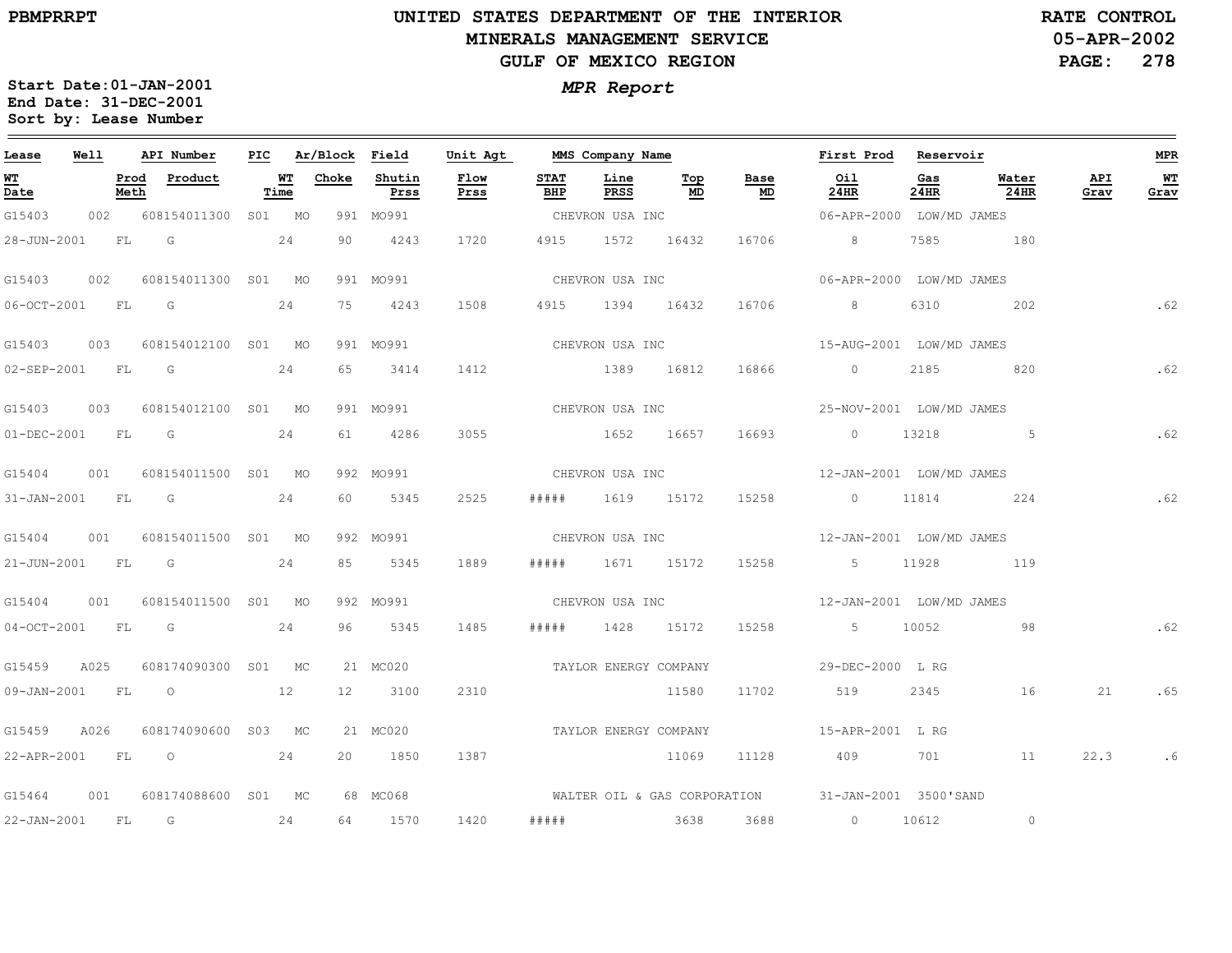28-AUG-2001

FL

O

6

16

6823

6193

**Start Date:01-JAN-2001**

**Sort by: Lease Number** 

### **UNITED STATES DEPARTMENT OF THE INTERIOR MINERALS MANAGEMENT SERVICEGULF OF MEXICO REGION**

**05-APR-2002PAGE: 279 RATE CONTROL**

**MPR**

 $\equiv$ 

**WT Grav**

.634

.62

.62

.7

.7

.7

.7

*MPR Report* **End Date: 31-DEC-2001**

| Lease          | Well        |              | API Number          | PIC    |                 |       | Ar/Block Field | Unit Agt     |             | MMS Company Name   |                    |                              | First Prod  | Reservoir                    |               |             |
|----------------|-------------|--------------|---------------------|--------|-----------------|-------|----------------|--------------|-------------|--------------------|--------------------|------------------------------|-------------|------------------------------|---------------|-------------|
| WТ<br>Date     |             | Prod<br>Meth | Product             | Time   | WT              | Choke | Shutin<br>Prss | Flow<br>Prss | STAT<br>BHP | Line<br>PRSS       | Тор<br>MD          | Base<br>MD                   | Oil<br>24HR | Gas<br>24HR                  | Water<br>24HR | API<br>Grav |
| G15464         | 001         |              | 608174088600        | S01 MC |                 |       | 68 MC068       |              |             |                    |                    | WALTER OIL & GAS CORPORATION |             | 31-JAN-2001 3500'SAND        |               |             |
| 13-SEP-2001    | FT.         |              | G                   |        | 2.4             | 26    | 4525           | 4140         | #####       | 1111               | 3638               | 3688                         | 920         | 11430                        | $\Omega$      | 56.4        |
| G15540         | A001        |              | 608114020800 S01 GC |        |                 |       | 89 GC045       |              |             | APACHE CORPORATION |                    |                              |             | 01-DEC-1998 AA40 SAND        |               |             |
| 25-SEP-2001    | $F_{\rm T}$ |              | $\Omega$            |        | 24              | 26    | 980            | 639          |             |                    | 10230              | 10280                        | 419         | 290                          | 357           | 29.8        |
| G15540         | A002        |              | 608114023700        | D01 GC |                 |       | 89 GC045       |              |             |                    | APACHE CORPORATION |                              |             | 22-NOV-1999 AA10 SAND        |               |             |
| 23-SEP-2001    | FL          |              | $\circ$             |        | 24              | 16    | 2925           | 667          |             |                    | 10793              | 10928                        | 406         | 150                          | 66            | 28.4        |
| G15562         | 002         |              | 608114025201 S01    |        | GC <sub>1</sub> |       | 236 GC236      |              |             |                    | CHEVRON USA INC    |                              |             | 31-JUL-2001 B-4.5 TERRANCE   |               |             |
| 21-AUG-2001 FL |             |              | $\circ$             |        | $\overline{4}$  | 8     | 7133           | 7033         |             |                    | 15550              | 15672                        | 3582        | $4266$ 0                     |               | 35          |
| G15562         | 002         |              | 608114025201 S01 GC |        |                 |       | 236 GC236      |              |             | CHEVRON USA INC    |                    |                              |             | 31-JUL-2001 B-4.5 TERRANCE   |               |             |
| 30-DEC-2001    | FL          |              | $\circ$             |        | 24              | 6     | 11590          | 6008         |             | 5808               | 15550              | 15672                        | 3556        | 4231 0                       |               | 33.4        |
| G15563         | 001         |              | 608114023101 S01    |        | GC <sub>1</sub> |       | 237 GC236      |              |             | CHEVRON USA INC    |                    |                              |             | 02-AUG-2001 B-4 GRABEN NORTH |               |             |
| 28-AUG-2001    | $F_{\rm T}$ |              | $\circ$             |        | 6               | 32    | 6156           | 5581         |             | 16680              |                    | 16962                        | 6568        | 7316                         | $\Omega$      | 33          |
| G15563         | 001         |              | 608114023101 S01    |        | GC              |       | 237 GC236      |              |             |                    | CHEVRON USA INC    |                              |             | 02-AUG-2001 B-4 GRABEN NORTH |               |             |
| 29-DEC-2001    | FT.         |              | $\Omega$            |        | 24              | 5     | 11527          | 2701         |             | 2.592              | 16680              | 16962                        | 1471        | 1747                         | $\Omega$      | 31.1        |
| G15563         | 002         |              | 608114024100        | S01    | GC <sub>1</sub> |       | 237 GC236      |              |             | CHEVRON USA INC    |                    |                              |             | B-4 GRABEN EAST              |               |             |
| 21-AUG-2001    | <b>FL</b>   |              | $\overline{O}$      |        | 8               | 32    | 6806           | 5703         |             | 15735              |                    | 15836                        | 17459       | 18978 0                      |               | 34.3        |
| G15563         | 002         |              | 608114024100 S01 GC |        |                 |       | 237 GC236      |              |             | CHEVRON USA INC    |                    |                              |             | B-4 GRABEN EAST              |               |             |
| 30-DEC-2001    | FL          |              | $\circ$             |        | 24              | 48    | 10461          | 4698         |             | 4781 15735         |                    | 15836                        | 19533       | 25799 0                      |               | 32.7        |
| G15563         | 003         |              | 608114024702 S01    |        | GC              |       | 237 GC236      |              |             | CHEVRON USA INC    |                    |                              |             | B-4 GRABEN SOUTH             |               |             |

18322

18420

7712

9932

0

33.7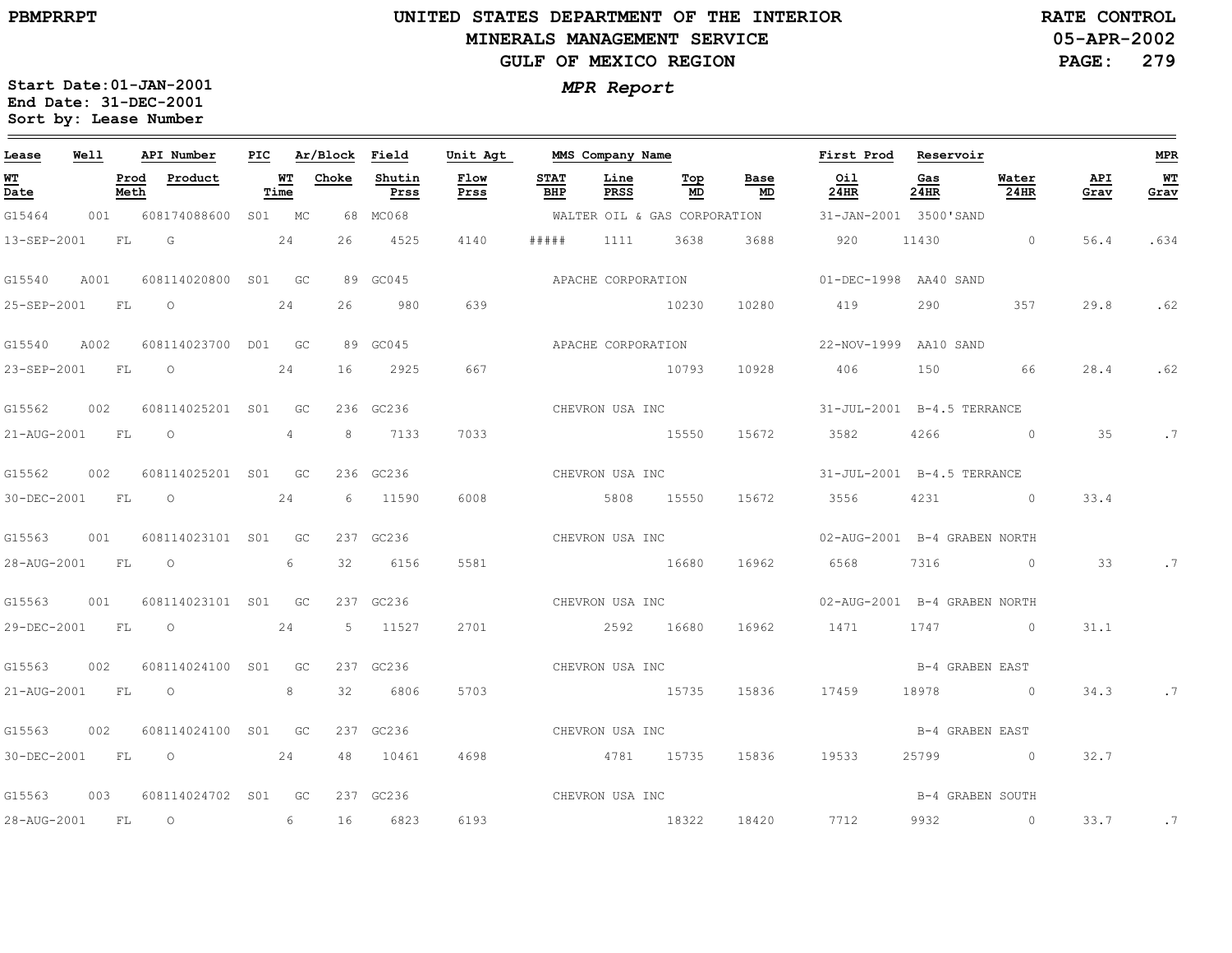### **UNITED STATES DEPARTMENT OF THE INTERIOR MINERALS MANAGEMENT SERVICEGULF OF MEXICO REGION**

**05-APR-2002PAGE: 280 RATE CONTROL**

| Lease       | Well        |              | API Number                       | PIC |            | Ar/Block Field |                | Unit Agt                     |                    | MMS Company Name             |           |                              | First Prod               | Reservoir   |                  |             | <b>MPR</b> |
|-------------|-------------|--------------|----------------------------------|-----|------------|----------------|----------------|------------------------------|--------------------|------------------------------|-----------|------------------------------|--------------------------|-------------|------------------|-------------|------------|
| WT<br>Date  |             | Prod<br>Meth | Product                          |     | WT<br>Time | Choke          | Shutin<br>Prss | Flow<br>Prss                 | <b>STAT</b><br>BHP | Line<br>PRSS                 | Top<br>MD | Base<br>MD                   | Oil<br><b>24HR</b>       | Gas<br>24HR | Water<br>24HR    | API<br>Grav | WT<br>Grav |
| G15563      | 003         |              | 608114024702 S01 GC              |     |            |                | 237 GC236      |                              |                    | CHEVRON USA INC              |           |                              |                          |             | B-4 GRABEN SOUTH |             |            |
| 25-DEC-2001 |             | FL           | $\circ$                          |     | 24         | 24             | 11979          | 4341                         |                    | 4149                         | 18322     | 18420                        | 8948                     | 9977        | $\Omega$         | 32.6        |            |
| G15703      | A001        |              | 427134009700 S01 PN              |     |            |                | 912 PN912      |                              |                    | AVIARA ENERGY CORPORATION    |           |                              | 14-SEP-2001 1950' SAND   |             |                  |             |            |
| 03-OCT-2001 |             | FL           | G                                |     | 12         | 38             | 900            | 830                          |                    | 785                          | 2515      | 3380                         | $\circ$                  | 4910        | $\mathbf{1}$     |             | .562       |
| G15703      | A002        |              | 427134009800 S01 PN              |     |            |                | 912 PN912      |                              |                    | AVIARA ENERGY CORPORATION    |           |                              | 14-SEP-2001 2400' SAND   |             |                  |             |            |
| 10-OCT-2001 |             | FL           | G                                |     | 12         | 26             | 950            | 440                          |                    | 853                          | 3055      | 3656                         | $\circ$                  | 788         | 432              |             | .564       |
| G15740      | A001        |              | 427064039200 S02 GA              |     |            |                | 151 GA151      |                              |                    | MARINER ENERGY INC           |           |                              | 08-JUL-2001 MA-6 SAND    |             |                  |             |            |
| 04-AUG-2001 |             | FL           | G                                |     | 24         | 2.0            | 4500           | 3650                         |                    | 1000                         | 10410     | 10500                        | 756                      | 4669        | $\Omega$         | 49.6        | .692       |
| G15742      | 004         |              | 427064041501 S02 GA              |     |            |                | 225 GA239      |                              |                    | WALTER OIL & GAS CORPORATION |           |                              | 12-FEB-2001 ROB L-1 SAND |             |                  |             |            |
| 11-SEP-2001 |             | FL           | $\overline{G}$                   |     | 24         | 10             | 4175           | 1490                         |                    | 1200                         | 8241      | 8265                         | 62                       | 11          | 8                | 48.4        | .588       |
| G15781      | 002         |              | 427084051000 S01                 |     |            | HI A 7 HI199   |                |                              |                    |                              |           | SPINNAKER EXPLORATION COMPAN | 30-SEP-2000 ROB L5 SAND  |             |                  |             |            |
| 09-APR-2001 |             | FL           | G                                |     |            | 34             | 7500           | 5175                         | #####              | 1050                         | 14078     | 14159                        | 61                       | 21495       | 454              | 35.5        |            |
| G15781      | A001        |              | 427084052101 S01 HI A 7 HI199    |     |            |                |                |                              |                    | SPINNAKER EXPLORATION COMPAN |           |                              | 16-MAY-2001 ROB M-2 SAND |             |                  |             |            |
| 17-MAY-2001 |             | FL.          | G                                |     | 24         |                | 24 11400       | 10200                        | # # # # #          | 1200                         | 16516     | 16560                        | 24                       | 30234       | 64               | 29.9        | .642       |
| G15781      | A002        |              | 427084053300 S02                 |     |            | HI A 7 HI199   |                | SPINNAKER EXPLORATION COMPAN |                    |                              |           |                              | 28-JUN-2001 ROB L-2 SAND |             |                  |             |            |
| 28-JUN-2001 |             | FL.          | G                                |     | 6          | 32             | 9350           | 8725                         | # # # # #          | 1200                         | 12580     | 12634                        | 101                      | 19201       | 42               | 41.6        | .6         |
| G15805      | <b>B008</b> |              | 427114082702 S01 HI A 264 HI271A |     |            |                |                |                              |                    | EL PASO PRODUCTION OIL & GAS |           |                              | 06-FEB-2001 LENTIC SAND  |             |                  |             |            |
| 28-FEB-2001 |             | FL           | 24<br>$\overline{G}$             |     |            | 63             | 1500           | 1150                         | # # # # #          | 1081                         | 7582      | 7832                         | 19                       | 13902       |                  | 53.3        | .56        |
| G15815      | A001        |              | 427114075800 D01 HI A 329 HI330A |     |            |                |                | OCEAN ENERGY INC             |                    |                              |           |                              | 29-JUN-2001 4700 FB-A    |             |                  |             |            |
| 23-SEP-2001 |             | FL.          | G                                |     | 12         | 34             | 1288           | 962                          | 1925               | 1150                         | 5050      | 5070                         | $\sim$ 1                 | 5762        | $\circ$          | 44.8        | .57        |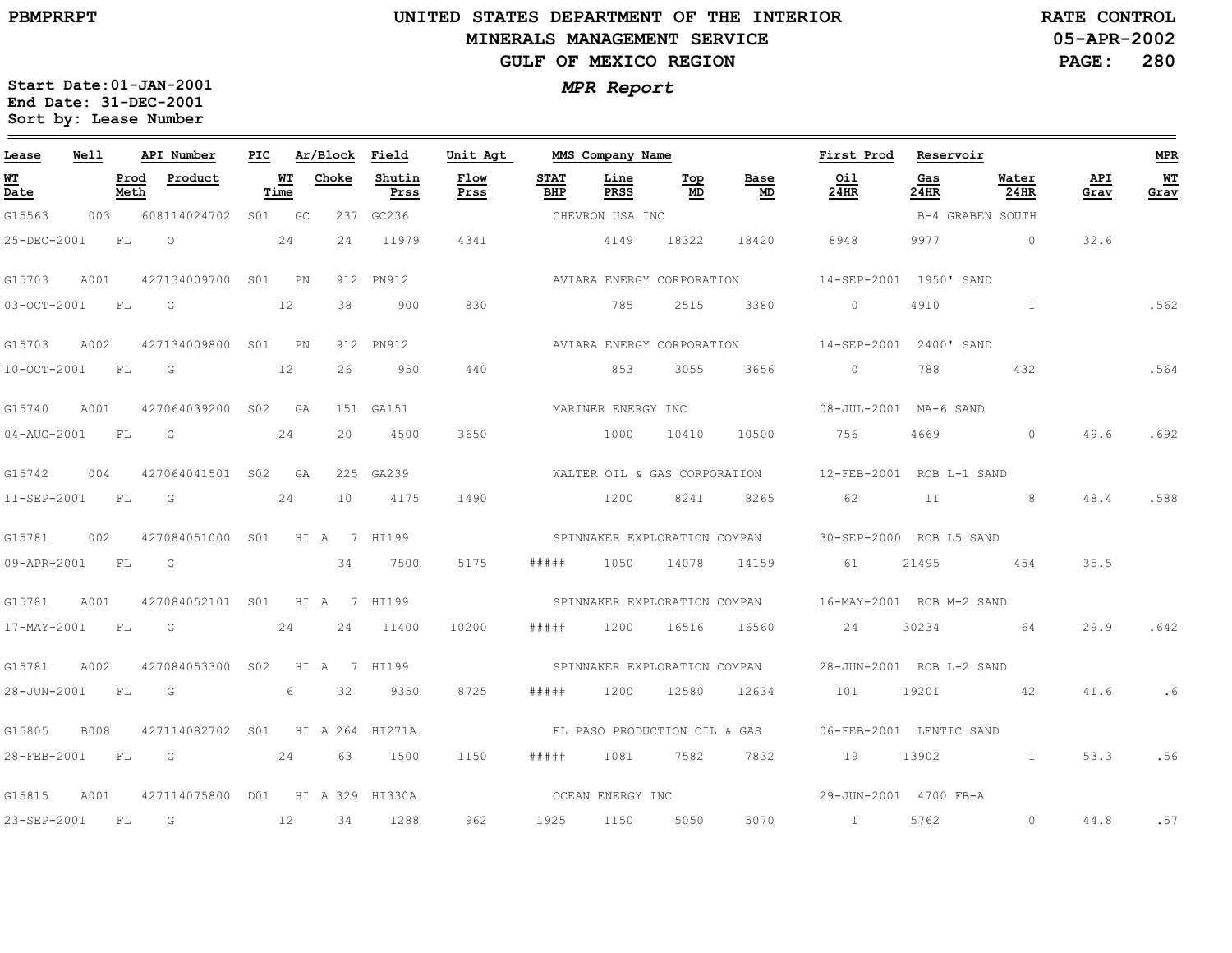### **UNITED STATES DEPARTMENT OF THE INTERIOR MINERALS MANAGEMENT SERVICEGULF OF MEXICO REGION**

**05-APR-2002PAGE: 281 RATE CONTROL**

| Lease             | Well |      | API Number                       |                   | PIC Ar/Block Field |                     | Unit Agt         |                    | MMS Company Name      |                                        |                           | First Prod Reservoir                                   |             |                 |             | <b>MPR</b> |
|-------------------|------|------|----------------------------------|-------------------|--------------------|---------------------|------------------|--------------------|-----------------------|----------------------------------------|---------------------------|--------------------------------------------------------|-------------|-----------------|-------------|------------|
| <u>WT</u><br>Date |      | Meth | Prod Product                     | <b>WT</b><br>Time | Choke              | Shutin<br>Prss      | Flow<br>Prss     | <b>STAT</b><br>BHP | Line<br>PRSS          | $\underline{\operatorname{Top}}$<br>MD | Base<br>MD                | 0i1<br>24HR                                            | Gas<br>24HR | Water<br>24HR   | API<br>Grav | WT<br>Grav |
| G15815            |      |      | A001D 427114075800               |                   |                    | D02 HI A 329 HI330A |                  |                    | OCEAN ENERGY INC      |                                        |                           | 29-JUN-2001 4500 FB-A                                  |             |                 |             |            |
| 23-SEP-2001       |      | FL   | G                                | 9                 | 44                 | 1786                | 1141             | 1875               | 1150                  | 4767                                   | 4820                      | 6                                                      | 11928       | 2               | 42.9        | .56        |
| G15815            | A002 |      | 427114076000 S01 HI A 329 HI330A |                   |                    |                     |                  |                    | OCEAN ENERGY INC      |                                        |                           | 29-JUN-2001 4200 FB-B                                  |             |                 |             |            |
| 03-SEP-2001       |      | FL   | $\overline{G}$                   | 12                | 37                 | 1519                | 1077             | 1760               | 1150                  | 5214                                   | 5340                      | $\overline{2}$                                         | 4690        | 379             | 44.3        | .595       |
| G15815            | A003 |      | 427114082400 S01 HI A 329 HI330A |                   |                    |                     | OCEAN ENERGY INC |                    |                       |                                        |                           | 01-JUL-2001 4200 FB-C                                  |             |                 |             |            |
| 29-AUG-2001 FL    |      |      | G                                | 12                | 31                 | 1294                | 1023             | #####              | 1150                  | 6256                                   | 6392                      | $\sim$ 2                                               | 5266        | 93              | 44.4        | .586       |
| G15852            | 001  |      | 608074018100 S01 GB              |                   |                    | 200 GB200           |                  |                    |                       | AMERADA HESS CORPORATION               |                           | 02-JAN-2001 CRIS S LOBE 2                              |             |                 |             |            |
| 07-FEB-2001 FL    |      |      | G                                | 24                | 42                 | 6928                | 6420             |                    | 1212                  | 12260                                  | 12346                     | 774                                                    | 24852       | 23              | 47.3        | .575       |
| G15891            | 001  |      | 608074016300 S01 GB              |                   |                    | 409 GB409           |                  |                    |                       |                                        | ATP OIL & GAS CORPORATION | 14-SEP-2001 6300' LOWER SAND                           |             |                 |             |            |
| 25-SEP-2001 FL    |      |      | $\overline{O}$                   | 24                | 32                 | 2710                | 2497             | 2298               | 6402                  |                                        | 6514                      | 4020                                                   | 4154        | $\circ$         | 37          | .65        |
| G15891            | 003  |      | 608074063500 S01 GB              |                   |                    | 409 GB409           |                  |                    |                       |                                        | ATP OIL & GAS CORPORATION | 13-SEP-2001 6000' SAND                                 |             |                 |             |            |
| 24-SEP-2001       |      | FL   | $\circ$                          | 24                | 32                 | 2442                | 2235             | 2146               |                       | 7185                                   | 7510                      | 3545                                                   | 3541        | $\Omega$        | 36.8        | .65        |
| G16104            | 001  |      | 177004104301 S01                 | WC                |                    | 28 WC028            |                  |                    | VASTAR RESOURCES INC. |                                        |                           | 18-MAY-2000 LOW                                        |             |                 |             |            |
| 08-OCT-2001       |      | GL   | G G                              | 4                 | 9                  | 7400                | 7092             |                    | 982                   | 11370                                  | 11390                     | 972                                                    | 63537       | 9               | 46          |            |
| G16107            | A001 |      | 177004109200 S01 WC              |                   |                    | 43 WC045            |                  |                    |                       |                                        |                           | GRYPHON EXPLORATION COMPANY 18-NOV-2001 PLAN PALM SAND |             |                 |             |            |
| 18-NOV-2001 FL    |      |      | $\overline{\mathbb{G}}$          | 24                | 10                 |                     | 4650             | # # # # #          |                       | 11174 11192                            |                           | 80                                                     | 3500        | $\overline{0}$  |             |            |
| G16107            | A001 |      | 177004109200 S01 WC              |                   |                    | 43 WC045            |                  |                    |                       |                                        |                           | GRYPHON EXPLORATION COMPANY 18-NOV-2001 PLAN PALM SAND |             |                 |             |            |
| 10-DEC-2001 FL    |      |      | $\overline{G}$                   | 24                | 20                 | 6500                | 2500             | # # # # #          | 2000                  | 11174                                  | 11192                     | 100                                                    | 4508        | $6\overline{6}$ | 47.3        | .642       |
| G16122            | 001  |      | 177004109900                     | S01 WC            |                    | 152 WILD            |                  |                    |                       |                                        |                           | TDC ENERGY CORPORATION 01-JUN-2001 F2 SAND             |             |                 |             |            |
| 09-JUN-2001 FL    |      |      | G                                | 24                | 17                 | 2350                | 1850             | #####              | 1000                  | 7708                                   | 7718                      | $\sim$ 0                                               | 3197        | 10              |             | .58        |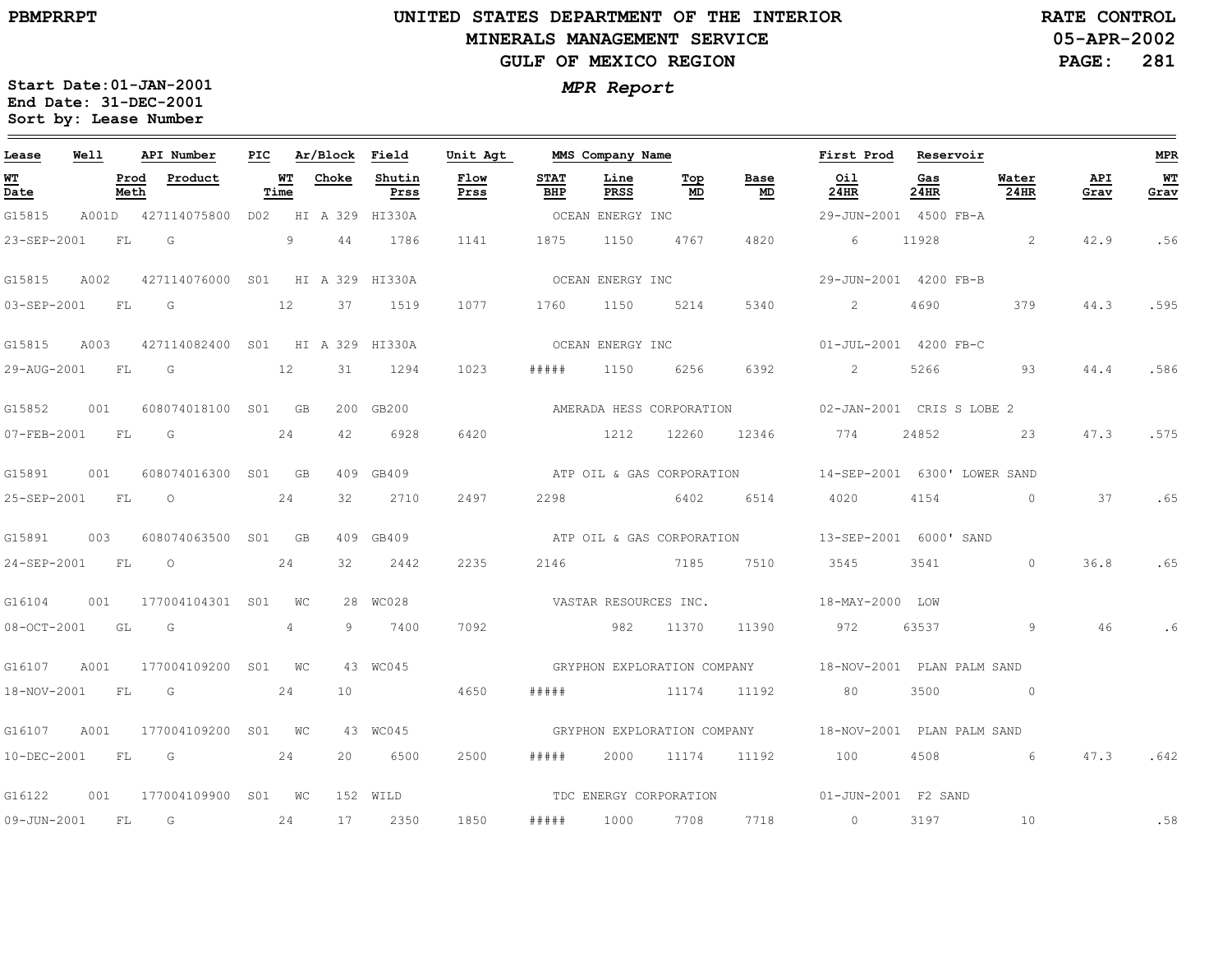### **UNITED STATES DEPARTMENT OF THE INTERIOR MINERALS MANAGEMENT SERVICEGULF OF MEXICO REGION**

**05-APR-2002PAGE: 282 RATE CONTROL**

| Lease             | Well  |              | API Number   | PIC |             | Ar/Block | Field          | Unit Agt     |                    | MMS Company Name |                              |            | First Prod                | Reservoir   |               |             | <b>MPR</b>   |
|-------------------|-------|--------------|--------------|-----|-------------|----------|----------------|--------------|--------------------|------------------|------------------------------|------------|---------------------------|-------------|---------------|-------------|--------------|
| <u>WТ</u><br>Date |       | Prod<br>Meth | Product      |     | WТ<br>Time  | Choke    | Shutin<br>Prss | Flow<br>Prss | <b>STAT</b><br>BHP | Line<br>PRSS     | Top<br>MD                    | Base<br>MD | Oil<br>24HR               | Gas<br>24HR | Water<br>24HR | API<br>Grav | $WT$<br>Grav |
| G16195            | A002  |              | 177024124301 |     | S02 WC      | 492      | WC492          |              |                    |                  | ATP OIL & GAS CORPORATION    |            | 22-JAN-2001 L-9 SAND      |             |               |             |              |
| 10-MAY-2001       |       | FL           | G            |     | 18          | 24       | 1900           | 1500         | 1901               | 1050             | 5894                         | 5970       | 5                         | 5121        | 40            | 42.3        | .63          |
| G16200            | A001  |              | 177024121700 |     | SO2 WC      |          | 505 WC504      |              |                    |                  | AMERADA HESS CORPORATION     |            | 21-MAY-2001               | 8600        |               |             |              |
| 03-MAY-2001       |       | FL           | G            |     | 24          | 18       | 3200           | 2880         |                    | 1121             | 8574                         | 8626       | 24                        | 6928        | $\Omega$      | 48.2        | .592         |
| G16200            | A002  |              | 177024128502 | D01 | $W_{\rm C}$ |          | 505 WC504      |              |                    |                  | AMERADA HESS CORPORATION     |            | 16-MAY-2001 8900          |             |               |             |              |
| 16-MAY-2001       |       | FL           | G            |     | 24          | 18       | 2775           | 2450         |                    | 1121             | 9692                         | 9710       | 7                         | 8309        | $\mathbf{1}$  | 47.7        | .592         |
| G16200            | A002D |              | 177024128502 | D02 | WC          |          | 505 WC504      |              |                    |                  | AMERADA HESS CORPORATION     |            | 16-MAY-2001 8600          |             |               |             |              |
| 31-MAY-2001       |       | FL           | G            |     | 24          | 19       | 3300           | 2700         |                    | 1105             | 9060                         | 9140       | 51                        | 12275       | $\mathbf{1}$  | 47.7        | .592         |
| G16203            | A001  |              | 177024113800 | S03 | WC          |          | 549 WC587      |              |                    | OCEAN ENERGY INC |                              |            | 28-APR-2001 MID ANG B2 RA |             |               |             |              |
| 28-APR-2001       |       | FL           | G            |     | 24          | 18       |                | 2395         |                    |                  | 6054                         | 6072       | 26                        | 4170        | $\circ$       |             |              |
| G16203            | A001  |              | 177024113800 | S03 | WC          |          | 549 WC587      |              |                    | OCEAN ENERGY INC |                              |            | 28-APR-2001 MID ANG B2 RA |             |               |             |              |
| 11-MAY-2001       |       | FL           | G            |     | 23          | 18       | 2420           | 2390         |                    | 999              | 6054                         | 6072       | 22                        | 4370        | 2             | 50          | .61          |
| G16218            | A002  |              | 177024126702 |     | SO1 WC      |          | 614 HI330A     |              |                    |                  | WESTPORT OIL AND GAS COMPANY |            | 06-DEC-2000 ANG "B" SAND  |             |               |             |              |
| 29-JAN-2001       |       | FL           | G            |     | 24          | 28       | 4500           | 3750         | # # # #            | 1090             | 13500                        | 13556      | 141                       | 16960       | $\sim$ 7      | 50.7        | .58          |
| G16239            | 002D  |              | 177034088900 | D02 | EC          |          | 142 EC142      |              |                    |                  | TRANSWORLD EXPLORATION AND P |            | 21-FEB-2001 GI SAND       |             |               |             |              |
| $04 - MAX - 2001$ |       | FL           | G            |     | 12          | 20       | 2800           | 2600         |                    | 1180             | 7618                         | 7634       | $\Omega$                  | 4179        | 2             |             | .618         |
| G16239            | 002   |              | 177034088900 | DO1 | EC          |          | 142 EC142      |              |                    |                  | TRANSWORLD EXPLORATION AND P |            | 22-FEB-2001 HC SAND       |             |               |             |              |
| 26-MAY-2001       |       | FL           | G            |     | 8           | 16       | 3200           | 2200         |                    | 1180             | 8736                         | 8750       | $\circ$                   | 2501        | $\mathbf{1}$  |             | .618         |
| G16240            | A001  |              | 177034091200 | S01 | EC          |          | 154 WILD       |              |                    |                  | WALTER OIL & GAS CORPORATION |            | 21-DEC-2001 TEX X SAND    |             |               |             |              |
| 22-DEC-2001       |       | FL           | G            |     | 15          | 19       | 4210           | 1100         |                    |                  | 8160                         | 8284       | 43                        | 3523        | $\circ$       | 48          | .607         |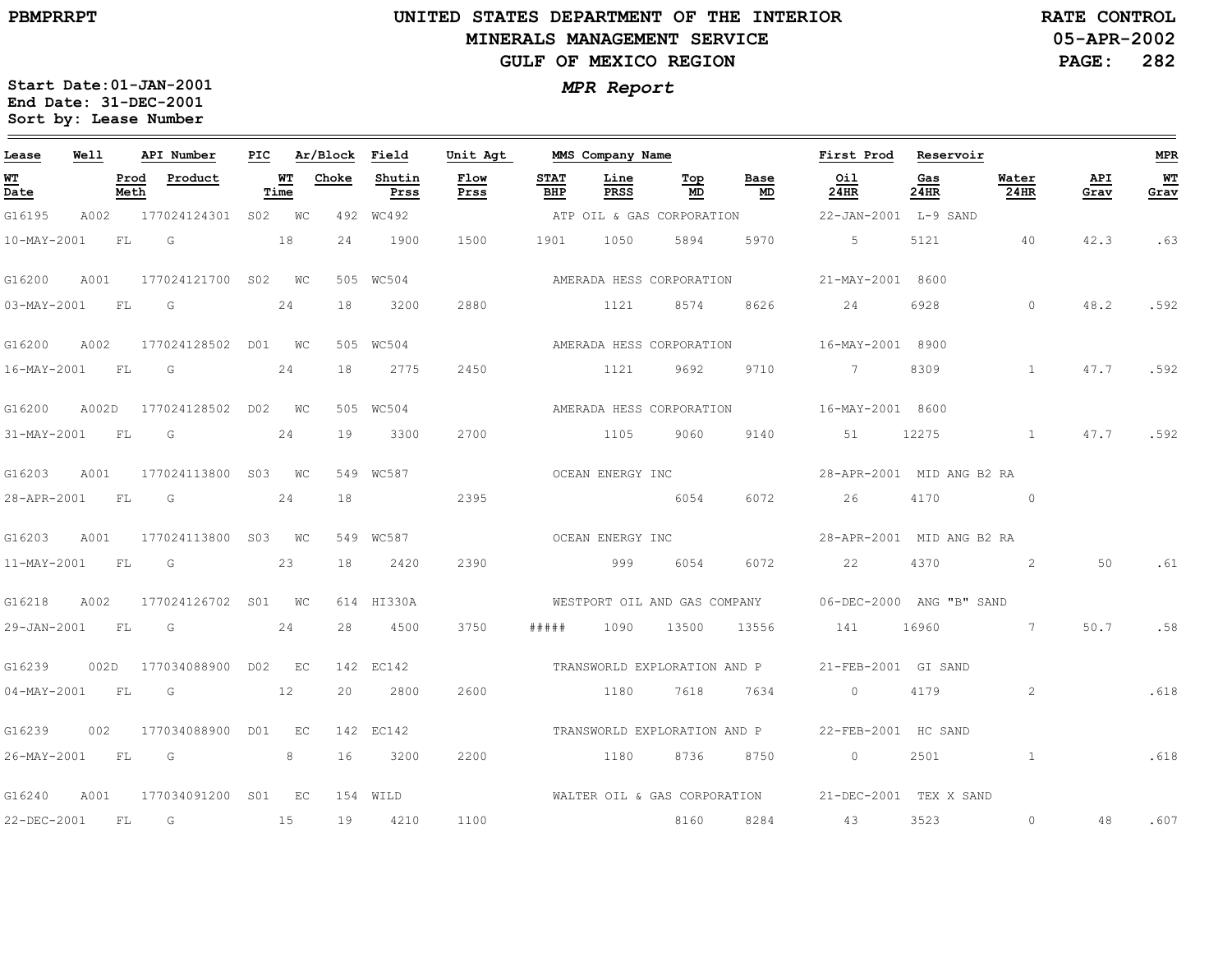### **UNITED STATES DEPARTMENT OF THE INTERIOR MINERALS MANAGEMENT SERVICEGULF OF MEXICO REGION**

**05-APR-2002PAGE: 283 RATE CONTROL**

| Lease             | Well  |              | API Number          | PIC |            | Ar/Block Field |                | Unit Agt     |                    | MMS Company Name |                              |                              | First Prod                                         | Reservoir   |               |             | MPR        |
|-------------------|-------|--------------|---------------------|-----|------------|----------------|----------------|--------------|--------------------|------------------|------------------------------|------------------------------|----------------------------------------------------|-------------|---------------|-------------|------------|
| <u>WТ</u><br>Date |       | Prod<br>Meth | Product             |     | WT<br>Time | Choke          | Shutin<br>Prss | Flow<br>Prss | <b>STAT</b><br>BHP | Line<br>PRSS     | Тор<br>MD                    | Base<br>MD                   | Oil<br>24HR                                        | Gas<br>24HR | Water<br>24HR | API<br>Grav | WT<br>Grav |
| G16240            | A001  |              | 177034091200        |     | S01 EC     |                | 154 WILD       |              |                    |                  | WALTER OIL & GAS CORPORATION |                              | 21-DEC-2001 TEX X SAND                             |             |               |             |            |
| 30-DEC-2001       |       | FL           | G                   |     | 24         | 19             | 4210           | 1060         |                    | 1050             | 8160                         | 8284                         | 310                                                | 9839        | $\circ$       | 48          | .607       |
| G16240            | A002  |              | 177034091401 S01 EC |     |            |                | 154 WILD       |              |                    |                  |                              | WALTER OIL & GAS CORPORATION | 20-DEC-2001 TEX 1 7000 SAND                        |             |               |             |            |
| 31-DEC-2001       |       | FL           | G                   |     | 24         | 17             | 2973           | 1070         |                    | 1045             | 7510                         | 7566                         | 38                                                 | 4798        | $\Omega$      | 42.4        | .6         |
| G16244            | A001  |              | 177034090101        |     | S01 EC     |                | 196 EC196      |              |                    |                  | HALL-HOUSTON OIL COMPANY     |                              | 20-NOV-2001 2950' SAND                             |             |               |             |            |
| $01 - DEC - 2001$ |       | FL           | G                   |     | 24         | 21             | 1240           | 1010         |                    | 725              | 5082                         | 5094                         | $\Omega$                                           | 3144        | $\Omega$      | $\Omega$    |            |
| G16270            | A003D |              | 177044100900 D02 EC |     |            |                | 305 EC306      |              |                    |                  |                              |                              | REMINGTON OIL AND GAS CORPOR 12-SEP-2001 5800'SAND |             |               |             |            |
| 12-SEP-2001       |       | FL           | G                   |     | 24         | 24             | 1900           | 1680         | # # # # #          | 980              | 5060                         | 5098                         | 5                                                  | 5531        | 3             | 55          | .59        |
| G16270            | A003  |              | 177044100900        |     | D01 EC     |                | 305 EC306      |              |                    |                  | REMINGTON OIL AND GAS CORPOR |                              | 11-SEP-2001 6100'SAND                              |             |               |             |            |
| 13-SEP-2001       |       | FL           | G                   |     | 24         | 21             | 2140           | 1790         | # # # # #          | 980              | 5480                         | 5514                         | 15                                                 | 6972        | 7             | 55          | .59        |
| G16310            | A006  |              | 177064081700 S04    |     | <b>VR</b>  |                | 309 VR315      |              |                    |                  |                              | SENECA RESOURCES CORPORATION | 22-APR-2001 44 SAND                                |             |               |             |            |
| 23-APR-2001       |       | FL           | G                   |     | 24         | 12             | 4800           | 2000         | 4800               | 1036             | 8796                         | 8830                         | 14                                                 | 1462        | $\Omega$      | 45.1        | .612       |
| G16337            | 004   |              | 177074079600 S01    |     | SM         |                | 261 SM261      |              |                    |                  | CALLON PETROLEUM OPERATING C |                              | 31-MAY-2000 JK SAND                                |             |               |             |            |
| 21-FEB-2001       |       | FL.          | $\circ$             |     | 4          | 64             | 2007           | 1498         |                    |                  | 6686                         | 6706                         | 192                                                | 87          | 60            | 33.7        | .578       |
| G16337            | 004   |              | 177074079600 S02    |     | SM         |                | 261 SM261      |              |                    |                  |                              | CALLON PETROLEUM OPERATING C | 28-JUN-2001                                        | JF SAND     |               |             |            |
| $10 - JUL - 2001$ |       | FL           | $\circ$             |     | 8          | 64             | 2000           | 1848         | # # # # #          | 165              | 6404                         | 6424                         | 372                                                | 50          | $\Omega$      | 33.3        | .59        |
| G16337            | 004   |              | 177074079600        | S03 | SM         |                | 261 SM261      |              |                    |                  | CALLON PETROLEUM OPERATING C |                              | 28-SEP-2001                                        | JB SAND     |               |             |            |
| 03-OCT-2001       |       | FL           | $\circ$             |     | 24         | 10             | 2066           | 1690         | # # # # #          |                  | 6206                         | 6226                         | 462                                                | 163         | $\mathcal{B}$ | 33.9        | .603       |
| G16353            | A002  |              | 177094127700        | S01 | EI         | 156            | SM023          |              |                    |                  |                              | DEVON ENERGY PRODUCTION COMP | 08-SEP-2000 G-1 SAND FB B                          |             |               |             |            |
| $01 - APR - 2001$ |       | FL           | G                   |     | 9          | 29             | 3871           | 2510         |                    | 1218             | 14686                        | 14746                        | 348                                                | 15154       | 80            | 43          | . 6        |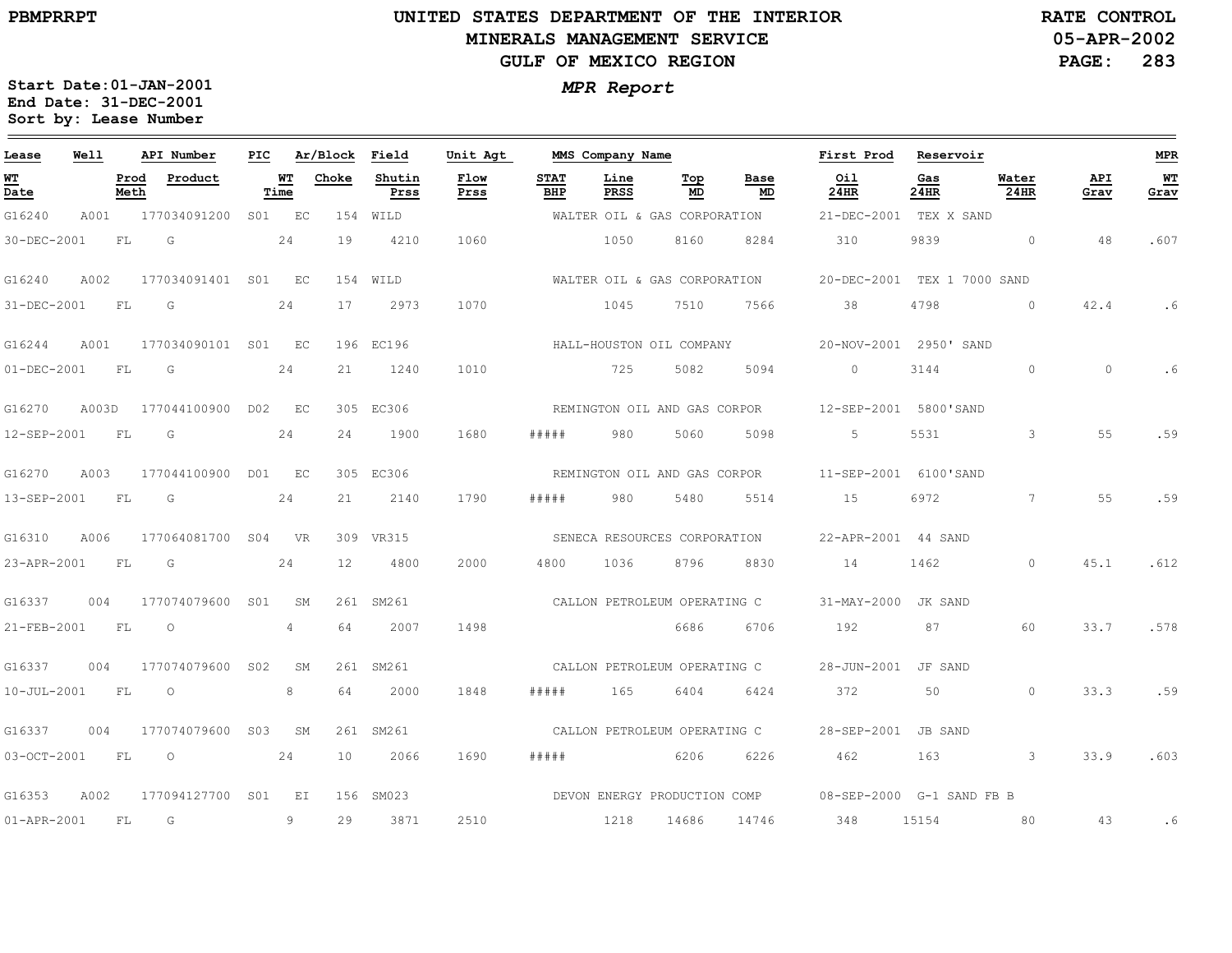### **UNITED STATES DEPARTMENT OF THE INTERIOR MINERALS MANAGEMENT SERVICEGULF OF MEXICO REGION**

**05-APR-2002PAGE: 284 RATE CONTROL**

| Lease             | Well              |              | API Number          | PIC |            | Ar/Block | Field          | Unit Agt     |                    | MMS Company Name             |           |            | First Prod  | Reservoir                 |                                 |             | MPR        |
|-------------------|-------------------|--------------|---------------------|-----|------------|----------|----------------|--------------|--------------------|------------------------------|-----------|------------|-------------|---------------------------|---------------------------------|-------------|------------|
| WТ<br>Date        |                   | Prod<br>Meth | Product             |     | WT<br>Time | Choke    | Shutin<br>Prss | Flow<br>Prss | <b>STAT</b><br>BHP | Line<br><b>PRSS</b>          | Top<br>MD | Base<br>MD | Oil<br>24HR | Gas<br>24HR               | Water<br>24HR                   | API<br>Grav | WТ<br>Grav |
| G16353            | A003              |              | 177094127801 S01 EI |     |            |          | 156 SM023      |              |                    | DEVON ENERGY PRODUCTION COMP |           |            |             | 26-FEB-2001 G-1 SAND FB A |                                 |             |            |
| 17-MAR-2001       |                   | FL           | G                   |     | 5          | 29       | 3878           | 2955         |                    | 1225                         | 14158     | 14271      | 360         | 15270                     | 23                              | 45.9        | .6         |
| G16365            | 001               |              | 177104151600 S01 EI |     |            |          | 288 EI288      |              |                    | DEVON ENERGY PRODUCTION COMP |           |            |             | 23-JUL-2001 LENTIC SAND   |                                 |             |            |
| 17-NOV-2001       |                   | FL           | G                   |     | 24         | 52       | 2671           | 1455         |                    | 1000                         | 9202      | 9292       | 81          | 11983                     | 7                               |             | .62        |
| G16432            | <b>B001</b>       |              | 177154098100 S01 ST |     |            |          | 204 ST204      |              |                    | EL PASO PRODUCTION GOM INC   |           |            |             | 14-JAN-2001 JRM-1 SAND    |                                 |             |            |
| 23-FEB-2001       |                   | FL           | G                   |     | 18         | 30       | 11800          | 8850         |                    | 1242                         | 17516     | 17740      | 4304        | 57008                     | 205                             | 44.5        | .6         |
| G16432            | B002              |              | 177154104401 S01    |     | ST         |          | 204 ST204      |              |                    | EL PASO PRODUCTION GOM INC   |           |            |             | 18-JUN-2001 JRM-1 SAND    |                                 |             |            |
| 13-JUL-2001       |                   | FL.          | G                   |     | 24         | 35       | 9000           | 7400         |                    | 1130                         | 18814     | 19204      | 7136        | 59195                     | 62                              | 42.4        | .6         |
| G16432            | <b>B003</b>       |              | 177154105500 S01 ST |     |            |          | 204 ST204      |              |                    | EL PASO PRODUCTION GOM INC   |           |            |             | 30-SEP-2001 JRM-1 SAND    |                                 |             |            |
| $07 - OCT - 2001$ |                   | FL           | G                   |     | 24         | 21       | 10400          | 8265         | #####              | 1130                         | 18185     | 18406      | 5397        | 54456                     | $\circ$                         | 44.5        | .6         |
| G16432            | C002              |              | 177154105800 S01 ST |     |            |          | 204 ST204      |              |                    | EL PASO PRODUCTION GOM INC   |           |            |             |                           | 25-JUN-2001 UPPER PLIOCENE SAND |             |            |
| 13-JUL-2001       |                   | FL           | G                   |     | 24         | 2.4      | 2200           | 1775         | # # # # #          | 1240                         | 9122      | 9222       | $\Omega$    | 5896                      | 72                              | 45.1        | .6         |
| G16432            | C <sub>0</sub> 04 |              | 177154106200 S02    |     | - ST       |          | 204 ST204      |              |                    | EL PASO PRODUCTION GOM INC   |           |            |             | 13-AUG-2001 3800'SAND     |                                 |             |            |
| 18-AUG-2001       |                   | FL           | G                   |     | 24         | 44       | 1500           | 1400         | #####              | 1300                         | 5550      | 5570       | $\circ$     | 2700                      | $\circ$                         |             | .6         |
| G16432            | <b>B005</b>       |              | 177154106400        |     | S01 ST     | 204      | ST204          |              |                    | EL PASO PRODUCTION GOM INC   |           |            |             |                           | 25-SEP-2001 UPPER PLIOCENE SAND |             |            |
| 21-OCT-2001       |                   | FL           | G                   |     | 24         | 22       | 2940           | 2450         | #####              | 1235                         | 8593      | 8633       | 113         | 9794                      | 103                             | 42          | .6         |
| G16432            | C005              |              | 177154107600 S01 ST |     |            |          | 204 ST204      |              |                    | EL PASO PRODUCTION GOM INC   |           |            |             | 12-AUG-2001 4500'SAND     |                                 |             |            |
| 18-AUG-2001       |                   | FL           | G                   |     | 24         | 23       | 2050           | 1750         | #####              | 1300                         | 6980      | 7056       | $\circ$     | 5464                      | 12                              |             | .59        |
| G16432            | B006              |              | 177154108100 S01    |     | ST         |          | 204 ST204      |              |                    | EL PASO PRODUCTION GOM INC   |           |            |             | 04-DEC-2001 JRM-1 SAND    |                                 |             |            |
| 21-DEC-2001       |                   | FL           | G                   |     | 24         | 55       | 9464           | 3321         | # # # # #          | 1235                         | 17903     | 18180      | 7542        | 104551                    | 19                              | 41.9        | .6         |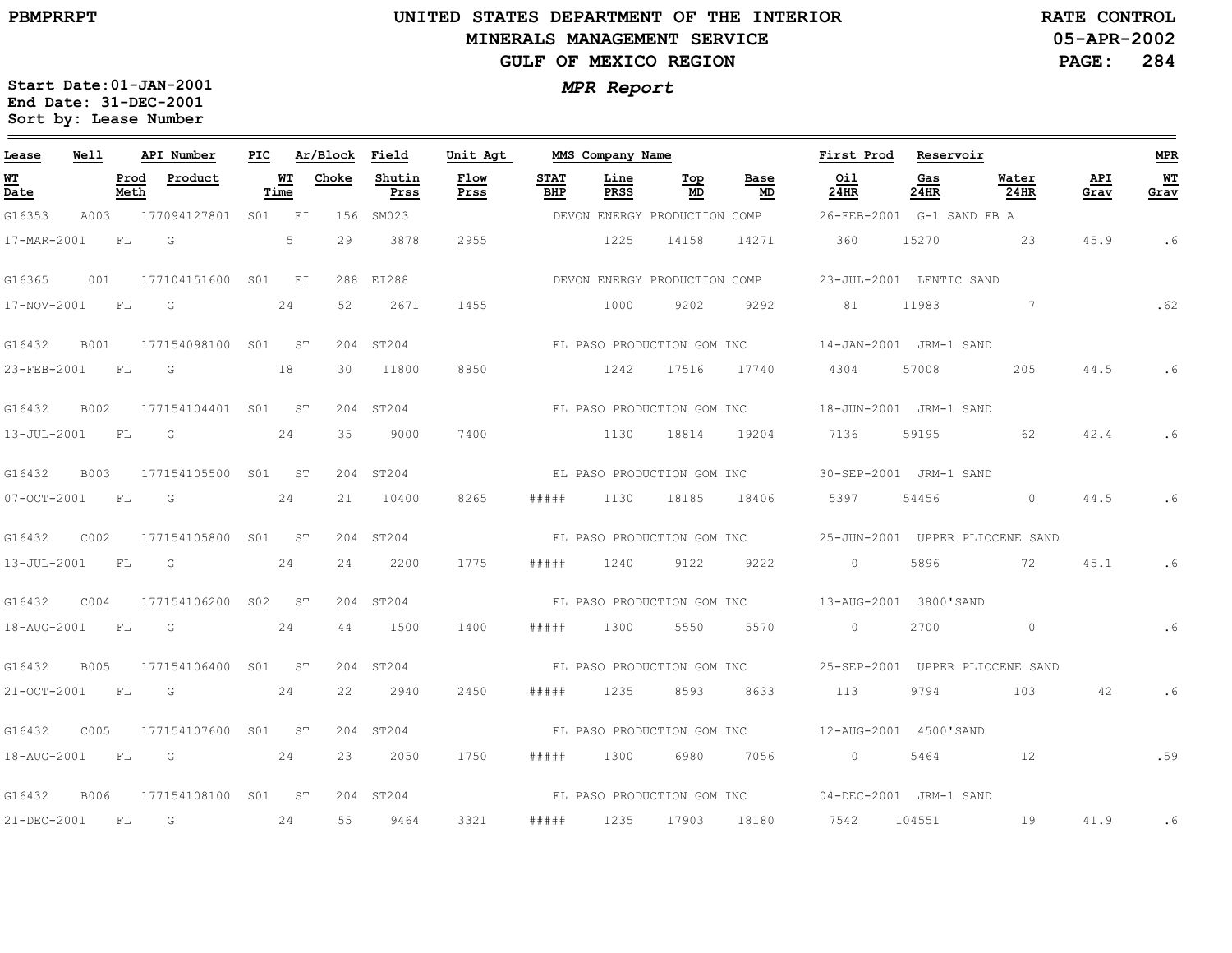### **UNITED STATES DEPARTMENT OF THE INTERIOR MINERALS MANAGEMENT SERVICEGULF OF MEXICO REGION**

**05-APR-2002PAGE: 285 RATE CONTROL**

| Lease          | Well      |              | API Number                           | PIC |            | Ar/Block | Field          | Unit Agt     |                    | MMS Company Name             |           |                              | First Prod                                           | Reservoir   |                |             | <b>MPR</b> |
|----------------|-----------|--------------|--------------------------------------|-----|------------|----------|----------------|--------------|--------------------|------------------------------|-----------|------------------------------|------------------------------------------------------|-------------|----------------|-------------|------------|
| WТ<br>Date     |           | Prod<br>Meth | Product                              |     | WТ<br>Time | Choke    | Shutin<br>Prss | Flow<br>Prss | <b>STAT</b><br>BHP | Line<br>PRSS                 | Top<br>MD | Base<br>MD                   | Oil<br>24HR                                          | Gas<br>24HR | Water<br>24HR  | API<br>Grav | WТ<br>Grav |
| G16435         | B002      |              | 177164025700 S01 ST                  |     |            |          | 211 ST219      |              |                    | SPINNAKER EXPLORATION COMPAN |           |                              | 15-MAR-2000 9200 UP/LW FBA                           |             |                |             |            |
| 09-APR-2001    |           | FL           | G                                    |     |            | 29       | 3400           | 2300         | 4558               | 1025                         | 9778      | 10048                        | 70                                                   | 17864       | $\overline{0}$ | 44.7        |            |
| G16446         | A005      |              | 177164028202 S01 ST                  |     |            |          | 270 WILD       |              |                    |                              |           | EL PASO PRODUCTION OIL & GAS | 08-OCT-2001 ANG B SAND                               |             |                |             |            |
| 24-OCT-2001    |           | FL           | G                                    |     | 24         | 13       | 4400           | 4200         | # # # # #          | 500                          | 8502      | 8544                         | $4\overline{ }$                                      | 603         | <sup>1</sup>   | 52.6        | . 6        |
| G16454         | A003      |              | 177164027001 S01 ST                  |     |            |          | 290 ST290      |              |                    |                              |           |                              | EL PASO PRODUCTION OIL & GAS 16-DEC-2000 C-2 SAND    |             |                |             |            |
| 27-FEB-2001    | <b>FL</b> |              | G                                    |     | 24         | 38       | 4000           | 2400         |                    | 1160                         | 11330     | 11426                        | 660                                                  | 19633       | $\circ$        | 44.5        | . 6        |
| G16455         | A002      |              | 177164024201 S01 ST                  |     |            |          | 291 ST290      |              |                    |                              |           | EL PASO PRODUCTION OIL & GAS | 03-MAY-1999 C SAND                                   |             |                |             |            |
| 07-SEP-2001    | FL        |              | G                                    |     | 24         | 64       | 3000           | 400          | 7307               | 400                          | 9936      | 10046                        | $\Omega$                                             | 485         | $\circ$        |             | .64        |
| G16461         | A001      |              | 177174039400 S01 GI                  |     |            |          | 45 GI045       |              |                    | APACHE CORPORATION           |           |                              | 17-SEP-1997 LN FBA                                   |             |                |             |            |
| 30-MAY-2001    | <b>FL</b> |              | G                                    |     |            | 64       | 720            | 253          |                    | 240                          | 11239     | 11251                        | 25                                                   | 3377        | $\circ$        | 55.5        |            |
| G16461         | A002      |              | 177174042500 S01                     |     | GI         |          | 45 GI045       |              |                    | APACHE CORPORATION           |           |                              | 25-APR-2000 LN FBB                                   |             |                |             |            |
| 31-MAY-2001    | FL        |              | G G                                  |     |            | 18       | 2800           | 1163         | #####              | 1110                         | 13618     | 13654                        | 245                                                  | 5911        | 115            | 56.3        |            |
| G16463         | A002      |              | 177174040300 S01 GI                  |     |            |          | 58 GI065       |              |                    | WALTER OIL & GAS CORPORATION |           |                              | 31-DEC-1998 PLIOCENE KA SAND                         |             |                |             |            |
| 03-SEP-2001    |           | <b>FL</b>    | $\overline{G}$                       |     | 24         | 20       | 3050           | 2225         | 5319               | 1100                         | 15443     | 15498                        | $\sim$ 0                                             | 6157        | 852            |             | .564       |
| G16469         | A002A     |              | 177194069000 S02 WD                  |     |            |          | 39 WD041       |              |                    |                              |           |                              | EL PASO PRODUCTION GOM INC $28 - APR - 2001$ RALPH 3 |             |                |             |            |
| 26-MAY-2001    | <b>FL</b> |              | G                                    |     | 18         | 20       | 2600           | 2450         |                    | 1040                         | 10696     | 10712                        | 80                                                   | 5444        | 52             | 57.1        | .6         |
| G16469         |           |              | A002A 177194069000 S02 WD            |     |            |          | 39 WD041       |              |                    | EL PASO PRODUCTION GOM INC   |           |                              | 28-APR-2001 RALPH 3                                  |             |                |             |            |
| 27-DEC-2001 FL |           |              | $\overline{\mathsf{G}}$<br>$\sim$ 18 |     |            | 18       | 2525           | 2400         |                    | 589 989                      | 10696     | 10712                        | $4\overline{ }$                                      | 363         | 25             | 57.1        | . 6        |
| G16473         | 002       |              | 177194069500 S01 WD                  |     |            |          | 59 WD058       |              |                    | STONE ENERGY LLC             |           |                              | 05-MAR-2001 LQ SAND                                  |             |                |             |            |
| 09-MAR-2001    | - FL      |              | G                                    |     | 24         | 15       | 4200           | 2871         |                    | 225                          | 14264     | 14272                        | 131                                                  | 2012        | 596            | 58.8        | .59        |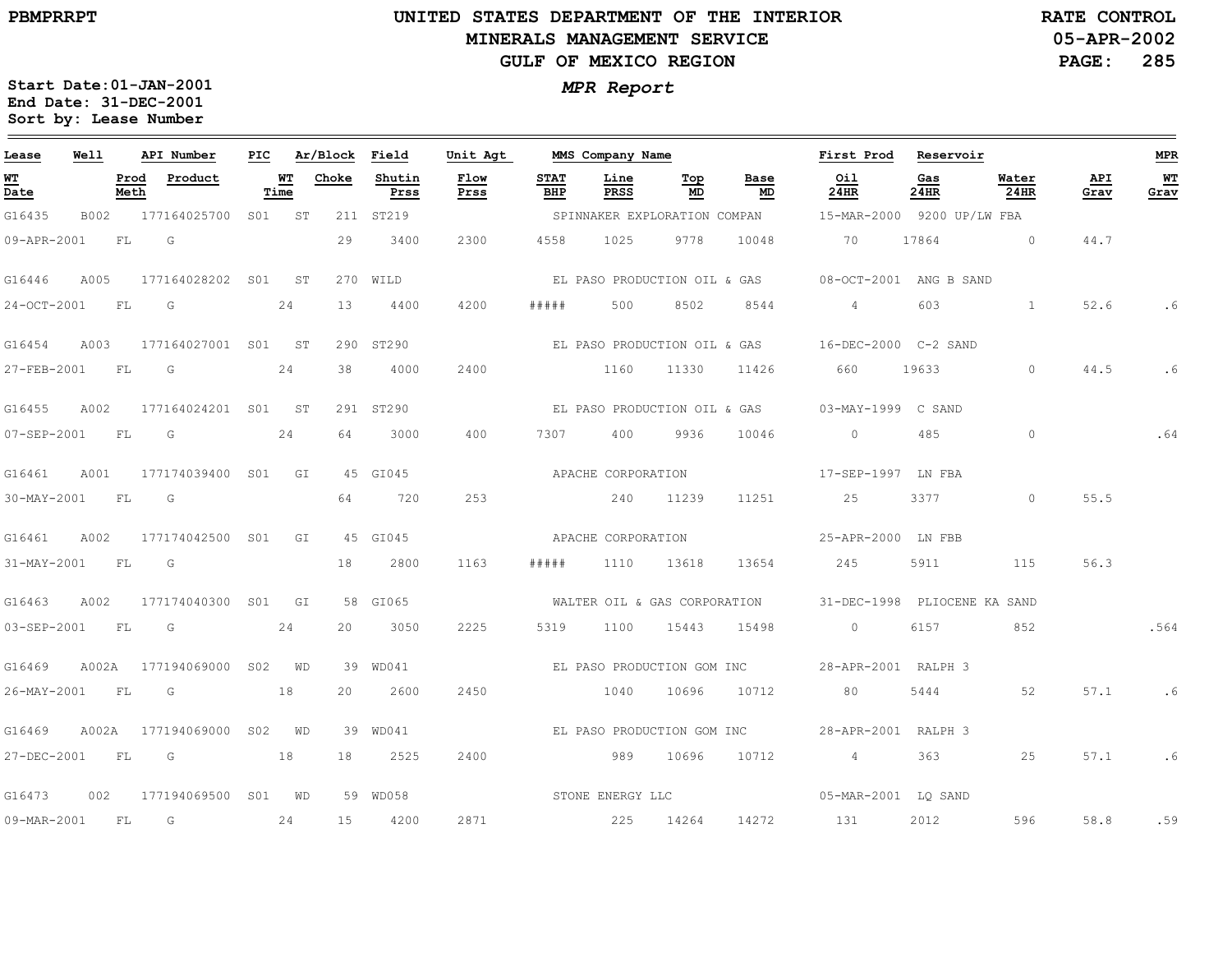### **UNITED STATES DEPARTMENT OF THE INTERIOR MINERALS MANAGEMENT SERVICEGULF OF MEXICO REGION**

**05-APR-2002PAGE: 286 RATE CONTROL**

| Lease            | Well  |              | API Number          | PIC |             | Ar/Block        | Field          | Unit Agt         |                    | MMS Company Name             |                  |                                     | First Prod                                                   | Reservoir   |               |             | MPR                    |
|------------------|-------|--------------|---------------------|-----|-------------|-----------------|----------------|------------------|--------------------|------------------------------|------------------|-------------------------------------|--------------------------------------------------------------|-------------|---------------|-------------|------------------------|
| WT<br>Date       |       | Prod<br>Meth | Product             |     | WТ<br>Time  | Choke           | Shutin<br>Prss | Flow<br>Prss     | <b>STAT</b><br>BHP | Line<br>PRSS                 | Top<br>MD        | Base<br>MD                          | Oil<br>24HR                                                  | Gas<br>24HR | Water<br>24HR | API<br>Grav | W <sub>T</sub><br>Grav |
| G16479           | A046  |              | 177194070200 SO1 WD |     |             |                 | 108 WILD       |                  |                    |                              |                  | TEXACO EXPLORATION AND PROD         | 11-JUN-2001 4700' SEG 840                                    |             |               |             |                        |
| 22-AUG-2001      |       | FL           | G                   |     | $4^{\circ}$ | 31              | 2060           | 1243             |                    | 1029                         | 13860            | 13920                               | $\circ$                                                      | 7074        | $\sim$ 0      |             | .65                    |
| G16502           | 001   |              | 177264003300 S02 BS |     |             |                 | 53 BS053       |                  |                    |                              |                  |                                     | WALTER OIL & GAS CORPORATION 06-OCT-2000 TEX W 12100'SAND    |             |               |             |                        |
| 26-SEP-2001      |       | FL           | G                   |     | 24          | 12 <sup>°</sup> | 6200           | 5450             | 9725               | 1090                         | 12146            | 12174                               | 18                                                           | 6315        | 234           | 52.6        | .566                   |
| G16508           | A001  |              | 177244078301 S01 MP |     |             |                 | 226 MP226      |                  |                    | NIPPON OIL EXPLORATION U S A |                  |                                     | 29-FEB-2000 TEX W1                                           |             |               |             |                        |
| 26-FEB-2001 FL G |       |              |                     |     | 24          | 26              | 3190           | 1275             |                    | 1130                         | 9160             | 9220                                | 16                                                           | 3239        | 306           | 45.8        | .586                   |
| G16536           | A001  |              | 608164029000 S01 VK |     |             |                 | 114 VK114      | CHEVRON USA INC  |                    |                              |                  |                                     | 26-MAY-1999 LOWER JAMES                                      |             |               |             |                        |
| 23-JUN-2001      |       | FL           | G                   |     | 24          | 68              | 4448           | 1743             |                    | 3825 1588 15128              |                  | 15216                               | 18                                                           | 19572       | 118           |             |                        |
| G16536           | A003  |              | 608164036400 S01 VK |     |             |                 | 114 VK114      |                  |                    | CHEVRON USA INC              |                  |                                     | 13-JUL-2000 LOWER JAMES                                      |             |               |             |                        |
|                  |       |              | 26-MAY-2001 FL G    |     | 24          | 85              | 4393           | 2243             | # # # # #          |                              | 1539 16194       | 16266                               | 15 18765                                                     |             | 171           |             |                        |
| G16549           | A004  |              | 608164035500 S01 VK |     |             |                 | 822 VK823      |                  |                    |                              |                  |                                     | 754397010A TOTALFINAELF E&P USA INC 11-JUN-2000 UPPER J/L    |             |               |             |                        |
| 26-SEP-2001      |       | FL           | G                   |     | 24          | 28              | 3440           | 2405             |                    |                              | 1130 16180       | 16280                               | 401                                                          | 9997        | 28            | 47.9        |                        |
| G16549           | A008  |              | 608164038700 S01 VK |     |             |                 | 822 VK823      |                  |                    |                              |                  | 754397010A TOTALFINAELF E&P USA INC | 29-JUN-2001 2.2 SEC SAND                                     |             |               |             |                        |
|                  |       |              | 16-SEP-2001 FL G    |     | 24          | 26              | 2803           |                  |                    | 1475 1110 10350 10445        |                  |                                     | 32                                                           |             | 6017 1        | 54.5        |                        |
| G16549           | A008  |              | 608164038700 S01 VK |     |             |                 | 822 VK823      |                  |                    |                              |                  |                                     | 754397010A TOTALFINAELF E&P USA INC 29-JUN-2001 2.2 SEC SAND |             |               |             |                        |
| 30-SEP-2001      |       | <b>FL</b>    | $\overline{G}$      |     | 24          | 27              | 2803           | 1330 7           |                    |                              | 1150 10350 10445 |                                     | 57                                                           | 5274        |               | 54.4        | .583                   |
| G16549           | A010  |              | 608164039300 D01 VK |     |             |                 | 822 VK823      |                  |                    |                              |                  | 754397010A TOTALFINAELF E&P USA INC | 06-SEP-2001 3.4 SEC SD                                       |             |               |             |                        |
|                  |       |              | 18-SEP-2001 FL G 24 |     |             | 19              | 4152           | 1635 12864 12942 |                    |                              |                  |                                     | 195                                                          |             | 2413 112      | 42.4        |                        |
| G16549           | A010D |              | 608164039300 D02 VK |     |             |                 | 822 VK823      |                  |                    |                              |                  |                                     | 754397010A TOTALFINAELF E&P USA INC 07-SEP-2001 3.1 SEC SD   |             |               |             |                        |
| 21-SEP-2001      |       | FL.          | G                   |     | 24          | 24              | 4160           | 3003             |                    |                              | 1165 11300 11390 |                                     | 321                                                          |             | 10066 106     | 51.6        |                        |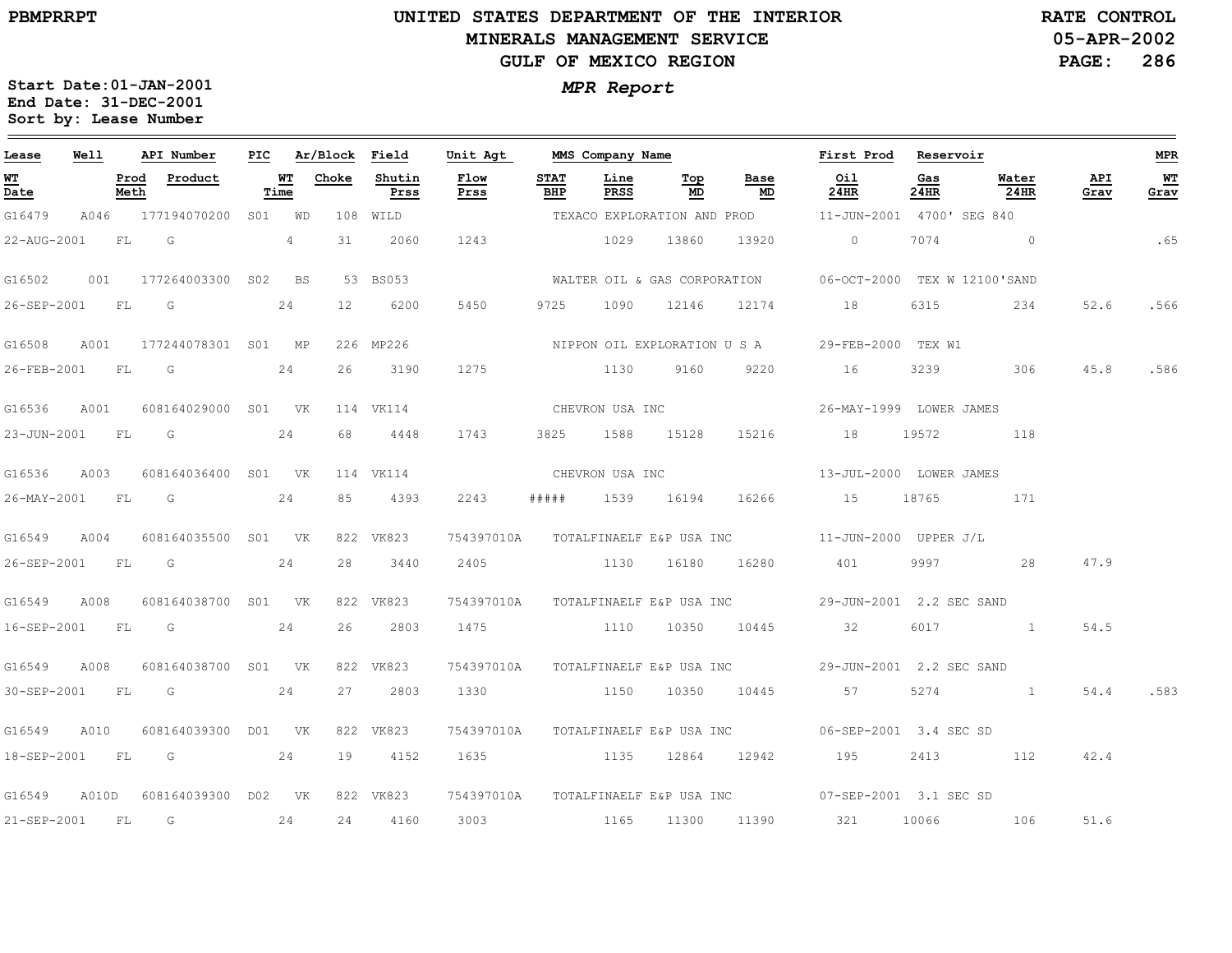**Lease**

 $\qquad \qquad =$ 

# **UNITED STATES DEPARTMENT OF THE INTERIORMINERALS MANAGEMENT SERVICEGULF OF MEXICO REGION**

**MMS Company Name**

**First Prod**

**Reservoir**

**05-APR-2002PAGE: 287 RATE CONTROL**

26.5

**API Grav**

26.5

54

49.6

53.7

**MPR**

 $\sim$ 

**WT Grav**

.6

.68

.68

.559

.571

.6

.63

.588

.584

**Start Date:01-JAN-2001** *MPR Report* **End Date: 31-DEC-2001 Sort by: Lease Number** 

**API Number**

**PIC**

**Ar/Block Field**

**Unit Agt** 

**Well**

| <u>WТ</u><br>Date |             | Prod<br>Meth | Product                                                                                                                                                                                                                       | Time | <u>WT</u> | Choke | Shutin<br>Prss | Flow<br>Prss | <b>STAT</b><br>BHP | Line<br><b>PRSS</b> | Top<br>MD                    | Base<br>MD | Oil<br><b>24HR</b>                             | Gas<br>24HR    | Water<br>24HR  |
|-------------------|-------------|--------------|-------------------------------------------------------------------------------------------------------------------------------------------------------------------------------------------------------------------------------|------|-----------|-------|----------------|--------------|--------------------|---------------------|------------------------------|------------|------------------------------------------------|----------------|----------------|
| G16549            | A011        |              | 608164039600                                                                                                                                                                                                                  | SO1  | <b>VK</b> | 822   | VK823          | 754397010A   |                    |                     | TOTALFINAELF E&P USA INC     |            | 14-NOV-2001 ROB E5 SOUTH                       |                |                |
| 24-NOV-2001       |             | FL.          | G                                                                                                                                                                                                                             |      | 24        | 14    | 4200           | 2930         |                    | 1079                | 14002                        | 14106      | $\Omega$                                       | 3301           | $\circ$        |
| G16554            | A008        |              | 177230003404                                                                                                                                                                                                                  | DO1  | VK        | 899   | SP062          |              |                    | APACHE CORPORATION  |                              |            | 28-JUL-2001 M1                                 |                |                |
| 06-AUG-2001       |             | GL           | $\circ$                                                                                                                                                                                                                       |      | 24        | 12    | 1230           | 670          |                    |                     | 8756                         | 9002       | 86                                             | 48             | $\circ$        |
| G16554            | A008D       |              | 177230003404 D02 VK                                                                                                                                                                                                           |      |           | 899   | SP062          |              |                    | APACHE CORPORATION  |                              |            | 29-JUL-2001 L10 RI                             |                |                |
| 07-AUG-2001       |             | GL           | $\circ$                                                                                                                                                                                                                       |      | 24        | 26    | 1230           | 375          |                    |                     | 8516                         | 8610       | 636                                            | 239            | 33             |
| G16562            | A002        |              | 177184008300                                                                                                                                                                                                                  | S02  | F.W       |       | 526 MC397      |              |                    |                     | WALTER OIL & GAS CORPORATION |            | 12-MAY-1997                                    | 7500' SAND     |                |
| 05-NOV-2001       |             | FL.          | G                                                                                                                                                                                                                             |      | 24        | 999   | 1410           | 1017         | 5085               | 1017                | 10192                        | 10225      | $\circ$                                        | 85             | $\circ$        |
| G17065            | SS001       |              | 427014005000                                                                                                                                                                                                                  | S01  | PN        | 1010  | PN1010         |              |                    |                     | WALTER OIL & GAS CORPORATION |            | 11-NOV-1999                                    | BIG HUM 6100 B |                |
| 03-SEP-2001       |             | FL           | G                                                                                                                                                                                                                             |      | 24        | 32    | 1400           | 980          | 2840               | 862                 | 6095                         | 6113       | $\circ$                                        | 6216           | $\circ$        |
| G17120            | A001        |              | 427064040701 S01                                                                                                                                                                                                              |      | GA        |       | 213 GA213      |              |                    |                     |                              |            | STONE ENERGY CORPORATION 51-JAN-2001 ROB M     |                |                |
| 06-MAR-2001       |             | FL           | G                                                                                                                                                                                                                             |      | 24        | 12    | 5200           | 1000         |                    | 835                 | 9040                         | 9050       | 68                                             | 4530           | $\overline{c}$ |
| G17124            | JA003       |              | 427064042800                                                                                                                                                                                                                  | SO1  | GA        |       | 241 WILD       |              |                    |                     | TDC ENERGY CORPORATION       |            | 01-JUN-2001 ROB M-2                            |                |                |
| 15-JUN-2001       |             | FL.          | G                                                                                                                                                                                                                             |      | 24        | 19    | 2730           | 2590         | # # # # #          | 1120                | 7770                         | 7852       | 31                                             | 5963           | 6              |
| G17133            | <b>B001</b> |              | 427064042400                                                                                                                                                                                                                  | DO3  | GA        | 389   | GA389          |              |                    |                     | HOUSTON EXPLORATION COMPANY  |            | 27-FEB-2001 E SAND                             |                |                |
| 18-JUL-2001       |             | FL           | G                                                                                                                                                                                                                             |      | 24        | 22    | 2950           | 1655         | 3753               | 849                 | 7917                         | 7941       | 22                                             | 4649           | 269            |
| G17133            | B001D       |              | 427064042400                                                                                                                                                                                                                  | D02  | GA        | 389   | GA389          |              |                    |                     |                              |            | HOUSTON EXPLORATION COMPANY 29-NOV-2000 C SAND |                |                |
| 25-JUL-2001       |             | FL           | G                                                                                                                                                                                                                             |      | 24        | 20    | 3767           | 1000         | 3767               | 950                 | 7702                         | 7728       | $\mathbf{3}$                                   | 150            | 38             |
| G17177            | A004        |              | 427104013600 S01 HI A 244 HI244A                                                                                                                                                                                              |      |           |       |                |              |                    |                     | SAMEDAN OIL CORPORATION      |            | 26-FEB-2000 BN-1 SAND                          |                |                |
| 18-JUN-2001       |             | FL.          | $G$ and $G$ and $G$ and $G$ and $G$ and $G$ and $G$ and $G$ and $G$ and $G$ and $G$ and $G$ and $G$ and $G$ and $G$ and $G$ and $G$ and $G$ and $G$ and $G$ and $G$ and $G$ and $G$ and $G$ and $G$ and $G$ and $G$ and $G$ a |      | 24        | 19    | 1320           | 500          | 2286               | 1292                | 7066                         | 7112       | $\bigcirc$                                     | 1317           | 84             |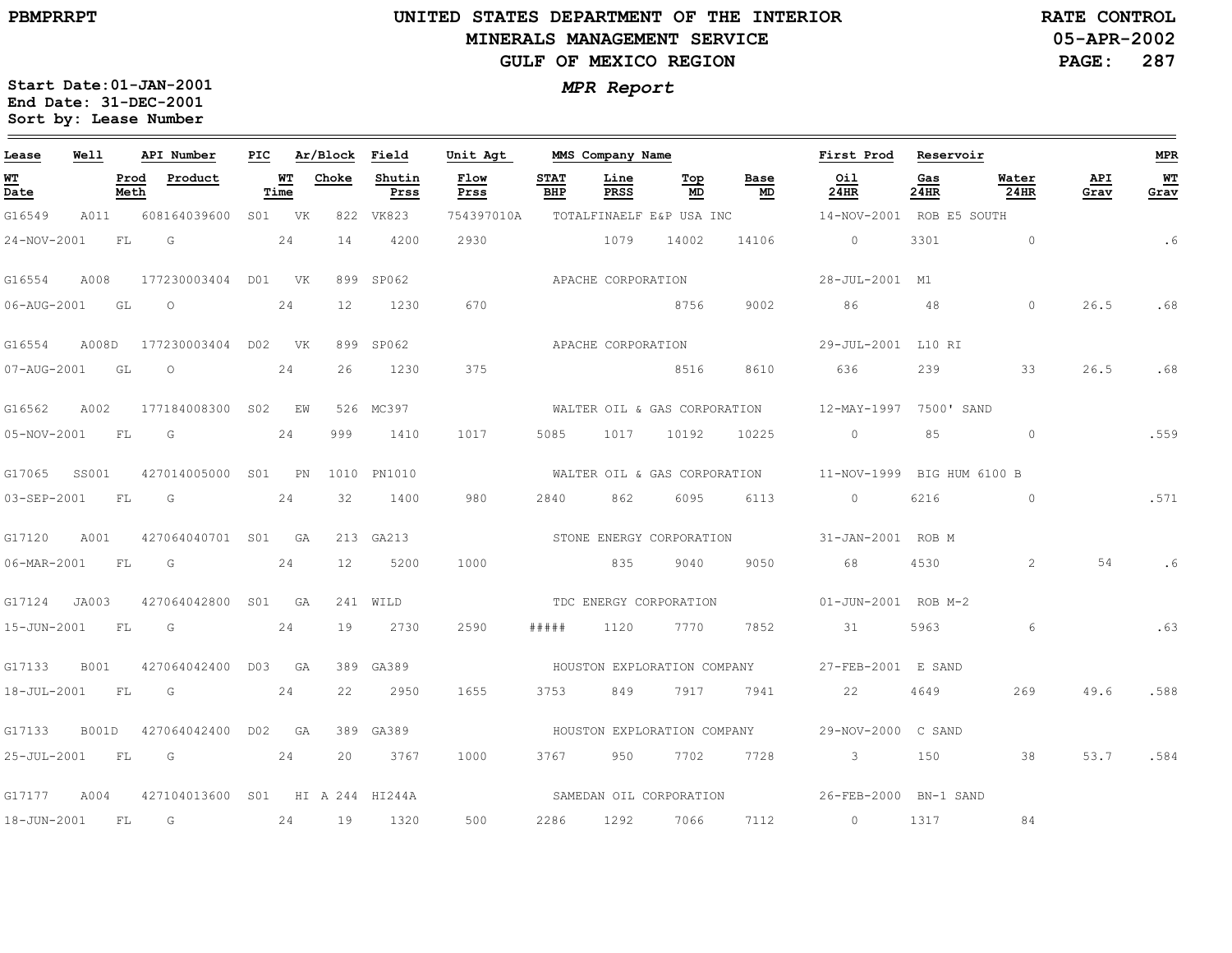### **UNITED STATES DEPARTMENT OF THE INTERIOR MINERALS MANAGEMENT SERVICEGULF OF MEXICO REGION**

**05-APR-2002PAGE: 288 RATE CONTROL**

| Lease             | Well |              | API Number                       |            | PIC Ar/Block Field |                | Unit Agt     |                    | MMS Company Name   |                              |                              | First Prod                                                 | Reservoir   |               |             | <b>MPR</b> |
|-------------------|------|--------------|----------------------------------|------------|--------------------|----------------|--------------|--------------------|--------------------|------------------------------|------------------------------|------------------------------------------------------------|-------------|---------------|-------------|------------|
| WT<br>Date        |      | Prod<br>Meth | Product                          | WT<br>Time | Choke              | Shutin<br>Prss | Flow<br>Prss | <b>STAT</b><br>BHP | Line<br>PRSS       | Top<br>MD                    | Base<br>MD                   | Oil<br>24HR                                                | Gas<br>24HR | Water<br>24HR | API<br>Grav | WТ<br>Grav |
| G17177            | A004 |              | 427104013600 S01 HI A 244 HI244A |            |                    |                |              |                    |                    | SAMEDAN OIL CORPORATION      |                              | 26-FEB-2000 BN-1 SAND                                      |             |               |             |            |
| $01 - DEC - 2001$ |      | FL           | G                                |            |                    | 24 18 1275     | 440          | 2286               |                    | 1176 7066                    | 7112                         | $\overline{0}$                                             | 334         | 112           |             |            |
| G17179            | 001  |              | 427094109900 S01 HI A 441 HI442A |            |                    |                |              |                    |                    | REMINGTON OIL AND GAS CORPOR |                              | 25-FEB-2001 B NEB SAND                                     |             |               |             |            |
| 25-MAR-2001 FL    |      |              | $\overline{\mathsf{G}}$          | 24         | 16                 | 3663           | 3340         | # # # # #          | 1032               | 7778                         | 7857                         | 71                                                         | 5054        | $\circ$       | 55.2        | .59        |
| G17179            | 001  |              | 427094109900 S01 HI A 441 HI442A |            |                    |                |              |                    |                    |                              | REMINGTON OIL AND GAS CORPOR | 25-FEB-2001 B NEB SAND                                     |             |               |             |            |
| 30-DEC-2001 FL G  |      |              |                                  |            | 20                 | 2020           | 1870         | # # # # #          | 930 7778           |                              | 7857                         | 49                                                         | 5791        | $\circ$       | 55.2        |            |
| G17301            | 001  |              | 608074063700 S01 GB              |            |                    | 179 GB179      |              |                    |                    |                              |                              | WALTER OIL & GAS CORPORATION 30-AUG-1998 PLEISTOCENE 9500' |             |               |             |            |
| 04-SEP-2001 FL    |      |              | G                                | 24         | 18                 | 3552           | 2500         | 4689               | 1100               | 10730                        | 10818                        | $\circ$                                                    | 8100        | 36            |             | .563       |
| G17351            | 002  |              | 608074064101 S01 GB              |            |                    | 367 GB367      |              |                    | MARINER ENERGY INC |                              |                              | 07-FEB-2001 9500'SAND                                      |             |               |             |            |
| 22-MAR-2001 FL    |      |              | $\overline{G}$                   | 24         | 31                 | 5648           | 4770         |                    | 4770 10118         |                              | 10138                        | $0 \qquad \qquad$                                          | 31387       | $\circ$       |             | .59        |
| G17804            | A008 |              | 177024128200 S01 WC              |            |                    | 464 WC464      |              |                    |                    | SAMEDAN OIL CORPORATION      |                              | 20-JUN-2001 5100' SAND                                     |             |               |             |            |
| 29-JUN-2001       |      | <b>FL</b>    | G                                | 24         | 32                 | 1780           | 1500         |                    | 1055               | 8100                         | 8125                         | $\circ$                                                    | 8454        | $\circ$       |             |            |
| G17804            | A008 |              | 177024128200 S01 WC              |            |                    | 464 WC464      |              |                    |                    | SAMEDAN OIL CORPORATION      |                              | 20-JUN-2001 5100' SAND                                     |             |               |             |            |
| 30-DEC-2001 FL    |      |              | G                                | 24         | 32                 | 1440           | 1200         |                    | 1030               | 8100                         | 8125                         | $\overline{2}$                                             | 6280        | $\circ$       | 43.2        |            |
| G17815            | A001 |              | 177024117700 S01 WC              |            |                    | 598 WC598      |              |                    |                    | SAMEDAN OIL CORPORATION      |                              | 18-MAR-2001 LENTIC1E UP/LW                                 |             |               |             |            |
| 06-APR-2001       |      | FL           | G                                | 24         | 19                 | 5650           | 4850         | 4057               |                    | 1020 10206                   | 10378                        | $\sim$ 0                                                   | 11942       | $\sim$ 0      |             | .61        |
| G17815            | A001 |              | 177024117700 S01 WC              |            |                    | 598 WC598      |              |                    |                    | SAMEDAN OIL CORPORATION      |                              | 18-MAR-2001 LENTIC1E UP/LW                                 |             |               |             |            |
| 24-JUN-2001       |      | FL           | $\overline{\mathbb{G}}$          | 24         | 25                 | 3100           | 2200         |                    | 4057 1100 10206    |                              | 10378                        | $\overline{0}$                                             | 7606        | 432           |             |            |
| G17815            | A002 |              | 177024118602 S01 WC              |            |                    | 598 WC598      |              |                    |                    |                              |                              | SAMEDAN OIL CORPORATION 57-APR-2001 L-1EA2                 |             |               |             |            |
| $24 - MAX - 2001$ |      | <b>FL</b>    | G                                | 24         | 12 <sup>°</sup>    | 4850           | 4400         |                    | 1020               | 9188                         | 9234                         | $\overline{0}$                                             | 5541        | $\mathcal{S}$ |             | .615       |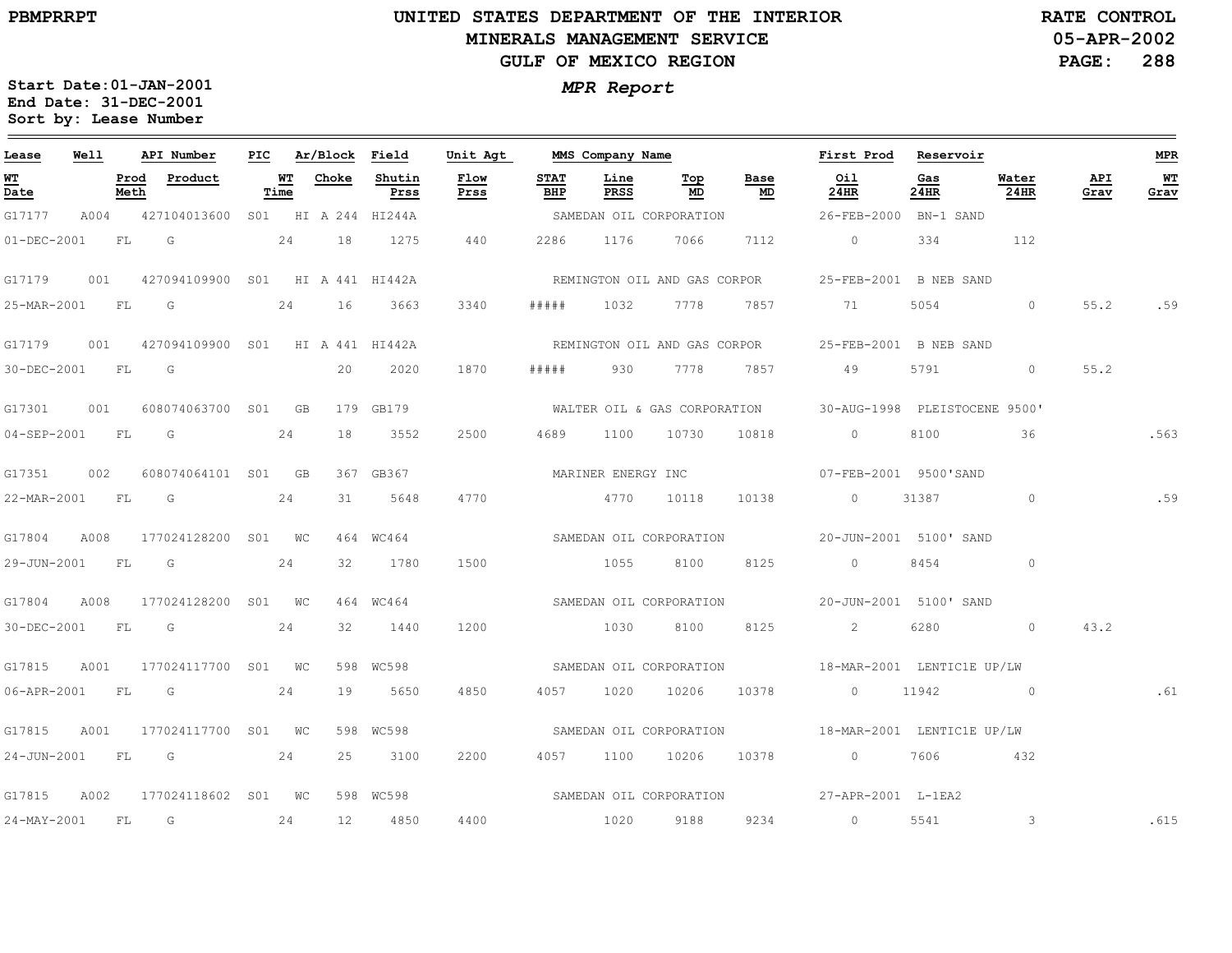### **UNITED STATES DEPARTMENT OF THE INTERIOR MINERALS MANAGEMENT SERVICEGULF OF MEXICO REGION**

**05-APR-2002PAGE: 289 RATE CONTROL**

| Lease            | Well |      | API Number                      |      | PIC Ar/Block Field |                | Unit Agt     |                    |              | MMS Company Name        |            | First Prod Reservoir                                                                                                                                                                                                                                                                          |             |                                   |             | MPR        |
|------------------|------|------|---------------------------------|------|--------------------|----------------|--------------|--------------------|--------------|-------------------------|------------|-----------------------------------------------------------------------------------------------------------------------------------------------------------------------------------------------------------------------------------------------------------------------------------------------|-------------|-----------------------------------|-------------|------------|
| W'I'<br>Date     |      | Meth | Prod Product                    | Time | <b>WT</b> Choke    | Shutin<br>Prss | Flow<br>Prss | <b>STAT</b><br>BHP | Line<br>PRSS | Top<br>MD               | Base<br>MD | Oil<br>24HR                                                                                                                                                                                                                                                                                   | Gas<br>24HR | Water<br>24HR                     | API<br>Grav | WT<br>Grav |
| G17815           |      |      | A002 177024118602 S01 WC        |      | 598 WC598          |                |              |                    |              | SAMEDAN OIL CORPORATION |            | 27-APR-2001 L-1EA2                                                                                                                                                                                                                                                                            |             |                                   |             |            |
|                  |      |      | 27-JUN-2001 FL G 24             |      | 12                 | 4300           | 3750         |                    |              | 1100 9188               | 9234       | 0 4636                                                                                                                                                                                                                                                                                        |             | $\overline{0}$                    |             |            |
| G17815           |      |      | A002 177024118602 S01 WC        |      |                    | 598 WC598      |              |                    |              |                         |            | SAMEDAN OIL CORPORATION 27-APR-2001 L-1EA2                                                                                                                                                                                                                                                    |             |                                   |             |            |
| 09-DEC-2001 FL G |      |      |                                 | 24   | 30                 | 4300           | 1050         |                    |              | 1100 9188               | 9234       | $\begin{array}{ccc} & 0 & 123 \end{array}$                                                                                                                                                                                                                                                    |             | $\sim$ 0                          |             |            |
|                  |      |      | G17815 A003 177024126600 S01 WC |      |                    | 598 WC598      |              |                    |              |                         |            | SAMEDAN OIL CORPORATION 17-APR-2001 L-1EA3                                                                                                                                                                                                                                                    |             |                                   |             |            |
|                  |      |      | 15-MAY-2001 FL G 24             |      | 11                 | 5670           | 5100         | # # # # #          |              |                         |            | 1020 10500 10528 0 4967                                                                                                                                                                                                                                                                       |             | $\circ$                           |             | .61        |
| G17815           |      |      | A003 177024126600 S01 WC        |      |                    | 598 WC598      |              |                    |              |                         |            | SAMEDAN OIL CORPORATION 17-APR-2001 L-1EA3                                                                                                                                                                                                                                                    |             |                                   |             |            |
| 30-JUN-2001 FL G |      |      |                                 | 24   | 12                 | 5250           | 4800         | #####              |              | 1100 10500 10528        |            | $\sim$ 0 $\sim$ 0 $\sim$ 0 $\sim$ 0 $\sim$ 0 $\sim$ 0 $\sim$ 0 $\sim$ 0 $\sim$ 0 $\sim$ 0 $\sim$ 0 $\sim$ 0 $\sim$ 0 $\sim$ 0 $\sim$ 0 $\sim$ 0 $\sim$ 0 $\sim$ 0 $\sim$ 0 $\sim$ 0 $\sim$ 0 $\sim$ 0 $\sim$ 0 $\sim$ 0 $\sim$ 0 $\sim$ 0 $\sim$ 0 $\sim$ 0 $\sim$ 0 $\sim$ 0 $\sim$ 0 $\sim$ | 5063        | $\sim$ 0 $\sim$ 0 $\sim$ 0 $\sim$ |             |            |
|                  |      |      | G17815 A003 177024126600 S01 WC |      |                    | 598 WC598      |              |                    |              |                         |            | SAMEDAN OIL CORPORATION 17-APR-2001 L-1EA3                                                                                                                                                                                                                                                    |             |                                   |             |            |
|                  |      |      | 31-DEC-2001 FL G 24             |      |                    | 13 4400        | 4000         | #####              |              |                         |            | 1100 10500 10528 0 5640 6                                                                                                                                                                                                                                                                     |             |                                   |             |            |
|                  |      |      | G17815 A004 177024127200 S02 WC |      |                    | 598 WC598      |              |                    |              |                         |            | SAMEDAN OIL CORPORATION 09-APR-2001 LENTIC-EA/EB                                                                                                                                                                                                                                              |             |                                   |             |            |
| 30-APR-2001 FL G |      |      |                                 | 24   |                    | 25 4450        | 3950         |                    |              |                         |            | ##### 1020 11798 11908 0 16566 10                                                                                                                                                                                                                                                             |             |                                   |             | .615       |
| G17815           |      |      | A004 177024127200 S02 WC        |      |                    | 598 WC598      |              |                    |              |                         |            | SAMEDAN OIL CORPORATION 09-APR-2001 LENTIC-EA/EB                                                                                                                                                                                                                                              |             |                                   |             |            |
|                  |      |      | 27-JUN-2001 FL G 24             |      |                    | 25 4350        | 3690         | # # # # #          |              |                         |            | 1100 11798 11908 0 17360 0 0                                                                                                                                                                                                                                                                  |             |                                   |             |            |
| G17815           |      |      | A004 177024127200 S02 WC        |      |                    | 598 WC598      |              |                    |              |                         |            |                                                                                                                                                                                                                                                                                               |             |                                   |             |            |
|                  |      |      | 29-DEC-2001 FL G                | 24   |                    | 26 3750        | 3260         |                    |              | ##### 1100 11798 11908  |            | 0 $13794$ 5                                                                                                                                                                                                                                                                                   |             |                                   |             |            |
| G17834           |      |      | 002 177034084900 S07 EC         |      |                    | 34 EC033       |              |                    |              |                         |            | STONE ENERGY CORPORATION 5-JUL-2000 UPPER ROB-L2                                                                                                                                                                                                                                              |             |                                   |             |            |
|                  |      |      | 12-JUL-2001 FL G 24             |      |                    | 17 3300        | 2700         |                    |              |                         |            | 990 10800 10810 20 6300 0                                                                                                                                                                                                                                                                     |             |                                   | 44          |            |
|                  |      |      | G17849 001 177034086200 S01 EC  |      |                    |                |              |                    |              |                         |            |                                                                                                                                                                                                                                                                                               |             |                                   |             |            |
|                  |      |      | 03-JUN-2001 FL G 24             |      | 12                 | 3900           |              |                    |              | 9660                    | 9700       | 357 1663                                                                                                                                                                                                                                                                                      |             | $\mathbf{1}$                      |             |            |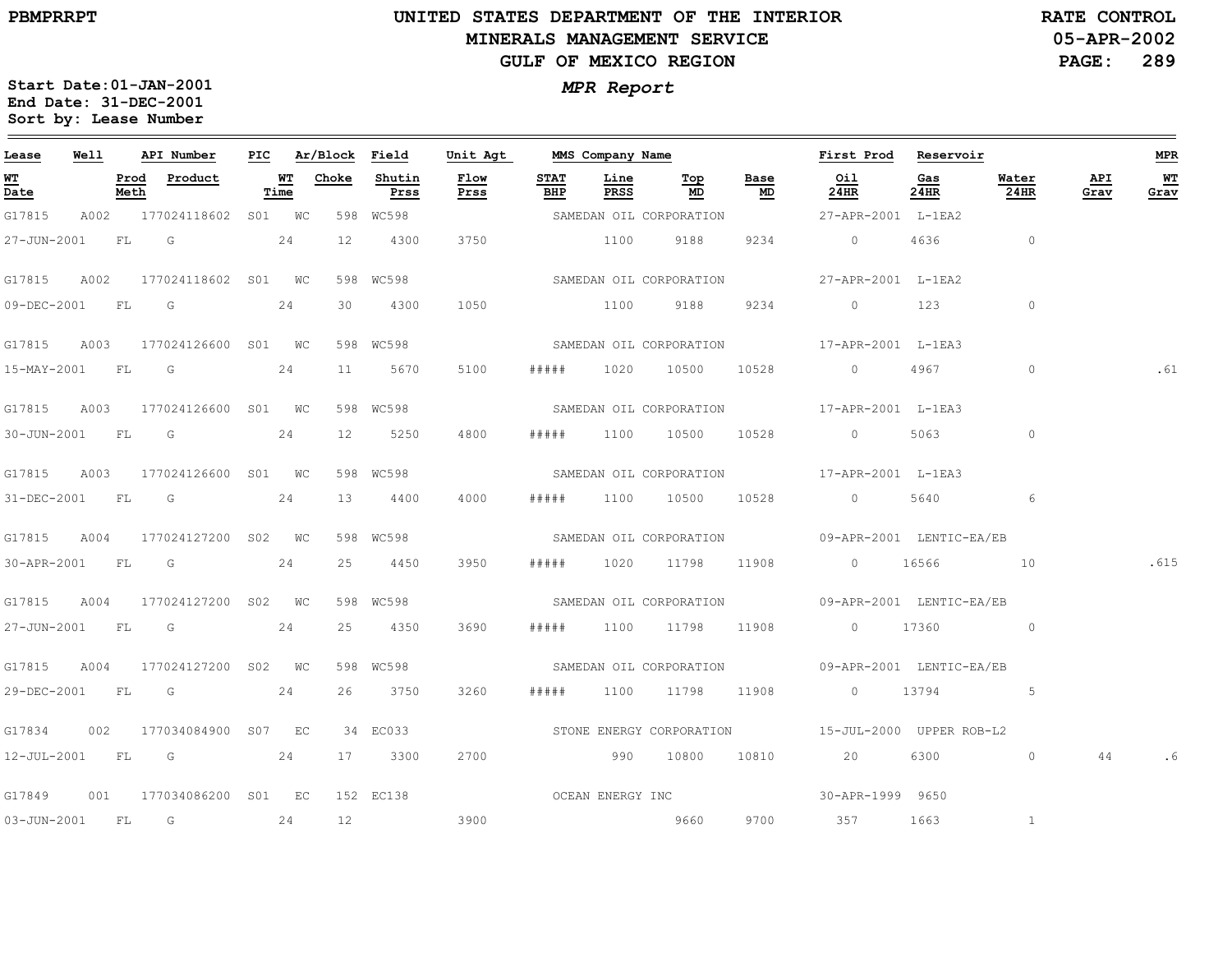### **UNITED STATES DEPARTMENT OF THE INTERIOR MINERALS MANAGEMENT SERVICEGULF OF MEXICO REGION**

**05-APR-2002PAGE: 290 RATE CONTROL**

| Lease       | Well      |              | API Number          | PIC |            | Ar/Block | Field          | Unit Agt     |                    | MMS Company Name |                              |                              | First Prod                | Reservoir   |                |             | <b>MPR</b> |
|-------------|-----------|--------------|---------------------|-----|------------|----------|----------------|--------------|--------------------|------------------|------------------------------|------------------------------|---------------------------|-------------|----------------|-------------|------------|
| WT<br>Date  |           | Prod<br>Meth | Product             |     | WТ<br>Time | Choke    | Shutin<br>Prss | Flow<br>Prss | <b>STAT</b><br>BHP | Line<br>PRSS     | Тор<br>MD                    | Base<br>MD                   | Oil<br>24HR               | Gas<br>24HR | Water<br>24HR  | API<br>Grav | WT<br>Grav |
| G17849      | 001       |              | 177034086200        |     | S01 EC     |          | 152 EC138      |              |                    | OCEAN ENERGY INC |                              |                              | 30-APR-1999 9650          |             |                |             |            |
| 18-SEP-2001 |           | FL           | G                   |     | 24         | 34       | 4200           | 1650         |                    | 1000             | 9660                         | 9700                         | 100                       | 1750        | 265            | 53.4        | . 6        |
| G17858      | A001      |              | 177034083700 S02    |     | EC         |          | 172 EC171      |              |                    |                  | BP EXPLORATION & PRODUCTION  |                              | 25-JUN-1998 12790/12920   |             |                |             |            |
| 23-AUG-2001 |           | FL           | G                   |     | 24         | 39       | 2350           | 1726         |                    | 1121             | 12788                        | 13002                        | 191                       | 10861       | 31             | 49          | .6         |
| G17871      | 001       |              | 177044100000        | S02 | EC         |          | 275 EC275      |              |                    |                  | CALLON PETROLEUM OPERATING C |                              | 31-JAN-2001 ANG B-3 SAND  |             |                |             |            |
| 08-FEB-2001 | <b>FL</b> |              | G                   |     | 24         | 31       | 3125           | 1805         | 99999              | 1247             | 7774                         | 7840                         | $\Omega$                  | 11514       | $\circ$        |             | .559       |
| G17871      | 001       |              | 177044100000        | S03 | EC         |          | 275 EC275      |              |                    |                  | CALLON PETROLEUM OPERATING C |                              | 19-MAY-2001 ANG. B-2 SAND |             |                |             |            |
| 27-MAY-2001 |           | FL           | G                   |     | 24         | 22       | 3031           | 2386         | 3049               | 1089             | 7428                         | 7446                         | $\circ$                   | 6179        | 81             |             | .6         |
| G17871      | 001       |              | 177044100000        |     | S05 EC     |          | 275 EC275      |              |                    |                  | CALLON PETROLEUM OPERATING C |                              | 24-JUL-2001 ANG B-0       |             |                |             |            |
| 21-AUG-2001 | FL.       |              | G                   |     | 24         | 19       | 2542           | 1118         | 2542               | 1046             | 6800                         | 6855                         | $\Omega$                  | 1365        | $\Omega$       | 4.5         | .596       |
| G17878      | A001      |              | 177044100400 S01 EC |     |            |          | 344 EC345      |              |                    |                  | REMINGTON OIL AND GAS CORPOR |                              | 15-FEB-2001 LENTIC III    |             |                |             |            |
| 30-APR-2001 |           | FL           | $\circ$             |     | 24         | 12       | 2100           | 1425         | # # # # #          | 1176             | 12366                        | 12414                        | 297                       | 2302        | 226            | 25.2        | .59        |
| G17878      | A001      |              | 177044100400        | S02 | EC         |          | 344 EC345      |              |                    |                  | REMINGTON OIL AND GAS CORPOR |                              | 13-AUG-2001 LENTIC I SAND |             |                |             |            |
| 05-OCT-2001 |           | FL.          | $\circ$             |     | 24         | 12       |                | 5900         |                    |                  | 12006                        | 12044                        | 894                       | 2955        |                | 33.3        | .59        |
| G17878      | A002      |              | 177044101002 S01 EC |     |            |          | 344 EC345      |              |                    |                  |                              | REMINGTON OIL AND GAS CORPOR | 23-MAR-2001 LENTIC I SAND |             |                |             |            |
| 22-MAY-2001 | <b>FL</b> |              | G                   |     | 24         | 10       | 7150           | 6060         | # # # # #          | 1155             | 12050                        | 12196                        | 337                       | 3782        | $\Omega$       | 41.3        | .59        |
| G17878      | A002      |              | 177044101002 S01    |     | EC         |          | 344 EC345      |              |                    |                  | REMINGTON OIL AND GAS CORPOR |                              | 23-MAR-2001 LENTIC I SAND |             |                |             |            |
| 30-DEC-2001 | <b>FL</b> |              | G                   |     |            | 20       | 1660           | 1450         | # # # # #          | 930              | 12050                        | 12196                        | 151                       | 1879        | $\overline{4}$ | 43.1        |            |
| G17888      | 001       |              | 177054111200 D01 VR |     |            |          | 56 VR076       |              |                    |                  |                              | SENECA RESOURCES CORPORATION | 31-MAR-2000 BIG 2 A       |             |                |             |            |
| 20-APR-2001 |           | FL.          | $\circ$             |     | 24         | 29       | 3480           | 3120         | #####              |                  | 9678                         | 9694                         | 692                       | 6751        | $\circ$        | 38          | .59        |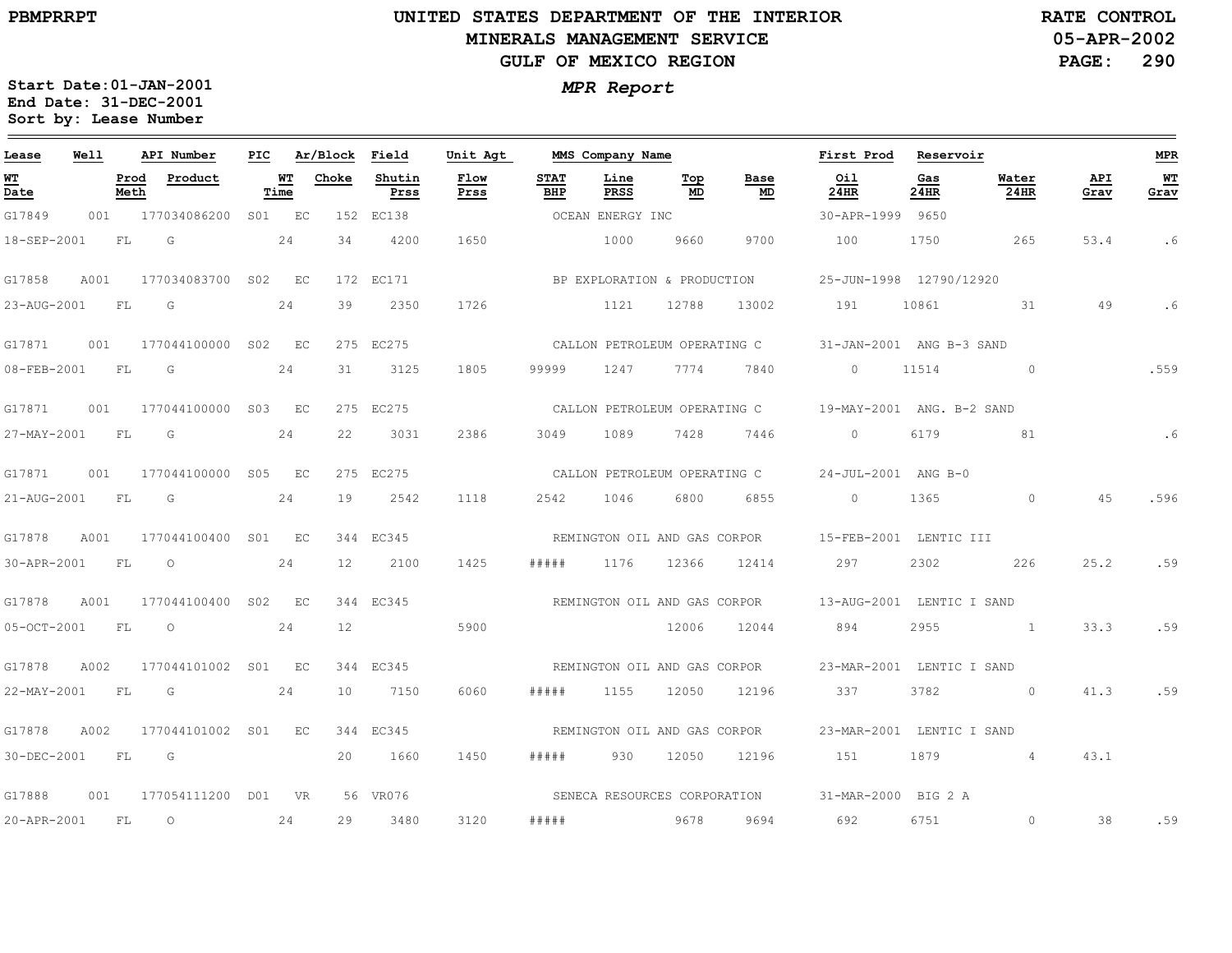### **UNITED STATES DEPARTMENT OF THE INTERIOR MINERALS MANAGEMENT SERVICEGULF OF MEXICO REGION**

**05-APR-2002PAGE: 291 RATE CONTROL**

| Lease          | Well      |                         | API Number          | PIC    |                   | Ar/Block Field |                | Unit Agt       |                    | MMS Company Name        |           |                              | First Prod                                            | Reservoir   |               |             | MPR        |
|----------------|-----------|-------------------------|---------------------|--------|-------------------|----------------|----------------|----------------|--------------------|-------------------------|-----------|------------------------------|-------------------------------------------------------|-------------|---------------|-------------|------------|
| WT<br>Date     |           | Prod<br>Meth            | Product             |        | <u>WT</u><br>Time | Choke          | Shutin<br>Prss | Flow<br>Prss   | <b>STAT</b><br>BHP | Line<br>PRSS            | Тор<br>MD | Base<br>MD                   | Oil<br>24HR                                           | Gas<br>24HR | Water<br>24HR | API<br>Grav | WТ<br>Grav |
| G17888         |           |                         | 001D 177054111200   | DO2 VR |                   |                | 56 VR076       |                |                    |                         |           | SENECA RESOURCES CORPORATION | 31-MAR-2000 BIG 2 UPPER                               |             |               |             |            |
| 20-APR-2001    | FL        | $\overline{\mathbb{G}}$ |                     |        | 24                | 29             | 3400           | 3053           |                    | 777                     | 9430      | 9470                         | 95                                                    | 8143        | $\circ$       | 49          | . 6        |
| G17892         | A002      |                         | 177054107100 S02 VR |        |                   |                | 103 VR100      |                |                    | SAMEDAN OIL CORPORATION |           |                              | 27-AUG-1999 9000' SAND                                |             |               |             |            |
| 14-JUN-2001    | FL        | G                       |                     |        | 24                | -5             | 2050           | $\overline{0}$ |                    | 960                     | 8868      | 8878                         | 6                                                     | 1633        | 521           | 52.8        |            |
| G17895         | A002      |                         | 177054113300 S01 VR |        |                   |                | 114 VR115      |                |                    |                         |           | WESTPORT RESOURCES CORPORATI | 05-MAR-2001 BIG A-3A SAND                             |             |               |             |            |
| 12-MAR-2001 FL |           | G                       |                     |        | 24                | 16             | 5670           | 5400           | # # # #            | 1120                    | 10288     | 10316                        | 214                                                   | 8435        | 13            | 50.5        | .605       |
| G17912         | E002      |                         | 177054082301 S01 VR |        |                   |                | 253 VR250      |                |                    |                         |           | EL PASO PRODUCTION OIL & GAS | 29-JUN-2001 CP-46 SAND                                |             |               |             |            |
| 29-JUN-2001    | <b>FL</b> | G                       |                     |        | 20                | 31             | 5125           | 4075           |                    | 250                     | 14154     | 14200                        | 889                                                   | 9000        | $\circ$       | 49          | .785       |
| G17912         | H001      |                         | 177064082300 S02 VR |        |                   |                | 253 VR273      |                |                    |                         |           | EL PASO PRODUCTION OIL & GAS | 01-JUL-2001 PC 3.7 SAND                               |             |               |             |            |
| 02-JUL-2001 FL |           | $\overline{O}$          |                     |        | 21                | 36             | 750            | 400            |                    | 800                     | 10906     | 10916                        | 43                                                    | 359         | 189           | 36.4        | .64        |
| G17912         | H002      |                         | 177064083800 S03 VR |        |                   |                | 253 VR273      |                |                    |                         |           |                              | EL PASO PRODUCTION OIL & GAS 01-SEP-2001 PC 1.1 SAND  |             |               |             |            |
| 22-SEP-2001 FL |           | $\overline{O}$          |                     |        | 19                | 23             | 3450           | 3050           |                    | 500                     | 8662      | 8704                         | 447                                                   | 4059        | $\Omega$      | 36.7        | .6         |
| G17912         | H004D     |                         | 177064086400 D02 VR |        |                   |                | 253 VR273      |                |                    |                         |           |                              | EL PASO PRODUCTION OIL & GAS 28-JUN-2000 PC 3.7 SAND  |             |               |             |            |
| 08-JAN-2001 FL |           | G                       |                     |        |                   | 122            | 1720           | 310            |                    | 900                     | 10654     | 10712                        | $1\qquad \qquad 2$                                    |             | 2828          | 40.3        |            |
| G17912         | H004      |                         | 177064086400 D01 VR |        |                   |                | 253 VR273      |                |                    |                         |           |                              | EL PASO PRODUCTION OIL & GAS  28-JUN-2000 PC 4.4 SAND |             |               |             |            |
| 08-JAN-2001 FL |           | G                       |                     |        |                   | 64             | 1710           | 160            |                    |                         | 900 11452 | 11524                        | $6\overline{6}$                                       | $\circ$     | 629           |             |            |
| G17912         | H004      |                         | 177064086400 S03 VR |        |                   |                | 253 VR273      |                |                    |                         |           | EL PASO PRODUCTION OIL & GAS | 22-JUN-2001 PC 2.2                                    |             |               |             |            |
| 25-JUN-2001    | <b>FL</b> | G                       |                     |        | 21                | 25             | 3900           | 2275           |                    | 875                     | 9330      | 9340                         | 15                                                    | 3578        | 126           | 37.4        | .61        |
| G17913         | A001      |                         | 177064084100 S01 VR |        |                   |                | 267 VR255      |                |                    | STONE ENERGY LLC        |           |                              | 30-MAY-2000 EH 6                                      |             |               |             |            |
| 21-AUG-2001    | FL        | G                       |                     |        | 24                | 19             | 4100           | 3000           |                    | 1180 13122              |           | 13152                        | 141                                                   | 5255        | 1048          | 45.3        | .61        |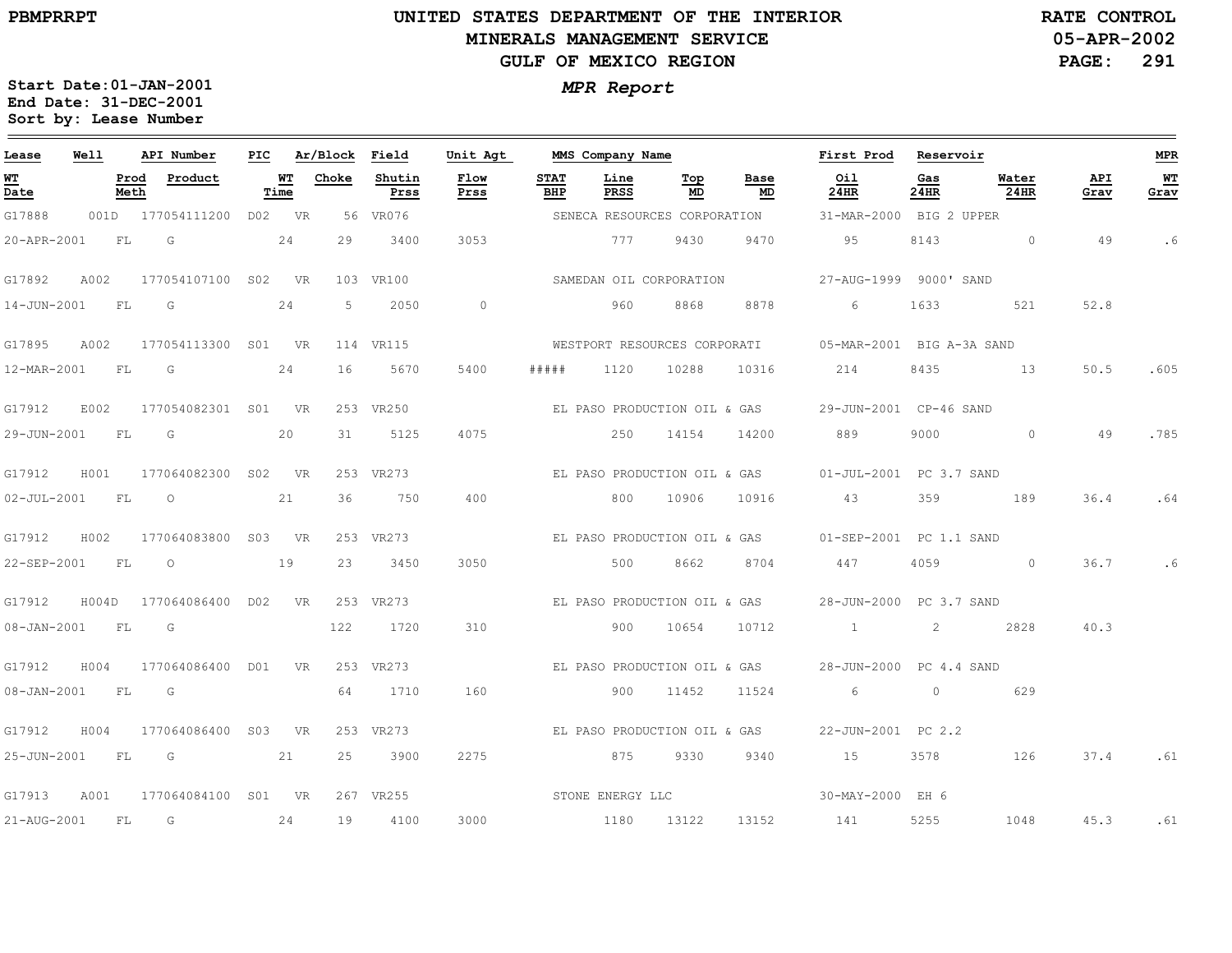### **UNITED STATES DEPARTMENT OF THE INTERIOR MINERALS MANAGEMENT SERVICEGULF OF MEXICO REGION**

**05-APR-2002PAGE: 292 RATE CONTROL**

| Lease                                 | Well  |              | API Number       | PIC             |            | Ar/Block       | Field          | Unit Agt     |                    | MMS Company Name             |           |            | First Prod          | Reservoir               |               |             | <b>MPR</b>   |
|---------------------------------------|-------|--------------|------------------|-----------------|------------|----------------|----------------|--------------|--------------------|------------------------------|-----------|------------|---------------------|-------------------------|---------------|-------------|--------------|
| <u>WТ</u><br>$\overline{\text{Date}}$ |       | Prod<br>Meth | Product          |                 | WТ<br>Time | Choke          | Shutin<br>Prss | Flow<br>Prss | <b>STAT</b><br>BHP | Line<br>PRSS                 | Тор<br>MD | Base<br>MD | Oil<br>24HR         | Gas<br>24HR             | Water<br>24HR | API<br>Grav | $WT$<br>Grav |
| G17921                                | A001  |              | 177064084501     |                 | S01 VR     | 356            | SM166          |              |                    | EL PASO PRODUCTION OIL & GAS |           |            |                     | 28-JAN-2001 TA-4 SAND   |               |             |              |
| 01-MAR-2001                           |       | FL           | G                |                 | 24         | 128            | 1280           | 850          |                    | 1115                         | 4498      | 4540       | $\circ$             | 19600                   | $\circ$       |             | .59          |
| G17921                                | A001  |              | 177064084501 S02 |                 | <b>VR</b>  |                | 356 SM166      |              |                    | EL PASO PRODUCTION OIL & GAS |           |            | 09-SEP-2001 ANG B 6 |                         |               |             |              |
| 10-SEP-2001                           |       | FL           | $\circ$          |                 | 12         | 26             | 1100           |              |                    | 700                          | 7362      | 7384       | 1782                | 652                     | 18            | 33          | .62          |
| G17921                                | A002D |              | 177064085100     |                 | D02 VR     |                | 356 SM166      |              |                    | EL PASO PRODUCTION OIL & GAS |           |            |                     | 02-APR-2001 TA-4 SAND   |               |             |              |
| 02-APR-2001                           |       | - FL         | G                |                 | 24         | 64             | 1315           | 1130         |                    | 1100                         | 5761      | 5800       | $\circ$             | 4737                    | 3             |             | .596         |
| G17921                                | A002  |              | 177064085100     |                 | DO1 VR     |                | 356 SM166      |              |                    | EL PASO PRODUCTION OIL & GAS |           |            | 02-APR-2001 ANG B-6 |                         |               |             |              |
| 04-APR-2001                           |       | FL           | $\circ$          |                 | 24         | 64             | 1770           | 1120         |                    | 1100                         | 8497      | 8562       | 1855                | 1583                    | $\Omega$      | 29.1        | .616         |
| G17921                                | A003  |              | 177064086100     |                 | S01 VR     |                | 356 SM166      |              |                    | EL PASO PRODUCTION OIL & GAS |           |            | 13-JAN-2001 ANG B-6 |                         |               |             |              |
| $08 - JAN - 2001$                     |       | FL.          | G                |                 | 24         | 22             |                | 2259         | #####              |                              | 7326      | 7366       | 82                  | 7155                    | 82            |             |              |
| G17921                                | A003  |              | 177064086100 S01 |                 | <b>VR</b>  |                | 356 SM166      |              |                    | EL PASO PRODUCTION OIL & GAS |           |            | 13-JAN-2001 ANG B-6 |                         |               |             |              |
| 17-JAN-2001                           |       | FL           | G                |                 | 24         | 37             | 2870           | 2000         | # # # # #          | 1070                         | 7326      | 7366       | 179                 | 20133                   | $\circ$       | 60          | .614         |
| G17921                                | A003  |              | 177064086100     |                 | S02 VR     | 356            | SM166          |              |                    | EL PASO PRODUCTION OIL & GAS |           |            |                     | 02-NOV-2001 TA 3.3 SAND |               |             |              |
| 02-NOV-2001                           |       | FL           | G                |                 | 23         | 18             | 1125           | 1015         | # # # # #          | 1090                         | 3980      | 4018       | $\circ$             | 1153                    | $\circ$       |             | .592         |
| G17921                                | A005  |              | 177064089000     | SO1             | <b>VR</b>  |                | 356 SM166      |              |                    | EL PASO PRODUCTION OIL & GAS |           |            |                     | 18-FEB-2001 TA-4 SAND   |               |             |              |
| 01-MAR-2001                           |       | FL           | G                |                 | 24         | 64             | 1300           | 935          |                    | 1115                         | 4535      | 4575       | $\circ$             | 14653                   | $\circ$       | $\Omega$    | .591         |
| G17942                                | A001  |              | 177084085202     | S <sub>01</sub> | <b>SM</b>  |                | 122 SM115      |              |                    | SENECA RESOURCES CORPORATION |           |            | 22-JAN-2001 K SAND  |                         |               |             |              |
| 20-FEB-2001                           |       | FL           | $\circ$          |                 | 24         | $\overline{4}$ | 1050           | 750          | 2582               |                              | 6088      | 6160       | 1093                | 376                     | $\circ$       | 41.6        | .606         |
| G17942                                | A002  |              | 177084085800 S01 |                 | SM         |                | 122 SM115      |              |                    | SENECA RESOURCES CORPORATION |           |            | 22-JAN-2001 J SAND  |                         |               |             |              |
| 07-FEB-2001                           |       | FL           | $\circ$          |                 | 24         | $\overline{4}$ | 750            | 450          | 2107               |                              | 5870      | 5896       | 478                 | 130                     | $\circ$       | 41.6        | .606         |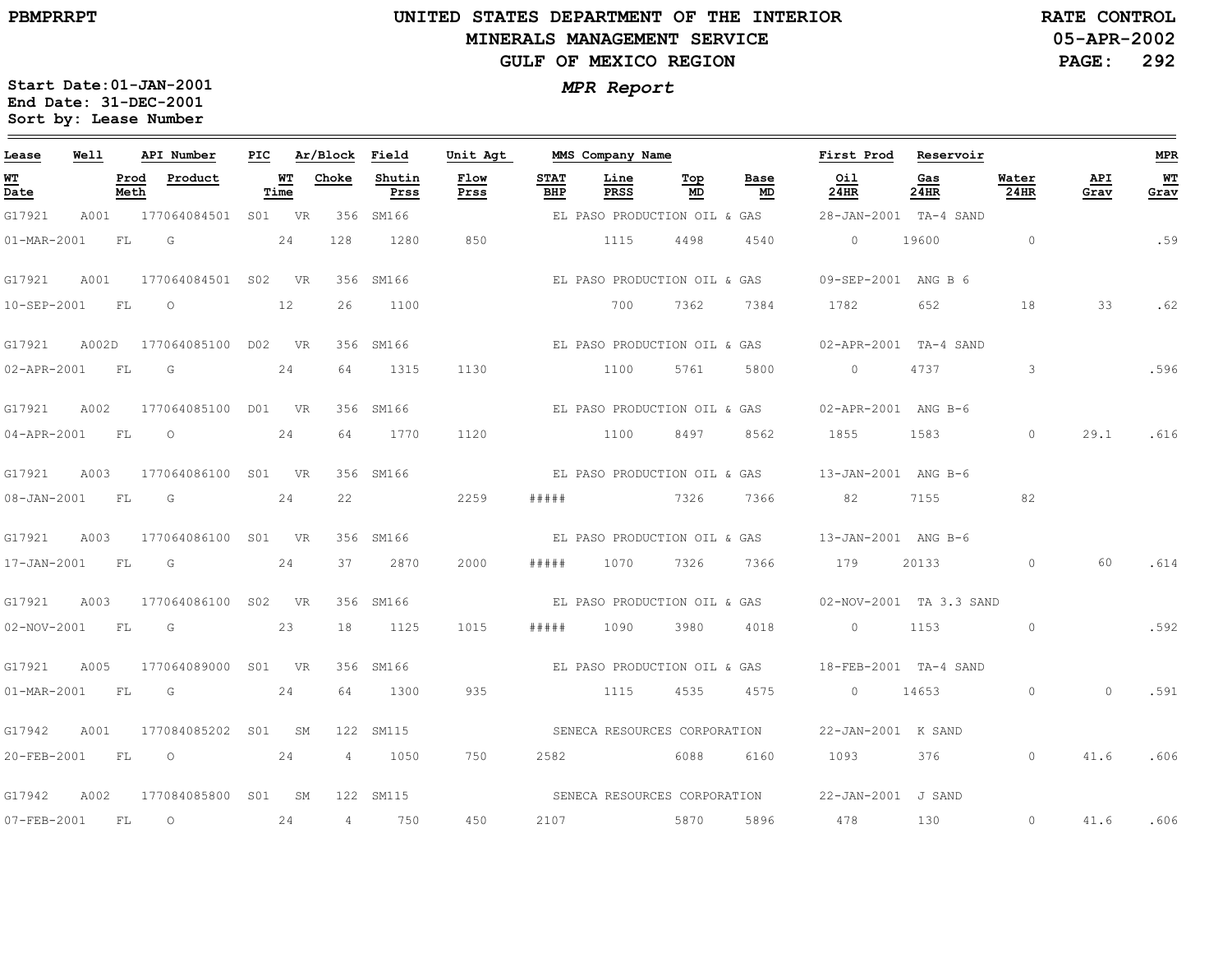### **UNITED STATES DEPARTMENT OF THE INTERIOR MINERALS MANAGEMENT SERVICEGULF OF MEXICO REGION**

**05-APR-2002PAGE: 293 RATE CONTROL**

| Lease            | Well |           | API Number               | PIC |            | Ar/Block Field |                | Unit Agt         |                    | MMS Company Name |             |                              | First Prod                                    | Reservoir   |               |             | <b>MPR</b> |
|------------------|------|-----------|--------------------------|-----|------------|----------------|----------------|------------------|--------------------|------------------|-------------|------------------------------|-----------------------------------------------|-------------|---------------|-------------|------------|
| WT<br>Date       |      | Meth      | Prod Product             |     | WТ<br>Time | Choke          | Shutin<br>Prss | Flow<br>Prss     | <b>STAT</b><br>BHP | Line<br>PRSS     | Тор<br>MD   | Base<br>MD                   | Oil<br>24HR                                   | Gas<br>24HR | Water<br>24HR | API<br>Grav | WT<br>Grav |
| G17942           |      |           | A003 177084088300 S01 SM |     |            |                | 122 SM115      |                  |                    |                  |             | SENECA RESOURCES CORPORATION | 22-JAN-2001 K SAND                            |             |               |             |            |
| 21-FEB-2001      |      | FL        | $\overline{O}$           |     | 24         | $\overline{4}$ | 1020           | 810              | # # # # #          | 6080             |             | 6122                         | 1016                                          | 370         | $\sim$ 0      | 41.6        | .606       |
| G17959           | 001  |           | 177094116800 S03 EI      |     |            |                | 49 EI045       |                  |                    | STONE ENERGY LLC |             |                              | 26-APR-2001 A SAND                            |             |               |             |            |
| 01-JUN-2001      |      | FL        | $\overline{\mathsf{G}}$  |     | 24         | 27             | 2250           | 2020             |                    | 900              | 7706        | 7714                         | 37                                            | 3328        | 2             | 41          | .59        |
| G17960           |      |           | 001 177094122902 S01 EI  |     |            |                | 50 EI045       |                  |                    |                  |             |                              | AVIARA ENERGY CORPORATION 10-JUN-2000 TEX W   |             |               |             |            |
| 30-MAR-2001 FL G |      |           |                          |     |            | 21             | 6900           | 5980             |                    | 1109 16004       |             | 16034                        | 424                                           | 17070       | $\circ$       | 52          |            |
| G17964           | 001  |           | 177094123600 S01 EI      |     |            |                | 97 EI108       | OCEAN ENERGY INC |                    |                  |             |                              | 28-MAR-2001 M11A FB-B                         |             |               |             |            |
| 28-MAR-2001 FL   |      |           | $\overline{\mathbb{G}}$  |     | 24         | 16             |                | 4199             | # # # # #          | 14027            |             | 14060                        | $\overline{0}$                                | 2200        | $\circ$       |             |            |
| G17964           |      |           | 001 177094123600 S01 EI  |     |            |                | 97 EI108       |                  | OCEAN ENERGY INC   |                  |             |                              | 28-MAR-2001 M11A FB-B                         |             |               |             |            |
| 08-APR-2001      |      | FL        | $\overline{\mathbb{G}}$  |     | 16         | 36             | 4532           | 3062             | # # # # #          | 890              | 14027       | 14060                        | 189 14952                                     |             | 2             | 45.9        |            |
| G17964           | 002  |           | 177094131200 S01 EI      |     |            |                | 97 EI108       | OCEAN ENERGY INC |                    |                  |             |                              | 16-JUN-2001 T FB-A                            |             |               |             |            |
| 10-SEP-2001      |      | FL        | G                        |     | 4          | 38             | 3608           | 1155             | # # # # #          |                  | 921 17264   | 17310                        | 22                                            | 3426        | 1572          | 45.4        | .61        |
| G17966           | F003 |           | 177094036703 S01 EI      |     |            |                | 106 EI100      |                  | OCEAN ENERGY INC   |                  |             |                              | 23-JUN-2001 24 FB-E                           |             |               |             |            |
| 23-JUN-2001 GL O |      |           |                          |     | 24         | 36             |                |                  |                    |                  | 12864       | 12984                        | 1333 134                                      | 570         | 1999          |             |            |
| G17966           | 002  |           | 177094121001 S03 EI      |     |            |                | 106 EI100      | OCEAN ENERGY INC |                    |                  |             |                              | 26-AUG-2001 13 RB                             |             |               |             |            |
| 29-AUG-2001 FL   |      |           | $\overline{O}$           |     | 4          | 26             | 2507           | 1122             |                    |                  | 9880        | 9888                         | 366                                           | 354         | $\circ$       | 41.5        | .63        |
| G17966           | 002  |           | 177094121001 S03 EI      |     |            |                | 106 EI100      |                  | OCEAN ENERGY INC   |                  |             |                              | 26-AUG-2001 13 RB                             |             |               |             |            |
|                  |      |           | 02-SEP-2001 GL O 24      |     |            | 27             |                | 931              |                    |                  | 9880        | 9888                         | 13                                            | 1058        | $\circ$       |             |            |
| G17981           | A004 |           | 177094121500 S01 EI      |     |            |                | 183 EI172      |                  |                    |                  |             |                              | TOTALFINAELF E&P USA INC 31-JUL-1998 TEXT X-2 |             |               |             |            |
| 13-SEP-2001      |      | <b>FL</b> | $\overline{\phantom{0}}$ |     | 24         | 128            |                | 100              |                    |                  | 13524 13630 |                              | 256                                           | 508         | 896           | 33.7        |            |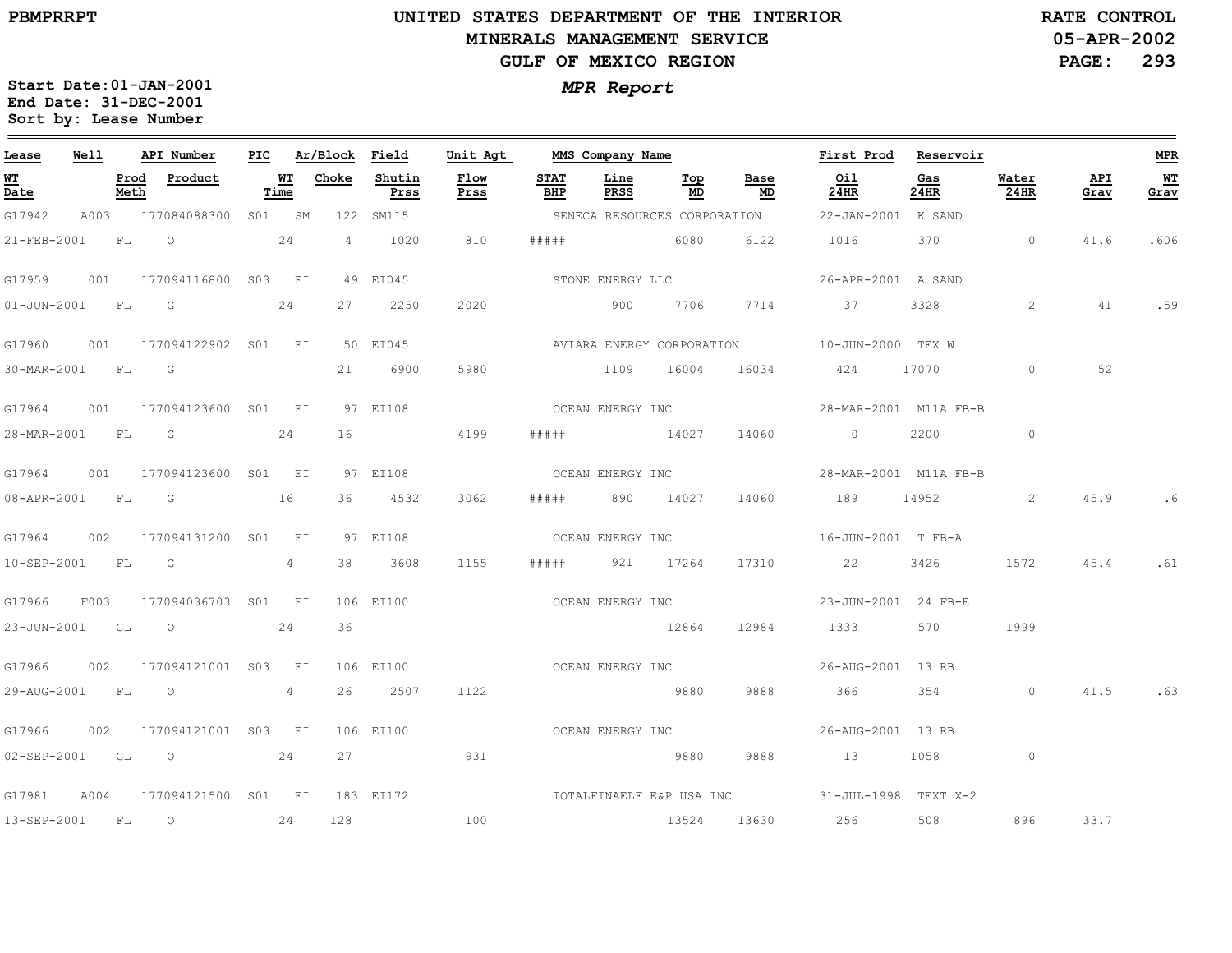$\equiv$ 

# **UNITED STATES DEPARTMENT OF THE INTERIOR MINERALS MANAGEMENT SERVICEGULF OF MEXICO REGION**

**05-APR-2002PAGE: 294 RATE CONTROL**

| Lease             | Well         |              | API Number                | PIC |            | Ar/Block Field |                | Unit Agt                 |                    | MMS Company Name      |                              |                              | First Prod               | Reservoir   |                                                                 |             | <b>MPR</b> |
|-------------------|--------------|--------------|---------------------------|-----|------------|----------------|----------------|--------------------------|--------------------|-----------------------|------------------------------|------------------------------|--------------------------|-------------|-----------------------------------------------------------------|-------------|------------|
| <u>ит</u><br>Date |              | Prod<br>Meth | Product                   |     | WТ<br>Time | Choke          | Shutin<br>Prss | Flow<br>Prss             | <b>STAT</b><br>BHP | Line<br><b>PRSS</b>   | Тор<br>MD                    | Base<br>MD                   | Oil<br>24HR              | Gas<br>24HR | Water<br>24HR                                                   | API<br>Grav | WT<br>Grav |
| G17996            |              |              | A003C 177104148201 D03 EI |     |            |                | 335 EI335      |                          |                    |                       | MURPHY EXPLORATION & PRODUCT |                              | 14-MAR-1999 TA5-LWR-FB-3 |             |                                                                 |             |            |
| 21-SEP-2001       |              | GL           | $\circ$                   |     | 24         | 64             |                | 190                      |                    |                       | 4142                         | 4206                         | 18                       | $\circ$     | $\circ$                                                         | 32.6        |            |
| G18028            | 001          |              | 177124058700 S01 SS       |     |            |                | 326 SS326      |                          |                    |                       |                              | WALTER OIL & GAS CORPORATION | 31-DEC-1998              |             | PLEISTOCENE 2400'                                               |             |            |
| 04-SEP-2001       |              | FL           | G                         |     | 24         | 999            | 912            | 95                       | 1147               | 1006                  | 2324                         | 2410                         | $\circ$                  | 442         | $\circ$                                                         |             | .65        |
| G18040            | A001         |              | 177154093401 S02 ST       |     |            |                | 139 ST139      |                          |                    | RME PETROLEUM COMPANY |                              |                              | 06-JAN-2001 DB SAND      |             |                                                                 |             |            |
| 23-FEB-2001       |              | FL           | G                         |     | 24         | 21             | 5300           | 4784                     |                    | 1000                  | 15652                        | 15695                        | 521                      | 12333       | $\circ$                                                         | 41.7        | .621       |
| G18065            | <b>B001A</b> |              | 177174042700 S02 GI       |     |            |                | 31 GI030       |                          |                    |                       |                              | EL PASO PRODUCTION GOM INC   | 22-JAN-2001 BZCT 1 SAND  |             |                                                                 |             |            |
| 10-FEB-2001       |              | <b>FL</b>    | $\circ$                   |     | 18         | 23             | 4000           | 2875                     |                    | 880                   | 11576                        | 11648                        | 1681                     | 3554        | $\circ$                                                         | 33.7        | .6         |
| G18114            | A004         |              | 177244086500 S01 MP       |     |            |                | 242 MP242      |                          |                    |                       | EL PASO PRODUCTION OIL & GAS |                              | 04-SEP-2000 2900         |             |                                                                 |             |            |
| $10 - JAN - 2001$ |              | <b>FL</b>    | G                         |     |            | 46             | 1100           | 760                      |                    | 960                   | 5910                         | 5956                         | $\overline{0}$           | 8466        | 100                                                             |             |            |
| G18169            | SS002        |              | 608105009601 S01          |     | ΕW         |                | 878 EW878      |                          |                    |                       |                              |                              |                          |             | WALTER OIL & GAS CORPORATION 15-NOV-2001 PLEISTOCENE 7200' SAND |             |            |
| 13-DEC-2001       |              | FL.          | G                         |     | 24         | 34             | 3150           | 1770                     | #####              | 1182                  | 8764                         | 8844                         | 347                      | 9901        | $\circ$                                                         | 57.5        | .653       |
| G18192            | A009         |              | 608174042501 S01 MC       |     |            |                | 110 MC109      |                          |                    |                       |                              | BP EXPLORATION & OIL INC     | 05-JAN-2001 N RB         |             |                                                                 |             |            |
| 05-JAN-2001 GL    |              |              | $\overline{O}$<br>12      |     |            | 28             | 910            | 200                      |                    |                       | 11526                        | 12164                        | 232                      | 163         | 32                                                              | 22.5        | .65        |
| G18192            | A011         |              | 608174042801 S01 MC       |     |            |                | 110 MC109      |                          |                    |                       |                              |                              |                          |             |                                                                 |             |            |
| 19-SEP-2001       |              | FL           | $\circ$                   |     | 24         | 14             | 1390           | 640                      |                    |                       | 11451 11726                  |                              | 596                      | 251         | 66                                                              | 30.7        | .785       |
| G18208            | A015         |              | 608105006102 S01          |     | MC         |                | 265 EW305      |                          |                    |                       | STONE ENERGY CORPORATION     |                              | 22-JAN-2001 LH           |             |                                                                 |             |            |
| 28-JAN-2001 FL    |              |              | $\overline{O}$            |     | 4          | 30             |                |                          |                    |                       | 16296                        | 16336                        | 3536                     | 4970        | 37                                                              |             |            |
| G18208            | A015         |              | 608105006102 S01          |     | MC         |                | 265 EW305      | STONE ENERGY CORPORATION |                    |                       |                              |                              | 22-JAN-2001 LH           |             |                                                                 |             |            |
| 21-MAR-2001 FL    |              |              | $\circ$                   |     | 8          | 64             | 3419           | 1298                     |                    |                       | 16296 16336                  |                              | 808                      | 5649        | 8                                                               | 35.9        | .593       |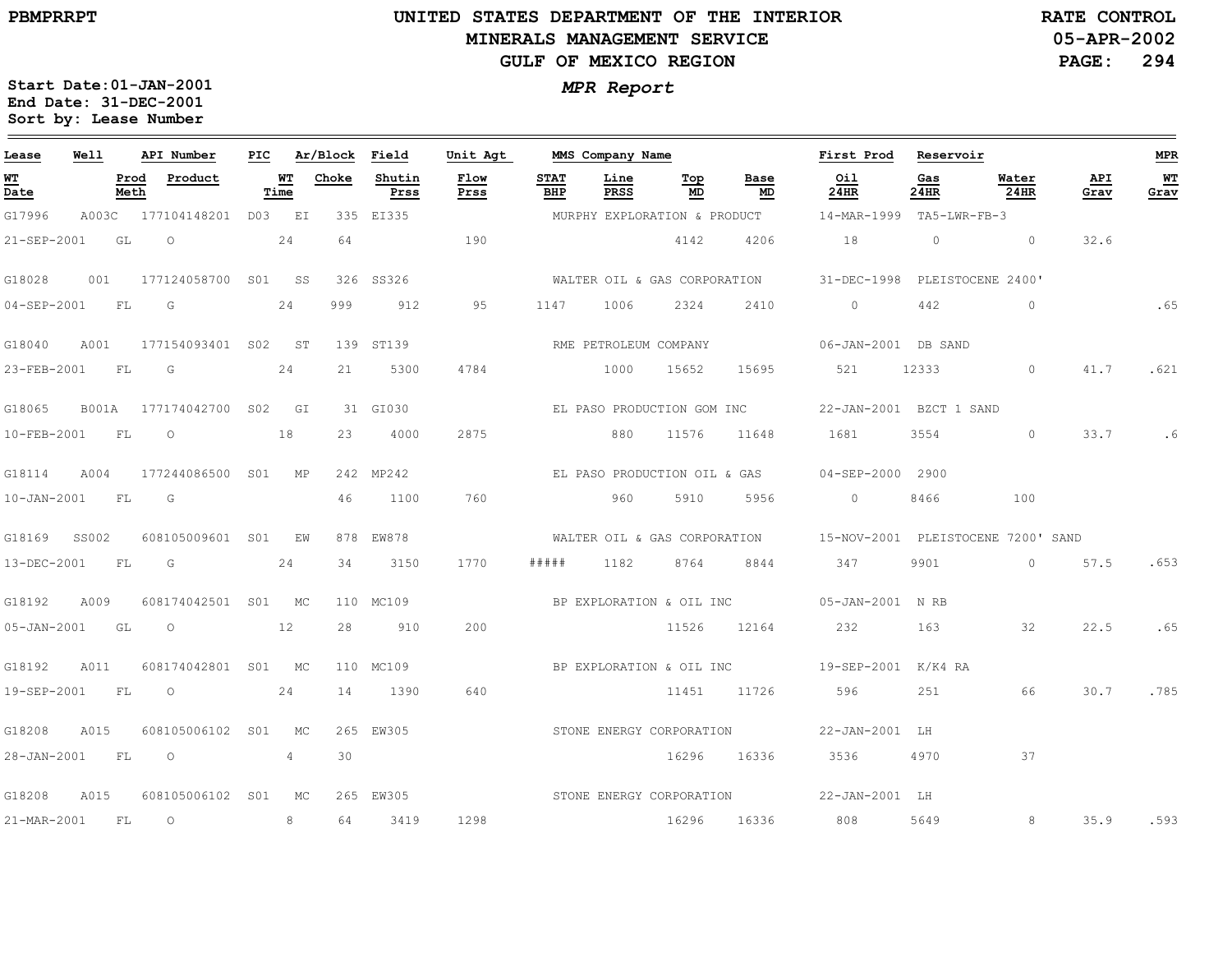### **UNITED STATES DEPARTMENT OF THE INTERIOR MINERALS MANAGEMENT SERVICEGULF OF MEXICO REGION**

**05-APR-2002PAGE: 295 RATE CONTROL**

| Lease             | Well  |                 | API Number          | PIC |                | Ar/Block Field |                | Unit Agt     |                    | MMS Company Name             |           |                              | First Prod                                               | Reservoir   |                                  |             | MPR        |
|-------------------|-------|-----------------|---------------------|-----|----------------|----------------|----------------|--------------|--------------------|------------------------------|-----------|------------------------------|----------------------------------------------------------|-------------|----------------------------------|-------------|------------|
| <u>WТ</u><br>Date |       | Prod<br>Meth    | Product             |     | WT<br>Time     | Choke          | Shutin<br>Prss | Flow<br>Prss | <b>STAT</b><br>BHP | Line<br>PRSS                 | Тор<br>MD | Base<br>MD                   | Oil<br>24HR                                              | Gas<br>24HR | Water<br>24HR                    | API<br>Grav | WТ<br>Grav |
| G18920            | A001  |                 | 427064035401        |     | S01 GA         | 325            | WILD           |              |                    | FAIRWAYS SPECIALTY SALES & S |           |                              | 18-NOV-2001 G4 SAND                                      |             |                                  |             |            |
| 22-NOV-2001       |       | FL              | G                   |     | 24             | 18             | 2000           | 1225         |                    | 950                          | 9854      | 9934                         | 21                                                       | 1807        | 82                               | 40          | .608       |
| G18921            | 001   |                 | 427064042601 S01 GA |     |                |                | 418 GA418      |              |                    |                              |           | WILLIAM G. HELIS COMPANY LLC | 31-JUL-2001 CIB OP SAND                                  |             |                                  |             |            |
| 03-DEC-2001       |       | FL              | G                   |     | 24             | 19             | 2900           | 2775         | # # # # #          | 942                          | 7601      | 7679                         | $\mathbf{1}$                                             | 6663        | $\circ$                          | 54.5        | .571       |
| G18936            | 003   |                 | 427084052301 S01 HI |     |                |                | 115 HI133      |              |                    | UNION OIL COMPANY OF CALIFOR |           |                              | 31-DEC-2000 ROB M-3 SAND                                 |             |                                  |             |            |
| 31-JUL-2001       |       | FL.             | G                   |     | 24             | 16             | 3500           | 3145         |                    | 1100                         | 10270     | 10300                        | 29                                                       | 5629        | $\circ$                          | 42          | .59        |
| G18941            | 001   |                 | 427084047902 S01    |     | HI             |                | 235 HI235      |              |                    |                              |           | SPINNAKER EXPLORATION COMPAN | 31-AUG-2000 ROB L 6 SAND                                 |             |                                  |             |            |
| 10-MAR-2001       |       | FL              | G                   |     |                | 61             | 4200           | 1270         | #####              | 1075                         | 14480     | 14524                        | 68                                                       | 9821        | 2                                | 44.3        |            |
| G19725            | A001D |                 | 177024125100 D02    |     | <b>WC</b>      |                | 523 WC518      |              |                    | EL PASO PRODUCTION OIL & GAS |           |                              | 11-APR-2001 PL-2A                                        |             |                                  |             |            |
| 11-APR-2001       |       | FL              | G                   |     | $\overline{4}$ | 43             | 2390           | 1560         |                    | 1060                         | 6178      | 6210                         | $\circ$                                                  | 13689       | 78                               | 45          | .65        |
| G19725            | A001  |                 | 177024125100 D01    |     | <b>WC</b>      |                | 523 WC518      |              |                    |                              |           |                              | EL PASO PRODUCTION OIL & GAS 11-APR-2001 PL-2D SAND      |             |                                  |             |            |
| 11-APR-2001       |       | FL              | G                   |     | 4              | 19             | 2300           | 2280         |                    | 1060                         | 7676      | 7720                         | $\bigcirc$                                               | 6707        | 53                               | 4.5         | .65        |
| G19756            | A002  |                 | 177054110100 S01 VR |     |                |                | 83 VR083       |              |                    | STONE ENERGY LLC             |           |                              | 09-NOV-1999 8900' SAND                                   |             |                                  |             |            |
| 19-AUG-2001       |       | FL.             | G                   |     | 24             | 28             | 2580           | 1020         |                    | 980                          | 8908      | 8916                         | $\overline{0}$                                           | 494         | 104                              |             | .65        |
| G19760            | A001  |                 | 177054112300 S01 VR |     |                |                | 196 VR207      |              |                    | MCMORAN OIL & GAS LLC        |           |                              | 06-JUL-2001 TX-4 SAND                                    |             |                                  |             |            |
| $13 - JUL - 2001$ |       | FT <sub>1</sub> | G                   |     | 21             | 2.8            | 5100           | 4875         |                    | 950                          | 14304     | 14340                        | 1549                                                     | 16917       | 16                               | 45.8        | .631       |
| G19785            | 001   |                 | 177094129301 S01 EI |     |                |                | 45 WTLD        |              |                    | WESTPORT RESOURCES CORPORATI |           |                              |                                                          |             | 02-JUN-2001 UPPER DISC.12-4 SAND |             |            |
| $03 - JUN - 2001$ |       | FL              | G                   |     | 24             | 13             | 4300           | 3375         | #####              | 1000                         | 11668     | 11728                        | $5 - 5$                                                  | 4523        | $\sim$ 0                         | 43.3        | .575       |
| G19785            | 001   |                 | 177094129301 S02 EI |     |                |                | 45 WILD        |              |                    |                              |           |                              | WESTPORT RESOURCES CORPORATI 03-NOV-2001 DISC. 12-1 SAND |             |                                  |             |            |
| $04 - DEC - 2001$ |       | FL.             | G                   |     | 24             | 16             | 3660           | 3025         |                    | 1005                         | 10494     | 10508                        | 64                                                       | 6490        | $\overline{0}$                   | 43.5        | .589       |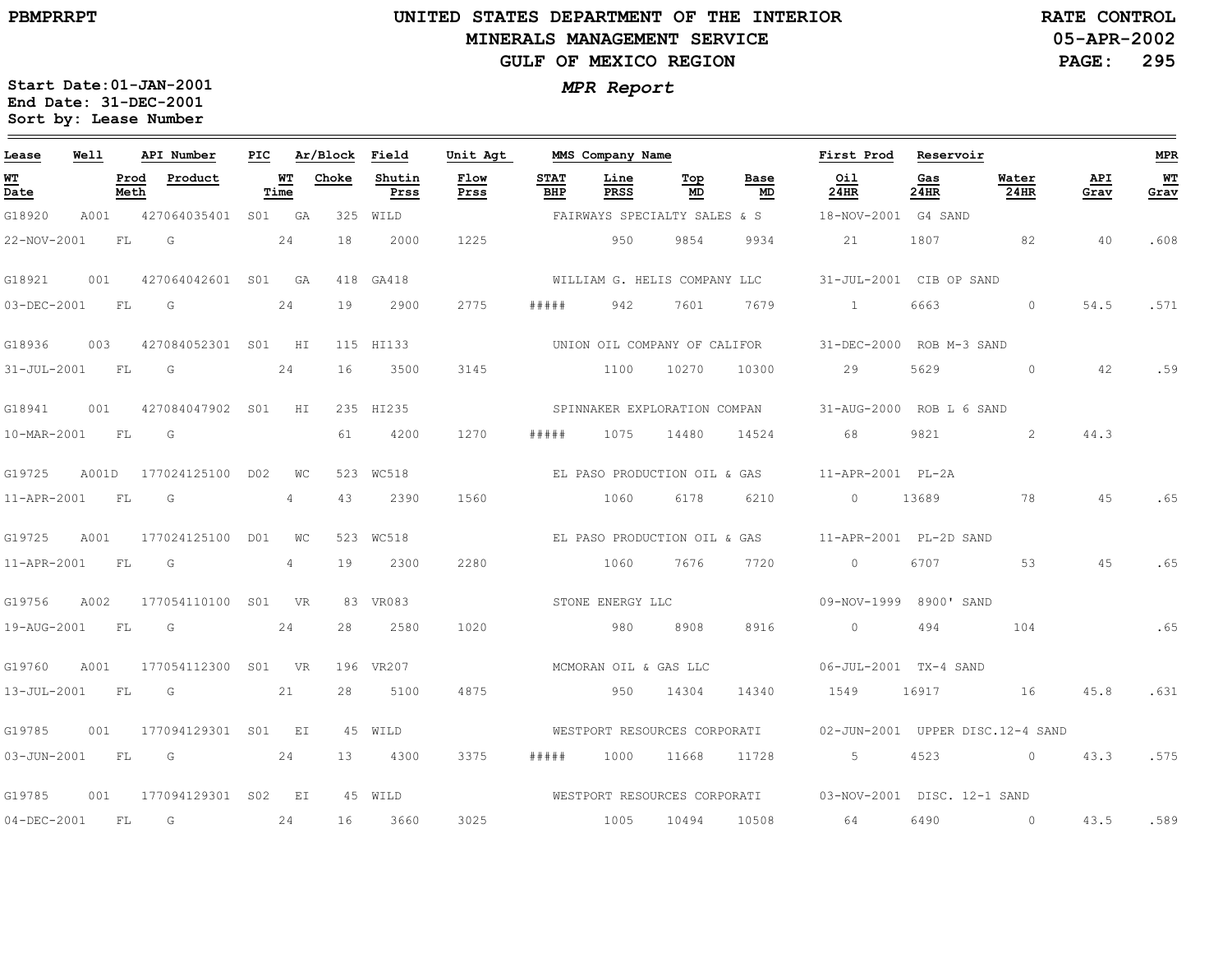# **UNITED STATES DEPARTMENT OF THE INTERIORMINERALS MANAGEMENT SERVICEGULF OF MEXICO REGION**

**05-APR-2002PAGE: 296 RATE CONTROL**

**Start Date:01-JAN-2001** *MPR Report* **End Date: 31-DEC-2001Sort by: Lease Number** 

### <u> 1989 - Johann Stoff, deutscher Stoffen und der Stoffen und der Stoffen und der Stoffen und der Stoffen und de</u> **WellAPI Number Unit Agt First ProdAr/Block FieldPIC MMS Company Name Reservoir MPR Lease WTProductChokeShutinFlowSTATTop BaseOilGasWaterAPIProd Line WT WT Date Meth Time Prss Prss BHP PRSS MD MD 24HR 24HR 24HR Grav Grav** G19785 003177094132000WESTPORT RESOURCES CORPORATIS01 EI 45WILD21-AUG-2001 BUL 1-2 SAND FLG241522502200#####98056885694 $\overline{0}$ 354310.61208-SEP-2001 G19831 B001SPINNAKER EXPLORATION COMPAN177164025600 SO1 ST 219 ST219 23-FEB-20009200 UP/LW FBA 09-APR-2001FLG32325021505446102510226104507218465 $\overline{0}$ 44.6G19832 A001STMAGNUM HUNTER PRODUCTION INC177164025400 S01 264 ST264 21-JUL-20018200' SAND24310017-AUG-2001FL. G $20$ 5050104581908224124814281139.6.6G19832 A003MAGNUM HUNTER PRODUCTION INC177164028300 SO1 ST 264 ST264 14-JUN-2001 6800' SAND 2428809-JUN-2001FLG14451331619307246731874049550.2.6G19839 A002STONE ENERGY LLC177194067701 S03 WD 63WD06101-JUN-2001 NN SAND 07-JUN-2001FLO2414145012202901330813320561498 $\mathbf 0$ 23.58BP EXPLORATION & PRODUCTION G19843 $A010$ 177204015800 S01 WD 121WD13329-MAY-2001Y09-JUN-2001FL $\Omega$ 241812008401517015210479263 $\Omega$ 36.6G19853 001APACHE CORPORATION177254067100 S01 MP 90MP09330-MAR-2000FE SANDFLG421875980209010805344535421030039845.731-MAY-2001 G19857 A001APACHE CORPORATION177254063801 S01 MP 105MP09326-AUG-1999 FA SAND 30-MAY-2001FLG722000470215060081108150 $\overline{0}$ 435024G19863 A001MPEL PASO PRODUCTION OIL & GAS177244087600 S01 265MP26512-MAY-2001 BIG HUM SAND 16-JUN-2001FL. G1816581156099813253132751555631448.6.608G19863EL PASO PRODUCTION OIL & GAS A001177244087600 S02 MP 265MP26526-JUL-2001 P-50 SAND 627513-AUG-2001FLG1823739010251183011884042.8.6081198 13081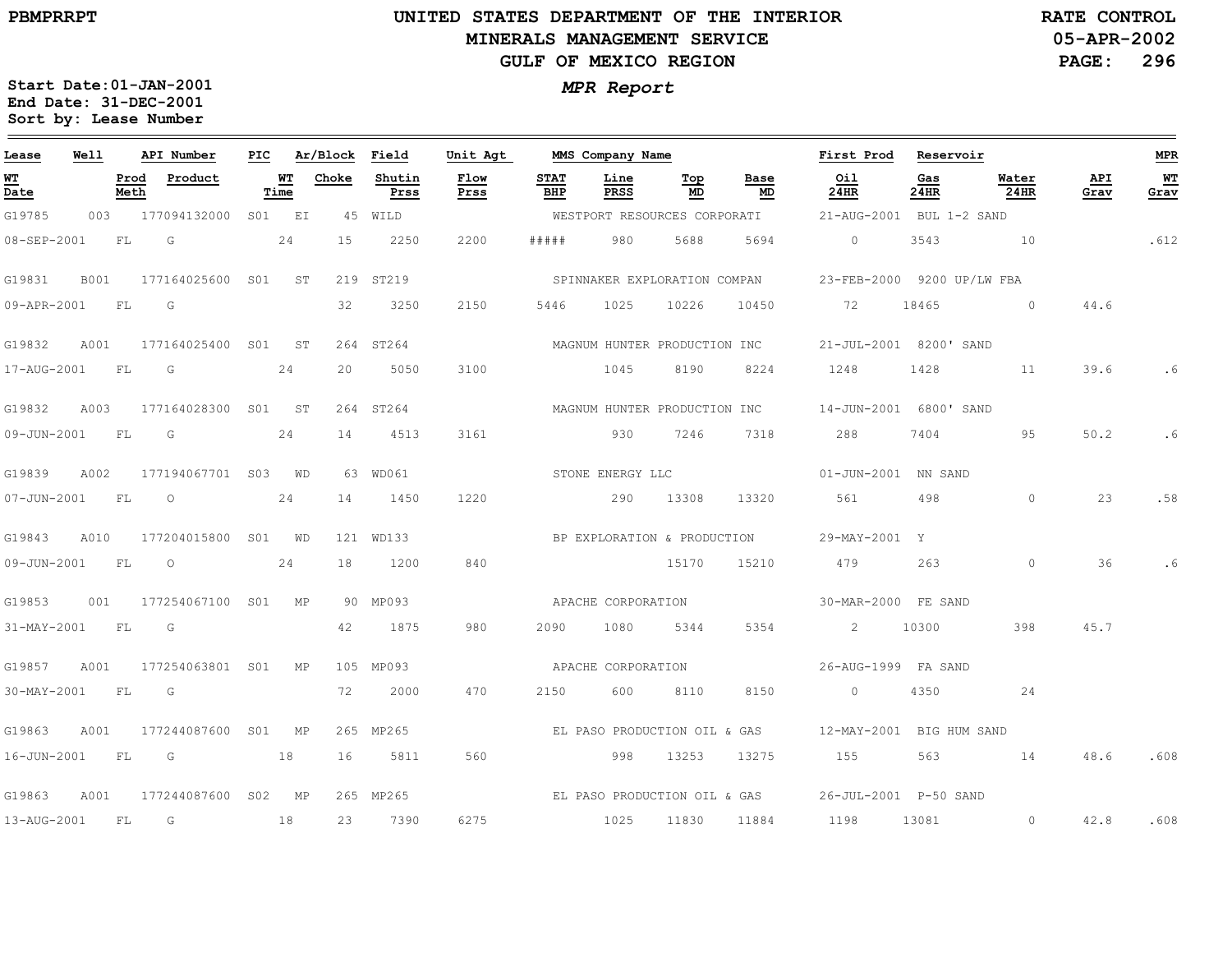$\equiv$ 

# **UNITED STATES DEPARTMENT OF THE INTERIOR MINERALS MANAGEMENT SERVICEGULF OF MEXICO REGION**

**05-APR-2002PAGE: 297 RATE CONTROL**

| Lease             | Well  |              | API Number                       | PIC |            | Ar/Block Field |                | Unit Agt       |                    | MMS Company Name            |           |                             | First Prod                                          | Reservoir   |               |             | <b>MPR</b> |
|-------------------|-------|--------------|----------------------------------|-----|------------|----------------|----------------|----------------|--------------------|-----------------------------|-----------|-----------------------------|-----------------------------------------------------|-------------|---------------|-------------|------------|
| WT<br>Date        |       | Prod<br>Meth | Product                          |     | WТ<br>Time | Choke          | Shutin<br>Prss | Flow<br>Prss   | <b>STAT</b><br>BHP | Line<br>PRSS                | Тор<br>MD | Base<br>MD                  | Oil<br>24HR                                         | Gas<br>24HR | Water<br>24HR | API<br>Grav | WТ<br>Grav |
| G19864            |       |              | A002 177244086000 S01 MP         |     |            |                | 267 MP267      |                |                    |                             |           |                             | EL PASO PRODUCTION OIL & GAS 06-JUL-2000 J          |             |               |             |            |
| 10-JAN-2001       |       | FL           | G                                |     |            | 80             | 1260           | 625            |                    | 960                         | 9994      | 10043                       | $\overline{0}$                                      | 4972        | 39            |             |            |
| G19864            | A002  |              | 177244086000 S01 MP              |     |            |                | 267 MP267      |                |                    |                             |           |                             | EL PASO PRODUCTION OIL & GAS 66-JUL-2000 J          |             |               |             |            |
| 14-AUG-2001 FL    |       |              | G                                |     | 18         | 128            | 990            | 600            |                    | 315                         | 9994      | 10043                       | $\overline{0}$                                      | 3832        | $\sim$ 11     |             | .6         |
| G19893            | A002  |              | 608164035100 S01 VK              |     |            |                | 158 VK114      |                |                    | CHEVRON USA INC             |           |                             | 11-DEC-1999 LOWER JAMES                             |             |               |             |            |
| 21-JUN-2001 FL    |       |              | $\overline{G}$                   |     | 24         | 63             | 4622           | 1888           | 4056               | 1541 16128                  |           | 16232                       | 30                                                  | 17292       | 716           |             |            |
| G19980            | 001   |              | 608174083900 S01                 |     | MC         |                | 661 MC705      |                |                    | POGO PRODUCING COMPANY      |           |                             | 14-NOV-2001 10500' A/B                              |             |               |             |            |
| $06 - DEC - 2001$ |       | FL           | G                                |     | 5          | 35             | 5104           | 4600           |                    | 1010                        | 12868     | 13004                       | 2193                                                | 25155       | $\circ$       |             | .61        |
| G20623            | A001  |              | 427064042101 D01 GA              |     |            |                | 190 GA189      |                |                    |                             |           | HOUSTON EXPLORATION COMPANY | 01-FEB-2001 G SAMD                                  |             |               |             |            |
| 22-JUL-2001 FL    |       |              | G                                |     | 24         | 25             | 680            | 210            | 2210               | 880                         | 5992      | 6016                        | $\overline{0}$                                      | 1396        | $\circ$       |             | .595       |
| G20623            | A001D |              | 427064042101 D02                 |     | GA         |                | 190 GA189      |                |                    |                             |           |                             | HOUSTON EXPLORATION COMPANY 12-FEB-2001 UPPER ROB L |             |               |             |            |
| 25-JUL-2001       |       | FL           | $\circ$                          |     | 4          | 64             | 1060           | 95             | 2181               | 890                         | 5805      | 5841                        | 90                                                  | 350         | $\Omega$      | 32.6        | .583       |
| G20623            | A002  |              | 427064042300 D01 GA              |     |            |                | 190 GA189      |                |                    | HOUSTON EXPLORATION COMPANY |           |                             | 13-FEB-2001 F-2 SAND                                |             |               |             |            |
| $06 - JUL - 2001$ |       | <b>FL</b>    | $\overline{\mathsf{G}}$          |     | 12         | 21             | 2040           | 1430           | 2340               | 890                         | 6376      | 6442                        | $4\overline{4}$                                     | 4268        | $\circ$       | 50.1        | .583       |
| G20623            | A002D |              | 427064042300 D02                 |     | GA         |                | 190 GA189      |                |                    |                             |           |                             | HOUSTON EXPLORATION COMPANY 03-FEB-2001 E SAND      |             |               |             |            |
| 27-JUL-2001       |       | FL           | $\circ$                          |     | 4          | 64             | 1400           | 140            | 1145               | 890                         | 6253      | 6303                        | 324                                                 | 246         | $\circ$       | 33.7        | .583       |
| G20670            | D003  |              | 427094110500 D01 HI A 468 HI467A |     |            |                |                |                |                    | FORCENERGY INC              |           |                             | 23-JAN-2001 TRIM A-2                                |             |               |             |            |
|                   |       |              | 07-MAR-2001 FL G 24              |     |            | 28             | 1350           | 740            |                    | 230                         | 5670      | 5696                        | $\overline{0}$                                      | 3258        | $\circ$       |             | .6         |
| G20670            | D003D |              | 427094110500 D02 HI A 468 HI467A |     |            |                |                | FORCENERGY INC |                    |                             |           |                             | 23-JAN-2001 TRIM A-1                                |             |               |             |            |
| 07-MAR-2001       |       | <b>FL</b>    | $\overline{G}$                   |     | 24         | 24             | 1280           | 1060           |                    | 230                         | 5160      | 5180                        | $\overline{0}$                                      | 3637        | $\circ$       |             | .6         |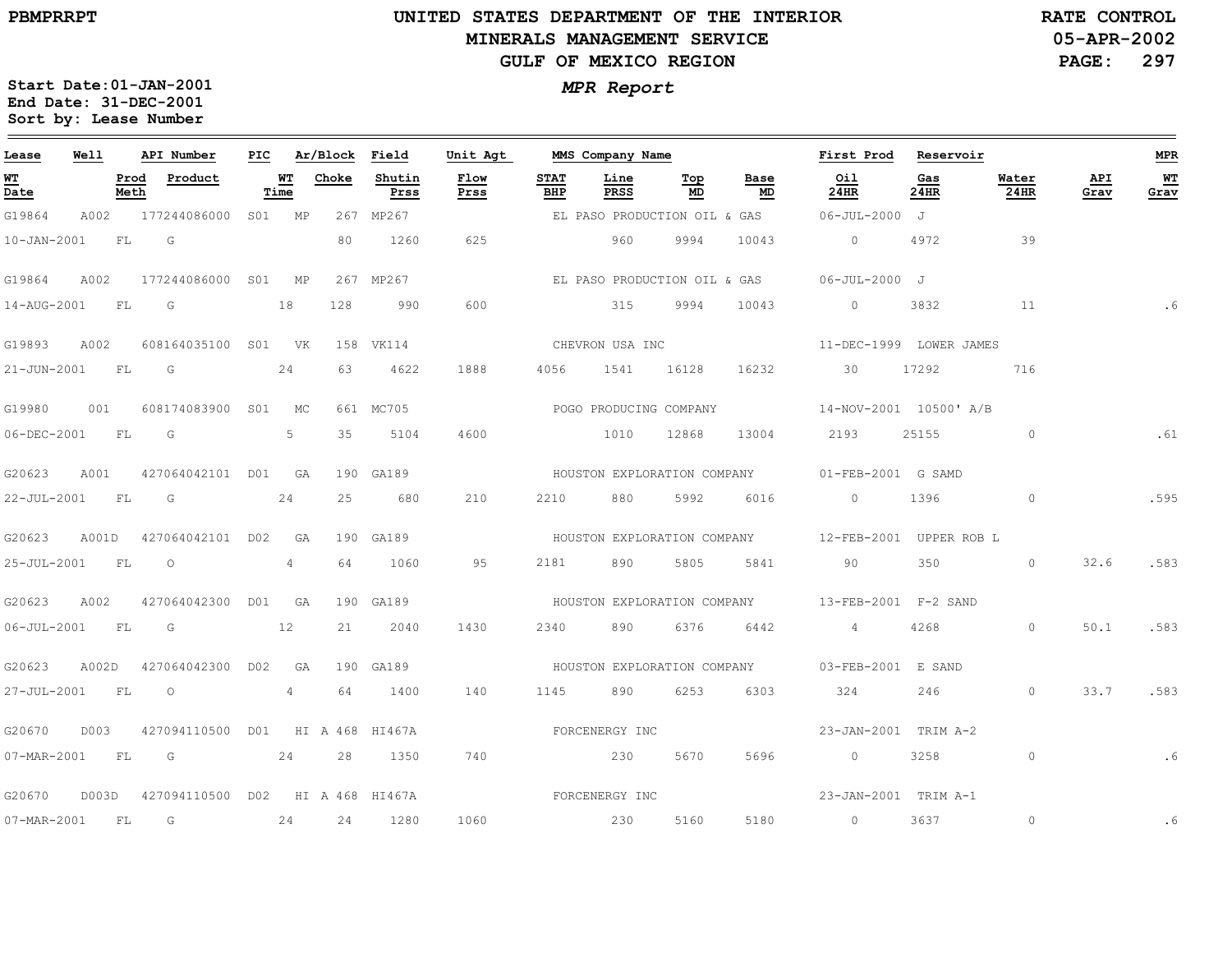### **UNITED STATES DEPARTMENT OF THE INTERIOR MINERALS MANAGEMENT SERVICEGULF OF MEXICO REGION**

**05-APR-2002PAGE: 298 RATE CONTROL**

| Lease             | Well      |              | API Number          | PIC |                 | Ar/Block | Field          | Unit Agt     |                        | MMS Company Name |                              |                              | First Prod                                        | Reservoir   |                         |             | <b>MPR</b> |
|-------------------|-----------|--------------|---------------------|-----|-----------------|----------|----------------|--------------|------------------------|------------------|------------------------------|------------------------------|---------------------------------------------------|-------------|-------------------------|-------------|------------|
| <u>WT</u><br>Date |           | Prod<br>Meth | Product             |     | WT<br>Time      | Choke    | Shutin<br>Prss | Flow<br>Prss | <b>STAT</b><br>BHP     | Line<br>PRSS     | Top<br>MD                    | Base<br>MD                   | Oil<br>24HR                                       | Gas<br>24HR | Water<br>24HR           | API<br>Grav | WT<br>Grav |
| G21059            | A001      |              | 177024124600 S01 WC |     |                 |          | 613 HI330A     |              |                        |                  |                              | WESTPORT OIL AND GAS COMPANY | 06-DEC-2000 ANG "B" SAND                          |             |                         |             |            |
| 28-JAN-2001       |           | FL           | G                   |     | 24              | 21       | 8700           | 8050         |                        | 1090             | 12535                        | 12632                        | 1613                                              | 18595       | $\overline{\mathbf{3}}$ | 46.7        | .637       |
| G21070            | A001      |              | 177034088200 S01 EC |     |                 |          | 144 EC144      |              |                        |                  |                              | SENECA RESOURCES CORPORATION | 31-DEC-2000 ROB E                                 |             |                         |             |            |
| 19-FEB-2001       |           | FL           | G                   |     | 24              | 22       | 4300           | 3525         | # # # #                | 1000             | 11766                        | 11794                        | 686                                               | 9191        | $\Omega$                | 54.1        | .634       |
| G21080            | A001      |              | 177044100300 S01 EC |     |                 |          | 364 EC364      |              |                        |                  | REMINGTON OIL AND GAS CORPOR |                              | 13-DEC-2000 4800' SAND                            |             |                         |             |            |
| $30 - JAN - 2001$ | FL        |              | G                   |     | 24              | 30       | 2625           | 2000         | 2550                   | 1176             | 6830                         | 6843                         | 28                                                | 4447        | 5                       | 55.4        | .596       |
| G21080            | A001      |              | 177044100300 S02 EC |     |                 |          | 364 EC364      |              |                        |                  |                              | REMINGTON OIL AND GAS CORPOR | 27-JUL-2001 4500' SAND                            |             |                         |             |            |
| 08-SEP-2001       | FL        |              | G                   |     | 24              | 25       | 2200           | 1150         |                        | 1100             | 6568                         | 6584                         | $\overline{2}$                                    | 3700        | $\circ$                 | 55.2        | .59        |
| G21080            | A002      |              | 177044101201 S01 EC |     |                 |          | 364 EC364      |              |                        |                  | REMINGTON OIL AND GAS CORPOR |                              | 12-DEC-2000 4800' SAND                            |             |                         |             |            |
| 30-JAN-2001       | <b>FL</b> |              | $\overline{G}$      |     | 24              | 34       | 2680           | 2180         | #####                  | 1176             | 9662                         | 9716                         | $\circ$                                           | 15637       | $\circ$                 |             | .59        |
| G21116            | A001      |              | 177124060500 S02    |     | SS <sub>3</sub> |          | 295 EI322      |              |                        |                  |                              | UNION OIL COMPANY OF CALIFOR | 14-MAR-2001 TEX(P)1                               |             |                         |             |            |
| 14-APR-2001       | <b>FL</b> |              | G                   |     | 24              | 64       | 6535           | 4232         |                        | 1147             | 12492                        | 12662                        | 1916                                              | 70745       | 20                      | 50.6        | .61        |
| G21116            | A004      |              | 177124062100 S01 SS |     |                 |          | 295 EI322      |              |                        |                  | UNION OIL COMPANY OF CALIFOR |                              | 10-MAY-2001 TEX P-1                               |             |                         |             |            |
| 19-MAY-2001       | <b>FL</b> |              | $\overline{G}$      |     | 24              | 64       | 6122           | 4227         | #####                  | 1207             | 13356                        | 13474                        | 1849                                              | 63329       | $\circ$                 | 49.9        | .62        |
| G21122            | 001       |              | 177154101400 S02 PL |     |                 |          | 24 PL023       |              | FOREST OIL CORPORATION |                  |                              |                              | 19-MAR-2001 N SAND                                |             |                         |             |            |
| 02-MAY-2001       | FL        |              | <b>G</b>            |     | 24              | 15       | 4100           | 3167         |                        | 1060             | 12013                        | 12068                        | 486                                               | 8000        | 7                       | 46          | . 6        |
| G21126            | 001       |              | 177184009600 S01 GI |     |                 |          | 109 GI109      |              |                        |                  | WALTER OIL & GAS CORPORATION |                              | 31-JAN-2001 TRIMOSINA A LL                        |             |                         |             |            |
| 18-JAN-2001       | <b>FL</b> |              | $\overline{G}$      |     | 24              | 27       | 2370           | 2150         |                        |                  | 4562                         | 4622                         | $\circ$                                           | 9335        | $\sim$ 0                |             |            |
| G21301            | A003D     |              | 427024028200 D02    |     | MU              |          | 851 WILD       |              |                        |                  |                              |                              | HOUSTON EXPLORATION COMPANY 16-OCT-2001 7200'SAND |             |                         |             |            |
| 17-OCT-2001       | FL        |              | G                   |     | 6               | 22       | 2200           | 1725         | #####                  | 950              | 8240                         | 8288                         | $\circ$                                           | 2779        | 444                     |             | .597       |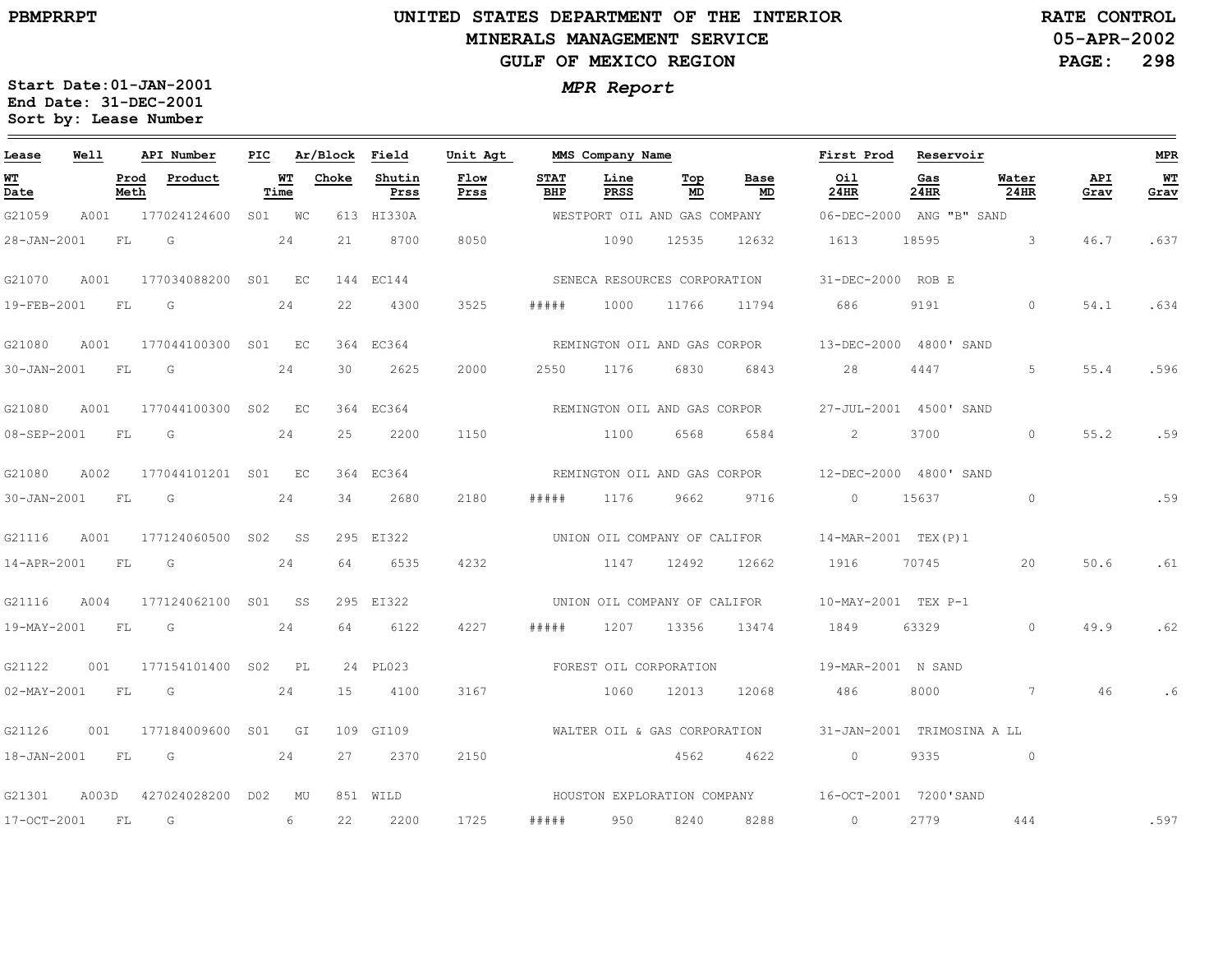### **UNITED STATES DEPARTMENT OF THE INTERIOR MINERALS MANAGEMENT SERVICEGULF OF MEXICO REGION**

**05-APR-2002PAGE: 299 RATE CONTROL**

| Lease             | Well        |              | API Number                       | PIC |            | Ar/Block Field |                | Unit Agt                |                    | MMS Company Name             |           |                              | First Prod                                              | Reservoir   |               |             | <b>MPR</b> |
|-------------------|-------------|--------------|----------------------------------|-----|------------|----------------|----------------|-------------------------|--------------------|------------------------------|-----------|------------------------------|---------------------------------------------------------|-------------|---------------|-------------|------------|
| WТ<br>Date        |             | Prod<br>Meth | Product                          |     | WT<br>Time | Choke          | Shutin<br>Prss | Flow<br>Prss            | <b>STAT</b><br>BHP | Line<br><b>PRSS</b>          | Тор<br>MD | Base<br>MD                   | Oil<br>24HR                                             | Gas<br>24HR | Water<br>24HR | API<br>Grav | WT<br>Grav |
| G21301            | A003        |              | 427024028200                     |     | D01 MU     |                | 851 WILD       |                         |                    |                              |           | HOUSTON EXPLORATION COMPANY  | 18-OCT-2001 7900'SAND                                   |             |               |             |            |
| 20-OCT-2001       |             | FL           | G<br>16                          |     |            | 40             | 3600           | 970                     | # # # # #          | 960                          | 8862      | 8915                         | 12                                                      | 619         | 12            | 58          | .597       |
| G21343            | A001        |              | 427084052802 S02 HI              |     |            |                | 162 HI160      |                         |                    | SPINNAKER EXPLORATION COMPAN |           |                              | 25-AUG-2001 11850' SAND                                 |             |               |             |            |
| 04-SEP-2001       |             | FL           | G                                |     | 24         | 19             | 8900           | 7250                    |                    | 1092                         | 12817     | 12854                        | 72                                                      | 17958       | 23            | 46.4        | .606       |
| G21346            | <b>B002</b> |              | 427084051601 S01 HI A 18 HI202   |     |            |                |                |                         |                    |                              |           |                              | SPINNAKER EXPLORATION COMPAN 31-OCT-2000 DISC 12-2 FBB  |             |               |             |            |
| 09-APR-2001       |             | FL.          | $\overline{\mathsf{G}}$          |     |            | 44             | 1580           | 1250                    | # # # # #          | 1050                         | 8200      | 8240                         | 34                                                      | 5915        | $\sim$ 90     | 52.9        |            |
| G21346            | B002        |              | 427084051601 S02 HI A 18 HI202   |     |            |                |                |                         |                    |                              |           |                              | SPINNAKER EXPLORATION COMPAN 09-JUL-2001 DISC 12-1 SAND |             |               |             |            |
| 30-JUL-2001       |             | FL           | G                                |     | 24         | 64             | 2100           | 1225                    |                    | 1200                         | 7806      | 7820                         | $\circ$                                                 | 112         | $\sim$ 0      |             | .6         |
| G21346            | B002        |              | 427084051601 S01 HI A 18 HI202   |     |            |                |                |                         |                    |                              |           |                              | SPINNAKER EXPLORATION COMPAN 31-OCT-2000 DISC 12-2 FBB  |             |               |             |            |
| 14-NOV-2001       |             | FL.          | G                                |     | 24         | 26             | 2050           | 810                     | # # # # #          | 1135                         | 8200      | 8240                         | $\sim$ $\sim$ $\sim$ $\sim$ $\sim$                      | 2937        | 1272          | 52.9        | .593       |
| G21347            | B003        |              | 427084051801 S01 HI A 19 HI202   |     |            |                |                |                         |                    |                              |           | SPINNAKER EXPLORATION COMPAN | 31-OCT-2000 DISC 12-2 FBC                               |             |               |             |            |
| 14-NOV-2001       |             | FL           | G                                |     | 6          | 24             | 2100           | 810                     | # # # # #          | 1135                         | 9475      | 9515                         | 1                                                       | 2977        | 648           | 52.9        | .593       |
| G21353            | A001        |              | 427104013900 S01 HI A 232 HI244A |     |            |                |                |                         |                    | SAMEDAN OIL CORPORATION      |           |                              | 31-MAY-2001 232-L1                                      |             |               |             |            |
| 03-JUN-2001       |             | FL           | G                                |     | 24         | 25             | 900            | 675                     |                    | 1250                         | 6782      | 6816                         | $\overline{0}$                                          | 1721        | 2             |             | .59        |
| G21353            | A001        |              | 427104013900 S01 HI A 232 HI244A |     |            |                |                |                         |                    | SAMEDAN OIL CORPORATION      |           |                              | 31-MAY-2001 232-L1                                      |             |               |             |            |
| 29-JUN-2001       |             | FL           | G                                |     | 24         | 24             | 925            | 730                     |                    | 1292                         | 6782      | 6816                         | $\overline{0}$                                          | 1062        | $\mathbf{1}$  |             |            |
| G21353            | A001        |              | 427104013900 S02 HI A 232 HI244A |     |            |                |                |                         |                    | SAMEDAN OIL CORPORATION      |           |                              | 09-OCT-2001 UL SAND                                     |             |               |             |            |
| $04 - NOV - 2001$ |             | FL           | G                                |     | 24         | 28             | 2200           | 1010                    |                    | 1194                         | 6048      | 6070                         | 10                                                      | 2994        | 800           | 48.8        | .55        |
| G21353            | A001        |              | 427104013900 S02 HI A 232 HI244A |     |            |                |                | SAMEDAN OIL CORPORATION |                    |                              |           |                              | 09-OCT-2001 UL SAND                                     |             |               |             |            |
| 17-DEC-2001       |             | FL           | G                                |     | 24         | 64             | 800            | $\circ$                 |                    | 1176                         | 6048      | 6070                         | $\overline{0}$                                          | 613         | 919           |             |            |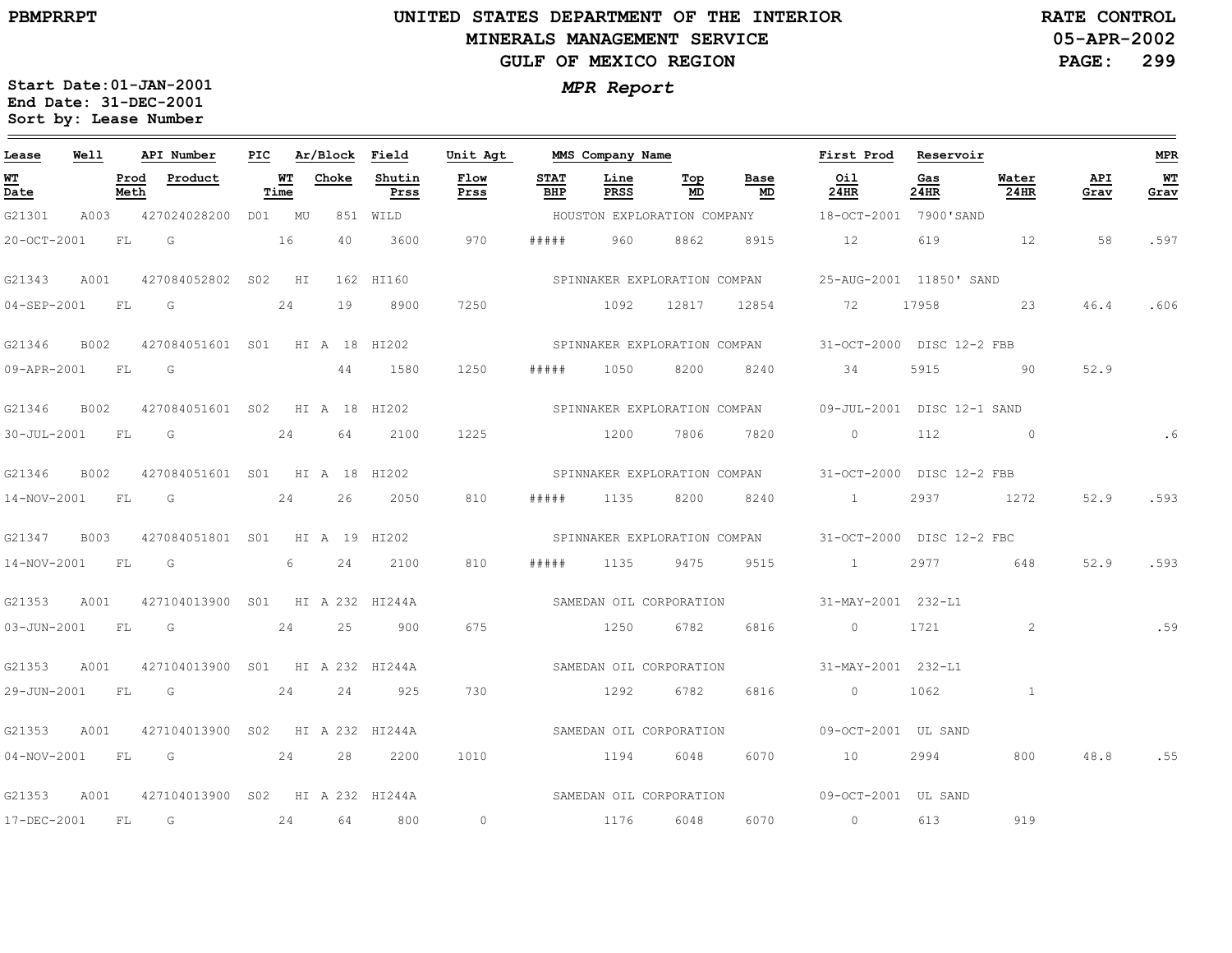# **UNITED STATES DEPARTMENT OF THE INTERIOR MINERALS MANAGEMENT SERVICEGULF OF MEXICO REGION**

**05-APR-2002PAGE: 300 RATE CONTROL**

| Lease             | Well  |              | API Number                          | PIC |            | Ar/Block Field |                                | Unit Agt     |                    | MMS Company Name             |            |                              | First Prod                                             | Reservoir                 |                |                    | <b>MPR</b> |
|-------------------|-------|--------------|-------------------------------------|-----|------------|----------------|--------------------------------|--------------|--------------------|------------------------------|------------|------------------------------|--------------------------------------------------------|---------------------------|----------------|--------------------|------------|
| <b>WT</b><br>Date |       | Prod<br>Meth | Product                             |     | WT<br>Time | Choke          | Shutin<br>Prss                 | Flow<br>Prss | <b>STAT</b><br>BHP | Line<br>PRSS                 | Top<br>MD  | Base<br>MD                   | Oil<br>$24$ HR                                         | Gas<br>24HR               | Water<br>24HR  | <b>API</b><br>Grav | WT<br>Grav |
| G21356            |       |              | 001D 427094110400 D02 HI A 554 WILD |     |            |                |                                |              |                    |                              |            | CHIEFTAIN INTERNATIONAL US I |                                                        | 05-OCT-2001 S-4 SAND      |                |                    |            |
| 03-SEP-2001       |       | <b>FL</b>    | $\overline{G}$                      |     |            | 4 48           | 1600                           | 1190         | # # # # #          | 900                          | 3840       | 3850                         | $\overline{0}$                                         | 1530                      | $\sim$ 7       |                    | .556       |
| G21356            | 001   |              | 427094110400 D01 HI A 554 WILD      |     |            |                |                                |              |                    |                              |            |                              | CHIEFTAIN INTERNATIONAL US I 05-OCT-2001 TRIM A-1 SAND |                           |                |                    |            |
| 03-SEP-2001 FL G  |       |              |                                     |     |            |                | 5 48 2300                      | 1975         | # # # # #          | 925 5508                     |            | 5530                         | $\overline{0}$                                         | 6036                      | 4 <sup>1</sup> |                    | .556       |
| G21531            | F001  |              | 177004106800 S02 WC                 |     |            |                | 19 WC017                       | 754301005A   |                    | CHEVRON USA INC              |            |                              |                                                        | 14-DEC-2000 14500' FB D   |                |                    |            |
| 14-MAY-2001       |       | FL           | G                                   |     | 24         | 12             | 3641                           | 2336         | #####              | 1062                         | 14280      | 14440                        | $\circ$                                                | 4582                      | $\circ$        |                    |            |
| G21533            | G001  |              | 177004107600 S01 WC                 |     |            |                | 47 WC017                       |              |                    | CHEVRON USA INC              |            |                              |                                                        | 13-FEB-2001 12750' D FB G |                |                    |            |
| 04-MAR-2001 FL    |       |              | G                                   |     | 24         | 23             | 7995                           | 6854         | #####              |                              | 1645 12452 | 12505                        | 475                                                    | 22707                     | 10             | 45.9               | . 6        |
| G21533            | G001  |              | 177004107600 S01 WC                 |     |            |                | 47 WC017                       |              |                    | CHEVRON USA INC              |            |                              |                                                        | 13-FEB-2001 12750' D FB G |                |                    |            |
| 10-MAR-2001       |       | FL.          | G                                   |     | 24         | 23             |                                | 1599         | # # # # #          | 12452                        |            | 12505                        | 350                                                    | 20744                     | 15             |                    |            |
| G21533            | G001  |              | 177004107600 S01 WC                 |     |            |                | 47 WC017                       |              |                    | CHEVRON USA INC              |            |                              |                                                        | 13-FEB-2001 12750' D FB G |                |                    |            |
|                   |       |              | 21-APR-2001 FL G                    |     | 24         | 19             | 7416                           | 6114         | # # # # #          | 1307 12452                   |            | 12505                        | 319 11117 0                                            |                           |                | 45.7               |            |
| G21533            | G002  |              | 177004109101 S01 WC                 |     |            |                | 47 WC017                       |              |                    |                              |            | CHEVRON USA INC              | 14-APR-2001 12700'D FB G                               |                           |                |                    |            |
| 14-APR-2001 FL    |       |              | G                                   |     | 24         |                | $4 \quad \blacksquare$<br>7900 | 7670         | # # # # #          |                              | 1180 13432 | 13504                        | 498 13184                                              |                           | 235            | 49                 | .6         |
| G21553            | A001  |              | 177014031900 D01 WC                 |     |            |                | 370 WC370                      |              |                    | WESTPORT OIL AND GAS COMPANY |            |                              |                                                        | 07-MAY-2001 D-7 UPPER     |                |                    |            |
| 24-JUN-2001       |       | FL           | G                                   |     | 24         | 22             | 2950                           | 2175         | #####              | 1050                         | 9038       | 9088                         | $\circ$                                                | 7670                      | $\overline{4}$ |                    | .566       |
| G21553            | A001D |              | 177014031900 D02 WC                 |     |            |                | 370 WC370                      |              |                    |                              |            |                              | WESTPORT OIL AND GAS COMPANY 07-MAY-2001 D-6 SAND      |                           |                |                    |            |
| 25-JUN-2001 FL    |       |              | $\overline{\mathsf{G}}$             |     | 24         | 21             | 2700                           | 2200         | # # # # #          | 1050                         | 8397       | 8422                         | $0 \qquad \qquad$                                      | 7371                      | 2              |                    | .563       |
| G21553            | A002  |              | 177014032200 S01 WC                 |     |            |                | 370 WC370                      |              |                    |                              |            | WESTPORT OIL AND GAS COMPANY |                                                        | 07-MAY-2001 D-5 SAND      |                |                    |            |
| 14-JUN-2001       |       | FL           | G                                   |     | 24         | 24             | 2490                           | 2225         |                    | 1050                         | 6430       | 6450                         | $\circ$                                                | 9187                      | $\circ$        |                    | .56        |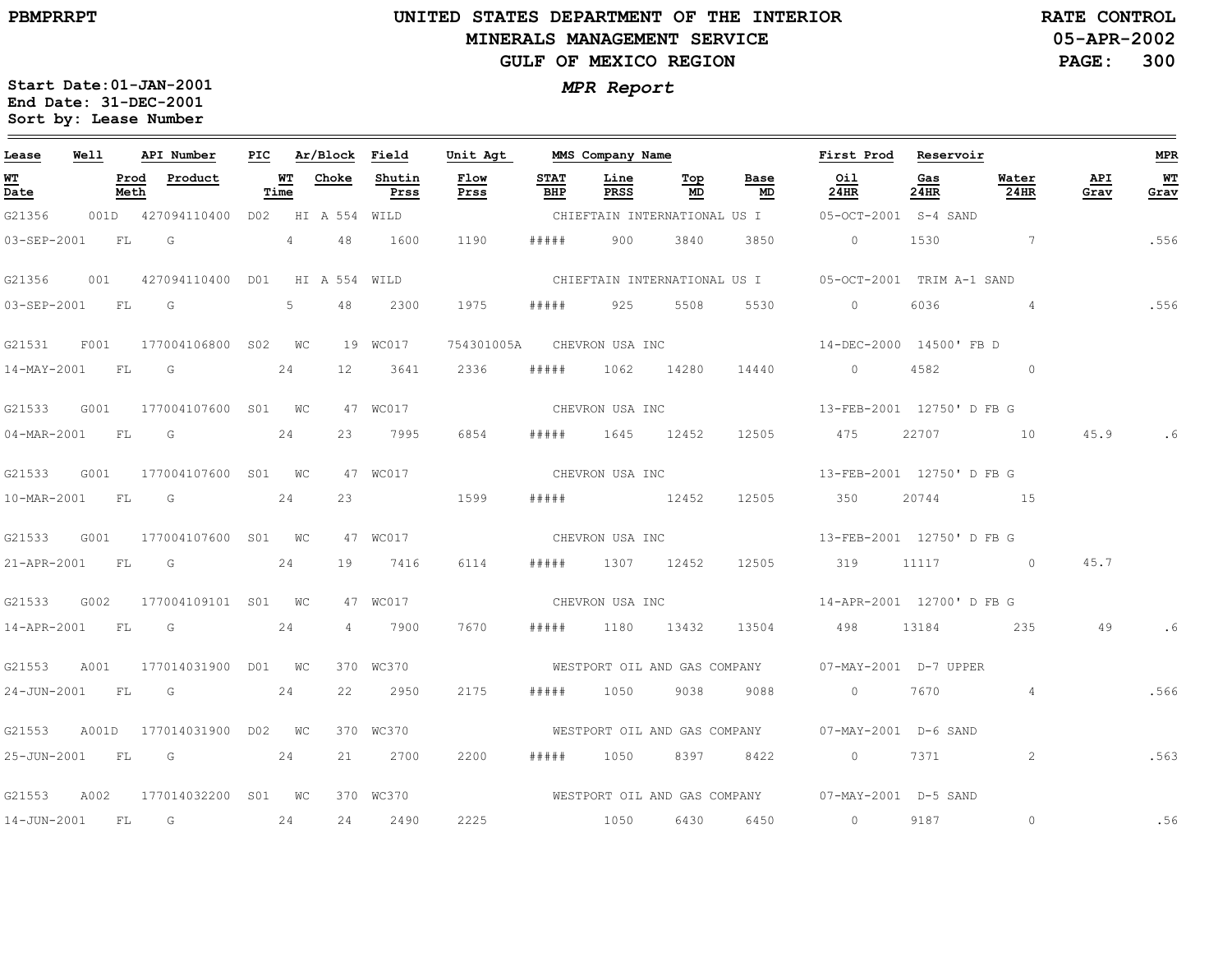### **UNITED STATES DEPARTMENT OF THE INTERIOR MINERALS MANAGEMENT SERVICEGULF OF MEXICO REGION**

**05-APR-2002PAGE: 301 RATE CONTROL**

| Lease             | Well |              | API Number              | PIC |            | Ar/Block | Field          | Unit Agt     |                    | MMS Company Name             |           |                              | First Prod                                             | Reservoir   |                          |             | <b>MPR</b> |
|-------------------|------|--------------|-------------------------|-----|------------|----------|----------------|--------------|--------------------|------------------------------|-----------|------------------------------|--------------------------------------------------------|-------------|--------------------------|-------------|------------|
| <u>WT</u><br>Date |      | Prod<br>Meth | Product                 |     | WТ<br>Time | Choke    | Shutin<br>Prss | Flow<br>Prss | <b>STAT</b><br>BHP | Line<br>PRSS                 | Тор<br>MD | Base<br>MD                   | Oil<br>24HR                                            | Gas<br>24HR | Water<br>24HR            | API<br>Grav | WТ<br>Grav |
| G21553            | A003 |              | 177014032300            |     | S02 WC     |          | 370 WC370      |              |                    | WESTPORT OIL AND GAS COMPANY |           |                              | 15-MAY-2001 D-3 SAND                                   |             |                          |             |            |
| 30-JUL-2001       |      | FL           | G                       |     | 24         | 22       | 2390           | 1250         | # # # # #          | 1180                         | 6794      | 6853                         | $\circ$                                                | 2367        | 53                       |             | .564       |
| G21553            | A004 |              | 177014032400            |     | S01 WC     |          | 370 WC370      |              |                    |                              |           | WESTPORT OIL AND GAS COMPANY | 07-MAY-2001 D-5 SAND                                   |             |                          |             |            |
| 20-JUN-2001       |      | FL           | G                       |     | 24         | 18       | 2525           | 2010         | #####              | 1050                         | 7744      | 7778                         | $\overline{2}$                                         | 4782        | 97                       | 45          | .564       |
| G21553            | A004 |              | 177014032400 S02 WC     |     |            |          | 370 WC370      |              |                    | WESTPORT OIL AND GAS COMPANY |           |                              | 24-JUL-2001 C-10 SAND                                  |             |                          |             |            |
| 22-SEP-2001       |      | FL           | G                       |     | 24         | 22       | 2150           | 1975         | # # # # #          | 1150                         | 6701      | 6718                         | $\circ$                                                | 8311        | $\circ$                  |             | .559       |
| G21569            | 001  |              | 177024127500 S01 WC     |     |            |          | 635 WILD       |              |                    |                              |           | ATP OIL & GAS CORPORATION    | 03-APR-2001 PL 1-18 SAND                               |             |                          |             |            |
| $11 - JUN - 2001$ |      | <b>FL</b>    | G                       |     | 10         | 34       | 3183           | 2636         | # # # # #          | 1040                         | 8845      | 8884                         | $\circ$                                                | 20000       | 130                      |             | .59        |
| G21572            | A001 |              | 177034089300            |     | S01 EC     |          | 104 EC096      |              |                    | WESTPORT OIL AND GAS COMPANY |           |                              | 19-JUN-2001 BA-4 SAND                                  |             |                          |             |            |
| 19-JUN-2001       |      | FL           | G                       |     | 24         | 11       |                | 2850         | # # # # #          | 8962                         |           | 8972                         | $\circ$                                                | 3000        | $\circ$                  |             |            |
| G21572            | A001 |              | 177034089300 S01 EC     |     |            |          | 104 EC096      |              |                    |                              |           | WESTPORT OIL AND GAS COMPANY | 19-JUN-2001 BA-4 SAND                                  |             |                          |             |            |
| 24-SEP-2001       |      | FL.          | G                       |     | 24         | 14       | 2900           | 2625         | # # # # #          | 1029                         | 8962      | 8972                         | $\frac{1}{2}$                                          | 4319        | $\circ$                  | 35.6        | .579       |
| G21572            | A002 |              | 177034089700 S01 EC     |     |            |          | 104 EC096      |              |                    | WESTPORT OIL AND GAS COMPANY |           |                              | 18-JUN-2001 ROB 15-2 SAND                              |             |                          |             |            |
| 18-JUN-2001       |      | FL           | $\overline{G}$          |     | 24         |          | 3250           | 3210         | # # # # #          | 9866                         |           | 9910                         | $\circ$                                                | 2053        | $\sim$ 0 $\sim$ 0 $\sim$ |             |            |
| G21572            | A002 |              | 177034089700 S01 EC     |     |            |          | 104 EC096      |              |                    |                              |           |                              | WESTPORT OIL AND GAS COMPANY 18-JUN-2001 ROB 15-2 SAND |             |                          |             |            |
| 24-SEP-2001       |      | F L          | G                       |     | 24         | 14       | 3120           | 3040         | #####              | 1029                         | 9866      | 9910                         | $\sim$ 1                                               | 4394        |                          | 35.6        | .567       |
| G21576            | 001  |              | 177034090301 S01 EC     |     |            |          | 139 EC138      |              |                    | SPINNAKER EXPLORATION COMPAN |           |                              | 31-JUL-2001 7700'SAND                                  |             |                          |             |            |
| 23-JUL-2001       |      | FL           | $\overline{\mathbb{G}}$ |     | 24         | 16       | 4240           | 3900         |                    | 960                          | 7705      | 7720                         | 89                                                     | 7700        | $\circ$                  | 48.2        | .6         |
| G21585            | A001 |              | 177044102102 D01 EC     |     |            |          | 369 EC369      |              |                    |                              |           |                              | WESTPORT OIL AND GAS COMPANY 12-DEC-2001 TRIM B        |             |                          |             |            |
| 19-DEC-2001       |      | <b>FL</b>    | G                       |     | 24         | 19       | 2050           | 1840         |                    |                              | 5604      | 5750                         | $\circ$                                                | 4066        | $\circ$                  |             |            |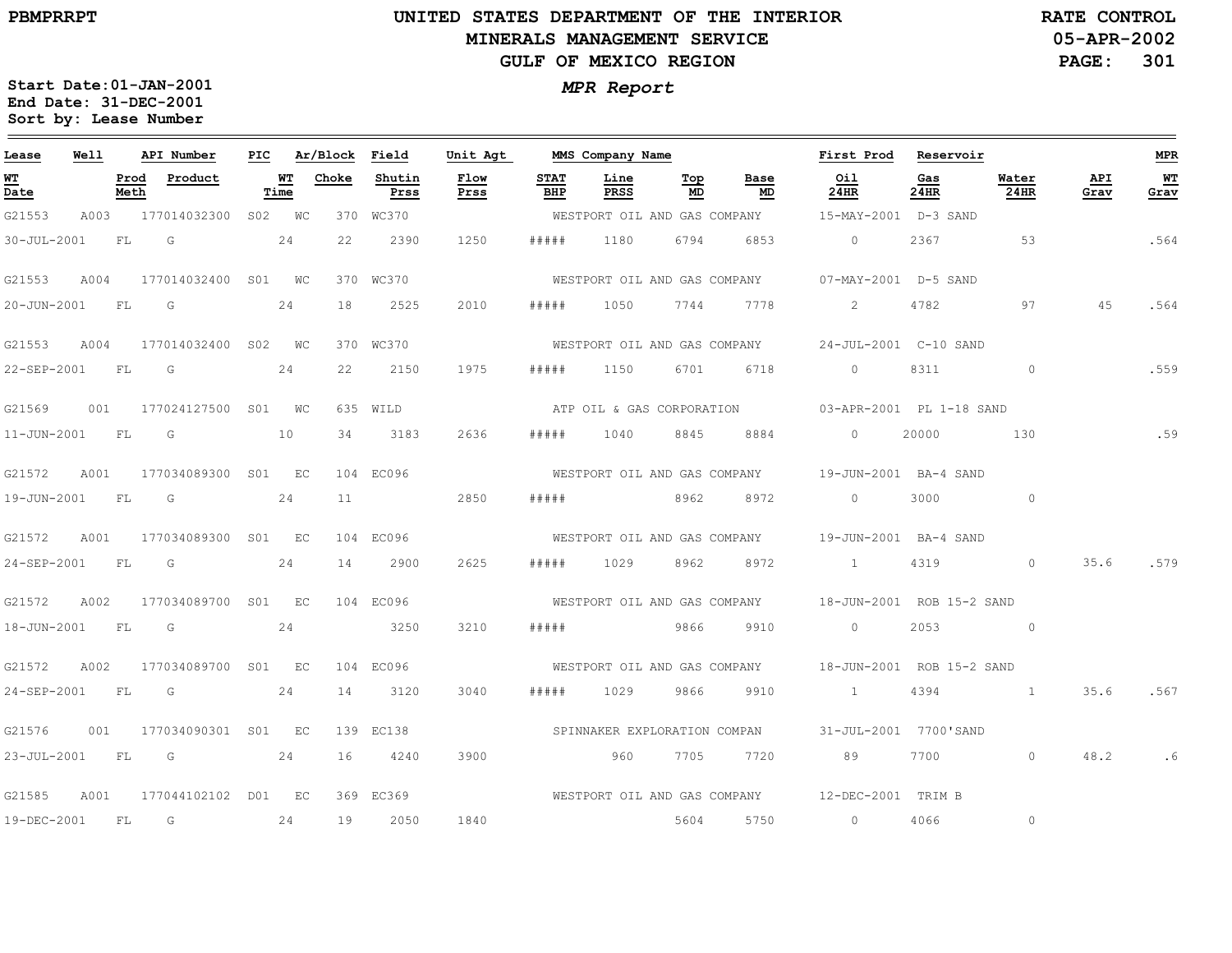### **UNITED STATES DEPARTMENT OF THE INTERIOR MINERALS MANAGEMENT SERVICEGULF OF MEXICO REGION**

**05-APR-2002PAGE: 302 RATE CONTROL**

| Lease             | Well  |              | API Number                | PIC |            | Ar/Block Field |                | Unit Agt     |                    | MMS Company Name |                              |            | First Prod                                         | Reservoir   |               |             | MPR        |
|-------------------|-------|--------------|---------------------------|-----|------------|----------------|----------------|--------------|--------------------|------------------|------------------------------|------------|----------------------------------------------------|-------------|---------------|-------------|------------|
| WT<br>Date        |       | Prod<br>Meth | Product                   |     | WT<br>Time | Choke          | Shutin<br>Prss | Flow<br>Prss | <b>STAT</b><br>BHP | Line<br>PRSS     | Тор<br>MD                    | Base<br>MD | Oil<br>24HR                                        | Gas<br>24HR | Water<br>24HR | API<br>Grav | WT<br>Grav |
| G21585            |       |              | A001D 177044102102 D02 EC |     |            |                | 369 EC369      |              |                    |                  | WESTPORT OIL AND GAS COMPANY |            |                                                    | ####        |               |             |            |
| 19-DEC-2001 FL    |       |              | $\overline{\mathbb{G}}$   |     | 24         | 19             | 1850           | 1800         |                    |                  | # # # #                      | # # # #    | $\circ$                                            | 3298        | $\circ$       |             |            |
| G21585            | A002  |              | 177044102300 D01 EC       |     |            |                | 369 EC369      |              |                    |                  |                              |            | WESTPORT OIL AND GAS COMPANY 13-DEC-2001 ANG B     |             |               |             |            |
| 19-DEC-2001       |       | FL           | G                         |     | 24         | 20             | 2150           | 1800         |                    |                  | 7130                         | 7176       | $\circ$                                            | 3613        | $\circ$       |             |            |
| G21585            | A002D |              | 177044102300 D02 EC       |     |            |                | 369 EC369      |              |                    |                  |                              |            | WESTPORT OIL AND GAS COMPANY 17-DEC-2001 TRIM B-2  |             |               |             |            |
| 19-DEC-2001 FL    |       |              | G G                       |     | 24         | 15             | 2010           | 1500         |                    |                  | 5975 6070                    |            | $\Omega$                                           | 3094        | $\circ$       |             |            |
| G21614            | 001   |              | 177074081100 S01 SM       |     |            |                | 35 SM023       |              |                    |                  |                              |            | REMINGTON OIL AND GAS CORPOR 30-NOV-2001 ROB-E     |             |               |             |            |
| 01-DEC-2001       |       | FL           | $\circ$                   |     | 24         | 10             |                | 7275         | # # # # #          |                  | 14280                        | 14308      | 866                                                | 1312        | $\circ$       |             |            |
| G21700            | B002  |              | 177254070200 S01 MP       |     |            |                | 7 MP006        |              |                    |                  | APACHE CORPORATION           |            | 06-MAY-2001 HC SAND                                |             |               |             |            |
| 15-MAY-2001 FL    |       |              | $\overline{\mathsf{G}}$   |     | 24         | 14             | 1880           | 1750         | # # # # #          |                  | 1070 8374                    | 8386       | 12                                                 | 10170       | 9             | 48.2        | .56        |
| G21705 SS001      |       |              | 177254069600 S01 MP       |     |            |                | 150 MP150      |              |                    |                  |                              |            | WALTER OIL & GAS CORPORATION 31-JAN-2001 8200'SAND |             |               |             |            |
| $26 - JAN - 2001$ |       | FL           |                           |     | 24         | 15             | 4359           | 4000         | # # # # #          |                  | 8162                         | 8196       | 108                                                | 4000        | $\circ$       | 53.1        | .603       |
| G21705 SS001      |       |              | 177254069600 S01 MP       |     |            |                | 150 MP150      |              |                    |                  |                              |            | WALTER OIL & GAS CORPORATION 31-JAN-2001 8200'SAND |             |               |             |            |
| 25-SEP-2001       |       | FL           | G                         |     | 24         | 10             | 4100           | 3800         | #####              | 1088             | 8162                         | 8196       | 242                                                |             | $\circ$       | 54.8        | .603       |
| G21712            | A001  |              | 177242002301 S02 MP       |     |            |                | 293 MP306      |              |                    |                  | SAMEDAN OIL CORPORATION      |            | 30-JUN-2001 L1 FB2                                 |             |               |             |            |
| 25-JUN-2001       |       | <b>FL</b>    | $\circ$                   |     | 24         | 64             |                | 67           |                    |                  | 6894                         | 6948       | $\overline{2}$                                     | 203         | 478           | 34.1        |            |
| G21712            | A001  |              | 177242002301 S02 MP       |     |            |                | 293 MP306      |              |                    |                  | SAMEDAN OIL CORPORATION      |            | 30-JUN-2001 L1 FB2                                 |             |               |             |            |
| 31-DEC-2001       |       | FL           | $\overline{O}$            |     | 24         | 64             |                | 57           |                    |                  | 6894                         | 6948       | 46                                                 | 102         | 343           | 33.5        |            |
| G21712            | A002D |              | 177242003500 D02 MP       |     |            |                | 293 MP306      |              |                    |                  |                              |            | SAMEDAN OIL CORPORATION 01-JUN-2000 L13-L2A3       |             |               |             |            |
| 29-JUN-2001       |       | FL           | $\circ$                   |     | 24         | 16             |                | 400          |                    |                  | 6934                         | 7044       | $\sim$ 1                                           | 23          | 72            | 34.1        |            |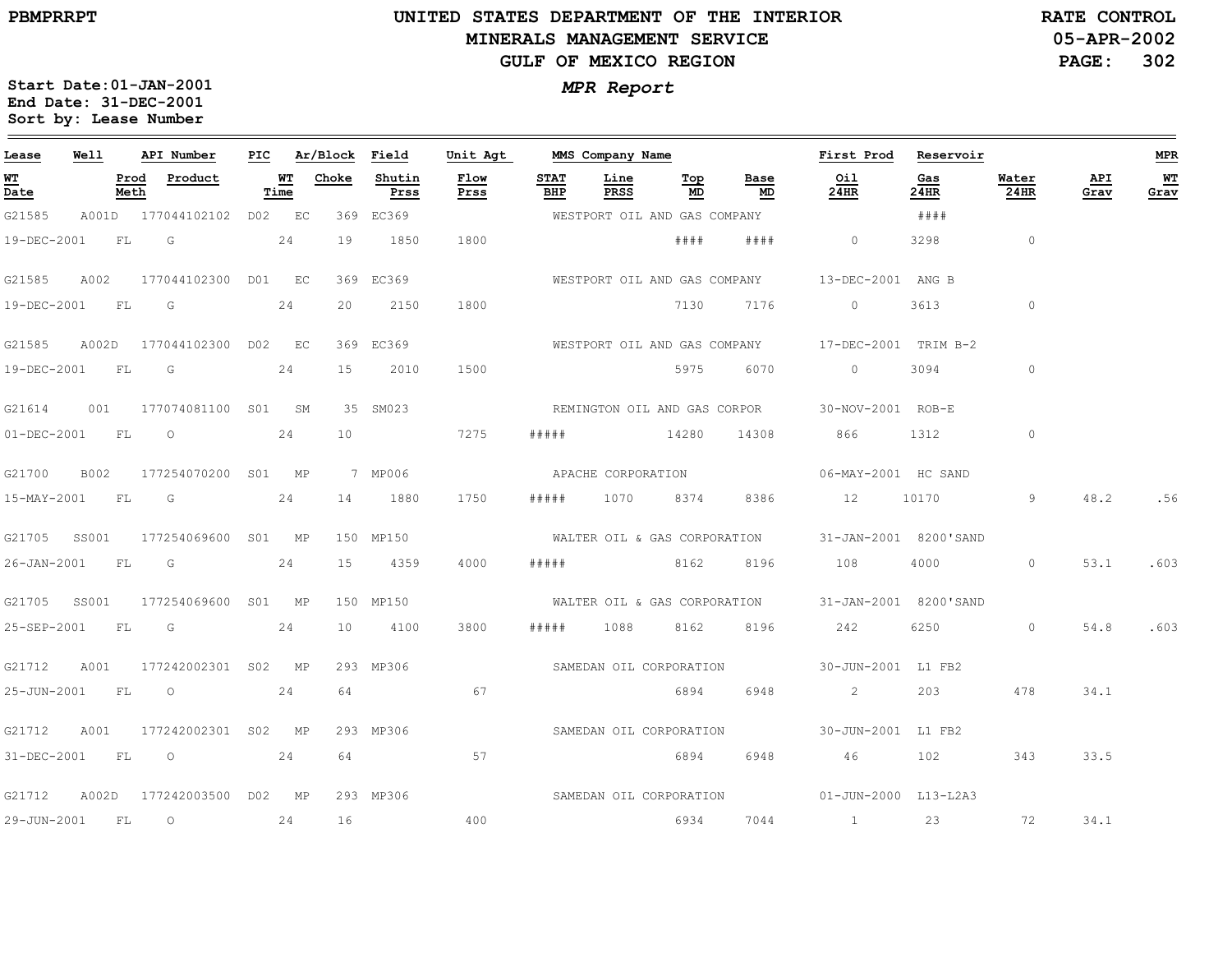$=$ 

# **UNITED STATES DEPARTMENT OF THE INTERIOR MINERALS MANAGEMENT SERVICEGULF OF MEXICO REGION**

**05-APR-2002PAGE: 303 RATE CONTROL**

| Lease<br>Well                  |      |              | API Number          | PIC |            | Ar/Block | Field          | Unit Agt     | MMS Company Name   |              |                         |            | First Prod                                   | Reservoir   |               |             |            |  |
|--------------------------------|------|--------------|---------------------|-----|------------|----------|----------------|--------------|--------------------|--------------|-------------------------|------------|----------------------------------------------|-------------|---------------|-------------|------------|--|
| WT<br>$\overline{\text{Date}}$ |      | Prod<br>Meth | Product             |     | WT<br>Time | Choke    | Shutin<br>Prss | Flow<br>Prss | <b>STAT</b><br>BHP | Line<br>PRSS | Тор<br>MD               | Base<br>MD | Oil<br>24HR                                  | Gas<br>24HR | Water<br>24HR | API<br>Grav | WT<br>Grav |  |
| G21712                         | A003 |              | 177242004101 S04 MP |     |            |          | 293 MP306      |              |                    |              | SAMEDAN OIL CORPORATION |            | 01-JUN-2000 K-10                             |             |               |             |            |  |
| 27-JUN-2001                    |      | FL           | $\circ$             |     | 24         | 64       |                | 42           |                    |              | 5581                    | 5632       | 19                                           | 130         |               | 34.1        |            |  |
| G21712                         | A003 |              | 177242004101 S04 MP |     |            |          | 293 MP306      |              |                    |              | SAMEDAN OIL CORPORATION |            | 01-JUN-2000 K-10                             |             |               |             |            |  |
| 31-DEC-2001                    |      | FL           | $\circ$             |     | 24         | 64       |                | 52           |                    |              | 5581                    | 5632       | 19                                           | 60          | $\circ$       | 33.5        |            |  |
| G21712                         | A006 |              | 177242005401 S02 MP |     |            |          | 293 MP306      |              |                    |              | SAMEDAN OIL CORPORATION |            | 31-MAY-2001 L1                               |             |               |             |            |  |
| 26-JUN-2001                    |      | <b>FL</b>    | $\circ$             |     | 24         | 64       |                | 78           |                    |              | 6428                    | 6452       | 139                                          | 330         | 444           | 34.1        |            |  |
| G21712                         | A006 |              | 177242005401 S02 MP |     |            |          | 293 MP306      |              |                    |              | SAMEDAN OIL CORPORATION |            | 31-MAY-2001 L1                               |             |               |             |            |  |
| 30-DEC-2001                    |      | FL           | $\Omega$            |     | 24         | 64       |                | 80           |                    |              | 6428                    | 6452       | 64                                           | 53          | 370           | 33.5        |            |  |
| G21712                         | A007 |              | 177242005600 S05 MP |     |            |          | 293 MP306      |              |                    |              | SAMEDAN OIL CORPORATION |            | 01-JUN-2000 L-1 FB1                          |             |               |             |            |  |
| 27-JUN-2001                    |      | <b>FL</b>    | $\circ$             |     | 24         | 64       |                | 52           |                    |              | 7847                    | 7900       | 140                                          | 349         | 25            | 34.1        |            |  |
| G21712                         | A007 |              | 177242005600 S05 MP |     |            |          | 293 MP306      |              |                    |              | SAMEDAN OIL CORPORATION |            | 01-JUN-2000 L-1 FB1                          |             |               |             |            |  |
| 31-DEC-2001                    |      | FL           | $\circ$             |     | 24         | 64       |                | 51           |                    |              | 7847                    | 7900       | 101                                          | 122         | 8             | 33.5        |            |  |
| G21712                         | A014 |              | 177244031500 S01 MP |     |            |          | 293 MP306      |              |                    |              | SAMEDAN OIL CORPORATION |            | 31-MAY-2001 L5/5AFB1                         |             |               |             |            |  |
| 26-JUN-2001                    |      | FL           | $\circ$             |     | 24         | 64       |                | 95           |                    |              | 8793                    | 8907       | 487                                          | 622 6       | 234           | 34.1        |            |  |
| G21712                         | A014 |              | 177244031500 S01 MP |     |            |          | 293 MP306      |              |                    |              | SAMEDAN OIL CORPORATION |            | 31-MAY-2001 L5/5AFB1                         |             |               |             |            |  |
| 28-DEC-2001                    |      | FL           | $\overline{O}$      |     | 24         | 52       |                | 125          |                    |              | 8793                    | 8907       | 196                                          | 253         | 108           | 33.5        |            |  |
| G21712                         | A015 |              | 177244032001 S01 MP |     |            |          | 293 MP306      |              |                    |              | SAMEDAN OIL CORPORATION |            | 31-MAY-2001 L5/5AFB1                         |             |               |             |            |  |
|                                |      |              | 25-JUN-2001 FL 0    |     | 24         | 64       |                | 53           |                    |              | 8210                    | 8234       | 152                                          | 349         | $\circ$       | 34.1        |            |  |
| G21712                         | A015 |              | 177244032001 S01 MP |     |            |          | 293 MP306      |              |                    |              |                         |            | SAMEDAN OIL CORPORATION 31-MAY-2001 L5/5AFB1 |             |               |             |            |  |
| 29-DEC-2001                    |      | FL.          | $\circ$             |     | 24         | 64       |                | 67           |                    |              | 8210                    | 8234       | 61                                           | 116         | $\circ$       | 33.5        |            |  |